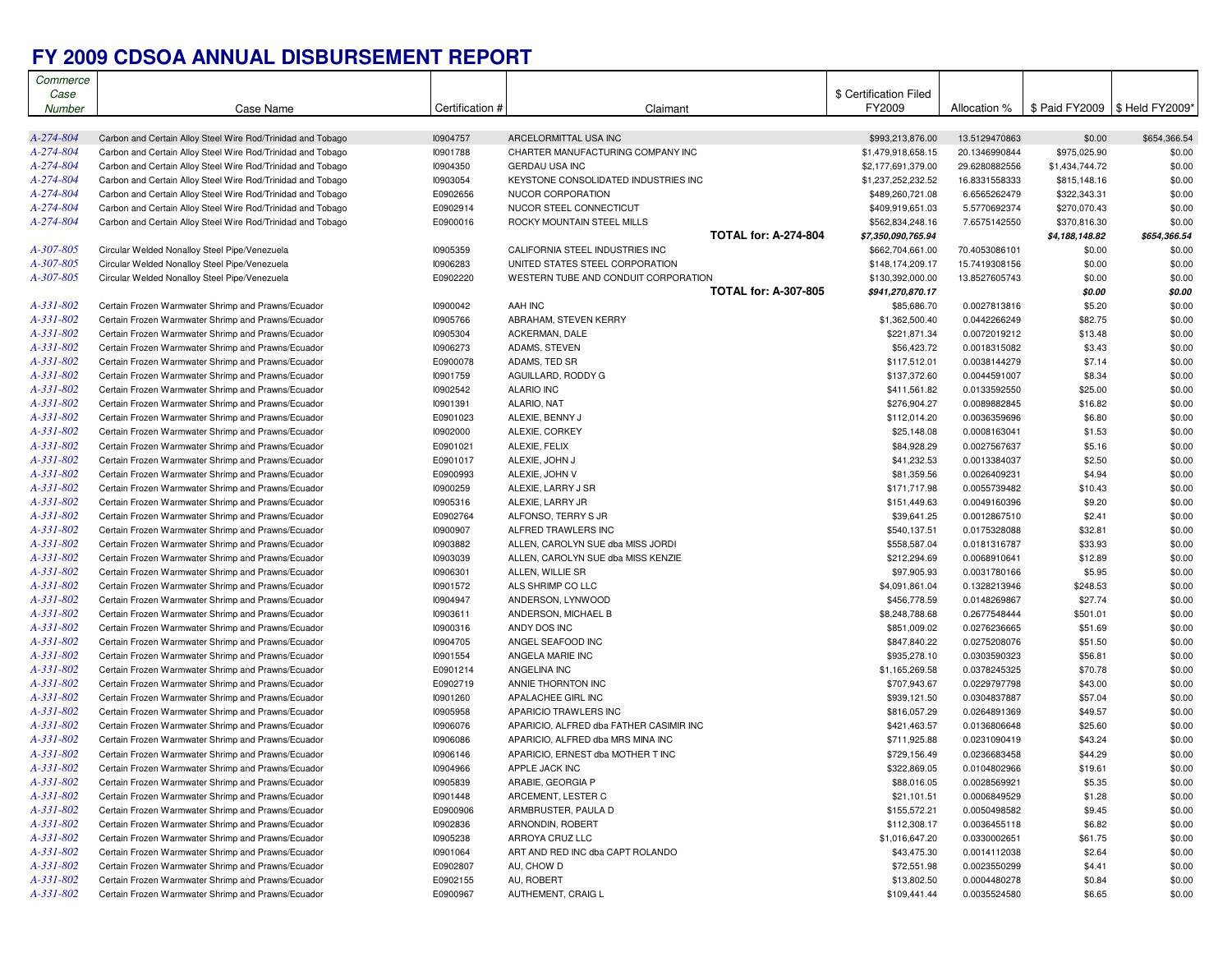| A-331-802 | Certain Frozen Warmwater Shrimp and Prawns/Ecuador | E0902541 | AUTHEMENT, GORDON                                     | \$62,925.47      | 0.0020425544 | \$3.82     | \$0.00  |
|-----------|----------------------------------------------------|----------|-------------------------------------------------------|------------------|--------------|------------|---------|
| A-331-802 | Certain Frozen Warmwater Shrimp and Prawns/Ecuador | E0902271 | <b>B AND B BOATS INC</b>                              | \$915,597.37     | 0.0297201978 | \$55.61    | \$0.00  |
| A-331-802 | Certain Frozen Warmwater Shrimp and Prawns/Ecuador | 10902911 | <b>B F MILLIS AND SONS INC</b>                        | \$1,362,598.90   | 0.0442298222 | \$82.76    | \$0.00  |
| A-331-802 | Certain Frozen Warmwater Shrimp and Prawns/Ecuador | E0900066 | <b>BABE INC</b>                                       | \$227,351.26     | 0.0073797989 | \$13.81    | \$0.00  |
| A-331-802 | Certain Frozen Warmwater Shrimp and Prawns/Ecuador | E0901381 | BABIN, JOEY                                           | \$101,082.03     | 0.0032811124 | \$6.14     | \$0.00  |
| A-331-802 | Certain Frozen Warmwater Shrimp and Prawns/Ecuador | E0900371 | BAILEY, DAVID B SR                                    | \$480,296.80     | 0.0155903854 | \$29.17    | \$0.00  |
| A-331-802 | Certain Frozen Warmwater Shrimp and Prawns/Ecuador | E0902093 | BALDWIN, RICHARD PRENTISS                             | \$353,874.55     | 0.0114867320 | \$21.49    | \$0.00  |
| A-331-802 | Certain Frozen Warmwater Shrimp and Prawns/Ecuador | 10906449 | <b>BAMA LOVE INC</b>                                  | \$114,850.68     | 0.0037280414 | \$6.98     | \$0.00  |
| A-331-802 | Certain Frozen Warmwater Shrimp and Prawns/Ecuador | 10901293 | <b>BAMA SEA PRODUCTS INC</b>                          | \$110,840,274.51 | 3.5978640755 | \$6,732.15 | \$0.00  |
| A-331-802 | Certain Frozen Warmwater Shrimp and Prawns/Ecuador | E0903286 | BARBARA BROOKS INC                                    | \$888,862.79     | 0.0288523961 | \$53.99    | \$0.00  |
| A-331-802 | Certain Frozen Warmwater Shrimp and Prawns/Ecuador | E0901740 | BARBAREE, JOE                                         | \$88,611.88      | 0.0028763326 | \$5.38     | \$0.00  |
| A-331-802 | Certain Frozen Warmwater Shrimp and Prawns/Ecuador | 10904068 | <b>BARISICH INC</b>                                   | \$243,100.16     | 0.0078910066 | \$14.77    | \$0.00  |
| A-331-802 | Certain Frozen Warmwater Shrimp and Prawns/Ecuador | E0901591 | <b>BASSE, DONALD</b>                                  | \$42,027.26      | 0.0013642006 | \$2.55     | \$0.00  |
| A-331-802 | Certain Frozen Warmwater Shrimp and Prawns/Ecuador | 10902167 | <b>BAUDOIN, MURPHY</b>                                | \$51,578.78      | 0.0016742420 | \$3.13     | \$0.00  |
| A-331-802 | Certain Frozen Warmwater Shrimp and Prawns/Ecuador | 10901153 | BAY ISLANDER INC                                      | \$615,850.34     | 0.0199904396 | \$37.41    | \$0.00  |
|           |                                                    |          |                                                       |                  |              |            |         |
| A-331-802 | Certain Frozen Warmwater Shrimp and Prawns/Ecuador | E0901228 | <b>BAYOU CARLIN FISHERIES</b>                         | \$4,077,034.85   | 0.1323401380 | \$247.63   | \$0.00  |
| A-331-802 | Certain Frozen Warmwater Shrimp and Prawns/Ecuador | E0902151 | BAYOU SHRIMP PROCESSORS INC                           | \$96,550,022.31  | 3.1340039376 | \$5,864.20 | \$0.00  |
| A-331-802 | Certain Frozen Warmwater Shrimp and Prawns/Ecuador | 10900967 | <b>BBC TRAWLERS INC</b>                               | \$557,924.80     | 0.0181101825 | \$33.89    | \$0.00  |
| A-331-802 | Certain Frozen Warmwater Shrimp and Prawns/Ecuador | E0900330 | <b>BBS INC</b>                                        | \$361,156.64     | 0.0117231079 | \$21.94    | \$0.00  |
| A-331-802 | Certain Frozen Warmwater Shrimp and Prawns/Ecuador | 10901621 | <b>BEAS CORPORATION</b>                               | \$280,861.65     | 0.0091167407 | \$17.06    | \$0.00  |
| A-331-802 | Certain Frozen Warmwater Shrimp and Prawns/Ecuador | 10902505 | BECKY LYN INC                                         | \$785,147.98     | 0.0254858238 | \$47.69    | \$0.00  |
| A-331-802 | Certain Frozen Warmwater Shrimp and Prawns/Ecuador | E0900734 | BELLANGER, CLIFTON                                    | \$524,702.99     | 0.0170318059 | \$31.87    | \$0.00  |
| A-331-802 | Certain Frozen Warmwater Shrimp and Prawns/Ecuador | E0902793 | BENNY HUDSONS SEAFOOD CORPERATION                     | \$641,420.92     | 0.0208204580 | \$0.00     | \$38.96 |
| A-331-802 | Certain Frozen Warmwater Shrimp and Prawns/Ecuador | 10900655 | BERGERON, ULYSSES J                                   | \$142,507.45     | 0.0046257774 | \$8.66     | \$0.00  |
| A-331-802 | Certain Frozen Warmwater Shrimp and Prawns/Ecuador | 10904266 | BEST SEA PACK OF TEXAS INC                            | \$37,657,654.43  | 1.2223636457 | \$2,287.23 | \$0.00  |
| A-331-802 | Certain Frozen Warmwater Shrimp and Prawns/Ecuador | E0902688 | BETH LOMONTE INC                                      | \$1,195,657.36   | 0.0388109167 | \$72.62    | \$0.00  |
| A-331-802 | Certain Frozen Warmwater Shrimp and Prawns/Ecuador | 10901614 | <b>BETY INC</b>                                       | \$690,757.69     | 0.0224219246 | \$41.95    | \$0.00  |
| A-331-802 | Certain Frozen Warmwater Shrimp and Prawns/Ecuador | 10904656 | <b>BIG DADDY SEAFOOD INC</b>                          | \$208,473.02     | 0.0067670131 | \$12.66    | \$0.00  |
| A-331-802 | Certain Frozen Warmwater Shrimp and Prawns/Ecuador | 10906432 | BILLINGTON, RICHARD R JR dba MISS HENRIETTA           | \$33,537.49      | 0.0010886235 | \$2.04     | \$0.00  |
| A-331-802 | Certain Frozen Warmwater Shrimp and Prawns/Ecuador | 10902660 | <b>BILLIOT, AUBREY</b>                                | \$96,181.64      | 0.0031220463 | \$5.84     | \$0.00  |
| A-331-802 | Certain Frozen Warmwater Shrimp and Prawns/Ecuador | E0903092 | <b>BILLIOT, JAKE A</b>                                | \$130,787.37     | 0.0042453448 | \$7.94     | \$0.00  |
| A-331-802 | Certain Frozen Warmwater Shrimp and Prawns/Ecuador | 10900948 | BILLIOT, LEONARD F JR                                 | \$78,597.97      | 0.0025512821 | \$4.77     | \$0.00  |
| A-331-802 | Certain Frozen Warmwater Shrimp and Prawns/Ecuador | E0900424 | BILLIOT, PAUL J                                       | \$84,512.31      | 0.0027432610 | \$5.13     | \$0.00  |
| A-331-802 | Certain Frozen Warmwater Shrimp and Prawns/Ecuador | 10906254 | <b>BILLIOT, SHIRLEY</b>                               | \$72,950.80      | 0.0023679756 | \$4.43     | \$0.00  |
| A-331-802 | Certain Frozen Warmwater Shrimp and Prawns/Ecuador | 10902624 | BILLIOTT, ALEXANDER J                                 | \$66,439.72      | 0.0021566266 | \$4.04     | \$0.00  |
| A-331-802 | Certain Frozen Warmwater Shrimp and Prawns/Ecuador | 10902805 | <b>BJF INC</b>                                        | \$1,219,253.23   | 0.0395768363 | \$74.05    | \$0.00  |
| A-331-802 | Certain Frozen Warmwater Shrimp and Prawns/Ecuador | 10904662 | <b>BLACKSTON, DAVID R</b>                             | \$82,479.65      | 0.0026772811 | \$5.01     | \$0.00  |
| A-331-802 | Certain Frozen Warmwater Shrimp and Prawns/Ecuador | E0901212 | BLAIN AND MELISSA INC                                 | \$1,566,639.30   | 0.0508529529 | \$95.15    | \$0.00  |
| A-331-802 |                                                    | 10905232 |                                                       | \$792,844.91     |              |            | \$0.00  |
|           | Certain Frozen Warmwater Shrimp and Prawns/Ecuador |          | BLANCA CRUZ LLC                                       |                  | 0.0257356654 | \$48.16    |         |
| A-331-802 | Certain Frozen Warmwater Shrimp and Prawns/Ecuador | 10900458 | BLANCHARD, DOUGLAS JR                                 | \$344,439.43     | 0.0111804690 | \$20.92    | \$0.00  |
| A-331-802 | Certain Frozen Warmwater Shrimp and Prawns/Ecuador | 10903572 | BLANCHARD, KELLY                                      | \$113,680.77     | 0.0036900663 | \$6.90     | \$0.00  |
| A-331-802 | Certain Frozen Warmwater Shrimp and Prawns/Ecuador | E0900656 | BLAND, QUYEN THI                                      | \$302,787.40     | 0.0098284483 | \$18.39    | \$0.00  |
| A-331-802 | Certain Frozen Warmwater Shrimp and Prawns/Ecuador | 10900628 | <b>BLAZING SUN INC</b>                                | \$177,918.76     | 0.0057752249 | \$10.81    | \$0.00  |
| A-331-802 | Certain Frozen Warmwater Shrimp and Prawns/Ecuador | 10901484 | BLUEWATER SHRIMP COMPANY                              | \$8,579,106.11   | 0.2784769147 | \$521.07   | \$0.00  |
| A-331-802 | Certain Frozen Warmwater Shrimp and Prawns/Ecuador | 10901016 | BODDEN TRAWLERS INC                                   | \$34,693.41      | 0.0011261446 | \$2.11     | \$0.00  |
| A-331-802 | Certain Frozen Warmwater Shrimp and Prawns/Ecuador | 10900213 | <b>BOLILLO PRIETO INC</b>                             | \$311,316.63     | 0.0101053063 | \$18.91    | \$0.00  |
| A-331-802 | Certain Frozen Warmwater Shrimp and Prawns/Ecuador | 10901803 | <b>BON SECOUR BOATS INC</b>                           | \$1,717,232.27   | 0.0557411854 | \$104.30   | \$0.00  |
| A-331-802 | Certain Frozen Warmwater Shrimp and Prawns/Ecuador | 10901809 | BON SECOUR FISHERIES INC                              | \$13,032,703.78  | 0.4230402437 | \$791.57   | \$0.00  |
| A-331-802 | Certain Frozen Warmwater Shrimp and Prawns/Ecuador | 10903667 | BONNIE LASS INC                                       | \$749,700.24     | 0.0243351938 | \$45.53    | \$0.00  |
| A-331-802 | Certain Frozen Warmwater Shrimp and Prawns/Ecuador | 10901169 | BOONE, DONALD F II                                    | \$788,554.72     | 0.0255964063 | \$47.89    | \$0.00  |
| A-331-802 | Certain Frozen Warmwater Shrimp and Prawns/Ecuador | 10901168 | BOONE, DONALD F III                                   | \$213,706.13     | 0.0069368793 | \$12.98    | \$0.00  |
| A-331-802 | Certain Frozen Warmwater Shrimp and Prawns/Ecuador | E0901737 | BOONE, GREGORY T                                      | \$245,075.68     | 0.0079551317 | \$14.89    | \$0.00  |
| A-331-802 | Certain Frozen Warmwater Shrimp and Prawns/Ecuador | 10901358 | BOONE, WALTER HOWELL dba MISS BERTHA, KEVIN AND BRYAN | \$699,506.55     | 0.0227059117 | \$42.49    | \$0.00  |
| A-331-802 | Certain Frozen Warmwater Shrimp and Prawns/Ecuador | E0902812 | BOONES SEAFOOD INC                                    | \$1,524,630.41   | 0.0494893486 | \$92.60    | \$0.00  |
| A-331-802 | Certain Frozen Warmwater Shrimp and Prawns/Ecuador | E0900133 | BORNE, EDWARD SR                                      | \$86,518.11      | 0.0028083691 | \$5.25     | \$0.00  |
| A-331-802 | Certain Frozen Warmwater Shrimp and Prawns/Ecuador | E0902272 | BOSARGE BOATS INC                                     | \$2,616,470.92   | 0.0849303809 | \$158.92   | \$0.00  |
| A-331-802 | Certain Frozen Warmwater Shrimp and Prawns/Ecuador | 10900236 | BOUDREAUX SHRIMP CO INC                               | \$194,251.23     | 0.0063053752 | \$0.00     | \$11.80 |
| A-331-802 | Certain Frozen Warmwater Shrimp and Prawns/Ecuador | 10900152 | BOUDREAUX, RONALD SR                                  | \$310,608.12     | 0.0100823081 | \$18.87    | \$0.00  |
| A-331-802 | Certain Frozen Warmwater Shrimp and Prawns/Ecuador | E0901237 | BOURGEOIS, BRIAN J JR                                 | \$170,589.76     | 0.0055373263 | \$10.36    | \$0.00  |
| A-331-802 |                                                    | E0900285 |                                                       |                  |              |            |         |
|           | Certain Frozen Warmwater Shrimp and Prawns/Ecuador |          | BOURGEOIS, DANIEL J                                   | \$45,124.39      | 0.0014647331 | \$2.74     | \$0.00  |
| A-331-802 | Certain Frozen Warmwater Shrimp and Prawns/Ecuador | 10903388 | BOURGEOIS, JOHNNY SR                                  | \$36,911.23      | 0.0011981348 | \$2.24     | \$0.00  |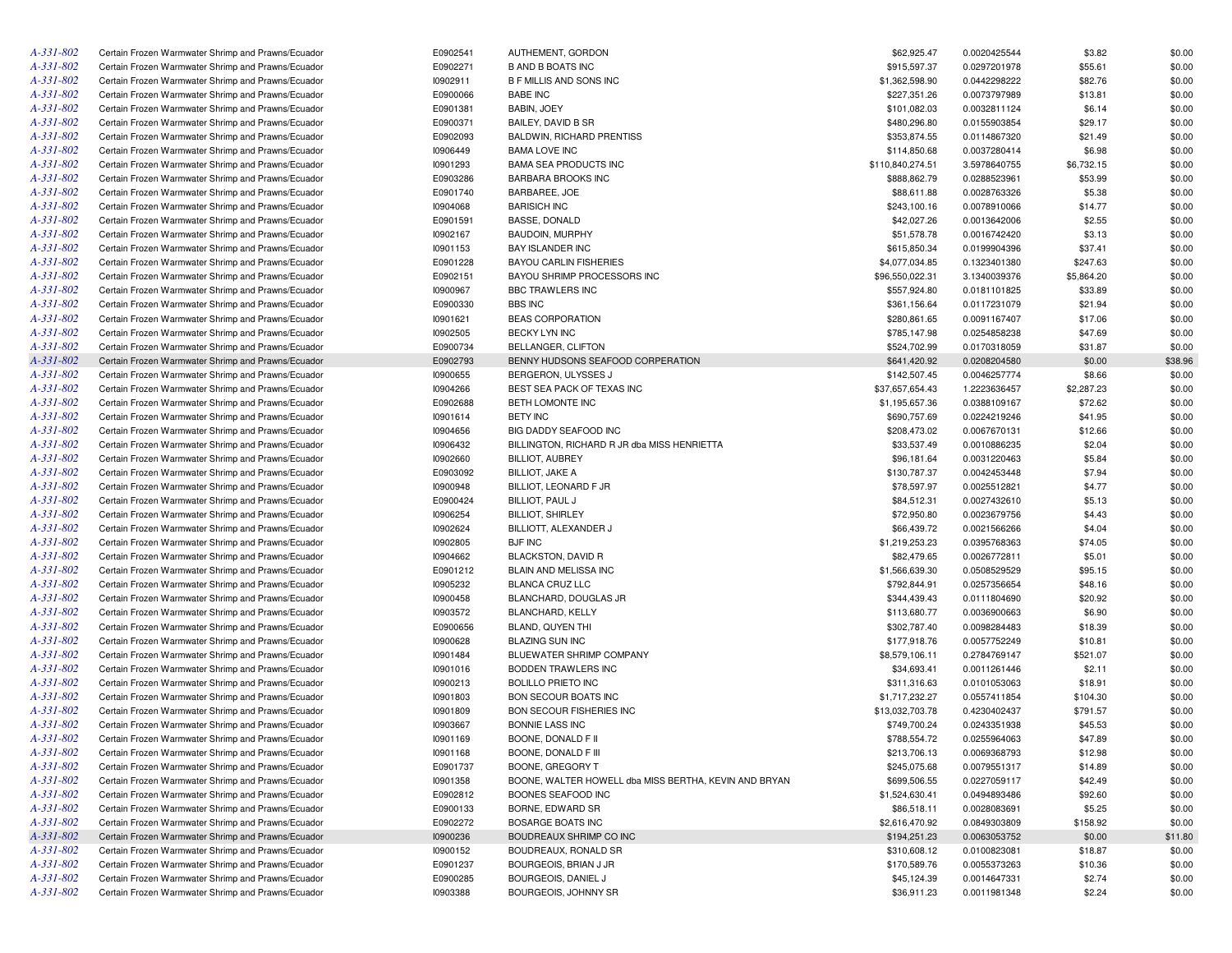| $A - 331 - 802$ | Certain Frozen Warmwater Shrimp and Prawns/Ecuador | E0902815 | <b>BOWERS SHRIMP</b>                   | \$14,264,121.32 | 0.4630119322 | \$866.37 | \$0.00  |
|-----------------|----------------------------------------------------|----------|----------------------------------------|-----------------|--------------|----------|---------|
| $A - 331 - 802$ | Certain Frozen Warmwater Shrimp and Prawns/Ecuador | E0902180 | <b>BOWERS SHRIMP FARM</b>              | \$9,191,619.40  | 0.2983590340 | \$558.27 | \$0.00  |
| A-331-802       | Certain Frozen Warmwater Shrimp and Prawns/Ecuador | E0902814 | BOWERS VALLEY SHRIMP                   | \$8,939,538.31  | 0.2901765074 | \$542.96 | \$0.00  |
| $A - 331 - 802$ | Certain Frozen Warmwater Shrimp and Prawns/Ecuador | E0902810 | <b>BRADLEY, JAMES</b>                  | \$150,160.34    | 0.0048741894 | \$9.12   | \$0.00  |
| A-331-802       | Certain Frozen Warmwater Shrimp and Prawns/Ecuador | 10904279 | BRANDHURST, KAY dba REBEL SEAFOOD      | \$225,840.12    | 0.0073307474 | \$13.72  | \$0.00  |
| A-331-802       | Certain Frozen Warmwater Shrimp and Prawns/Ecuador | 10904285 | BRANDHURST, RAY                        | \$237,078.13    | 0.0076955321 | \$14.40  | \$0.00  |
| A-331-802       | Certain Frozen Warmwater Shrimp and Prawns/Ecuador | 10905227 | <b>BRAVA CRUZ LLC</b>                  | \$957,497.26    | 0.0310802640 | \$58.16  | \$0.00  |
| A-331-802       | Certain Frozen Warmwater Shrimp and Prawns/Ecuador | 10901272 | BRENDA DARLENE INC                     | \$948,233.70    | 0.0307795698 | \$57.59  | \$0.00  |
| A-331-802       | Certain Frozen Warmwater Shrimp and Prawns/Ecuador | E0900509 | <b>BROUSSARD, KEITH</b>                | \$45,443.09     | 0.0014750781 | \$2.76   | \$0.00  |
| A-331-802       | Certain Frozen Warmwater Shrimp and Prawns/Ecuador | 10902038 | BROUSSARD, ROGER DAVID                 | \$128,856.18    | 0.0041826585 | \$7.83   | \$0.00  |
| A-331-802       | Certain Frozen Warmwater Shrimp and Prawns/Ecuador | 10903854 | BROWN, DONALD G                        | \$226,722.29    | 0.0073593826 | \$13.77  | \$0.00  |
| A-331-802       | Certain Frozen Warmwater Shrimp and Prawns/Ecuador | E0900403 | <b>BROWN, GEORGE</b>                   | \$15,189.83     | 0.0004930603 | \$0.00   | \$0.92  |
| $A - 331 - 802$ | Certain Frozen Warmwater Shrimp and Prawns/Ecuador | I0900047 | BROWN, JOHN                            | \$102,793.91    | 0.0033366799 | \$6.24   | \$0.00  |
| A-331-802       | Certain Frozen Warmwater Shrimp and Prawns/Ecuador | E0902344 | <b>BROWN, RICKY</b>                    | \$1,175,107.53  | 0.0381438713 | \$71.37  | \$0.00  |
| A-331-802       | Certain Frozen Warmwater Shrimp and Prawns/Ecuador | E0900080 | <b>BRUCE, DANIEL M SR</b>              | \$141,339.11    | 0.0045878532 | \$8.58   | \$0.00  |
| A-331-802       | Certain Frozen Warmwater Shrimp and Prawns/Ecuador | E0900182 | <b>BRUCE, MARGIE L</b>                 | \$121,749.91    | 0.0039519897 | \$7.39   | \$0.00  |
| A-331-802       | Certain Frozen Warmwater Shrimp and Prawns/Ecuador | 10901791 | BRUNET, LEVY JR                        | \$102,816.37    | 0.0033374089 | \$6.24   | \$0.00  |
| A-331-802       | Certain Frozen Warmwater Shrimp and Prawns/Ecuador | 10901865 | BUCCANEER SHRIMP CO                    | \$782,923.00    | 0.0254136012 | \$47.55  | \$0.00  |
| A-331-802       | Certain Frozen Warmwater Shrimp and Prawns/Ecuador | E0902816 | BUI, NUOI VAN dba MISS THU THAO        | \$447,028.83    | 0.0145105105 | \$27.15  | \$0.00  |
| A-331-802       | Certain Frozen Warmwater Shrimp and Prawns/Ecuador | E0902775 | BUI, NUOI VAN dba MISS THU THAO II     | \$954,377.97    | 0.0309790122 | \$57.97  | \$0.00  |
| A-331-802       |                                                    | 10904502 | <b>BUI, TOMMY</b>                      |                 |              |          | \$0.00  |
| A-331-802       | Certain Frozen Warmwater Shrimp and Prawns/Ecuador |          |                                        | \$2,955,991.00  | 0.0959511682 | \$179.54 | \$0.00  |
| A-331-802       | Certain Frozen Warmwater Shrimp and Prawns/Ecuador | 10901840 | BURAS, ROBERT M JR                     | \$54,027.00     | 0.0017537109 | \$3.28   |         |
| A-331-802       | Certain Frozen Warmwater Shrimp and Prawns/Ecuador | 10900662 | <b>BURAS, WAYLON</b>                   | \$399,553.47    | 0.0129694651 | \$24.27  | \$0.00  |
|                 | Certain Frozen Warmwater Shrimp and Prawns/Ecuador | 10902960 | BUTCHER, DOROTHY                       | \$51,278.34     | 0.0016644897 | \$3.11   | \$0.00  |
| A-331-802       | Certain Frozen Warmwater Shrimp and Prawns/Ecuador | 10903888 | BUTLER, ALBERT                         | \$520,608.19    | 0.0168988891 | \$31.62  | \$0.00  |
| A-331-802       | Certain Frozen Warmwater Shrimp and Prawns/Ecuador | 10905608 | BYCHURCH, JOHNNY JR                    | \$118,837.86    | 0.0038574649 | \$7.22   | \$0.00  |
| A-331-802       | Certain Frozen Warmwater Shrimp and Prawns/Ecuador | 10904843 | CA MAGWOOD JR ENTERPRISES INC          | \$570,637.94    | 0.0185228497 | \$34.66  | \$0.00  |
| A-331-802       | Certain Frozen Warmwater Shrimp and Prawns/Ecuador | E0903237 | CANOVA, CARL F dba ASHLEE MICHELLE INC | \$927,210.03    | 0.0300971436 | \$56.32  | \$0.00  |
| A-331-802       | Certain Frozen Warmwater Shrimp and Prawns/Ecuador | 10900303 | CANTRELLE, OTIS A SR                   | \$206,351.01    | 0.0066981329 | \$12.53  | \$0.00  |
| $A - 331 - 802$ | Certain Frozen Warmwater Shrimp and Prawns/Ecuador | 10903178 | CAO, BINH                              | \$132,101.62    | 0.0042880052 | \$8.02   | \$0.00  |
| A-331-802       | Certain Frozen Warmwater Shrimp and Prawns/Ecuador | E0901367 | <b>CAO, CHRISTOPHER</b>                | \$97,924.38     | 0.0031786154 | \$0.00   | \$5.95  |
| A-331-802       | Certain Frozen Warmwater Shrimp and Prawns/Ecuador | 10900622 | CAO, GIO VAN dba CAPT DENNIS INC       | \$1,129,439.25  | 0.0366614836 | \$68.60  | \$0.00  |
| A-331-802       | Certain Frozen Warmwater Shrimp and Prawns/Ecuador | 10900554 | CAO, GIO VAN                           | \$413,763.85    | 0.0134307326 | \$25.13  | \$0.00  |
| A-331-802       | Certain Frozen Warmwater Shrimp and Prawns/Ecuador | E0901207 | CAPN BOZO INC                          | \$492,446.54    | 0.0159847648 | \$29.91  | \$0.00  |
| A-331-802       | Certain Frozen Warmwater Shrimp and Prawns/Ecuador | 10901099 | CAPN JASPERS SEAFOOD INC               | \$698,818.66    | 0.0226835829 | \$42.44  | \$0.00  |
| A-331-802       | Certain Frozen Warmwater Shrimp and Prawns/Ecuador | 10902553 | <b>CAPT ANDER INC</b>                  | \$134,809.54    | 0.0043759040 | \$0.00   | \$8.19  |
| $A - 331 - 802$ | Certain Frozen Warmwater Shrimp and Prawns/Ecuador | 10902448 | CAPT BILL JR                           | \$1,057,851.17  | 0.0343377418 | \$64.25  | \$0.00  |
| $A - 331 - 802$ | Certain Frozen Warmwater Shrimp and Prawns/Ecuador | 10903425 | CAPT BLAIR SEAFOOD                     | \$4,883,389.73  | 0.1585143356 | \$296.60 | \$0.00  |
| A-331-802       | Certain Frozen Warmwater Shrimp and Prawns/Ecuador | 10902769 | CAPT BUBBA INC                         | \$455,580.40    | 0.0147880936 | \$27.67  | \$0.00  |
| A-331-802       | Certain Frozen Warmwater Shrimp and Prawns/Ecuador | 10901040 | CAPT CARLOS TRAWLERS INC               | \$746,286.72    | 0.0242243913 | \$45.33  | \$0.00  |
| A-331-802       | Certain Frozen Warmwater Shrimp and Prawns/Ecuador | 10905509 | CAPT CHRISTOPHER INC                   | \$209,903.00    | 0.0068134301 | \$12.75  | \$0.00  |
| A-331-802       | Certain Frozen Warmwater Shrimp and Prawns/Ecuador | 10905643 | CAPT DENNIS INC                        | \$294,962.59    | 0.0095744558 | \$17.92  | \$0.00  |
| A-331-802       | Certain Frozen Warmwater Shrimp and Prawns/Ecuador | 10904400 | CAPT EDDIE INC                         | \$435,363.70    | 0.0141318616 | \$26.44  | \$0.00  |
| $A - 331 - 802$ | Certain Frozen Warmwater Shrimp and Prawns/Ecuador | 10906187 | CAPT EDWARD INC                        | \$637,854.00    | 0.0207046762 | \$38.74  | \$0.00  |
| A-331-802       | Certain Frozen Warmwater Shrimp and Prawns/Ecuador | 10904562 | CAPT GDA INC                           | \$768,116.79    | 0.0249329931 | \$46.65  | \$0.00  |
| A-331-802       | Certain Frozen Warmwater Shrimp and Prawns/Ecuador | 10904520 | CAPT JDL INC                           | \$720,793.27    | 0.0233968765 | \$43.78  | \$0.00  |
| A-331-802       | Certain Frozen Warmwater Shrimp and Prawns/Ecuador | 10904393 | CAPT LUCAS INC                         | \$336,571.00    | 0.0109250605 | \$0.00   | \$20.44 |
| A-331-802       | Certain Frozen Warmwater Shrimp and Prawns/Ecuador | 10905473 | CAPT MARCUS INC                        | \$257,162.77    | 0.0083474774 | \$15.62  | \$0.00  |
| A-331-802       | Certain Frozen Warmwater Shrimp and Prawns/Ecuador | 10904394 | CAPT NICHOLAS INC                      | \$310,596.63    | 0.0100819351 | \$0.00   | \$18.86 |
| $A - 331 - 802$ | Certain Frozen Warmwater Shrimp and Prawns/Ecuador | E0901372 | CAPT PAPPIE INC dba M/V DANA BROOK     | \$619,515.04    | 0.0201093954 | \$37.63  | \$0.00  |
| A-331-802       | Certain Frozen Warmwater Shrimp and Prawns/Ecuador | E0901554 | CAPT ROSS INC                          | \$403,975.53    | 0.0131130048 | \$24.54  | \$0.00  |
| A-331-802       | Certain Frozen Warmwater Shrimp and Prawns/Ecuador | 10900633 | CAPT RYAN INC                          | \$101,932.80    | 0.0033087284 | \$6.19   | \$0.00  |
| $A - 331 - 802$ | Certain Frozen Warmwater Shrimp and Prawns/Ecuador | 10904550 | CAPT WALLEY INC                        | \$753,081.49    | 0.0244449488 | \$45.74  | \$0.00  |
| A-331-802       | Certain Frozen Warmwater Shrimp and Prawns/Ecuador | 10906030 | CAPTAIN ARNULFO INC                    | \$643,363.18    | 0.0208835036 | \$39.08  | \$0.00  |
| A-331-802       | Certain Frozen Warmwater Shrimp and Prawns/Ecuador | 10901441 | <b>CAPTAIN CRAIG INC</b>               | \$449,495.89    | 0.0145905910 | \$27.30  | \$0.00  |
| A-331-802       | Certain Frozen Warmwater Shrimp and Prawns/Ecuador | 10904669 | CAPTAIN DARREN HILL INC                | \$125,743.38    | 0.0040816174 | \$7.64   | \$0.00  |
| A-331-802       | Certain Frozen Warmwater Shrimp and Prawns/Ecuador | 10906041 | CAPTAIN HOMER INC                      | \$444,287.10    | 0.0144215142 | \$26.98  | \$0.00  |
| A-331-802       | Certain Frozen Warmwater Shrimp and Prawns/Ecuador | 10904940 | CAPTAIN JACKS SEAFOOD LLC              | \$159,946.00    | 0.0051918309 | \$0.00   | \$9.71  |
| A-331-802       | Certain Frozen Warmwater Shrimp and Prawns/Ecuador | 10902410 | <b>CAPTAIN STERN INC</b>               | \$470,129.59    | 0.0152603588 | \$0.00   | \$28.55 |
| A-331-802       | Certain Frozen Warmwater Shrimp and Prawns/Ecuador | 10901380 | CARLOS, IRVIN                          | \$135,262.22    | 0.0043905980 | \$8.22   | \$0.00  |
| A-331-802       | Certain Frozen Warmwater Shrimp and Prawns/Ecuador | 10905221 | <b>CARMELITA LLC</b>                   | \$940,601.93    | 0.0305318433 | \$57.13  | \$0.00  |
|                 |                                                    |          |                                        |                 |              |          |         |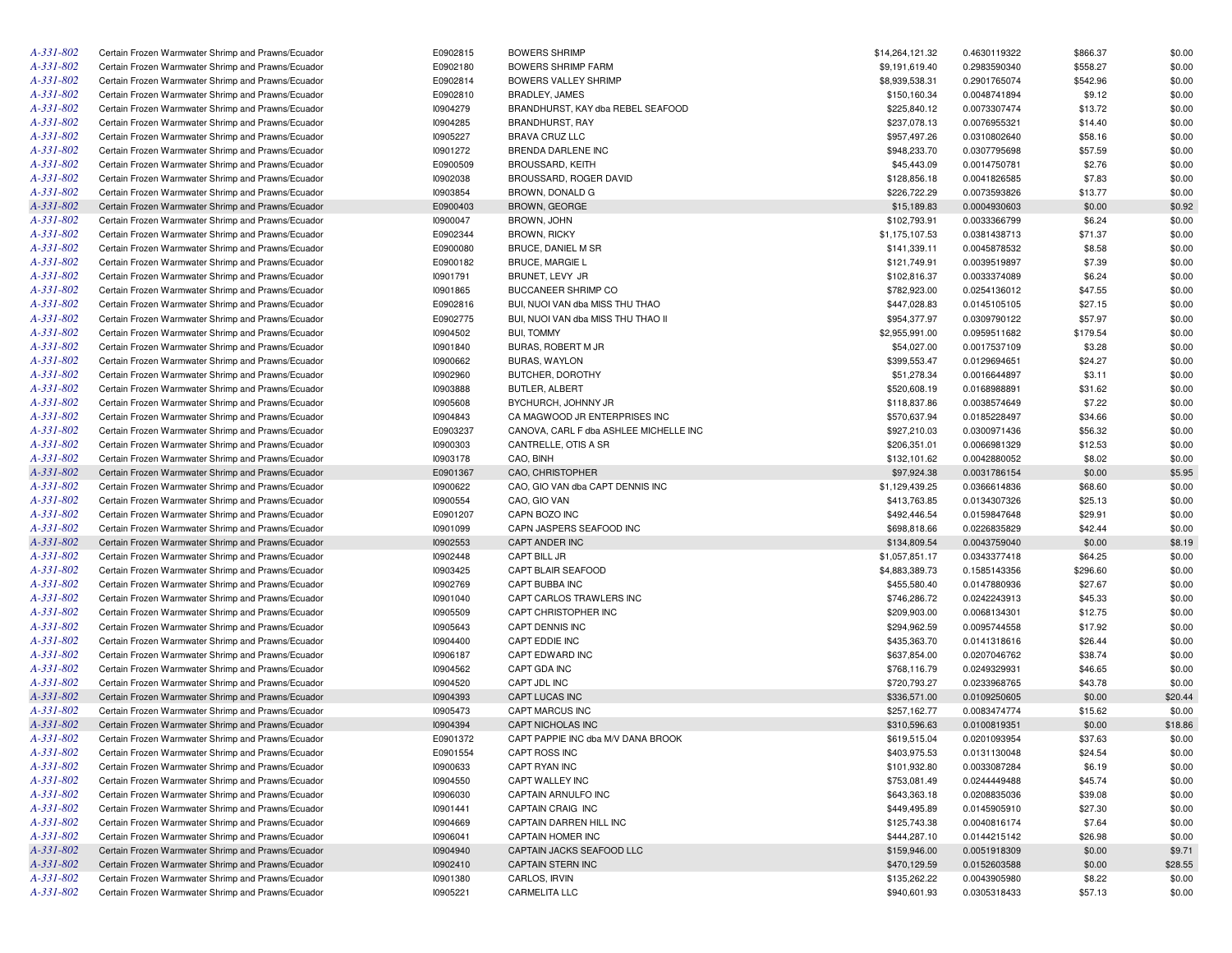| A-331-802       | Certain Frozen Warmwater Shrimp and Prawns/Ecuador | 10902874 | CAROLINA SEAFOODS INC            | \$8,663,053.92   | 0.2812018521 | \$526.17   | \$0.00   |
|-----------------|----------------------------------------------------|----------|----------------------------------|------------------|--------------|------------|----------|
| A-331-802       | Certain Frozen Warmwater Shrimp and Prawns/Ecuador | 10903499 | CARSON AND CO INC                | \$111,713,766.97 | 3.6262175522 | \$6,785.20 | \$0.00   |
| $A - 331 - 802$ | Certain Frozen Warmwater Shrimp and Prawns/Ecuador | 10901609 | CASTELIN, GILBERT C              | \$424,817.00     | 0.0137895168 | \$25.80    | \$0.00   |
| A-331-802       | Certain Frozen Warmwater Shrimp and Prawns/Ecuador | E0901378 | CAULFIELD, JEAN                  | \$66,537.66      | 0.0021598057 | \$4.04     | \$0.00   |
| A-331-802       | Certain Frozen Warmwater Shrimp and Prawns/Ecuador | 10905057 | CF GOLLOTT AND SON SEAFOOD INC   | \$60,630,978.44  | 1.9680754144 | \$3,682.57 | \$0.00   |
| A-331-802       | Certain Frozen Warmwater Shrimp and Prawns/Ecuador | 10900331 | CHALLENGE 42 INC                 | \$754,263.51     | 0.0244833171 | \$45.81    | \$0.00   |
| A-331-802       | Certain Frozen Warmwater Shrimp and Prawns/Ecuador | E0902638 | CHARLOTTE MAIER INC              | \$659,446.29     | 0.0214055597 | \$40.05    | \$0.00   |
| A-331-802       | Certain Frozen Warmwater Shrimp and Prawns/Ecuador | 10902135 | CHARPENTIER, ALLEN               | \$238,630.84     | 0.0077459329 | \$14.49    | \$0.00   |
| A-331-802       | Certain Frozen Warmwater Shrimp and Prawns/Ecuador | 10903160 | CHAU, MINH HUU                   | \$202,415.44     | 0.0065703847 | \$12.29    | \$0.00   |
| A-331-802       | Certain Frozen Warmwater Shrimp and Prawns/Ecuador | E0902601 | CHAUVIN, CAREY M                 | \$357,181.98     | 0.0115940909 | \$21.69    | \$0.00   |
| A-331-802       | Certain Frozen Warmwater Shrimp and Prawns/Ecuador | 10905282 | CHAUVIN, DAVID                   | \$2,032,697.03   | 0.0659811396 | \$123.46   | \$0.00   |
| A-331-802       | Certain Frozen Warmwater Shrimp and Prawns/Ecuador | 10905276 | CHAUVIN, KIMBERLY                | \$6,552,124.44   | 0.2126812952 | \$397.96   | \$0.00   |
| A-331-802       | Certain Frozen Warmwater Shrimp and Prawns/Ecuador | 10900444 | CHERAMIE, ALAN                   | \$14,645.88      | 0.0004754038 | \$0.89     | \$0.00   |
| A-331-802       | Certain Frozen Warmwater Shrimp and Prawns/Ecuador | E0902730 | CHERAMIE, HAROLD L               | \$88,358.19      | 0.0028680979 | \$5.37     | \$0.00   |
| A-331-802       | Certain Frozen Warmwater Shrimp and Prawns/Ecuador | E0902799 | CHERAMIE, HARRY SR               | \$57,569.96      | 0.0018687151 | \$3.50     | \$0.00   |
| A-331-802       | Certain Frozen Warmwater Shrimp and Prawns/Ecuador | 10900769 | CHERAMIE, JAMES P                | \$137,462.87     | 0.0044620308 | \$8.35     | \$0.00   |
| A-331-802       |                                                    |          |                                  |                  |              |            | \$0.00   |
| A-331-802       | Certain Frozen Warmwater Shrimp and Prawns/Ecuador | 10901223 | CHERAMIE, JOEY J                 | \$180,107.34     | 0.0058462660 | \$10.94    |          |
|                 | Certain Frozen Warmwater Shrimp and Prawns/Ecuador | E0900739 | CHERAMIE, JOSEPH                 | \$175,839.06     | 0.0057077181 | \$10.68    | \$0.00   |
| A-331-802       | Certain Frozen Warmwater Shrimp and Prawns/Ecuador | E0902122 | CHERAMIE, OJESS                  | \$51,041.72      | 0.0016568091 | \$3.10     | \$0.00   |
| A-331-802       | Certain Frozen Warmwater Shrimp and Prawns/Ecuador | 10901181 | CHERAMIE, SALLY                  | \$271,855.64     | 0.0088244065 | \$16.51    | \$0.00   |
| A-331-802       | Certain Frozen Warmwater Shrimp and Prawns/Ecuador | 10901187 | CHERAMIE, TERRY J                | \$201,166.11     | 0.0065298315 | \$12.22    | \$0.00   |
| A-331-802       | Certain Frozen Warmwater Shrimp and Prawns/Ecuador | 10901542 | CHERAMIE, TINA                   | \$133,323.07     | 0.0043276533 | \$8.10     | \$0.00   |
| A-331-802       | Certain Frozen Warmwater Shrimp and Prawns/Ecuador | E0902152 | CHERAMIE, WAYNE                  | \$550,875.32     | 0.0178813570 | \$33.46    | \$0.00   |
| A-331-802       | Certain Frozen Warmwater Shrimp and Prawns/Ecuador | E0900998 | CHERAMIE, WEBB JR                | \$155,692.29     | 0.0050537560 | \$9.46     | \$0.00   |
| A-331-802       | Certain Frozen Warmwater Shrimp and Prawns/Ecuador | 10906315 | CHESSER, EDWARD                  | \$68,066.97      | 0.0022094469 | \$0.00     | \$4.13   |
| $A - 331 - 802$ | Certain Frozen Warmwater Shrimp and Prawns/Ecuador | E0902101 | CHEVALIER, MITCH                 | \$63,324.58      | 0.0020555094 | \$3.85     | \$0.00   |
| A-331-802       | Certain Frozen Warmwater Shrimp and Prawns/Ecuador | 10902199 | CHICO BOY INC                    | \$384,605.65     | 0.0124842604 | \$0.00     | \$23.36  |
| $A - 331 - 802$ | Certain Frozen Warmwater Shrimp and Prawns/Ecuador | E0901365 | CHISHOLM, HENRY JR               | \$187,451.97     | 0.0060846719 | \$11.39    | \$0.00   |
| A-331-802       | Certain Frozen Warmwater Shrimp and Prawns/Ecuador | 10906097 | CHRISTIAN G INC                  | \$417,786.00     | 0.0135612912 | \$25.38    | \$0.00   |
| A-331-802       | Certain Frozen Warmwater Shrimp and Prawns/Ecuador | 10905631 | CIEUTAT TRAWLERS INC             | \$1,093,244.61   | 0.0354866092 | \$66.40    | \$0.00   |
| A-331-802       | Certain Frozen Warmwater Shrimp and Prawns/Ecuador | 10900285 | CINCO DE MAYO INC                | \$357,052.85     | 0.0115898993 | \$21.69    | \$0.00   |
| A-331-802       | Certain Frozen Warmwater Shrimp and Prawns/Ecuador | 10902438 | <b>CITY MARKET INC</b>           | \$4,065,745.51   | 0.1319736871 | \$246.94   | \$0.00   |
| A-331-802       | Certain Frozen Warmwater Shrimp and Prawns/Ecuador | E0901124 | CJ SEAFOOD                       | \$353,399.50     | 0.0114713119 | \$21.46    | \$0.00   |
| A-331-802       | Certain Frozen Warmwater Shrimp and Prawns/Ecuador | 10903045 | COLLINS, EDDIE F JR              | \$30,549.53      | 0.0009916346 | \$1.86     | \$0.00   |
| A-331-802       | Certain Frozen Warmwater Shrimp and Prawns/Ecuador | 10901211 | COLLINS, TIMMY P                 | \$144,850.67     | 0.0047018381 | \$8.80     | \$0.00   |
| A-331-802       | Certain Frozen Warmwater Shrimp and Prawns/Ecuador | 10904442 | COOKSEY, JOHN JR                 | \$121,928.62     | 0.0039577906 | \$7.41     | \$0.00   |
| A-331-802       | Certain Frozen Warmwater Shrimp and Prawns/Ecuador | E0900235 | COOPER, ACY J III                | \$56,260.13      | 0.0018261981 | \$3.42     | \$0.00   |
| $A - 331 - 802$ | Certain Frozen Warmwater Shrimp and Prawns/Ecuador | E0900234 | COOPER, ACY J JR                 | \$167,986.10     | 0.0054528118 | \$10.20    | \$0.00   |
| A-331-802       | Certain Frozen Warmwater Shrimp and Prawns/Ecuador | E0900495 | COOPER, ACY SR                   | \$29,362.60      | 0.0009531070 | \$1.78     | \$0.00   |
| A-331-802       | Certain Frozen Warmwater Shrimp and Prawns/Ecuador | E0900230 | COOPER, CHRISTOPHER W            | \$20,026.43      | 0.0006500559 | \$1.22     | \$0.00   |
| A-331-802       | Certain Frozen Warmwater Shrimp and Prawns/Ecuador | E0900571 | COOPER, MICHAEL E dba PM SEAFOOD | \$6,240,770.98   | 0.2025747934 | \$0.00     | \$379.05 |
| $A - 331 - 802$ | Certain Frozen Warmwater Shrimp and Prawns/Ecuador | 10903771 | COOPER, VINCENT                  | \$471,890.70     | 0.0153175243 | \$28.66    | \$0.00   |
| A-331-802       |                                                    | 10905124 |                                  |                  |              |            |          |
|                 | Certain Frozen Warmwater Shrimp and Prawns/Ecuador |          | COSTELLO SHRIMP CO               | \$508,664.60     | 0.0165112014 | \$0.00     | \$30.89  |
| $A - 331 - 802$ | Certain Frozen Warmwater Shrimp and Prawns/Ecuador | E0900164 | COULON, DON                      | \$141,074.59     | 0.0045792669 | \$8.57     | \$0.00   |
| A-331-802       | Certain Frozen Warmwater Shrimp and Prawns/Ecuador | 10900115 | <b>COUNTRY INC</b>               | \$1,063,149.87   | 0.0345097370 | \$64.57    | \$0.00   |
| A-331-802       | Certain Frozen Warmwater Shrimp and Prawns/Ecuador | 10904056 | COURSEY, JOHN WILLIAM            | \$188,009.95     | 0.0061027839 | \$11.42    | \$0.00   |
| $A - 331 - 802$ | Certain Frozen Warmwater Shrimp and Prawns/Ecuador | 10904051 | COWDREY, MICHAEL                 | \$507,360.85     | 0.0164688818 | \$30.82    | \$0.00   |
| A-331-802       | Certain Frozen Warmwater Shrimp and Prawns/Ecuador | E0901112 | CREPPEL, KENNETH A               | \$84,216.42      | 0.0027336565 | \$5.12     | \$0.00   |
| A-331-802       | Certain Frozen Warmwater Shrimp and Prawns/Ecuador | E0900278 | CREPPEL, NATHAN J SR             | \$168,208.88     | 0.0054600432 | \$0.00     | \$10.22  |
| $A - 331 - 802$ | Certain Frozen Warmwater Shrimp and Prawns/Ecuador | E0902765 | <b>CREWS, TERRY</b>              | \$39,925.00      | 0.0012959615 | \$0.00     | \$2.42   |
| A-331-802       | Certain Frozen Warmwater Shrimp and Prawns/Ecuador | 10901695 | CRJ INC                          | \$1,019,726.83   | 0.0331002295 | \$61.94    | \$0.00   |
| A-331-802       | Certain Frozen Warmwater Shrimp and Prawns/Ecuador | 10904063 | CROSBYS FISH AND SHRIMP CO       | \$319,572.68     | 0.0103732968 | \$19.41    | \$0.00   |
| A-331-802       | Certain Frozen Warmwater Shrimp and Prawns/Ecuador | 10900988 | CRUILLAS INC                     | \$64,073.84      | 0.0020798304 | \$3.89     | \$0.00   |
| A-331-802       | Certain Frozen Warmwater Shrimp and Prawns/Ecuador | 10902812 | CRUM, TOMMY LLOYD                | \$654,694.94     | 0.0212513314 | \$39.76    | \$0.00   |
| A-331-802       | Certain Frozen Warmwater Shrimp and Prawns/Ecuador | E0900068 | <b>CRUSADER INC</b>              | \$337,859.07     | 0.0109668712 | \$20.52    | \$0.00   |
| A-331-802       | Certain Frozen Warmwater Shrimp and Prawns/Ecuador | 10903745 | CRYSTAL GAYLE INC                | \$1,238,426.96   | 0.0401992136 | \$75.22    | \$0.00   |
| A-331-802       | Certain Frozen Warmwater Shrimp and Prawns/Ecuador | 10903732 | CRYSTAL SEAFOOD CO               | \$15,020,232.90  | 0.4875552374 | \$0.00     | \$912.29 |
| A-331-802       | Certain Frozen Warmwater Shrimp and Prawns/Ecuador | 10900194 | CUEVAS AND MARTINEZ INC          | \$397,262.79     | 0.0128951099 | \$0.00     | \$24.13  |
| A-331-802       | Certain Frozen Warmwater Shrimp and Prawns/Ecuador | 10902255 | CUEVAS AND SONS INC              | \$393,654.85     | 0.0127779965 | \$0.00     | \$23.91  |
| A-331-802       | Certain Frozen Warmwater Shrimp and Prawns/Ecuador | 10902243 | CUEVAS KIDS CORP INC             | \$417,369.90     | 0.0135477846 | \$0.00     | \$25.35  |
| A-331-802       | Certain Frozen Warmwater Shrimp and Prawns/Ecuador | 10902204 | <b>CUEVAS PRIDE INC</b>          | \$412,271.46     | 0.0133822898 | \$0.00     | \$25.04  |
|                 |                                                    |          |                                  |                  |              |            |          |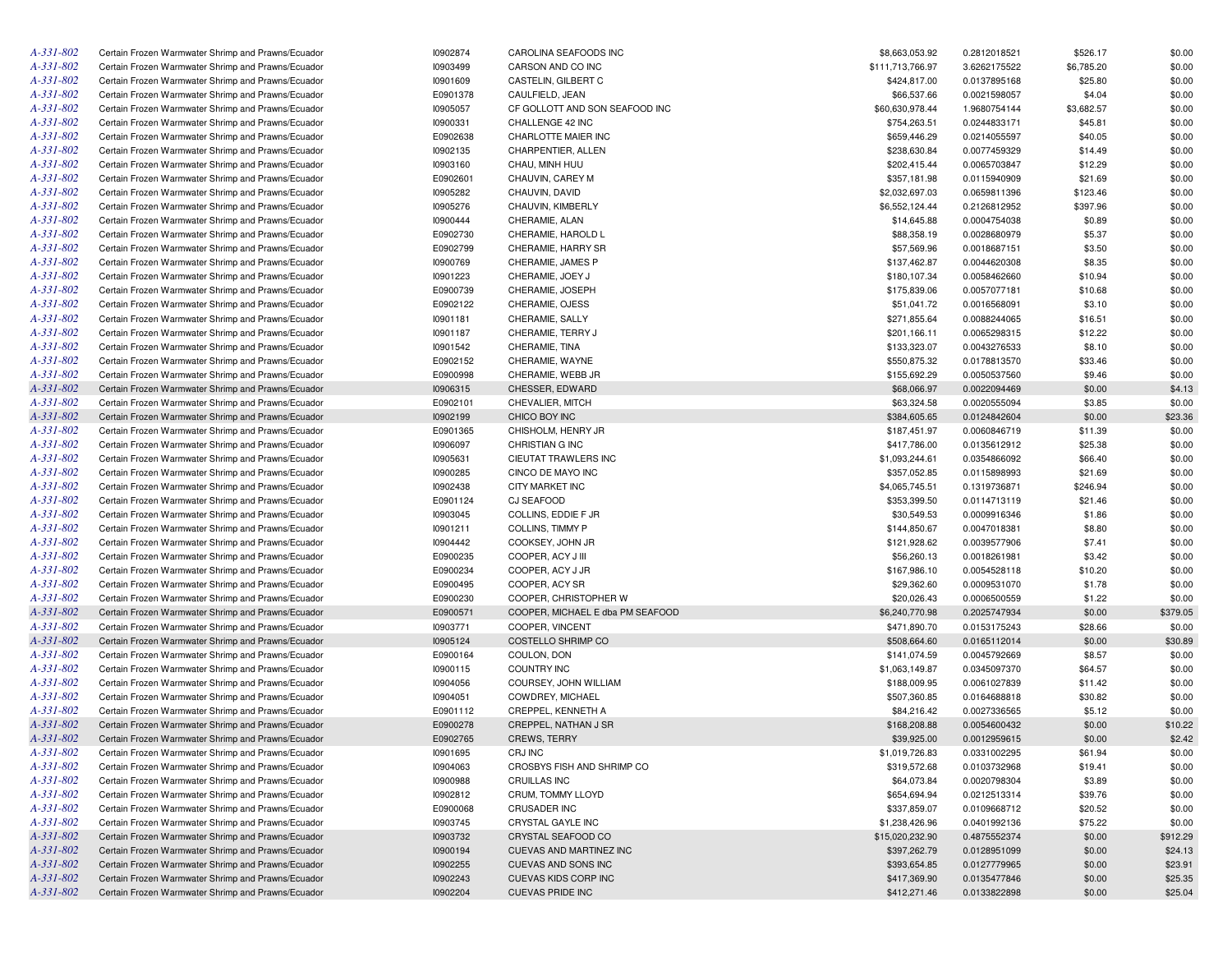| A-331-802                          | Certain Frozen Warmwater Shrimp and Prawns/Ecuador | E0900736 | <b>CUSTOM PACK INC</b>                      | \$31,991,906.27 | 1.0384540347 | \$1,943.10 | \$0.00     |
|------------------------------------|----------------------------------------------------|----------|---------------------------------------------|-----------------|--------------|------------|------------|
| $A - 331 - 802$                    | Certain Frozen Warmwater Shrimp and Prawns/Ecuador | 10904849 | D AND L SEAFOOD CORP dba BLUFFTON OYSTER CO | \$214,126.93    | 0.0069505384 | \$13.01    | \$0.00     |
| $A - 331 - 802$                    | Certain Frozen Warmwater Shrimp and Prawns/Ecuador | 10903786 | D DITCHARO JR SEAFOODS LLC                  | \$15,431,247.76 | 0.5008967381 | \$937.25   | \$0.00     |
| A-331-802                          | Certain Frozen Warmwater Shrimp and Prawns/Ecuador | 10903362 | DAHA INC                                    | \$791,493.76    | 0.0256918072 | \$48.07    | \$0.00     |
| $A - 331 - 802$                    | Certain Frozen Warmwater Shrimp and Prawns/Ecuador | 10900296 | <b>DAHAPA INC</b>                           | \$490,510.48    | 0.0159219205 | \$29.79    | \$0.00     |
| A-331-802                          | Certain Frozen Warmwater Shrimp and Prawns/Ecuador | 10905911 | DAIGLE, LOUIS J                             | \$79,901.14     | 0.0025935829 | \$4.85     | \$0.00     |
| $A - 331 - 802$                    | Certain Frozen Warmwater Shrimp and Prawns/Ecuador | 10906154 | DAIGLE, MICHAEL WAYNE                       | \$233,843.36    | 0.0075905318 | \$14.20    | \$0.00     |
| A-331-802                          | Certain Frozen Warmwater Shrimp and Prawns/Ecuador | 10901410 | DALE, CLEVELAND L                           | \$105,742.29    | 0.0034323840 | \$6.42     | \$0.00     |
| A-331-802                          | Certain Frozen Warmwater Shrimp and Prawns/Ecuador | 10905589 | DALES SEAFOOD INC                           | \$303,280.00    | 0.0098444381 | \$18.42    | \$0.00     |
| A-331-802                          | Certain Frozen Warmwater Shrimp and Prawns/Ecuador | 10902388 | DANG, DAP                                   | \$323,791.79    | 0.0105102487 | \$19.67    | \$0.00     |
| A-331-802                          | Certain Frozen Warmwater Shrimp and Prawns/Ecuador | 10905697 | DANG, JOE H dba RED EAGLE                   | \$277,707.54    | 0.0090143586 | \$0.00     | \$16.87    |
| $A - 331 - 802$                    | Certain Frozen Warmwater Shrimp and Prawns/Ecuador | 10900541 | DANG, KHANG dba SEA LION V INC.             | \$1,113,461.02  | 0.0361428318 | \$67.63    | \$0.00     |
| $A - 331 - 802$                    | Certain Frozen Warmwater Shrimp and Prawns/Ecuador | 10900546 | DANG, KHANG dba SEA LION VI INC             | \$1,200,420.29  | 0.0389655209 | \$72.91    | \$0.00     |
| A-331-802                          | Certain Frozen Warmwater Shrimp and Prawns/Ecuador | 10900532 | DANG, KHANG                                 | \$1,132,849.32  | 0.0367721741 | \$68.81    | \$0.00     |
| $A - 331 - 802$                    | Certain Frozen Warmwater Shrimp and Prawns/Ecuador | E0901774 | DANG, MINH VAN                              | \$28,937.99     | 0.0009393242 | \$1.76     | \$0.00     |
| A-331-802                          | Certain Frozen Warmwater Shrimp and Prawns/Ecuador | 10900572 | DANG, SON                                   | \$355,456.57    | 0.0115380842 | \$21.59    | \$0.00     |
| A-331-802                          | Certain Frozen Warmwater Shrimp and Prawns/Ecuador | 10900595 | DANG, THUONG                                | \$1,098,572.03  | 0.0356595367 | \$66.72    | \$0.00     |
| A-331-802                          | Certain Frozen Warmwater Shrimp and Prawns/Ecuador | 10903893 | DANIELS, DAVID                              | \$373,427.59    | 0.0121214217 | \$22.68    | \$0.00     |
| A-331-802                          | Certain Frozen Warmwater Shrimp and Prawns/Ecuador | E0902191 | DARDA, HERBERT                              | \$137,491.46    | 0.0044629589 | \$8.35     | \$0.00     |
| A-331-802                          | Certain Frozen Warmwater Shrimp and Prawns/Ecuador | 10903326 | DARDAR, DAVID                               | \$147,757.47    | 0.0047961925 | \$8.97     | \$0.00     |
| A-331-802                          | Certain Frozen Warmwater Shrimp and Prawns/Ecuador | E0900494 | DARDAR, JONATHAN M                          | \$110,768.18    | 0.0035955239 | \$6.73     | \$0.00     |
| A-331-802                          | Certain Frozen Warmwater Shrimp and Prawns/Ecuador | 10903566 | DARDAR, TONEY                               | \$3,780.83      | 0.0001227254 | \$0.23     | \$0.00     |
| A-331-802                          | Certain Frozen Warmwater Shrimp and Prawns/Ecuador | 10900703 | DASSAU, LOUIS                               | \$399,296.86    | 0.0129611356 | \$24.25    | \$0.00     |
| A-331-802                          | Certain Frozen Warmwater Shrimp and Prawns/Ecuador | 10902101 | DAVID, PHILIP JR                            | \$100,636.40    | 0.0032666473 | \$6.11     | \$0.00     |
| $A - 331 - 802$                    | Certain Frozen Warmwater Shrimp and Prawns/Ecuador | E0902748 | DAVIS SEAFOOD INC                           |                 |              |            |            |
|                                    | Certain Frozen Warmwater Shrimp and Prawns/Ecuador |          |                                             | \$555,681.01    | 0.0180373493 | \$33.75    | \$0.00     |
| $A - 331 - 802$<br>$A - 331 - 802$ |                                                    | 10903384 | DAVIS, JOHN W                               | \$153,403.81    | 0.0049794721 | \$9.32     | \$0.00     |
|                                    | Certain Frozen Warmwater Shrimp and Prawns/Ecuador | E0902747 | DAVIS, WILLIAM T                            | \$133,754.32    | 0.0043416517 | \$8.12     | \$0.00     |
| A-331-802                          | Certain Frozen Warmwater Shrimp and Prawns/Ecuador | E0902740 | DAVIS, WILLIAM T JR                         | \$258,353.13    | 0.0083861164 | \$15.69    | \$0.00     |
| A-331-802                          | Certain Frozen Warmwater Shrimp and Prawns/Ecuador | 10902630 | DEAN BLANCHARD SEAFOOD INC                  | \$33,316,394.14 | 1.0814467767 | \$0.00     | \$2,023.55 |
| $A - 331 - 802$                    | Certain Frozen Warmwater Shrimp and Prawns/Ecuador | 10900699 | DEAN, ILENE                                 | \$381,321.33    | 0.0123776517 | \$23.16    | \$0.00     |
| A-331-802                          | Certain Frozen Warmwater Shrimp and Prawns/Ecuador | 10902853 | DEBBE ANNE INC                              | \$201,838.00    | 0.0065516410 | \$12.26    | \$0.00     |
| A-331-802                          | Certain Frozen Warmwater Shrimp and Prawns/Ecuador | 10900120 | DEEP SEA FOODS INC                          | \$59.912.204.80 | 1.9447440950 | \$3,638.91 | \$0.00     |
| $A - 331 - 802$                    | Certain Frozen Warmwater Shrimp and Prawns/Ecuador | E0900375 | DEHART, CLEVIS                              | \$260,179.64    | 0.0084454047 | \$15.80    | \$0.00     |
| A-331-802                          | Certain Frozen Warmwater Shrimp and Prawns/Ecuador | E0900401 | DEHART, CURTIS P SR                         | \$136,135.03    | 0.0044189293 | \$8.27     | \$0.00     |
| $A - 331 - 802$                    | Certain Frozen Warmwater Shrimp and Prawns/Ecuador | E0900399 | DEJEAN, CHRIS JR                            | \$225,798.27    | 0.0073293890 | \$13.71    | \$0.00     |
| A-331-802                          | Certain Frozen Warmwater Shrimp and Prawns/Ecuador | 10903764 | DELL MARINE INC                             | \$1,149,408.47  | 0.0373096824 | \$69.81    | \$0.00     |
| $A - 331 - 802$                    | Certain Frozen Warmwater Shrimp and Prawns/Ecuador | 10902895 | DENNIS SHRIMP CO INC                        | \$342,924.89    | 0.0111313072 | \$20.83    | \$0.00     |
| $A - 331 - 802$                    | Certain Frozen Warmwater Shrimp and Prawns/Ecuador | 10900320 | DEROCHE, BARBARA                            | \$224,205.52    | 0.0072776885 | \$13.62    | \$0.00     |
| $A - 331 - 802$                    | Certain Frozen Warmwater Shrimp and Prawns/Ecuador | E0900284 | DESPAUX, BYRON                              | \$71,749.40     | 0.0023289783 | \$4.36     | \$0.00     |
| A-331-802                          | Certain Frozen Warmwater Shrimp and Prawns/Ecuador | E0901559 | DESPAUX, GLEN                               | \$79,380.20     | 0.0025766732 | \$4.82     | \$0.00     |
| $A - 331 - 802$                    | Certain Frozen Warmwater Shrimp and Prawns/Ecuador | 10901329 | DESPAUX, KEN                                | \$16,559.81     | 0.0005375298 | \$1.01     | \$0.00     |
| A-331-802                          | Certain Frozen Warmwater Shrimp and Prawns/Ecuador | E0902194 | DEVANEY, BOBBY C JR                         | \$2,427,212.88  | 0.0787870841 | \$147.42   | \$0.00     |
| A-331-802                          | Certain Frozen Warmwater Shrimp and Prawns/Ecuador | E0900804 | DFS INC                                     | \$252,720.12    | 0.0082032695 | \$15.35    | \$0.00     |
| A-331-802                          | Certain Frozen Warmwater Shrimp and Prawns/Ecuador | 10904544 | DG AND RC INC                               | \$766,810.07    | 0.0248905771 | \$46.57    | \$0.00     |
| $A - 331 - 802$                    | Certain Frozen Warmwater Shrimp and Prawns/Ecuador | 10902822 | DICKEY, WESLEY FRANK                        | \$158,058.28    | 0.0051305557 | \$9.60     | \$0.00     |
| A-331-802                          | Certain Frozen Warmwater Shrimp and Prawns/Ecuador | 10902032 | DINGER, ERIC                                | \$70,352.59     | 0.0022836379 | \$4.27     | \$0.00     |
| A-331-802                          | Certain Frozen Warmwater Shrimp and Prawns/Ecuador | E0900550 | DINH, CHAU T                                | \$1,873,264.99  | 0.0608059917 | \$113.78   | \$0.00     |
| A-331-802                          | Certain Frozen Warmwater Shrimp and Prawns/Ecuador | E0902244 | DINH, VINCENT                               | \$616,273.05    | 0.0200041607 | \$37.43    | \$0.00     |
| $A - 331 - 802$                    | Certain Frozen Warmwater Shrimp and Prawns/Ecuador | 10902447 | DION, ERNEST J JR                           | \$73,500.64     | 0.0023858233 | \$4.46     | \$0.00     |
| $A - 331 - 802$                    | Certain Frozen Warmwater Shrimp and Prawns/Ecuador | 10903865 | DION, PAUL ADAM                             | \$41,030.98     | 0.0013318615 | \$2.49     | \$0.00     |
| A-331-802                          | Certain Frozen Warmwater Shrimp and Prawns/Ecuador | 10904418 | DIVE IN DUDE INC                            | \$415,189.69    | 0.0134770153 | \$0.00     | \$25.22    |
| $A - 331 - 802$                    | Certain Frozen Warmwater Shrimp and Prawns/Ecuador | 10903225 | DO, DAN C.                                  | \$139,614.00    | 0.0045318563 | \$8.48     | \$0.00     |
| $A - 331 - 802$                    | Certain Frozen Warmwater Shrimp and Prawns/Ecuador | 10903260 | DO, HUNG                                    | \$213,044.51    | 0.0069154032 | \$12.94    | \$0.00     |
| $A - 331 - 802$                    | Certain Frozen Warmwater Shrimp and Prawns/Ecuador | 10903224 | DO, KIET V                                  | \$104,138.82    | 0.0033803355 | \$6.33     | \$0.00     |
| $A - 331 - 802$                    | Certain Frozen Warmwater Shrimp and Prawns/Ecuador | 10900457 | DO, KY HONG                                 | \$253,735.53    | 0.0082362296 | \$15.41    | \$0.00     |
| A-331-802                          | Certain Frozen Warmwater Shrimp and Prawns/Ecuador | 10904127 | DO, KY QUOC                                 | \$28,706.36     | 0.0009318055 | \$1.74     | \$0.00     |
| A-331-802                          | Certain Frozen Warmwater Shrimp and Prawns/Ecuador | 10902400 | DO, LIET VAN dba MISS LINDA                 | \$969,486.33    | 0.0314694280 | \$58.88    | \$0.00     |
| A-331-802                          | Certain Frozen Warmwater Shrimp and Prawns/Ecuador | 10900729 | DO, LUONG VAN                               | \$95,193.41     | 0.0030899684 | \$5.78     | \$0.00     |
| A-331-802                          | Certain Frozen Warmwater Shrimp and Prawns/Ecuador | E0901759 | DO, THAN VIET                               | \$1,069,299.40  | 0.0347093501 | \$64.95    | \$0.00     |
| A-331-802                          | Certain Frozen Warmwater Shrimp and Prawns/Ecuador | 10903212 | DO, THANH VAN                               | \$145,587.79    | 0.0047257649 | \$8.84     | \$0.00     |
| $A - 331 - 802$                    | Certain Frozen Warmwater Shrimp and Prawns/Ecuador | 10902311 | DO, TINH                                    | \$105,171.91    | 0.0034138695 | \$6.39     | \$0.00     |
|                                    |                                                    |          |                                             |                 |              |            |            |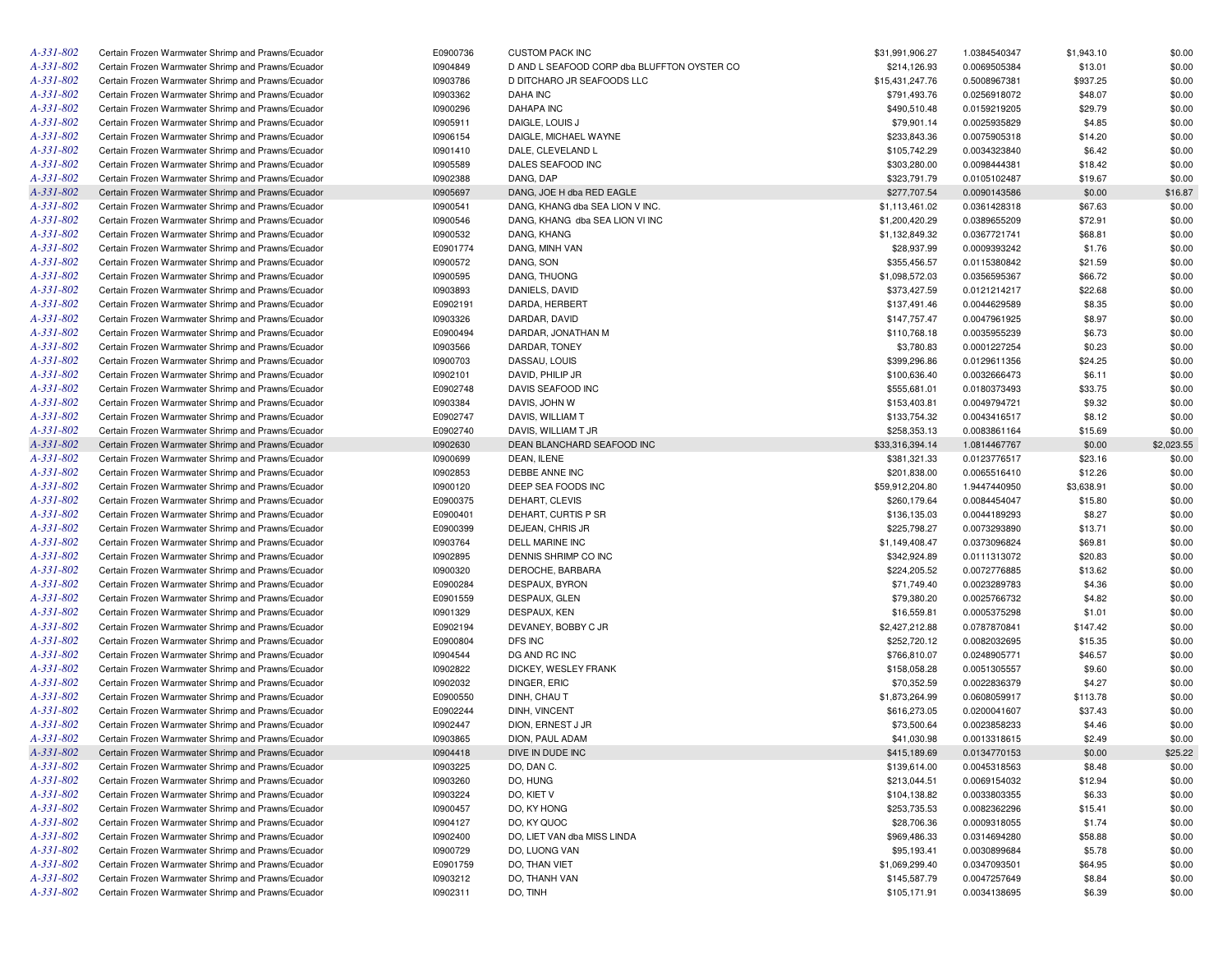| A-331-802       | Certain Frozen Warmwater Shrimp and Prawns/Ecuador | 10900577 | DOAN, LIEM                                          | \$765,782.39    | 0.0248572188 | \$46.51    | \$0.00  |
|-----------------|----------------------------------------------------|----------|-----------------------------------------------------|-----------------|--------------|------------|---------|
| A-331-802       | Certain Frozen Warmwater Shrimp and Prawns/Ecuador | 10900614 | DOAN, MAI                                           | \$223,417.61    | 0.0072521130 | \$13.57    | \$0.00  |
| A-331-802       | Certain Frozen Warmwater Shrimp and Prawns/Ecuador | 10900822 | DOAN, MINH VAN                                      | \$973,222.47    | 0.0315907027 | \$59.11    | \$0.00  |
| A-331-802       | Certain Frozen Warmwater Shrimp and Prawns/Ecuador | E0900157 | DOAN, TRAN VAN                                      | \$165,395.32    | 0.0053687153 | \$10.05    | \$0.00  |
| A-331-802       | Certain Frozen Warmwater Shrimp and Prawns/Ecuador | 10903940 | <b>DOCTOR BILL</b>                                  | \$997,423.11    | 0.0323762530 | \$60.58    | \$0.00  |
| A-331-802       | Certain Frozen Warmwater Shrimp and Prawns/Ecuador | E0901291 | DOMANGUE, RANZELL SR                                | \$108,476.13    | 0.0035211242 | \$6.59     | \$0.00  |
| A-331-802       | Certain Frozen Warmwater Shrimp and Prawns/Ecuador | E0902301 | DOMINICKS SEAFOOD INC                               | \$17,970,267.39 | 0.5833130580 | \$1,091.47 | \$0.00  |
| A-331-802       | Certain Frozen Warmwater Shrimp and Prawns/Ecuador | 10901626 | DON PACO INC                                        | \$641,658.83    | 0.0208281806 | \$38.97    | \$0.00  |
| A-331-802       | Certain Frozen Warmwater Shrimp and Prawns/Ecuador | 10904698 | DONINI SEAFOODS INC                                 | \$1,159,551.83  | 0.0376389349 | \$70.43    | \$0.00  |
| A-331-802       | Certain Frozen Warmwater Shrimp and Prawns/Ecuador | E0900929 | DONNELLY, DAVID C dba VILLAGE LADY                  | \$254,333.06    | 0.0082556253 | \$15.45    | \$0.00  |
| A-331-802       | Certain Frozen Warmwater Shrimp and Prawns/Ecuador | E0900924 | DOPSON, CRAIG B                                     | \$889,551.18    | 0.0288747411 | \$54.03    | \$0.00  |
| A-331-802       | Certain Frozen Warmwater Shrimp and Prawns/Ecuador | 10905215 | DORADA CRUZ LLC                                     | \$929,545.63    | 0.0301729569 | \$56.46    | \$0.00  |
| A-331-802       | Certain Frozen Warmwater Shrimp and Prawns/Ecuador | 10901644 | DORE, PRESTON J JR dba SEA EXPRESS V                | \$92,309.78     | 0.0029963661 | \$5.61     | \$0.00  |
| $A - 331 - 802$ | Certain Frozen Warmwater Shrimp and Prawns/Ecuador | 10904739 | DRAGNET SEAFOOD LLC                                 | \$574,565.73    | 0.0186503454 | \$34.90    | \$0.00  |
| A-331-802       | Certain Frozen Warmwater Shrimp and Prawns/Ecuador | E0902365 | DRURY, BRUCE W SR                                   | \$594,652.10    | 0.0193023469 | \$36.12    | \$0.00  |
| A-331-802       | Certain Frozen Warmwater Shrimp and Prawns/Ecuador | 10902566 | DRURY, BRYANT J                                     | \$267,187.57    | 0.0086728814 | \$16.23    | \$0.00  |
| A-331-802       | Certain Frozen Warmwater Shrimp and Prawns/Ecuador | E0901560 | DRURY, ERIC S                                       | \$160,463.23    | 0.0052086202 | \$9.75     | \$0.00  |
| A-331-802       | Certain Frozen Warmwater Shrimp and Prawns/Ecuador | E0900741 | DRURY, JEFF B III                                   | \$268,483.95    | 0.0087149618 | \$16.31    | \$0.00  |
| A-331-802       | Certain Frozen Warmwater Shrimp and Prawns/Ecuador | E0901563 | DRURY, KEVIN S                                      | \$124,929.72    | 0.0040552060 | \$7.59     | \$0.00  |
| A-331-802       | Certain Frozen Warmwater Shrimp and Prawns/Ecuador | 10904538 | DSL AND R INC                                       | \$1,350,087.51  | 0.0438237037 | \$82.00    | \$0.00  |
| A-331-802       | Certain Frozen Warmwater Shrimp and Prawns/Ecuador | E0901179 | DUBBERLY, JAMES F dba DUBBERLYS SEAFOOD             | \$2,858,017.76  | 0.0927709668 | \$173.59   | \$0.00  |
| A-331-802       | Certain Frozen Warmwater Shrimp and Prawns/Ecuador | E0901181 | DUBBERLY, JAMES F dba JULIE SHEA                    | \$725,196.44    | 0.0235398029 | \$44.05    | \$0.00  |
| A-331-802       | Certain Frozen Warmwater Shrimp and Prawns/Ecuador | E0901183 | DUBBERLY, JAMES F dba DADDYS BOY                    | \$840,659.28    | 0.0272877150 | \$51.06    | \$0.00  |
| A-331-802       | Certain Frozen Warmwater Shrimp and Prawns/Ecuador | 10902587 | DUET, RAMIE P                                       | \$86,892.28     | 0.0028205146 | \$5.28     | \$0.00  |
| A-331-802       | Certain Frozen Warmwater Shrimp and Prawns/Ecuador | 10902077 | DUFRENE, ARCHIE                                     | \$576,505.07    | 0.0187132961 | \$35.02    | \$0.00  |
| A-331-802       | Certain Frozen Warmwater Shrimp and Prawns/Ecuador | 10901477 | DUFRENE, ERIC F                                     | \$22,008.47     | 0.0007143927 | \$1.34     | \$0.00  |
| A-331-802       | Certain Frozen Warmwater Shrimp and Prawns/Ecuador | 10905611 | DUFRENE, ERIC F JR                                  | \$48,761.10     | 0.0015827804 | \$2.96     | \$0.00  |
| A-331-802       | Certain Frozen Warmwater Shrimp and Prawns/Ecuador | 10900962 | DUFRENE, GOLDEN J                                   | \$61,049.38     | 0.0019816567 | \$3.71     | \$0.00  |
| A-331-802       | Certain Frozen Warmwater Shrimp and Prawns/Ecuador | 10900982 | DUFRENE, LEROY                                      | \$63,024.03     | 0.0020457536 | \$3.83     | \$0.00  |
| A-331-802       | Certain Frozen Warmwater Shrimp and Prawns/Ecuador | 10902618 | DUFRENE, RONALD SR dba MILTON J DUFRENE AND SON INC | \$662,089.51    | 0.0214913584 | \$40.21    | \$0.00  |
| A-331-802       | Certain Frozen Warmwater Shrimp and Prawns/Ecuador | 10903871 | DUFRENE, TOBY                                       | \$85,214.43     | 0.0027660518 | \$5.18     | \$0.00  |
| A-331-802       | Certain Frozen Warmwater Shrimp and Prawns/Ecuador | 10902641 | DUNAMIS TOWING INC                                  | \$3,227,578.70  | 0.1047668774 | \$196.03   | \$0.00  |
| A-331-802       | Certain Frozen Warmwater Shrimp and Prawns/Ecuador | 10900467 | DUONG, HO T dba RED EAGLE                           | \$475,372.69    | 0.0154305493 | \$28.87    | \$0.00  |
| A-331-802       | Certain Frozen Warmwater Shrimp and Prawns/Ecuador | 10904187 | DUONG, KONG                                         | \$231,305.00    | 0.0075081369 | \$14.05    | \$0.00  |
| A-331-802       | Certain Frozen Warmwater Shrimp and Prawns/Ecuador | 10904861 | DUONG, MAU                                          | \$219,693.81    | 0.0071312388 | \$13.34    | \$0.00  |
| A-331-802       | Certain Frozen Warmwater Shrimp and Prawns/Ecuador | 10902978 | DUPLANTIS, TEDDY                                    | \$109,767.32    | 0.0035630361 | \$6.67     | \$0.00  |
| A-331-802       | Certain Frozen Warmwater Shrimp and Prawns/Ecuador | 10901680 | DUPRE, JIMMIE J SR                                  | \$206,546.93    | 0.0067044924 | \$12.55    | \$0.00  |
| A-331-802       | Certain Frozen Warmwater Shrimp and Prawns/Ecuador | 10900709 | DUPRE, LINWARD P                                    | \$354,797.87    | 0.0115167029 | \$21.55    | \$0.00  |
| A-331-802       | Certain Frozen Warmwater Shrimp and Prawns/Ecuador | E0900996 | DYER, NADINE D                                      | \$161,255.93    | 0.0052343511 | \$9.79     | \$0.00  |
| A-331-802       | Certain Frozen Warmwater Shrimp and Prawns/Ecuador | 10904687 | E AND E SHRIMP CO INC                               | \$1,165,733.82  | 0.0378396016 | \$70.80    | \$0.00  |
| A-331-802       | Certain Frozen Warmwater Shrimp and Prawns/Ecuador | 10902913 | <b>EDENS, STEVEN</b>                                | \$722,123.11    | 0.0234400430 | \$43.86    | \$0.00  |
| A-331-802       | Certain Frozen Warmwater Shrimp and Prawns/Ecuador | 10904586 | EDENS, TIMOTHY DALE                                 | \$61,349.60     | 0.0019914018 | \$3.73     | \$0.00  |
| A-331-802       | Certain Frozen Warmwater Shrimp and Prawns/Ecuador | 10904365 | EDISTO QUEEN LLC                                    | \$466,718.03    | 0.0151496199 | \$28.35    | \$0.00  |
| A-331-802       | Certain Frozen Warmwater Shrimp and Prawns/Ecuador | 10902722 | EDWARDS, TOMMY                                      | \$300,715.58    | 0.0097611972 | \$18.26    | \$0.00  |
| A-331-802       | Certain Frozen Warmwater Shrimp and Prawns/Ecuador | 10902217 | EJ AND JOEY INC                                     | \$503,681.01    | 0.0163494345 | \$0.00     | \$30.59 |
| A-331-802       | Certain Frozen Warmwater Shrimp and Prawns/Ecuador | E0902299 | <b>ELIMINATOR INC</b>                               | \$1,196,938.82  | 0.0388525128 | \$72.70    | \$0.00  |
| A-331-802       | Certain Frozen Warmwater Shrimp and Prawns/Ecuador | 10900682 | ELLERBEE, JODY                                      | \$1,162,422.13  | 0.0377321045 | \$70.60    | \$0.00  |
| A-331-802       | Certain Frozen Warmwater Shrimp and Prawns/Ecuador | E0902673 | ELMIRA PFLUECKHAHN INC                              | \$687,811.35    | 0.0223262867 | \$41.78    | \$0.00  |
| A-331-802       | Certain Frozen Warmwater Shrimp and Prawns/Ecuador | 10905880 | <b>EMMANUEL INC</b>                                 | \$450,807.66    | 0.0146331709 | \$27.38    | \$0.00  |
| $A - 331 - 802$ | Certain Frozen Warmwater Shrimp and Prawns/Ecuador | 10900455 | ENCLADE, MICHAEL AND PITRE, JEANNIE                 | \$167,362.42    | 0.0054325672 | \$10.17    | \$0.00  |
| A-331-802       | Certain Frozen Warmwater Shrimp and Prawns/Ecuador | 10901656 | ENCLADE, RODNEY J                                   | \$145,973.08    | 0.0047382714 | \$8.87     | \$0.00  |
| A-331-802       | Certain Frozen Warmwater Shrimp and Prawns/Ecuador | 10905268 | ENSENADA CRUZ LLC                                   | \$648,043.91    | 0.0210354396 | \$39.36    | \$0.00  |
| A-331-802       | Certain Frozen Warmwater Shrimp and Prawns/Ecuador | E0902296 | EQUALIZER INC                                       | \$1,063,839.61  | 0.0345321259 | \$64.61    | \$0.00  |
| A-331-802       | Certain Frozen Warmwater Shrimp and Prawns/Ecuador | 10903406 | ERICA LYNN INC                                      | \$1,107,438.93  | 0.0359473554 | \$67.26    | \$0.00  |
| A-331-802       | Certain Frozen Warmwater Shrimp and Prawns/Ecuador | 10903655 | ERICKSON AND JENSEN SEAFOOD PACKERS                 | \$9,740,257.33  | 0.3161677656 | \$591.60   | \$0.00  |
| A-331-802       | Certain Frozen Warmwater Shrimp and Prawns/Ecuador | 10903685 | ERICKSON, GRANT dba GALAXY STAR LLC                 | \$630,535.67    | 0.0204671239 | \$38.30    | \$0.00  |
| $A - 331 - 802$ | Certain Frozen Warmwater Shrimp and Prawns/Ecuador | 10903690 | ERICKSON, GRANT dba MOLOLO LLC                      | \$676,869.06    | 0.0219711011 | \$41.11    | \$0.00  |
| A-331-802       | Certain Frozen Warmwater Shrimp and Prawns/Ecuador | 10903660 | ERICKSON, GRANT dba E AND E LLC                     | \$895,087.59    | 0.0290544524 | \$54.37    | \$0.00  |
| A-331-802       | Certain Frozen Warmwater Shrimp and Prawns/Ecuador | E0900930 | ESTAY, WAYNE                                        | \$14,688,690.38 | 0.4767934009 | \$892.15   | \$0.00  |
| A-331-802       | Certain Frozen Warmwater Shrimp and Prawns/Ecuador | 10906181 | ETHAN G INC                                         | \$664,540.00    | 0.0215709010 | \$40.36    | \$0.00  |
| A-331-802       | Certain Frozen Warmwater Shrimp and Prawns/Ecuador | 10902612 | FABRE, SHERON                                       | \$82,385.15     | 0.0026742136 | \$5.00     | \$0.00  |
|                 |                                                    |          |                                                     |                 |              |            |         |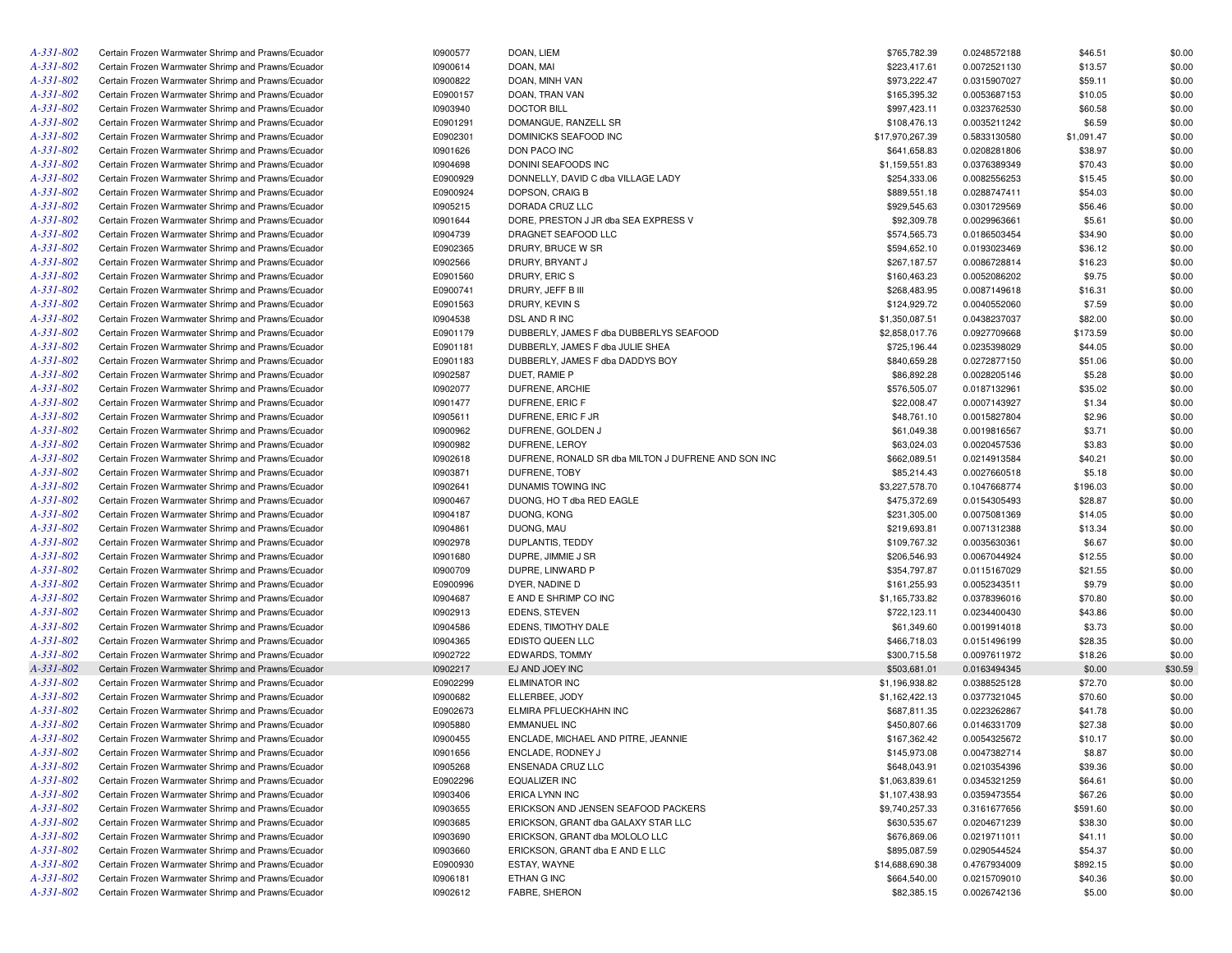| $A - 331 - 802$ | Certain Frozen Warmwater Shrimp and Prawns/Ecuador | E0902756 | <b>FAIR MAIDEN SEAFOOD</b>                   | \$269,240.81    | 0.0087395294 | \$0.00     | \$16.35 |
|-----------------|----------------------------------------------------|----------|----------------------------------------------|-----------------|--------------|------------|---------|
| $A-331-802$     | Certain Frozen Warmwater Shrimp and Prawns/Ecuador | 10900561 | <b>FARRIS, THOMAS J</b>                      | \$244,324.00    | 0.0079307323 | \$14.84    | \$0.00  |
| $A - 331 - 802$ | Certain Frozen Warmwater Shrimp and Prawns/Ecuador | 10905994 | FATHER DAN INC                               | \$662,088.30    | 0.0214913191 | \$40.21    | \$0.00  |
| A-331-802       | Certain Frozen Warmwater Shrimp and Prawns/Ecuador | 10906421 | FATHER MIKE INC                              | \$239,091.30    | 0.0077608794 | \$14.52    | \$0.00  |
| A-331-802       | Certain Frozen Warmwater Shrimp and Prawns/Ecuador | 10900726 | FAZENDE, JEFFERY                             | \$33,306.85     | 0.0010811370 | \$2.02     | \$0.00  |
| A-331-802       | Certain Frozen Warmwater Shrimp and Prawns/Ecuador | 10900324 | <b>FAZENDE, THOMAS G</b>                     | \$50,785.68     | 0.0016484980 | \$3.08     | \$0.00  |
| A-331-802       | Certain Frozen Warmwater Shrimp and Prawns/Ecuador | 10902057 | FERNANDEZ, JOHN III dba WWJT INC             | \$1,083,081.66  | 0.0351567209 | \$65.78    | \$0.00  |
| A-331-802       | Certain Frozen Warmwater Shrimp and Prawns/Ecuador | 10902071 | FIELDS, BRYAN dba RKB FISHING INC            | \$620,981.38    | 0.0201569927 | \$37.72    | \$0.00  |
| $A - 331 - 802$ | Certain Frozen Warmwater Shrimp and Prawns/Ecuador | 10905262 | FIESTA CRUZ LLC                              | \$925,791.60    | 0.0300511015 | \$56.23    | \$0.00  |
| A-331-802       | Certain Frozen Warmwater Shrimp and Prawns/Ecuador | E0901164 | FILLINICH, ANTHONY SR                        | \$144,815.03    | 0.0047006812 | \$8.80     | \$0.00  |
| A-331-802       | Certain Frozen Warmwater Shrimp and Prawns/Ecuador | 10901829 | FINE SHRIMP CO                               | \$681,721.00    | 0.0221285946 | \$41.41    | \$0.00  |
| A-331-802       | Certain Frozen Warmwater Shrimp and Prawns/Ecuador | E0901120 | <b>FIREFOX INC</b>                           | \$252,719.48    | 0.0082032487 | \$15.35    | \$0.00  |
| $A - 331 - 802$ | Certain Frozen Warmwater Shrimp and Prawns/Ecuador | E0901569 | FISHER, KIRK A                               | \$51,020.19     | 0.0016561102 | \$3.10     | \$0.00  |
| A-331-802       | Certain Frozen Warmwater Shrimp and Prawns/Ecuador | 10900053 | FISHERMANS REEF SHRIMP COMPANY               | \$40,386,998.64 | 1.3109578821 | \$2,453.00 | \$0.00  |
| $A - 331 - 802$ | Certain Frozen Warmwater Shrimp and Prawns/Ecuador | 10900909 | FITCH, ADAM J                                | \$61,290.30     | 0.0019894769 | \$3.72     | \$0.00  |
| A-331-802       | Certain Frozen Warmwater Shrimp and Prawns/Ecuador | E0901773 | <b>FKM INC</b>                               | \$106,463.00    | 0.0034557782 | \$6.47     | \$0.00  |
| A-331-802       | Certain Frozen Warmwater Shrimp and Prawns/Ecuador | 10903134 | FLOWERS, VINCENT                             | \$87,754.30     | 0.0028484957 | \$5.33     | \$0.00  |
| A-331-802       |                                                    |          |                                              |                 | 0.3567512087 |            |         |
|                 | Certain Frozen Warmwater Shrimp and Prawns/Ecuador | E0902286 | FORTUNE SHRIMP COMPANY INC                   | \$10,990,521.34 |              | \$667.54   | \$0.00  |
| A-331-802       | Certain Frozen Warmwater Shrimp and Prawns/Ecuador | 10900902 | FREDERICK, JOHNNIE                           | \$185,536.38    | 0.0060224921 | \$11.27    | \$0.00  |
| A-331-802       | Certain Frozen Warmwater Shrimp and Prawns/Ecuador | 10904727 | FREEDOM FISHING INC                          | \$1,252,166.55  | 0.0406451993 | \$76.05    | \$0.00  |
| $A - 331 - 802$ | Certain Frozen Warmwater Shrimp and Prawns/Ecuador | E0900564 | FREEMAN, KENNETH dba FREEMAN SEAFOOD         | \$125,899.07    | 0.0040866711 | \$7.65     | \$0.00  |
| A-331-802       | Certain Frozen Warmwater Shrimp and Prawns/Ecuador | 10905105 | FRICKEY, JIMMY                               | \$67,438.59     | 0.0021890498 | \$4.10     | \$0.00  |
| A-331-802       | Certain Frozen Warmwater Shrimp and Prawns/Ecuador | 10900998 | FRICKEY, RICKEY J                            | \$299,127.62    | 0.0097096522 | \$18.17    | \$0.00  |
| A-331-802       | Certain Frozen Warmwater Shrimp and Prawns/Ecuador | 10901684 | FRILOUX, BRAD                                | \$461,123.75    | 0.0149680302 | \$28.01    | \$0.00  |
| A-331-802       | Certain Frozen Warmwater Shrimp and Prawns/Ecuador | 10903003 | G AND O TRAWLERS INC dba MISS LAUREN         | \$1,235,451.26  | 0.0401026227 | \$75.04    | \$0.00  |
| A-331-802       | Certain Frozen Warmwater Shrimp and Prawns/Ecuador | 10903027 | <b>G AND S TRAWLERS INC</b>                  | \$1,102,681.70  | 0.0357929362 | \$66.97    | \$0.00  |
| $A - 331 - 802$ | Certain Frozen Warmwater Shrimp and Prawns/Ecuador | 10903128 | <b>GD VENTURES II INC</b>                    | \$1,218,577.66  | 0.0395549073 | \$74.01    | \$0.00  |
| A-331-802       | Certain Frozen Warmwater Shrimp and Prawns/Ecuador | 10901350 | GADSON, JAMES                                | \$310,748.78    | 0.0100868739 | \$18.87    | \$0.00  |
| A-331-802       | Certain Frozen Warmwater Shrimp and Prawns/Ecuador | E0901410 | GALA, CHRISTINE dba CHALLENGER SHRIMP INC    | \$756,063.65    | 0.0245417494 | \$45.92    | \$0.00  |
| A-331-802       | Certain Frozen Warmwater Shrimp and Prawns/Ecuador | E0902294 | GALA, CHRISTINE dba PATRON SEAFOOD INC       | \$2,190,531.15  | 0.0711044191 | \$133.05   | \$0.00  |
| A-331-802       | Certain Frozen Warmwater Shrimp and Prawns/Ecuador | E0901216 | GALA, CHRISTINE dba TRICO SHRIMP COMPANY INC | \$19,212,246.23 | 0.6236275652 | \$1,166.90 | \$0.00  |
| A-331-802       | Certain Frozen Warmwater Shrimp and Prawns/Ecuador | E0900026 | <b>GALE FORCE INC</b>                        | \$263,497.47    | 0.0085531012 | \$16.00    | \$0.00  |
| $A - 331 - 802$ | Certain Frozen Warmwater Shrimp and Prawns/Ecuador | E0902145 | GALJOUR, REED                                | \$535,876.81    | 0.0173945069 | \$32.55    | \$0.00  |
| A-331-802       | Certain Frozen Warmwater Shrimp and Prawns/Ecuador | 10900672 | <b>GALLIANO, ANTHONY</b>                     | \$211,569.69    | 0.0068675307 | \$12.85    | \$0.00  |
| A-331-802       | Certain Frozen Warmwater Shrimp and Prawns/Ecuador | E0901127 | GALLOWAY, JIMMY                              | \$164,719.12    | 0.0053467659 | \$10.00    | \$0.00  |
| A-331-802       | Certain Frozen Warmwater Shrimp and Prawns/Ecuador | E0900608 | GALLOWAY, JUDY                               | \$196,694.57    | 0.0063846858 | \$11.95    | \$0.00  |
| A-331-802       | Certain Frozen Warmwater Shrimp and Prawns/Ecuador | E0901565 | GALLOWAY, MARK                               | \$216,088.63    | 0.0070142150 | \$13.12    | \$0.00  |
| A-331-802       | Certain Frozen Warmwater Shrimp and Prawns/Ecuador | 10902794 | GARCIA, JOSEPH dba SABRINA MARIE INC         | \$451,061.87    | 0.0146414226 | \$27.40    | \$0.00  |
| A-331-802       | Certain Frozen Warmwater Shrimp and Prawns/Ecuador | 10902758 | GARCIA, JOSEPH dba MISS GABRIELLE INC        | \$416,348.34    | 0.0135146249 | \$25.29    | \$0.00  |
| A-331-802       | Certain Frozen Warmwater Shrimp and Prawns/Ecuador | 10902776 | GARCIA, JOSEPH dba MARIAH LYNN INC           | \$399,452.43    | 0.0129661854 | \$24.26    | \$0.00  |
| $A-331-802$     | Certain Frozen Warmwater Shrimp and Prawns/Ecuador | 10902775 | GARCIA, JOSEPH dba SANDRA G INC              | \$378,300.71    | 0.0122796027 | \$22.98    | \$0.00  |
| A-331-802       | Certain Frozen Warmwater Shrimp and Prawns/Ecuador | 10902752 | GARCIA, JOSEPH dba ALYSIA RENEE INC          | \$334,792.64    | 0.0108673352 | \$20.33    | \$0.00  |
| A-331-802       | Certain Frozen Warmwater Shrimp and Prawns/Ecuador | 10902788 | GARCIA, JOSEPH dba TRAWLER SANTA MARIA       | \$355,089.69    | 0.0115261753 | \$21.57    | \$0.00  |
| A-331-802       | Certain Frozen Warmwater Shrimp and Prawns/Ecuador | 10902782 | GARCIA, JOSEPH dba THOMAS G INC              | \$377,818.21    | 0.0122639408 | \$22.95    | \$0.00  |
| $A-331-802$     | Certain Frozen Warmwater Shrimp and Prawns/Ecuador | 10903906 | GARNER, LARRY S                              | \$231,914.09    | 0.0075279079 | \$14.09    | \$0.00  |
| A-331-802       | Certain Frozen Warmwater Shrimp and Prawns/Ecuador | 10905739 | GASPARD, MICHAEL ANTHONY SR                  | \$59,599.74     | 0.0019346015 | \$3.62     | \$0.00  |
| A-331-802       | Certain Frozen Warmwater Shrimp and Prawns/Ecuador | 10905570 | GASPARD, MURRY SR                            | \$105,357.07    | 0.0034198798 | \$6.40     | \$0.00  |
| A-331-802       | Certain Frozen Warmwater Shrimp and Prawns/Ecuador | 10901597 | GASPARD, RONALD SR                           | \$92,556.71     | 0.0030043814 | \$5.62     | \$0.00  |
| $A-331-802$     | Certain Frozen Warmwater Shrimp and Prawns/Ecuador | E0902797 | GAUDET, ALLEN IV                             | \$53,461.93     | 0.0017353688 | \$3.25     | \$0.00  |
| $A - 331 - 802$ | Certain Frozen Warmwater Shrimp and Prawns/Ecuador | E0902752 | GAY FISH COMPANY INC                         | \$151,833.69    | 0.0049285062 | \$9.22     | \$0.00  |
| $A-331-802$     | Certain Frozen Warmwater Shrimp and Prawns/Ecuador | 10901136 | <b>GEMITA INC</b>                            | \$729,254.97    | 0.0236715424 | \$44.29    | \$0.00  |
| $A - 331 - 802$ | Certain Frozen Warmwater Shrimp and Prawns/Ecuador | 10900953 | GEORGE, JAMES JR                             | \$492,688.25    | 0.0159926107 | \$29.92    | \$0.00  |
| $A - 331 - 802$ | Certain Frozen Warmwater Shrimp and Prawns/Ecuador | 10901013 | GEORGIA SHRIMP CO LLC                        | \$6,557,252.66  | 0.2128477567 | \$398.27   | \$0.00  |
| $A-331-802$     | Certain Frozen Warmwater Shrimp and Prawns/Ecuador | 10905256 | <b>GLORIA CRUZ LLC</b>                       | \$690,000.83    | 0.0223973570 | \$41.91    | \$0.00  |
| A-331-802       | Certain Frozen Warmwater Shrimp and Prawns/Ecuador | 10905669 | GLOVER, CHARLES                              | \$133,771.81    | 0.0043422194 | \$8.12     | \$0.00  |
| $A-331-802$     | Certain Frozen Warmwater Shrimp and Prawns/Ecuador | 10902520 | GOINGS, ROBERT                               | \$158,429.12    | 0.0051425932 | \$9.62     | \$0.00  |
| A-331-802       |                                                    |          | GOLD COAST SEAFOOD INC                       |                 |              |            |         |
|                 | Certain Frozen Warmwater Shrimp and Prawns/Ecuador | 10902442 |                                              | \$3,225,341.03  | 0.1046942429 | \$195.90   | \$0.00  |
| $A - 331 - 802$ | Certain Frozen Warmwater Shrimp and Prawns/Ecuador | 10900810 | GOLDEN GULF COAST PKG CO INC                 | \$24,410,478.86 | 0.7923616695 | \$1,482.63 | \$0.00  |
| A-331-802       | Certain Frozen Warmwater Shrimp and Prawns/Ecuador | 10900590 | <b>GOLDEN PHASE INC</b>                      | \$166,463.29    | 0.0054033815 | \$10.11    | \$0.00  |
| $A-331-802$     | Certain Frozen Warmwater Shrimp and Prawns/Ecuador | 10900828 | GOLLOTTS OIL DOCK AND ICEHOUSE INC           | \$23,318,620.14 | 0.7569200461 | \$1,416.31 | \$0.00  |
| $A-331-802$     | Certain Frozen Warmwater Shrimp and Prawns/Ecuador | 10900265 | GONZALES, RUDOLPH                            | \$41,529.44     | 0.0013480414 | \$2.52     | \$0.00  |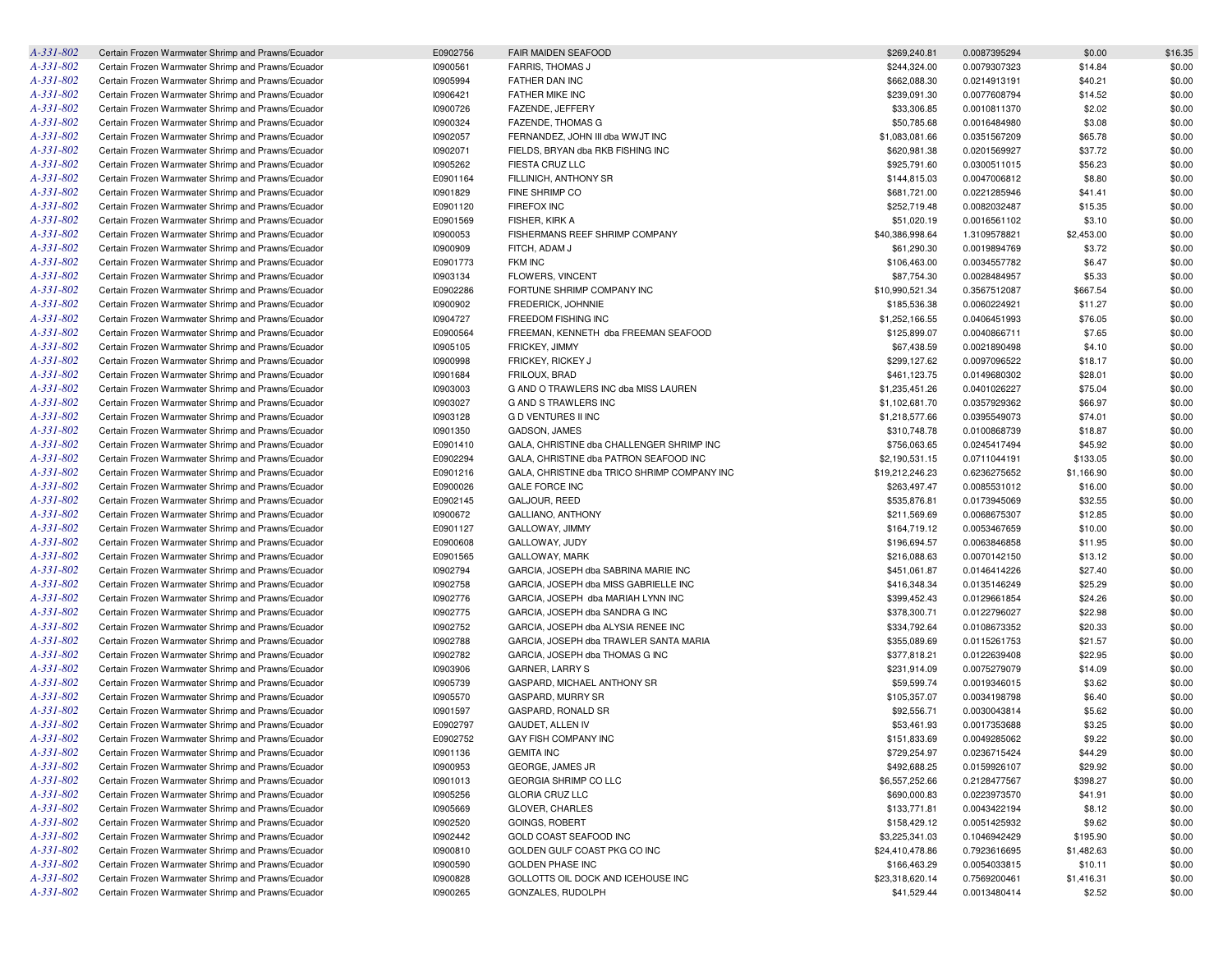| A-331-802 | Certain Frozen Warmwater Shrimp and Prawns/Ecuador | 10901585 | GONZALES, RUDOLPH S JR                        | \$45,819.83     | 0.0014873070 | \$2.78     | \$0.00   |
|-----------|----------------------------------------------------|----------|-----------------------------------------------|-----------------|--------------|------------|----------|
| A-331-802 | Certain Frozen Warmwater Shrimp and Prawns/Ecuador | E0901108 | GONZALES, TIM J                               | \$110,170.99    | 0.0035761392 | \$6.69     | \$0.00   |
| A-331-802 | Certain Frozen Warmwater Shrimp and Prawns/Ecuador | 10902717 | GONZALEZ TRAWLERS INC                         | \$615,716.88    | 0.0199861075 | \$37.40    | \$0.00   |
| A-331-802 | Certain Frozen Warmwater Shrimp and Prawns/Ecuador | 10904454 | GOODMAN, DANNY                                | \$276,529.87    | 0.0089761316 | \$16.80    | \$0.00   |
| A-331-802 | Certain Frozen Warmwater Shrimp and Prawns/Ecuador | 10904738 | GORE SEAFOOD INC                              | \$1,065,191.29  | 0.0345760013 | \$64.70    | \$0.00   |
| A-331-802 | Certain Frozen Warmwater Shrimp and Prawns/Ecuador | E0902586 | GORE, ISABEL dba WESTERN SEAFOOD CO INC       | \$36,855,376.16 | 1.1963217744 | \$2,238.50 | \$0.00   |
| A-331-802 | Certain Frozen Warmwater Shrimp and Prawns/Ecuador | 10905461 | GOVELOPEZ INC                                 | \$586,787.75    | 0.0190470709 | \$35.64    | \$0.00   |
| A-331-802 | Certain Frozen Warmwater Shrimp and Prawns/Ecuador | E0902150 | <b>GRAHAM SHRIMP CO</b>                       | \$6,884,848.93  | 0.2234814984 | \$418.17   | \$0.00   |
| A-331-802 | Certain Frozen Warmwater Shrimp and Prawns/Ecuador | E0902195 | GRAHAM, DARRELL                               | \$8,340,666.04  | 0.2707371742 | \$506.59   | \$0.00   |
|           |                                                    |          |                                               |                 |              |            |          |
| A-331-802 | Certain Frozen Warmwater Shrimp and Prawns/Ecuador | 10906175 | <b>GRANDMA INC</b>                            | \$588,871.00    | 0.0191146930 | \$35.77    | \$0.00   |
| A-331-802 | Certain Frozen Warmwater Shrimp and Prawns/Ecuador | 10904370 | GRANGER, ALBERT J                             | \$62,803.04     | 0.0020385803 | \$3.81     | \$0.00   |
| A-331-802 | Certain Frozen Warmwater Shrimp and Prawns/Ecuador | E0901227 | GRANGER, WILLIAM                              | \$143,908.90    | 0.0046712683 | \$8.74     | \$0.00   |
| A-331-802 | Certain Frozen Warmwater Shrimp and Prawns/Ecuador | E0900991 | GRANIER, STEPHEN dba S AND S SEAFOOD CO INC   | \$202,548.40    | 0.0065747005 | \$12.30    | \$0.00   |
| A-331-802 | Certain Frozen Warmwater Shrimp and Prawns/Ecuador | E0901576 | <b>GRAVES, ROBERT N SR</b>                    | \$422,078.30    | 0.0137006188 | \$25.64    | \$0.00   |
| A-331-802 | Certain Frozen Warmwater Shrimp and Prawns/Ecuador | 10903678 | <b>GREEN FLASH LLC</b>                        | \$649,705.30    | 0.0210893682 | \$39.46    | \$0.00   |
| A-331-802 | Certain Frozen Warmwater Shrimp and Prawns/Ecuador | E0900619 | GREEN, JAMES W dba EAST COAST SEAFOOD COMPANY | \$800,849.35    | 0.0259954887 | \$48.64    | \$0.00   |
| A-331-802 | Certain Frozen Warmwater Shrimp and Prawns/Ecuador | E0900604 | GREEN, JAMES W JR dba MISS EMILIE ANN         | \$283,496.62    | 0.0092022715 | \$17.22    | \$0.00   |
| A-331-802 | Certain Frozen Warmwater Shrimp and Prawns/Ecuador | 10901522 | GREENLAW, WILLARD C JR                        | \$54,252.92     | 0.0017610443 | \$3.30     | \$0.00   |
| A-331-802 | Certain Frozen Warmwater Shrimp and Prawns/Ecuador | E0901739 | GROOVER, HENRY HARLEY                         | \$169,451.77    | 0.0055003873 | \$10.29    | \$0.00   |
| A-331-802 | Certain Frozen Warmwater Shrimp and Prawns/Ecuador | E0902270 | GROS, DANNY A                                 | \$1,045,570.57  | 0.0339391147 | \$63.51    | \$0.00   |
| A-331-802 | Certain Frozen Warmwater Shrimp and Prawns/Ecuador | E0900502 | GUIDRY, CHARLES J                             | \$101,397.26    | 0.0032913448 | \$6.16     | \$0.00   |
| A-331-802 | Certain Frozen Warmwater Shrimp and Prawns/Ecuador | 10900379 | GUIDRY, CLINTON P JR                          | \$141,681.47    | 0.0045989662 | \$8.61     | \$0.00   |
| A-331-802 | Certain Frozen Warmwater Shrimp and Prawns/Ecuador | E0901095 | GUIDRY, JASON                                 | \$70,549.35     | 0.0022900247 | \$4.28     | \$0.00   |
| A-331-802 | Certain Frozen Warmwater Shrimp and Prawns/Ecuador | 10901548 | GUIDRY, KENNETH J                             | \$260,702.15    | 0.0084623654 | \$15.83    | \$0.00   |
| A-331-802 | Certain Frozen Warmwater Shrimp and Prawns/Ecuador | 10901364 | GUIDRY, MICHAEL J                             | \$109,112.50    | 0.0035417807 | \$6.63     | \$0.00   |
| A-331-802 | Certain Frozen Warmwater Shrimp and Prawns/Ecuador | E0900987 | <b>GUIDRY, ROBERT</b>                         | \$70,777.94     | 0.0022974448 | \$4.30     | \$0.00   |
| A-331-802 | Certain Frozen Warmwater Shrimp and Prawns/Ecuador | 10901498 | <b>GUIDRY, VICKI</b>                          | \$123,147.25    | 0.0039973473 | \$7.48     | \$0.00   |
| A-331-802 | Certain Frozen Warmwater Shrimp and Prawns/Ecuador | E0900165 | GULF CROWN SEAFOOD CO INC                     | \$86,532,426.36 | 2.8088337885 | \$5,255.75 | \$0.00   |
| A-331-802 | Certain Frozen Warmwater Shrimp and Prawns/Ecuador | 10905093 | GULF FINEST INVESTMENT CO                     | \$1,064,421.29  | 0.0345510072 | \$0.00     | \$64.65  |
| A-331-802 | Certain Frozen Warmwater Shrimp and Prawns/Ecuador | E0901148 | <b>GULF FISH INC</b>                          | \$13,653,342.29 | 0.4431861068 | \$829.27   | \$0.00   |
| A-331-802 | Certain Frozen Warmwater Shrimp and Prawns/Ecuador | 10904604 | <b>GULF FISHERIES INC</b>                     | \$509,344.92    | 0.0165332845 | \$30.94    | \$0.00   |
| A-331-802 | Certain Frozen Warmwater Shrimp and Prawns/Ecuador | 10901375 | GULF ISLAND SHRIMP AND SEAFOOD II LLC         | \$39,733,897.35 | 1.2897582805 | \$2,413.33 | \$0.00   |
| A-331-802 |                                                    |          |                                               |                 |              |            |          |
|           | Certain Frozen Warmwater Shrimp and Prawns/Ecuador | E0902204 | GULF KING SERVICES INC                        | \$33,560,128.44 | 1.0893583674 | \$2,038.35 | \$0.00   |
| A-331-802 | Certain Frozen Warmwater Shrimp and Prawns/Ecuador | 10903833 | GULF PRIDE ENTERPRISES INC                    | \$23,418,972.27 | 0.7601774661 | \$1,422.41 | \$0.00   |
| A-331-802 | Certain Frozen Warmwater Shrimp and Prawns/Ecuador | 10903934 | <b>GULF RUNNER</b>                            | \$1,141,922.22  | 0.0370666795 | \$69.36    | \$0.00   |
| A-331-802 | Certain Frozen Warmwater Shrimp and Prawns/Ecuador | E0902108 | GULF SHRIMP COMPANY INC                       | \$1,096,788.55  | 0.0356016452 | \$66.62    | \$0.00   |
| A-331-802 | Certain Frozen Warmwater Shrimp and Prawns/Ecuador | 10904526 | GULF SHRIMP ICE CO INC                        | \$621,518.37    | 0.0201744233 | \$0.00     | \$37.75  |
| A-331-802 | Certain Frozen Warmwater Shrimp and Prawns/Ecuador | E0902171 | <b>GULF SOUTH INC</b>                         | \$21,990,193.86 | 0.7137994637 | \$1,335.63 | \$0.00   |
| A-331-802 | Certain Frozen Warmwater Shrimp and Prawns/Ecuador | 10902497 | GUY, KIMOTHY                                  | \$139,741.43    | 0.0045359927 | \$8.49     | \$0.00   |
| A-331-802 | Certain Frozen Warmwater Shrimp and Prawns/Ecuador | 10902160 | H AND A SEAFOOD LLC                           | \$11,502,673.87 | 0.3733756279 | \$0.00     | \$698.64 |
| A-331-802 | Certain Frozen Warmwater Shrimp and Prawns/Ecuador | 10901979 | H AND N CORPORATION                           | \$116,755.07    | 0.0037898577 | \$0.00     | \$7.09   |
| A-331-802 | Certain Frozen Warmwater Shrimp and Prawns/Ecuador | 10903986 | H T SEAMAN                                    | \$119,766.68    | 0.0038876143 | \$7.27     | \$0.00   |
| A-331-802 | Certain Frozen Warmwater Shrimp and Prawns/Ecuador | E0902282 | HA, CO DONG                                   | \$157,061.42    | 0.0050981978 | \$9.54     | \$0.00   |
| A-331-802 | Certain Frozen Warmwater Shrimp and Prawns/Ecuador | E0902278 | HAILEY MARIE INC                              | \$662,360.64    | 0.0215001592 | \$40.23    | \$0.00   |
| A-331-802 | Certain Frozen Warmwater Shrimp and Prawns/Ecuador | 10900942 | HALL, DARRELL T SR                            | \$10,436.38     | 0.0003387638 | \$0.63     | \$0.00   |
| A-331-802 | Certain Frozen Warmwater Shrimp and Prawns/Ecuador | 10904998 | HANSEN, ERIC                                  | \$3,846,465.00  | 0.1248558640 | \$233.62   | \$0.00   |
| A-331-802 | Certain Frozen Warmwater Shrimp and Prawns/Ecuador | E0900222 | HANSON, EDMOND A                              | \$13,393.42     | 0.0004347491 | \$0.81     | \$0.00   |
| A-331-802 | Certain Frozen Warmwater Shrimp and Prawns/Ecuador | E0902536 | HARDEE, WILLIAM P                             | \$371,456.51    | 0.0120574407 | \$22.56    | \$0.00   |
| A-331-802 | Certain Frozen Warmwater Shrimp and Prawns/Ecuador | E0900819 | HARDY, JOHN                                   | \$1,161,845.50  | 0.0377133872 | \$70.57    | \$0.00   |
| A-331-802 | Certain Frozen Warmwater Shrimp and Prawns/Ecuador | 10904985 | HARLINGEN SHRIMP FARMS LTD                    | \$5,302,149.26  | 0.1721072275 | \$0.00     | \$322.04 |
| A-331-802 | Certain Frozen Warmwater Shrimp and Prawns/Ecuador | 10903899 | HATTAWAY, ERROL HENRY                         | \$566,844.79    | 0.0183997244 | \$34.43    | \$0.00   |
| A-331-802 | Certain Frozen Warmwater Shrimp and Prawns/Ecuador | E0901220 | HAYDEL, GREGORY                               | \$124,223.38    | 0.0040322783 | \$7.55     | \$0.00   |
| A-331-802 | Certain Frozen Warmwater Shrimp and Prawns/Ecuador | 10903548 | HCP LLC                                       | \$92,724.60     | 0.0030098311 | \$5.63     | \$0.00   |
| A-331-802 | Certain Frozen Warmwater Shrimp and Prawns/Ecuador | 10900087 | HEBERT, ROBERT A                              | \$143,675.42    | 0.0046636896 | \$8.73     | \$0.00   |
| A-331-802 | Certain Frozen Warmwater Shrimp and Prawns/Ecuador | E0902682 | HELEN KAY INC                                 | \$775,186.22    | 0.0251624661 | \$47.08    | \$0.00   |
| A-331-802 | Certain Frozen Warmwater Shrimp and Prawns/Ecuador |          | HELMER, GERRY J.                              | \$131,242.21    | 0.0042601088 | \$7.97     |          |
|           |                                                    | 10900233 |                                               |                 |              |            | \$0.00   |
| A-331-802 | Certain Frozen Warmwater Shrimp and Prawns/Ecuador | E0900613 | HELMER, HERMAN C JR                           | \$33,895.62     | 0.0011002484 | \$2.06     | \$0.00   |
| A-331-802 | Certain Frozen Warmwater Shrimp and Prawns/Ecuador | 10900775 | HELMER, KENNETH                               | \$160,361.83    | 0.0052053287 | \$9.74     | \$0.00   |
| A-331-802 | Certain Frozen Warmwater Shrimp and Prawns/Ecuador | E0900316 | HELMER, LARRY J SR                            | \$83,601.13     | 0.0027136842 | \$5.08     | \$0.00   |
| A-331-802 | Certain Frozen Warmwater Shrimp and Prawns/Ecuador | E0902304 | HELMER, MICHAEL A                             | \$174,298.07    | 0.0056576977 | \$10.59    | \$0.00   |
| A-331-802 | Certain Frozen Warmwater Shrimp and Prawns/Ecuador | E0900746 | HELMER, RUSTY L                               | \$89,504.96     | 0.0029053219 | \$5.44     | \$0.00   |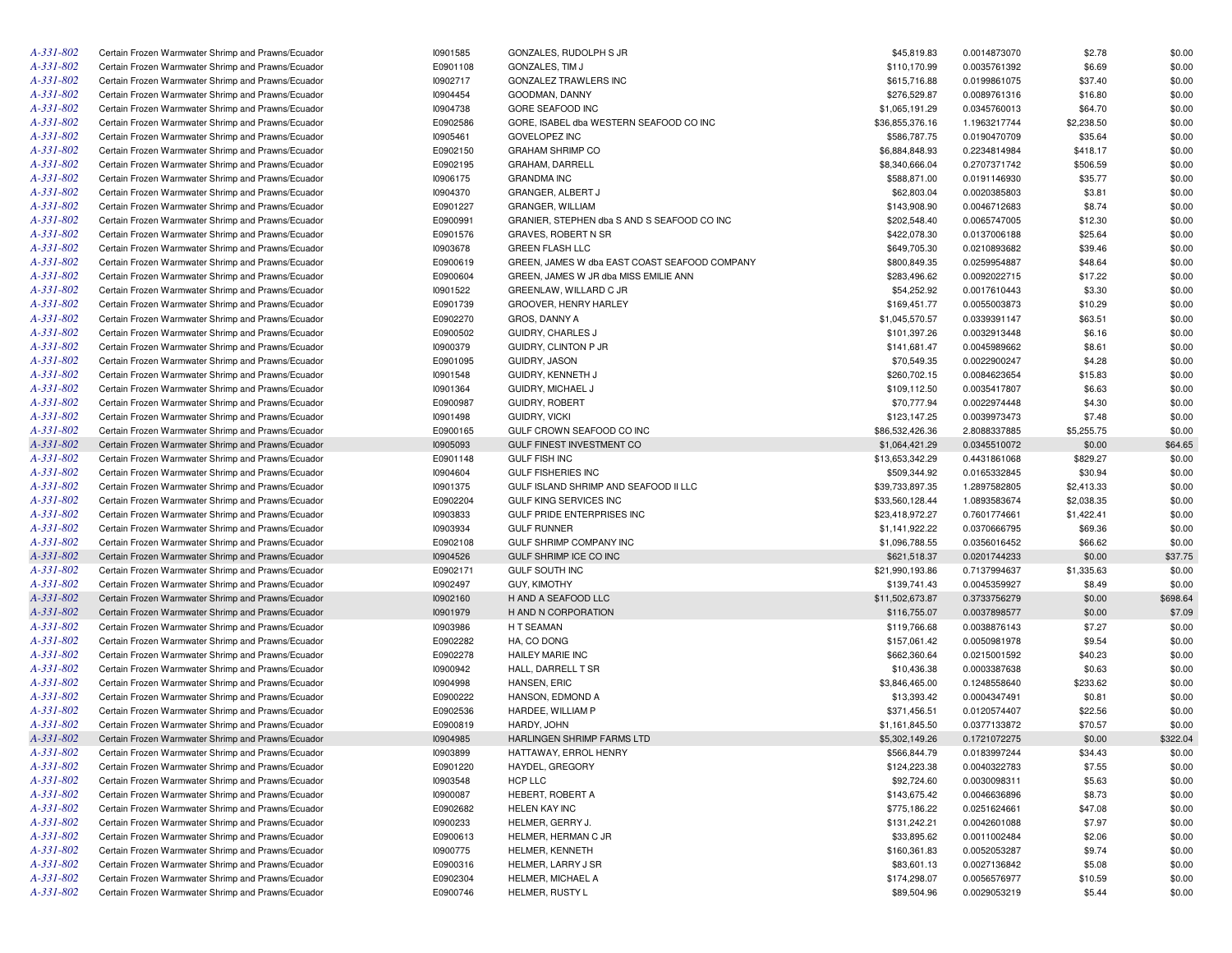| A-331-802       | Certain Frozen Warmwater Shrimp and Prawns/Ecuador | 10904921 | <b>HEMMENWAY, JACK</b>                      | \$1,789,374.38  | 0.0580829110 | \$108.68   | \$0.00   |
|-----------------|----------------------------------------------------|----------|---------------------------------------------|-----------------|--------------|------------|----------|
| A-331-802       | Certain Frozen Warmwater Shrimp and Prawns/Ecuador | E0900056 | HEREFORD, RODNEY O JR                       | \$146,857.51    | 0.0047669799 | \$8.92     | \$0.00   |
| A-331-802       | Certain Frozen Warmwater Shrimp and Prawns/Ecuador | E0900054 | HEREFORD, RODNEY O SR                       | \$136,941.34    | 0.0044451020 | \$8.32     | \$0.00   |
| A-331-802       | Certain Frozen Warmwater Shrimp and Prawns/Ecuador | 10905250 | <b>HERMOSA CRUZ LLC</b>                     | \$979,504.48    | 0.0317946161 | \$59.49    | \$0.00   |
| A-331-802       | Certain Frozen Warmwater Shrimp and Prawns/Ecuador | E0902314 | HESS, HENRY JR                              | \$137,480.36    | 0.0044625986 | \$8.35     | \$0.00   |
| A-331-802       | Certain Frozen Warmwater Shrimp and Prawns/Ecuador | 10904675 | HEWETT, JAMES L dba CAPT DEXTER INC         | \$215,450.88    | 0.0069935137 | \$13.09    | \$0.00   |
| A-331-802       | Certain Frozen Warmwater Shrimp and Prawns/Ecuador | E0901752 | <b>HHH MARINE INC</b>                       | \$1,054,824.00  | 0.0342394801 | \$0.00     | \$64.07  |
| A-331-802       | Certain Frozen Warmwater Shrimp and Prawns/Ecuador | 10901284 | HI SEAS OF DULAC INC                        | \$35,306,919.59 | 1.1460590311 | \$2,144.45 | \$0.00   |
| A-331-802       | Certain Frozen Warmwater Shrimp and Prawns/Ecuador | E0900618 | HICKMAN, JOHN                               | \$46,204.76     | 0.0014998018 | \$2.81     | \$0.00   |
| A-331-802       | Certain Frozen Warmwater Shrimp and Prawns/Ecuador | 10900649 | <b>HICKMAN, MARVIN</b>                      | \$78,119.54     | 0.0025357524 | \$4.74     | \$0.00   |
| A-331-802       | Certain Frozen Warmwater Shrimp and Prawns/Ecuador | E0902733 | HICKS, DEBRA BRANNING AND MICHAEL BRANNING  | \$158,507.12    | 0.0051451250 | \$0.00     | \$9.63   |
| A-331-802       | Certain Frozen Warmwater Shrimp and Prawns/Ecuador | 10903333 | HINGLE, ROLAND T SR                         | \$58,433.05     | 0.0018967309 | \$3.55     | \$0.00   |
| A-331-802       | Certain Frozen Warmwater Shrimp and Prawns/Ecuador | E0901764 | HO, JIMMY                                   | \$89,986.40     | 0.0029209494 | \$5.47     | \$0.00   |
| A-331-802       | Certain Frozen Warmwater Shrimp and Prawns/Ecuador | 10901405 | HO, NGA THI                                 | \$1,258,143.18  | 0.0408392001 | \$76.42    | \$0.00   |
| A-331-802       | Certain Frozen Warmwater Shrimp and Prawns/Ecuador | E0902085 | HOANG, HUY VAN                              | \$23,059.40     | 0.0007485058 | \$1.40     | \$0.00   |
| A-331-802       | Certain Frozen Warmwater Shrimp and Prawns/Ecuador | 10905292 | HOANG, LOAN                                 | \$1,560,858.11  | 0.0506652960 | \$94.80    | \$0.00   |
| A-331-802       | Certain Frozen Warmwater Shrimp and Prawns/Ecuador | E0902768 | HOANG, TRUNG TUAN                           | \$87,092.56     | 0.0028270157 | \$5.29     | \$0.00   |
| A-331-802       | Certain Frozen Warmwater Shrimp and Prawns/Ecuador | 10901053 | HOME LOVING CARE CO                         | \$30,492.92     | 0.0009897971 | \$1.85     | \$0.00   |
| A-331-802       |                                                    |          |                                             |                 |              |            | \$0.00   |
|                 | Certain Frozen Warmwater Shrimp and Prawns/Ecuador | 10901124 | HONDUMEX ENTERPRISES INC                    | \$800,194.56    | 0.0259742343 | \$48.60    |          |
| A-331-802       | Certain Frozen Warmwater Shrimp and Prawns/Ecuador | 10900921 | <b>HONGRI INC</b>                           | \$544,237.72    | 0.0176659012 | \$33.06    | \$0.00   |
| A-331-802       | Certain Frozen Warmwater Shrimp and Prawns/Ecuador | 10900062 | HUBER, CHARLES A                            | \$138,669.56    | 0.0045011999 | \$8.42     | \$0.00   |
| A-331-802       | Certain Frozen Warmwater Shrimp and Prawns/Ecuador | 10901111 | HUCK, STEVEN R                              | \$95,358.04     | 0.0030953123 | \$5.79     | \$0.00   |
| A-331-802       | Certain Frozen Warmwater Shrimp and Prawns/Ecuador | 10900885 | HUTTO, CYNTHIA E                            | \$148,172.82    | 0.0048096747 | \$9.00     | \$0.00   |
| A-331-802       | Certain Frozen Warmwater Shrimp and Prawns/Ecuador | E0900269 | HUYNH, DUNG                                 | \$95,055.52     | 0.0030854925 | \$5.77     | \$0.00   |
| A-331-802       | Certain Frozen Warmwater Shrimp and Prawns/Ecuador | 10901235 | HUYNH, HAI                                  | \$170,282.49    | 0.0055273524 | \$10.34    | \$0.00   |
| A-331-802       | Certain Frozen Warmwater Shrimp and Prawns/Ecuador | 10901472 | HUYNH, HUNG V                               | \$9,422,560.21  | 0.3058553493 | \$572.30   | \$0.00   |
| A-331-802       | Certain Frozen Warmwater Shrimp and Prawns/Ecuador | E0901557 | HUYNH, THANH NGOC                           | \$2,398,309.90  | 0.0778488963 | \$145.67   | \$0.00   |
| A-331-802       | Certain Frozen Warmwater Shrimp and Prawns/Ecuador | 10901925 | HUYNH, TRI                                  | \$58,424.05     | 0.0018964387 | \$3.55     | \$0.00   |
| A-331-802       | Certain Frozen Warmwater Shrimp and Prawns/Ecuador | 10905496 | IKE AND ZACK INC                            | \$179,095.10    | 0.0058134088 | \$10.88    | \$0.00   |
| A-331-802       | Certain Frozen Warmwater Shrimp and Prawns/Ecuador | E0901376 | <b>INDEPENDENT FISH COMPANY</b>             | \$1,755,678.04  | 0.0569891312 | \$106.64   | \$0.00   |
| A-331-802       | Certain Frozen Warmwater Shrimp and Prawns/Ecuador | 10901416 | INDEPENDENT SEAFOOD INC                     | \$1,944,924.01  | 0.0631320362 | \$118.13   | \$0.00   |
| A-331-802       | Certain Frozen Warmwater Shrimp and Prawns/Ecuador | E0900663 | INGRAHAM, JOYCE                             | \$409,398.05    | 0.0132890192 | \$24.87    | \$0.00   |
| A-331-802       | Certain Frozen Warmwater Shrimp and Prawns/Ecuador | 10904726 | <b>INTEGRITY FISHING INC</b>                | \$796,613.29    | 0.0258579866 | \$48.38    | \$0.00   |
| A-331-802       | Certain Frozen Warmwater Shrimp and Prawns/Ecuador | 10906211 | INTERNATIONAL OCEANIC ENT                   | \$27,403,151.75 | 0.8895035282 | \$1,664.40 | \$0.00   |
| A-331-802       | Certain Frozen Warmwater Shrimp and Prawns/Ecuador | 10903619 | <b>IRON HORSE INC</b>                       | \$83,214.15     | 0.0027011229 | \$5.05     | \$0.00   |
| A-331-802       | Certain Frozen Warmwater Shrimp and Prawns/Ecuador | 10903780 | <b>IRON WILL INC</b>                        | \$1,059,038.33  | 0.0343762768 | \$64.32    | \$0.00   |
| A-331-802       | Certain Frozen Warmwater Shrimp and Prawns/Ecuador | E0902693 | <b>ISABEL MAIER INC</b>                     | \$1,019,585.97  | 0.0330956572 | \$61.93    | \$0.00   |
| A-331-802       | Certain Frozen Warmwater Shrimp and Prawns/Ecuador | 10905245 | <b>ISLA CRUZ LLC</b>                        | \$898,754.37    | 0.0291734758 | \$54.59    | \$0.00   |
| A-331-802       | Certain Frozen Warmwater Shrimp and Prawns/Ecuador | 10900893 | J AND J RENTALS INC                         | \$689,414.20    | 0.0223783151 | \$41.87    | \$0.00   |
| A-331-802       | Certain Frozen Warmwater Shrimp and Prawns/Ecuador | E0902811 | JACKSON, JOHN DERRELL                       | \$185,969.99    | 0.0060365670 | \$11.30    | \$0.00   |
| A-331-802       | Certain Frozen Warmwater Shrimp and Prawns/Ecuador | 10904934 | JACKSON, JOHN ELTON SR                      | \$129,165.53    | 0.0041927000 | \$7.85     | \$0.00   |
| A-331-802       | Certain Frozen Warmwater Shrimp and Prawns/Ecuador | 10906014 | JACOB A INC                                 | \$639,757.54    | 0.0207664649 | \$38.86    | \$0.00   |
| A-331-802       | Certain Frozen Warmwater Shrimp and Prawns/Ecuador | 10901278 | JACQUELIN MARIE INC                         | \$331,667.02    | 0.0107658779 | \$20.14    | \$0.00   |
| A-331-802       | Certain Frozen Warmwater Shrimp and Prawns/Ecuador | 10902082 | JAMES DO INC                                | \$1,098,277.00  | 0.0356499601 | \$66.71    | \$0.00   |
| A-331-802       | Certain Frozen Warmwater Shrimp and Prawns/Ecuador | 10902652 | JBS PACKING COMPANY INC                     | \$75,333,416.14 | 2.4453150519 | \$4,575.55 | \$0.00   |
| A-331-802       | Certain Frozen Warmwater Shrimp and Prawns/Ecuador | 10900934 | JD LAND CO INC                              | \$579,648.30    | 0.0188153251 | \$35.21    | \$0.00   |
| A-331-802       | Certain Frozen Warmwater Shrimp and Prawns/Ecuador | 10903672 | JENNA DAWN LLC                              | \$574,587.76    | 0.0186510604 | \$34.90    | \$0.00   |
| A-331-802       | Certain Frozen Warmwater Shrimp and Prawns/Ecuador | 10901949 | JIMMY LE INC                                |                 | 0.0251815717 | \$47.12    | \$0.00   |
| A-331-802       |                                                    |          |                                             | \$775,774.81    |              |            |          |
|                 | Certain Frozen Warmwater Shrimp and Prawns/Ecuador | 10900107 | JOHNSTON, RONALD                            | \$84,691.90     | 0.0027490905 | \$5.14     | \$0.00   |
| $A - 331 - 802$ | Certain Frozen Warmwater Shrimp and Prawns/Ecuador | 10904412 | JONES, LOUIS D                              | \$394,075.79    | 0.0127916602 | \$0.00     | \$23.94  |
| A-331-802       | Certain Frozen Warmwater Shrimp and Prawns/Ecuador | 10904910 | JORDAN, DEAN                                | \$277,705.51    | 0.0090142927 | \$16.87    | \$0.00   |
| A-331-802       | Certain Frozen Warmwater Shrimp and Prawns/Ecuador | 10906331 | JORDAN, HUBERT W JR dba STORMY SEAS SEAFOOD | \$60,644.87     | 0.0019685263 | \$3.68     | \$0.00   |
| A-331-802       | Certain Frozen Warmwater Shrimp and Prawns/Ecuador | E0902306 | JOSEPH ANTHONY INC                          | \$1,239,627.64  | 0.0402381875 | \$75.29    | \$0.00   |
| A-331-802       | Certain Frozen Warmwater Shrimp and Prawns/Ecuador | 10905502 | JOSH AND JAKE INC                           | \$300,234.79    | 0.0097455909 | \$18.24    | \$0.00   |
| A-331-802       | Certain Frozen Warmwater Shrimp and Prawns/Ecuador | 10905209 | JOYA CRUZ LLC                               | \$1,015,467.78  | 0.0329619812 | \$61.68    | \$0.00   |
| A-331-802       | Certain Frozen Warmwater Shrimp and Prawns/Ecuador | 10903946 | JOYCE                                       | \$353,312.72    | 0.0114684951 | \$21.46    | \$0.00   |
| A-331-802       | Certain Frozen Warmwater Shrimp and Prawns/Ecuador | E0902097 | JRS AQUACULTURE FARM INC                    | \$2,765,404.75  | 0.0897647579 | \$0.00     | \$167.96 |
| A-331-802       | Certain Frozen Warmwater Shrimp and Prawns/Ecuador | E0900314 | JULIE ANN LLC                               | \$663,255.43    | 0.0215292040 | \$40.28    | \$0.00   |
| A-331-802       | Certain Frozen Warmwater Shrimp and Prawns/Ecuador | 10905033 | JULIE SHRIMP CO INC                         | \$478,740.74    | 0.0155398759 | \$29.08    | \$0.00   |
| A-331-802       | Certain Frozen Warmwater Shrimp and Prawns/Ecuador | 10900279 | JULIO GONZALEZ BOAT BUILDERS INC            | \$234,390.69    | 0.0076082980 | \$14.24    | \$0.00   |
| $A - 331 - 802$ | Certain Frozen Warmwater Shrimp and Prawns/Ecuador | 10901194 | K AND D BOAT COMPANY                        | \$110,363.74    | 0.0035823958 | \$6.70     | \$0.00   |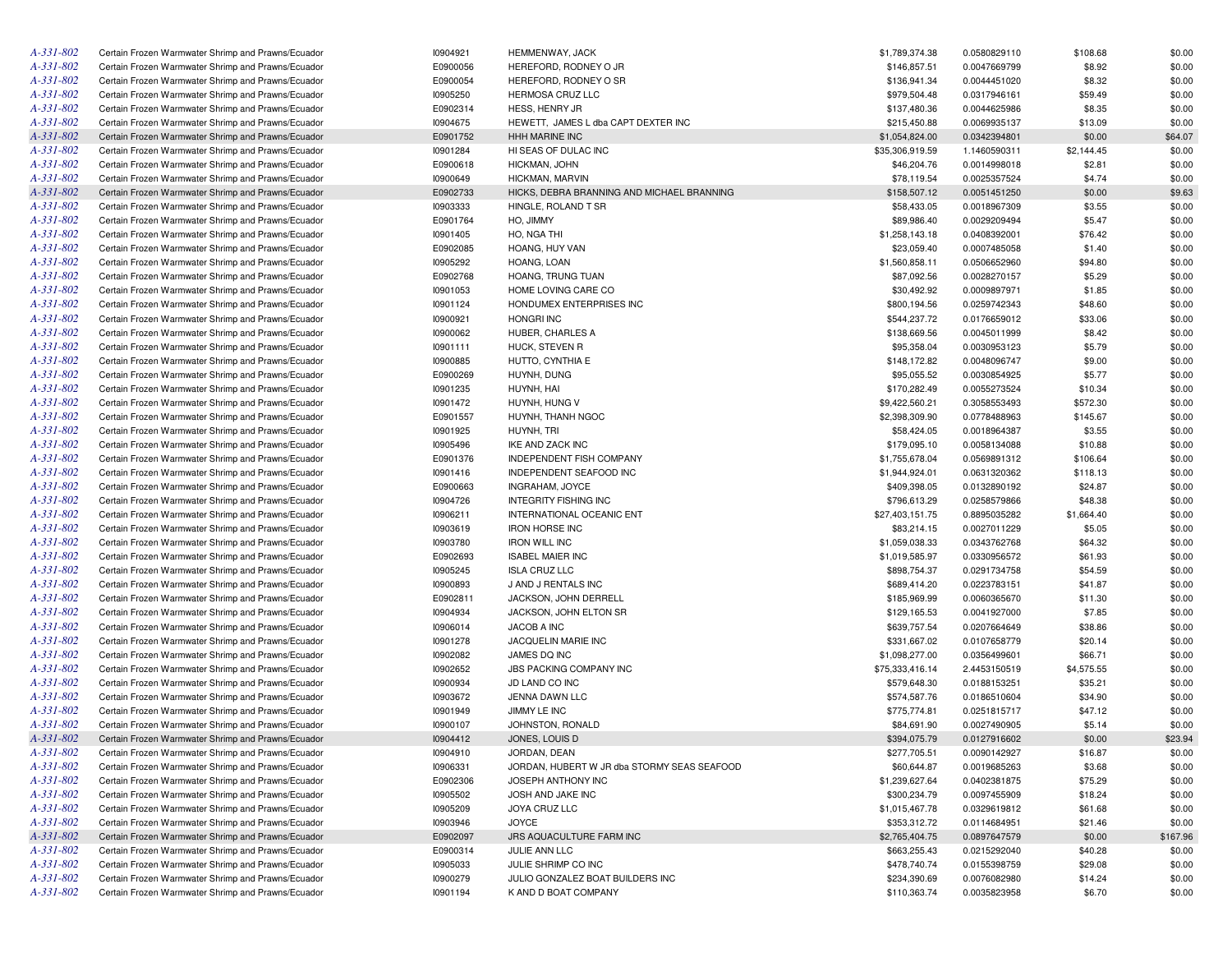| A-331-802 | Certain Frozen Warmwater Shrimp and Prawns/Ecuador | E0900144 | <b>KEEN, ROBERT STEVEN</b>             | \$145,992.01     | 0.0047388858 | \$8.87     | \$0.00   |
|-----------|----------------------------------------------------|----------|----------------------------------------|------------------|--------------|------------|----------|
| A-331-802 | Certain Frozen Warmwater Shrimp and Prawns/Ecuador | 10905514 | <b>KEENAN, ROBERT M</b>                | \$250,137.89     | 0.0081194506 | \$15.19    | \$0.00   |
| A-331-802 | Certain Frozen Warmwater Shrimp and Prawns/Ecuador | 10900326 | KELLER, JOSEPH T                       | \$204,608.52     | 0.0066415718 | \$0.00     | \$12.43  |
| A-331-802 | Certain Frozen Warmwater Shrimp and Prawns/Ecuador | 10900092 | KELLUM, KENNETH                        | \$89,882.88      | 0.0029175892 | \$5.46     | \$0.00   |
| A-331-802 | Certain Frozen Warmwater Shrimp and Prawns/Ecuador | 10900767 | KELLUM, LARRY                          | \$47,563.83      | 0.0015439171 | \$2.89     | \$0.00   |
| A-331-802 | Certain Frozen Warmwater Shrimp and Prawns/Ecuador | 10905485 | <b>KELLY MARIE INC</b>                 | \$359,693.42     | 0.0116756120 | \$21.85    | \$0.00   |
| A-331-802 | Certain Frozen Warmwater Shrimp and Prawns/Ecuador | 10904241 | <b>KEO, BUNLY</b>                      | \$203,849.43     | 0.0066169318 | \$12.38    | \$0.00   |
| A-331-802 | Certain Frozen Warmwater Shrimp and Prawns/Ecuador | 10901772 | <b>KERN. THURMOND A</b>                | \$521,349.64     | 0.0169229565 | \$31.67    | \$0.00   |
| A-331-802 | Certain Frozen Warmwater Shrimp and Prawns/Ecuador | 10904436 | KEVIN DANG AKA TAO KEVIN DANG          | \$546,362.96     | 0.0177348863 | \$33.18    | \$0.00   |
| A-331-802 | Certain Frozen Warmwater Shrimp and Prawns/Ecuador | 10905722 | KIMBALL, ERIC KYLE                     | \$69,906.98      | 0.0022691735 | \$0.00     | \$4.25   |
| A-331-802 | Certain Frozen Warmwater Shrimp and Prawns/Ecuador | E0902351 | KING, THORNELL L dba BLESSED ASSURANCE | \$94,087.87      | 0.0030540827 | \$5.71     | \$0.00   |
| A-331-802 | Certain Frozen Warmwater Shrimp and Prawns/Ecuador | E0902349 | KING, THORNELL L dba KIM SEA KING      | \$96,336.58      | 0.0031270756 | \$5.85     | \$0.00   |
| A-331-802 | Certain Frozen Warmwater Shrimp and Prawns/Ecuador | E0902350 | KING, THORNELL L dba MARCO SEAFOOD     | \$147,518.22     | 0.0047884265 | \$8.96     | \$0.00   |
| A-331-802 | Certain Frozen Warmwater Shrimp and Prawns/Ecuador | E0902355 | KING, THORNELL L dba CAPT T MAN        | \$52,278.92      | 0.0016969684 | \$3.18     | \$0.00   |
| A-331-802 | Certain Frozen Warmwater Shrimp and Prawns/Ecuador | 10900059 | KIT, AN                                | \$182,968.82     | 0.0059391494 | \$11.11    | \$0.00   |
| A-331-802 | Certain Frozen Warmwater Shrimp and Prawns/Ecuador | 10902148 | KNIGHT SEAFOOD INC                     | \$1,827,846.16   | 0.0593317011 | \$111.02   | \$0.00   |
| A-331-802 | Certain Frozen Warmwater Shrimp and Prawns/Ecuador | 10902114 | KNIGHT, GEORGE dba MORNING STAR        | \$392,663.93     | 0.0127458314 | \$23.85    | \$0.00   |
| A-331-802 | Certain Frozen Warmwater Shrimp and Prawns/Ecuador | 10902120 | KNIGHT, ROBERT dba MISS SAVANNAH 11    | \$327,472.58     | 0.0106297268 | \$19.89    | \$0.00   |
| A-331-802 |                                                    |          |                                        |                  |              |            | \$0.00   |
|           | Certain Frozen Warmwater Shrimp and Prawns/Ecuador | 10904103 | KONG, SENG                             | \$190,348.00     | 0.0061786768 | \$11.56    |          |
| A-331-802 | Certain Frozen Warmwater Shrimp and Prawns/Ecuador | E0900337 | KOPSZYWA, MARK                         | \$72,327.99      | 0.0023477592 | \$4.39     | \$0.00   |
| A-331-802 | Certain Frozen Warmwater Shrimp and Prawns/Ecuador | E0900336 | KOPSZYWA, STANLEY                      | \$60,427.42      | 0.0019614679 | \$3.67     | \$0.00   |
| A-331-802 | Certain Frozen Warmwater Shrimp and Prawns/Ecuador | E0901781 | KRIS AND CODY INC                      | \$1,378,150.89   | 0.0447346382 | \$83.71    | \$0.00   |
| A-331-802 | Certain Frozen Warmwater Shrimp and Prawns/Ecuador | 10904210 | KRUTH, FRANK D                         | \$169,426.96     | 0.0054995819 | \$10.29    | \$0.00   |
| A-331-802 | Certain Frozen Warmwater Shrimp and Prawns/Ecuador | 10903920 | KYLE AND COURTNEY                      | \$175,382.48     | 0.0056928975 | \$10.65    | \$0.00   |
| A-331-802 | Certain Frozen Warmwater Shrimp and Prawns/Ecuador | 10904532 | L AND O TRAWLERS INC                   | \$1,435,261.67   | 0.0465884483 | \$87.17    | \$0.00   |
| A-331-802 | Certain Frozen Warmwater Shrimp and Prawns/Ecuador | E0902261 | L T INC                                | \$911,556.42     | 0.0295890290 | \$55.37    | \$0.00   |
| A-331-802 | Certain Frozen Warmwater Shrimp and Prawns/Ecuador | 10900206 | LA MACARELA INC                        | \$104,210.40     | 0.0033826590 | \$6.33     | \$0.00   |
| A-331-802 | Certain Frozen Warmwater Shrimp and Prawns/Ecuador | 10901730 | LA PACHITA INC                         | \$561,255.06     | 0.0182182824 | \$34.09    | \$0.00   |
| A-331-802 | Certain Frozen Warmwater Shrimp and Prawns/Ecuador | 10900328 | LA RETA INC                            | \$1,059,716.53   | 0.0343982911 | \$64.36    | \$0.00   |
| A-331-802 | Certain Frozen Warmwater Shrimp and Prawns/Ecuador | 10902107 | <b>LABAUVE INC</b>                     | \$444,731.56     | 0.0144359414 | \$27.01    | \$0.00   |
| A-331-802 | Certain Frozen Warmwater Shrimp and Prawns/Ecuador | 10906337 | LACOSTE, MELVIN SR                     | \$91,322.40      | 0.0029643158 | \$5.55     | \$0.00   |
| A-331-802 | Certain Frozen Warmwater Shrimp and Prawns/Ecuador | 10903437 | LACOSTE, RAVIN SR                      | \$342,644.63     | 0.0111222100 | \$20.81    | \$0.00   |
| A-331-802 | Certain Frozen Warmwater Shrimp and Prawns/Ecuador | E0900498 | LADSON, EARLENE G                      | \$208,114.33     | 0.0067553701 | \$12.64    | \$0.00   |
| A-331-802 | Certain Frozen Warmwater Shrimp and Prawns/Ecuador | 10903431 | LADY CATHERINE INC                     | \$548,169.57     | 0.0177935287 | \$33.29    | \$0.00   |
| A-331-802 | Certain Frozen Warmwater Shrimp and Prawns/Ecuador | E0900786 | LADY CHANCERY INC                      | \$1,021,650.89   | 0.0331626843 | \$62.05    | \$0.00   |
| A-331-802 | Certain Frozen Warmwater Shrimp and Prawns/Ecuador | 10903739 | LADY DOLCINA INC                       | \$275,978.19     | 0.0089582241 | \$16.76    | \$0.00   |
| A-331-802 | Certain Frozen Warmwater Shrimp and Prawns/Ecuador | E0901545 | <b>LADY GAIL INC</b>                   | \$72,376.49      | 0.0023493335 | \$4.40     | \$0.00   |
| A-331-802 | Certain Frozen Warmwater Shrimp and Prawns/Ecuador | 10903999 | LADY GWEN DOE                          | \$363,327.25     | 0.0117935657 | \$22.07    | \$0.00   |
| A-331-802 | Certain Frozen Warmwater Shrimp and Prawns/Ecuador | E0901109 | <b>LADY KELLY INC</b>                  | \$770,827.61     | 0.0250209861 | \$46.82    | \$0.00   |
| A-331-802 | Certain Frozen Warmwater Shrimp and Prawns/Ecuador | 10902249 | <b>LADY LISA INC</b>                   | \$468,709.26     | 0.0152142551 | \$0.00     | \$28.47  |
| A-331-802 | Certain Frozen Warmwater Shrimp and Prawns/Ecuador | E0902280 | <b>LADY MARIE INC</b>                  | \$1,122,411.78   | 0.0364333726 | \$68.17    | \$0.00   |
| A-331-802 | Certain Frozen Warmwater Shrimp and Prawns/Ecuador | 10905087 | <b>LADY SNOW INC</b>                   | \$437,112.08     | 0.0141886138 | \$26.55    | \$0.00   |
| A-331-802 | Certain Frozen Warmwater Shrimp and Prawns/Ecuador | 10904300 | LADY SUSIE INC                         | \$737,807.17     | 0.0239491460 | \$44.81    | \$0.00   |
| A-331-802 | Certain Frozen Warmwater Shrimp and Prawns/Ecuador | 10905786 | <b>LADY TONI INC</b>                   | \$358,224.09     | 0.0116279177 | \$21.76    | \$0.00   |
| A-331-802 | Certain Frozen Warmwater Shrimp and Prawns/Ecuador | 10902445 | LAFITTE FROZEN FOODS CORPORATION       | \$122,920,571.97 | 3.9899893066 | \$7,465.87 | \$0.00   |
| A-331-802 | Certain Frozen Warmwater Shrimp and Prawns/Ecuador | 10906001 | <b>LAFONT INC</b>                      | \$143,454.00     | 0.0046565023 | \$8.71     | \$0.00   |
| A-331-802 | Certain Frozen Warmwater Shrimp and Prawns/Ecuador | 10905898 | LAGASSE, MICHAEL dba BONNIE DIANA      | \$630,917.26     | 0.0204795103 | \$38.32    | \$0.00   |
| A-331-802 | Certain Frozen Warmwater Shrimp and Prawns/Ecuador | 10902155 | LAM, CUI                               | \$40,000.00      | 0.0012983959 | \$2.43     | \$0.00   |
| A-331-802 | Certain Frozen Warmwater Shrimp and Prawns/Ecuador | E0901556 | LAM, HIEP TAN                          | \$63,661.92      | 0.0020664595 | \$3.87     | \$0.00   |
| A-331-802 | Certain Frozen Warmwater Shrimp and Prawns/Ecuador | 10900979 | LAM, LEE PHENH                         | \$57,261.00      | 0.0018586863 | \$3.48     | \$0.00   |
| A-331-802 | Certain Frozen Warmwater Shrimp and Prawns/Ecuador | 10902593 | LAM, NGOC XUAN                         | \$3,556,308.16   | 0.1154374024 | \$0.00     | \$216.00 |
| A-331-802 | Certain Frozen Warmwater Shrimp and Prawns/Ecuador | E0901546 | LAM, PHAN                              | \$687,022.25     | 0.0223006726 | \$41.73    | \$0.00   |
| A-331-802 | Certain Frozen Warmwater Shrimp and Prawns/Ecuador | 10902680 | LANCERO INC                            | \$1,133,713.83   | 0.0368002360 | \$68.86    | \$0.00   |
| A-331-802 | Certain Frozen Warmwater Shrimp and Prawns/Ecuador | E0900511 | LANDRY, JUDE                           | \$53,386.75      | 0.0017329285 | \$3.24     | \$0.00   |
| A-331-802 | Certain Frozen Warmwater Shrimp and Prawns/Ecuador | E0902134 | LANDRY, ROBERT E                       | \$81,262.59      | 0.0026377754 | \$4.94     | \$0.00   |
| A-331-802 |                                                    | 10901352 | LANE, DANIEL E                         |                  |              |            |          |
|           | Certain Frozen Warmwater Shrimp and Prawns/Ecuador |          |                                        | \$23,789.41      | 0.0007722018 | \$1.44     | \$0.00   |
| A-331-802 | Certain Frozen Warmwater Shrimp and Prawns/Ecuador | 10902841 | LASSEIGNE AND SONS INC                 | \$290,461.00     | 0.0094283346 | \$17.64    | \$0.00   |
| A-331-802 | Certain Frozen Warmwater Shrimp and Prawns/Ecuador | 10904193 | LAT, CHHIET                            | \$198,504.50     | 0.0064434359 | \$12.06    | \$0.00   |
| A-331-802 | Certain Frozen Warmwater Shrimp and Prawns/Ecuador | 10901943 | LE FAMILY INC                          | \$1,069,885.33   | 0.0347283694 | \$64.98    | \$0.00   |
| A-331-802 | Certain Frozen Warmwater Shrimp and Prawns/Ecuador | 10902129 | LE LEAUX, DAVID                        | \$236,814.90     | 0.0076869876 | \$14.38    | \$0.00   |
| A-331-802 | Certain Frozen Warmwater Shrimp and Prawns/Ecuador | E0902109 | LE, DAI MINH                           | \$71,847.81      | 0.0023321726 | \$4.36     | \$0.00   |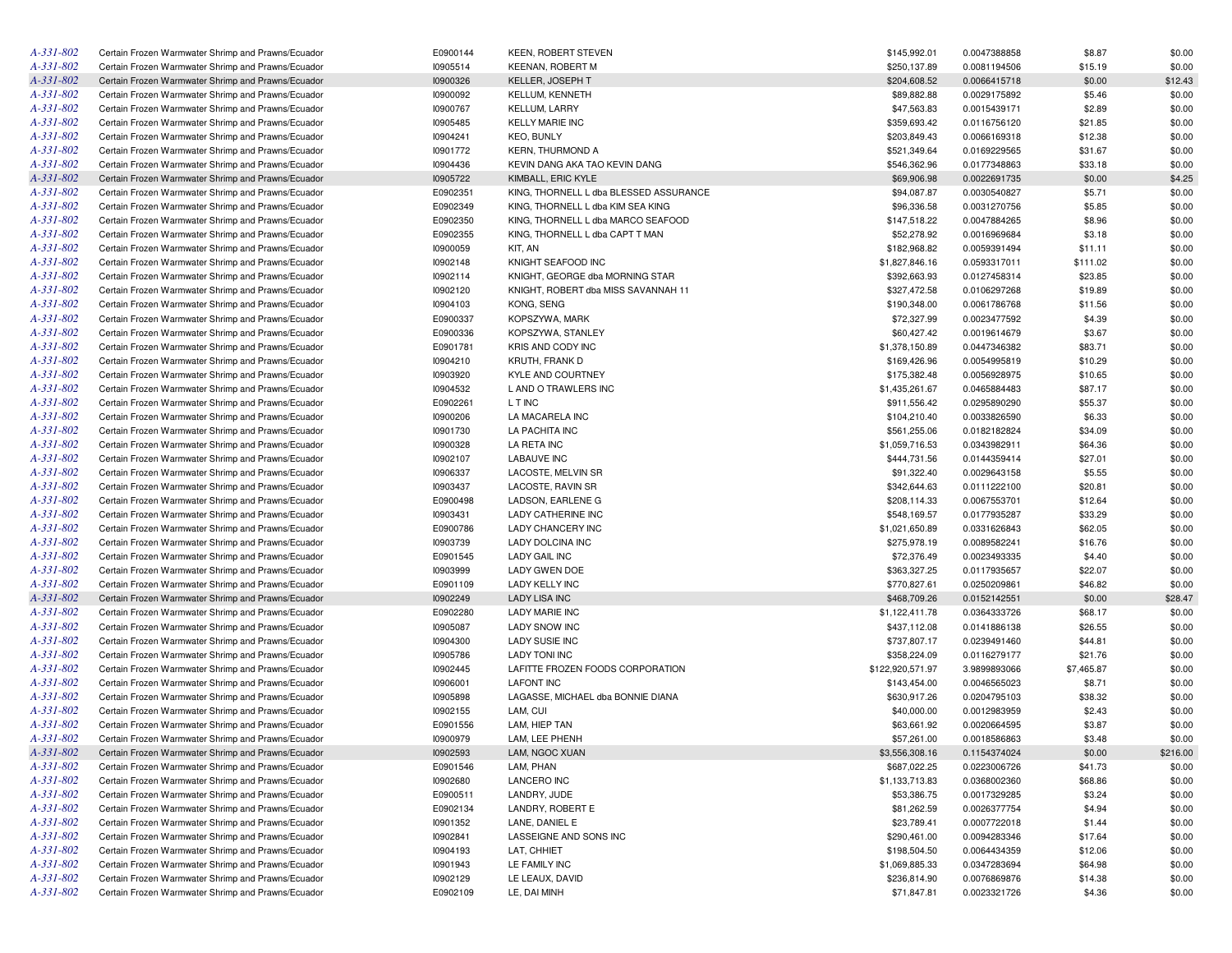| A-331-802       | Certain Frozen Warmwater Shrimp and Prawns/Ecuador | 10903243 | LE, DAVID RUNG                              | \$122,452.02    | 0.0039747802 | \$7.44     | \$0.00  |
|-----------------|----------------------------------------------------|----------|---------------------------------------------|-----------------|--------------|------------|---------|
| A-331-802       | Certain Frozen Warmwater Shrimp and Prawns/Ecuador | 10900694 | LE, DUOC NGUYEN                             | \$779,072.93    | 0.0252886283 | \$47.32    | \$0.00  |
| A-331-802       | Certain Frozen Warmwater Shrimp and Prawns/Ecuador | 10903231 | LE, HOUSTON T                               | \$130,725.48    | 0.0042433358 | \$7.94     | \$0.00  |
| A-331-802       | Certain Frozen Warmwater Shrimp and Prawns/Ecuador | 10905705 | LE, HUNG                                    | \$198,412.28    | 0.0064404425 | \$0.00     | \$12.05 |
| A-331-802       | Certain Frozen Warmwater Shrimp and Prawns/Ecuador | 10901900 | LE, KHOA HONG                               | \$123,954.50    | 0.0040235505 | \$7.53     | \$0.00  |
| A-331-802       | Certain Frozen Warmwater Shrimp and Prawns/Ecuador | 10901931 | LE, KY VAN                                  | \$164,486.84    | 0.0053392262 | \$9.99     | \$0.00  |
| A-331-802       | Certain Frozen Warmwater Shrimp and Prawns/Ecuador | E0901584 | LE, MINH VAN dba ST PHILLIP INC             | \$1,038,410.59  | 0.0337067025 | \$63.07    | \$0.00  |
| A-331-802       | Certain Frozen Warmwater Shrimp and Prawns/Ecuador | E0901589 | LE, MINH VAN                                | \$1,087,879.83  | 0.0353124690 | \$66.07    | \$0.00  |
| A-331-802       | Certain Frozen Warmwater Shrimp and Prawns/Ecuador | E0901768 | LE, NAM VAN                                 | \$61,960.41     | 0.0020112286 | \$3.76     | \$0.00  |
| A-331-802       | Certain Frozen Warmwater Shrimp and Prawns/Ecuador | 10900514 | LE, PHAT AND TRAN, LE                       | \$878,443.20    | 0.0285141772 | \$53.35    | \$0.00  |
| A-331-802       | Certain Frozen Warmwater Shrimp and Prawns/Ecuador | 10903172 | LE, QUE VAN                                 | \$54,500.22     | 0.0017690716 | \$3.31     | \$0.00  |
| A-331-802       | Certain Frozen Warmwater Shrimp and Prawns/Ecuador | 10903421 | LE, SANH DIXIE                              | \$1,045,580.64  | 0.0339394416 | \$0.00     | \$63.51 |
| A-331-802       | Certain Frozen Warmwater Shrimp and Prawns/Ecuador | 10903146 | LE, SON V                                   | \$185,528.00    | 0.0060222201 | \$11.27    | \$0.00  |
| A-331-802       | Certain Frozen Warmwater Shrimp and Prawns/Ecuador | 10906427 | LE, THANH dba KENNY BOY                     | \$373,334.40    | 0.0121183968 | \$0.00     | \$22.68 |
| $A - 331 - 802$ | Certain Frozen Warmwater Shrimp and Prawns/Ecuador | 10905709 | LE. TON dba MARIA MADALENA                  | \$623,952.41    | 0.0202534320 |            | \$37.90 |
| A-331-802       | Certain Frozen Warmwater Shrimp and Prawns/Ecuador |          | LE, TONY                                    |                 |              | \$0.00     |         |
|                 |                                                    | 10905064 |                                             | \$71,975.34     | 0.0023363122 | \$4.37     | \$0.00  |
| A-331-802       | Certain Frozen Warmwater Shrimp and Prawns/Ecuador | E0902161 | LE, TRANG VAN                               | \$194,970.79    | 0.0063287321 | \$0.00     | \$11.84 |
| A-331-802       | Certain Frozen Warmwater Shrimp and Prawns/Ecuador | E0900333 | LE, VUI                                     | \$110,391.06    | 0.0035832826 | \$6.70     | \$0.00  |
| A-331-802       | Certain Frozen Warmwater Shrimp and Prawns/Ecuador | 10903819 | LEBLANC, GARETH R JR                        | \$658,963.37    | 0.0213898842 | \$40.02    | \$0.00  |
| A-331-802       | Certain Frozen Warmwater Shrimp and Prawns/Ecuador | 10903505 | LEBLANC, LANVIN J                           | \$192,115.97    | 0.0062360649 | \$11.67    | \$0.00  |
| A-331-802       | Certain Frozen Warmwater Shrimp and Prawns/Ecuador | 10900797 | LEBLANC, MARTY                              | \$69,607.16     | 0.0022594414 | \$4.23     | \$0.00  |
| A-331-802       | Certain Frozen Warmwater Shrimp and Prawns/Ecuador | 10904013 | LEBOUEF, LESLIE                             | \$93,502.55     | 0.0030350833 | \$5.68     | \$0.00  |
| $A - 331 - 802$ | Certain Frozen Warmwater Shrimp and Prawns/Ecuador | E0900908 | LECOMPTE, JESSE JR dba BOAT JOSEY WALES LLC | \$705,812.02    | 0.0229105866 | \$42.87    | \$0.00  |
| A-331-802       | Certain Frozen Warmwater Shrimp and Prawns/Ecuador | 10905797 | LECOMPTE, LYLE                              | \$441,323.73    | 0.0143253235 | \$26.80    | \$0.00  |
| $A - 331 - 802$ | Certain Frozen Warmwater Shrimp and Prawns/Ecuador | E0902088 | LESTER, SHAWN                               | \$89,407.52     | 0.0029021590 | \$5.43     | \$0.00  |
| A-331-802       | Certain Frozen Warmwater Shrimp and Prawns/Ecuador | 10905937 | LEVRON, DALE T                              | \$141,727.33    | 0.0046004548 | \$8.61     | \$0.00  |
| $A - 331 - 802$ | Certain Frozen Warmwater Shrimp and Prawns/Ecuador | 10902705 | LIBERTAD FISHERIES INC                      | \$810,199.59    | 0.0262989966 | \$49.21    | \$0.00  |
| A-331-802       | Certain Frozen Warmwater Shrimp and Prawns/Ecuador | E0902203 | <b>LIGHTHOUSE FISHERIES INC</b>             | \$911,858.44    | 0.0295988325 | \$55.38    | \$0.00  |
| $A - 331 - 802$ | Certain Frozen Warmwater Shrimp and Prawns/Ecuador | 10901694 | LIL ROBBIE INC                              | \$90,815.97     | 0.0029478772 | \$5.52     | \$0.00  |
| A-331-802       | Certain Frozen Warmwater Shrimp and Prawns/Ecuador | 10905203 | LINDA CRUZ LLC                              | \$865,538.34    | 0.0280952868 | \$52.57    | \$0.00  |
| $A - 331 - 802$ | Certain Frozen Warmwater Shrimp and Prawns/Ecuador | 10903993 | LINDA JUNE                                  | \$20,263.85     | 0.0006577625 | \$1.23     | \$0.00  |
| A-331-802       | Certain Frozen Warmwater Shrimp and Prawns/Ecuador | E0900418 | LIRETTE, TERRY                              | \$177,091.39    | 0.0057483686 | \$10.76    | \$0.00  |
| A-331-802       | Certain Frozen Warmwater Shrimp and Prawns/Ecuador | 10901266 | <b>LISA LYNN INC</b>                        | \$387,807.02    | 0.0125881766 | \$23.55    | \$0.00  |
| A-331-802       | Certain Frozen Warmwater Shrimp and Prawns/Ecuador | E0902727 | LITTLE ANDREW INC                           | \$1,914,048.12  | 0.0621477317 | \$116.29   | \$0.00  |
| A-331-802       | Certain Frozen Warmwater Shrimp and Prawns/Ecuador | 10901059 | LITTLE ANDY INC                             | \$0.01          | 0.0000000003 | \$0.00     | \$0.00  |
| A-331-802       | Certain Frozen Warmwater Shrimp and Prawns/Ecuador | 10903412 | LITTLE BROTHERS INC                         | \$773,902.53    | 0.0251207977 | \$47.00    | \$0.00  |
| A-331-802       | Certain Frozen Warmwater Shrimp and Prawns/Ecuador | 10905971 | LITTLE DAVID GULF TRAWLER INC               | \$864,380.34    | 0.0280576982 | \$52.50    | \$0.00  |
| A-331-802       | Certain Frozen Warmwater Shrimp and Prawns/Ecuador | 10906114 | LITTLE ERNIE GULF TRAWLER INC               | \$849,666.45    | 0.0275800868 | \$51.61    | \$0.00  |
| A-331-802       | Certain Frozen Warmwater Shrimp and Prawns/Ecuador | 10906067 | LITTLE HOMER INC                            | \$801,721.73    | 0.0260238061 | \$0.00     | \$48.69 |
| A-331-802       | Certain Frozen Warmwater Shrimp and Prawns/Ecuador | 10905784 | LITTLE KEN INC                              | \$298,093.99    |              |            | \$0.00  |
| A-331-802       | Certain Frozen Warmwater Shrimp and Prawns/Ecuador | 10903296 | LIV, NIEM                                   |                 | 0.0096761007 | \$18.11    |         |
|                 |                                                    |          |                                             | \$185,773.18    | 0.0060301786 | \$11.28    | \$0.00  |
| A-331-802       | Certain Frozen Warmwater Shrimp and Prawns/Ecuador | 10905807 | LIVERMAN, MALCOLM P                         | \$205,630.55    | 0.0066747468 | \$0.00     | \$12.49 |
| A-331-802       | Certain Frozen Warmwater Shrimp and Prawns/Ecuador | 10903631 | LIVINGSTONS BULLS BAY SEAFOOD               | \$617,735.98    | 0.0200516473 | \$37.52    | \$0.00  |
| A-331-802       | Certain Frozen Warmwater Shrimp and Prawns/Ecuador | 10901224 | LOBUE, MICHAEL A SR                         | \$74,044.62     | 0.0024034809 | \$4.50     | \$0.00  |
| $A - 331 - 802$ | Certain Frozen Warmwater Shrimp and Prawns/Ecuador | 10902012 | LONG, ROBERT dba PREDATOR INC               | \$509,332.26    | 0.0165328735 | \$30.94    | \$0.00  |
| A-331-802       | Certain Frozen Warmwater Shrimp and Prawns/Ecuador | 10901530 | LOUISIANA GULF SHRIMP LLC                   | \$1,078,238.00  | 0.0349994962 | \$65.49    | \$0.00  |
| $A - 331 - 802$ | Certain Frozen Warmwater Shrimp and Prawns/Ecuador | 10902653 | LOUISIANA SHRIMP AND PACKING INC            | \$32,259,284.89 | 1.0471331176 | \$1,959.34 | \$0.00  |
| A-331-802       | Certain Frozen Warmwater Shrimp and Prawns/Ecuador | 10900688 | LOVELL, BILLY                               | \$101,484.16    | 0.0032941655 | \$6.16     | \$0.00  |
| $A - 331 - 802$ | Certain Frozen Warmwater Shrimp and Prawns/Ecuador | E0900422 | LOVELL, BRADFORD                            | \$76,698.19     | 0.0024896155 | \$4.66     | \$0.00  |
| A-331-802       | Certain Frozen Warmwater Shrimp and Prawns/Ecuador | 10900695 | LOVELL, CHARLES JR                          | \$214,232.70    | 0.0069539717 | \$13.01    | \$0.00  |
| A-331-802       | Certain Frozen Warmwater Shrimp and Prawns/Ecuador | 10902972 | LOVELL, DOUGLAS P                           | \$21,870.86     | 0.0007099259 | \$1.33     | \$0.00  |
| $A - 331 - 802$ | Certain Frozen Warmwater Shrimp and Prawns/Ecuador | E0900426 | LUKE, JEREMY                                | \$113,243.80    | 0.0036758823 | \$6.88     | \$0.00  |
| $A - 331 - 802$ | Certain Frozen Warmwater Shrimp and Prawns/Ecuador | 10901853 | LUKE, KEITH                                 | \$602,969.19    | 0.0195723188 | \$36.62    | \$0.00  |
| $A - 331 - 802$ | Certain Frozen Warmwater Shrimp and Prawns/Ecuador | 10905862 | LUKE, PATRICK J                             | \$190,550.27    | 0.0061852424 | \$11.57    | \$0.00  |
| $A - 331 - 802$ | Certain Frozen Warmwater Shrimp and Prawns/Ecuador | E0900397 | LUKE, PAUL                                  | \$101,240.44    | 0.0032862544 | \$6.15     | \$0.00  |
| $A - 331 - 802$ | Certain Frozen Warmwater Shrimp and Prawns/Ecuador | E0900402 | LUONG, KEVIN                                | \$824,524.89    | 0.0267639944 | \$50.08    | \$0.00  |
| A-331-802       | Certain Frozen Warmwater Shrimp and Prawns/Ecuador | 10905673 | LUONG, THANH                                | \$560,554.97    | 0.0181955575 | \$0.00     | \$34.05 |
| A-331-802       | Certain Frozen Warmwater Shrimp and Prawns/Ecuador | 10902341 | LUONG, THU X                                | \$70,199.81     | 0.0022786787 | \$4.26     | \$0.00  |
| $A - 331 - 802$ | Certain Frozen Warmwater Shrimp and Prawns/Ecuador | 10902063 | LUTZ, WILLIAM                               | \$102,683.05    | 0.0033330814 | \$6.24     | \$0.00  |
| A-331-802       | Certain Frozen Warmwater Shrimp and Prawns/Ecuador | E0902099 | LY, KELLY dba OCEAN SHRIMP LLC              | \$278,718.86    | 0.0090471859 | \$16.93    | \$0.00  |
| $A - 331 - 802$ | Certain Frozen Warmwater Shrimp and Prawns/Ecuador | 10900225 | LYDIA SHRIMP CO INC                         | \$192,979.06    | 0.0062640807 | \$0.00     | \$11.72 |
|                 |                                                    |          |                                             |                 |              |            |         |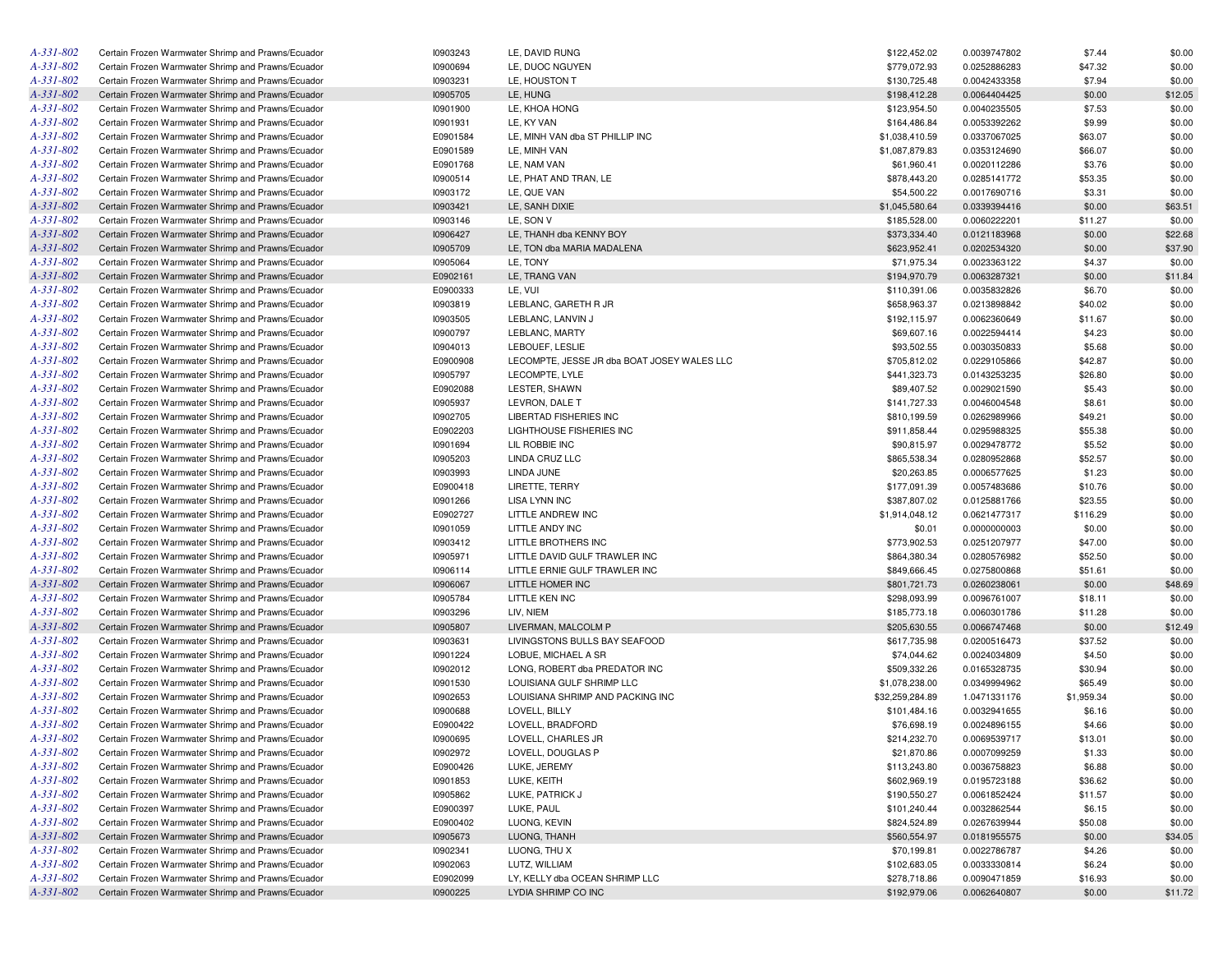| $A - 331 - 802$ | Certain Frozen Warmwater Shrimp and Prawns/Ecuador | E0902663 | LYNDA RILEY INC                              | \$956,681.95    | 0.0310537991 | \$58.11            | \$0.00  |
|-----------------|----------------------------------------------------|----------|----------------------------------------------|-----------------|--------------|--------------------|---------|
| $A - 331 - 802$ | Certain Frozen Warmwater Shrimp and Prawns/Ecuador | 10902828 | MACHACEK, EDWARD J                           | \$46,686.95     | 0.0015154537 | \$0.00             | \$2.84  |
| A-331-802       | Certain Frozen Warmwater Shrimp and Prawns/Ecuador | 10905197 | MADERA CRUZ LLC                              | \$1,140,135.62  | 0.0370086867 | \$69.25            | \$0.00  |
| A-331-802       | Certain Frozen Warmwater Shrimp and Prawns/Ecuador | 10906448 | <b>MADISON SEAFOOD</b>                       | \$4,210,425.84  | 0.1366699960 | \$255.73           | \$0.00  |
| A-331-802       | Certain Frozen Warmwater Shrimp and Prawns/Ecuador | 10904855 | MAGWOOD, EDWIN WAYNE dba CA MAGWOOD AND SONS | \$232,183.47    | 0.0075366519 | \$14.10            | \$0.00  |
| A-331-802       | Certain Frozen Warmwater Shrimp and Prawns/Ecuador | E0901404 | MAISE, ROUBIN J                              | \$34,727.10     | 0.0011272381 | \$2.11             | \$0.00  |
| A-331-802       | Certain Frozen Warmwater Shrimp and Prawns/Ecuador | E0902324 | <b>MALIBU</b>                                | \$865,233.36    | 0.0280853872 | \$52.55            | \$0.00  |
| A-331-802       | Certain Frozen Warmwater Shrimp and Prawns/Ecuador | E0901544 | <b>MAMACITA INC</b>                          | \$3,145,685.13  | 0.1021086205 | \$191.06           | \$0.00  |
| A-331-802       | Certain Frozen Warmwater Shrimp and Prawns/Ecuador | E0900547 | MAMOLO, TERRY                                | \$44,444.28     | 0.0014426568 | \$2.70             | \$0.00  |
| A-331-802       | Certain Frozen Warmwater Shrimp and Prawns/Ecuador | 10901858 | MANTEO SHRIMP CO                             | \$816,647.00    | 0.0265082788 | \$49.60            | \$0.00  |
| A-331-802       | Certain Frozen Warmwater Shrimp and Prawns/Ecuador | 10904139 | MAO, CHANDARASY                              | \$173,264.70    | 0.0056241546 | \$10.52            | \$0.00  |
| A-331-802       | Certain Frozen Warmwater Shrimp and Prawns/Ecuador | 10904121 | MAO, KIM                                     | \$221,022.10    | 0.0071743550 | \$13.42            | \$0.00  |
| A-331-802       | Certain Frozen Warmwater Shrimp and Prawns/Ecuador | 10901632 | MARCO CORP                                   | \$626,219.81    | 0.0203270316 | \$38.03            | \$0.00  |
| A-331-802       | Certain Frozen Warmwater Shrimp and Prawns/Ecuador | 10906168 | MARENO, ANSLEY                               | \$177,508.58    | 0.0057619105 | \$10.78            | \$0.00  |
| A-331-802       | Certain Frozen Warmwater Shrimp and Prawns/Ecuador | E0900507 | MARENO, KENNETH                              | \$198,202.02    | 0.0064336175 | \$12.04            | \$0.00  |
| A-331-802       | Certain Frozen Warmwater Shrimp and Prawns/Ecuador | 10901087 | MARIA ELENA INC                              | \$32,728.31     |              | \$1.99             | \$0.00  |
| A-331-802       |                                                    |          |                                              |                 | 0.0010623576 |                    |         |
|                 | Certain Frozen Warmwater Shrimp and Prawns/Ecuador | 10902692 | MARIACHI TRAWLERS INC                        | \$659,024.96    | 0.0213918834 | \$40.03            | \$0.00  |
| A-331-802       | Certain Frozen Warmwater Shrimp and Prawns/Ecuador | E0902251 | MARIE TERESA INC                             | \$1,339,892.46  | 0.0434927734 | \$81.38            | \$0.00  |
| A-331-802       | Certain Frozen Warmwater Shrimp and Prawns/Ecuador | 10905404 | MARRIS, ROY C JR                             | \$72,155.27     | 0.0023421528 | \$4.38             | \$0.00  |
| A-331-802       | Certain Frozen Warmwater Shrimp and Prawns/Ecuador | 10903367 | MARTIN, DENNIS                               | \$140,286.79    | 0.0045536950 | \$8.52             | \$0.00  |
| A-331-802       | Certain Frozen Warmwater Shrimp and Prawns/Ecuador | 10901505 | <b>MARTIN, SHARON</b>                        | \$41,766.84     | 0.0013557474 | \$2.54             | \$0.00  |
| A-331-802       | Certain Frozen Warmwater Shrimp and Prawns/Ecuador | 10902440 | MARY BEA INC                                 | \$1,127,652.56  | 0.0366034878 | \$68.49            | \$0.00  |
| A-331-802       | Certain Frozen Warmwater Shrimp and Prawns/Ecuador | 10900165 | MARY KALEI SHRIMP CO INC                     | \$175,876.94    | 0.0057089476 | \$0.00             | \$10.68 |
| A-331-802       | Certain Frozen Warmwater Shrimp and Prawns/Ecuador | 10903963 | <b>MASTER ALSTON</b>                         | \$1,035,354.18  | 0.0336074917 | \$62.88            | \$0.00  |
| A-331-802       | Certain Frozen Warmwater Shrimp and Prawns/Ecuador | E0900923 | MASTER BRANDON INC                           | \$338,560.76    | 0.0109896480 | \$20.56            | \$0.00  |
| A-331-802       | Certain Frozen Warmwater Shrimp and Prawns/Ecuador | 10903079 | MASTER GERALD TRAWLERS INC                   | \$1,246,429.53  | 0.0404589762 | \$75.70            | \$0.00  |
| A-331-802       | Certain Frozen Warmwater Shrimp and Prawns/Ecuador | E0900784 | MASTER JEFFREY INC                           | \$1,846,717.88  | 0.0599442752 | \$112.16           | \$0.00  |
| A-331-802       | Certain Frozen Warmwater Shrimp and Prawns/Ecuador | E0900331 | MASTER JIMBO INC                             | \$418,280.80    | 0.0135773524 | \$25.41            | \$0.00  |
| A-331-802       | Certain Frozen Warmwater Shrimp and Prawns/Ecuador | 10902879 | MASTER JUSTIN INC                            | \$321,260.53    | 0.0104280842 | \$19.51            | \$0.00  |
| A-331-802       | Certain Frozen Warmwater Shrimp and Prawns/Ecuador | 10905524 | MASTER KEN INC                               | \$399,853.67    | 0.0129792096 | \$24.29            | \$0.00  |
| A-331-802       | Certain Frozen Warmwater Shrimp and Prawns/Ecuador | 10902901 | MASTER MIKE INC                              | \$1,345,876.82  | 0.0436870252 | \$81.75            | \$0.00  |
| A-331-802       | Certain Frozen Warmwater Shrimp and Prawns/Ecuador | 10903009 | MASTER RONALD INC dba RONALD E               | \$1,173,247.06  | 0.0380834806 | \$71.26            | \$0.00  |
| A-331-802       | Certain Frozen Warmwater Shrimp and Prawns/Ecuador | 10903788 | MATHERNE, CLAUDE I JR                        | \$89,549.34     | 0.0029067625 | \$5.44             | \$0.00  |
| A-331-802       | Certain Frozen Warmwater Shrimp and Prawns/Ecuador | E0900035 | MATHERNE, JAMES J JR                         | \$135,563.30    | 0.0044003710 | \$8.23             | \$0.00  |
| A-331-802       | Certain Frozen Warmwater Shrimp and Prawns/Ecuador | E0900033 | MATHERNE, JAMES J SR                         | \$161,330.86    | 0.0052367834 | \$9.80             | \$0.00  |
| A-331-802       | Certain Frozen Warmwater Shrimp and Prawns/Ecuador | 10900782 | MATHERNE, LARRY JR                           | \$46,607.10     | 0.0015128617 | \$2.83             | \$0.00  |
| A-331-802       | Certain Frozen Warmwater Shrimp and Prawns/Ecuador | 10902607 | MATHERNE, LOUIS M SR                         | \$40,036.82     | 0.0012995911 | \$2.43             | \$0.00  |
| A-331-802       | Certain Frozen Warmwater Shrimp and Prawns/Ecuador | 10903443 | <b>MATHEWS, PATRICK T</b>                    | \$2,648,900.36  | 0.0859830372 | \$160.89           | \$0.00  |
| A-331-802       | Certain Frozen Warmwater Shrimp and Prawns/Ecuador | 10902178 | MAVAR, MARK D                                | \$22,318,160.17 | 0.7244452169 | \$1,355.55         | \$0.00  |
| A-331-802       | Certain Frozen Warmwater Shrimp and Prawns/Ecuador | E0902131 | MAYEUX, ROSELYN                              | \$88,367.14     | 0.0028683884 | \$5.37             | \$0.00  |
| A-331-802       | Certain Frozen Warmwater Shrimp and Prawns/Ecuador | 10904424 | MAYPORTER INC                                | \$504,268.94    | 0.0163685187 | \$30.63            | \$0.00  |
| A-331-802       | Certain Frozen Warmwater Shrimp and Prawns/Ecuador | E0900615 | MCANESPY, HENRY                              | \$131,312.59    | 0.0042623934 | \$7.98             | \$0.00  |
| A-331-802       | Certain Frozen Warmwater Shrimp and Prawns/Ecuador | E0902725 | MCANESPY, LOUIS                              | \$77,097.00     | 0.0025025608 | \$4.68             | \$0.00  |
| A-331-802       | Certain Frozen Warmwater Shrimp and Prawns/Ecuador | 10903756 | MCCLELLAN, EUGENE GARDNER dba MISS GEORGIA   | \$240,118.91    | 0.0077942355 |                    | \$0.00  |
| A-331-802       | Certain Frozen Warmwater Shrimp and Prawns/Ecuador | E0903215 | MCCLELLAN, EUGENE GARDNER                    | \$169,643.73    | 0.0055066183 | \$14.58<br>\$10.30 | \$0.00  |
|                 |                                                    |          |                                              |                 |              |                    |         |
| A-331-802       | Certain Frozen Warmwater Shrimp and Prawns/Ecuador | 10905851 | MCCUISTON, DENNY C                           | \$30,524.72     | 0.0009908293 | \$1.85             | \$0.00  |
| A-331-802       | Certain Frozen Warmwater Shrimp and Prawns/Ecuador | E0902734 | MCKENZIE, GEORGE B JR                        | \$215,628.82    | 0.0069992896 | \$13.10            | \$0.00  |
| A-331-802       | Certain Frozen Warmwater Shrimp and Prawns/Ecuador | E0903247 | MCKOIN, ROBERT                               | \$46,491.38     | 0.0015091055 | \$2.82             | \$0.00  |
| A-331-802       | Certain Frozen Warmwater Shrimp and Prawns/Ecuador | 10901217 | MELANCON, TERRAL J                           | \$50,314.23     | 0.0016331948 | \$3.06             | \$0.00  |
| A-331-802       | Certain Frozen Warmwater Shrimp and Prawns/Ecuador | 10902847 | MER SHRIMP INC                               | \$360,002.00    | 0.0116856284 | \$21.87            | \$0.00  |
| $A-331-802$     | Certain Frozen Warmwater Shrimp and Prawns/Ecuador | E0902123 | MICHAEL ANTHONY INC                          | \$825,381.35    | 0.0267917950 | \$50.13            | \$0.00  |
| $A-331-802$     | Certain Frozen Warmwater Shrimp and Prawns/Ecuador | 10900330 | MICHAEL S INC                                | \$828,563.77    | 0.0268950960 | \$50.32            | \$0.00  |
| A-331-802       | Certain Frozen Warmwater Shrimp and Prawns/Ecuador | 10900248 | MIGHTY B SHRIMP CO. INC                      | \$146,869.17    | 0.0047673584 | \$0.00             | \$8.92  |
| $A - 331 - 802$ | Certain Frozen Warmwater Shrimp and Prawns/Ecuador | E0902227 | MILES, RICKY DAVID                           | \$186,747.52    | 0.0060618056 | \$11.34            | \$0.00  |
| A-331-802       | Certain Frozen Warmwater Shrimp and Prawns/Ecuador | 10905040 | MILITELLO AND SON INC                        | \$271,434.74    | 0.0088107441 | \$16.49            | \$0.00  |
| $A - 331 - 802$ | Certain Frozen Warmwater Shrimp and Prawns/Ecuador | 10901699 | MILLER, GERALD N JR                          | \$371,997.23    | 0.0120749924 | \$0.00             | \$22.59 |
| A-331-802       | Certain Frozen Warmwater Shrimp and Prawns/Ecuador | 10903564 | MILLIS, RAEFORD                              | \$83,439.48     | 0.0027084371 | \$5.07             | \$0.00  |
| $A - 331 - 802$ | Certain Frozen Warmwater Shrimp and Prawns/Ecuador | 10902990 | MILLIS, TIMMIE LEE                           | \$22,257.91     | 0.0007224895 | \$1.35             | \$0.00  |
| $A - 331 - 802$ | Certain Frozen Warmwater Shrimp and Prawns/Ecuador | 10900174 | MISS ADAELISA INC                            | \$403,887.85    | 0.0131101587 | \$0.00             | \$24.53 |
| $A - 331 - 802$ | Certain Frozen Warmwater Shrimp and Prawns/Ecuador | 10905479 | MISS ADRIANNA INC                            | \$233,086.61    | 0.0075659677 | \$14.16            | \$0.00  |
| A-331-802       | Certain Frozen Warmwater Shrimp and Prawns/Ecuador | E0902309 | MISS ASHLEIGH INC                            | \$1,280,467.42  | 0.0415638427 | \$77.77            | \$0.00  |
|                 |                                                    |          |                                              |                 |              |                    |         |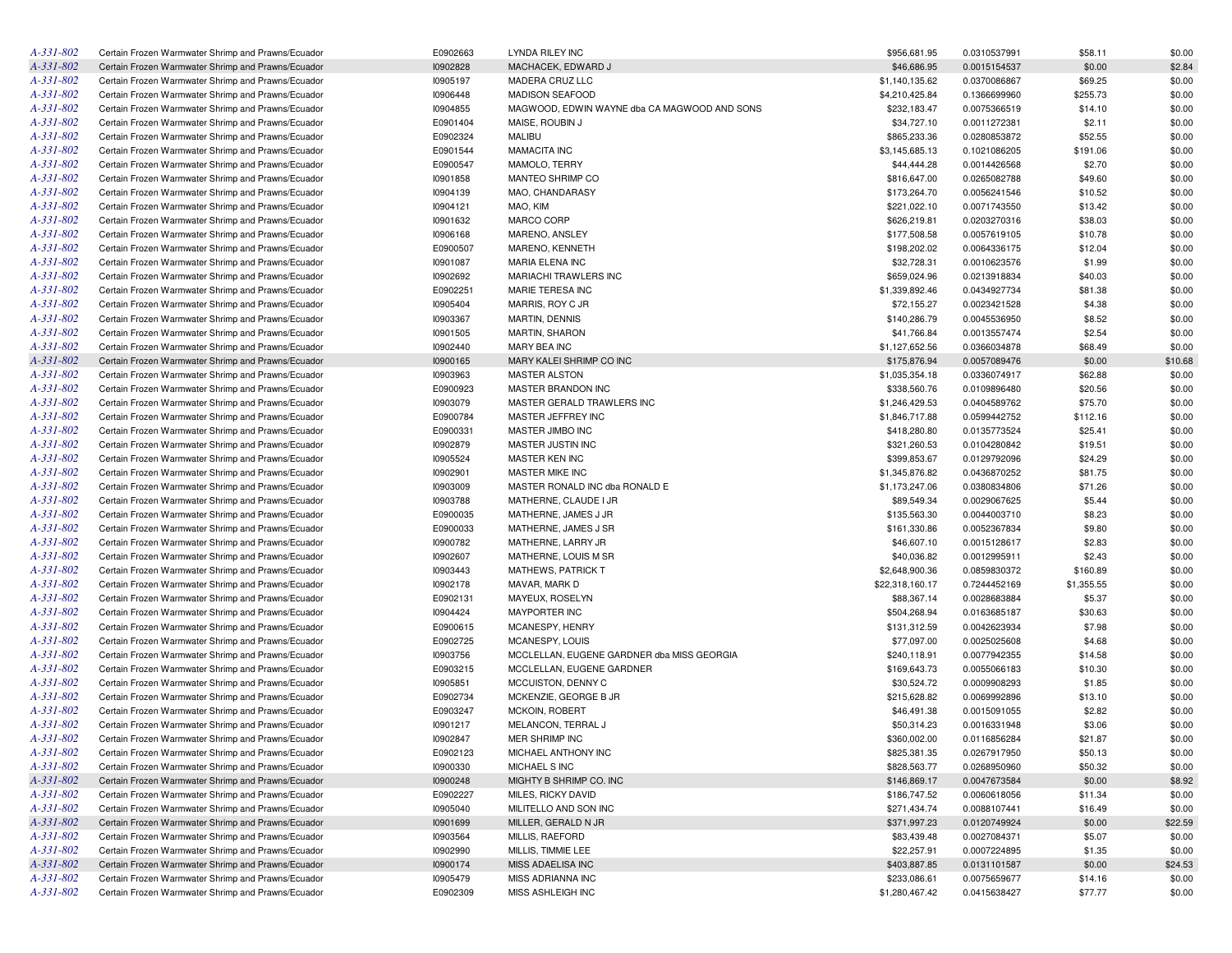| A-331-802       | Certain Frozen Warmwater Shrimp and Prawns/Ecuador | E0902295 | MISS BARBARA INC                               | \$1,160,775.23  | 0.0376786463 | \$70.50  | \$0.00     |
|-----------------|----------------------------------------------------|----------|------------------------------------------------|-----------------|--------------|----------|------------|
| A-331-802       | Certain Frozen Warmwater Shrimp and Prawns/Ecuador | 10905467 | MISS BECKY SEAFOOD INC dba SAFE HARBOR SEAFOOD | \$30,783,321.90 | 0.9992235086 | \$0.00   | \$1,869.70 |
| A-331-802       | Certain Frozen Warmwater Shrimp and Prawns/Ecuador | 10906004 | MISS BERNADETTE A INC                          | \$857,431.81    | 0.0278321496 | \$52.08  | \$0.00     |
| A-331-802       | Certain Frozen Warmwater Shrimp and Prawns/Ecuador | 10906366 | MISS CANDACE NICOLE INC                        | \$794,082.83    | 0.0257758482 | \$48.23  | \$0.00     |
| A-331-802       | Certain Frozen Warmwater Shrimp and Prawns/Ecuador | 10903062 | MISS CARLA JEAN INC                            | \$807,172.43    | 0.0262007353 | \$49.03  | \$0.00     |
| A-331-802       | Certain Frozen Warmwater Shrimp and Prawns/Ecuador | 10904568 | MISS CAROLINE INC                              | \$809,288.24    | 0.0262694142 | \$49.15  | \$0.00     |
| A-331-802       | Certain Frozen Warmwater Shrimp and Prawns/Ecuador | 10902955 | MISS CAROLYN LOUISE INC                        | \$1,583,815.17  | 0.0514104799 | \$96.20  | \$0.00     |
| A-331-802       | Certain Frozen Warmwater Shrimp and Prawns/Ecuador | 10902274 | MISS CLEDA JO INC                              | \$1,150,225.09  | 0.0373361898 | \$69.86  | \$0.00     |
| A-331-802       | Certain Frozen Warmwater Shrimp and Prawns/Ecuador | 10906054 | MISS DANIELLE GULF TRAWLER INC                 | \$730,953.30    | 0.0237266700 | \$44.40  | \$0.00     |
| A-331-802       | Certain Frozen Warmwater Shrimp and Prawns/Ecuador | E0902275 | MISS ELLIE INC                                 | \$615,764.95    | 0.0199876679 | \$37.40  | \$0.00     |
| A-331-802       | Certain Frozen Warmwater Shrimp and Prawns/Ecuador | 10904406 | <b>MISS EMILY INC</b>                          | \$244,570.69    | 0.0079387398 | \$0.00   | \$14.85    |
| A-331-802       | Certain Frozen Warmwater Shrimp and Prawns/Ecuador | 10900880 | <b>MISS FINA INC</b>                           | \$631,933.77    | 0.0205125061 | \$38.38  | \$0.00     |
| $A - 331 - 802$ |                                                    | E0902297 |                                                |                 |              |          |            |
|                 | Certain Frozen Warmwater Shrimp and Prawns/Ecuador |          | <b>MISS HANNAH INC</b>                         | \$1,406,749.39  | 0.0456629426 | \$85.44  | \$0.00     |
| A-331-802       | Certain Frozen Warmwater Shrimp and Prawns/Ecuador | 10906116 | <b>MISS HILARY INC</b>                         | \$740,755.00    | 0.0240448322 | \$44.99  | \$0.00     |
| $A - 331 - 802$ | Certain Frozen Warmwater Shrimp and Prawns/Ecuador | 10902451 | MISS JEANETTE B                                | \$830,638.75    | 0.0269624496 | \$50.45  | \$0.00     |
| A-331-802       | Certain Frozen Warmwater Shrimp and Prawns/Ecuador | 10901955 | MISS KANDY TRAN LLC                            | \$1,756,181.70  | 0.0570054800 | \$106.67 | \$0.00     |
| $A - 331 - 802$ | Certain Frozen Warmwater Shrimp and Prawns/Ecuador | 10904692 | <b>MISS KATHI INC</b>                          | \$1,125,421.32  | 0.0365310620 | \$68.36  | \$0.00     |
| A-331-802       | Certain Frozen Warmwater Shrimp and Prawns/Ecuador | 10904025 | <b>MISS KELSEY</b>                             | \$903,219.53    | 0.0293184144 | \$54.86  | \$0.00     |
| $A - 331 - 802$ | Certain Frozen Warmwater Shrimp and Prawns/Ecuador | 10900963 | MISS LIZ INC                                   | \$58,365.99     | 0.0018945541 | \$3.54   | \$0.00     |
| A-331-802       | Certain Frozen Warmwater Shrimp and Prawns/Ecuador | E0902311 | MISS LORAINE INC                               | \$995,093.05    | 0.0323006195 | \$60.44  | \$0.00     |
| A-331-802       | Certain Frozen Warmwater Shrimp and Prawns/Ecuador | 10906096 | MISS MADELINE INC                              | \$827,294.65    | 0.0268539005 | \$50.25  | \$0.00     |
| A-331-802       | Certain Frozen Warmwater Shrimp and Prawns/Ecuador | 10902233 | MISS MARIA INEZ INC                            | \$432,471.16    | 0.0140379700 | \$0.00   | \$26.27    |
| $A - 331 - 802$ | Certain Frozen Warmwater Shrimp and Prawns/Ecuador | 10904020 | <b>MISS MARIE INC</b>                          | \$619,383.65    | 0.0201051305 | \$37.62  | \$0.00     |
| A-331-802       | Certain Frozen Warmwater Shrimp and Prawns/Ecuador | 10902948 | MISS MARILYN LOUISE INC                        | \$1,104,103.39  | 0.0358390841 | \$67.06  | \$0.00     |
| $A - 331 - 802$ | Certain Frozen Warmwater Shrimp and Prawns/Ecuador | E0902339 | <b>MISS MARISSA INC</b>                        | \$710,955.81    | 0.0230775535 | \$43.18  | \$0.00     |
| A-331-802       | Certain Frozen Warmwater Shrimp and Prawns/Ecuador | 10906130 | MISS RHIANNA INC                               | \$639,581.90    | 0.0207607636 | \$38.85  | \$0.00     |
| A-331-802       | Certain Frozen Warmwater Shrimp and Prawns/Ecuador | 10901118 | MISS VERNA INC                                 | \$737,832.38    | 0.0239499643 | \$44.81  | \$0.00     |
| A-331-802       | Certain Frozen Warmwater Shrimp and Prawns/Ecuador | 10906192 | <b>MISS WINNIE INC</b>                         | \$552,026.00    | 0.0179187080 | \$33.53  | \$0.00     |
| $A - 331 - 802$ | Certain Frozen Warmwater Shrimp and Prawns/Ecuador | 10902860 | MIZ SHIRLEY INC                                | \$604,463.00    | 0.0196208077 | \$36.71  | \$0.00     |
| A-331-802       | Certain Frozen Warmwater Shrimp and Prawns/Ecuador | 10900136 | MOBLEY, BRYAN A                                | \$145,659.59    | 0.0047280955 | \$8.85   | \$0.00     |
| $A - 331 - 802$ | Certain Frozen Warmwater Shrimp and Prawns/Ecuador | E0901019 | MOLL, JERRY JR                                 | \$44,090.13     | 0.0014311612 | \$2.68   | \$0.00     |
| A-331-802       | Certain Frozen Warmwater Shrimp and Prawns/Ecuador | 10903636 | MOM AND DAD INC                                | \$386,456.73    | 0.0125443463 | \$23.47  | \$0.00     |
| A-331-802       | Certain Frozen Warmwater Shrimp and Prawns/Ecuador | E0902086 | MOORE, CARL                                    | \$499,813.82    | 0.0162239059 | \$30.36  | \$0.00     |
| A-331-802       |                                                    |          |                                                |                 |              |          |            |
|                 | Certain Frozen Warmwater Shrimp and Prawns/Ecuador | 10900212 | MOORE, RICHARD E dba JP MOORE INC              | \$465,015.47    | 0.0150943550 | \$28.24  | \$0.00     |
| A-331-802       | Certain Frozen Warmwater Shrimp and Prawns/Ecuador | 10901603 | MORALES, KIMBERLY                              | \$285,327.63    | 0.0092617059 | \$17.33  | \$0.00     |
| A-331-802       | Certain Frozen Warmwater Shrimp and Prawns/Ecuador | 10901193 | MORRIS, JESSE SR                               | \$76,761.93     | 0.0024916845 | \$4.66   | \$0.00     |
| A-331-802       | Certain Frozen Warmwater Shrimp and Prawns/Ecuador | E0902781 | MORRISON, STEPHEN D JR                         | \$458,214.39    | 0.0148735927 | \$27.83  | \$0.00     |
| A-331-802       | Certain Frozen Warmwater Shrimp and Prawns/Ecuador | 10903517 | MOTLEY, KENNETH dba MISS HAZEL INC             | \$303,224.06    | 0.0098426223 | \$18.42  | \$0.00     |
| A-331-802       | Certain Frozen Warmwater Shrimp and Prawns/Ecuador | 10902223 | MUCHO LOCO INC                                 | \$510,906.40    | 0.0165839700 | \$0.00   | \$31.03    |
| A-331-802       | Certain Frozen Warmwater Shrimp and Prawns/Ecuador | E0900190 | MUND, MARK E dba LITTLE ARTHUR AND LITTLE MARK | \$766,318.03    | 0.0248746056 | \$46.54  | \$0.00     |
| A-331-802       | Certain Frozen Warmwater Shrimp and Prawns/Ecuador | E0902285 | MUTH, GARY J SR                                | \$129,348.09    | 0.0041986259 | \$7.86   | \$0.00     |
| A-331-802       | Certain Frozen Warmwater Shrimp and Prawns/Ecuador | 10901564 | NACCIO, ANDREW                                 | \$104,014.83    | 0.0033763108 | \$6.32   | \$0.00     |
| A-331-802       | Certain Frozen Warmwater Shrimp and Prawns/Ecuador | 10902142 | NACIO, LANCE M                                 | \$622,675.77    | 0.0202119924 | \$37.82  | \$0.00     |
| A-331-802       | Certain Frozen Warmwater Shrimp and Prawns/Ecuador | 10902273 | NANCY JOY INC                                  | \$670,679.63    | 0.0217701928 | \$40.74  | \$0.00     |
| $A - 331 - 802$ | Certain Frozen Warmwater Shrimp and Prawns/Ecuador | 10900756 | NAQUIN, ANTOINE JR                             | \$155,580.70    | 0.0050501338 | \$9.45   | \$0.00     |
| A-331-802       | Certain Frozen Warmwater Shrimp and Prawns/Ecuador | 10903709 | <b>NAUTILUS LLC</b>                            | \$746,030.94    | 0.0242160887 | \$45.31  | \$0.00     |
| $A - 331 - 802$ | Certain Frozen Warmwater Shrimp and Prawns/Ecuador | E0900378 | NEELY, BOBBY H                                 | \$87,179.19     | 0.0028298277 | \$5.30   | \$0.00     |
| A-331-802       | Certain Frozen Warmwater Shrimp and Prawns/Ecuador | E0901519 | NELSON, GORDON KENT SR                         | \$126,063.37    | 0.0040920042 | \$7.66   | \$0.00     |
| $A - 331 - 802$ | Certain Frozen Warmwater Shrimp and Prawns/Ecuador | E0902240 | NELSON, GORDON W III                           | \$198,822.97    | 0.0064537735 | \$12.08  | \$0.00     |
| A-331-802       | Certain Frozen Warmwater Shrimp and Prawns/Ecuador | E0902170 | NELSONS QUALITY SHRIMP COMPANY                 | \$1,217,209.00  | 0.0395104808 | \$73.93  | \$0.00     |
| A-331-802       | Certain Frozen Warmwater Shrimp and Prawns/Ecuador | 10902025 | NEW ORLEANS FISH HOUSE, LLC                    | \$8,018,366.16  | 0.2602753528 | \$0.00   | \$487.01   |
| $A - 331 - 802$ | Certain Frozen Warmwater Shrimp and Prawns/Ecuador | 10902370 | <b>NEW WAY INC</b>                             | \$941,684.81    | 0.0305669935 | \$57.20  | \$0.00     |
| $A - 331 - 802$ | Certain Frozen Warmwater Shrimp and Prawns/Ecuador | E0902189 | NGO, DUC NGOC                                  | \$1,306,587.00  | 0.0424116816 | \$79.36  | \$0.00     |
| A-331-802       | Certain Frozen Warmwater Shrimp and Prawns/Ecuador | E0902181 | NGO, TAI RICH                                  | \$120,701.84    | 0.0039179695 | \$0.00   | \$7.33     |
| A-331-802       | Certain Frozen Warmwater Shrimp and Prawns/Ecuador |          | NGO, VU HOANG                                  | \$300,496.99    |              |          |            |
|                 |                                                    | 10902358 |                                                |                 | 0.0097541018 | \$18.25  | \$0.00     |
| A-331-802       | Certain Frozen Warmwater Shrimp and Prawns/Ecuador | E0901749 | NGUYEN, ANDY THUY                              | \$893,567.47    | 0.0290051095 | \$54.27  | \$0.00     |
| A-331-802       | Certain Frozen Warmwater Shrimp and Prawns/Ecuador | E0901735 | NGUYEN, BA                                     | \$73,200.40     | 0.0023760776 | \$4.45   | \$0.00     |
| A-331-802       | Certain Frozen Warmwater Shrimp and Prawns/Ecuador | E0900287 | NGUYEN, BAY VAN                                | \$180,464.59    | 0.0058578623 | \$10.96  | \$0.00     |
| A-331-802       | Certain Frozen Warmwater Shrimp and Prawns/Ecuador | 10904258 | NGUYEN, BE                                     | \$57,889.68     | 0.0018790931 | \$3.52   | \$0.00     |
| A-331-802       | Certain Frozen Warmwater Shrimp and Prawns/Ecuador | 10904898 | NGUYEN, BIEN                                   | \$117,337.68    | 0.0038087692 | \$7.13   | \$0.00     |
| A-331-802       | Certain Frozen Warmwater Shrimp and Prawns/Ecuador | 10904151 | NGUYEN, BINH V                                 | \$202,631.00    | 0.0065773817 | \$12.31  | \$0.00     |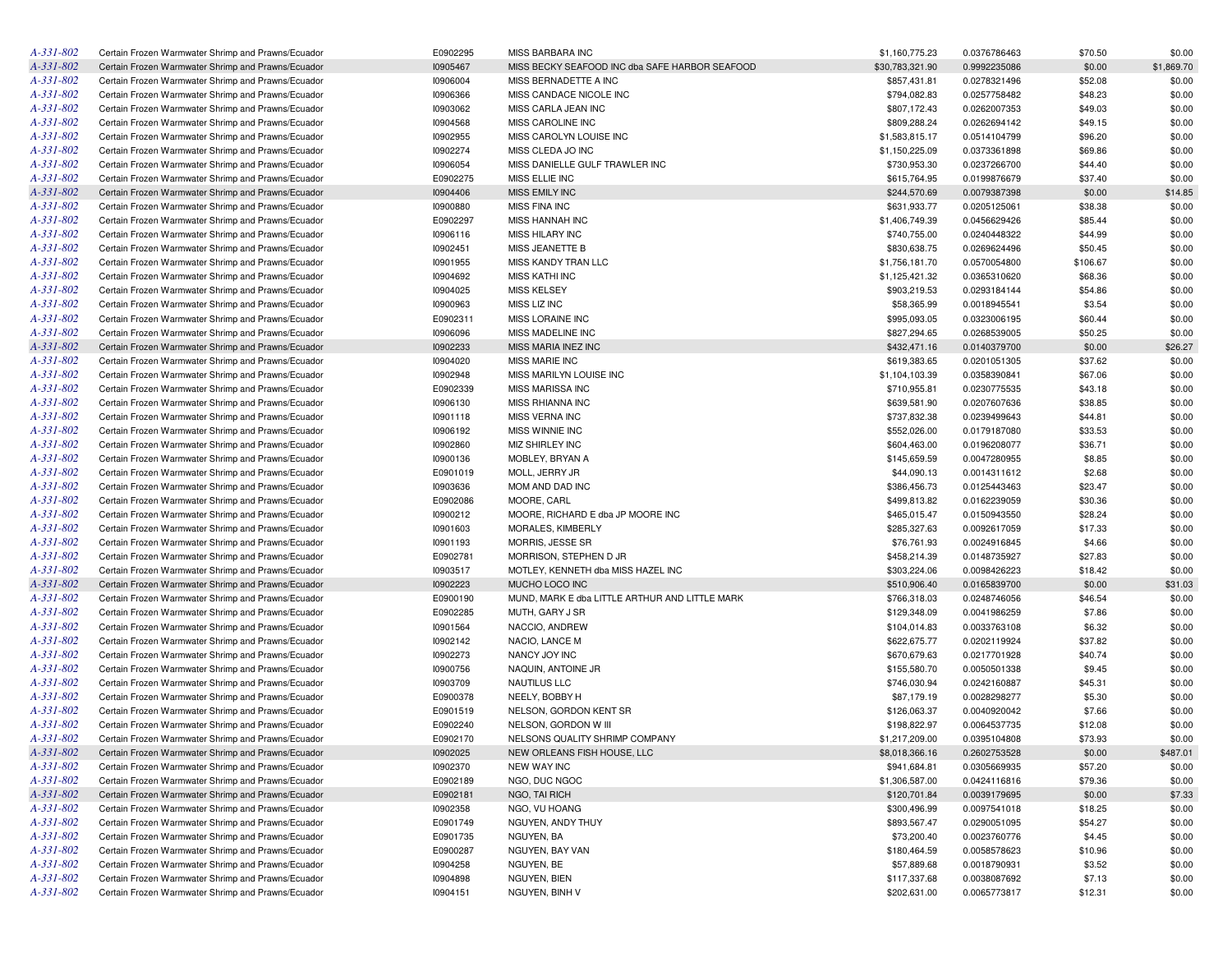| A-331-802       | Certain Frozen Warmwater Shrimp and Prawns/Ecuador | 10901974 | NGUYEN, BINH V                                             | \$205,665.58   | 0.0066758839 | \$12.49  | \$0.00  |
|-----------------|----------------------------------------------------|----------|------------------------------------------------------------|----------------|--------------|----------|---------|
| A-331-802       | Certain Frozen Warmwater Shrimp and Prawns/Ecuador | E0901783 | NGUYEN, BINH VAN                                           | \$609,112.22   | 0.0197717209 | \$37.00  | \$0.00  |
| A-331-802       | Certain Frozen Warmwater Shrimp and Prawns/Ecuador | 10902300 | NGUYEN, CAN VAN                                            | \$88,226.14    | 0.0028638116 | \$5.36   | \$0.00  |
| A-331-802       | Certain Frozen Warmwater Shrimp and Prawns/Ecuador | 10902290 | NGUYEN, CANH dba SIM CORPORATION                           | \$277,070.24   | 0.0089936719 | \$16.83  | \$0.00  |
| A-331-802       | Certain Frozen Warmwater Shrimp and Prawns/Ecuador | 10904005 | <b>NGUYEN, CHUC</b>                                        | \$214,904.00   | 0.0069757621 | \$0.00   | \$13.05 |
| A-331-802       | Certain Frozen Warmwater Shrimp and Prawns/Ecuador | E0901572 | NGUYEN, CHUC TAN                                           | \$1,364,243.10 | 0.0442831927 | \$82.86  | \$0.00  |
| A-331-802       | Certain Frozen Warmwater Shrimp and Prawns/Ecuador | 10900308 | NGUYEN, DAN V                                              | \$895,393.15   | 0.0290727556 | \$54.40  | \$0.00  |
| A-331-802       | Certain Frozen Warmwater Shrimp and Prawns/Ecuador | E0901585 | NGUYEN, DANG                                               | \$1,459,861.32 | 0.0473869505 | \$88.67  | \$0.00  |
| A-331-802       | Certain Frozen Warmwater Shrimp and Prawns/Ecuador | E0901751 | NGUYEN, DAY                                                | \$35,562.32    | 0.0011543493 | \$2.16   | \$0.00  |
| A-331-802       | Certain Frozen Warmwater Shrimp and Prawns/Ecuador | 10905638 | NGUYEN, DEN                                                | \$53,854.30    | 0.0017481051 | \$3.27   | \$0.00  |
| A-331-802       | Certain Frozen Warmwater Shrimp and Prawns/Ecuador | E0902055 | NGUYEN, DINH dba BIG LUCAS                                 | \$1,015,839.75 | 0.0329740553 | \$61.70  | \$0.00  |
| A-331-802       | Certain Frozen Warmwater Shrimp and Prawns/Ecuador | E0902147 | NGUYEN, DINH                                               | \$49,603.99    | 0.0016101405 | \$3.01   | \$0.00  |
| A-331-802       | Certain Frozen Warmwater Shrimp and Prawns/Ecuador | E0902058 | NGUYEN, DINH dba ST LUCAS                                  | \$765,701.18   | 0.0248545827 | \$46.51  | \$0.00  |
| A-331-802       | Certain Frozen Warmwater Shrimp and Prawns/Ecuador | 10904292 | NGUYEN, DUNG                                               | \$49,995.71    | 0.0016228557 | \$3.04   | \$0.00  |
| A-331-802       | Certain Frozen Warmwater Shrimp and Prawns/Ecuador | 10900562 | NGUYEN, DUNG ANH AND XUAN DUONG AKA NGUYEN, DUNG ANH & DUC | \$490,008.02   | 0.0159056107 | \$29.76  | \$0.00  |
| A-331-802       | Certain Frozen Warmwater Shrimp and Prawns/Ecuador | 10904039 | NGUYEN, ELIZABETH                                          | \$2,526,846.34 | 0.0820211761 | \$153.47 | \$0.00  |
| A-331-802       | Certain Frozen Warmwater Shrimp and Prawns/Ecuador | 10902299 | NGUYEN, GIAU V                                             | \$135,991.77   | 0.0044142791 | \$8.26   | \$0.00  |
| A-331-802       | Certain Frozen Warmwater Shrimp and Prawns/Ecuador | 10900736 | NGUYEN, HA T                                               | \$341,267.04   | 0.0110774935 | \$20.73  | \$0.00  |
| A-331-802       |                                                    |          |                                                            |                |              |          |         |
|                 | Certain Frozen Warmwater Shrimp and Prawns/Ecuador | 10905630 | NGUYEN, HAI dba JIMMY BOY                                  | \$199,248.03   | 0.0064675709 | \$12.10  | \$0.00  |
| A-331-802       | Certain Frozen Warmwater Shrimp and Prawns/Ecuador | E0902326 | NGUYEN, HAN VAN                                            | \$602,393.35   | 0.0195536271 | \$36.59  | \$0.00  |
| A-331-802       | Certain Frozen Warmwater Shrimp and Prawns/Ecuador | 10903915 | NGUYEN, HAN VAN                                            | \$713,243.44   | 0.0231518098 | \$43.32  | \$0.00  |
| A-331-802       | Certain Frozen Warmwater Shrimp and Prawns/Ecuador | 10906437 | NGUYEN, HANH                                               | \$473,701.45   | 0.0153763011 | \$28.77  | \$0.00  |
| A-331-802       | Certain Frozen Warmwater Shrimp and Prawns/Ecuador | E0901571 | NGUYEN, HAO VAN                                            | \$665,380.77   | 0.0215981923 | \$40.41  | \$0.00  |
| A-331-802       | Certain Frozen Warmwater Shrimp and Prawns/Ecuador | E0902773 | NGUYEN, HARRY V dba MISS JENIFER                           | \$849,285.29   | 0.0275677144 | \$51.58  | \$0.00  |
| A-331-802       | Certain Frozen Warmwater Shrimp and Prawns/Ecuador | 10902407 | NGUYEN, HENRI HIEP                                         | \$95,798.72    | 0.0031096167 | \$5.82   | \$0.00  |
| A-331-802       | Certain Frozen Warmwater Shrimp and Prawns/Ecuador | 10904145 | NGUYEN, HENRY TRANG                                        | \$190,031.13   | 0.0061683912 | \$11.54  | \$0.00  |
| A-331-802       | Certain Frozen Warmwater Shrimp and Prawns/Ecuador | E0900281 | <b>NGUYEN, HIEN</b>                                        | \$645,845.57   | 0.0209640817 | \$39.23  | \$0.00  |
| A-331-802       | Certain Frozen Warmwater Shrimp and Prawns/Ecuador | E0902360 | NGUYEN, HIEN THI dba BOSSY LADY II                         | \$62,779.00    | 0.0020378000 | \$0.00   | \$3.81  |
| A-331-802       | Certain Frozen Warmwater Shrimp and Prawns/Ecuador | E0902362 | NGUYEN, HIEN THI dba BOSSY LADY                            | \$52,870.41    | 0.0017161681 | \$0.00   | \$3.21  |
| $A - 331 - 802$ | Certain Frozen Warmwater Shrimp and Prawns/Ecuador | 10900806 | NGUYEN, HOA                                                | \$421,244.22   | 0.0136735447 | \$25.59  | \$0.00  |
| A-331-802       | Certain Frozen Warmwater Shrimp and Prawns/Ecuador | 10903314 | NGUYEN, HOA MINH                                           | \$1,649,373.42 | 0.0535384940 | \$100.18 | \$0.00  |
| A-331-802       | Certain Frozen Warmwater Shrimp and Prawns/Ecuador | 10902006 | NGUYEN, HOA T                                              | \$86,365.57    | 0.0028034176 | \$5.25   | \$0.00  |
| A-331-802       | Certain Frozen Warmwater Shrimp and Prawns/Ecuador | E0902130 | NGUYEN, HOANG dba TUAN KIET                                | \$2,048,542.55 | 0.0664954835 | \$124.42 | \$0.00  |
| A-331-802       | Certain Frozen Warmwater Shrimp and Prawns/Ecuador | 10903152 | NGUYEN, HOANG                                              | \$387,042.97   | 0.0125633756 | \$23.51  | \$0.00  |
| A-331-802       | Certain Frozen Warmwater Shrimp and Prawns/Ecuador | E0901542 | NGUYEN, HOANG XUAN                                         | \$647,351.52   | 0.0210129647 | \$39.32  | \$0.00  |
| A-331-802       | Certain Frozen Warmwater Shrimp and Prawns/Ecuador | E0901566 | NGUYEN, HUNG MANH                                          | \$977,949.74   | 0.0317441494 | \$59.40  | \$0.00  |
| A-331-802       | Certain Frozen Warmwater Shrimp and Prawns/Ecuador | 10901919 | NGUYEN, HUNG V                                             | \$177,987.11   | 0.0057774435 | \$10.81  | \$0.00  |
| A-331-802       | Certain Frozen Warmwater Shrimp and Prawns/Ecuador | 10904644 | NGUYEN, JACKIE TIN                                         | \$762,130.88   | 0.0247386911 | \$46.29  | \$0.00  |
| A-331-802       | Certain Frozen Warmwater Shrimp and Prawns/Ecuador | 10904271 | NGUYEN, JEFFERSON                                          | \$53,865.82    | 0.0017484791 | \$3.27   | \$0.00  |
| A-331-802       | Certain Frozen Warmwater Shrimp and Prawns/Ecuador | E0902162 | NGUYEN, JENNIFER T.                                        | \$156,858.26   | 0.0050916032 | \$9.53   | \$0.00  |
| A-331-802       | Certain Frozen Warmwater Shrimp and Prawns/Ecuador | 10904377 | NGUYEN, JOE                                                | \$521,925.43   | 0.0169416466 | \$31.70  | \$0.00  |
| A-331-802       | Certain Frozen Warmwater Shrimp and Prawns/Ecuador | 10901159 | NGUYEN, KHAI                                               | \$2,471,414.48 | 0.0802218635 | \$150.11 | \$0.00  |
| A-331-802       | Certain Frozen Warmwater Shrimp and Prawns/Ecuador | 10905792 | NGUYEN, KIM MAI                                            | \$1,343,048.51 | 0.0435952185 | \$81.57  | \$0.00  |
| A-331-802       | Certain Frozen Warmwater Shrimp and Prawns/Ecuador | 10905809 | NGUYEN, KIM THOA                                           | \$43,897.05    | 0.0014248938 | \$2.67   | \$0.00  |
| A-331-802       | Certain Frozen Warmwater Shrimp and Prawns/Ecuador | E0901746 | NGUYEN, LAM VAN                                            | \$30,935.58    | 0.0010041658 | \$1.88   | \$0.00  |
| A-331-802       | Certain Frozen Warmwater Shrimp and Prawns/Ecuador | 10900605 | NGUYEN, LAM VAN dba LNN CORPORATION                        | \$962,169.98   | 0.0312319400 | \$58.44  | \$0.00  |
| A-331-802       | Certain Frozen Warmwater Shrimp and Prawns/Ecuador | E0902160 | NGUYEN, LAN XUAN                                           | \$57,171.20    | 0.0018557714 | \$3.47   | \$0.00  |
| A-331-802       | Certain Frozen Warmwater Shrimp and Prawns/Ecuador | 10900170 | NGUYEN, LANG                                               | \$299,324.74   | 0.0097160507 | \$18.18  | \$0.00  |
| A-331-802       | Certain Frozen Warmwater Shrimp and Prawns/Ecuador | 10901662 | NGUYEN, LAP                                                | \$794,758.23   | 0.0257977716 | \$48.27  | \$0.00  |
| A-331-802       | Certain Frozen Warmwater Shrimp and Prawns/Ecuador | 10904181 | NGUYEN, LAP VAN                                            | \$251,577.69   | 0.0081661863 | \$15.28  | \$0.00  |
| A-331-802       | Certain Frozen Warmwater Shrimp and Prawns/Ecuador | 10906352 | NGUYEN, LIEN THI                                           | \$92,689.59    | 0.0030086947 | \$5.63   | \$0.00  |
| A-331-802       | Certain Frozen Warmwater Shrimp and Prawns/Ecuador | 10905741 | NGUYEN, LISA                                               | \$577,297.69   | 0.0187390245 | \$0.00   | \$35.06 |
| A-331-802       | Certain Frozen Warmwater Shrimp and Prawns/Ecuador | 10902091 | NGUYEN, LONG THANH                                         | \$88,185.68    | 0.0028624982 | \$5.36   | \$0.00  |
| A-331-802       | Certain Frozen Warmwater Shrimp and Prawns/Ecuador | E0901401 | NGUYEN, LONG VIET                                          | \$1,032,674.63 | 0.0335205138 | \$62.72  | \$0.00  |
| A-331-802       | Certain Frozen Warmwater Shrimp and Prawns/Ecuador | 10904217 | NGUYEN, LUOM T                                             | \$181,626.71   | 0.0058955846 | \$11.03  | \$0.00  |
| A-331-802       | Certain Frozen Warmwater Shrimp and Prawns/Ecuador | 10902325 | NGUYEN, MAO V                                              | \$73,664.00    | 0.0023911260 | \$4.47   | \$0.00  |
| A-331-802       | Certain Frozen Warmwater Shrimp and Prawns/Ecuador | 10901090 | NGUYEN, MARY                                               | \$105,653.00   | 0.0034294857 | \$6.42   |         |
| A-331-802       | Certain Frozen Warmwater Shrimp and Prawns/Ecuador | E0902329 | NGUYEN, MARY                                               | \$497,533.11   | 0.0161498743 | \$30.22  | \$0.00  |
| A-331-802       |                                                    |          |                                                            | \$295,505.08   |              |          | \$0.00  |
|                 | Certain Frozen Warmwater Shrimp and Prawns/Ecuador | 10906306 | NGUYEN, MARY D                                             |                | 0.0095920649 | \$17.95  | \$0.00  |
| A-331-802       | Certain Frozen Warmwater Shrimp and Prawns/Ecuador | 10900200 | NGUYEN, MINH                                               | \$196,618.60   | 0.0063822198 | \$11.94  | \$0.00  |
| A-331-802       | Certain Frozen Warmwater Shrimp and Prawns/Ecuador | E0902778 | NGUYEN, MINH                                               | \$626,340.24   | 0.0203309407 | \$38.04  | \$0.00  |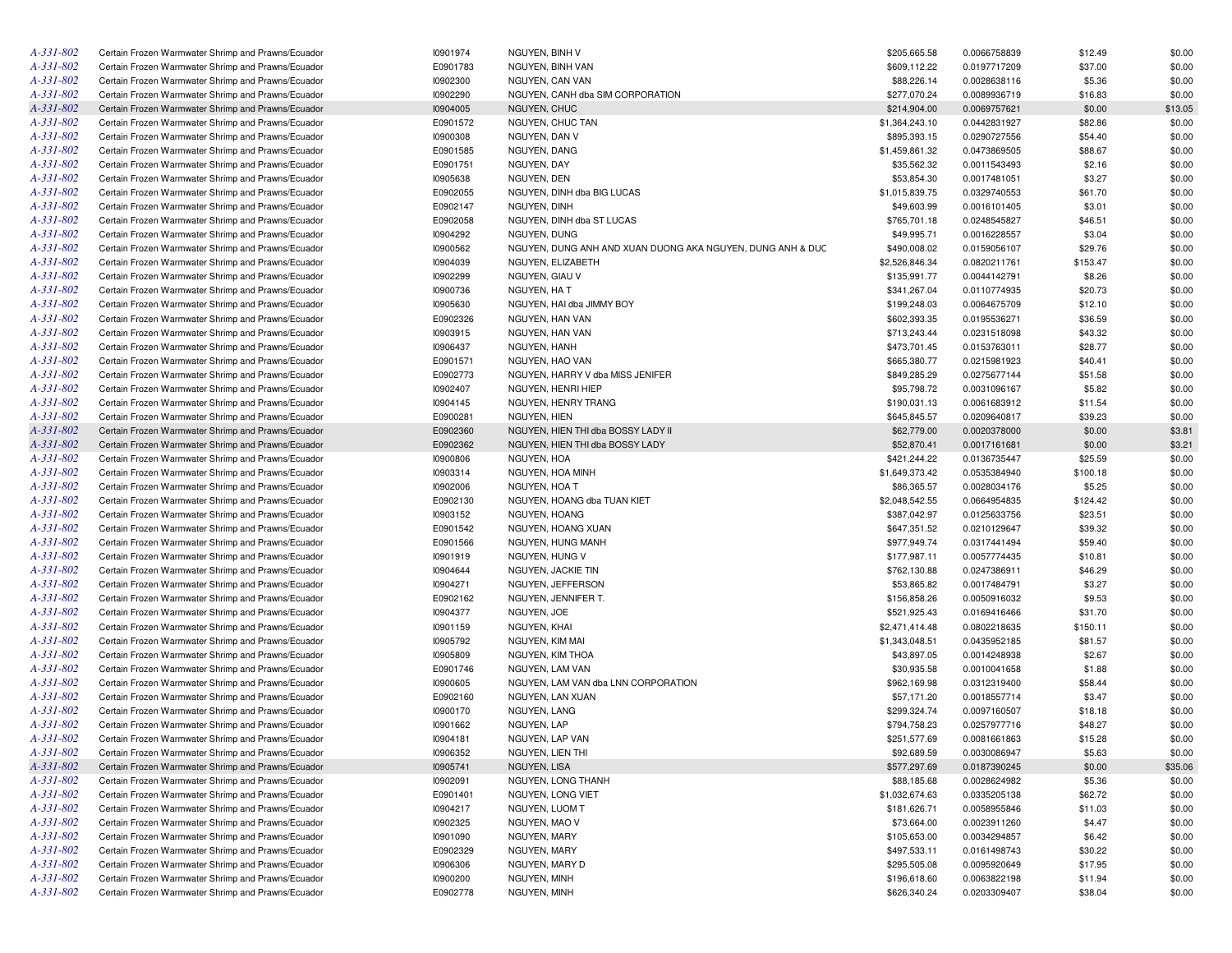| A-331-802       | Certain Frozen Warmwater Shrimp and Prawns/Ecuador | 10902728 | NGUYEN, MINH Q                                  | \$197,882.78    | 0.0064232550 | \$12.02    | \$0.00   |
|-----------------|----------------------------------------------------|----------|-------------------------------------------------|-----------------|--------------|------------|----------|
| A-331-802       | Certain Frozen Warmwater Shrimp and Prawns/Ecuador | 10902741 | NGUYEN, MUOI                                    | \$411,325.49    | 0.0133515837 | \$24.98    | \$0.00   |
| A-331-802       | Certain Frozen Warmwater Shrimp and Prawns/Ecuador | 10900035 | NGUYEN, NAM VAN                                 | \$423,066.52    | 0.0137326964 | \$25.70    | \$0.00   |
| A-331-802       | Certain Frozen Warmwater Shrimp and Prawns/Ecuador | E0902100 | NGUYEN, NAM VAN                                 | \$36,089.77     | 0.0011714703 | \$2.19     | \$0.00   |
| A-331-802       | Certain Frozen Warmwater Shrimp and Prawns/Ecuador | E0901236 | NGUYEN, NGHIEP dba BETHANY INC                  | \$694,116.77    | 0.0225309600 | \$42.16    | \$0.00   |
| A-331-802       | Certain Frozen Warmwater Shrimp and Prawns/Ecuador | E0901224 | NGUYEN, NGHIEP                                  | \$1,002,265.48  | 0.0325334359 | \$60.87    | \$0.00   |
| A-331-802       | Certain Frozen Warmwater Shrimp and Prawns/Ecuador | 10902352 | NGUYEN, NGOC VAN                                | \$88,414.73     | 0.0028699332 | \$5.37     | \$0.00   |
| A-331-802       | Certain Frozen Warmwater Shrimp and Prawns/Ecuador | 10901986 | NGUYEN, NUONG dba CAPT SANG LLC                 | \$699,760.04    | 0.0227141400 | \$42.50    | \$0.00   |
| A-331-802       | Certain Frozen Warmwater Shrimp and Prawns/Ecuador | 10902734 | NGUYEN, QUANG                                   | \$59,000.00     | 0.0019151340 | \$3.58     | \$0.00   |
| A-331-802       | Certain Frozen Warmwater Shrimp and Prawns/Ecuador | E0902758 | NGUYEN, QUANG                                   | \$11,644.03     | 0.0003779640 | \$0.71     | \$0.00   |
| A-331-802       | Certain Frozen Warmwater Shrimp and Prawns/Ecuador | 10902675 | NGUYEN, QUANG KHIEM                             | \$501,586.89    | 0.0162814596 | \$30.47    | \$0.00   |
| A-331-802       | Certain Frozen Warmwater Shrimp and Prawns/Ecuador | E0900816 | NGUYEN, QUYEN                                   | \$145,039.44    | 0.0047079655 | \$8.81     | \$0.00   |
| A-331-802       | Certain Frozen Warmwater Shrimp and Prawns/Ecuador | 10905379 | NGUYEN, ROE VAN                                 | \$396,945.30    | 0.0128848042 | \$24.11    | \$0.00   |
| A-331-802       | Certain Frozen Warmwater Shrimp and Prawns/Ecuador | 10905733 | NGUYEN, ROSE dba S AND T MARINE INC             | \$856,057.38    | 0.0277875358 | \$51.99    | \$0.00   |
| A-331-802       | Certain Frozen Warmwater Shrimp and Prawns/Ecuador | 10905640 | NGUYEN, ROSE dba R & C MARINE INC               | \$790,170.43    | 0.0256488521 | \$47.99    | \$0.00   |
| A-331-802       | Certain Frozen Warmwater Shrimp and Prawns/Ecuador |          | NGUYEN, SAM dba L AND J SPECIALTY INC           |                 |              |            |          |
|                 |                                                    | E0901766 |                                                 | \$572,400.18    | 0.0185800518 | \$34.77    | \$0.00   |
| A-331-802       | Certain Frozen Warmwater Shrimp and Prawns/Ecuador | 10902558 | NGUYEN, SANG VAN                                | \$446,840.80    | 0.0145044071 | \$27.14    | \$0.00   |
| A-331-802       | Certain Frozen Warmwater Shrimp and Prawns/Ecuador | 10900750 | NGUYEN, SAU                                     | \$136,072.16    | 0.0044168885 | \$8.26     | \$0.00   |
| A-331-802       | Certain Frozen Warmwater Shrimp and Prawns/Ecuador | 10904867 | NGUYEN, SCOTTY VAN                              | \$360,760.76    | 0.0117102577 | \$0.00     | \$21.91  |
| A-331-802       | Certain Frozen Warmwater Shrimp and Prawns/Ecuador | E0901006 | NGUYEN, SON V                                   | \$152,046.44    | 0.0049354120 | \$9.23     | \$0.00   |
| A-331-802       | Certain Frozen Warmwater Shrimp and Prawns/Ecuador | 10905310 | NGUYEN, STEVE Q                                 | \$2,937,965.39  | 0.0953660588 | \$178.44   | \$0.00   |
| A-331-802       | Certain Frozen Warmwater Shrimp and Prawns/Ecuador | 10905100 | NGUYEN, STEVEN Q dba SEAFOOD ENTERPRISES INC    | \$7,013,758.39  | 0.2276658864 | \$426.00   | \$0.00   |
| A-331-802       | Certain Frozen Warmwater Shrimp and Prawns/Ecuador | 10902406 | NGUYEN, SUNG                                    | \$69,841.41     | 0.0022670451 | \$4.24     | \$0.00   |
| A-331-802       | Certain Frozen Warmwater Shrimp and Prawns/Ecuador | E0901757 | <b>NGUYEN, TAM MINH</b>                         | \$767,893.02    | 0.0249257296 | \$46.64    | \$0.00   |
| A-331-802       | Certain Frozen Warmwater Shrimp and Prawns/Ecuador | 10902346 | NGUYEN, TAM VAN                                 | \$179,028.70    | 0.0058112535 | \$10.87    | \$0.00   |
| A-331-802       | Certain Frozen Warmwater Shrimp and Prawns/Ecuador | 10903839 | <b>NGUYEN, TAN</b>                              | \$393,041.22    | 0.0127580782 | \$23.87    | \$0.00   |
| A-331-802       | Certain Frozen Warmwater Shrimp and Prawns/Ecuador | E0900025 | NGUYEN, THANG V                                 | \$397,043.00    | 0.0128879755 | \$24.12    | \$0.00   |
| A-331-802       | Certain Frozen Warmwater Shrimp and Prawns/Ecuador | E0900185 | NGUYEN, THANH                                   | \$81,252.68     | 0.0026374538 | \$4.94     | \$0.00   |
| A-331-802       | Certain Frozen Warmwater Shrimp and Prawns/Ecuador | E0901204 | NGUYEN, THANH VAN dba ST MARTIN AQUACULTURE INC | \$6,155,665.67  | 0.1998122837 | \$373.88   | \$0.00   |
| A-331-802       | Certain Frozen Warmwater Shrimp and Prawns/Ecuador | 10905621 | NGUYEN, THOMAS                                  | \$501,513.94    | 0.0162790917 | \$30.46    | \$0.00   |
| A-331-802       | Certain Frozen Warmwater Shrimp and Prawns/Ecuador | 10905756 | NGUYEN, THU VAN                                 | \$7,179,998.45  | 0.2330620219 | \$436.09   | \$0.00   |
| $A - 331 - 802$ | Certain Frozen Warmwater Shrimp and Prawns/Ecuador | 10903190 | NGUYEN, THUONG VAN                              | \$299,039.82    | 0.0097068022 | \$18.16    | \$0.00   |
| A-331-802       | Certain Frozen Warmwater Shrimp and Prawns/Ecuador | 10905448 | NGUYEN, TRICH VAN                               | \$834,333.51    | 0.0270823812 | \$50.68    | \$0.00   |
| A-331-802       | Certain Frozen Warmwater Shrimp and Prawns/Ecuador | E0900226 | NGUYEN, TRUNG VAN                               | \$39,689.81     | 0.0012883272 | \$2.41     | \$0.00   |
| A-331-802       | Certain Frozen Warmwater Shrimp and Prawns/Ecuador | 10901112 | NGUYEN, TUAN                                    | \$2,437,698.57  | 0.0791274485 | \$148.06   | \$0.00   |
| A-331-802       | Certain Frozen Warmwater Shrimp and Prawns/Ecuador | 10902261 | NGUYEN, TUAN                                    | \$224,087.76    | 0.0072738660 | \$13.61    | \$0.00   |
| A-331-802       | Certain Frozen Warmwater Shrimp and Prawns/Ecuador | 10901906 | NGUYEN, TUAN H                                  | \$98,195.60     | 0.0031874192 | \$5.96     | \$0.00   |
| A-331-802       | Certain Frozen Warmwater Shrimp and Prawns/Ecuador | 10904638 | NGUYEN, TUAN VAN                                | \$395,626.22    | 0.0128419870 | \$24.03    | \$0.00   |
| A-331-802       | Certain Frozen Warmwater Shrimp and Prawns/Ecuador | 10903140 | NGUYEN, TUNG                                    | \$267,263.30    | 0.0086753396 | \$16.23    | \$0.00   |
| A-331-802       | Certain Frozen Warmwater Shrimp and Prawns/Ecuador | 10902943 | NGUYEN, TUYEN JASON                             | \$2,397,964.86  | 0.0778376963 | \$0.00     | \$145.65 |
| A-331-802       | Certain Frozen Warmwater Shrimp and Prawns/Ecuador | 10901913 | NGUYEN, VAN H                                   | \$76,272.39     | 0.0024757940 | \$4.63     | \$0.00   |
| A-331-802       | Certain Frozen Warmwater Shrimp and Prawns/Ecuador | E0900809 | NGUYEN, VU                                      | \$125,346.31    | 0.0040687285 | \$7.61     | \$0.00   |
| A-331-802       | Certain Frozen Warmwater Shrimp and Prawns/Ecuador | 10901961 | NIGHT STAR INC                                  | \$1,197,314.40  | 0.0388647041 | \$72.72    | \$0.00   |
| A-331-802       | Certain Frozen Warmwater Shrimp and Prawns/Ecuador | 10906199 | NORMAN, DAVID N                                 | \$41,243.00     | 0.0013387436 | \$0.00     | \$2.50   |
| A-331-802       | Certain Frozen Warmwater Shrimp and Prawns/Ecuador | 10902918 | NORRIS, CANDACE                                 | \$28,925.55     | 0.0009389204 | \$1.76     | \$0.00   |
| A-331-802       | Certain Frozen Warmwater Shrimp and Prawns/Ecuador | 10903720 | NORRIS, DEBBIE                                  | \$108,696.91    | 0.0035282907 | \$0.00     | \$6.60   |
| A-331-802       | Certain Frozen Warmwater Shrimp and Prawns/Ecuador | 10905191 | NUESTRA CRUZ LLC                                | \$316,272.32    | 0.0102661674 | \$19.21    | \$0.00   |
| A-331-802       | Certain Frozen Warmwater Shrimp and Prawns/Ecuador | E0900073 | NUNEZ SEAFOOD                                   | \$3,847,641.31  | 0.1248940469 | \$233.70   | \$0.00   |
| A-331-802       | Certain Frozen Warmwater Shrimp and Prawns/Ecuador | 10900024 | NUNEZ, CONRAD J                                 | \$167,928.35    | 0.0054509372 | \$10.20    | \$0.00   |
| $A - 331 - 802$ | Certain Frozen Warmwater Shrimp and Prawns/Ecuador | 10905822 | OCEAN BREEZE INC                                | \$382,192.12    | 0.0124059175 | \$23.21    | \$0.00   |
| A-331-802       | Certain Frozen Warmwater Shrimp and Prawns/Ecuador | 10904228 | OCEAN EMPEROR INC                               | \$568,212.06    | 0.0184441059 | \$34.51    | \$0.00   |
| A-331-802       | Certain Frozen Warmwater Shrimp and Prawns/Ecuador | E0901210 | OCEAN HARVEST WHOLESALE INC                     | \$28,766,773.18 | 0.9337665415 | \$1,747.22 | \$0.00   |
| A-331-802       | Certain Frozen Warmwater Shrimp and Prawns/Ecuador | E0902253 | OCEAN SPRINGS SEAFOOD MARKET INC                | \$20,236,880.04 | 0.6568870748 | \$1,229.14 | \$0.00   |
| A-331-802       | Certain Frozen Warmwater Shrimp and Prawns/Ecuador | E0902259 | OCEAN WIND INC                                  | \$1,745,805.47  | 0.0566686686 | \$106.04   | \$0.00   |
| A-331-802       | Certain Frozen Warmwater Shrimp and Prawns/Ecuador | 10905184 | OCEANICA CRUZ LLC                               | \$1,327,468.62  | 0.0430894968 | \$80.63    | \$0.00   |
| $A - 331 - 802$ | Certain Frozen Warmwater Shrimp and Prawns/Ecuador | 10903703 | ODIN LLC                                        | \$587,138.40    | 0.0190584530 |            |          |
| $A - 331 - 802$ | Certain Frozen Warmwater Shrimp and Prawns/Ecuador |          | OLANDER, RODNEY P                               |                 |              | \$35.66    | \$0.00   |
|                 |                                                    | 10903584 |                                                 | \$115,277.30    | 0.0037418895 | \$7.00     | \$0.00   |
| A-331-802       | Certain Frozen Warmwater Shrimp and Prawns/Ecuador | E0900376 | OLDS, MALCOLM D JR                              | \$313,929.10    | 0.0101901068 | \$19.07    | \$0.00   |
| A-331-802       | Certain Frozen Warmwater Shrimp and Prawns/Ecuador | 10902085 | OPEN SEA INC                                    | \$824,398.34    | 0.0267598866 | \$50.07    | \$0.00   |
| A-331-802       | Certain Frozen Warmwater Shrimp and Prawns/Ecuador | 10900187 | OUR GRANDKIDS INC                               | \$542,282.05    | 0.0176024204 | \$0.00     | \$32.94  |
| A-331-802       | Certain Frozen Warmwater Shrimp and Prawns/Ecuador | 10904169 | OURKS, SOKHOMS                                  | \$62,342.00     | 0.0020236150 | \$3.79     | \$0.00   |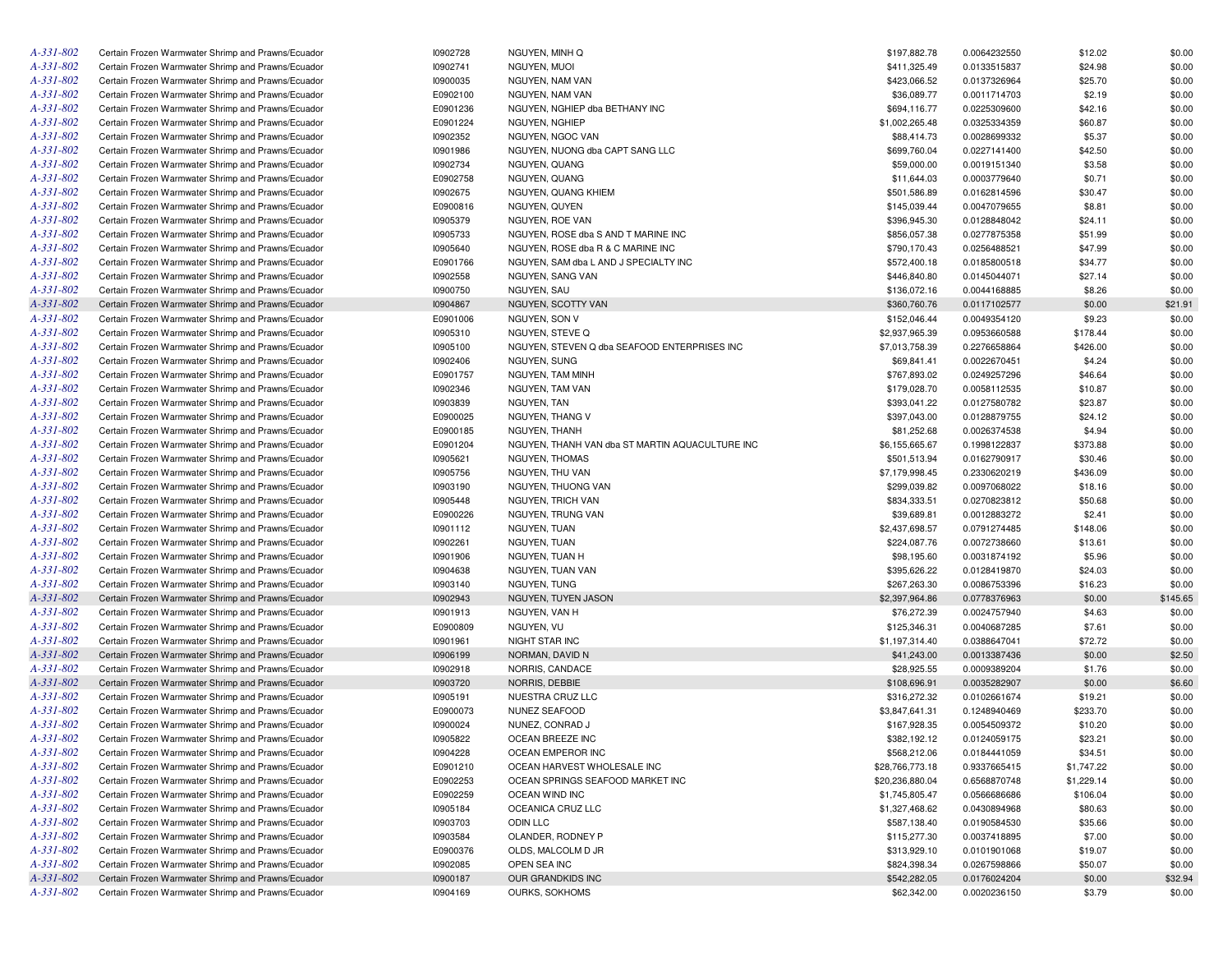| A-331-802       | Certain Frozen Warmwater Shrimp and Prawns/Ecuador | 10901967 | P AND T FISHERIES INC                          | \$381,437.49    | 0.0123814223 | \$23.17    | \$0.00   |
|-----------------|----------------------------------------------------|----------|------------------------------------------------|-----------------|--------------|------------|----------|
| A-331-802       | Certain Frozen Warmwater Shrimp and Prawns/Ecuador | E0900559 | PADGETT, KENNETH J                             | \$201,689.80    | 0.0065468305 | \$12.25    | \$0.00   |
| A-331-802       | Certain Frozen Warmwater Shrimp and Prawns/Ecuador | 10901668 | PALACIOS PROCESSORS INC dba LIGHTHOUSE SEAFOOD | \$15,262,040.86 | 0.4954042993 | \$0.00     | \$926.98 |
| A-331-802       | Certain Frozen Warmwater Shrimp and Prawns/Ecuador | E0900062 | PALMISANO, DANIEL                              | \$152,488.87    | 0.0049497733 | \$9.26     | \$0.00   |
| A-331-802       | Certain Frozen Warmwater Shrimp and Prawns/Ecuador | E0900059 | PALMISANO, DWAYNE JR                           | \$122,310.04    | 0.0039701715 | \$7.43     | \$0.00   |
| A-331-802       | Certain Frozen Warmwater Shrimp and Prawns/Ecuador | 10900321 | PALMISANO, DWAYNE M SR                         | \$60,012.90     | 0.0019480127 | \$0.00     | \$3.65   |
| A-331-802       | Certain Frozen Warmwater Shrimp and Prawns/Ecuador | E0902149 | PALMISANO, KIM                                 | \$872,074.16    | 0.0283074388 | \$52.97    | \$0.00   |
| A-331-802       | Certain Frozen Warmwater Shrimp and Prawns/Ecuador | E0902234 | PALMISANO, ROBIN G                             | \$195,493.02    | 0.0063456836 | \$11.87    | \$0.00   |
| A-331-802       | Certain Frozen Warmwater Shrimp and Prawns/Ecuador | 10901430 | PARFAIT, ROBERT C SR                           | \$88,060.59     | 0.0028584378 | \$5.35     | \$0.00   |
| A-331-802       | Certain Frozen Warmwater Shrimp and Prawns/Ecuador | 10902966 | PARFAIT, RODNEY PAUL SR                        | \$40,151.63     | 0.0013033178 | \$2.44     | \$0.00   |
| A-331-802       | Certain Frozen Warmwater Shrimp and Prawns/Ecuador | 10903068 | PARRAMORE INC                                  | \$1,552,082.08  | 0.0503804270 | \$94.27    | \$0.00   |
| A-331-802       | Certain Frozen Warmwater Shrimp and Prawns/Ecuador | 10902600 | PARRIA, GAVIN C                                | \$615,962.35    | 0.0199940754 | \$37.41    | \$0.00   |
| A-331-802       | Certain Frozen Warmwater Shrimp and Prawns/Ecuador | 10901243 | PARRIA, JERRY D                                | \$205,658.85    | 0.0066756654 | \$12.49    | \$0.00   |
| A-331-802       | Certain Frozen Warmwater Shrimp and Prawns/Ecuador | 10901320 | PARRIA, KIP                                    | \$471,440.70    | 0.0153029173 | \$28.63    | \$0.00   |
| A-331-802       | Certain Frozen Warmwater Shrimp and Prawns/Ecuador | 10900852 | PARRIA, LIONEL J SR                            | \$40,646.32     | 0.0013193754 | \$2.47     | \$0.00   |
| A-331-802       | Certain Frozen Warmwater Shrimp and Prawns/Ecuador | 10900876 | PARRIA, LOUIS III                              | \$249,950.45    | 0.0081133663 | \$15.18    | \$0.00   |
| A-331-802       | Certain Frozen Warmwater Shrimp and Prawns/Ecuador | 10900856 | PARRIA, LOUIS JR                               | \$442,934.50    | 0.0143776090 | \$26.90    | \$0.00   |
| A-331-802       | Certain Frozen Warmwater Shrimp and Prawns/Ecuador | 10900854 | PARRIA, RONALD                                 | \$387,682.42    | 0.0125841321 | \$23.55    | \$0.00   |
| A-331-802       | Certain Frozen Warmwater Shrimp and Prawns/Ecuador | 10903449 | PARRIA, ROSS                                   | \$226,066.89    | 0.0073381083 | \$13.73    | \$0.00   |
| A-331-802       | Certain Frozen Warmwater Shrimp and Prawns/Ecuador | 10903558 | PARRISH, CHARLES                               | \$616,771.87    | 0.0200203524 | \$37.46    | \$0.00   |
| A-331-802       | Certain Frozen Warmwater Shrimp and Prawns/Ecuador | E0901221 | PASCAGOULA ICE AND FREEZER CO INC              | \$12,562,066.90 | 0.4077634183 | \$762.99   | \$0.00   |
| A-331-802       | Certain Frozen Warmwater Shrimp and Prawns/Ecuador | E0902743 | PATRICIA LEE LLC                               | \$224,595.07    | 0.0072903332 | \$0.00     | \$13.64  |
| A-331-802       | Certain Frozen Warmwater Shrimp and Prawns/Ecuador | E0900413 | PAUL PIAZZA AND SON INC                        | \$85,363,765.73 | 2.7708991829 | \$5,184.77 | \$0.00   |
| A-331-802       | Certain Frozen Warmwater Shrimp and Prawns/Ecuador | 10900977 | PAZ G LLC                                      | \$3,768.92      | 0.0001223388 | \$0.00     | \$0.23   |
| A-331-802       | Certain Frozen Warmwater Shrimp and Prawns/Ecuador | E0900038 | PEARL INC                                      | \$15,050,337.28 | 0.4885324226 | \$914.12   | \$0.00   |
| A-331-802       | Certain Frozen Warmwater Shrimp and Prawns/Ecuador | E0900167 | PELAS, JAMES CURTIS                            | \$244,829.14    | 0.0079471291 | \$14.87    | \$0.00   |
| A-331-802       | Certain Frozen Warmwater Shrimp and Prawns/Ecuador | E0900327 | PELICAN POINT SEAFOOD INC                      | \$836,756.42    | 0.0271610286 | \$50.82    | \$0.00   |
| A-331-802       | Certain Frozen Warmwater Shrimp and Prawns/Ecuador | E0900802 | PELLEGRIN, TROY                                | \$148,208.72    | 0.0048108400 | \$9.00     | \$0.00   |
| A-331-802       | Certain Frozen Warmwater Shrimp and Prawns/Ecuador | 10905575 | PELTIER, RODNEY J                              | \$480,636.47    | 0.0156014111 | \$29.19    | \$0.00   |
| A-331-802       | Certain Frozen Warmwater Shrimp and Prawns/Ecuador | 10903697 | PENNY V LLC                                    | \$652,424.13    | 0.0211776211 | \$39.63    | \$0.00   |
| A-331-802       | Certain Frozen Warmwater Shrimp and Prawns/Ecuador | 10904382 | PEREZ, DEREK                                   | \$144,537.26    | 0.0046916648 | \$8.78     | \$0.00   |
| A-331-802       | Certain Frozen Warmwater Shrimp and Prawns/Ecuador | 10903714 | PERSEVERANCE I LLC                             | \$633,240.08    | 0.0205549088 | \$38.46    | \$0.00   |
| A-331-802       | Certain Frozen Warmwater Shrimp and Prawns/Ecuador | E0900504 | PESHOFF, KIRK                                  | \$100,639.39    | 0.0032667444 | \$6.11     | \$0.00   |
| A-331-802       | Certain Frozen Warmwater Shrimp and Prawns/Ecuador | 10903612 | PETE, ALFRED F JR                              | \$91,675.94     | 0.0029757917 | \$5.57     | \$0.00   |
| A-331-802       | Certain Frozen Warmwater Shrimp and Prawns/Ecuador | E0902796 | PHAM, CALVIN                                   | \$273,091.00    | 0.0088645062 | \$0.00     | \$16.59  |
| A-331-802       | Certain Frozen Warmwater Shrimp and Prawns/Ecuador | 10905931 | PHAM, CINDY                                    | \$104,706.12    | 0.0033987500 | \$6.36     | \$0.00   |
| A-331-802       | Certain Frozen Warmwater Shrimp and Prawns/Ecuador | 10905682 | PHAM, HIEN THI                                 | \$547,086.74    | 0.0177583801 | \$33.23    | \$0.00   |
| A-331-802       | Certain Frozen Warmwater Shrimp and Prawns/Ecuador | E0901009 | PHAM, HUNG V                                   | \$241,367.34    | 0.0078347594 | \$14.66    | \$0.00   |
| A-331-802       | Certain Frozen Warmwater Shrimp and Prawns/Ecuador | 10905772 | PHAM, JOHN F                                   | \$457,515.54    | 0.0148509081 | \$27.79    | \$0.00   |
| A-331-802       | Certain Frozen Warmwater Shrimp and Prawns/Ecuador | E0902737 | PHAM, JOSEPH                                   | \$700,117.09    | 0.0227257298 | \$0.00     | \$42.52  |
| A-331-802       | Certain Frozen Warmwater Shrimp and Prawns/Ecuador | E0901779 | PHAM, JOSEPH SON                               | \$956,964.22    | 0.0310629616 | \$58.12    | \$0.00   |
| A-331-802       | Certain Frozen Warmwater Shrimp and Prawns/Ecuador | E0902184 | PHAM, THANH                                    | \$31,358.78     | 0.0010179028 | \$1.90     | \$0.00   |
| A-331-802       | Certain Frozen Warmwater Shrimp and Prawns/Ecuador | E0901755 | PHAM, THANH DUC                                | \$1,040,496.33  | 0.0337744054 | \$63.20    | \$0.00   |
| A-331-802       | Certain Frozen Warmwater Shrimp and Prawns/Ecuador | E0901447 | PHAM, TOMMY VAN                                | \$152,088.30    | 0.0049367708 | \$9.24     | \$0.00   |
| A-331-802       | Certain Frozen Warmwater Shrimp and Prawns/Ecuador | E0900567 | PHAN, ANH                                      | \$283,155.62    | 0.0091912027 | \$17.20    | \$0.00   |
| A-331-802       | Certain Frozen Warmwater Shrimp and Prawns/Ecuador | 10904133 | PHAN, DAN T                                    | \$237,109.89    | 0.0076965630 | \$14.40    | \$0.00   |
| A-331-802       | Certain Frozen Warmwater Shrimp and Prawns/Ecuador | E0900334 | PHAN, DAT VAN                                  | \$421,940.24    | 0.0136961374 | \$0.00     | \$25.63  |
| A-331-802       | Certain Frozen Warmwater Shrimp and Prawns/Ecuador | E0901116 | PHAN, HOANG                                    | \$114,499.67    | 0.0037166477 | \$6.95     | \$0.00   |
| A-331-802       | Certain Frozen Warmwater Shrimp and Prawns/Ecuador | 10903320 | PHILLIPS, JAMES C                              | \$1,149,913.05  | 0.0373260610 | \$69.84    | \$0.00   |
| A-331-802       | Certain Frozen Warmwater Shrimp and Prawns/Ecuador | 10905684 | PHUNG, KIM DUNG dba LUCKY DUNG HOA             | \$1,096,303.29  | 0.0355858937 | \$0.00     | \$66.59  |
| A-331-802       | Certain Frozen Warmwater Shrimp and Prawns/Ecuador | E0902120 | PICOU, TERRY P                                 | \$60,484.82     | 0.0019633311 | \$3.67     | \$0.00   |
| A-331-802       | Certain Frozen Warmwater Shrimp and Prawns/Ecuador | 10905490 | PIERRE, JOSEPH                                 | \$123,373.74    | 0.0040046991 | \$7.49     | \$0.00   |
| A-331-802       | Certain Frozen Warmwater Shrimp and Prawns/Ecuador | 10906343 | PIERRE, JOSEPH C JR                            | \$15,267.21     | 0.0004955721 | \$0.93     | \$0.00   |
| A-331-802       | Certain Frozen Warmwater Shrimp and Prawns/Ecuador | 10906381 | PITRE, BENTON                                  | \$92,611.20     | 0.0030061502 | \$5.62     | \$0.00   |
| A-331-802       | Certain Frozen Warmwater Shrimp and Prawns/Ecuador | 10901777 | PITRE, TED J                                   | \$44,851.61     | 0.0014558787 | \$2.72     | \$0.00   |
| A-331-802       | Certain Frozen Warmwater Shrimp and Prawns/Ecuador | E0902732 | PIZANI, TERRILL                                | \$238,074.61    | 0.0077278777 | \$14.46    | \$0.00   |
| A-331-802       | Certain Frozen Warmwater Shrimp and Prawns/Ecuador | E0901587 | PIZANI, TERRY JR                               | \$548,108.82    | 0.0177915567 | \$33.29    | \$0.00   |
| A-331-802       | Certain Frozen Warmwater Shrimp and Prawns/Ecuador | E0900427 | PIZANI, TERRY M                                | \$93,428.68     | 0.0030326855 | \$5.67     | \$0.00   |
| $A - 331 - 802$ | Certain Frozen Warmwater Shrimp and Prawns/Ecuador | 10901419 | PLAISANCE, DEAN SR                             | \$90,434.79     | 0.0029355041 | \$5.49     | \$0.00   |
| A-331-802       | Certain Frozen Warmwater Shrimp and Prawns/Ecuador | E0902761 | PLAISANCE, EARL J JR                           | \$88,333.31     | 0.0028672903 | \$5.37     | \$0.00   |
| A-331-802       | Certain Frozen Warmwater Shrimp and Prawns/Ecuador | 10903338 | PLAISANCE, KEITH                               | \$108,608.72    | 0.0035254280 | \$6.60     | \$0.00   |
|                 |                                                    |          |                                                |                 |              |            |          |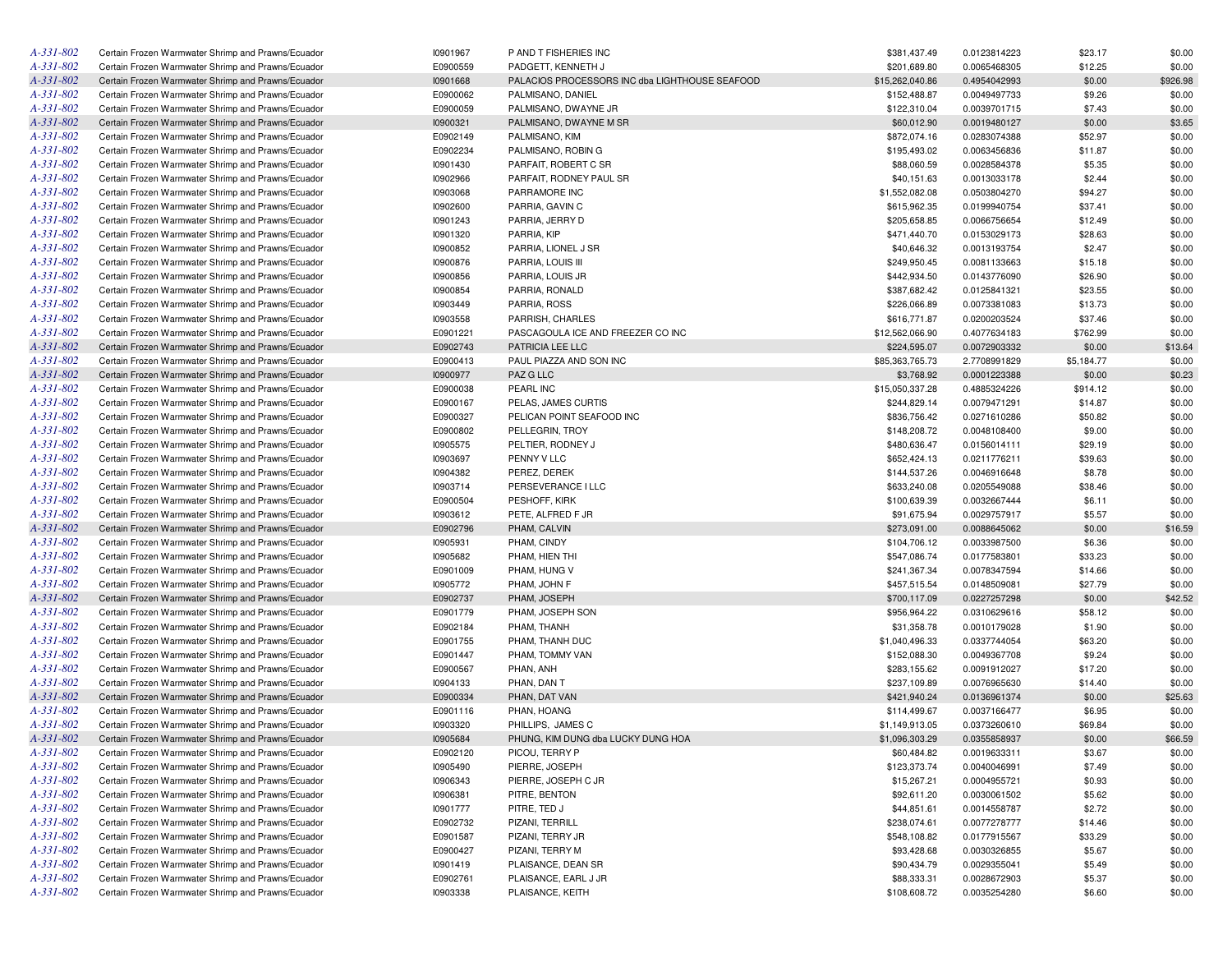| A-331-802       | Certain Frozen Warmwater Shrimp and Prawns/Ecuador | 10905028 | PLATA CRUZ LLC                                   | \$1,068,779.69  | 0.0346924804 | \$64.91    | \$0.00   |
|-----------------|----------------------------------------------------|----------|--------------------------------------------------|-----------------|--------------|------------|----------|
| A-331-802       | Certain Frozen Warmwater Shrimp and Prawns/Ecuador | 10905112 | PLATINUM SEAFOOD SERVICE INC                     | \$6,652,716.38  | 0.2159464994 | \$0.00     | \$404.07 |
| $A-331-802$     | Certain Frozen Warmwater Shrimp and Prawns/Ecuador | 10904223 | PLORK, PHAN                                      | \$211,571.06    | 0.0068675752 | \$12.85    | \$0.00   |
| A-331-802       | Certain Frozen Warmwater Shrimp and Prawns/Ecuador | 10903080 | POC TAL TRAWLERS INC dba BEN AND CASEY           | \$1,375,796.52  | 0.0446582156 | \$83.56    | \$0.00   |
| A-331-802       | Certain Frozen Warmwater Shrimp and Prawns/Ecuador | E0901408 | POCHE, GLENN                                     | \$122,513.58    | 0.0039767784 | \$7.44     | \$0.00   |
| A-331-802       | Certain Frozen Warmwater Shrimp and Prawns/Ecuador | E0901217 | POLKEY, RICHARD JR                               | \$232,972.53    | 0.0075622647 | \$14.15    | \$0.00   |
| A-331-802       | Certain Frozen Warmwater Shrimp and Prawns/Ecuador | E0901222 | POLKEY, RONALD                                   | \$142,980.63    | 0.0046411368 | \$8.68     | \$0.00   |
| A-331-802       | Certain Frozen Warmwater Shrimp and Prawns/Ecuador | 10901688 | POPE, ROBERT SR                                  | \$236,686.37    | 0.0076828156 | \$14.38    | \$0.00   |
| A-331-802       | Certain Frozen Warmwater Shrimp and Prawns/Ecuador | 10905961 | POPPYS PRIDE SEAFOOD INC                         | \$178,755.94    | 0.0058023997 | \$10.86    | \$0.00   |
| A-331-802       | Certain Frozen Warmwater Shrimp and Prawns/Ecuador | E0900405 | PORT ROYAL SEAFOOD INC                           | \$6,718,619.45  | 0.2180857063 | \$408.07   | \$0.00   |
| A-331-802       | Certain Frozen Warmwater Shrimp and Prawns/Ecuador | E0901003 | POTEET SEAFOOD INC                               | \$7,827,465.63  | 0.2540787409 | \$475.42   | \$0.00   |
| A-331-802       | Certain Frozen Warmwater Shrimp and Prawns/Ecuador | 10901254 | POTTER BOATS INC                                 | \$539,642.90    | 0.0175167538 | \$32.78    | \$0.00   |
| A-331-802       | Certain Frozen Warmwater Shrimp and Prawns/Ecuador | 10900931 | PRICE SEAFOOD INC                                | \$2,433,210.14  | 0.0789817545 | \$147.79   | \$0.00   |
| A-331-802       | Certain Frozen Warmwater Shrimp and Prawns/Ecuador | 10904045 | PRIHODA, STEVIE dba SEA TIGER                    | \$5,640.69      | 0.0001830962 | \$0.34     | \$0.00   |
| A-331-802       | Certain Frozen Warmwater Shrimp and Prawns/Ecuador | 10904508 | PRINCESS MARY INC                                | \$1,112,742.15  | 0.0361194974 | \$67.59    | \$0.00   |
| A-331-802       | Certain Frozen Warmwater Shrimp and Prawns/Ecuador | 10904204 | PRUM, THOU                                       | \$137,808.10    | 0.0044732370 |            | \$0.00   |
| A-331-802       |                                                    |          |                                                  |                 |              | \$8.37     |          |
|                 | Certain Frozen Warmwater Shrimp and Prawns/Ecuador | 10905453 | PURATA TRAWLER INC                               | \$694,014.59    | 0.0225276432 | \$42.15    | \$0.00   |
| A-331-802       | Certain Frozen Warmwater Shrimp and Prawns/Ecuador | E0902316 | PURSUER INC                                      | \$506,025.68    | 0.0164255423 | \$30.73    | \$0.00   |
| A-331-802       | Certain Frozen Warmwater Shrimp and Prawns/Ecuador | E0900575 | PUTERBAUGH, RICHARD                              | \$32,452.07     | 0.0010533909 | \$1.97     | \$0.00   |
| A-331-802       | Certain Frozen Warmwater Shrimp and Prawns/Ecuador | 10902510 | QUACH NGUYEN, OANH                               | \$625,748.54    | 0.0203117342 | \$0.00     | \$38.01  |
| $A-331-802$     | Certain Frozen Warmwater Shrimp and Prawns/Ecuador | 10905022 | QUEEN MARY LLC                                   | \$1,032,930.81  | 0.0335288294 | \$62.74    | \$0.00   |
| A-331-802       | Certain Frozen Warmwater Shrimp and Prawns/Ecuador | 10905015 | QUINTA CRUZ LLC                                  | \$900,426.26    | 0.0292277451 | \$54.69    | \$0.00   |
| A-331-802       | Certain Frozen Warmwater Shrimp and Prawns/Ecuador | 10903033 | <b>RALESSO BROKERAGE INC</b>                     | \$32,548,527.00 | 1.0565218872 | \$1,976.91 | \$0.00   |
| A-331-802       | Certain Frozen Warmwater Shrimp and Prawns/Ecuador | E0900997 | R AND J INC                                      | \$1,017,448.95  | 0.0330262898 | \$61.80    | \$0.00   |
| A-331-802       | Certain Frozen Warmwater Shrimp and Prawns/Ecuador | E0900037 | R AND K FISHERIES LLC                            | \$108,656.86    | 0.0035269907 | \$6.60     | \$0.00   |
| A-331-802       | Certain Frozen Warmwater Shrimp and Prawns/Ecuador | 10902925 | R AND T ATOCHA LLC                               | \$335,538.22    | 0.0108915366 | \$20.38    | \$0.00   |
| A-331-802       | Certain Frozen Warmwater Shrimp and Prawns/Ecuador | E0901586 | RACINE, SYLVAN P JR dba CAPE ROMAIN              | \$271,749.58    | 0.0088209638 | \$16.51    | \$0.00   |
| A-331-802       | Certain Frozen Warmwater Shrimp and Prawns/Ecuador | 10906060 | RAFAEL GARCIA INC                                | \$731,734.71    | 0.0237520345 | \$0.00     | \$44.44  |
| A-331-802       | Certain Frozen Warmwater Shrimp and Prawns/Ecuador | 10902698 | RANCHERO TRAWLERS INC                            | \$814,155.88    | 0.0264274173 | \$49.45    | \$0.00   |
| A-331-802       | Certain Frozen Warmwater Shrimp and Prawns/Ecuador | 10904680 | RANDALL J PINELL INC                             | \$620,171.77    | 0.0201307128 | \$37.67    | \$0.00   |
| A-331-802       | Certain Frozen Warmwater Shrimp and Prawns/Ecuador | E0902770 | RAWLINGS, RALPH E JR                             | \$2,037,937.09  | 0.0661512314 | \$123.78   | \$0.00   |
| A-331-802       | Certain Frozen Warmwater Shrimp and Prawns/Ecuador | 10902984 | RAYNOR, STEVEN E                                 | \$143,504.12    | 0.0046581292 | \$8.72     | \$0.00   |
| A-331-802       | Certain Frozen Warmwater Shrimp and Prawns/Ecuador | 10905583 | RDR SHRIMP CO INC                                | \$893,136.00    | 0.0289911040 | \$54.25    | \$0.00   |
| A-331-802       | Certain Frozen Warmwater Shrimp and Prawns/Ecuador | 10905832 | REAGAN, ROY                                      | \$504,233.40    | 0.0163673651 | \$30.63    | \$0.00   |
| A-331-802       | Certain Frozen Warmwater Shrimp and Prawns/Ecuador | E0901119 | REAVES, LATEN                                    | \$175,473.20    | 0.0056958423 | \$10.66    | \$0.00   |
| A-331-802       | Certain Frozen Warmwater Shrimp and Prawns/Ecuador | 10905051 | REBECCA SHRIMP CO INC                            | \$1,066,654.95  | 0.0346235116 | \$64.79    | \$0.00   |
| A-331-802       | Certain Frozen Warmwater Shrimp and Prawns/Ecuador | E0902141 | <b>REBSTOCK, CHARLES</b>                         | \$68,640.61     | 0.0022280672 | \$4.17     | \$0.00   |
| A-331-802       | Certain Frozen Warmwater Shrimp and Prawns/Ecuador | 10901398 | <b>RECTOR, LANCE</b>                             | \$89,397.30     | 0.0029018273 | \$5.43     | \$0.00   |
| A-331-802       | Certain Frozen Warmwater Shrimp and Prawns/Ecuador | 10900644 | RECTOR, WARREN L                                 | \$600,914.93    | 0.0195056377 | \$36.50    | \$0.00   |
| A-331-802       | Certain Frozen Warmwater Shrimp and Prawns/Ecuador | 10903643 | REVELL, BEN D                                    | \$237,746.09    | 0.0077172140 | \$14.44    | \$0.00   |
| A-331-802       | Certain Frozen Warmwater Shrimp and Prawns/Ecuador | 10901147 | REYES TRAWLERS INC                               | \$722,703.31    | 0.0234588762 | \$43.90    | \$0.00   |
| A-331-802       | Certain Frozen Warmwater Shrimp and Prawns/Ecuador | 10902592 | RHODES, RANDOLPH N                               | \$266,837.47    | 0.0086615172 | \$16.21    | \$0.00   |
| A-331-802       | Certain Frozen Warmwater Shrimp and Prawns/Ecuador | 10902065 | RHONDA LYNN INC                                  | \$958,582.57    | 0.0311154931 | \$58.22    | \$0.00   |
| A-331-802       | Certain Frozen Warmwater Shrimp and Prawns/Ecuador | E0900189 | RICHARD, DAVID L                                 | \$162,630.33    | 0.0052789640 | \$9.88     | \$0.00   |
| A-331-802       | Certain Frozen Warmwater Shrimp and Prawns/Ecuador | E0900288 | RICHARD, RANDALL K                               | \$177,266.36    | 0.0057540481 | \$10.77    | \$0.00   |
| A-331-802       | Certain Frozen Warmwater Shrimp and Prawns/Ecuador | 10905595 | RICKS SEAFOOD INC                                | \$845,046.00    | 0.0274301075 | \$51.33    | \$0.00   |
| A-331-802       | Certain Frozen Warmwater Shrimp and Prawns/Ecuador | 10902376 | <b>RICKY G INC</b>                               | \$1,201,837.90  | 0.0390115364 | \$73.00    | \$0.00   |
| A-331-802       | Certain Frozen Warmwater Shrimp and Prawns/Ecuador | 10904448 | RICKYS COAST TO COAST NETS INC                   | \$1,348,157.44  | 0.0437610538 | \$0.00     | \$81.88  |
| A-331-802       | Certain Frozen Warmwater Shrimp and Prawns/Ecuador | 10900676 | RIFFLE, JOSIAH B                                 | \$141,388.69    | 0.0045894625 | \$8.59     | \$0.00   |
| A-331-802       | Certain Frozen Warmwater Shrimp and Prawns/Ecuador | 10902485 | <b>RIOS TRAWLERS INC</b>                         | \$22,625.88     | 0.0007344338 | \$0.00     | \$1.37   |
| $A - 331 - 802$ | Certain Frozen Warmwater Shrimp and Prawns/Ecuador | 10901130 | ROATEX ENTERPRISES INC                           | \$719,948.06    | 0.0233694411 | \$43.73    | \$0.00   |
| $A - 331 - 802$ | Certain Frozen Warmwater Shrimp and Prawns/Ecuador | E0902237 | RODRIGUEZ, WADE JR                               | \$150,411.22    | 0.0048823330 | \$0.00     | \$9.14   |
| $A-331-802$     | Certain Frozen Warmwater Shrimp and Prawns/Ecuador | 10902027 | ROJAS, GORDON                                    | \$341,679.98    | 0.0110908975 | \$20.75    | \$0.00   |
| $A-331-802$     | Certain Frozen Warmwater Shrimp and Prawns/Ecuador | 10900030 | ROJAS, KERRY D JR                                | \$650,408.72    | 0.0211122011 | \$39.50    | \$0.00   |
| A-331-802       | Certain Frozen Warmwater Shrimp and Prawns/Ecuador | 10900231 | ROMO INC                                         | \$531,342.01    | 0.0172473078 | \$32.27    | \$0.00   |
| $A-331-802$     | Certain Frozen Warmwater Shrimp and Prawns/Ecuador | 10904873 | RONQUILLO, EARL                                  | \$150,863.22    | 0.0048970048 | \$9.16     | \$0.00   |
| A-331-802       | Certain Frozen Warmwater Shrimp and Prawns/Ecuador | 10902931 | ROSA MARIE INC                                   | \$1,186,318.15  | 0.0385077669 | \$72.05    | \$0.00   |
| A-331-802       | Certain Frozen Warmwater Shrimp and Prawns/Ecuador | 10906289 | ROUNTREE ENTERPRISES INC                         | \$7,968,195.42  | 0.2586468157 | \$483.97   |          |
| $A-331-802$     |                                                    |          |                                                  | \$75,541.65     |              |            | \$0.00   |
| A-331-802       | Certain Frozen Warmwater Shrimp and Prawns/Ecuador | 10902997 | ROUSE, JIMMY D dba MISS PEGGY                    |                 | 0.0024520743 | \$4.59     | \$0.00   |
|                 | Certain Frozen Warmwater Shrimp and Prawns/Ecuador | 10903460 | ROUSE, JIMMY D dba GOLDEN EAGLE<br>RUBI CRUZ LLC | \$151,404.68    | 0.0049145806 | \$9.20     | \$0.00   |
| A-331-802       | Certain Frozen Warmwater Shrimp and Prawns/Ecuador | 10905010 |                                                  | \$798,887.16    | 0.0259317962 | \$48.52    | \$0.00   |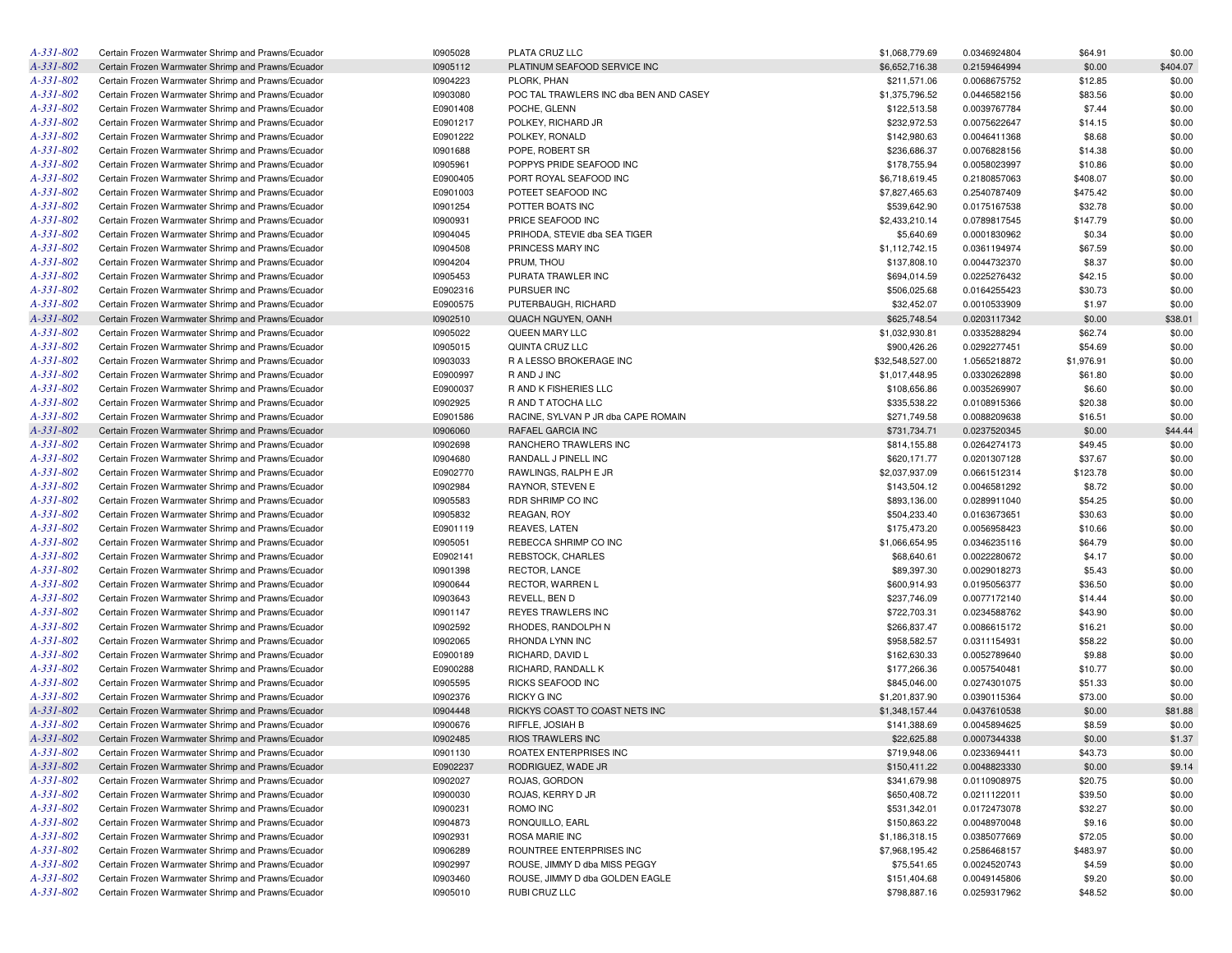| A-331-802       | Certain Frozen Warmwater Shrimp and Prawns/Ecuador | E0902300 | RUSSELL, DANIEL                  | \$162,763.66     | 0.0052832919 | \$9.89     | \$0.00      |
|-----------------|----------------------------------------------------|----------|----------------------------------|------------------|--------------|------------|-------------|
| A-331-802       | Certain Frozen Warmwater Shrimp and Prawns/Ecuador | E0900065 | RUSSELL, MICHAEL J               | \$218,113.76     | 0.0070799505 | \$13.25    | \$0.00      |
| A-331-802       | Certain Frozen Warmwater Shrimp and Prawns/Ecuador | E0900058 | RUSSELL, NICHOLAS M              | \$148,916.28     | 0.0048338074 | \$9.04     | \$0.00      |
| A-331-802       | Certain Frozen Warmwater Shrimp and Prawns/Ecuador | 10905945 | <b>RUSTICK, KENNETH</b>          | \$50,709.01      | 0.0016460093 | \$3.08     | \$0.00      |
| A-331-802       | Certain Frozen Warmwater Shrimp and Prawns/Ecuador | 10900137 | RUTTLEY BOY INC                  | \$564,290.86     | 0.0183168241 | \$34.27    | \$0.00      |
| A-331-802       | Certain Frozen Warmwater Shrimp and Prawns/Ecuador | 10901510 | RUTTLEY, ADRIAN K                | \$20,547.15      | 0.0006669584 | \$1.25     | \$0.00      |
| $A - 331 - 802$ | Certain Frozen Warmwater Shrimp and Prawns/Ecuador | 10905004 | SALINA CRUZ LLC                  | \$711,772.65     | 0.0231040681 | \$43.23    | \$0.00      |
| A-331-802       | Certain Frozen Warmwater Shrimp and Prawns/Ecuador | 10903927 | <b>SANDRA KAY</b>                | \$1,003,063.60   | 0.0325593428 | \$60.92    | \$0.00      |
| A-331-802       | Certain Frozen Warmwater Shrimp and Prawns/Ecuador | E0900925 | SANDRAS, RALPH JR                | \$86,646.95      | 0.0028125512 | \$5.26     | \$0.00      |
| A-331-802       | Certain Frozen Warmwater Shrimp and Prawns/Ecuador | 10905179 | SANTA FE CRUZ LLC                | \$894,182.12     | 0.0290250610 | \$54.31    | \$0.00      |
| A-331-802       | Certain Frozen Warmwater Shrimp and Prawns/Ecuador | 10900498 | SANTA MARIA I INC                | \$1,526,737.89   | 0.0495577572 | \$92.73    | \$0.00      |
| A-331-802       | Certain Frozen Warmwater Shrimp and Prawns/Ecuador | 10905173 | <b>SANTA MONICA LLC</b>          | \$892,611.17     | 0.0289740681 | \$54.21    | \$0.00      |
| $A - 331 - 802$ | Certain Frozen Warmwater Shrimp and Prawns/Ecuador | 10902886 | SATURDAY, MICHAEL                | \$107,123.50     | 0.0034772180 | \$6.51     | \$0.00      |
| A-331-802       | Certain Frozen Warmwater Shrimp and Prawns/Ecuador | E0900568 | SAUCE, JOSEPH C JR               | \$181,550.15     | 0.0058930995 | \$11.03    | \$0.00      |
| $A - 331 - 802$ | Certain Frozen Warmwater Shrimp and Prawns/Ecuador | E0901202 | SCHMIT, PAUL A JR                | \$49,184.34      |              | \$2.99     | \$0.00      |
| A-331-802       | Certain Frozen Warmwater Shrimp and Prawns/Ecuador |          |                                  |                  | 0.0015965187 |            |             |
|                 |                                                    | E0901027 | SCHULTZ, TROY A                  | \$111,082.21     | 0.0036057173 | \$6.75     | \$0.00      |
| A-331-802       | Certain Frozen Warmwater Shrimp and Prawns/Ecuador | E0901025 | SCHULTZ, TROY A JR               | \$1,079.17       | 0.0000350297 | \$0.00     | \$0.07      |
| $A - 331 - 802$ | Certain Frozen Warmwater Shrimp and Prawns/Ecuador | 10902267 | SCOOBY INC                       | \$314,777.27     | 0.0102176383 | \$19.12    | \$0.00      |
| A-331-802       | Certain Frozen Warmwater Shrimp and Prawns/Ecuador | 10902533 | SCOTT, JAMES E III               | \$268,210.06     | 0.0087060714 | \$16.29    | \$0.00      |
| A-331-802       | Certain Frozen Warmwater Shrimp and Prawns/Ecuador | 10900788 | SEA CHAMP SEAFOOD LLC            | \$3,453,224.73   | 0.1120913247 | \$0.00     | \$209.74    |
| A-331-802       | Certain Frozen Warmwater Shrimp and Prawns/Ecuador | 10904711 | SEA EAGLE FISHERIES INC          | \$514,037.28     | 0.0166855980 | \$31.22    | \$0.00      |
| A-331-802       | Certain Frozen Warmwater Shrimp and Prawns/Ecuador | 10900272 | SEA GULF FISHERIES INC           | \$315,212.97     | 0.0102317811 | \$19.15    | \$0.00      |
| A-331-802       | Certain Frozen Warmwater Shrimp and Prawns/Ecuador | E0900008 | SEA PEARL SEAFOOD CO INC         | \$46,985,961.24  | 1.5251595392 | \$2,853.80 | \$0.00      |
| A-331-802       | Certain Frozen Warmwater Shrimp and Prawns/Ecuador | 10901516 | <b>SEAFOOD SHED</b>              | \$3,833,040.29   | 0.1244200993 | \$232.81   | \$0.00      |
| $A - 331 - 802$ | Certain Frozen Warmwater Shrimp and Prawns/Ecuador | 10903980 | SEAMAN, GREG dba SEAMAN TRAWLERS | \$787,030.27     | 0.0255469228 | \$47.80    | \$0.00      |
| A-331-802       | Certain Frozen Warmwater Shrimp and Prawns/Ecuador | 10903290 | SEANG, MENG                      | \$132,623.00     | 0.0043049291 | \$8.06     | \$0.00      |
| A-331-802       | Certain Frozen Warmwater Shrimp and Prawns/Ecuador | E0901407 | SECOND GENERATION SEAFOOD        | \$2,548,502.45   | 0.0827241312 | \$154.79   | \$0.00      |
| A-331-802       | Certain Frozen Warmwater Shrimp and Prawns/Ecuador | 10900499 | SEKUL, MORRIS G                  | \$74,777.12      | 0.0024272577 | \$4.54     | \$0.00      |
| $A - 331 - 802$ | Certain Frozen Warmwater Shrimp and Prawns/Ecuador | 10901681 | SELLERS, ISAAC CHARLES           | \$468,811.93     | 0.0152175877 | \$28.47    | \$0.00      |
| A-331-802       | Certain Frozen Warmwater Shrimp and Prawns/Ecuador | E0900019 | SERIGNE, JAMES J III             | \$75,002.99      | 0.0024345895 | \$4.56     | \$0.00      |
| $A - 331 - 802$ | Certain Frozen Warmwater Shrimp and Prawns/Ecuador | E0902056 | SEVEL, MICHAEL D                 | \$271,563.41     | 0.0088149208 | \$16.49    | \$0.00      |
| A-331-802       | Certain Frozen Warmwater Shrimp and Prawns/Ecuador | 10900621 | SHAY, DANIEL A                   | \$199,396.27     | 0.0064723827 | \$12.11    | \$0.00      |
| A-331-802       | Certain Frozen Warmwater Shrimp and Prawns/Ecuador | 10900969 | SHRIMP DEVELOPMENT, LLC          | \$247,433.61     | 0.0080316699 | \$0.00     | \$15.03     |
| $A - 331 - 802$ | Certain Frozen Warmwater Shrimp and Prawns/Ecuador | 10906147 | SHRIMP TEXAS 1 INC               | \$743,136.00     | 0.0241221192 | \$45.14    | \$0.00      |
| A-331-802       | Certain Frozen Warmwater Shrimp and Prawns/Ecuador | 10900375 | SHRIMP TRAWLER PLAYBOY INC       | \$826,317.21     | 0.0268221729 | \$50.19    | \$0.00      |
| A-331-802       | Certain Frozen Warmwater Shrimp and Prawns/Ecuador | 10900334 | SHRIMP TRAWLER VALLY INC         | \$880,095.06     | 0.0285677964 | \$53.45    | \$0.00      |
| A-331-802       | Certain Frozen Warmwater Shrimp and Prawns/Ecuador | 10901937 | SI KY LAN INC                    | \$390,364.48     | 0.0126711915 | \$23.71    | \$0.00      |
| A-331-802       | Certain Frozen Warmwater Shrimp and Prawns/Ecuador | 10906035 | SIDNEY FISHERIES INC             | \$300,786.00     | 0.0097634831 | \$18.27    | \$0.00      |
| A-331-802       | Certain Frozen Warmwater Shrimp and Prawns/Ecuador | E0901234 | SILVER, CURTIS A JR              | \$117,041.93     | 0.0037991692 | \$7.11     | \$0.00      |
| A-331-802       | Certain Frozen Warmwater Shrimp and Prawns/Ecuador | E0903323 | SINGLETON FISHERIES INC          | \$183,815,767.14 | 5.9666411693 | \$0.00     | \$11,164.49 |
| A-331-802       | Certain Frozen Warmwater Shrimp and Prawns/Ecuador |          |                                  |                  |              |            |             |
|                 |                                                    | 10903625 | SISUNG, WALTER JR                | \$49,503.00      | 0.0016068624 | \$3.01     | \$0.00      |
| A-331-802       | Certain Frozen Warmwater Shrimp and Prawns/Ecuador | 10900804 | SKINNER, RICHARD                 | \$154,184.37     | 0.0050048090 | \$9.36     | \$0.00      |
| A-331-802       | Certain Frozen Warmwater Shrimp and Prawns/Ecuador | E0901400 | SKIP TOOMER INC                  | \$690,343.18     | 0.0224084696 | \$41.93    | \$0.00      |
| A-331-802       | Certain Frozen Warmwater Shrimp and Prawns/Ecuador | E0900626 | SKYE MARIE INC                   | \$367,805.43     | 0.0119389270 | \$22.34    | \$0.00      |
| $A - 331 - 802$ | Certain Frozen Warmwater Shrimp and Prawns/Ecuador | 10901200 | SMITH, DONNA                     | \$38,063.84      | 0.0012355484 | \$2.31     | \$0.00      |
| A-331-802       | Certain Frozen Warmwater Shrimp and Prawns/Ecuador | E0900910 | SMITH, WALTER M                  | \$15,559,473.20  | 0.5050589229 | \$945.04   | \$0.00      |
| A-331-802       | Certain Frozen Warmwater Shrimp and Prawns/Ecuador | 10901424 | SMITHWICK, TED W                 | \$299.912.27     | 0.0097351219 | \$18.22    | \$0.00      |
| A-331-802       | Certain Frozen Warmwater Shrimp and Prawns/Ecuador | 10903826 | SMOAK, WILLIAM W III             | \$170,435.70     | 0.0055323255 | \$10.35    | \$0.00      |
| $A - 331 - 802$ | Certain Frozen Warmwater Shrimp and Prawns/Ecuador | 10900317 | SNODGRASS BROTHERS INC           | \$814,800.92     | 0.0264483553 | \$49.49    | \$0.00      |
| $A - 331 - 802$ | Certain Frozen Warmwater Shrimp and Prawns/Ecuador | 10904109 | SOEUNG, PHAT                     | \$65,210.00      | 0.0021167100 | \$3.96     | \$0.00      |
| A-331-802       | Certain Frozen Warmwater Shrimp and Prawns/Ecuador | 10903284 | SOK, KHENG                       | \$123,953.17     | 0.0040235073 | \$7.53     | \$0.00      |
| $A - 331 - 802$ | Certain Frozen Warmwater Shrimp and Prawns/Ecuador | 10900584 | SOK, MONTHA                      | \$1,263,469.72   | 0.0410120990 | \$76.74    | \$0.00      |
| $A - 331 - 802$ | Certain Frozen Warmwater Shrimp and Prawns/Ecuador | 10902312 | SON, SAMAY                       | \$230,502.40     | 0.0074820845 | \$14.00    | \$0.00      |
| $A - 331 - 802$ | Certain Frozen Warmwater Shrimp and Prawns/Ecuador | 10901692 | SOUL MAMA INC                    | \$95,386.65      | 0.0030962410 | \$5.79     | \$0.00      |
| $A - 331 - 802$ | Certain Frozen Warmwater Shrimp and Prawns/Ecuador | 10904163 | SREIY, SIPHAN                    | \$138,279.95     | 0.0044885532 | \$8.40     | \$0.00      |
| A-331-802       | Certain Frozen Warmwater Shrimp and Prawns/Ecuador | 10905752 | ST DANIEL PHILLIP III INC        | \$352,388.29     | 0.0114384882 | \$21.40    | \$0.00      |
| A-331-802       | Certain Frozen Warmwater Shrimp and Prawns/Ecuador | 10900603 | ST MICHAEL ICE AND FUEL INC      | \$4,032,942.79   | 0.1309089142 | \$244.95   | \$0.00      |
| A-331-802       | Certain Frozen Warmwater Shrimp and Prawns/Ecuador | 10904252 | <b>ST PETER 550775</b>           | \$391,192.24     | 0.0126980605 | \$23.76    | \$0.00      |
| A-331-802       | Certain Frozen Warmwater Shrimp and Prawns/Ecuador | 10903531 | ST PETER JOSEPH INC              | \$854,882.25     | 0.0277493912 | \$0.00     | \$51.92     |
| A-331-802       | Certain Frozen Warmwater Shrimp and Prawns/Ecuador | 10903537 | ST THERESA ANNA INC              | \$757,405.97     | 0.0245853210 | \$0.00     | \$46.00     |
| $A - 331 - 802$ | Certain Frozen Warmwater Shrimp and Prawns/Ecuador | 10906354 | ST VINCENT ANDREW INC            | \$618,313.53     | 0.0200703945 | \$37.55    | \$0.00      |
|                 |                                                    |          |                                  |                  |              |            |             |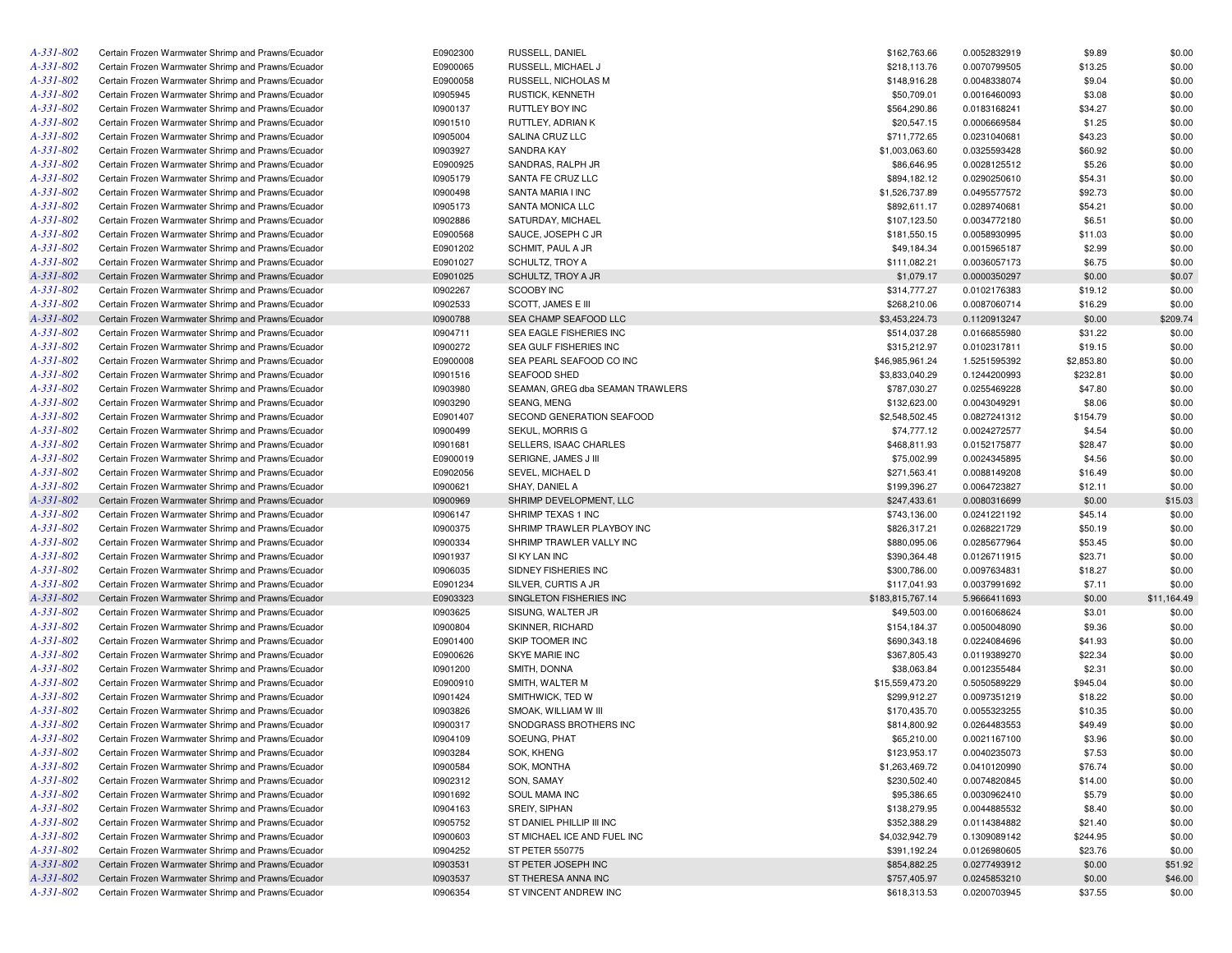| A-331-802       | Certain Frozen Warmwater Shrimp and Prawns/Ecuador | 10904582             | ST VINCENT SEAFOOD INC                 | \$17,930,140.20 | 0.5820105334 | \$0.00     | \$1,089.03 |
|-----------------|----------------------------------------------------|----------------------|----------------------------------------|-----------------|--------------|------------|------------|
| A-331-802       | Certain Frozen Warmwater Shrimp and Prawns/Ecuador | 10903525             | ST VINCENT VI INC                      | \$337,556.00    | 0.0109570335 | \$0.00     | \$20.50    |
| A-331-802       | Certain Frozen Warmwater Shrimp and Prawns/Ecuador | 10900861             | START YOUNG INC                        | \$697,537.01    | 0.0226419806 | \$42.37    | \$0.00     |
| A-331-802       | Certain Frozen Warmwater Shrimp and Prawns/Ecuador | E0902332             | STEEN, CARL L                          | \$397,875.41    | 0.0129149955 | \$24.17    | \$0.00     |
| A-331-802       | Certain Frozen Warmwater Shrimp and Prawns/Ecuador | E0902808             | STEEN, JAMES                           | \$79,365.26     | 0.0025761883 | \$4.82     | \$0.00     |
| A-331-802       | Certain Frozen Warmwater Shrimp and Prawns/Ecuador | 10905563             | STELLA MESTRE INC                      | \$535,961.00    | 0.0173972397 | \$32.55    | \$0.00     |
| A-331-802       | Certain Frozen Warmwater Shrimp and Prawns/Ecuador | E0902132             | STEWART, WILLIAM C                     | \$133,446.51    | 0.0043316602 | \$8.11     | \$0.00     |
| A-331-802       | Certain Frozen Warmwater Shrimp and Prawns/Ecuador | E0900788             | STOKLEY, JOE A                         | \$439,622.47    | 0.0142701008 | \$0.00     | \$26.70    |
| A-331-802       | Certain Frozen Warmwater Shrimp and Prawns/Ecuador | 10906316             | STORMY SEAS INC                        | \$335,325.83    | 0.0108846425 | \$20.37    | \$0.00     |
| A-331-802       | Certain Frozen Warmwater Shrimp and Prawns/Ecuador | 10902185             | STRICKLAND, KEN                        | \$115,520.19    | 0.0037497737 | \$7.02     | \$0.00     |
| A-331-802       | Certain Frozen Warmwater Shrimp and Prawns/Ecuador | 10901071             | SUN STAR INCORPORATED                  | \$479,624.00    | 0.0155685464 | \$29.13    | \$0.00     |
| A-331-802       | Certain Frozen Warmwater Shrimp and Prawns/Ecuador | 10904175             | SUN, HONG SRENG                        | \$100,723.00    | 0.0032694584 | \$6.12     | \$0.00     |
| A-331-802       | Certain Frozen Warmwater Shrimp and Prawns/Ecuador | E0901788             | SWAMP IRISH INC                        | \$1,146,753.00  | 0.0372234861 | \$69.65    | \$0.00     |
| A-331-802       | Certain Frozen Warmwater Shrimp and Prawns/Ecuador | E0903234             | TAMPA BAY FISHERIES INC                | \$57,449,239.86 | 1.8647965027 | \$0.00     | \$3,489.32 |
| A-331-802       | Certain Frozen Warmwater Shrimp and Prawns/Ecuador | E0903105             | TAN, HUNG VINH                         | \$376,253.96    | 0.0122131654 | \$22.85    | \$0.00     |
| A-331-802       | Certain Frozen Warmwater Shrimp and Prawns/Ecuador | 10904618             | TAN, LAN T                             | \$316,505.20    | 0.0102737267 | \$19.22    | \$0.00     |
| A-331-802       | Certain Frozen Warmwater Shrimp and Prawns/Ecuador | 10900290             | <b>TANA INC</b>                        | \$259,967.24    | 0.0084385103 | \$15.79    | \$0.00     |
| A-331-802       |                                                    | E0901110             | TASSIN, KEITH P                        |                 |              |            | \$0.00     |
|                 | Certain Frozen Warmwater Shrimp and Prawns/Ecuador |                      |                                        | \$117,135.02    | 0.0038021909 | \$7.11     |            |
| A-331-802       | Certain Frozen Warmwater Shrimp and Prawns/Ecuador | 10903344             | TAYLOR, DOYLE L                        | \$146,252.78    | 0.0047473504 | \$8.88     | \$0.00     |
| A-331-802       | Certain Frozen Warmwater Shrimp and Prawns/Ecuador | 10903302             | TEAP, PHAL                             | \$134,534.35    | 0.0043669714 | \$8.17     | \$0.00     |
| A-331-802       | Certain Frozen Warmwater Shrimp and Prawns/Ecuador | 10905161             | TERCERA CRUZ LLC                       | \$933,959.28    | 0.0303162236 | \$56.73    | \$0.00     |
| A-331-802       | Certain Frozen Warmwater Shrimp and Prawns/Ecuador | 10901566             | TERREBONNE, GARY J                     | \$39,538.30     | 0.0012834092 | \$2.40     | \$0.00     |
| A-331-802       | Certain Frozen Warmwater Shrimp and Prawns/Ecuador | 10900389             | TERREBONNE, JIMMY                      | \$60,841.85     | 0.0019749203 | \$3.70     | \$0.00     |
| A-331-802       | Certain Frozen Warmwater Shrimp and Prawns/Ecuador | 10900819             | TERREBONNE, JIMMY JR                   | \$99,978.79     | 0.0032453014 | \$6.07     | \$0.00     |
| A-331-802       | Certain Frozen Warmwater Shrimp and Prawns/Ecuador | E0902335             | TEX MEX COLD STORAGE INC               | \$3,597,316.61  | 0.1167685325 | \$218.49   | \$0.00     |
| A-331-802       | Certain Frozen Warmwater Shrimp and Prawns/Ecuador | 10905118             | <b>TEXAS PACK INC</b>                  | \$17,822,175.28 | 0.5785060031 | \$1,082.47 | \$0.00     |
| A-331-802       | Certain Frozen Warmwater Shrimp and Prawns/Ecuador | 10902377             | THAI AND TRAN INC                      | \$1,022,508.44  | 0.0331905203 | \$62.10    | \$0.00     |
| A-331-802       | Certain Frozen Warmwater Shrimp and Prawns/Ecuador | E0901770             | THANH, THIEN and TRAN, TRANG (MELISSA) | \$1,717,140.57  | 0.0557382088 | \$104.29   | \$0.00     |
| A-331-802       | Certain Frozen Warmwater Shrimp and Prawns/Ecuador | 10904234             | THERESA SEAFOOD INC                    | \$2,623,071.70  | 0.0851446415 | \$159.32   | \$0.00     |
| A-331-802       | Certain Frozen Warmwater Shrimp and Prawns/Ecuador | 10901531             | THIBODEAUX, BART                       | \$173,082.47    | 0.0056182394 | \$10.51    | \$0.00     |
| A-331-802       | Certain Frozen Warmwater Shrimp and Prawns/Ecuador | E0900655             | THIBODEAUX, BRIAN M                    | \$195,588.39    | 0.0063487793 | \$11.88    | \$0.00     |
| A-331-802       | Certain Frozen Warmwater Shrimp and Prawns/Ecuador | 10900186             | THIBODEAUX, TONY                       | \$520,074.33    | 0.0168815600 | \$31.59    | \$0.00     |
| A-331-802       | Certain Frozen Warmwater Shrimp and Prawns/Ecuador | E0901578             | THOMAS, RANDY                          | \$386,266.61    | 0.0125381750 | \$23.46    | \$0.00     |
| A-331-802       | Certain Frozen Warmwater Shrimp and Prawns/Ecuador | 10903405             | THOMAS, WILLARD N                      | \$114,581.63    | 0.0037193081 | \$6.96     | \$0.00     |
| A-331-802       | Certain Frozen Warmwater Shrimp and Prawns/Ecuador | 10905607             | THOMASSIE, TRACY J                     | \$112,626.95    | 0.0036558594 | \$6.84     | \$0.00     |
| A-331-802       | Certain Frozen Warmwater Shrimp and Prawns/Ecuador | E0902243             | THUNDERBOLT FISHERMANS SEAFOOD INC     | \$1,640,436.84  | 0.0532484135 | \$99.64    | \$0.00     |
| A-331-802       | Certain Frozen Warmwater Shrimp and Prawns/Ecuador | 10901299             | TIDELANDS SEAFOOD CO INC               | \$4,403,039.44  | 0.1429222139 | \$267.43   | \$0.00     |
| A-331-802       | Certain Frozen Warmwater Shrimp and Prawns/Ecuador | 10901591             | TIFFANI CLAIRE INC                     | \$968,827.28    | 0.0314480353 | \$58.84    | \$0.00     |
| A-331-802       | Certain Frozen Warmwater Shrimp and Prawns/Ecuador | 10905983             | <b>TIKEDE INC</b>                      | \$297,488.00    | 0.0096564303 | \$18.07    | \$0.00     |
| A-331-802       | Certain Frozen Warmwater Shrimp and Prawns/Ecuador | 10903726             | TITAN SEAFOOD CO                       | \$27,315,128.75 | 0.8866463105 | \$0.00     | \$1,659.05 |
| A-331-802       | Certain Frozen Warmwater Shrimp and Prawns/Ecuador | 10903278             | TO, DU                                 | \$52,017.90     | 0.0016884958 | \$3.16     | \$0.00     |
| A-331-802       | Certain Frozen Warmwater Shrimp and Prawns/Ecuador | E0902777             | TOAN INC                               | \$646,869.15    | 0.0209973070 | \$39.29    | \$0.00     |
| A-331-802       | Certain Frozen Warmwater Shrimp and Prawns/Ecuador | E0901540             | TODD, ROBERT C                         | \$292,326.25    | 0.0094888804 | \$17.76    | \$0.00     |
| A-331-802       | Certain Frozen Warmwater Shrimp and Prawns/Ecuador | 10900480             | TOMMYS SEAFOOD INC                     | \$15,909,402.04 | 0.5164175776 | \$966.30   | \$0.00     |
| A-331-802       | Certain Frozen Warmwater Shrimp and Prawns/Ecuador | 10903218             | TONG, HAI V                            | \$164,543.16    | 0.0053410543 | \$9.99     | \$0.00     |
| A-331-802       | Certain Frozen Warmwater Shrimp and Prawns/Ecuador | E0901402             | TOOMER, FRANK G JR                     | \$431,176.82    | 0.0139959559 | \$26.19    | \$0.00     |
| A-331-802       | Certain Frozen Warmwater Shrimp and Prawns/Ecuador | 10904904             | TOUCHARD, JOHN JR                      | \$20,378.42     | 0.0006614814 | \$1.24     | \$0.00     |
| A-331-802       | Certain Frozen Warmwater Shrimp and Prawns/Ecuador | 10901491             | TRAHAN, ALLEN A JR                     | \$58,730.18     | 0.0019063757 | \$3.57     | \$0.00     |
| A-331-802       | Certain Frozen Warmwater Shrimp and Prawns/Ecuador | 10900918             | TRAHAN, RICKY                          | \$239,497.30    | 0.0077740581 | \$14.55    | \$0.00     |
| A-331-802       | Certain Frozen Warmwater Shrimp and Prawns/Ecuador | E0902239             | <b>TRAHAN, TRACY</b>                   | \$140,115.29    | 0.0045481281 | \$8.51     | \$0.00     |
| A-331-802       | Certain Frozen Warmwater Shrimp and Prawns/Ecuador | 10905721             | TRAN, BINH                             | \$94,341.20     |              | \$5.73     | \$0.00     |
| A-331-802       |                                                    |                      |                                        | \$226,523.18    | 0.0030623058 |            |            |
| A-331-802       | Certain Frozen Warmwater Shrimp and Prawns/Ecuador | 10902330<br>E0901763 | TRAN, CAM VAN                          |                 | 0.0073529195 | \$13.76    | \$0.00     |
|                 | Certain Frozen Warmwater Shrimp and Prawns/Ecuador |                      | TRAN, CHAU                             | \$9,334.17      | 0.0003029862 | \$0.57     | \$0.00     |
| A-331-802       | Certain Frozen Warmwater Shrimp and Prawns/Ecuador | 10904115             | TRAN, DINH QUOC                        | \$136,195.00    | 0.0044208759 | \$8.27     | \$0.00     |
| A-331-802       | Certain Frozen Warmwater Shrimp and Prawns/Ecuador | 10900391             | TRAN, DUONG dba D AND C SEAFOOD INC    | \$18,573,368.14 | 0.6028896472 | \$1,128.10 | \$0.00     |
| A-331-802       | Certain Frozen Warmwater Shrimp and Prawns/Ecuador | 10905815             | TRAN, HIEU                             | \$531,396.83    | 0.0172490872 | \$32.28    | \$0.00     |
| $A - 331 - 802$ | Certain Frozen Warmwater Shrimp and Prawns/Ecuador | 10903166             | TRAN, HOV                              | \$63,484.89     | 0.0020607131 | \$0.00     | \$3.86     |
| A-331-802       | Certain Frozen Warmwater Shrimp and Prawns/Ecuador | 10901241             | TRAN, HUNG P                           | \$401,592.31    | 0.0130356457 | \$24.39    | \$0.00     |
| A-331-802       | Certain Frozen Warmwater Shrimp and Prawns/Ecuador | 10900510             | TRAN, LE AND PHAT LE dba LTN INC       | \$1,068,832.96  | 0.0346942095 | \$64.92    | \$0.00     |
| A-331-802       | Certain Frozen Warmwater Shrimp and Prawns/Ecuador | 10902045             | TRAN, MIKE                             | \$385,663.22    | 0.0125185890 | \$23.42    | \$0.00     |
| A-331-802       | Certain Frozen Warmwater Shrimp and Prawns/Ecuador | 10904650             | TRAN, MIKE DAI                         | \$1,039,872.96  | 0.0337541709 | \$63.16    | \$0.00     |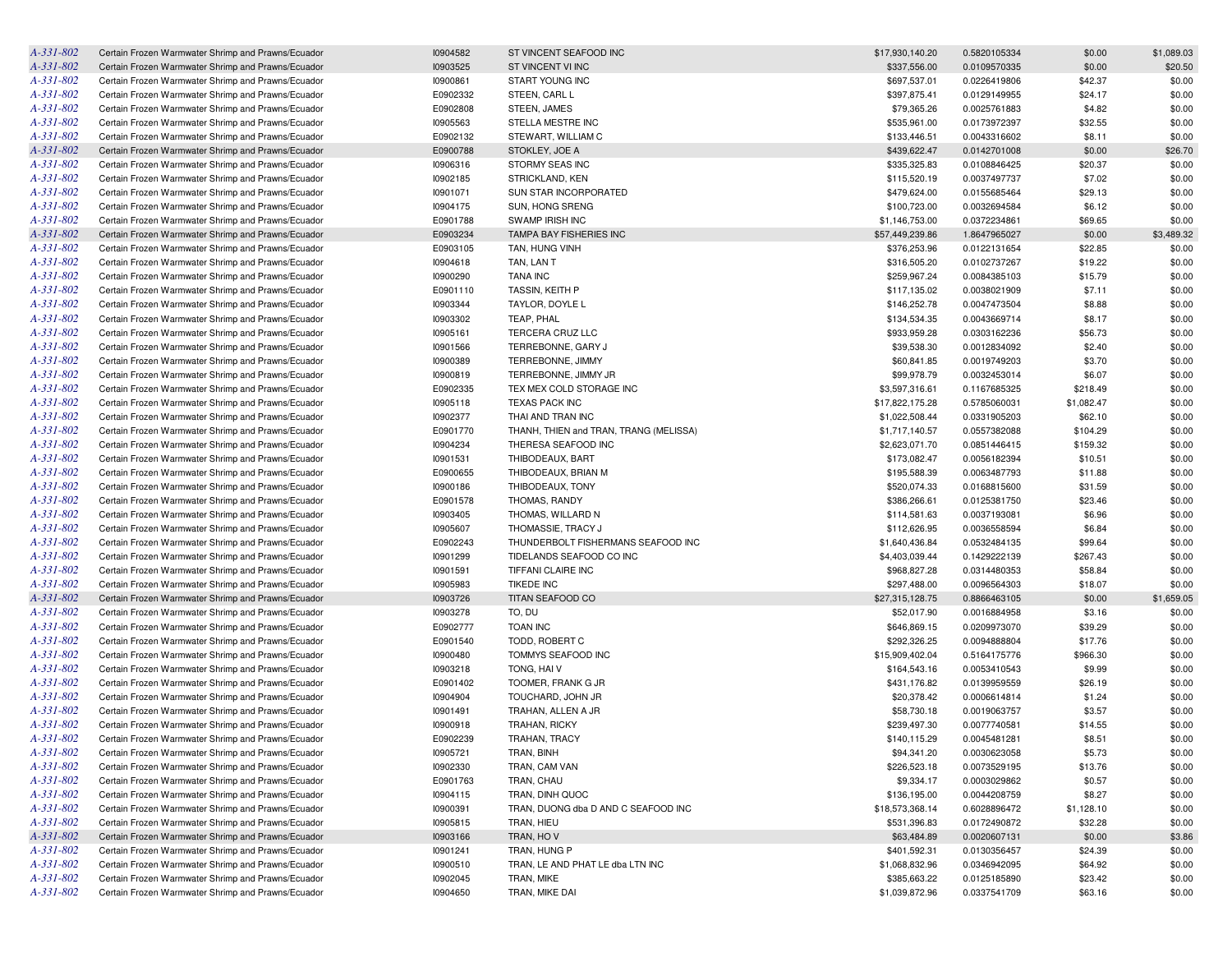| $A - 331 - 802$ | Certain Frozen Warmwater Shrimp and Prawns/Ecuador | I0904157 | TRAN, MY T                                      | \$88,249.51      | 0.0028645701 | \$5.36      | \$0.00  |
|-----------------|----------------------------------------------------|----------|-------------------------------------------------|------------------|--------------|-------------|---------|
| $A - 331 - 802$ | Certain Frozen Warmwater Shrimp and Prawns/Ecuador | 10904879 | TRAN, NANCY                                     | \$117,989.32     | 0.0038299214 | \$0.00      | \$7.17  |
| $A - 331 - 802$ | Certain Frozen Warmwater Shrimp and Prawns/Ecuador | E0900227 | TRAN, NHANH V                                   | \$99,773.99      | 0.0032386536 | \$6.06      | \$0.00  |
| A-331-802       | Certain Frozen Warmwater Shrimp and Prawns/Ecuador | 10904632 | TRAN, PETER KEN                                 | \$1,067,753.92   | 0.0346591840 | \$64.85     | \$0.00  |
| A-331-802       | Certain Frozen Warmwater Shrimp and Prawns/Ecuador | E0902327 | TRAN, PHU VAN dba BAMA EXPRESS V                | \$809,013.76     | 0.0262605046 | \$49.14     | \$0.00  |
| $A - 331 - 802$ | Certain Frozen Warmwater Shrimp and Prawns/Ecuador | 10904514 | TRAN, QUAN dba MISS MARIE                       | \$713,983.09     | 0.0231758187 | \$43.37     | \$0.00  |
| A-331-802       | Certain Frozen Warmwater Shrimp and Prawns/Ecuador | 10903356 | TRAN, QUANG VAN                                 | \$232,368.71     | 0.0075426648 | \$14.11     | \$0.00  |
| A-331-802       | Certain Frozen Warmwater Shrimp and Prawns/Ecuador | 10903272 | TRAN, STEVEN TUAN                               | \$77,950.98      | 0.0025302809 | \$4.73      | \$0.00  |
| A-331-802       | Certain Frozen Warmwater Shrimp and Prawns/Ecuador | 10903154 | TRAN, THAN VAN                                  | \$195,787.37     | 0.0063552382 | \$11.89     | \$0.00  |
| $A - 331 - 802$ | Certain Frozen Warmwater Shrimp and Prawns/Ecuador | 10904625 | TRAN, THANH VAN                                 | \$151,762.07     | 0.0049261814 | \$9.22      | \$0.00  |
| A-331-802       | Certain Frozen Warmwater Shrimp and Prawns/Ecuador | 10906332 | TRAN, TU                                        | \$201,725.35     | 0.0065479844 | \$12.25     | \$0.00  |
| A-331-802       | Certain Frozen Warmwater Shrimp and Prawns/Ecuador | 10903754 | TRAN, TUAN dba PRINCESS CELINE INC              | \$555,460.62     | 0.0180301954 | \$33.74     | \$0.00  |
| A-331-802       | Certain Frozen Warmwater Shrimp and Prawns/Ecuador | 10903249 | TRAN, TUAN MINH                                 | \$121,114.00     | 0.0039313482 | \$7.36      | \$0.00  |
| A-331-802       | Certain Frozen Warmwater Shrimp and Prawns/Ecuador | 10904979 | TRAN, TUONG                                     | \$467,187.31     | 0.0151648527 |             | \$0.00  |
| A-331-802       |                                                    |          |                                                 |                  |              | \$28.38     |         |
|                 | Certain Frozen Warmwater Shrimp and Prawns/Ecuador | 10903648 | TRANS EXPRESS INC                               | \$519,022.31     | 0.0168474116 | \$31.52     | \$0.00  |
| A-331-802       | Certain Frozen Warmwater Shrimp and Prawns/Ecuador | E0901004 | TREYBIG, ERNEST H JR                            | \$198,849.95     | 0.0064546492 | \$12.08     | \$0.00  |
| A-331-802       | Certain Frozen Warmwater Shrimp and Prawns/Ecuador | 10902389 | TRIEU, JACKIE AND HIEP                          | \$1,278,415.59   | 0.0414972405 | \$77.65     | \$0.00  |
| A-331-802       | Certain Frozen Warmwater Shrimp and Prawns/Ecuador | 10900525 | TRIEU, JASMINE AND LY                           | \$681,200.96     | 0.0221117141 | \$41.37     | \$0.00  |
| A-331-802       | Certain Frozen Warmwater Shrimp and Prawns/Ecuador | 10903015 | TRIEU, TAM dba MISS LORIE                       | \$1,345,295.63   | 0.0436681598 | \$81.71     | \$0.00  |
| A-331-802       | Certain Frozen Warmwater Shrimp and Prawns/Ecuador | 10903020 | TRIEU, TAM dba MISS LORIE II                    | \$1,227,500.24   | 0.0398445334 | \$74.56     | \$0.00  |
| A-331-802       | Certain Frozen Warmwater Shrimp and Prawns/Ecuador | 10904973 | <b>TROPICAL SEAFOOD</b>                         | \$7,013,561.49   | 0.2276594951 | \$425.99    | \$0.00  |
| $A - 331 - 802$ | Certain Frozen Warmwater Shrimp and Prawns/Ecuador | E0900800 | TRUONG, BE VAN                                  | \$60,620.43      | 0.0019677330 | \$3.68      | \$0.00  |
| A-331-802       | Certain Frozen Warmwater Shrimp and Prawns/Ecuador | E0901011 | TRUONG, DAC                                     | \$188,000.00     | 0.0061024609 | \$11.42     | \$0.00  |
| A-331-802       | Certain Frozen Warmwater Shrimp and Prawns/Ecuador | 10901435 | TRUONG, HEN                                     | \$452,693.21     | 0.0146943757 | \$0.00      | \$27.50 |
| $A - 331 - 802$ | Certain Frozen Warmwater Shrimp and Prawns/Ecuador | E0901104 | <b>TRUONG, KIM</b>                              | \$378,870.12     | 0.0122980857 | \$23.01     | \$0.00  |
| A-331-802       | Certain Frozen Warmwater Shrimp and Prawns/Ecuador | 10905656 | TRUONG, SON MINH dba GULF VIKING                | \$371,018.83     | 0.0120432336 | \$0.00      | \$22.53 |
| $A - 331 - 802$ | Certain Frozen Warmwater Shrimp and Prawns/Ecuador | 10904610 | TRUONG, THEM VAN                                | \$334,130.02     | 0.0108458266 | \$20.29     | \$0.00  |
| A-331-802       | Certain Frozen Warmwater Shrimp and Prawns/Ecuador | 10901638 | TWO FLAGS INC                                   | \$454,487.33     | 0.0147526127 | \$27.60     | \$0.00  |
| A-331-802       | Certain Frozen Warmwater Shrimp and Prawns/Ecuador | 10902211 | <b>TWO GIRLS INC</b>                            | \$420,058.20     | 0.0136350466 | \$0.00      | \$25.51 |
| $A - 331 - 802$ | Certain Frozen Warmwater Shrimp and Prawns/Ecuador | 10905154 | ULTIMA CRUZ LLC                                 | \$1,153,495.36   | 0.0374423425 | \$70.06     | \$0.00  |
| A-331-802       | Certain Frozen Warmwater Shrimp and Prawns/Ecuador | E0900731 | VALLOT, CHRISTOPHER A                           | \$98,091.70      | 0.0031840466 | \$5.96      | \$0.00  |
| A-331-802       | Certain Frozen Warmwater Shrimp and Prawns/Ecuador | E0900747 | VALLOT, NANCY H                                 | \$98,091.70      | 0.0031840466 | \$5.96      | \$0.00  |
| A-331-802       | Certain Frozen Warmwater Shrimp and Prawns/Ecuador | 10901834 | VAN BURREN SHRIMP CO                            | \$767,501.00     | 0.0249130047 | \$46.62     | \$0.00  |
| $A - 331 - 802$ | Certain Frozen Warmwater Shrimp and Prawns/Ecuador | E0900610 | VAN, VUI                                        | \$381,071.48     | 0.0123695416 | \$23.15     | \$0.00  |
| A-331-802       | Certain Frozen Warmwater Shrimp and Prawns/Ecuador | 10902711 | <b>VARON INC</b>                                | \$792,721.29     | 0.0257316527 | \$48.15     | \$0.00  |
| A-331-802       | Certain Frozen Warmwater Shrimp and Prawns/Ecuador | E0902157 | VEGAS, PERCY J                                  | \$136,171.80     | 0.0044201228 | \$8.27      | \$0.00  |
| A-331-802       |                                                    |          |                                                 |                  |              |             |         |
|                 | Certain Frozen Warmwater Shrimp and Prawns/Ecuador | 10901454 | VENICE SEAFOOD LLC                              | \$21,484,162.55  | 0.6973737387 | \$1,304.89  | \$0.00  |
| $A - 331 - 802$ | Certain Frozen Warmwater Shrimp and Prawns/Ecuador | 10905149 | VERA CRUZ LLC                                   | \$1,057,596.01   | 0.0343294593 | \$64.24     | \$0.00  |
| A-331-802       | Certain Frozen Warmwater Shrimp and Prawns/Ecuador | 10901578 | VERDIN, CHARLES E                               | \$981,154.93     | 0.0318481896 | \$59.59     | \$0.00  |
| A-331-802       | Certain Frozen Warmwater Shrimp and Prawns/Ecuador | 10906040 | <b>VERDIN, ERNEST</b>                           | \$174,751.49     | 0.0056724157 | \$0.00      | \$10.61 |
| $A - 331 - 802$ | Certain Frozen Warmwater Shrimp and Prawns/Ecuador | 10905558 | VERDIN, JESSIE                                  | \$94,825.66      | 0.0030780313 | \$5.76      | \$0.00  |
| A-331-802       | Certain Frozen Warmwater Shrimp and Prawns/Ecuador | 10900705 | <b>VERDIN, PERRY</b>                            | \$175,938.73     | 0.0057109533 | \$10.69     | \$0.00  |
| A-331-802       | Certain Frozen Warmwater Shrimp and Prawns/Ecuador | 10905286 | VERDIN, RODNEY P                                | \$36,145.03      | 0.0011732640 | \$2.20      | \$0.00  |
| A-331-802       | Certain Frozen Warmwater Shrimp and Prawns/Ecuador | E0900420 | VERDIN, RODNEY P                                | \$2,386.17       | 0.0000774548 | \$0.14      | \$0.00  |
| A-331-802       | Certain Frozen Warmwater Shrimp and Prawns/Ecuador | 10904967 | <b>VERDIN, TIMMIE</b>                           | \$50,039.28      | 0.0016242700 | \$3.04      | \$0.00  |
| $A - 331 - 802$ | Certain Frozen Warmwater Shrimp and Prawns/Ecuador | 10901047 | <b>VERONICA INC</b>                             | \$42,946.30      | 0.0013940325 | \$2.61      | \$0.00  |
| A-331-802       | Certain Frozen Warmwater Shrimp and Prawns/Ecuador | 10903374 | <b>VERSAGGI SHRIMP CORP</b>                     | \$2,399,369.54   | 0.0778832921 | \$145.73    | \$0.00  |
| A-331-802       | Certain Frozen Warmwater Shrimp and Prawns/Ecuador | 10901462 | VICKNAIR, DUANE                                 | \$3,889.96       | 0.0001262677 | \$0.24      | \$0.00  |
| A-331-802       | Certain Frozen Warmwater Shrimp and Prawns/Ecuador | 10905378 | VICTORIA ROSE INC                               | \$381,178.65     | 0.0123730203 | \$23.15     | \$0.00  |
| A-331-802       | Certain Frozen Warmwater Shrimp and Prawns/Ecuador | 10906264 | <b>VIET GIANG CORP</b>                          | \$607,683.02     | 0.0197253292 | \$36.91     | \$0.00  |
| $A - 331 - 802$ | Certain Frozen Warmwater Shrimp and Prawns/Ecuador | E0902248 | VIETNAMESE AMERICAN COMMERCIAL FISHERMENS UNION | \$284,907,262.11 | 9.2480608492 | \$17,304.52 | \$0.00  |
| $A-331-802$     | Certain Frozen Warmwater Shrimp and Prawns/Ecuador | 10902687 | <b>VIGILANTE INC</b>                            | \$662,814.69     | 0.0215148977 | \$40.26     | \$0.00  |
| $A - 331 - 802$ | Certain Frozen Warmwater Shrimp and Prawns/Ecuador | 10904430 | VIN PENNY INC                                   | \$502,696.57     | 0.0163174797 | \$30.53     | \$0.00  |
| $A - 331 - 802$ | Certain Frozen Warmwater Shrimp and Prawns/Ecuador | 10900838 | VINCENT PIAZZA JR AND SONS SEAFOOD INC          | \$5,327,826.81   | 0.1729407182 | \$323.60    | \$0.00  |
| A-331-802       | Certain Frozen Warmwater Shrimp and Prawns/Ecuador | 10902179 | VINCENT, GAGE                                   | \$163,337.02     | 0.0053019031 | \$9.92      | \$0.00  |
| $A - 331 - 802$ | Certain Frozen Warmwater Shrimp and Prawns/Ecuador | E0900658 | VINCENT, GENE B                                 | \$150,214.53     | 0.0048759484 |             |         |
|                 |                                                    |          |                                                 |                  |              | \$9.12      | \$0.00  |
| $A - 331 - 802$ | Certain Frozen Warmwater Shrimp and Prawns/Ecuador | 10903237 | VO, DUSTIN                                      | \$89,579.72      | 0.0029077486 | \$5.44      | \$0.00  |
| $A - 331 - 802$ | Certain Frozen Warmwater Shrimp and Prawns/Ecuador | 10902418 | VO, HAI V                                       | \$653,288.84     | 0.0212056895 | \$39.68     | \$0.00  |
| $A - 331 - 802$ | Certain Frozen Warmwater Shrimp and Prawns/Ecuador | 10902318 | VO, HANH X                                      | \$474,321.72     | 0.0153964350 | \$28.81     | \$0.00  |
| $A - 331 - 802$ | Certain Frozen Warmwater Shrimp and Prawns/Ecuador | 10905443 | VO, HIEN VAN                                    | \$151,567.06     | 0.0049198514 | \$9.21      | \$0.00  |
| A-331-802       | Certain Frozen Warmwater Shrimp and Prawns/Ecuador | 10903184 | VO, MINH NGOC                                   | \$291,391.20     | 0.0094585288 | \$17.70     | \$0.00  |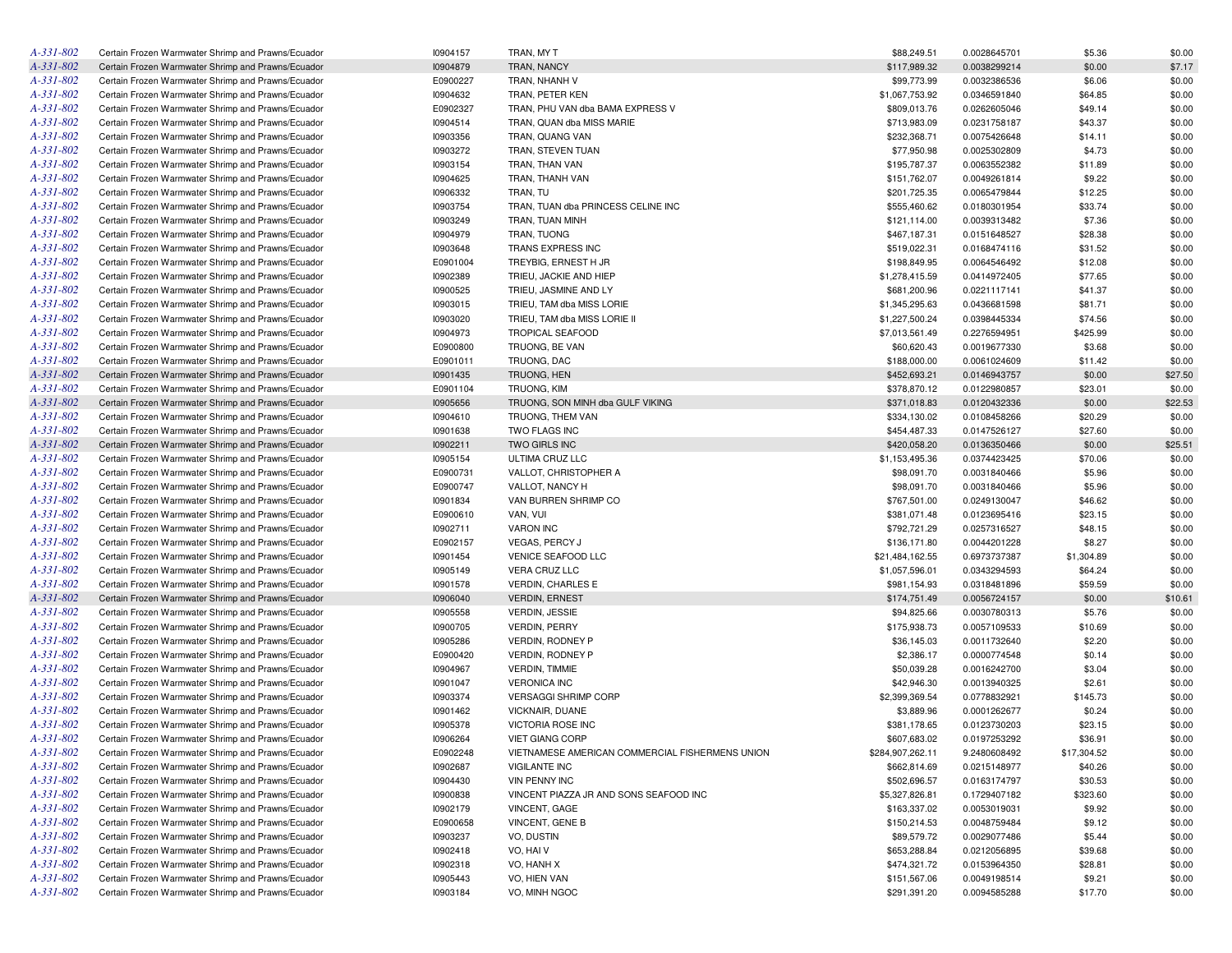| $A - 331 - 802$        | Certain Frozen Warmwater Shrimp and Prawns/Ecuador | 10903266 | VO, MONG                                          | \$183,781.00       | 0.0059655126 | \$11.16      | \$0.00      |
|------------------------|----------------------------------------------------|----------|---------------------------------------------------|--------------------|--------------|--------------|-------------|
| $A - 331 - 802$        | Certain Frozen Warmwater Shrimp and Prawns/Ecuador | E0900811 | VO, SANG M                                        | \$205,324.27       | 0.0066648050 | \$12.47      | \$0.00      |
| $A - 331 - 802$        | Certain Frozen Warmwater Shrimp and Prawns/Ecuador | E0901777 | VO, TIEN                                          | \$36,872.67        | 0.0011968831 | \$2.24       | \$0.00      |
| $A - 331 - 802$        | Certain Frozen Warmwater Shrimp and Prawns/Ecuador | 10906084 | <b>VOISIN. EDDIE JAMES</b>                        | \$240,905.94       | 0.0078197824 | \$14.63      | \$0.00      |
| $A - 331 - 802$        | Certain Frozen Warmwater Shrimp and Prawns/Ecuador | E0902341 | VU, KHANH dba C T INC                             | \$853,744.71       | 0.0277124667 | \$51.85      | \$0.00      |
| $A - 331 - 802$        | Certain Frozen Warmwater Shrimp and Prawns/Ecuador | E0901789 | VU, KHOI                                          | \$32,349.85        | 0.0010500729 | \$1.96       | \$0.00      |
| $A - 331 - 802$        | Certain Frozen Warmwater Shrimp and Prawns/Ecuador | E0901761 | VU, RUYEN                                         | \$32,496.01        | 0.0010548172 | \$1.97       | \$0.00      |
| $A - 331 - 802$        | Certain Frozen Warmwater Shrimp and Prawns/Ecuador | E0902337 | VU, TOM                                           | \$862,938.98       | 0.0280109118 | \$52.41      | \$0.00      |
| $A - 331 - 802$        | Certain Frozen Warmwater Shrimp and Prawns/Ecuador | E0901771 | VU, TU VIET                                       | \$1,267,556.37     | 0.0411447513 | \$76.99      | \$0.00      |
| $A - 331 - 802$        | Certain Frozen Warmwater Shrimp and Prawns/Ecuador | E0902186 | <b>VU, TUYEN VIET</b>                             | \$866,741.61       | 0.0281343448 | \$52.64      | \$0.00      |
| $A - 331 - 802$        | Certain Frozen Warmwater Shrimp and Prawns/Ecuador | E0901743 | VU, TUYEN VIET JACK                               | \$962,190.10       | 0.0312325931 | \$58.44      | \$0.00      |
| $A - 331 - 802$        | Certain Frozen Warmwater Shrimp and Prawns/Ecuador | 10902172 | W C TRAWLERS INC                                  | \$714,417.63       | 0.0231899239 | \$43.39      | \$0.00      |
| $A - 331 - 802$        | Certain Frozen Warmwater Shrimp and Prawns/Ecuador | 10903394 | W H BLANCHARD INC                                 | \$438,799.56       | 0.0142433892 | \$26.65      | \$0.00      |
| $A - 331 - 802$        | Certain Frozen Warmwater Shrimp and Prawns/Ecuador | 10906292 | WADE, CALVIN J JR                                 | \$73,814.04        | 0.0023959963 | \$4.48       | \$0.00      |
| $A - 331 - 802$        | Certain Frozen Warmwater Shrimp and Prawns/Ecuador | E0900070 | WAIT N SEA INC                                    | \$276,586.87       | 0.0089779818 | \$16.80      | \$0.00      |
| $A - 331 - 802$        | Certain Frozen Warmwater Shrimp and Prawns/Ecuador | 10904749 | <b>WALLACE B</b>                                  | \$1,066,102.57     | 0.0346055814 | \$64.75      | \$0.00      |
| $A - 331 - 802$        | Certain Frozen Warmwater Shrimp and Prawns/Ecuador | 10900253 | WANDO SHRIMP INC                                  | \$1,285,870.08     | 0.0417392125 | \$78.10      | \$0.00      |
| $A - 331 - 802$        | Certain Frozen Warmwater Shrimp and Prawns/Ecuador | 10900310 | WAR WAGON INC                                     | \$820,048.48       | 0.0266186905 | \$49.81      | \$0.00      |
| A-331-802              | Certain Frozen Warmwater Shrimp and Prawns/Ecuador | E0902287 | WENDY AND ERIC INC                                | \$496,134.72       | 0.0161044827 | \$30.13      | \$0.00      |
| $A - 331 - 802$        | Certain Frozen Warmwater Shrimp and Prawns/Ecuador | 10904246 | WHITE BIRD INC                                    | \$340,254.54       | 0.0110446279 | \$20.67      | \$0.00      |
| $A - 331 - 802$        | Certain Frozen Warmwater Shrimp and Prawns/Ecuador | E0901206 | WHITE, ALLEN J SR                                 | \$152,434.38       | 0.0049480045 | \$9.26       | \$0.00      |
| $A - 331 - 802$        | Certain Frozen Warmwater Shrimp and Prawns/Ecuador | 10901175 | <b>WILLIAM PATRICK INC</b>                        | \$192,190.16       | 0.0062384731 | \$11.67      | \$0.00      |
| $A - 331 - 802$        | Certain Frozen Warmwater Shrimp and Prawns/Ecuador | E0901282 | WILLIAMS, JOHN A                                  | \$1,129,141.82     | 0.0366518290 | \$68.58      | \$0.00      |
| $A - 331 - 802$        | Certain Frozen Warmwater Shrimp and Prawns/Ecuador |          | WILLIAMS, JOSEPH H dba JO ANN B INC               |                    |              |              |             |
| $A - 331 - 802$        |                                                    | I0900755 | WILLIAMS, JOSEPH H                                | \$832,075.38       | 0.0270090825 | \$50.54      | \$0.00      |
|                        | Certain Frozen Warmwater Shrimp and Prawns/Ecuador | 10901076 |                                                   | \$270,000.62       | 0.0087641928 | \$16.40      | \$0.00      |
| A-331-802<br>A-331-802 | Certain Frozen Warmwater Shrimp and Prawns/Ecuador | 10904460 | WILLIAMS, OLIVER KENT                             | \$481,493.90       | 0.0156292432 | \$29.24      | \$0.00      |
|                        | Certain Frozen Warmwater Shrimp and Prawns/Ecuador | E0902246 | <b>WILLIAMS, RONNIE</b>                           | \$174,588.16       | 0.0056671140 | \$10.60      | \$0.00      |
| A-331-802              | Certain Frozen Warmwater Shrimp and Prawns/Ecuador | 10905298 | WILLYARD, DONALD                                  | \$67,186.92        | 0.0021808806 | \$4.08       | \$0.00      |
| A-331-802              | Certain Frozen Warmwater Shrimp and Prawns/Ecuador | 10900067 | WISEMAN, MICHAEL T JR                             | \$78,974.00        | 0.0025634880 | \$4.80       | \$0.00      |
| $A - 331 - 802$        | Certain Frozen Warmwater Shrimp and Prawns/Ecuador | 10900064 | WISEMAN, MICHAEL T SR                             | \$74,966.75        | 0.0024334131 | \$4.55       | \$0.00      |
| A-331-802              | Certain Frozen Warmwater Shrimp and Prawns/Ecuador | 10904556 | <b>WL AND O INC</b>                               | \$867,841.01       | 0.0281700312 | \$52.71      | \$0.00      |
| A-331-802              | Certain Frozen Warmwater Shrimp and Prawns/Ecuador | E0902749 | WOODS FISHERIES INC                               | \$28,210,463.45    | 0.9157087841 | \$1,713.43   | \$0.00      |
| A-331-802              | Certain Frozen Warmwater Shrimp and Prawns/Ecuador | E0902310 | WOODS, JOHN T III dba SEASIDE SEAFOOD INC         | \$242,476.13       | 0.0078707506 | \$14.73      | \$0.00      |
| A-331-802              | Certain Frozen Warmwater Shrimp and Prawns/Ecuador | 10904923 | WRIGHT, CURTIS                                    | \$55,148.56        | 0.0017901167 | \$3.35       | \$0.00      |
| A-331-802              | Certain Frozen Warmwater Shrimp and Prawns/Ecuador | 10904929 | WRIGHT, RANDY                                     | \$85,483.12        | 0.0027747734 | \$5.19       | \$0.00      |
| A-331-802              | Certain Frozen Warmwater Shrimp and Prawns/Ecuador | 10902443 | <b>WYLIE MILAM INC</b>                            | \$642,424.16       | 0.0208530231 | \$39.02      | \$0.00      |
| A-331-802              | Certain Frozen Warmwater Shrimp and Prawns/Ecuador | 10905046 | YEAMANS INC                                       | \$706,736.27       | 0.0229405877 | \$42.93      | \$0.00      |
| A-331-802              | Certain Frozen Warmwater Shrimp and Prawns/Ecuador | 10905536 | YOPP, JONATHAN A                                  | \$581,635.68       | 0.0188798352 | \$35.33      | \$0.00      |
| A-331-802              | Certain Frozen Warmwater Shrimp and Prawns/Ecuador | E0902228 | YOW, RICHARD C JR dba CAPT RICHARD SEAFOOD INC    | \$777,875.27       | 0.0252497524 | \$47.25      | \$0.00      |
| A-331-802              | Certain Frozen Warmwater Shrimp and Prawns/Ecuador | 10905388 | YOW, RONALD dba SEA KING                          | \$44,665.78        | 0.0014498467 | \$2.71       | \$0.00      |
| $A - 331 - 802$        | Certain Frozen Warmwater Shrimp and Prawns/Ecuador | 10901248 | ZAR, JOHN III                                     | \$190,499.30       | 0.0061835880 | \$11.57      | \$0.00      |
| $A - 331 - 802$        | Certain Frozen Warmwater Shrimp and Prawns/Ecuador | 10901035 | ZAR, TROY dba TROY AND PENNY ZAR LLC              | \$138,623.46       | 0.0044997035 | \$8.42       | \$0.00      |
| A-331-802              | Certain Frozen Warmwater Shrimp and Prawns/Ecuador | 10905142 | <b>ZIMCO MARINE LLC</b>                           | \$1,058,580.13     | 0.0343614037 | \$64.30      | \$0.00      |
| $A - 331 - 802$        | Certain Frozen Warmwater Shrimp and Prawns/Ecuador | E0902084 | ZIRLOTT TRAWLERS INC                              | \$3,623,802.46     | 0.1176282605 | \$220.10     | \$0.00      |
| $A - 331 - 802$        | Certain Frozen Warmwater Shrimp and Prawns/Ecuador | E0902199 | ZIRLOTT, MILTON                                   | \$680,956.88       | 0.0221037913 | \$41.36      | \$0.00      |
| $A - 331 - 802$        | Certain Frozen Warmwater Shrimp and Prawns/Ecuador | 10902936 | ZIRLOTT, ROSA                                     | \$1,022,597.59     | 0.0331934141 | \$62.11      | \$0.00      |
|                        |                                                    |          | <b>TOTAL for: A-331-802</b>                       | \$3,080,724,345.97 |              | \$159,172.43 | \$27,942.85 |
| A-337-804              | Preserved Mushrooms/Chile                          | 10903876 | <b>GIORGIO FOODS INC</b>                          | \$366,589,544.00   | 0.0000000000 | \$0.00       | \$0.00      |
| A-337-804              | Preserved Mushrooms/Chile                          | 10905071 | L K BOWMAN COMPANY                                | \$55,356,199.00    | 0.0000000000 | \$0.00       | \$0.00      |
| A-337-804              | Preserved Mushrooms/Chile                          | 10900507 | MONTEREY MUSHROOMS INC                            | \$98,234,348.63    | 0.0000000000 | \$0.00       | \$0.00      |
| A-337-804              | Preserved Mushrooms/Chile                          | 10900103 | SUNNY DELL FOODS INC                              | \$48,747,778.17    | 0.0000000000 | \$0.00       | \$0.00      |
| A-337-804              | Preserved Mushrooms/Chile                          | 10901871 | THE MUSHROOM COMPANY FKA MUSHROOM CANNING COMPANY | \$66,645,543.27    | 0.0000000000 | \$0.00       | \$0.00      |
|                        |                                                    |          | <b>TOTAL for: A-337-804</b>                       | \$635,573,413.07   |              | \$0.00       | \$0.00      |
| $A - 351 - 503$        | Iron Construction Castings/Brazil                  | 10903209 | ALHAMBRA FOUNDRY CO LTD                           | \$92,026,314.17    | 0.0000000000 | \$0.00       | \$0.00      |
| $A-351-503$            | Iron Construction Castings/Brazil                  | 10903480 | EAST JORDAN IRON WORKS INC                        | \$1,518,014,423.63 | 0.0000000000 | \$0.00       | \$0.00      |
| $A - 351 - 503$        | Iron Construction Castings/Brazil                  | 10903474 | NEENAH FOUNDRY COMPANY                            | \$1,748,336,856.17 | 0.0000000000 | \$0.00       | \$0.00      |
| $A-351-503$            | Iron Construction Castings/Brazil                  | 10903205 | U S FOUNDRY AND MANUFACTURING CORP                | \$221,493,327.21   | 0.0000000000 | \$0.00       | \$0.00      |
|                        |                                                    |          | <b>TOTAL for: A-351-503</b>                       | \$3,579,870,921.18 |              | \$0.00       | \$0.00      |
| $A - 351 - 505$        | Malleable Cast Iron Pipe Fittings/Brazil           | 10904889 | ANVIL INTERNATIONAL LP                            | \$48,477,824.59    | 0.0000000000 | \$0.00       | \$0.00      |
| $A - 351 - 505$        | Malleable Cast Iron Pipe Fittings/Brazil           | E0900237 | WARD MANUFACTURING LLC                            | \$579,727,178.00   | 0.0000000000 | \$0.00       | \$0.00      |
|                        |                                                    |          | <b>TOTAL for: A-351-505</b>                       | \$628,205,002.59   |              | \$0.00       | \$0.00      |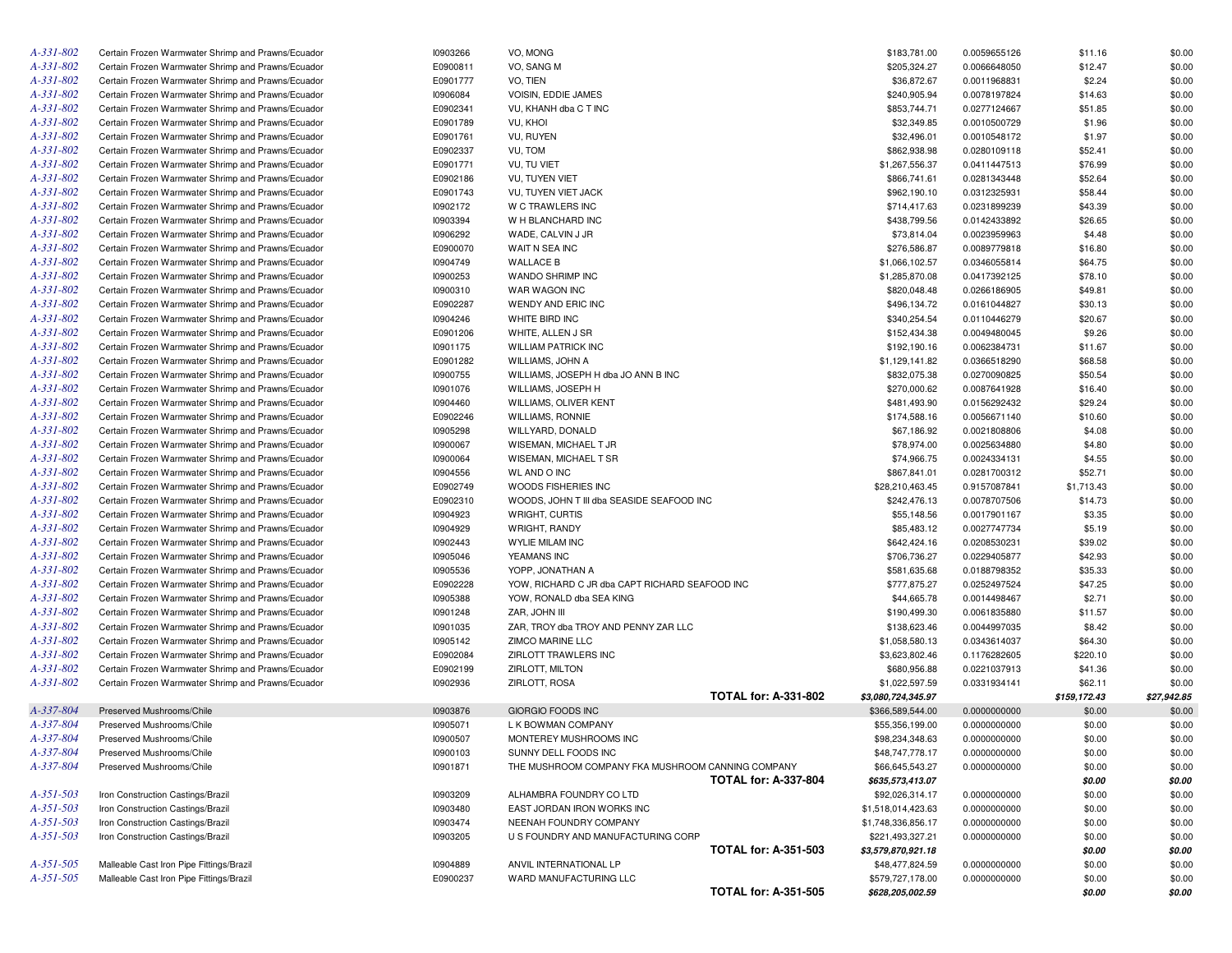| $A - 351 - 602$ | Carbon Steel Butt-Weld Pipe Fittings/Brazil       | 10901824 | HACKNEY LADISH INC                            |                             | \$442,584,120.00     | 0.0000000000  | \$0.00     | \$0.00   |
|-----------------|---------------------------------------------------|----------|-----------------------------------------------|-----------------------------|----------------------|---------------|------------|----------|
| $A - 35I - 602$ | Carbon Steel Butt-Weld Pipe Fittings/Brazil       | 10901390 | TUBE FORGINGS OF AMERICA INC                  |                             | \$232,355,185.00     | 0.0000000000  | \$0.00     | \$0.00   |
| $A - 35I - 602$ | Carbon Steel Butt-Weld Pipe Fittings/Brazil       | 10902669 | <b>WELDBEND CORPORATION</b>                   |                             | \$642,484,644.22     | 0.0000000000  | \$0.00     | \$0.00   |
|                 |                                                   |          |                                               | <b>TOTAL for: A-351-602</b> | \$1,317,423,949.22   |               | \$0.00     | \$0.00   |
| $A - 35I - 603$ | Brass Sheet and Strip/Brazil                      | 10904492 | GLOBAL BRASS AND COPPER INC dba OLIN BRASS    |                             | \$812,405,683.79     | 0.0000000000  | \$0.00     | \$0.00   |
|                 |                                                   |          |                                               | <b>TOTAL for: A-351-603</b> | \$812,405,683.79     |               | \$0.00     | \$0.00   |
| $A - 35I - 605$ | Frozen Concentrated Orange Juice/Brazil           | 10901675 | CITRUS WORLD INC dba FLORIDAS NATURAL GROWERS |                             | \$276,191,247.70     | 0.0000000000  | \$0.00     | \$0.00   |
|                 |                                                   |          |                                               | <b>TOTAL for: A-351-605</b> | \$276,191,247.70     |               | \$0.00     | \$0.00   |
| A-351-809       | Circular Welded Non-Alloy Steel Pipe/Brazil       | E0902320 | ALLIED TUBE AND CONDUIT                       |                             | \$2,353,460,275.31   | 13.8107112750 | \$11.42    | \$0.00   |
| A-351-809       | Circular Welded Non-Alloy Steel Pipe/Brazil       | 10905363 | CALIFORNIA STEEL INDUSTRIES INC               |                             | \$999,044,878.00     | 5.8626527524  | \$4.85     | \$0.00   |
| A-351-809       | Circular Welded Non-Alloy Steel Pipe/Brazil       | E0900752 | MAVERICK TUBE CORPORATION                     |                             | \$7,122,079,201.90   | 41.7941957920 | \$0.00     | \$34.56  |
| A-351-809       | Circular Welded Non-Alloy Steel Pipe/Brazil       | 10906274 | UNITED STATES STEEL CORPORATION               |                             | \$663,752,283.17     | 3.8950694164  | \$3.22     | \$0.00   |
| A-351-809       | Circular Welded Non-Alloy Steel Pipe/Brazil       | E0902225 | WESTERN TUBE AND CONDUIT CORPORATION          |                             | \$234,716,634.32     | 1.3773776860  | \$1.14     | \$0.00   |
| $A - 351 - 809$ | Circular Welded Non-Alloy Steel Pipe/Brazil       | E0901406 | WHEATLAND TUBE COMPANY                        |                             | \$5,667,779,950.52   | 33.2599930783 | \$27.51    | \$0.00   |
|                 |                                                   |          |                                               | <b>TOTAL for: A-351-809</b> | \$17,040,833,223.22  |               | \$48.14    | \$34.56  |
| $A - 35I - 817$ | Cut-to-Length Carbon Steel Plate/Brazil           | 10904758 | ARCELORMITTAL USA INC                         |                             | \$11,547,514,168.00  | 0.0000000000  | \$0.00     | \$0.00   |
| $A - 35I - 817$ | Cut-to-Length Carbon Steel Plate/Brazil           | 10905413 | CALIFORNIA STEEL INDUSTRIES INC               |                             | \$95,015,441.00      | 0.0000000000  | \$0.00     | \$0.00   |
| $A - 35I - 817$ | Cut-to-Length Carbon Steel Plate/Brazil           | E0900940 | EVRAZ CLAYMONT STEEL                          |                             | \$417,915,806.00     | 0.0000000000  | \$0.00     | \$0.00   |
| $A - 35I - 817$ | Cut-to-Length Carbon Steel Plate/Brazil           | 10903121 | EVRAZ INC NA                                  |                             | \$1,589,466,656.00   | 0.0000000000  | \$0.00     | \$0.00   |
| $A - 35I - 817$ | Cut-to-Length Carbon Steel Plate/Brazil           | E0902831 | NUCOR CORPORATION                             |                             | \$1,949,260,429.00   | 0.0000000000  | \$0.00     | \$0.00   |
| $A - 35I - 817$ | Cut-to-Length Carbon Steel Plate/Brazil           | E0903151 | NUCOR STEEL TUSCALOOSA INC                    |                             | \$347,588,557.00     | 0.0000000000  | \$0.00     | \$0.00   |
| A-351-817       | Cut-to-Length Carbon Steel Plate/Brazil           | 10905967 | UNITED STATES STEEL CORPORATION               |                             | \$5,100,338,317.12   | 0.0000000000  | \$0.00     | \$0.00   |
|                 |                                                   |          |                                               | <b>TOTAL for: A-351-817</b> | \$21,047,099,374.12  |               | \$0.00     | \$0.00   |
| $A - 35I - 819$ | Stainless Steel Wire Rod/Brazil                   | 10905349 | CARPENTER TECHNOLOGY CORPORATION              |                             | \$948,619,758.00     | 0.0000000000  | \$0.00     | \$0.00   |
| $A - 35I - 819$ | Stainless Steel Wire Rod/Brazil                   | 10901744 | UNIVERSAL STAINLESS AND ALLOY PRODUCTS INC    |                             | \$169,445,948.65     | 0.0000000000  | \$0.00     | \$0.00   |
|                 |                                                   |          |                                               | <b>TOTAL for: A-351-819</b> | \$1,118,065,706.65   |               | \$0.00     | \$0.00   |
| $A - 35I - 825$ | Stainless Steel Bar/Brazil                        | 10905330 | CARPENTER TECHNOLOGY CORPORATION              |                             | \$5,805,301,060.00   | 66.6939818281 | \$1,611.02 | \$0.00   |
| $A - 35I - 825$ | Stainless Steel Bar/Brazil                        | 10906374 | CRUCIBLE SPECIALTY METALS                     |                             | \$1,109,693,495.00   | 12.7486717787 | \$307.95   | \$0.00   |
| $A - 35I - 825$ | Stainless Steel Bar/Brazil                        | 10903853 | ELECTRALLOY CORPORATION                       |                             | \$96,055,590.28      | 1.1035310187  | \$26.66    | \$0.00   |
| $A - 35I - 825$ | Stainless Steel Bar/Brazil                        | 10901739 | UNIVERSAL STAINLESS AND ALLOY PRODUCTS INC    |                             | \$468,940,189.83     | 5.3874016482  | \$130.13   | \$0.00   |
| $A - 351 - 825$ | Stainless Steel Bar/Brazil                        | 10902427 | VALBRUNA SLATER STAINLESS INC                 |                             | \$1,224,394,829.60   | 14.0664137263 | \$339.78   | \$0.00   |
|                 |                                                   |          |                                               | <b>TOTAL for: A-351-825</b> | \$8,704,385,164.71   |               | \$2,415.54 | \$0.00   |
| $A - 35I - 826$ | Seamless Pipe/Brazil                              | 10903975 | IPSCO KOPPEL TUBULARS CORPORATION             |                             | \$104,776,636.87     | 16.7302135991 | \$113.15   | \$0.00   |
| $A - 351 - 826$ | Seamless Pipe/Brazil                              | 10906262 | UNITED STATES STEEL CORPORATION               |                             | \$521,495,324.63     | 83.2697864009 | \$563.17   | \$0.00   |
|                 |                                                   |          |                                               | <b>TOTAL for: A-351-826</b> | \$626,271,961.50     |               | \$676.32   | \$0.00   |
| $A - 35I - 828$ | Hot-Rolled Carbon Steel Flat Products/Brazil      | 10904759 | ARCELORMITTAL USA INC                         |                             | \$29,400,077,382.00  | 0.0000000000  | \$0.00     | \$0.00   |
| $A - 35I - 828$ | Hot-Rolled Carbon Steel Flat Products/Brazil      | 10905375 | CALIFORNIA STEEL INDUSTRIES INC               |                             | \$3,089,239,399.00   | 0.0000000000  | \$0.00     | \$0.00   |
| $A - 35I - 828$ | Hot-Rolled Carbon Steel Flat Products/Brazil      | 10903115 | EVRAZ INC NA                                  |                             | \$654,636,506.51     | 0.0000000000  | \$0.00     | \$0.00   |
| $A - 35I - 828$ | Hot-Rolled Carbon Steel Flat Products/Brazil      | E0900869 | <b>GALLATIN STEEL COMPANY</b>                 |                             | \$3,860,146,883.70   | 0.0000000000  | \$0.00     | \$0.00   |
| $A - 35I - 828$ | Hot-Rolled Carbon Steel Flat Products/Brazil      | E0902113 | NUCOR CORPORATION                             |                             | \$21,990,336,554.88  | 0.0000000000  | \$0.00     | \$0.00   |
| $A - 35I - 828$ | Hot-Rolled Carbon Steel Flat Products/Brazil      | E0901268 | SEVERSTAL DEARBORN INC                        |                             | \$5,065,467,299.00   | 0.0000000000  | \$0.00     | \$0.00   |
| $A - 35I - 828$ | Hot-Rolled Carbon Steel Flat Products/Brazil      | E0903043 | SEVERSTAL SPARROWS POINT LLC                  |                             | \$6,468,146,135.00   | 0.0000000000  | \$0.00     | \$0.00   |
| $A - 35I - 828$ | Hot-Rolled Carbon Steel Flat Products/Brazil      | 10900433 | <b>SSAB IOWA INC</b>                          |                             | \$1,404,014,548.82   | 0.0000000000  | \$0.00     | \$0.00   |
| $A - 35I - 828$ | Hot-Rolled Carbon Steel Flat Products/Brazil      | E0902783 | STEEL DYNAMICS INC                            |                             | \$5,236,272,841.33   | 0.0000000000  | \$0.00     | \$0.00   |
| $A - 35I - 828$ | Hot-Rolled Carbon Steel Flat Products/Brazil      | 10906135 | UNITED STATES STEEL CORPORATION               |                             | \$24,097,974,638.50  | 0.0000000000  | \$0.00     | \$0.00   |
| $A - 35I - 828$ | Hot-Rolled Carbon Steel Flat Products/Brazil      | E0900794 | WCI STEEL INC                                 |                             | \$2,612,918,629.61   | 0.0000000000  | \$0.00     | \$0.00   |
|                 |                                                   |          |                                               | <b>TOTAL for: A-351-828</b> | \$103,879,230,818.35 |               | \$0.00     | \$0.00   |
| $A - 35I - 832$ | Carbon and Certain Alloy Steel Wire Rod/Brazil    | 10904760 | ARCELORMITTAL USA INC                         |                             | \$993,645,356.00     | 0.0000000000  | \$0.00     | \$0.00   |
| $A - 35I - 832$ | Carbon and Certain Alloy Steel Wire Rod/Brazil    | 10901815 | CHARTER MANUFACTURING COMPANY INC             |                             | \$1,480,429,000.00   | 0.0000000000  | \$0.00     | \$0.00   |
| $A - 35I - 832$ | Carbon and Certain Alloy Steel Wire Rod/Brazil    | 10904355 | <b>GERDAU USA INC</b>                         |                             | \$2,178,562,000.00   | 0.0000000000  | \$0.00     | \$0.00   |
| A-351-832       | Carbon and Certain Alloy Steel Wire Rod/Brazil    | 10903055 | KEYSTONE CONSOLIDATED INDUSTRIES INC          |                             | \$1,239,162,622.00   | 0.0000000000  | \$0.00     | \$0.00   |
| A-351-832       | Carbon and Certain Alloy Steel Wire Rod/Brazil    | E0902651 | NUCOR CORPORATION                             |                             | \$489,279,208.00     | 0.0000000000  | \$0.00     | \$0.00   |
| $A - 35I - 832$ | Carbon and Certain Alloy Steel Wire Rod/Brazil    | E0902915 | NUCOR STEEL CONNECTICUT                       |                             | \$410,093,119.00     | 0.0000000000  | \$0.00     | \$0.00   |
| A-351-832       | Carbon and Certain Alloy Steel Wire Rod/Brazil    | E0900013 | ROCKY MOUNTAIN STEEL MILLS                    |                             | \$562,853,341.94     | 0.0000000000  | \$0.00     | \$0.00   |
|                 |                                                   |          |                                               | <b>TOTAL for: A-351-832</b> | \$7,354,024,646.94   |               | \$0.00     | \$0.00   |
| A-351-838       | Certain Frozen Warmwater Shrimp and Prawns/Brazil | 10900041 | AAH INC                                       |                             | \$127,186.61         | 0.0038569931  | \$17.78    | \$0.00   |
| A-351-838       | Certain Frozen Warmwater Shrimp and Prawns/Brazil | 10905765 | ABRAHAM, STEVEN KERRY                         |                             | \$1,401,248.20       | 0.0424935039  | \$195.88   | \$0.00   |
| A-351-838       | Certain Frozen Warmwater Shrimp and Prawns/Brazil | 10905305 | ACKERMAN, DALE                                |                             | \$229,619.66         | 0.0069633231  | \$32.10    | \$0.00   |
| A-351-838       | Certain Frozen Warmwater Shrimp and Prawns/Brazil | 10906275 | ADAMS, STEVEN                                 |                             | \$56,595.02          | 0.0017162703  | \$7.91     | \$0.00   |
| A-351-838       | Certain Frozen Warmwater Shrimp and Prawns/Brazil | E0900077 | ADAMS, TED SR                                 |                             | \$125,057.66         | 0.0037924317  | \$17.48    | \$0.00   |
| A-351-838       | Certain Frozen Warmwater Shrimp and Prawns/Brazil | 10905877 | <b>ADRIANITA INC</b>                          |                             | \$1,104,706.00       | 0.0335007236  | \$0.00     | \$154.43 |
|                 |                                                   |          |                                               |                             |                      |               |            |          |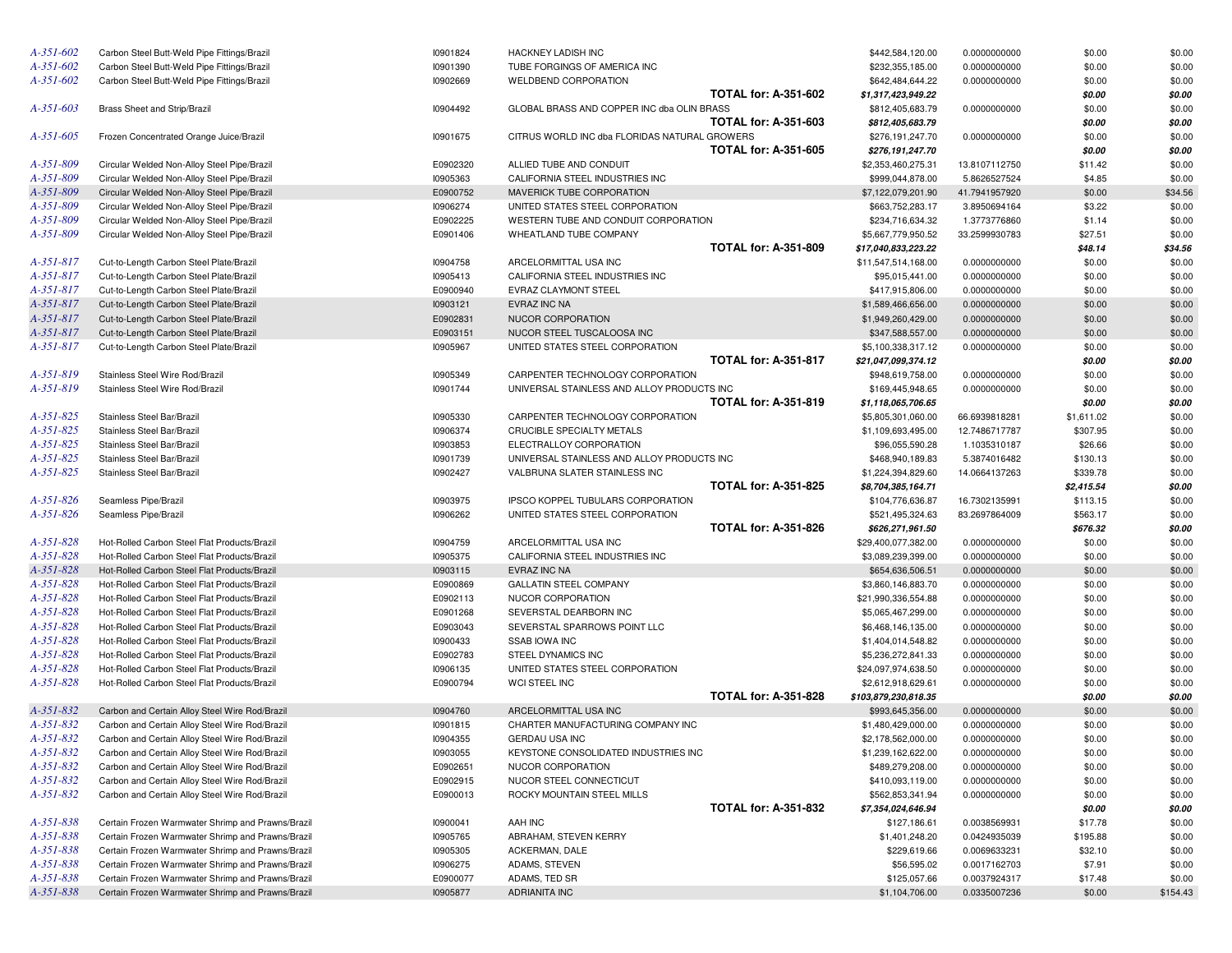| $A - 35I - 838$ | Certain Frozen Warmwater Shrimp and Prawns/Brazil | 10901760 | AGUILLARD, RODDY G                      | \$141,290.74     | 0.0042847075 | \$19.75     | \$0.00  |
|-----------------|---------------------------------------------------|----------|-----------------------------------------|------------------|--------------|-------------|---------|
| $A - 35I - 838$ | Certain Frozen Warmwater Shrimp and Prawns/Brazil | 10902543 | <b>ALARIO INC</b>                       | \$446,283.58     | 0.0135337573 | \$62.39     | \$0.00  |
| $A - 35I - 838$ | Certain Frozen Warmwater Shrimp and Prawns/Brazil | 10901396 | ALARIO, NAT                             | \$291,632.08     | 0.0088438786 | \$40.77     | \$0.00  |
| $A - 351 - 838$ | Certain Frozen Warmwater Shrimp and Prawns/Brazil | E0901024 | ALEXIE. BENNY J                         | \$124,559.14     | 0.0037773139 | \$17.41     | \$0.00  |
| $A - 35I - 838$ | Certain Frozen Warmwater Shrimp and Prawns/Brazil | 10902001 | ALEXIE, CORKEY                          | \$25,202.05      | 0.0007642639 | \$3.52      | \$0.00  |
| $A - 351 - 838$ | Certain Frozen Warmwater Shrimp and Prawns/Brazil | E0901022 | ALEXIE, FELIX                           | \$102,498.86     | 0.0031083256 | \$14.33     | \$0.00  |
| A-351-838       | Certain Frozen Warmwater Shrimp and Prawns/Brazil | E0901018 | ALEXIE, JOHN J                          | \$41,358.33      | 0.0012542106 | \$5.78      | \$0.00  |
| $A - 351 - 838$ | Certain Frozen Warmwater Shrimp and Prawns/Brazil | E0900994 | ALEXIE. JOHN V                          | \$100,100.45     | 0.0030355927 | \$13.99     | \$0.00  |
| A-351-838       | Certain Frozen Warmwater Shrimp and Prawns/Brazil | 10900260 | ALEXIE, LARRY J SR                      | \$213,790.04     | 0.0064832825 | \$29.89     | \$0.00  |
| $A - 351 - 838$ | Certain Frozen Warmwater Shrimp and Prawns/Brazil | 10905317 | ALEXIE, LARRY JR                        | \$154,573.31     | 0.0046875076 | \$21.61     | \$0.00  |
| A-351-838       | Certain Frozen Warmwater Shrimp and Prawns/Brazil | E0902763 | ALFONSO, TERRY S JR                     | \$39,694.55      | 0.0012037557 | \$5.55      | \$0.00  |
| $A - 351 - 838$ | Certain Frozen Warmwater Shrimp and Prawns/Brazil | 10900906 | ALFRED TRAWLERS INC                     | \$615,699.50     | 0.0186713739 | \$86.07     | \$0.00  |
| $A - 35I - 838$ | Certain Frozen Warmwater Shrimp and Prawns/Brazil | 10903881 | ALLEN, CAROLYN SUE dba MISS JORDI       | \$603,587.64     | 0.0183040761 | \$84.38     | \$0.00  |
| $A - 351 - 838$ | Certain Frozen Warmwater Shrimp and Prawns/Brazil | 10903038 | ALLEN, CAROLYN SUE dba MISS KENZIE      | \$243,381.85     | 0.0073806679 | \$34.02     | \$0.00  |
| A-351-838       | Certain Frozen Warmwater Shrimp and Prawns/Brazil | 10906302 | ALLEN. WILLIE SR                        | \$105,422.60     | 0.0031969894 | \$14.74     | \$0.00  |
| $A - 351 - 838$ | Certain Frozen Warmwater Shrimp and Prawns/Brazil | 10901573 | ALS SHRIMP CO LLC                       | \$4,254,365.96   | 0.1290156279 | \$594.72    | \$0.00  |
| A-351-838       | Certain Frozen Warmwater Shrimp and Prawns/Brazil | 10904946 | ANDERSON, LYNWOOD                       | \$470,554.45     | 0.0142697827 | \$65.78     | \$0.00  |
| $A - 351 - 838$ | Certain Frozen Warmwater Shrimp and Prawns/Brazil | 10903606 | ANDERSON, MICHAEL B                     | \$8,254,759.64   | 0.2503294282 |             | \$0.00  |
| A-351-838       |                                                   |          | ANDY DOS INC                            |                  |              | \$1,153.94  |         |
|                 | Certain Frozen Warmwater Shrimp and Prawns/Brazil | 10900315 |                                         | \$866,965.51     | 0.0262911326 | \$121.19    | \$0.00  |
| $A - 351 - 838$ | Certain Frozen Warmwater Shrimp and Prawns/Brazil | 10904704 | ANGEL SEAFOOD INC                       | \$935,338.42     | 0.0283645729 | \$130.75    | \$0.00  |
| $A - 35I - 838$ | Certain Frozen Warmwater Shrimp and Prawns/Brazil | 10901553 | ANGELA MARIE INC                        | \$963,433.35     | 0.0292165648 | \$134.68    | \$0.00  |
| $A - 351 - 838$ | Certain Frozen Warmwater Shrimp and Prawns/Brazil | E0901213 | ANGELINA INC                            | \$1,217,198.43   | 0.0369121089 | \$170.15    | \$0.00  |
| A-351-838       | Certain Frozen Warmwater Shrimp and Prawns/Brazil | E0902197 | ANNIE THORNTON INC                      | \$710,092.57     | 0.0215338877 | \$99.26     | \$0.00  |
| $A - 351 - 838$ | Certain Frozen Warmwater Shrimp and Prawns/Brazil | 10901261 | APALACHEE GIRL INC                      | \$987,840.90     | 0.0299567351 | \$138.09    | \$0.00  |
| A-351-838       | Certain Frozen Warmwater Shrimp and Prawns/Brazil | 10905960 | APARICIO TRAWLERS INC                   | \$818,284.76     | 0.0248148662 | \$114.39    | \$0.00  |
| $A - 351 - 838$ | Certain Frozen Warmwater Shrimp and Prawns/Brazil | 10906078 | APARICIO, ALFRED dba FATHER CASIMIR INC | \$422,659.87     | 0.0128173573 | \$59.08     | \$0.00  |
| A-351-838       | Certain Frozen Warmwater Shrimp and Prawns/Brazil | 10906087 | APARICIO, ALFRED dba MRS MINA INC       | \$717,322.01     | 0.0217531238 | \$100.27    | \$0.00  |
| $A - 351 - 838$ | Certain Frozen Warmwater Shrimp and Prawns/Brazil | 10906148 | APARICIO, ERNEST dba MOTHER T INC       | \$818,937.30     | 0.0248346548 | \$114.48    | \$0.00  |
| A-351-838       | Certain Frozen Warmwater Shrimp and Prawns/Brazil | 10904961 | APPLE JACK INC                          | \$336,858.17     | 0.0102153808 | \$47.09     | \$0.00  |
| $A - 351 - 838$ | Certain Frozen Warmwater Shrimp and Prawns/Brazil | 10905838 | ARABIE, GEORGIA P                       | \$103,739.42     | 0.0031459462 | \$14.50     | \$0.00  |
| A-351-838       | Certain Frozen Warmwater Shrimp and Prawns/Brazil | 10901447 | ARCEMENT, LESTER C                      | \$22,887.31      | 0.0006940683 | \$3.20      | \$0.00  |
| $A - 351 - 838$ | Certain Frozen Warmwater Shrimp and Prawns/Brazil | E0900798 | ARMBRUSTER, PAULA D                     | \$156,053.00     | 0.0047323799 | \$21.81     | \$0.00  |
| A-351-838       | Certain Frozen Warmwater Shrimp and Prawns/Brazil | 10902835 | ARNONDIN, ROBERT                        | \$116,316.45     | 0.0035273505 | \$16.26     | \$0.00  |
| $A - 351 - 838$ | Certain Frozen Warmwater Shrimp and Prawns/Brazil | 10905239 | ARROYA CRUZ LLC                         | \$1,050,513.70   | 0.0318573169 | \$146.85    | \$0.00  |
| A-351-838       | Certain Frozen Warmwater Shrimp and Prawns/Brazil | 10901041 | ART AND RED INC dba CAPT ROLANDO        | \$76,409.60      | 0.0023171567 | \$10.68     | \$0.00  |
| $A - 351 - 838$ | Certain Frozen Warmwater Shrimp and Prawns/Brazil | E0902806 | AU, CHOW D                              | \$75,691.14      | 0.0022953691 | \$10.58     | \$0.00  |
| A-351-838       | Certain Frozen Warmwater Shrimp and Prawns/Brazil | E0902154 | AU, ROBERT                              | \$13,900.02      | 0.0004215246 | \$1.94      | \$0.00  |
| $A - 351 - 838$ | Certain Frozen Warmwater Shrimp and Prawns/Brazil | E0900914 | AUTHEMENT, CRAIG L                      | \$109,441.44     | 0.0033188626 | \$15.30     | \$0.00  |
| A-351-838       | Certain Frozen Warmwater Shrimp and Prawns/Brazil | E0902334 | AUTHEMENT, GORDON                       | \$63,670.34      | 0.0019308327 | \$8.90      | \$0.00  |
| $A - 351 - 838$ | Certain Frozen Warmwater Shrimp and Prawns/Brazil | E0902284 | <b>B AND B BOATS INC</b>                | \$949,061.67     | 0.0287807369 | \$132.67    | \$0.00  |
| A-351-838       | Certain Frozen Warmwater Shrimp and Prawns/Brazil | 10902906 | <b>B F MILLIS AND SONS INC</b>          | \$1,443,992.90   | 0.0437897568 | \$201.86    | \$0.00  |
| $A - 351 - 838$ | Certain Frozen Warmwater Shrimp and Prawns/Brazil | E0900067 | <b>BABE INC</b>                         | \$237,181.33     | 0.0071926342 | \$33.16     | \$0.00  |
| A-351-838       | Certain Frozen Warmwater Shrimp and Prawns/Brazil | E0901383 | BABIN, JOEY                             | \$106,610.14     | 0.0032330021 | \$14.90     | \$0.00  |
| $A - 351 - 838$ | Certain Frozen Warmwater Shrimp and Prawns/Brazil | E0900372 | <b>BAILEY, DAVID B SR</b>               | \$498,358.28     | 0.0151129468 | \$69.67     | \$0.00  |
| A-351-838       | Certain Frozen Warmwater Shrimp and Prawns/Brazil | E0902083 | <b>BALDWIN, RICHARD PRENTISS</b>        | \$395,489.12     | 0.0119933916 | \$55.29     | \$0.00  |
| $A - 351 - 838$ | Certain Frozen Warmwater Shrimp and Prawns/Brazil | 10906450 | <b>BAMA LOVE INC</b>                    | \$906,810.20     | 0.0274994414 | \$126.76    | \$0.00  |
| A-351-838       | Certain Frozen Warmwater Shrimp and Prawns/Brazil | 10901294 | <b>BAMA SEA PRODUCTS INC</b>            | \$116,402,413.05 | 3.5299573543 | \$16,271.96 | \$0.00  |
| $A - 351 - 838$ | Certain Frozen Warmwater Shrimp and Prawns/Brazil | E0902207 | <b>BARBARA BROOKS INC</b>               | \$891,205.46     | 0.0270262204 | \$124.58    | \$0.00  |
| $A - 35I - 838$ | Certain Frozen Warmwater Shrimp and Prawns/Brazil | E0901742 | BARBAREE, JOE                           | \$88,696.94      | 0.0026897760 | \$12.40     | \$0.00  |
| $A - 35I - 838$ | Certain Frozen Warmwater Shrimp and Prawns/Brazil | 10904069 | <b>BARISICH INC</b>                     | \$250,405.66     | 0.0075936682 | \$35.00     | \$0.00  |
| $A - 35I - 838$ | Certain Frozen Warmwater Shrimp and Prawns/Brazil | E0901558 | BASSE, DONALD                           | \$50,418.88      | 0.0015289760 | \$7.05      | \$0.00  |
| $A - 351 - 838$ | Certain Frozen Warmwater Shrimp and Prawns/Brazil | 10902166 | <b>BAUDOIN, MURPHY</b>                  | \$69,122.61      | 0.0020961753 | \$9.66      | \$0.00  |
| $A - 351 - 838$ | Certain Frozen Warmwater Shrimp and Prawns/Brazil | 10901148 | BAY ISLANDER INC                        | \$666,545.24     | 0.0202132946 | \$93.18     | \$0.00  |
| $A - 351 - 838$ | Certain Frozen Warmwater Shrimp and Prawns/Brazil | E0901231 | <b>BAYOU CARLIN FISHERIES</b>           | \$4,483,529.15   | 0.1359651083 | \$626.76    | \$0.00  |
| A-351-838       | Certain Frozen Warmwater Shrimp and Prawns/Brazil | E0902158 | BAYOU SHRIMP PROCESSORS INC             | \$103,761,203.34 | 3.1466067861 | \$14,504.84 | \$0.00  |
| $A - 351 - 838$ | Certain Frozen Warmwater Shrimp and Prawns/Brazil | 10900965 | BBC TRAWLERS INC                        | \$604,287.81     | 0.0183253091 | \$84.47     | \$0.00  |
| $A - 351 - 838$ | Certain Frozen Warmwater Shrimp and Prawns/Brazil | E0900328 | <b>BBS INC</b>                          | \$373,702.21     | 0.0113326935 | \$52.24     | \$0.00  |
| $A - 351 - 838$ | Certain Frozen Warmwater Shrimp and Prawns/Brazil | 10901620 | <b>BEAS CORPORATION</b>                 | \$282,373.93     | 0.0085631209 | \$39.47     | \$0.00  |
| $A - 351 - 838$ | Certain Frozen Warmwater Shrimp and Prawns/Brazil | 10902503 | BECKY LYN INC                           | \$807,999.65     | 0.0245029655 | \$112.95    | \$0.00  |
| $A - 351 - 838$ | Certain Frozen Warmwater Shrimp and Prawns/Brazil | E0900735 | BELLANGER, CLIFTON                      | \$536,078.64     | 0.0162568343 | \$74.94     | \$0.00  |
| A-351-838       | Certain Frozen Warmwater Shrimp and Prawns/Brazil | E0902792 | BENNY HUDSONS SEAFOOD CORPERATION       | \$643,265.64     | 0.0195073299 | \$0.00      | \$89.92 |
|                 |                                                   |          |                                         |                  |              |             |         |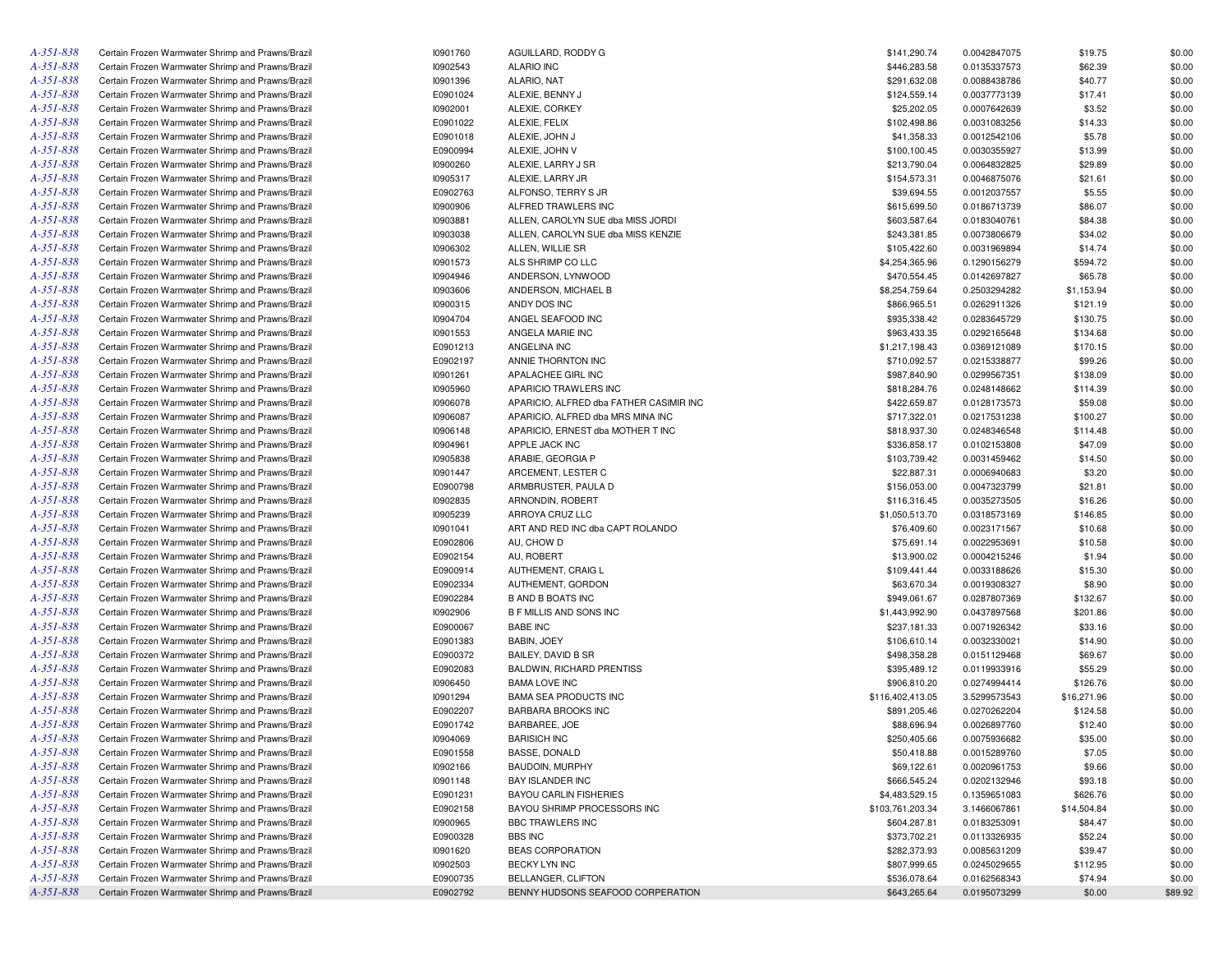| A-351-838       | Certain Frozen Warmwater Shrimp and Prawns/Brazil | 10900656 | BERGERON, ULYSSES J                                   | \$143,958.65    | 0.0043656131 | \$20.12    | \$0.00  |
|-----------------|---------------------------------------------------|----------|-------------------------------------------------------|-----------------|--------------|------------|---------|
| A-351-838       | Certain Frozen Warmwater Shrimp and Prawns/Brazil | 10905883 | BERTILDEANA INC                                       | \$1,102,342.00  | 0.0334290342 | \$154.10   | \$0.00  |
| A-351-838       | Certain Frozen Warmwater Shrimp and Prawns/Brazil | 10904265 | BEST SEA PACK OF TEXAS INC                            | \$39,674,935.69 | 1.2031608912 | \$5,546.18 | \$0.00  |
| A-351-838       | Certain Frozen Warmwater Shrimp and Prawns/Brazil | E0902200 | BETH LOMONTE INC                                      | \$1,198,829.99  | 0.0363550774 | \$167.59   | \$0.00  |
| A-351-838       | Certain Frozen Warmwater Shrimp and Prawns/Brazil | 10901615 | <b>BETY INC</b>                                       | \$716,527.46    | 0.0217290287 | \$100.16   | \$0.00  |
| A-351-838       | Certain Frozen Warmwater Shrimp and Prawns/Brazil | 10904657 | BIG DADDY SEAFOOD INC                                 | \$215,496.33    | 0.0065350265 | \$30.12    | \$0.00  |
| A-351-838       | Certain Frozen Warmwater Shrimp and Prawns/Brazil | 10905717 | <b>BIG GRAPES INC</b>                                 | \$660,043.00    | 0.0200161112 | \$92.27    | \$0.00  |
| A-351-838       | Certain Frozen Warmwater Shrimp and Prawns/Brazil | 10906431 | BILLINGTON, RICHARD R JR dba MISS HENRIETTA           | \$37,711.32     | 0.0011436133 | \$5.27     | \$0.00  |
| A-351-838       | Certain Frozen Warmwater Shrimp and Prawns/Brazil | 10902659 | <b>BILLIOT, AUBREY</b>                                | \$97,925.34     | 0.0029696315 | \$13.69    | \$0.00  |
| A-351-838       | Certain Frozen Warmwater Shrimp and Prawns/Brazil | E0902744 | <b>BILLIOT, JAKE A</b>                                | \$131,080.36    | 0.0039750729 | \$18.32    | \$0.00  |
| A-351-838       | Certain Frozen Warmwater Shrimp and Prawns/Brazil | 10900947 | BILLIOT, LEONARD F JR                                 | \$81,226.31     | 0.0024632257 | \$11.35    | \$0.00  |
| A-351-838       | Certain Frozen Warmwater Shrimp and Prawns/Brazil | E0900423 | BILLIOT, PAUL J                                       | \$88,338.56     | 0.0026789079 | \$12.35    | \$0.00  |
| A-351-838       | Certain Frozen Warmwater Shrimp and Prawns/Brazil | 10906252 | <b>BILLIOT, SHIRLEY</b>                               | \$73,169.74     | 0.0022189064 | \$10.23    | \$0.00  |
| A-351-838       | Certain Frozen Warmwater Shrimp and Prawns/Brazil | 10902625 | BILLIOTT, ALEXANDER J                                 | \$77,646.60     | 0.0023546693 | \$10.85    | \$0.00  |
| A-351-838       | Certain Frozen Warmwater Shrimp and Prawns/Brazil | 10902806 | <b>BJF INC</b>                                        | \$1,256,216.10  | 0.0380953379 | \$175.61   | \$0.00  |
| A-351-838       | Certain Frozen Warmwater Shrimp and Prawns/Brazil | 10904663 | <b>BLACKSTON, DAVID R</b>                             | \$13,433.84     | 0.0004073875 | \$1.88     | \$0.00  |
| A-351-838       | Certain Frozen Warmwater Shrimp and Prawns/Brazil | E0901211 | BLAIN AND MELISSA INC                                 | \$1,610,582.25  | 0.0488416564 | \$225.14   | \$0.00  |
| A-351-838       | Certain Frozen Warmwater Shrimp and Prawns/Brazil | 10905233 | <b>BLANCA CRUZ LLC</b>                                | \$882,450.29    | 0.0267607158 | \$123.36   | \$0.00  |
| A-351-838       | Certain Frozen Warmwater Shrimp and Prawns/Brazil | 10900459 | BLANCHARD, DOUGLAS JR                                 | \$358,068.42    | 0.0108585915 | \$50.05    | \$0.00  |
| A-351-838       | Certain Frozen Warmwater Shrimp and Prawns/Brazil | 10903571 | BLANCHARD, KELLY                                      | \$116,805.79    | 0.0035421899 | \$16.33    | \$0.00  |
| A-351-838       | Certain Frozen Warmwater Shrimp and Prawns/Brazil | E0900679 | BLAND, QUYEN THI                                      | \$303,020.00    | 0.0091892225 | \$42.36    | \$0.00  |
| A-351-838       | Certain Frozen Warmwater Shrimp and Prawns/Brazil | 10900627 | <b>BLAZING SUN INC</b>                                | \$183,697.41    | 0.0055707095 | \$25.68    | \$0.00  |
| A-351-838       | Certain Frozen Warmwater Shrimp and Prawns/Brazil | 10901485 | BLUEWATER SHRIMP COMPANY                              | \$9,206,703.34  | 0.2791975640 | \$1,287.01 | \$0.00  |
| A-351-838       | Certain Frozen Warmwater Shrimp and Prawns/Brazil | 10905909 | <b>BOB REY FISHERIES</b>                              | \$856,572.00    | 0.0259759446 | \$119.74   | \$0.00  |
| A-351-838       | Certain Frozen Warmwater Shrimp and Prawns/Brazil | 10901011 | <b>BODDEN TRAWLERS INC</b>                            | \$57,683.53     | 0.0017492799 | \$8.06     | \$0.00  |
| A-351-838       | Certain Frozen Warmwater Shrimp and Prawns/Brazil | 10900214 | <b>BOLILLO PRIETO INC</b>                             | \$312,848.63    | 0.0094872803 | \$43.73    | \$0.00  |
| A-351-838       | Certain Frozen Warmwater Shrimp and Prawns/Brazil | 10901802 | <b>BON SECOUR BOATS INC</b>                           | \$1,832,089.59  | 0.0555589695 | \$256.11   | \$0.00  |
| A-351-838       | Certain Frozen Warmwater Shrimp and Prawns/Brazil | 10901808 | BON SECOUR FISHERIES INC                              | \$13,905,341.91 | 0.4216859655 | \$1,943.84 | \$0.00  |
| A-351-838       | Certain Frozen Warmwater Shrimp and Prawns/Brazil | 10903666 | BONNIE LASS INC                                       | \$809,664.75    | 0.0245534604 | \$113.18   | \$0.00  |
| A-351-838       | Certain Frozen Warmwater Shrimp and Prawns/Brazil | 10901170 | BOONE, DONALD F II                                    | \$820,956.02    | 0.0248958734 | \$114.76   | \$0.00  |
| A-351-838       | Certain Frozen Warmwater Shrimp and Prawns/Brazil | 10901163 | BOONE, DONALD F III                                   | \$247,539.05    | 0.0075067369 | \$34.60    | \$0.00  |
| A-351-838       | Certain Frozen Warmwater Shrimp and Prawns/Brazil | E0901736 | BOONE, GREGORY T                                      | \$259,495.45    | 0.0078693203 | \$36.28    | \$0.00  |
| A-351-838       | Certain Frozen Warmwater Shrimp and Prawns/Brazil | 10901357 | BOONE, WALTER HOWELL dba MISS BERTHA, KEVIN AND BRYAN | \$1,680,766.18  | 0.0509700167 | \$234.96   | \$0.00  |
| A-351-838       | Certain Frozen Warmwater Shrimp and Prawns/Brazil | E0902047 | BOONES SEAFOOD INC                                    | \$1,857,720.37  | 0.0563362349 | \$259.69   | \$0.00  |
| A-351-838       | Certain Frozen Warmwater Shrimp and Prawns/Brazil | E0900052 | BORNE, EDWARD SR                                      | \$86,733.30     | 0.0026302277 | \$12.12    | \$0.00  |
| A-351-838       | Certain Frozen Warmwater Shrimp and Prawns/Brazil | E0902273 | BOSARGE BOATS INC                                     | \$2,737,296.65  | 0.0830097950 | \$382.65   | \$0.00  |
| A-351-838       | Certain Frozen Warmwater Shrimp and Prawns/Brazil | 10900232 | BOUDREAUX SHRIMP CO INC                               | \$196,074.29    | 0.0059460441 | \$0.00     | \$27.41 |
| A-351-838       | Certain Frozen Warmwater Shrimp and Prawns/Brazil | 10900151 | BOUDREAUX, RONALD SR                                  | \$317,284.64    | 0.0096218044 | \$44.35    | \$0.00  |
| A-351-838       | Certain Frozen Warmwater Shrimp and Prawns/Brazil | E0901269 | BOURGEOIS, BRIAN J JR                                 | \$170,724.70    | 0.0051773060 | \$23.87    | \$0.00  |
| A-351-838       | Certain Frozen Warmwater Shrimp and Prawns/Brazil | E0900286 | BOURGEOIS, DANIEL J                                   | \$53,752.57     | 0.0016300717 | \$7.51     | \$0.00  |
| A-351-838       | Certain Frozen Warmwater Shrimp and Prawns/Brazil | 10903389 | BOURGEOIS, JOHNNY SR                                  | \$37,113.65     | 0.0011254887 | \$5.19     | \$0.00  |
| A-351-838       | Certain Frozen Warmwater Shrimp and Prawns/Brazil | E0902192 | <b>BOWERS SHRIMP</b>                                  | \$14,738,613.18 | 0.4469553046 | \$2,060.32 | \$0.00  |
| A-351-838       | Certain Frozen Warmwater Shrimp and Prawns/Brazil | E0902179 | <b>BOWERS SHRIMP FARM</b>                             | \$9,398,384.65  | 0.2850103889 | \$1,313.81 | \$0.00  |
| A-351-838       | Certain Frozen Warmwater Shrimp and Prawns/Brazil | E0902813 | <b>BOWERS VALLEY SHRIMP</b>                           | \$9,402,493.18  | 0.2851349820 | \$1,314.38 | \$0.00  |
| A-351-838       | Certain Frozen Warmwater Shrimp and Prawns/Brazil | E0902805 | BRADLEY, JAMES                                        | \$200,141.47    | 0.0060693832 | \$27.98    | \$0.00  |
| A-351-838       | Certain Frozen Warmwater Shrimp and Prawns/Brazil | 10904278 | BRANDHURST, KAY dba REBEL SEAFOOD                     | \$240,216.53    | 0.0072846781 | \$33.58    | \$0.00  |
| A-351-838       | Certain Frozen Warmwater Shrimp and Prawns/Brazil | 10904284 | BRANDHURST, RAY                                       | \$249,252.67    | 0.0075587032 | \$34.84    | \$0.00  |
| A-351-838       | Certain Frozen Warmwater Shrimp and Prawns/Brazil | 10905226 | BRAVA CRUZ LLC                                        | \$1,023,978.58  | 0.0310526270 | \$143.14   | \$0.00  |
| A-351-838       | Certain Frozen Warmwater Shrimp and Prawns/Brazil | 10901273 | BRENDA DARLENE INC                                    | \$1,004,362.59  | 0.0304577630 | \$140.40   | \$0.00  |
| $A - 35I - 838$ | Certain Frozen Warmwater Shrimp and Prawns/Brazil | E0900508 | <b>BROUSSARD, KEITH</b>                               | \$50,515.07     | 0.0015318930 | \$7.06     | \$0.00  |
| A-351-838       | Certain Frozen Warmwater Shrimp and Prawns/Brazil | 10902039 | BROUSSARD, ROGER DAVID                                | \$129,029.43    | 0.0039128775 | \$18.04    | \$0.00  |
| A-351-838       | Certain Frozen Warmwater Shrimp and Prawns/Brazil | 10903855 | BROWN, DONALD G                                       | \$239,964.64    | 0.0072770394 | \$33.54    | \$0.00  |
| A-351-838       | Certain Frozen Warmwater Shrimp and Prawns/Brazil | E0900404 | BROWN, GEORGE                                         | \$21,028.54     | 0.0006377003 | \$0.00     | \$2.94  |
| A-351-838       | Certain Frozen Warmwater Shrimp and Prawns/Brazil | 10900048 | BROWN, JOHN                                           | \$136,227.94    | 0.0041311757 | \$19.04    | \$0.00  |
| A-351-838       | Certain Frozen Warmwater Shrimp and Prawns/Brazil | E0902281 | <b>BROWN, RICKY</b>                                   | \$1,180,204.39  | 0.0357902474 | \$164.98   | \$0.00  |
| A-351-838       | Certain Frozen Warmwater Shrimp and Prawns/Brazil | E0900079 | BRUCE, DANIEL M SR                                    | \$150,451.55    | 0.0045625133 | \$21.03    | \$0.00  |
| A-351-838       | Certain Frozen Warmwater Shrimp and Prawns/Brazil | E0900183 | <b>BRUCE, MARGIE L</b>                                | \$127,241.28    | 0.0038586510 | \$17.79    | \$0.00  |
| A-351-838       | Certain Frozen Warmwater Shrimp and Prawns/Brazil | 10901790 | BRUNET, LEVY JR                                       | \$106,373.97    | 0.0032258402 | \$14.87    | \$0.00  |
| A-351-838       | Certain Frozen Warmwater Shrimp and Prawns/Brazil | 10901864 | BUCCANEER SHRIMP CO                                   | \$865,608.00    | 0.0262499655 | \$121.00   | \$0.00  |
| A-351-838       | Certain Frozen Warmwater Shrimp and Prawns/Brazil | E0902774 | BUI, NUOI VAN dba MISS THU THAO II                    | \$1,010,854.90  | 0.0306546453 | \$141.31   | \$0.00  |
| A-351-838       | Certain Frozen Warmwater Shrimp and Prawns/Brazil | E0902817 | BUI, NUOI VAN dba MISS THU THAO                       | \$466,655.81    | 0.0141515546 | \$65.23    | \$0.00  |
|                 |                                                   |          |                                                       |                 |              |            |         |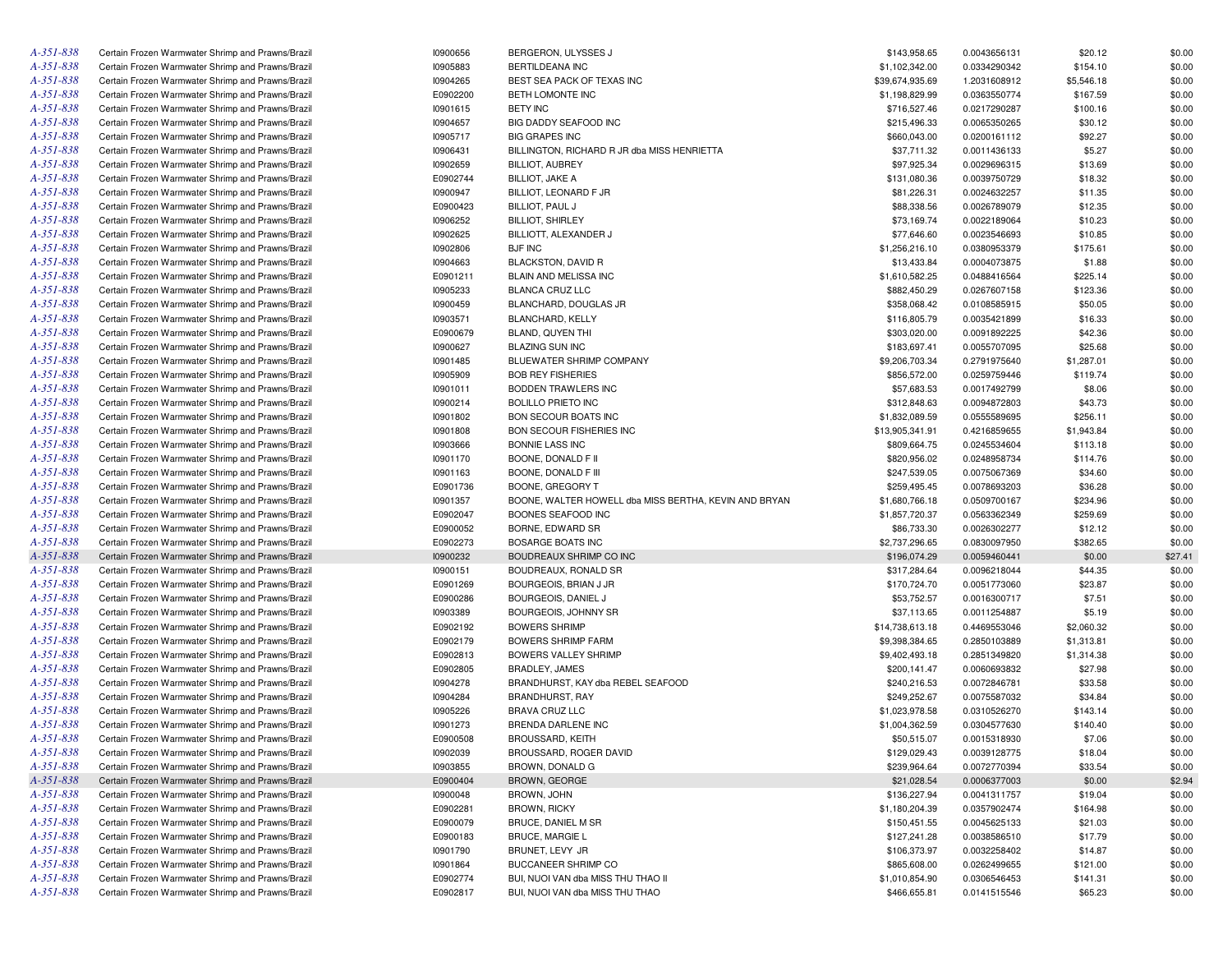| A-351-838       | Certain Frozen Warmwater Shrimp and Prawns/Brazil | 10904503 | <b>BUI, TOMMY</b>                      | \$3,045,372.72   | 0.0923523452 | \$425.71    | \$0.00  |
|-----------------|---------------------------------------------------|----------|----------------------------------------|------------------|--------------|-------------|---------|
| A-351-838       | Certain Frozen Warmwater Shrimp and Prawns/Brazil | 10901841 | BURAS, ROBERT M JR                     | \$54,027.00      | 0.0016383939 | \$7.55      | \$0.00  |
| A-351-838       | Certain Frozen Warmwater Shrimp and Prawns/Brazil | 10900661 | <b>BURAS, WAYLON</b>                   | \$412,031.19     | 0.0124950376 | \$57.60     | \$0.00  |
| A-351-838       | Certain Frozen Warmwater Shrimp and Prawns/Brazil | 10902961 | BUTCHER, DOROTHY                       | \$55,529.76      | 0.0016839658 | \$7.76      | \$0.00  |
| A-351-838       | Certain Frozen Warmwater Shrimp and Prawns/Brazil | 10903887 | BUTLER, ALBERT                         | \$538,025.07     | 0.0163158607 | \$75.21     | \$0.00  |
| A-351-838       | Certain Frozen Warmwater Shrimp and Prawns/Brazil | 10905610 | BYCHURCH, JOHNNY JR                    | \$162,885.41     | 0.0049395759 | \$22.77     | \$0.00  |
| A-351-838       | Certain Frozen Warmwater Shrimp and Prawns/Brazil | 10904844 | CA MAGWOOD JR ENTERPRISES INC          | \$605,923.00     | 0.0183748970 | \$84.70     | \$0.00  |
| A-351-838       | Certain Frozen Warmwater Shrimp and Prawns/Brazil | E0902795 | CANOVA, CARL F dba ASHLEE MICHELLE INC | \$928,087.84     | 0.0281446957 | \$129.74    | \$0.00  |
| A-351-838       | Certain Frozen Warmwater Shrimp and Prawns/Brazil | 10900302 | CANTRELLE, OTIS A SR                   | \$213,989.93     | 0.0064893442 | \$29.91     | \$0.00  |
| A-351-838       | Certain Frozen Warmwater Shrimp and Prawns/Brazil | 10903179 | CAO, BINH                              | \$132,285.74     | 0.0040116266 | \$18.49     | \$0.00  |
| A-351-838       | Certain Frozen Warmwater Shrimp and Prawns/Brazil | E0901468 | CAO, CHRISTOPHER                       | \$97,996.41      | 0.0029717867 | \$0.00      | \$13.70 |
| A-351-838       | Certain Frozen Warmwater Shrimp and Prawns/Brazil | 10900642 | CAO, GIO VAN dba CAPT DENNIS INC       | \$1,251,794.92   | 0.0379612636 | \$174.99    | \$0.00  |
| A-351-838       | Certain Frozen Warmwater Shrimp and Prawns/Brazil | 10900558 | CAO, GIO VAN                           | \$450,070.15     | 0.0136485868 | \$62.92     | \$0.00  |
| A-351-838       | Certain Frozen Warmwater Shrimp and Prawns/Brazil | E0901208 | CAPN BOZO INC                          | \$495,705.62     | 0.0150325036 | \$69.29     | \$0.00  |
| A-351-838       | Certain Frozen Warmwater Shrimp and Prawns/Brazil | 10901100 | CAPN JASPERS SEAFOOD INC               | \$766,296.02     | 0.0232382835 | \$107.12    | \$0.00  |
| A-351-838       | Certain Frozen Warmwater Shrimp and Prawns/Brazil | 10902554 | CAPT ANDER INC                         | \$134,990.81     | 0.0040936591 | \$0.00      | \$18.87 |
| A-351-838       | Certain Frozen Warmwater Shrimp and Prawns/Brazil | 10902449 | CAPT BILL JR                           | \$1,113,145.40   | 0.0337566524 | \$155.61    | \$0.00  |
| A-351-838       | Certain Frozen Warmwater Shrimp and Prawns/Brazil | 10903428 | CAPT BLAIR SEAFOOD                     | \$5,469,145.92   | 0.1658543956 | \$764.54    | \$0.00  |
| A-351-838       | Certain Frozen Warmwater Shrimp and Prawns/Brazil | 10902764 | CAPT BUBBA INC                         | \$457,305.17     | 0.0138679921 | \$63.93     | \$0.00  |
| A-351-838       |                                                   |          |                                        |                  |              |             |         |
|                 | Certain Frozen Warmwater Shrimp and Prawns/Brazil | 10900959 | CAPT CARLOS TRAWLERS INC               | \$809,838.29     | 0.0245587231 | \$113.21    | \$0.00  |
| A-351-838       | Certain Frozen Warmwater Shrimp and Prawns/Brazil | 10905508 | CAPT CHRISTOPHER INC                   | \$254,606.01     | 0.0077210458 | \$35.59     | \$0.00  |
| A-351-838       | Certain Frozen Warmwater Shrimp and Prawns/Brazil | 10905641 | CAPT DENNIS INC                        | \$310,262.62     | 0.0094088584 | \$43.37     | \$0.00  |
| A-351-838       | Certain Frozen Warmwater Shrimp and Prawns/Brazil | 10904401 | CAPT EDDIE INC                         | \$436,997.14     | 0.0132521417 | \$61.09     | \$0.00  |
| A-351-838       | Certain Frozen Warmwater Shrimp and Prawns/Brazil | 10906186 | CAPT EDWARD INC                        | \$793,196.00     | 0.0240540379 | \$110.88    | \$0.00  |
| A-351-838       | Certain Frozen Warmwater Shrimp and Prawns/Brazil | 10904563 | CAPT GDA INC                           | \$812,551.94     | 0.0246410158 | \$113.59    | \$0.00  |
| A-351-838       | Certain Frozen Warmwater Shrimp and Prawns/Brazil | 10904521 | CAPT JDL INC                           | \$764,322.31     | 0.0231784298 | \$106.85    | \$0.00  |
| A-351-838       | Certain Frozen Warmwater Shrimp and Prawns/Brazil | 10904388 | CAPT LUCAS INC                         | \$347,139.41     | 0.0105271642 | \$0.00      | \$48.53 |
| A-351-838       | Certain Frozen Warmwater Shrimp and Prawns/Brazil | 10905472 | CAPT MARCUS INC                        | \$340,594.40     | 0.0103286837 | \$47.61     | \$0.00  |
| A-351-838       | Certain Frozen Warmwater Shrimp and Prawns/Brazil | 10904395 | CAPT NICHOLAS INC                      | \$372,464.65     | 0.0112951639 | \$0.00      | \$52.07 |
| A-351-838       | Certain Frozen Warmwater Shrimp and Prawns/Brazil | E0901370 | CAPT PAPPIE INC dba M/V DANA BROOK     | \$649,049.87     | 0.0196827394 | \$90.73     | \$0.00  |
| A-351-838       | Certain Frozen Warmwater Shrimp and Prawns/Brazil | E0901555 | CAPT ROSS INC                          | \$430,075.19     | 0.0130422303 | \$60.12     | \$0.00  |
| A-351-838       | Certain Frozen Warmwater Shrimp and Prawns/Brazil | 10900634 | CAPT RYAN INC                          | \$107,904.96     | 0.0032722681 | \$15.08     | \$0.00  |
| A-351-838       | Certain Frozen Warmwater Shrimp and Prawns/Brazil | 10904551 | CAPT WALLEY INC                        | \$803,685.45     | 0.0243721353 | \$112.35    | \$0.00  |
| A-351-838       | Certain Frozen Warmwater Shrimp and Prawns/Brazil | 10906031 | CAPTAIN ARNULFO INC                    | \$717,047.67     | 0.0217448043 | \$100.24    | \$0.00  |
| A-351-838       | Certain Frozen Warmwater Shrimp and Prawns/Brazil | 10901442 | <b>CAPTAIN CRAIG INC</b>               | \$457,361.11     | 0.0138696885 | \$63.93     | \$0.00  |
| A-351-838       | Certain Frozen Warmwater Shrimp and Prawns/Brazil | 10904668 | CAPTAIN DARREN HILL INC                | \$132,987.14     | 0.0040328969 | \$18.59     | \$0.00  |
| A-351-838       | Certain Frozen Warmwater Shrimp and Prawns/Brazil | 10906042 | <b>CAPTAIN HOMER INC</b>               | \$464,830.87     | 0.0140962125 | \$64.98     | \$0.00  |
| A-351-838       | Certain Frozen Warmwater Shrimp and Prawns/Brazil | 10904941 | CAPTAIN JACKS SEAFOOD LLC              | \$168,997.00     | 0.0051249127 | \$0.00      | \$23.62 |
| A-351-838       | Certain Frozen Warmwater Shrimp and Prawns/Brazil | 10902411 | <b>CAPTAIN STERN INC</b>               | \$502,233.88     | 0.0152304762 | \$0.00      | \$70.21 |
| A-351-838       | Certain Frozen Warmwater Shrimp and Prawns/Brazil | 10901381 | CARLOS, IRVIN                          | \$141,719.30     | 0.0042977037 | \$19.81     | \$0.00  |
| A-351-838       | Certain Frozen Warmwater Shrimp and Prawns/Brazil | 10905220 | <b>CARMELITA LLC</b>                   | \$972,453.26     | 0.0294900977 | \$135.94    | \$0.00  |
| A-351-838       | Certain Frozen Warmwater Shrimp and Prawns/Brazil | 10902873 | CAROLINA SEAFOODS INC                  | \$9,123,672.37   | 0.2766796112 | \$1,275.40  | \$0.00  |
| A-351-838       | Certain Frozen Warmwater Shrimp and Prawns/Brazil | 10903500 | CARSON AND CO INC                      | \$116,544,999.94 | 3.5342813681 | \$16,291.89 | \$0.00  |
| A-351-838       | Certain Frozen Warmwater Shrimp and Prawns/Brazil | 10901608 | CASTELIN, GILBERT C                    | \$460,157.00     | 0.0139544752 | \$64.33     | \$0.00  |
| A-351-838       | Certain Frozen Warmwater Shrimp and Prawns/Brazil | E0901379 | CAULFIELD, JEAN                        | \$70,879.17      | 0.0021494438 | \$9.91      | \$0.00  |
| A-351-838       | Certain Frozen Warmwater Shrimp and Prawns/Brazil | 10905058 | CF GOLLOTT AND SON SEAFOOD INC         | \$63,914,059.46  | 1.9382236014 | \$8,934.58  | \$0.00  |
| A-351-838       | Certain Frozen Warmwater Shrimp and Prawns/Brazil | 10900332 | CHALLENGE 42 INC                       | \$761,696.89     | 0.0230988127 | \$106.48    | \$0.00  |
| A-351-838       | Certain Frozen Warmwater Shrimp and Prawns/Brazil | 10906237 | CHAPA SHRIMP TRAWLERS                  | \$861,800.00     | 0.0261344861 | \$120.47    | \$0.00  |
| A-351-838       | Certain Frozen Warmwater Shrimp and Prawns/Brazil | E0902210 | CHARLOTTE MAIER INC                    | \$661,256.98     | 0.0200529257 | \$92.44     | \$0.00  |
| A-351-838       | Certain Frozen Warmwater Shrimp and Prawns/Brazil | 10902136 | CHARPENTIER, ALLEN                     | \$239,375.16     | 0.0072591631 | \$33.46     | \$0.00  |
|                 |                                                   |          |                                        |                  |              |             |         |
| A-351-838       | Certain Frozen Warmwater Shrimp and Prawns/Brazil | 10903161 | CHAU, MINH HUU                         | \$211,778.16     | 0.0064222713 | \$29.60     | \$0.00  |
| A-351-838       | Certain Frozen Warmwater Shrimp and Prawns/Brazil | E0902602 | CHAUVIN, CAREY M                       | \$358,834.16     | 0.0108818129 | \$50.16     | \$0.00  |
| A-351-838       | Certain Frozen Warmwater Shrimp and Prawns/Brazil | 10905285 | CHAUVIN, DAVID                         | \$2,037,899.21   | 0.0618002421 | \$284.88    | \$0.00  |
| A-351-838       | Certain Frozen Warmwater Shrimp and Prawns/Brazil | 10905279 | CHAUVIN, KIMBERLY                      | \$6,633,862.32   | 0.2011749625 | \$927.35    | \$0.00  |
| A-351-838       | Certain Frozen Warmwater Shrimp and Prawns/Brazil | 10900439 | CHERAMIE, ALAN                         | \$15,944.17      | 0.0004835144 | \$2.23      | \$0.00  |
| A-351-838       | Certain Frozen Warmwater Shrimp and Prawns/Brazil | E0902729 | CHERAMIE, HAROLD L                     | \$98,350.13      | 0.0029825135 | \$13.75     | \$0.00  |
| A-351-838       | Certain Frozen Warmwater Shrimp and Prawns/Brazil | E0902762 | CHERAMIE, HARRY SR                     | \$147,724.90     | 0.0044798263 | \$20.65     | \$0.00  |
| A-351-838       | Certain Frozen Warmwater Shrimp and Prawns/Brazil | 10900768 | CHERAMIE, JAMES P                      | \$142,236.50     | 0.0043133881 | \$19.88     | \$0.00  |
| $A - 35I - 838$ | Certain Frozen Warmwater Shrimp and Prawns/Brazil | 10901218 | CHERAMIE, JOEY J                       | \$196,343.59     | 0.0059542108 | \$27.45     | \$0.00  |
| A-351-838       | Certain Frozen Warmwater Shrimp and Prawns/Brazil | E0900740 | CHERAMIE, JOSEPH                       | \$191,944.34     | 0.0058208014 | \$26.83     | \$0.00  |
| A-351-838       | Certain Frozen Warmwater Shrimp and Prawns/Brazil | E0902089 | CHERAMIE, OJESS                        | \$52,707.05      | 0.0015983658 | \$7.37      | \$0.00  |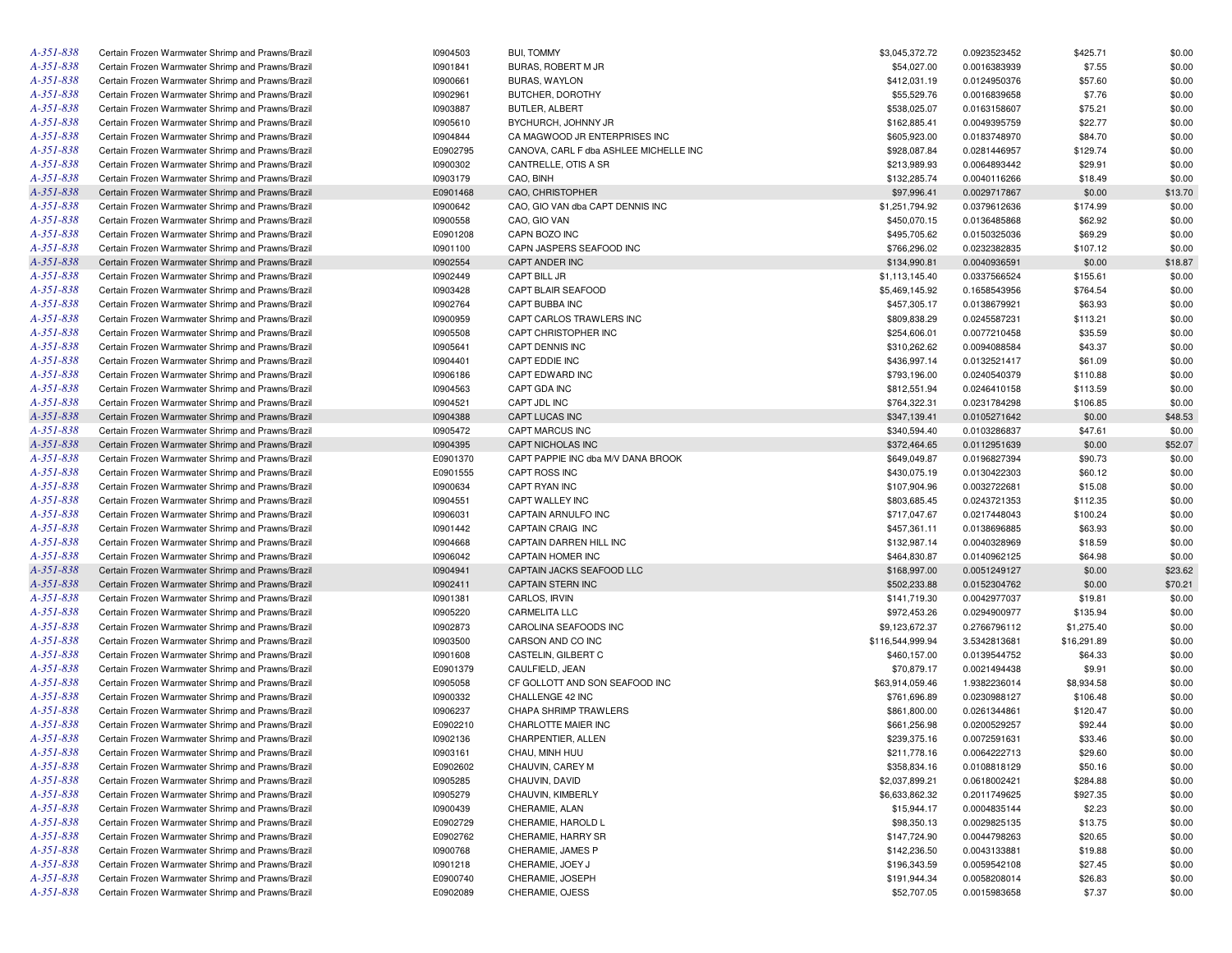| A-351-838       | Certain Frozen Warmwater Shrimp and Prawns/Brazil | 10901182        | CHERAMIE, SALLY                             | \$274,120.78                 | 0.0083128402                 | \$38.32           | \$0.00            |
|-----------------|---------------------------------------------------|-----------------|---------------------------------------------|------------------------------|------------------------------|-------------------|-------------------|
| A-351-838       | Certain Frozen Warmwater Shrimp and Prawns/Brazil | 10901188        | CHERAMIE, TERRY J                           | \$207,267.15                 | 0.0062854728                 | \$28.97           | \$0.00            |
| A-351-838       | Certain Frozen Warmwater Shrimp and Prawns/Brazil | 10901541        | CHERAMIE, TINA                              | \$142,352.28                 | 0.0043168991                 | \$19.90           | \$0.00            |
| A-351-838       | Certain Frozen Warmwater Shrimp and Prawns/Brazil | E0902146        | CHERAMIE, WAYNE                             | \$583,428.89                 | 0.0176927526                 | \$81.56           | \$0.00            |
| A-351-838       | Certain Frozen Warmwater Shrimp and Prawns/Brazil | E0900999        | CHERAMIE, WEBB JR                           | \$162,839.38                 | 0.0049381800                 | \$22.76           | \$0.00            |
| A-351-838       | Certain Frozen Warmwater Shrimp and Prawns/Brazil | 10906313        | CHESSER, EDWARD                             | \$84,470.18                  | 0.0025615975                 | \$0.00            | \$11.81           |
| A-351-838       | Certain Frozen Warmwater Shrimp and Prawns/Brazil | E0902229        | CHEVALIER, MITCH                            | \$66,317.90                  | 0.0020111212                 | \$9.27            | \$0.00            |
| A-351-838       | Certain Frozen Warmwater Shrimp and Prawns/Brazil | 10902198        | CHICO BOY INC                               | \$391,265.31                 | 0.0118653026                 | \$0.00            | \$54.70           |
| A-351-838       | Certain Frozen Warmwater Shrimp and Prawns/Brazil | E0901368        | CHISHOLM, HENRY JR                          | \$187,926.79                 | 0.0056989674                 | \$26.27           | \$0.00            |
| A-351-838       | Certain Frozen Warmwater Shrimp and Prawns/Brazil | 10906103        | CHRISTIAN G INC                             | \$538,351.00                 | 0.0163257446                 | \$75.26           | \$0.00            |
| A-351-838       | Certain Frozen Warmwater Shrimp and Prawns/Brazil | 10905634        | CIEUTAT TRAWLERS INC                        | \$1,125,158.49               | 0.0341209549                 | \$157.29          | \$0.00            |
| A-351-838       | Certain Frozen Warmwater Shrimp and Prawns/Brazil | 10900284        | CINCO DE MAYO INC                           | \$357,884.47                 | 0.0108530131                 | \$50.03           | \$0.00            |
| A-351-838       | Certain Frozen Warmwater Shrimp and Prawns/Brazil | 10902437        | <b>CITY MARKET INC</b>                      | \$4,252,516.48               | 0.1289595416                 | \$594.46          | \$0.00            |
| A-351-838       | Certain Frozen Warmwater Shrimp and Prawns/Brazil | E0901144        | CJ SEAFOOD                                  | \$365,636.99                 | 0.0110881119                 | \$51.11           | \$0.00            |
| A-351-838       | Certain Frozen Warmwater Shrimp and Prawns/Brazil | 10906228        | <b>CLARISA TRAWLERS INC</b>                 | \$1,174,155.00               | 0.0356067969                 | \$0.00            | \$164.14          |
| A-351-838       | Certain Frozen Warmwater Shrimp and Prawns/Brazil | 10903044        | COLLINS, EDDIE F JR                         | \$30,568.68                  | 0.0009270094                 | \$4.27            | \$0.00            |
| A-351-838       | Certain Frozen Warmwater Shrimp and Prawns/Brazil | 10901206        | COLLINS, TIMMY P                            | \$153,904.29                 | 0.0046672192                 | \$21.51           | \$0.00            |
| A-351-838       | Certain Frozen Warmwater Shrimp and Prawns/Brazil | 10904443        | COOKSEY, JOHN JR                            | \$127,907.51                 | 0.0038788548                 | \$17.88           | \$0.00            |
| A-351-838       | Certain Frozen Warmwater Shrimp and Prawns/Brazil | E0900228        | COOPER, ACY J III                           | \$69,892.13                  | 0.0021195114                 | \$9.77            | \$0.00            |
| A-351-838       | Certain Frozen Warmwater Shrimp and Prawns/Brazil | E0900233        | COOPER, ACY J JR                            | \$184,344.08                 | 0.0055903200                 | \$25.77           | \$0.00            |
| A-351-838       | Certain Frozen Warmwater Shrimp and Prawns/Brazil | E0900496        | COOPER, ACY SR                              | \$36,256.77                  | 0.0010995034                 | \$5.07            | \$0.00            |
| A-351-838       | Certain Frozen Warmwater Shrimp and Prawns/Brazil | E0900225        | COOPER, CHRISTOPHER W                       | \$25,423.83                  | 0.0007709895                 | \$3.55            | \$0.00            |
| A-351-838       | Certain Frozen Warmwater Shrimp and Prawns/Brazil | E0900570        | COOPER. MICHAEL E dba PM SEAFOOD            | \$6,244,681.68               | 0.1893728785                 | \$0.00            | \$872.95          |
| A-351-838       | Certain Frozen Warmwater Shrimp and Prawns/Brazil | 10903770        | COOPER. VINCENT                             | \$488,352.08                 | 0.0148095041                 | \$68.27           | \$0.00            |
| $A - 35I - 838$ | Certain Frozen Warmwater Shrimp and Prawns/Brazil | 10905125        | COSTELLO SHRIMP CO                          | \$523,527.00                 | 0.0158761999                 | \$0.00            | \$73.18           |
| A-351-838       | Certain Frozen Warmwater Shrimp and Prawns/Brazil | E0900166        | COULON, DON                                 | \$172,486.27                 | 0.0052307264                 | \$24.11           | \$0.00            |
| A-351-838       | Certain Frozen Warmwater Shrimp and Prawns/Brazil | 10900114        | <b>COUNTRY INC</b>                          | \$1,064,856.73               | 0.0322922760                 | \$148.86          | \$0.00            |
| A-351-838       | Certain Frozen Warmwater Shrimp and Prawns/Brazil | 10904057        | COURSEY, JOHN WILLIAM                       | \$188,770.78                 | 0.0057245618                 | \$26.39           | \$0.00            |
| A-351-838       | Certain Frozen Warmwater Shrimp and Prawns/Brazil | 10904050        | COWDREY, MICHAEL                            | \$525,262.97                 | 0.0159288440                 | \$73.43           | \$0.00            |
| A-351-838       | Certain Frozen Warmwater Shrimp and Prawns/Brazil | E0901113        | CREPPEL, KENNETH A                          | \$99,137.52                  | 0.0030063914                 | \$13.86           | \$0.00            |
| A-351-838       | Certain Frozen Warmwater Shrimp and Prawns/Brazil | E0900279        | CREPPEL, NATHAN J SR                        | \$175,620.37                 | 0.0053257695                 | \$0.00            | \$24.55           |
| A-351-838       | Certain Frozen Warmwater Shrimp and Prawns/Brazil | E0902769        | <b>CREWS, TERRY</b>                         | \$49,452.00                  | 0.0014996549                 | \$0.00            | \$6.91            |
| A-351-838       | Certain Frozen Warmwater Shrimp and Prawns/Brazil | 10901696        | CRJ INC                                     | \$1,023,147.41               | 0.0310274214                 | \$143.03          | \$0.00            |
| A-351-838       | Certain Frozen Warmwater Shrimp and Prawns/Brazil | 10904062        | CROSBYS FISH AND SHRIMP CO                  | \$348,106.43                 | 0.0105564895                 | \$48.66           | \$0.00            |
| A-351-838       | Certain Frozen Warmwater Shrimp and Prawns/Brazil | 10900985        | <b>CRUILLAS INC</b>                         | \$76,460.38                  | 0.0023186966                 | \$10.69           | \$0.00            |
| A-351-838       | Certain Frozen Warmwater Shrimp and Prawns/Brazil | 10902811        | CRUM, TOMMY LLOYD                           | \$657,064.05                 | 0.0199257731                 | \$91.85           | \$0.00            |
| A-351-838       | Certain Frozen Warmwater Shrimp and Prawns/Brazil | E0900069        | <b>CRUSADER INC</b>                         | \$343,003.91                 | 0.0104017532                 | \$47.95           | \$0.00            |
| A-351-838       | Certain Frozen Warmwater Shrimp and Prawns/Brazil | 10903744        | CRYSTAL GAYLE INC                           | \$1,299,590.27               | 0.0394106798                 | \$181.67          | \$0.00            |
| A-351-838       | Certain Frozen Warmwater Shrimp and Prawns/Brazil | 10903733        | CRYSTAL SEAFOOD CO                          | \$15,085,678.06              | 0.4574802087                 | \$0.00            | \$2,108.84        |
| A-351-838       | Certain Frozen Warmwater Shrimp and Prawns/Brazil | 10900193        | CUEVAS AND MARTINEZ INC                     | \$448,397.80                 | 0.0135978720                 | \$0.00            | \$62.68           |
| A-351-838       | Certain Frozen Warmwater Shrimp and Prawns/Brazil | 10902250        | CUEVAS AND SONS INC                         | \$411,932.72                 | 0.0124920515                 | \$0.00            | \$57.58           |
| A-351-838       | Certain Frozen Warmwater Shrimp and Prawns/Brazil | 10902238        | CUEVAS KIDS CORP INC                        | \$445,058.29                 | 0.0134965998                 | \$0.00            | \$62.21           |
| A-351-838       | Certain Frozen Warmwater Shrimp and Prawns/Brazil | 10902205        | <b>CUEVAS PRIDE INC</b>                     | \$423,951.63                 | 0.0128565305                 | \$0.00            | \$59.26           |
| A-351-838       | Certain Frozen Warmwater Shrimp and Prawns/Brazil | E0900737        | <b>CUSTOM PACK INC</b>                      | \$34,589,157.60              | 1.0489323035                 | \$4,835.24        | \$0.00            |
| A-351-838       | Certain Frozen Warmwater Shrimp and Prawns/Brazil | 10904850        | D AND L SEAFOOD CORP dba BLUFFTON OYSTER CO | \$219,155.14                 | 0.0066459816                 | \$30.64           | \$0.00            |
| A-351-838       | Certain Frozen Warmwater Shrimp and Prawns/Brazil | 10903787        | D DITCHARO JR SEAFOODS LLC                  | \$16,684,467.80              | 0.5059642517                 | \$2,332.33        | \$0.00            |
| $A - 35I - 838$ | Certain Frozen Warmwater Shrimp and Prawns/Brazil | 10903361        | DAHA INC                                    | \$795,077.16                 | 0.0241110849                 | \$111.14          | \$0.00            |
| A-351-838       | Certain Frozen Warmwater Shrimp and Prawns/Brazil | 10900297        | <b>DAHAPA INC</b>                           | \$522,049.90                 | 0.0158314062                 | \$72.98           | \$0.00            |
| $A - 35I - 838$ | Certain Frozen Warmwater Shrimp and Prawns/Brazil | 10905915        | DAIGLE, LOUIS J                             | \$80,008.57                  | 0.0024262971                 | \$11.18           | \$0.00            |
| $A - 35I - 838$ | Certain Frozen Warmwater Shrimp and Prawns/Brazil | 10906155        | DAIGLE, MICHAEL WAYNE                       | \$235,883.01                 | 0.0071532621                 | \$32.97           | \$0.00            |
| A-351-838       | Certain Frozen Warmwater Shrimp and Prawns/Brazil | 10901411        | DALE, CLEVELAND L                           | \$107,483.51                 | 0.0032594875                 | \$15.03           | \$0.00            |
| $A - 35I - 838$ | Certain Frozen Warmwater Shrimp and Prawns/Brazil | 10905590        | DALES SEAFOOD INC                           | \$307,608.00                 | 0.0093283558                 | \$43.00           | \$0.00            |
| $A - 35I - 838$ | Certain Frozen Warmwater Shrimp and Prawns/Brazil | 10902387        | DANG, DAP                                   |                              |                              |                   |                   |
| $A - 35I - 838$ | Certain Frozen Warmwater Shrimp and Prawns/Brazil | 10905698        | DANG, JOE H dba RED EAGLE                   | \$361,513.28<br>\$328,431.21 | 0.0109630585<br>0.0099598293 | \$50.54<br>\$0.00 | \$0.00<br>\$45.91 |
| A-351-838       | Certain Frozen Warmwater Shrimp and Prawns/Brazil | <b>I0900545</b> | DANG, KHANG dba SEA LION V INC.             | \$1,207,213.59               | 0.0366093140                 |                   |                   |
| A-351-838       | Certain Frozen Warmwater Shrimp and Prawns/Brazil | 10900551        | DANG, KHANG dba SEA LION VI INC             |                              |                              | \$168.76          | \$0.00            |
| $A - 35I - 838$ |                                                   |                 | DANG, KHANG                                 | \$1,318,302.97               | 0.0399781512                 | \$184.29          | \$0.00            |
| A-351-838       | Certain Frozen Warmwater Shrimp and Prawns/Brazil | 10900539        |                                             | \$1,220,840.89               | 0.0370225682                 | \$170.66          | \$0.00            |
| A-351-838       | Certain Frozen Warmwater Shrimp and Prawns/Brazil | E0901747        | DANG, MINH VAN                              | \$29,286.36                  | 0.0008881225                 | \$4.09            | \$0.00            |
| A-351-838       | Certain Frozen Warmwater Shrimp and Prawns/Brazil | 10900576        | DANG, SON<br>DANG, THUONG                   | \$394,742.11                 | 0.0119707382                 | \$55.18           | \$0.00            |
| $A - 35I - 838$ | Certain Frozen Warmwater Shrimp and Prawns/Brazil | 10900601        |                                             | \$1,194,136.95               | 0.0362127588                 | \$166.93          | \$0.00            |
|                 | Certain Frozen Warmwater Shrimp and Prawns/Brazil | 10903894        | DANIELS, DAVID                              | \$386,318.07                 | 0.0117152753                 | \$54.00           | \$0.00            |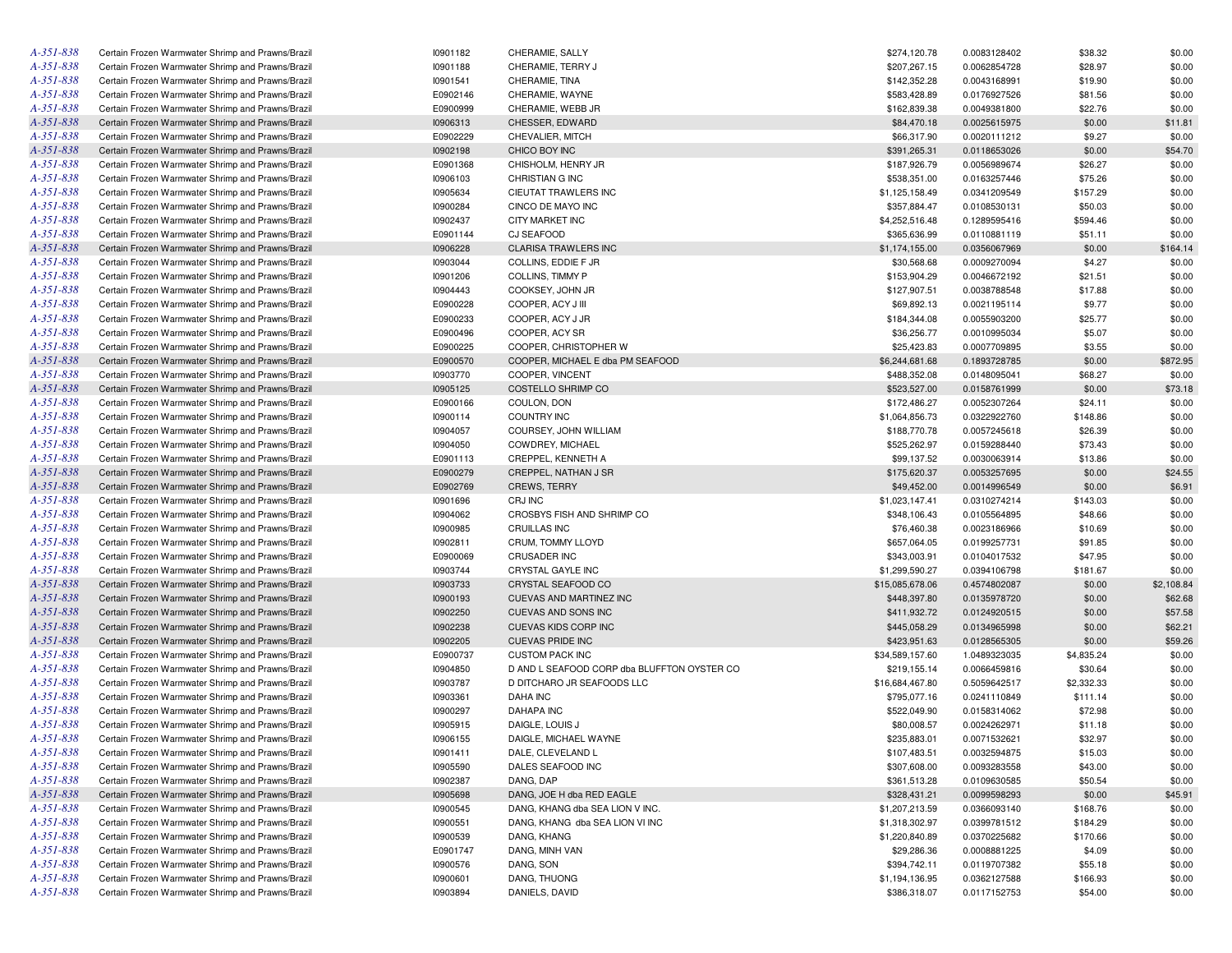| A-351-838       | Certain Frozen Warmwater Shrimp and Prawns/Brazil | E0902163 | DARDA, HERBERT                          | \$141,297.67    | 0.0042849176 | \$19.75    | \$0.00     |
|-----------------|---------------------------------------------------|----------|-----------------------------------------|-----------------|--------------|------------|------------|
| A-351-838       | Certain Frozen Warmwater Shrimp and Prawns/Brazil | 10903327 | DARDAR, DAVID                           | \$179,660.97    | 0.0054483025 | \$25.11    | \$0.00     |
| A-351-838       | Certain Frozen Warmwater Shrimp and Prawns/Brazil | E0900493 | DARDAR, JONATHAN M                      | \$124,603.27    | 0.0037786522 | \$17.42    | \$0.00     |
| A-351-838       | Certain Frozen Warmwater Shrimp and Prawns/Brazil | 10903565 | DARDAR, TONEY                           | \$6,811.88      | 0.0002065734 | \$0.95     | \$0.00     |
| A-351-838       | Certain Frozen Warmwater Shrimp and Prawns/Brazil | 10900700 | DASSAU, LOUIS                           | \$412,032.73    | 0.0124950843 | \$57.60    | \$0.00     |
| A-351-838       | Certain Frozen Warmwater Shrimp and Prawns/Brazil | 10902100 | DAVID, PHILIP JR                        | \$100,771.68    | 0.0030559481 | \$14.09    | \$0.00     |
| A-351-838       | Certain Frozen Warmwater Shrimp and Prawns/Brazil | E0902750 | DAVIS SEAFOOD INC                       | \$593,999.94    | 0.0180133247 | \$83.04    | \$0.00     |
| A-351-838       | Certain Frozen Warmwater Shrimp and Prawns/Brazil | 10903379 | DAVIS, JOHN W                           | \$169,608.29    | 0.0051434503 | \$23.71    | \$0.00     |
| A-351-838       | Certain Frozen Warmwater Shrimp and Prawns/Brazil | E0902745 | DAVIS, WILLIAM T                        | \$144,586.41    | 0.0043846502 | \$20.21    | \$0.00     |
| A-351-838       | Certain Frozen Warmwater Shrimp and Prawns/Brazil | E0903193 | DAVIS, WILLIAM T JR                     | \$258,921.38    | 0.0078519114 | \$36.19    | \$0.00     |
| A-351-838       | Certain Frozen Warmwater Shrimp and Prawns/Brazil | 10902631 | DEAN BLANCHARD SEAFOOD INC              | \$35,677,770.66 | 1.0819450012 | \$0.00     | \$4,987.42 |
| A-351-838       | Certain Frozen Warmwater Shrimp and Prawns/Brazil | 10900698 | DEAN, ILENE                             | \$410,411.00    | 0.0124459046 | \$57.37    | \$0.00     |
| A-351-838       | Certain Frozen Warmwater Shrimp and Prawns/Brazil | 10902854 | DEBBE ANNE INC                          | \$225,513.00    | 0.0068387867 | \$31.52    | \$0.00     |
| A-351-838       | Certain Frozen Warmwater Shrimp and Prawns/Brazil | 10900121 | DEEP SEA FOODS INC                      | \$61,305,540.58 | 1.8591190522 | \$8,569.94 | \$0.00     |
| A-351-838       | Certain Frozen Warmwater Shrimp and Prawns/Brazil | E0900394 | DEHART, CLEVIS                          | \$225,113.42    | 0.0068266692 | \$31.47    | \$0.00     |
| A-351-838       | Certain Frozen Warmwater Shrimp and Prawns/Brazil | E0900400 | DEHART, CURTIS P SR                     | \$147,246.92    | 0.0044653314 | \$20.58    | \$0.00     |
| A-351-838       | Certain Frozen Warmwater Shrimp and Prawns/Brazil | E0900398 | DEJEAN, CHRIS JR                        | \$240,075.24    | 0.0072803934 | \$33.56    | \$0.00     |
| A-351-838       |                                                   | 10903765 |                                         |                 |              |            | \$0.00     |
|                 | Certain Frozen Warmwater Shrimp and Prawns/Brazil |          | DELL MARINE INC                         | \$1,181,402.01  | 0.0358265658 | \$165.15   |            |
| A-351-838       | Certain Frozen Warmwater Shrimp and Prawns/Brazil | 10902894 | DENNIS SHRIMP CO INC                    | \$350,895.48    | 0.0106410688 | \$49.05    | \$0.00     |
| A-351-838       | Certain Frozen Warmwater Shrimp and Prawns/Brazil | 10900319 | DEROCHE, BARBARA                        | \$224,916.97    | 0.0068207118 | \$31.44    | \$0.00     |
| A-351-838       | Certain Frozen Warmwater Shrimp and Prawns/Brazil | E0900492 | DEROUEN, UWELL J III                    | \$403,193.95    | 0.0122270442 | \$0.00     | \$56.36    |
| A-351-838       | Certain Frozen Warmwater Shrimp and Prawns/Brazil | E0900277 | DESPAUX, BYRON                          | \$75,806.27     | 0.0022988604 | \$10.60    | \$0.00     |
| A-351-838       | Certain Frozen Warmwater Shrimp and Prawns/Brazil | E0901592 | DESPAUX, GLEN                           | \$79,652.22     | 0.0024154906 | \$11.13    | \$0.00     |
| A-351-838       | Certain Frozen Warmwater Shrimp and Prawns/Brazil | 10901328 | DESPAUX, KEN                            | \$16,623.48     | 0.0005041148 | \$2.32     | \$0.00     |
| A-351-838       | Certain Frozen Warmwater Shrimp and Prawns/Brazil | E0902165 | DEVANEY, BOBBY C JR                     | \$2,529,625.71  | 0.0767120770 | \$353.62   | \$0.00     |
| A-351-838       | Certain Frozen Warmwater Shrimp and Prawns/Brazil | E0900803 | DFS INC                                 | \$253,307.92    | 0.0076816806 | \$35.41    | \$0.00     |
| A-351-838       | Certain Frozen Warmwater Shrimp and Prawns/Brazil | 10904545 | DG AND RC INC                           | \$819,724.70    | 0.0248585331 | \$114.59   | \$0.00     |
| A-351-838       | Certain Frozen Warmwater Shrimp and Prawns/Brazil | 10902817 | DICKEY, WESLEY FRANK                    | \$162,654.68    | 0.0049325789 | \$22.74    | \$0.00     |
| A-351-838       | Certain Frozen Warmwater Shrimp and Prawns/Brazil | 10902033 | DINGER, ERIC                            | \$70,447.18     | 0.0021363435 | \$9.85     | \$0.00     |
| A-351-838       | Certain Frozen Warmwater Shrimp and Prawns/Brazil | E0900549 | DINH, CHAU T                            | \$1,958,855.68  | 0.0594032102 | \$273.83   | \$0.00     |
| A-351-838       | Certain Frozen Warmwater Shrimp and Prawns/Brazil | E0902238 | DINH, VINCENT                           | \$622,695.96    | 0.0188835448 | \$87.05    | \$0.00     |
| A-351-838       | Certain Frozen Warmwater Shrimp and Prawns/Brazil | 10902446 | DION, ERNEST J JR                       | \$76,516.84     | 0.0023204088 | \$10.70    | \$0.00     |
| A-351-838       | Certain Frozen Warmwater Shrimp and Prawns/Brazil | 10903775 | DION, PAUL ADAM                         | \$46,865.11     | 0.0014212063 | \$6.55     | \$0.00     |
| $A - 35I - 838$ | Certain Frozen Warmwater Shrimp and Prawns/Brazil | 10904419 | DIVE IN DUDE INC                        | \$442,865.78    | 0.0134301109 | \$0.00     | \$61.91    |
| A-351-838       | Certain Frozen Warmwater Shrimp and Prawns/Brazil | 10903226 | DO, DAN C.                              | \$139,614.00    | 0.0042338595 | \$19.52    | \$0.00     |
| A-351-838       | Certain Frozen Warmwater Shrimp and Prawns/Brazil | 10903261 | DO, HUNG                                | \$230,550.79    | 0.0069915600 | \$32.23    | \$0.00     |
| A-351-838       | Certain Frozen Warmwater Shrimp and Prawns/Brazil | 10903255 | DO, KIET V                              | \$153,394.52    | 0.0046517602 | \$21.44    | \$0.00     |
| A-351-838       | Certain Frozen Warmwater Shrimp and Prawns/Brazil | 10900445 | DO, KY HONG                             | \$254,236.40    | 0.0077098372 | \$35.54    | \$0.00     |
| A-351-838       | Certain Frozen Warmwater Shrimp and Prawns/Brazil | 10904128 | DO, KY QUOC                             | \$28,744.96     | 0.0008717043 | \$4.02     | \$0.00     |
| A-351-838       | Certain Frozen Warmwater Shrimp and Prawns/Brazil | 10902399 | DO, LIET VAN dba MISS LINDA             | \$1,138,884.52  | 0.0345372032 | \$159.21   | \$0.00     |
| A-351-838       | Certain Frozen Warmwater Shrimp and Prawns/Brazil | 10900730 | DO, LUONG VAN                           | \$98,844.81     | 0.0029975149 | \$13.82    | \$0.00     |
| A-351-838       | Certain Frozen Warmwater Shrimp and Prawns/Brazil | E0901758 | DO, THAN VIET                           | \$1,185,734.04  | 0.0359579367 | \$165.75   | \$0.00     |
| A-351-838       | Certain Frozen Warmwater Shrimp and Prawns/Brazil | 10903213 | DO, THANH VAN                           | \$160,503.64    | 0.0048673476 | \$22.44    | \$0.00     |
| A-351-838       | Certain Frozen Warmwater Shrimp and Prawns/Brazil | 10902306 | DO, TINH                                | \$105,313.32    | 0.0031936754 | \$14.72    | \$0.00     |
| A-351-838       | Certain Frozen Warmwater Shrimp and Prawns/Brazil | 10900582 | DOAN, LIEM                              | \$847,627.58    | 0.0257047009 | \$118.49   | \$0.00     |
| A-351-838       | Certain Frozen Warmwater Shrimp and Prawns/Brazil | 10900619 | DOAN, MAI                               | \$241,439.26    | 0.0073217579 | \$33.75    | \$0.00     |
| A-351-838       | Certain Frozen Warmwater Shrimp and Prawns/Brazil | 10900836 | DOAN, MINH VAN                          | \$1,073,863.29  | 0.0325654041 | \$150.12   | \$0.00     |
| A-351-838       | Certain Frozen Warmwater Shrimp and Prawns/Brazil | E0900158 | DOAN, TRAN VAN                          | \$174,698.49    | 0.0052978130 | \$24.42    | \$0.00     |
| A-351-838       | Certain Frozen Warmwater Shrimp and Prawns/Brazil | 10903941 | <b>DOCTOR BILL</b>                      | \$1,046,672.38  | 0.0317408271 | \$146.31   | \$0.00     |
| A-351-838       | Certain Frozen Warmwater Shrimp and Prawns/Brazil | E0901239 | DOMANGUE. RANZELL SR                    | \$116,773.35    | 0.0035412062 | \$16.32    | \$0.00     |
|                 |                                                   |          |                                         |                 |              |            |            |
| A-351-838       | Certain Frozen Warmwater Shrimp and Prawns/Brazil | E0902256 | DOMINICKS SEAFOOD INC                   | \$18,406,660.87 | 0.5581905581 | \$2,573.08 | \$0.00     |
| A-351-838       | Certain Frozen Warmwater Shrimp and Prawns/Brazil | 10901627 | DON PACO INC                            | \$684,237.69    | 0.0207498264 | \$95.65    | \$0.00     |
| A-351-838       | Certain Frozen Warmwater Shrimp and Prawns/Brazil | 10904700 | DONINI SEAFOODS INC                     | \$1,160,506.48  | 0.0351928992 | \$162.23   | \$0.00     |
| A-351-838       | Certain Frozen Warmwater Shrimp and Prawns/Brazil | E0900982 | DONNELLY, DAVID C dba VILLAGE LADY      | \$279,141.30    | 0.0084650898 | \$39.02    | \$0.00     |
| A-351-838       | Certain Frozen Warmwater Shrimp and Prawns/Brazil | E0900974 | DOPSON, CRAIG B                         | \$891,940.56    | 0.0270485126 | \$124.68   | \$0.00     |
| A-351-838       | Certain Frozen Warmwater Shrimp and Prawns/Brazil | 10905214 | DORADA CRUZ LLC                         | \$968,896.79    | 0.0293822461 | \$135.44   | \$0.00     |
| $A - 35I - 838$ | Certain Frozen Warmwater Shrimp and Prawns/Brazil | 10902800 | DORAN SEAFOOD LLC dba DORAN SEA-PAK LLC | \$4,626,935.00  | 0.1403139574 | \$0.00     | \$646.80   |
| A-351-838       | Certain Frozen Warmwater Shrimp and Prawns/Brazil | 10901645 | DORE, PRESTON J JR dba SEA EXPRESS V    | \$93,859.04     | 0.0028463191 | \$13.12    | \$0.00     |
| A-351-838       | Certain Frozen Warmwater Shrimp and Prawns/Brazil | 10904740 | DRAGNET SEAFOOD LLC                     | \$612,789.41    | 0.0185831241 | \$85.66    | \$0.00     |
| A-351-838       | Certain Frozen Warmwater Shrimp and Prawns/Brazil | E0902366 | DRURY, BRUCE W SR                       | \$609,943.28    | 0.0184968139 | \$85.26    | \$0.00     |
| A-351-838       | Certain Frozen Warmwater Shrimp and Prawns/Brazil | E0901561 | DRURY, ERIC S                           | \$160,845.56    | 0.0048777165 | \$22.48    | \$0.00     |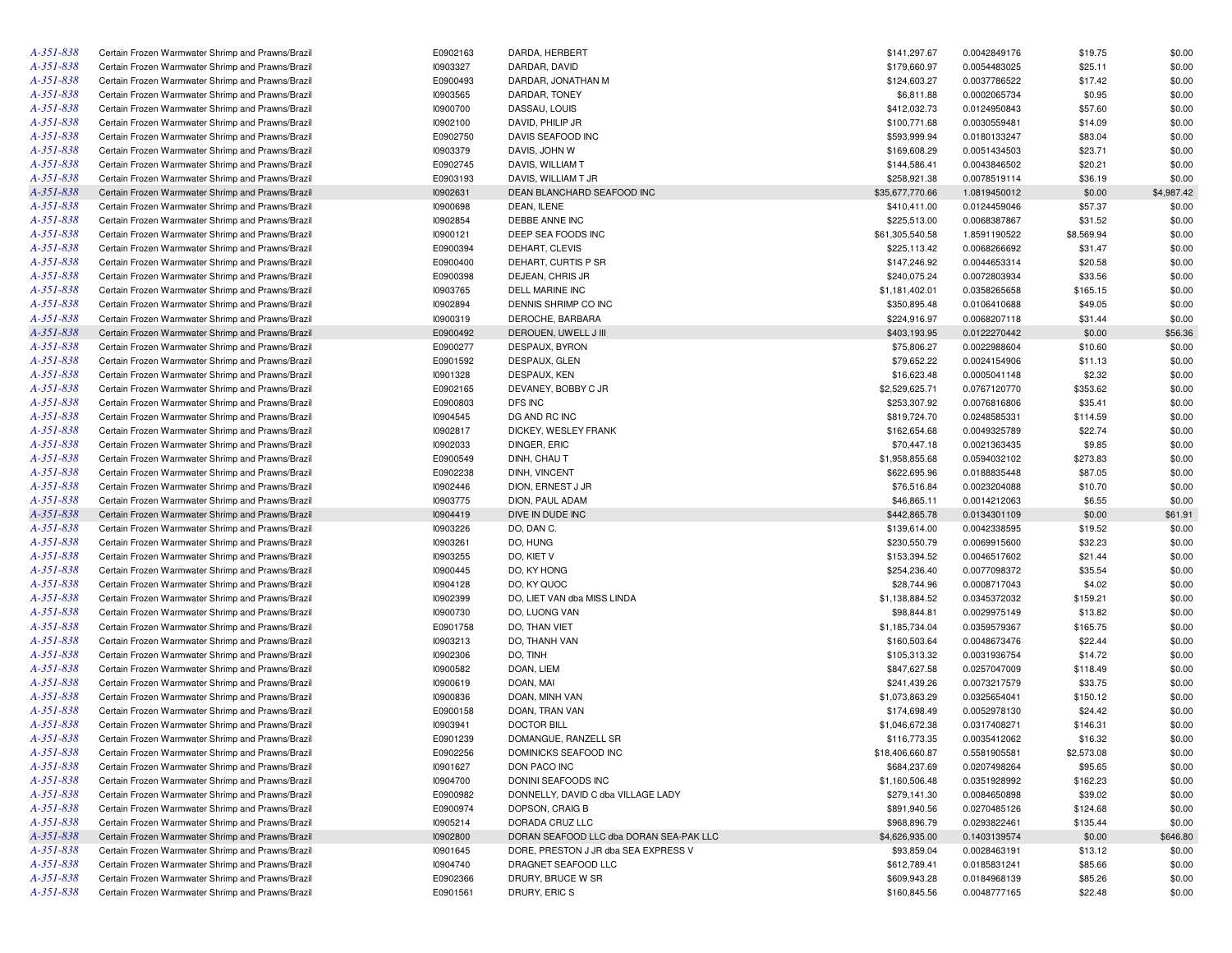| A-351-838       | Certain Frozen Warmwater Shrimp and Prawns/Brazil | E0900742 | DRURY, JEFF B III                                   | \$297,475.02    | 0.0090210684 | \$41.58    | \$0.00  |
|-----------------|---------------------------------------------------|----------|-----------------------------------------------------|-----------------|--------------|------------|---------|
| A-351-838       | Certain Frozen Warmwater Shrimp and Prawns/Brazil | E0901562 | DRURY, KEVIN S                                      | \$125,520.34    | 0.0038064627 | \$17.55    | \$0.00  |
| A-351-838       | Certain Frozen Warmwater Shrimp and Prawns/Brazil | 10904539 | DSL AND R INC                                       | \$1,451,749.41  | 0.0440249766 | \$202.94   | \$0.00  |
| A-351-838       | Certain Frozen Warmwater Shrimp and Prawns/Brazil | E0901180 | DUBBERLY, JAMES F dba DUBBERLYS SEAFOOD             | \$2,932,981.70  | 0.0889440352 | \$410.00   | \$0.00  |
| A-351-838       | Certain Frozen Warmwater Shrimp and Prawns/Brazil | E0901182 | DUBBERLY, JAMES F dba JULIE SHEA                    | \$745,120.98    | 0.0225961405 | \$104.16   | \$0.00  |
| A-351-838       | Certain Frozen Warmwater Shrimp and Prawns/Brazil | E0901184 | DUBBERLY, JAMES F dba DADDYS BOY                    | \$874,409.98    | 0.0265168896 | \$122.23   | \$0.00  |
| A-351-838       | Certain Frozen Warmwater Shrimp and Prawns/Brazil | 10902586 | DUET, RAMIE P                                       | \$87,015.85     | 0.0026387962 | \$12.16    | \$0.00  |
| A-351-838       | Certain Frozen Warmwater Shrimp and Prawns/Brazil | 10902076 | DUFRENE, ARCHIE                                     | \$605,903.94    | 0.0183743190 | \$84.70    | \$0.00  |
| A-351-838       | Certain Frozen Warmwater Shrimp and Prawns/Brazil | 10901478 | DUFRENE, ERIC F                                     | \$22,824.24     | 0.0006921557 | \$3.19     | \$0.00  |
| A-351-838       | Certain Frozen Warmwater Shrimp and Prawns/Brazil | 10905609 | DUFRENE, ERIC F JR                                  | \$71,147.23     | 0.0021575729 | \$9.95     | \$0.00  |
| A-351-838       | Certain Frozen Warmwater Shrimp and Prawns/Brazil | 10900964 | DUFRENE, GOLDEN J                                   | \$78,669.74     | 0.0023856965 | \$11.00    | \$0.00  |
| A-351-838       | Certain Frozen Warmwater Shrimp and Prawns/Brazil | 10900983 | DUFRENE, LEROY                                      | \$64,493.35     | 0.0019557909 | \$9.02     | \$0.00  |
| A-351-838       | Certain Frozen Warmwater Shrimp and Prawns/Brazil | 10902619 | DUFRENE, RONALD SR dba MILTON J DUFRENE AND SON INC | \$696,022.62    | 0.0211072099 | \$97.30    | \$0.00  |
| A-351-838       | Certain Frozen Warmwater Shrimp and Prawns/Brazil | 10903870 | DUFRENE, TOBY                                       | \$227,745.83    | 0.0069064983 | \$31.84    | \$0.00  |
| A-351-838       | Certain Frozen Warmwater Shrimp and Prawns/Brazil | 10902642 | DUNAMIS TOWING INC                                  | \$3,525,388.85  | 0.1069090577 | \$492.82   | \$0.00  |
| A-351-838       | Certain Frozen Warmwater Shrimp and Prawns/Brazil | 10900471 | DUONG, HO T dba RED EAGLE                           | \$508,579.25    | 0.0154229025 | \$71.09    | \$0.00  |
| A-351-838       | Certain Frozen Warmwater Shrimp and Prawns/Brazil | 10904188 | DUONG, KONG                                         | \$231,305.00    | 0.0070144318 | \$32.33    | \$0.00  |
| A-351-838       |                                                   |          |                                                     |                 |              |            |         |
|                 | Certain Frozen Warmwater Shrimp and Prawns/Brazil | 10904862 | DUONG, MAU                                          | \$222,521.15    | 0.0067480574 | \$31.11    | \$0.00  |
| A-351-838       | Certain Frozen Warmwater Shrimp and Prawns/Brazil | 10902979 | DUPLANTIS, TEDDY                                    | \$123,746.47    | 0.0037526693 | \$17.30    | \$0.00  |
| A-351-838       | Certain Frozen Warmwater Shrimp and Prawns/Brazil | 10901679 | DUPRE, JIMMIE J SR                                  | \$206,950.50    | 0.0062758702 | \$28.93    | \$0.00  |
| A-351-838       | Certain Frozen Warmwater Shrimp and Prawns/Brazil | 10900708 | DUPRE, LINWARD P                                    | \$380,253.37    | 0.0115313604 | \$53.16    | \$0.00  |
| A-351-838       | Certain Frozen Warmwater Shrimp and Prawns/Brazil | E0901053 | DYER, NADINE D                                      | \$161,255.93    | 0.0048901611 | \$22.54    | \$0.00  |
| A-351-838       | Certain Frozen Warmwater Shrimp and Prawns/Brazil | 10904688 | E AND E SHRIMP CO INC                               | \$1,166,693.50  | 0.0353805234 | \$163.09   | \$0.00  |
| A-351-838       | Certain Frozen Warmwater Shrimp and Prawns/Brazil | 10902912 | EDENS, STEVEN                                       | \$739,356.21    | 0.0224213212 | \$103.36   | \$0.00  |
| A-351-838       | Certain Frozen Warmwater Shrimp and Prawns/Brazil | 10904587 | EDENS, TIMOTHY DALE                                 | \$70,730.33     | 0.0021449302 | \$9.89     | \$0.00  |
| A-351-838       | Certain Frozen Warmwater Shrimp and Prawns/Brazil | 10904364 | EDISTO QUEEN LLC                                    | \$481,446.10    | 0.0146000771 | \$67.30    | \$0.00  |
| A-351-838       | Certain Frozen Warmwater Shrimp and Prawns/Brazil | 10902723 | EDWARDS, TOMMY                                      | \$301,560.60    | 0.0091449656 | \$42.16    | \$0.00  |
| A-351-838       | Certain Frozen Warmwater Shrimp and Prawns/Brazil | 10902216 | EJ AND JOEY INC                                     | \$528,068.44    | 0.0160139212 | \$0.00     | \$73.82 |
| A-351-838       | Certain Frozen Warmwater Shrimp and Prawns/Brazil | E0902308 | <b>ELIMINATOR INC</b>                               | \$1,260,689.46  | 0.0382309947 | \$176.23   | \$0.00  |
| A-351-838       | Certain Frozen Warmwater Shrimp and Prawns/Brazil | 10900683 | ELLERBEE, JODY                                      | \$1,279,713.55  | 0.0388079090 | \$178.89   | \$0.00  |
| A-351-838       | Certain Frozen Warmwater Shrimp and Prawns/Brazil | E0902196 | ELMIRA PFLUECKHAHN INC                              | \$689,667.02    | 0.0209144734 | \$96.41    | \$0.00  |
| A-351-838       | Certain Frozen Warmwater Shrimp and Prawns/Brazil | 10905823 | <b>EMMANUEL INC</b>                                 | \$527,690.56    | 0.0160024618 | \$73.77    | \$0.00  |
| A-351-838       | Certain Frozen Warmwater Shrimp and Prawns/Brazil | 10900450 | ENCLADE, MICHAEL AND PITRE, JEANNIE                 | \$180,366.55    | 0.0054696996 | \$25.21    | \$0.00  |
| A-351-838       | Certain Frozen Warmwater Shrimp and Prawns/Brazil | 10901657 | ENCLADE, RODNEY J                                   | \$147,265.64    | 0.0044658991 | \$20.59    | \$0.00  |
| A-351-838       | Certain Frozen Warmwater Shrimp and Prawns/Brazil | 10905269 | ENSENADA CRUZ LLC                                   | \$650,338.82    | 0.0197218274 | \$90.91    | \$0.00  |
| A-351-838       | Certain Frozen Warmwater Shrimp and Prawns/Brazil | E0902298 | <b>EQUALIZER INC</b>                                | \$1,104,671.53  | 0.0334996783 | \$154.42   | \$0.00  |
| A-351-838       | Certain Frozen Warmwater Shrimp and Prawns/Brazil | 10903407 | ERICA LYNN INC                                      | \$1,170,579.95  | 0.0354983818 | \$163.64   | \$0.00  |
| A-351-838       | Certain Frozen Warmwater Shrimp and Prawns/Brazil | 10903654 | ERICKSON AND JENSEN SEAFOOD PACKERS                 | \$10,430,262.99 | 0.3163025799 | \$1,458.05 | \$0.00  |
| A-351-838       | Certain Frozen Warmwater Shrimp and Prawns/Brazil | 10903684 | ERICKSON, GRANT dba GALAXY STAR LLC                 | \$714,989.25    | 0.0216823818 | \$99.95    | \$0.00  |
| A-351-838       | Certain Frozen Warmwater Shrimp and Prawns/Brazil | 10903691 | ERICKSON, GRANT dba MOLOLO LLC                      | \$683,003.94    | 0.0207124124 | \$95.48    | \$0.00  |
| A-351-838       | Certain Frozen Warmwater Shrimp and Prawns/Brazil | 10903661 | ERICKSON, GRANT dba E AND E LLC                     | \$962,122.44    | 0.0291768108 | \$134.50   | \$0.00  |
| A-351-838       | Certain Frozen Warmwater Shrimp and Prawns/Brazil | E0900931 | ESTAY, WAYNE                                        | \$14,969,682.48 | 0.4539625887 | \$2,092.62 | \$0.00  |
| A-351-838       | Certain Frozen Warmwater Shrimp and Prawns/Brazil | 10906180 | ETHAN G INC                                         | \$807,540.00    | 0.0244890264 | \$112.89   | \$0.00  |
| A-351-838       | Certain Frozen Warmwater Shrimp and Prawns/Brazil | 10902613 | FABRE, SHERON                                       | \$82,562.28     | 0.0025037396 | \$11.54    | \$0.00  |
| A-351-838       | Certain Frozen Warmwater Shrimp and Prawns/Brazil | E0902760 | FAIR MAIDEN SEAFOOD                                 | \$274,223.46    | 0.0083159541 | \$0.00     | \$38.33 |
| A-351-838       | Certain Frozen Warmwater Shrimp and Prawns/Brazil | 10900559 | <b>FARRIS, THOMAS J</b>                             | \$244,324.00    | 0.0074092390 | \$34.15    | \$0.00  |
| A-351-838       | Certain Frozen Warmwater Shrimp and Prawns/Brazil | 10905996 | FATHER DAN INC                                      | \$745,604.72    | 0.0226108102 | \$104.23   | \$0.00  |
| A-351-838       | Certain Frozen Warmwater Shrimp and Prawns/Brazil | 10905808 | FATHER MIKE INC                                     | \$329,439.15    | 0.0099903956 | \$46.05    | \$0.00  |
| A-351-838       | Certain Frozen Warmwater Shrimp and Prawns/Brazil | 10900715 | FAZENDE, JEFFERY                                    | \$33,445.34     | 0.0010142455 | \$4.68     | \$0.00  |
| A-351-838       | Certain Frozen Warmwater Shrimp and Prawns/Brazil | 10900323 | FAZENDE, THOMAS G                                   | \$51,136.76     | 0.0015507460 | \$7.15     | \$0.00  |
| $A - 35I - 838$ |                                                   |          |                                                     |                 |              |            |         |
|                 | Certain Frozen Warmwater Shrimp and Prawns/Brazil | 10902056 | FERNANDEZ, JOHN III dba WWJT INC                    | \$1,083,081.66  | 0.0328449555 | \$151.40   | \$0.00  |
| A-351-838       | Certain Frozen Warmwater Shrimp and Prawns/Brazil | 10902070 | FIELDS, BRYAN dba RKB FISHING INC                   | \$638,893.98    | 0.0193747573 | \$89.31    | \$0.00  |
| A-351-838       | Certain Frozen Warmwater Shrimp and Prawns/Brazil | 10905263 | FIESTA CRUZ LLC                                     | \$979,911.88    | 0.0297162839 | \$136.98   | \$0.00  |
| A-351-838       | Certain Frozen Warmwater Shrimp and Prawns/Brazil | E0901114 | FILLINICH, ANTHONY SR                               | \$145,167.50    | 0.0044022720 | \$20.29    | \$0.00  |
| A-351-838       | Certain Frozen Warmwater Shrimp and Prawns/Brazil | 10901846 | FINE SHRIMP CO                                      | \$717,794.00    | 0.0217674371 | \$100.34   | \$0.00  |
| A-351-838       | Certain Frozen Warmwater Shrimp and Prawns/Brazil | E0901121 | <b>FIREFOX INC</b>                                  | \$254,100.96    | 0.0077057299 | \$35.52    | \$0.00  |
| A-351-838       | Certain Frozen Warmwater Shrimp and Prawns/Brazil | E0901568 | FISHER, KIRK A                                      | \$52,067.74     | 0.0015789785 | \$7.28     | \$0.00  |
| A-351-838       | Certain Frozen Warmwater Shrimp and Prawns/Brazil | 10900054 | FISHERMANS REEF SHRIMP COMPANY                      | \$41,923,681.06 | 1.2713551412 | \$5,860.54 | \$0.00  |
| A-351-838       | Certain Frozen Warmwater Shrimp and Prawns/Brazil | 10900908 | FITCH, ADAM J                                       | \$65,003.32     | 0.0019712559 | \$9.09     | \$0.00  |
| A-351-838       | Certain Frozen Warmwater Shrimp and Prawns/Brazil | E0901772 | FKM INC                                             | \$106,672.00    | 0.0032348780 | \$14.91    | \$0.00  |
| A-351-838       | Certain Frozen Warmwater Shrimp and Prawns/Brazil | 10903135 | FLOWERS, VINCENT                                    | \$120,757.25    | 0.0036620198 | \$16.88    | \$0.00  |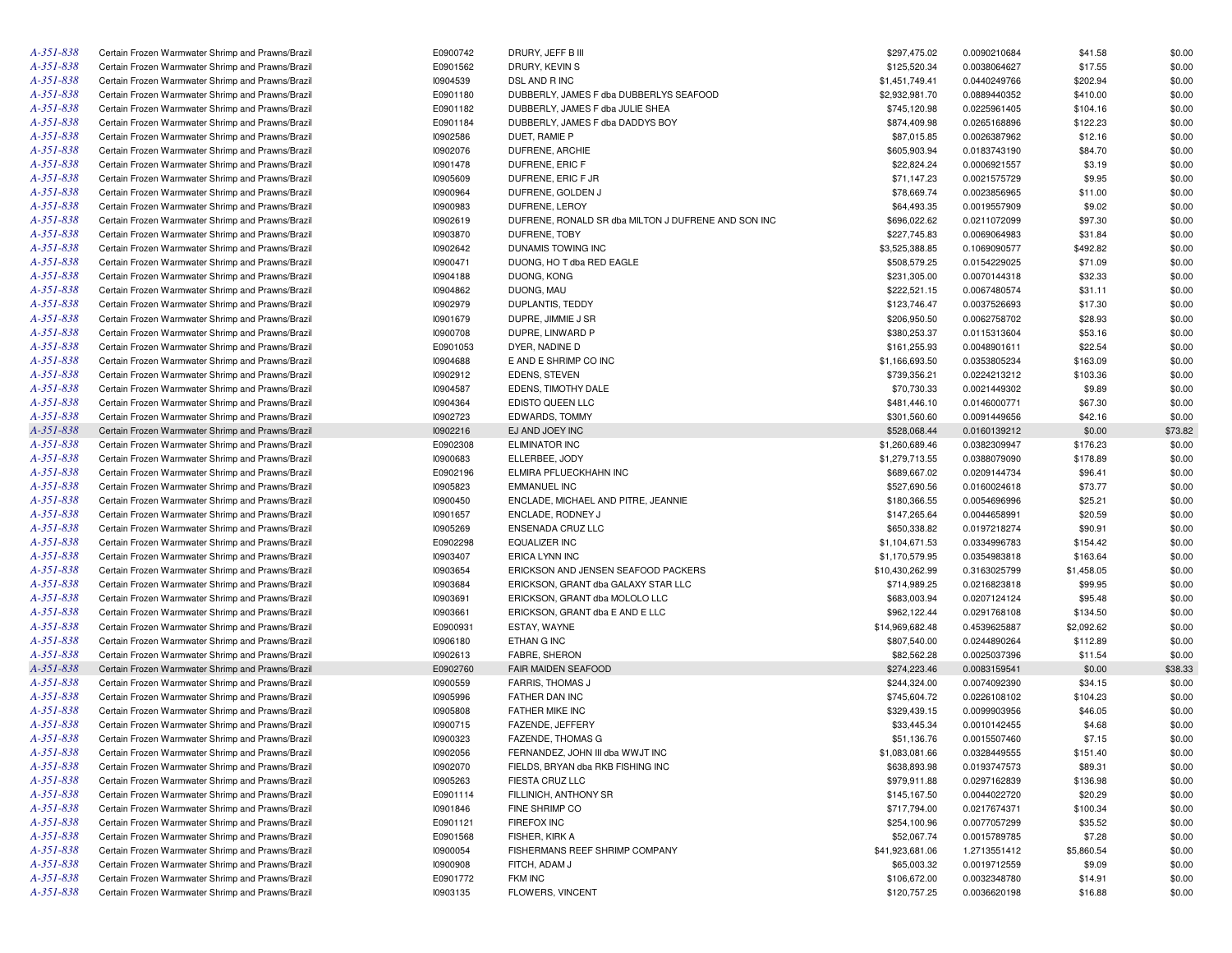| A-351-838                    | Certain Frozen Warmwater Shrimp and Prawns/Brazil | E0902274 | FORTUNE SHRIMP COMPANY INC                   | \$13,377,254.86 | 0.4056714800 | \$1,870.01 | \$0.00     |
|------------------------------|---------------------------------------------------|----------|----------------------------------------------|-----------------|--------------|------------|------------|
| A-351-838                    | Certain Frozen Warmwater Shrimp and Prawns/Brazil | 10900898 | FREDERICK, JOHNNIE                           | \$186,018.13    | 0.0056410864 | \$26.00    | \$0.00     |
| A-351-838                    | Certain Frozen Warmwater Shrimp and Prawns/Brazil | 10901650 | FREDRICK, MICHAEL                            | \$159,589.38    | 0.0048396222 | \$22.31    | \$0.00     |
| A-351-838                    | Certain Frozen Warmwater Shrimp and Prawns/Brazil | 10904728 | FREEDOM FISHING INC                          | \$1,324,523.21  | 0.0401667828 | \$185.16   | \$0.00     |
| A-351-838                    | Certain Frozen Warmwater Shrimp and Prawns/Brazil | E0900562 | FREEMAN, KENNETH dba FREEMAN SEAFOOD         | \$145,550.74    | 0.0044138939 | \$20.35    | \$0.00     |
| A-351-838                    | Certain Frozen Warmwater Shrimp and Prawns/Brazil | 10905106 | FRICKEY, JIMMY                               | \$73,319.56     | 0.0022234498 | \$10.25    | \$0.00     |
| A-351-838                    | Certain Frozen Warmwater Shrimp and Prawns/Brazil | 10901001 | FRICKEY, RICKEY J                            | \$328,501.25    | 0.0099619533 | \$45.92    | \$0.00     |
| A-351-838                    | Certain Frozen Warmwater Shrimp and Prawns/Brazil | 10901685 | FRILOUX, BRAD                                | \$473,206.81    | 0.0143502168 | \$66.15    | \$0.00     |
| A-351-838                    | Certain Frozen Warmwater Shrimp and Prawns/Brazil | 10904358 | FULTON SEAFOOD INC                           | \$24,435,755.42 | 0.7410256565 | \$0.00     | \$3,415.89 |
| A-351-838                    | Certain Frozen Warmwater Shrimp and Prawns/Brazil | 10903002 | G AND O TRAWLERS INC dba MISS LAUREN         | \$1,320,534.74  | 0.0400458306 | \$184.60   | \$0.00     |
| A-351-838                    | Certain Frozen Warmwater Shrimp and Prawns/Brazil | 10903026 | G AND S TRAWLERS INC                         | \$1,196,379.75  | 0.0362807728 | \$167.24   | \$0.00     |
| A-351-838                    | Certain Frozen Warmwater Shrimp and Prawns/Brazil | 10903129 | <b>GD VENTURES II INC</b>                    | \$1,308,994.16  | 0.0396958572 | \$182.99   | \$0.00     |
| A-351-838                    | Certain Frozen Warmwater Shrimp and Prawns/Brazil | 10901345 | GADSON, JAMES                                | \$311,213.37    | 0.0094376903 | \$43.50    | \$0.00     |
| A-351-838                    | Certain Frozen Warmwater Shrimp and Prawns/Brazil | E0901411 | GALA, CHRISTINE dba CHALLENGER SHRIMP INC    | \$759,244.96    | 0.0230244568 | \$106.14   | \$0.00     |
| A-351-838                    | Certain Frozen Warmwater Shrimp and Prawns/Brazil | E0902313 | GALA, CHRISTINE dba PATRON SEAFOOD INC       | \$2,253,467.44  | 0.0683374490 | \$315.01   | \$0.00     |
| A-351-838                    | Certain Frozen Warmwater Shrimp and Prawns/Brazil | E0901215 | GALA, CHRISTINE dba TRICO SHRIMP COMPANY INC | \$19,588,142.77 | 0.5940195466 | \$2,738.24 | \$0.00     |
| A-351-838                    | Certain Frozen Warmwater Shrimp and Prawns/Brazil | E0900028 | <b>GALE FORCE INC</b>                        | \$273,325.12    | 0.0082887115 | \$38.21    | \$0.00     |
| A-351-838                    |                                                   | E0902148 | GALJOUR, REED                                |                 |              |            | \$0.00     |
| A-351-838                    | Certain Frozen Warmwater Shrimp and Prawns/Brazil |          |                                              | \$563,040.60    | 0.0170744683 | \$78.71    |            |
|                              | Certain Frozen Warmwater Shrimp and Prawns/Brazil | 10900667 | GALLIANO, ANTHONY                            | \$212,210.58    | 0.0064353846 | \$29.67    | \$0.00     |
| A-351-838                    | Certain Frozen Warmwater Shrimp and Prawns/Brazil | E0901136 | GALLOWAY, JIMMY                              | \$170,433.06    | 0.0051684619 | \$23.82    | \$0.00     |
| A-351-838                    | Certain Frozen Warmwater Shrimp and Prawns/Brazil | E0900606 | GALLOWAY, JUDY                               | \$217,544.83    | 0.0065971482 | \$30.41    | \$0.00     |
| A-351-838                    | Certain Frozen Warmwater Shrimp and Prawns/Brazil | E0901564 | GALLOWAY, MARK                               | \$239,339.59    | 0.0072580845 | \$33.46    | \$0.00     |
| A-351-838                    | Certain Frozen Warmwater Shrimp and Prawns/Brazil | 10902759 | GARCIA, JOSEPH dba MISS GABRIELLE INC        | \$433,855.19    | 0.0131568606 | \$60.65    | \$0.00     |
| A-351-838                    | Certain Frozen Warmwater Shrimp and Prawns/Brazil | 10902795 | GARCIA, JOSEPH dba SABRINA MARIE INC         | \$453,055.50    | 0.0137391189 | \$63.33    | \$0.00     |
| A-351-838                    | Certain Frozen Warmwater Shrimp and Prawns/Brazil | 10902777 | GARCIA, JOSEPH dba MARIAH LYNN INC           | \$401,370.38    | 0.0121717436 | \$56.11    | \$0.00     |
| A-351-838                    | Certain Frozen Warmwater Shrimp and Prawns/Brazil | 10902753 | GARCIA, JOSEPH dba ALYSIA RENEE INC          | \$337,451.78    | 0.0102333823 | \$47.17    | \$0.00     |
| A-351-838                    | Certain Frozen Warmwater Shrimp and Prawns/Brazil | 10902770 | GARCIA, JOSEPH dba SANDRA G INC              | \$399,302.18    | 0.0121090245 | \$55.82    | \$0.00     |
| A-351-838                    | Certain Frozen Warmwater Shrimp and Prawns/Brazil | 10902789 | GARCIA, JOSEPH dba TRAWLER SANTA MARIA       | \$364,130.15    | 0.0110424163 | \$50.90    | \$0.00     |
| A-351-838                    | Certain Frozen Warmwater Shrimp and Prawns/Brazil | 10902783 | GARCIA, JOSEPH dba THOMAS G INC              | \$399,230.89    | 0.0121068626 | \$55.81    | \$0.00     |
| A-351-838                    | Certain Frozen Warmwater Shrimp and Prawns/Brazil | 10903905 | <b>GARNER, LARRY S</b>                       | \$232,481.77    | 0.0070501179 | \$32.50    | \$0.00     |
| A-351-838                    | Certain Frozen Warmwater Shrimp and Prawns/Brazil | 10905743 | GASPARD, MICHAEL ANTHONY SR                  | \$63,068.02     | 0.0019125671 | \$8.82     | \$0.00     |
| A-351-838                    | Certain Frozen Warmwater Shrimp and Prawns/Brazil | 10905569 | GASPARD, MURRY SR                            | \$108,176.28    | 0.0032804960 | \$15.12    | \$0.00     |
| A-351-838                    | Certain Frozen Warmwater Shrimp and Prawns/Brazil | 10901596 | GASPARD, RONALD SR                           | \$93,825.92     | 0.0028453147 | \$13.12    | \$0.00     |
| A-351-838                    | Certain Frozen Warmwater Shrimp and Prawns/Brazil | E0902798 | GAUDET, ALLEN IV                             | \$105,387.48    | 0.0031959244 | \$14.73    | \$0.00     |
| A-351-838                    | Certain Frozen Warmwater Shrimp and Prawns/Brazil | E0902751 | GAY FISH COMPANY INC                         | \$154,262.90    | 0.0046780942 | \$21.56    | \$0.00     |
| A-351-838                    | Certain Frozen Warmwater Shrimp and Prawns/Brazil | 10901137 | <b>GEMITA INC</b>                            | \$755,361.69    | 0.0229066948 | \$105.59   | \$0.00     |
| A-351-838                    | Certain Frozen Warmwater Shrimp and Prawns/Brazil | 10900954 | GEORGE, JAMES JR                             | \$520,711.20    | 0.0157908095 | \$72.79    | \$0.00     |
| A-351-838                    | Certain Frozen Warmwater Shrimp and Prawns/Brazil | 10901015 | GEORGIA SHRIMP CO LLC                        | \$6,568,615.39  | 0.1991963190 | \$918.23   | \$0.00     |
| A-351-838                    | Certain Frozen Warmwater Shrimp and Prawns/Brazil | 10905257 | <b>GLORIA CRUZ LLC</b>                       | \$704,688.57    | 0.0213700089 | \$98.51    | \$0.00     |
| A-351-838                    | Certain Frozen Warmwater Shrimp and Prawns/Brazil | 10905674 | GLOVER, CHARLES                              | \$154,251.37    | 0.0046777446 | \$21.56    | \$0.00     |
| A-351-838                    | Certain Frozen Warmwater Shrimp and Prawns/Brazil | 10902521 | <b>GOINGS, ROBERT</b>                        | \$158,921.37    | 0.0048193645 | \$22.22    | \$0.00     |
| A-351-838                    | Certain Frozen Warmwater Shrimp and Prawns/Brazil | 10902441 | GOLD COAST SEAFOOD INC                       | \$3,366,999.87  | 0.1021058382 | \$470.67   | \$0.00     |
| A-351-838                    | Certain Frozen Warmwater Shrimp and Prawns/Brazil | 10900845 | GOLDEN GULF COAST PKG CO INC                 | \$25,261,246.92 | 0.7660590705 | \$3,531.28 | \$0.00     |
| A-351-838                    | Certain Frozen Warmwater Shrimp and Prawns/Brazil | 10900591 | <b>GOLDEN PHASE INC</b>                      | \$170,402.44    | 0.0051675333 | \$23.82    | \$0.00     |
| A-351-838                    | Certain Frozen Warmwater Shrimp and Prawns/Brazil | 10900832 | GOLLOTTS OIL DOCK AND ICEHOUSE INC           | \$25,260,869.84 | 0.7660476354 | \$3,531.23 | \$0.00     |
| A-351-838                    | Certain Frozen Warmwater Shrimp and Prawns/Brazil | 10900266 | GONZALES, RUDOLPH                            | \$41,680.45     | 0.0012639790 | \$5.83     | \$0.00     |
| A-351-838                    | Certain Frozen Warmwater Shrimp and Prawns/Brazil | 10901584 | GONZALES, RUDOLPH S JR                       | \$45,982.45     | 0.0013944392 | \$6.43     | \$0.00     |
| A-351-838                    | Certain Frozen Warmwater Shrimp and Prawns/Brazil | E0901386 | GONZALES, TIM J                              | \$144,207.49    | 0.0043731593 | \$20.16    | \$0.00     |
| A-351-838                    | Certain Frozen Warmwater Shrimp and Prawns/Brazil | 10902716 | <b>GONZALEZ TRAWLERS INC</b>                 | \$635,201.24    | 0.0192627733 | \$88.80    | \$0.00     |
| $A - 35I - 838$              | Certain Frozen Warmwater Shrimp and Prawns/Brazil | 10904455 | GOODMAN, DANNY                               | \$277,528.68    | 0.0084161864 | \$38.80    | \$0.00     |
| A-351-838                    | Certain Frozen Warmwater Shrimp and Prawns/Brazil | 10904733 | GORE SEAFOOD INC                             | \$1,112,309.74  | 0.0337313106 | \$155.49   | \$0.00     |
| A-351-838                    | Certain Frozen Warmwater Shrimp and Prawns/Brazil | E0902211 | GORE, ISABEL dba WESTERN SEAFOOD CO INC      | \$36,922,679.55 | 1.1196974427 | \$5,161.44 | \$0.00     |
| A-351-838                    | Certain Frozen Warmwater Shrimp and Prawns/Brazil | 10905460 | <b>GOVELOPEZ INC</b>                         | \$627,947.14    | 0.0190427893 | \$87.78    | \$0.00     |
| A-351-838                    | Certain Frozen Warmwater Shrimp and Prawns/Brazil | E0902144 | <b>GRAHAM SHRIMP CO</b>                      | \$7,737,244.07  | 0.2346355277 | \$1,081.59 | \$0.00     |
| A-351-838                    | Certain Frozen Warmwater Shrimp and Prawns/Brazil | E0902167 | GRAHAM, DARRELL                              | \$8,816,659.72  | 0.2673693097 | \$1,232.49 | \$0.00     |
| A-351-838                    | Certain Frozen Warmwater Shrimp and Prawns/Brazil | 10906174 | <b>GRANDMA INC</b>                           | \$712,724.00    | 0.0216136870 | \$99.63    | \$0.00     |
| A-351-838                    | Certain Frozen Warmwater Shrimp and Prawns/Brazil | 10904371 | GRANGER, ALBERT J                            | \$148,165.24    | 0.0044931799 | \$20.71    | \$0.00     |
| A-351-838                    | Certain Frozen Warmwater Shrimp and Prawns/Brazil | E0901225 | GRANGER, WILLIAM                             | \$159,724.69    | 0.0048437256 |            |            |
|                              |                                                   |          |                                              |                 |              | \$22.33    | \$0.00     |
| A-351-838                    | Certain Frozen Warmwater Shrimp and Prawns/Brazil | E0901028 | GRANIER, STEPHEN dba S AND S SEAFOOD CO INC  | \$224,958.70    | 0.0068219773 | \$31.45    | \$0.00     |
| A-351-838<br>$A - 35I - 838$ | Certain Frozen Warmwater Shrimp and Prawns/Brazil | E0901579 | GRAVES, ROBERT N SR                          | \$423,463.09    | 0.0128417153 | \$59.20    | \$0.00     |
|                              | Certain Frozen Warmwater Shrimp and Prawns/Brazil | 10903679 | <b>GREEN FLASH LLC</b>                       | \$607,639.61    | 0.0184269540 | \$84.94    | \$0.00     |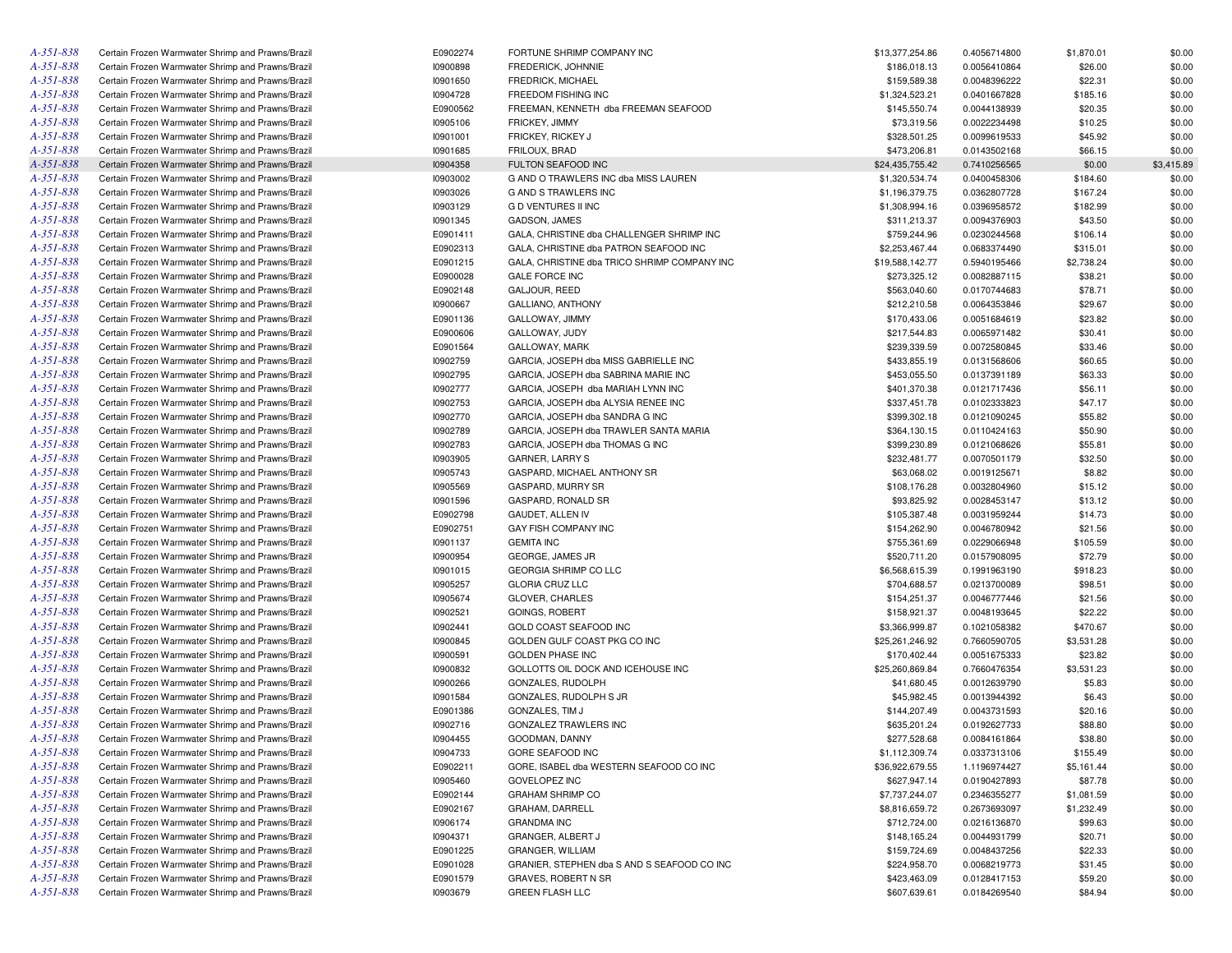| A-351-838       | Certain Frozen Warmwater Shrimp and Prawns/Brazil | E0900620 | GREEN, JAMES W dba EAST COAST SEAFOOD COMPANY | \$802,636.23    | 0.0243403173 | \$112.20    | \$0.00     |
|-----------------|---------------------------------------------------|----------|-----------------------------------------------|-----------------|--------------|-------------|------------|
| A-351-838       | Certain Frozen Warmwater Shrimp and Prawns/Brazil | E0900605 | GREEN, JAMES W JR dba MISS EMILIE ANN         | \$284,272.34    | 0.0086206910 | \$39.74     | \$0.00     |
| A-351-838       | Certain Frozen Warmwater Shrimp and Prawns/Brazil | 10901523 | GREENLAW, WILLARD C JR                        | \$54,418.61     | 0.0016502697 | \$7.61      | \$0.00     |
| A-351-838       | Certain Frozen Warmwater Shrimp and Prawns/Brazil | E0901738 | GROOVER, HENRY HARLEY                         | \$169,987.08    | 0.0051549373 | \$23.76     | \$0.00     |
| A-351-838       | Certain Frozen Warmwater Shrimp and Prawns/Brazil | E0902268 | GROS, DANNY A                                 | \$1,089,206.15  | 0.0330306835 | \$152.26    | \$0.00     |
| A-351-838       | Certain Frozen Warmwater Shrimp and Prawns/Brazil | E0900501 | <b>GUIDRY, CHARLES J</b>                      | \$103,776.64    | 0.0031470749 | \$14.51     | \$0.00     |
| A-351-838       | Certain Frozen Warmwater Shrimp and Prawns/Brazil | 10900378 | <b>GUIDRY, CLINTON P JR</b>                   | \$149,148.45    | 0.0045229962 | \$20.85     | \$0.00     |
| A-351-838       | Certain Frozen Warmwater Shrimp and Prawns/Brazil | E0901013 | GUIDRY, JASON                                 | \$70,731.95     | 0.0021449793 | \$9.89      | \$0.00     |
| A-351-838       | Certain Frozen Warmwater Shrimp and Prawns/Brazil | 10901547 | GUIDRY, KENNETH J                             | \$276,469.78    | 0.0083840748 | \$38.65     | \$0.00     |
| A-351-838       | Certain Frozen Warmwater Shrimp and Prawns/Brazil | 10901363 | GUIDRY, MICHAEL J                             | \$114,170.65    | 0.0034622781 | \$15.96     | \$0.00     |
| A-351-838       | Certain Frozen Warmwater Shrimp and Prawns/Brazil | E0900928 | GUIDRY, ROBERT                                | \$70,976.05     | 0.0021523818 | \$9.92      | \$0.00     |
| A-351-838       | Certain Frozen Warmwater Shrimp and Prawns/Brazil | 10901499 | GUIDRY, VICKI                                 | \$130,862.29    | 0.0039684599 | \$18.29     | \$0.00     |
| A-351-838       | Certain Frozen Warmwater Shrimp and Prawns/Brazil | E0900168 | GULF CROWN SEAFOOD CO INC                     | \$92,524,528.96 | 2.8058494055 | \$12,934.06 | \$0.00     |
| A-351-838       | Certain Frozen Warmwater Shrimp and Prawns/Brazil | 10905094 | GULF FINEST INVESTMENT CO                     | \$1,066,525.35  | 0.0323428776 | \$0.00      | \$149.09   |
| A-351-838       | Certain Frozen Warmwater Shrimp and Prawns/Brazil | E0901149 | <b>GULF FISH INC</b>                          | \$14,630,805.87 | 0.4436859978 | \$2,045.25  | \$0.00     |
| A-351-838       | Certain Frozen Warmwater Shrimp and Prawns/Brazil | 10904605 | <b>GULF FISHERIES INC</b>                     | \$524,347.58    | 0.0159010844 | \$73.30     | \$0.00     |
| A-351-838       | Certain Frozen Warmwater Shrimp and Prawns/Brazil | 10901374 | GULF ISLAND SHRIMP AND SEAFOOD II LLC         | \$43,585,913.73 | 1.3217631206 | \$6,092.90  | \$0.00     |
| A-351-838       | Certain Frozen Warmwater Shrimp and Prawns/Brazil | E0902205 | GULF KING SERVICES INC                        |                 |              |             |            |
|                 |                                                   |          |                                               | \$40,890,048.62 | 1.2400097563 | \$5,716.04  | \$0.00     |
| A-351-838       | Certain Frozen Warmwater Shrimp and Prawns/Brazil | 10903832 | GULF PRIDE ENTERPRISES INC                    | \$24,568,608.37 | 0.7450544841 | \$3,434.46  | \$0.00     |
| A-351-838       | Certain Frozen Warmwater Shrimp and Prawns/Brazil | 10903933 | <b>GULF RUNNER</b>                            | \$1,192,063.29  | 0.0361498741 | \$166.64    | \$0.00     |
| A-351-838       | Certain Frozen Warmwater Shrimp and Prawns/Brazil | E0902230 | GULF SHRIMP COMPANY INC                       | \$1,224,227.11  | 0.0371252569 | \$171.14    | \$0.00     |
| A-351-838       | Certain Frozen Warmwater Shrimp and Prawns/Brazil | 10904527 | GULF SHRIMP ICE CO INC                        | \$639,316.04    | 0.0193875565 | \$0.00      | \$89.37    |
| A-351-838       | Certain Frozen Warmwater Shrimp and Prawns/Brazil | E0902166 | GULF SOUTH INC                                | \$23,127,377.13 | 0.7013484759 | \$3,232.99  | \$0.00     |
| A-351-838       | Certain Frozen Warmwater Shrimp and Prawns/Brazil | 10902498 | GUY, KIMOTHY                                  | \$140,269.25    | 0.0042537303 | \$19.61     | \$0.00     |
| A-351-838       | Certain Frozen Warmwater Shrimp and Prawns/Brazil | 10902161 | H AND A SEAFOOD LLC                           | \$11,715,069.27 | 0.3552649283 | \$0.00      | \$1,637.66 |
| A-351-838       | Certain Frozen Warmwater Shrimp and Prawns/Brazil | 10901980 | H AND N CORPORATION                           | \$136,466.81    | 0.0041384195 | \$0.00      | \$19.08    |
| A-351-838       | Certain Frozen Warmwater Shrimp and Prawns/Brazil | 10903987 | H T SEAMAN                                    | \$121,640.44    | 0.0036888030 | \$17.00     | \$0.00     |
| A-351-838       | Certain Frozen Warmwater Shrimp and Prawns/Brazil | E0902343 | HA, CO DONG                                   | \$201,210.25    | 0.0061017945 | \$28.13     | \$0.00     |
| A-351-838       | Certain Frozen Warmwater Shrimp and Prawns/Brazil | E0902277 | <b>HAILEY MARIE INC</b>                       | \$696,070.91    | 0.0211086743 | \$97.30     | \$0.00     |
| A-351-838       | Certain Frozen Warmwater Shrimp and Prawns/Brazil | 10900850 | HALL, DARRELL T SR                            | \$10,496.75     | 0.0003183188 | \$1.47      | \$0.00     |
| A-351-838       | Certain Frozen Warmwater Shrimp and Prawns/Brazil | 10904997 | HANSEN, ERIC                                  | \$3,846,465.00  | 0.1166458414 | \$537.70    | \$0.00     |
| A-351-838       | Certain Frozen Warmwater Shrimp and Prawns/Brazil | E0900221 | HANSON, EDMOND A                              | \$17,172.84     | 0.0005207744 | \$2.40      | \$0.00     |
| A-351-838       | Certain Frozen Warmwater Shrimp and Prawns/Brazil | E0902333 | HARDEE, WILLIAM P                             | \$379,910.41    | 0.0115209600 | \$53.11     | \$0.00     |
| A-351-838       | Certain Frozen Warmwater Shrimp and Prawns/Brazil | E0900815 | HARDY, JOHN                                   | \$1,305,514.94  | 0.0395903482 | \$182.50    | \$0.00     |
| A-351-838       | Certain Frozen Warmwater Shrimp and Prawns/Brazil | 10904986 | HARLINGEN SHRIMP FARMS LTD                    | \$5,576,382.24  | 0.1691063869 | \$0.00      | \$779.53   |
| A-351-838       | Certain Frozen Warmwater Shrimp and Prawns/Brazil | 10903900 | HATTAWAY, ERROL HENRY                         | \$568,583.14    | 0.0172425484 | \$79.48     | \$0.00     |
| A-351-838       | Certain Frozen Warmwater Shrimp and Prawns/Brazil | E0901218 | HAYDEL, GREGORY                               | \$124,463.31    | 0.0037744078 | \$17.40     | \$0.00     |
| A-351-838       | Certain Frozen Warmwater Shrimp and Prawns/Brazil | 10903547 | HCP LLC                                       | \$94,452.26     | 0.0028643087 | \$13.20     | \$0.00     |
| A-351-838       | Certain Frozen Warmwater Shrimp and Prawns/Brazil | 10900086 | HEBERT, ROBERT A                              | \$155,153.50    | 0.0047051021 | \$21.69     | \$0.00     |
| A-351-838       | Certain Frozen Warmwater Shrimp and Prawns/Brazil | E0902206 | HELEN KAY INC                                 | \$777,368.16    | 0.0235740513 | \$108.67    | \$0.00     |
| A-351-838       | Certain Frozen Warmwater Shrimp and Prawns/Brazil | 10900234 | HELMER, GERRY J.                              | \$140,858.86    | 0.0042716105 | \$19.69     | \$0.00     |
| A-351-838       | Certain Frozen Warmwater Shrimp and Prawns/Brazil | E0900612 | HELMER, HERMAN C JR                           | \$33,941.20     | 0.0010292827 | \$4.74      | \$0.00     |
| A-351-838       | Certain Frozen Warmwater Shrimp and Prawns/Brazil | 10900774 | HELMER, KENNETH                               | \$168,839.09    | 0.0051201240 | \$23.60     | \$0.00     |
| A-351-838       | Certain Frozen Warmwater Shrimp and Prawns/Brazil | E0900318 | HELMER, LARRY J SR                            | \$88,093.17     | 0.0026714664 | \$12.31     | \$0.00     |
| A-351-838       | Certain Frozen Warmwater Shrimp and Prawns/Brazil | E0902305 | HELMER, MICHAEL A                             | \$180,410.58    | 0.0054710348 | \$25.22     | \$0.00     |
| A-351-838       | Certain Frozen Warmwater Shrimp and Prawns/Brazil | E0900743 | HELMER, RUSTY L                               | \$92,947.57     | 0.0028186783 | \$12.99     | \$0.00     |
| A-351-838       | Certain Frozen Warmwater Shrimp and Prawns/Brazil | 10904916 | HEMMENWAY, JACK                               | \$1,966,274.18  | 0.0596281797 | \$274.87    | \$0.00     |
| A-351-838       |                                                   |          |                                               | \$125,726.70    | 0.0038127207 |             |            |
|                 | Certain Frozen Warmwater Shrimp and Prawns/Brazil | E0900812 | HENDERSON, JOHNNY                             |                 |              | \$17.58     | \$0.00     |
| A-351-838       | Certain Frozen Warmwater Shrimp and Prawns/Brazil | E0900055 | HEREFORD, RODNEY O JR                         | \$162,943.01    | 0.0049413226 | \$22.78     | \$0.00     |
| A-351-838       | Certain Frozen Warmwater Shrimp and Prawns/Brazil | E0900053 | HEREFORD, RODNEY O SR                         | \$154,564.69    | 0.0046872462 | \$21.61     | \$0.00     |
| A-351-838       | Certain Frozen Warmwater Shrimp and Prawns/Brazil | 10905251 | HERMOSA CRUZ LLC                              | \$1,016,134.20  | 0.0308147426 | \$142.05    | \$0.00     |
| $A - 35I - 838$ | Certain Frozen Warmwater Shrimp and Prawns/Brazil | E0902312 | HESS, HENRY JR                                | \$151,993.66    | 0.0046092785 | \$21.25     | \$0.00     |
| A-351-838       | Certain Frozen Warmwater Shrimp and Prawns/Brazil | 10904674 | HEWETT, JAMES L dba CAPT DEXTER INC           | \$218,909.69    | 0.0066385382 | \$30.60     | \$0.00     |
| $A - 35I - 838$ | Certain Frozen Warmwater Shrimp and Prawns/Brazil | E0902188 | HHH MARINE INC                                | \$1,056,971.00  | 0.0320531375 | \$0.00      | \$147.75   |
| A-351-838       | Certain Frozen Warmwater Shrimp and Prawns/Brazil | 10901288 | HI SEAS OF DULAC INC                          | \$38,195,002.90 | 1.1582812405 | \$5,339.30  | \$0.00     |
| A-351-838       | Certain Frozen Warmwater Shrimp and Prawns/Brazil | E0900617 | HICKMAN, JOHN                                 | \$46,264.80     | 0.0014030016 | \$6.47      | \$0.00     |
| A-351-838       | Certain Frozen Warmwater Shrimp and Prawns/Brazil | 10900650 | HICKMAN, MARVIN                               | \$80,668.67     | 0.0024463150 | \$11.28     | \$0.00     |
| $A - 35I - 838$ | Certain Frozen Warmwater Shrimp and Prawns/Brazil | E0903333 | HICKS, DEBRA BRANNING AND MICHAEL BRANNING    | \$158,507.12    | 0.0048068022 | \$0.00      | \$22.16    |
| A-351-838       | Certain Frozen Warmwater Shrimp and Prawns/Brazil | 10901065 | HIGGINS, JOSEPH J III                         | \$166,161.04    | 0.0050389109 | \$23.23     | \$0.00     |
| A-351-838       | Certain Frozen Warmwater Shrimp and Prawns/Brazil | 10903332 | HINGLE, ROLAND T SR                           | \$60,109.85     | 0.0018228592 | \$8.40      | \$0.00     |
| $A - 351 - 838$ | Certain Frozen Warmwater Shrimp and Prawns/Brazil | E0901748 | HO, JIMMY                                     | \$110,362.75    | 0.0033468018 | \$15.43     | \$0.00     |
|                 |                                                   |          |                                               |                 |              |             |            |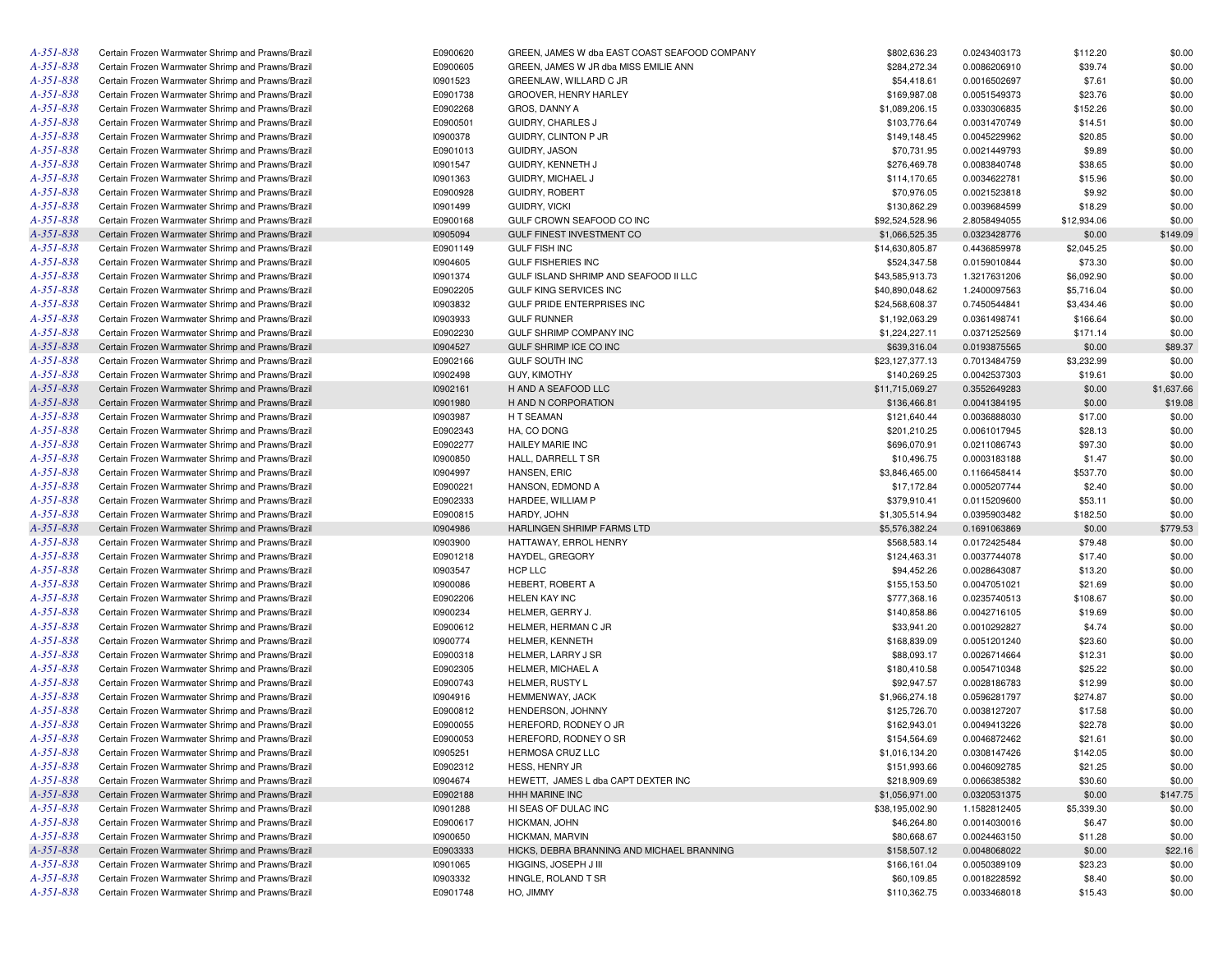| A-351-838       | Certain Frozen Warmwater Shrimp and Prawns/Brazil | 10901404 | HO, NGA THI                                 | \$1,381,663.08  | 0.0418995760 | \$193.14    | \$0.00   |
|-----------------|---------------------------------------------------|----------|---------------------------------------------|-----------------|--------------|-------------|----------|
| A-351-838       | Certain Frozen Warmwater Shrimp and Prawns/Brazil | E0902231 | HOANG, HUY VAN                              | \$23,281.92     | 0.0007060351 | \$3.25      | \$0.00   |
| A-351-838       | Certain Frozen Warmwater Shrimp and Prawns/Brazil | 10905293 | HOANG, LOAN                                 | \$1,695,940.18  | 0.0514301753 | \$237.08    | \$0.00   |
| A-351-838       | Certain Frozen Warmwater Shrimp and Prawns/Brazil | E0902767 | HOANG, TRUNG TUAN                           | \$87,171.88     | 0.0026435278 | \$12.19     | \$0.00   |
| A-351-838       | Certain Frozen Warmwater Shrimp and Prawns/Brazil | 10901052 | HOME LOVING CARE CO                         | \$41,310.87     | 0.0012527714 | \$5.77      | \$0.00   |
| A-351-838       | Certain Frozen Warmwater Shrimp and Prawns/Brazil | 10901125 | HONDUMEX ENTERPRISES INC                    | \$852,730.55    | 0.0258594508 | \$119.20    | \$0.00   |
| A-351-838       | Certain Frozen Warmwater Shrimp and Prawns/Brazil | 10900922 | <b>HONGRI INC</b>                           | \$606,760.97    | 0.0184003088 | \$84.82     | \$0.00   |
| A-351-838       | Certain Frozen Warmwater Shrimp and Prawns/Brazil | E0902241 | HOSTETLER, WARREN L II                      | \$210,948.86    | 0.0063971224 | \$29.49     | \$0.00   |
| A-351-838       | Certain Frozen Warmwater Shrimp and Prawns/Brazil | 10900071 | HUBER, CHARLES A                            | \$145,116.62    | 0.0044007290 | \$20.29     | \$0.00   |
| A-351-838       | Certain Frozen Warmwater Shrimp and Prawns/Brazil | 10901106 | HUCK, STEVEN R                              | \$100,696.93    | 0.0030536813 | \$14.08     | \$0.00   |
| A-351-838       | Certain Frozen Warmwater Shrimp and Prawns/Brazil | 10900884 | HUTTO, CYNTHIA E                            | \$151,850.39    | 0.0046049338 | \$21.23     | \$0.00   |
| A-351-838       | Certain Frozen Warmwater Shrimp and Prawns/Brazil | E0900272 | HUYNH, DUNG                                 | \$95,822.47     | 0.0029058610 | \$13.40     | \$0.00   |
| A-351-838       | Certain Frozen Warmwater Shrimp and Prawns/Brazil | 10901230 | HUYNH, HAI                                  | \$189,871.74    | 0.0057579489 | \$26.54     | \$0.00   |
| A-351-838       | Certain Frozen Warmwater Shrimp and Prawns/Brazil | 10901471 | HUYNH, HUNG V                               | \$12,794,906.87 | 0.3880115061 | \$1,788.61  | \$0.00   |
| A-351-838       | Certain Frozen Warmwater Shrimp and Prawns/Brazil | E0901590 | HUYNH, THANH NGOC                           | \$2,475,226.64  | 0.0750623999 | \$346.01    | \$0.00   |
| A-351-838       | Certain Frozen Warmwater Shrimp and Prawns/Brazil | 10901926 | HUYNH, TRI                                  | \$65,669.14     | 0.0019914472 | \$9.18      | \$0.00   |
| A-351-838       | Certain Frozen Warmwater Shrimp and Prawns/Brazil | 10905497 | <b>IKE AND ZACK INC</b>                     | \$283,807.67    | 0.0086065997 | \$39.67     | \$0.00   |
| A-351-838       | Certain Frozen Warmwater Shrimp and Prawns/Brazil | E0901377 | <b>INDEPENDENT FISH COMPANY</b>             | \$1,827,924.33  | 0.0554326561 | \$255.53    | \$0.00   |
| A-351-838       | Certain Frozen Warmwater Shrimp and Prawns/Brazil | 10901460 | INDEPENDENT SEAFOOD INC                     | \$1,949,280.91  | 0.0591128509 | \$272.49    | \$0.00   |
| A-351-838       | Certain Frozen Warmwater Shrimp and Prawns/Brazil | E0900659 | INGRAHAM, JOYCE                             | \$410,520.18    | 0.0124492155 | \$57.39     | \$0.00   |
| A-351-838       |                                                   |          |                                             |                 |              |             |          |
|                 | Certain Frozen Warmwater Shrimp and Prawns/Brazil | 10904721 | <b>INTEGRITY FISHING INC</b>                | \$854,624.96    | 0.0259168997 | \$119.47    | \$0.00   |
| A-351-838       | Certain Frozen Warmwater Shrimp and Prawns/Brazil | 10906212 | INTERNATIONAL OCEANIC ENT                   | \$27,800,749.35 | 0.8430706637 | \$3,886.28  | \$0.00   |
| A-351-838       | Certain Frozen Warmwater Shrimp and Prawns/Brazil | 10903618 | <b>IRON HORSE INC</b>                       | \$83,416.06     | 0.0025296308 | \$11.66     | \$0.00   |
| A-351-838       | Certain Frozen Warmwater Shrimp and Prawns/Brazil | 10903781 | <b>IRON WILL INC</b>                        | \$1,089,973.20  | 0.0330539446 | \$152.37    | \$0.00   |
| A-351-838       | Certain Frozen Warmwater Shrimp and Prawns/Brazil | E0902198 | <b>ISABEL MAIER INC</b>                     | \$1,022,515.76  | 0.0310082663 | \$142.94    | \$0.00   |
| A-351-838       | Certain Frozen Warmwater Shrimp and Prawns/Brazil | 10905244 | <b>ISLA CRUZ LLC</b>                        | \$952,751.66    | 0.0288926375 | \$133.19    | \$0.00   |
| A-351-838       | Certain Frozen Warmwater Shrimp and Prawns/Brazil | 10900894 | J AND J RENTALS INC                         | \$766,770.89    | 0.0232526841 | \$107.19    | \$0.00   |
| A-351-838       | Certain Frozen Warmwater Shrimp and Prawns/Brazil | E0902738 | J W BLUME INC dba J B SEAFOODS              | \$4,546,794.00  | 0.1378836443 | \$0.00      | \$635.60 |
| A-351-838       | Certain Frozen Warmwater Shrimp and Prawns/Brazil | E0902736 | JACKSON, JOHN DERRELL                       | \$193,718.22    | 0.0058745952 | \$27.08     | \$0.00   |
| A-351-838       | Certain Frozen Warmwater Shrimp and Prawns/Brazil | 10904935 | JACKSON, JOHN ELTON SR                      | \$129,492.32    | 0.0039269149 | \$18.10     | \$0.00   |
| A-351-838       | Certain Frozen Warmwater Shrimp and Prawns/Brazil | 10906015 | JACOB A INC                                 | \$742,493.96    | 0.0225164749 | \$103.79    | \$0.00   |
| A-351-838       | Certain Frozen Warmwater Shrimp and Prawns/Brazil | 10901279 | JACQUELIN MARIE INC                         | \$332,707.00    | 0.0100894946 | \$46.51     | \$0.00   |
| A-351-838       | Certain Frozen Warmwater Shrimp and Prawns/Brazil | 10902083 | JAMES DQ INC                                | \$1,098,533.24  | 0.0333135318 | \$153.56    | \$0.00   |
| A-351-838       | Certain Frozen Warmwater Shrimp and Prawns/Brazil | 10902647 | JBS PACKING COMPANY INC                     | \$79,653,426.28 | 2.4155272260 | \$11,134.80 | \$0.00   |
| A-351-838       | Certain Frozen Warmwater Shrimp and Prawns/Brazil | 10900932 | JD LAND CO INC                              | \$636,114.61    | 0.0192904716 | \$88.92     | \$0.00   |
| A-351-838       | Certain Frozen Warmwater Shrimp and Prawns/Brazil | 10903673 | JENNA DAWN LLC                              | \$624,202.12    | 0.0189292198 | \$87.26     | \$0.00   |
| A-351-838       | Certain Frozen Warmwater Shrimp and Prawns/Brazil | 10901950 | JIMMY LE INC                                | \$823,738.95    | 0.0249802671 | \$115.15    | \$0.00   |
| A-351-838       | Certain Frozen Warmwater Shrimp and Prawns/Brazil | 10900108 | JOHNSTON, RONALD                            | \$84,887.95     | 0.0025742666 | \$11.87     | \$0.00   |
| A-351-838       | Certain Frozen Warmwater Shrimp and Prawns/Brazil | 10904413 | JONES, LOUIS D                              | \$420,632.18    | 0.0127558666 | \$0.00      | \$58.80  |
| A-351-838       | Certain Frozen Warmwater Shrimp and Prawns/Brazil | 10904911 | JORDAN, DEAN                                | \$278,651.83    | 0.0084502464 | \$38.95     | \$0.00   |
| A-351-838       | Certain Frozen Warmwater Shrimp and Prawns/Brazil | 10906329 | JORDAN, HUBERT W JR dba STORMY SEAS SEAFOOD | \$67,442.73     | 0.0020452322 | \$9.43      | \$0.00   |
| A-351-838       | Certain Frozen Warmwater Shrimp and Prawns/Brazil | E0902303 | <b>JOSEPH ANTHONY INC</b>                   | \$1,330,075.58  | 0.0403351610 | \$185.93    | \$0.00   |
| A-351-838       | Certain Frozen Warmwater Shrimp and Prawns/Brazil | 10905503 | JOSH AND JAKE INC                           | \$367,230.62    | 0.0111364395 | \$51.34     | \$0.00   |
| A-351-838       | Certain Frozen Warmwater Shrimp and Prawns/Brazil | 10905208 | JOYA CRUZ LLC                               | \$1,023,372.28  | 0.0310342407 | \$143.06    | \$0.00   |
| A-351-838       | Certain Frozen Warmwater Shrimp and Prawns/Brazil | 10903947 | <b>JOYCE</b>                                | \$354,404.36    | 0.0107474772 | \$49.54     | \$0.00   |
| A-351-838       | Certain Frozen Warmwater Shrimp and Prawns/Brazil | E0902094 | JRS AQUACULTURE FARM INC                    | \$2,769,974.10  | 0.0840007538 | \$0.00      | \$387.22 |
| A-351-838       | Certain Frozen Warmwater Shrimp and Prawns/Brazil | E0900315 | JULIE ANN LLC                               | \$664,780.86    | 0.0201597890 | \$92.93     | \$0.00   |
| A-351-838       | Certain Frozen Warmwater Shrimp and Prawns/Brazil | 10905034 | JULIE SHRIMP CO INC                         | \$510,644.82    | 0.0154855418 | \$71.38     | \$0.00   |
| A-351-838       | Certain Frozen Warmwater Shrimp and Prawns/Brazil | 10900278 | JULIO GONZALEZ BOAT BUILDERS INC            | \$235,420.41    | 0.0071392335 | \$32.91     | \$0.00   |
| $A - 351 - 838$ | Certain Frozen Warmwater Shrimp and Prawns/Brazil | 10901195 | K AND D BOAT COMPANY                        | \$116,664.76    | 0.0035379131 | \$16.31     | \$0.00   |
| A-351-838       | Certain Frozen Warmwater Shrimp and Prawns/Brazil | E0900146 | KEEN, ROBERT STEVEN                         | \$151,423.42    | 0.0045919857 | \$21.17     | \$0.00   |
| A-351-838       | Certain Frozen Warmwater Shrimp and Prawns/Brazil | 10905515 | <b>KEENAN, ROBERT M</b>                     | \$401,769.79    | 0.0121838559 | \$56.16     | \$0.00   |
| $A - 35I - 838$ | Certain Frozen Warmwater Shrimp and Prawns/Brazil | 10900325 | KELLER, JOSEPH T                            | \$397,023.20    | 0.0120399133 | \$0.00      | \$55.50  |
| A-351-838       | Certain Frozen Warmwater Shrimp and Prawns/Brazil | 10900093 | KELLUM, KENNETH                             | \$90,102.35     | 0.0027323957 | \$12.60     | \$0.00   |
| A-351-838       | Certain Frozen Warmwater Shrimp and Prawns/Brazil | 10900762 | KELLUM, LARRY                               | \$51,763.38     | 0.0015697486 | \$7.24      | \$0.00   |
| A-351-838       | Certain Frozen Warmwater Shrimp and Prawns/Brazil | 10905484 | <b>KELLY MARIE INC</b>                      | \$452,452.66    | 0.0137208375 | \$63.25     | \$0.00   |
| A-351-838       | Certain Frozen Warmwater Shrimp and Prawns/Brazil | 10904240 | <b>KEO, BUNLY</b>                           |                 |              | \$28.52     |          |
|                 |                                                   |          | <b>KERN, THURMOND A</b>                     | \$204,038.38    | 0.0061875588 |             | \$0.00   |
| A-351-838       | Certain Frozen Warmwater Shrimp and Prawns/Brazil | 10901767 |                                             | \$535,698.80    | 0.0162453154 | \$74.89     | \$0.00   |
| A-351-838       | Certain Frozen Warmwater Shrimp and Prawns/Brazil | 10904437 | KEVIN DANG AKA TAO KEVIN DANG               | \$547,892.15    | 0.0166150845 | \$76.59     | \$0.00   |
| $A - 35I - 838$ | Certain Frozen Warmwater Shrimp and Prawns/Brazil | 10905719 | KIMBALL, ERIC KYLE                          | \$70,052.77     | 0.0021243829 | \$0.00      | \$9.79   |
| A-351-838       | Certain Frozen Warmwater Shrimp and Prawns/Brazil | E0902352 | KING, THORNELL L dba MARCO SEAFOOD          | \$148,691.67    | 0.0045091441 | \$20.79     | \$0.00   |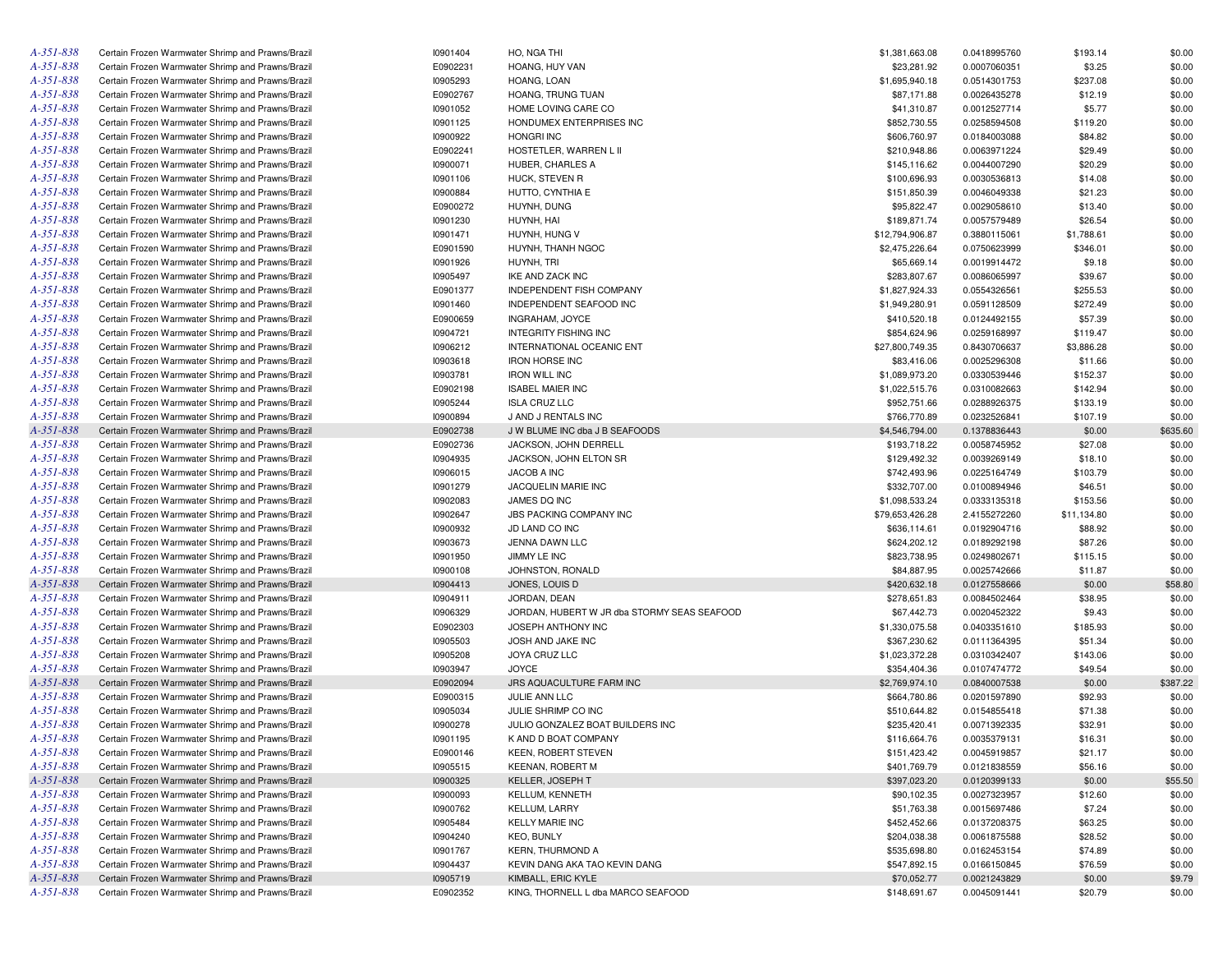| A-351-838       | Certain Frozen Warmwater Shrimp and Prawns/Brazil | E0902353 | KING, THORNELL L dba BLESSED ASSURANCE | \$95,297.17      | 0.0028899310 | \$13.32     | \$0.00   |
|-----------------|---------------------------------------------------|----------|----------------------------------------|------------------|--------------|-------------|----------|
| A-351-838       | Certain Frozen Warmwater Shrimp and Prawns/Brazil | E0902354 | KING, THORNELL L dba KIM SEA KING      | \$97,199.76      | 0.0029476280 | \$13.59     | \$0.00   |
| A-351-838       | Certain Frozen Warmwater Shrimp and Prawns/Brazil | E0902356 | KING, THORNELL L dba CAPT T MAN        | \$52,800.54      | 0.0016012010 | \$7.38      | \$0.00   |
| A-351-838       | Certain Frozen Warmwater Shrimp and Prawns/Brazil | 10900076 | KIT, AN                                | \$189,999.72     | 0.0057618299 | \$26.56     | \$0.00   |
| A-351-838       | Certain Frozen Warmwater Shrimp and Prawns/Brazil | 10902147 | KNIGHT SEAFOOD INC                     | \$1,943,536.30   | 0.0589386429 | \$271.69    | \$0.00   |
| A-351-838       | Certain Frozen Warmwater Shrimp and Prawns/Brazil | 10902113 | KNIGHT, GEORGE dba MORNING STAR        | \$394,379.17     | 0.0119597319 | \$55.13     | \$0.00   |
| A-351-838       | Certain Frozen Warmwater Shrimp and Prawns/Brazil | 10902119 | KNIGHT, ROBERT dba MISS SAVANNAH 11    | \$329,048.20     | 0.0099785398 | \$46.00     | \$0.00   |
| A-351-838       | Certain Frozen Warmwater Shrimp and Prawns/Brazil | 10904104 | KONG, SENG                             | \$190,348.00     | 0.0057723917 | \$26.61     | \$0.00   |
| A-351-838       | Certain Frozen Warmwater Shrimp and Prawns/Brazil | E0900351 | KOPSZYWA, MARK                         | \$77,933.04      | 0.0023633557 | \$10.89     | \$0.00   |
| A-351-838       | Certain Frozen Warmwater Shrimp and Prawns/Brazil | E0900356 | KOPSZYWA, STANLEY                      | \$66,260.66      | 0.0020093854 | \$9.26      | \$0.00   |
| A-351-838       | Certain Frozen Warmwater Shrimp and Prawns/Brazil | E0901780 | KRIS AND CODY INC                      | \$1,420,030.86   | 0.0430630968 | \$198.51    | \$0.00   |
| A-351-838       | Certain Frozen Warmwater Shrimp and Prawns/Brazil | 10904211 | KRUTH, FRANK D                         | \$169,559.83     | 0.0051419808 | \$23.70     | \$0.00   |
| A-351-838       | Certain Frozen Warmwater Shrimp and Prawns/Brazil | 10903921 | KYLE AND COURTNEY                      | \$176,071.63     | 0.0053394541 | \$24.61     | \$0.00   |
| A-351-838       | Certain Frozen Warmwater Shrimp and Prawns/Brazil | 10904533 | L AND O TRAWLERS INC                   | \$1,570,142.15   | 0.0476152915 | \$219.49    | \$0.00   |
| A-351-838       | Certain Frozen Warmwater Shrimp and Prawns/Brazil | E0902262 | L T INC                                | \$970,353.17     | 0.0294264115 | \$135.65    | \$0.00   |
| A-351-838       | Certain Frozen Warmwater Shrimp and Prawns/Brazil | 10900208 | LA MACARELA INC                        | \$104,741.90     | 0.0031763469 | \$14.64     | \$0.00   |
| A-351-838       | Certain Frozen Warmwater Shrimp and Prawns/Brazil | 10901731 | LA PACHITA INC                         | \$579,429.72     | 0.0175714759 | \$81.00     | \$0.00   |
| A-351-838       | Certain Frozen Warmwater Shrimp and Prawns/Brazil | 10900327 | LA RETA INC                            | \$1,109,604.87   | 0.0336492841 | \$155.11    | \$0.00   |
| A-351-838       | Certain Frozen Warmwater Shrimp and Prawns/Brazil | 10902109 | <b>LABAUVE INC</b>                     | \$453,254.96     | 0.0137451676 | \$63.36     | \$0.00   |
| A-351-838       | Certain Frozen Warmwater Shrimp and Prawns/Brazil | 10906338 | LACOSTE, MELVIN SR                     | \$93,388.23      | 0.0028320415 | \$13.05     | \$0.00   |
| A-351-838       | Certain Frozen Warmwater Shrimp and Prawns/Brazil | 10903440 | LACOSTE, RAVIN SR                      | \$373,959.48     | 0.0113404953 | \$52.28     | \$0.00   |
| A-351-838       | Certain Frozen Warmwater Shrimp and Prawns/Brazil | E0900488 | LACOSTE, RAY JR                        | \$157,253.68     | 0.0047687910 | \$0.00      | \$21.98  |
| $A - 351 - 838$ | Certain Frozen Warmwater Shrimp and Prawns/Brazil | E0900497 | LADSON, EARLENE G                      | \$209,347.54     | 0.0063485616 | \$29.26     | \$0.00   |
| A-351-838       | Certain Frozen Warmwater Shrimp and Prawns/Brazil | 10903432 | <b>LADY CATHERINE INC</b>              | \$549,968.69     | 0.0166780565 | \$76.88     | \$0.00   |
| A-351-838       | Certain Frozen Warmwater Shrimp and Prawns/Brazil | E0900787 | LADY CHANCERY INC                      | \$1,205,229.76   | 0.0365491534 | \$168.48    | \$0.00   |
| A-351-838       | Certain Frozen Warmwater Shrimp and Prawns/Brazil | 10903743 | LADY DOLCINA INC                       | \$278,431.53     | 0.0084435657 | \$38.92     | \$0.00   |
| A-351-838       | Certain Frozen Warmwater Shrimp and Prawns/Brazil | E0901575 | <b>LADY GAIL INC</b>                   | \$78,750.66      | 0.0023881504 | \$11.01     | \$0.00   |
| A-351-838       | Certain Frozen Warmwater Shrimp and Prawns/Brazil | 10903998 | LADY GWEN DOE                          | \$373,200.37     | 0.0113174749 | \$52.17     | \$0.00   |
| A-351-838       | Certain Frozen Warmwater Shrimp and Prawns/Brazil | 10905651 | LADY KATHERINE INC                     | \$373,925.38     | 0.0113394612 | \$52.27     | \$0.00   |
| A-351-838       | Certain Frozen Warmwater Shrimp and Prawns/Brazil | E0901140 | LADY KELLY INC                         | \$824,520.38     | 0.0250039643 | \$115.26    | \$0.00   |
| A-351-838       | Certain Frozen Warmwater Shrimp and Prawns/Brazil | 10902244 | <b>LADY LISA INC</b>                   | \$512,071.53     | 0.0155288075 | \$0.00      | \$71.58  |
| A-351-838       | Certain Frozen Warmwater Shrimp and Prawns/Brazil | E0902288 | <b>LADY MARIE INC</b>                  | \$1,179,788.66   | 0.0357776402 | \$164.92    | \$0.00   |
| A-351-838       | Certain Frozen Warmwater Shrimp and Prawns/Brazil | 10905088 | <b>LADY SNOW INC</b>                   | \$503,901.24     | 0.0152810396 | \$70.44     | \$0.00   |
| A-351-838       | Certain Frozen Warmwater Shrimp and Prawns/Brazil | 10904301 | <b>LADY SUSIE INC</b>                  | \$808,671.42     | 0.0245233372 | \$113.04    | \$0.00   |
| A-351-838       | Certain Frozen Warmwater Shrimp and Prawns/Brazil | 10905785 | <b>LADY TONI INC</b>                   | \$418,545.33     | 0.0126925819 | \$58.51     | \$0.00   |
| A-351-838       | Certain Frozen Warmwater Shrimp and Prawns/Brazil | 10902444 | LAFITTE FROZEN FOODS CORPORATION       | \$130,100,096.07 | 3.9453459673 | \$18,186.77 | \$0.00   |
| A-351-838       | Certain Frozen Warmwater Shrimp and Prawns/Brazil | 10905989 | <b>LAFONT INC</b>                      | \$160,617.00     | 0.0048707853 | \$22.45     | \$0.00   |
| A-351-838       | Certain Frozen Warmwater Shrimp and Prawns/Brazil | 10905899 | LAGASSE, MICHAEL dba BONNIE DIANA      | \$660,287.55     | 0.0200235273 | \$92.30     | \$0.00   |
| A-351-838       | Certain Frozen Warmwater Shrimp and Prawns/Brazil | 10902156 | LAM, CUI                               | \$100,500.00     | 0.0030477093 | \$14.05     | \$0.00   |
| A-351-838       | Certain Frozen Warmwater Shrimp and Prawns/Brazil | E0901543 | LAM, HIEP TAN                          | \$79,423.86      | 0.0024085655 | \$11.10     | \$0.00   |
| A-351-838       | Certain Frozen Warmwater Shrimp and Prawns/Brazil | 10900980 | LAM, LEE PHENH                         | \$58,793.00      | 0.0017829251 | \$8.22      | \$0.00   |
| A-351-838       | Certain Frozen Warmwater Shrimp and Prawns/Brazil | 10902594 | LAM, NGOC XUAN                         | \$3,561,795.67   | 0.1080131115 | \$0.00      | \$497.91 |
| $A - 351 - 838$ | Certain Frozen Warmwater Shrimp and Prawns/Brazil | E0901574 | LAM, PHAN                              | \$730,908.60     | 0.0221651435 | \$102.17    | \$0.00   |
| A-351-838       | Certain Frozen Warmwater Shrimp and Prawns/Brazil | 10902681 | <b>LANCERO INC</b>                     | \$1,190,608.03   | 0.0361057427 | \$166.44    | \$0.00   |
| A-351-838       | Certain Frozen Warmwater Shrimp and Prawns/Brazil | E0900510 | LANDRY, JUDE                           | \$58,313.22      | 0.0017683755 | \$8.15      | \$0.00   |
| A-351-838       | Certain Frozen Warmwater Shrimp and Prawns/Brazil | E0902970 | LANDRY, ROBERT E                       | \$86,160.60      | 0.0026128603 | \$12.04     | \$0.00   |
| A-351-838       | Certain Frozen Warmwater Shrimp and Prawns/Brazil | 10901351 | LANE, DANIEL E                         | \$48,380.60      | 0.0014671642 | \$6.76      | \$0.00   |
| A-351-838       | Certain Frozen Warmwater Shrimp and Prawns/Brazil | 10902842 | LASSEIGNE AND SONS INC                 | \$346,802.00     | 0.0105169321 | \$48.48     | \$0.00   |
| A-351-838       | Certain Frozen Warmwater Shrimp and Prawns/Brazil | 10904194 | LAT. CHHIET                            | \$198,734.84     | 0.0060267265 | \$27.78     | \$0.00   |
| $A - 35I - 838$ | Certain Frozen Warmwater Shrimp and Prawns/Brazil | 10901944 | LE FAMILY INC                          | \$1,164,685.41   | 0.0353196272 | \$162.81    | \$0.00   |
| A-351-838       | Certain Frozen Warmwater Shrimp and Prawns/Brazil | 10902130 | LE LEAUX, DAVID                        | \$244,960.28     | 0.0074285345 | \$34.24     | \$0.00   |
| $A - 351 - 838$ | Certain Frozen Warmwater Shrimp and Prawns/Brazil | E0902107 | LE, DAI MINH                           | \$77,692.01      | 0.0023560464 | \$10.86     | \$0.00   |
| A-351-838       | Certain Frozen Warmwater Shrimp and Prawns/Brazil | 10903244 | LE, DAVID RUNG                         | \$127,554.06     | 0.0038681362 | \$17.83     | \$0.00   |
| A-351-838       | Certain Frozen Warmwater Shrimp and Prawns/Brazil | 10900704 | LE, DUOC NGUYEN                        | \$837,515.38     | 0.0253980437 | \$117.08    | \$0.00   |
| $A - 351 - 838$ | Certain Frozen Warmwater Shrimp and Prawns/Brazil | 10903232 | LE, HOUSTON T                          | \$148,266.54     | 0.0044962518 | \$20.73     | \$0.00   |
| $A - 351 - 838$ | Certain Frozen Warmwater Shrimp and Prawns/Brazil | 10905703 | LE, HUNG                               | \$198,643.11     | 0.0060239448 | \$0.00      | \$27.77  |
| $A - 351 - 838$ | Certain Frozen Warmwater Shrimp and Prawns/Brazil | 10901901 | LE, KHOA HONG                          | \$124,121.16     | 0.0037640319 | \$17.35     | \$0.00   |
| $A - 351 - 838$ | Certain Frozen Warmwater Shrimp and Prawns/Brazil | 10901932 | LE, KY VAN                             | \$172,880.53     | 0.0052426825 | \$24.17     | \$0.00   |
| $A - 351 - 838$ | Certain Frozen Warmwater Shrimp and Prawns/Brazil | E0901583 | LE, MINH VAN dba ST PHILLIP INC        | \$1,092,961.12   | 0.0331445547 | \$152.79    | \$0.00   |
| A-351-838       | Certain Frozen Warmwater Shrimp and Prawns/Brazil | E0901588 | LE, MINH VAN                           | \$1,128,024.92   | 0.0342078807 | \$157.69    | \$0.00   |
| A-351-838       | Certain Frozen Warmwater Shrimp and Prawns/Brazil | E0901767 | LE, NAM VAN                            | \$71,984.20      | 0.0021829544 | \$10.06     | \$0.00   |
|                 |                                                   |          |                                        |                  |              |             |          |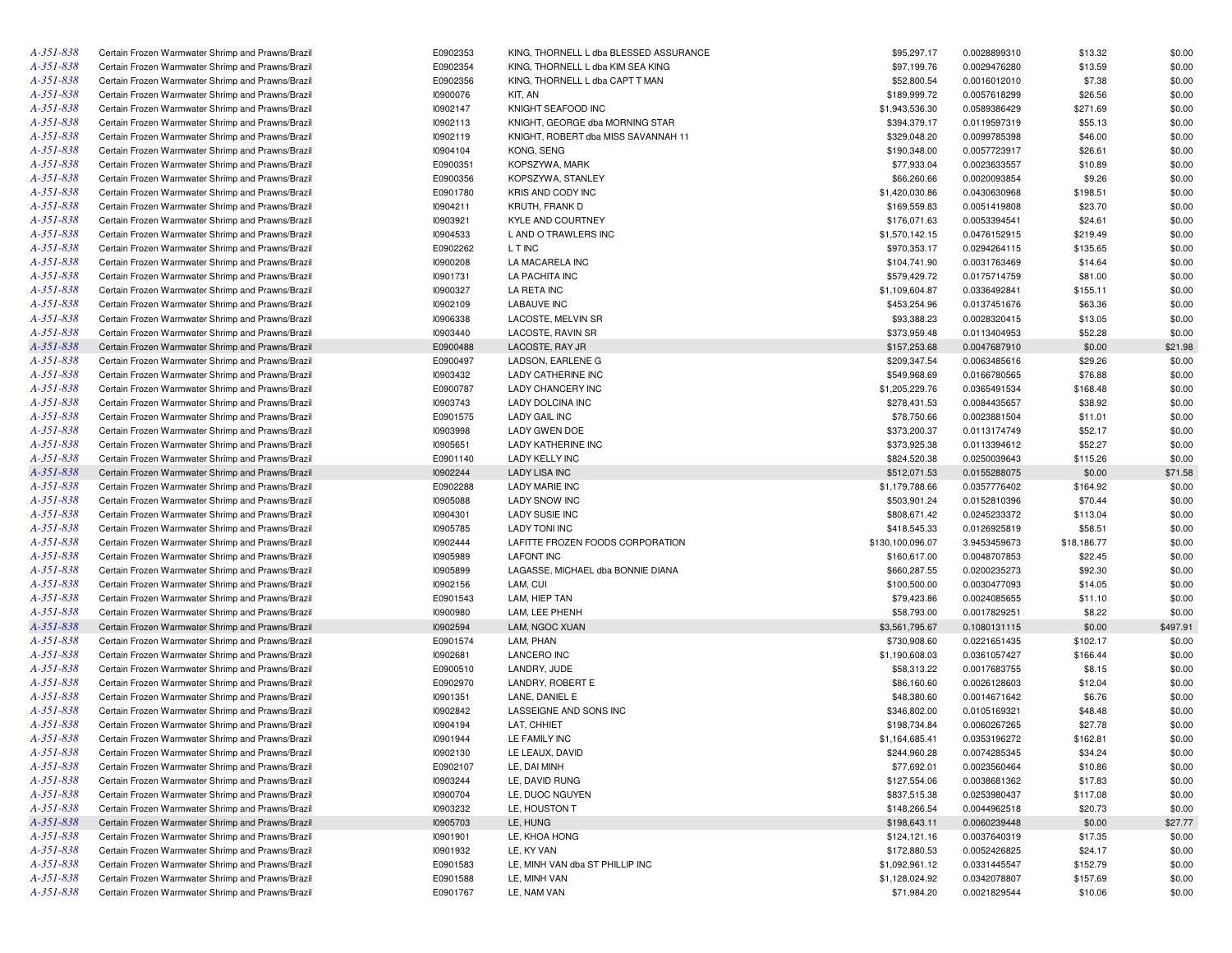| $A - 351 - 838$ | Certain Frozen Warmwater Shrimp and Prawns/Brazil | 10900519 | LE, PHAT AND TRAN, LE                        | \$984,795.19    | 0.0298643725 | \$137.67   | \$0.00   |
|-----------------|---------------------------------------------------|----------|----------------------------------------------|-----------------|--------------|------------|----------|
| $A - 351 - 838$ | Certain Frozen Warmwater Shrimp and Prawns/Brazil | 10903173 | LE, QUE VAN                                  | \$54,573.49     | 0.0016549665 | \$7.63     | \$0.00   |
| A-351-838       | Certain Frozen Warmwater Shrimp and Prawns/Brazil | 10903419 | LE, SANH DIXIE                               | \$1,046,986.56  | 0.0317503547 | \$0.00     | \$146.36 |
| A-351-838       | Certain Frozen Warmwater Shrimp and Prawns/Brazil | 10900481 | LE, SAU                                      | \$985,989.02    | 0.0299005760 | \$137.83   | \$0.00   |
| A-351-838       | Certain Frozen Warmwater Shrimp and Prawns/Brazil | 10903147 | LE, SON V                                    | \$206,201.30    | 0.0062531504 | \$28.83    | \$0.00   |
| $A - 351 - 838$ | Certain Frozen Warmwater Shrimp and Prawns/Brazil | 10906425 | LE, THANH dba KENNY BOY                      | \$374,937.12    | 0.0113701427 | \$0.00     | \$52.41  |
| A-351-838       | Certain Frozen Warmwater Shrimp and Prawns/Brazil | 10905710 | LE, TON dba MARIA MADALENA                   | \$684,089.44    | 0.0207453307 | \$0.00     | \$95.63  |
| A-351-838       | Certain Frozen Warmwater Shrimp and Prawns/Brazil | 10905069 | LE, TONY                                     | \$79,100.41     | 0.0023987567 | \$11.06    | \$0.00   |
| A-351-838       | Certain Frozen Warmwater Shrimp and Prawns/Brazil | E0902646 | LE, TRANG VAN                                | \$195,352.12    | 0.0059241440 | \$0.00     | \$27.31  |
| A-351-838       | Certain Frozen Warmwater Shrimp and Prawns/Brazil | E0900338 | LE, VUI                                      | \$110,965.43    | 0.0033650783 | \$15.51    | \$0.00   |
| A-351-838       | Certain Frozen Warmwater Shrimp and Prawns/Brazil | 10903820 | LEBLANC, GARETH R JR                         | \$764,261.37    | 0.0231765818 | \$106.84   | \$0.00   |
| A-351-838       | Certain Frozen Warmwater Shrimp and Prawns/Brazil | 10903506 | LEBLANC, LANVIN J                            | \$200,776.38    | 0.0060886372 | \$28.07    | \$0.00   |
| A-351-838       | Certain Frozen Warmwater Shrimp and Prawns/Brazil | 10900798 | LEBLANC, MARTY                               | \$66,588.55     | 0.0020193288 | \$9.31     | \$0.00   |
| A-351-838       | Certain Frozen Warmwater Shrimp and Prawns/Brazil | 10904011 | LEBOUEF, LESLIE                              | \$93,733.25     | 0.0028425044 | \$13.10    | \$0.00   |
| A-351-838       | Certain Frozen Warmwater Shrimp and Prawns/Brazil | E0900915 | LECOMPTE, JESSE JR dba BOAT JOSEY WALES LLC  | \$727,126.16    | 0.0220504392 | \$101.65   | \$0.00   |
| A-351-838       |                                                   | 10905770 | LECOMPTE. LYLE                               |                 | 0.0141217026 |            | \$0.00   |
| A-351-838       | Certain Frozen Warmwater Shrimp and Prawns/Brazil |          |                                              | \$465,671.42    |              | \$65.10    |          |
|                 | Certain Frozen Warmwater Shrimp and Prawns/Brazil | E0902102 | LESTER, SHAWN                                | \$93,538.07     | 0.0028365855 | \$13.08    | \$0.00   |
| A-351-838       | Certain Frozen Warmwater Shrimp and Prawns/Brazil | 10905938 | LEVRON, DALE T                               | \$154,168.76    | 0.0046752394 | \$21.55    | \$0.00   |
| A-351-838       | Certain Frozen Warmwater Shrimp and Prawns/Brazil | 10902704 | LIBERTAD FISHERIES INC                       | \$868,522.94    | 0.0263383624 | \$121.41   | \$0.00   |
| A-351-838       | Certain Frozen Warmwater Shrimp and Prawns/Brazil | E0901432 | LIGHTHOUSE FISHERIES INC                     | \$943,527.96    | 0.0286129245 | \$131.90   | \$0.00   |
| A-351-838       | Certain Frozen Warmwater Shrimp and Prawns/Brazil | 10901693 | LIL ROBBIE INC                               | \$90,872.89     | 0.0027557627 | \$12.70    | \$0.00   |
| A-351-838       | Certain Frozen Warmwater Shrimp and Prawns/Brazil | 10905202 | LINDA CRUZ LLC                               | \$914,134.91    | 0.0277215666 | \$127.79   | \$0.00   |
| A-351-838       | Certain Frozen Warmwater Shrimp and Prawns/Brazil | 10903992 | LINDA JUNE                                   | \$20,347.57     | 0.0006170495 | \$2.84     | \$0.00   |
| A-351-838       | Certain Frozen Warmwater Shrimp and Prawns/Brazil | E0900417 | LIRETTE, TERRY                               | \$133,045.53    | 0.0040346676 | \$18.60    | \$0.00   |
| A-351-838       | Certain Frozen Warmwater Shrimp and Prawns/Brazil | 10901267 | <b>LISA LYNN INC</b>                         | \$390,694.78    | 0.0118480010 | \$54.62    | \$0.00   |
| A-351-838       | Certain Frozen Warmwater Shrimp and Prawns/Brazil | E0903223 | LITTLE ANDREW INC                            | \$1,917,064.59  | 0.0581358760 | \$267.99   | \$0.00   |
| A-351-838       | Certain Frozen Warmwater Shrimp and Prawns/Brazil | 10901058 | LITTLE ANDY INC                              | \$2,449.01      | 0.0000742674 | \$0.34     | \$0.00   |
| A-351-838       | Certain Frozen Warmwater Shrimp and Prawns/Brazil | 10903413 | LITTLE BROTHERS INC                          | \$801,349.36    | 0.0243012923 | \$112.02   | \$0.00   |
| A-351-838       | Certain Frozen Warmwater Shrimp and Prawns/Brazil | 10905968 | LITTLE DAVID GULF TRAWLER INC                | \$885,687.72    | 0.0268588923 | \$123.81   | \$0.00   |
| A-351-838       | Certain Frozen Warmwater Shrimp and Prawns/Brazil | 10906115 | LITTLE ERNIE GULF TRAWLER INC                | \$906,610.90    | 0.0274933975 | \$126.74   | \$0.00   |
| A-351-838       | Certain Frozen Warmwater Shrimp and Prawns/Brazil | 10906068 | LITTLE HOMER INC                             | \$810,351.63    | 0.0245742904 | \$0.00     | \$113.28 |
| A-351-838       | Certain Frozen Warmwater Shrimp and Prawns/Brazil | 10905779 | LITTLE KEN INC                               | \$362,640.09    | 0.0109972295 | \$50.69    | \$0.00   |
| A-351-838       | Certain Frozen Warmwater Shrimp and Prawns/Brazil | 10903297 | LIV, NIEM                                    | \$185,811.64    | 0.0056348245 | \$25.97    | \$0.00   |
| $A - 351 - 838$ | Certain Frozen Warmwater Shrimp and Prawns/Brazil | 10905802 | LIVERMAN, MALCOLM P                          | \$215,059.51    | 0.0065217797 | \$0.00     | \$30.06  |
| A-351-838       | Certain Frozen Warmwater Shrimp and Prawns/Brazil | 10903630 | LIVINGSTONS BULLS BAY SEAFOOD                | \$709,289.73    | 0.0215095412 | \$99.15    | \$0.00   |
| A-351-838       | Certain Frozen Warmwater Shrimp and Prawns/Brazil | 10901225 | LOBUE, MICHAEL A SR                          | \$76,647.32     | 0.0023243657 | \$10.71    | \$0.00   |
| A-351-838       | Certain Frozen Warmwater Shrimp and Prawns/Brazil | 10902013 | LONG, ROBERT dba PREDATOR INC                | \$526,737.79    | 0.0159735686 | \$73.63    | \$0.00   |
| A-351-838       | Certain Frozen Warmwater Shrimp and Prawns/Brazil | E0902269 | LORD, MICHAEL E                              | \$201,845.66    | 0.0061210636 | \$28.22    | \$0.00   |
| A-351-838       | Certain Frozen Warmwater Shrimp and Prawns/Brazil | 10901529 | LOUISIANA GULF SHRIMP LLC                    | \$1,078,238.00  | 0.0326980692 | \$150.73   | \$0.00   |
| A-351-838       | Certain Frozen Warmwater Shrimp and Prawns/Brazil | 10902654 | LOUISIANA SHRIMP AND PACKING INC             | \$35,697,713.68 | 1.0825497826 | \$4,990.20 | \$0.00   |
| A-351-838       | Certain Frozen Warmwater Shrimp and Prawns/Brazil | 10900689 | LOVELL, BILLY                                | \$106,600.47    | 0.0032327089 | \$14.90    | \$0.00   |
| A-351-838       | Certain Frozen Warmwater Shrimp and Prawns/Brazil | E0900421 | LOVELL, BRADFORD                             | \$78,609.03     | 0.0023838554 | \$10.99    | \$0.00   |
| A-351-838       |                                                   |          |                                              |                 |              |            |          |
|                 | Certain Frozen Warmwater Shrimp and Prawns/Brazil | 10900696 | LOVELL, CHARLES JR<br>LOVELL, DOUGLAS P      | \$231,383.13    | 0.0070168011 | \$32.35    | \$0.00   |
| A-351-838       | Certain Frozen Warmwater Shrimp and Prawns/Brazil | 10902974 |                                              | \$23,582.12     | 0.0007151388 | \$3.30     | \$0.00   |
| A-351-838       | Certain Frozen Warmwater Shrimp and Prawns/Brazil | E0900425 | LUKE, JEREMY                                 | \$127,681.52    | 0.0038720015 | \$17.85    | \$0.00   |
| A-351-838       | Certain Frozen Warmwater Shrimp and Prawns/Brazil | 10901852 | LUKE, KEITH                                  | \$617,619.24    | 0.0187295909 | \$86.34    | \$0.00   |
| A-351-838       | Certain Frozen Warmwater Shrimp and Prawns/Brazil | 10905863 | LUKE, PATRICK J                              | \$190,866.55    | 0.0057881170 | \$26.68    | \$0.00   |
| A-351-838       | Certain Frozen Warmwater Shrimp and Prawns/Brazil | E0900464 | LUKE, PAUL                                   | \$112,978.54    | 0.0034261268 | \$15.79    | \$0.00   |
| A-351-838       | Certain Frozen Warmwater Shrimp and Prawns/Brazil | E0900448 | LUONG, KEVIN                                 | \$835,059.76    | 0.0253235759 | \$116.73   | \$0.00   |
| A-351-838       | Certain Frozen Warmwater Shrimp and Prawns/Brazil | 10905676 | LUONG. THANH                                 | \$656,959.62    | 0.0199226063 | \$0.00     | \$91.84  |
| $A - 351 - 838$ | Certain Frozen Warmwater Shrimp and Prawns/Brazil | 10902340 | LUONG, THU X                                 | \$70,294.20     | 0.0021317043 | \$9.83     | \$0.00   |
| $A - 351 - 838$ | Certain Frozen Warmwater Shrimp and Prawns/Brazil | 10902190 | LUTZ, WILLIAM                                | \$103,803.51    | 0.0031478898 | \$14.51    | \$0.00   |
| A-351-838       | Certain Frozen Warmwater Shrimp and Prawns/Brazil | 10900223 | LYDIA SHRIMP CO INC                          | \$195,009.26    | 0.0059137466 | \$0.00     | \$27.26  |
| $A - 351 - 838$ | Certain Frozen Warmwater Shrimp and Prawns/Brazil | E0902193 | LYNDA RILEY INC                              | \$959,310.76    | 0.0290915453 | \$134.10   | \$0.00   |
| A-351-838       | Certain Frozen Warmwater Shrimp and Prawns/Brazil | 10902823 | MACHACEK, EDWARD J                           | \$53,612.20     | 0.0016258149 | \$0.00     | \$7.49   |
| $A - 351 - 838$ | Certain Frozen Warmwater Shrimp and Prawns/Brazil | 10905196 | MADERA CRUZ LLC                              | \$1,196,752.94  | 0.0362920899 | \$167.29   | \$0.00   |
| A-351-838       | Certain Frozen Warmwater Shrimp and Prawns/Brazil | 10906444 | <b>MADISON SEAFOOD</b>                       | \$4,210,425.84  | 0.1276831233 | \$588.58   | \$0.00   |
| $A - 351 - 838$ | Certain Frozen Warmwater Shrimp and Prawns/Brazil | 10904856 | MAGWOOD, EDWIN WAYNE dba CA MAGWOOD AND SONS | \$246,434.63    | 0.0074732449 | \$34.45    | \$0.00   |
| A-351-838       | Certain Frozen Warmwater Shrimp and Prawns/Brazil | E0901403 | MAISE, ROUBIN J                              | \$38,233.81     | 0.0011594581 | \$5.34     | \$0.00   |
| $A - 351 - 838$ | Certain Frozen Warmwater Shrimp and Prawns/Brazil | E0902323 | MALIBU                                       | \$897,939.33    | 0.0272304281 | \$125.52   | \$0.00   |
| $A - 351 - 838$ | Certain Frozen Warmwater Shrimp and Prawns/Brazil | E0901548 | <b>MAMACITA INC</b>                          | \$3,149,275.75  | 0.0955032529 | \$440.24   | \$0.00   |
|                 |                                                   |          |                                              |                 |              |            |          |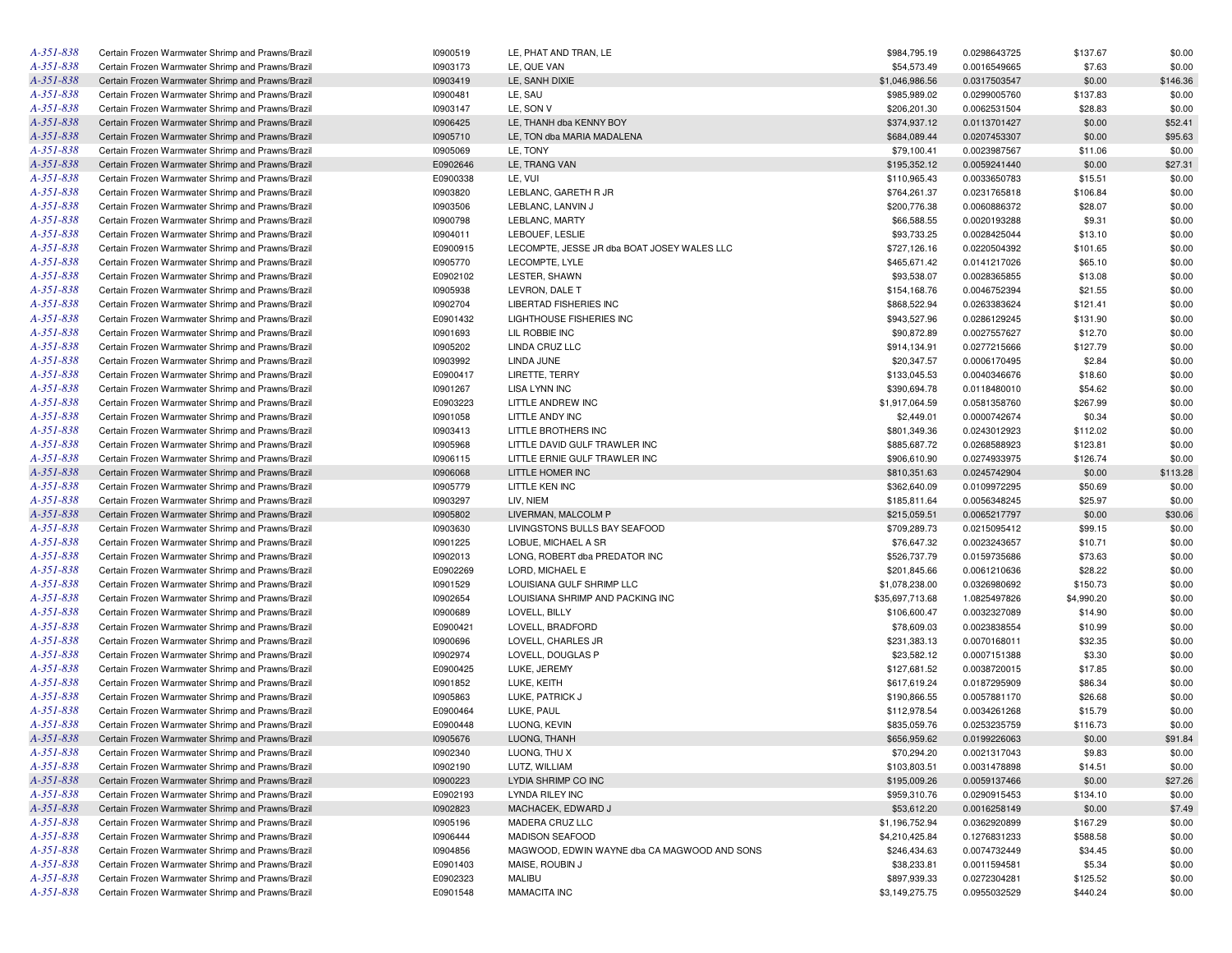| A-351-838       | Certain Frozen Warmwater Shrimp and Prawns/Brazil | E0900548 | MAMOLO, TERRY                                  | \$64,449.56     | 0.0019544629                 | \$9.01     | \$0.00     |
|-----------------|---------------------------------------------------|----------|------------------------------------------------|-----------------|------------------------------|------------|------------|
| A-351-838       | Certain Frozen Warmwater Shrimp and Prawns/Brazil | 10901859 | MANTEO SHRIMP CO                               | \$847,122.00    | 0.0256893689                 | \$118.42   | \$0.00     |
| A-351-838       | Certain Frozen Warmwater Shrimp and Prawns/Brazil | 10904140 | MAO, CHANDARASY                                | \$173,411.00    | 0.0052587693                 | \$24.24    | \$0.00     |
| A-351-838       | Certain Frozen Warmwater Shrimp and Prawns/Brazil | 10904122 | MAO, KIM                                       | \$221,230.20    | 0.0067089088                 | \$30.93    | \$0.00     |
| A-351-838       | Certain Frozen Warmwater Shrimp and Prawns/Brazil | 10901633 | MARCO CORP                                     | \$652,706.97    | 0.0197936427                 | \$91.24    | \$0.00     |
| A-351-838       | Certain Frozen Warmwater Shrimp and Prawns/Brazil | 10906169 | MARENO, ANSLEY                                 | \$228,186.59    | 0.0069198645                 | \$31.90    | \$0.00     |
| A-351-838       | Certain Frozen Warmwater Shrimp and Prawns/Brazil | E0900506 | MARENO, KENNETH                                | \$208,373.11    | 0.0063190115                 | \$29.13    | \$0.00     |
| A-351-838       | Certain Frozen Warmwater Shrimp and Prawns/Brazil | 10900999 | MARIA ELENA INC                                | \$71,489.58     | 0.0021679548                 | \$9.99     | \$0.00     |
| A-351-838       | Certain Frozen Warmwater Shrimp and Prawns/Brazil | 10902693 | MARIACHI TRAWLERS INC                          | \$683,360.83    | 0.0207232352                 | \$95.53    | \$0.00     |
| A-351-838       | Certain Frozen Warmwater Shrimp and Prawns/Brazil | E0902252 | MARIE TERESA INC                               | \$1,391,136.31  | 0.0421868561                 | \$194.47   | \$0.00     |
| A-351-838       | Certain Frozen Warmwater Shrimp and Prawns/Brazil | 10905888 | <b>MARISA ELIDA INC</b>                        | \$941,261.00    | 0.0285441779                 | \$131.58   | \$0.00     |
| A-351-838       | Certain Frozen Warmwater Shrimp and Prawns/Brazil | 10905406 | MARRIS, ROY C JR                               | \$72,155.27     | 0.0021881421                 | \$10.09    | \$0.00     |
| A-351-838       | Certain Frozen Warmwater Shrimp and Prawns/Brazil | 10903368 | <b>MARTIN, DENNIS</b>                          | \$145,486.03    | 0.0044119316                 | \$20.34    | \$0.00     |
| A-351-838       | Certain Frozen Warmwater Shrimp and Prawns/Brazil | 10901504 | <b>MARTIN, SHARON</b>                          | \$43,535.90     | 0.0013202464                 | \$6.09     | \$0.00     |
| A-351-838       | Certain Frozen Warmwater Shrimp and Prawns/Brazil | 10902439 | MARY BEA INC                                   | \$1,161,492.06  | 0.0352227873                 | \$162.37   | \$0.00     |
| A-351-838       | Certain Frozen Warmwater Shrimp and Prawns/Brazil | 10900163 | MARY KALEI SHRIMP CO INC                       | \$177,727.32    | 0.0053896637                 | \$0.00     | \$24.84    |
| A-351-838       | Certain Frozen Warmwater Shrimp and Prawns/Brazil | 10903962 | <b>MASTER ALSTON</b>                           | \$1,086,300.76  | 0.0329425762                 | \$151.85   | \$0.00     |
| A-351-838       | Certain Frozen Warmwater Shrimp and Prawns/Brazil | E0900978 | MASTER BRANDON INC                             | \$384,262.80    | 0.0116529483                 | \$53.72    | \$0.00     |
| A-351-838       | Certain Frozen Warmwater Shrimp and Prawns/Brazil | 10903074 | MASTER GERALD TRAWLERS INC                     | \$1,354,446.13  | 0.0410742093                 | \$189.34   | \$0.00     |
| A-351-838       | Certain Frozen Warmwater Shrimp and Prawns/Brazil | E0900785 | MASTER JEFFREY INC                             | \$1,983,408.36  | 0.0601477817                 | \$277.26   | \$0.00     |
| A-351-838       | Certain Frozen Warmwater Shrimp and Prawns/Brazil | E0900332 | MASTER JIMBO INC                               | \$432,424.70    | 0.0131134803                 | \$60.45    | \$0.00     |
| A-351-838       | Certain Frozen Warmwater Shrimp and Prawns/Brazil | 10902880 | MASTER JUSTIN INC                              | \$334,828.61    | 0.0101538334                 | \$46.81    | \$0.00     |
| A-351-838       | Certain Frozen Warmwater Shrimp and Prawns/Brazil | 10905523 | MASTER KEN INC                                 | \$475,407.82    | 0.0144169634                 | \$66.46    | \$0.00     |
| A-351-838       | Certain Frozen Warmwater Shrimp and Prawns/Brazil | 10902900 | MASTER MIKE INC                                | \$1,397,341.49  | 0.0423750311                 | \$195.34   | \$0.00     |
| A-351-838       | Certain Frozen Warmwater Shrimp and Prawns/Brazil | 10903008 | MASTER RONALD INC dba RONALD E                 | \$1,245,105.64  | 0.0377584081                 | \$174.05   | \$0.00     |
| A-351-838       | Certain Frozen Warmwater Shrimp and Prawns/Brazil | 10903789 | MATHERNE, CLAUDE I JR                          |                 | 0.0027203271                 | \$12.54    | \$0.00     |
| A-351-838       | Certain Frozen Warmwater Shrimp and Prawns/Brazil | E0900036 |                                                | \$89,704.38     |                              |            |            |
| A-351-838       | Certain Frozen Warmwater Shrimp and Prawns/Brazil |          | MATHERNE, JAMES J JR                           | \$145,363.25    | 0.0044082082<br>0.0051974891 | \$20.32    | \$0.00     |
| A-351-838       |                                                   | E0900039 | MATHERNE, JAMES J SR                           | \$171,390.25    |                              | \$23.96    | \$0.00     |
| A-351-838       | Certain Frozen Warmwater Shrimp and Prawns/Brazil | 10900781 | MATHERNE, LARRY JR                             | \$49,935.76     | 0.0015143252                 | \$6.98     | \$0.00     |
|                 | Certain Frozen Warmwater Shrimp and Prawns/Brazil | 10902606 | MATHERNE, LOUIS M SR                           | \$41,979.47     | 0.0012730470                 | \$5.87     | \$0.00     |
| A-351-838       | Certain Frozen Warmwater Shrimp and Prawns/Brazil | 10903444 | <b>MATHEWS, PATRICK T</b>                      | \$2,711,880.58  | 0.0822390408                 | \$379.10   | \$0.00     |
| A-351-838       | Certain Frozen Warmwater Shrimp and Prawns/Brazil | 10902153 | MAVAR, MARK D                                  | \$23,715,041.45 | 0.7191696699                 | \$3,315.14 | \$0.00     |
| A-351-838       | Certain Frozen Warmwater Shrimp and Prawns/Brazil | E0902096 | MAYEUX, ROSELYN                                | \$92,423.77     | 0.0028027938                 | \$12.92    | \$0.00     |
| A-351-838       | Certain Frozen Warmwater Shrimp and Prawns/Brazil | 10904425 | <b>MAYPORTER INC</b>                           | \$537,131.63    | 0.0162887667                 | \$75.09    | \$0.00     |
| A-351-838       | Certain Frozen Warmwater Shrimp and Prawns/Brazil | E0900616 | MCANESPY, HENRY                                | \$131,489.14    | 0.0039874694                 | \$18.38    | \$0.00     |
| A-351-838       | Certain Frozen Warmwater Shrimp and Prawns/Brazil | E0902726 | MCANESPY, LOUIS                                | \$77,097.00     | 0.0023380024                 | \$10.78    | \$0.00     |
| A-351-838       | Certain Frozen Warmwater Shrimp and Prawns/Brazil | 10903758 | MCCLELLAN, EUGENE GARDNER dba MISS GEORGIA     | \$250,827.95    | 0.0076064743                 | \$35.06    | \$0.00     |
| A-351-838       | Certain Frozen Warmwater Shrimp and Prawns/Brazil | E0903214 | MCCLELLAN, EUGENE GARDNER                      | \$174,545.62    | 0.0052931772                 | \$24.40    | \$0.00     |
| A-351-838       | Certain Frozen Warmwater Shrimp and Prawns/Brazil | 10905849 | MCCUISTON, DENNY C                             | \$30,648.30     | 0.0009294240                 | \$4.28     | \$0.00     |
| A-351-838       | Certain Frozen Warmwater Shrimp and Prawns/Brazil | E0903216 | MCKENZIE, GEORGE B JR                          | \$221,151.47    | 0.0067065213                 | \$30.91    | \$0.00     |
| A-351-838       | Certain Frozen Warmwater Shrimp and Prawns/Brazil | E0902790 | <b>MCKOIN, ROBERT</b>                          | \$49,914.26     | 0.0015136732                 | \$6.98     | \$0.00     |
| A-351-838       | Certain Frozen Warmwater Shrimp and Prawns/Brazil | 10901212 | MELANCON, TERRAL J                             | \$50,440.43     | 0.0015296295                 | \$7.05     | \$0.00     |
| A-351-838       | Certain Frozen Warmwater Shrimp and Prawns/Brazil | 10902848 | MER SHRIMP INC                                 | \$389,664.00    | 0.0118167422                 | \$54.47    | \$0.00     |
| A-351-838       | Certain Frozen Warmwater Shrimp and Prawns/Brazil | E0902103 | MICHAEL ANTHONY INC                            | \$846,706.42    | 0.0256767663                 | \$118.36   | \$0.00     |
| A-351-838       | Certain Frozen Warmwater Shrimp and Prawns/Brazil | 10900329 | MICHAEL S INC                                  | \$903,431.61    | 0.0273969841                 | \$126.29   | \$0.00     |
| A-351-838       | Certain Frozen Warmwater Shrimp and Prawns/Brazil | 10900252 | MIGHTY B SHRIMP CO. INC                        | \$148,773.56    | 0.0045116275                 | \$0.00     | \$20.80    |
| $A - 35I - 838$ | Certain Frozen Warmwater Shrimp and Prawns/Brazil | E0902110 | MILES, RICKY DAVID                             | \$196,709.60    | 0.0059653102                 | \$27.50    | \$0.00     |
| A-351-838       | Certain Frozen Warmwater Shrimp and Prawns/Brazil | 10905039 | MILITELLO AND SON INC                          | \$303,697.18    | 0.0092097583                 | \$42.45    | \$0.00     |
| $A - 35I - 838$ | Certain Frozen Warmwater Shrimp and Prawns/Brazil | 10901678 | MILLER, GERALD N JR                            | \$372,400.43    | 0.0112932164                 | \$0.00     | \$52.06    |
| $A - 35I - 838$ | Certain Frozen Warmwater Shrimp and Prawns/Brazil | 10903559 | MILLIS, RAEFORD                                | \$85,439.48     | 0.0025909920                 | \$11.94    | \$0.00     |
| A-351-838       | Certain Frozen Warmwater Shrimp and Prawns/Brazil | 10902991 | MILLIS, TIMMIE LEE                             | \$281,716.52    | 0.0085431846                 | \$39.38    | \$0.00     |
| $A - 35I - 838$ | Certain Frozen Warmwater Shrimp and Prawns/Brazil | 10900172 | MISS ADAELISA INC                              | \$447,360.99    | 0.0135664302                 | \$0.00     | \$62.54    |
| $A - 35I - 838$ | Certain Frozen Warmwater Shrimp and Prawns/Brazil | 10905478 | MISS ADRIANNA INC                              | \$329,185.39    | 0.0099827002                 | \$46.02    | \$0.00     |
| $A - 35I - 838$ | Certain Frozen Warmwater Shrimp and Prawns/Brazil | E0902321 | MISS ASHLEIGH INC                              | \$1,354,849.36  | 0.0410864374                 | \$189.40   | \$0.00     |
| A-351-838       | Certain Frozen Warmwater Shrimp and Prawns/Brazil | E0902317 | MISS BARBARA INC                               | \$1,219,294.24  | 0.0369756653                 | \$170.45   | \$0.00     |
| $A - 35I - 838$ | Certain Frozen Warmwater Shrimp and Prawns/Brazil | 10905466 | MISS BECKY SEAFOOD INC dba SAFE HARBOR SEAFOOD | \$31,239,231.66 | 0.9473442401                 | \$0.00     | \$4,366.95 |
| A-351-838       | Certain Frozen Warmwater Shrimp and Prawns/Brazil | 10906005 | MISS BERNADETTE A INC                          | \$859,924.85    | 0.0260776213                 | \$120.21   | \$0.00     |
| A-351-838       | Certain Frozen Warmwater Shrimp and Prawns/Brazil | 10906367 | MISS CANDACE NICOLE INC                        | \$806,850.62    | 0.0244681206                 | \$112.79   | \$0.00     |
| A-351-838       | Certain Frozen Warmwater Shrimp and Prawns/Brazil | 10903063 | MISS CARLA JEAN INC                            | \$903,520.95    | 0.0273996933                 | \$126.30   | \$0.00     |
| A-351-838       | Certain Frozen Warmwater Shrimp and Prawns/Brazil | 10904569 | MISS CAROLINE INC                              | \$826,112.49    | 0.0250522458                 | \$115.48   | \$0.00     |
| $A - 35I - 838$ | Certain Frozen Warmwater Shrimp and Prawns/Brazil | 10902954 | MISS CAROLYN LOUISE INC                        | \$1,615,762.56  | 0.0489987517                 | \$225.87   | \$0.00     |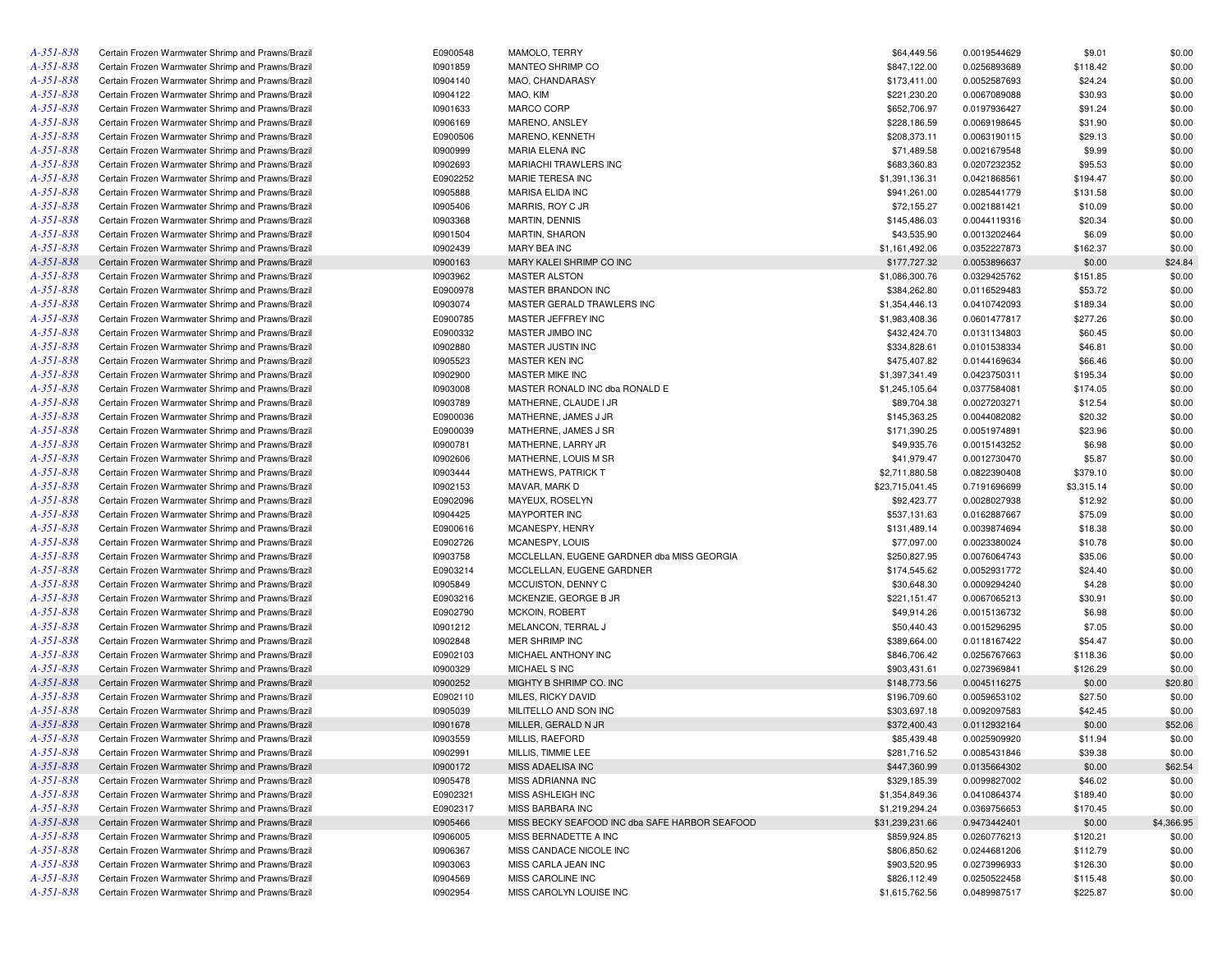| A-351-838       | Certain Frozen Warmwater Shrimp and Prawns/Brazil | I0902275        | MISS CLEDA JO INC                              | \$1,206,741.79 | 0.0365950064 | \$168.69 | \$0.00  |
|-----------------|---------------------------------------------------|-----------------|------------------------------------------------|----------------|--------------|----------|---------|
| $A - 35I - 838$ | Certain Frozen Warmwater Shrimp and Prawns/Brazil | <b>I0906055</b> | MISS DANIELLE GULF TRAWLER INC                 | \$805,325.68   | 0.0244218761 | \$112.58 | \$0.00  |
| A-351-838       | Certain Frozen Warmwater Shrimp and Prawns/Brazil | E0902276        | MISS ELLIE INC                                 | \$634,132.61   | 0.0192303666 | \$88.65  | \$0.00  |
| A-351-838       | Certain Frozen Warmwater Shrimp and Prawns/Brazil | 10904407        | <b>MISS EMILY INC</b>                          | \$245,585.34   | 0.0074474897 | \$0.00   | \$34.33 |
| A-351-838       | Certain Frozen Warmwater Shrimp and Prawns/Brazil | 10900882        | MISS FINA INC                                  | \$694,027.40   | 0.0210467039 | \$97.02  | \$0.00  |
| A-351-838       | Certain Frozen Warmwater Shrimp and Prawns/Brazil | E0902318        | <b>MISS HANNAH INC</b>                         | \$1,480,254.93 | 0.0448894197 | \$206.93 | \$0.00  |
| $A - 35I - 838$ | Certain Frozen Warmwater Shrimp and Prawns/Brazil | 10906123        | <b>MISS HILARY INC</b>                         | \$852,476.00   | 0.0258517315 | \$119.17 | \$0.00  |
| A-351-838       | Certain Frozen Warmwater Shrimp and Prawns/Brazil | 10902453        | MISS JEANETTE B                                | \$922,230.44   | 0.0279670673 | \$128.92 | \$0.00  |
| $A - 35I - 838$ | Certain Frozen Warmwater Shrimp and Prawns/Brazil | 10901956        | MISS KANDY TRAN LLC                            | \$1,808,545.50 | 0.0548449841 | \$252.82 | \$0.00  |
| A-351-838       | Certain Frozen Warmwater Shrimp and Prawns/Brazil | 10904694        | <b>MISS KATHI INC</b>                          | \$1,126,378.75 | 0.0341579599 | \$157.46 | \$0.00  |
| A-351-838       | Certain Frozen Warmwater Shrimp and Prawns/Brazil | 10904026        | <b>MISS KELSEY</b>                             | \$954,126.69   | 0.0289343360 | \$133.38 | \$0.00  |
| A-351-838       | Certain Frozen Warmwater Shrimp and Prawns/Brazil | 10900961        | MISS LIZ INC                                   | \$94,078.59    | 0.0028529770 | \$13.15  | \$0.00  |
| A-351-838       | Certain Frozen Warmwater Shrimp and Prawns/Brazil | E0902254        | MISS LORAINE INC                               | \$1,068,970.81 | 0.0324170374 | \$149.43 | \$0.00  |
| A-351-838       | Certain Frozen Warmwater Shrimp and Prawns/Brazil | 10906099        | MISS MADELINE INC                              | \$879,084.51   | 0.0266586469 | \$122.89 | \$0.00  |
| A-351-838       | Certain Frozen Warmwater Shrimp and Prawns/Brazil | 10902232        | MISS MARIA INEZ INC                            | \$501,317.83   | 0.0152026965 | \$0.00   | \$70.08 |
| A-351-838       | Certain Frozen Warmwater Shrimp and Prawns/Brazil | 10904024        | <b>MISS MARIE INC</b>                          | \$658,460.77   | 0.0199681293 | \$92.05  | \$0.00  |
| A-351-838       | Certain Frozen Warmwater Shrimp and Prawns/Brazil | 10902949        | MISS MARILYN LOUISE INC                        | \$1,615,825.93 | 0.0490006734 | \$225.88 | \$0.00  |
| A-351-838       | Certain Frozen Warmwater Shrimp and Prawns/Brazil | E0902340        | <b>MISS MARISSA INC</b>                        |                |              |          |         |
|                 |                                                   |                 |                                                | \$757,794.06   | 0.0229804576 | \$105.93 | \$0.00  |
| A-351-838       | Certain Frozen Warmwater Shrimp and Prawns/Brazil | 10906132        | <b>MISS RHIANNA INC</b>                        | \$654,426.63   | 0.0198457922 | \$91.48  | \$0.00  |
| A-351-838       | Certain Frozen Warmwater Shrimp and Prawns/Brazil | 10901119        | MISS VERNA INC                                 | \$800,210.84   | 0.0242667662 | \$111.86 | \$0.00  |
| $A - 35I - 838$ | Certain Frozen Warmwater Shrimp and Prawns/Brazil | 10906193        | MISS WINNIE INC                                | \$691,386.00   | 0.0209666022 | \$96.65  | \$0.00  |
| A-351-838       | Certain Frozen Warmwater Shrimp and Prawns/Brazil | 10902859        | MIZ SHIRLEY INC                                | \$624,138.00   | 0.0189272753 | \$87.25  | \$0.00  |
| A-351-838       | Certain Frozen Warmwater Shrimp and Prawns/Brazil | 10900146        | MOBLEY, BRYAN A                                | \$154,814.57   | 0.0046948239 | \$21.64  | \$0.00  |
| A-351-838       | Certain Frozen Warmwater Shrimp and Prawns/Brazil | E0901020        | MOLL, JERRY JR                                 | \$45,949.49    | 0.0013934397 | \$6.42   | \$0.00  |
| A-351-838       | Certain Frozen Warmwater Shrimp and Prawns/Brazil | 10903637        | MOM AND DAD INC                                | \$396,960.64   | 0.0120380162 | \$55.49  | \$0.00  |
| A-351-838       | Certain Frozen Warmwater Shrimp and Prawns/Brazil | E0903324        | MOORE, CARL                                    | \$530,312.02   | 0.0160819588 | \$74.13  | \$0.00  |
| A-351-838       | Certain Frozen Warmwater Shrimp and Prawns/Brazil | 10900211        | MOORE, RICHARD E dba JP MOORE INC              | \$468,438.70   | 0.0142056216 | \$65.48  | \$0.00  |
| A-351-838       | Certain Frozen Warmwater Shrimp and Prawns/Brazil | 10901602        | MORALES, KIMBERLY                              | \$302,238.94   | 0.0091655365 | \$42.25  | \$0.00  |
| A-351-838       | Certain Frozen Warmwater Shrimp and Prawns/Brazil | 10901369        | MORRIS, JESSE SR                               | \$76,970.89    | 0.0023341781 | \$10.76  | \$0.00  |
| A-351-838       | Certain Frozen Warmwater Shrimp and Prawns/Brazil | E0902782        | MORRISON, STEPHEN D JR                         | \$499,138.09   | 0.0151365949 | \$69.77  | \$0.00  |
| A-351-838       | Certain Frozen Warmwater Shrimp and Prawns/Brazil | 10903518        | MOTLEY, KENNETH dba MISS HAZEL INC             | \$314,643.48   | 0.0095417100 | \$43.98  | \$0.00  |
| A-351-838       | Certain Frozen Warmwater Shrimp and Prawns/Brazil | 10902222        | MUCHO LOCO INC                                 | \$515,800.36   | 0.0156418860 | \$0.00   | \$72.10 |
| A-351-838       | Certain Frozen Warmwater Shrimp and Prawns/Brazil | E0900181        | MUND, MARK E dba LITTLE ARTHUR AND LITTLE MARK | \$800,578.51   | 0.0242779159 | \$111.91 | \$0.00  |
| A-351-838       | Certain Frozen Warmwater Shrimp and Prawns/Brazil | E0902283        | MUTH, GARY J SR                                | \$150,521.35   | 0.0045646300 | \$21.04  | \$0.00  |
| A-351-838       | Certain Frozen Warmwater Shrimp and Prawns/Brazil | 10901558        | NACCIO, ANDREW                                 | \$110,261.83   | 0.0033437413 | \$15.41  | \$0.00  |
| A-351-838       | Certain Frozen Warmwater Shrimp and Prawns/Brazil | 10902141        | NACIO, LANCE M                                 | \$690,156.53   | 0.0209293180 | \$96.48  | \$0.00  |
| A-351-838       | Certain Frozen Warmwater Shrimp and Prawns/Brazil | 10902268        | NANCY JOY INC                                  | \$697,218.79   | 0.0211434843 | \$97.46  | \$0.00  |
| A-351-838       | Certain Frozen Warmwater Shrimp and Prawns/Brazil | 10900757        | NAQUIN, ANTOINE JR                             | \$158,274.31   | 0.0047997421 | \$22.13  | \$0.00  |
| A-351-838       | Certain Frozen Warmwater Shrimp and Prawns/Brazil | 10903708        | NAUTILUS LLC                                   | \$796,537.99   | 0.0241553853 | \$111.35 | \$0.00  |
| A-351-838       | Certain Frozen Warmwater Shrimp and Prawns/Brazil | E0900370        | NEELY, BOBBY H                                 | \$91,092.95    | 0.0027624361 | \$12.73  | \$0.00  |
| A-351-838       | Certain Frozen Warmwater Shrimp and Prawns/Brazil | E0901405        | NELSON, GORDON KENT SR                         | \$127,756.70   | 0.0038742814 | \$17.86  | \$0.00  |
| A-351-838       | Certain Frozen Warmwater Shrimp and Prawns/Brazil | E0902226        | NELSON, GORDON W III                           | \$208,103.54   | 0.0063108367 | \$29.09  | \$0.00  |
| A-351-838       | Certain Frozen Warmwater Shrimp and Prawns/Brazil | E0902169        | NELSONS QUALITY SHRIMP COMPANY                 | \$1,243,145.04 | 0.0376989519 | \$173.78 | \$0.00  |
| A-351-838       | Certain Frozen Warmwater Shrimp and Prawns/Brazil | 10902369        | <b>NEW WAY INC</b>                             | \$1,005,495.58 | 0.0304921215 | \$140.56 | \$0.00  |
| A-351-838       | Certain Frozen Warmwater Shrimp and Prawns/Brazil | E0902190        | NGO, DUC NGOC                                  | \$1,309,223.00 | 0.0397027968 | \$183.02 | \$0.00  |
| $A - 351 - 838$ | Certain Frozen Warmwater Shrimp and Prawns/Brazil | E0902182        | NGO, TAI RICH                                  | \$121,150.99   | 0.0036739602 | \$0.00   | \$16.94 |
| A-351-838       | Certain Frozen Warmwater Shrimp and Prawns/Brazil | 10902359        | NGO, VU HOANG                                  | \$313,264.06   | 0.0094998784 | \$43.79  | \$0.00  |
| A-351-838       | Certain Frozen Warmwater Shrimp and Prawns/Brazil | E0901733        | NGUYEN, ANDY THUY                              | \$945,548.07   | 0.0286741853 | \$132.18 | \$0.00  |
| $A - 35I - 838$ | Certain Frozen Warmwater Shrimp and Prawns/Brazil | E0901734        | NGUYEN, BA                                     | \$87,155.56    | 0.0026430329 | \$12.18  | \$0.00  |
| $A - 35I - 838$ | Certain Frozen Warmwater Shrimp and Prawns/Brazil | E0900301        | NGUYEN, BAY VAN                                | \$190.527.23   | 0.0057778269 | \$26.63  | \$0.00  |
| A-351-838       | Certain Frozen Warmwater Shrimp and Prawns/Brazil | 10904263        | NGUYEN, BE                                     | \$60,383.70    | 0.0018311638 | \$8.44   | \$0.00  |
| $A - 35I - 838$ | Certain Frozen Warmwater Shrimp and Prawns/Brazil | 10904899        | NGUYEN, BIEN                                   | \$117,337.68   | 0.0035583198 | \$16.40  | \$0.00  |
| $A - 35I - 838$ | Certain Frozen Warmwater Shrimp and Prawns/Brazil | 10901973        | NGUYEN, BINH V                                 | \$220,643.87   | 0.0066911281 | \$30.84  | \$0.00  |
| A-351-838       | Certain Frozen Warmwater Shrimp and Prawns/Brazil | 10904152        | NGUYEN, BINH V                                 | \$202,631.00   | 0.0061448794 | \$28.33  | \$0.00  |
| A-351-838       |                                                   |                 |                                                |                |              |          |         |
|                 | Certain Frozen Warmwater Shrimp and Prawns/Brazil | E0901769        | NGUYEN, BINH VAN                               | \$644,883.98   | 0.0195564068 | \$90.15  | \$0.00  |
| $A - 351 - 838$ | Certain Frozen Warmwater Shrimp and Prawns/Brazil | 10902301        | NGUYEN, CAN VAN                                | \$88,344.77    | 0.0026790963 | \$12.35  | \$0.00  |
| A-351-838       | Certain Frozen Warmwater Shrimp and Prawns/Brazil | 10902285        | NGUYEN, CANH dba SIM CORPORATION               | \$277,553.86   | 0.0084169500 | \$38.80  | \$0.00  |
| $A - 351 - 838$ | Certain Frozen Warmwater Shrimp and Prawns/Brazil | 10905855        | NGUYEN, CHAM VAN                               | \$127,042.00   | 0.0038526078 | \$0.00   | \$17.76 |
| A-351-838       | Certain Frozen Warmwater Shrimp and Prawns/Brazil | 10904004        | NGUYEN, CHUC                                   | \$214,904.00   | 0.0065170638 | \$0.00   | \$30.04 |
| $A - 351 - 838$ | Certain Frozen Warmwater Shrimp and Prawns/Brazil | E0901573        | NGUYEN, CHUC TAN                               | \$1,429,123.72 | 0.0433388420 | \$199.78 | \$0.00  |
| $A - 35I - 838$ | Certain Frozen Warmwater Shrimp and Prawns/Brazil | 10900157        | NGUYEN, DAN V                                  | \$945,392.36   | 0.0286694633 | \$132.16 | \$0.00  |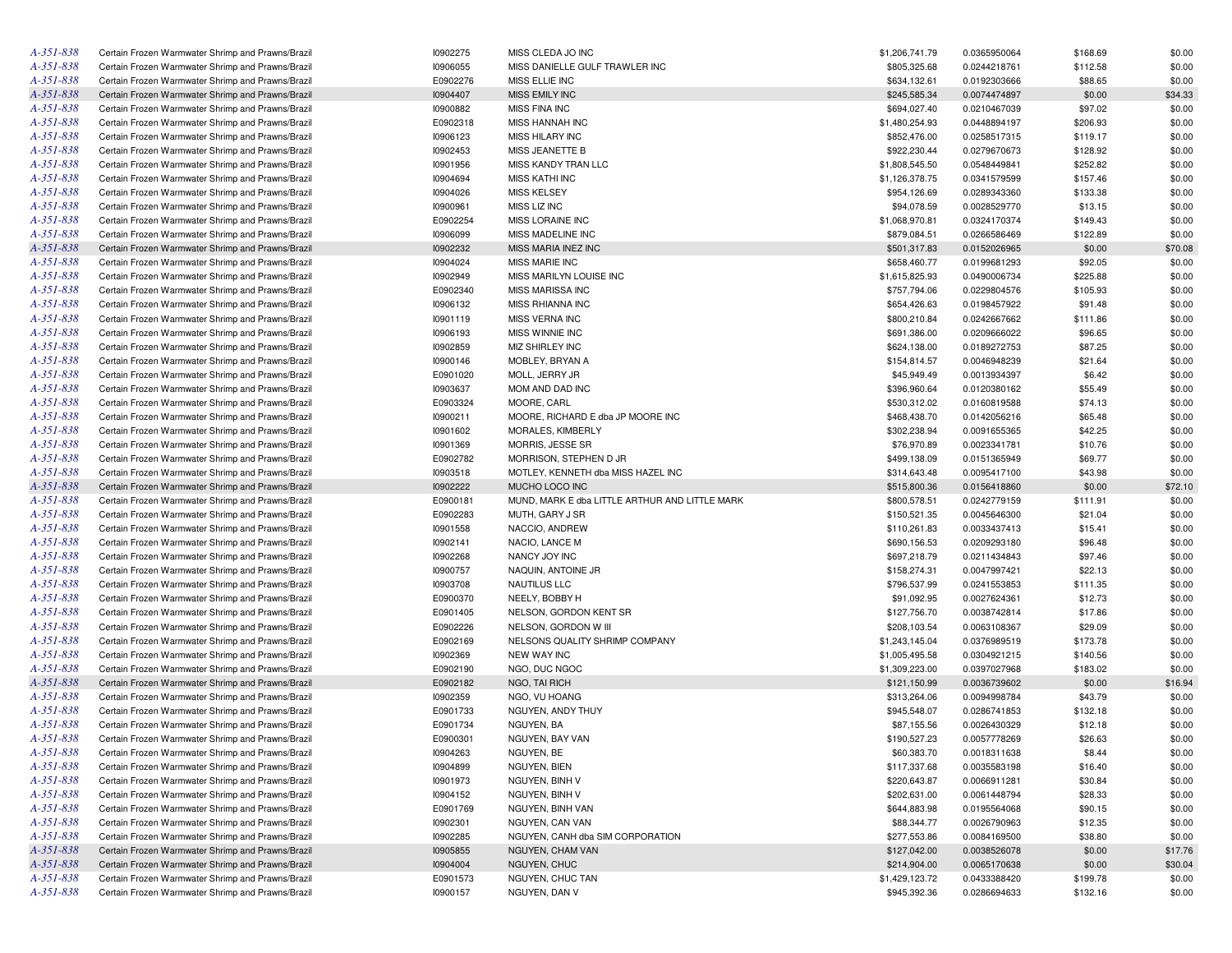| A-351-838       | Certain Frozen Warmwater Shrimp and Prawns/Brazil | E0902322 | NGUYEN, DANG                                               | \$1,553,222.43 | 0.0471021931 | \$217.13 | \$0.00  |
|-----------------|---------------------------------------------------|----------|------------------------------------------------------------|----------------|--------------|----------|---------|
| A-351-838       | Certain Frozen Warmwater Shrimp and Prawns/Brazil | E0901750 | NGUYEN, DAY                                                | \$42,104.09    | 0.0012768261 | \$5.89   | \$0.00  |
| A-351-838       | Certain Frozen Warmwater Shrimp and Prawns/Brazil | 10905639 | NGUYEN, DEN                                                | \$151,465.79   | 0.0045932706 | \$21.17  | \$0.00  |
| A-351-838       | Certain Frozen Warmwater Shrimp and Prawns/Brazil | E0902054 | NGUYEN, DINH dba BIG LUCAS                                 | \$1,096,489.70 | 0.0332515605 | \$153.28 | \$0.00  |
| A-351-838       | Certain Frozen Warmwater Shrimp and Prawns/Brazil | E0902143 | NGUYEN, DINH                                               | \$61,882.22    | 0.0018766071 | \$8.65   | \$0.00  |
| A-351-838       | Certain Frozen Warmwater Shrimp and Prawns/Brazil | E0902057 | NGUYEN, DINH dba ST LUCAS                                  | \$826,508.89   | 0.0250642668 | \$115.54 | \$0.00  |
| A-351-838       | Certain Frozen Warmwater Shrimp and Prawns/Brazil | 10904297 | NGUYEN, DUNG                                               | \$51,878.03    | 0.0015732254 | \$7.25   | \$0.00  |
| A-351-838       | Certain Frozen Warmwater Shrimp and Prawns/Brazil | 10900570 | NGUYEN, DUNG ANH AND XUAN DUONG AKA NGUYEN, DUNG ANH & DUC | \$516,711.97   | 0.0156695310 | \$72.23  | \$0.00  |
| A-351-838       | Certain Frozen Warmwater Shrimp and Prawns/Brazil | 10904038 | NGUYEN, ELIZABETH                                          | \$2,743,595.09 | 0.0832007981 | \$383.53 | \$0.00  |
| A-351-838       | Certain Frozen Warmwater Shrimp and Prawns/Brazil | 10902294 | NGUYEN, GIAU V                                             | \$143,078.29   | 0.0043389157 | \$20.00  | \$0.00  |
| A-351-838       | Certain Frozen Warmwater Shrimp and Prawns/Brazil | 10900735 | NGUYEN, HA T                                               | \$351,991.18   | 0.0106742964 | \$49.21  | \$0.00  |
| A-351-838       | Certain Frozen Warmwater Shrimp and Prawns/Brazil | 10905622 | NGUYEN, HAI dba JIMMY BOY                                  | \$164,830.23   | 0.0049985534 | \$23.04  | \$0.00  |
| A-351-838       | Certain Frozen Warmwater Shrimp and Prawns/Brazil | E0902325 | NGUYEN, HAN VAN                                            | \$636,527.66   | 0.0193029976 | \$88.98  | \$0.00  |
| A-351-838       | Certain Frozen Warmwater Shrimp and Prawns/Brazil | 10903914 | NGUYEN, HAN VAN                                            | \$715,215.82   | 0.0216892526 | \$99.98  | \$0.00  |
| A-351-838       | Certain Frozen Warmwater Shrimp and Prawns/Brazil | 10906438 | NGUYEN, HANH                                               | \$479,864.20   | 0.0145521052 | \$67.08  | \$0.00  |
| A-351-838       | Certain Frozen Warmwater Shrimp and Prawns/Brazil | E0901570 | NGUYEN, HAO VAN                                            | \$723,125.74   | 0.0219291246 | \$101.09 | \$0.00  |
| A-351-838       |                                                   |          |                                                            |                |              |          |         |
|                 | Certain Frozen Warmwater Shrimp and Prawns/Brazil | E0902772 | NGUYEN, HARRY V dba MISS JENIFER                           | \$883,322.61   | 0.0267871693 | \$123.48 | \$0.00  |
| A-351-838       | Certain Frozen Warmwater Shrimp and Prawns/Brazil | 10902484 | NGUYEN, HENRI HIEP                                         | \$109,392.92   | 0.0033173912 | \$15.29  | \$0.00  |
| A-351-838       | Certain Frozen Warmwater Shrimp and Prawns/Brazil | 10904146 | NGUYEN, HENRY TRANG                                        | \$202,585.79   | 0.0061435084 | \$28.32  | \$0.00  |
| A-351-838       | Certain Frozen Warmwater Shrimp and Prawns/Brazil | E0900280 | NGUYEN, HIEN                                               | \$651,845.02   | 0.0197675036 | \$91.12  | \$0.00  |
| A-351-838       | Certain Frozen Warmwater Shrimp and Prawns/Brazil | E0902361 | NGUYEN, HIEN THI dba BOSSY LADY II                         | \$96,809.67    | 0.0029357983 | \$0.00   | \$13.53 |
| A-351-838       | Certain Frozen Warmwater Shrimp and Prawns/Brazil | E0902363 | NGUYEN, HIEN THI dba BOSSY LADY                            | \$68,017.55    | 0.0020626639 | \$0.00   | \$9.51  |
| A-351-838       | Certain Frozen Warmwater Shrimp and Prawns/Brazil | 10900849 | NGUYEN, HOA                                                | \$455,550.22   | 0.0138147725 | \$63.68  | \$0.00  |
| A-351-838       | Certain Frozen Warmwater Shrimp and Prawns/Brazil | 10903315 | NGUYEN, HOA MINH                                           | \$1,727,407.70 | 0.0523844425 | \$241.48 | \$0.00  |
| A-351-838       | Certain Frozen Warmwater Shrimp and Prawns/Brazil | 10902011 | NGUYEN, HOA T                                              | \$93,720.29    | 0.0028421114 | \$13.10  | \$0.00  |
| A-351-838       | Certain Frozen Warmwater Shrimp and Prawns/Brazil | E0902962 | NGUYEN, HOANG dba TUAN KIET                                | \$2,051,195.47 | 0.0622034573 | \$286.74 | \$0.00  |
| A-351-838       | Certain Frozen Warmwater Shrimp and Prawns/Brazil | 10903153 | NGUYEN, HOANG                                              | \$410,942.02   | 0.0124620080 | \$57.45  | \$0.00  |
| A-351-838       | Certain Frozen Warmwater Shrimp and Prawns/Brazil | 10905844 | NGUYEN, HOANG                                              | \$169,932.39   | 0.0051532788 | \$23.75  | \$0.00  |
| A-351-838       | Certain Frozen Warmwater Shrimp and Prawns/Brazil | E0901541 | NGUYEN, HOANG XUAN                                         | \$667,542.18   | 0.0202435273 | \$93.32  | \$0.00  |
| A-351-838       | Certain Frozen Warmwater Shrimp and Prawns/Brazil | E0901567 | NGUYEN, HUNG MANH                                          | \$1,038,009.92 | 0.0314781340 | \$145.10 | \$0.00  |
| A-351-838       | Certain Frozen Warmwater Shrimp and Prawns/Brazil | 10901920 | NGUYEN, HUNG V                                             | \$185,175.71   | 0.0056155396 | \$25.89  | \$0.00  |
| A-351-838       | Certain Frozen Warmwater Shrimp and Prawns/Brazil | 10904645 | NGUYEN, JACKIE TIN                                         | \$870,211.66   | 0.0263895736 | \$121.65 | \$0.00  |
| A-351-838       | Certain Frozen Warmwater Shrimp and Prawns/Brazil | 10904276 | NGUYEN, JEFFERSON                                          | \$57,426.08    | 0.0017414726 | \$8.03   | \$0.00  |
| A-351-838       | Certain Frozen Warmwater Shrimp and Prawns/Brazil | E0902771 | NGUYEN, JENNIFER T.                                        | \$167,637.80   | 0.0050836943 | \$23.43  | \$0.00  |
| A-351-838       | Certain Frozen Warmwater Shrimp and Prawns/Brazil | 10904376 | NGUYEN, JOE                                                | \$521,925.43   | 0.0158276316 | \$72.96  | \$0.00  |
| A-351-838       | Certain Frozen Warmwater Shrimp and Prawns/Brazil | 10901154 | NGUYEN, KHAI                                               | \$2,647,984.37 | 0.0803013585 | \$370.16 | \$0.00  |
| A-351-838       | Certain Frozen Warmwater Shrimp and Prawns/Brazil | 10902868 | NGUYEN, KHANH                                              | \$563,889.57   | 0.0171002137 | \$78.83  | \$0.00  |
| A-351-838       | Certain Frozen Warmwater Shrimp and Prawns/Brazil | 10905791 | NGUYEN, KIM MAI                                            | \$1,639,253.15 | 0.0497111148 | \$229.15 | \$0.00  |
| A-351-838       | Certain Frozen Warmwater Shrimp and Prawns/Brazil | 10905810 | NGUYEN, KIM THOA                                           | \$48,980.46    | 0.0014853552 | \$6.85   | \$0.00  |
| A-351-838       | Certain Frozen Warmwater Shrimp and Prawns/Brazil | E0901744 | NGUYEN, LAM VAN                                            | \$31,141.07    | 0.0009443674 | \$4.35   | \$0.00  |
| A-351-838       | Certain Frozen Warmwater Shrimp and Prawns/Brazil | 10900609 | NGUYEN, LAM VAN dba LNN CORPORATION                        | \$1,049,439.61 | 0.0318247446 | \$146.70 | \$0.00  |
| A-351-838       | Certain Frozen Warmwater Shrimp and Prawns/Brazil | E0902159 | NGUYEN, LAN XUAN                                           | \$62,740.01    | 0.0019026200 | \$8.77   | \$0.00  |
| A-351-838       | Certain Frozen Warmwater Shrimp and Prawns/Brazil | 10900169 | NGUYEN, LANG                                               | \$302,000.07   | 0.0091582927 | \$42.22  | \$0.00  |
| A-351-838       | Certain Frozen Warmwater Shrimp and Prawns/Brazil | 10901667 | <b>NGUYEN, LAP</b>                                         | \$853,269.51   | 0.0258757950 | \$119.28 | \$0.00  |
| A-351-838       | Certain Frozen Warmwater Shrimp and Prawns/Brazil | 10904182 | NGUYEN, LAP VAN                                            | \$257,374.26   | 0.0078049942 | \$35.98  | \$0.00  |
| A-351-838       | Certain Frozen Warmwater Shrimp and Prawns/Brazil | 10906355 | NGUYEN, LIEN THI                                           | \$111,341.74   | 0.0033764901 | \$15.56  | \$0.00  |
| A-351-838       | Certain Frozen Warmwater Shrimp and Prawns/Brazil | 10905740 | NGUYEN, LISA                                               | \$601,340.21   | 0.0182359218 | \$0.00   | \$84.06 |
| A-351-838       | Certain Frozen Warmwater Shrimp and Prawns/Brazil | 10902090 | NGUYEN, LONG THANH                                         | \$94,889.06    | 0.0028775549 | \$13.26  | \$0.00  |
| A-351-838       | Certain Frozen Warmwater Shrimp and Prawns/Brazil | 10904216 | NGUYEN, LUOM T                                             | \$187,783.09   | 0.0056946096 | \$26.25  | \$0.00  |
| $A - 35I - 838$ | Certain Frozen Warmwater Shrimp and Prawns/Brazil | 10902324 | NGUYEN, MAO V                                              | \$73,664.00    | 0.0022338951 | \$10.30  | \$0.00  |
| A-351-838       | Certain Frozen Warmwater Shrimp and Prawns/Brazil | 10901088 | NGUYEN, MARY                                               | \$105,653.00   | 0.0032039764 | \$14.77  | \$0.00  |
| A-351-838       | Certain Frozen Warmwater Shrimp and Prawns/Brazil | E0902330 | NGUYEN, MARY                                               | \$512,419.79   | 0.0155393686 | \$71.63  | \$0.00  |
| A-351-838       | Certain Frozen Warmwater Shrimp and Prawns/Brazil | 10906303 | NGUYEN, MARY D                                             | \$316,548.14   | 0.0095994697 | \$44.25  | \$0.00  |
| A-351-838       | Certain Frozen Warmwater Shrimp and Prawns/Brazil | 10900199 | NGUYEN, MINH                                               | \$207,068.25   | 0.0062794411 | \$28.95  | \$0.00  |
| A-351-838       | Certain Frozen Warmwater Shrimp and Prawns/Brazil |          | NGUYEN, MINH                                               | \$654,904.24   | 0.0198602759 |          | \$0.00  |
| A-351-838       |                                                   | E0902779 |                                                            |                |              | \$91.55  |         |
| $A - 35I - 838$ | Certain Frozen Warmwater Shrimp and Prawns/Brazil | 10902729 | NGUYEN, MINH Q                                             | \$1,242,863.30 | 0.0376904081 | \$173.74 | \$0.00  |
| $A - 35I - 838$ | Certain Frozen Warmwater Shrimp and Prawns/Brazil | 10902740 | NGUYEN, MUOI                                               | \$432,972.41   | 0.0131300899 | \$60.53  | \$0.00  |
|                 | Certain Frozen Warmwater Shrimp and Prawns/Brazil | 10905397 | NGUYEN, MY                                                 | \$70,165.96    | 0.0021278154 | \$9.81   | \$0.00  |
| A-351-838       | Certain Frozen Warmwater Shrimp and Prawns/Brazil | 10900036 | NGUYEN, NAM VAN                                            | \$487,604.48   | 0.0147868328 | \$68.16  | \$0.00  |
| A-351-838       | Certain Frozen Warmwater Shrimp and Prawns/Brazil | E0902087 | NGUYEN, NAM VAN                                            | \$41,582.23    | 0.0012610005 | \$5.81   | \$0.00  |
| A-351-838       | Certain Frozen Warmwater Shrimp and Prawns/Brazil | E0901223 | NGUYEN, NGHIEP dba BETHANY INC                             | \$736,127.83   | 0.0223234191 | \$102.90 | \$0.00  |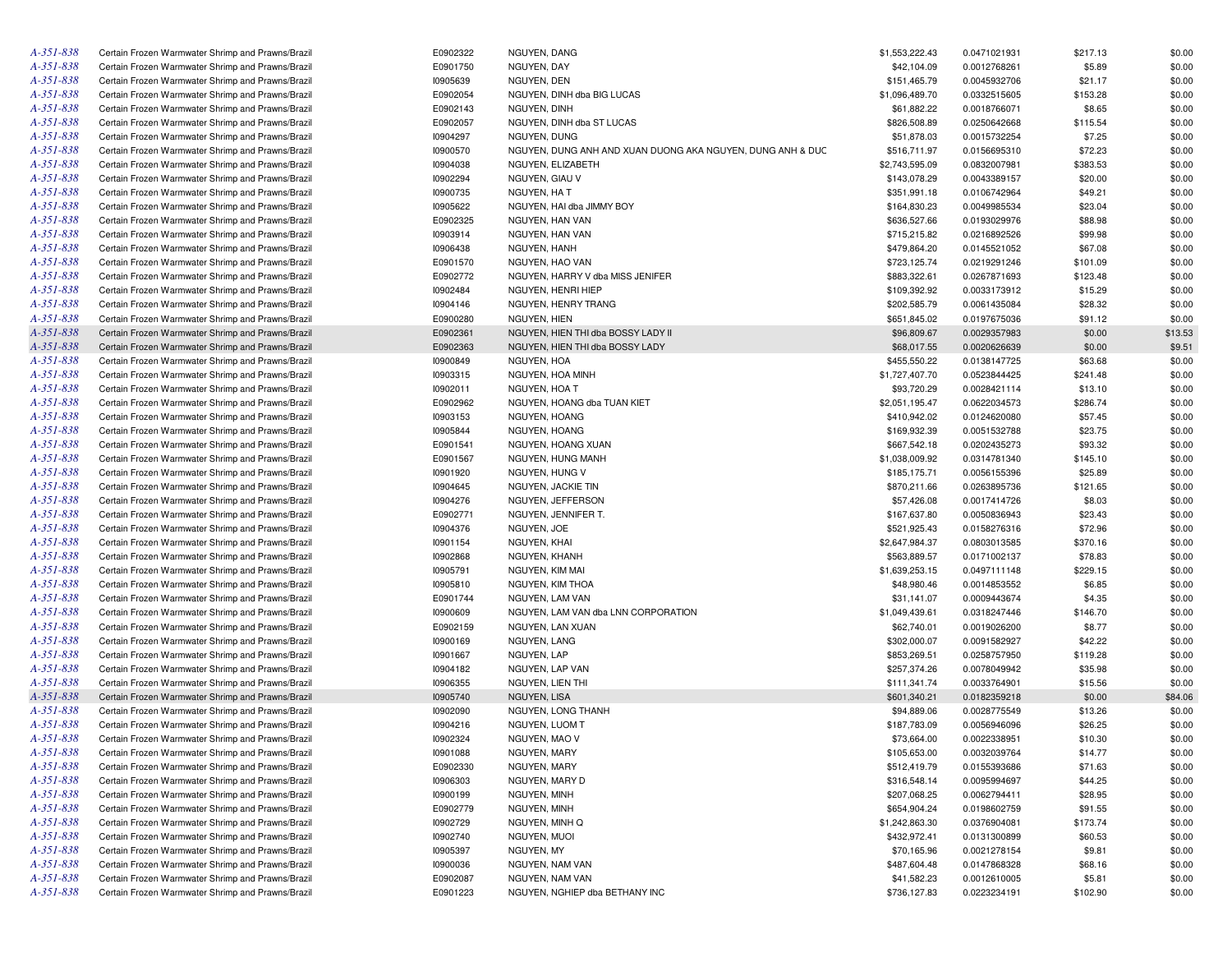| A-351-838       | Certain Frozen Warmwater Shrimp and Prawns/Brazil | E0901226 | NGUYEN, NGHIEP                                  | \$1,071,261.86  | 0.0324865145 | \$149.75   | \$0.00     |
|-----------------|---------------------------------------------------|----------|-------------------------------------------------|-----------------|--------------|------------|------------|
| A-351-838       | Certain Frozen Warmwater Shrimp and Prawns/Brazil | 10902353 | NGUYEN, NGOC VAN                                | \$95,220.59     | 0.0028876087 | \$13.31    | \$0.00     |
| A-351-838       | Certain Frozen Warmwater Shrimp and Prawns/Brazil | 10901985 | NGUYEN, NUONG dba CAPT SANG LLC                 | \$757,861.05    | 0.0229824891 | \$105.94   | \$0.00     |
| A-351-838       | Certain Frozen Warmwater Shrimp and Prawns/Brazil | 10902735 | NGUYEN, QUANG                                   | \$59,000.00     | 0.0017892025 | \$8.25     | \$0.00     |
| A-351-838       | Certain Frozen Warmwater Shrimp and Prawns/Brazil | E0902755 | NGUYEN, QUANG                                   | \$11,853.80     | 0.0003594720 | \$1.66     | \$0.00     |
| A-351-838       | Certain Frozen Warmwater Shrimp and Prawns/Brazil | 10902674 | NGUYEN, QUANG KHIEM                             | \$562,365.08    | 0.0170539828 | \$78.61    | \$0.00     |
| A-351-838       | Certain Frozen Warmwater Shrimp and Prawns/Brazil | E0900813 | NGUYEN, QUYEN                                   | \$151,547.42    | 0.0045957460 | \$21.18    | \$0.00     |
| A-351-838       | Certain Frozen Warmwater Shrimp and Prawns/Brazil | 10905377 | NGUYEN, ROE VAN                                 | \$400,805.72    | 0.0121546200 | \$56.03    | \$0.00     |
| A-351-838       | Certain Frozen Warmwater Shrimp and Prawns/Brazil | 10905732 | NGUYEN, ROSE dba S AND T MARINE INC             | \$862,119.99    | 0.0261441900 | \$120.52   | \$0.00     |
| A-351-838       | Certain Frozen Warmwater Shrimp and Prawns/Brazil | 10905642 | NGUYEN, ROSE dba R & C MARINE INC               | \$838,591.01    | 0.0254306627 | \$117.23   | \$0.00     |
| A-351-838       | Certain Frozen Warmwater Shrimp and Prawns/Brazil | E0901765 | NGUYEN, SAM dba L AND J SPECIALTY INC           | \$580,749.18    | 0.0176114892 | \$81.18    | \$0.00     |
| A-351-838       | Certain Frozen Warmwater Shrimp and Prawns/Brazil | 10902562 | NGUYEN, SANG VAN                                | \$468,862.49    | 0.0142184732 | \$65.54    | \$0.00     |
| A-351-838       | Certain Frozen Warmwater Shrimp and Prawns/Brazil | 10900749 | NGUYEN, SAU                                     | \$146,847.75    | 0.0044532264 | \$20.53    | \$0.00     |
| A-351-838       | Certain Frozen Warmwater Shrimp and Prawns/Brazil | 10904868 | NGUYEN, SCOTTY VAN                              | \$365,109.89    | 0.0110721274 | \$0.00     | \$51.04    |
| A-351-838       | Certain Frozen Warmwater Shrimp and Prawns/Brazil | E0901007 | NGUYEN, SON V                                   | \$152,382.41    | 0.0046210675 | \$21.30    | \$0.00     |
| A-351-838       | Certain Frozen Warmwater Shrimp and Prawns/Brazil | 10905311 | NGUYEN, STEVE Q                                 | \$3,676,237.56  | 0.1114836151 | \$513.90   | \$0.00     |
| A-351-838       | Certain Frozen Warmwater Shrimp and Prawns/Brazil | 10905099 |                                                 |                 |              |            |            |
|                 |                                                   |          | NGUYEN, STEVEN Q dba SEAFOOD ENTERPRISES INC    | \$7,732,062.61  | 0.2344783975 | \$1,080.87 | \$0.00     |
| A-351-838       | Certain Frozen Warmwater Shrimp and Prawns/Brazil | 10902405 | NGUYEN, SUNG                                    | \$79,137.59     | 0.0023998843 | \$11.06    | \$0.00     |
| A-351-838       | Certain Frozen Warmwater Shrimp and Prawns/Brazil | E0901756 | NGUYEN, TAM MINH                                | \$839,377.08    | 0.0254545006 | \$117.34   | \$0.00     |
| A-351-838       | Certain Frozen Warmwater Shrimp and Prawns/Brazil | 10902347 | NGUYEN, TAM VAN                                 | \$186,804.64    | 0.0056649377 | \$26.11    | \$0.00     |
| A-351-838       | Certain Frozen Warmwater Shrimp and Prawns/Brazil | 10903843 | NGUYEN, TAN                                     | \$431,035.16    | 0.0130713418 | \$60.25    | \$0.00     |
| A-351-838       | Certain Frozen Warmwater Shrimp and Prawns/Brazil | E0900191 | NGUYEN, THANH                                   | \$81,882.07     | 0.0024831119 | \$11.45    | \$0.00     |
| A-351-838       | Certain Frozen Warmwater Shrimp and Prawns/Brazil | E0901203 | NGUYEN, THANH VAN dba ST MARTIN AQUACULTURE INC | \$6,164,782.17  | 0.1869498887 | \$861.78   | \$0.00     |
| A-351-838       | Certain Frozen Warmwater Shrimp and Prawns/Brazil | 10905623 | NGUYEN, THOMAS                                  | \$577,214.14    | 0.0175042875 | \$80.69    | \$0.00     |
| A-351-838       | Certain Frozen Warmwater Shrimp and Prawns/Brazil | 10905760 | NGUYEN, THU VAN                                 | \$7,365,452.16  | 0.2233607649 | \$1,029.62 | \$0.00     |
| A-351-838       | Certain Frozen Warmwater Shrimp and Prawns/Brazil | 10903191 | NGUYEN, THUONG VAN                              | \$322,626.87    | 0.0097838100 | \$45.10    | \$0.00     |
| A-351-838       | Certain Frozen Warmwater Shrimp and Prawns/Brazil | 10905447 | NGUYEN, TRICH VAN                               | \$874,976.92    | 0.0265340823 | \$122.31   | \$0.00     |
| A-351-838       | Certain Frozen Warmwater Shrimp and Prawns/Brazil | E0900243 | NGUYEN, TRUNG VAN                               | \$40,362.99     | 0.0012240265 | \$5.64     | \$0.00     |
| A-351-838       | Certain Frozen Warmwater Shrimp and Prawns/Brazil | 10901113 | NGUYEN, TUAN                                    | \$2,605,412.32  | 0.0790103413 | \$364.21   | \$0.00     |
| A-351-838       | Certain Frozen Warmwater Shrimp and Prawns/Brazil | 10902256 | NGUYEN, TUAN                                    | \$224,313.33    | 0.0068024061 | \$31.36    | \$0.00     |
| A-351-838       | Certain Frozen Warmwater Shrimp and Prawns/Brazil | 10901907 | NGUYEN, TUAN H                                  | \$105,030.36    | 0.0031850946 | \$14.68    | \$0.00     |
| A-351-838       | Certain Frozen Warmwater Shrimp and Prawns/Brazil | 10904639 | NGUYEN, TUAN VAN                                | \$396,727.92    | 0.0120309588 | \$55.46    | \$0.00     |
| A-351-838       | Certain Frozen Warmwater Shrimp and Prawns/Brazil | 10903141 | NGUYEN, TUNG                                    | \$287,837.85    | 0.0087288168 | \$40.24    | \$0.00     |
| A-351-838       | Certain Frozen Warmwater Shrimp and Prawns/Brazil | 10902942 | NGUYEN, TUYEN JASON                             | \$2,485,518.34  | 0.0753745005 | \$0.00     | \$347.45   |
| A-351-838       | Certain Frozen Warmwater Shrimp and Prawns/Brazil | 10901914 | NGUYEN, VAN H                                   | \$76,374.69     | 0.0023160980 | \$10.68    | \$0.00     |
| A-351-838       | Certain Frozen Warmwater Shrimp and Prawns/Brazil | E0900807 | NGUYEN, VU                                      | \$130,783.99    | 0.0039660854 | \$18.28    | \$0.00     |
| A-351-838       | Certain Frozen Warmwater Shrimp and Prawns/Brazil | 10901962 | NIGHT STAR INC                                  | \$1,297,455.10  | 0.0393459298 | \$181.37   | \$0.00     |
| A-351-838       | Certain Frozen Warmwater Shrimp and Prawns/Brazil | 10906244 | NORMA MARTHA INC                                | \$999,961.00    | 0.0303242827 | \$0.00     | \$139.79   |
| A-351-838       | Certain Frozen Warmwater Shrimp and Prawns/Brazil | 10906198 | NORMAN, DAVID N                                 | \$44,665.28     | 0.0013544954 | \$0.00     | \$6.24     |
| A-351-838       | Certain Frozen Warmwater Shrimp and Prawns/Brazil | 10902919 | NORRIS, CANDACE                                 | \$33,676.95     | 0.0010212692 | \$4.71     | \$0.00     |
| A-351-838       | Certain Frozen Warmwater Shrimp and Prawns/Brazil | 10903721 | NORRIS, DEBBIE                                  | \$108,696.91    | 0.0032962844 | \$0.00     | \$15.19    |
| A-351-838       | Certain Frozen Warmwater Shrimp and Prawns/Brazil | 10905190 | NUESTRA CRUZ LLC                                | \$318,428.21    | 0.0096564837 | \$44.51    | \$0.00     |
| A-351-838       |                                                   |          |                                                 |                 |              |            |            |
|                 | Certain Frozen Warmwater Shrimp and Prawns/Brazil | E0900072 | NUNEZ SEAFOOD                                   | \$4,492,095.55  | 0.1362248884 | \$627.95   | \$0.00     |
| A-351-838       | Certain Frozen Warmwater Shrimp and Prawns/Brazil | 10900023 | NUNEZ, CONRAD J                                 | \$168,396.11    | 0.0051066904 | \$23.54    | \$0.00     |
| A-351-838       | Certain Frozen Warmwater Shrimp and Prawns/Brazil | 10905821 | OCEAN BREEZE INC                                | \$423,816.31    | 0.0128524269 | \$59.25    | \$0.00     |
| A-351-838       | Certain Frozen Warmwater Shrimp and Prawns/Brazil | 10904229 | OCEAN EMPEROR INC                               | \$600,498.72    | 0.0182104032 | \$83.94    | \$0.00     |
| A-351-838       | Certain Frozen Warmwater Shrimp and Prawns/Brazil | E0901209 | OCEAN HARVEST WHOLESALE INC                     | \$30,615,203.72 | 0.9284203024 | \$4,279.72 | \$0.00     |
| A-351-838       | Certain Frozen Warmwater Shrimp and Prawns/Brazil | E0902255 | OCEAN SPRINGS SEAFOOD MARKET INC                | \$20,864,633.37 | 0.6327297182 | \$2,916.68 | \$0.00     |
| A-351-838       | Certain Frozen Warmwater Shrimp and Prawns/Brazil | E0902260 | OCEAN WIND INC                                  | \$1,802,954.75  | 0.0546754420 | \$252.04   | \$0.00     |
| A-351-838       | Certain Frozen Warmwater Shrimp and Prawns/Brazil | 10905185 | OCEANICA CRUZ LLC                               | \$1,337,481.46  | 0.0405597478 | \$186.97   | \$0.00     |
| $A - 35I - 838$ | Certain Frozen Warmwater Shrimp and Prawns/Brazil | 10903702 | ODIN LLC                                        | \$634,353.95    | 0.0192370788 | \$88.68    | \$0.00     |
| $A - 35I - 838$ | Certain Frozen Warmwater Shrimp and Prawns/Brazil | 10903583 | OLANDER, RODNEY P                               | \$118,808.55    | 0.0036029246 | \$16.61    | \$0.00     |
| A-351-838       | Certain Frozen Warmwater Shrimp and Prawns/Brazil | E0900377 | OLDS, MALCOLM D JR                              | \$366,988.69    | 0.0111291028 | \$51.30    | \$0.00     |
| $A - 35I - 838$ | Certain Frozen Warmwater Shrimp and Prawns/Brazil | 10902084 | OPEN SEA INC                                    | \$855,801.57    | 0.0259525809 | \$119.63   | \$0.00     |
| A-351-838       | Certain Frozen Warmwater Shrimp and Prawns/Brazil | 10900188 | OUR GRANDKIDS INC                               | \$551,209.44    | 0.0167156828 | \$0.00     | \$77.05    |
| A-351-838       | Certain Frozen Warmwater Shrimp and Prawns/Brazil | 10904170 | OURKS, SOKHOMS                                  | \$62,342.00     | 0.0018905502 | \$8.71     | \$0.00     |
| A-351-838       | Certain Frozen Warmwater Shrimp and Prawns/Brazil | 10901968 | P AND T FISHERIES INC                           | \$404,425.14    | 0.0122643806 | \$56.53    | \$0.00     |
| A-351-838       | Certain Frozen Warmwater Shrimp and Prawns/Brazil | E0900561 | PADGETT, KENNETH J                              | \$204,480.08    | 0.0062009536 | \$28.58    | \$0.00     |
| $A - 35I - 838$ | Certain Frozen Warmwater Shrimp and Prawns/Brazil | 10901669 | PALACIOS PROCESSORS INC dba LIGHTHOUSE SEAFOOD  | \$15,961,159.79 | 0.4840295996 | \$0.00     | \$2,231.22 |
| A-351-838       | Certain Frozen Warmwater Shrimp and Prawns/Brazil | E0900063 | PALMISANO, DANIEL                               | \$164,154.92    | 0.0049780744 | \$22.95    | \$0.00     |
| A-351-838       | Certain Frozen Warmwater Shrimp and Prawns/Brazil | E0900060 | PALMISANO, DWAYNE JR                            | \$130,514.53    | 0.0039579139 | \$18.24    | \$0.00     |
|                 |                                                   |          |                                                 |                 |              |            |            |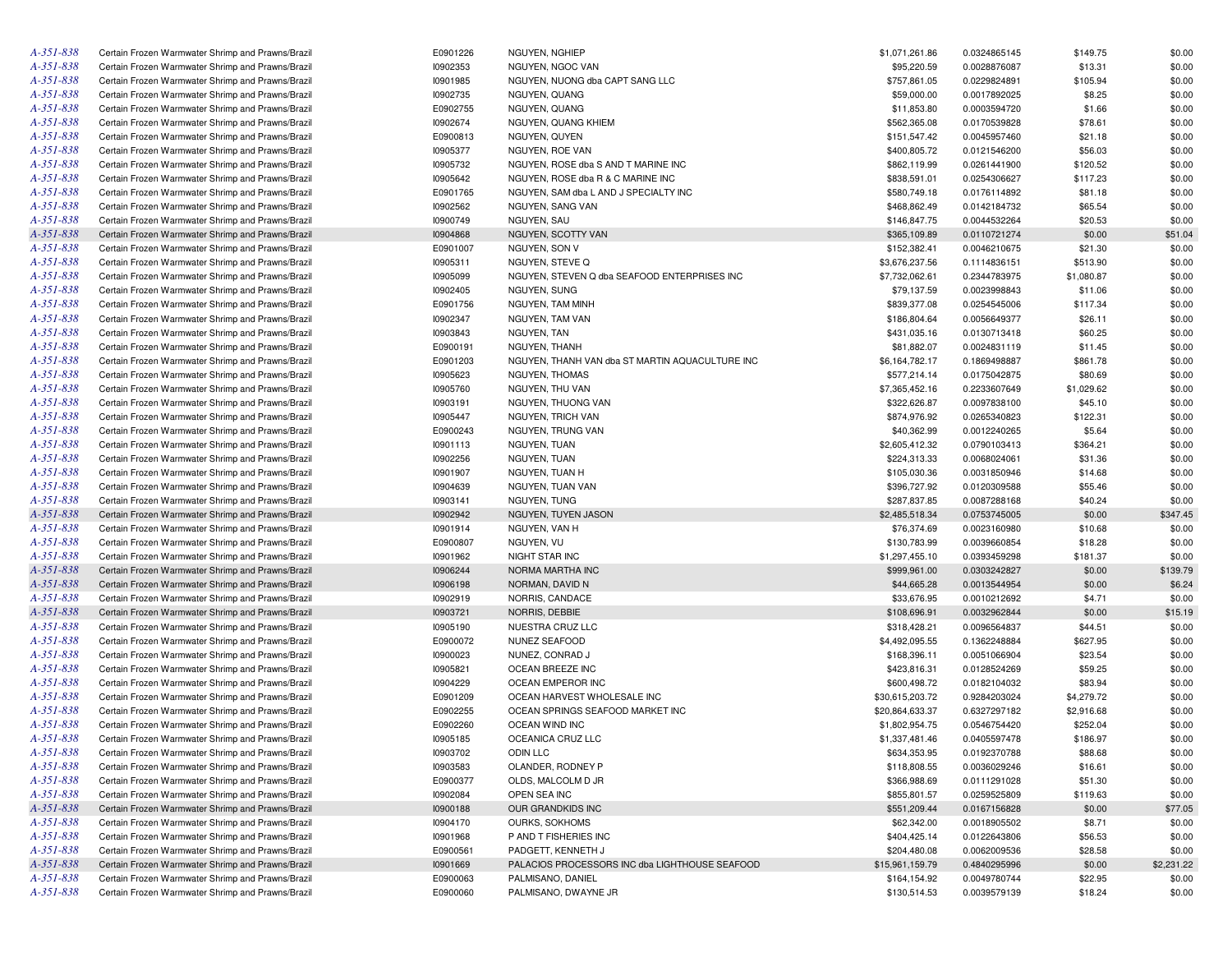| $A - 351 - 838$ | Certain Frozen Warmwater Shrimp and Prawns/Brazil | 10900322 | PALMISANO, DWAYNE M SR                 | \$60,050.50     | 0.0018210594 | \$0.00      | \$8.39   |
|-----------------|---------------------------------------------------|----------|----------------------------------------|-----------------|--------------|-------------|----------|
| $A - 35I - 838$ | Certain Frozen Warmwater Shrimp and Prawns/Brazil | E0902153 | PALMISANO, KIM                         | \$873,433.00    | 0.0264872623 | \$122.10    | \$0.00   |
| $A - 35I - 838$ | Certain Frozen Warmwater Shrimp and Prawns/Brazil | E0902104 | PALMISANO, ROBIN G                     | \$206,481.80    | 0.0062616567 | \$28.86     | \$0.00   |
| $A - 351 - 838$ | Certain Frozen Warmwater Shrimp and Prawns/Brazil | 10904716 | PAPA ROD INC                           | \$712,218.92    | 0.0215983702 | \$99.56     | \$0.00   |
| $A - 35I - 838$ | Certain Frozen Warmwater Shrimp and Prawns/Brazil | 10901429 | PARFAIT, ROBERT C SR                   | \$91,363.29     | 0.0027706343 | \$12.77     | \$0.00   |
| $A - 351 - 838$ | Certain Frozen Warmwater Shrimp and Prawns/Brazil | 10902967 | PARFAIT, RODNEY PAUL SR                | \$42,628.43     | 0.0012927270 | \$5.96      | \$0.00   |
| A-351-838       | Certain Frozen Warmwater Shrimp and Prawns/Brazil | 10903069 | PARRAMORE INC                          | \$1,577,206.89  | 0.0478295330 | \$220.48    | \$0.00   |
| $A - 351 - 838$ | Certain Frozen Warmwater Shrimp and Prawns/Brazil | 10902601 | PARRIA, GAVIN C                        | \$611,249.96    | 0.0185364395 | \$85.45     | \$0.00   |
| A-351-838       | Certain Frozen Warmwater Shrimp and Prawns/Brazil | 10901242 | PARRIA, JERRY D                        | \$219,981.35    | 0.0066710368 | \$30.75     | \$0.00   |
| $A - 351 - 838$ | Certain Frozen Warmwater Shrimp and Prawns/Brazil | 10901321 | PARRIA, KIP                            | \$503,185.19    | 0.0152593251 | \$70.34     | \$0.00   |
| A-351-838       | Certain Frozen Warmwater Shrimp and Prawns/Brazil | 10900851 | PARRIA, LIONEL J SR                    | \$46,665.61     | 0.0014151563 | \$6.52      | \$0.00   |
| $A - 351 - 838$ | Certain Frozen Warmwater Shrimp and Prawns/Brazil | 10900875 | PARRIA, LOUIS III                      | \$340,203.25    | 0.0103168219 | \$47.56     | \$0.00   |
| A-351-838       | Certain Frozen Warmwater Shrimp and Prawns/Brazil | 10900855 | PARRIA, LOUIS JR                       | \$567,704.14    | 0.0172158923 | \$79.36     | \$0.00   |
| $A - 351 - 838$ | Certain Frozen Warmwater Shrimp and Prawns/Brazil | 10900853 | PARRIA, RONALD                         | \$472,714.82    | 0.0143352969 | \$66.08     | \$0.00   |
| A-351-838       | Certain Frozen Warmwater Shrimp and Prawns/Brazil | 10903450 | PARRIA, ROSS                           | \$335,608.15    | 0.0101774734 | \$46.91     | \$0.00   |
| $A - 351 - 838$ | Certain Frozen Warmwater Shrimp and Prawns/Brazil | 10903553 | PARRISH, CHARLES                       | \$619,006.39    | 0.0187716569 | \$86.53     | \$0.00   |
| $A - 35I - 838$ | Certain Frozen Warmwater Shrimp and Prawns/Brazil | E0901374 | PASCAGOULA ICE AND FREEZER CO INC      | \$13,115,927.71 | 0.3977466125 | \$1,833.48  | \$0.00   |
|                 |                                                   |          |                                        |                 |              |             |          |
| $A - 351 - 838$ | Certain Frozen Warmwater Shrimp and Prawns/Brazil | E0903209 | PATRICIA LEE LLC                       | \$225,186.87    | 0.0068288966 | \$0.00      | \$31.48  |
| A-351-838       | Certain Frozen Warmwater Shrimp and Prawns/Brazil | E0900435 | PAUL PIAZZA AND SON INC                | \$90,969,493.57 | 2.7586922335 | \$12,716.68 | \$0.00   |
| $A - 351 - 838$ | Certain Frozen Warmwater Shrimp and Prawns/Brazil | 10900975 | PAZ G LLC                              | \$8,919.69      | 0.0002704938 | \$0.00      | \$1.25   |
| A-351-838       | Certain Frozen Warmwater Shrimp and Prawns/Brazil | E0900076 | PEARL INC                              | \$15,664,560.63 | 0.4750350920 | \$2,189.76  | \$0.00   |
| $A - 351 - 838$ | Certain Frozen Warmwater Shrimp and Prawns/Brazil | E0900163 | PELAS, JAMES CURTIS                    | \$355,689.81    | 0.0107864590 | \$49.72     | \$0.00   |
| A-351-838       | Certain Frozen Warmwater Shrimp and Prawns/Brazil | E0900365 | PELICAN POINT SEAFOOD INC              | \$838,017.56    | 0.0254132726 | \$117.15    | \$0.00   |
| $A - 351 - 838$ | Certain Frozen Warmwater Shrimp and Prawns/Brazil | E0900801 | PELLEGRIN, TROY                        | \$162,589.24    | 0.0049305944 | \$22.73     | \$0.00   |
| A-351-838       | Certain Frozen Warmwater Shrimp and Prawns/Brazil | 10905576 | PELTIER, RODNEY J                      | \$481,923.44    | 0.0146145526 | \$67.37     | \$0.00   |
| $A - 351 - 838$ | Certain Frozen Warmwater Shrimp and Prawns/Brazil | 10903696 | PENNY V LLC                            | \$686,743.67    | 0.0208258214 | \$96.00     | \$0.00   |
| A-351-838       | Certain Frozen Warmwater Shrimp and Prawns/Brazil | 10904383 | PEREZ, DEREK                           | \$150,413.64    | 0.0045613636 | \$21.03     | \$0.00   |
| $A - 351 - 838$ | Certain Frozen Warmwater Shrimp and Prawns/Brazil | 10903715 | PERSEVERANCE I LLC                     | \$673,461.05    | 0.0204230198 | \$94.14     | \$0.00   |
| A-351-838       | Certain Frozen Warmwater Shrimp and Prawns/Brazil | E0900505 | PESHOFF, KIRK                          | \$102,599.09    | 0.0031113652 | \$14.34     | \$0.00   |
| $A - 351 - 838$ | Certain Frozen Warmwater Shrimp and Prawns/Brazil | 10903613 | PETE. ALFRED F JR                      | \$95,379.71     | 0.0028924341 | \$13.33     | \$0.00   |
| A-351-838       | Certain Frozen Warmwater Shrimp and Prawns/Brazil | E0902794 | PHAM, CALVIN                           | \$273,091.00    | 0.0082816117 | \$0.00      | \$38.18  |
| $A - 351 - 838$ | Certain Frozen Warmwater Shrimp and Prawns/Brazil | 10905932 | PHAM, CINDY                            | \$130,936.12    | 0.0039706988 | \$18.30     | \$0.00   |
| $A - 35I - 838$ | Certain Frozen Warmwater Shrimp and Prawns/Brazil | 10905688 | PHAM, HIEN THI                         | \$594,355.42    | 0.0180241047 | \$83.09     | \$0.00   |
| $A - 351 - 838$ | Certain Frozen Warmwater Shrimp and Prawns/Brazil | E0901010 | PHAM, HUNG V                           | \$243,113.81    | 0.0073725394 | \$33.99     | \$0.00   |
| A-351-838       | Certain Frozen Warmwater Shrimp and Prawns/Brazil | 10905777 | PHAM, JOHN F                           | \$458,316.41    | 0.0138986585 | \$64.07     | \$0.00   |
| $A - 351 - 838$ | Certain Frozen Warmwater Shrimp and Prawns/Brazil | E0902735 | PHAM, JOSEPH                           | \$711,684.40    | 0.0215821607 | \$0.00      | \$99.49  |
| A-351-838       | Certain Frozen Warmwater Shrimp and Prawns/Brazil | E0901778 | PHAM, JOSEPH SON                       | \$1,009,977.66  | 0.0306280426 | \$141.19    | \$0.00   |
| $A - 351 - 838$ | Certain Frozen Warmwater Shrimp and Prawns/Brazil | E0902579 | PHAM, THANH                            | \$32,505.34     | 0.0009857396 | \$4.54      | \$0.00   |
| A-351-838       | Certain Frozen Warmwater Shrimp and Prawns/Brazil | E0901754 | PHAM, THANH DUC                        | \$1,077,084.50  | 0.0326630888 | \$150.57    | \$0.00   |
| $A - 351 - 838$ | Certain Frozen Warmwater Shrimp and Prawns/Brazil | E0901448 | PHAM, TOMMY VAN                        | \$153,307.90    | 0.0046491334 | \$21.43     | \$0.00   |
| A-351-838       | Certain Frozen Warmwater Shrimp and Prawns/Brazil | E0900565 | PHAN, ANH                              | \$299,078.27    | 0.0090696877 | \$41.81     | \$0.00   |
| $A - 351 - 838$ | Certain Frozen Warmwater Shrimp and Prawns/Brazil | 10904134 | PHAN, DAN T                            | \$244,359.26    | 0.0074103083 | \$34.16     | \$0.00   |
| A-351-838       | Certain Frozen Warmwater Shrimp and Prawns/Brazil | E0900335 | PHAN, DAT VAN                          | \$442,999.35    | 0.0134341615 | \$0.00      | \$61.93  |
| $A - 351 - 838$ | Certain Frozen Warmwater Shrimp and Prawns/Brazil | E0901159 | PHAN, HOANG                            | \$114,499.67    | 0.0034722558 | \$16.01     | \$0.00   |
| A-351-838       | Certain Frozen Warmwater Shrimp and Prawns/Brazil | 10903321 | PHILLIPS. JAMES C                      | \$1,293,983.47  | 0.0392406510 | \$180.89    | \$0.00   |
| $A - 351 - 838$ | Certain Frozen Warmwater Shrimp and Prawns/Brazil | 10905687 | PHUNG, KIM DUNG dba LUCKY DUNG HOA     | \$1,193,181.19  | 0.0361837749 | \$0.00      | \$166.80 |
| A-351-838       | Certain Frozen Warmwater Shrimp and Prawns/Brazil | E0902105 | PICOU, TERRY P                         | \$61,186.52     | 0.0018555097 | \$8.55      | \$0.00   |
| $A - 351 - 838$ | Certain Frozen Warmwater Shrimp and Prawns/Brazil | 10905491 | PIERRE, JOSEPH                         | \$126,963.94    | 0.0038502406 | \$17.75     | \$0.00   |
| $A - 35I - 838$ | Certain Frozen Warmwater Shrimp and Prawns/Brazil | 10906344 | PIERRE, JOSEPH C JR                    | \$15,267.21     | 0.0004629852 | \$2.13      | \$0.00   |
| A-351-838       | Certain Frozen Warmwater Shrimp and Prawns/Brazil | 10906382 | PITRE, BENTON                          | \$95,649.66     | 0.0029006205 | \$13.37     | \$0.00   |
| $A - 351 - 838$ | Certain Frozen Warmwater Shrimp and Prawns/Brazil | 10901778 | PITRE, TED J                           | \$44,948.05     | 0.0013630705 | \$6.28      | \$0.00   |
| $A - 35I - 838$ | Certain Frozen Warmwater Shrimp and Prawns/Brazil |          |                                        |                 | 0.0078222822 |             |          |
|                 |                                                   | E0902731 | PIZANI, TERRILL                        | \$257,944.34    |              | \$36.06     | \$0.00   |
| A-351-838       | Certain Frozen Warmwater Shrimp and Prawns/Brazil | E0901547 | PIZANI, TERRY JR                       | \$583,726.12    | 0.0177017663 | \$81.60     | \$0.00   |
| $A - 351 - 838$ | Certain Frozen Warmwater Shrimp and Prawns/Brazil | E0900428 | PIZANI, TERRY M                        | \$100,548.83    | 0.0030491901 | \$14.06     | \$0.00   |
| $A - 35I - 838$ | Certain Frozen Warmwater Shrimp and Prawns/Brazil | 10901417 | PLAISANCE, DEAN SR                     | \$90,601.92     | 0.0027475454 | \$12.67     | \$0.00   |
| $A - 351 - 838$ | Certain Frozen Warmwater Shrimp and Prawns/Brazil | E0902759 | PLAISANCE, EARL J JR                   | \$94,942.15     | 0.0028791649 | \$13.27     | \$0.00   |
| $A - 351 - 838$ | Certain Frozen Warmwater Shrimp and Prawns/Brazil | 10903339 | PLAISANCE, KEITH                       | \$119,186.82    | 0.0036143958 | \$16.66     | \$0.00   |
| $A - 351 - 838$ | Certain Frozen Warmwater Shrimp and Prawns/Brazil | 10905027 | PLATA CRUZ LLC                         | \$1,116,103.22  | 0.0338463496 | \$156.02    | \$0.00   |
| A-351-838       | Certain Frozen Warmwater Shrimp and Prawns/Brazil | 10905111 | PLATINUM SEAFOOD SERVICE INC           | \$6,668,314.63  | 0.2022197449 | \$0.00      | \$932.17 |
| $A - 35I - 838$ | Certain Frozen Warmwater Shrimp and Prawns/Brazil | 10904222 | PLORK, PHAN                            | \$211,659.56    | 0.0064186747 | \$29.59     | \$0.00   |
| $A - 35I - 838$ | Certain Frozen Warmwater Shrimp and Prawns/Brazil | 10903081 | POC TAL TRAWLERS INC dba BEN AND CASEY | \$1,471,755.93  | 0.0446316836 | \$205.74    | \$0.00   |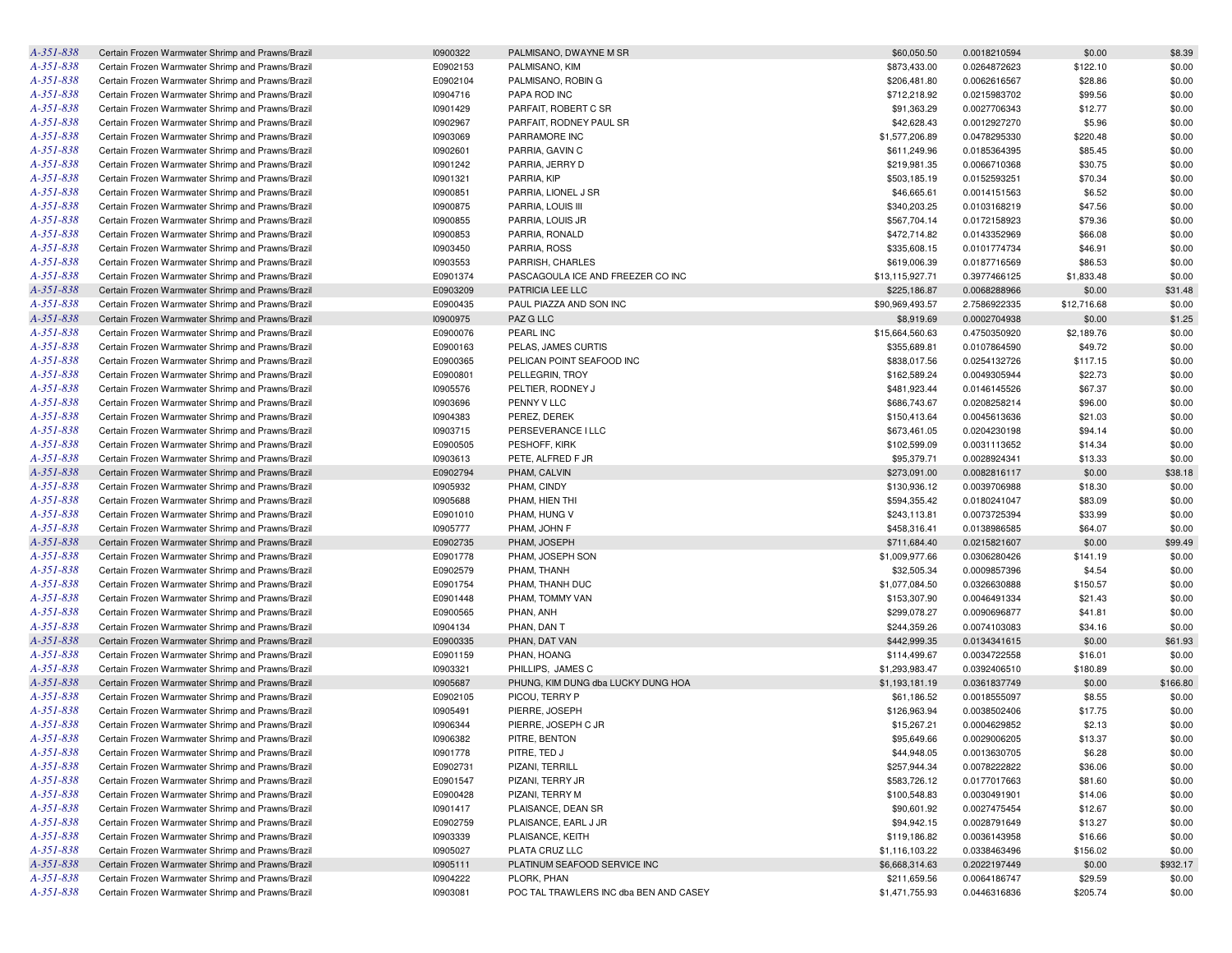| A-351-838 | Certain Frozen Warmwater Shrimp and Prawns/Brazil | E0901409 | POCHE, GLENN                                             | \$134,833.58    | 0.0040888911 | \$18.85           | \$0.00   |
|-----------|---------------------------------------------------|----------|----------------------------------------------------------|-----------------|--------------|-------------------|----------|
| A-351-838 | Certain Frozen Warmwater Shrimp and Prawns/Brazil | E0901219 | POLKEY, RICHARD JR                                       | \$247,178.89    | 0.0074958149 | \$34.55           | \$0.00   |
| A-351-838 | Certain Frozen Warmwater Shrimp and Prawns/Brazil | E0901235 | POLKEY, RONALD                                           | \$149,136.50    | 0.0045226338 | \$20.85           | \$0.00   |
| A-351-838 | Certain Frozen Warmwater Shrimp and Prawns/Brazil | 10901689 | POPE, ROBERT SR                                          | \$295,211.87    | 0.0089524374 | \$41.27           | \$0.00   |
| A-351-838 | Certain Frozen Warmwater Shrimp and Prawns/Brazil | 10905953 | POPPYS PRIDE SEAFOOD INC                                 | \$210,821.70    | 0.0063932662 | \$29.47           | \$0.00   |
| A-351-838 | Certain Frozen Warmwater Shrimp and Prawns/Brazil | E0900406 | PORT ROYAL SEAFOOD INC                                   | \$6,969,397.08  | 0.2113502103 | \$974.26          | \$0.00   |
| A-351-838 | Certain Frozen Warmwater Shrimp and Prawns/Brazil | E0901039 | POTEET SEAFOOD INC                                       | \$7,846,092.88  | 0.2379364185 | \$1,096.81        | \$0.00   |
| A-351-838 | Certain Frozen Warmwater Shrimp and Prawns/Brazil | 10901255 | POTTER BOATS INC                                         | \$541,898.90    | 0.0164333364 | \$75.75           | \$0.00   |
| A-351-838 | Certain Frozen Warmwater Shrimp and Prawns/Brazil | 10900930 | PRICE SEAFOOD INC                                        | \$2,563,626.00  | 0.0777431517 | \$358.37          | \$0.00   |
| A-351-838 | Certain Frozen Warmwater Shrimp and Prawns/Brazil | 10904044 | PRIHODA, STEVIE dba SEA TIGER                            | \$6,524.37      | 0.0001978546 | \$0.91            | \$0.00   |
| A-351-838 | Certain Frozen Warmwater Shrimp and Prawns/Brazil | 10904509 | PRINCESS MARY INC                                        | \$1,194,063.44  | 0.0362105296 | \$166.92          | \$0.00   |
| A-351-838 | Certain Frozen Warmwater Shrimp and Prawns/Brazil | 10904205 | PRUM, THOU                                               | \$137,879.60    | 0.0041812630 | \$19.27           | \$0.00   |
| A-351-838 | Certain Frozen Warmwater Shrimp and Prawns/Brazil | 10905454 | PURATA TRAWLER INC                                       | \$700,844.95    | 0.0212534493 | \$97.97           | \$0.00   |
| A-351-838 | Certain Frozen Warmwater Shrimp and Prawns/Brazil | E0902315 | PURSUER INC                                              | \$526,128.29    | 0.0159550853 | \$73.55           | \$0.00   |
| A-351-838 | Certain Frozen Warmwater Shrimp and Prawns/Brazil | E0900573 | PUTERBAUGH, RICHARD                                      | \$47,990.21     | 0.0014553255 | \$6.71            | \$0.00   |
| A-351-838 | Certain Frozen Warmwater Shrimp and Prawns/Brazil | 10902509 | QUACH NGUYEN, OANH                                       | \$686,460.91    | 0.0208172466 | \$0.00            | \$95.96  |
| A-351-838 | Certain Frozen Warmwater Shrimp and Prawns/Brazil | 10905021 | QUEEN MARY LLC                                           | \$1,113,148.04  | 0.0337567324 | \$155.61          | \$0.00   |
| A-351-838 | Certain Frozen Warmwater Shrimp and Prawns/Brazil | 10905016 | QUINTA CRUZ LLC                                          | \$927,444.96    | 0.0281252001 | \$129.65          | \$0.00   |
| A-351-838 | Certain Frozen Warmwater Shrimp and Prawns/Brazil | 10903032 | R A LESSO BROKERAGE INC                                  | \$34,258,653.00 | 1.0389095976 | \$4,789.04        | \$0.00   |
| A-351-838 | Certain Frozen Warmwater Shrimp and Prawns/Brazil | E0900995 | R AND J INC                                              | \$1,152,219.30  | 0.0349415866 | \$161.07          | \$0.00   |
| A-351-838 | Certain Frozen Warmwater Shrimp and Prawns/Brazil | E0900034 | R AND K FISHERIES LLC                                    | \$112,912.36    | 0.0034241199 | \$15.78           | \$0.00   |
| A-351-838 | Certain Frozen Warmwater Shrimp and Prawns/Brazil | 10902924 | R AND T ATOCHA LLC                                       | \$344,015.49    | 0.0104324299 | \$48.09           | \$0.00   |
| A-351-838 |                                                   | E0901582 |                                                          | \$294,607.04    |              |                   | \$0.00   |
| A-351-838 | Certain Frozen Warmwater Shrimp and Prawns/Brazil | 10906061 | RACINE, SYLVAN P JR dba CAPE ROMAIN<br>RAFAEL GARCIA INC | \$733,743.03    | 0.0089340956 | \$41.18<br>\$0.00 | \$102.57 |
|           | Certain Frozen Warmwater Shrimp and Prawns/Brazil |          |                                                          |                 | 0.0222510989 |                   |          |
| A-351-838 | Certain Frozen Warmwater Shrimp and Prawns/Brazil | 10902699 | RANCHERO TRAWLERS INC                                    | \$827,953.36    | 0.0251080710 | \$115.74          | \$0.00   |
| A-351-838 | Certain Frozen Warmwater Shrimp and Prawns/Brazil | 10904681 | RANDALL J PINELL INC                                     | \$642,745.45    | 0.0194915549 | \$89.85           | \$0.00   |
| A-351-838 | Certain Frozen Warmwater Shrimp and Prawns/Brazil | E0902766 | RAWLINGS, RALPH E JR                                     | \$2,137,470.70  | 0.0648197938 | \$298.80          | \$0.00   |
| A-351-838 | Certain Frozen Warmwater Shrimp and Prawns/Brazil | 10902985 | RAYNOR, STEVEN E                                         | \$146,829.18    | 0.0044526632 | \$20.53           | \$0.00   |
| A-351-838 | Certain Frozen Warmwater Shrimp and Prawns/Brazil | 10905584 | RDR SHRIMP CO INC                                        | \$924,233.00    | 0.0280277959 | \$129.20          | \$0.00   |
| A-351-838 | Certain Frozen Warmwater Shrimp and Prawns/Brazil | 10905833 | REAGAN, ROY                                              | \$525,340.04    | 0.0159311812 | \$73.44           | \$0.00   |
| A-351-838 | Certain Frozen Warmwater Shrimp and Prawns/Brazil | E0901153 | REAVES, LATEN                                            | \$184,877.61    | 0.0056064996 | \$25.84           | \$0.00   |
| A-351-838 | Certain Frozen Warmwater Shrimp and Prawns/Brazil | 10905052 | REBECCA SHRIMP CO INC                                    | \$1,105,083.88  | 0.0335121830 | \$154.48          | \$0.00   |
| A-351-838 | Certain Frozen Warmwater Shrimp and Prawns/Brazil | E0902140 | REBSTOCK, CHARLES                                        | \$69,296.17     | 0.0021014386 | \$9.69            | \$0.00   |
| A-351-838 | Certain Frozen Warmwater Shrimp and Prawns/Brazil | 10901399 | RECTOR, LANCE                                            | \$90,608.90     | 0.0027477571 | \$12.67           | \$0.00   |
| A-351-838 | Certain Frozen Warmwater Shrimp and Prawns/Brazil | 10900643 | RECTOR, WARREN L                                         | \$631,322.19    | 0.0191451393 | \$88.25           | \$0.00   |
| A-351-838 | Certain Frozen Warmwater Shrimp and Prawns/Brazil | 10903642 | REVELL, BEN D                                            | \$262,060.87    | 0.0079471179 | \$36.63           | \$0.00   |
| A-351-838 | Certain Frozen Warmwater Shrimp and Prawns/Brazil | 10901142 | REYES TRAWLERS INC                                       | \$772,221.20    | 0.0234179673 | \$107.95          | \$0.00   |
| A-351-838 | Certain Frozen Warmwater Shrimp and Prawns/Brazil | 10902526 | RHODES, RANDOLPH N                                       | \$278,161.07    | 0.0084353639 | \$38.88           | \$0.00   |
| A-351-838 | Certain Frozen Warmwater Shrimp and Prawns/Brazil | 10902064 | RHONDA LYNN INC                                          | \$1,007,631.42  | 0.0305568918 | \$140.86          | \$0.00   |
| A-351-838 | Certain Frozen Warmwater Shrimp and Prawns/Brazil | E0900205 | RICHARD, DAVID L                                         | \$177,250.95    | 0.0053752176 | \$24.78           | \$0.00   |
| A-351-838 | Certain Frozen Warmwater Shrimp and Prawns/Brazil | E0900282 | RICHARD, RANDALL K                                       | \$221,871.45    | 0.0067283550 | \$31.02           | \$0.00   |
| A-351-838 | Certain Frozen Warmwater Shrimp and Prawns/Brazil | 10905596 | RICKS SEAFOOD INC                                        | \$850,883.00    | 0.0258034230 | \$118.95          | \$0.00   |
| A-351-838 | Certain Frozen Warmwater Shrimp and Prawns/Brazil | 10902371 | <b>RICKY G INC</b>                                       | \$1,287,947.55  | 0.0390576089 | \$180.04          | \$0.00   |
| A-351-838 | Certain Frozen Warmwater Shrimp and Prawns/Brazil | 10904449 | RICKYS COAST TO COAST NETS INC                           | \$1,427,248.18  | 0.0432819654 | \$0.00            | \$199.52 |
| A-351-838 | Certain Frozen Warmwater Shrimp and Prawns/Brazil | 10900677 | RIFFLE, JOSIAH B                                         | \$148,288.69    | 0.0044969235 | \$20.73           | \$0.00   |
| A-351-838 | Certain Frozen Warmwater Shrimp and Prawns/Brazil | 10902486 | <b>RIOS TRAWLERS INC</b>                                 | \$88,042.65     | 0.0026699343 | \$0.00            | \$12.31  |
| A-351-838 | Certain Frozen Warmwater Shrimp and Prawns/Brazil | 10901131 | ROATEX ENTERPRISES INC                                   | \$738,612.24    | 0.0223987600 | \$103.25          | \$0.00   |
| A-351-838 | Certain Frozen Warmwater Shrimp and Prawns/Brazil | E0902235 | RODRIGUEZ, WADE JR                                       | \$155,640.75    | 0.0047198782 | \$0.00            | \$21.76  |
| A-351-838 | Certain Frozen Warmwater Shrimp and Prawns/Brazil | 10902026 | ROJAS, GORDON                                            | \$349,249.98    | 0.0105911682 | \$48.82           | \$0.00   |
| A-351-838 | Certain Frozen Warmwater Shrimp and Prawns/Brazil | 10900029 | ROJAS, KERRY D JR                                        | \$710,166.06    | 0.0215361163 | \$99.27           | \$0.00   |
| A-351-838 | Certain Frozen Warmwater Shrimp and Prawns/Brazil | 10900243 | ROMO INC                                                 | \$540,615.11    | 0.0163944048 | \$75.57           | \$0.00   |
| A-351-838 | Certain Frozen Warmwater Shrimp and Prawns/Brazil | 10904874 | RONQUILLO, EARL                                          | \$164,252.71    | 0.0049810399 | \$22.96           | \$0.00   |
| A-351-838 | Certain Frozen Warmwater Shrimp and Prawns/Brazil | 10902930 | ROSA MARIE INC                                           | \$1,233,971.65  | 0.0374207646 | \$172.50          | \$0.00   |
| A-351-838 | Certain Frozen Warmwater Shrimp and Prawns/Brazil | 10906291 | ROUNTREE ENTERPRISES INC                                 | \$9,140,573.51  | 0.2771921461 | \$1,277.77        | \$0.00   |
| A-351-838 | Certain Frozen Warmwater Shrimp and Prawns/Brazil | 10903455 | ROUSE, JIMMY D dba GOLDEN EAGLE                          | \$209,858.94    | 0.0063640700 | \$29.34           | \$0.00   |
| A-351-838 | Certain Frozen Warmwater Shrimp and Prawns/Brazil | 10902996 | ROUSE, JIMMY D dba MISS PEGGY                            | \$87,246.59     | 0.0026457934 | \$12.20           | \$0.00   |
| A-351-838 | Certain Frozen Warmwater Shrimp and Prawns/Brazil | 10905009 | RUBI CRUZ LLC                                            | \$813,122.23    | 0.0246583101 | \$113.67          | \$0.00   |
| A-351-838 | Certain Frozen Warmwater Shrimp and Prawns/Brazil | E0902307 | RUSSELL, DANIEL                                          | \$179,569.38    | 0.0054455250 | \$25.10           | \$0.00   |
| A-351-838 | Certain Frozen Warmwater Shrimp and Prawns/Brazil | E0900064 | RUSSELL, MICHAEL J                                       | \$242,636.73    | 0.0073580718 | \$33.92           | \$0.00   |
| A-351-838 | Certain Frozen Warmwater Shrimp and Prawns/Brazil | E0900057 | RUSSELL, NICHOLAS M                                      | \$178,983.39    | 0.0054277546 | \$25.02           | \$0.00   |
| A-351-838 | Certain Frozen Warmwater Shrimp and Prawns/Brazil | 10905947 | RUSTICK, KENNETH                                         | \$58,478.44     | 0.0017733859 | \$8.17            | \$0.00   |
|           |                                                   |          |                                                          |                 |              |                   |          |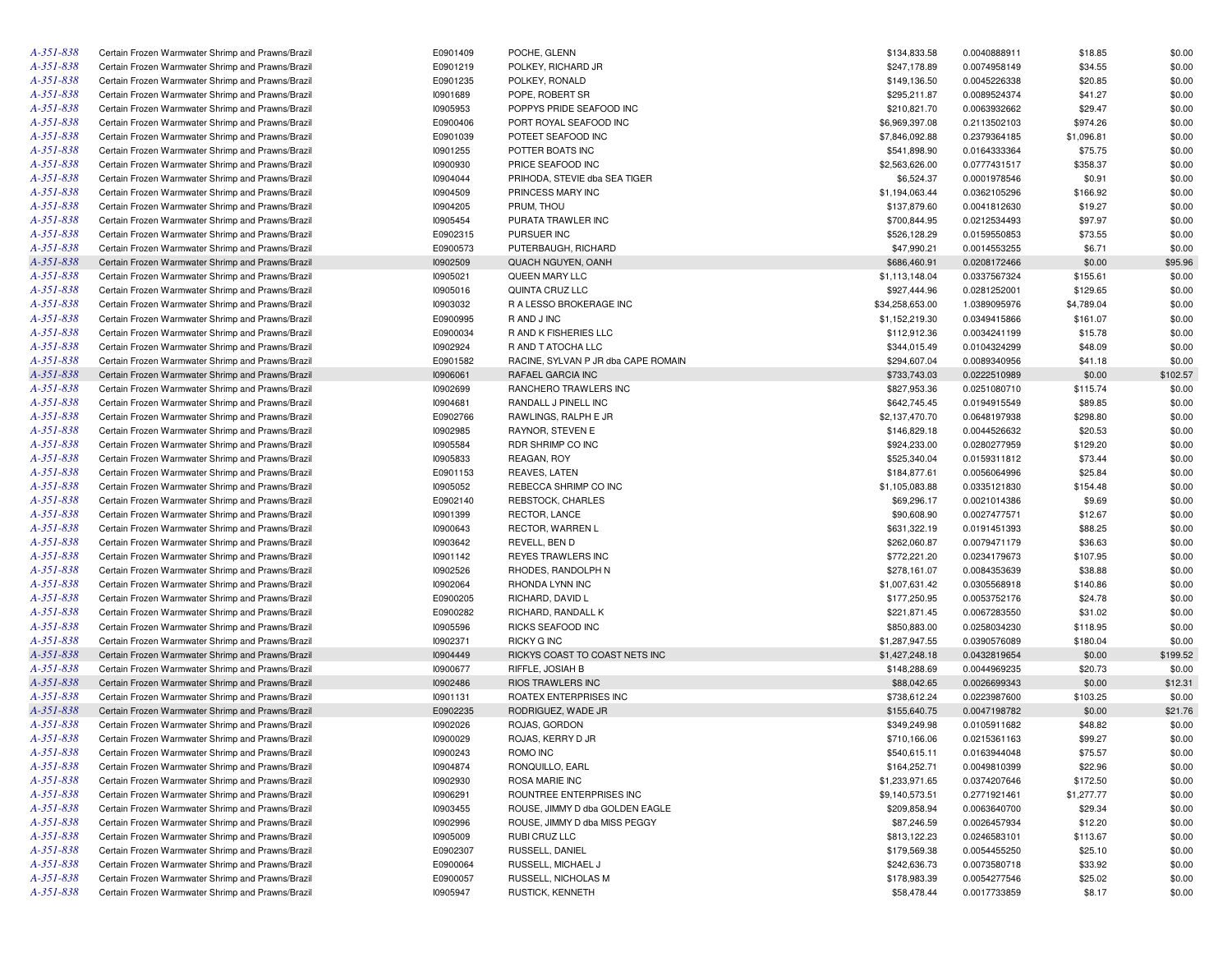| $A - 351 - 838$ | Certain Frozen Warmwater Shrimp and Prawns/Brazil | 10900141 | RUTTLEY BOY INC                     | \$576,098.96     | 0.0174704691 | \$80.53    | \$0.00      |
|-----------------|---------------------------------------------------|----------|-------------------------------------|------------------|--------------|------------|-------------|
| A-351-838       | Certain Frozen Warmwater Shrimp and Prawns/Brazil | 10901511 | RUTTLEY, ADRIAN K                   | \$26,834.70      | 0.0008137748 | \$3.75     | \$0.00      |
| A-351-838       | Certain Frozen Warmwater Shrimp and Prawns/Brazil | 10905003 | SALINA CRUZ LLC                     | \$734,275.42     | 0.0222672439 | \$102.64   | \$0.00      |
| A-351-838       | Certain Frozen Warmwater Shrimp and Prawns/Brazil | 10903926 | <b>SANDRA KAY</b>                   | \$1,025,849.68   | 0.0311093690 | \$143.40   | \$0.00      |
| A-351-838       | Certain Frozen Warmwater Shrimp and Prawns/Brazil | E0900926 | SANDRAS, RALPH JR                   | \$88,214.19      | 0.0026751364 | \$12.33    | \$0.00      |
| A-351-838       | Certain Frozen Warmwater Shrimp and Prawns/Brazil | 10905178 | SANTA FE CRUZ LLC                   | \$929,842.04     | 0.0281978927 | \$129.98   | \$0.00      |
| A-351-838       | Certain Frozen Warmwater Shrimp and Prawns/Brazil | 10900497 | SANTA MARIA I INC                   | \$1,660,123.02   | 0.0503440033 | \$232.07   | \$0.00      |
| A-351-838       | Certain Frozen Warmwater Shrimp and Prawns/Brazil | 10905172 | SANTA MONICA LLC                    | \$898,406.44     | 0.0272445934 | \$125.59   | \$0.00      |
| A-351-838       | Certain Frozen Warmwater Shrimp and Prawns/Brazil | 10902885 | SATURDAY, MICHAEL                   | \$122,488.73     | 0.0037145277 | \$17.12    | \$0.00      |
| A-351-838       | Certain Frozen Warmwater Shrimp and Prawns/Brazil | E0900569 | SAUCE, JOSEPH C JR                  | \$208,213.37     | 0.0063141674 | \$29.11    | \$0.00      |
| A-351-838       | Certain Frozen Warmwater Shrimp and Prawns/Brazil | E0901348 | SCHMIT, PAUL A JR                   | \$50,904.10      | 0.0015436905 | \$7.12     | \$0.00      |
| A-351-838       | Certain Frozen Warmwater Shrimp and Prawns/Brazil | E0900992 | SCHULTZ, TROY A                     | \$111,415.36     | 0.0033787226 | \$15.57    | \$0.00      |
| A-351-838       | Certain Frozen Warmwater Shrimp and Prawns/Brazil | E0901026 | SCHULTZ, TROY A JR                  | \$26,280.28      | 0.0007969617 | \$0.00     | \$3.67      |
| $A - 351 - 838$ | Certain Frozen Warmwater Shrimp and Prawns/Brazil | 10902262 | <b>SCOOBY INC</b>                   | \$325,584.06     | 0.0098734882 | \$45.51    | \$0.00      |
| A-351-838       | Certain Frozen Warmwater Shrimp and Prawns/Brazil | 10902532 | SCOTT, JAMES E III                  | \$279,712.01     | 0.0084823969 | \$39.10    | \$0.00      |
| A-351-838       | Certain Frozen Warmwater Shrimp and Prawns/Brazil | 10900789 | SEA CHAMP SEAFOOD LLC               | \$3,594,088.07   | 0.1089923936 | \$0.00     | \$502.42    |
| A-351-838       |                                                   |          |                                     |                  |              |            |             |
|                 | Certain Frozen Warmwater Shrimp and Prawns/Brazil | 10904710 | SEA EAGLE FISHERIES INC             | \$577,481.35     | 0.0175123907 | \$80.73    | \$0.00      |
| A-351-838       | Certain Frozen Warmwater Shrimp and Prawns/Brazil | 10900273 | SEA GULF FISHERIES INC              | \$316,017.39     | 0.0095833744 | \$44.18    | \$0.00      |
| A-351-838       | Certain Frozen Warmwater Shrimp and Prawns/Brazil | 10905893 | SEA HUNTERS PRIDE INC               | \$1,032,527.00   | 0.0313118619 | \$144.34   | \$0.00      |
| A-351-838       | Certain Frozen Warmwater Shrimp and Prawns/Brazil | E0900007 | SEA PEARL SEAFOOD CO INC            | \$49,361,826.33  | 1.4969203585 | \$6,900.32 | \$0.00      |
| A-351-838       | Certain Frozen Warmwater Shrimp and Prawns/Brazil | 10901517 | SEAFOOD SHED                        | \$4,292,689.86   | 0.1301778180 | \$600.08   | \$0.00      |
| A-351-838       | Certain Frozen Warmwater Shrimp and Prawns/Brazil | 10903981 | SEAMAN, GREG dba SEAMAN TRAWLERS    | \$848,962.82     | 0.0257451927 | \$118.68   | \$0.00      |
| A-351-838       | Certain Frozen Warmwater Shrimp and Prawns/Brazil | 10903291 | SEANG, MENG                         | \$132,623.00     | 0.0040218542 | \$18.54    | \$0.00      |
| A-351-838       | Certain Frozen Warmwater Shrimp and Prawns/Brazil | E0901509 | SECOND GENERATION SEAFOOD           | \$2,563,682.84   | 0.0777448754 | \$358.38   | \$0.00      |
| A-351-838       | Certain Frozen Warmwater Shrimp and Prawns/Brazil | 10900500 | SEKUL, MORRIS G                     | \$78,505.13      | 0.0023807046 | \$10.97    | \$0.00      |
| A-351-838       | Certain Frozen Warmwater Shrimp and Prawns/Brazil | 10901682 | SELLERS, ISAAC CHARLES              | \$470,176.89     | 0.0142583330 | \$65.73    | \$0.00      |
| A-351-838       | Certain Frozen Warmwater Shrimp and Prawns/Brazil | E0900020 | SERIGNE, JAMES J III                | \$80,214.37      | 0.0024325381 | \$11.21    | \$0.00      |
| A-351-838       | Certain Frozen Warmwater Shrimp and Prawns/Brazil | E0902068 | SEVEL, MICHAEL D                    | \$281,510.29     | 0.0085369306 | \$39.35    | \$0.00      |
| A-351-838       | Certain Frozen Warmwater Shrimp and Prawns/Brazil | 10900620 | SHAY, DANIEL A                      | \$202,715.76     | 0.0061474498 | \$28.34    | \$0.00      |
| $A - 351 - 838$ | Certain Frozen Warmwater Shrimp and Prawns/Brazil | 10900966 | SHRIMP DEVELOPMENT, LLC             | \$247,766.31     | 0.0075136287 | \$0.00     | \$34.64     |
| A-351-838       | Certain Frozen Warmwater Shrimp and Prawns/Brazil | 10906137 | SHRIMP TEXAS 1 INC                  | \$878,113.00     | 0.0266291854 | \$122.75   | \$0.00      |
| A-351-838       | Certain Frozen Warmwater Shrimp and Prawns/Brazil | E0900216 | SHRIMP TRAWLER PLAYBOY INC          | \$863,226.51     | 0.0261777457 | \$120.67   | \$0.00      |
| A-351-838       | Certain Frozen Warmwater Shrimp and Prawns/Brazil | 10900333 | SHRIMP TRAWLER VALLY INC            | \$888,421.43     | 0.0269417934 | \$124.19   | \$0.00      |
| A-351-838       | Certain Frozen Warmwater Shrimp and Prawns/Brazil | 10901938 | SI KY LAN INC                       | \$404,101.21     | 0.0122545573 | \$56.49    | \$0.00      |
| A-351-838       | Certain Frozen Warmwater Shrimp and Prawns/Brazil | 10906025 | SIDNEY FISHERIES INC                | \$372,812.00     | 0.0113056974 | \$52.12    | \$0.00      |
| A-351-838       | Certain Frozen Warmwater Shrimp and Prawns/Brazil | 10905982 | SIFUENTES, FERNANDO                 | \$353,083.39     | 0.0107074181 | \$49.36    | \$0.00      |
| A-351-838       | Certain Frozen Warmwater Shrimp and Prawns/Brazil | E0901233 | SILVER, CURTIS A JR                 | \$123,562.06     | 0.0037470770 | \$17.27    | \$0.00      |
| $A - 351 - 838$ | Certain Frozen Warmwater Shrimp and Prawns/Brazil | E0903322 | SINGLETON FISHERIES INC             | \$183,907,083.08 | 5.5770678924 | \$0.00     | \$25,708.48 |
| A-351-838       | Certain Frozen Warmwater Shrimp and Prawns/Brazil | 10903624 | SISUNG, WALTER JR                   | \$49,834.00      | 0.0015112392 | \$6.97     | \$0.00      |
| A-351-838       | Certain Frozen Warmwater Shrimp and Prawns/Brazil | 10900805 | SKINNER, RICHARD                    | \$160,070.32     | 0.0048542070 | \$22.38    | \$0.00      |
| A-351-838       | Certain Frozen Warmwater Shrimp and Prawns/Brazil | E0901529 | SKIP TOOMER INC                     | \$692,141.34     | 0.0209895083 | \$96.75    | \$0.00      |
| $A - 351 - 838$ | Certain Frozen Warmwater Shrimp and Prawns/Brazil | E0900609 | SKYE MARIE INC                      | \$397,641.71     | 0.0120586699 | \$55.59    | \$0.00      |
| A-351-838       |                                                   | 10901201 |                                     |                  |              |            | \$0.00      |
|                 | Certain Frozen Warmwater Shrimp and Prawns/Brazil |          | SMITH, DONNA                        | \$40,697.15      | 0.0012341600 | \$5.69     |             |
| A-351-838       | Certain Frozen Warmwater Shrimp and Prawns/Brazil | E0900917 | SMITH, WALTER M<br>SMITHWICK, TED W | \$17,065,485.33  | 0.5175187856 | \$2,385.59 | \$0.00      |
| A-351-838       | Certain Frozen Warmwater Shrimp and Prawns/Brazil | 10901423 |                                     | \$355,200.73     | 0.0107716275 | \$49.65    | \$0.00      |
| A-351-838       | Certain Frozen Warmwater Shrimp and Prawns/Brazil | 10903827 | SMOAK, WILLIAM W III                | \$177,029.86     | 0.0053685129 | \$24.75    | \$0.00      |
| A-351-838       | Certain Frozen Warmwater Shrimp and Prawns/Brazil | 10900318 | SNODGRASS BROTHERS INC              | \$874,437.11     | 0.0265177124 | \$122.24   | \$0.00      |
| A-351-838       | Certain Frozen Warmwater Shrimp and Prawns/Brazil | 10904110 | SOEUNG, PHAT                        | \$65,210.00      | 0.0019775236 | \$9.12     | \$0.00      |
| A-351-838       | Certain Frozen Warmwater Shrimp and Prawns/Brazil | 10903285 | SOK, KHENG                          | \$124,101.86     | 0.0037634467 | \$17.35    | \$0.00      |
| A-351-838       | Certain Frozen Warmwater Shrimp and Prawns/Brazil | 10900589 | SOK, MONTHA                         | \$1,437,962.26   | 0.0436068748 | \$201.01   | \$0.00      |
| $A - 35I - 838$ | Certain Frozen Warmwater Shrimp and Prawns/Brazil | 10902313 | SON, SAMAY                          | \$243,850.19     | 0.0073948705 | \$34.09    | \$0.00      |
| $A - 35I - 838$ | Certain Frozen Warmwater Shrimp and Prawns/Brazil | 10901691 | SOUL MAMA INC                       | \$95,904.97      | 0.0029083629 | \$13.41    | \$0.00      |
| A-351-838       | Certain Frozen Warmwater Shrimp and Prawns/Brazil | 10904164 | SREIY, SIPHAN                       | \$138,410.00     | 0.0041973477 | \$19.35    | \$0.00      |
| $A - 351 - 838$ | Certain Frozen Warmwater Shrimp and Prawns/Brazil | 10905754 | ST DANIEL PHILLIP III INC           | \$419,002.54     | 0.0127064470 | \$58.57    | \$0.00      |
| A-351-838       | Certain Frozen Warmwater Shrimp and Prawns/Brazil | 10900602 | ST MICHAEL ICE AND FUEL INC         | \$4,216,592.36   | 0.1278701259 | \$589.44   | \$0.00      |
| A-351-838       | Certain Frozen Warmwater Shrimp and Prawns/Brazil | 10904257 | ST PETER 550775                     | \$411,938.80     | 0.0124922358 | \$57.59    | \$0.00      |
| A-351-838       | Certain Frozen Warmwater Shrimp and Prawns/Brazil | 10903529 | ST PETER JOSEPH INC                 | \$855,516.98     | 0.0259439506 | \$0.00     | \$119.59    |
| A-351-838       | Certain Frozen Warmwater Shrimp and Prawns/Brazil | 10903535 | ST THERESA ANNA INC                 | \$757,857.25     | 0.0229823738 | \$0.00     | \$105.94    |
| A-351-838       | Certain Frozen Warmwater Shrimp and Prawns/Brazil | 10906353 | ST VINCENT ANDREW INC               | \$623,986.22     | 0.0189226726 | \$87.23    | \$0.00      |
| A-351-838       | Certain Frozen Warmwater Shrimp and Prawns/Brazil | 10904580 | ST VINCENT SEAFOOD INC              | \$17,930,140.20  | 0.5437398470 | \$0.00     | \$2,506.46  |
| A-351-838       | Certain Frozen Warmwater Shrimp and Prawns/Brazil | 10903523 | ST VINCENT VI INC                   | \$337,556.00     | 0.0102365428 | \$0.00     | \$47.19     |
|                 |                                                   |          |                                     |                  |              |            |             |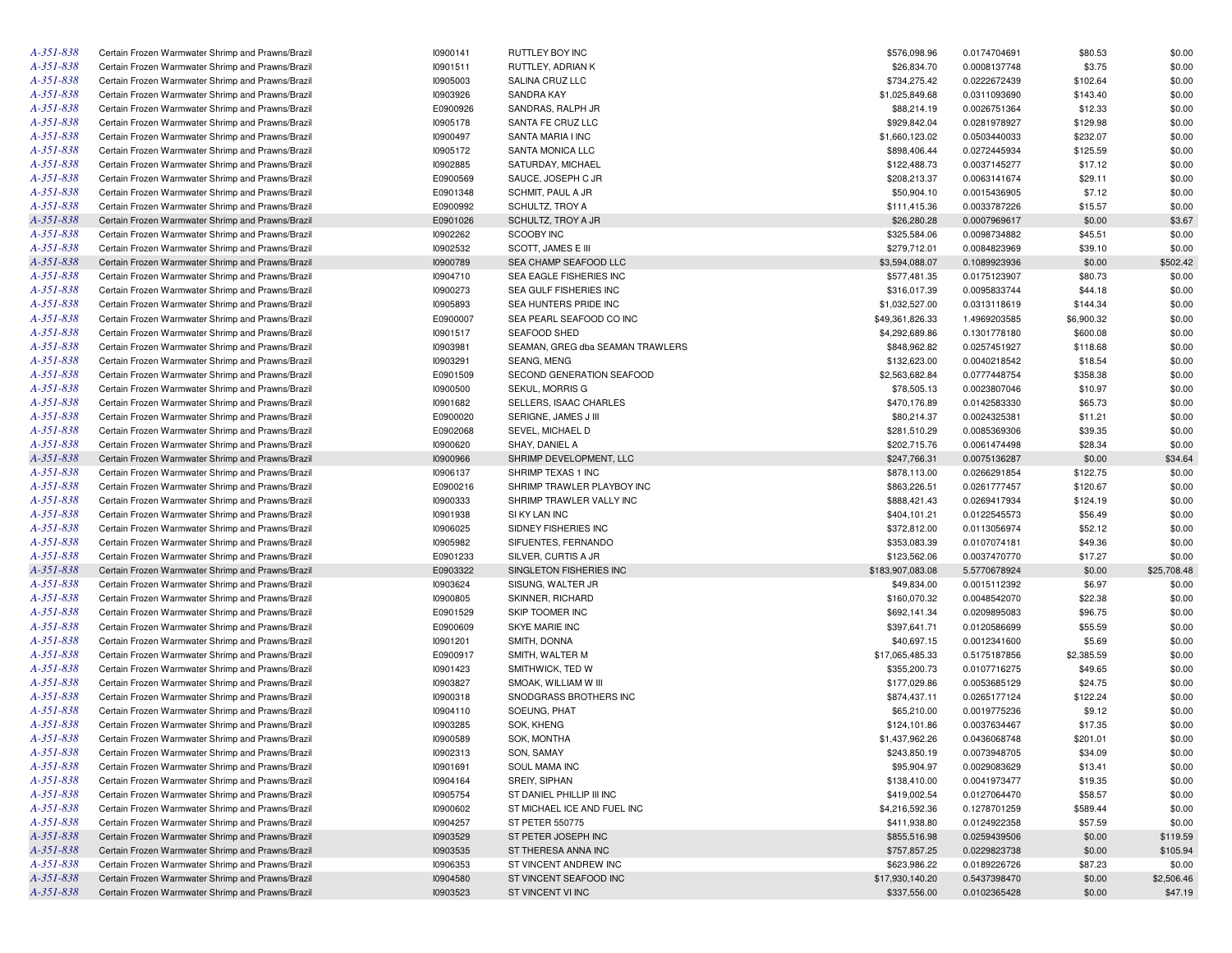| A-351-838       | Certain Frozen Warmwater Shrimp and Prawns/Brazil | 10900867 | START YOUNG INC                        | \$760,975.58    | 0.0230769387 | \$106.38   | \$0.00     |
|-----------------|---------------------------------------------------|----------|----------------------------------------|-----------------|--------------|------------|------------|
| A-351-838       | Certain Frozen Warmwater Shrimp and Prawns/Brazil | E0902331 | STEEN, CARL L                          | \$451,360.10    | 0.0136877051 | \$63.10    | \$0.00     |
| A-351-838       | Certain Frozen Warmwater Shrimp and Prawns/Brazil | E0902809 | STEEN, JAMES                           | \$82,161.99     | 0.0024916006 | \$11.49    | \$0.00     |
| A-351-838       | Certain Frozen Warmwater Shrimp and Prawns/Brazil | 10905564 | STELLA MESTRE INC                      | \$537,249.00    | 0.0162923260 | \$75.10    | \$0.00     |
| A-351-838       | Certain Frozen Warmwater Shrimp and Prawns/Brazil | E0902974 | STEWART, WILLIAM C                     | \$149,962.50    | 0.0045476826 | \$20.96    | \$0.00     |
| A-351-838       | Certain Frozen Warmwater Shrimp and Prawns/Brazil | E0900881 | STOKLEY, JOE A                         | \$441,742.30    | 0.0133960409 | \$0.00     | \$61.75    |
| A-351-838       | Certain Frozen Warmwater Shrimp and Prawns/Brazil | 10906314 | STORMY SEAS INC                        | \$361,143.94    | 0.0109518581 | \$50.48    | \$0.00     |
| A-351-838       | Certain Frozen Warmwater Shrimp and Prawns/Brazil | 10902184 | STRICKLAND, KEN                        | \$122,052.03    | 0.0037012846 | \$17.06    | \$0.00     |
| A-351-838       | Certain Frozen Warmwater Shrimp and Prawns/Brazil | 10901070 | SUN STAR INCORPORATED                  | \$498,251.00    | 0.0151096935 | \$69.65    | \$0.00     |
| A-351-838       | Certain Frozen Warmwater Shrimp and Prawns/Brazil | 10904176 | SUN, HONG SRENG                        | \$100,723.00    | 0.0030544719 | \$14.08    | \$0.00     |
| A-351-838       | Certain Frozen Warmwater Shrimp and Prawns/Brazil | E0902032 | SWAMP IRISH INC                        | \$1,150,160.00  | 0.0348791373 | \$160.78   | \$0.00     |
| A-351-838       | Certain Frozen Warmwater Shrimp and Prawns/Brazil | E0903233 | TAMPA BAY FISHERIES INC                | \$57,486,048.36 | 1.7432911729 | \$0.00     | \$8,036.01 |
| A-351-838       | Certain Frozen Warmwater Shrimp and Prawns/Brazil | E0902746 | TAN, HUNG VINH                         | \$393,376.55    | 0.0119293270 | \$54.99    | \$0.00     |
| A-351-838       | Certain Frozen Warmwater Shrimp and Prawns/Brazil | 10904616 | TAN, LAN T                             | \$335,779.99    | 0.0101826845 | \$46.94    | \$0.00     |
| A-351-838       | Certain Frozen Warmwater Shrimp and Prawns/Brazil | 10900291 | <b>TANA INC</b>                        | \$388,394.06    | 0.0117782306 | \$54.29    | \$0.00     |
| A-351-838       | Certain Frozen Warmwater Shrimp and Prawns/Brazil | E0901111 | TASSIN, KEITH P                        | \$117,208.42    | 0.0035543999 | \$16.38    | \$0.00     |
| A-351-838       | Certain Frozen Warmwater Shrimp and Prawns/Brazil | 10903345 | TAYLOR, DOYLE L                        | \$167,101.64    | 0.0050674350 | \$23.36    | \$0.00     |
| A-351-838       | Certain Frozen Warmwater Shrimp and Prawns/Brazil | 10903303 | TEAP, PHAL                             | \$134,616.92    | 0.0040823208 | \$18.82    | \$0.00     |
| A-351-838       | Certain Frozen Warmwater Shrimp and Prawns/Brazil | 10905160 | TERCERA CRUZ LLC                       | \$952,771.15    | 0.0288932286 | \$133.19   | \$0.00     |
| A-351-838       | Certain Frozen Warmwater Shrimp and Prawns/Brazil | 10901565 | TERREBONNE, GARY J                     | \$39,609.77     | 0.0012011847 | \$5.54     | \$0.00     |
| A-351-838       | Certain Frozen Warmwater Shrimp and Prawns/Brazil | 10900388 | TERREBONNE, JIMMY                      | \$63,566.20     | 0.0019276746 | \$8.89     | \$0.00     |
| A-351-838       |                                                   | 10900820 | TERREBONNE, JIMMY JR                   |                 |              | \$13.99    | \$0.00     |
|                 | Certain Frozen Warmwater Shrimp and Prawns/Brazil |          |                                        | \$100,075.81    | 0.0030348455 |            |            |
| A-351-838       | Certain Frozen Warmwater Shrimp and Prawns/Brazil | E0902336 | TEX MEX COLD STORAGE INC               | \$3,838,967.82  | 0.1164184860 | \$536.65   | \$0.00     |
| A-351-838       | Certain Frozen Warmwater Shrimp and Prawns/Brazil | 10905119 | <b>TEXAS PACK INC</b>                  | \$18,509,032.37 | 0.5612950215 | \$2,587.39 | \$0.00     |
| A-351-838       | Certain Frozen Warmwater Shrimp and Prawns/Brazil | 10902382 | THAI AND TRAN INC                      | \$1,112,984.57  | 0.0337517751 | \$155.58   | \$0.00     |
| A-351-838       | Certain Frozen Warmwater Shrimp and Prawns/Brazil | E0901784 | THANH, THIEN and TRAN, TRANG (MELISSA) | \$1,850,852.37  | 0.0561279596 | \$258.73   | \$0.00     |
| A-351-838       | Certain Frozen Warmwater Shrimp and Prawns/Brazil | 10904235 | THERESA SEAFOOD INC                    | \$2,626,598.50  | 0.0796528220 | \$367.17   | \$0.00     |
| A-351-838       | Certain Frozen Warmwater Shrimp and Prawns/Brazil | 10901532 | THIBODEAUX, BART                       | \$173,542.61    | 0.0052627604 | \$24.26    | \$0.00     |
| A-351-838       | Certain Frozen Warmwater Shrimp and Prawns/Brazil | E0900654 | THIBODEAUX, BRIAN M                    | \$228,223.15    | 0.0069209732 | \$31.90    | \$0.00     |
| A-351-838       | Certain Frozen Warmwater Shrimp and Prawns/Brazil | 10900181 | THIBODEAUX, TONY                       | \$541,923.17    | 0.0164340724 | \$75.76    | \$0.00     |
| A-351-838       | Certain Frozen Warmwater Shrimp and Prawns/Brazil | E0901577 | THOMAS, RANDY                          | \$414,334.79    | 0.0125648954 | \$57.92    | \$0.00     |
| A-351-838       | Certain Frozen Warmwater Shrimp and Prawns/Brazil | 10903400 | THOMAS, WILLARD N                      | \$123,981.42    | 0.0037597943 | \$17.33    | \$0.00     |
| A-351-838       | Certain Frozen Warmwater Shrimp and Prawns/Brazil | 10905602 | THOMASSIE, TRACY J                     | \$149,497.16    | 0.0045335710 | \$20.90    | \$0.00     |
| A-351-838       | Certain Frozen Warmwater Shrimp and Prawns/Brazil | E0902242 | THUNDERBOLT FISHERMANS SEAFOOD INC     | \$1,681,945.46  | 0.0510057789 | \$235.12   | \$0.00     |
| A-351-838       | Certain Frozen Warmwater Shrimp and Prawns/Brazil | 10901300 | TIDELANDS SEAFOOD CO INC               | \$4,637,170.46  | 0.1406243525 | \$648.23   | \$0.00     |
| A-351-838       | Certain Frozen Warmwater Shrimp and Prawns/Brazil | 10901590 | TIFFANI CLAIRE INC                     | \$1,006,428.29  | 0.0305204063 | \$140.69   | \$0.00     |
| A-351-838       | Certain Frozen Warmwater Shrimp and Prawns/Brazil | 10905969 | <b>TIKEDE INC</b>                      | \$330,099.00    | 0.0100104058 | \$46.14    | \$0.00     |
| A-351-838       | Certain Frozen Warmwater Shrimp and Prawns/Brazil | 10903727 | TITAN SEAFOOD CO                       | \$27,388,681.91 | 0.8305745268 | \$0.00     | \$3,828.68 |
| A-351-838       | Certain Frozen Warmwater Shrimp and Prawns/Brazil | 10903279 | TO, DU                                 | \$61,753.09     | 0.0018726912 | \$8.63     | \$0.00     |
| A-351-838       | Certain Frozen Warmwater Shrimp and Prawns/Brazil | E0902776 | <b>TOAN INC</b>                        | \$672,562.05    | 0.0203957572 | \$94.02    | \$0.00     |
| A-351-838       | Certain Frozen Warmwater Shrimp and Prawns/Brazil | E0901552 | TODD, ROBERT C                         | \$323,884.16    | 0.0098219379 | \$45.28    | \$0.00     |
| A-351-838       | Certain Frozen Warmwater Shrimp and Prawns/Brazil | 10900477 | TOMMYS SEAFOOD INC                     | \$16,792,658.00 | 0.5092451699 | \$2,347.46 | \$0.00     |
| A-351-838       | Certain Frozen Warmwater Shrimp and Prawns/Brazil | 10903219 | TONG, HAI V                            | \$164,764.40    | 0.0049965571 | \$23.03    | \$0.00     |
| A-351-838       | Certain Frozen Warmwater Shrimp and Prawns/Brazil | E0901524 | TOOMER, FRANK G JR                     | \$432,268.61    | 0.0131087468 | \$60.43    | \$0.00     |
| A-351-838       | Certain Frozen Warmwater Shrimp and Prawns/Brazil | 10904905 | TOUCHARD, JOHN JR                      | \$21,038.02     | 0.0006379877 | \$2.94     | \$0.00     |
| A-351-838       | Certain Frozen Warmwater Shrimp and Prawns/Brazil | 10901490 | TRAHAN, ALLEN A JR                     | \$67,940.91     | 0.0020603397 | \$9.50     | \$0.00     |
| A-351-838       | Certain Frozen Warmwater Shrimp and Prawns/Brazil | 10900919 | <b>TRAHAN, RICKY</b>                   | \$251,845.37    | 0.0076373281 | \$35.21    | \$0.00     |
| A-351-838       | Certain Frozen Warmwater Shrimp and Prawns/Brazil | E0902247 | TRAHAN, TRACY                          | \$151,088.97    | 0.0045818433 | \$21.12    | \$0.00     |
| A-351-838       | Certain Frozen Warmwater Shrimp and Prawns/Brazil | 10905716 | <b>TRAN, BINH</b>                      | \$94,341.20     | 0.0028609408 | \$13.19    | \$0.00     |
| A-351-838       | Certain Frozen Warmwater Shrimp and Prawns/Brazil | 10902331 | TRAN, CAM VAN                          | \$236,463.51    | 0.0071708660 | \$33.06    | \$0.00     |
| A-351-838       | Certain Frozen Warmwater Shrimp and Prawns/Brazil | E0901762 | TRAN, CHAU                             | \$9,760.95      | 0.0002960054 | \$1.36     | \$0.00     |
| A-351-838       | Certain Frozen Warmwater Shrimp and Prawns/Brazil | 10904116 | TRAN, DINH QUOC                        | \$136,195.00    | 0.0041301768 | \$19.04    | \$0.00     |
| A-351-838       | Certain Frozen Warmwater Shrimp and Prawns/Brazil | 10900390 | TRAN, DUONG dba D AND C SEAFOOD INC    | \$20,589,741.17 | 0.6243934843 | \$2,878.25 | \$0.00     |
| A-351-838       | Certain Frozen Warmwater Shrimp and Prawns/Brazil | 10905816 | TRAN, HIEU                             | \$590,838.71    | 0.0179174589 | \$82.59    | \$0.00     |
| A-351-838       | Certain Frozen Warmwater Shrimp and Prawns/Brazil | 10903167 | TRAN, HOV                              | \$70,109.29     | 0.0021260969 | \$0.00     | \$9.80     |
| A-351-838       | Certain Frozen Warmwater Shrimp and Prawns/Brazil | 10901236 | TRAN, HUNG P                           | \$423,595.14    | 0.0128457198 | \$59.21    | \$0.00     |
| A-351-838       | Certain Frozen Warmwater Shrimp and Prawns/Brazil | 10900513 | TRAN, LE AND PHAT LE dba LTN INC       | \$1,156,934.31  | 0.0350845714 | \$161.73   | \$0.00     |
| A-351-838       | Certain Frozen Warmwater Shrimp and Prawns/Brazil | 10902046 | TRAN, MIKE                             | \$389,617.46    | 0.0118153308 | \$54.46    | \$0.00     |
| A-351-838       | Certain Frozen Warmwater Shrimp and Prawns/Brazil | 10904651 | TRAN, MIKE DAI                         | \$1,041,534.14  | 0.0315850076 | \$145.60   | \$0.00     |
| A-351-838       | Certain Frozen Warmwater Shrimp and Prawns/Brazil | 10904158 | TRAN, MY T                             | \$98,375.49     | 0.0029832825 | \$13.75    | \$0.00     |
| $A - 35I - 838$ | Certain Frozen Warmwater Shrimp and Prawns/Brazil | 10904880 | TRAN, NANCY                            | \$118,447.52    | 0.0035919762 | \$0.00     | \$16.56    |
|                 |                                                   |          |                                        |                 |              |            |            |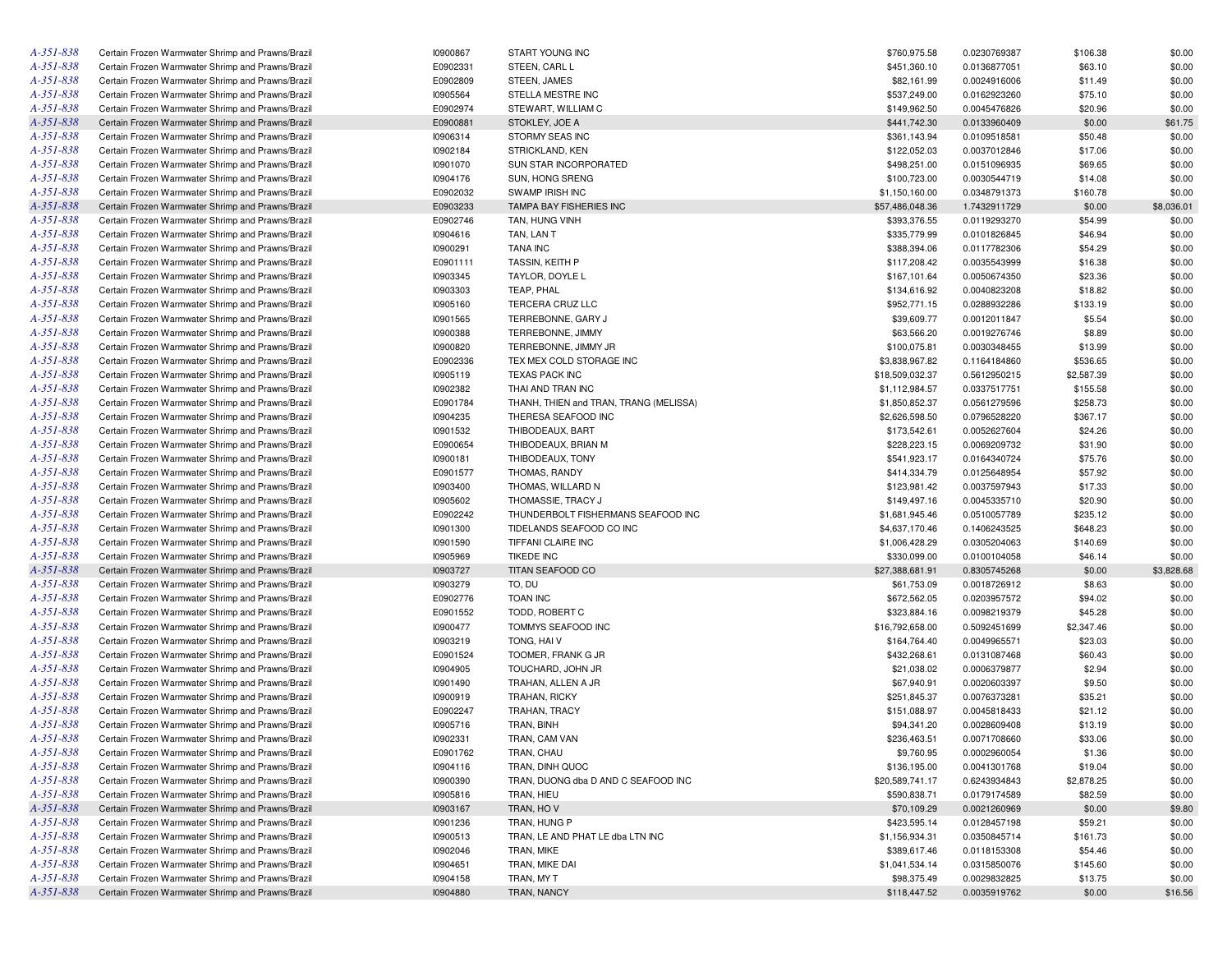| A-351-838       | Certain Frozen Warmwater Shrimp and Prawns/Brazil | E0900248 | TRAN, NHANH V                                   | \$101,085.11     | 0.0030654530 | \$14.13     | \$0.00  |
|-----------------|---------------------------------------------------|----------|-------------------------------------------------|------------------|--------------|-------------|---------|
| A-351-838       | Certain Frozen Warmwater Shrimp and Prawns/Brazil | 10904633 | TRAN, PETER KEN                                 | \$1,069,833.13   | 0.0324431876 | \$149.55    | \$0.00  |
| A-351-838       | Certain Frozen Warmwater Shrimp and Prawns/Brazil | E0902328 | TRAN, PHU VAN dba BAMA EXPRESS V                | \$852,135.32     | 0.0258414002 | \$119.12    | \$0.00  |
| A-351-838       | Certain Frozen Warmwater Shrimp and Prawns/Brazil | 10904519 | TRAN, QUAN dba MISS MARIE                       | \$776,992.42     | 0.0235626568 | \$108.62    | \$0.00  |
| A-351-838       | Certain Frozen Warmwater Shrimp and Prawns/Brazil | 10903355 | TRAN, QUANG VAN                                 | \$348,726.66     | 0.0105752983 | \$48.75     | \$0.00  |
| A-351-838       | Certain Frozen Warmwater Shrimp and Prawns/Brazil | 10903273 | TRAN, STEVEN TUAN                               | \$81,828.22      | 0.0024814789 | \$11.44     | \$0.00  |
| A-351-838       | Certain Frozen Warmwater Shrimp and Prawns/Brazil | 10903155 | TRAN, THAN VAN                                  | \$216,046.19     | 0.0065517013 | \$30.20     | \$0.00  |
| A-351-838       | Certain Frozen Warmwater Shrimp and Prawns/Brazil | 10904199 | TRAN, THANH VAN                                 | \$161,781.12     | 0.0049060878 | \$22.62     | \$0.00  |
| A-351-838       |                                                   |          |                                                 |                  |              |             |         |
|                 | Certain Frozen Warmwater Shrimp and Prawns/Brazil | 10906325 | TRAN, TU                                        | \$201,725.35     | 0.0061174151 | \$28.20     | \$0.00  |
| A-351-838       | Certain Frozen Warmwater Shrimp and Prawns/Brazil | 10903750 | TRAN, TUAN dba PRINCESS CELINE INC              | \$666,869.01     | 0.0202231131 | \$93.22     | \$0.00  |
| A-351-838       | Certain Frozen Warmwater Shrimp and Prawns/Brazil | 10903250 | TRAN, TUAN MINH                                 | \$121,114.00     | 0.0036728384 | \$16.93     | \$0.00  |
| A-351-838       | Certain Frozen Warmwater Shrimp and Prawns/Brazil | 10904980 | TRAN, TUONG                                     | \$495,273.48     | 0.0150193988 | \$69.23     | \$0.00  |
| A-351-838       | Certain Frozen Warmwater Shrimp and Prawns/Brazil | 10903649 | TRANS EXPRESS INC                               | \$523,230.63     | 0.0158672124 | \$73.14     | \$0.00  |
| A-351-838       | Certain Frozen Warmwater Shrimp and Prawns/Brazil | E0901002 | TREYBIG, ERNEST H JR                            | \$205,850.64     | 0.0062425165 | \$28.78     | \$0.00  |
| A-351-838       | Certain Frozen Warmwater Shrimp and Prawns/Brazil | 10902394 | TRIEU, JACKIE AND HIEP                          | \$1,421,139.31   | 0.0430967110 | \$198.66    | \$0.00  |
| A-351-838       | Certain Frozen Warmwater Shrimp and Prawns/Brazil | 10900530 | TRIEU, JASMINE AND LY                           | \$776,445.12     | 0.0235460597 | \$108.54    | \$0.00  |
| A-351-838       | Certain Frozen Warmwater Shrimp and Prawns/Brazil | 10903019 | TRIEU, TAM dba MISS LORIE                       | \$1,485,284.23   | 0.0450419356 | \$207.63    | \$0.00  |
| A-351-838       | Certain Frozen Warmwater Shrimp and Prawns/Brazil | 10903025 | TRIEU, TAM dba MISS LORIE II                    | \$1,329,973.28   | 0.0403320587 | \$185.92    | \$0.00  |
| A-351-838       | Certain Frozen Warmwater Shrimp and Prawns/Brazil | 10901995 | TRINH, PHILIP                                   | \$119,868.62     | 0.0036350717 | \$16.76     | \$0.00  |
| A-351-838       | Certain Frozen Warmwater Shrimp and Prawns/Brazil | 10904974 | <b>TROPICAL SEAFOOD</b>                         | \$7,452,041.89   | 0.2259866388 | \$1,041.73  | \$0.00  |
| A-351-838       | Certain Frozen Warmwater Shrimp and Prawns/Brazil | E0900799 | TRUONG, BE VAN                                  | \$60,658.42      | 0.0018394948 | \$8.48      | \$0.00  |
| A-351-838       | Certain Frozen Warmwater Shrimp and Prawns/Brazil | E0901099 | TRUONG, DAC                                     | \$188,000.00     | 0.0057011875 | \$26.28     | \$0.00  |
| A-351-838       |                                                   |          |                                                 |                  |              |             |         |
|                 | Certain Frozen Warmwater Shrimp and Prawns/Brazil | 10901436 | TRUONG, HEN                                     | \$454,617.92     | 0.0137865000 | \$0.00      | \$63.55 |
| A-351-838       | Certain Frozen Warmwater Shrimp and Prawns/Brazil | E0901106 | TRUONG, KIM                                     | \$401,366.12     | 0.0121716144 | \$56.11     | \$0.00  |
| A-351-838       | Certain Frozen Warmwater Shrimp and Prawns/Brazil | 10905659 | TRUONG, SON MINH dba GULF VIKING                | \$433,533.55     | 0.0131471067 | \$0.00      | \$60.60 |
| A-351-838       | Certain Frozen Warmwater Shrimp and Prawns/Brazil | 10904611 | TRUONG, THEM VAN                                | \$453,986.09     | 0.0137673395 | \$63.46     | \$0.00  |
| A-351-838       | Certain Frozen Warmwater Shrimp and Prawns/Brazil | 10901639 | TWO FLAGS INC                                   | \$470,972.99     | 0.0142824751 | \$65.84     | \$0.00  |
| A-351-838       | Certain Frozen Warmwater Shrimp and Prawns/Brazil | 10902210 | TWO GIRLS INC                                   | \$427,032.17     | 0.0129499493 | \$0.00      | \$59.70 |
| A-351-838       | Certain Frozen Warmwater Shrimp and Prawns/Brazil | 10905155 | ULTIMA CRUZ LLC                                 | \$1,191,539.81   | 0.0361339993 | \$166.57    | \$0.00  |
| A-351-838       | Certain Frozen Warmwater Shrimp and Prawns/Brazil | E0900730 | VALLOT, CHRISTOPHER A                           | \$109,783.32     | 0.0033292303 | \$15.35     | \$0.00  |
| A-351-838       | Certain Frozen Warmwater Shrimp and Prawns/Brazil | E0900732 | VALLOT, NANCY H                                 | \$109,783.32     | 0.0033292303 | \$15.35     | \$0.00  |
| A-351-838       | Certain Frozen Warmwater Shrimp and Prawns/Brazil | 10901835 | VAN BURREN SHRIMP CO                            | \$808,119.00     | 0.0245065848 | \$112.97    | \$0.00  |
| A-351-838       | Certain Frozen Warmwater Shrimp and Prawns/Brazil | E0900621 | VAN, VUI                                        | \$430,900.72     | 0.0130672649 | \$60.24     | \$0.00  |
| A-351-838       | Certain Frozen Warmwater Shrimp and Prawns/Brazil | 10902710 | <b>VARON INC</b>                                | \$799,948.27     | 0.0242588036 | \$111.83    | \$0.00  |
| A-351-838       | Certain Frozen Warmwater Shrimp and Prawns/Brazil | E0902168 | VEGAS, PERCY J                                  | \$158,898.39     | 0.0048186676 | \$22.21     | \$0.00  |
| A-351-838       | Certain Frozen Warmwater Shrimp and Prawns/Brazil | 10901455 | VENICE SEAFOOD LLC                              | \$22,689,457.95  | 0.6880683730 | \$3,171.77  | \$0.00  |
| A-351-838       | Certain Frozen Warmwater Shrimp and Prawns/Brazil | 10905148 | VERA CRUZ LLC                                   | \$1,101,380.43   | 0.0333998742 | \$153.96    | \$0.00  |
| A-351-838       | Certain Frozen Warmwater Shrimp and Prawns/Brazil | 10901579 | VERDIN, CHARLES E                               | \$1,025,252.73   | 0.0310912662 | \$143.32    | \$0.00  |
| A-351-838       | Certain Frozen Warmwater Shrimp and Prawns/Brazil | 10906044 | <b>VERDIN, ERNEST</b>                           | \$179,058.01     | 0.0054300175 | \$0.00      | \$25.03 |
| A-351-838       | Certain Frozen Warmwater Shrimp and Prawns/Brazil | 10905557 | <b>VERDIN, JESSIE</b>                           | \$107,493.00     | 0.0032597753 | \$15.03     | \$0.00  |
| A-351-838       |                                                   |          | <b>VERDIN, PERRY</b>                            |                  |              |             |         |
|                 | Certain Frozen Warmwater Shrimp and Prawns/Brazil | 10900706 |                                                 | \$177,357.63     | 0.0053784527 | \$24.79     | \$0.00  |
| A-351-838       | Certain Frozen Warmwater Shrimp and Prawns/Brazil | 10905287 | VERDIN, RODNEY P                                | \$38,563.16      | 0.0011694458 | \$5.39      | \$0.00  |
| A-351-838       | Certain Frozen Warmwater Shrimp and Prawns/Brazil | E0900419 | VERDIN, RODNEY P                                | \$3,138.54       | 0.0000951777 | \$0.44      | \$0.00  |
| A-351-838       | Certain Frozen Warmwater Shrimp and Prawns/Brazil | 10904968 | <b>VERDIN, TIMMIE</b>                           | \$50,039.28      | 0.0015174645 | \$7.00      | \$0.00  |
| A-351-838       | Certain Frozen Warmwater Shrimp and Prawns/Brazil | 10901046 | <b>VERONICA INC</b>                             | \$48,104.44      | 0.0014587895 | \$6.72      | \$0.00  |
| A-351-838       | Certain Frozen Warmwater Shrimp and Prawns/Brazil | 10903373 | <b>VERSAGGI SHRIMP CORP</b>                     | \$2,482,272.48   | 0.0752760683 | \$347.00    | \$0.00  |
| A-351-838       | Certain Frozen Warmwater Shrimp and Prawns/Brazil | 10901461 | VICKNAIR, DUANE                                 | \$89,539.21      | 0.0027153182 | \$12.52     | \$0.00  |
| A-351-838       | Certain Frozen Warmwater Shrimp and Prawns/Brazil | 10905376 | VICTORIA ROSE INC                               | \$448,020.72     | 0.0135864369 | \$62.63     | \$0.00  |
| A-351-838       | Certain Frozen Warmwater Shrimp and Prawns/Brazil | 10906266 | <b>VIET GIANG CORP</b>                          | \$673,269.50     | 0.0204172110 | \$94.12     | \$0.00  |
| A-351-838       | Certain Frozen Warmwater Shrimp and Prawns/Brazil | E0902142 | VIETNAMESE AMERICAN COMMERCIAL FISHERMENS UNION | \$309,480,316.57 | 9.3851346451 | \$43,262.43 | \$0.00  |
| A-351-838       | Certain Frozen Warmwater Shrimp and Prawns/Brazil | 10902686 | <b>VIGILANTE INC</b>                            | \$700,060.73     | 0.0212296675 | \$97.86     | \$0.00  |
| A-351-838       | Certain Frozen Warmwater Shrimp and Prawns/Brazil | 10904431 | VIN PENNY INC                                   | \$504,005.07     | 0.0152841883 | \$70.46     | \$0.00  |
| A-351-838       | Certain Frozen Warmwater Shrimp and Prawns/Brazil | 10900818 | VINCENT PIAZZA JR AND SONS SEAFOOD INC          | \$5,327,826.81   | 0.1615688278 | \$744.78    | \$0.00  |
| A-351-838       | Certain Frozen Warmwater Shrimp and Prawns/Brazil | 10902177 | VINCENT, GAGE                                   | \$172,228.54     | 0.0052229106 | \$24.08     | \$0.00  |
| A-351-838       | Certain Frozen Warmwater Shrimp and Prawns/Brazil | E0900660 | VINCENT, GENE B                                 | \$156,945.93     | 0.0047594584 | \$21.94     | \$0.00  |
| $A - 351 - 838$ | Certain Frozen Warmwater Shrimp and Prawns/Brazil | 10903238 | VO, DUSTIN                                      | \$92,581.58      | 0.0028075795 | \$12.94     | \$0.00  |
| $A - 351 - 838$ | Certain Frozen Warmwater Shrimp and Prawns/Brazil | 10902417 | VO, HAI V                                       | \$654,086.64     | 0.0198354818 | \$91.44     | \$0.00  |
|                 |                                                   |          |                                                 |                  |              |             |         |
| A-351-838       | Certain Frozen Warmwater Shrimp and Prawns/Brazil | 10902319 | VO, HANH X                                      | \$519,408.66     | 0.0157513094 | \$72.61     | \$0.00  |
| $A - 351 - 838$ | Certain Frozen Warmwater Shrimp and Prawns/Brazil | 10905441 | VO, HIEN VAN                                    | \$151,956.35     | 0.0046081470 | \$21.24     | \$0.00  |
| A-351-838       | Certain Frozen Warmwater Shrimp and Prawns/Brazil | 10903185 | VO, MINH NGOC                                   | \$292,168.83     | 0.0088601558 | \$40.84     | \$0.00  |
| A-351-838       | Certain Frozen Warmwater Shrimp and Prawns/Brazil | 10903267 | VO, MONG                                        | \$183,781.00     | 0.0055732444 | \$25.69     | \$0.00  |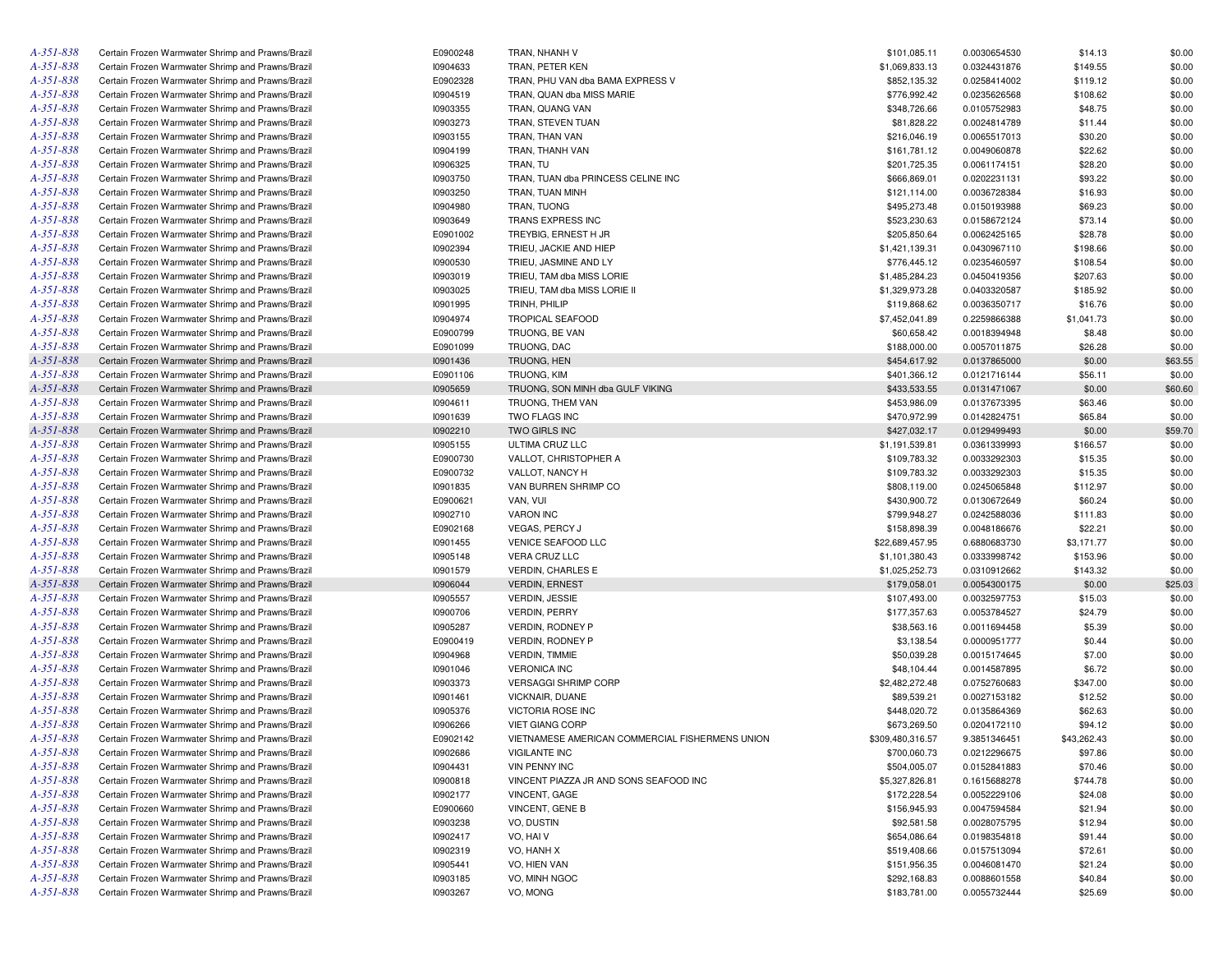| A-351-838       | Certain Frozen Warmwater Shrimp and Prawns/Brazil | E0900837 | VO, SANG M                                                          | \$214,753.62                        | 0.0065125035   | \$30.02      | \$0.00           |
|-----------------|---------------------------------------------------|----------|---------------------------------------------------------------------|-------------------------------------|----------------|--------------|------------------|
| $A - 351 - 838$ | Certain Frozen Warmwater Shrimp and Prawns/Brazil | E0901776 | VO, TIEN                                                            | \$46,356.33                         | 0.0014057773   | \$6.48       | \$0.00           |
| A-351-838       | Certain Frozen Warmwater Shrimp and Prawns/Brazil | 10906079 | VOISIN, EDDIE JAMES                                                 | \$275,927.22                        | 0.0083676214   | \$38.57      | \$0.00           |
| A-351-838       | Certain Frozen Warmwater Shrimp and Prawns/Brazil | E0902258 | VU, KHANH dba C T INC                                               | \$869,021.13                        | 0.0263534702   | \$121.48     | \$0.00           |
| A-351-838       | Certain Frozen Warmwater Shrimp and Prawns/Brazil | E0901741 | VU, KHOI                                                            | \$35,626.05                         | 0.0010803765   | \$4.98       | \$0.00           |
| $A - 351 - 838$ | Certain Frozen Warmwater Shrimp and Prawns/Brazil | E0901760 | VU, RUYEN                                                           | \$33,579.15                         | 0.0010183034   | \$4.69       | \$0.00           |
| A-351-838       | Certain Frozen Warmwater Shrimp and Prawns/Brazil | E0902338 | VU, TOM                                                             | \$958,734.23                        | 0.0290740618   | \$134.02     | \$0.00           |
| A-351-838       | Certain Frozen Warmwater Shrimp and Prawns/Brazil | E0901753 | VU, TU VIET                                                         | \$1,373,936.05                      | 0.0416652502   | \$192.06     | \$0.00           |
| A-351-838       | Certain Frozen Warmwater Shrimp and Prawns/Brazil | E0902185 | VU, TUYEN VIET                                                      | \$965,436.00                        | 0.0292772961   | \$134.96     | \$0.00           |
| A-351-838       | Certain Frozen Warmwater Shrimp and Prawns/Brazil | E0901732 | VU, TUYEN VIET JACK                                                 | \$1,003,460.12                      | 0.0304303952   | \$140.27     | \$0.00           |
| A-351-838       | Certain Frozen Warmwater Shrimp and Prawns/Brazil | 10902280 | W C TRAWLERS INC                                                    | \$754,003.76                        | 0.0228655150   | \$105.40     | \$0.00           |
| $A - 351 - 838$ | Certain Frozen Warmwater Shrimp and Prawns/Brazil | 10903395 | W H BLANCHARD INC                                                   | \$452,081.88                        | 0.0137095934   | \$63.20      | \$0.00           |
| A-351-838       | Certain Frozen Warmwater Shrimp and Prawns/Brazil | 10906290 | WADE, CALVIN J JR                                                   | \$73,970.78                         | 0.0022431983   | \$10.34      | \$0.00           |
| $A - 351 - 838$ | Certain Frozen Warmwater Shrimp and Prawns/Brazil | E0900071 | WAIT N SEA INC                                                      | \$278,929.55                        | 0.0084586684   | \$38.99      | \$0.00           |
| A-351-838       | Certain Frozen Warmwater Shrimp and Prawns/Brazil | 10903939 | <b>WALLACE B</b>                                                    | \$1,132,038.71                      | 0.0343296008   | \$158.25     | \$0.00           |
| A-351-838       |                                                   | 10900254 | WANDO SHRIMP INC                                                    |                                     |                | \$222.96     | \$0.00           |
|                 | Certain Frozen Warmwater Shrimp and Prawns/Brazil |          |                                                                     | \$1,594,974.58                      | 0.0483683465   |              |                  |
| A-351-838       | Certain Frozen Warmwater Shrimp and Prawns/Brazil | 10900309 | WAR WAGON INC                                                       | \$860,767.42                        | 0.0261031726   | \$120.33     | \$0.00           |
| $A - 351 - 838$ | Certain Frozen Warmwater Shrimp and Prawns/Brazil | E0902293 | WENDY AND ERIC INC                                                  | \$525,486.18                        | 0.0159356130   | \$73.46      | \$0.00           |
| A-351-838       | Certain Frozen Warmwater Shrimp and Prawns/Brazil | 10905916 | WHISKEY JOE INC                                                     | \$950,853.00                        | 0.0288350598   | \$132.92     | \$0.00           |
| A-351-838       | Certain Frozen Warmwater Shrimp and Prawns/Brazil | 10904247 | WHITE BIRD INC                                                      | \$358,949.74                        | 0.0108853179   | \$50.18      | \$0.00           |
| A-351-838       | Certain Frozen Warmwater Shrimp and Prawns/Brazil | E0901343 | WHITE, ALLEN J SR                                                   | \$161,482.73                        | 0.0048970389   | \$22.57      | \$0.00           |
| A-351-838       | Certain Frozen Warmwater Shrimp and Prawns/Brazil | 10901176 | <b>WILLIAM PATRICK INC</b>                                          | \$200,550.30                        | 0.0060817812   | \$28.04      | \$0.00           |
| A-351-838       | Certain Frozen Warmwater Shrimp and Prawns/Brazil | E0901232 | WILLIAMS, JOHN A                                                    | \$1,132,779.44                      | 0.0343520638   | \$158.35     | \$0.00           |
| $A - 351 - 838$ | Certain Frozen Warmwater Shrimp and Prawns/Brazil | 10901086 | WILLIAMS, JOSEPH H dba JO ANN B INC                                 | \$833,897.23                        | 0.0252883216   | \$116.57     | \$0.00           |
| A-351-838       | Certain Frozen Warmwater Shrimp and Prawns/Brazil | 10901081 | WILLIAMS, JOSEPH H                                                  | \$270,601.58                        | 0.0082061189   | \$37.83      | \$0.00           |
| $A - 351 - 838$ | Certain Frozen Warmwater Shrimp and Prawns/Brazil | 10904465 | WILLIAMS, OLIVER KENT                                               | \$492,885.14                        | 0.0149469713   | \$68.90      | \$0.00           |
| A-351-838       | Certain Frozen Warmwater Shrimp and Prawns/Brazil | E0902953 | <b>WILLIAMS, RONNIE</b>                                             | \$187,026.85                        | 0.0056716763   | \$26.14      | \$0.00           |
| A-351-838       | Certain Frozen Warmwater Shrimp and Prawns/Brazil | 10905299 | WILLYARD, DONALD                                                    | \$67,467.60                         | 0.0020459864   | \$9.43       | \$0.00           |
| A-351-838       | Certain Frozen Warmwater Shrimp and Prawns/Brazil | 10900066 | WISEMAN, MICHAEL T JR                                               | \$77,560.05                         | 0.0023520446   | \$10.84      | \$0.00           |
| $A - 351 - 838$ | Certain Frozen Warmwater Shrimp and Prawns/Brazil | 10900065 | WISEMAN, MICHAEL T SR                                               | \$72,798.37                         | 0.0022076445   | \$10.18      | \$0.00           |
| A-351-838       | Certain Frozen Warmwater Shrimp and Prawns/Brazil | 10904557 | <b>WL AND O INC</b>                                                 | \$929,239.88                        | 0.0281796319   | \$129.90     | \$0.00           |
| $A - 351 - 838$ | Certain Frozen Warmwater Shrimp and Prawns/Brazil | E0902095 | WOODS FISHERIES INC                                                 | \$31,486,327.69                     | 0.9548375423   | \$4,401.49   | \$0.00           |
| A-351-838       | Certain Frozen Warmwater Shrimp and Prawns/Brazil | E0902302 | WOODS, JOHN T III dba SEASIDE SEAFOOD INC                           | \$258,017.70                        | 0.0078245068   | \$36.07      | \$0.00           |
| A-351-838       | Certain Frozen Warmwater Shrimp and Prawns/Brazil | 10904922 | WRIGHT, CURTIS                                                      | \$55,252.87                         | 0.0016755690   | \$7.72       | \$0.00           |
| A-351-838       | Certain Frozen Warmwater Shrimp and Prawns/Brazil | 10904928 | WRIGHT, RANDY                                                       | \$85,911.72                         | 0.0026053129   | \$12.01      | \$0.00           |
| $A - 351 - 838$ | Certain Frozen Warmwater Shrimp and Prawns/Brazil | 10902515 | <b>WYLIE MILAM INC</b>                                              | \$665,186.90                        | 0.0201721023   | \$92.99      | \$0.00           |
| A-351-838       | Certain Frozen Warmwater Shrimp and Prawns/Brazil | 10905045 | YEAMANS INC                                                         | \$768,882.48                        | 0.0233167191   | \$107.48     | \$0.00           |
| $A - 351 - 838$ | Certain Frozen Warmwater Shrimp and Prawns/Brazil | 10905537 | YOPP, JONATHAN A                                                    | \$594,031.57                        | 0.0180142838   | \$83.04      | \$0.00           |
| A-351-838       | Certain Frozen Warmwater Shrimp and Prawns/Brazil | E0902232 | YOW, RICHARD C JR dba CAPT RICHARD SEAFOOD INC                      | \$818,595.55                        | 0.0248242911   | \$114.43     | \$0.00           |
| A-351-838       | Certain Frozen Warmwater Shrimp and Prawns/Brazil | 10905390 | YOW, RONALD dba SEA KING                                            | \$817,522.85                        | 0.0247917609   | \$114.28     | \$0.00           |
| A-351-838       | Certain Frozen Warmwater Shrimp and Prawns/Brazil | 10901249 | ZAR, JOHN III                                                       | \$195,672.82                        | 0.0059338693   | \$27.35      | \$0.00           |
| $A - 351 - 838$ | Certain Frozen Warmwater Shrimp and Prawns/Brazil | 10901034 | ZAR, TROY dba TROY AND PENNY ZAR LLC                                | \$168,044.20                        | 0.0050960186   | \$23.49      | \$0.00           |
| A-351-838       | Certain Frozen Warmwater Shrimp and Prawns/Brazil | 10905143 | <b>ZIMCO MARINE LLC</b>                                             | \$1,061,844.63                      | 0.0322009326   | \$148.44     | \$0.00           |
| $A - 35I - 838$ | Certain Frozen Warmwater Shrimp and Prawns/Brazil | E0902201 | <b>ZIRLOTT TRAWLERS INC</b>                                         | \$3,740,742.33                      | 0.1134397523   | \$522.92     | \$0.00           |
| A-351-838       | Certain Frozen Warmwater Shrimp and Prawns/Brazil | E0902628 | ZIRLOTT, MILTON                                                     | \$683,511.42                        | 0.0207278019   | \$95.55      | \$0.00           |
| A-351-838       | Certain Frozen Warmwater Shrimp and Prawns/Brazil | 10902937 | ZIRLOTT, ROSA                                                       | \$1,058,628.54                      | 0.0321034032   | \$147.99     | \$0.00           |
|                 |                                                   |          | <b>TOTAL for: A-351-838</b>                                         | \$3,297,558,620.89                  |                | \$391,672.89 | \$69,294.78      |
| $A - 35I - 840$ | Certain Orange Juice/Brazil                       | 10901674 | CITRUS WORLD INC dba FLORIDAS NATURAL GROWERS                       | \$429,369,625.40                    | 100.0000000000 | \$700,688.49 | \$0.00           |
|                 |                                                   |          | <b>TOTAL for: A-351-840</b>                                         | \$429,369,625.40                    |                | \$700,688.49 | \$0.00           |
| A-357-007       | Carbon Steel Wire Rod/Argentina                   | 10904761 | ARCELORMITTAL USA INC                                               | \$352,843,359.00                    | 0.0000000000   | \$0.00       | \$0.00           |
|                 |                                                   |          | <b>TOTAL for: A-357-007</b>                                         | \$352,843,359.00                    |                | \$0.00       | \$0.00           |
| A-357-802       | Light-Walled Rectangular Tube/Argentina           | E0902291 | HANNIBAL INDUSTRIES INC                                             | \$186,276,150.00                    | 0.0000000000   | \$0.00       | \$0.00           |
| A-357-802       | Light-Walled Rectangular Tube/Argentina           | E0902224 |                                                                     |                                     |                |              |                  |
|                 |                                                   |          | WESTERN TUBE AND CONDUIT CORPORATION<br><b>TOTAL for: A-357-802</b> | \$56,455,571.00<br>\$242,731,721.00 | 0.0000000000   | \$0.00       | \$0.00<br>\$0.00 |
|                 |                                                   |          |                                                                     |                                     |                | \$0.00       |                  |
| A-357-809       | Seamless Pipe/Argentina                           | 10903977 | IPSCO KOPPEL TUBULARS CORPORATION                                   | \$104,776,920.38                    | 0.0000000000   | \$0.00       | \$0.00           |
| A-357-809       | Seamless Pipe/Argentina                           | 10906261 | UNITED STATES STEEL CORPORATION                                     | \$521,495,324.63                    | 0.0000000000   | \$0.00       | \$0.00           |
|                 |                                                   |          | <b>TOTAL for: A-357-809</b>                                         | \$626,272,245.01                    |                | \$0.00       | \$0.00           |
| $A - 357 - 810$ | Oil Country Tubular Goods/Argentina               | 10903968 | <b>IPSCO TUBULARS INC</b>                                           | \$3,155,034,367.21                  | 18.9890537326  | \$1,357.11   | \$0.00           |
| $A - 357 - 810$ | Oil Country Tubular Goods/Argentina               | E0902348 | MAVERICK TUBE CORPORATION                                           | \$4,817,921,567.19                  | 28.9973930141  | \$0.00       | \$2,072.38       |
| $A - 357 - 810$ | Oil Country Tubular Goods/Argentina               | E0900001 | ROCKY MOUNTAIN STEEL MILLS                                          | \$134,729,467.45                    | 0.8108897714   | \$0.00       | \$57.95          |
| A-357-810       | Oil Country Tubular Goods/Argentina               | 10906110 | UNITED STATES STEEL CORPORATION                                     | \$7,319,387,469.01                  | 44.0528456310  | \$3,148.36   | \$0.00           |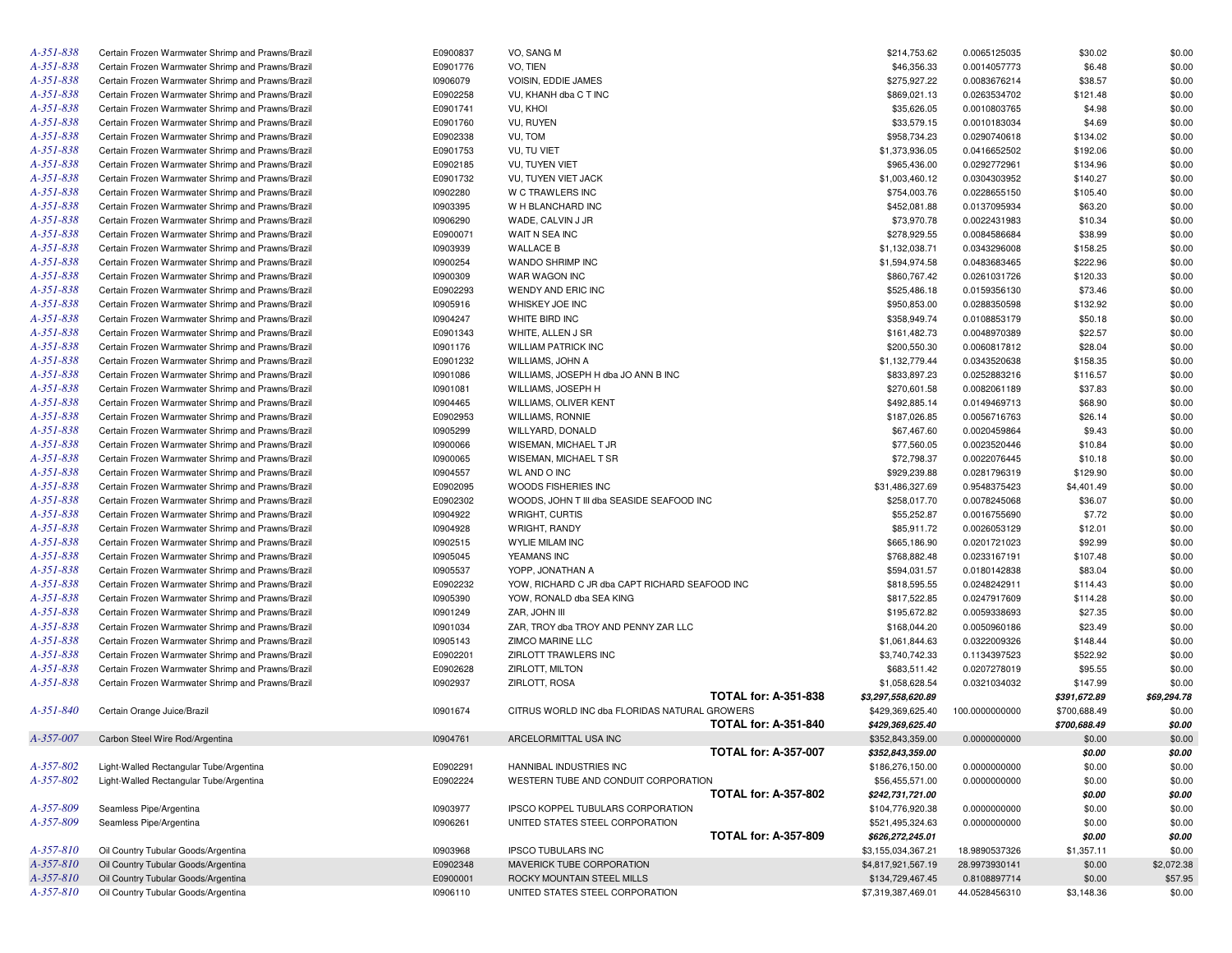| A-357-810       | Oil Country Tubular Goods/Argentina | E0900765 | V AND M STAR LP                                 |                             | \$1,187,943,399.20  | 7.1498178509  | \$510.98   | \$0.00     |
|-----------------|-------------------------------------|----------|-------------------------------------------------|-----------------------------|---------------------|---------------|------------|------------|
|                 |                                     |          |                                                 | <b>TOTAL for: A-357-810</b> | \$16,615,016,270.06 |               | \$5,016.45 | \$2,130.33 |
| A-357-812       | Honey/Argentina                     | 10903862 | ADEE HONEY FARMS                                |                             | \$46,688,566.82     | 6.8901878220  | \$268.51   | \$0.00     |
| A-357-812       | Honey/Argentina                     | 10901307 | ALMETER, MARK dba WEE BEE HONEY                 |                             | \$1,535,968.08      | 0.2266745219  | \$8.83     | \$0.00     |
| A-357-812       | Honey/Argentina                     | E0901551 | <b>B WEAVER APIARIES INC</b>                    |                             | \$3,588,848.30      | 0.5296337098  | \$20.64    | \$0.00     |
| A-357-812       | Honey/Argentina                     | E0901745 | BAERWALD, JIM                                   |                             | \$1,464,140.29      | 0.2160743472  | \$8.42     | \$0.00     |
| $A - 357 - 812$ | Honey/Argentina                     | 10900815 | <b>BAILEY ENTERPRISES INC</b>                   |                             | \$9,470,539.39      | 1.3976397139  | \$54.47    | \$0.00     |
| A-357-812       | Honey/Argentina                     | 10905925 | BALDWIN, ALAN dba BALDWIN APIARIES              |                             | \$690,715.04        | 0.1019340854  | \$3.97     | \$0.00     |
| A-357-812       | Honey/Argentina                     | 10904500 | BEAVERHEAD HONEY CO INC                         |                             | \$3,853,797.65      | 0.5687343057  | \$22.16    | \$0.00     |
| A-357-812       | Honey/Argentina                     | 10900794 | BEE BOX RANCH                                   |                             | \$1,122,414.72      | 0.1656432990  | \$6.46     | \$0.00     |
| $A - 357 - 812$ | Honey/Argentina                     | 10902667 | BEE HAVEN INC                                   |                             | \$3,994,356.91      | 0.5894777076  | \$22.97    | \$0.00     |
| A-357-812       | Honey/Argentina                     | 10904955 | BILL RHODES HONEY COMPANY LLC                   |                             | \$5,043,791.00      | 0.7443506985  | \$29.01    | \$0.00     |
| A-357-812       | Honey/Argentina                     | 10901796 | BRADY, MARK T dba BRADY BEES AND HONEY COMPANY  |                             | \$4,081,575.76      | 0.6023492583  | \$23.47    | \$0.00     |
| A-357-812       |                                     |          |                                                 |                             |                     |               |            |            |
|                 | Honey/Argentina                     | E0902739 | BRONNENBERG, CURT                               |                             | \$1,273,472.34      | 0.1879360239  | \$7.32     | \$0.00     |
| A-357-812       | Honey/Argentina                     | 10903912 | <b>BROWNS HONEY FARMS</b>                       |                             | \$869,155.10        | 0.1282678457  | \$5.00     | \$0.00     |
| A-357-812       | Honey/Argentina                     | E0901157 | CAPTAIN COOK HONEY LTD                          |                             | \$2,464,172.65      | 0.3636567481  | \$14.17    | \$0.00     |
| A-357-812       | Honey/Argentina                     | 10902865 | CARYS HONEY FARMS INC                           |                             | \$9,238,212.41      | 1.3633534499  | \$53.13    | \$0.00     |
| A-357-812       | Honey/Argentina                     | 10902023 | COLORADO SUNSHINE HONEY COMPANY                 |                             | \$444,005.63        | 0.0655252965  | \$2.55     | \$0.00     |
| $A - 357 - 812$ | Honey/Argentina                     | 10903516 | COX, DARREN dba COX HONEY OF UTAH               |                             | \$2,061,527.96      | 0.3042354009  | \$0.00     | \$11.86    |
| A-357-812       | Honey/Argentina                     | 10900474 | CULPS HONEY FARM LLC                            |                             | \$376,531.22        | 0.0555675833  | \$2.17     | \$0.00     |
| A-357-812       | Honey/Argentina                     | 10902891 | DANZIG HONEY COMPANY                            |                             | \$7,461,778.00      | 1.1011914781  | \$42.91    | \$0.00     |
| A-357-812       | Honey/Argentina                     | 10905753 | <b>DENCY'S INC</b>                              |                             | \$4,987,495.00      | 0.7360426685  | \$0.00     | \$28.68    |
| $A - 357 - 812$ | Honey/Argentina                     | E0901008 | <b>ELLINGSONS INC</b>                           |                             | \$2,057,300.39      | 0.3036115062  | \$11.83    | \$0.00     |
| A-357-812       | Honey/Argentina                     | 10901686 | <b>EMMONS, CHARLES L</b>                        |                             | \$1,548,166.45      | 0.2284747283  | \$8.90     | \$0.00     |
| A-357-812       | Honey/Argentina                     | 10904032 | EVERGREEN HONEY COMPANY INC                     |                             | \$4,172,454.10      | 0.6157608679  | \$24.00    | \$0.00     |
| A-357-812       | Honey/Argentina                     | 10902832 | FISCHERS HONEY FARM INC                         |                             | \$2,254,920.99      | 0.3327758850  | \$12.97    | \$0.00     |
| A-357-812       | Honey/Argentina                     | 10901337 | FULLERTON, ROBERT S dba CHIEF MOUNTAIN HONEY CO |                             | \$663,945.00        | 0.0979834265  | \$3.82     | \$0.00     |
| A-357-812       | Honey/Argentina                     | 10903313 | GAUSE HONEY CO                                  |                             | \$1,989,544.00      | 0.2936121790  | \$11.44    | \$0.00     |
| A-357-812       | Honey/Argentina                     | 10904575 | GILBERTS, MARK R dba MARK GILBERTS APIARIES     |                             | \$713,111.00        | 0.1052392280  | \$4.10     | \$0.00     |
| A-357-812       | Honey/Argentina                     | 10902565 | <b>GODLIN BEES INC</b>                          |                             | \$1,634,889.89      | 0.2412731677  | \$9.40     | \$0.00     |
| $A - 357 - 812$ | Honey/Argentina                     | 10900673 | GRAND RIVER HONEY COMPANY INC                   |                             | \$1,085,223.00      | 0.1601546333  | \$6.24     | \$0.00     |
| A-357-812       | Honey/Argentina                     | 10901799 | GRAY, CLYDE A                                   |                             | \$1,188,707.00      | 0.1754265563  | \$6.84     | \$0.00     |
| A-357-812       | Honey/Argentina                     | 10902549 | HANNAR, BRIAN N                                 |                             | \$629,188.63        | 0.0928541639  | \$3.62     | \$0.00     |
| A-357-812       |                                     | 10904991 | HARVEST HONEY INC                               |                             |                     |               | \$60.29    | \$0.00     |
|                 | Honey/Argentina                     |          |                                                 |                             | \$10,483,619.75     | 1.5471477077  |            |            |
| $A - 357 - 812$ | Honey/Argentina                     | 10901340 | <b>HAUKE HONEY CORP</b>                         |                             | \$2,896,641.00      | 0.4274794003  | \$16.66    | \$0.00     |
| A-357-812       | Honey/Argentina                     | 10901162 | <b>HIATT HONEY</b>                              |                             | \$5,569,780.29      | 0.8219749489  | \$32.03    | \$0.00     |
| A-357-812       | Honey/Argentina                     | 10904954 | HONEY HOUSE ENT                                 |                             | \$1,211,192.47      | 0.1787449086  | \$6.97     | \$0.00     |
| A-357-812       | Honey/Argentina                     | 10903513 | HORACE BELL HONEY COMPANY                       |                             | \$8,578,901.80      | 1.2660539557  | \$49.34    | \$0.00     |
| A-357-812       | Honey/Argentina                     | 10901773 | HURD, BILL dba HURD APIARIES                    |                             | \$2,915,394.17      | 0.4302469486  | \$16.77    | \$0.00     |
| A-357-812       | Honey/Argentina                     | 10903953 | JOHNSON, RAY L JR dba JOHNSON APIARIES          |                             | \$2,766,657.53      | 0.4082967484  | \$15.91    | \$0.00     |
| A-357-812       | Honey/Argentina                     | 10901737 | JOHNSTON HONEY FARMS                            |                             | \$1,896,579.00      | 0.2798926251  | \$10.91    | \$0.00     |
| A-357-812       | Honey/Argentina                     | 10905433 | KOHN, DONALD J                                  |                             | \$356,220.73        | 0.0525702094  | \$2.05     | \$0.00     |
| $A - 357 - 812$ | Honey/Argentina                     | 10904037 | LAS FLORES APIARIES INC                         |                             | \$3,214,696.44      | 0.4744172668  | \$18.49    | \$0.00     |
| A-357-812       | Honey/Argentina                     | 10902831 | LONGS APIARIES                                  |                             | \$1,148,394.82      | 0.1694773805  | \$6.60     | \$0.00     |
| A-357-812       | Honey/Argentina                     | 10906345 | LONGS HONEY FARMS INC                           |                             | \$3,077,796.80      | 0.4542139430  | \$17.70    | \$0.00     |
| A-357-812       | Honey/Argentina                     | E0901922 | MACKRILL HONEY FARMS AND SALES INC              |                             | \$2,137,306.98      | 0.3154186887  | \$12.29    | \$0.00     |
| A-357-812       | Honey/Argentina                     | 10901317 | MAXWELL, TOM dba T AND D HONEY                  |                             | \$2,570,101.49      | 0.3792894748  | \$14.78    | \$0.00     |
| A-357-812       | Honey/Argentina                     | 10904577 | MCCOYS SUNNY SOUTH APIARIES INC                 |                             | \$3,136,241.72      | 0.4628391055  | \$18.04    | \$0.00     |
| A-357-812       | Honey/Argentina                     | 10903961 | MERRIMACK VALLEY APIARIES INC                   |                             | \$5,771,557.34      | 0.8517527268  | \$33.19    | \$0.00     |
| A-357-812       | Honey/Argentina                     | 10905690 | OLD MILL APIARIES                               |                             | \$473,545.41        | 0.0698847071  | \$2.72     | \$0.00     |
| A-357-812       | Honey/Argentina                     | 10903308 | OLSEN, DIRK W dba OLSEN HONEY FARMS             |                             | \$2,056,722.00      | 0.3035261488  | \$11.83    | \$0.00     |
| A-357-812       | Honey/Argentina                     | 10905522 | PERRY, WILLIAM H dba PERRY APIARIES             |                             | \$1,203,186.80      | 0.1775634508  | \$6.92     | \$0.00     |
| A-357-812       | Honey/Argentina                     | 10901336 | POWELL AND SONS INC                             |                             | \$767,778.57        | 0.1133069382  | \$4.42     | \$0.00     |
| A-357-812       | Honey/Argentina                     | 10903353 | ROBERTSON POLLINATION SERVICE                   |                             | \$2,109,538.67      |               |            |            |
| A-357-812       | Honey/Argentina                     |          | ROMANCE, JOESPH                                 |                             |                     | 0.3113207075  | \$12.13    | \$0.00     |
|                 |                                     | E0901001 |                                                 |                             | \$5,864,047.00      | 0.8654021312  | \$33.72    | \$0.00     |
| A-357-812       | Honey/Argentina                     | 10906423 | RUBYS APIARIES INC                              |                             | \$5,215,707.99      | 0.7697217997  | \$30.00    | \$0.00     |
| A-357-812       | Honey/Argentina                     | 10900520 | SIOUX HONEY ASSOCIATION                         |                             | \$434,994,696.97    | 64.1954844163 | \$2,501.72 | \$0.00     |
| A-357-812       | Honey/Argentina                     | 10905875 | SMITH, GILBERT A                                |                             | \$106,400.00        | 0.0157022593  | \$0.61     | \$0.00     |
| A-357-812       | Honey/Argentina                     | 10901992 | SMOOT HONEY CO INC                              |                             | \$4,556,656.66      | 0.6724605694  | \$26.21    | \$0.00     |
| A-357-812       | Honey/Argentina                     | E0901230 | STAHLECKER, RANDY                               |                             | \$1,151,910.23      | 0.1699961764  | \$6.62     | \$0.00     |
| A-357-812       | Honey/Argentina                     | 10904017 | STEPHENSON HONEY COMPANY                        |                             | \$919,663.39        | 0.1357217392  | \$5.29     | \$0.00     |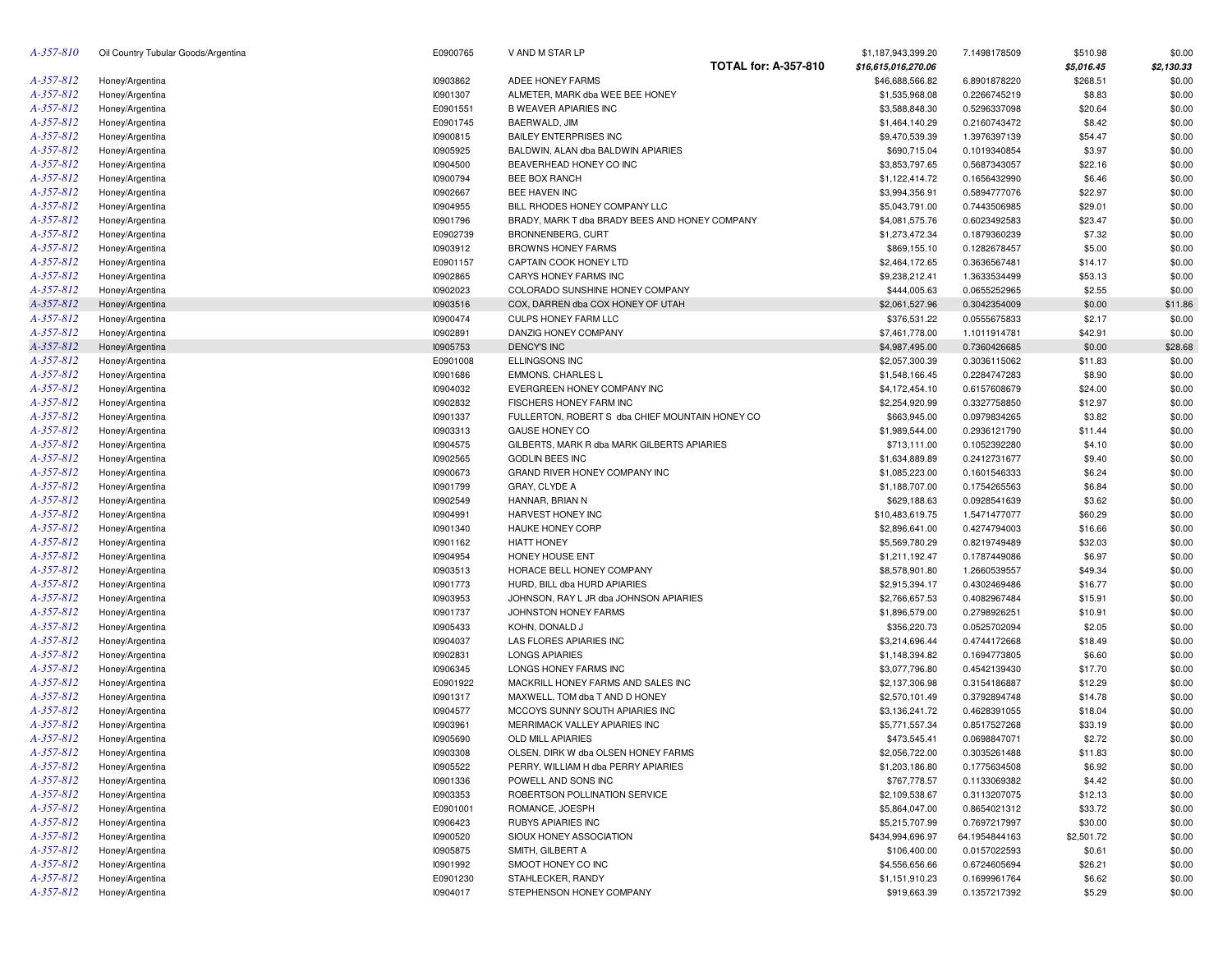| A-357-812       | Honey/Argentina                                    | 10905943 | STEVE E PARK APIARIES INC                     |                             | \$15,198,718.63                     | 2.2429908037                  | \$87.41                        | \$0.00           |
|-----------------|----------------------------------------------------|----------|-----------------------------------------------|-----------------------------|-------------------------------------|-------------------------------|--------------------------------|------------------|
| A-357-812       | Honey/Argentina                                    | 10904624 | STODDARD HONEY COMPANY                        |                             | \$961,812.74                        | 0.1419420402                  | \$5.53                         | \$0.00           |
| A-357-812       | Honey/Argentina                                    | 10904745 | STROOPE, DAVID W                              |                             | \$2,713,041.09                      | 0.4003841615                  | \$15.60                        | \$0.00           |
| A-357-812       | Honey/Argentina                                    | 10902018 | TALBOTTS HONEY LLC                            |                             | \$4,115,410.08                      | 0.6073424469                  | \$23.67                        | \$0.00           |
| A-357-812       | Honey/Argentina                                    | 10901342 | VAZZA, VINCENT C                              |                             | \$481,079.95                        | 0.0709966366                  | \$2.77                         | \$0.00           |
| A-357-812       | Honey/Argentina                                    | 10901676 | <b>WAKEFIELD APIARIES</b>                     |                             | \$537,528.75                        | 0.0793272165                  | \$3.09                         | \$0.00           |
| A-357-812       | Honey/Argentina                                    | 10903387 | WIEBERSIEK, DON dba WIEBERSIEK HONEY FARMS    |                             | \$1,834,497.00                      | 0.2707307110                  | \$10.55                        | \$0.00           |
| A-357-812       | Honey/Argentina                                    | 10905556 | <b>WILMER FARMS INC</b>                       |                             | \$3,201,125.14                      | 0.4724144466                  | \$18.41                        | \$0.00           |
| A-357-812       | Honey/Argentina                                    | 10903956 | YADDOF, ELMER J JR dba YADDOF APIARIES        |                             | \$2,766,829.64                      | 0.4083221480                  | \$15.91                        | \$0.00           |
|                 |                                                    |          |                                               | <b>TOTAL for: A-357-812</b> | \$677,609,493.76                    |                               | \$3,856.47                     | \$40.54          |
| A-357-814       | Hot-Rolled Steel Products/Argentina                | 10904762 | ARCELORMITTAL USA INC                         |                             | \$24,416,624,381.00                 | 0.0000000000                  | \$0.00                         | \$0.00           |
| A-357-814       | Hot-Rolled Steel Products/Argentina                | 10903096 | EVRAZ INC NA                                  |                             | \$427,805,505.73                    | 0.0000000000                  | \$0.00                         | \$0.00           |
| A-357-814       | Hot-Rolled Steel Products/Argentina                | E0900870 | <b>GALLATIN STEEL COMPANY</b>                 |                             | \$2,430,181,440.20                  | 0.0000000000                  | \$0.00                         | \$0.00           |
| A-357-814       | Hot-Rolled Steel Products/Argentina                | E0902114 | NUCOR CORPORATION                             |                             | \$13,364,980,019.61                 | 0.0000000000                  | \$0.00                         | \$0.00           |
| A-357-814       | Hot-Rolled Steel Products/Argentina                | E0901266 | SEVERSTAL DEARBORN INC                        |                             | \$3,018,095,998.00                  | 0.0000000000                  | \$0.00                         | \$0.00           |
| A-357-814       | Hot-Rolled Steel Products/Argentina                | E0903024 | SEVERSTAL SPARROWS POINT LLC                  |                             | \$4,203,713,000.00                  | 0.0000000000                  | \$0.00                         | \$0.00           |
| A-357-814       | Hot-Rolled Steel Products/Argentina                | 10900416 | SSAB IOWA INC                                 |                             | \$1,151,114,002.31                  | 0.0000000000                  | \$0.00                         | \$0.00           |
| A-357-814       | Hot-Rolled Steel Products/Argentina                | E0902786 | STEEL DYNAMICS INC                            |                             | \$3,371,060,295.23                  | 0.0000000000                  | \$0.00                         | \$0.00           |
| A-357-814       | Hot-Rolled Steel Products/Argentina                | 10906208 | UNITED STATES STEEL CORPORATION               |                             | \$13,740,717,693.50                 | 0.0000000000                  | \$0.00                         | \$0.00           |
| A-357-814       |                                                    | E0900793 |                                               |                             |                                     |                               |                                | \$0.00           |
|                 | Hot-Rolled Steel Products/Argentina                |          | WCI STEEL INC                                 | <b>TOTAL for: A-357-814</b> | \$1,644,463,862.72                  | 0.0000000000                  | \$0.00                         |                  |
|                 |                                                    |          |                                               |                             | \$67,768,756,198.30                 |                               | \$0.00                         | \$0.00           |
| A-401-040       | Stainless Steel Plate/Sweden                       | 10904097 | ALLEGHENY LUDLUM CORPORATION                  |                             | \$271,051,290.95                    | 100.0000000000                | \$22,452.69                    | \$0.00           |
|                 |                                                    |          |                                               | <b>TOTAL for: A-401-040</b> | \$271,051,290.95                    |                               | \$22,452.69                    | \$0.00           |
| A-401-201       | Ball Bearings/Sweden (See A-401-801)               | 10904322 | AMERICAN NTN BEARING MFG CORP                 |                             | \$133,469,705.89                    | 1.2895002256                  | \$0.00                         | \$62.31          |
| A-401-201       | Ball Bearings/Sweden (See A-401-801)               | 10903811 | <b>BARDEN CORPORATION</b>                     |                             | \$168,727,835.70                    | 1.6301420667                  | \$0.00                         | \$78.77          |
| A-401-201       | Ball Bearings/Sweden (See A-401-801)               | E0901500 | EMERSON POWER TRANSMISSION CORPORATION        |                             | \$656,097,945.95                    | 6.3388050770                  | \$306.31                       | \$0.00           |
| A-401-201       | Ball Bearings/Sweden (See A-401-801)               | E0903204 | KOYO CORPORATION OF USA                       |                             | \$364,363,070.13                    | 3.5202464709                  | \$0.00                         | \$170.11         |
| A-401-201       | Ball Bearings/Sweden (See A-401-801)               | 10904471 | MPB CORPORATION                               |                             | \$544,421,355.37                    | 5.2598562040                  | \$254.17                       | \$0.00           |
| A-401-201       | Ball Bearings/Sweden (See A-401-801)               | 10901314 | <b>NSK CORPORATION</b>                        |                             | \$1,803,107,683.84                  | 17.4204906619                 | \$0.00                         | \$841.81         |
| A-401-201       | Ball Bearings/Sweden (See A-401-801)               | 10904313 | NTN BCA CORP                                  |                             | \$126,052,888.95                    | 1.2178436122                  | \$0.00                         | \$58.85          |
| A-401-201       | Ball Bearings/Sweden (See A-401-801)               | 10905544 | NTN DRIVESHAFT INC                            |                             | \$41,985,963.76                     | 0.4056419348                  | \$0.00                         | \$19.60          |
| A-401-201       | Ball Bearings/Sweden (See A-401-801)               | 10900393 | PACAMOR KUBAR BEARINGS                        |                             | \$27,733,568.00                     | 0.2679442646                  | \$12.95                        | \$0.00           |
| A-401-201       | Ball Bearings/Sweden (See A-401-801)               | 10903798 | SCHAEFFLER GROUP USA INC                      |                             | \$72,999,198.34                     | 0.7052722721                  | \$0.00                         | \$34.08          |
| A-401-201       | Ball Bearings/Sweden (See A-401-801)               | 10905326 | <b>SKF USA INC</b>                            |                             | \$5,170,262,395.08                  | 49.9518185078                 | \$0.00                         | \$2,413.82       |
| A-401-201       | Ball Bearings/Sweden (See A-401-801)               | 10903602 | <b>TIMKEN COMPANY</b>                         |                             | \$1,241,277,228.73                  | 11.9924387022                 | \$579.51                       | \$0.00           |
|                 |                                                    |          |                                               | <b>TOTAL for: A-401-201</b> | \$10,350,498,839.74                 |                               | \$1,152.94                     | \$3,679.35       |
| $A - 401 - 203$ | Cylindrical Roller Bearings/Sweden (See A-401-801) | E0901498 | EMERSON POWER TRANSMISSION CORPORATION        |                             | \$140,251,694.02                    | 5.6945720728                  | \$2.77                         | \$0.00           |
| $A - 401 - 203$ | Cylindrical Roller Bearings/Sweden (See A-401-801) | 10904480 | MPB CORPORATION                               |                             | \$185,496,647.69                    | 7.5316311643                  | \$3.67                         | \$0.00           |
| $A - 401 - 203$ | Cylindrical Roller Bearings/Sweden (See A-401-801) | 10905079 | NTN BOWER CORP                                |                             | \$746,324,550.29                    | 30.3026567415                 | \$0.00                         | \$14.77          |
| $A - 401 - 203$ | Cylindrical Roller Bearings/Sweden (See A-401-801) | 10903796 | SCHAEFFLER GROUP USA INC                      |                             | \$279,507,708.04                    | 11.3487170294                 | \$0.00                         | \$5.53           |
| $A - 401 - 203$ | Cylindrical Roller Bearings/Sweden (See A-401-801) | 10903593 | <b>TIMKEN COMPANY</b>                         |                             | \$1,111,320,777.41                  | 45.1224229920                 | \$21.99                        | \$0.00           |
|                 |                                                    |          |                                               | <b>TOTAL for: A-401-203</b> | \$2,462,901,377.45                  |                               | \$28.43                        | \$20.30          |
| A-401-601       | Brass Sheet and Strip/Sweden                       | 10904482 | GLOBAL BRASS AND COPPER INC dba OLIN BRASS    |                             | \$138,856,680.79                    | 0.0000000000                  | \$0.00                         | \$0.00           |
|                 |                                                    |          |                                               | <b>TOTAL for: A-401-601</b> | \$138,856,680.79                    |                               | \$0.00                         | \$0.00           |
| A-401-805       | Cut-to-Length Carbon Steel Plate/Sweden            | 10904763 | ARCELORMITTAL USA INC                         |                             | \$12,669,969,213.00                 | 0.0000000000                  | \$0.00                         | \$0.00           |
| A-401-805       | Cut-to-Length Carbon Steel Plate/Sweden            | 10905414 | CALIFORNIA STEEL INDUSTRIES INC               |                             | \$95,011,280.00                     | 0.0000000000                  | \$0.00                         | \$0.00           |
| A-401-805       | Cut-to-Length Carbon Steel Plate/Sweden            | E0900944 | EVRAZ CLAYMONT STEEL                          |                             | \$417,915,806.00                    | 0.0000000000                  | \$0.00                         | \$0.00           |
| A-401-805       | Cut-to-Length Carbon Steel Plate/Sweden            | 10903126 | EVRAZ INC NA                                  |                             | \$1,589,407,194.31                  | 0.0000000000                  | \$0.00                         | \$0.00           |
| A-401-805       | Cut-to-Length Carbon Steel Plate/Sweden            | E0902841 | NUCOR CORPORATION                             |                             | \$1,949,197,752.72                  | 0.0000000000                  | \$0.00                         | \$0.00           |
| A-401-805       | Cut-to-Length Carbon Steel Plate/Sweden            | E0903161 | NUCOR STEEL TUSCALOOSA INC                    |                             | \$347,577,380.68                    | 0.0000000000                  | \$0.00                         | \$0.00           |
| A-401-805       | Cut-to-Length Carbon Steel Plate/Sweden            | 10906022 | UNITED STATES STEEL CORPORATION               |                             | \$5,100,338,317.12                  | 0.0000000000                  | \$0.00                         | \$0.00           |
|                 |                                                    |          |                                               | <b>TOTAL for: A-401-805</b> | \$22,169,416,943.83                 |                               | \$0.00                         | \$0.00           |
| A-401-806       | Stainless Steel Wire Rod/Sweden                    | 10905343 | CARPENTER TECHNOLOGY CORPORATION              |                             |                                     |                               |                                |                  |
| A-401-806       | Stainless Steel Wire Rod/Sweden                    | 10901751 | UNIVERSAL STAINLESS AND ALLOY PRODUCTS INC    |                             | \$777,269,987.00<br>\$77,814,989.92 | 90.8997360473<br>9.1002639527 | \$5,372,880.09<br>\$537,896.25 | \$0.00<br>\$0.00 |
|                 |                                                    |          |                                               | <b>TOTAL for: A-401-806</b> |                                     |                               |                                |                  |
|                 |                                                    |          |                                               |                             | \$855,084,976.92                    |                               | \$5,910,776.34                 | \$0.00           |
| A-401-808       | Purified Carboxymethylcellulose/Sweden             | 10900022 | AQUALON COMPANY, A DIVISION OF HERCULES, INC. |                             | \$59,229,915.14                     | 100.0000000000                | \$340,976.57                   | \$0.00           |
|                 |                                                    |          |                                               | <b>TOTAL for: A-401-808</b> | \$59,229,915.14                     |                               | \$340,976.57                   | \$0.00           |
| A-403-801       | Fresh and Chilled Atlantic Salmon/Norway           | E0901385 | PHOENIX SALMON US INC                         |                             | \$59,593,389.00                     | 100.0000000000                | \$56,382.33                    | \$0.00           |
|                 |                                                    |          |                                               | <b>TOTAL for: A-403-801</b> | \$59,593,389.00                     |                               | \$56,382.33                    | \$0.00           |
| A-405-802       | Cut-to-Length Carbon Steel Plate/Finland           | 10904764 | ARCELORMITTAL USA INC                         |                             | \$11,425,456,200.00                 | 0.0000000000                  | \$0.00                         | \$0.00           |
| A-405-802       | Cut-to-Length Carbon Steel Plate/Finland           | 10905415 | CALIFORNIA STEEL INDUSTRIES INC               |                             | \$95,015,703.00                     | 0.0000000000                  | \$0.00                         | \$0.00           |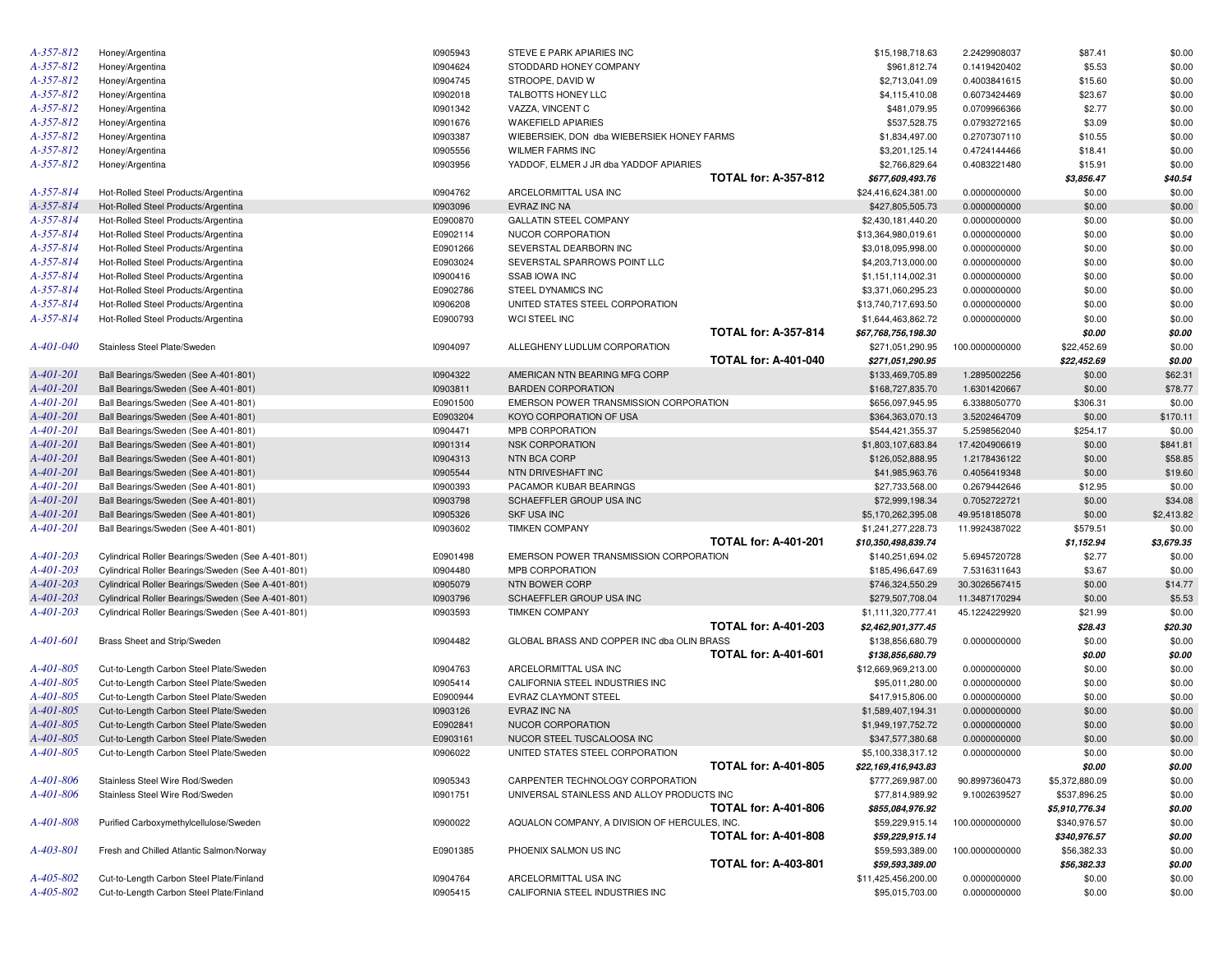| A-405-802       | Cut-to-Length Carbon Steel Plate/Finland                   | E0900919 | EVRAZ CLAYMONT STEEL                          |                             | \$417,915,806.00    | 0.0000000000   | \$0.00       | \$0.00       |
|-----------------|------------------------------------------------------------|----------|-----------------------------------------------|-----------------------------|---------------------|----------------|--------------|--------------|
| A-405-802       | Cut-to-Length Carbon Steel Plate/Finland                   | 10903122 | EVRAZ INC NA                                  |                             | \$1,589,466,656.00  | 0.0000000000   | \$0.00       | \$0.00       |
| A-405-802       | Cut-to-Length Carbon Steel Plate/Finland                   | E0902833 | NUCOR CORPORATION                             |                             | \$1,949,260,429.00  | 0.0000000000   | \$0.00       | \$0.00       |
| A-405-802       | Cut-to-Length Carbon Steel Plate/Finland                   | E0903153 | NUCOR STEEL TUSCALOOSA INC                    |                             | \$347,588,557.00    | 0.0000000000   | \$0.00       | \$0.00       |
| A-405-802       | Cut-to-Length Carbon Steel Plate/Finland                   | 10905992 | UNITED STATES STEEL CORPORATION               |                             | \$5,100,338,317.12  | 0.0000000000   | \$0.00       | \$0.00       |
|                 |                                                            |          |                                               | <b>TOTAL for: A-405-802</b> | \$20,925,041,668.12 |                | \$0.00       | \$0.00       |
| A-405-803       | Purified Carboxymethylcellulose/Finland                    | 10900020 | AQUALON COMPANY, A DIVISION OF HERCULES, INC. |                             | \$59,011,746.41     | 100.0000000000 | \$426,276.74 | \$0.00       |
|                 |                                                            |          |                                               | <b>TOTAL for: A-405-803</b> | \$59,011,746.41     |                | \$426.276.74 | \$0.00       |
| A-412-201       | Ball Bearings/United Kingdom (See A-412-801)               | 10904323 | AMERICAN NTN BEARING MFG CORP                 |                             | \$1,134,671,533.43  | 5.3413140090   | \$0.00       | \$51,227.89  |
| A-412-201       | Ball Bearings/United Kingdom (See A-412-801)               | 10903813 | <b>BARDEN CORPORATION</b>                     |                             | \$257,298,770.60    | 1.2111994418   | \$0.00       | \$11,616.47  |
| A-412-201       | Ball Bearings/United Kingdom (See A-412-801)               | E0901494 | EMERSON POWER TRANSMISSION CORPORATION        |                             | \$1,066,670,423.39  | 5.0212079070   | \$48,157.79  | \$0.00       |
| A-412-201       | Ball Bearings/United Kingdom (See A-412-801)               | E0903202 | KOYO CORPORATION OF USA                       |                             | \$739,525,886.90    | 3.4812188932   | \$0.00       | \$33,387.95  |
| A-412-201       | Ball Bearings/United Kingdom (See A-412-801)               | E0901480 | MCGILL MANUFACTURING COMPANY                  |                             | \$88,121,288.69     | 0.4148191436   | \$3,978.48   | \$0.00       |
| A-412-201       | Ball Bearings/United Kingdom (See A-412-801)               | 10904474 | MPB CORPORATION                               |                             | \$1,080,009,450.37  | 5.0839995868   | \$48,760.02  | \$0.00       |
| A-412-201       | Ball Bearings/United Kingdom (See A-412-801)               | 10901308 | <b>NSK CORPORATION</b>                        |                             | \$3,770,141,244.83  | 17.7474340844  | \$0.00       | \$170,213.48 |
| A-412-201       | Ball Bearings/United Kingdom (See A-412-801)               | 10904334 | NTK PRECISION AXLE CORP                       |                             | \$142,000,794.40    | 0.6684496879   | \$0.00       | \$6,411.02   |
| A-412-201       | Ball Bearings/United Kingdom (See A-412-801)               | 10904314 | NTN BCA CORP                                  |                             | \$440,818,685.11    | 2.0750948172   | \$0.00       | \$19,901.98  |
| A-412-201       | Ball Bearings/United Kingdom (See A-412-801)               | 10905545 | NTN DRIVESHAFT INC                            |                             | \$89,389,955.11     | 0.4207912206   | \$0.00       | \$4,035.76   |
| A-412-201       | Ball Bearings/United Kingdom (See A-412-801)               | 10900392 | PACAMOR KUBAR BEARINGS                        |                             | \$59,250,284.00     | 0.2789127625   | \$2,675.02   | \$0.00       |
| A-412-201       | Ball Bearings/United Kingdom (See A-412-801)               | E0901387 | RBC AIRCRAFT PRODUCTS INC                     |                             | \$111,850,117.28    | 0.5265194206   | \$5,049.78   | \$0.00       |
| A-412-201       | Ball Bearings/United Kingdom (See A-412-801)               | 10901821 | REXNORD INDUSTRIES LLC                        |                             | \$520,790,485.40    | 2.4515513375   | \$23,512.53  | \$0.00       |
| A-412-201       | Ball Bearings/United Kingdom (See A-412-801)               | 10903794 | SCHAEFFLER GROUP USA INC                      |                             | \$112,975,198.34    | 0.5318155887   | \$0.00       | \$5,100.58   |
| A-412-201       | Ball Bearings/United Kingdom (See A-412-801)               | 10905322 | <b>SKF USA INC</b>                            |                             | \$9,729,845,427.37  | 45.8019419327  | \$0.00       | \$439,280.84 |
| A-412-201       | Ball Bearings/United Kingdom (See A-412-801)               | 10903599 | <b>TIMKEN COMPANY</b>                         |                             | \$1,899,943,722.73  | 8.9437301665   | \$85,778.23  | \$0.00       |
|                 |                                                            |          |                                               | <b>TOTAL for: A-412-201</b> | \$21,243,303,267.95 |                | \$217,911.85 | \$741,175.97 |
| A-412-203       | Cylindrical Roller Bearings/United Kingdom (See A-412-801) | E0901499 | EMERSON POWER TRANSMISSION CORPORATION        |                             | \$139,986,012.83    | 5.6846148019   | \$919.50     | \$0.00       |
| A-412-203       | Cylindrical Roller Bearings/United Kingdom (See A-412-801) | 10904481 | MPB CORPORATION                               |                             | \$185,496,647.69    | 7.5327310768   | \$1,218.43   | \$0.00       |
| A-412-203       | Cylindrical Roller Bearings/United Kingdom (See A-412-801) | 10905080 | NTN BOWER CORP                                |                             | \$746,256,201.59    | 30.3043065788  | \$0.00       | \$4,901.78   |
| A-412-203       | Cylindrical Roller Bearings/United Kingdom (See A-412-801) | 10903804 | SCHAEFFLER GROUP USA INC                      |                             | \$279,482,110.61    | 11.3493349136  | \$0.00       | \$1,835.78   |
| A-412-203       | Cylindrical Roller Bearings/United Kingdom (See A-412-801) | 10903594 | <b>TIMKEN COMPANY</b>                         |                             | \$1,111,320,777.41  | 45.1290126290  | \$7,299.71   | \$0.00       |
|                 |                                                            |          |                                               | <b>TOTAL for: A-412-203</b> | \$2,462,541,750.13  |                | \$9,437.64   | \$6,737.56   |
| A-412-814       | Cut-to-Length Carbon Steel Plate/United Kingdom            | 10904765 | ARCELORMITTAL USA INC                         |                             | \$12,669,836,909.00 | 0.0000000000   | \$0.00       | \$0.00       |
| A-412-814       | Cut-to-Length Carbon Steel Plate/United Kingdom            | 10905416 | CALIFORNIA STEEL INDUSTRIES INC               |                             | \$95,014,797.00     | 0.0000000000   | \$0.00       | \$0.00       |
| A-412-814       | Cut-to-Length Carbon Steel Plate/United Kingdom            | E0900911 | EVRAZ CLAYMONT STEEL                          |                             | \$576,682,032.00    | 0.0000000000   | \$0.00       | \$0.00       |
| $A - 412 - 814$ | Cut-to-Length Carbon Steel Plate/United Kingdom            | 10903127 | EVRAZ INC NA                                  |                             | \$1,589,466,647.46  | 0.0000000000   | \$0.00       | \$0.00       |
| A-412-814       | Cut-to-Length Carbon Steel Plate/United Kingdom            | E0902843 | NUCOR CORPORATION                             |                             | \$1,949,260,420.00  | 0.0000000000   | \$0.00       | \$0.00       |
| $A - 412 - 814$ | Cut-to-Length Carbon Steel Plate/United Kingdom            | E0903163 | NUCOR STEEL TUSCALOOSA INC                    |                             | \$347,588,555.40    | 0.0000000000   | \$0.00       | \$0.00       |
| A-412-814       | Cut-to-Length Carbon Steel Plate/United Kingdom            | 10905977 | UNITED STATES STEEL CORPORATION               |                             | \$5,100,338,317.12  | 0.0000000000   | \$0.00       | \$0.00       |
|                 |                                                            |          |                                               | <b>TOTAL for: A-412-814</b> | \$22,328,187,677.98 |                | \$0.00       | \$0.00       |
| A-412-818       | Stainless Steel Sheet and Strip/United Kingdom             | 10906411 | AK STEEL CORPORATION                          |                             | \$7,266,362,280.68  | 0.0000000000   | \$0.00       | \$0.00       |
| A-412-818       | Stainless Steel Sheet and Strip/United Kingdom             | 10904099 | ALLEGHENY LUDLUM CORPORATION                  |                             | \$3,361,101,096.20  | 0.0000000000   | \$0.00       | \$0.00       |
| A-412-818       | Stainless Steel Sheet and Strip/United Kingdom             | 10905358 | CARPENTER TECHNOLOGY CORPORATION              |                             | \$136,975,883.00    | 0.0000000000   | \$0.00       | \$0.00       |
| A-412-818       | Stainless Steel Sheet and Strip/United Kingdom             | 10901899 | NORTH AMERICAN STAINLESS                      |                             | \$2,835,731,765.73  | 0.0000000000   | \$0.00       | \$0.00       |
|                 |                                                            |          |                                               | <b>TOTAL for: A-412-818</b> | \$13,600,171,025.61 |                | \$0.00       | \$0.00       |
| A-412-822       | Stainless Steel Bar/United Kingdom                         | 10905339 | CARPENTER TECHNOLOGY CORPORATION              |                             | \$2,104,897,439.00  | 65.8468708679  | \$3,179.21   | \$0.00       |
| A-412-822       | Stainless Steel Bar/United Kingdom                         | 10906380 | CRUCIBLE SPECIALTY METALS                     |                             | \$459,420,123.75    | 14.3719009783  | \$693.90     | \$0.00       |
| A-412-822       | Stainless Steel Bar/United Kingdom                         | 10903850 | ELECTRALLOY CORPORATION                       |                             | \$56,715,491.68     | 1.7742135971   | \$85.66      | \$0.00       |
| A-412-822       | Stainless Steel Bar/United Kingdom                         | 10901758 | UNIVERSAL STAINLESS AND ALLOY PRODUCTS INC    |                             | \$163,520,860.16    | 5.1153736822   | \$246.98     | \$0.00       |
| A-412-822       | Stainless Steel Bar/United Kingdom                         | 10902436 | VALBRUNA SLATER STAINLESS INC                 |                             | \$412,101,311.78    | 12.8916408745  | \$0.00       | \$622.43     |
|                 |                                                            |          |                                               | <b>TOTAL for: A-412-822</b> | \$3,196,655,226.37  |                | \$4,205.75   | \$622.43     |
| A-421-701       | Brass Sheet and Strip/Netherlands                          | 10904483 | GLOBAL BRASS AND COPPER INC dba OLIN BRASS    |                             | \$138,856,680.79    | 0.0000000000   | \$0.00       | \$0.00       |
|                 |                                                            |          |                                               | <b>TOTAL for: A-421-701</b> | \$138,856,680.79    |                | \$0.00       | \$0.00       |
| A-421-807       | Hot-Rolled Steel Products/Netherlands                      | 10904766 | ARCELORMITTAL USA INC                         |                             | \$24,568,316,172.00 | 35.2014727206  | \$17,192.90  | \$0.00       |
| A-421-807       | Hot-Rolled Steel Products/Netherlands                      | 10903094 | <b>EVRAZ INC NA</b>                           |                             | \$446,688,469.40    | 0.6400150446   | \$0.00       | \$312.59     |
| $A-421-807$     | Hot-Rolled Steel Products/Netherlands                      | E0900872 | <b>GALLATIN STEEL COMPANY</b>                 |                             | \$2,485,647,388.74  | 3.5614344970   | \$1,739.46   | \$0.00       |
| A-421-807       | Hot-Rolled Steel Products/Netherlands                      | E0902699 | NUCOR CORPORATION                             |                             | \$14,175,459,145.08 | 20.3105916948  | \$9,919.98   | \$0.00       |
| A-421-807       | Hot-Rolled Steel Products/Netherlands                      | E0901246 | SEVERSTAL DEARBORN INC                        |                             | \$3,099,979,122.87  | 4.4416487383   | \$2,169.36   | \$0.00       |
| $A-421-807$     | Hot-Rolled Steel Products/Netherlands                      | E0902215 | SEVERSTAL SPARROWS POINT LLC                  |                             | \$4,250,214,347.00  | 6.0897052669   | \$2,974.30   | \$0.00       |
| $A-421-807$     | Hot-Rolled Steel Products/Netherlands                      | 10900409 | <b>SSAB IOWA INC</b>                          |                             | \$1,224,100,555.18  | 1.7538907428   | \$856.63     | \$0.00       |
| A-421-807       | Hot-Rolled Steel Products/Netherlands                      | E0902787 | STEEL DYNAMICS INC                            |                             | \$3,562,706,854.55  | 5.1046448309   | \$2,493.18   | \$0.00       |
| A-421-807       | Hot-Rolled Steel Products/Netherlands                      | 10906167 | UNITED STATES STEEL CORPORATION               |                             | \$14,349,452,733.50 | 20.5598896325  | \$10,041.74  | \$0.00       |
|                 |                                                            |          |                                               |                             |                     |                |              |              |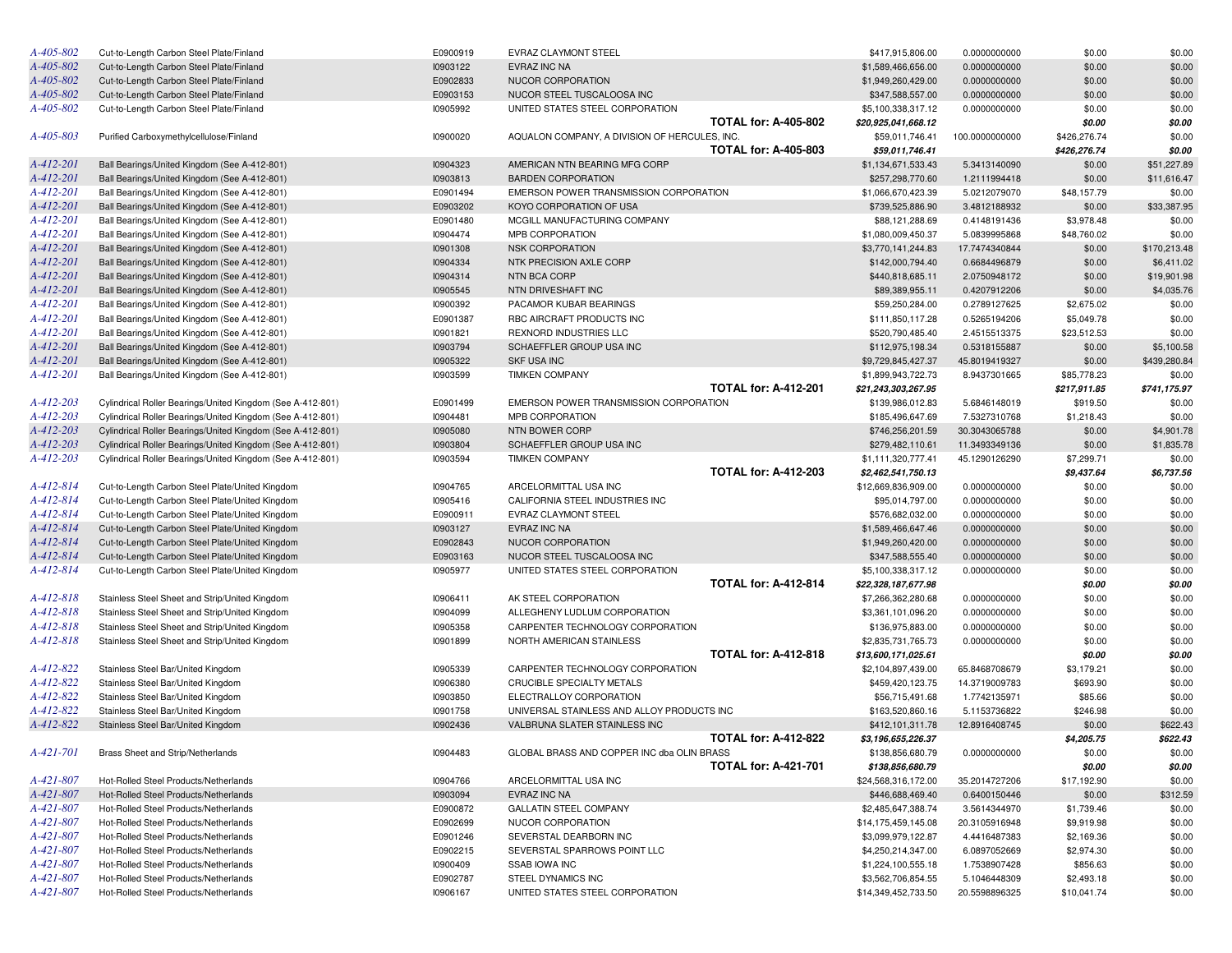| A-421-807                    | Hot-Rolled Steel Products/Netherlands                                            | E0900791             | WCI STEEL INC                                                    |                             | \$1,630,867,909.81                     | 2.3367068315                  | \$1,141.28          | \$0.00           |
|------------------------------|----------------------------------------------------------------------------------|----------------------|------------------------------------------------------------------|-----------------------------|----------------------------------------|-------------------------------|---------------------|------------------|
|                              |                                                                                  |                      |                                                                  | <b>TOTAL for: A-421-807</b> | \$69,793,432,698.13                    |                               | \$48,528.83         | \$312.59         |
| A-421-811                    | Purified Carboxymethycellulose/Netherlands                                       | 10900021             | AQUALON COMPANY, A DIVISION OF HERCULES, INC.                    |                             | \$58,074,008.05                        | 100.0000000000                | \$702,454.99        | \$0.00           |
|                              |                                                                                  |                      |                                                                  | <b>TOTAL for: A-421-811</b> | \$58,074,008.05                        |                               | \$702,454.99        | \$0.00           |
| A-423-805                    | Cut-to-Length Carbon Steel Plate/Belgium                                         | 10904767             | ARCELORMITTAL USA INC                                            |                             | \$11,207,814,721.00                    | 0.0000000000                  | \$0.00              | \$0.00           |
| A-423-805                    | Cut-to-Length Carbon Steel Plate/Belgium                                         | 10905417             | CALIFORNIA STEEL INDUSTRIES INC                                  |                             | \$95,009,552.00                        | 0.0000000000                  | \$0.00              | \$0.00           |
| A-423-805                    | Cut-to-Length Carbon Steel Plate/Belgium                                         | E0900939             | <b>EVRAZ CLAYMONT STEEL</b>                                      |                             | \$417,915,806.00                       | 0.0000000000                  | \$0.00              | \$0.00           |
| A-423-805                    | Cut-to-Length Carbon Steel Plate/Belgium                                         | 10903120             | EVRAZ INC NA                                                     |                             | \$1,589,450,329.59                     | 0.0000000000                  | \$0.00              | \$0.00           |
| A-423-805                    | Cut-to-Length Carbon Steel Plate/Belgium                                         | E0902117             | NUCOR CORPORATION                                                |                             | \$1,949,243,219.96                     | 0.0000000000                  | \$0.00              | \$0.00           |
| A-423-805                    | Cut-to-Length Carbon Steel Plate/Belgium                                         | E0902820             | NUCOR STEEL TUSCALOOSA INC                                       |                             | \$347,585,488.32                       | 0.0000000000                  | \$0.00              | \$0.00           |
| A-423-805                    | Cut-to-Length Carbon Steel Plate/Belgium                                         | 10906016             | UNITED STATES STEEL CORPORATION                                  |                             | \$5,100,338,317.12                     | 0.0000000000                  | \$0.00              | \$0.00           |
|                              |                                                                                  |                      |                                                                  | <b>TOTAL for: A-423-805</b> | \$20,707,357,433.99                    |                               | \$0.00              | \$0.00           |
| A-423-808                    | Stainless Steel Plate in Coils/Belgium                                           | 10904090             | ALLEGHENY LUDLUM CORPORATION                                     |                             | \$427,051,434.69                       | 22.8173392456                 | \$1,674.81          | \$0.00           |
| A-423-808                    | Stainless Steel Plate in Coils/Belgium                                           | 10901883             | NORTH AMERICAN STAINLESS                                         |                             | \$1,444,557,827.43                     | 77.1826607544                 | \$5,665.25          | \$0.00           |
|                              |                                                                                  |                      |                                                                  | <b>TOTAL for: A-423-808</b> | \$1,871,609,262.12                     |                               | \$7,340.06          | \$0.00           |
| A-427-201                    | Ball Bearings/France (See A-427-801)                                             | 10904324             | AMERICAN NTN BEARING MFG CORP                                    |                             | \$1,134,677,294.29                     | 5.3415349610                  | \$0.00              | \$199,859.40     |
| A-427-201                    | Ball Bearings/France (See A-427-801)                                             | 10903815             | <b>BARDEN CORPORATION</b>                                        |                             | \$257,298,802.51                       | 1.2112435456                  | \$0.00              | \$45,320.01      |
| A-427-201                    | Ball Bearings/France (See A-427-801)                                             | E0901485             | EMERSON POWER TRANSMISSION CORPORATION                           |                             | \$1,065,757,232.03                     | 5.0170912413                  | \$187,719.98        | \$0.00           |
| A-427-201                    | Ball Bearings/France (See A-427-801)                                             | E0903252             | KOYO CORPORATION OF USA                                          |                             | \$739,719,951.06                       | 3.4822587883                  | \$0.00              | \$130,292.54     |
| A-427-201                    | Ball Bearings/France (See A-427-801)                                             | E0901380             | MCGILL MANUFACTURING COMPANY                                     |                             | \$87,980,149.69                        | 0.4141697801                  | \$15,496.62         | \$0.00           |
| A-427-201                    | Ball Bearings/France (See A-427-801)                                             | 10904478             | MPB CORPORATION                                                  |                             | \$1,080,009,450.37                     | 5.0841840816                  | \$190,230.33        | \$0.00           |
| A-427-201                    | Ball Bearings/France (See A-427-801)                                             | 10901309             | <b>NSK CORPORATION</b>                                           |                             | \$3,770,141,244.83                     | 17.7480781264                 | \$0.00              | \$664,063.83     |
| A-427-201                    | Ball Bearings/France (See A-427-801)                                             | 10904335             | NTK PRECISION AXLE CORP                                          |                             | \$141,999,319.90                       | 0.6684670042                  | \$0.00              | \$25,011.43      |
| A-427-201                    | Ball Bearings/France (See A-427-801)                                             | 10904315             | NTN BCA CORP                                                     |                             | \$440,822,545.94                       | 2.0751882959                  | \$0.00              | \$77,645.45      |
| A-427-201                    | Ball Bearings/France (See A-427-801)                                             | 10905547             | NTN DRIVESHAFT INC                                               |                             | \$89,390,704.58                        | 0.4208100189                  | \$0.00              | \$15,745.07      |
| A-427-201                    | Ball Bearings/France (See A-427-801)                                             | 10900399             | PACAMOR KUBAR BEARINGS                                           |                             | \$59,151,569.00                        | 0.2784581796                  | \$10,418.82         | \$0.00           |
| A-427-201                    | Ball Bearings/France (See A-427-801)                                             | E0901439             | RBC AIRCRAFT PRODUCTS INC                                        |                             | \$111,868,129.12                       | 0.5266233190                  | \$19,704.19         | \$0.00           |
| A-427-201                    | Ball Bearings/France (See A-427-801)                                             | 10901823             | REXNORD INDUSTRIES LLC                                           |                             | \$520,928,162.30                       | 2.4522884217                  | \$91,755.06         | \$0.00           |
| A-427-201                    | Ball Bearings/France (See A-427-801)                                             | 10903800             | SCHAEFFLER GROUP USA INC                                         |                             | \$112,928,781.20                       | 0.5316163776                  | \$0.00              | \$19,891.01      |
| A-427-201                    | Ball Bearings/France (See A-427-801)                                             | 10905324             | SKF USA INC                                                      |                             | \$9,729,915,331.78                     | 45.8039331306                 | \$0.00              | \$1,713,804.45   |
| A-427-201                    | Ball Bearings/France (See A-427-801)                                             | 10903595             | <b>TIMKEN COMPANY</b>                                            |                             | \$1,899,943,722.73                     | 8.9440547282                  | \$334,651.63        | \$0.00           |
|                              |                                                                                  |                      |                                                                  | <b>TOTAL for: A-427-201</b> | \$21,242,532,391.33                    |                               | \$849,976.63        | \$2,891,633.19   |
|                              |                                                                                  |                      |                                                                  |                             |                                        |                               |                     |                  |
| A-427-203                    | Cylindrical Roller Bearings/France (See A-427-801)                               | E0901486             | EMERSON POWER TRANSMISSION CORPORATION                           |                             | \$140,236,692.72                       | 5.6940173934                  | \$16.89             | \$0.00           |
| A-427-203                    | Cylindrical Roller Bearings/France (See A-427-801)                               | 10904468             | MPB CORPORATION                                                  |                             | \$185,496,647.69                       | 7.5317031361                  | \$22.34             | \$0.00           |
| A-427-203                    | Cylindrical Roller Bearings/France (See A-427-801)                               | 10905081             | NTN BOWER CORP                                                   |                             | \$746,318,341.68                       | 30.3026942242                 | \$0.00              | \$89.87          |
| A-427-203                    | Cylindrical Roller Bearings/France (See A-427-801)                               | 10903805             | SCHAEFFLER GROUP USA INC                                         |                             | \$279,505,382.84                       | 11.3487310672                 | \$0.00              | \$33.66          |
| A-427-203                    | Cylindrical Roller Bearings/France (See A-427-801)                               | 10903589             | <b>TIMKEN COMPANY</b>                                            |                             | \$1,111,320,777.41                     | 45.1228541792                 | \$133.82            | \$0.00           |
|                              |                                                                                  |                      |                                                                  | <b>TOTAL for: A-427-203</b> | \$2,462,877,842.34                     |                               | \$173.05            | \$123.53         |
| A-427-205                    | Spherical Plain Bearings/France (See A-427-801)                                  | 10901819             | REXNORD INDUSTRIES LLC                                           |                             | \$196,992,985.36                       | 52.3062546932                 | \$1,230.44          | \$0.00           |
| A-427-205                    | Spherical Plain Bearings/France (See A-427-801)                                  | 10903795             | SCHAEFFLER GROUP USA INC                                         |                             | \$107,569,933.60                       | 28.5623385723                 | \$0.00              | \$671.89         |
| A-427-205                    | Spherical Plain Bearings/France (See A-427-801)                                  | 10903603             | <b>TIMKEN COMPANY</b>                                            |                             | \$72,051,668.56                        | 19.1314067345                 | \$450.04            | \$0.00           |
|                              |                                                                                  |                      |                                                                  | <b>TOTAL for: A-427-205</b> | \$376,614,587.52                       |                               | \$1,680.48          | \$671.89         |
| A-427-602                    | Brass Sheet and Strip/France                                                     | 10904489             | GLOBAL BRASS AND COPPER INC dba OLIN BRASS                       |                             | \$1,827,910,592.79                     | 0.0000000000                  | \$0.00              | \$0.00           |
|                              |                                                                                  |                      |                                                                  | <b>TOTAL for: A-427-602</b> | \$1,827,910,592.79                     |                               | \$0.00              | \$0.00           |
| A-427-804                    | Hot-Rolled Lead and Bismuth Carbon Steel Products/France                         | 10904768             | ARCELORMITTAL USA INC                                            |                             | \$752,362,709.00                       | 0.0000000000                  | \$0.00              | \$0.00           |
|                              |                                                                                  |                      |                                                                  | <b>TOTAL for: A-427-804</b> | \$752,362,709.00                       |                               | \$0.00              | \$0.00           |
| A-427-808                    | Corrosion-Resistant Carbon Steel Flat Products/France                            | 10906407             | AK STEEL CORPORATION                                             |                             | \$19,583,795,767.26                    | 0.0000000000                  | \$0.00              | \$0.00           |
| A-427-808                    | Corrosion-Resistant Carbon Steel Flat Products/France                            | 10904769             | ARCELORMITTAL USA INC                                            |                             | \$38,396,133,340.00                    | 0.0000000000                  | \$0.00              | \$0.00           |
| A-427-808                    | Corrosion-Resistant Carbon Steel Flat Products/France                            | 10905369             | CALIFORNIA STEEL INDUSTRIES INC                                  |                             | \$2,711,581,614.00                     | 0.0000000000                  | \$0.00              | \$0.00           |
| A-427-808                    | Corrosion-Resistant Carbon Steel Flat Products/France                            | E0902886             | NUCOR CORPORATION                                                |                             | \$3,759,979,898.00                     | 0.0000000000                  | \$0.00              | \$0.00           |
| A-427-808                    | Corrosion-Resistant Carbon Steel Flat Products/France                            | E0901253             | SEVERSTAL DEARBORN INC                                           |                             | \$4,510,691,795.00                     | 0.0000000000                  | \$0.00              | \$0.00           |
| A-427-808                    | Corrosion-Resistant Carbon Steel Flat Products/France                            | E0903046             | SEVERSTAL SPARROWS POINT LLC                                     |                             | \$2,835,995,000.00                     | 0.0000000000                  | \$0.00              | \$0.00           |
| A-427-808                    | Corrosion-Resistant Carbon Steel Flat Products/France                            | 10906094             | UNITED STATES STEEL CORPORATION                                  |                             | \$28,157,350,669.64                    | 0.0000000000                  | \$0.00              | \$0.00           |
| A-427-808                    | Corrosion-Resistant Carbon Steel Flat Products/France                            | E0900862             | WCI STEEL INC                                                    |                             | \$1,399,660,318.61                     | 0.0000000000                  | \$0.00              | \$0.00           |
|                              |                                                                                  |                      |                                                                  | <b>TOTAL for: A-427-808</b> | \$101,355,188,402.51                   |                               | \$0.00              | \$0.00           |
| A-427-811                    | Stainless Steel Wire Rod/France                                                  | 10905348             | CARPENTER TECHNOLOGY CORPORATION                                 |                             | \$944,135,839.00                       | 84.8360702564                 | \$80,084.83         | \$0.00           |
| $A - 427 - 811$              | Stainless Steel Wire Rod/France                                                  | 10901745             | UNIVERSAL STAINLESS AND ALLOY PRODUCTS INC                       |                             | \$168,758,518.49                       | 15.1639297436                 | \$14,314.67         | \$0.00           |
|                              |                                                                                  |                      |                                                                  | <b>TOTAL for: A-427-811</b> | \$1,112,894,357.49                     |                               | \$94,399.50         | \$0.00           |
| A-427-814                    | Stainless Steel Sheet and Strip/France                                           | 10906383             | AK STEEL CORPORATION                                             |                             | \$7,264,443,579.28                     | 53.4283887247                 | \$606.98            | \$0.00           |
| $A - 427 - 814$<br>A-427-814 | Stainless Steel Sheet and Strip/France<br>Stainless Steel Sheet and Strip/France | 10904098<br>10905357 | ALLEGHENY LUDLUM CORPORATION<br>CARPENTER TECHNOLOGY CORPORATION |                             | \$3,360,227,423.22<br>\$136,939,696.00 | 24.7137354722<br>1.0071614198 | \$280.76<br>\$11.44 | \$0.00<br>\$0.00 |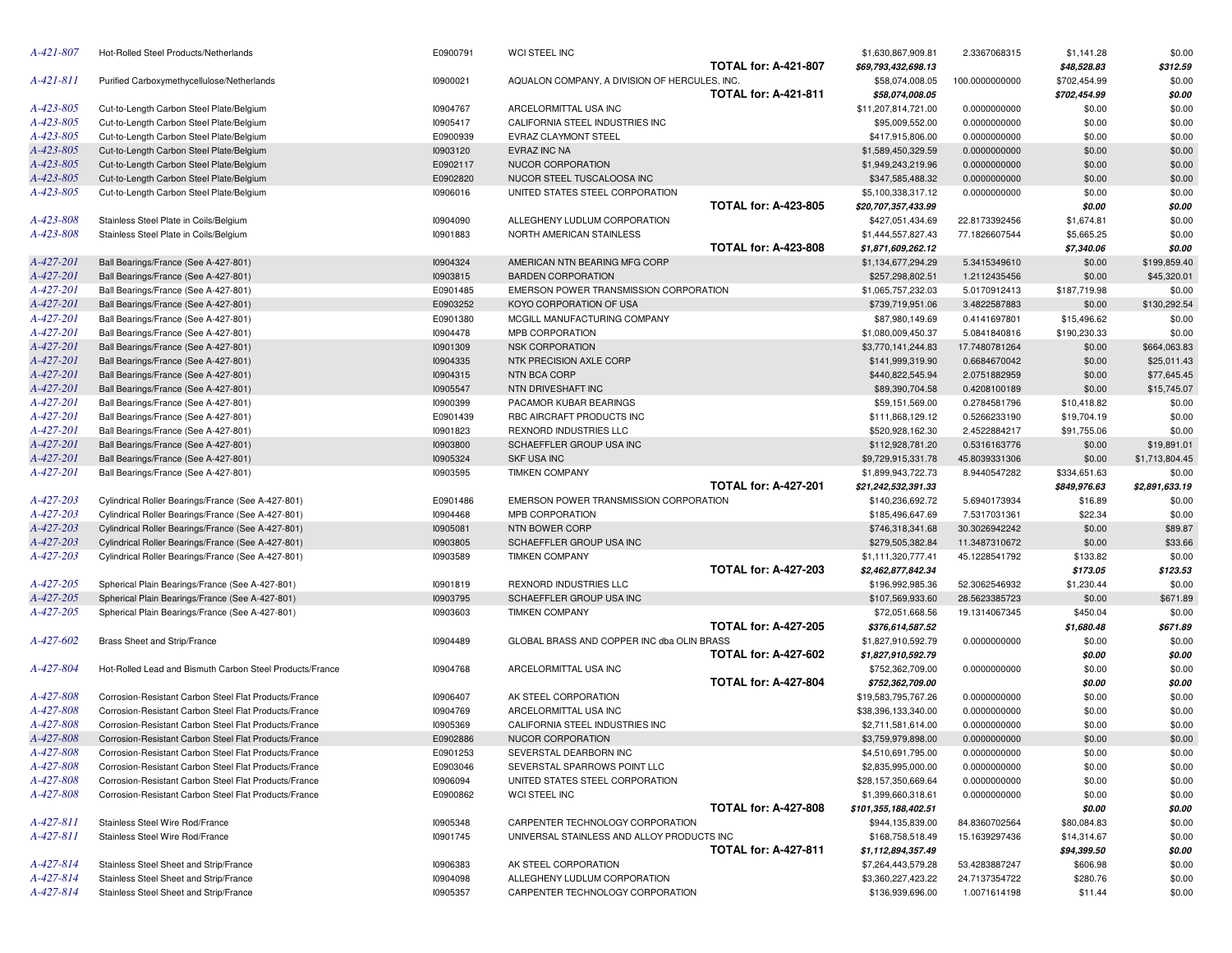| A-427-814       | Stainless Steel Sheet and Strip/France                 | 10901898 | NORTH AMERICAN STAINLESS                       |                             | \$2,834,987,950.05                     | 20.8507143833  | \$236.88         | \$0.00         |
|-----------------|--------------------------------------------------------|----------|------------------------------------------------|-----------------------------|----------------------------------------|----------------|------------------|----------------|
|                 |                                                        |          |                                                | <b>TOTAL for: A-427-814</b> | \$13,596,598,648.55                    |                | \$1,136.06       | \$0.00         |
| A-427-816       | Cut-to-Length Carbon Steel Plate/France                | 10904770 | ARCELORMITTAL USA INC                          |                             | \$4,358,920,022.00                     | 49.2556374098  | \$1,131.85       | \$0.00         |
| A-427-816       | Cut-to-Length Carbon Steel Plate/France                | E0902173 | NUCOR CORPORATION                              |                             | \$1,635,743,018.00                     | 18.4838364970  | \$0.00           | \$424.74       |
| A-427-816       | Cut-to-Length Carbon Steel Plate/France                | E0902819 | NUCOR STEEL TUSCALOOSA INC                     |                             | \$156,147,965.00                       | 1.7644663145   | \$0.00           | \$40.55        |
| A-427-816       | Cut-to-Length Carbon Steel Plate/France                | 10900414 | <b>SSAB IOWA INC</b>                           |                             | \$1,168,141,296.03                     | 13.1999540781  | \$303.32         | \$0.00         |
| $A - 427 - 816$ | Cut-to-Length Carbon Steel Plate/France                | 10906234 | UNITED STATES STEEL CORPORATION                |                             | \$1,530,633,759.00                     | 17.2961057005  | \$397.45         | \$0.00         |
|                 |                                                        |          |                                                | <b>TOTAL for: A-427-816</b> | \$8,849,586,060.03                     |                | \$1,832.62       | \$465.29       |
| A-427-818       | Low Enriched Uranium/France                            | 10903489 | UNITED STATES ENRICHMENT CORPORATION           |                             | \$2,352,700,000.00                     | 81.1444359307  | \$94,524,117.41  | \$0.00         |
| A-427-818       | Low Enriched Uranium/France                            | 10903494 | USEC INC                                       |                             | \$546,697,812.08                       | 18.8555640693  | \$21,964,605.85  | \$0.00         |
|                 |                                                        |          |                                                | <b>TOTAL for: A-427-818</b> | \$2,899,397,812.08                     |                | \$116,488,723.26 | \$0.00         |
| A-427-820       | Stainless Steel Bar/France                             | 10905338 | CARPENTER TECHNOLOGY CORPORATION               |                             | \$2,101,207,355.00                     | 65.8451753068  | \$9,249.67       | \$0.00         |
| A-427-820       | Stainless Steel Bar/France                             | 10906376 | CRUCIBLE SPECIALTY METALS                      |                             | \$458,631,597.02                       | 14.3720598708  | \$2,018.93       | \$0.00         |
| A-427-820       | Stainless Steel Bar/France                             | 10903846 | ELECTRALLOY CORPORATION                        |                             | \$56,617,667.89                        | 1.7742181698   | \$249.24         | \$0.00         |
| A-427-820       | Stainless Steel Bar/France                             | 10901754 | UNIVERSAL STAINLESS AND ALLOY PRODUCTS INC     |                             |                                        |                |                  | \$0.00         |
| A-427-820       |                                                        |          |                                                |                             | \$163,262,964.79                       | 5.1161435886   | \$718.70         |                |
|                 | Stainless Steel Bar/France                             | 10902432 | VALBRUNA SLATER STAINLESS INC                  | <b>TOTAL for: A-427-820</b> | \$411,413,775.05                       | 12.8924030640  | \$0.00           | \$1,811.07     |
|                 |                                                        |          |                                                |                             | \$3,191,133,359.75                     |                | \$12,236.54      | \$1,811.07     |
| A-428-201       | Ball Bearings/Germany (See A-428-801)                  | 10904321 | AMERICAN NTN BEARING MFG CORP                  |                             | \$1,133,751,183.46                     | 5.3418252589   | \$0.00           | \$309,017.15   |
| A-428-201       | Ball Bearings/Germany (See A-428-801)                  | 10903816 | <b>BARDEN CORPORATION</b>                      |                             | \$257,069,203.11                       | 1.2112170488   | \$0.00           | \$70,067.22    |
| A-428-201       | Ball Bearings/Germany (See A-428-801)                  | E0901491 | EMERSON POWER TRANSMISSION CORPORATION         |                             | \$1,061,893,446.13                     | 5.0032576067   | \$289,431.48     | \$0.00         |
| A-428-201       | Ball Bearings/Germany (See A-428-801)                  | E0903253 | KOYO CORPORATION OF USA                        |                             | \$737,569,845.67                       | 3.4751621778   | \$0.00           | \$201,033.29   |
| A-428-201       | Ball Bearings/Germany (See A-428-801)                  | E0901477 | MCGILL MANUFACTURING COMPANY                   |                             | \$87,528,980.72                        | 0.4124048794   | \$23,857.05      | \$0.00         |
| A-428-201       | Ball Bearings/Germany (See A-428-801)                  | 10904477 | MPB CORPORATION                                |                             | \$1,080,009,450.37                     | 5.0886136623   | \$294,369.21     | \$0.00         |
| A-428-201       | Ball Bearings/Germany (See A-428-801)                  | 10901310 | <b>NSK CORPORATION</b>                         |                             | \$3,770,141,244.83                     | 17.7635410882  | \$0.00           | \$1,027,596.11 |
| A-428-201       | Ball Bearings/Germany (See A-428-801)                  | 10904333 | NTK PRECISION AXLE CORP                        |                             | \$141,894,141.61                       | 0.6685538421   | \$0.00           | \$38,674.91    |
| A-428-201       | Ball Bearings/Germany (See A-428-801)                  | 10904312 | <b>NTN BCA CORP</b>                            |                             | \$440,454,828.05                       | 2.0752637441   | \$0.00           | \$120,051.12   |
| A-428-201       | Ball Bearings/Germany (See A-428-801)                  | 10905543 | NTN DRIVESHAFT INC                             |                             | \$89,316,301.45                        | 0.4208260878   | \$0.00           | \$24,344.20    |
| A-428-201       | Ball Bearings/Germany (See A-428-801)                  | 10900398 | PACAMOR KUBAR BEARINGS                         |                             | \$58,725,361.00                        | 0.2766926476   | \$16,006.28      | \$0.00         |
| A-428-201       | Ball Bearings/Germany (See A-428-801)                  | E0901440 | RBC AIRCRAFT PRODUCTS INC                      |                             | \$111,630,781.39                       | 0.5259638414   | \$30,426.28      | \$0.00         |
| A-428-201       | Ball Bearings/Germany (See A-428-801)                  | 10901820 | REXNORD INDUSTRIES LLC                         |                             | \$519,414,666.75                       | 2.4472939276   | \$141,572.54     | \$0.00         |
| A-428-201       | Ball Bearings/Germany (See A-428-801)                  | 10903801 | SCHAEFFLER GROUP USA INC                       |                             | \$112,824,086.63                       | 0.5315862639   | \$0.00           | \$30,751.52    |
| A-428-201       | Ball Bearings/Germany (See A-428-801)                  | 10905601 | <b>SKF USA INC</b>                             |                             | \$9,721,873,763.01                     | 45.8059507134  | \$0.00           | \$2,649,810.44 |
| A-428-201       | Ball Bearings/Germany (See A-428-801)                  | 10903596 | <b>TIMKEN COMPANY</b>                          |                             | \$1,899,943,722.73                     | 8.9518472100   | \$517,851.89     | \$0.00         |
|                 |                                                        |          |                                                | <b>TOTAL for: A-428-201</b> | \$21,224,041,006.91                    |                | \$1,313,514.73   | \$4,471,345.96 |
| A-428-203       | Cylindrical Roller Bearings/Germany (See A-428-801)    | E0901495 | EMERSON POWER TRANSMISSION CORPORATION         |                             | \$136,089,722.54                       | 5.5409400719   | \$5,354.16       | \$0.00         |
| A-428-203       | Cylindrical Roller Bearings/Germany (See A-428-801)    | 10904469 | MPB CORPORATION                                |                             | \$185,496,647.69                       | 7.5525600994   | \$7,297.97       | \$0.00         |
| A-428-203       | Cylindrical Roller Bearings/Germany (See A-428-801)    | 10905078 | NTN BOWER CORP                                 |                             | \$744,387,145.85                       | 30.3079798273  | \$0.00           | \$29,286.34    |
| A-428-203       | Cylindrical Roller Bearings/Germany (See A-428-801)    | 10903806 | SCHAEFFLER GROUP USA INC                       |                             | \$278,782,126.29                       | 11.3507105905  | \$0.00           | \$10,968.10    |
| A-428-203       | Cylindrical Roller Bearings/Germany (See A-428-801)    | 10903590 | <b>TIMKEN COMPANY</b>                          |                             | \$1,111,320,777.41                     | 45.2478094110  | \$43,722.57      | \$0.00         |
|                 |                                                        |          |                                                | <b>TOTAL for: A-428-203</b> | \$2,456,076,419.78                     |                | \$56,374.70      | \$40,254.44    |
| A-428-205       | Spherical Plain Bearings/Germany (See A-428-801)       | 10903797 | SCHAEFFLER GROUP USA INC                       |                             | \$75,446,782.52                        | 59.8950990621  | \$0.00           | \$13,938.15    |
| A-428-205       | Spherical Plain Bearings/Germany (See A-428-801)       | 10903604 | <b>TIMKEN COMPANY</b>                          |                             | \$50,518,085.56                        | 40.1049009379  | \$9,332.79       | \$0.00         |
|                 |                                                        |          |                                                | <b>TOTAL for: A-428-205</b> |                                        |                |                  |                |
| A-428-602       |                                                        | 10904487 | GLOBAL BRASS AND COPPER INC dba OLIN BRASS     |                             | \$125,964,868.08<br>\$1,827,910,592.79 |                | \$9,332.79       | \$13,938.15    |
|                 | Brass Sheet and Strip/Germany                          |          |                                                |                             |                                        | 100.0000000000 | \$12,400.15      | \$0.00         |
| A-428-802       |                                                        |          |                                                | <b>TOTAL for: A-428-602</b> | \$1,827,910,592.79                     |                | \$12,400.15      | \$0.00         |
|                 | Industrial Belts/Germany                               | 10905873 | GATES CORPORATION dba THE GATES RUBBER COMPANY |                             | \$9,284,127.71                         | 100.0000000000 | \$2,096.51       | \$0.00         |
|                 |                                                        |          |                                                | <b>TOTAL for: A-428-802</b> | \$9,284,127.71                         |                | \$2,096.51       | \$0.00         |
| A-428-814       | Cold-Rolled Carbon Steel Flat Products/Germany         | 10906390 | AK STEEL CORPORATION                           |                             | \$2,349,215,637.46                     | 8.0262084581   | \$1,592.15       | \$0.00         |
| A-428-814       | Cold-Rolled Carbon Steel Flat Products/Germany         | 10904771 | ARCELORMITTAL USA INC                          |                             | \$8,447,903,035.00                     | 28.8626679098  | \$5,725.47       | \$0.00         |
| A-428-814       | Cold-Rolled Carbon Steel Flat Products/Germany         | 10905428 | CALIFORNIA STEEL INDUSTRIES INC                |                             | \$1,049,640,775.00                     | 3.5861483007   | \$711.38         | \$0.00         |
| A-428-814       | Cold-Rolled Carbon Steel Flat Products/Germany         | E0901250 | SEVERSTAL DEARBORN INC                         |                             | \$2,338,700,858.00                     | 7.9902842072   | \$1,585.03       | \$0.00         |
| A-428-814       | Cold-Rolled Carbon Steel Flat Products/Germany         | E0903041 | SEVERSTAL SPARROWS POINT LLC                   |                             | \$658,697,000.00                       | 2.2504700498   | \$446.42         | \$0.00         |
| A-428-814       | Cold-Rolled Carbon Steel Flat Products/Germany         | 10906039 | UNITED STATES STEEL CORPORATION                |                             | \$13,549,304,777.98                    | 46.2918528534  | \$9,182.89       | \$0.00         |
| A-428-814       | Cold-Rolled Carbon Steel Flat Products/Germany         | E0900797 | WCI STEEL INC                                  |                             | \$875,845,457.34                       | 2.9923682209   | \$593.59         | \$0.00         |
|                 |                                                        |          |                                                | <b>TOTAL for: A-428-814</b> | \$29,269,307,540.78                    |                | \$19,836.93      | \$0.00         |
| A-428-815       | Corrosion-Resistant Carbon Steel Flat Products/Germany | 10906386 | AK STEEL CORPORATION                           |                             | \$23,285,789,183.90                    | 19.8128072412  | \$17,115.96      | \$0.00         |
| A-428-815       | Corrosion-Resistant Carbon Steel Flat Products/Germany | 10904772 | ARCELORMITTAL USA INC                          |                             | \$41,428,956,913.00                    | 35.2499943653  | \$30,451.90      | \$0.00         |
| A-428-815       | Corrosion-Resistant Carbon Steel Flat Products/Germany | 10905367 | CALIFORNIA STEEL INDUSTRIES INC                |                             | \$3,566,550,059.00                     | 3.0346134407   | \$2,621.55       | \$0.00         |
| A-428-815       | Corrosion-Resistant Carbon Steel Flat Products/Germany | E0902136 | NUCOR CORPORATION                              |                             | \$4,687,828,572.30                     | 3.9886577667   | \$0.00           | \$3,445.74     |
| A-428-815       | Corrosion-Resistant Carbon Steel Flat Products/Germany | E0901244 | SEVERSTAL DEARBORN INC                         |                             | \$5,712,896,735.00                     | 4.8608411296   | \$4,199.20       | \$0.00         |
| A-428-815       | Corrosion-Resistant Carbon Steel Flat Products/Germany | E0902212 | SEVERSTAL SPARROWS POINT LLC                   |                             | \$3,643,218,954.00                     | 3.0998474779   | \$2,677.91       | \$0.00         |
|                 |                                                        |          |                                                |                             |                                        |                |                  |                |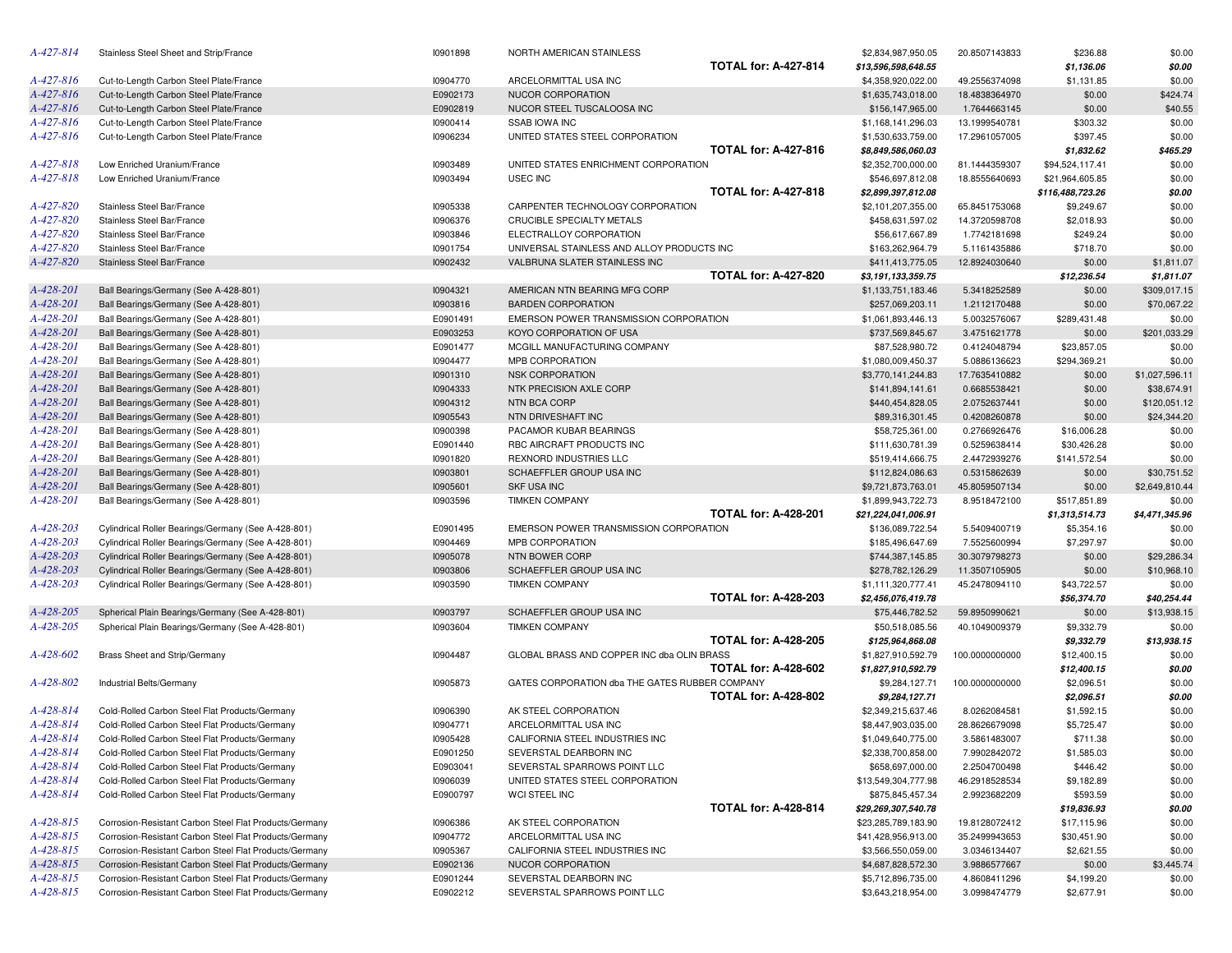| A-428-815 | Corrosion-Resistant Carbon Steel Flat Products/Germany | 10906062 | UNITED STATES STEEL CORPORATION               |                             | \$33,504,032,693.64  | 28.5070407673 | \$24,626.77  | \$0.00      |
|-----------|--------------------------------------------------------|----------|-----------------------------------------------|-----------------------------|----------------------|---------------|--------------|-------------|
| A-428-815 | Corrosion-Resistant Carbon Steel Flat Products/Germany | 10904896 | UNITED STEEL, PAPERINTERNATIONAL UNION        |                             | \$12,565,701.00      | 0.0106915772  | \$9.24       | \$0.00      |
| A-428-815 | Corrosion-Resistant Carbon Steel Flat Products/Germany | E0900795 | WCI STEEL INC                                 |                             | \$1,687,135,756.84   | 1.4355062341  | \$1,240.11   | \$0.00      |
|           |                                                        |          |                                               | <b>TOTAL for: A-428-815</b> | \$117,528,974,568.68 |               | \$82,942.64  | \$3,445.74  |
| A-428-816 | Cut-to-Length Carbon Steel Plate/Germany               | 10904773 | ARCELORMITTAL USA INC                         |                             | \$11,208,400,218.00  | 54.1259972126 | \$58,401.13  | \$0.00      |
| A-428-816 | Cut-to-Length Carbon Steel Plate/Germany               | 10905418 | CALIFORNIA STEEL INDUSTRIES INC               |                             | \$95,013,903.00      | 0.4588274998  | \$495.07     | \$0.00      |
| A-428-816 | Cut-to-Length Carbon Steel Plate/Germany               | E0900941 | EVRAZ CLAYMONT STEEL                          |                             | \$417,915,795.41     | 2.0181389616  | \$2,177.54   | \$0.00      |
| A-428-816 | Cut-to-Length Carbon Steel Plate/Germany               | 10903123 | <b>EVRAZ INC NA</b>                           |                             | \$1,589,464,552.33   | 7.6756140266  | \$0.00       | \$8,281.87  |
| A-428-816 | Cut-to-Length Carbon Steel Plate/Germany               | E0902834 | NUCOR CORPORATION                             |                             | \$1,949,258,204.67   | 9.4130778791  | \$0.00       | \$10,156.57 |
| A-428-816 | Cut-to-Length Carbon Steel Plate/Germany               | E0903154 | NUCOR STEEL TUSCALOOSA INC                    |                             | \$347,588,160.37     | 1.6785228430  | \$0.00       | \$1,811.10  |
| A-428-816 | Cut-to-Length Carbon Steel Plate/Germany               | 10906010 | UNITED STATES STEEL CORPORATION               |                             | \$5,100,338,317.12   | 24.6298215772 | \$26,575.20  | \$0.00      |
|           |                                                        |          |                                               | <b>TOTAL for: A-428-816</b> | \$20,707,979,150.90  |               | \$87,648.94  | \$20,249.54 |
| A-428-820 | Seamless Pipe/Germany                                  | 10903976 | IPSCO KOPPEL TUBULARS CORPORATION             |                             | \$198,557,516.72     | 24.9905179499 | \$12,219.05  | \$0.00      |
| A-428-820 | Seamless Pipe/Germany                                  | 10906236 | UNITED STATES STEEL CORPORATION               |                             | \$595,973,901.63     | 75.0094820501 | \$36,675.68  | \$0.00      |
|           |                                                        |          |                                               | <b>TOTAL for: A-428-820</b> | \$794,531,418.35     |               | \$48,894.73  | \$0.00      |
| A-428-825 | Stainless Steel Sheet and Strip/Germany                | 10906391 | AK STEEL CORPORATION                          |                             | \$13,472,442,191.94  | 48.3840733582 | \$95,471.64  | \$0.00      |
| A-428-825 | Stainless Steel Sheet and Strip/Germany                | 10904084 | ALLEGHENY LUDLUM CORPORATION                  |                             | \$6,490,317,353.18   | 23.3089135927 | \$45,993.24  | \$0.00      |
| A-428-825 | Stainless Steel Sheet and Strip/Germany                | 10905356 | CARPENTER TECHNOLOGY CORPORATION              |                             | \$203,762,760.00     | 0.7317806369  | \$1,443.95   | \$0.00      |
| A-428-825 | Stainless Steel Sheet and Strip/Germany                | 10901884 | NORTH AMERICAN STAINLESS                      |                             | \$7,678,264,743.27   | 27.5752324122 | \$54,411.55  | \$0.00      |
|           |                                                        |          |                                               | <b>TOTAL for: A-428-825</b> | \$27,844,787,048.39  |               | \$197,320.38 | \$0.00      |
| A-428-830 | Stainless Steel Bar/Germany                            | 10905337 | CARPENTER TECHNOLOGY CORPORATION              |                             | \$2,102,165,759.00   | 65.8455051567 | \$46,406.85  | \$0.00      |
| A-428-830 | Stainless Steel Bar/Germany                            | 10906372 | CRUCIBLE SPECIALTY METALS                     |                             | \$458,698,543.67     | 14.3676763801 | \$10,126.11  | \$0.00      |
| A-428-830 | Stainless Steel Bar/Germany                            | 10903844 | ELECTRALLOY CORPORATION                       |                             | \$56,621,487.29      | 1.7735377990  | \$1,249.96   | \$0.00      |
| A-428-830 | Stainless Steel Bar/Germany                            | 10901755 | UNIVERSAL STAINLESS AND ALLOY PRODUCTS INC    |                             | \$163,303,108.03     | 5.1150940861  | \$3,605.04   | \$0.00      |
| A-428-830 |                                                        | 10902433 | VALBRUNA SLATER STAINLESS INC                 |                             |                      | 12.8981865781 |              |             |
|           | Stainless Steel Bar/Germany                            |          |                                               | <b>TOTAL for: A-428-830</b> | \$411,784,010.36     |               | \$0.00       | \$9,090.43  |
| A-437-601 |                                                        |          | AMERICAN NTN BEARING MFG CORP                 |                             | \$3,192,572,908.35   |               | \$61,387.96  | \$9,090.43  |
|           | Tapered Roller Bearings/Hungary                        | 10904325 |                                               |                             | \$133,470,922.15     | 0.0000000000  | \$0.00       | \$0.00      |
| A-437-601 | Tapered Roller Bearings/Hungary                        | E0903201 | KOYO CORPORATION OF USA                       |                             | \$298,231,316.44     | 0.0000000000  | \$0.00       | \$0.00      |
| A-437-601 | Tapered Roller Bearings/Hungary                        | 10905082 | NTN BOWER CORP                                |                             | \$746,316,381.46     | 0.0000000000  | \$0.00       | \$0.00      |
| A-437-601 | Tapered Roller Bearings/Hungary                        | 10904496 | <b>TIMKEN COMPANY</b>                         |                             | \$7,475,113,427.17   | 0.0000000000  | \$0.00       | \$0.00      |
|           |                                                        |          |                                               | <b>TOTAL for: A-437-601</b> | \$8,653,132,047.22   |               | \$0.00       | \$0.00      |
| A-437-804 | Sulfanilic Acid/Hungary                                | 10900492 | NATION FORD CHEMICAL COMPANY                  |                             | \$101,082,140.53     | 0.0000000000  | \$0.00       | \$0.00      |
|           |                                                        |          |                                               | <b>TOTAL for: A-437-804</b> | \$101,082,140.53     |               | \$0.00       | \$0.00      |
| A-449-804 | Steel Concrete Reinforcing Bar/Latvia                  | 10904774 | ARCELORMITTAL USA INC                         |                             | \$439,989,273.00     | 0.0000000000  | \$0.00       | \$0.00      |
| A-449-804 | Steel Concrete Reinforcing Bar/Latvia                  | 10901882 | COMMERCIAL METALS COMPANY dba CMC STEEL GROUP |                             | \$1,540,181,813.00   | 0.0000000000  | \$0.00       | \$0.00      |
| A-449-804 | Steel Concrete Reinforcing Bar/Latvia                  | 10904341 | <b>GERDAU USA INC</b>                         |                             | \$5,399,439,607.00   | 0.0000000000  | \$0.00       | \$0.00      |
| A-449-804 | Steel Concrete Reinforcing Bar/Latvia                  | E0902876 | NUCOR CORPORATION                             |                             | \$5,133,755,065.51   | 0.0000000000  | \$0.00       | \$0.00      |
| A-449-804 | Steel Concrete Reinforcing Bar/Latvia                  | E0902359 | NUCOR STEEL AUBURN INC                        |                             | \$488,581,086.02     | 0.0000000000  | \$0.00       | \$0.00      |
| A-449-804 | Steel Concrete Reinforcing Bar/Latvia                  | E0902929 | NUCOR STEEL MARION INC                        |                             | \$687,474,190.65     | 0.0000000000  | \$0.00       | \$0.00      |
| A-449-804 | Steel Concrete Reinforcing Bar/Latvia                  | E0902375 | <b>TAMCO</b>                                  |                             | \$1,069,685,759.70   | 0.0000000000  | \$0.00       | \$0.00      |
|           |                                                        |          |                                               | <b>TOTAL for: A-449-804</b> | \$14,759,106,794.88  |               | \$0.00       | \$0.00      |
| A-455-802 | Cut-to-Length Carbon Steel Plate/Poland                | 10904775 | ARCELORMITTAL USA INC                         |                             | \$11,208,567,111.00  | 0.0000000000  | \$0.00       | \$0.00      |
| A-455-802 | Cut-to-Length Carbon Steel Plate/Poland                | 10905419 | CALIFORNIA STEEL INDUSTRIES INC               |                             | \$95,015,674.00      | 0.0000000000  | \$0.00       | \$0.00      |
| A-455-802 | Cut-to-Length Carbon Steel Plate/Poland                | E0900942 | EVRAZ CLAYMONT STEEL                          |                             | \$417,915,806.00     | 0.0000000000  | \$0.00       | \$0.00      |
| A-455-802 | Cut-to-Length Carbon Steel Plate/Poland                | 10903124 | EVRAZ INC NA                                  |                             | \$1,589,466,656.00   | 0.0000000000  | \$0.00       | \$0.00      |
| A-455-802 | Cut-to-Length Carbon Steel Plate/Poland                | E0902837 | NUCOR CORPORATION                             |                             | \$1,949,260,429.00   | 0.0000000000  | \$0.00       | \$0.00      |
| A-455-802 | Cut-to-Length Carbon Steel Plate/Poland                | E0903157 | NUCOR STEEL TUSCALOOSA INC                    |                             | \$347,588,557.00     | 0.0000000000  | \$0.00       | \$0.00      |
| A-455-802 | Cut-to-Length Carbon Steel Plate/Poland                | 10905970 | UNITED STATES STEEL CORPORATION               |                             | \$5,100,338,317.12   | 0.0000000000  | \$0.00       | \$0.00      |
|           |                                                        |          |                                               | <b>TOTAL for: A-455-802</b> | \$20,708,152,550.12  |               | \$0.00       | \$0.00      |
| A-455-803 | Steel Concrete Reinforcing Bar/Poland                  | 10904776 | ARCELORMITTAL USA INC                         |                             | \$440,139,789.00     | 0.0000000000  | \$0.00       | \$0.00      |
| A-455-803 | Steel Concrete Reinforcing Bar/Poland                  | 10901880 | COMMERCIAL METALS COMPANY dba CMC STEEL GROUP |                             | \$1,540,671,964.00   | 0.0000000000  | \$0.00       | \$0.00      |
| A-455-803 | Steel Concrete Reinforcing Bar/Poland                  | 10904339 | <b>GERDAU USA INC</b>                         |                             | \$5,401,161,821.00   | 0.0000000000  | \$0.00       | \$0.00      |
| A-455-803 | Steel Concrete Reinforcing Bar/Poland                  | E0902878 | NUCOR CORPORATION                             |                             | \$5,135,104,563.00   | 0.0000000000  | \$0.00       | \$0.00      |
| A-455-803 | Steel Concrete Reinforcing Bar/Poland                  | E0902908 | NUCOR STEEL AUBURN INC                        |                             | \$488,732,382.00     | 0.0000000000  | \$0.00       | \$0.00      |
| A-455-803 | Steel Concrete Reinforcing Bar/Poland                  | E0902137 | NUCOR STEEL MARION INC                        |                             | \$687,705,492.62     | 0.0000000000  | \$0.00       | \$0.00      |
| A-455-803 | Steel Concrete Reinforcing Bar/Poland                  | E0902376 | <b>TAMCO</b>                                  |                             | \$1,069,987,754.00   | 0.0000000000  | \$0.00       | \$0.00      |
|           |                                                        |          |                                               | <b>TOTAL for: A-455-803</b> | \$14,763,503,765.62  |               | \$0.00       | \$0.00      |
| A-469-803 | Cut-to-Length Carbon Steel Plate/Spain                 | 10904777 | ARCELORMITTAL USA INC                         |                             | \$11,425,457,530.00  | 60.3957212348 | \$1,349.03   | \$0.00      |
| A-469-803 | Cut-to-Length Carbon Steel Plate/Spain                 | 10905420 | CALIFORNIA STEEL INDUSTRIES INC               |                             | \$95,015,717.00      | 0.5022593399  | \$11.22      | \$0.00      |
| A-469-803 | Cut-to-Length Carbon Steel Plate/Spain                 | E0902839 | NUCOR CORPORATION                             |                             | \$1,949,260,429.00   | 10.3039190487 | \$0.00       | \$230.15    |
| A-469-803 | Cut-to-Length Carbon Steel Plate/Spain                 | E0903159 | NUCOR STEEL TUSCALOOSA INC                    |                             | \$347,588,557.00     | 1.8373760121  | \$0.00       | \$41.04     |
|           |                                                        |          |                                               |                             |                      |               |              |             |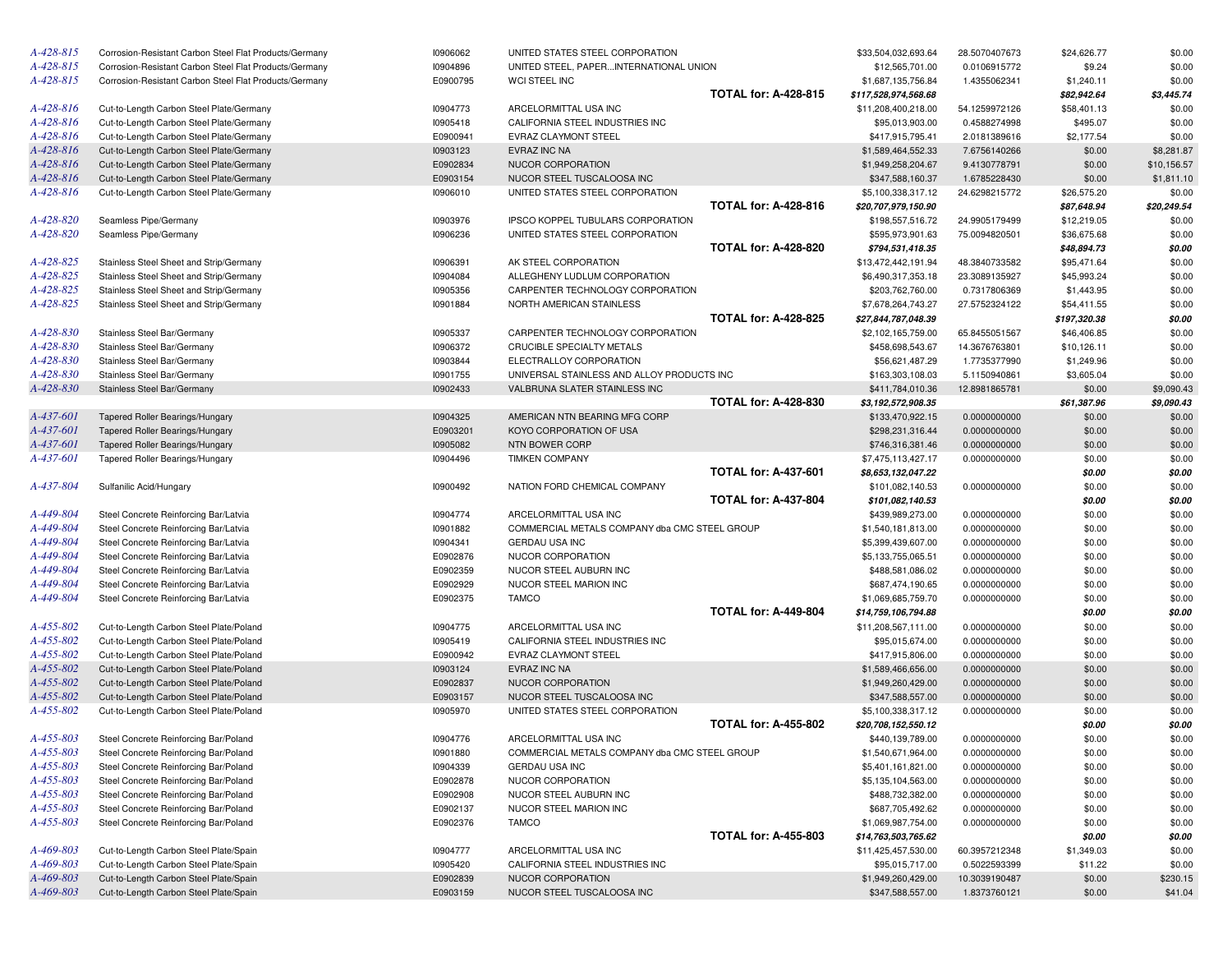| A-469-803       | Cut-to-Length Carbon Steel Plate/Spain            | 10906012 | UNITED STATES STEEL CORPORATION                |                             | \$5,100,338,317.12  | 26.9607243644  | \$602.21     | \$0.00         |
|-----------------|---------------------------------------------------|----------|------------------------------------------------|-----------------------------|---------------------|----------------|--------------|----------------|
|                 |                                                   |          |                                                | <b>TOTAL for: A-469-803</b> | \$18,917,660,550.12 |                | \$1,962.46   | \$271.19       |
| A-469-805       | Stainless Steel Bar/Spain                         | 10905329 | CARPENTER TECHNOLOGY CORPORATION               |                             | \$5,780,970,417.00  | 66.6131126918  | \$42,760.90  | \$0.00         |
| A-469-805       | Stainless Steel Bar/Spain                         | 10906373 | CRUCIBLE SPECIALTY METALS                      |                             | \$1,109,859,185.00  | 12.7887135947  | \$8,209.45   | \$0.00         |
| A-469-805       | Stainless Steel Bar/Spain                         | 10903851 | ELECTRALLOY CORPORATION                        |                             | \$96,065,648.24     | 1.1069476905   | \$710.58     | \$0.00         |
| A-469-805       | Stainless Steel Bar/Spain                         | 10901742 | UNIVERSAL STAINLESS AND ALLOY PRODUCTS INC     |                             | \$466,961,218.08    | 5.3807125792   | \$3,454.04   | \$0.00         |
| A-469-805       | Stainless Steel Bar/Spain                         | 10902430 | VALBRUNA SLATER STAINLESS INC                  |                             | \$1,224,570,621.17  | 14.1105134438  | \$9,057.95   | \$0.00         |
|                 |                                                   |          |                                                | <b>TOTAL for: A-469-805</b> | \$8,678,427,089.49  |                | \$64,192.92  | \$0.00         |
| A-469-807       | Stainless Steel Wire Rod/Spain                    | 10905345 | CARPENTER TECHNOLOGY CORPORATION               |                             | \$830,225,450.00    | 0.0000000000   | \$0.00       | \$0.00         |
| A-469-807       | Stainless Steel Wire Rod/Spain                    | 10901750 | UNIVERSAL STAINLESS AND ALLOY PRODUCTS INC     |                             | \$81,033,580.80     | 0.0000000000   | \$0.00       | \$0.00         |
|                 |                                                   |          |                                                | <b>TOTAL for: A-469-807</b> | \$911,259,030.80    |                | \$0.00       | \$0.00         |
| A-469-814       | Chlorinated Isocyanurates/Spain                   | E0901280 | CLEARON CORPORATION                            |                             | \$215,726,126.16    | 39.6498181455  | \$52,432.92  | \$0.00         |
| A-469-814       | Chlorinated Isocyanurates/Spain                   | E0901286 | OCCIDENTAL CHEMICAL CORPORATION                |                             | \$328,352,349.48    | 60.3501818545  | \$79,807.08  | \$0.00         |
|                 |                                                   |          |                                                | <b>TOTAL for: A-469-814</b> |                     |                | \$132,240.00 | \$0.00         |
|                 |                                                   |          |                                                |                             | \$544,078,475.64    |                |              |                |
| A-471-806       | Sulfanilic Acid/Portugal                          | 10900489 | NATION FORD CHEMICAL COMPANY                   |                             | \$101,082,140.53    | 0.0000000000   | \$0.00       | \$0.00         |
|                 |                                                   |          |                                                | <b>TOTAL for: A-471-806</b> | \$101,082,140.53    |                | \$0.00       | \$0.00         |
| A-475-059       | Pressure-Sensitive Plastic Tape/Italy             | 10900787 | 3M COMPANY                                     |                             | \$960,505,409.90    | 100.0000000000 | \$256,095.18 | \$0.00         |
|                 |                                                   |          |                                                | <b>TOTAL for: A-475-059</b> | \$960,505,409.90    |                | \$256,095.18 | \$0.00         |
| A-475-201       | Ball Bearings/Italy (See A-475-801)               | 10904326 | AMERICAN NTN BEARING MFG CORP                  |                             | \$1,134,822,510.91  | 5.3409037159   | \$0.00       | \$196,944.29   |
| A-475-201       | Ball Bearings/Italy (See A-475-801)               | 10903817 | <b>BARDEN CORPORATION</b>                      |                             | \$257,335,686.29    | 1.2111190163   | \$0.00       | \$44,659.67    |
| A-475-201       | Ball Bearings/Italy (See A-475-801)               | E0901492 | EMERSON POWER TRANSMISSION CORPORATION         |                             | \$1,067,602,458.19  | 5.0245407376   | \$185,278.50 | \$0.00         |
| A-475-201       | Ball Bearings/Italy (See A-475-801)               | E0903254 | KOYO CORPORATION OF USA                        |                             | \$740,552,109.55    | 3.4853181671   | \$0.00       | \$128,520.11   |
| A-475-201       | Ball Bearings/Italy (See A-475-801)               | E0901478 | MCGILL MANUFACTURING COMPANY                   |                             | \$88,182,741.64     | 0.4150213165   | \$15,303.79  | \$0.00         |
| A-475-201       | Ball Bearings/Italy (See A-475-801)               | 10904476 | MPB CORPORATION                                |                             | \$1,080,009,450.37  | 5.0829327328   | \$187,431.68 | \$0.00         |
| A-475-201       | Ball Bearings/Italy (See A-475-801)               | 10901311 | <b>NSK CORPORATION</b>                         |                             | \$3,770,141,244.83  | 17.7437098667  | \$0.00       | \$654,294.20   |
| A-475-201       | Ball Bearings/Italy (See A-475-801)               | 10904336 | NTK PRECISION AXLE CORP                        |                             | \$142,017,156.77    | 0.6683864243   | \$0.00       | \$24,646.56    |
| A-475-201       | Ball Bearings/Italy (See A-475-801)               | 10904317 | NTN BCA CORP                                   |                             | \$440,879,211.19    | 2.0749442267   | \$0.00       | \$76,512.97    |
| A-475-201       | Ball Bearings/Italy (See A-475-801)               | 10905552 | NTN DRIVESHAFT INC                             |                             | \$89,402,190.12     | 0.4207605020   | \$0.00       | \$15,515.42    |
| A-475-201       | Ball Bearings/Italy (See A-475-801)               | 10900397 | PACAMOR KUBAR BEARINGS                         |                             | \$59,300,623.00     | 0.2790911483   | \$10,291.41  | \$0.00         |
| A-475-201       | Ball Bearings/Italy (See A-475-801)               | E0901441 | RBC AIRCRAFT PRODUCTS INC                      |                             | \$111,954,982.72    | 0.5269024693   | \$19,429.38  | \$0.00         |
| A-475-201       | Ball Bearings/Italy (See A-475-801)               | 10901822 | REXNORD INDUSTRIES LLC                         |                             | \$521,507,912.35    | 2.4544133731   | \$90,505.79  | \$0.00         |
| A-475-201       | Ball Bearings/Italy (See A-475-801)               | 10903802 | SCHAEFFLER GROUP USA INC                       |                             | \$112,946,300.42    | 0.5315679851   | \$0.00       | \$19,601.42    |
| A-475-201       | Ball Bearings/Italy (See A-475-801)               | 10905325 | <b>SKF USA INC</b>                             |                             | \$9,731,163,712.32  | 45.7985349524  | \$0.00       | \$1,688,807.82 |
| A-475-201       | Ball Bearings/Italy (See A-475-801)               | 10903597 | <b>TIMKEN COMPANY</b>                          |                             | \$1,899,943,722.73  | 8.9418533657   | \$329,728.27 | \$0.00         |
|                 |                                                   |          |                                                | <b>TOTAL for: A-475-201</b> | \$21,247,762,013.40 |                | \$837,968.82 | \$2,849,502.46 |
| $A - 475 - 203$ | Cylindrical Roller Bearings/Italy (See A-475-801) | E0901496 | EMERSON POWER TRANSMISSION CORPORATION         |                             | \$140,174,194.58    | 5.6916693743   | \$54.30      | \$0.00         |
| A-475-203       |                                                   | 10904470 |                                                |                             |                     |                | \$71.85      | \$0.00         |
|                 | Cylindrical Roller Bearings/Italy (See A-475-801) |          | MPB CORPORATION                                |                             | \$185,496,647.69    | 7.5319540223   |              |                |
| A-475-203       | Cylindrical Roller Bearings/Italy (See A-475-801) | 10905083 | NTN BOWER CORP                                 |                             | \$746,304,126.24    | 30.3031264205  | \$0.00       | \$289.08       |
| A-475-203       | Cylindrical Roller Bearings/Italy (See A-475-801) | 10903807 | SCHAEFFLER GROUP USA INC                       |                             | \$279,500,058.99    | 11.3488929303  | \$0.00       | \$108.26       |
| $A - 475 - 203$ | Cylindrical Roller Bearings/Italy (See A-475-801) | 10903591 | <b>TIMKEN COMPANY</b>                          |                             | \$1,111,320,777.41  | 45.1243572526  | \$430.47     | \$0.00         |
|                 |                                                   |          |                                                | <b>TOTAL for: A-475-203</b> | \$2,462,795,804.91  |                | \$556.62     | \$397.34       |
| A-475-601       | Brass Sheet and Strip/Italy                       | 10904486 | GLOBAL BRASS AND COPPER INC dba OLIN BRASS     |                             | \$1,827,910,592.79  | 100.0000000000 | \$26,482.32  | \$0.00         |
|                 |                                                   |          |                                                | <b>TOTAL for: A-475-601</b> | \$1,827,910,592.79  |                | \$26,482.32  | \$0.00         |
| A-475-703       | Granular Polytetrafluoroethylene/Italy            | 10906415 | E I DU PONT DE NEMOURS AND CO                  |                             | \$272,828,372.01    | 100.0000000000 | \$75,155.69  | \$0.00         |
|                 |                                                   |          |                                                | <b>TOTAL for: A-475-703</b> | \$272,828,372.01    |                | \$75,155.69  | \$0.00         |
| A-475-802       | Industrial Belts/Italy                            | 10905871 | GATES CORPORATION dba THE GATES RUBBER COMPANY |                             | \$754,133,019.94    | 100.0000000000 | \$2,270.01   | \$0.00         |
|                 |                                                   |          |                                                | <b>TOTAL for: A-475-802</b> | \$754,133,019.94    |                | \$2,270.01   | \$0.00         |
| A-475-811       | Grain-Oriented Silicon Electrical Steel/Italy     | 10906394 | AK STEEL CORPORATION                           |                             | \$4,272,832,927.62  | 71.4437504205  | \$1,848.41   | \$0.00         |
| $A - 475 - 811$ | Grain-Oriented Silicon Electrical Steel/Italy     | 10904100 | ALLEGHENY LUDLUM CORPORATION                   |                             | \$1,707,862,238.12  | 28.5562495795  | \$738.81     | \$0.00         |
|                 |                                                   |          |                                                | <b>TOTAL for: A-475-811</b> | \$5,980,695,165.74  |                | \$2,587.22   | \$0.00         |
| A-475-814       | Seamless Pipe/Italy                               | 10906238 | UNITED STATES STEEL CORPORATION                |                             | \$248,531,295.05    | 100.0000000000 | \$2.65       | \$0.00         |
|                 |                                                   |          |                                                | <b>TOTAL for: A-475-814</b> | \$248,531,295.05    |                | \$2.65       | \$0.00         |
| $A - 475 - 816$ | Oil Country Tubular Goods/Italy                   | 10903969 | IPSCO TUBULARS INC                             |                             | \$3,155,098,486.28  | 0.0000000000   | \$0.00       | \$0.00         |
| A-475-816       | Oil Country Tubular Goods/Italy                   | E0902941 | MAVERICK TUBE CORPORATION                      |                             | \$4,818,036,353.78  | 0.0000000000   | \$0.00       | \$0.00         |
| $A - 475 - 816$ | Oil Country Tubular Goods/Italy                   | E0900003 | ROCKY MOUNTAIN STEEL MILLS                     |                             | \$134,729,572.39    | 0.0000000000   | \$0.00       | \$0.00         |
| A-475-816       | Oil Country Tubular Goods/Italy                   | 10906113 | UNITED STATES STEEL CORPORATION                |                             | \$7,319,387,469.01  | 0.0000000000   | \$0.00       | \$0.00         |
| $A - 475 - 816$ | Oil Country Tubular Goods/Italy                   | E0900766 | V AND M STAR LP                                |                             | \$1,187,988,551.13  | 0.0000000000   | \$0.00       | \$0.00         |
|                 |                                                   |          |                                                | <b>TOTAL for: A-475-816</b> | \$16,615,240,432.59 |                | \$0.00       | \$0.00         |
| A-475-818       | Pasta/Italy                                       | 10902052 | A ZEREGAS SONS INC                             |                             | \$883,588,192.00    | 11.1380977597  | \$269,973.78 | \$0.00         |
| A-475-818       | Pasta/Italy                                       | 10904291 | AMERICAN ITALIAN PASTA COMPANY                 |                             | \$2,529,513,327.00  | 31.8858569815  | \$772,873.92 | \$0.00         |
|                 |                                                   |          |                                                |                             |                     |                |              |                |
| A-475-818       | Pasta/Italy                                       | 10902336 | DAKOTA GROWERS PASTA CO INC                    |                             | \$1,196,233,420.00  | 15.0791566660  | \$365,500.20 | \$0.00         |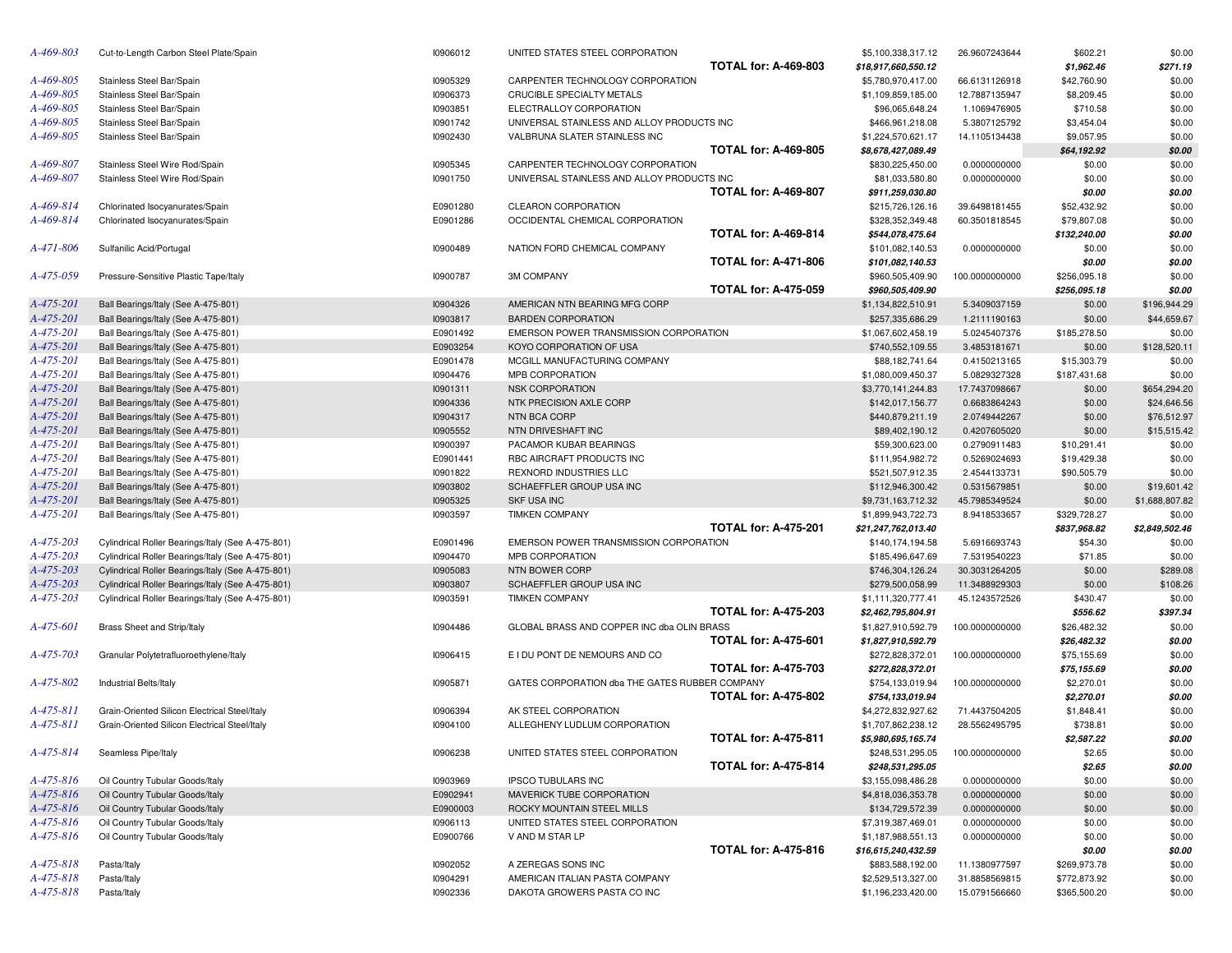| A-475-818 | Pasta/Italy                                       | 10903196 | <b>FOULDS INC</b>                          |                             | \$74,044,193.31                       | 0.9333663251  | \$22,623.65    | \$0.00       |
|-----------|---------------------------------------------------|----------|--------------------------------------------|-----------------------------|---------------------------------------|---------------|----------------|--------------|
| A-475-818 | Pasta/Italy                                       | 10903050 | NEW WORLD PASTA COMPANY                    |                             | \$2,616,733,537.00                    | 32.9853139847 | \$799,523.41   | \$0.00       |
| A-475-818 | Pasta/Italy                                       | 10902281 | PHILADELPHIA MACARONI COMPANY              |                             | \$473,540,766.00                      | 5.9692324917  | \$144,686.85   | \$0.00       |
| A-475-818 | Pasta/Italy                                       | 10903197 | S T SPECIALTY FOODS INC                    |                             | \$159,372,572.00                      | 2.0089757912  | \$48,695.10    | \$0.00       |
|           |                                                   |          |                                            | <b>TOTAL for: A-475-818</b> | \$7,933,026,007.31                    |               | \$2,423,876.91 | \$0.00       |
| A-475-820 | Stainless Steel Wire Rod/Italy                    | 10905341 | CARPENTER TECHNOLOGY CORPORATION           |                             | \$830,612,128.00                      | 0.0000000000  | \$0.00         | \$0.00       |
| A-475-820 | Stainless Steel Wire Rod/Italy                    | 10901747 | UNIVERSAL STAINLESS AND ALLOY PRODUCTS INC |                             | \$81,078,047.62                       | 0.0000000000  | \$0.00         | \$0.00       |
|           |                                                   |          |                                            | <b>TOTAL for: A-475-820</b> | \$911,690,175.62                      |               | \$0.00         | \$0.00       |
| A-475-822 | Stainless Steel Plate in Coils/Italy              | 10904092 | ALLEGHENY LUDLUM CORPORATION               |                             | \$428,194,161.62                      | 22.8198201347 | \$181.96       | \$0.00       |
| A-475-822 | Stainless Steel Plate in Coils/Italy              | 10901892 | NORTH AMERICAN STAINLESS                   |                             | \$1,448,219,232.93                    | 77.1801798653 | \$615.41       | \$0.00       |
|           |                                                   |          |                                            | <b>TOTAL for: A-475-822</b> | \$1,876,413,394.55                    |               | \$797.37       | \$0.00       |
| A-475-824 | Stainless Steel Sheet and Strip/Italy             | 10906396 | AK STEEL CORPORATION                       |                             | \$13,474,533,777.40                   | 48.3844739340 | \$2,348.69     | \$0.00       |
| A-475-824 | Stainless Steel Sheet and Strip/Italy             | 10904085 | ALLEGHENY LUDLUM CORPORATION               |                             | \$6,491,328,218.35                    | 23.3091182349 | \$1,131.48     | \$0.00       |
| A-475-824 | Stainless Steel Sheet and Strip/Italy             | 10905355 | CARPENTER TECHNOLOGY CORPORATION           |                             | \$203,789,745.00                      | 0.7317700017  | \$35.52        | \$0.00       |
| A-475-824 | Stainless Steel Sheet and Strip/Italy             | 10901885 | NORTH AMERICAN STAINLESS                   |                             | \$7,679,227,624.52                    | 27.5746378294 | \$1,338.53     | \$0.00       |
|           |                                                   |          |                                            | <b>TOTAL for: A-475-824</b> | \$27,848,879,365.27                   |               | \$4,854.22     | \$0.00       |
| A-475-826 |                                                   | 10904778 |                                            |                             |                                       |               |                |              |
|           | Cut-to-Length Carbon Steel Plate/Italy            |          | ARCELORMITTAL USA INC                      |                             | \$8,330,367,052.00                    | 42.2306059349 | \$795.62       | \$0.00       |
| A-475-826 | Cut-to-Length Carbon Steel Plate/Italy            | E0900951 | EVRAZ CLAYMONT STEEL                       |                             | \$813,240,815.05                      | 4.1227057795  | \$77.67        | \$0.00       |
| A-475-826 | Cut-to-Length Carbon Steel Plate/Italy            | 10903108 | EVRAZ INC NA                               |                             | \$2,168,670,221.32                    | 10.9940242666 | \$0.00         | \$207.13     |
| A-475-826 | Cut-to-Length Carbon Steel Plate/Italy            | E0902868 | NUCOR CORPORATION                          |                             | \$2,665,016,630.00                    | 13.5102410745 | \$0.00         | \$254.53     |
| A-475-826 | Cut-to-Length Carbon Steel Plate/Italy            | E0903171 | NUCOR STEEL TUSCALOOSA INC                 |                             | \$803,327,258.34                      | 4.0724492297  | \$0.00         | \$76.72      |
| A-475-826 | Cut-to-Length Carbon Steel Plate/Italy            | 10900419 | <b>SSAB IOWA INC</b>                       |                             | \$3,317,288,067.83                    | 16.8169162644 | \$316.83       | \$0.00       |
| A-475-826 | Cut-to-Length Carbon Steel Plate/Italy            | 10906214 | UNITED STATES STEEL CORPORATION            |                             | \$1,627,989,851.00                    | 8.2530574505  | \$155.49       | \$0.00       |
|           |                                                   |          |                                            | <b>TOTAL for: A-475-826</b> | \$19,725,899,895.54                   |               | \$1,345.61     | \$538.38     |
| A-475-828 | Stainless Steel Butt-Weld Pipe Fittings/Italy     | 10902575 | <b>GERLIN INC</b>                          |                             | \$16,067,430.00                       | 0.0000000000  | \$0.00         | \$0.00       |
| A-475-828 | Stainless Steel Butt-Weld Pipe Fittings/Italy     | 10902570 | SHAW ALLOY PIPING PRODUCTS                 |                             | \$38,778,915.00                       | 0.0000000000  | \$0.00         | \$0.00       |
| A-475-828 | Stainless Steel Butt-Weld Pipe Fittings/Italy     | 10902583 | TAYLOR FORGE STAINLESS INC                 |                             | \$34,755,970.00                       | 0.0000000000  | \$0.00         | \$0.00       |
|           |                                                   |          |                                            | <b>TOTAL for: A-475-828</b> | \$89,602,315.00                       |               | \$0.00         | \$0.00       |
| A-475-829 | Stainless Steel Bar/Italy                         | 10905336 | CARPENTER TECHNOLOGY CORPORATION           |                             | \$2,099,497,778.00                    | 65.8306648078 | \$15,730.34    | \$0.00       |
| A-475-829 | Stainless Steel Bar/Italy                         | 10906378 | CRUCIBLE SPECIALTY METALS                  |                             | \$458,336,264.13                      | 14.3713326536 | \$3,434.05     | \$0.00       |
| A-475-829 | Stainless Steel Bar/Italy                         | 10903847 | ELECTRALLOY CORPORATION                    |                             | \$56,572,704.92                       | 1.7738617368  | \$423.87       | \$0.00       |
| A-475-829 | Stainless Steel Bar/Italy                         | 10901756 | UNIVERSAL STAINLESS AND ALLOY PRODUCTS INC |                             | \$163,167,529.02                      | 5.1161887490  | \$1,222.52     | \$0.00       |
| A-475-829 | Stainless Steel Bar/Italy                         | 10902434 | VALBRUNA SLATER STAINLESS INC              |                             | \$411,665,547.24                      | 12.9079520527 | \$0.00         | \$3,084.37   |
|           |                                                   |          |                                            | <b>TOTAL for: A-475-829</b> | \$3,189,239,823.31                    |               | \$20,810.78    | \$3,084.37   |
| A-485-602 | Tapered Roller Bearings/Romania                   | 10904328 | AMERICAN NTN BEARING MFG CORP              |                             | \$133,472,911.37                      | 1.5424776215  | \$0.00         | \$139.22     |
| A-485-602 | Tapered Roller Bearings/Romania                   | E0903256 | KOYO CORPORATION OF USA                    |                             | \$298,236,297.20                      | 3.4465631239  | \$0.00         | \$311.08     |
| A-485-602 | Tapered Roller Bearings/Romania                   | 10905084 | NTN BOWER CORP                             |                             | \$746,327,951.76                      | 8.6249273512  | \$0.00         | \$778.46     |
| A-485-602 | Tapered Roller Bearings/Romania                   | 10904495 | <b>TIMKEN COMPANY</b>                      |                             | \$7,475,113,427.17                    | 86.3860319034 | \$7,796.99     | \$0.00       |
|           |                                                   |          |                                            | <b>TOTAL for: A-485-602</b> | \$8,653,150,587.50                    |               | \$7,796.99     | \$1,228.76   |
| A-485-801 | Ball bearings/Romania                             | 10904327 | AMERICAN NTN BEARING MFG CORP              |                             | \$133,472,939.72                      | 1.2893878956  | \$0.00         | \$3.38       |
| A-485-801 | Ball bearings/Romania                             | 10903814 | <b>BARDEN CORPORATION</b>                  |                             | \$168,731,923.79                      | 1.6300000628  | \$0.00         | \$4.27       |
| A-485-801 | Ball bearings/Romania                             | E0901483 | EMERSON POWER TRANSMISSION CORPORATION     |                             | \$656,913,599.71                      | 6.3459787854  | \$16.62        | \$0.00       |
| A-485-801 | Ball bearings/Romania                             | E0903251 | KOYO CORPORATION OF USA                    |                             | \$364,510,100.41                      | 3.5212748911  | \$0.00         | \$9.22       |
| A-485-801 | Ball bearings/Romania                             | 10904472 | MPB CORPORATION                            |                             | \$544,421,355.37                      | 5.2592705845  | \$13.77        | \$0.00       |
| A-485-801 | Ball bearings/Romania                             | 10901315 | <b>NSK CORPORATION</b>                     |                             | \$1,803,107,683.84                    | 17.4185511071 | \$0.00         | \$45.61      |
| A-485-801 | Ball bearings/Romania                             | 10904316 | NTN BCA CORP                               |                             | \$126,055,943.06                      | 1.2177375241  | \$0.00         | \$3.19       |
| A-485-801 | Ball bearings/Romania                             | 10905549 | NTN DRIVESHAFT INC                         |                             | \$41,986,981.03                       | 0.4056065988  | \$0.00         | \$1.06       |
| A-485-801 | Ball bearings/Romania                             | 10900395 | PACAMOR KUBAR BEARINGS                     |                             | \$27,784,980.00                       | 0.2684110874  | \$0.70         | \$0.00       |
| A-485-801 |                                                   | 10903810 | SCHAEFFLER GROUP USA INC                   |                             |                                       | 0.7052108348  | \$0.00         |              |
| A-485-801 | Ball bearings/Romania                             |          |                                            |                             | \$73,000,967.02<br>\$5,170,387,664,60 |               |                | \$1.85       |
|           | Ball bearings/Romania                             | 10905327 | <b>SKF USA INC</b>                         |                             |                                       | 49.9474671350 | \$0.00         | \$130.78     |
| A-485-801 | Ball bearings/Romania                             | 10903601 | <b>TIMKEN COMPANY</b>                      |                             | \$1,241,277,228.73                    | 11.9911034934 | \$31.40        | \$0.00       |
|           |                                                   |          |                                            | <b>TOTAL for: A-485-801</b> | \$10,351,651,367.28                   |               | \$62.49        | \$199.36     |
| A-485-803 | Cut-to-Length Carbon Steel Plate/Romania          | 10904779 | ARCELORMITTAL USA INC                      |                             | \$12,014,561,600.00                   | 55.8460334256 | \$932,757.88   | \$0.00       |
| A-485-803 | Cut-to-Length Carbon Steel Plate/Romania          | 10905421 | CALIFORNIA STEEL INDUSTRIES INC            |                             | \$95,004,320.00                       | 0.4415986706  | \$7,375.72     | \$0.00       |
| A-485-803 | Cut-to-Length Carbon Steel Plate/Romania          | E0900943 | EVRAZ CLAYMONT STEEL                       |                             | \$417,875,851.83                      | 1.9423687327  | \$32,442.05    | \$0.00       |
| A-485-803 | Cut-to-Length Carbon Steel Plate/Romania          | 10903125 | EVRAZ INC NA                               |                             | \$1,589,314,697.60                    | 7.3874457247  | \$0.00         | \$123,387.42 |
| A-485-803 | Cut-to-Length Carbon Steel Plate/Romania          | E0902838 | NUCOR CORPORATION                          |                             | \$1,949,074,073.09                    | 9.0596777027  | \$0.00         | \$151,317.56 |
| A-485-803 | Cut-to-Length Carbon Steel Plate/Romania          | E0903158 | NUCOR STEEL TUSCALOOSA INC                 |                             | \$347,555,326.36                      | 1.6155051694  | \$0.00         | \$26,982.67  |
| A-485-803 | Cut-to-Length Carbon Steel Plate/Romania          | 10905997 | UNITED STATES STEEL CORPORATION            |                             | \$5,100,338,317.12                    | 23.7073705744 | \$395,967.90   | \$0.00       |
|           |                                                   |          |                                            | <b>TOTAL for: A-485-803</b> | \$21,513,724,186.00                   |               | \$1,368,543.55 | \$301,687.65 |
| A-485-805 | Small-Diameter Carbon Steel Seamless Pipe/Romania | 10903979 | IPSCO KOPPEL TUBULARS CORPORATION          |                             | \$198,137,981.56                      | 28.6987299244 | \$47.87        | \$0.00       |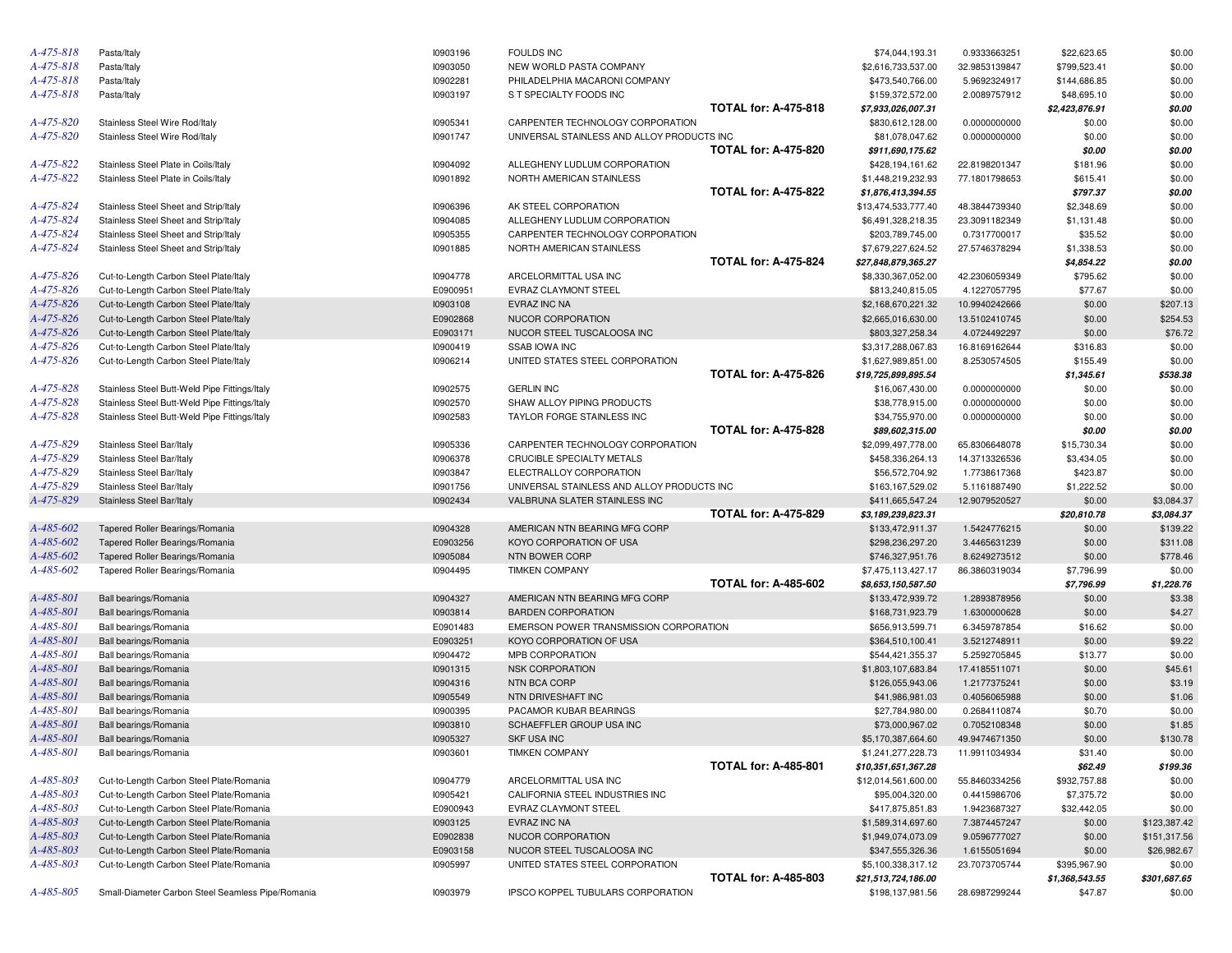| A-485-805       | Small-Diameter Carbon Steel Seamless Pipe/Romania                            | 10906253             | UNITED STATES STEEL CORPORATION                               |                             | \$322,659,294.46                       | 46.7346637752 | \$77.95                    | \$0.00 |
|-----------------|------------------------------------------------------------------------------|----------------------|---------------------------------------------------------------|-----------------------------|----------------------------------------|---------------|----------------------------|--------|
| A-485-805       | Small-Diameter Carbon Steel Seamless Pipe/Romania                            | E0901390             | WHEATLAND TUBE COMPANY                                        |                             | \$169,609,519.27                       | 24.5666063004 | \$40.98                    | \$0.00 |
|                 |                                                                              |                      |                                                               | <b>TOTAL for: A-485-805</b> | \$690,406,795.29                       |               | \$166.80                   | \$0.00 |
| A-485-806       | Hot-Rolled Steel Products/Romania                                            | 10904780             | ARCELORMITTAL USA INC                                         |                             | \$24,570,347,049.00                    | 0.0000000000  | \$0.00                     | \$0.00 |
| A-485-806       | Hot-Rolled Steel Products/Romania                                            | 10903092             | EVRAZ INC NA                                                  |                             | \$446,853,921.38                       | 0.0000000000  | \$0.00                     | \$0.00 |
| A-485-806       | Hot-Rolled Steel Products/Romania                                            | E0900873             | GALLATIN STEEL COMPANY                                        |                             | \$2,486,762,399.15                     | 0.0000000000  | \$0.00                     | \$0.00 |
| A-485-806       | Hot-Rolled Steel Products/Romania                                            | E0902698             | NUCOR CORPORATION                                             |                             | \$14,180,587,573.95                    | 0.0000000000  | \$0.00                     | \$0.00 |
| A-485-806       | Hot-Rolled Steel Products/Romania                                            | E0901255             | SEVERSTAL DEARBORN INC                                        |                             | \$3,100,399,733.00                     | 0.0000000000  | \$0.00                     | \$0.00 |
| A-485-806       | Hot-Rolled Steel Products/Romania                                            | E0903030             | SEVERSTAL SPARROWS POINT LLC                                  |                             | \$4,250,698,843.00                     | 0.0000000000  | \$0.00                     | \$0.00 |
| A-485-806       | Hot-Rolled Steel Products/Romania                                            | 10900410             | SSAB IOWA INC                                                 |                             | \$1,224,552,604.83                     | 0.0000000000  | \$0.00                     | \$0.00 |
| A-485-806       | Hot-Rolled Steel Products/Romania                                            | E0903275             | STEEL DYNAMICS INC                                            |                             | \$3,564,355,413.37                     | 0.0000000000  | \$0.00                     | \$0.00 |
| A-485-806       | Hot-Rolled Steel Products/Romania                                            | 10906205             | UNITED STATES STEEL CORPORATION                               |                             | \$14,349,452,732.50                    | 0.0000000000  | \$0.00                     | \$0.00 |
| A-485-806       | Hot-Rolled Steel Products/Romania                                            | E0900845             | WCI STEEL INC                                                 |                             | \$1,600,255,127.11                     | 0.0000000000  | \$0.00                     | \$0.00 |
|                 |                                                                              |                      |                                                               | <b>TOTAL for: A-485-806</b> | \$69,774,265,397.29                    |               | \$0.00                     | \$0.00 |
| A-489-501       | Welded Carbon Steel Pipe and Tube/Turkey                                     | E0902487             | ALLIED TUBE AND CONDUIT                                       |                             | \$2,975,039,580.54                     | 12.6330174096 | \$3,356.01                 | \$0.00 |
| A-489-501       | Welded Carbon Steel Pipe and Tube/Turkey                                     | 10904781             | ARCELORMITTAL USA INC                                         |                             | \$5,265,188,216.00                     | 22.3577578035 | \$5,939.43                 | \$0.00 |
| A-489-501       | Welded Carbon Steel Pipe and Tube/Turkey                                     | E0902497             | HANNIBAL INDUSTRIES INC                                       |                             | \$876,178,573.00                       | 3.7205485396  | \$988.38                   | \$0.00 |
| A-489-501       | Welded Carbon Steel Pipe and Tube/Turkey                                     | 10900376             | LEAVITT TUBE COMPANY LLC                                      |                             | \$526,949,566.00                       | 2.2376048658  | \$594.43                   | \$0.00 |
| A-489-501       | Welded Carbon Steel Pipe and Tube/Turkey                                     | E0902939             | MAVERICK TUBE CORPORATION                                     |                             | \$1,963,590,403.18                     | 8.3380644449  | \$2,215.04                 | \$0.00 |
| A-489-501       | Welded Carbon Steel Pipe and Tube/Turkey                                     | E0901107             | NORTHWEST PIPE COMPANY                                        |                             | \$318,332,560.97                       | 1.3517469855  | \$359.10                   | \$0.00 |
| A-489-501       | Welded Carbon Steel Pipe and Tube/Turkey                                     | 10902639             | PTC ALLIANCE CORP                                             |                             | \$4,383,306,546.73                     | 18.6129920014 | \$4,944.61                 | \$0.00 |
| A-489-501       | Welded Carbon Steel Pipe and Tube/Turkey                                     | E0902823             | WESTERN TUBE AND CONDUIT CORPORATION                          |                             | \$348,678,008.36                       | 1.4806039485  | \$393.33                   | \$0.00 |
| A-489-501       | Welded Carbon Steel Pipe and Tube/Turkey                                     | E0901394             | WHEATLAND TUBE COMPANY                                        |                             | \$6,892,451,423.94                     | 29.2676640012 | \$7,775.07                 | \$0.00 |
|                 |                                                                              |                      |                                                               | <b>TOTAL for: A-489-501</b> | \$23,549,714,878.72                    |               | \$26,565.40                | \$0.00 |
| A-489-805       | Pasta/Turkey                                                                 | 10902054             | A ZEREGAS SONS INC                                            |                             | \$888,661,788.00                       | 16.3566040421 | \$44.62                    | \$0.00 |
| A-489-805       | Pasta/Turkey                                                                 | 10902338             | DAKOTA GROWERS PASTA CO INC                                   |                             | \$1,200,478,737.00                     | 22.0958700230 | \$60.27                    | \$0.00 |
| A-489-805       | Pasta/Turkey                                                                 | 10903471             | <b>FOULDS INC</b>                                             |                             | \$74,044,193.31                        | 1.3628486877  | \$3.72                     | \$0.00 |
| A-489-805       | Pasta/Turkey                                                                 | 10903052             | NEW WORLD PASTA COMPANY                                       |                             | \$2,633,897,571.00                     | 48.4792079934 | \$132.24                   | \$0.00 |
| A-489-805       | Pasta/Turkey                                                                 | 10902282             | PHILADELPHIA MACARONI COMPANY                                 |                             | \$476,166,166.00                       | 8.7642582821  | \$23.91                    | \$0.00 |
| A-489-805       | Pasta/Turkey                                                                 | 10903198             | S T SPECIALTY FOODS INC                                       |                             | \$159,797,339.00                       | 2.9412109717  | \$8.02                     | \$0.00 |
|                 |                                                                              |                      |                                                               | <b>TOTAL for: A-489-805</b> | \$5,433,045,794.31                     |               | \$272.78                   | \$0.00 |
| A-489-807       | Steel Concrete Reinforcing Bar/Turkey                                        | 10901876             | COMMERCIAL METALS COMPANY dba CMC STEEL GROUP                 |                             | \$2,227,161,940.00                     | 18.3802565495 | \$183,763.59               | \$0.00 |
| A-489-807       | Steel Concrete Reinforcing Bar/Turkey                                        | 10904346             | GERDAU USA INC                                                |                             | \$4,690,280,020.00                     | 38.7078049909 | \$386,995.96               | \$0.00 |
| A-489-807       | Steel Concrete Reinforcing Bar/Turkey                                        | E0902176             | NUCOR CORPORATION                                             |                             | \$3,440,276,159.94                     | 28.3918099018 | \$283,857.89               | \$0.00 |
| A-489-807       | Steel Concrete Reinforcing Bar/Turkey                                        | E0902357             | NUCOR STEEL AUBURN INC                                        |                             | \$691,042,359.42                       | 5.7030140578  | \$57,018.05                | \$0.00 |
| A-489-807       | Steel Concrete Reinforcing Bar/Turkey                                        | E0902138             | NUCOR STEEL MARION INC                                        |                             | \$1,068,382,358.11                     | 8.8171145000  | \$88,152.45                | \$0.00 |
|                 |                                                                              |                      |                                                               | <b>TOTAL for: A-489-807</b> | \$12,117,142,837.47                    |               | \$999,787.94               | \$0.00 |
| A-507-502       | Raw In-Shell Pistachios/Iran                                                 | E0901373             | <b>KEENAN FARMS INC</b>                                       |                             | \$207,352,770.48                       | 0.0000000000  | \$0.00                     | \$0.00 |
|                 |                                                                              |                      |                                                               | <b>TOTAL for: A-507-502</b> | \$207,352,770.48                       |               | \$0.00                     | \$0.00 |
| A-533-502       | Welded Carbon Steel Pipe and Tube/India                                      | E0902263             | ALLIED TUBE AND CONDUIT                                       |                             | \$2,974,989,787.23                     | 12.6331362509 | \$20,707.78                | \$0.00 |
| A-533-502       | Welded Carbon Steel Pipe and Tube/India                                      | 10904782             | ARCELORMITTAL USA INC                                         |                             | \$5,265,233,104.00                     | 22.3585329540 | \$36,649.30                | \$0.00 |
| A-533-502       | Welded Carbon Steel Pipe and Tube/India                                      | E0902266             | HANNIBAL INDUSTRIES INC                                       |                             | \$876,164,575.00                       | 3.7205863703  | \$6,098.65                 | \$0.00 |
| A-533-502       | Welded Carbon Steel Pipe and Tube/India                                      | 10900384             | LEAVITT TUBE COMPANY LLC                                      |                             | \$526,940,429.00                       | 2.2376245674  | \$3,667.83                 | \$0.00 |
| A-533-502       | Welded Carbon Steel Pipe and Tube/India                                      | E0902346             | MAVERICK TUBE CORPORATION                                     |                             | \$1,963,560,209.71                     | 8.3381542258  | \$13,667.60                | \$0.00 |
| A-533-502       | Welded Carbon Steel Pipe and Tube/India                                      | E0901128             | NORTHWEST PIPE COMPANY                                        |                             | \$318,328,393.49                       | 1.3517646295  | \$2,215.76                 | \$0.00 |
| A-533-502       | Welded Carbon Steel Pipe and Tube/India                                      | 10902636             | PTC ALLIANCE CORP                                             |                             | \$4,383,226,691.39                     | 18.6131395303 | \$30,509.98                | \$0.00 |
| A-533-502       | Welded Carbon Steel Pipe and Tube/India                                      | E0902821             | WESTERN TUBE AND CONDUIT CORPORATION                          |                             | \$348,671,488.49                       | 1.4806149721  | \$2,426.97                 | \$0.00 |
| A-533-502       | Welded Carbon Steel Pipe and Tube/India                                      | E0901393             | WHEATLAND TUBE COMPANY                                        |                             | \$6,891,984,517.23                     | 29.2664464997 | \$47,972.50                | \$0.00 |
|                 |                                                                              |                      |                                                               | <b>TOTAL for: A-533-502</b> | \$23,549,099,195.54                    |               | \$163,916.37               | \$0.00 |
| A-533-806       | Sulfanilic Acid/India                                                        | 10900491             | NATION FORD CHEMICAL COMPANY                                  |                             | \$101,082,140.53                       | 0.0000000000  | \$0.00                     | \$0.00 |
|                 |                                                                              |                      |                                                               | <b>TOTAL for: A-533-806</b> | \$101,082,140.53                       |               | \$0.00                     | \$0.00 |
| A-533-808       | Stainless Steel Wire Rod/India                                               | 10905347             | CARPENTER TECHNOLOGY CORPORATION                              |                             | \$1,176,101,307.00                     | 85.7917701487 | \$69,142.20                | \$0.00 |
| A-533-808       |                                                                              |                      | UNIVERSAL STAINLESS AND ALLOY PRODUCTS INC                    |                             |                                        |               |                            |        |
|                 | Stainless Steel Wire Rod/India                                               | 10901743             |                                                               | <b>TOTAL for: A-533-808</b> | \$194,777,630.41<br>\$1,370,878,937.41 | 14.2082298513 | \$11,450.84<br>\$80,593.04 | \$0.00 |
| A-533-809       |                                                                              |                      | <b>GERLIN INC</b>                                             |                             | \$45,140,137.00                        |               |                            | \$0.00 |
| A-533-809       | Forged Stainless Steel Flanges/India<br>Forged Stainless Steel Flanges/India | 10902576<br>10903485 | MAASS FLANGE CORPORATION                                      |                             |                                        | 23.0046590613 | \$1,148.09                 | \$0.00 |
|                 |                                                                              |                      |                                                               | <b>TOTAL for: A-533-809</b> | \$151,081,580.00<br>\$196,221,717.00   | 76.9953409387 | \$3,842.58                 | \$0.00 |
| A-533-810       |                                                                              |                      |                                                               |                             |                                        | 66.6932039015 | \$4,990.67                 | \$0.00 |
| $A - 533 - 810$ | Stainless Steel Bar/India<br>Stainless Steel Bar/India                       | 10905334             | CARPENTER TECHNOLOGY CORPORATION<br>CRUCIBLE SPECIALTY METALS |                             | \$5,805,412,897.00                     |               | \$7,483.81                 | \$0.00 |
| A-533-810       |                                                                              | 10906375             | ELECTRALLOY CORPORATION                                       |                             | \$1,109,760,125.00                     | 12.7490429383 | \$1,430.60                 | \$0.00 |
|                 | Stainless Steel Bar/India                                                    | 10903852             |                                                               |                             | \$96,057,131.39<br>\$468,938,796.45    | 1.1035145930  | \$123.83                   | \$0.00 |
| A-533-810       | Stainless Steel Bar/India                                                    | 10901740             | UNIVERSAL STAINLESS AND ALLOY PRODUCTS INC                    |                             |                                        | 5.3872190185  | \$604.51                   | \$0.00 |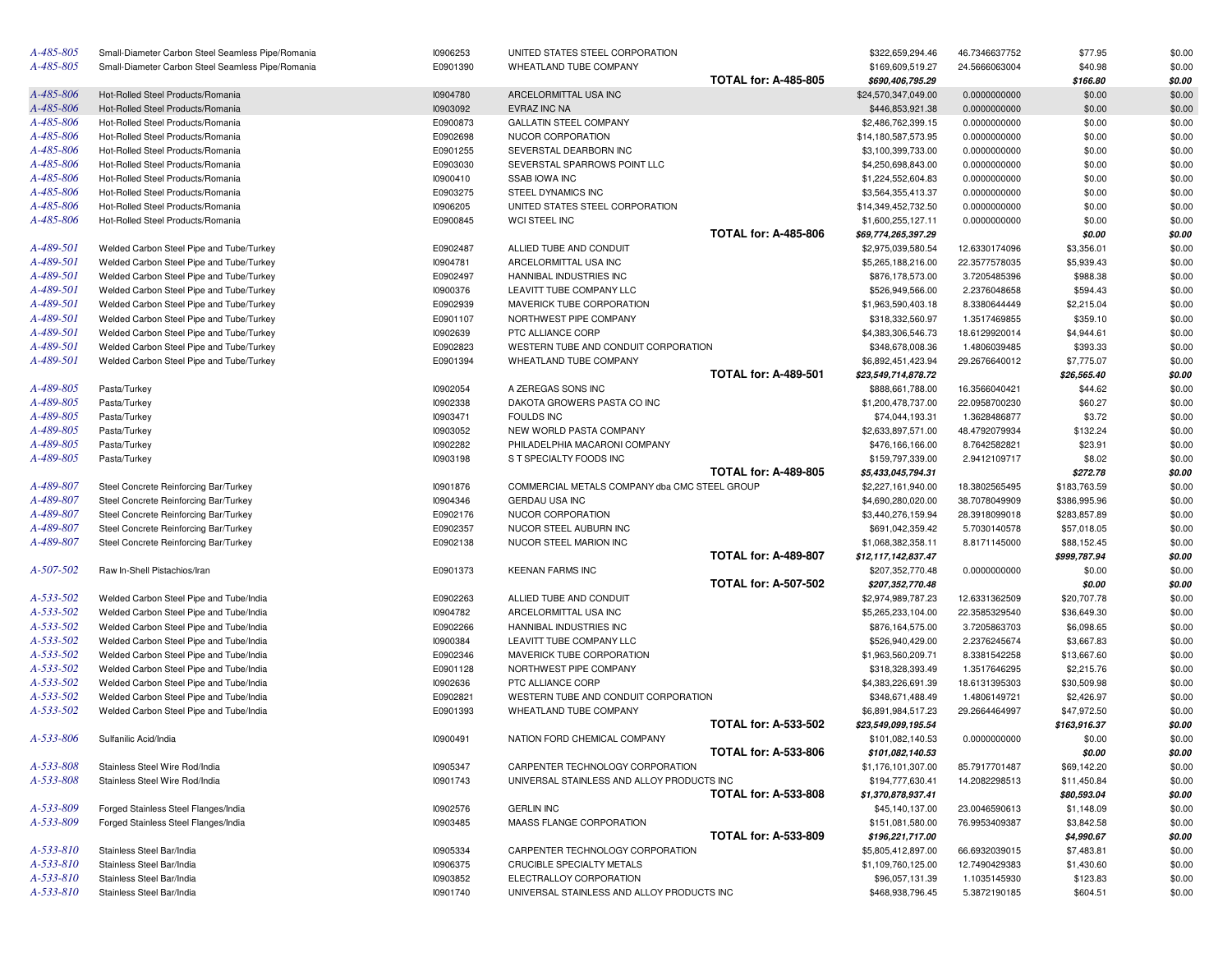| A-533-810 | Stainless Steel Bar/India                                         | 10902428 | VALBRUNA SLATER STAINLESS INC                     |                             | \$1,224,485,433.80  | 14.0670195488 | \$1,578.50   | \$0.00         |
|-----------|-------------------------------------------------------------------|----------|---------------------------------------------------|-----------------------------|---------------------|---------------|--------------|----------------|
|           |                                                                   |          |                                                   | <b>TOTAL for: A-533-810</b> | \$8,704,654,383.64  |               | \$11,221.25  | \$0.00         |
| A-533-813 | Preserved Mushrooms/India                                         | 10903877 | GIORGIO FOODS INC                                 |                             | \$356,443,781.50    | 57.5535592830 | \$0.00       | \$1,048,970.82 |
| A-533-813 | Preserved Mushrooms/India                                         | 10905072 | L K BOWMAN COMPANY                                |                             | \$55,356,199.00     | 8.9381452172  | \$162,906.58 | \$0.00         |
| A-533-813 | Preserved Mushrooms/India                                         | 10900506 | MONTEREY MUSHROOMS INC                            |                             | \$94,131,972.39     | 15.1991150766 | \$277,018.98 | \$0.00         |
| A-533-813 | Preserved Mushrooms/India                                         | 10900105 | SUNNY DELL FOODS INC                              |                             | \$46,747,852.16     | 7.5481897014  | \$137,573.26 | \$0.00         |
| A-533-813 | Preserved Mushrooms/India                                         | 10901872 | THE MUSHROOM COMPANY FKA MUSHROOM CANNING COMPANY |                             | \$66,645,543.27     | 10.7609907217 | \$196,129.75 | \$0.00         |
|           |                                                                   |          |                                                   | <b>TOTAL for: A-533-813</b> | \$619,325,348.32    |               | \$773,628.57 | \$1,048,970.82 |
| A-533-817 | Cut-to-Length Carbon Steel Plate/India                            | 10904783 | ARCELORMITTAL USA INC                             |                             | \$8,331,301,158.00  | 0.0000000000  | \$0.00       | \$0.00         |
| A-533-817 | Cut-to-Length Carbon Steel Plate/India                            | E0900912 | EVRAZ CLAYMONT STEEL                              |                             | \$813,250,266.00    | 0.0000000000  | \$0.00       | \$0.00         |
| A-533-817 | Cut-to-Length Carbon Steel Plate/India                            | 10903088 | EVRAZ INC NA                                      |                             | \$2,168,817,432.49  | 0.0000000000  | \$0.00       | \$0.00         |
| A-533-817 | Cut-to-Length Carbon Steel Plate/India                            | E0902118 | NUCOR CORPORATION                                 |                             | \$2,665,185,418.80  | 0.0000000000  | \$0.00       | \$0.00         |
| A-533-817 | Cut-to-Length Carbon Steel Plate/India                            | E0902723 | NUCOR STEEL TUSCALOOSA INC                        |                             | \$803,377,612.00    | 0.0000000000  | \$0.00       | \$0.00         |
| A-533-817 | Cut-to-Length Carbon Steel Plate/India                            | 10900420 | <b>SSAB IOWA INC</b>                              |                             | \$3,317,656,064.75  | 0.0000000000  | \$0.00       | \$0.00         |
| A-533-817 | Cut-to-Length Carbon Steel Plate/India                            | 10906223 | UNITED STATES STEEL CORPORATION                   |                             | \$1,627,989,851.00  | 0.0000000000  | \$0.00       | \$0.00         |
|           |                                                                   |          |                                                   | <b>TOTAL for: A-533-817</b> | \$19,727,577,803.04 |               | \$0.00       | \$0.00         |
| A-533-820 | Hot-Rolled Steel Products/India                                   | 10904784 | ARCELORMITTAL USA INC                             |                             | \$26,101,942,887.00 | 0.0000000000  | \$0.00       | \$0.00         |
| A-533-820 | Hot-Rolled Steel Products/India                                   | 10903102 | EVRAZ INC NA                                      |                             | \$602,267,034.00    | 0.0000000000  | \$0.00       | \$0.00         |
| A-533-820 | Hot-Rolled Steel Products/India                                   | E0900875 | <b>GALLATIN STEEL COMPANY</b>                     |                             |                     |               |              | \$0.00         |
|           |                                                                   |          |                                                   |                             | \$3,113,077,431.54  | 0.0000000000  | \$0.00       |                |
| A-533-820 | Hot-Rolled Steel Products/India                                   | E0902853 | NUCOR CORPORATION                                 |                             | \$18,079,613,480.96 | 0.0000000000  | \$0.00       | \$0.00         |
| A-533-820 | Hot-Rolled Steel Products/India                                   | E0901261 | SEVERSTAL DEARBORN INC                            |                             | \$3,939,472,284.50  | 0.0000000000  | \$0.00       | \$0.00         |
| A-533-820 | Hot-Rolled Steel Products/India                                   | E0903035 | SEVERSTAL SPARROWS POINT LLC                      |                             | \$4,661,041,000.00  | 0.0000000000  | \$0.00       | \$0.00         |
| A-533-820 | Hot-Rolled Steel Products/India                                   | 10900429 | <b>SSAB IOWA INC</b>                              |                             | \$1,404,012,006.99  | 0.0000000000  | \$0.00       | \$0.00         |
| A-533-820 | Hot-Rolled Steel Products/India                                   | E0902753 | STEEL DYNAMICS INC                                |                             | \$4,371,404,913.87  | 0.0000000000  | \$0.00       | \$0.00         |
| A-533-820 | Hot-Rolled Steel Products/India                                   | 10906164 | UNITED STATES STEEL CORPORATION                   |                             | \$17,702,846,904.50 | 0.0000000000  | \$0.00       | \$0.00         |
| A-533-820 | Hot-Rolled Steel Products/India                                   | E0900847 | WCI STEEL INC                                     |                             | \$2,013,222,410.90  | 0.0000000000  | \$0.00       | \$0.00         |
|           |                                                                   |          |                                                   | <b>TOTAL for: A-533-820</b> | \$81,988,900,354.26 |               | \$0.00       | \$0.00         |
| A-533-824 | Polyethylene Terephthalate Film, Sheet and Strip (PET Film)/India | 10906287 | <b>DUPONT TEIJIN FILMS</b>                        |                             | \$3,331,684,288.01  | 67.4177069512 | \$313,346.22 | \$0.00         |
| A-533-824 | Polyethylene Terephthalate Film, Sheet and Strip (PET Film)/India | 10901847 | MITSUBISHI POLYESTER FILM INC                     |                             | \$642,788,987.18    | 13.0070426316 | \$60,454.56  | \$0.00         |
| A-533-824 | Polyethylene Terephthalate Film, Sheet and Strip (PET Film)/India | E0902728 | <b>SKC AMERICA INC</b>                            |                             | \$525,615,719.00    | 10.6360037294 | \$49,434.36  | \$0.00         |
| A-533-824 | Polyethylene Terephthalate Film, Sheet and Strip (PET Film)/India | E0900907 | TORAY PLASTICS AMERICA INC                        |                             | \$441,764,472.32    | 8.9392466878  | \$41,548.12  | \$0.00         |
|           |                                                                   |          |                                                   | <b>TOTAL for: A-533-824</b> | \$4,941,853,466.51  |               | \$464,783.26 | \$0.00         |
| A-533-838 | Carbazole Violet Pigment 23/India                                 | 10900531 | NATION FORD CHEMICAL COMPANY                      |                             | \$7,005,851.58      | 20.2896374672 | \$13,098.47  | \$0.00         |
| A-533-838 | Carbazole Violet Pigment 23/India                                 | 10904995 | SUN CHEMICAL CORPORATION                          |                             | \$27,523,358.67     | 79.7103625328 | \$51,458.97  | \$0.00         |
|           |                                                                   |          |                                                   | <b>TOTAL for: A-533-838</b> | \$34,529,210.25     |               | \$64,557.44  | \$0.00         |
| A-533-840 | Certain Frozen Warmwater Shrimp and Prawns/India                  | 10900044 | AAH INC                                           |                             | \$126,388.09        | 0.0038782094  | \$137.33     | \$0.00         |
| A-533-840 | Certain Frozen Warmwater Shrimp and Prawns/India                  | 10905767 | ABRAHAM, STEVEN KERRY                             |                             | \$1,386,788.10      | 0.0425534924  | \$1,506.79   | \$0.00         |
| A-533-840 | Certain Frozen Warmwater Shrimp and Prawns/India                  | 10905306 | ACKERMAN, DALE                                    |                             | \$228,930.16        | 0.0070247054  | \$248.74     | \$0.00         |
| A-533-840 | Certain Frozen Warmwater Shrimp and Prawns/India                  | 10906279 | ADAMS, STEVEN                                     |                             | \$55,831.86         | 0.0017131966  | \$60.66      | \$0.00         |
| A-533-840 | Certain Frozen Warmwater Shrimp and Prawns/India                  | E0900135 | ADAMS, TED SR                                     |                             | \$123,321.08        | 0.0037840984  | \$133.99     | \$0.00         |
| A-533-840 | Certain Frozen Warmwater Shrimp and Prawns/India                  | 10905879 | <b>ADRIANITA INC</b>                              |                             | \$1,104,706.00      | 0.0338978236  | \$0.00       | \$1,200.30     |
| A-533-840 | Certain Frozen Warmwater Shrimp and Prawns/India                  | 10901762 | AGUILLARD, RODDY G                                |                             | \$140,290.25        | 0.0043047962  | \$152.43     | \$0.00         |
| A-533-840 | Certain Frozen Warmwater Shrimp and Prawns/India                  | 10902545 | <b>ALARIO INC</b>                                 |                             | \$439,947.11        | 0.0134997452  | \$478.02     | \$0.00         |
| A-533-840 | Certain Frozen Warmwater Shrimp and Prawns/India                  | 10901393 | ALARIO, NAT                                       |                             | \$287,478.48        | 0.0088212563  | \$312.36     | \$0.00         |
| A-533-840 | Certain Frozen Warmwater Shrimp and Prawns/India                  | E0901075 | ALEXIE, BENNY J                                   |                             | \$122,092.47        | 0.0037463986  | \$132.66     | \$0.00         |
| A-533-840 | Certain Frozen Warmwater Shrimp and Prawns/India                  | 10902003 | ALEXIE. CORKEY                                    |                             | \$24,844.71         | 0.0007623581  | \$26.99      | \$0.00         |
| A-533-840 | Certain Frozen Warmwater Shrimp and Prawns/India                  | E0901079 | ALEXIE, FELIX                                     |                             | \$101,804.78        | 0.0031238723  | \$110.61     | \$0.00         |
| A-533-840 | Certain Frozen Warmwater Shrimp and Prawns/India                  | E0901087 | ALEXIE, JOHN J                                    |                             | \$40,699.81         | 0.0012488707  | \$44.22      | \$0.00         |
| A-533-840 | Certain Frozen Warmwater Shrimp and Prawns/India                  | E0901063 | ALEXIE, JOHN V                                    |                             | \$99,076.76         | 0.0030401632  | \$107.65     | \$0.00         |
| A-533-840 | Certain Frozen Warmwater Shrimp and Prawns/India                  | 10900262 | ALEXIE, LARRY J SR                                |                             | \$211,917.01        | 0.0065026581  | \$230.26     | \$0.00         |
| A-533-840 | Certain Frozen Warmwater Shrimp and Prawns/India                  | 10905319 | ALEXIE, LARRY JR                                  |                             | \$152,701.75        | 0.0046856421  | \$165.92     | \$0.00         |
| A-533-840 | Certain Frozen Warmwater Shrimp and Prawns/India                  | E0903143 | ALFONSO, TERRY S JR                               |                             | \$39,571.36         | 0.0012142443  | \$43.00      | \$0.00         |
| A-533-840 | Certain Frozen Warmwater Shrimp and Prawns/India                  | 10900915 | ALFRED TRAWLERS INC                               |                             | \$608,422.02        | 0.0186693856  | \$661.07     | \$0.00         |
| A-533-840 | Certain Frozen Warmwater Shrimp and Prawns/India                  | 10903884 | ALLEN, CAROLYN SUE dba MISS JORDI                 |                             | \$595,242.12        | 0.0182649613  | \$646.75     | \$0.00         |
| A-533-840 | Certain Frozen Warmwater Shrimp and Prawns/India                  | 10903041 | ALLEN, CAROLYN SUE dba MISS KENZIE                |                             | \$240,192.72        | 0.0073702962  | \$260.98     | \$0.00         |
| A-533-840 | Certain Frozen Warmwater Shrimp and Prawns/India                  | 10906304 | ALLEN, WILLIE SR                                  |                             | \$102,995.93        | 0.0031604226  | \$111.91     | \$0.00         |
| A-533-840 | Certain Frozen Warmwater Shrimp and Prawns/India                  | 10901574 | ALS SHRIMP CO LLC                                 |                             | \$4,224,155.23      | 0.1296178972  | \$4,589.69   | \$0.00         |
| A-533-840 | Certain Frozen Warmwater Shrimp and Prawns/India                  | 10904949 | ANDERSON, LYNWOOD                                 |                             | \$463,988.97        | 0.0142374679  | \$504.14     | \$0.00         |
| A-533-840 | Certain Frozen Warmwater Shrimp and Prawns/India                  | 10903608 | ANDERSON, MICHAEL B                               |                             | \$8,214,612.72      | 0.2520647962  | \$8,925.46   | \$0.00         |
| A-533-840 | Certain Frozen Warmwater Shrimp and Prawns/India                  | 10900340 | ANDY DOS INC                                      |                             | \$859,398.86        | 0.0263705918  | \$933.77     | \$0.00         |
| A-533-840 | Certain Frozen Warmwater Shrimp and Prawns/India                  | 10904707 | ANGEL SEAFOOD INC                                 |                             | \$923,506.61        | 0.0283377334  | \$1,003.42   | \$0.00         |
|           |                                                                   |          |                                                   |                             |                     |               |              |                |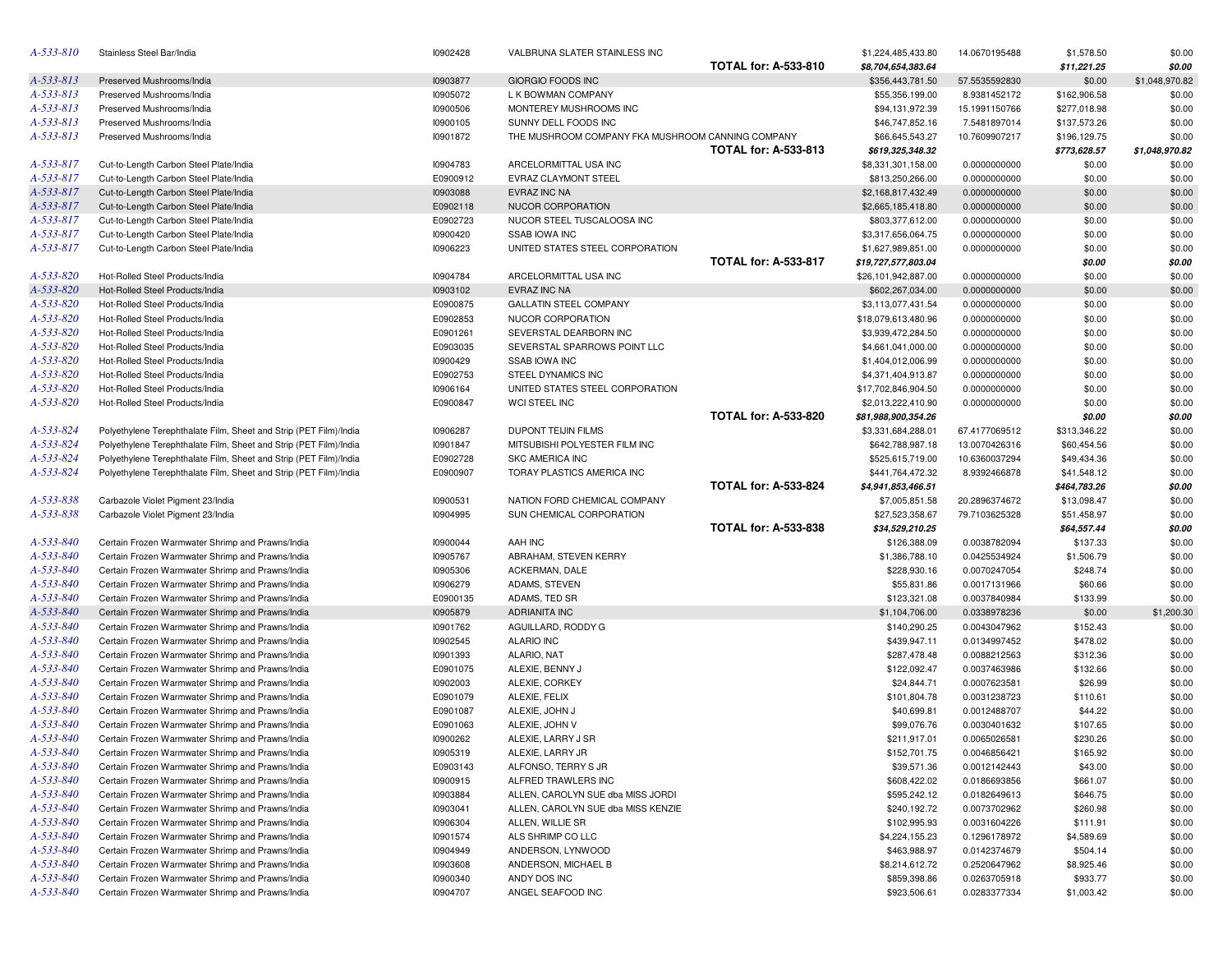| A-533-840 | Certain Frozen Warmwater Shrimp and Prawns/India | 10901556 | ANGELA MARIE INC                            | \$956,651.13     | 0.0293547706 | \$1,039.43   | \$0.00   |
|-----------|--------------------------------------------------|----------|---------------------------------------------|------------------|--------------|--------------|----------|
| A-533-840 | Certain Frozen Warmwater Shrimp and Prawns/India | E0901325 | ANGELINA INC                                | \$1,190,046.06   | 0.0365164771 | \$1,293.03   | \$0.00   |
| A-533-840 | Certain Frozen Warmwater Shrimp and Prawns/India | E0902720 | ANNIE THORNTON INC                          | \$699,856.10     | 0.0214750337 | \$760.42     | \$0.00   |
| A-533-840 | Certain Frozen Warmwater Shrimp and Prawns/India | 10901262 | APALACHEE GIRL INC                          | \$973,230.28     | 0.0298635006 | \$1,057.45   | \$0.00   |
| A-533-840 | Certain Frozen Warmwater Shrimp and Prawns/India | 10905963 | APARICIO TRAWLERS INC                       | \$807,670.69     | 0.0247833166 | \$877.56     | \$0.00   |
| A-533-840 | Certain Frozen Warmwater Shrimp and Prawns/India | 10906081 | APARICIO, ALFRED dba FATHER CASIMIR INC     | \$416,869.89     | 0.0127916224 | \$452.94     | \$0.00   |
| A-533-840 | Certain Frozen Warmwater Shrimp and Prawns/India | 10906090 | APARICIO, ALFRED dba MRS MINA INC           | \$707,571.81     | 0.0217117897 | \$768.80     | \$0.00   |
| A-533-840 | Certain Frozen Warmwater Shrimp and Prawns/India | 10906150 | APARICIO, ERNEST dba MOTHER T INC           | \$807,687.65     | 0.0247838370 | \$877.58     | \$0.00   |
| A-533-840 | Certain Frozen Warmwater Shrimp and Prawns/India | 10904963 | APPLE JACK INC                              | \$332,010.33     | 0.0101877129 | \$360.74     | \$0.00   |
| A-533-840 | Certain Frozen Warmwater Shrimp and Prawns/India | 10905841 | ARABIE, GEORGIA P                           | \$103,069.58     | 0.0031626826 | \$111.99     | \$0.00   |
| A-533-840 | Certain Frozen Warmwater Shrimp and Prawns/India | 10901450 | ARCEMENT, LESTER C                          | \$22,734.70      | 0.0006976126 | \$24.70      | \$0.00   |
| A-533-840 | Certain Frozen Warmwater Shrimp and Prawns/India | E0900903 | ARMBRUSTER, PAULA D                         | \$153,694.21     | 0.0047160957 | \$166.99     | \$0.00   |
| A-533-840 | Certain Frozen Warmwater Shrimp and Prawns/India | 10902838 | ARNONDIN, ROBERT                            | \$114,924.04     | 0.0035264358 | \$124.87     | \$0.00   |
| A-533-840 | Certain Frozen Warmwater Shrimp and Prawns/India | 10905241 | ARROYA CRUZ LLC                             | \$1,040,626.29   | 0.0319315423 | \$1,130.68   | \$0.00   |
| A-533-840 |                                                  |          |                                             |                  |              |              |          |
|           | Certain Frozen Warmwater Shrimp and Prawns/India | 10901042 | ART AND RED INC dba CAPT ROLANDO            | \$69,874.43      | 0.0021440918 | \$75.92      | \$0.00   |
| A-533-840 | Certain Frozen Warmwater Shrimp and Prawns/India | E0902780 | AU, CHOW D                                  | \$74,363.58      | 0.0022818411 | \$80.80      | \$0.00   |
| A-533-840 | Certain Frozen Warmwater Shrimp and Prawns/India | E0902849 | AU, ROBERT                                  | \$13,661.27      | 0.0004191951 | \$14.84      | \$0.00   |
| A-533-840 | Certain Frozen Warmwater Shrimp and Prawns/India | E0902469 | <b>B AND B BOATS INC</b>                    | \$935,736.12     | 0.0287129950 | \$1,016.71   | \$0.00   |
| A-533-840 | Certain Frozen Warmwater Shrimp and Prawns/India | 10902907 | <b>B F MILLIS AND SONS INC</b>              | \$1,428,590.81   | 0.0438362055 | \$1,552.21   | \$0.00   |
| A-533-840 | Certain Frozen Warmwater Shrimp and Prawns/India | E0900102 | <b>BABE INC</b>                             | \$233,853.99     | 0.0071757927 | \$254.09     | \$0.00   |
| A-533-840 | Certain Frozen Warmwater Shrimp and Prawns/India | E0901444 | BABIN, JOEY                                 | \$105,797.60     | 0.0032463917 | \$114.95     | \$0.00   |
| A-533-840 | Certain Frozen Warmwater Shrimp and Prawns/India | E0900380 | BAILEY, DAVID B SR                          | \$492,302.02     | 0.0151062518 | \$534.90     | \$0.00   |
| A-533-840 | Certain Frozen Warmwater Shrimp and Prawns/India | E0903003 | <b>BALDWIN, RICHARD PRENTISS</b>            | \$389,808.26     | 0.0119612382 | \$423.54     | \$0.00   |
| A-533-840 | Certain Frozen Warmwater Shrimp and Prawns/India | 10906451 | <b>BAMA LOVE INC</b>                        | \$899,290.50     | 0.0275946638 | \$977.11     | \$0.00   |
| A-533-840 | Certain Frozen Warmwater Shrimp and Prawns/India | 10901296 | <b>BAMA SEA PRODUCTS INC</b>                | \$114,914,826.13 | 3.5261531141 | \$124,858.97 | \$0.00   |
| A-533-840 | Certain Frozen Warmwater Shrimp and Prawns/India | E0903287 | <b>BARBARA BROOKS INC</b>                   | \$879,776.84     | 0.0269958886 | \$955.91     | \$0.00   |
| A-533-840 | Certain Frozen Warmwater Shrimp and Prawns/India | E0902025 | BARBAREE, JOE                               | \$87,821.31      | 0.0026947905 | \$95.42      | \$0.00   |
| A-533-840 | Certain Frozen Warmwater Shrimp and Prawns/India | 10904071 | <b>BARISICH INC</b>                         | \$246,562.09     | 0.0075657399 | \$267.90     | \$0.00   |
| A-533-840 | Certain Frozen Warmwater Shrimp and Prawns/India | E0901919 | <b>BASSE, DONALD</b>                        | \$49,704.99      | 0.0015251940 | \$54.01      | \$0.00   |
| A-533-840 | Certain Frozen Warmwater Shrimp and Prawns/India | 10902169 | BAUDOIN, MURPHY                             | \$67,612.90      | 0.0020746969 | \$73.46      | \$0.00   |
| A-533-840 | Certain Frozen Warmwater Shrimp and Prawns/India | 10901149 | BAY ISLANDER INC                            | \$658,885.76     | 0.0202178618 | \$715.90     | \$0.00   |
| A-533-840 | Certain Frozen Warmwater Shrimp and Prawns/India | E0901293 | <b>BAYOU CARLIN FISHERIES</b>               | \$4,452,464.42   | 0.1366235481 | \$4,837.76   | \$0.00   |
| A-533-840 | Certain Frozen Warmwater Shrimp and Prawns/India | E0902879 | BAYOU SHRIMP PROCESSORS INC                 | \$102,634,727.89 | 3.1493391893 | \$111,516.21 | \$0.00   |
| A-533-840 | Certain Frozen Warmwater Shrimp and Prawns/India | 10901000 | BBC TRAWLERS INC                            | \$597,082.15     | 0.0183214225 | \$648.75     | \$0.00   |
| A-533-840 |                                                  | E0900361 | <b>BBS INC</b>                              | \$370,955.74     |              |              | \$0.00   |
|           | Certain Frozen Warmwater Shrimp and Prawns/India |          |                                             |                  | 0.0113827500 | \$403.06     |          |
| A-533-840 | Certain Frozen Warmwater Shrimp and Prawns/India | 10901623 | BEAS CORPORATION                            | \$278,256.23     | 0.0085382723 | \$302.34     | \$0.00   |
| A-533-840 | Certain Frozen Warmwater Shrimp and Prawns/India | 10902506 | BECKY LYN INC                               | \$797,061.99     | 0.0244577894 | \$866.04     | \$0.00   |
| A-533-840 | Certain Frozen Warmwater Shrimp and Prawns/India | E0900777 | BELLANGER, CLIFTON                          | \$528,214.40     | 0.0162082206 | \$573.92     | \$0.00   |
| A-533-840 | Certain Frozen Warmwater Shrimp and Prawns/India | E0903242 | BENNY HUDSONS SEAFOOD CORPERATION           | \$633,914.31     | 0.0194516147 | \$0.00       | \$688.77 |
| A-533-840 | Certain Frozen Warmwater Shrimp and Prawns/India | 10900657 | BERGERON, ULYSSES J                         | \$142,054.75     | 0.0043589397 | \$154.35     | \$0.00   |
| A-533-840 | Certain Frozen Warmwater Shrimp and Prawns/India | 10905885 | BERTILDEANA INC                             | \$1,102,342.00   | 0.0338252844 | \$1,197.73   | \$0.00   |
| A-533-840 | Certain Frozen Warmwater Shrimp and Prawns/India | 10904267 | BEST SEA PACK OF TEXAS INC                  | \$39,129,015.15  | 1.2006709949 | \$42,515.04  | \$0.00   |
| A-533-840 | Certain Frozen Warmwater Shrimp and Prawns/India | E0902689 | BETH LOMONTE INC                            | \$1,183,325.34   | 0.0363102523 | \$1,285.72   | \$0.00   |
| A-533-840 | Certain Frozen Warmwater Shrimp and Prawns/India | 10901617 | <b>BETY INC</b>                             | \$706,590.50     | 0.0216816783 | \$767.74     | \$0.00   |
| A-533-840 | Certain Frozen Warmwater Shrimp and Prawns/India | 10904658 | BIG DADDY SEAFOOD INC                       | \$212,477.45     | 0.0065198552 | \$230.86     | \$0.00   |
| A-533-840 | Certain Frozen Warmwater Shrimp and Prawns/India | 10905726 | <b>BIG GRAPES INC</b>                       | \$647,463.00     | 0.0198673552 | \$703.49     | \$0.00   |
| A-533-840 | Certain Frozen Warmwater Shrimp and Prawns/India | 10906433 | BILLINGTON, RICHARD R JR dba MISS HENRIETTA | \$37,452.14      | 0.0011492162 | \$40.69      | \$0.00   |
| A-533-840 | Certain Frozen Warmwater Shrimp and Prawns/India | 10902661 | <b>BILLIOT, AUBREY</b>                      | \$96,577.45      | 0.0029634721 | \$104.93     | \$0.00   |
| A-533-840 | Certain Frozen Warmwater Shrimp and Prawns/India | E0903094 | <b>BILLIOT, JAKE A</b>                      | \$129,610.05     | 0.0039770750 | \$140.83     | \$0.00   |
| A-533-840 | Certain Frozen Warmwater Shrimp and Prawns/India | 10900950 | BILLIOT, LEONARD F JR                       | \$80,288.05      | 0.0024636330 | \$87.24      | \$0.00   |
| A-533-840 | Certain Frozen Warmwater Shrimp and Prawns/India | E0900471 | BILLIOT, PAUL J                             | \$87,518.30      | 0.0026854927 | \$95.09      | \$0.00   |
| A-533-840 | Certain Frozen Warmwater Shrimp and Prawns/India | 10906256 | <b>BILLIOT, SHIRLEY</b>                     | \$72,059.80      | 0.0022111497 | \$78.30      | \$0.00   |
| A-533-840 | Certain Frozen Warmwater Shrimp and Prawns/India | 10902627 | BILLIOTT, ALEXANDER J                       | \$77,070.41      | 0.0023648999 | \$83.74      | \$0.00   |
| A-533-840 | Certain Frozen Warmwater Shrimp and Prawns/India | 10902807 | <b>BJF INC</b>                              | \$1,238,002.70   | 0.0379880232 | \$1,345.13   | \$0.00   |
| A-533-840 | Certain Frozen Warmwater Shrimp and Prawns/India |          | <b>BLACKSTON, DAVID R</b>                   |                  |              |              | \$0.00   |
|           |                                                  | 10904665 |                                             | \$11,604.28      | 0.0003560765 | \$12.61      |          |
| A-533-840 | Certain Frozen Warmwater Shrimp and Prawns/India | E0901328 | BLAIN AND MELISSA INC                       | \$1,575,703.01   | 0.0483503327 | \$1,712.06   | \$0.00   |
| A-533-840 | Certain Frozen Warmwater Shrimp and Prawns/India | 10905235 | BLANCA CRUZ LLC                             | \$874,510.98     | 0.0268343061 | \$950.19     | \$0.00   |
| A-533-840 | Certain Frozen Warmwater Shrimp and Prawns/India | 10900460 | BLANCHARD, DOUGLAS JR                       | \$353,290.06     | 0.0108406799 | \$383.86     | \$0.00   |
| A-533-840 | Certain Frozen Warmwater Shrimp and Prawns/India | 10903574 | BLANCHARD, KELLY                            | \$114,379.39     | 0.0035097233 | \$124.28     | \$0.00   |
| A-533-840 | Certain Frozen Warmwater Shrimp and Prawns/India | E0900675 | BLAND, QUYEN THI                            | \$301,697.37     | 0.0092575619 | \$327.80     | \$0.00   |
| A-533-840 | Certain Frozen Warmwater Shrimp and Prawns/India | 10900629 | <b>BLAZING SUN INC</b>                      | \$182,428.53     | 0.0055978062 | \$198.21     | \$0.00   |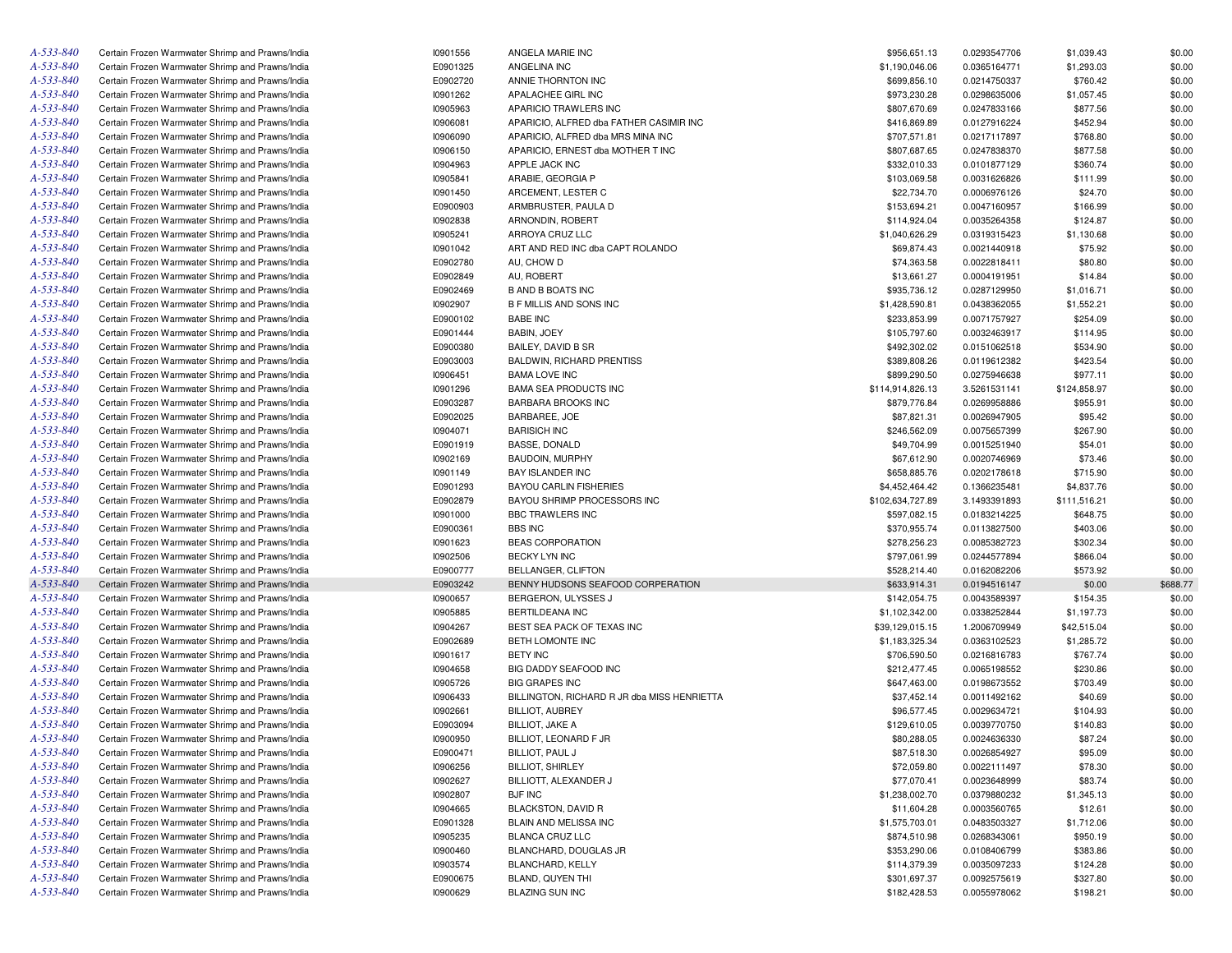| A-533-840       | Certain Frozen Warmwater Shrimp and Prawns/India | 10901486        | BLUEWATER SHRIMP COMPANY                              | \$9,115,420.12  | 0.2797060060 | \$9,904.22  | \$0.00   |
|-----------------|--------------------------------------------------|-----------------|-------------------------------------------------------|-----------------|--------------|-------------|----------|
| A-533-840       | Certain Frozen Warmwater Shrimp and Prawns/India | 10905912        | <b>BOB REY FISHERIES</b>                              | \$856,572.00    | 0.0262838498 | \$930.70    | \$0.00   |
| A-533-840       | Certain Frozen Warmwater Shrimp and Prawns/India | 10901017        | BODDEN TRAWLERS INC                                   | \$50,714.25     | 0.0015561631 | \$55.10     | \$0.00   |
| A-533-840       | Certain Frozen Warmwater Shrimp and Prawns/India | 10900216        | <b>BOLILLO PRIETO INC</b>                             | \$305,562.99    | 0.0093761782 | \$332.00    | \$0.00   |
| A-533-840       | Certain Frozen Warmwater Shrimp and Prawns/India | 10901805        | <b>BON SECOUR BOATS INC</b>                           | \$1,806,313.46  | 0.0554265977 | \$1,962.62  | \$0.00   |
| A-533-840       | Certain Frozen Warmwater Shrimp and Prawns/India | 10901811        | BON SECOUR FISHERIES INC                              | \$13,797,236.94 | 0.4233672159 | \$14,991.18 | \$0.00   |
| A-533-840       | Certain Frozen Warmwater Shrimp and Prawns/India | 10903668        | <b>BONNIE LASS INC</b>                                | \$789,917.70    | 0.0242385674 | \$858.27    | \$0.00   |
| A-533-840       | Certain Frozen Warmwater Shrimp and Prawns/India | 10901171        | BOONE, DONALD F II                                    | \$809,139.67    | 0.0248283922 | \$879.16    | \$0.00   |
| A-533-840       | Certain Frozen Warmwater Shrimp and Prawns/India | 10901164        | BOONE, DONALD F III                                   | \$244,895.65    | 0.0075146053 | \$266.09    | \$0.00   |
| A-533-840       | Certain Frozen Warmwater Shrimp and Prawns/India | E0902037        | BOONE, GREGORY T                                      | \$255,530.12    | 0.0078409232 | \$277.64    | \$0.00   |
| A-533-840       | Certain Frozen Warmwater Shrimp and Prawns/India | 10901359        | BOONE, WALTER HOWELL dba MISS BERTHA, KEVIN AND BRYAN | \$1,658,154.49  | 0.0508803504 | \$1,801.64  | \$0.00   |
| A-533-840       | Certain Frozen Warmwater Shrimp and Prawns/India | E0900129        | BORNE, EDWARD SR                                      | \$85,655.68     | 0.0026283383 | \$93.07     | \$0.00   |
| A-533-840       | Certain Frozen Warmwater Shrimp and Prawns/India | E0902461        | BOSARGE BOATS INC                                     | \$2,702,732.87  | 0.0829331623 | \$2,936.61  | \$0.00   |
| A-533-840       | Certain Frozen Warmwater Shrimp and Prawns/India | 10900237        | BOUDREAUX SHRIMP CO INC                               | \$187,043.67    | 0.0057394215 | \$0.00      | \$203.23 |
| A-533-840       | Certain Frozen Warmwater Shrimp and Prawns/India | 10900153        | BOUDREAUX, RONALD SR                                  | \$312,691.18    | 0.0095949062 | \$339.75    | \$0.00   |
| A-533-840       | Certain Frozen Warmwater Shrimp and Prawns/India | E0901270        | BOURGEOIS, BRIAN J JR                                 | \$170,412.82    | 0.0052291050 | \$185.16    | \$0.00   |
| A-533-840       | Certain Frozen Warmwater Shrimp and Prawns/India | E0900302        | BOURGEOIS, DANIEL J                                   | \$53,388.01     | 0.0016382072 | \$58.01     | \$0.00   |
| A-533-840       | Certain Frozen Warmwater Shrimp and Prawns/India | 10903391        | BOURGEOIS, JOHNNY SR                                  | \$36,471.09     | 0.0011191128 | \$39.63     | \$0.00   |
| A-533-840       | Certain Frozen Warmwater Shrimp and Prawns/India | E0902979        | <b>BOWERS SHRIMP</b>                                  | \$14,549,078.39 | 0.4464374163 | \$15,808.08 | \$0.00   |
| A-533-840       |                                                  | E0902966        |                                                       |                 |              |             | \$0.00   |
| A-533-840       | Certain Frozen Warmwater Shrimp and Prawns/India |                 | <b>BOWERS SHRIMP FARM</b>                             | \$9,234,837.53  | 0.2833703205 | \$10,033.97 |          |
|                 | Certain Frozen Warmwater Shrimp and Prawns/India | E0903122        | BOWERS VALLEY SHRIMP                                  | \$9,270,150.87  | 0.2844539078 | \$10,072.34 | \$0.00   |
| A-533-840       | Certain Frozen Warmwater Shrimp and Prawns/India | E0903110        | BRADLEY, JAMES                                        | \$198,797.48    | 0.0061000863 | \$216.00    | \$0.00   |
| A-533-840       | Certain Frozen Warmwater Shrimp and Prawns/India | 10904281        | BRANDHURST, KAY dba REBEL SEAFOOD                     | \$237,041.27    | 0.0072735942 | \$257.55    | \$0.00   |
| A-533-840       | Certain Frozen Warmwater Shrimp and Prawns/India | 10904287        | BRANDHURST, RAY                                       | \$245,206.08    | 0.0075241308 | \$266.42    | \$0.00   |
| A-533-840       | Certain Frozen Warmwater Shrimp and Prawns/India | 10905229        | <b>BRAVA CRUZ LLC</b>                                 | \$1,014,005.31  | 0.0311146795 | \$1,101.75  | \$0.00   |
| A-533-840       | Certain Frozen Warmwater Shrimp and Prawns/India | 10901274        | BRENDA DARLENE INC                                    | \$989,896.80    | 0.0303749116 | \$1,075.56  | \$0.00   |
| A-533-840       | Certain Frozen Warmwater Shrimp and Prawns/India | E0900534        | <b>BROUSSARD, KEITH</b>                               | \$50,160.30     | 0.0015391652 | \$54.50     | \$0.00   |
| A-533-840       | Certain Frozen Warmwater Shrimp and Prawns/India | 10902041        | BROUSSARD, ROGER DAVID                                | \$128,628.99    | 0.0039469712 | \$139.76    | \$0.00   |
| A-533-840       | Certain Frozen Warmwater Shrimp and Prawns/India | 10903856        | BROWN, DONALD G                                       | \$237,059.11    | 0.0072741416 | \$257.57    | \$0.00   |
| A-533-840       | Certain Frozen Warmwater Shrimp and Prawns/India | E0900445        | BROWN, GEORGE                                         | \$20,939.72     | 0.0006425338 | \$0.00      | \$22.75  |
| A-533-840       | Certain Frozen Warmwater Shrimp and Prawns/India | 10900050        | BROWN, JOHN                                           | \$134,744.14    | 0.0041346142 | \$146.40    | \$0.00   |
| A-533-840       | Certain Frozen Warmwater Shrimp and Prawns/India | E0902473        | <b>BROWN, RICKY</b>                                   | \$1,165,530.96  | 0.0357642331 | \$1,266.39  | \$0.00   |
| A-533-840       | Certain Frozen Warmwater Shrimp and Prawns/India | E0900139        | BRUCE, DANIEL M SR                                    | \$148,326.69    | 0.0045513937 | \$161.16    | \$0.00   |
| A-533-840       | Certain Frozen Warmwater Shrimp and Prawns/India | E0900197        | <b>BRUCE, MARGIE L</b>                                | \$125,754.90    | 0.0038587800 | \$136.64    | \$0.00   |
| A-533-840       | Certain Frozen Warmwater Shrimp and Prawns/India | 10901793        | BRUNET, LEVY JR                                       | \$104,900.76    | 0.0032188722 | \$113.98    | \$0.00   |
| A-533-840       | Certain Frozen Warmwater Shrimp and Prawns/India | 10901867        | <b>BUCCANEER SHRIMP CO</b>                            | \$865,608.00    | 0.0265611188 | \$940.51    | \$0.00   |
| A-533-840       | Certain Frozen Warmwater Shrimp and Prawns/India | E0903099        | BUI, NUOI VAN dba MISS THU THAO II                    | \$997,002.48    | 0.0305929489 | \$1,083.28  | \$0.00   |
| A-533-840       | Certain Frozen Warmwater Shrimp and Prawns/India | E0903088        | BUI, NUOI VAN dba MISS THU THAO                       | \$460,912.45    | 0.0141430651 | \$500.80    | \$0.00   |
| A-533-840       | Certain Frozen Warmwater Shrimp and Prawns/India | 10904505        | <b>BUI, TOMMY</b>                                     | \$3,023,214.78  | 0.0927671265 | \$3,284.83  | \$0.00   |
| A-533-840       | Certain Frozen Warmwater Shrimp and Prawns/India | 10901843        | BURAS, ROBERT M JR                                    | \$54,027.00     | 0.0016578146 | \$58.70     | \$0.00   |
| A-533-840       | Certain Frozen Warmwater Shrimp and Prawns/India | 10900664        | BURAS, WAYLON                                         | \$407,631.93    | 0.0125081562 | \$442.91    | \$0.00   |
| A-533-840       | Certain Frozen Warmwater Shrimp and Prawns/India | 10902962        | BUTCHER, DOROTHY                                      | \$55,153.46     | 0.0016923799 | \$59.93     | \$0.00   |
| A-533-840       | Certain Frozen Warmwater Shrimp and Prawns/India | 10903889        | BUTLER, ALBERT                                        | \$530,670.57    | 0.0162835880 | \$576.59    | \$0.00   |
| A-533-840       | Certain Frozen Warmwater Shrimp and Prawns/India | 10905613        | BYCHURCH, JOHNNY JR                                   | \$159,803.27    | 0.0049035518 | \$173.63    | \$0.00   |
| A-533-840       | Certain Frozen Warmwater Shrimp and Prawns/India | 10904846        | CA MAGWOOD JR ENTERPRISES INC                         | \$597,814.53    | 0.0183438955 | \$649.55    | \$0.00   |
| A-533-840       | Certain Frozen Warmwater Shrimp and Prawns/India | E0903238        | CANOVA, CARL F dba ASHLEE MICHELLE INC                | \$922,284.91    | 0.0283002456 | \$1,002.09  | \$0.00   |
| A-533-840       | Certain Frozen Warmwater Shrimp and Prawns/India | 10900304        | CANTRELLE, OTIS A SR                                  | \$212,494.98    | 0.0065203931 | \$230.88    | \$0.00   |
| A-533-840       | Certain Frozen Warmwater Shrimp and Prawns/India | 10903181        | CAO, BINH                                             | \$131,068.62    | 0.0040218311 | \$142.41    | \$0.00   |
| A-533-840       | Certain Frozen Warmwater Shrimp and Prawns/India | E0901470        | CAO, CHRISTOPHER                                      | \$97,038.11     | 0.0029776074 | \$0.00      | \$105.44 |
| $A - 533 - 840$ | Certain Frozen Warmwater Shrimp and Prawns/India | 10900637        | CAO, GIO VAN dba CAPT DENNIS INC                      | \$1,234,233.58  | 0.0378723680 | \$1,341.04  | \$0.00   |
| A-533-840       | Certain Frozen Warmwater Shrimp and Prawns/India | <b>I0900555</b> | CAO, GIO VAN                                          | \$444,155.55    | 0.0136288809 | \$482.59    | \$0.00   |
| A-533-840       | Certain Frozen Warmwater Shrimp and Prawns/India | E0901336        | CAPN BOZO INC                                         | \$484,452.77    | 0.0148653981 | \$526.37    | \$0.00   |
| A-533-840       | Certain Frozen Warmwater Shrimp and Prawns/India | 10901101        | CAPN JASPERS SEAFOOD INC                              | \$756,941.61    | 0.0232266985 | \$822.44    | \$0.00   |
| A-533-840       | Certain Frozen Warmwater Shrimp and Prawns/India | 10902556        | CAPT ANDER INC                                        | \$134,571.86    | 0.0041293278 | \$0.00      |          |
| A-533-840       |                                                  |                 |                                                       |                 |              |             | \$146.22 |
|                 | Certain Frozen Warmwater Shrimp and Prawns/India | 10902458        | CAPT BILL JR                                          | \$1,098,486.06  | 0.0337069652 | \$1,193.54  | \$0.00   |
| A-533-840       | Certain Frozen Warmwater Shrimp and Prawns/India | 10903429        | CAPT BLAIR SEAFOOD                                    | \$5,431,253.23  | 0.1666576119 | \$5,901.25  | \$0.00   |
| A-533-840       | Certain Frozen Warmwater Shrimp and Prawns/India | 10902766        | CAPT BUBBA INC                                        | \$449,579.81    | 0.0137953239 | \$488.48    | \$0.00   |
| A-533-840       | Certain Frozen Warmwater Shrimp and Prawns/India | 10901095        | CAPT CARLOS TRAWLERS INC                              | \$799,147.65    | 0.0245217877 | \$868.30    | \$0.00   |
| A-533-840       | Certain Frozen Warmwater Shrimp and Prawns/India | 10905511        | CAPT CHRISTOPHER INC                                  | \$245,904.04    | 0.0075455477 | \$267.18    | \$0.00   |
| A-533-840       | Certain Frozen Warmwater Shrimp and Prawns/India | 10905645        | CAPT DENNIS INC                                       | \$306,268.29    | 0.0093978203 | \$332.77    | \$0.00   |
| A-533-840       | Certain Frozen Warmwater Shrimp and Prawns/India | 10904403        | CAPT EDDIE INC                                        | \$429,811.98    | 0.0131887495 | \$467.01    | \$0.00   |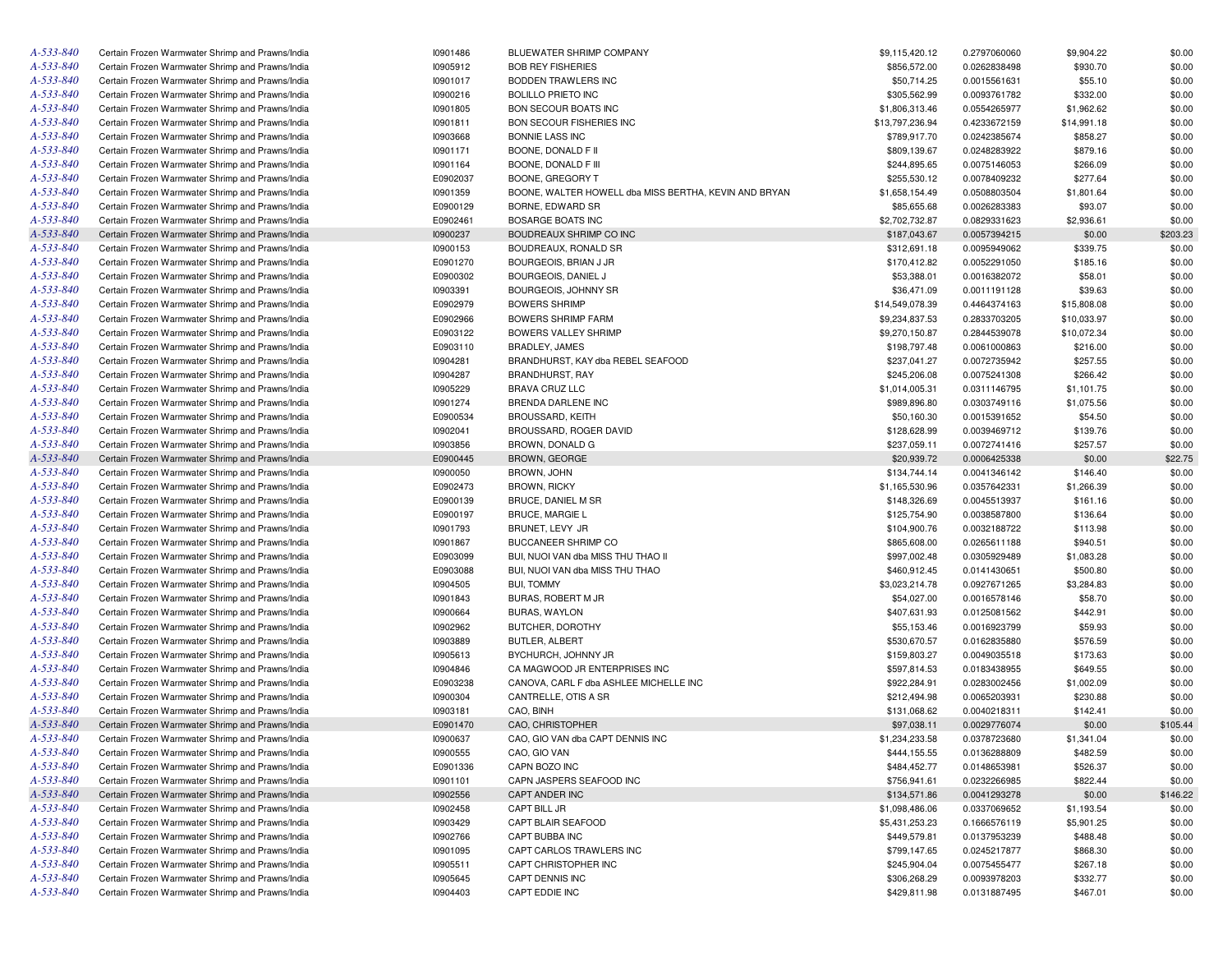| A-533-840       | Certain Frozen Warmwater Shrimp and Prawns/India | 10906189 | CAPT EDWARD INC                    | \$783,119.00     | 0.0240299498 | \$850.89     | \$0.00     |
|-----------------|--------------------------------------------------|----------|------------------------------------|------------------|--------------|--------------|------------|
| A-533-840       | Certain Frozen Warmwater Shrimp and Prawns/India | 10904564 | CAPT GDA INC                       | \$801,849.28     | 0.0246046871 | \$871.24     | \$0.00     |
| A-533-840       | Certain Frozen Warmwater Shrimp and Prawns/India | 10904522 | CAPT JDL INC                       | \$754,968.84     | 0.0231661642 | \$820.30     | \$0.00     |
| A-533-840       | Certain Frozen Warmwater Shrimp and Prawns/India | 10904390 | <b>CAPT LUCAS INC</b>              | \$342,830.24     | 0.0105197211 | \$0.00       | \$372.50   |
| A-533-840       | Certain Frozen Warmwater Shrimp and Prawns/India | 10905475 | CAPT MARCUS INC                    | \$332,818.11     | 0.0102124996 | \$361.62     | \$0.00     |
| A-533-840       | Certain Frozen Warmwater Shrimp and Prawns/India | 10904397 | CAPT NICHOLAS INC                  | \$366,344.91     | 0.0112412670 | \$0.00       | \$398.05   |
| A-533-840       | Certain Frozen Warmwater Shrimp and Prawns/India | E0901487 | CAPT PAPPIE INC dba M/V DANA BROOK | \$635,003.16     | 0.0194850260 | \$689.95     | \$0.00     |
| A-533-840       | Certain Frozen Warmwater Shrimp and Prawns/India | E0901868 | CAPT ROSS INC                      | \$424,452.05     | 0.0130242804 | \$461.18     | \$0.00     |
| A-533-840       | Certain Frozen Warmwater Shrimp and Prawns/India | 10900635 | CAPT RYAN INC                      | \$106,486.70     | 0.0032675367 | \$115.70     | \$0.00     |
| A-533-840       | Certain Frozen Warmwater Shrimp and Prawns/India | 10904552 | CAPT WALLEY INC                    | \$792,698.01     | 0.0243238810 | \$861.29     | \$0.00     |
| A-533-840       | Certain Frozen Warmwater Shrimp and Prawns/India | 10906034 | CAPTAIN ARNULFO INC                | \$707,268.46     | 0.0217024815 | \$768.47     | \$0.00     |
| A-533-840       | Certain Frozen Warmwater Shrimp and Prawns/India | 10901444 | CAPTAIN CRAIG INC                  | \$454,187.44     | 0.0139367087 | \$493.49     | \$0.00     |
| A-533-840       | Certain Frozen Warmwater Shrimp and Prawns/India | 10904671 | <b>CAPTAIN DARREN HILL INC</b>     | \$131,166.01     | 0.0040248195 | \$142.52     | \$0.00     |
| A-533-840       | Certain Frozen Warmwater Shrimp and Prawns/India | 10906046 | <b>CAPTAIN HOMER INC</b>           | \$457,960.34     | 0.0140524799 | \$497.59     | \$0.00     |
| A-533-840       | Certain Frozen Warmwater Shrimp and Prawns/India | 10904942 | CAPTAIN JACKS SEAFOOD LLC          | \$168,997.00     | 0.0051856607 | \$0.00       | \$183.62   |
| A-533-840       | Certain Frozen Warmwater Shrimp and Prawns/India | 10902424 | <b>CAPTAIN STERN INC</b>           | \$495,913.28     | 0.0152170631 | \$0.00       | \$538.83   |
| A-533-840       | Certain Frozen Warmwater Shrimp and Prawns/India | 10901382 |                                    |                  |              |              |            |
| A-533-840       |                                                  |          | CARLOS, IRVIN                      | \$140,181.58     | 0.0043014616 | \$152.31     | \$0.00     |
|                 | Certain Frozen Warmwater Shrimp and Prawns/India | 10905223 | <b>CARMELITA LLC</b>               | \$963,894.57     | 0.0295770350 | \$1,047.31   | \$0.00     |
| A-533-840       | Certain Frozen Warmwater Shrimp and Prawns/India | 10902875 | CAROLINA SEAFOODS INC              | \$9,049,543.41   | 0.2776845839 | \$9,832.64   | \$0.00     |
| A-533-840       | Certain Frozen Warmwater Shrimp and Prawns/India | 10903501 | CARSON AND CO INC                  | \$115,336,205.20 | 3.5390831003 | \$125,316.81 | \$0.00     |
| A-533-840       | Certain Frozen Warmwater Shrimp and Prawns/India | 10901611 | CASTELIN, GILBERT C                | \$457,196.00     | 0.0140290261 | \$496.76     | \$0.00     |
| A-533-840       | Certain Frozen Warmwater Shrimp and Prawns/India | E0901452 | CAULFIELD, JEAN                    | \$70,387.19      | 0.0021598258 | \$76.48      | \$0.00     |
| A-533-840       | Certain Frozen Warmwater Shrimp and Prawns/India | 10905060 | CF GOLLOTT AND SON SEAFOOD INC     | \$62,934,594.72  | 1.9311434793 | \$68,380.63  | \$0.00     |
| A-533-840       | Certain Frozen Warmwater Shrimp and Prawns/India | 10900372 | CHALLENGE 42 INC                   | \$755,614.60     | 0.0231859793 | \$821.00     | \$0.00     |
| A-533-840       | Certain Frozen Warmwater Shrimp and Prawns/India | 10906240 | <b>CHAPA SHRIMP TRAWLERS</b>       | \$861,800.00     | 0.0264442706 | \$936.38     | \$0.00     |
| A-533-840       | Certain Frozen Warmwater Shrimp and Prawns/India | E0902639 | CHARLOTTE MAIER INC                | \$652,702.08     | 0.0200281160 | \$709.18     | \$0.00     |
| A-533-840       | Certain Frozen Warmwater Shrimp and Prawns/India | 10902138 | CHARPENTIER, ALLEN                 | \$235,711.29     | 0.0072327839 | \$256.11     | \$0.00     |
| A-533-840       | Certain Frozen Warmwater Shrimp and Prawns/India | 10903163 | CHAU, MINH HUU                     | \$210,280.28     | 0.0064524352 | \$228.48     | \$0.00     |
| A-533-840       | Certain Frozen Warmwater Shrimp and Prawns/India | E0902603 | CHAUVIN, CAREY M                   | \$351,931.57     | 0.0107989947 | \$382.39     | \$0.00     |
| A-533-840       | Certain Frozen Warmwater Shrimp and Prawns/India | 10905283 | CHAUVIN, DAVID                     | \$2,016,492.12   | 0.0618759146 | \$2,190.99   | \$0.00     |
| A-533-840       | Certain Frozen Warmwater Shrimp and Prawns/India | 10905277 | CHAUVIN, KIMBERLY                  | \$6,625,691.63   | 0.2033088676 | \$7,199.05   | \$0.00     |
| A-533-840       | Certain Frozen Warmwater Shrimp and Prawns/India | 10900441 | CHERAMIE, ALAN                     | \$15,669.44      | 0.0004808156 | \$17.03      | \$0.00     |
| A-533-840       | Certain Frozen Warmwater Shrimp and Prawns/India | E0903065 | CHERAMIE, HAROLD L                 | \$96,933.23      | 0.0029743891 | \$105.32     | \$0.00     |
| A-533-840       | Certain Frozen Warmwater Shrimp and Prawns/India | E0903147 | CHERAMIE, HARRY SR                 | \$143,583.28     | 0.0044058425 | \$156.01     | \$0.00     |
| A-533-840       | Certain Frozen Warmwater Shrimp and Prawns/India | 10900771 | CHERAMIE, JAMES P                  | \$140,576.27     | 0.0043135727 | \$152.74     | \$0.00     |
| A-533-840       | Certain Frozen Warmwater Shrimp and Prawns/India | 10901220 | CHERAMIE, JOEY J                   | \$191,963.91     | 0.0058903987 | \$208.58     | \$0.00     |
| A-533-840       | Certain Frozen Warmwater Shrimp and Prawns/India | E0900762 | CHERAMIE, JOSEPH                   | \$189,464.80     | 0.0058137137 | \$205.86     | \$0.00     |
| A-533-840       | Certain Frozen Warmwater Shrimp and Prawns/India | E0903000 | CHERAMIE, OJESS                    | \$51,971.31      | 0.0015947359 | \$56.47      | \$0.00     |
| A-533-840       | Certain Frozen Warmwater Shrimp and Prawns/India | 10901184 | CHERAMIE, SALLY                    | \$272,135.61     | 0.0083504615 | \$295.68     | \$0.00     |
| A-533-840       | Certain Frozen Warmwater Shrimp and Prawns/India | 10901190 | CHERAMIE, TERRY J                  | \$205,227.10     | 0.0062973787 | \$222.99     | \$0.00     |
| A-533-840       | Certain Frozen Warmwater Shrimp and Prawns/India | 10901544 | CHERAMIE, TINA                     | \$141,197.38     | 0.0043326314 | \$153.42     | \$0.00     |
| A-533-840       | Certain Frozen Warmwater Shrimp and Prawns/India | E0902897 | CHERAMIE, WAYNE                    | \$575,077.27     | 0.0176462044 | \$624.84     | \$0.00     |
| A-533-840       | Certain Frozen Warmwater Shrimp and Prawns/India | E0901058 | CHERAMIE, WEBB JR                  | \$160,422.76     | 0.0049225608 | \$174.30     | \$0.00     |
| A-533-840       | Certain Frozen Warmwater Shrimp and Prawns/India | 10906317 | CHESSER, EDWARD                    | \$84,113.38      | 0.0025810130 | \$0.00       | \$91.39    |
| A-533-840       | Certain Frozen Warmwater Shrimp and Prawns/India | E0903057 | CHEVALIER, MITCH                   | \$65,883.61      | 0.0020216338 | \$71.58      | \$0.00     |
| A-533-840       | Certain Frozen Warmwater Shrimp and Prawns/India | 10902201 | CHICO BOY INC                      | \$388,591.42     | 0.0119238996 | \$0.00       | \$422.22   |
| A-533-840       | Certain Frozen Warmwater Shrimp and Prawns/India | E0901460 | CHISHOLM, HENRY JR                 | \$185,879.17     | 0.0057036889 | \$201.96     | \$0.00     |
| A-533-840       | Certain Frozen Warmwater Shrimp and Prawns/India | 10906108 | <b>CHRISTIAN G INC</b>             | \$532,446.00     | 0.0163380669 | \$578.52     | \$0.00     |
| A-533-840       | Certain Frozen Warmwater Shrimp and Prawns/India | 10905635 | CIEUTAT TRAWLERS INC               | \$1,109,282.10   | 0.0340382409 | \$1,205.27   | \$0.00     |
| A-533-840       | Certain Frozen Warmwater Shrimp and Prawns/India | 10900286 | CINCO DE MAYO INC                  | \$350,669.19     | 0.0107602587 | \$381.01     | \$0.00     |
| A-533-840       | Certain Frozen Warmwater Shrimp and Prawns/India | 10902478 | CITY MARKET INC                    | \$4,203,822.24   | 0.1289939809 | \$4,567.60   | \$0.00     |
| A-533-840       | Certain Frozen Warmwater Shrimp and Prawns/India | E0901146 | <b>CJ SEAFOOD</b>                  | \$363,071.41     |              | \$394.49     | \$0.00     |
| A-533-840       | Certain Frozen Warmwater Shrimp and Prawns/India | 10906232 |                                    |                  | 0.0111408199 |              |            |
| A-533-840       | Certain Frozen Warmwater Shrimp and Prawns/India |          | <b>CLARISA TRAWLERS INC</b>        | \$1,174,155.00   | 0.0360288611 | \$0.00       | \$1,275.76 |
| A-533-840       |                                                  | 10903047 | COLLINS, EDDIE F JR                | \$30,439.55      | 0.0009340354 | \$33.07      | \$0.00     |
|                 | Certain Frozen Warmwater Shrimp and Prawns/India | 10901207 | COLLINS, TIMMY P                   | \$152,825.99     | 0.0046894544 | \$166.05     | \$0.00     |
| A-533-840       | Certain Frozen Warmwater Shrimp and Prawns/India | 10904444 | COOKSEY, JOHN JR                   | \$126,233.40     | 0.0038734627 | \$137.16     | \$0.00     |
| A-533-840       | Certain Frozen Warmwater Shrimp and Prawns/India | E0900254 | COOPER, ACY J III                  | \$69,134.45      | 0.0021213856 | \$75.12      | \$0.00     |
| A-533-840       | Certain Frozen Warmwater Shrimp and Prawns/India | E0900258 | COOPER, ACY J JR                   | \$181,793.80     | 0.0055783296 | \$197.53     | \$0.00     |
| A-533-840       | Certain Frozen Warmwater Shrimp and Prawns/India | E0900520 | COOPER, ACY SR                     | \$35,908.97      | 0.0011018641 | \$39.02      | \$0.00     |
| A-533-840       | Certain Frozen Warmwater Shrimp and Prawns/India | E0900262 | COOPER, CHRISTOPHER W              | \$25,263.35      | 0.0007752041 | \$27.45      | \$0.00     |
| $A - 533 - 840$ | Certain Frozen Warmwater Shrimp and Prawns/India | E0900597 | COOPER, MICHAEL E dba PM SEAFOOD   | \$6,218,304.36   | 0.1908082188 | \$0.00       | \$6,756.40 |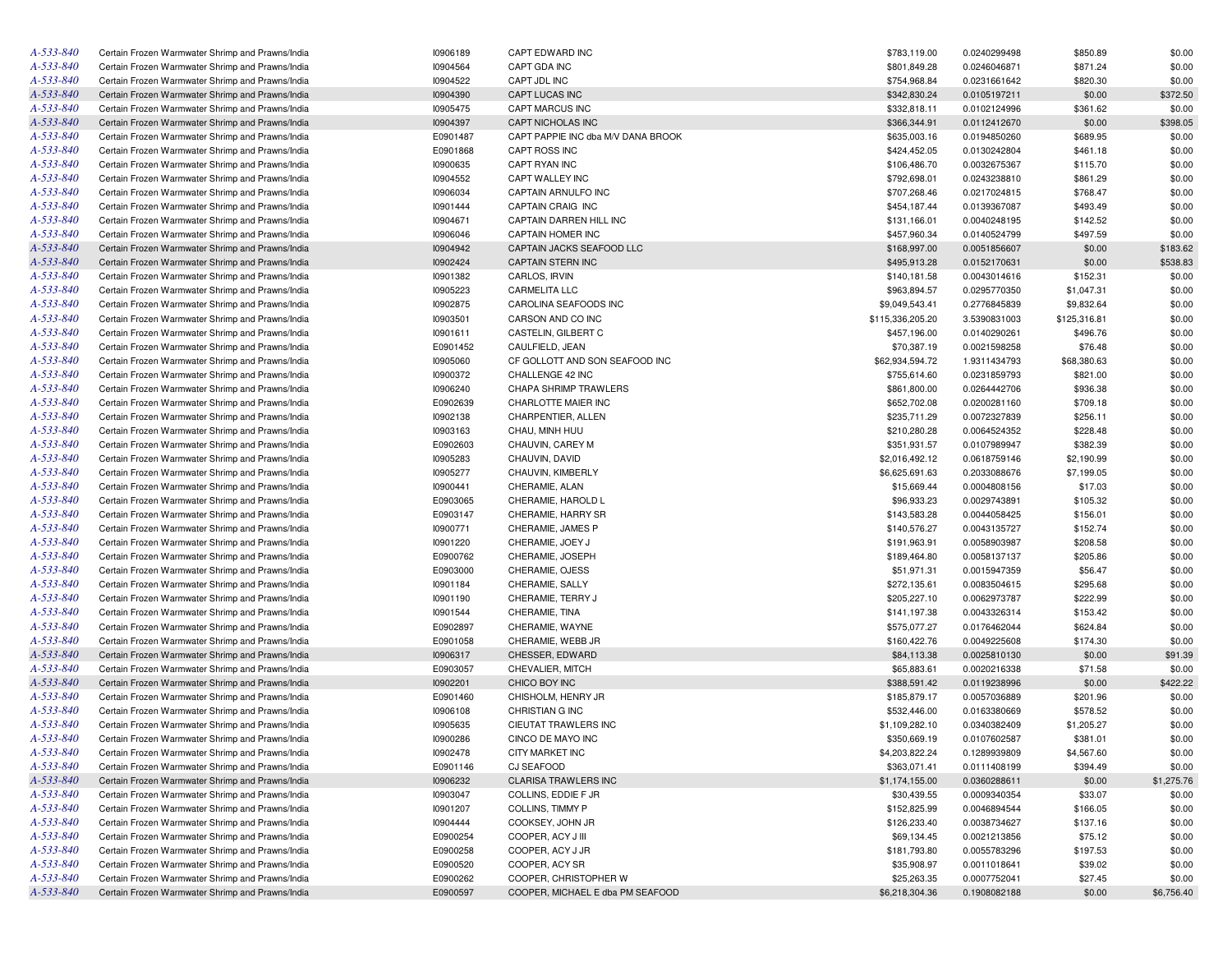| A-533-840 | Certain Frozen Warmwater Shrimp and Prawns/India | 10903777 | COOPER, VINCENT                             | \$484,862.33    | 0.0148779655 | \$526.82    | \$0.00      |
|-----------|--------------------------------------------------|----------|---------------------------------------------|-----------------|--------------|-------------|-------------|
| A-533-840 | Certain Frozen Warmwater Shrimp and Prawns/India | 10905127 | COSTELLO SHRIMP CO                          | \$516,343.56    | 0.0158439647 | \$0.00      | \$561.03    |
| A-533-840 | Certain Frozen Warmwater Shrimp and Prawns/India | E0900178 | COULON, DON                                 | \$171,238.19    | 0.0052544315 | \$186.06    | \$0.00      |
| A-533-840 | Certain Frozen Warmwater Shrimp and Prawns/India | 10900116 | <b>COUNTRY INC</b>                          | \$1,053,355.72  | 0.0323221440 | \$1,144.51  | \$0.00      |
| A-533-840 | Certain Frozen Warmwater Shrimp and Prawns/India | 10904058 | COURSEY, JOHN WILLIAM                       | \$185,615.36    | 0.0056955939 | \$201.68    | \$0.00      |
| A-533-840 | Certain Frozen Warmwater Shrimp and Prawns/India | 10904052 | COWDREY, MICHAEL                            | \$520,559.29    | 0.0159733241 | \$565.61    | \$0.00      |
| A-533-840 | Certain Frozen Warmwater Shrimp and Prawns/India | E0901169 | CREPPEL, KENNETH A                          | \$98,462.73     | 0.0030213217 | \$106.98    | \$0.00      |
| A-533-840 | Certain Frozen Warmwater Shrimp and Prawns/India | E0900311 | CREPPEL, NATHAN J SR                        | \$174,357.70    | 0.0053501534 | \$0.00      | \$189.45    |
| A-533-840 | Certain Frozen Warmwater Shrimp and Prawns/India | E0903134 | <b>CREWS, TERRY</b>                         | \$49,452.00     | 0.0015174310 | \$0.00      | \$53.73     |
| A-533-840 | Certain Frozen Warmwater Shrimp and Prawns/India | 10901727 | CRJ INC                                     | \$1,007,127.53  | 0.0309036353 | \$1,094.28  | \$0.00      |
| A-533-840 | Certain Frozen Warmwater Shrimp and Prawns/India | 10904064 | CROSBYS FISH AND SHRIMP CO                  | \$344,393.02    | 0.0105676749 | \$374.20    | \$0.00      |
| A-533-840 | Certain Frozen Warmwater Shrimp and Prawns/India | 10900993 | <b>CRUILLAS INC</b>                         | \$68,318.21     | 0.0020963393 | \$74.23     | \$0.00      |
| A-533-840 | Certain Frozen Warmwater Shrimp and Prawns/India | 10902814 | CRUM, TOMMY LLOYD                           | \$648,264.92    | 0.0198919621 | \$704.36    | \$0.00      |
| A-533-840 | Certain Frozen Warmwater Shrimp and Prawns/India | E0900098 | <b>CRUSADER INC</b>                         | \$338,303.70    | 0.0103808245 | \$367.58    | \$0.00      |
| A-533-840 | Certain Frozen Warmwater Shrimp and Prawns/India | 10903747 | CRYSTAL GAYLE INC                           | \$1,291,608.31  | 0.0396329074 | \$1,403.38  | \$0.00      |
| A-533-840 | Certain Frozen Warmwater Shrimp and Prawns/India | 10903734 | CRYSTAL SEAFOOD CO                          | \$14,772,767.02 | 0.4533012857 | \$0.00      | \$16,051.13 |
| A-533-840 |                                                  |          |                                             |                 |              |             |             |
|           | Certain Frozen Warmwater Shrimp and Prawns/India | 10900196 | CUEVAS AND MARTINEZ INC                     | \$445,542.88    | 0.0136714510 | \$0.00      | \$484.10    |
| A-533-840 | Certain Frozen Warmwater Shrimp and Prawns/India | 10902252 | CUEVAS AND SONS INC                         | \$409,155.03    | 0.0125548925 | \$0.00      | \$444.56    |
| A-533-840 | Certain Frozen Warmwater Shrimp and Prawns/India | 10902240 | CUEVAS KIDS CORP INC                        | \$442,066.23    | 0.0135647702 | \$0.00      | \$480.32    |
| A-533-840 | Certain Frozen Warmwater Shrimp and Prawns/India | 10902207 | <b>CUEVAS PRIDE INC</b>                     | \$421,101.44    | 0.0129214672 | \$0.00      | \$457.54    |
| A-533-840 | Certain Frozen Warmwater Shrimp and Prawns/India | E0900772 | <b>CUSTOM PACK INC</b>                      | \$34,129,592.28 | 1.0472640664 | \$37,082.99 | \$0.00      |
| A-533-840 | Certain Frozen Warmwater Shrimp and Prawns/India | 10904851 | D AND L SEAFOOD CORP dba BLUFFTON OYSTER CO | \$216,712.71    | 0.0066498138 | \$235.47    | \$0.00      |
| A-533-840 | Certain Frozen Warmwater Shrimp and Prawns/India | 10903867 | D DITCHARO JR SEAFOODS LLC                  | \$16,566,344.91 | 0.5083370933 | \$17,999.91 | \$0.00      |
| A-533-840 | Certain Frozen Warmwater Shrimp and Prawns/India | 10903364 | <b>DAHA INC</b>                             | \$775,875.02    | 0.0238076688 | \$843.02    | \$0.00      |
| A-533-840 | Certain Frozen Warmwater Shrimp and Prawns/India | 10900298 | <b>DAHAPA INC</b>                           | \$516,042.21    | 0.0158347178 | \$560.70    | \$0.00      |
| A-533-840 | Certain Frozen Warmwater Shrimp and Prawns/India | 10905920 | DAIGLE, LOUIS J                             | \$79,760.27     | 0.0024474381 | \$86.66     | \$0.00      |
| A-533-840 | Certain Frozen Warmwater Shrimp and Prawns/India | 10906161 | DAIGLE, MICHAEL WAYNE                       | \$232,432.87    | 0.0071321858 | \$252.55    | \$0.00      |
| A-533-840 | Certain Frozen Warmwater Shrimp and Prawns/India | 10901413 | DALE, CLEVELAND L                           | \$106,799.34    | 0.0032771300 | \$116.04    | \$0.00      |
| A-533-840 | Certain Frozen Warmwater Shrimp and Prawns/India | 10905592 | DALES SEAFOOD INC                           | \$303,686.00    | 0.0093185829 | \$329.97    | \$0.00      |
| A-533-840 | Certain Frozen Warmwater Shrimp and Prawns/India | 10902384 | DANG, DAP                                   | \$357,138.96    | 0.0109587831 | \$388.04    | \$0.00      |
| A-533-840 | Certain Frozen Warmwater Shrimp and Prawns/India | 10905700 | DANG, JOE H dba RED EAGLE                   | \$326,293.20    | 0.0100122832 | \$0.00      | \$354.53    |
| A-533-840 | Certain Frozen Warmwater Shrimp and Prawns/India | 10900542 | DANG, KHANG dba SEA LION V INC.             | \$1,190,527.27  | 0.0365312430 | \$1,293.55  | \$0.00      |
| A-533-840 | Certain Frozen Warmwater Shrimp and Prawns/India | 10900548 | DANG, KHANG dba SEA LION VI INC             | \$1,300,639.33  | 0.0399100236 | \$1,413.19  | \$0.00      |
| A-533-840 | Certain Frozen Warmwater Shrimp and Prawns/India | 10900536 | DANG, KHANG                                 | \$1,204,435.97  | 0.0369580305 | \$1,308.66  | \$0.00      |
| A-533-840 | Certain Frozen Warmwater Shrimp and Prawns/India | E0901976 | DANG, MINH VAN                              | \$28,741.63     | 0.0008819348 | \$31.23     | \$0.00      |
| A-533-840 | Certain Frozen Warmwater Shrimp and Prawns/India | 10900573 | DANG, SON                                   | \$389,283.74    | 0.0119451434 | \$422.97    | \$0.00      |
| A-533-840 | Certain Frozen Warmwater Shrimp and Prawns/India | 10900598 | DANG, THUONG                                | \$1,179,643.90  | 0.0361972876 | \$1,281.72  | \$0.00      |
| A-533-840 | Certain Frozen Warmwater Shrimp and Prawns/India | 10903896 | DANIELS, DAVID                              | \$381,249.71    | 0.0116986197 | \$414.24    | \$0.00      |
| A-533-840 | Certain Frozen Warmwater Shrimp and Prawns/India | E0902634 | DARDA, HERBERT                              | \$139,775.03    | 0.0042889867 | \$151.87    | \$0.00      |
| A-533-840 | Certain Frozen Warmwater Shrimp and Prawns/India | 10903329 | DARDAR, DAVID                               | \$177,414.95    | 0.0054439649 | \$192.77    | \$0.00      |
| A-533-840 | Certain Frozen Warmwater Shrimp and Prawns/India | E0900525 | DARDAR, JONATHAN M                          | \$123,084.27    | 0.0037768319 | \$133.74    | \$0.00      |
| A-533-840 | Certain Frozen Warmwater Shrimp and Prawns/India | 10903568 | DARDAR, TONEY                               | \$4,366.57      | 0.0001339879 | \$4.74      | \$0.00      |
| A-533-840 | Certain Frozen Warmwater Shrimp and Prawns/India | 10900725 | DASSAU, LOUIS                               | \$406,516.55    | 0.0124739309 | \$441.69    | \$0.00      |
| A-533-840 | Certain Frozen Warmwater Shrimp and Prawns/India | 10902103 | DAVID, PHILIP JR                            | \$100,459.00    | 0.0030825771 | \$109.15    | \$0.00      |
| A-533-840 | Certain Frozen Warmwater Shrimp and Prawns/India | E0903185 | DAVIS SEAFOOD INC                           | \$587,703.69    | 0.0180336451 | \$638.56    | \$0.00      |
| A-533-840 | Certain Frozen Warmwater Shrimp and Prawns/India | 10903380 | DAVIS, JOHN W                               | \$167,322.21    | 0.0051342699 | \$181.80    | \$0.00      |
| A-533-840 | Certain Frozen Warmwater Shrimp and Prawns/India | E0903189 | DAVIS, WILLIAM T                            | \$142,633.79    | 0.0043767075 | \$154.98    | \$0.00      |
| A-533-840 | Certain Frozen Warmwater Shrimp and Prawns/India | E0903194 | DAVIS, WILLIAM T JR                         | \$256,132.37    | 0.0078594032 | \$278.30    | \$0.00      |
| A-533-840 | Certain Frozen Warmwater Shrimp and Prawns/India | 10902633 | DEAN BLANCHARD SEAFOOD INC                  | \$35,209,762.71 | 1.0804090178 | \$0.00      | \$38,256.64 |
| A-533-840 | Certain Frozen Warmwater Shrimp and Prawns/India | 10900737 | DEAN, ILENE                                 | \$404,742.54    | 0.0124194955 | \$439.77    | \$0.00      |
| A-533-840 | Certain Frozen Warmwater Shrimp and Prawns/India | 10902856 | DEBBE ANNE INC                              | \$217,677.00    | 0.0066794030 | \$236.51    | \$0.00      |
| A-533-840 | Certain Frozen Warmwater Shrimp and Prawns/India | 10900122 | DEEP SEA FOODS INC                          | \$60,389,393.32 | 1.8530441588 | \$65,615.18 | \$0.00      |
| A-533-840 | Certain Frozen Warmwater Shrimp and Prawns/India | E0900392 | DEHART, CLEVIS                              | \$222,687.06    | 0.0068331363 | \$241.96    | \$0.00      |
| A-533-840 | Certain Frozen Warmwater Shrimp and Prawns/India | E0900455 | DEHART, CURTIS P SR                         | \$146,316.26    | 0.0044897038 |             |             |
| A-533-840 |                                                  |          | DEJEAN, CHRIS JR                            |                 |              | \$158.98    | \$0.00      |
|           | Certain Frozen Warmwater Shrimp and Prawns/India | E0900459 |                                             | \$237,690.81    | 0.0072935253 | \$258.26    | \$0.00      |
| A-533-840 | Certain Frozen Warmwater Shrimp and Prawns/India | 10903766 | DELL MARINE INC                             | \$1,172,986.45  | 0.0359930042 | \$1,274.49  | \$0.00      |
| A-533-840 | Certain Frozen Warmwater Shrimp and Prawns/India | 10902897 | DENNIS SHRIMP CO INC                        | \$344,688.42    | 0.0105767392 | \$374.52    | \$0.00      |
| A-533-840 | Certain Frozen Warmwater Shrimp and Prawns/India | 10900348 | DEROCHE, BARBARA                            | \$221,443.71    | 0.0067949842 | \$240.61    | \$0.00      |
| A-533-840 | Certain Frozen Warmwater Shrimp and Prawns/India | E0900490 | DEROUEN, UWELL J III                        | \$398,895.93    | 0.0122400927 | \$0.00      | \$433.41    |
| A-533-840 | Certain Frozen Warmwater Shrimp and Prawns/India | E0900307 | DESPAUX, BYRON                              | \$74,767.63     | 0.0022942393 | \$81.24     | \$0.00      |
| A-533-840 | Certain Frozen Warmwater Shrimp and Prawns/India | E0901915 | DESPAUX, GLEN                               | \$78,588.56     | 0.0024114843 | \$85.39     | \$0.00      |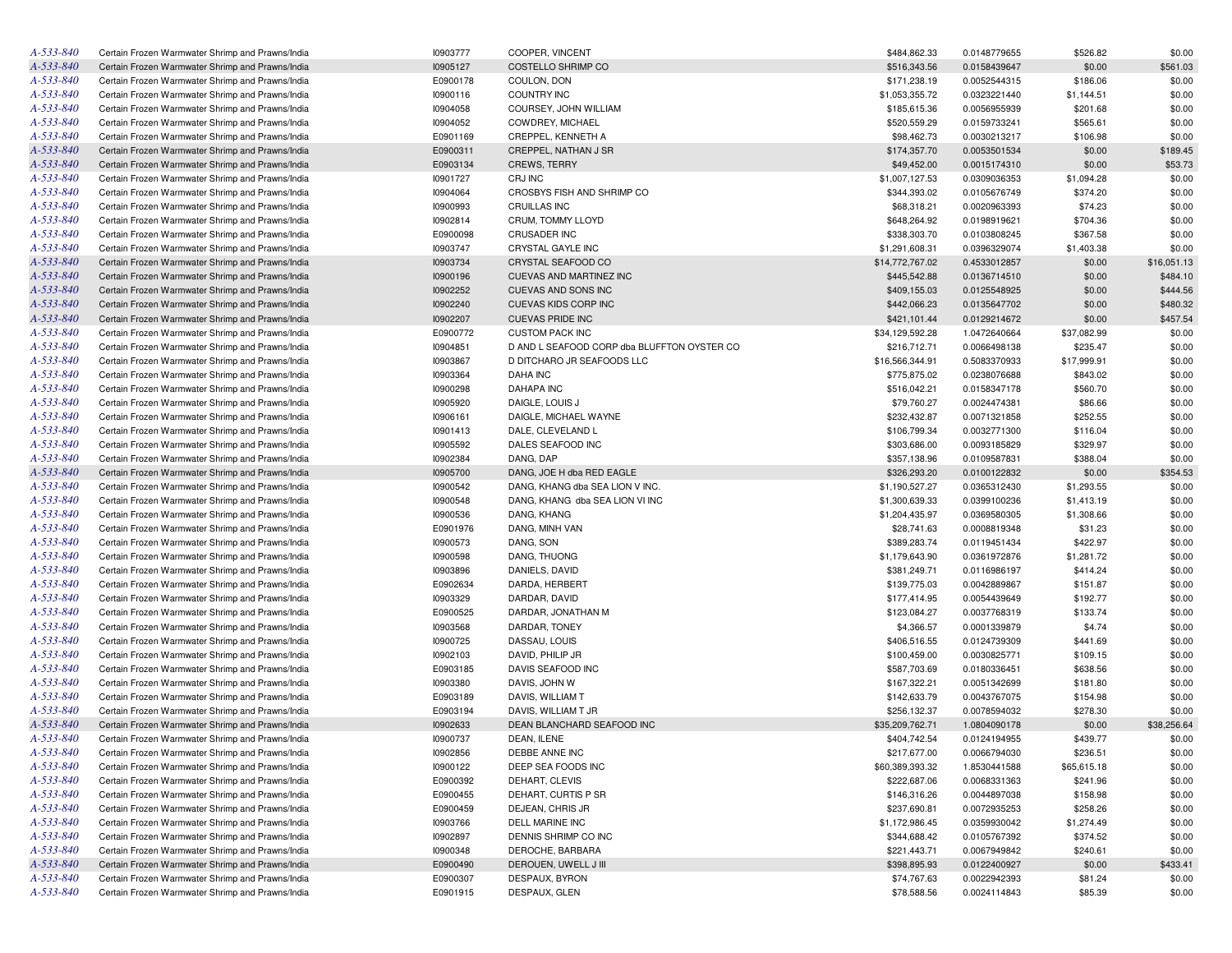| A-533-840       | Certain Frozen Warmwater Shrimp and Prawns/India | 10901331 | DESPAUX, KEN                                        | \$16,476.32     | 0.0005055747 | \$17.90     | \$0.00     |
|-----------------|--------------------------------------------------|----------|-----------------------------------------------------|-----------------|--------------|-------------|------------|
| A-533-840       | Certain Frozen Warmwater Shrimp and Prawns/India | E0902623 | DEVANEY, BOBBY C JR                                 | \$2,497,783.48  | 0.0766443051 | \$2,713.93  | \$0.00     |
| A-533-840       | Certain Frozen Warmwater Shrimp and Prawns/India | E0900886 | DFS INC                                             | \$250,093.46    | 0.0076740997 | \$271.74    | \$0.00     |
| A-533-840       | Certain Frozen Warmwater Shrimp and Prawns/India | 10904546 | DG AND RC INC                                       | \$808,316.09    | 0.0248031207 | \$878.26    | \$0.00     |
| A-533-840       | Certain Frozen Warmwater Shrimp and Prawns/India | 10902818 | DICKEY, WESLEY FRANK                                | \$160,348.34    | 0.0049202772 | \$174.22    | \$0.00     |
| A-533-840       | Certain Frozen Warmwater Shrimp and Prawns/India | 10902035 | DINGER, ERIC                                        | \$70,228.55     | 0.0021549580 | \$76.31     | \$0.00     |
| A-533-840       | Certain Frozen Warmwater Shrimp and Prawns/India | E0900551 | DINH, CHAU T                                        | \$1,930,442.42  | 0.0592354858 | \$2,097.49  | \$0.00     |
| A-533-840       | Certain Frozen Warmwater Shrimp and Prawns/India | E0902954 | DINH, VINCENT                                       | \$613,353.97    | 0.0188207221 | \$666.43    | \$0.00     |
| A-533-840       | Certain Frozen Warmwater Shrimp and Prawns/India | 10902461 | DION, ERNEST J JR                                   | \$75,973.80     | 0.0023312505 | \$82.55     | \$0.00     |
| A-533-840       | Certain Frozen Warmwater Shrimp and Prawns/India | 10903772 | DION, PAUL ADAM                                     | \$45,721.96     | 0.0014029750 | \$49.68     | \$0.00     |
| A-533-840       | Certain Frozen Warmwater Shrimp and Prawns/India | 10904420 | DIVE IN DUDE INC                                    | \$439,754.58    | 0.0134938374 | \$0.00      | \$477.81   |
| A-533-840       | Certain Frozen Warmwater Shrimp and Prawns/India | 10903228 | DO, DAN C.                                          | \$139,614.00    | 0.0042840455 | \$151.70    | \$0.00     |
| A-533-840       | Certain Frozen Warmwater Shrimp and Prawns/India | 10903263 | DO, HUNG                                            | \$228,960.81    | 0.0070256459 | \$248.77    | \$0.00     |
| A-533-840       | Certain Frozen Warmwater Shrimp and Prawns/India | 10903257 | DO, KIET V                                          | \$152,355.97    | 0.0046750319 | \$165.54    | \$0.00     |
| A-533-840       | Certain Frozen Warmwater Shrimp and Prawns/India | 10900447 | DO, KY HONG                                         | \$252,358.02    | 0.0077435876 | \$274.20    | \$0.00     |
| A-533-840       | Certain Frozen Warmwater Shrimp and Prawns/India | 10904130 | DO. KY QUOC                                         | \$28,655.75     | 0.0008792996 | \$31.14     | \$0.00     |
| A-533-840       | Certain Frozen Warmwater Shrimp and Prawns/India | 10902396 | DO, LIET VAN dba MISS LINDA                         | \$1,125,606.25  | 0.0345391462 | \$1,223.01  | \$0.00     |
| A-533-840       |                                                  |          |                                                     |                 |              |             |            |
|                 | Certain Frozen Warmwater Shrimp and Prawns/India | 10900732 | DO, LUONG VAN                                       | \$95,813.38     | 0.0029400266 | \$104.10    | \$0.00     |
| A-533-840       | Certain Frozen Warmwater Shrimp and Prawns/India | E0901996 | DO, THAN VIET                                       | \$1,170,232.91  | 0.0359085121 | \$1,271.50  | \$0.00     |
| A-533-840       | Certain Frozen Warmwater Shrimp and Prawns/India | 10903215 | DO, THANH VAN                                       | \$159,442.01    | 0.0048924665 | \$173.24    | \$0.00     |
| A-533-840       | Certain Frozen Warmwater Shrimp and Prawns/India | 10902308 | DO, TINH                                            | \$104,986.48    | 0.0032215025 | \$114.07    | \$0.00     |
| A-533-840       | Certain Frozen Warmwater Shrimp and Prawns/India | 10900579 | DOAN, LIEM                                          | \$836,424.76    | 0.0256656332 | \$908.80    | \$0.00     |
| A-533-840       | Certain Frozen Warmwater Shrimp and Prawns/India | 10900616 | DOAN, MAI                                           | \$238,409.24    | 0.0073155703 | \$259.04    | \$0.00     |
| A-533-840       | Certain Frozen Warmwater Shrimp and Prawns/India | 10900833 | DOAN, MINH VAN                                      | \$1,059,571.33  | 0.0325128695 | \$1,151.26  | \$0.00     |
| A-533-840       | Certain Frozen Warmwater Shrimp and Prawns/India | E0900159 | DOAN, TRAN VAN                                      | \$172,996.48    | 0.0053083845 | \$187.97    | \$0.00     |
| A-533-840       | Certain Frozen Warmwater Shrimp and Prawns/India | 10903943 | <b>DOCTOR BILL</b>                                  | \$1,034,290.60  | 0.0317371321 | \$1,123.79  | \$0.00     |
| A-533-840       | Certain Frozen Warmwater Shrimp and Prawns/India | E0901287 | DOMANGUE, RANZELL SR                                | \$114,995.82    | 0.0035286384 | \$124.95    | \$0.00     |
| A-533-840       | Certain Frozen Warmwater Shrimp and Prawns/India | E0902382 | DOMINICKS SEAFOOD INC                               | \$18,123,686.51 | 0.5561240075 | \$19,692.02 | \$0.00     |
| A-533-840       | Certain Frozen Warmwater Shrimp and Prawns/India | 10901629 | DON PACO INC                                        | \$674,785.21    | 0.0207057353 | \$733.18    | \$0.00     |
| A-533-840       | Certain Frozen Warmwater Shrimp and Prawns/India | 10904702 | DONINI SEAFOODS INC                                 | \$1,154,195.58  | 0.0354164077 | \$1,254.07  | \$0.00     |
| A-533-840       | Certain Frozen Warmwater Shrimp and Prawns/India | E0900983 | DONNELLY, DAVID C dba VILLAGE LADY                  | \$273,108.99    | 0.0083803296 | \$296.74    | \$0.00     |
| A-533-840       | Certain Frozen Warmwater Shrimp and Prawns/India | E0900975 | DOPSON, CRAIG B                                     | \$881,248.47    | 0.0270410455 | \$957.51    | \$0.00     |
| A-533-840       | Certain Frozen Warmwater Shrimp and Prawns/India | 10905217 | DORADA CRUZ LLC                                     | \$960,517.86    | 0.0294734209 | \$1,043.64  | \$0.00     |
| A-533-840       | Certain Frozen Warmwater Shrimp and Prawns/India | 10902801 | DORAN SEAFOOD LLC dba DORAN SEA-PAK LLC             | \$4,626,935.00  | 0.1419771652 | \$0.00      | \$5,027.33 |
| A-533-840       | Certain Frozen Warmwater Shrimp and Prawns/India | 10901647 | DORE, PRESTON J JR dba SEA EXPRESS V                | \$93,068.81     | 0.0028558097 | \$101.12    | \$0.00     |
| A-533-840       | Certain Frozen Warmwater Shrimp and Prawns/India | 10904742 | DRAGNET SEAFOOD LLC                                 | \$603,599.50    | 0.0185214069 | \$655.83    | \$0.00     |
| A-533-840       | Certain Frozen Warmwater Shrimp and Prawns/India | E0902426 | DRURY, BRUCE W SR                                   | \$600,423.73    | 0.0184239587 | \$652.38    | \$0.00     |
| A-533-840       | Certain Frozen Warmwater Shrimp and Prawns/India | E0901895 | DRURY, ERIC S                                       | \$159,248.57    | 0.0048865308 | \$173.03    | \$0.00     |
| A-533-840       | Certain Frozen Warmwater Shrimp and Prawns/India | E0900757 | DRURY, JEFF B III                                   | \$294,421.98    | 0.0090343171 | \$319.90    | \$0.00     |
| A-533-840       | Certain Frozen Warmwater Shrimp and Prawns/India | E0901891 | DRURY, KEVIN S                                      | \$123,002.01    | 0.0037743078 | \$133.65    | \$0.00     |
| A-533-840       | Certain Frozen Warmwater Shrimp and Prawns/India | 10904540 | DSL AND R INC                                       | \$1,431,340.85  | 0.0439205903 | \$1,555.20  | \$0.00     |
| A-533-840       | Certain Frozen Warmwater Shrimp and Prawns/India | E0901185 | DUBBERLY, JAMES F dba DUBBERLYS SEAFOOD             | \$2,887,443.76  |              | \$3,137.31  | \$0.00     |
| A-533-840       |                                                  |          | DUBBERLY, JAMES F dba JULIE SHEA                    |                 | 0.0886010026 |             |            |
|                 | Certain Frozen Warmwater Shrimp and Prawns/India | E0901193 |                                                     | \$725,089.46    | 0.0222493175 | \$787.84    | \$0.00     |
| A-533-840       | Certain Frozen Warmwater Shrimp and Prawns/India | E0901189 | DUBBERLY, JAMES F dba DADDYS BOY                    | \$861,646.38    | 0.0264395567 | \$936.21    | \$0.00     |
| A-533-840       | Certain Frozen Warmwater Shrimp and Prawns/India | 10902589 | DUET, RAMIE P                                       | \$87,015.85     | 0.0026700751 | \$94.55     | \$0.00     |
| A-533-840       | Certain Frozen Warmwater Shrimp and Prawns/India | 10902079 | DUFRENE, ARCHIE                                     | \$597,204.47    | 0.0183251759 | \$648.88    | \$0.00     |
| A-533-840       | Certain Frozen Warmwater Shrimp and Prawns/India | 10901480 | DUFRENE, ERIC F                                     | \$22,515.08     | 0.0006908736 | \$24.46     | \$0.00     |
| A-533-840       | Certain Frozen Warmwater Shrimp and Prawns/India | 10905617 | DUFRENE, ERIC F JR                                  | \$70,395.43     | 0.0021600787 | \$76.49     | \$0.00     |
| A-533-840       | Certain Frozen Warmwater Shrimp and Prawns/India | 10900970 | DUFRENE, GOLDEN J                                   | \$77,987.99     | 0.0023930558 | \$84.74     | \$0.00     |
| $A - 533 - 840$ | Certain Frozen Warmwater Shrimp and Prawns/India | 10900990 | DUFRENE, LEROY                                      | \$64,220.93     | 0.0019706146 | \$69.78     | \$0.00     |
| A-533-840       | Certain Frozen Warmwater Shrimp and Prawns/India | 10902621 | DUFRENE, RONALD SR dba MILTON J DUFRENE AND SON INC | \$686,177.12    | 0.0210552952 | \$745.56    | \$0.00     |
| A-533-840       | Certain Frozen Warmwater Shrimp and Prawns/India | 10903873 | DUFRENE, TOBY                                       | \$224,439.69    | 0.0068869156 | \$243.86    | \$0.00     |
| A-533-840       | Certain Frozen Warmwater Shrimp and Prawns/India | 10902644 | DUNAMIS TOWING INC                                  | \$3,475,755.05  | 0.1066532919 | \$3,776.53  | \$0.00     |
| A-533-840       | Certain Frozen Warmwater Shrimp and Prawns/India | 10900469 | DUONG, HO T dba RED EAGLE                           | \$505,067.94    | 0.0154979731 | \$548.77    | \$0.00     |
| A-533-840       | Certain Frozen Warmwater Shrimp and Prawns/India | 10904190 | DUONG, KONG                                         | \$231,305.00    | 0.0070975772 | \$251.32    | \$0.00     |
| A-533-840       | Certain Frozen Warmwater Shrimp and Prawns/India | 10904863 | DUONG, MAU                                          | \$209,382.42    | 0.0064248844 | \$227.50    | \$0.00     |
| A-533-840       | Certain Frozen Warmwater Shrimp and Prawns/India | 10902980 | DUPLANTIS, TEDDY                                    | \$122,888.24    | 0.0037708167 | \$133.52    | \$0.00     |
| A-533-840       | Certain Frozen Warmwater Shrimp and Prawns/India | 10901703 | DUPRE, JIMMIE J SR                                  | \$205,144.58    | 0.0062948466 | \$222.90    | \$0.00     |
| A-533-840       | Certain Frozen Warmwater Shrimp and Prawns/India | 10900710 | DUPRE, LINWARD P                                    | \$374,984.65    | 0.0115063768 | \$407.43    | \$0.00     |
| A-533-840       | Certain Frozen Warmwater Shrimp and Prawns/India | E0901054 | DYER, NADINE D                                      | \$161,255.93    | 0.0049481265 | \$175.21    | \$0.00     |
| A-533-840       | Certain Frozen Warmwater Shrimp and Prawns/India | 10904690 | E AND E SHRIMP CO INC                               | \$1,160,349.38  | 0.0356052367 | \$1,260.76  | \$0.00     |
|                 |                                                  |          |                                                     |                 |              |             |            |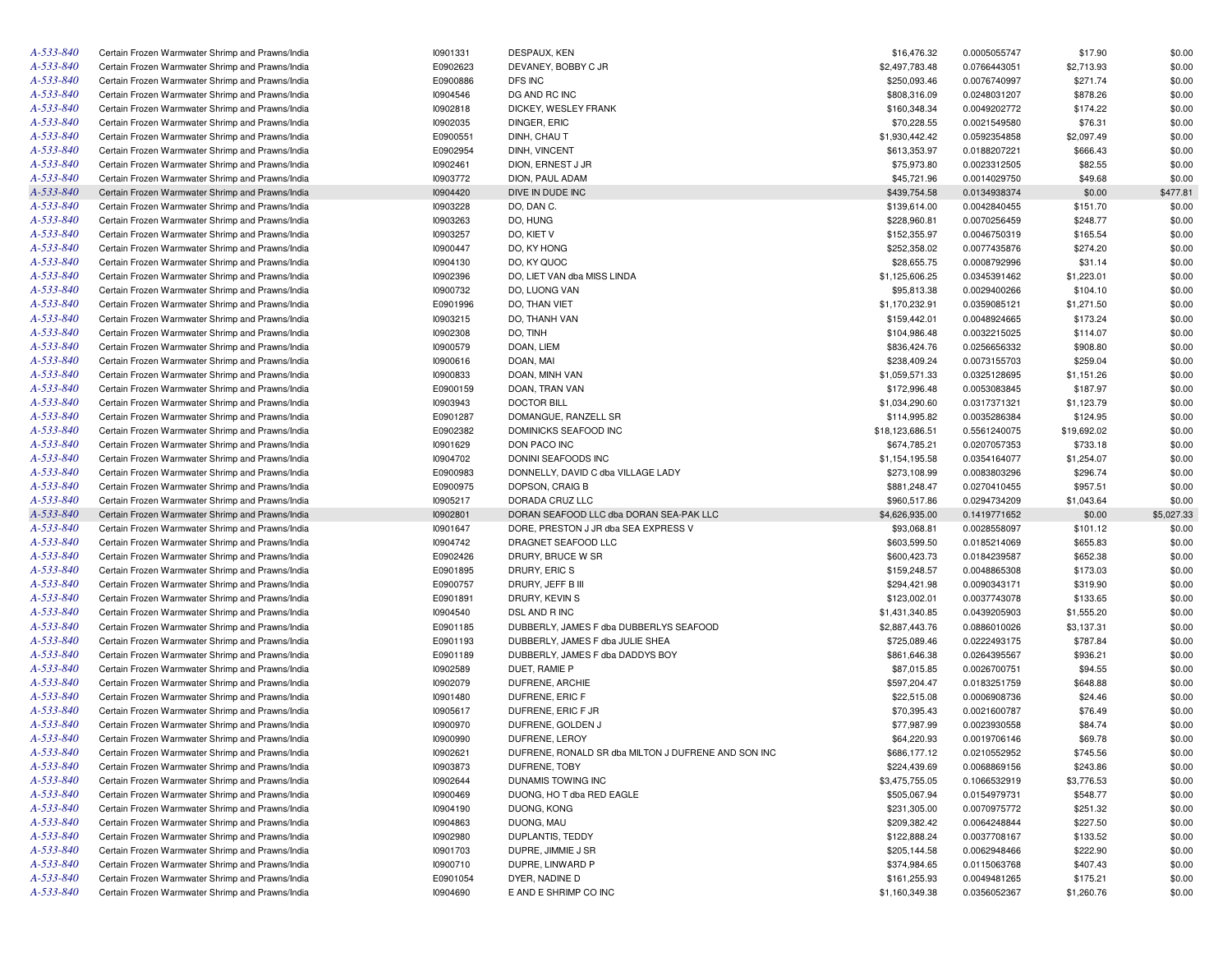| A-533-840              | Certain Frozen Warmwater Shrimp and Prawns/India | 10902914             | EDENS, STEVEN                                          | \$729,225.58    | 0.0223762341 | \$792.33    | \$0.00           |
|------------------------|--------------------------------------------------|----------------------|--------------------------------------------------------|-----------------|--------------|-------------|------------------|
| A-533-840              | Certain Frozen Warmwater Shrimp and Prawns/India | 10904588             | EDENS, TIMOTHY DALE                                    | \$69,932.78     | 0.0021458823 | \$75.98     | \$0.00           |
| A-533-840              | Certain Frozen Warmwater Shrimp and Prawns/India | 10904366             | EDISTO QUEEN LLC                                       | \$473,109.55    | 0.0145173323 | \$514.05    | \$0.00           |
| A-533-840              | Certain Frozen Warmwater Shrimp and Prawns/India | 10902724             | EDWARDS, TOMMY                                         | \$297,389.36    | 0.0091253710 | \$323.12    | \$0.00           |
| A-533-840              | Certain Frozen Warmwater Shrimp and Prawns/India | 10902219             | EJ AND JOEY INC                                        | \$524,603.56    | 0.0160974222 | \$0.00      | \$570.00         |
| A-533-840              | Certain Frozen Warmwater Shrimp and Prawns/India | E0902413             | <b>ELIMINATOR INC</b>                                  | \$1,232,623.87  | 0.0378229741 | \$1,339.29  | \$0.00           |
| A-533-840              | Certain Frozen Warmwater Shrimp and Prawns/India | 10900685             | ELLERBEE, JODY                                         | \$1,263,128.99  | 0.0387590215 | \$1,372.43  | \$0.00           |
| A-533-840              | Certain Frozen Warmwater Shrimp and Prawns/India | E0902674             | ELMIRA PFLUECKHAHN INC                                 | \$680,858.07    | 0.0208920805 | \$739.78    | \$0.00           |
| A-533-840              | Certain Frozen Warmwater Shrimp and Prawns/India | 10905829             | <b>EMMANUEL INC</b>                                    | \$519,164.15    | 0.0159305143 | \$564.09    | \$0.00           |
| A-533-840              | Certain Frozen Warmwater Shrimp and Prawns/India | 10900452             | ENCLADE, MICHAEL AND PITRE, JEANNIE                    | \$178,354.62    | 0.0054727986 | \$193.79    | \$0.00           |
| A-533-840              | Certain Frozen Warmwater Shrimp and Prawns/India | 10901659             | ENCLADE, RODNEY J                                      | \$145,523.63    | 0.0044653820 | \$158.12    | \$0.00           |
| A-533-840              | Certain Frozen Warmwater Shrimp and Prawns/India | 10905271             | ENSENADA CRUZ LLC                                      | \$643,387.73    | 0.0197423059 | \$699.06    | \$0.00           |
| A-533-840              | Certain Frozen Warmwater Shrimp and Prawns/India | E0902421             | <b>EQUALIZER INC</b>                                   | \$1,079,417.09  | 0.0331218352 | \$1,172.82  | \$0.00           |
| A-533-840              | Certain Frozen Warmwater Shrimp and Prawns/India | 10903409             | ERICA LYNN INC                                         | \$1,153,982.29  | 0.0354098630 | \$1,253.84  | \$0.00           |
| A-533-840              | Certain Frozen Warmwater Shrimp and Prawns/India | 10903656             | ERICKSON AND JENSEN SEAFOOD PACKERS                    | \$10,284,859.85 | 0.3155901793 | \$11,174.86 | \$0.00           |
| A-533-840              | Certain Frozen Warmwater Shrimp and Prawns/India | 10903686             | ERICKSON, GRANT dba GALAXY STAR LLC                    | \$705,094.35    | 0.0216357690 | \$766.11    | \$0.00           |
| A-533-840              |                                                  |                      |                                                        |                 |              |             |                  |
|                        | Certain Frozen Warmwater Shrimp and Prawns/India | 10903692             | ERICKSON, GRANT dba MOLOLO LLC                         | \$673,280.40    | 0.0206595603 | \$731.54    | \$0.00           |
| A-533-840              | Certain Frozen Warmwater Shrimp and Prawns/India | 10903662             | ERICKSON, GRANT dba E AND E LLC                        | \$948,994.53    | 0.0291198284 | \$1,031.12  | \$0.00           |
| A-533-840              | Certain Frozen Warmwater Shrimp and Prawns/India | E0900932             | ESTAY, WAYNE                                           | \$14,839,928.34 | 0.4553621259 | \$16,124.10 | \$0.00           |
| A-533-840              | Certain Frozen Warmwater Shrimp and Prawns/India | 10906183             | ETHAN G INC                                            | \$797,614.00    | 0.0244747278 | \$866.64    | \$0.00           |
| A-533-840              | Certain Frozen Warmwater Shrimp and Prawns/India | 10902615             | FABRE, SHERON                                          | \$81,391.30     | 0.0024974861 | \$88.43     | \$0.00           |
| A-533-840              | Certain Frozen Warmwater Shrimp and Prawns/India | E0903174             | FAIR MAIDEN SEAFOOD                                    | \$269,431.15    | 0.0082674753 | \$0.00      | \$292.75         |
| A-533-840              | Certain Frozen Warmwater Shrimp and Prawns/India | 10900563             | <b>FARRIS, THOMAS J</b>                                | \$244,324.00    | 0.0074970642 | \$265.47    | \$0.00           |
| A-533-840              | Certain Frozen Warmwater Shrimp and Prawns/India | 10905999             | FATHER DAN INC                                         | \$736,256.56    | 0.0225919792 | \$799.97    | \$0.00           |
| A-533-840              | Certain Frozen Warmwater Shrimp and Prawns/India | 10906418             | FATHER MIKE INC                                        | \$324,008.72    | 0.0099421841 | \$352.05    | \$0.00           |
| A-533-840              | Certain Frozen Warmwater Shrimp and Prawns/India | 10900717             | FAZENDE, JEFFERY                                       | \$32,810.01     | 0.0010067728 | \$35.65     | \$0.00           |
| A-533-840              | Certain Frozen Warmwater Shrimp and Prawns/India | 10900356             | FAZENDE, THOMAS G                                      | \$49,477.91     | 0.0015182261 | \$53.76     | \$0.00           |
| A-533-840              | Certain Frozen Warmwater Shrimp and Prawns/India | 10902059             | FERNANDEZ, JOHN III dba WWJT INC                       | \$1,083,081.66  | 0.0332342823 | \$1,176.81  | \$0.00           |
| A-533-840              | Certain Frozen Warmwater Shrimp and Prawns/India | 10902073             | FIELDS, BRYAN dba RKB FISHING INC                      | \$630,096.42    | 0.0193344630 | \$684.62    | \$0.00           |
| A-533-840              | Certain Frozen Warmwater Shrimp and Prawns/India | 10905265             | FIESTA CRUZ LLC                                        | \$972,001.75    | 0.0298258033 | \$1,056.11  | \$0.00           |
| A-533-840              | Certain Frozen Warmwater Shrimp and Prawns/India | E0901165             | FILLINICH, ANTHONY SR                                  | \$143,681.88    | 0.0044088681 | \$156.12    | \$0.00           |
| A-533-840              | Certain Frozen Warmwater Shrimp and Prawns/India | 10901831             | FINE SHRIMP CO                                         | \$717,794.00    | 0.0220254569 | \$779.91    | \$0.00           |
| A-533-840              | Certain Frozen Warmwater Shrimp and Prawns/India | E0903329             | FIREFOX INC                                            | \$250,479.18    | 0.0076859355 | \$272.15    | \$0.00           |
| A-533-840              | Certain Frozen Warmwater Shrimp and Prawns/India | E0901879             | FISHER, KIRK A                                         | \$51,912.06     | 0.0015929178 | \$56.40     | \$0.00           |
| A-533-840              | Certain Frozen Warmwater Shrimp and Prawns/India | 10900055             | FISHERMANS REEF SHRIMP COMPANY                         | \$41,492,332.90 | 1.2731892289 | \$45,082.87 | \$0.00           |
| A-533-840              | Certain Frozen Warmwater Shrimp and Prawns/India | 10900912             | FITCH, ADAM J                                          | \$64,038.43     | 0.0019650146 | \$69.58     | \$0.00           |
| A-533-840              | Certain Frozen Warmwater Shrimp and Prawns/India | E0902050             | <b>FKM INC</b>                                         | \$105,892.00    | 0.0032492883 | \$115.06    | \$0.00           |
| A-533-840              | Certain Frozen Warmwater Shrimp and Prawns/India | 10903137             | FLOWERS, VINCENT                                       | \$119,003.42    | 0.0036516113 | \$129.30    | \$0.00           |
| A-533-840              | Certain Frozen Warmwater Shrimp and Prawns/India | E0902453             | FORTUNE SHRIMP COMPANY INC                             | \$13,292,405.44 | 0.4078764979 | \$14,442.66 | \$0.00           |
| A-533-840              | Certain Frozen Warmwater Shrimp and Prawns/India | 10900903             | FREDERICK, JOHNNIE                                     | \$183,539.08    | 0.0056318834 | \$199.42    | \$0.00           |
| A-533-840              | Certain Frozen Warmwater Shrimp and Prawns/India | 10901652             | <b>FREDRICK, MICHAEL</b>                               | \$157,208.96    | 0.0048239455 | \$170.81    | \$0.00           |
| A-533-840              | Certain Frozen Warmwater Shrimp and Prawns/India | 10904730             | FREEDOM FISHING INC                                    | \$1,307,632.23  | 0.0401246002 | \$1,420.79  | \$0.00           |
|                        |                                                  |                      |                                                        |                 |              |             |                  |
| A-533-840<br>A-533-840 | Certain Frozen Warmwater Shrimp and Prawns/India | E0900588<br>10905108 | FREEMAN, KENNETH dba FREEMAN SEAFOOD<br>FRICKEY, JIMMY | \$143,707.92    | 0.0044096671 | \$156.14    | \$0.00<br>\$0.00 |
|                        | Certain Frozen Warmwater Shrimp and Prawns/India |                      |                                                        | \$73,009.86     | 0.0022403023 | \$79.33     |                  |
| A-533-840              | Certain Frozen Warmwater Shrimp and Prawns/India | 10901008             | FRICKEY, RICKEY J                                      | \$326,338.61    | 0.0100136766 | \$354.58    | \$0.00           |
| A-533-840              | Certain Frozen Warmwater Shrimp and Prawns/India | 10901707             | FRILOUX, BRAD                                          | \$467,211.37    | 0.0143363470 | \$507.64    | \$0.00           |
| A-533-840              | Certain Frozen Warmwater Shrimp and Prawns/India | 10904361             | FULTON SEAFOOD INC                                     | \$24,261,778.89 | 0.7444709275 | \$0.00      | \$26,361.27      |
| A-533-840              | Certain Frozen Warmwater Shrimp and Prawns/India | 10903005             | G AND O TRAWLERS INC dba MISS LAUREN                   | \$1,294,770.01  | 0.0397299239 | \$1,406.81  | \$0.00           |
| A-533-840              | Certain Frozen Warmwater Shrimp and Prawns/India | 10903029             | G AND S TRAWLERS INC                                   | \$1,174,073.88  | 0.0360263719 | \$1,275.67  | \$0.00           |
| A-533-840              | Certain Frozen Warmwater Shrimp and Prawns/India | 10903131             | <b>GD VENTURES II INC</b>                              | \$1,285,224.17  | 0.0394370105 | \$1,396.44  | \$0.00           |
| A-533-840              | Certain Frozen Warmwater Shrimp and Prawns/India | 10901347             | GADSON, JAMES                                          | \$309,277.70    | 0.0094901638 | \$336.04    | \$0.00           |
| A-533-840              | Certain Frozen Warmwater Shrimp and Prawns/India | E0901501             | GALA, CHRISTINE dba CHALLENGER SHRIMP INC              | \$742,183.38    | 0.0227738432 | \$806.41    | \$0.00           |
| A-533-840              | Certain Frozen Warmwater Shrimp and Prawns/India | E0902445             | GALA, CHRISTINE dba PATRON SEAFOOD INC                 | \$2,206,239.03  | 0.0676982848 | \$2,397.16  | \$0.00           |
| A-533-840              | Certain Frozen Warmwater Shrimp and Prawns/India | E0901320             | GALA, CHRISTINE dba TRICO SHRIMP COMPANY INC           | \$19,101,088.07 | 0.5861155035 | \$20,754.00 | \$0.00           |
| A-533-840              | Certain Frozen Warmwater Shrimp and Prawns/India | E0900030             | <b>GALE FORCE INC</b>                                  | \$269,704.42    | 0.0082758606 | \$293.04    | \$0.00           |
| A-533-840              | Certain Frozen Warmwater Shrimp and Prawns/India | E0902891             | GALJOUR, REED                                          | \$555,191.98    | 0.0170360257 | \$603.24    | \$0.00           |
| A-533-840              | Certain Frozen Warmwater Shrimp and Prawns/India | 10900669             | GALLIANO, ANTHONY                                      | \$209,014.61    | 0.0064135982 | \$227.10    | \$0.00           |
| A-533-840              | Certain Frozen Warmwater Shrimp and Prawns/India | E0901137             | GALLOWAY, JIMMY                                        | \$168,137.65    | 0.0051592916 | \$182.69    | \$0.00           |
| A-533-840              | Certain Frozen Warmwater Shrimp and Prawns/India | E0900631             | GALLOWAY, JUDY                                         | \$214,793.41    | 0.0065909202 | \$233.38    | \$0.00           |
| A-533-840              | Certain Frozen Warmwater Shrimp and Prawns/India | E0901886             | GALLOWAY, MARK                                         | \$236,546.55    | 0.0072584137 | \$257.02    | \$0.00           |
| A-533-840              | Certain Frozen Warmwater Shrimp and Prawns/India | 10902797             | GARCIA, JOSEPH dba SABRINA MARIE INC                   | \$443,515.57    | 0.0136092431 | \$481.90    | \$0.00           |
|                        |                                                  |                      |                                                        |                 |              |             |                  |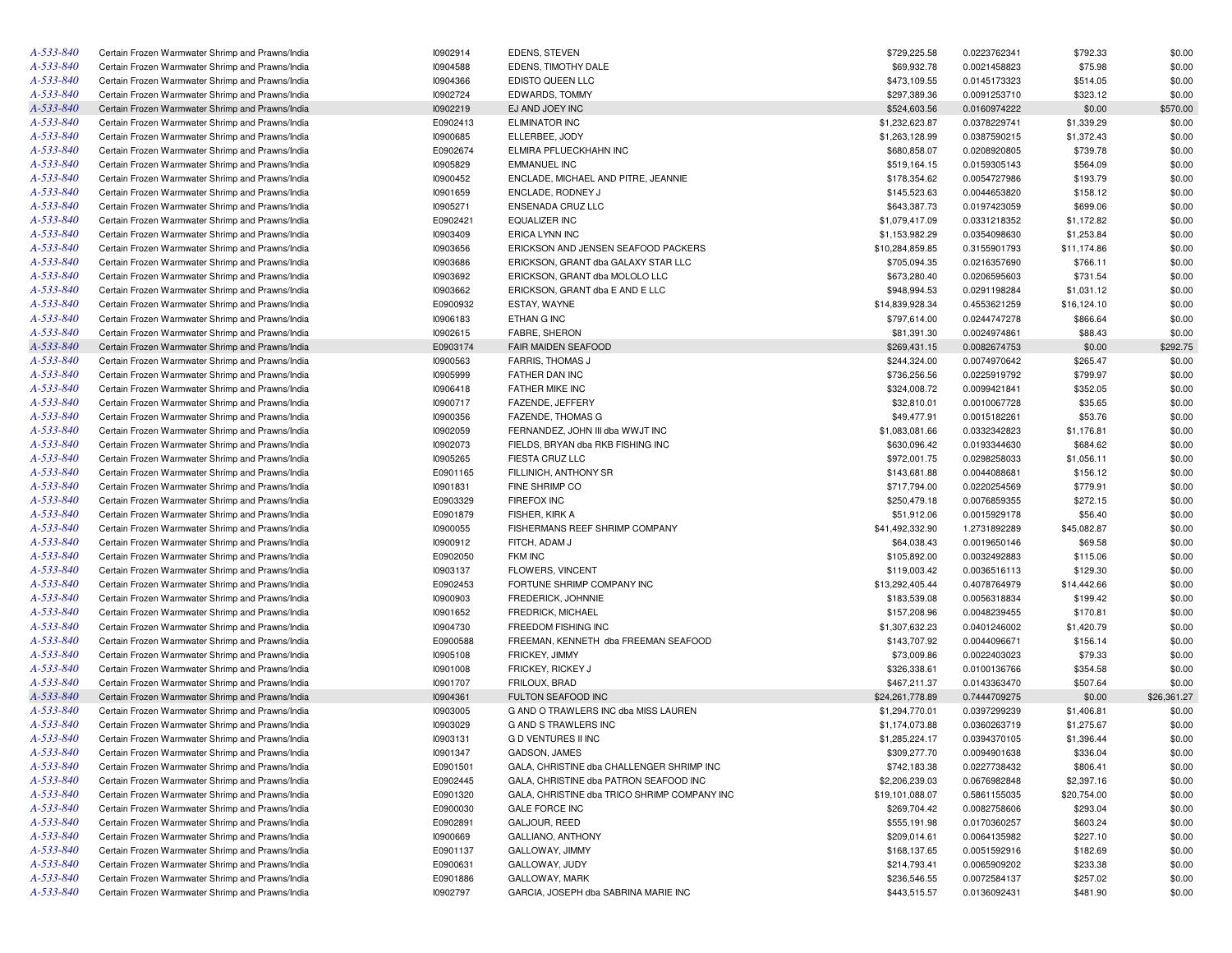| A-533-840 | Certain Frozen Warmwater Shrimp and Prawns/India | 10902761        | GARCIA, JOSEPH dba MISS GABRIELLE INC         | \$425,116.60    | 0.0130446721 | \$461.90    | \$0.00     |
|-----------|--------------------------------------------------|-----------------|-----------------------------------------------|-----------------|--------------|-------------|------------|
| A-533-840 | Certain Frozen Warmwater Shrimp and Prawns/India | 10902779        | GARCIA, JOSEPH dba MARIAH LYNN INC            | \$394,165.87    | 0.0120949512 | \$428.27    | \$0.00     |
| A-533-840 | Certain Frozen Warmwater Shrimp and Prawns/India | 10902772        | GARCIA, JOSEPH dba SANDRA G INC               | \$390,966.12    | 0.0119967671 | \$424.80    | \$0.00     |
| A-533-840 | Certain Frozen Warmwater Shrimp and Prawns/India | 10902755        | GARCIA, JOSEPH dba ALYSIA RENEE INC           | \$325,438.44    | 0.0099860550 | \$353.60    | \$0.00     |
| A-533-840 | Certain Frozen Warmwater Shrimp and Prawns/India | 10902791        | GARCIA, JOSEPH dba TRAWLER SANTA MARIA        | \$357,626.57    | 0.0109737454 | \$388.57    | \$0.00     |
| A-533-840 | Certain Frozen Warmwater Shrimp and Prawns/India | 10902785        | GARCIA, JOSEPH dba THOMAS G INC               | \$389,016.21    | 0.0119369342 | \$422.68    | \$0.00     |
| A-533-840 | Certain Frozen Warmwater Shrimp and Prawns/India | 10903907        | GARNER, LARRY S                               | \$229,783.66    | 0.0070508950 | \$249.67    | \$0.00     |
| A-533-840 | Certain Frozen Warmwater Shrimp and Prawns/India | 10905745        | GASPARD, MICHAEL ANTHONY SR                   | \$61,797.70     | 0.0018962579 | \$67.15     | \$0.00     |
| A-533-840 | Certain Frozen Warmwater Shrimp and Prawns/India | 10905572        | GASPARD, MURRY SR                             | \$106,471.42    | 0.0032670678 | \$115.68    | \$0.00     |
| A-533-840 | Certain Frozen Warmwater Shrimp and Prawns/India | 10901599        | GASPARD, RONALD SR                            | \$93,156.81     | 0.0028585100 | \$101.22    | \$0.00     |
| A-533-840 | Certain Frozen Warmwater Shrimp and Prawns/India | E0903061        | GAUDET, ALLEN IV                              | \$99,214.39     | 0.0030443864 | \$107.80    | \$0.00     |
| A-533-840 | Certain Frozen Warmwater Shrimp and Prawns/India | E0903181        | GAY FISH COMPANY INC                          | \$142,900.11    | 0.0043848795 | \$155.27    | \$0.00     |
| A-533-840 | Certain Frozen Warmwater Shrimp and Prawns/India | 10901138        | <b>GEMITA INC</b>                             | \$745,096.33    | 0.0228632269 | \$809.57    | \$0.00     |
| A-533-840 | Certain Frozen Warmwater Shrimp and Prawns/India | 10900956        | GEORGE, JAMES JR                              | \$514,738.20    | 0.0157947044 | \$559.28    | \$0.00     |
| A-533-840 | Certain Frozen Warmwater Shrimp and Prawns/India | 10901019        | <b>GEORGIA SHRIMP CO LLC</b>                  | \$6,501,398.71  | 0.1994949484 | \$7,064.00  | \$0.00     |
| A-533-840 | Certain Frozen Warmwater Shrimp and Prawns/India | 10905259        | <b>GLORIA CRUZ LLC</b>                        | \$698,040.61    | 0.0214193255 | \$758.45    | \$0.00     |
| A-533-840 | Certain Frozen Warmwater Shrimp and Prawns/India | 10905670        | GLOVER, CHARLES                               | \$152,857.53    | 0.0046904222 | \$166.09    | \$0.00     |
| A-533-840 | Certain Frozen Warmwater Shrimp and Prawns/India | 10902522        | GOINGS, ROBERT                                | \$156,693.77    | 0.0048081370 | \$170.25    | \$0.00     |
| A-533-840 | Certain Frozen Warmwater Shrimp and Prawns/India | 10902470        | GOLD COAST SEAFOOD INC                        | \$3,323,514.50  | 0.1019818016 | \$3,611.11  | \$0.00     |
| A-533-840 | Certain Frozen Warmwater Shrimp and Prawns/India | 10900842        | GOLDEN GULF COAST PKG CO INC                  | \$24,841,474.54 | 0.7622588465 | \$26,991.13 | \$0.00     |
| A-533-840 | Certain Frozen Warmwater Shrimp and Prawns/India | 10900597        | <b>GOLDEN PHASE INC</b>                       | \$167,947.76    | 0.0051534648 | \$182.48    | \$0.00     |
| A-533-840 | Certain Frozen Warmwater Shrimp and Prawns/India | 10900829        | GOLLOTTS OIL DOCK AND ICEHOUSE INC            | \$24,883,714.16 | 0.7635549662 | \$27,037.02 | \$0.00     |
| A-533-840 | Certain Frozen Warmwater Shrimp and Prawns/India | 10900268        | GONZALES, RUDOLPH                             | \$40,942.61     | 0.0012563210 | \$44.49     | \$0.00     |
| A-533-840 | Certain Frozen Warmwater Shrimp and Prawns/India | 10901587        | GONZALES, RUDOLPH S JR                        | \$45,189.97     | 0.0013866510 | \$49.10     | \$0.00     |
| A-533-840 | Certain Frozen Warmwater Shrimp and Prawns/India | E0901434        | GONZALES, TIM J                               | \$143,257.22    | 0.0043958374 | \$155.65    | \$0.00     |
| A-533-840 | Certain Frozen Warmwater Shrimp and Prawns/India | 10902718        | GONZALEZ TRAWLERS INC                         | \$626,823.71    | 0.0192340401 | \$681.07    | \$0.00     |
| A-533-840 | Certain Frozen Warmwater Shrimp and Prawns/India | 10904456        | GOODMAN, DANNY                                | \$272,522.91    | 0.0083623457 | \$296.11    | \$0.00     |
| A-533-840 | Certain Frozen Warmwater Shrimp and Prawns/India | 10904735        | <b>GORE SEAFOOD INC</b>                       | \$1,097,265.59  | 0.0336695151 | \$1,192.22  | \$0.00     |
| A-533-840 | Certain Frozen Warmwater Shrimp and Prawns/India | E0902587        | GORE, ISABEL dba WESTERN SEAFOOD CO INC       | \$36,649,599.34 | 1.1245903005 | \$39,821.07 | \$0.00     |
| A-533-840 | Certain Frozen Warmwater Shrimp and Prawns/India | 10905462        | <b>GOVELOPEZ INC</b>                          | \$627,947.14    | 0.0192685125 | \$682.29    | \$0.00     |
| A-533-840 | Certain Frozen Warmwater Shrimp and Prawns/India | E0902900        | <b>GRAHAM SHRIMP CO</b>                       | \$7,628,484.02  | 0.2340794795 | \$8,288.61  | \$0.00     |
| A-533-840 | Certain Frozen Warmwater Shrimp and Prawns/India | E0902619        | GRAHAM, DARRELL                               | \$8,707,032.94  | 0.2671746749 | \$9,460.50  | \$0.00     |
| A-533-840 | Certain Frozen Warmwater Shrimp and Prawns/India | 10906177        | <b>GRANDMA INC</b>                            | \$700,120.00    | 0.0214831315 | \$760.70    | \$0.00     |
| A-533-840 | Certain Frozen Warmwater Shrimp and Prawns/India | 10904373        | GRANGER, ALBERT J                             | \$146,936.33    | 0.0045087306 | \$159.65    | \$0.00     |
| A-533-840 | Certain Frozen Warmwater Shrimp and Prawns/India | E0901297        | GRANGER, WILLIAM                              | \$157,540.74    | 0.0048341262 | \$171.17    | \$0.00     |
| A-533-840 | Certain Frozen Warmwater Shrimp and Prawns/India | E0901091        | GRANIER, STEPHEN dba S AND S SEAFOOD CO INC   | \$222,375.52    | 0.0068235767 | \$241.62    | \$0.00     |
| A-533-840 | Certain Frozen Warmwater Shrimp and Prawns/India | E0901906        | <b>GRAVES, ROBERT N SR</b>                    | \$416,736.93    | 0.0127875425 | \$452.80    | \$0.00     |
| A-533-840 | Certain Frozen Warmwater Shrimp and Prawns/India | 10903680        | <b>GREEN FLASH LLC</b>                        | \$598,079.74    | 0.0183520335 | \$649.83    | \$0.00     |
| A-533-840 | Certain Frozen Warmwater Shrimp and Prawns/India | E0900639        | GREEN, JAMES W dba EAST COAST SEAFOOD COMPANY | \$795,466.28    | 0.0244088252 | \$864.30    | \$0.00     |
| A-533-840 | Certain Frozen Warmwater Shrimp and Prawns/India | E0900635        | GREEN, JAMES W JR dba MISS EMILIE ANN         | \$280,790.02    | 0.0086160214 | \$305.09    | \$0.00     |
| A-533-840 | Certain Frozen Warmwater Shrimp and Prawns/India | 10901524        | GREENLAW, WILLARD C JR                        | \$53,585.92     | 0.0016442801 | \$58.22     | \$0.00     |
| A-533-840 | Certain Frozen Warmwater Shrimp and Prawns/India | E0902028        | GROOVER, HENRY HARLEY                         | \$167,349.88    | 0.0051351189 | \$181.83    | \$0.00     |
| A-533-840 | Certain Frozen Warmwater Shrimp and Prawns/India | E0902466        | GROS, DANNY A                                 | \$1,080,448.17  | 0.0331534738 | \$1,173.94  | \$0.00     |
| A-533-840 | Certain Frozen Warmwater Shrimp and Prawns/India | E0900513        | GUIDRY, CHARLES J                             | \$102,324.05    | 0.0031398061 | \$111.18    | \$0.00     |
| A-533-840 | Certain Frozen Warmwater Shrimp and Prawns/India | 10900381        | GUIDRY, CLINTON P JR                          | \$147,146.34    | 0.0045151748 | \$159.88    | \$0.00     |
| A-533-840 | Certain Frozen Warmwater Shrimp and Prawns/India | E0901096        | GUIDRY, JASON                                 | \$69,620.28     | 0.0021362932 | \$75.64     | \$0.00     |
| A-533-840 | Certain Frozen Warmwater Shrimp and Prawns/India | <b>I0901550</b> | GUIDRY, KENNETH J                             | \$272,805.43    | 0.0083710149 | \$296.41    | \$0.00     |
| A-533-840 | Certain Frozen Warmwater Shrimp and Prawns/India | 10901365        | GUIDRY, MICHAEL J                             | \$112,491.87    | 0.0034518049 | \$122.23    | \$0.00     |
| A-533-840 | Certain Frozen Warmwater Shrimp and Prawns/India | E0900988        | <b>GUIDRY, ROBERT</b>                         | \$69,769.95     | 0.0021408859 | \$75.81     | \$0.00     |
| A-533-840 | Certain Frozen Warmwater Shrimp and Prawns/India | 10901500        | <b>GUIDRY, VICKI</b>                          | \$129,938.03    | 0.0039871390 | \$141.18    | \$0.00     |
| A-533-840 | Certain Frozen Warmwater Shrimp and Prawns/India | E0900170        | GULF CROWN SEAFOOD CO INC                     | \$91,223,811.90 | 2.7991960589 | \$99,117.86 | \$0.00     |
| A-533-840 | Certain Frozen Warmwater Shrimp and Prawns/India | 10905095        | GULF FINEST INVESTMENT CO                     | \$1,058,705.00  | 0.0324862862 | \$0.00      | \$1,150.32 |
| A-533-840 | Certain Frozen Warmwater Shrimp and Prawns/India | E0901150        | <b>GULF FISH INC</b>                          | \$14,496,237.29 | 0.4448159910 | \$15,750.67 | \$0.00     |
| A-533-840 | Certain Frozen Warmwater Shrimp and Prawns/India | 10904607        | <b>GULF FISHERIES INC</b>                     | \$513,552.83    | 0.0157583314 | \$557.99    | \$0.00     |
| A-533-840 | Certain Frozen Warmwater Shrimp and Prawns/India | 10901377        | GULF ISLAND SHRIMP AND SEAFOOD II LLC         | \$43,585,913.73 | 1.3374306050 | \$47,357.62 | \$0.00     |
| A-533-840 | Certain Frozen Warmwater Shrimp and Prawns/India | E0902845        | GULF KING SERVICES INC                        | \$40,325,142.05 | 1.2373740622 | \$43,814.67 | \$0.00     |
| A-533-840 | Certain Frozen Warmwater Shrimp and Prawns/India | 10903834        | GULF PRIDE ENTERPRISES INC                    | \$24,222,061.25 | 0.7432521945 | \$26,318.11 | \$0.00     |
| A-533-840 | Certain Frozen Warmwater Shrimp and Prawns/India | 10903936        | <b>GULF RUNNER</b>                            | \$1,178,736.33  | 0.0361694389 | \$1,280.74  | \$0.00     |
| A-533-840 | Certain Frozen Warmwater Shrimp and Prawns/India | E0902706        | GULF SHRIMP COMPANY INC                       | \$1,157,484.68  | 0.0355173335 | \$1,257.65  | \$0.00     |
| A-533-840 | Certain Frozen Warmwater Shrimp and Prawns/India | 10904528        | GULF SHRIMP ICE CO INC                        | \$631,349.90    | 0.0193729259 | \$0.00      | \$685.98   |
| A-533-840 | Certain Frozen Warmwater Shrimp and Prawns/India | E0902615        | GULF SOUTH INC                                | \$22,810,892.54 | 0.6999505849 | \$24,784.83 | \$0.00     |
|           |                                                  |                 |                                               |                 |              |             |            |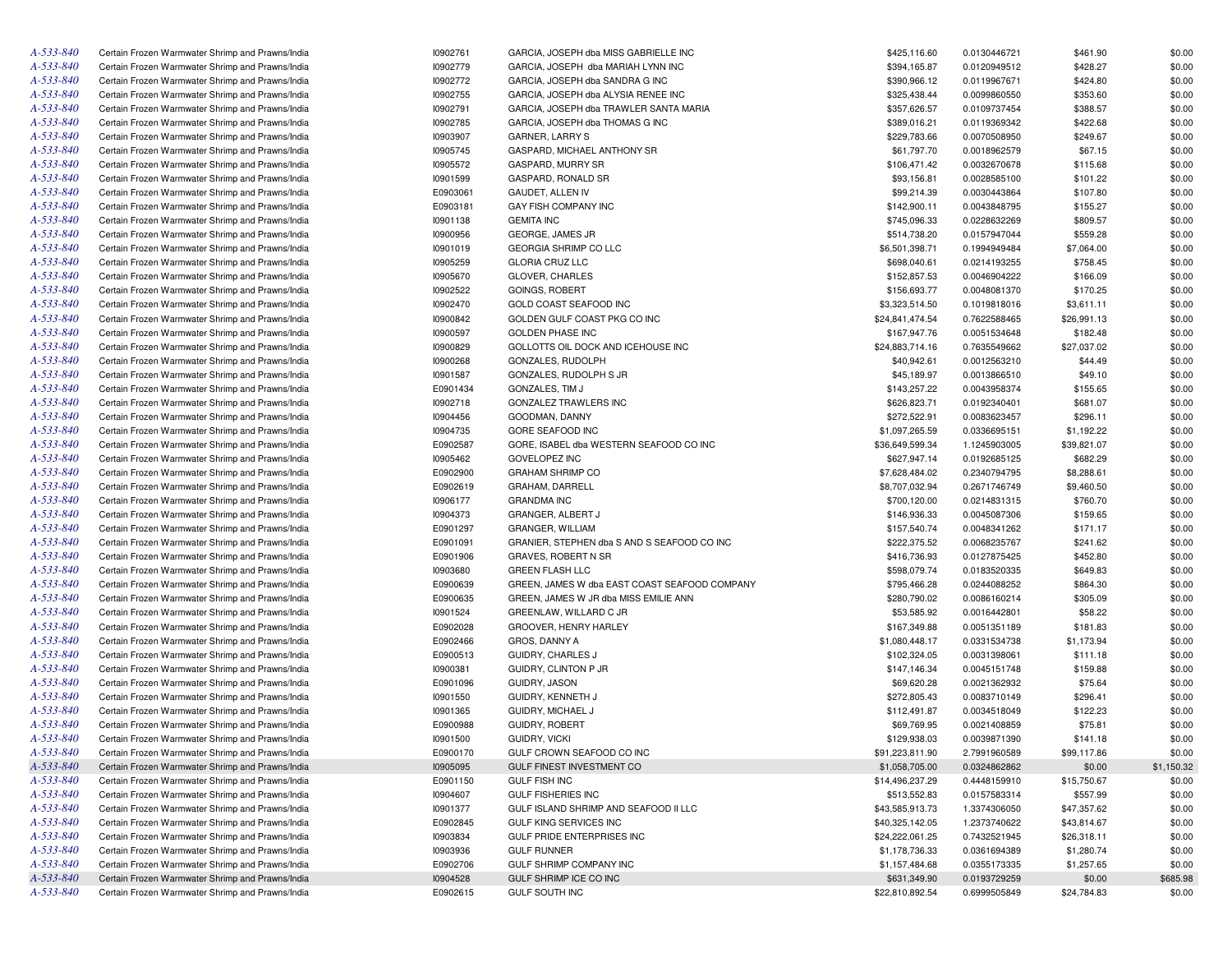| A-533-840              | Certain Frozen Warmwater Shrimp and Prawns/India                                                     | 10902499             | <b>GUY, KIMOTHY</b>                                          | \$137,560.93                      | 0.0042210472 | \$149.46    | \$0.00      |
|------------------------|------------------------------------------------------------------------------------------------------|----------------------|--------------------------------------------------------------|-----------------------------------|--------------|-------------|-------------|
| A-533-840              | Certain Frozen Warmwater Shrimp and Prawns/India                                                     | 10902163             | H AND A SEAFOOD LLC                                          | \$11,631,629.82                   | 0.3569157183 | \$0.00      | \$12,638.17 |
| A-533-840              | Certain Frozen Warmwater Shrimp and Prawns/India                                                     | 10901982             | H AND N CORPORATION                                          | \$135,601.03                      | 0.0041609078 | \$0.00      | \$147.34    |
| A-533-840              | Certain Frozen Warmwater Shrimp and Prawns/India                                                     | 10903988             | H T SEAMAN                                                   | \$119,589.75                      | 0.0036696028 | \$129.94    | \$0.00      |
| A-533-840              | Certain Frozen Warmwater Shrimp and Prawns/India                                                     | E0902482             | HA, CO DONG                                                  | \$199,966.40                      | 0.0061359545 | \$217.27    | \$0.00      |
| A-533-840              | Certain Frozen Warmwater Shrimp and Prawns/India                                                     | E0902433             | HAILEY MARIE INC                                             | \$680,533.21                      | 0.0208821122 | \$739.42    | \$0.00      |
| A-533-840              | Certain Frozen Warmwater Shrimp and Prawns/India                                                     | 10900944             | HALL, DARRELL T SR                                           | \$10,216.88                       | 0.0003135042 | \$11.10     | \$0.00      |
| A-533-840              | Certain Frozen Warmwater Shrimp and Prawns/India                                                     | 10905000             | HANSEN, ERIC                                                 | \$3,846,465.00                    | 0.1180284998 | \$4,179.32  | \$0.00      |
| A-533-840              | Certain Frozen Warmwater Shrimp and Prawns/India                                                     | E0900266             | HANSON, EDMOND A                                             | \$16,956.99                       | 0.0005203240 | \$18.42     | \$0.00      |
| A-533-840              | Certain Frozen Warmwater Shrimp and Prawns/India                                                     | E0902537             | HARDEE, WILLIAM P                                            | \$370,587.21                      | 0.0113714417 | \$402.66    | \$0.00      |
| A-533-840              | Certain Frozen Warmwater Shrimp and Prawns/India                                                     | E0900828             | HARDY, JOHN                                                  | \$1,287,622.29                    | 0.0395105967 | \$1,399.05  | \$0.00      |
| A-533-840              | Certain Frozen Warmwater Shrimp and Prawns/India                                                     | 10904988             | HARLINGEN SHRIMP FARMS LTD                                   | \$5,530,601.31                    | 0.1697061005 | \$0.00      | \$6,009.19  |
| A-533-840              | Certain Frozen Warmwater Shrimp and Prawns/India                                                     | 10903901             | HATTAWAY, ERROL HENRY                                        | \$560,003.50                      | 0.0171836668 | \$608.46    | \$0.00      |
| A-533-840              | Certain Frozen Warmwater Shrimp and Prawns/India                                                     | E0901313             | HAYDEL, GREGORY                                              | \$123,564.54                      | 0.0037915690 | \$134.26    | \$0.00      |
| A-533-840              | Certain Frozen Warmwater Shrimp and Prawns/India                                                     | 10903549             | HCP LLC                                                      | \$92,609.97                       | 0.0028417302 | \$100.62    | \$0.00      |
| A-533-840              | Certain Frozen Warmwater Shrimp and Prawns/India                                                     | 10900089             | HEBERT, ROBERT A                                             | \$152,955.01                      | 0.0046934134 | \$166.19    | \$0.00      |
| A-533-840              | Certain Frozen Warmwater Shrimp and Prawns/India                                                     | E0902683             | HELEN KAY INC                                                | \$766,862.34                      | 0.0235311153 | \$833.22    | \$0.00      |
| A-533-840              | Certain Frozen Warmwater Shrimp and Prawns/India                                                     | 10900245             | HELMER, GERRY J                                              | \$138,850.69                      | 0.0042606234 | \$150.87    | \$0.00      |
| A-533-840              | Certain Frozen Warmwater Shrimp and Prawns/India                                                     | E0900650             | HELMER, HERMAN C JR                                          | \$33,835.86                       | 0.0010382509 | \$36.76     | \$0.00      |
| A-533-840              | Certain Frozen Warmwater Shrimp and Prawns/India                                                     | 10900777             | <b>HELMER, KENNETH</b>                                       | \$166,828.13                      | 0.0051191091 | \$181.26    | \$0.00      |
| A-533-840              | Certain Frozen Warmwater Shrimp and Prawns/India                                                     | E0900320             | HELMER, LARRY J SR                                           | \$86,688.60                       | 0.0026600334 | \$94.19     | \$0.00      |
| A-533-840              | Certain Frozen Warmwater Shrimp and Prawns/India                                                     | E0902430             | HELMER, MICHAEL A                                            | \$179,344.46                      | 0.0055031718 | \$194.86    | \$0.00      |
| A-533-840              | Certain Frozen Warmwater Shrimp and Prawns/India                                                     | E0900753             | HELMER, RUSTY L                                              | \$92,469.81                       | 0.0028374294 | \$100.47    | \$0.00      |
| A-533-840              | Certain Frozen Warmwater Shrimp and Prawns/India                                                     | 10904918             | HEMMENWAY, JACK                                              | \$1,953,175.22                    | 0.0599330401 | \$2,122.19  | \$0.00      |
| A-533-840              | Certain Frozen Warmwater Shrimp and Prawns/India                                                     | E0900894             | HENDERSON, JOHNNY                                            | \$124,584.14                      | 0.0038228553 | \$135.37    | \$0.00      |
| A-533-840              | Certain Frozen Warmwater Shrimp and Prawns/India                                                     | E0900122             | HEREFORD, RODNEY O JR                                        | \$161,061.29                      | 0.0049421540 | \$175.00    | \$0.00      |
| A-533-840              | Certain Frozen Warmwater Shrimp and Prawns/India                                                     | E0900125             | HEREFORD, RODNEY O SR                                        | \$152,743.50                      | 0.0046869232 | \$165.96    | \$0.00      |
| A-533-840              | Certain Frozen Warmwater Shrimp and Prawns/India                                                     | 10905253             | <b>HERMOSA CRUZ LLC</b>                                      | \$1,007,178.89                    | 0.0309052113 | \$1,094.34  | \$0.00      |
| A-533-840              |                                                                                                      | E0902450             |                                                              | \$150,044.49                      |              |             | \$0.00      |
| A-533-840              | Certain Frozen Warmwater Shrimp and Prawns/India                                                     | 10904677             | HESS, HENRY JR                                               |                                   | 0.0046041043 | \$163.03    | \$0.00      |
| A-533-840              | Certain Frozen Warmwater Shrimp and Prawns/India                                                     | E0902597             | HEWETT, JAMES L dba CAPT DEXTER INC<br><b>HHH MARINE INC</b> | \$215,808.41                      | 0.0066220654 | \$234.48    | \$1,138.98  |
| A-533-840              | Certain Frozen Warmwater Shrimp and Prawns/India                                                     | 10901289             | HI SEAS OF DULAC INC                                         | \$1,048,271.00<br>\$37,629,892.00 | 0.0321661197 | \$0.00      | \$0.00      |
| A-533-840              | Certain Frozen Warmwater Shrimp and Prawns/India                                                     | E0900643             |                                                              |                                   | 1.1546705097 | \$40,886.19 | \$0.00      |
| A-533-840              | Certain Frozen Warmwater Shrimp and Prawns/India                                                     |                      | HICKMAN, JOHN                                                | \$46,126.03                       | 0.0014153739 | \$50.12     |             |
| A-533-840              | Certain Frozen Warmwater Shrimp and Prawns/India                                                     | 10900651             | HICKMAN, MARVIN                                              | \$68,032.80                       | 0.0020875815 | \$73.92     | \$0.00      |
| A-533-840              | Certain Frozen Warmwater Shrimp and Prawns/India                                                     | E0903334             | HICKS, DEBRA BRANNING AND MICHAEL BRANNING                   | \$158,507.12                      | 0.0048637795 | \$0.00      | \$172.22    |
|                        | Certain Frozen Warmwater Shrimp and Prawns/India                                                     | 10901066             | HIGGINS, JOSEPH J III                                        | \$165,003.11                      | 0.0050631085 | \$179.28    | \$0.00      |
| A-533-840              | Certain Frozen Warmwater Shrimp and Prawns/India                                                     | 10903335             | HINGLE, ROLAND T SR                                          | \$59,497.44                       | 0.0018256746 | \$64.65     | \$0.00      |
| A-533-840              | Certain Frozen Warmwater Shrimp and Prawns/India                                                     | E0902016             | HO, JIMMY                                                    | \$108,987.30                      | 0.0033442674 | \$118.42    | \$0.00      |
| A-533-840              | Certain Frozen Warmwater Shrimp and Prawns/India                                                     | 10901406             | HO, NGA THI                                                  | \$1,364,533.76                    | 0.0418706196 | \$1,482.61  | \$0.00      |
| A-533-840              | Certain Frozen Warmwater Shrimp and Prawns/India                                                     | E0903020             | HOANG, HUY VAN                                               | \$22,886.27                       | 0.0007022635 | \$24.87     | \$0.00      |
| A-533-840              | Certain Frozen Warmwater Shrimp and Prawns/India                                                     | 10905294             | HOANG, LOAN                                                  | \$1,679,668.53                    | 0.0515405071 | \$1,825.02  | \$0.00      |
| A-533-840              | Certain Frozen Warmwater Shrimp and Prawns/India                                                     | E0903139             | HOANG, TRUNG TUAN                                            | \$86,647.52                       | 0.0026587729 | \$94.15     | \$0.00      |
| A-533-840              | Certain Frozen Warmwater Shrimp and Prawns/India                                                     | 10901054             | HOME LOVING CARE CO                                          | \$36,913.24                       | 0.0011326801 | \$40.11     | \$0.00      |
| A-533-840              | Certain Frozen Warmwater Shrimp and Prawns/India                                                     | 10901126             | HONDUMEX ENTERPRISES INC                                     | \$841,188.93                      | 0.0258118214 | \$913.98    | \$0.00      |
| A-533-840              | Certain Frozen Warmwater Shrimp and Prawns/India                                                     | 10900927             | <b>HONGRI INC</b>                                            | \$599,844.85                      | 0.0184061958 | \$651.75    | \$0.00      |
| A-533-840              | Certain Frozen Warmwater Shrimp and Prawns/India                                                     | E0902593             | HOSTETLER, WARREN L II                                       | \$208,519.64                      | 0.0063984100 | \$226.56    | \$0.00      |
| A-533-840              | Certain Frozen Warmwater Shrimp and Prawns/India                                                     | 10900069             | HUBER, CHARLES A                                             | \$142,780.42                      | 0.0043812068 | \$155.14    | \$0.00      |
| A-533-840              | Certain Frozen Warmwater Shrimp and Prawns/India                                                     | 10901108             | HUCK, STEVEN R                                               | \$98,994.06                       | 0.0030376256 | \$107.56    | \$0.00      |
| A-533-840              | Certain Frozen Warmwater Shrimp and Prawns/India                                                     | 10900890             | HUTTO, CYNTHIA E                                             | \$151,208.97                      | 0.0046398363 | \$164.29    | \$0.00      |
| A-533-840              | Certain Frozen Warmwater Shrimp and Prawns/India                                                     | E0900273             | HUYNH, DUNG                                                  | \$92,156.71                       | 0.0028278220 | \$100.13    | \$0.00      |
| A-533-840              | Certain Frozen Warmwater Shrimp and Prawns/India                                                     | 10901232             | HUYNH, HAI                                                   | \$188,602.01                      | 0.0057872390 | \$204.92    | \$0.00      |
| A-533-840              | Certain Frozen Warmwater Shrimp and Prawns/India                                                     | 10901475             | HUYNH, HUNG V                                                | \$12,714,929.79                   | 0.3901566994 | \$13,815.21 | \$0.00      |
| A-533-840              | Certain Frozen Warmwater Shrimp and Prawns/India                                                     | E0901928             | HUYNH, THANH NGOC                                            | \$2,443,408.99                    | 0.0749758278 | \$2,654.85  | \$0.00      |
| A-533-840              | Certain Frozen Warmwater Shrimp and Prawns/India                                                     | 10901928             | HUYNH, TRI                                                   | \$65,237.68                       | 0.0020018135 | \$70.88     | \$0.00      |
| A-533-840              | Certain Frozen Warmwater Shrimp and Prawns/India                                                     | 10905499             | IKE AND ZACK INC                                             | \$278,183.07                      | 0.0085360273 | \$302.26    | \$0.00      |
| A-533-840              | Certain Frozen Warmwater Shrimp and Prawns/India                                                     | E0901456             | INDEPENDENT FISH COMPANY                                     | \$1,803,549.67                    | 0.0553417910 | \$1,959.62  | \$0.00      |
| A-533-840              | Certain Frozen Warmwater Shrimp and Prawns/India                                                     | 10901463             | INDEPENDENT SEAFOOD INC                                      | \$1,930,488.73                    | 0.0592369068 | \$2,097.54  | \$0.00      |
| A-533-840              | Certain Frozen Warmwater Shrimp and Prawns/India                                                     | E0900664             | INGRAHAM, JOYCE                                              | \$405,399.64                      | 0.0124396586 | \$440.48    | \$0.00      |
|                        |                                                                                                      |                      |                                                              |                                   |              |             |             |
| A-533-840              | Certain Frozen Warmwater Shrimp and Prawns/India                                                     | 10904723             | <b>INTEGRITY FISHING INC</b>                                 | \$844,186.88                      | 0.0259038133 | \$917.24    | \$0.00      |
| A-533-840<br>A-533-840 | Certain Frozen Warmwater Shrimp and Prawns/India<br>Certain Frozen Warmwater Shrimp and Prawns/India | 10906215<br>10903621 | INTERNATIONAL OCEANIC ENT<br><b>IRON HORSE INC</b>           | \$27,365,403.93                   | 0.8397054369 | \$29,733.47 | \$0.00      |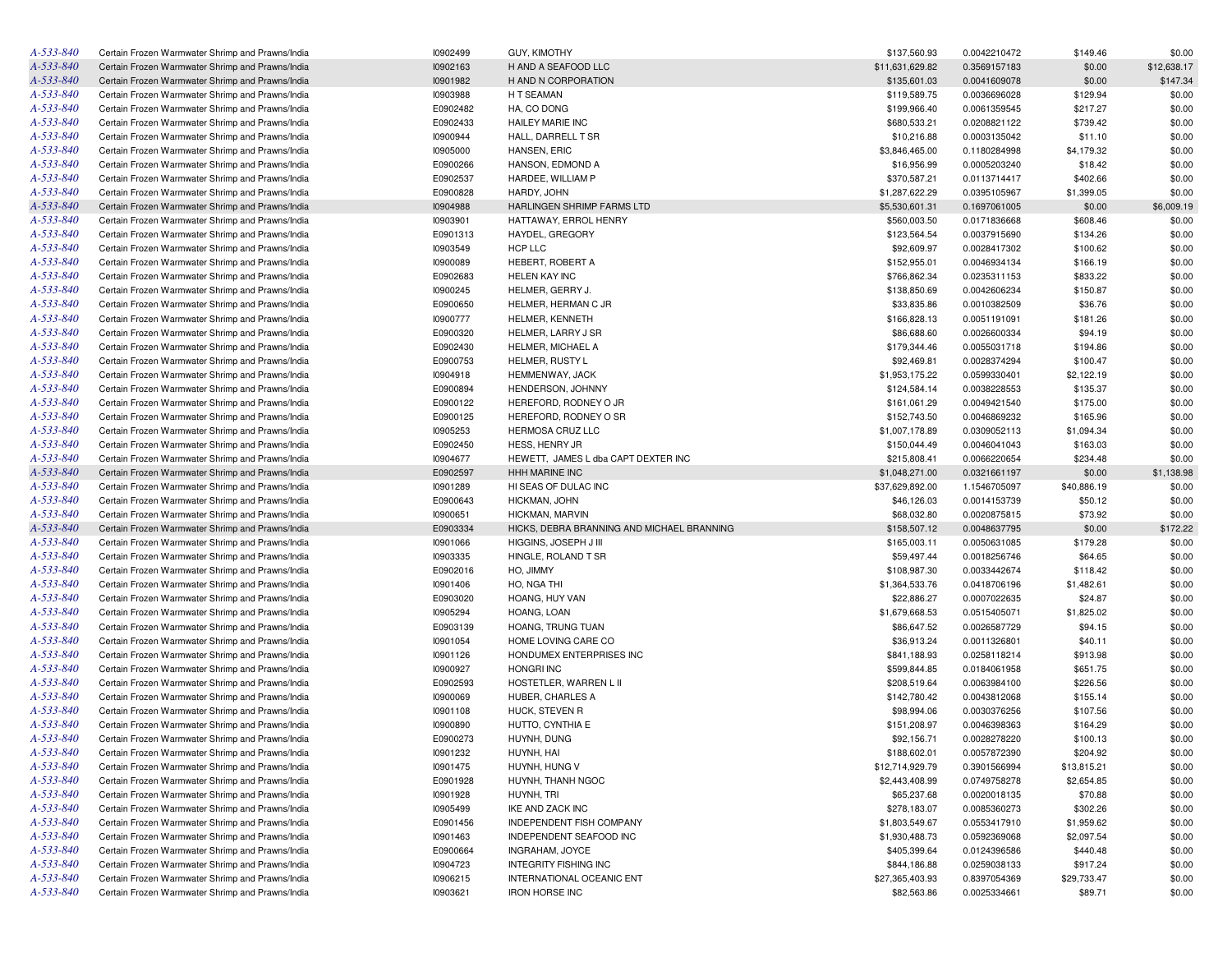| A-533-840 | Certain Frozen Warmwater Shrimp and Prawns/India | 10903782 | <b>IRON WILL INC</b>                        | \$1,083,124.25  | 0.0332355891 | \$1,176.85  | \$0.00     |
|-----------|--------------------------------------------------|----------|---------------------------------------------|-----------------|--------------|-------------|------------|
| A-533-840 | Certain Frozen Warmwater Shrimp and Prawns/India | E0902694 | <b>ISABEL MAIER INC</b>                     | \$1,008,365.00  | 0.0309416070 | \$1,095.62  | \$0.00     |
| A-533-840 | Certain Frozen Warmwater Shrimp and Prawns/India | 10905247 | <b>ISLA CRUZ LLC</b>                        | \$943,943.05    | 0.0289648241 | \$1,025.63  | \$0.00     |
| A-533-840 | Certain Frozen Warmwater Shrimp and Prawns/India | 10900897 | J AND J RENTALS INC                         | \$756,980.86    | 0.0232279028 | \$822.49    | \$0.00     |
| A-533-840 | Certain Frozen Warmwater Shrimp and Prawns/India | E0903207 | J W BLUME INC dba J B SEAFOODS              | \$4,546,794.00  | 0.1395180445 | \$0.00      | \$4,940.25 |
| A-533-840 | Certain Frozen Warmwater Shrimp and Prawns/India | E0903068 | JACKSON, JOHN DERRELL                       | \$191,182.95    | 0.0058664350 | \$207.73    | \$0.00     |
| A-533-840 | Certain Frozen Warmwater Shrimp and Prawns/India | 10904936 | JACKSON, JOHN ELTON SR                      | \$128,008.54    | 0.0039279328 | \$139.09    | \$0.00     |
| A-533-840 | Certain Frozen Warmwater Shrimp and Prawns/India | 10906018 | JACOB A INC                                 | \$732,991.86    | 0.0224918021 | \$796.42    | \$0.00     |
| A-533-840 | Certain Frozen Warmwater Shrimp and Prawns/India | 10901280 | JACQUELIN MARIE INC                         | \$327,740.13    | 0.0100566821 | \$356.10    | \$0.00     |
| A-533-840 | Certain Frozen Warmwater Shrimp and Prawns/India | 10902097 | JAMES DQ INC                                | \$1,097,940.90  | 0.0336902370 | \$1,192.95  | \$0.00     |
| A-533-840 | Certain Frozen Warmwater Shrimp and Prawns/India | 10902648 | JBS PACKING COMPANY INC                     | \$78,524,739.86 | 2.4095259534 | \$85,319.87 | \$0.00     |
| A-533-840 | Certain Frozen Warmwater Shrimp and Prawns/India | 10900939 | JD LAND CO INC                              | \$628,424.94    | 0.0192831738 | \$682.81    | \$0.00     |
| A-533-840 | Certain Frozen Warmwater Shrimp and Prawns/India | 10903674 | JENNA DAWN LLC                              | \$615,637.26    | 0.0188907847 | \$668.91    | \$0.00     |
| A-533-840 | Certain Frozen Warmwater Shrimp and Prawns/India | 10901952 | JIMMY LE INC                                | \$818,138.95    | 0.0251045344 | \$888.94    | \$0.00     |
| A-533-840 | Certain Frozen Warmwater Shrimp and Prawns/India | 10900111 | JOHNSTON, RONALD                            | \$84,434.82     | 0.0025908763 | \$91.74     | \$0.00     |
| A-533-840 |                                                  | 10904414 |                                             | \$417,674.26    |              | \$0.00      | \$453.82   |
| A-533-840 | Certain Frozen Warmwater Shrimp and Prawns/India |          | JONES, LOUIS D                              |                 | 0.0128163044 |             |            |
|           | Certain Frozen Warmwater Shrimp and Prawns/India | 10904912 | JORDAN, DEAN                                | \$272,152.68    | 0.0083509853 | \$295.70    | \$0.00     |
| A-533-840 | Certain Frozen Warmwater Shrimp and Prawns/India | 10906333 | JORDAN, HUBERT W JR dba STORMY SEAS SEAFOOD | \$66,630.49     | 0.0020445518 | \$72.40     | \$0.00     |
| A-533-840 | Certain Frozen Warmwater Shrimp and Prawns/India | E0902406 | JOSEPH ANTHONY INC                          | \$1,311,245.72  | 0.0402354799 | \$1,424.71  | \$0.00     |
| A-533-840 | Certain Frozen Warmwater Shrimp and Prawns/India | 10905505 | JOSH AND JAKE INC                           | \$357,433.77    | 0.0109678293 | \$388.36    | \$0.00     |
| A-533-840 | Certain Frozen Warmwater Shrimp and Prawns/India | 10905211 | JOYA CRUZ LLC                               | \$1,013,505.96  | 0.0310993570 | \$1,101.21  | \$0.00     |
| A-533-840 | Certain Frozen Warmwater Shrimp and Prawns/India | 10903949 | <b>JOYCE</b>                                | \$349,188.35    | 0.0107148192 | \$379.41    | \$0.00     |
| A-533-840 | Certain Frozen Warmwater Shrimp and Prawns/India | E0902991 | JRS AQUACULTURE FARM INC                    | \$2,751,745.58  | 0.0844371138 | \$0.00      | \$2,989.87 |
| A-533-840 | Certain Frozen Warmwater Shrimp and Prawns/India | E0900323 | JULIE ANN LLC                               | \$658,132.93    | 0.0201947613 | \$715.08    | \$0.00     |
| A-533-840 | Certain Frozen Warmwater Shrimp and Prawns/India | 10905035 | JULIE SHRIMP CO INC                         | \$503,735.92    | 0.0154571002 | \$547.33    | \$0.00     |
| A-533-840 | Certain Frozen Warmwater Shrimp and Prawns/India | 10900280 | JULIO GONZALEZ BOAT BUILDERS INC            | \$227,969.80    | 0.0069952368 | \$247.70    | \$0.00     |
| A-533-840 | Certain Frozen Warmwater Shrimp and Prawns/India | 10901196 | K AND D BOAT COMPANY                        | \$115,857.28    | 0.0035550722 | \$125.88    | \$0.00     |
| A-533-840 | Certain Frozen Warmwater Shrimp and Prawns/India | E0900149 | <b>KEEN, ROBERT STEVEN</b>                  | \$150,301.24    | 0.0046119827 | \$163.31    | \$0.00     |
| A-533-840 | Certain Frozen Warmwater Shrimp and Prawns/India | 10905516 | <b>KEENAN, ROBERT M</b>                     | \$397,936.59    | 0.0122106554 | \$432.37    | \$0.00     |
| A-533-840 | Certain Frozen Warmwater Shrimp and Prawns/India | 10900360 | KELLER, JOSEPH T                            | \$394,799.51    | 0.0121143944 | \$0.00      | \$428.96   |
| A-533-840 | Certain Frozen Warmwater Shrimp and Prawns/India | 10900095 | KELLUM, KENNETH                             | \$89,172.77     | 0.0027362600 | \$96.89     | \$0.00     |
| A-533-840 | Certain Frozen Warmwater Shrimp and Prawns/India | 10900763 | KELLUM, LARRY                               | \$51,328.58     | 0.0015750138 | \$55.77     | \$0.00     |
| A-533-840 | Certain Frozen Warmwater Shrimp and Prawns/India | 10905487 | KELLY MARIE INC                             | \$443,513.62    | 0.0136091833 | \$481.89    | \$0.00     |
| A-533-840 | Certain Frozen Warmwater Shrimp and Prawns/India | 10904243 | <b>KEO, BUNLY</b>                           | \$203,601.66    | 0.0062475022 | \$221.22    | \$0.00     |
| A-533-840 | Certain Frozen Warmwater Shrimp and Prawns/India | 10901768 | <b>KERN, THURMOND A</b>                     | \$527,917.46    | 0.0161991090 | \$573.60    | \$0.00     |
| A-533-840 | Certain Frozen Warmwater Shrimp and Prawns/India | 10904438 | KEVIN DANG AKA TAO KEVIN DANG               | \$540,734.93    | 0.0165924122 | \$587.53    | \$0.00     |
| A-533-840 | Certain Frozen Warmwater Shrimp and Prawns/India | 10905723 | KIMBALL, ERIC KYLE                          | \$69,089.00     | 0.0021199910 | \$0.00      | \$75.07    |
| A-533-840 | Certain Frozen Warmwater Shrimp and Prawns/India | E0902661 | KING, THORNELL L dba KIM SEA KING           | \$93,213.68     | 0.0028602550 | \$101.28    | \$0.00     |
| A-533-840 | Certain Frozen Warmwater Shrimp and Prawns/India | E0902678 | KING, THORNELL L dba BLESSED ASSURANCE      | \$89,652.41     | 0.0027509777 | \$97.41     | \$0.00     |
| A-533-840 | Certain Frozen Warmwater Shrimp and Prawns/India | E0902827 | KING, THORNELL L dba MARCO SEAFOOD          | \$143,372.07    | 0.0043993616 | \$155.78    | \$0.00     |
| A-533-840 | Certain Frozen Warmwater Shrimp and Prawns/India | E0903049 | KING, THORNELL L dba CAPT T MAN             | \$50,441.14     | 0.0015477827 | \$54.81     | \$0.00     |
| A-533-840 |                                                  | 10900073 | KIT, AN                                     |                 |              | \$204.97    | \$0.00     |
|           | Certain Frozen Warmwater Shrimp and Prawns/India |          |                                             | \$188,641.03    | 0.0057884363 |             |            |
| A-533-840 | Certain Frozen Warmwater Shrimp and Prawns/India | 10902149 | KNIGHT SEAFOOD INC                          | \$1,915,948.29  | 0.0587907345 | \$2,081.74  | \$0.00     |
| A-533-840 | Certain Frozen Warmwater Shrimp and Prawns/India | 10902115 | KNIGHT, GEORGE dba MORNING STAR             | \$388,236.19    | 0.0119129994 | \$421.83    | \$0.00     |
| A-533-840 | Certain Frozen Warmwater Shrimp and Prawns/India | 10902121 | KNIGHT, ROBERT dba MISS SAVANNAH 11         | \$324,285.32    | 0.0099506715 | \$352.35    | \$0.00     |
| A-533-840 | Certain Frozen Warmwater Shrimp and Prawns/India | 10904106 | KONG, SENG                                  | \$190,348.00    | 0.0058408146 | \$206.82    | \$0.00     |
| A-533-840 | Certain Frozen Warmwater Shrimp and Prawns/India | E0900353 | KOPSZYWA, MARK                              | \$76,923.95     | 0.0023604058 | \$83.58     | \$0.00     |
| A-533-840 | Certain Frozen Warmwater Shrimp and Prawns/India | E0900358 | KOPSZYWA, STANLEY                           | \$65,441.38     | 0.0020080640 | \$71.10     | \$0.00     |
| A-533-840 | Certain Frozen Warmwater Shrimp and Prawns/India | E0901944 | KRIS AND CODY INC                           | \$1,400,699.69  | 0.0429803685 | \$1,521.91  | \$0.00     |
| A-533-840 | Certain Frozen Warmwater Shrimp and Prawns/India | 10904213 | KRUTH, FRANK D                              | \$169,252.72    | 0.0051935075 | \$183.90    | \$0.00     |
| A-533-840 | Certain Frozen Warmwater Shrimp and Prawns/India | 10903923 | KYLE AND COURTNEY                           | \$172,453.24    | 0.0052917152 | \$187.38    | \$0.00     |
| A-533-840 | Certain Frozen Warmwater Shrimp and Prawns/India | 10904534 | L AND O TRAWLERS INC                        | \$1,549,764.75  | 0.0475544191 | \$1,683.87  | \$0.00     |
| A-533-840 | Certain Frozen Warmwater Shrimp and Prawns/India | E0902511 | L T INC                                     | \$958,528.63    | 0.0294123816 | \$1,041.47  | \$0.00     |
| A-533-840 | Certain Frozen Warmwater Shrimp and Prawns/India | 10900205 | LA MACARELA INC                             | \$101,836.41    | 0.0031248429 | \$110.65    | \$0.00     |
| A-533-840 | Certain Frozen Warmwater Shrimp and Prawns/India | 10901733 | LA PACHITA INC                              | \$572,004.33    | 0.0175519114 | \$621.50    | \$0.00     |
| A-533-840 | Certain Frozen Warmwater Shrimp and Prawns/India | 10900364 | LA RETA INC                                 | \$1,101,034.69  | 0.0337851697 | \$1,196.31  | \$0.00     |
| A-533-840 | Certain Frozen Warmwater Shrimp and Prawns/India | 10902110 | LABAUVE INC                                 | \$451,781.34    | 0.0138628777 | \$490.88    | \$0.00     |
| A-533-840 | Certain Frozen Warmwater Shrimp and Prawns/India | 10906339 | LACOSTE, MELVIN SR                          | \$92,094.43     | 0.0028259109 | \$100.06    | \$0.00     |
| A-533-840 | Certain Frozen Warmwater Shrimp and Prawns/India | 10903441 | LACOSTE, RAVIN SR                           | \$369,324.20    | 0.0113326863 | \$401.28    | \$0.00     |
| A-533-840 | Certain Frozen Warmwater Shrimp and Prawns/India | E0900486 | LACOSTE, RAY JR                             | \$154,910.94    | 0.0047534310 | \$0.00      | \$168.32   |
| A-533-840 | Certain Frozen Warmwater Shrimp and Prawns/India | E0900516 | LADSON, EARLENE G                           | \$202,402.94    | 0.0062107195 | \$219.92    | \$0.00     |
|           |                                                  |          |                                             |                 |              |             |            |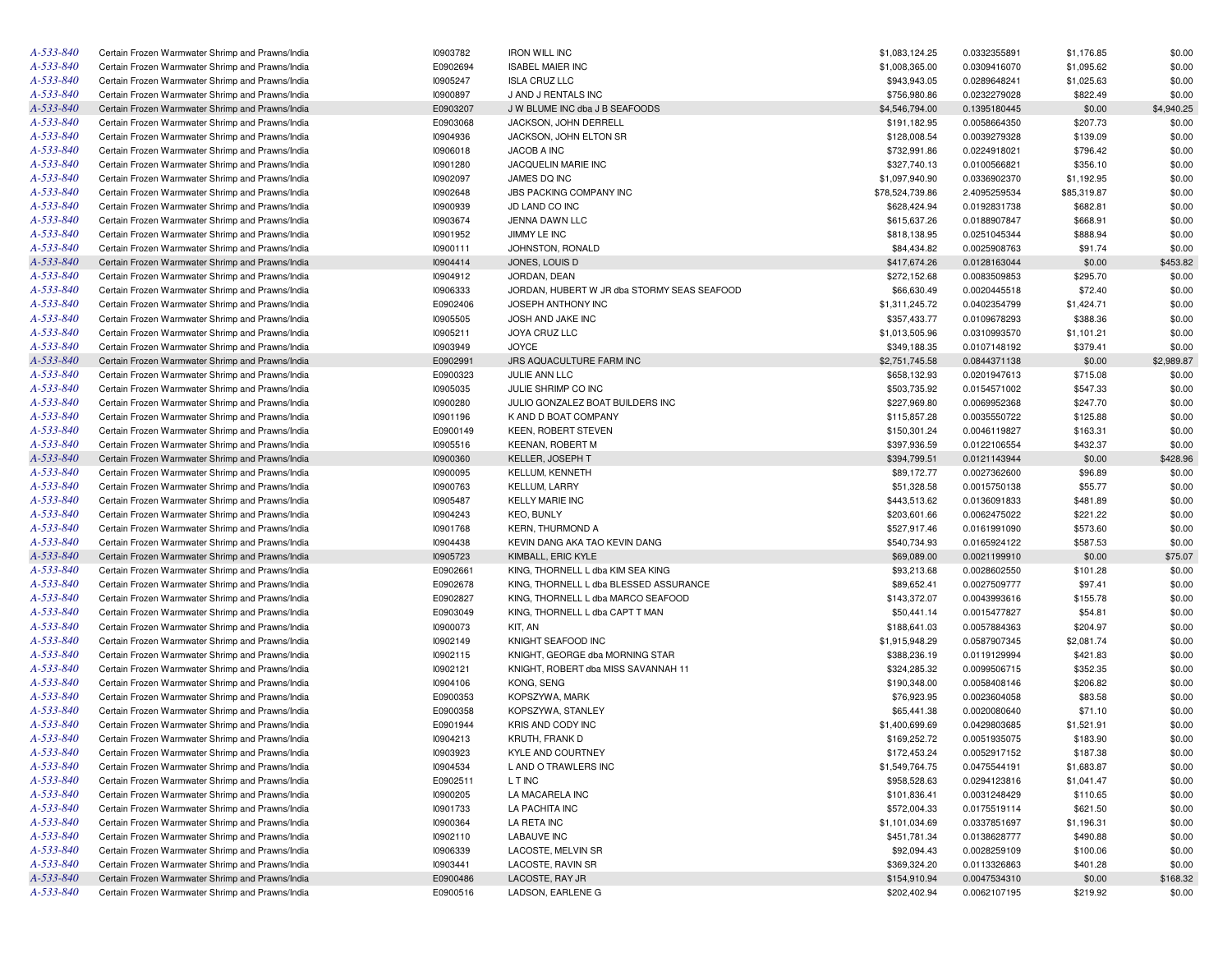| A-533-840       | Certain Frozen Warmwater Shrimp and Prawns/India | 10903433 | LADY CATHERINE INC                          | \$543,488.19     | 0.0166768957 | \$590.52     | \$0.00     |
|-----------------|--------------------------------------------------|----------|---------------------------------------------|------------------|--------------|--------------|------------|
| A-533-840       | Certain Frozen Warmwater Shrimp and Prawns/India | E0900824 | LADY CHANCERY INC                           | \$1,190,722.43   | 0.0365372315 | \$1,293.76   | \$0.00     |
| A-533-840       | Certain Frozen Warmwater Shrimp and Prawns/India | 10903740 | <b>LADY DOLCINA INC</b>                     | \$273,370.84     | 0.0083883644 | \$297.03     | \$0.00     |
| A-533-840       | Certain Frozen Warmwater Shrimp and Prawns/India | E0901911 | <b>LADY GAIL INC</b>                        | \$77,275.09      | 0.0023711805 | \$83.96      | \$0.00     |
| A-533-840       | Certain Frozen Warmwater Shrimp and Prawns/India | 10904001 | LADY GWEN DOE                               | \$369,367.97     | 0.0113340294 | \$401.33     | \$0.00     |
| A-533-840       | Certain Frozen Warmwater Shrimp and Prawns/India | 10905653 | LADY KATHERINE INC                          | \$368,054.57     | 0.0112937278 | \$399.90     | \$0.00     |
| A-533-840       | Certain Frozen Warmwater Shrimp and Prawns/India | E0901142 | LADY KELLY INC                              | \$813,882.24     | 0.0249739176 | \$884.31     | \$0.00     |
| A-533-840       | Certain Frozen Warmwater Shrimp and Prawns/India | 10902246 | <b>LADY LISA INC</b>                        | \$508,650.77     | 0.0156079120 | \$0.00       | \$552.67   |
| A-533-840       | Certain Frozen Warmwater Shrimp and Prawns/India | E0902499 | <b>LADY MARIE INC</b>                       | \$1,163,030.86   | 0.0356875177 | \$1,263.67   | \$0.00     |
| A-533-840       | Certain Frozen Warmwater Shrimp and Prawns/India | 10905089 | <b>LADY SNOW INC</b>                        | \$497,491.35     | 0.0152654860 | \$540.54     | \$0.00     |
| A-533-840       | Certain Frozen Warmwater Shrimp and Prawns/India | 10904303 | LADY SUSIE INC                              | \$800,744.60     | 0.0245707900 | \$870.04     | \$0.00     |
| A-533-840       | Certain Frozen Warmwater Shrimp and Prawns/India | 10905788 | <b>LADY TONI INC</b>                        | \$410,999.80     | 0.0126114991 | \$446.57     | \$0.00     |
| A-533-840       | Certain Frozen Warmwater Shrimp and Prawns/India | 10902466 | LAFITTE FROZEN FOODS CORPORATION            | \$128,200,547.52 | 3.9338245124 | \$139,294.37 | \$0.00     |
| A-533-840       | Certain Frozen Warmwater Shrimp and Prawns/India | 10905991 | <b>LAFONT INC</b>                           | \$152,485.00     | 0.0046789912 | \$165.68     | \$0.00     |
| A-533-840       |                                                  | 10905901 |                                             |                  |              |              | \$0.00     |
|                 | Certain Frozen Warmwater Shrimp and Prawns/India |          | LAGASSE, MICHAEL dba BONNIE DIANA           | \$651,345.47     | 0.0199864886 | \$707.71     |            |
| A-533-840       | Certain Frozen Warmwater Shrimp and Prawns/India | 10902157 | LAM, CUI                                    | \$100,500.00     | 0.0030838352 | \$109.20     | \$0.00     |
| A-533-840       | Certain Frozen Warmwater Shrimp and Prawns/India | E0901932 | LAM, HIEP TAN                               | \$78,313.25      | 0.0024030364 | \$85.09      | \$0.00     |
| A-533-840       | Certain Frozen Warmwater Shrimp and Prawns/India | 10900986 | LAM, LEE PHENH                              | \$58,793.00      | 0.0018040589 | \$63.88      | \$0.00     |
| A-533-840       | Certain Frozen Warmwater Shrimp and Prawns/India | 10902595 | LAM, NGOC XUAN                              | \$3,539,250.58   | 0.1086016476 | \$0.00       | \$3,845.52 |
| A-533-840       | Certain Frozen Warmwater Shrimp and Prawns/India | E0901844 | LAM, PHAN                                   | \$721,663.26     | 0.0221441848 | \$784.11     | \$0.00     |
| A-533-840       | Certain Frozen Warmwater Shrimp and Prawns/India | 10902682 | <b>LANCERO INC</b>                          | \$1,174,369.22   | 0.0360354344 | \$1,275.99   | \$0.00     |
| A-533-840       | Certain Frozen Warmwater Shrimp and Prawns/India | E0900530 | LANDRY, JUDE                                | \$57,909.07      | 0.0017769356 | \$62.92      | \$0.00     |
| A-533-840       | Certain Frozen Warmwater Shrimp and Prawns/India | E0902971 | LANDRY, ROBERT E                            | \$86,160.60      | 0.0026438318 | \$93.62      | \$0.00     |
| A-533-840       | Certain Frozen Warmwater Shrimp and Prawns/India | 10901353 | LANE, DANIEL E                              | \$43,636.95      | 0.0013389966 | \$47.41      | \$0.00     |
| A-533-840       | Certain Frozen Warmwater Shrimp and Prawns/India | 10902844 | LASSEIGNE AND SONS INC                      | \$335,281.00     | 0.0102880732 | \$364.29     | \$0.00     |
| A-533-840       | Certain Frozen Warmwater Shrimp and Prawns/India | 10904196 | LAT, CHHIET                                 | \$198,202.45     | 0.0060818278 | \$215.35     | \$0.00     |
| A-533-840       | Certain Frozen Warmwater Shrimp and Prawns/India | 10901946 | LE FAMILY INC                               | \$1,156,853.46   | 0.0354979646 | \$1,256.96   | \$0.00     |
| A-533-840       | Certain Frozen Warmwater Shrimp and Prawns/India | 10902132 | LE LEAUX. DAVID                             | \$243,232.38     | 0.0074635680 | \$264.28     | \$0.00     |
| A-533-840       | Certain Frozen Warmwater Shrimp and Prawns/India | E0902711 | LE, DAI MINH                                | \$77,363.84      | 0.0023739038 | \$84.06      | \$0.00     |
| A-533-840       | Certain Frozen Warmwater Shrimp and Prawns/India | 10903246 | LE, DAVID RUNG                              | \$126,167.33     | 0.0038714354 | \$137.09     | \$0.00     |
| A-533-840       | Certain Frozen Warmwater Shrimp and Prawns/India | 10900701 | LE, DUOC NGUYEN                             | \$828,495.93     | 0.0254223376 | \$900.19     | \$0.00     |
| A-533-840       | Certain Frozen Warmwater Shrimp and Prawns/India | 10903234 | LE, HOUSTON T                               | \$146,701.79     | 0.0045015338 | \$159.40     | \$0.00     |
| A-533-840       | Certain Frozen Warmwater Shrimp and Prawns/India | 10905706 | LE, HUNG                                    | \$197,905.85     | 0.0060727267 | \$0.00       | \$215.03   |
| A-533-840       | Certain Frozen Warmwater Shrimp and Prawns/India | 10901903 | LE, KHOA HONG                               | \$123,735.96     | 0.0037968290 | \$134.44     | \$0.00     |
| A-533-840       |                                                  | 10901934 | LE, KY VAN                                  | \$171,559.76     |              |              | \$0.00     |
|                 | Certain Frozen Warmwater Shrimp and Prawns/India |          |                                             |                  | 0.0052642988 | \$186.41     |            |
| A-533-840       | Certain Frozen Warmwater Shrimp and Prawns/India | E0901860 | LE, MINH VAN dba ST PHILLIP INC             | \$1,077,668.14   | 0.0330681688 | \$1,170.92   | \$0.00     |
| A-533-840       | Certain Frozen Warmwater Shrimp and Prawns/India | E0901856 | LE, MINH VAN                                | \$1,112,426.64   | 0.0341347309 | \$1,208.69   | \$0.00     |
| A-533-840       | Certain Frozen Warmwater Shrimp and Prawns/India | E0902008 | LE, NAM VAN                                 | \$71,132.65      | 0.0021827002 | \$77.29      | \$0.00     |
| A-533-840       | Certain Frozen Warmwater Shrimp and Prawns/India | 10900516 | LE, PHAT AND TRAN, LE                       | \$972,137.40     | 0.0298299657 | \$1,056.26   | \$0.00     |
| A-533-840       | Certain Frozen Warmwater Shrimp and Prawns/India | 10903175 | LE, QUE VAN                                 | \$54,404.13      | 0.0016693868 | \$59.11      | \$0.00     |
| A-533-840       | Certain Frozen Warmwater Shrimp and Prawns/India | 10903422 | LE, SANH DIXIE                              | \$1,043,737.26   | 0.0320270022 | \$0.00       | \$1,134.06 |
| A-533-840       | Certain Frozen Warmwater Shrimp and Prawns/India | 10900483 | LE, SAU                                     | \$983,404.08     | 0.0301756829 | \$1,068.50   | \$0.00     |
| A-533-840       | Certain Frozen Warmwater Shrimp and Prawns/India | 10903149 | LE, SON V                                   | \$204,752.04     | 0.0062828015 | \$222.47     | \$0.00     |
| A-533-840       | Certain Frozen Warmwater Shrimp and Prawns/India | 10906428 | LE. THANH dba KENNY BOY                     | \$368,832.09     | 0.0113175860 | \$0.00       | \$400.75   |
| A-533-840       | Certain Frozen Warmwater Shrimp and Prawns/India | 10905712 | LE. TON dba MARIA MADALENA                  | \$679,345.05     | 0.0208456536 | \$0.00       | \$738.13   |
| A-533-840       | Certain Frozen Warmwater Shrimp and Prawns/India | 10905066 | LE, TONY                                    | \$78,201.28      | 0.0023996006 | \$84.97      | \$0.00     |
| A-533-840       | Certain Frozen Warmwater Shrimp and Prawns/India | E0902648 | LE, TRANG VAN                               | \$194,321.09     | 0.0059627286 | \$0.00       | \$211.14   |
| A-533-840       | Certain Frozen Warmwater Shrimp and Prawns/India | E0900339 | LE, VUI                                     | \$107,140.28     | 0.0032875917 | \$116.41     | \$0.00     |
| A-533-840       | Certain Frozen Warmwater Shrimp and Prawns/India | 10903822 | LEBLANC, GARETH R JR                        | \$752,215.48     | 0.0230816775 | \$817.31     | \$0.00     |
| A-533-840       | Certain Frozen Warmwater Shrimp and Prawns/India | 10903508 | LEBLANC, LANVIN J                           | \$199,928.31     | 0.0061347857 | \$217.23     | \$0.00     |
| A-533-840       | Certain Frozen Warmwater Shrimp and Prawns/India | 10900800 | LEBLANC, MARTY                              | \$65,647.27      | 0.0020143817 | \$71.33      | \$0.00     |
| A-533-840       | Certain Frozen Warmwater Shrimp and Prawns/India | 10904014 | LEBOUEF, LESLIE                             | \$92,750.54      | 0.0028460436 | \$100.78     | \$0.00     |
| $A - 533 - 840$ | Certain Frozen Warmwater Shrimp and Prawns/India | E0900962 | LECOMPTE, JESSE JR dba BOAT JOSEY WALES LLC | \$717,073.01     | 0.0220033334 | \$779.12     | \$0.00     |
| A-533-840       | Certain Frozen Warmwater Shrimp and Prawns/India |          | LECOMPTE, LYLE                              | \$459,484.76     | 0.0140992566 |              |            |
|                 |                                                  | 10905799 |                                             |                  |              | \$499.25     | \$0.00     |
| A-533-840       | Certain Frozen Warmwater Shrimp and Prawns/India | E0903009 | LESTER, SHAWN                               | \$92,872.89      | 0.0028497979 | \$100.91     | \$0.00     |
| A-533-840       | Certain Frozen Warmwater Shrimp and Prawns/India | 10905939 | LEVRON, DALE T                              | \$152,411.38     | 0.0046767322 | \$165.60     | \$0.00     |
| A-533-840       | Certain Frozen Warmwater Shrimp and Prawns/India | 10902706 | LIBERTAD FISHERIES INC                      | \$857,051.28     | 0.0262985564 | \$931.22     | \$0.00     |
| A-533-840       | Certain Frozen Warmwater Shrimp and Prawns/India | E0901464 | LIGHTHOUSE FISHERIES INC                    | \$930,645.52     | 0.0285567904 | \$1,011.18   | \$0.00     |
| A-533-840       | Certain Frozen Warmwater Shrimp and Prawns/India | 10901723 | LIL ROBBIE INC                              | \$90,499.66      | 0.0027769755 | \$98.33      | \$0.00     |
| A-533-840       | Certain Frozen Warmwater Shrimp and Prawns/India | 10905205 | LINDA CRUZ LLC                              | \$905,596.82     | 0.0277881728 | \$983.96     | \$0.00     |
| A-533-840       | Certain Frozen Warmwater Shrimp and Prawns/India | 10903995 | LINDA JUNE                                  | \$19,912.27      | 0.0006110066 | \$21.64      | \$0.00     |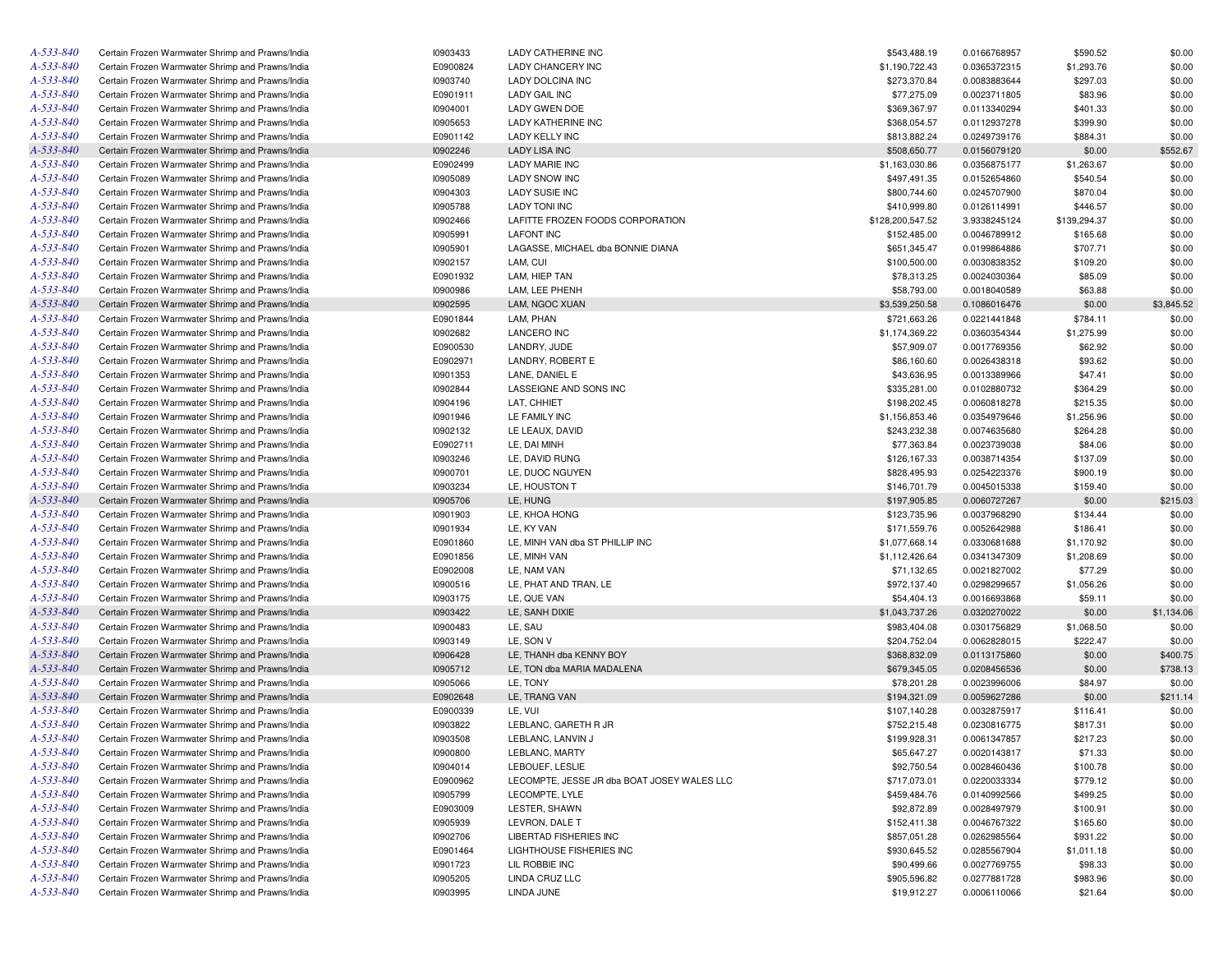| A-533-840       | Certain Frozen Warmwater Shrimp and Prawns/India | E0900483 | LIRETTE, TERRY                               | \$132,122.45    | 0.0040541678 | \$143.56    | \$0.00   |
|-----------------|--------------------------------------------------|----------|----------------------------------------------|-----------------|--------------|-------------|----------|
| A-533-840       | Certain Frozen Warmwater Shrimp and Prawns/India | 10901268 | LISA LYNN INC                                | \$384,160.21    | 0.0117879282 | \$417.40    | \$0.00   |
| A-533-840       | Certain Frozen Warmwater Shrimp and Prawns/India | E0903224 | LITTLE ANDREW INC                            | \$1,904,680.45  | 0.0584449816 | \$2,069.50  | \$0.00   |
| A-533-840       | Certain Frozen Warmwater Shrimp and Prawns/India | 10901060 | LITTLE ANDY INC                              | \$553.50        | 0.0000169841 | \$0.60      | \$0.00   |
| A-533-840       | Certain Frozen Warmwater Shrimp and Prawns/India | 10903414 | LITTLE BROTHERS INC                          | \$793,718.30    | 0.0243551885 | \$862.40    | \$0.00   |
| A-533-840       | Certain Frozen Warmwater Shrimp and Prawns/India | 10905975 | LITTLE DAVID GULF TRAWLER INC                | \$873,709.89    | 0.0268097247 | \$949.32    | \$0.00   |
| A-533-840       | Certain Frozen Warmwater Shrimp and Prawns/India | 10906119 | LITTLE ERNIE GULF TRAWLER INC                | \$894.411.19    | 0.0274449426 | \$971.81    | \$0.00   |
| A-533-840       | Certain Frozen Warmwater Shrimp and Prawns/India | 10906070 | LITTLE HOMER INC                             | \$798,880.84    | 0.0245136007 | \$0.00      | \$868.01 |
| A-533-840       | Certain Frozen Warmwater Shrimp and Prawns/India | 10905782 | LITTLE KEN INC                               | \$356,781.85    | 0.0109478252 | \$387.66    | \$0.00   |
| A-533-840       | Certain Frozen Warmwater Shrimp and Prawns/India | 10903299 | LIV, NIEM                                    | \$185,722.76    | 0.0056988894 | \$201.79    | \$0.00   |
| A-533-840       | Certain Frozen Warmwater Shrimp and Prawns/India | 10905804 | LIVERMAN, MALCOLM P                          | \$214,151.11    | 0.0065712113 | \$0.00      | \$232.68 |
| A-533-840       | Certain Frozen Warmwater Shrimp and Prawns/India | 10903633 | LIVINGSTONS BULLS BAY SEAFOOD                | \$707,535.42    | 0.0217106731 | \$768.76    | \$0.00   |
| A-533-840       | Certain Frozen Warmwater Shrimp and Prawns/India | 10901227 | LOBUE, MICHAEL A SR                          | \$76,109.53     | 0.0023354154 | \$82.70     | \$0.00   |
| A-533-840       | Certain Frozen Warmwater Shrimp and Prawns/India | 10902014 | LONG, ROBERT dba PREDATOR INC                | \$520,129.51    | 0.0159601363 | \$565.14    | \$0.00   |
| A-533-840       | Certain Frozen Warmwater Shrimp and Prawns/India | E0902508 | LORD, MICHAEL E                              | \$199,570.99    | 0.0061238214 | \$216.84    | \$0.00   |
| A-533-840       | Certain Frozen Warmwater Shrimp and Prawns/India | 10901538 | LOUISIANA GULF SHRIMP LLC                    | \$1,078,238.00  | 0.0330856549 | \$1,171.54  | \$0.00   |
| A-533-840       | Certain Frozen Warmwater Shrimp and Prawns/India | 10902656 | LOUISIANA SHRIMP AND PACKING INC             | \$35,224,962.94 | 1.0808754357 | \$38,273.15 | \$0.00   |
| A-533-840       | Certain Frozen Warmwater Shrimp and Prawns/India | 10900690 | LOVELL, BILLY                                | \$105,871.20    | 0.0032486501 | \$115.03    | \$0.00   |
| A-533-840       | Certain Frozen Warmwater Shrimp and Prawns/India | E0900475 | LOVELL, BRADFORD                             | \$78,058.18     | 0.0023952096 | \$84.81     | \$0.00   |
| A-533-840       | Certain Frozen Warmwater Shrimp and Prawns/India | 10900745 | LOVELL, CHARLES JR                           | \$229,764.68    | 0.0070503126 | \$249.65    | \$0.00   |
| A-533-840       | Certain Frozen Warmwater Shrimp and Prawns/India | 10902973 | LOVELL, DOUGLAS P                            | \$23,414.79     | 0.0007184811 | \$25.44     | \$0.00   |
| A-533-840       | Certain Frozen Warmwater Shrimp and Prawns/India | E0900467 | LUKE, JEREMY                                 | \$126,939.47    | 0.0038951284 | \$137.92    | \$0.00   |
| A-533-840       | Certain Frozen Warmwater Shrimp and Prawns/India | 10901855 | LUKE, KEITH                                  | \$613,170.14    | 0.0188150813 | \$666.23    | \$0.00   |
| A-533-840       | Certain Frozen Warmwater Shrimp and Prawns/India | 10905860 | LUKE, PATRICK J                              | \$189,464.58    | 0.0058137069 | \$205.86    | \$0.00   |
| A-533-840       | Certain Frozen Warmwater Shrimp and Prawns/India | E0900462 | LUKE, PAUL                                   | \$111,760.70    | 0.0034293690 | \$121.43    | \$0.00   |
| A-533-840       | Certain Frozen Warmwater Shrimp and Prawns/India | E0900449 | LUONG, KEVIN                                 | \$822,370.36    | 0.0252343749 | \$893.53    | \$0.00   |
| A-533-840       | Certain Frozen Warmwater Shrimp and Prawns/India | 10905678 | LUONG, THANH                                 | \$656,959.62    | 0.0201587583 | \$0.00      | \$713.81 |
| A-533-840       | Certain Frozen Warmwater Shrimp and Prawns/India | 10902343 | LUONG, THU X                                 | \$70,076.04     | 0.0021502782 | \$76.14     | \$0.00   |
| A-533-840       | Certain Frozen Warmwater Shrimp and Prawns/India | 10902192 | LUTZ, WILLIAM                                | \$103,076.56    | 0.0031628968 | \$112.00    | \$0.00   |
| A-533-840       | Certain Frozen Warmwater Shrimp and Prawns/India | 10900226 | LYDIA SHRIMP CO INC                          | \$184,966.93    | 0.0056756968 | \$0.00      | \$200.97 |
| A-533-840       | Certain Frozen Warmwater Shrimp and Prawns/India | E0902666 | LYNDA RILEY INC                              | \$946,782.73    | 0.0290519595 | \$1,028.71  | \$0.00   |
| A-533-840       | Certain Frozen Warmwater Shrimp and Prawns/India | 10902825 | MACHACEK, EDWARD J                           | \$53,385.75     | 0.0016381379 | \$0.00      | \$58.01  |
| A-533-840       | Certain Frozen Warmwater Shrimp and Prawns/India |          | MADERA CRUZ LLC                              |                 |              |             |          |
| A-533-840       | Certain Frozen Warmwater Shrimp and Prawns/India | 10905199 | <b>MADISON SEAFOOD</b>                       | \$1,185,201.31  | 0.0363678163 | \$1,287.76  | \$0.00   |
| A-533-840       |                                                  | 10906445 |                                              | \$4,210,425.84  | 0.1291966119 | \$4,574.77  | \$0.00   |
| A-533-840       | Certain Frozen Warmwater Shrimp and Prawns/India | 10904857 | MAGWOOD, EDWIN WAYNE dba CA MAGWOOD AND SONS | \$242,941.23    | 0.0074546340 | \$263.96    | \$0.00   |
| A-533-840       | Certain Frozen Warmwater Shrimp and Prawns/India | E0901521 | MAISE, ROUBIN J                              | \$37,968.33     | 0.0011650555 | \$41.25     | \$0.00   |
|                 | Certain Frozen Warmwater Shrimp and Prawns/India | E0902560 | <b>MALIBU</b>                                | \$885,666.73    | 0.0271766194 | \$962.31    | \$0.00   |
| A-533-840       | Certain Frozen Warmwater Shrimp and Prawns/India | E0901925 | <b>MAMACITA INC</b>                          | \$3,132,365.21  | 0.0961163995 | \$3,403.42  | \$0.00   |
| A-533-840       | Certain Frozen Warmwater Shrimp and Prawns/India | E0900556 | MAMOLO, TERRY                                | \$63,723.57     | 0.0019553531 | \$69.24     | \$0.00   |
| A-533-840       | Certain Frozen Warmwater Shrimp and Prawns/India | 10901861 | MANTEO SHRIMP CO                             | \$847,122.00    | 0.0259938772 | \$920.43    | \$0.00   |
| A-533-840       | Certain Frozen Warmwater Shrimp and Prawns/India | 10904142 | MAO, CHANDARASY                              | \$173,072.85    | 0.0053107279 | \$188.05    | \$0.00   |
| A-533-840       | Certain Frozen Warmwater Shrimp and Prawns/India | 10904124 | MAO, KIM                                     | \$220,749.21    | 0.0067736735 | \$239.85    | \$0.00   |
| A-533-840       | Certain Frozen Warmwater Shrimp and Prawns/India | 10901635 | MARCO CORP                                   | \$644,016.09    | 0.0197615871 | \$699.75    | \$0.00   |
| A-533-840       | Certain Frozen Warmwater Shrimp and Prawns/India | 10906171 | MARENO, ANSLEY                               | \$225,683.90    | 0.0069250941 | \$245.21    | \$0.00   |
| A-533-840       | Certain Frozen Warmwater Shrimp and Prawns/India | E0900538 | MARENO, KENNETH                              | \$205,181.63    | 0.0062959835 | \$222.94    | \$0.00   |
| A-533-840       | Certain Frozen Warmwater Shrimp and Prawns/India | 10901004 | MARIA ELENA INC                              | \$66,661.41     | 0.0020455005 | \$72.43     | \$0.00   |
| A-533-840       | Certain Frozen Warmwater Shrimp and Prawns/India | 10902694 | MARIACHI TRAWLERS INC                        | \$674,234.62    | 0.0206888405 | \$732.58    | \$0.00   |
| A-533-840       | Certain Frozen Warmwater Shrimp and Prawns/India | E0902503 | MARIE TERESA INC                             | \$1,372,703.19  | 0.0421212979 | \$1,491.49  | \$0.00   |
| A-533-840       | Certain Frozen Warmwater Shrimp and Prawns/India | 10905890 | <b>MARISA ELIDA INC</b>                      | \$941,261.00    | 0.0288825256 | \$1,022.71  | \$0.00   |
| A-533-840       | Certain Frozen Warmwater Shrimp and Prawns/India | 10905408 | MARRIS, ROY C JR                             | \$72.155.27     | 0.0022140792 | \$78.40     | \$0.00   |
| A-533-840       | Certain Frozen Warmwater Shrimp and Prawns/India | 10903369 | MARTIN, DENNIS                               | \$143,932.68    | 0.0044165639 | \$156.39    | \$0.00   |
| $A - 533 - 840$ | Certain Frozen Warmwater Shrimp and Prawns/India | 10901507 | MARTIN, SHARON                               | \$42,777.11     | 0.0013126125 | \$46.48     | \$0.00   |
| A-533-840       | Certain Frozen Warmwater Shrimp and Prawns/India | 10902474 | MARY BEA INC                                 | \$1,146,359.47  | 0.0351759573 | \$1,245.56  | \$0.00   |
| $A - 533 - 840$ | Certain Frozen Warmwater Shrimp and Prawns/India | 10900166 | MARY KALEI SHRIMP CO INC                     | \$168,968.28    | 0.0051847794 | \$0.00      | \$183.59 |
| A-533-840       | Certain Frozen Warmwater Shrimp and Prawns/India | 10903965 | <b>MASTER ALSTON</b>                         | \$1,073,537.32  | 0.0329414149 | \$1,166.44  | \$0.00   |
| A-533-840       | Certain Frozen Warmwater Shrimp and Prawns/India | E0900979 | MASTER BRANDON INC                           | \$380,193.18    | 0.0116662002 | \$413.09    | \$0.00   |
| A-533-840       | Certain Frozen Warmwater Shrimp and Prawns/India | 10903076 | MASTER GERALD TRAWLERS INC                   | \$1,337,135.60  | 0.0410299090 | \$1,452.84  | \$0.00   |
| A-533-840       | Certain Frozen Warmwater Shrimp and Prawns/India | E0900820 | MASTER JEFFREY INC                           | \$1,956,364.05  | 0.0600308891 | \$2,125.66  | \$0.00   |
| A-533-840       | Certain Frozen Warmwater Shrimp and Prawns/India | E0900343 | MASTER JIMBO INC                             | \$426,387.89    | 0.0130836815 | \$463.29    | \$0.00   |
| A-533-840       | Certain Frozen Warmwater Shrimp and Prawns/India | 10902881 | MASTER JUSTIN INC                            | \$332,520.79    | 0.0102033763 | \$361.30    | \$0.00   |
| A-533-840       | Certain Frozen Warmwater Shrimp and Prawns/India | 10905526 | MASTER KEN INC                               | \$464,122.96    | 0.0142415794 | \$504.29    | \$0.00   |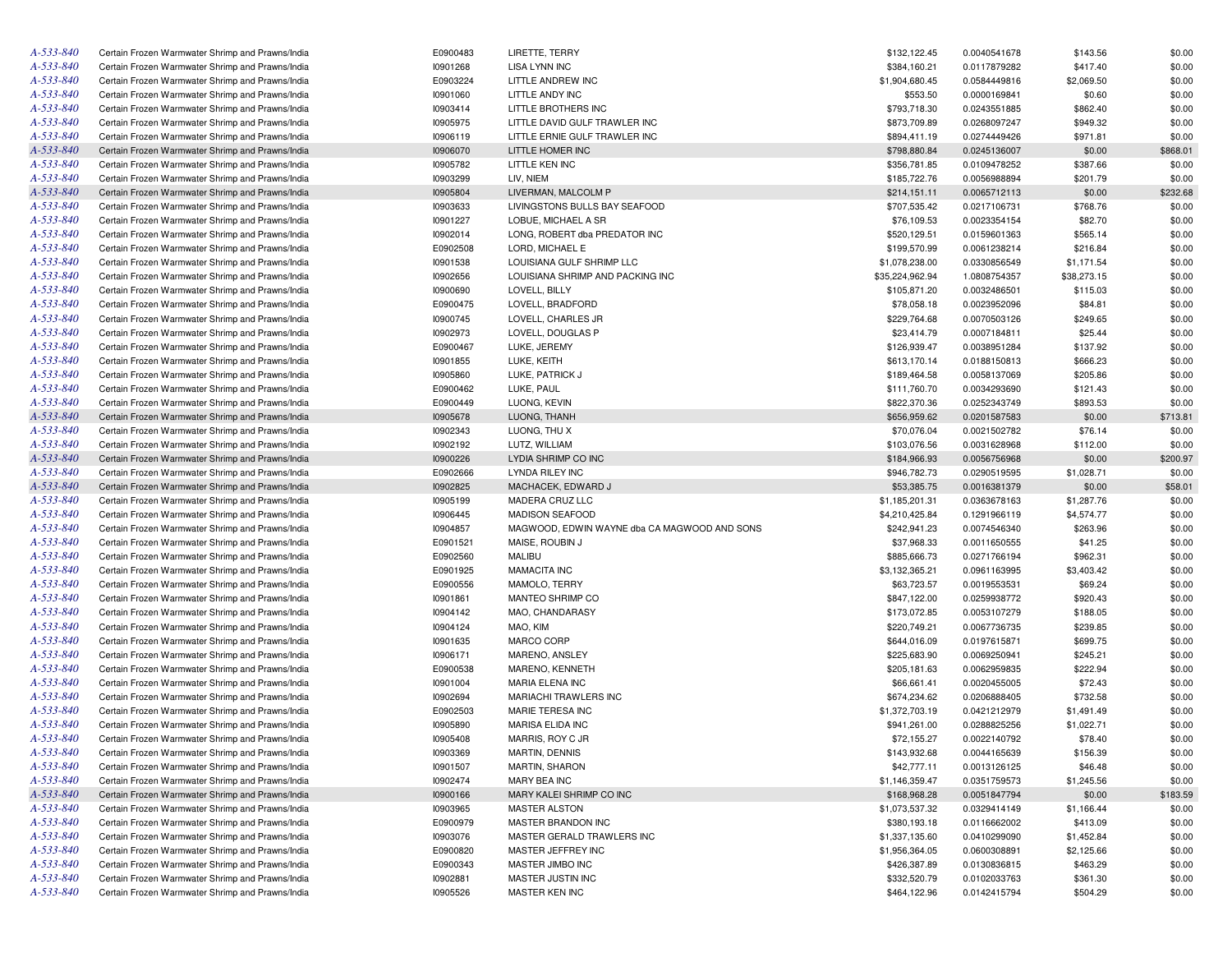| A-533-840       | Certain Frozen Warmwater Shrimp and Prawns/India | 10902903 | MASTER MIKE INC                                | \$1,377,434.72  | 0.0422664846 | \$1,496.63  | \$0.00      |
|-----------------|--------------------------------------------------|----------|------------------------------------------------|-----------------|--------------|-------------|-------------|
| A-533-840       | Certain Frozen Warmwater Shrimp and Prawns/India | 10903012 | MASTER RONALD INC dba RONALD E                 | \$1,221,227.95  | 0.0374732912 | \$1,326.91  | \$0.00      |
| A-533-840       | Certain Frozen Warmwater Shrimp and Prawns/India | 10903791 | MATHERNE, CLAUDE I JR                          | \$89,080.34     | 0.0027334238 | \$96.79     | \$0.00      |
| A-533-840       | Certain Frozen Warmwater Shrimp and Prawns/India | E0900048 | MATHERNE, JAMES J JR                           | \$144,516.82    | 0.0044344882 | \$157.02    | \$0.00      |
| A-533-840       | Certain Frozen Warmwater Shrimp and Prawns/India | E0900041 | MATHERNE, JAMES J SR                           | \$168,983.60    | 0.0051852495 | \$183.61    | \$0.00      |
| A-533-840       | Certain Frozen Warmwater Shrimp and Prawns/India | 10900784 | MATHERNE, LARRY JR                             | \$48,751.98     | 0.0014959510 | \$52.97     | \$0.00      |
| A-533-840       | Certain Frozen Warmwater Shrimp and Prawns/India | 10902609 | MATHERNE, LOUIS M SR                           | \$41,487.68     | 0.0012730465 | \$45.08     | \$0.00      |
| A-533-840       | Certain Frozen Warmwater Shrimp and Prawns/India | 10903446 | <b>MATHEWS, PATRICK T</b>                      | \$2,691,526.46  | 0.0825892944 | \$2,924.44  | \$0.00      |
| A-533-840       | Certain Frozen Warmwater Shrimp and Prawns/India | 10902062 | MAVAR, MARK D                                  | \$23,425,230.30 | 0.7188014946 | \$25,452.33 | \$0.00      |
| A-533-840       | Certain Frozen Warmwater Shrimp and Prawns/India | E0902984 | MAYEUX, ROSELYN                                | \$91,778.49     | 0.0028162163 | \$99.72     | \$0.00      |
| A-533-840       | Certain Frozen Warmwater Shrimp and Prawns/India | 10904426 | <b>MAYPORTER INC</b>                           | \$530,003.48    | 0.0162631184 | \$575.87    | \$0.00      |
| A-533-840       | Certain Frozen Warmwater Shrimp and Prawns/India | E0900647 | MCANESPY, HENRY                                | \$131,081.07    | 0.0040222131 | \$142.42    | \$0.00      |
| A-533-840       | Certain Frozen Warmwater Shrimp and Prawns/India | E0903228 | MCANESPY, LOUIS                                | \$77,097.00     | 0.0023657159 | \$83.77     | \$0.00      |
| A-533-840       | Certain Frozen Warmwater Shrimp and Prawns/India | 10903759 | MCCLELLAN, EUGENE GARDNER dba MISS GEORGIA     | \$247,422.29    | 0.0075921350 | \$268.83    | \$0.00      |
| A-533-840       | Certain Frozen Warmwater Shrimp and Prawns/India | E0903259 | MCCLELLAN, EUGENE GARDNER                      | \$172,876.68    | 0.0053047084 | \$187.84    | \$0.00      |
| A-533-840       | Certain Frozen Warmwater Shrimp and Prawns/India | 10905852 | MCCUISTON, DENNY C                             | \$30,081.12     | 0.0009230370 | \$32.68     | \$0.00      |
| A-533-840       | Certain Frozen Warmwater Shrimp and Prawns/India | E0903217 | MCKENZIE, GEORGE B JR                          | \$218,074.31    | 0.0066915944 | \$236.95    | \$0.00      |
| A-533-840       |                                                  |          |                                                |                 |              |             |             |
|                 | Certain Frozen Warmwater Shrimp and Prawns/India | E0903248 | MCKOIN, ROBERT                                 | \$49,630.82     | 0.0015229181 | \$53.93     | \$0.00      |
| A-533-840       | Certain Frozen Warmwater Shrimp and Prawns/India | 10901214 | MELANCON, TERRAL J                             | \$49,898.07     | 0.0015311187 | \$54.22     | \$0.00      |
| A-533-840       | Certain Frozen Warmwater Shrimp and Prawns/India | 10902850 | MER SHRIMP INC                                 | \$378,242.00    | 0.0116063284 | \$410.97    | \$0.00      |
| A-533-840       | Certain Frozen Warmwater Shrimp and Prawns/India | E0902091 | MICHAEL ANTHONY INC                            | \$840,312.94    | 0.0257849417 | \$913.03    | \$0.00      |
| A-533-840       | Certain Frozen Warmwater Shrimp and Prawns/India | 10900368 | MICHAEL S INC                                  | \$896,460.57    | 0.0275078276 | \$974.04    | \$0.00      |
| A-533-840       | Certain Frozen Warmwater Shrimp and Prawns/India | 10900249 | MIGHTY B SHRIMP CO. INC                        | \$139,625.18    | 0.0042843885 | \$0.00      | \$151.71    |
| A-533-840       | Certain Frozen Warmwater Shrimp and Prawns/India | E0902714 | MILES, RICKY DAVID                             | \$193,883.51    | 0.0059493015 | \$210.66    | \$0.00      |
| A-533-840       | Certain Frozen Warmwater Shrimp and Prawns/India | 10905041 | MILITELLO AND SON INC                          | \$299,983.85    | 0.0092049827 | \$325.94    | \$0.00      |
| A-533-840       | Certain Frozen Warmwater Shrimp and Prawns/India | 10901700 | MILLER, GERALD N JR                            | \$369,427.65    | 0.0113358607 | \$0.00      | \$401.40    |
| A-533-840       | Certain Frozen Warmwater Shrimp and Prawns/India | 10903561 | MILLIS, RAEFORD                                | \$85,439.48     | 0.0026217043 | \$92.83     | \$0.00      |
| A-533-840       | Certain Frozen Warmwater Shrimp and Prawns/India | 10902992 | MILLIS, TIMMIE LEE                             | \$278,343.10    | 0.0085409379 | \$302.43    | \$0.00      |
| A-533-840       | Certain Frozen Warmwater Shrimp and Prawns/India | 10900177 | MISS ADAELISA INC                              | \$444,517.19    | 0.0136399778 | \$0.00      | \$482.98    |
| A-533-840       | Certain Frozen Warmwater Shrimp and Prawns/India | 10905481 | MISS ADRIANNA INC                              | \$322,006.78    | 0.0098807547 | \$349.87    | \$0.00      |
| A-533-840       | Certain Frozen Warmwater Shrimp and Prawns/India | E0902394 | MISS ASHLEIGH INC                              | \$1,336,051.17  | 0.0409966334 | \$1,451.67  | \$0.00      |
| A-533-840       | Certain Frozen Warmwater Shrimp and Prawns/India | E0902402 | MISS BARBARA INC                               | \$1,201,298.22  | 0.0368617488 | \$1,305.25  | \$0.00      |
| A-533-840       | Certain Frozen Warmwater Shrimp and Prawns/India | 10905469 | MISS BECKY SEAFOOD INC dba SAFE HARBOR SEAFOOD | \$31,024,024.09 | 0.9519699315 | \$0.00      | \$33,708.68 |
| A-533-840       | Certain Frozen Warmwater Shrimp and Prawns/India | 10906008 | MISS BERNADETTE A INC                          | \$847,807.80    | 0.0260149209 | \$921.17    | \$0.00      |
| A-533-840       | Certain Frozen Warmwater Shrimp and Prawns/India | 10906368 | MISS CANDACE NICOLE INC                        | \$794,270.63    | 0.0243721367 | \$863.00    | \$0.00      |
| A-533-840       | Certain Frozen Warmwater Shrimp and Prawns/India | 10903064 | MISS CARLA JEAN INC                            | \$893,537.27    | 0.0274181264 | \$970.86    | \$0.00      |
| A-533-840       | Certain Frozen Warmwater Shrimp and Prawns/India | 10904570 | MISS CAROLINE INC                              | \$815,475.28    | 0.0250227999 | \$886.04    | \$0.00      |
| A-533-840       | Certain Frozen Warmwater Shrimp and Prawns/India | 10902957 | MISS CAROLYN LOUISE INC                        | \$1,598,695.39  | 0.0490558522 | \$1,737.04  | \$0.00      |
| A-533-840       | Certain Frozen Warmwater Shrimp and Prawns/India | 10902277 | MISS CLEDA JO INC                              | \$1,190,075.81  | 0.0365173900 | \$1,293.06  | \$0.00      |
| A-533-840       | Certain Frozen Warmwater Shrimp and Prawns/India | 10906057 | MISS DANIELLE GULF TRAWLER INC                 | \$793,669.01    | 0.0243536761 | \$862.35    | \$0.00      |
| A-533-840       | Certain Frozen Warmwater Shrimp and Prawns/India | E0902437 | MISS ELLIE INC                                 | \$620,685.54    | 0.0190456908 | \$674.40    | \$0.00      |
| A-533-840       | Certain Frozen Warmwater Shrimp and Prawns/India | 10904409 | MISS EMILY INC                                 | \$240,994.15    | 0.0073948880 | \$0.00      | \$261.85    |
| A-533-840       |                                                  | 10900886 | MISS FINA INC                                  |                 |              |             |             |
| A-533-840       | Certain Frozen Warmwater Shrimp and Prawns/India |          |                                                | \$685,718.77    | 0.0210412308 | \$745.06    | \$0.00      |
|                 | Certain Frozen Warmwater Shrimp and Prawns/India | E0902398 | MISS HANNAH INC                                | \$1,458,819.18  | 0.0447637608 | \$1,585.06  | \$0.00      |
| A-533-840       | Certain Frozen Warmwater Shrimp and Prawns/India | 10906126 | MISS HILARY INC                                | \$837,300.00    | 0.0256924898 | \$909.76    | \$0.00      |
| A-533-840       | Certain Frozen Warmwater Shrimp and Prawns/India | 10902455 | MISS JEANETTE B                                | \$911,222.09    | 0.0279607838 | \$990.07    | \$0.00      |
| A-533-840       | Certain Frozen Warmwater Shrimp and Prawns/India | 10901958 | MISS KANDY TRAN LLC                            | \$1,790,508.80  | 0.0549416328 | \$1,945.45  | \$0.00      |
| A-533-840       | Certain Frozen Warmwater Shrimp and Prawns/India | 10904696 | MISS KATHI INC                                 | \$1,120,049.48  | 0.0343686371 | \$1,216.97  | \$0.00      |
| A-533-840       | Certain Frozen Warmwater Shrimp and Prawns/India | 10904028 | <b>MISS KELSEY</b>                             | \$943,635.37    | 0.0289553830 | \$1,025.29  | \$0.00      |
| A-533-840       | Certain Frozen Warmwater Shrimp and Prawns/India | 10901029 | MISS LIZ INC                                   | \$87,870.89     | 0.0026963119 | \$95.47     | \$0.00      |
| A-533-840       | Certain Frozen Warmwater Shrimp and Prawns/India | E0902390 | MISS LORAINE INC                               | \$1,053,999.54  | 0.0323418995 | \$1,145.21  | \$0.00      |
| $A - 533 - 840$ | Certain Frozen Warmwater Shrimp and Prawns/India | 10906102 | MISS MADELINE INC                              | \$867,102.27    | 0.0266069703 | \$942.14    | \$0.00      |
| A-533-840       | Certain Frozen Warmwater Shrimp and Prawns/India | 10902235 | MISS MARIA INEZ INC                            | \$498,027.70    | 0.0152819439 | \$0.00      | \$541.12    |
| A-533-840       | Certain Frozen Warmwater Shrimp and Prawns/India | 10904021 | <b>MISS MARIE INC</b>                          | \$652,023.02    | 0.0200072791 | \$708.45    | \$0.00      |
| A-533-840       | Certain Frozen Warmwater Shrimp and Prawns/India | 10902951 | MISS MARILYN LOUISE INC                        | \$1,600,585.81  | 0.0491138596 | \$1,739.09  | \$0.00      |
| A-533-840       | Certain Frozen Warmwater Shrimp and Prawns/India | E0902523 | MISS MARISSA INC                               | \$746,327.06    | 0.0229009918 | \$810.91    | \$0.00      |
| A-533-840       | Certain Frozen Warmwater Shrimp and Prawns/India | 10906134 | MISS RHIANNA INC                               | \$645,372.15    | 0.0198031977 | \$701.22    | \$0.00      |
| A-533-840       | Certain Frozen Warmwater Shrimp and Prawns/India | 10901120 | MISS VERNA INC                                 | \$790,462.08    | 0.0242552717 | \$858.86    | \$0.00      |
| A-533-840       | Certain Frozen Warmwater Shrimp and Prawns/India | 10906195 | MISS WINNIE INC                                | \$682,133.00    | 0.0209312017 | \$741.16    | \$0.00      |
| A-533-840       | Certain Frozen Warmwater Shrimp and Prawns/India | 10902861 | MIZ SHIRLEY INC                                | \$620,033.00    | 0.0190256677 | \$673.69    | \$0.00      |
| A-533-840       | Certain Frozen Warmwater Shrimp and Prawns/India | 10900148 | MOBLEY, BRYAN A                                | \$152,080.67    | 0.0046665843 | \$165.24    | \$0.00      |
|                 |                                                  |          |                                                |                 |              |             |             |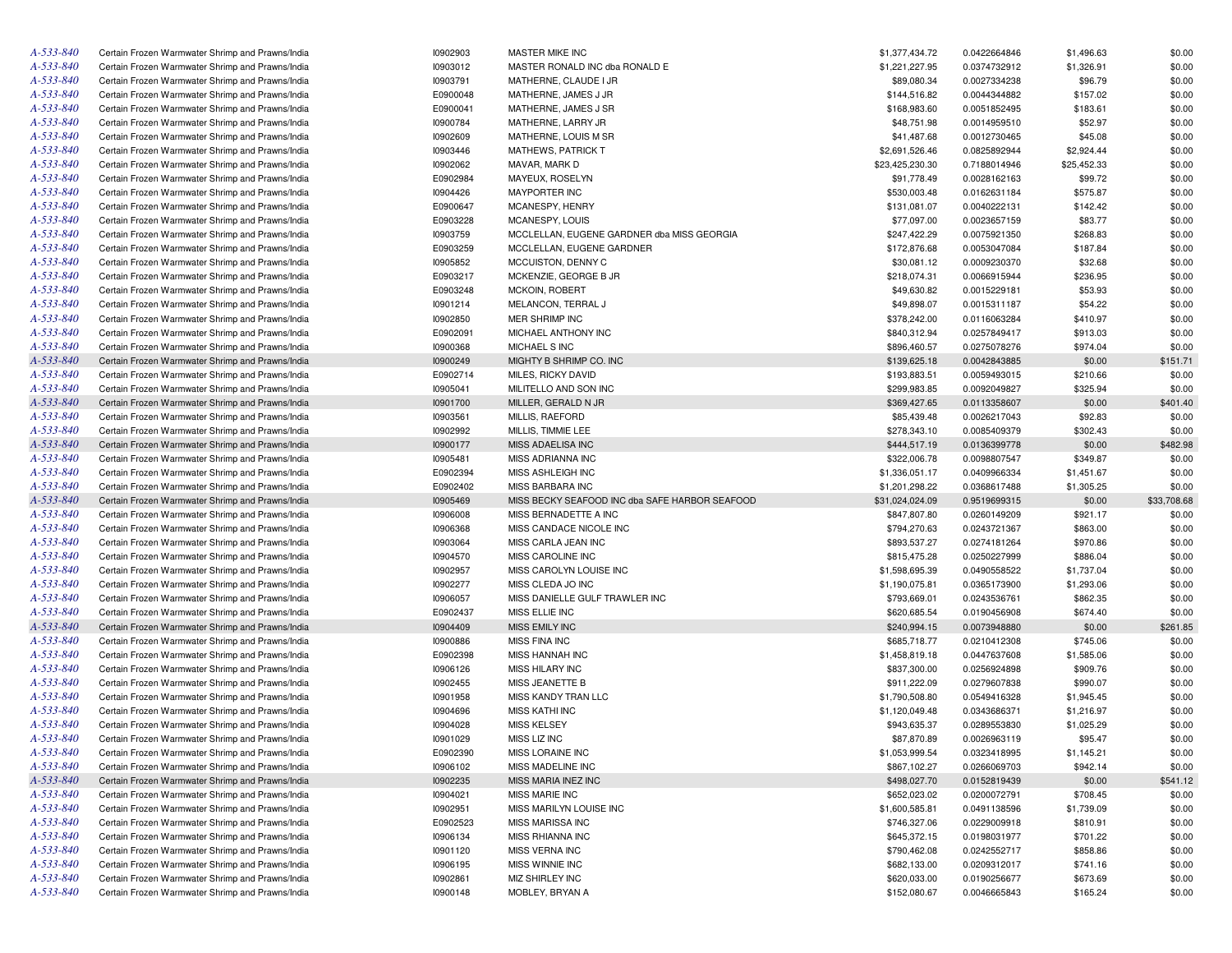| A-533-840 | Certain Frozen Warmwater Shrimp and Prawns/India | E0901083 | MOLL, JERRY JR                                             | \$45,825.10                 | 0.0014061399                 | \$49.79             | \$0.00           |
|-----------|--------------------------------------------------|----------|------------------------------------------------------------|-----------------------------|------------------------------|---------------------|------------------|
| A-533-840 | Certain Frozen Warmwater Shrimp and Prawns/India | 10903639 | MOM AND DAD INC                                            | \$391,453.85                | 0.0120117330                 | \$425.33            | \$0.00           |
| A-533-840 | Certain Frozen Warmwater Shrimp and Prawns/India | E0903325 | MOORE, CARL                                                | \$524,931.39                | 0.0161074817                 | \$570.36            | \$0.00           |
| A-533-840 | Certain Frozen Warmwater Shrimp and Prawns/India | 10900220 | MOORE, RICHARD E dba JP MOORE INC                          | \$459,200.59                | 0.0140905368                 | \$498.94            | \$0.00           |
| A-533-840 | Certain Frozen Warmwater Shrimp and Prawns/India | 10901604 | MORALES, KIMBERLY                                          | \$297,034.14                | 0.0091144711                 | \$322.74            | \$0.00           |
| A-533-840 | Certain Frozen Warmwater Shrimp and Prawns/India | 10901371 | MORRIS, JESSE SR                                           | \$76,049.56                 | 0.0023335752                 | \$82.63             | \$0.00           |
| A-533-840 | Certain Frozen Warmwater Shrimp and Prawns/India | E0903052 | MORRISON, STEPHEN D JR                                     | \$492,018.75                | 0.0150975597                 | \$534.60            | \$0.00           |
| A-533-840 | Certain Frozen Warmwater Shrimp and Prawns/India | 10903520 | MOTLEY, KENNETH dba MISS HAZEL INC                         | \$313,314.44                | 0.0096140309                 | \$340.43            | \$0.00           |
| A-533-840 | Certain Frozen Warmwater Shrimp and Prawns/India | 10902225 | MUCHO LOCO INC                                             | \$512,282.08                | 0.0157193385                 | \$0.00              | \$556.61         |
| A-533-840 | Certain Frozen Warmwater Shrimp and Prawns/India | E0900200 | MUND, MARK E dba LITTLE ARTHUR AND LITTLE MARK             | \$795,841.32                | 0.0244203332                 | \$864.71            | \$0.00           |
| A-533-840 | Certain Frozen Warmwater Shrimp and Prawns/India | E0902478 | MUTH, GARY J SR                                            | \$148,614.64                | 0.0045602295                 | \$161.47            | \$0.00           |
| A-533-840 | Certain Frozen Warmwater Shrimp and Prawns/India | 10901561 | NACCIO, ANDREW                                             | \$110,261.83                | 0.0033833763                 | \$119.80            | \$0.00           |
| A-533-840 | Certain Frozen Warmwater Shrimp and Prawns/India | 10902144 | NACIO, LANCE M                                             | \$683,286.42                | 0.0209665943                 | \$742.41            | \$0.00           |
| A-533-840 | Certain Frozen Warmwater Shrimp and Prawns/India | 10902269 | NANCY JOY INC                                              | \$687,685.53                | 0.0211015807                 | \$747.19            | \$0.00           |
| A-533-840 | Certain Frozen Warmwater Shrimp and Prawns/India | 10900759 | NAQUIN, ANTOINE JR                                         | \$157,139.80                | 0.0048218234                 | \$170.74            | \$0.00           |
| A-533-840 | Certain Frozen Warmwater Shrimp and Prawns/India | 10903710 | NAUTILUS LLC                                               | \$785,029.00                | 0.0240885580                 | \$852.96            | \$0.00           |
| A-533-840 | Certain Frozen Warmwater Shrimp and Prawns/India | E0900384 | NEELY, BOBBY H                                             | \$90,728.66                 | 0.0027840024                 | \$98.58             | \$0.00           |
| A-533-840 |                                                  |          |                                                            |                             |                              |                     |                  |
|           | Certain Frozen Warmwater Shrimp and Prawns/India | E0901516 | NELSON, GORDON KENT SR                                     | \$125,645.70                | 0.0038554292                 | \$136.52            | \$0.00           |
| A-533-840 | Certain Frozen Warmwater Shrimp and Prawns/India | E0902607 | NELSON, GORDON W III                                       | \$205,126.32                | 0.0062942863                 | \$222.88            | \$0.00           |
| A-533-840 | Certain Frozen Warmwater Shrimp and Prawns/India | E0902612 | NELSONS QUALITY SHRIMP COMPANY                             | \$1,222,918.41              | 0.0375251628                 | \$1,328.74          | \$0.00           |
| A-533-840 | Certain Frozen Warmwater Shrimp and Prawns/India | 10902366 | <b>NEW WAY INC</b>                                         | \$992,574.01                | 0.0304570616                 | \$1,078.47          | \$0.00           |
| A-533-840 | Certain Frozen Warmwater Shrimp and Prawns/India | E0902568 | NGO, DUC NGOC                                              | \$1,298,578.00              | 0.0398467718                 | \$1,410.95          | \$0.00           |
| A-533-840 | Certain Frozen Warmwater Shrimp and Prawns/India | E0902580 | NGO, TAI RICH                                              | \$119,481.85                | 0.0036662919                 | \$0.00              | \$129.82         |
| A-533-840 | Certain Frozen Warmwater Shrimp and Prawns/India | 10902361 | NGO, VU HOANG                                              | \$311,049.01                | 0.0095445163                 | \$337.97            | \$0.00           |
| A-533-840 | Certain Frozen Warmwater Shrimp and Prawns/India | E0901960 | NGUYEN, ANDY THUY                                          | \$933,378.59                | 0.0286406544                 | \$1,014.15          | \$0.00           |
| A-533-840 | Certain Frozen Warmwater Shrimp and Prawns/India | E0901940 | NGUYEN, BA                                                 | \$86,195.22                 | 0.0026448941                 | \$93.65             | \$0.00           |
| A-533-840 | Certain Frozen Warmwater Shrimp and Prawns/India | E0900300 | NGUYEN, BAY VAN                                            | \$188,478.77                | 0.0057834574                 | \$204.79            | \$0.00           |
| A-533-840 | Certain Frozen Warmwater Shrimp and Prawns/India | 10904260 | NGUYEN, BE                                                 | \$59,637.58                 | 0.0018299748                 | \$64.80             | \$0.00           |
| A-533-840 | Certain Frozen Warmwater Shrimp and Prawns/India | 10904901 | NGUYEN, BIEN                                               | \$117,337.68                | 0.0036004982                 | \$127.49            | \$0.00           |
| A-533-840 | Certain Frozen Warmwater Shrimp and Prawns/India | 10901976 | NGUYEN, BINH V                                             | \$219,711.88                | 0.0067418431                 | \$238.72            | \$0.00           |
| A-533-840 | Certain Frozen Warmwater Shrimp and Prawns/India | 10904154 | NGUYEN, BINH V                                             | \$202,631.00                | 0.0062177176                 | \$220.17            | \$0.00           |
| A-533-840 | Certain Frozen Warmwater Shrimp and Prawns/India | E0901968 | NGUYEN, BINH VAN                                           | \$636,915.95                | 0.0195437198                 | \$692.03            | \$0.00           |
| A-533-840 | Certain Frozen Warmwater Shrimp and Prawns/India | 10902303 | NGUYEN, CAN VAN                                            | \$88,070.59                 | 0.0027024397                 | \$95.69             | \$0.00           |
| A-533-840 | Certain Frozen Warmwater Shrimp and Prawns/India | 10902287 | NGUYEN, CANH dba SIM CORPORATION                           | \$275,668.02                | 0.0084588532                 | \$299.52            | \$0.00           |
| A-533-840 | Certain Frozen Warmwater Shrimp and Prawns/India | 10905857 | NGUYEN, CHAM VAN                                           | \$127,042.00                | 0.0038982746                 | \$0.00              | \$138.04         |
| A-533-840 | Certain Frozen Warmwater Shrimp and Prawns/India | 10904007 | NGUYEN, CHUC                                               | \$214,904.00                | 0.0065943137                 | \$0.00              | \$233.50         |
| A-533-840 | Certain Frozen Warmwater Shrimp and Prawns/India | E0901848 | NGUYEN, CHUC TAN                                           | \$1,409,644.96              | 0.0432548535                 | \$1,531.63          | \$0.00           |
| A-533-840 | Certain Frozen Warmwater Shrimp and Prawns/India | 10900159 | NGUYEN, DAN V                                              | \$939,440.22                | 0.0288266551                 | \$1,020.73          | \$0.00           |
| A-533-840 | Certain Frozen Warmwater Shrimp and Prawns/India | E0902564 | NGUYEN, DANG                                               | \$1,530,581.72              | 0.0469657892                 | \$1,663.03          | \$0.00           |
| A-533-840 | Certain Frozen Warmwater Shrimp and Prawns/India | E0901956 | NGUYEN, DAY                                                | \$41,615.81                 | 0.0012769781                 | \$45.22             | \$0.00           |
| A-533-840 | Certain Frozen Warmwater Shrimp and Prawns/India | 10905869 | NGUYEN, DEN                                                | \$151,465.79                | 0.0046477168                 | \$164.57            | \$0.00           |
| A-533-840 | Certain Frozen Warmwater Shrimp and Prawns/India | E0902060 | NGUYEN, DINH dba BIG LUCAS                                 | \$1,082,514.23              | 0.0332168707                 | \$1,176.19          | \$0.00           |
| A-533-840 | Certain Frozen Warmwater Shrimp and Prawns/India | E0902904 | NGUYEN, DINH                                               | \$61,147.37                 | 0.0018763026                 | \$66.44             | \$0.00           |
| A-533-840 | Certain Frozen Warmwater Shrimp and Prawns/India | E0902064 | NGUYEN, DINH dba ST LUCAS                                  | \$816,308.58                | 0.0250483696                 | \$886.95            | \$0.00           |
| A-533-840 | Certain Frozen Warmwater Shrimp and Prawns/India | 10904294 | NGUYEN, DUNG                                               |                             |                              |                     |                  |
| A-533-840 | Certain Frozen Warmwater Shrimp and Prawns/India | 10900567 | NGUYEN, DUNG ANH AND XUAN DUONG AKA NGUYEN, DUNG ANH & DUC | \$51,259.35<br>\$509,827.41 | 0.0015728894<br>0.0156440171 | \$55.70<br>\$553.95 | \$0.00<br>\$0.00 |
|           |                                                  |          |                                                            |                             |                              |                     |                  |
| A-533-840 | Certain Frozen Warmwater Shrimp and Prawns/India | 10904041 | NGUYEN, ELIZABETH                                          | \$2,724,588.91              | 0.0836038133                 | \$2,960.36          | \$0.00           |
| A-533-840 | Certain Frozen Warmwater Shrimp and Prawns/India | 10902296 | NGUYEN, GIAU V                                             | \$142,068.49                | 0.0043593613                 | \$154.36            | \$0.00           |
| A-533-840 | Certain Frozen Warmwater Shrimp and Prawns/India | 10900738 | NGUYEN, HA T                                               | \$349,516.41                | 0.0107248857                 | \$379.76            | \$0.00           |
| A-533-840 | Certain Frozen Warmwater Shrimp and Prawns/India | 10905620 | NGUYEN, HAI dba JIMMY BOY                                  | \$161,046.61                | 0.0049417036                 | \$174.98            | \$0.00           |
| A-533-840 | Certain Frozen Warmwater Shrimp and Prawns/India | E0902556 | NGUYEN, HAN VAN                                            | \$628,963.41                | 0.0192996967                 | \$683.39            | \$0.00           |
| A-533-840 | Certain Frozen Warmwater Shrimp and Prawns/India | 10903917 | NGUYEN, HAN VAN                                            | \$708,332.12                | 0.0217351198                 | \$769.63            | \$0.00           |
| A-533-840 | Certain Frozen Warmwater Shrimp and Prawns/India | 10906440 | NGUYEN, HANH                                               | \$479,864.20                | 0.0147245982                 | \$521.39            | \$0.00           |
| A-533-840 | Certain Frozen Warmwater Shrimp and Prawns/India | E0901852 | NGUYEN, HAO VAN                                            | \$714,375.31                | 0.0219205546                 | \$776.19            | \$0.00           |
| A-533-840 | Certain Frozen Warmwater Shrimp and Prawns/India | E0903106 | NGUYEN, HARRY V dba MISS JENIFER                           | \$871,216.58                | 0.0267332176                 | \$946.61            | \$0.00           |
| A-533-840 | Certain Frozen Warmwater Shrimp and Prawns/India | 10902481 | NGUYEN, HENRI HIEP                                         | \$108,052.04                | 0.0033155690                 | \$117.40            | \$0.00           |
| A-533-840 | Certain Frozen Warmwater Shrimp and Prawns/India | 10904148 | NGUYEN, HENRY TRANG                                        | \$201,183.90                | 0.0061733134                 | \$218.59            | \$0.00           |
| A-533-840 | Certain Frozen Warmwater Shrimp and Prawns/India | E0900290 | NGUYEN, HIEN                                               | \$642,503.87                | 0.0197151847                 | \$698.10            | \$0.00           |
| A-533-840 | Certain Frozen Warmwater Shrimp and Prawns/India | E0902494 | NGUYEN, HIEN THI dba BOSSY LADY II                         | \$95,457.81                 | 0.0029291160                 | \$0.00              | \$103.72         |
| A-533-840 | Certain Frozen Warmwater Shrimp and Prawns/India | E0902490 | NGUYEN, HIEN THI dba BOSSY LADY                            | \$66,949.36                 | 0.0020543363                 | \$0.00              | \$72.74          |
| A-533-840 | Certain Frozen Warmwater Shrimp and Prawns/India | 10900846 | NGUYEN, HOA                                                | \$449,514.45                | 0.0137933183                 | \$488.41            | \$0.00           |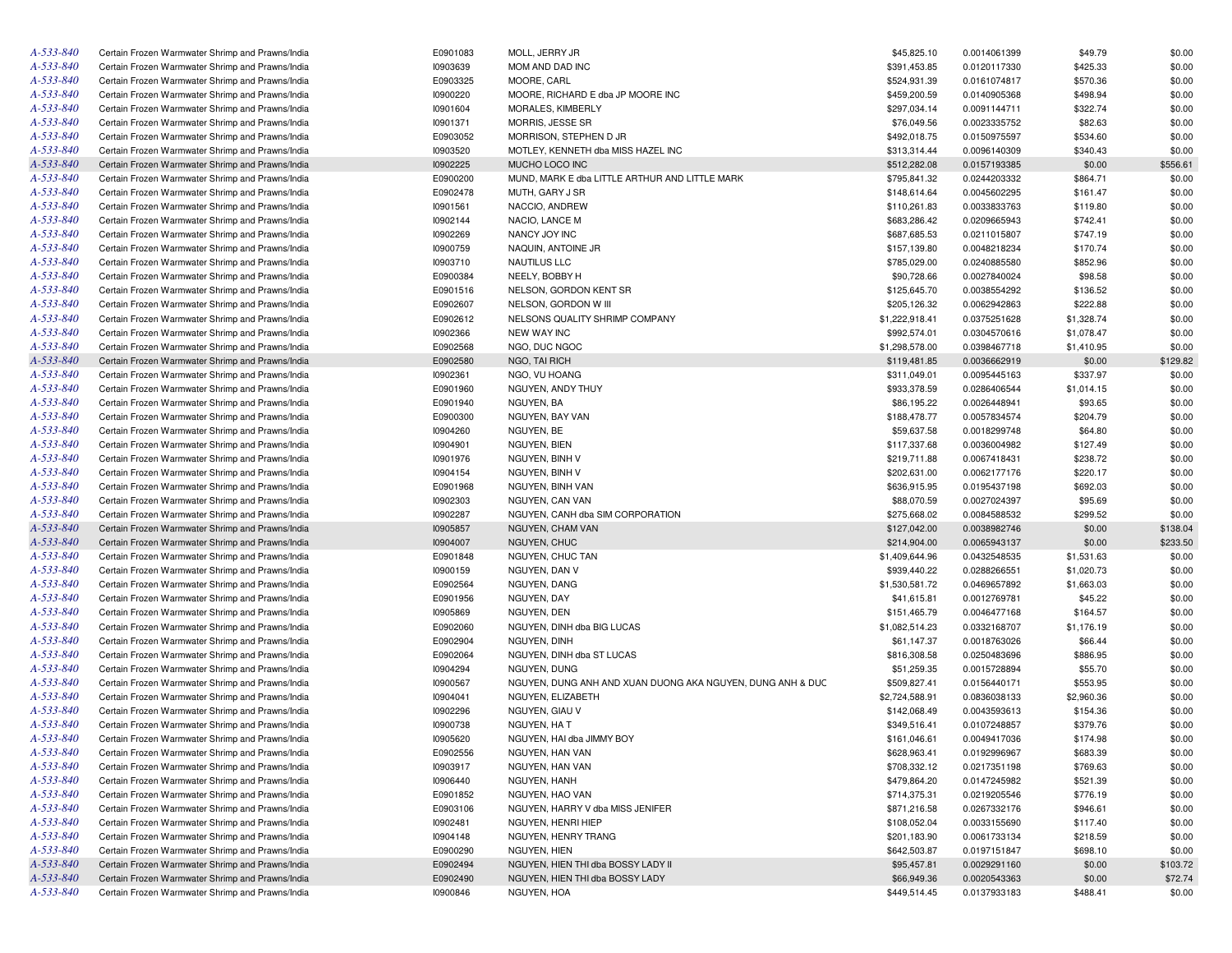| A-533-840 | Certain Frozen Warmwater Shrimp and Prawns/India | 10903316             | NGUYEN, HOA MINH                                | \$1,721,812.97 | 0.0528337062 | \$1,870.81 | \$0.00   |
|-----------|--------------------------------------------------|----------------------|-------------------------------------------------|----------------|--------------|------------|----------|
| A-533-840 | Certain Frozen Warmwater Shrimp and Prawns/India | 10902008             | NGUYEN, HOA T                                   | \$92,566.72    | 0.0028404031 | \$100.58   | \$0.00   |
| A-533-840 | Certain Frozen Warmwater Shrimp and Prawns/India | E0902963             | NGUYEN, HOANG dba TUAN KIET                     | \$2,039,163.12 | 0.0625715726 | \$2,215.62 | \$0.00   |
| A-533-840 | Certain Frozen Warmwater Shrimp and Prawns/India | 10903202             | NGUYEN, HOANG                                   | \$408,314.68   | 0.0125291064 | \$443.65   | \$0.00   |
| A-533-840 | Certain Frozen Warmwater Shrimp and Prawns/India | 10905846             | NGUYEN, HOANG                                   | \$167,914.01   | 0.0051524292 | \$182.44   | \$0.00   |
| A-533-840 | Certain Frozen Warmwater Shrimp and Prawns/India | E0901936             | NGUYEN, HOANG XUAN                              | \$659,317.46   | 0.0202311085 | \$716.37   | \$0.00   |
| A-533-840 | Certain Frozen Warmwater Shrimp and Prawns/India | E0901882             | NGUYEN, HUNG MANH                               | \$1,025,532.69 | 0.0314683963 | \$1,114.28 | \$0.00   |
| A-533-840 | Certain Frozen Warmwater Shrimp and Prawns/India | 10901922             | NGUYEN, HUNG V                                  | \$184,713.64   | 0.0056679247 | \$200.70   | \$0.00   |
| A-533-840 | Certain Frozen Warmwater Shrimp and Prawns/India | 10904647             | NGUYEN, JACKIE TIN                              | \$867,821.84   | 0.0266290503 | \$942.92   | \$0.00   |
| A-533-840 | Certain Frozen Warmwater Shrimp and Prawns/India | 10904273             | NGUYEN, JEFFERSON                               | \$56,823.19    | 0.0017436155 | \$61.74    | \$0.00   |
| A-533-840 | Certain Frozen Warmwater Shrimp and Prawns/India | E0903127             | NGUYEN, JENNIFER T.                             | \$167,929.71   | 0.0051529110 | \$182.46   | \$0.00   |
| A-533-840 | Certain Frozen Warmwater Shrimp and Prawns/India | 10904379             | NGUYEN, JOE                                     | \$521,925.43   | 0.0160152440 | \$567.09   | \$0.00   |
| A-533-840 | Certain Frozen Warmwater Shrimp and Prawns/India | 10901156             | NGUYEN, KHAI                                    | \$2,628,156.95 | 0.0806448056 | \$2,855.58 | \$0.00   |
| A-533-840 | Certain Frozen Warmwater Shrimp and Prawns/India | 10902870             | NGUYEN, KHANH                                   | \$560,248.29   | 0.0171911782 | \$608.73   | \$0.00   |
| A-533-840 | Certain Frozen Warmwater Shrimp and Prawns/India | 10905793             | NGUYEN, KIM MAI                                 | \$1,629,770.25 | 0.0500093820 | \$1,770.80 | \$0.00   |
| A-533-840 | Certain Frozen Warmwater Shrimp and Prawns/India | 10905812             | NGUYEN, KIM THOA                                | \$48,227.79    | 0.0014798662 | \$52.40    | \$0.00   |
| A-533-840 | Certain Frozen Warmwater Shrimp and Prawns/India | E0901980             | NGUYEN, LAM VAN                                 | \$30,682.68    | 0.0009414958 | \$33.34    | \$0.00   |
| A-533-840 | Certain Frozen Warmwater Shrimp and Prawns/India | 10900606             | NGUYEN, LAM VAN dba LNN CORPORATION             | \$1,039,786.32 | 0.0319057679 | \$1,129.76 | \$0.00   |
| A-533-840 | Certain Frozen Warmwater Shrimp and Prawns/India | E0902640             | NGUYEN, LAN XUAN                                | \$61,436.39    | 0.0018851712 | \$66.75    | \$0.00   |
| A-533-840 | Certain Frozen Warmwater Shrimp and Prawns/India | 10900173             | NGUYEN, LANG                                    | \$299,808.51   | 0.0091996024 | \$325.75   | \$0.00   |
| A-533-840 | Certain Frozen Warmwater Shrimp and Prawns/India | 10901663             | NGUYEN, LAP                                     | \$841,951.23   | 0.0258352125 | \$914.81   | \$0.00   |
| A-533-840 | Certain Frozen Warmwater Shrimp and Prawns/India | 10904184             | NGUYEN, LAP VAN                                 | \$255,517.50   | 0.0078405360 | \$277.63   | \$0.00   |
| A-533-840 | Certain Frozen Warmwater Shrimp and Prawns/India | 10906357             | NGUYEN, LIEN THI                                | \$110,563.42   | 0.0033926305 | \$120.13   | \$0.00   |
| A-533-840 | Certain Frozen Warmwater Shrimp and Prawns/India | 10905748             | <b>NGUYEN, LISA</b>                             | \$597,187.58   | 0.0183246576 | \$0.00     | \$648.87 |
| A-533-840 | Certain Frozen Warmwater Shrimp and Prawns/India | 10902093             | NGUYEN, LONG THANH                              | \$94,225.78    | 0.0028913112 | \$102.38   | \$0.00   |
| A-533-840 | Certain Frozen Warmwater Shrimp and Prawns/India | 10904219             | NGUYEN, LUOM T                                  | \$186,445.85   | 0.0057210774 | \$202.58   | \$0.00   |
| A-533-840 | Certain Frozen Warmwater Shrimp and Prawns/India | 10902327             | NGUYEN, MAO V                                   | \$73,664.00    | 0.0022603745 | \$80.04    | \$0.00   |
| A-533-840 | Certain Frozen Warmwater Shrimp and Prawns/India | 10901091             | NGUYEN, MARY                                    | \$105,653.00   | 0.0032419547 | \$114.80   | \$0.00   |
| A-533-840 | Certain Frozen Warmwater Shrimp and Prawns/India | E0902548             | NGUYEN, MARY                                    | \$505,892.24   | 0.0155232667 | \$549.67   | \$0.00   |
| A-533-840 |                                                  | 10906310             | NGUYEN, MARY D                                  |                |              |            | \$0.00   |
| A-533-840 | Certain Frozen Warmwater Shrimp and Prawns/India |                      |                                                 | \$314,497.24   | 0.0096503250 | \$341.71   | \$0.00   |
| A-533-840 | Certain Frozen Warmwater Shrimp and Prawns/India | 10900202<br>E0903118 | NGUYEN, MINH<br>NGUYEN, MINH                    | \$205,603.14   | 0.0063089175 | \$223.39   | \$0.00   |
| A-533-840 | Certain Frozen Warmwater Shrimp and Prawns/India |                      |                                                 | \$645,979.37   | 0.0198218302 | \$701.88   |          |
| A-533-840 | Certain Frozen Warmwater Shrimp and Prawns/India | 10902731             | NGUYEN, MINH Q                                  | \$1,224,335.60 | 0.0375686492 | \$1,330.28 | \$0.00   |
| A-533-840 | Certain Frozen Warmwater Shrimp and Prawns/India | 10902743             | NGUYEN, MUOI                                    | \$428,379.33   | 0.0131447887 | \$465.45   | \$0.00   |
|           | Certain Frozen Warmwater Shrimp and Prawns/India | 10905400             | NGUYEN, MY                                      | \$70,165.96    | 0.0021530374 | \$76.24    | \$0.00   |
| A-533-840 | Certain Frozen Warmwater Shrimp and Prawns/India | 10900037             | NGUYEN, NAM VAN                                 | \$484,640.30   | 0.0148711525 | \$526.58   | \$0.00   |
| A-533-840 | Certain Frozen Warmwater Shrimp and Prawns/India | E0903072             | NGUYEN, NAM VAN                                 | \$40,925.86    | 0.0012558070 | \$44.47    | \$0.00   |
| A-533-840 | Certain Frozen Warmwater Shrimp and Prawns/India | E0901304             | NGUYEN, NGHIEP dba BETHANY INC                  | \$727,001.17   | 0.0223079782 | \$789.91   | \$0.00   |
| A-533-840 | Certain Frozen Warmwater Shrimp and Prawns/India | E0901300             | NGUYEN, NGHIEP                                  | \$1,056,935.78 | 0.0324319978 | \$1,148.40 | \$0.00   |
| A-533-840 | Certain Frozen Warmwater Shrimp and Prawns/India | 10902355             | NGUYEN, NGOC VAN                                | \$94,552.77    | 0.0029013449 | \$102.73   | \$0.00   |
| A-533-840 | Certain Frozen Warmwater Shrimp and Prawns/India | 10901988             | NGUYEN, NUONG dba CAPT SANG LLC                 | \$757,636.17   | 0.0232480110 | \$823.20   | \$0.00   |
| A-533-840 | Certain Frozen Warmwater Shrimp and Prawns/India | 10902737             | NGUYEN, QUANG                                   | \$59,000.00    | 0.0018104107 | \$64.11    | \$0.00   |
| A-533-840 | Certain Frozen Warmwater Shrimp and Prawns/India | E0903114             | NGUYEN, QUANG                                   | \$11,738.00    | 0.0003601797 | \$12.75    | \$0.00   |
| A-533-840 | Certain Frozen Warmwater Shrimp and Prawns/India | 10902677             | NGUYEN, QUANG KHIEM                             | \$559,769.02   | 0.0171764718 | \$608.21   | \$0.00   |
| A-533-840 | Certain Frozen Warmwater Shrimp and Prawns/India | E0900833             | NGUYEN, QUYEN                                   | \$150,907.29   | 0.0046305793 | \$163.97   | \$0.00   |
| A-533-840 | Certain Frozen Warmwater Shrimp and Prawns/India | 10905381             | NGUYEN, ROE VAN                                 | \$398,118.16   | 0.0122162269 | \$432.57   | \$0.00   |
| A-533-840 | Certain Frozen Warmwater Shrimp and Prawns/India | 10905658             | NGUYEN, ROSE dba R & C MARINE INC               | \$838,591.01   | 0.0257321044 | \$911.16   | \$0.00   |
| A-533-840 | Certain Frozen Warmwater Shrimp and Prawns/India | 10905735             | NGUYEN, ROSE dba S AND T MARINE INC             | \$862,119.99   | 0.0264540894 | \$936.72   | \$0.00   |
| A-533-840 | Certain Frozen Warmwater Shrimp and Prawns/India | E0902012             | NGUYEN, SAM dba L AND J SPECIALTY INC           | \$572,796.42   | 0.0175762166 | \$622.36   | \$0.00   |
| A-533-840 | Certain Frozen Warmwater Shrimp and Prawns/India | 10902559             | <b>NGUYEN, SANG VAN</b>                         | \$462,928.66   | 0.0142049324 | \$502.99   | \$0.00   |
| A-533-840 | Certain Frozen Warmwater Shrimp and Prawns/India | 10900752             | NGUYEN, SAU                                     | \$144,136.79   | 0.0044228270 | \$156.61   | \$0.00   |
| A-533-840 | Certain Frozen Warmwater Shrimp and Prawns/India | 10904870             | NGUYEN, SCOTTY VAN                              | \$363,579.99   | 0.0111564257 | \$0.00     | \$395.04 |
| A-533-840 | Certain Frozen Warmwater Shrimp and Prawns/India | E0901035             | NGUYEN, SON V                                   | \$151,184.77   | 0.0046390937 | \$164.27   | \$0.00   |
| A-533-840 | Certain Frozen Warmwater Shrimp and Prawns/India | 10905312             | NGUYEN, STEVE Q                                 | \$3,634,157.19 | 0.1115138501 | \$3,948.64 | \$0.00   |
| A-533-840 | Certain Frozen Warmwater Shrimp and Prawns/India | 10905101             | NGUYEN, STEVEN Q dba SEAFOOD ENTERPRISES INC    | \$7,588,105.00 | 0.2328404522 | \$8,244.74 | \$0.00   |
| A-533-840 | Certain Frozen Warmwater Shrimp and Prawns/India | 10902402             | <b>NGUYEN, SUNG</b>                             | \$78,210.60    | 0.0023998866 | \$84.98    | \$0.00   |
| A-533-840 | Certain Frozen Warmwater Shrimp and Prawns/India | E0902000             | NGUYEN, TAM MINH                                | \$829,031.00   | 0.0254387562 | \$900.77   | \$0.00   |
| A-533-840 | Certain Frozen Warmwater Shrimp and Prawns/India | 10902349             | NGUYEN, TAM VAN                                 | \$182,484.16   | 0.0055995132 | \$198.28   | \$0.00   |
| A-533-840 | Certain Frozen Warmwater Shrimp and Prawns/India | 10903840             | NGUYEN, TAN                                     | \$427,068.72   | 0.0131045727 | \$464.03   | \$0.00   |
| A-533-840 | Certain Frozen Warmwater Shrimp and Prawns/India | E0900192             | NGUYEN, THANH                                   | \$78,811.10    | 0.0024183129 | \$85.63    | \$0.00   |
| A-533-840 | Certain Frozen Warmwater Shrimp and Prawns/India | E0901344             | NGUYEN, THANH VAN dba ST MARTIN AQUACULTURE INC | \$6,126,638.15 | 0.1879954478 | \$6,656.81 | \$0.00   |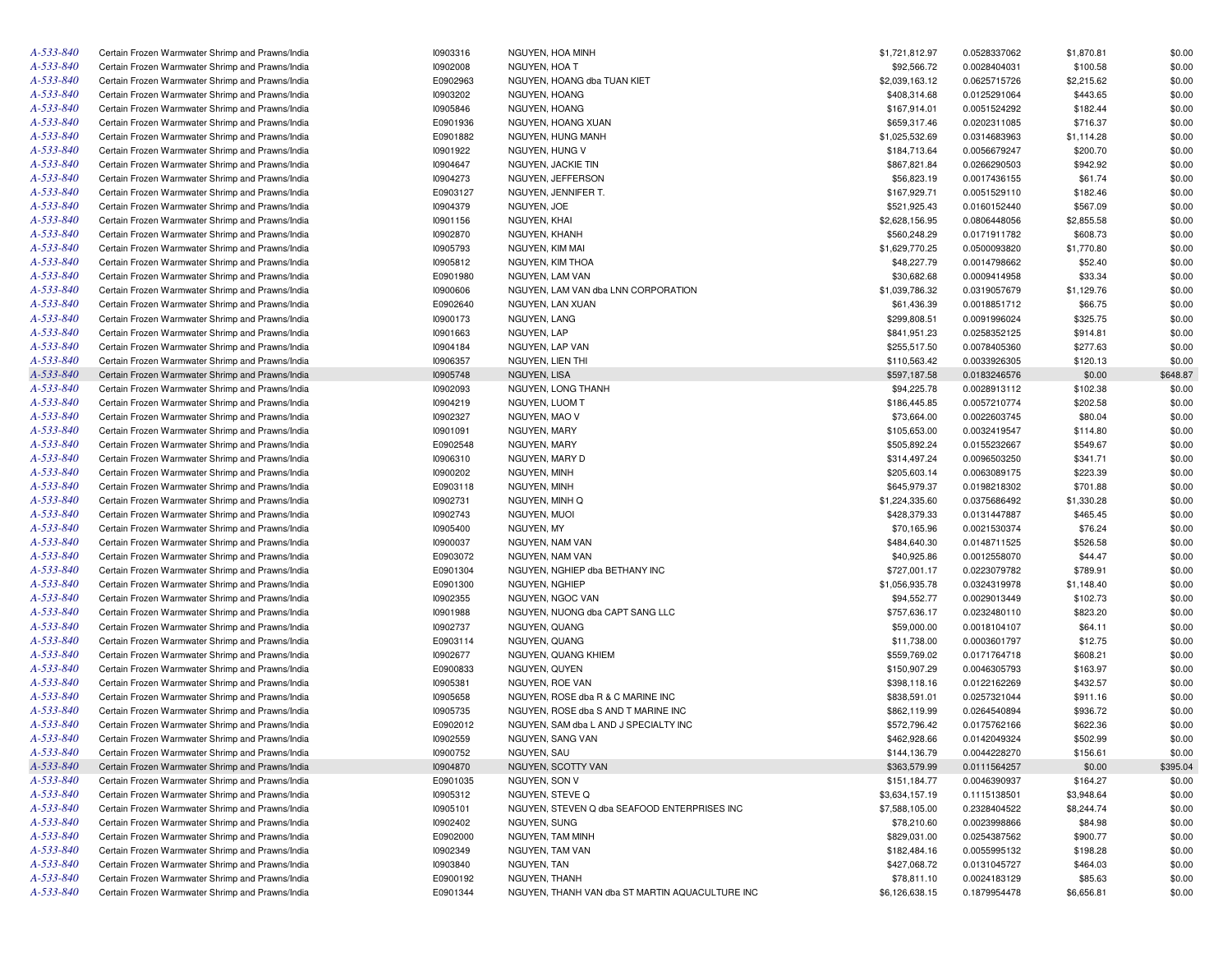| A-533-840       | Certain Frozen Warmwater Shrimp and Prawns/India | 10905628 | NGUYEN, THOMAS                                 | \$577,214.14    | 0.0177117741 | \$627.16    | \$0.00      |
|-----------------|--------------------------------------------------|----------|------------------------------------------------|-----------------|--------------|-------------|-------------|
| A-533-840       | Certain Frozen Warmwater Shrimp and Prawns/India | 10905762 | NGUYEN, THU VAN                                | \$7,365,452.16  | 0.2260083659 | \$8,002.82  | \$0.00      |
| A-533-840       | Certain Frozen Warmwater Shrimp and Prawns/India | 10903193 | NGUYEN, THUONG VAN                             | \$320,321.13    | 0.0098290307 | \$348.04    | \$0.00      |
| A-533-840       | Certain Frozen Warmwater Shrimp and Prawns/India | 10905449 | NGUYEN, TRICH VAN                              | \$868,539.04    | 0.0266510575 | \$943.70    | \$0.00      |
| A-533-840       | Certain Frozen Warmwater Shrimp and Prawns/India | E0900244 | NGUYEN, TRUNG VAN                              | \$37,081.86     | 0.0011378542 | \$40.29     | \$0.00      |
| A-533-840       | Certain Frozen Warmwater Shrimp and Prawns/India | 10901115 | NGUYEN, TUAN                                   | \$2,586,026.85  | 0.0793520465 | \$2,809.81  | \$0.00      |
| A-533-840       | Certain Frozen Warmwater Shrimp and Prawns/India | 10902258 | NGUYEN, TUAN                                   | \$222,919.36    | 0.0068402644 | \$242.21    | \$0.00      |
| A-533-840       | Certain Frozen Warmwater Shrimp and Prawns/India | 10901909 | NGUYEN, TUAN H                                 | \$104,181.27    | 0.0031967947 | \$113.20    | \$0.00      |
| A-533-840       | Certain Frozen Warmwater Shrimp and Prawns/India | 10904640 | NGUYEN, TUAN VAN                               | \$390,731.83    | 0.0119895779 | \$424.54    | \$0.00      |
| A-533-840       | Certain Frozen Warmwater Shrimp and Prawns/India | 10903143 | NGUYEN, TUNG                                   | \$285,864.20    | 0.0087717223 | \$310.60    | \$0.00      |
| A-533-840       | Certain Frozen Warmwater Shrimp and Prawns/India | 10902945 | NGUYEN, TUYEN JASON                            | \$2,475,019.59  | 0.0759457968 | \$0.00      | \$2,689.20  |
| A-533-840       | Certain Frozen Warmwater Shrimp and Prawns/India | 10901916 | NGUYEN, VAN H                                  | \$76,137.67     | 0.0023362789 | \$82.73     | \$0.00      |
| A-533-840       | Certain Frozen Warmwater Shrimp and Prawns/India | E0900841 | NGUYEN, VU                                     | \$130,231.56    | 0.0039961460 | \$141.50    | \$0.00      |
| A-533-840       | Certain Frozen Warmwater Shrimp and Prawns/India | 10901964 | NIGHT STAR INC                                 | \$1,288,480.30  | 0.0395369247 | \$1,399.98  | \$0.00      |
| A-533-840       | Certain Frozen Warmwater Shrimp and Prawns/India | 10906246 | NORMA MARTHA INC                               | \$999,961.00    | 0.0306837308 | \$0.00      | \$1,086.49  |
| A-533-840       | Certain Frozen Warmwater Shrimp and Prawns/India | 10906200 | NORMAN, DAVID N                                | \$44,665.28     | 0.0013705509 | \$0.00      | \$48.53     |
| A-533-840       | Certain Frozen Warmwater Shrimp and Prawns/India | 10902920 | NORRIS, CANDACE                                | \$33,267.97     | 0.0010208252 | \$36.15     | \$0.00      |
| A-533-840       | Certain Frozen Warmwater Shrimp and Prawns/India | 10903723 | NORRIS, DEBBIE                                 | \$108,696.91    | 0.0033353568 | \$0.00      | \$118.10    |
| A-533-840       | Certain Frozen Warmwater Shrimp and Prawns/India | 10905193 | NUESTRA CRUZ LLC                               | \$313,514.59    |              | \$340.64    | \$0.00      |
| A-533-840       | Certain Frozen Warmwater Shrimp and Prawns/India | E0900090 | <b>NUNEZ SEAFOOD</b>                           |                 | 0.0096201725 |             |             |
| A-533-840       |                                                  |          |                                                | \$4,454,034.16  | 0.1366717155 | \$4,839.46  | \$0.00      |
| A-533-840       | Certain Frozen Warmwater Shrimp and Prawns/India | 10900026 | NUNEZ, CONRAD J                                | \$166,113.61    | 0.0050971841 | \$180.49    | \$0.00      |
|                 | Certain Frozen Warmwater Shrimp and Prawns/India | 10905824 | OCEAN BREEZE INC                               | \$418,357.02    | 0.0128372548 | \$454.56    | \$0.00      |
| A-533-840       | Certain Frozen Warmwater Shrimp and Prawns/India | 10904231 | OCEAN EMPEROR INC                              | \$596,415.56    | 0.0183009682 | \$648.03    | \$0.00      |
| A-533-840       | Certain Frozen Warmwater Shrimp and Prawns/India | E0901332 | OCEAN HARVEST WHOLESALE INC                    | \$30,276,625.04 | 0.9290360458 | \$32,896.61 | \$0.00      |
| A-533-840       | Certain Frozen Warmwater Shrimp and Prawns/India | E0902385 | OCEAN SPRINGS SEAFOOD MARKET INC               | \$20,618,543.18 | 0.6326785036 | \$22,402.77 | \$0.00      |
| A-533-840       | Certain Frozen Warmwater Shrimp and Prawns/India | E0902515 | OCEAN WIND INC                                 | \$1,778,586.91  | 0.0545758105 | \$1,932.50  | \$0.00      |
| A-533-840       | Certain Frozen Warmwater Shrimp and Prawns/India | 10905187 | OCEANICA CRUZ LLC                              | \$1,327,196.08  | 0.0407249156 | \$1,442.04  | \$0.00      |
| A-533-840       | Certain Frozen Warmwater Shrimp and Prawns/India | 10903704 | <b>ODIN LLC</b>                                | \$625,234.94    | 0.0191852888 | \$679.34    | \$0.00      |
| A-533-840       | Certain Frozen Warmwater Shrimp and Prawns/India | 10903586 | OLANDER, RODNEY P                              | \$117,511.13    | 0.0036058205 | \$127.68    | \$0.00      |
| A-533-840       | Certain Frozen Warmwater Shrimp and Prawns/India | E0900388 | OLDS, MALCOLM D JR                             | \$364,486.22    | 0.0111842333 | \$396.03    | \$0.00      |
| A-533-840       | Certain Frozen Warmwater Shrimp and Prawns/India | 10902087 | OPEN SEA INC                                   | \$847,646.19    | 0.0260099619 | \$921.00    | \$0.00      |
| A-533-840       | Certain Frozen Warmwater Shrimp and Prawns/India | 10900190 | OUR GRANDKIDS INC                              | \$547,511.91    | 0.0168003633 | \$0.00      | \$594.89    |
| A-533-840       | Certain Frozen Warmwater Shrimp and Prawns/India | 10904172 | <b>OURKS, SOKHOMS</b>                          | \$62,342.00     | 0.0019129598 | \$67.74     | \$0.00      |
| A-533-840       | Certain Frozen Warmwater Shrimp and Prawns/India | 10901970 | P AND T FISHERIES INC                          | \$401,666.88    | 0.0123251191 | \$436.43    | \$0.00      |
| A-533-840       | Certain Frozen Warmwater Shrimp and Prawns/India | E0900576 | PADGETT, KENNETH J                             | \$201,223.32    | 0.0061745230 | \$218.64    | \$0.00      |
| A-533-840       | Certain Frozen Warmwater Shrimp and Prawns/India | 10901671 | PALACIOS PROCESSORS INC dba LIGHTHOUSE SEAFOOD | \$15,742,445.48 | 0.4830557990 | \$0.00      | \$17,104.72 |
| A-533-840       | Certain Frozen Warmwater Shrimp and Prawns/India | E0900110 | PALMISANO, DANIEL                              | \$163,461.54    | 0.0050158055 | \$177.61    | \$0.00      |
| A-533-840       | Certain Frozen Warmwater Shrimp and Prawns/India | E0900114 | PALMISANO, DWAYNE JR                           | \$129,963.25    | 0.0039879129 | \$141.21    | \$0.00      |
| A-533-840       | Certain Frozen Warmwater Shrimp and Prawns/India | 10900352 | PALMISANO, DWAYNE M SR                         | \$59,796.85     | 0.0018348620 | \$0.00      | \$64.97     |
| A-533-840       | Certain Frozen Warmwater Shrimp and Prawns/India | E0902862 | PALMISANO, KIM                                 | \$867,866.66    | 0.0266304256 | \$942.97    | \$0.00      |
| A-533-840       | Certain Frozen Warmwater Shrimp and Prawns/India | E0903026 | PALMISANO, ROBIN G                             | \$205,232.82    | 0.0062975542 | \$222.99    | \$0.00      |
| A-533-840       | Certain Frozen Warmwater Shrimp and Prawns/India | 10904718 | PAPA ROD INC                                   | \$700,107.38    | 0.0214827442 | \$760.69    | \$0.00      |
| A-533-840       | Certain Frozen Warmwater Shrimp and Prawns/India | 10901431 | PARFAIT, ROBERT C SR                           | \$90,077.40     | 0.0027640185 | \$97.87     | \$0.00      |
| A-533-840       | Certain Frozen Warmwater Shrimp and Prawns/India | 10902968 | PARFAIT, RODNEY PAUL SR                        | \$41,942.94     | 0.0012870161 | \$45.57     | \$0.00      |
| A-533-840       | Certain Frozen Warmwater Shrimp and Prawns/India | 10903070 | PARRAMORE INC                                  | \$1,557,215.20  | 0.0477830356 | \$1,691.97  | \$0.00      |
| A-533-840       | Certain Frozen Warmwater Shrimp and Prawns/India | 10902603 | PARRIA, GAVIN C                                | \$602,001.74    | 0.0184723798 | \$654.10    | \$0.00      |
| A-533-840       | Certain Frozen Warmwater Shrimp and Prawns/India | 10901245 | PARRIA, JERRY D                                | \$218,472.30    | 0.0067038067 | \$237.38    | \$0.00      |
| A-533-840       | Certain Frozen Warmwater Shrimp and Prawns/India | 10901323 | PARRIA, KIP                                    | \$496,635.33    | 0.0152392191 | \$539.61    | \$0.00      |
| A-533-840       | Certain Frozen Warmwater Shrimp and Prawns/India | 10900858 | PARRIA, LIONEL J SR                            | \$46,375.20     | 0.0014230197 | \$50.39     | \$0.00      |
| A-533-840       | Certain Frozen Warmwater Shrimp and Prawns/India | 10900878 | PARRIA, LOUIS III                              | \$336,320.16    | 0.0103199597 | \$365.42    | \$0.00      |
| A-533-840       | Certain Frozen Warmwater Shrimp and Prawns/India | 10900868 | PARRIA, LOUIS JR                               | \$562,424.24    | 0.0172579471 | \$611.09    | \$0.00      |
| A-533-840       | Certain Frozen Warmwater Shrimp and Prawns/India | 10900863 | PARRIA, RONALD                                 | \$465,707.31    | 0.0142901951 | \$506.01    | \$0.00      |
| A-533-840       | Certain Frozen Warmwater Shrimp and Prawns/India | 10903452 | PARRIA, ROSS                                   | \$332,003.92    | 0.0101875162 | \$360.73    | \$0.00      |
| A-533-840       | Certain Frozen Warmwater Shrimp and Prawns/India | 10903554 | PARRISH, CHARLES                               | \$607,376.99    | 0.0186373189 | \$659.94    | \$0.00      |
| A-533-840       | Certain Frozen Warmwater Shrimp and Prawns/India | E0901473 | PASCAGOULA ICE AND FREEZER CO INC              | \$12,936,376.33 | 0.3969517704 | \$14,055.82 | \$0.00      |
| A-533-840       | Certain Frozen Warmwater Shrimp and Prawns/India | E0903210 | PATRICIA LEE LLC                               | \$221,195.25    | 0.0067873602 | \$0.00      | \$240.34    |
| A-533-840       | Certain Frozen Warmwater Shrimp and Prawns/India | E0900437 | PAUL PIAZZA AND SON INC                        | \$89,823,645.70 | 2.7562320605 | \$97,596.53 | \$0.00      |
| A-533-840       | Certain Frozen Warmwater Shrimp and Prawns/India | 10901021 | PAZ G LLC                                      | \$7,491.86      | 0.0002298872 | \$0.00      | \$8.14      |
| A-533-840       |                                                  |          | PEARL INC                                      |                 |              |             |             |
| A-533-840       | Certain Frozen Warmwater Shrimp and Prawns/India | E0900081 |                                                | \$15,452,084.78 | 0.4741461020 | \$16,789.23 | \$0.00      |
|                 | Certain Frozen Warmwater Shrimp and Prawns/India | E0900174 | PELAS, JAMES CURTIS                            | \$352,273.70    | 0.0108094930 | \$382.76    | \$0.00      |
| $A - 533 - 840$ | Certain Frozen Warmwater Shrimp and Prawns/India | E0900366 | PELICAN POINT SEAFOOD INC                      | \$832,821.55    | 0.0255550689 | \$904.89    | \$0.00      |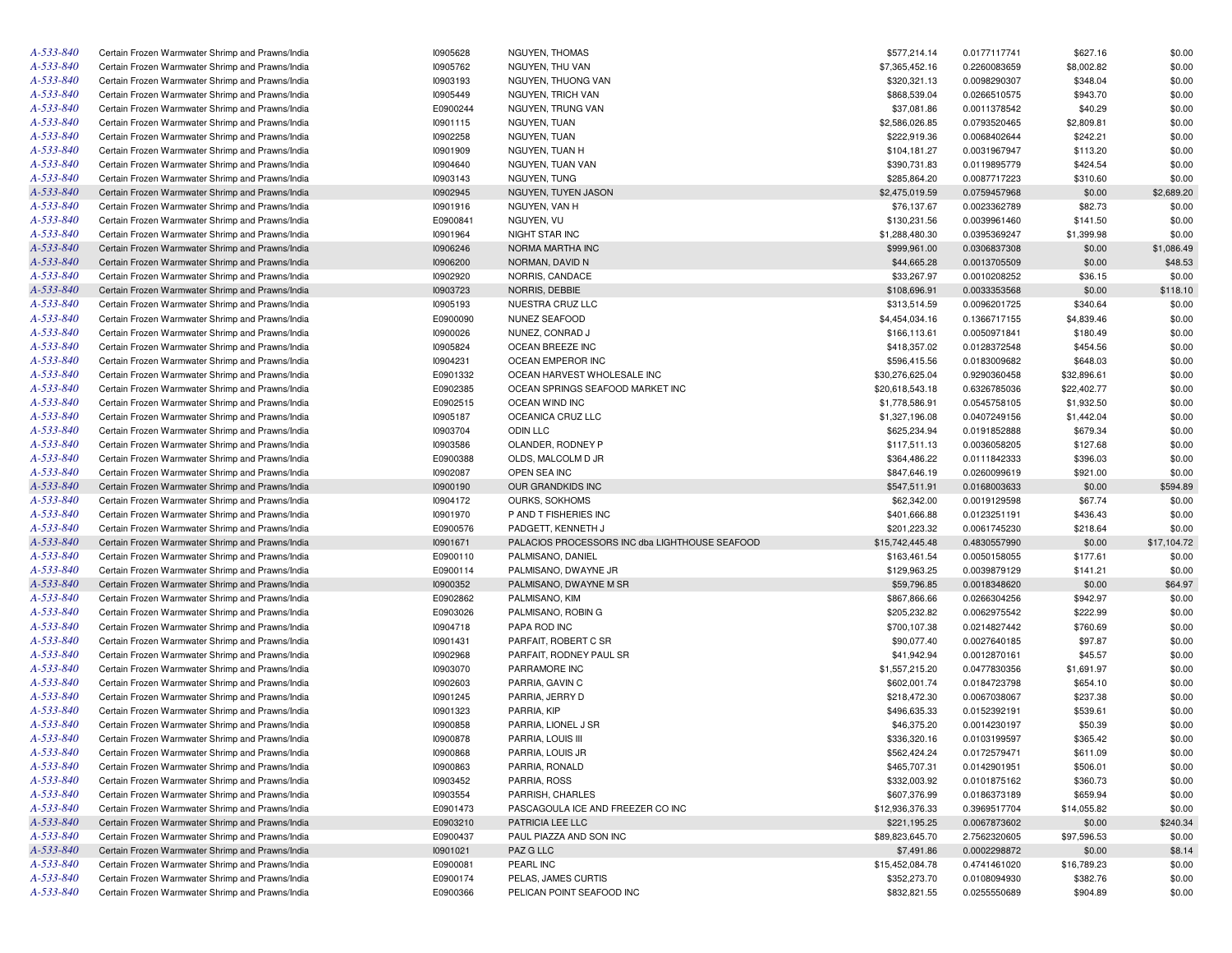| A-533-840 | Certain Frozen Warmwater Shrimp and Prawns/India | E0900891 | PELLEGRIN, TROY                        | \$161,574.42    | 0.0049578994                 | \$175.56    | \$0.00     |
|-----------|--------------------------------------------------|----------|----------------------------------------|-----------------|------------------------------|-------------|------------|
| A-533-840 | Certain Frozen Warmwater Shrimp and Prawns/India | 10905577 | PELTIER, RODNEY J                      | \$476,093.72    | 0.0146089013                 | \$517.29    | \$0.00     |
| A-533-840 | Certain Frozen Warmwater Shrimp and Prawns/India | 10903698 | PENNY V LLC                            | \$676,488.08    | 0.0207579877                 | \$735.03    | \$0.00     |
| A-533-840 | Certain Frozen Warmwater Shrimp and Prawns/India | 10904385 | PEREZ, DEREK                           | \$149,360.13    | 0.0045831048                 | \$162.28    | \$0.00     |
| A-533-840 | Certain Frozen Warmwater Shrimp and Prawns/India | 10903716 | PERSEVERANCE I LLC                     | \$663,967.49    | 0.0203737943                 | \$721.42    | \$0.00     |
| A-533-840 | Certain Frozen Warmwater Shrimp and Prawns/India | E0900542 | PESHOFF, KIRK                          | \$100,911.06    | 0.0030964486                 | \$109.64    | \$0.00     |
| A-533-840 | Certain Frozen Warmwater Shrimp and Prawns/India | 10903615 | PETE, ALFRED F JR                      | \$94,183.19     | 0.0028900044                 | \$102.33    | \$0.00     |
| A-533-840 | Certain Frozen Warmwater Shrimp and Prawns/India | E0903264 | PHAM, CALVIN                           | \$273,091.00    | 0.0083797775                 | \$0.00      | \$296.72   |
| A-533-840 | Certain Frozen Warmwater Shrimp and Prawns/India | 10905933 | PHAM, CINDY                            | \$129,345.33    | 0.0039689521                 | \$140.54    | \$0.00     |
| A-533-840 | Certain Frozen Warmwater Shrimp and Prawns/India | 10905685 | PHAM, HIEN THI                         | \$589,748.75    | 0.0180963977                 | \$640.78    | \$0.00     |
| A-533-840 | Certain Frozen Warmwater Shrimp and Prawns/India | E0901029 | PHAM, HUNG V                           | \$233,319.14    | 0.0071593809                 | \$253.51    | \$0.00     |
| A-533-840 | Certain Frozen Warmwater Shrimp and Prawns/India | 10905775 | PHAM. JOHN F                           | \$455,670.08    | 0.0139822034                 | \$495.10    | \$0.00     |
| A-533-840 | Certain Frozen Warmwater Shrimp and Prawns/India | E0903082 | PHAM, JOSEPH                           | \$701,707.41    | 0.0215318410                 | \$0.00      | \$762.43   |
| A-533-840 | Certain Frozen Warmwater Shrimp and Prawns/India | E0901948 | PHAM, JOSEPH SON                       | \$995,704.65    | 0.0305531250                 | \$1,081.87  | \$0.00     |
| A-533-840 | Certain Frozen Warmwater Shrimp and Prawns/India | E0902576 | PHAM, THANH                            | \$31,899.76     | 0.0009788418                 | \$34.66     | \$0.00     |
| A-533-840 | Certain Frozen Warmwater Shrimp and Prawns/India | E0902004 | PHAM, THANH DUC                        | \$1,062,398.73  | 0.0325996281                 | \$1,154.33  | \$0.00     |
| A-533-840 | Certain Frozen Warmwater Shrimp and Prawns/India | E0901449 | PHAM, TOMMY VAN                        | \$147,236.47    | 0.0045179404                 | \$159.98    | \$0.00     |
| A-533-840 | Certain Frozen Warmwater Shrimp and Prawns/India | E0900585 | PHAN, ANH                              | \$294,436.22    | 0.0090347541                 | \$319.92    | \$0.00     |
| A-533-840 |                                                  | 10904136 | PHAN, DAN T                            |                 |                              |             | \$0.00     |
|           | Certain Frozen Warmwater Shrimp and Prawns/India |          |                                        | \$242,611.11    | 0.0074445043                 | \$263.61    |            |
| A-533-840 | Certain Frozen Warmwater Shrimp and Prawns/India | E0900348 | PHAN, DAT VAN                          | \$440,907.75    | 0.0135292224                 | \$0.00      | \$479.06   |
| A-533-840 | Certain Frozen Warmwater Shrimp and Prawns/India | E0901161 | PHAN, HOANG                            | \$114,499.67    | 0.0035134141                 | \$124.41    | \$0.00     |
| A-533-840 | Certain Frozen Warmwater Shrimp and Prawns/India | 10903322 | PHILLIPS, JAMES C                      | \$1,278,792.60  | 0.0392396583                 | \$1,389.45  | \$0.00     |
| A-533-840 | Certain Frozen Warmwater Shrimp and Prawns/India | 10905691 | PHUNG, KIM DUNG dba LUCKY DUNG HOA     | \$1,193,181.19  | 0.0366126784                 | \$0.00      | \$1,296.43 |
| A-533-840 | Certain Frozen Warmwater Shrimp and Prawns/India | E0902996 | PICOU, TERRY P                         | \$60,765.51     | 0.0018645853                 | \$66.02     | \$0.00     |
| A-533-840 | Certain Frozen Warmwater Shrimp and Prawns/India | 10905492 | PIERRE, JOSEPH                         | \$126,072.57    | 0.0038685277                 | \$136.98    | \$0.00     |
| A-533-840 | Certain Frozen Warmwater Shrimp and Prawns/India | 10906346 | PIERRE, JOSEPH C JR                    | \$15,267.21     | 0.0004684732                 | \$16.59     | \$0.00     |
| A-533-840 | Certain Frozen Warmwater Shrimp and Prawns/India | 10906385 | PITRE, BENTON                          | \$94,137.63     | 0.0028886064                 | \$102.28    | \$0.00     |
| A-533-840 | Certain Frozen Warmwater Shrimp and Prawns/India | 10901780 | PITRE, TED J                           | \$44,310.55     | 0.0013596660                 | \$48.14     | \$0.00     |
| A-533-840 | Certain Frozen Warmwater Shrimp and Prawns/India | E0903077 | PIZANI, TERRILL                        | \$254,741.11    | 0.0078167125                 | \$276.79    | \$0.00     |
| A-533-840 | Certain Frozen Warmwater Shrimp and Prawns/India | E0901898 | PIZANI, TERRY JR                       | \$577,808.46    | 0.0177300107                 | \$627.81    | \$0.00     |
| A-533-840 | Certain Frozen Warmwater Shrimp and Prawns/India | E0900431 | PIZANI, TERRY M                        | \$98,898.36     | 0.0030346890                 | \$107.46    | \$0.00     |
| A-533-840 | Certain Frozen Warmwater Shrimp and Prawns/India | 10901420 | PLAISANCE, DEAN SR                     | \$89,392.57     | 0.0027430045                 | \$97.13     | \$0.00     |
| A-533-840 | Certain Frozen Warmwater Shrimp and Prawns/India | E0903177 | PLAISANCE, EARL J JR                   | \$93,548.68     | 0.0028705345                 | \$101.64    | \$0.00     |
| A-533-840 | Certain Frozen Warmwater Shrimp and Prawns/India | 10903340 | PLAISANCE, KEITH                       | \$117,519.42    | 0.0036060749                 | \$127.69    | \$0.00     |
| A-533-840 | Certain Frozen Warmwater Shrimp and Prawns/India | 10905030 | PLATA CRUZ LLC                         | \$1,105,339.31  | 0.0339172566                 | \$1,200.99  | \$0.00     |
| A-533-840 | Certain Frozen Warmwater Shrimp and Prawns/India | 10905113 | PLATINUM SEAFOOD SERVICE INC           | \$6,603,772.74  | 0.2026362881                 | \$0.00      | \$7,175.23 |
| A-533-840 | Certain Frozen Warmwater Shrimp and Prawns/India | 10904225 | PLORK, PHAN                            | \$211,455.02    | 0.0064884820                 | \$229.75    | \$0.00     |
| A-533-840 | Certain Frozen Warmwater Shrimp and Prawns/India | 10903083 | POC TAL TRAWLERS INC dba BEN AND CASEY | \$1,445,146.63  | 0.0443442196                 | \$1,570.20  | \$0.00     |
| A-533-840 | Certain Frozen Warmwater Shrimp and Prawns/India | E0901506 | POCHE, GLENN                           | \$133,838.03    | 0.0041068103                 | \$145.42    | \$0.00     |
| A-533-840 | Certain Frozen Warmwater Shrimp and Prawns/India | E0901317 | POLKEY, RICHARD JR                     | \$245,466.25    | 0.0075321141                 | \$266.71    | \$0.00     |
| A-533-840 | Certain Frozen Warmwater Shrimp and Prawns/India | E0901309 | POLKEY, RONALD                         | \$148,097.69    | 0.0045443669                 | \$160.91    | \$0.00     |
| A-533-840 | Certain Frozen Warmwater Shrimp and Prawns/India | 10901715 | POPE, ROBERT SR                        | \$292,840.05    | 0.0089857757                 | \$318.18    | \$0.00     |
| A-533-840 | Certain Frozen Warmwater Shrimp and Prawns/India | 10905954 | POPPYS PRIDE SEAFOOD INC               | \$208,212.83    | 0.0063889956                 | \$226.23    | \$0.00     |
| A-533-840 | Certain Frozen Warmwater Shrimp and Prawns/India | E0900440 | PORT ROYAL SEAFOOD INC                 | \$6,863,916.80  | 0.2106187897                 | \$7,457.89  | \$0.00     |
| A-533-840 | Certain Frozen Warmwater Shrimp and Prawns/India | E0901040 | POTEET SEAFOOD INC                     | \$7,768,343.06  | 0.2383710440                 | \$8,440.58  | \$0.00     |
| A-533-840 | Certain Frozen Warmwater Shrimp and Prawns/India | 10901256 | POTTER BOATS INC                       | \$533,542.86    | 0.0163717240                 | \$579.71    | \$0.00     |
| A-533-840 | Certain Frozen Warmwater Shrimp and Prawns/India | 10900933 | PRICE SEAFOOD INC                      | \$2,525,239.63  | 0.0774867951                 | \$2,743.76  | \$0.00     |
| A-533-840 | Certain Frozen Warmwater Shrimp and Prawns/India | 10904046 | PRIHODA, STEVIE dba SEA TIGER          | \$6,496.81      | 0.0001993541                 | \$7.06      | \$0.00     |
| A-533-840 | Certain Frozen Warmwater Shrimp and Prawns/India | 10904510 | PRINCESS MARY INC                      | \$1,181,719.94  | 0.0362609907                 | \$1,283.98  | \$0.00     |
| A-533-840 | Certain Frozen Warmwater Shrimp and Prawns/India | 10904207 | PRUM, THOU                             | \$137,714.33    | 0.0042257542                 | \$149.63    | \$0.00     |
| A-533-840 | Certain Frozen Warmwater Shrimp and Prawns/India | I0905455 | PURATA TRAWLER INC                     | \$691,586.36    | 0.0212212774                 | \$751.43    | \$0.00     |
| A-533-840 | Certain Frozen Warmwater Shrimp and Prawns/India | E0902441 | PURSUER INC                            | \$514,658.49    | 0.0157922585                 | \$559.19    | \$0.00     |
| A-533-840 | Certain Frozen Warmwater Shrimp and Prawns/India | E0900592 | PUTERBAUGH, RICHARD                    | \$47,787.50     | 0.0014663560                 | \$51.92     | \$0.00     |
| A-533-840 | Certain Frozen Warmwater Shrimp and Prawns/India | 10902512 | QUACH NGUYEN, OANH                     | \$682,026.25    | 0.0209279261                 | \$0.00      | \$741.05   |
| A-533-840 | Certain Frozen Warmwater Shrimp and Prawns/India | 10905024 | QUEEN MARY LLC                         | \$1,103,189.11  | 0.0338512779                 | \$1,198.65  | \$0.00     |
| A-533-840 | Certain Frozen Warmwater Shrimp and Prawns/India | 10905018 | QUINTA CRUZ LLC                        | \$918,612.75    | 0.0281875657                 | \$998.10    | \$0.00     |
| A-533-840 | Certain Frozen Warmwater Shrimp and Prawns/India | 10903034 | R A LESSO BROKERAGE INC                | \$33,740,939.49 |                              | \$36,660.71 |            |
| A-533-840 |                                                  |          |                                        | \$1,139,715.30  | 1.0353382837<br>0.0349720814 |             | \$0.00     |
|           | Certain Frozen Warmwater Shrimp and Prawns/India | E0901049 | R AND J INC                            |                 |                              | \$1,238.34  | \$0.00     |
| A-533-840 | Certain Frozen Warmwater Shrimp and Prawns/India | E0900045 | R AND K FISHERIES LLC                  | \$111,319.03    | 0.0034158164                 | \$120.95    | \$0.00     |
| A-533-840 | Certain Frozen Warmwater Shrimp and Prawns/India | 10902927 | R AND T ATOCHA LLC                     | \$339,272.56    | 0.0104105539                 | \$368.63    | \$0.00     |
| A-533-840 | Certain Frozen Warmwater Shrimp and Prawns/India | E0901865 | RACINE, SYLVAN P JR dba CAPE ROMAIN    | \$290,851.34    | 0.0089247523                 | \$316.02    | \$0.00     |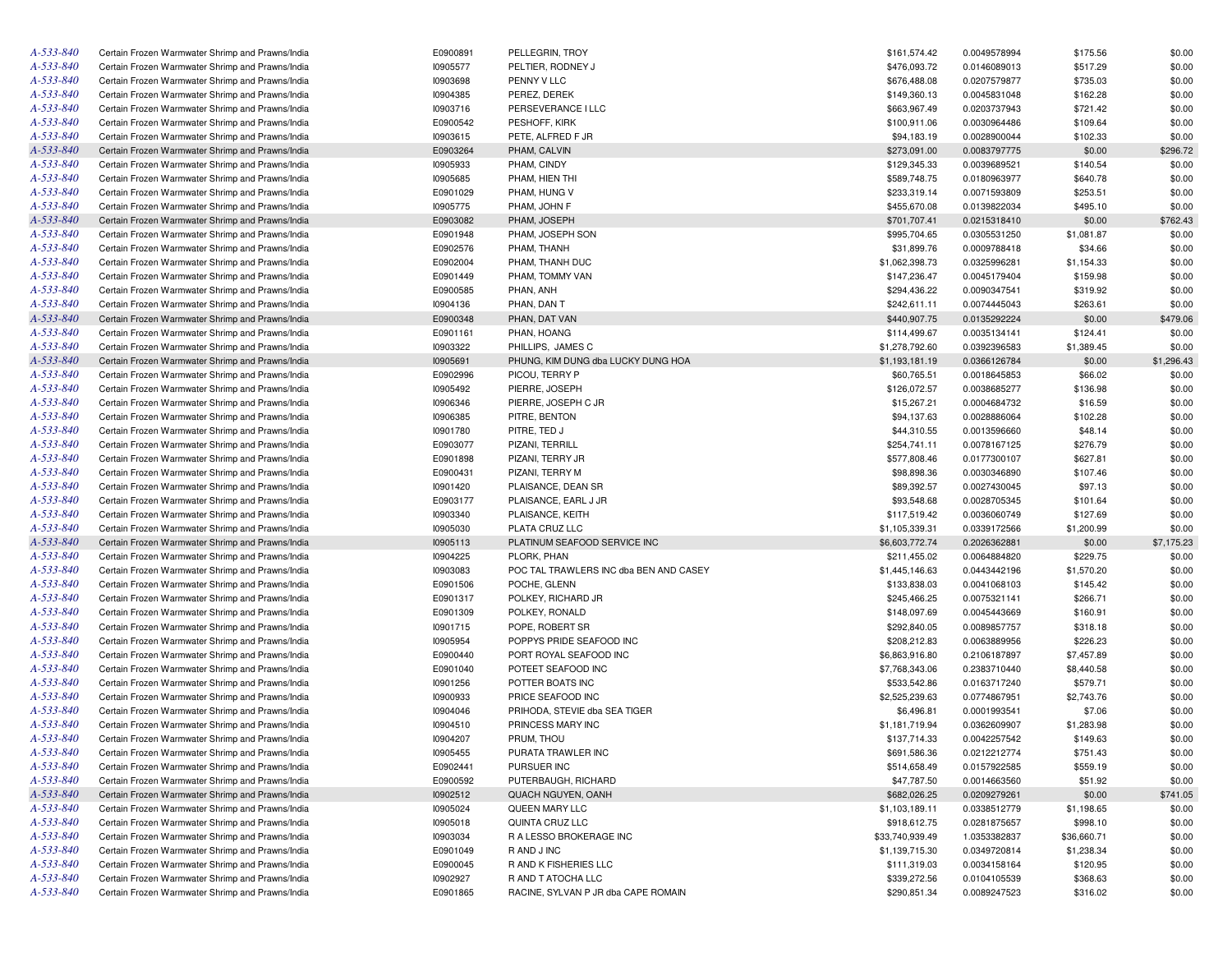| A-533-840       | Certain Frozen Warmwater Shrimp and Prawns/India | 10906064 | RAFAEL GARCIA INC                | \$724,269.48    | 0.0222241565 | \$0.00      | \$786.94   |
|-----------------|--------------------------------------------------|----------|----------------------------------|-----------------|--------------|-------------|------------|
| A-533-840       | Certain Frozen Warmwater Shrimp and Prawns/India | 10902700 | RANCHERO TRAWLERS INC            | \$816,795.22    | 0.0250633021 | \$887.48    | \$0.00     |
| A-533-840       | Certain Frozen Warmwater Shrimp and Prawns/India | 10904683 | RANDALL J PINELL INC             | \$633,339.48    | 0.0194339761 | \$688.15    | \$0.00     |
| A-533-840       | Certain Frozen Warmwater Shrimp and Prawns/India | E0903131 | RAWLINGS, RALPH E JR             | \$2,108,288.12  | 0.0646926682 | \$2,290.73  | \$0.00     |
| A-533-840       | Certain Frozen Warmwater Shrimp and Prawns/India | 10902986 | RAYNOR, STEVEN E                 | \$144,721.24    | 0.0044407608 | \$157.24    | \$0.00     |
| A-533-840       | Certain Frozen Warmwater Shrimp and Prawns/India | 10905586 | RDR SHRIMP CO INC                | \$912,738.00    | 0.0280072994 | \$991.72    | \$0.00     |
| A-533-840       | Certain Frozen Warmwater Shrimp and Prawns/India | 10905834 | REAGAN, ROY                      | \$518,154.10    | 0.0158995210 | \$562.99    | \$0.00     |
| A-533-840       | Certain Frozen Warmwater Shrimp and Prawns/India | E0901155 | <b>REAVES, LATEN</b>             | \$183,661.87    | 0.0056356512 | \$199.56    | \$0.00     |
| A-533-840       | Certain Frozen Warmwater Shrimp and Prawns/India | 10905053 | REBECCA SHRIMP CO INC            | \$1,089,400.18  | 0.0334281656 | \$1,183.67  | \$0.00     |
| A-533-840       | Certain Frozen Warmwater Shrimp and Prawns/India | E0902935 | REBSTOCK, CHARLES                | \$68,286.92     | 0.0020953792 | \$74.20     | \$0.00     |
| A-533-840       | Certain Frozen Warmwater Shrimp and Prawns/India | 10901400 | <b>RECTOR, LANCE</b>             | \$89,636.87     | 0.0027505009 | \$97.39     | \$0.00     |
| A-533-840       | Certain Frozen Warmwater Shrimp and Prawns/India | 10900645 | RECTOR, WARREN L                 | \$622,525.21    | 0.0191021410 | \$676.40    | \$0.00     |
| A-533-840       | Certain Frozen Warmwater Shrimp and Prawns/India | 10903644 | REVELL, BEN D                    | \$257,086.03    | 0.0078886662 | \$279.33    | \$0.00     |
| A-533-840       | Certain Frozen Warmwater Shrimp and Prawns/India | 10901143 | <b>REYES TRAWLERS INC</b>        | \$761,191.45    | 0.0233571045 | \$827.06    | \$0.00     |
| A-533-840       | Certain Frozen Warmwater Shrimp and Prawns/India | 10902528 | RHODES, RANDOLPH N               | \$274,356.75    | 0.0084186170 | \$298.10    | \$0.00     |
| A-533-840       | Certain Frozen Warmwater Shrimp and Prawns/India |          | RHONDA LYNN INC                  |                 |              |             |            |
| A-533-840       |                                                  | 10902067 |                                  | \$994,057.92    | 0.0305025953 | \$1,080.08  | \$0.00     |
|                 | Certain Frozen Warmwater Shrimp and Prawns/India | E0900206 | RICHARD, DAVID L                 | \$175,615.83    | 0.0053887590 | \$190.81    | \$0.00     |
| A-533-840       | Certain Frozen Warmwater Shrimp and Prawns/India | E0900294 | RICHARD, RANDALL K               | \$220,588.39    | 0.0067687388 | \$239.68    | \$0.00     |
| A-533-840       | Certain Frozen Warmwater Shrimp and Prawns/India | 10905598 | RICKS SEAFOOD INC                | \$841,214.00    | 0.0258125906 | \$914.01    | \$0.00     |
| A-533-840       | Certain Frozen Warmwater Shrimp and Prawns/India | 10902373 | <b>RICKY G INC</b>               | \$1,268,812.04  | 0.0389334055 | \$1,378.61  | \$0.00     |
| A-533-840       | Certain Frozen Warmwater Shrimp and Prawns/India | 10904450 | RICKYS COAST TO COAST NETS INC   | \$1,417,299.97  | 0.0434897469 | \$0.00      | \$1,539.95 |
| A-533-840       | Certain Frozen Warmwater Shrimp and Prawns/India | 10900678 | RIFFLE, JOSIAH B                 | \$148,288.69    | 0.0045502277 | \$161.12    | \$0.00     |
| A-533-840       | Certain Frozen Warmwater Shrimp and Prawns/India | 10902487 | <b>RIOS TRAWLERS INC</b>         | \$86,431.08     | 0.0026521314 | \$0.00      | \$93.91    |
| A-533-840       | Certain Frozen Warmwater Shrimp and Prawns/India | 10901132 | ROATEX ENTERPRISES INC           | \$728,547.76    | 0.0223554352 | \$791.59    | \$0.00     |
| A-533-840       | Certain Frozen Warmwater Shrimp and Prawns/India | E0902959 | RODRIGUEZ, WADE JR               | \$154,983.33    | 0.0047556523 | \$0.00      | \$168.39   |
| A-533-840       | Certain Frozen Warmwater Shrimp and Prawns/India | 10902029 | ROJAS, GORDON                    | \$346,778.25    | 0.0106408655 | \$376.79    | \$0.00     |
| A-533-840       | Certain Frozen Warmwater Shrimp and Prawns/India | 10900032 | ROJAS, KERRY D JR                | \$701,232.69    | 0.0215172743 | \$761.91    | \$0.00     |
| A-533-840       | Certain Frozen Warmwater Shrimp and Prawns/India | 10900240 | ROMO INC                         | \$530,134.98    | 0.0162671535 | \$576.01    | \$0.00     |
| A-533-840       | Certain Frozen Warmwater Shrimp and Prawns/India | 10904876 | RONQUILLO, EARL                  | \$162,365.03    | 0.0049821592 | \$176.42    | \$0.00     |
| A-533-840       | Certain Frozen Warmwater Shrimp and Prawns/India | 10902933 | ROSA MARIE INC                   | \$1,216,904.78  | 0.0373406350 | \$1,322.21  | \$0.00     |
| A-533-840       | Certain Frozen Warmwater Shrimp and Prawns/India | 10906294 | ROUNTREE ENTERPRISES INC         | \$9,069,945.91  | 0.2783106331 | \$9,854.81  | \$0.00     |
| A-533-840       | Certain Frozen Warmwater Shrimp and Prawns/India | 10902999 | ROUSE, JIMMY D dba MISS PEGGY    | \$85,527.57     | 0.0026244073 | \$92.93     | \$0.00     |
| A-533-840       | Certain Frozen Warmwater Shrimp and Prawns/India | 10903457 | ROUSE, JIMMY D dba GOLDEN EAGLE  | \$207,037.25    | 0.0063529230 | \$224.95    | \$0.00     |
| A-533-840       | Certain Frozen Warmwater Shrimp and Prawns/India | 10905012 | RUBI CRUZ LLC                    | \$805,712.20    | 0.0247232205 | \$875.43    | \$0.00     |
| A-533-840       | Certain Frozen Warmwater Shrimp and Prawns/India | E0902418 | RUSSELL, DANIEL                  | \$178,399.82    | 0.0054741856 | \$193.84    | \$0.00     |
| A-533-840       | Certain Frozen Warmwater Shrimp and Prawns/India | E0900106 | RUSSELL, MICHAEL J               | \$240,956.61    | 0.0073937361 | \$261.81    | \$0.00     |
| A-533-840       | Certain Frozen Warmwater Shrimp and Prawns/India | E0900117 | RUSSELL, NICHOLAS M              | \$177,061.10    | 0.0054331070 | \$192.38    | \$0.00     |
| A-533-840       | Certain Frozen Warmwater Shrimp and Prawns/India | 10905949 | <b>RUSTICK, KENNETH</b>          | \$57,905.50     | 0.0017768261 | \$62.92     | \$0.00     |
| A-533-840       | Certain Frozen Warmwater Shrimp and Prawns/India | 10900143 | RUTTLEY BOY INC                  | \$568,772.87    | 0.0174527543 | \$617.99    | \$0.00     |
| A-533-840       | Certain Frozen Warmwater Shrimp and Prawns/India | 10901513 | RUTTLEY, ADRIAN K                | \$26,665.42     | 0.0008182265 | \$28.97     | \$0.00     |
| A-533-840       | Certain Frozen Warmwater Shrimp and Prawns/India | 10905006 | SALINA CRUZ LLC                  | \$727,513.38    | 0.0223236954 | \$790.47    | \$0.00     |
| A-533-840       |                                                  |          |                                  |                 |              |             |            |
|                 | Certain Frozen Warmwater Shrimp and Prawns/India | 10903930 | SANDRA KAY                       | \$1,013,311.52  | 0.0310933906 | \$1,101.00  | \$0.00     |
| A-533-840       | Certain Frozen Warmwater Shrimp and Prawns/India | E0900971 | SANDRAS, RALPH JR                | \$87,615.63     | 0.0026884793 | \$95.20     | \$0.00     |
| A-533-840       | Certain Frozen Warmwater Shrimp and Prawns/India | 10905181 | SANTA FE CRUZ LLC                | \$921,529.55    | 0.0282770675 | \$1,001.27  | \$0.00     |
| A-533-840       | Certain Frozen Warmwater Shrimp and Prawns/India | 10900494 | SANTA MARIA I INC                | \$1,638,203.77  | 0.0502681640 | \$1,779.97  | \$0.00     |
| A-533-840       | Certain Frozen Warmwater Shrimp and Prawns/India | I0905175 | SANTA MONICA LLC                 | \$890,467.04    | 0.0273239166 | \$967.52    | \$0.00     |
| A-533-840       | Certain Frozen Warmwater Shrimp and Prawns/India | 10902887 | SATURDAY, MICHAEL                | \$121,132.18    | 0.0037169322 | \$131.61    | \$0.00     |
| A-533-840       | Certain Frozen Warmwater Shrimp and Prawns/India | E0900601 | SAUCE, JOSEPH C JR               | \$205,337.43    | 0.0063007642 | \$223.11    | \$0.00     |
| A-533-840       | Certain Frozen Warmwater Shrimp and Prawns/India | E0901349 | SCHMIT, PAUL A JR                | \$50,550.60     | 0.0015511415 | \$54.92     | \$0.00     |
| A-533-840       | Certain Frozen Warmwater Shrimp and Prawns/India | E0901066 | SCHULTZ, TROY A                  | \$109,763.61    | 0.0033680884 | \$119.26    | \$0.00     |
| A-533-840       | Certain Frozen Warmwater Shrimp and Prawns/India | E0901071 | SCHULTZ, TROY A JR               | \$26,169.27     | 0.0008030022 | \$0.00      | \$28.43    |
| A-533-840       | Certain Frozen Warmwater Shrimp and Prawns/India | 10902263 | <b>SCOOBY INC</b>                | \$320,741.12    | 0.0098419180 | \$348.50    | \$0.00     |
| A-533-840       | Certain Frozen Warmwater Shrimp and Prawns/India | 10902534 | SCOTT, JAMES E III               | \$276,037.74    | 0.0084701981 | \$299.92    | \$0.00     |
| A-533-840       | Certain Frozen Warmwater Shrimp and Prawns/India | 10900791 | SEA CHAMP SEAFOOD LLC            | \$3,578,906.76  | 0.1098184946 | \$0.00      | \$3,888.61 |
| A-533-840       | Certain Frozen Warmwater Shrimp and Prawns/India | 10904713 | SEA EAGLE FISHERIES INC          | \$570,300.30    | 0.0174996234 | \$619.65    | \$0.00     |
| A-533-840       | Certain Frozen Warmwater Shrimp and Prawns/India | 10900274 | SEA GULF FISHERIES INC           | \$309,173.68    | 0.0094869720 | \$335.93    | \$0.00     |
| A-533-840       | Certain Frozen Warmwater Shrimp and Prawns/India | 10905895 | SEA HUNTERS PRIDE INC            | \$1,032,527.00  | 0.0316830162 | \$1,121.88  | \$0.00     |
| A-533-840       | Certain Frozen Warmwater Shrimp and Prawns/India | E0900009 | SEA PEARL SEAFOOD CO INC         | \$48,689,767.82 | 1.4940419979 | \$52,903.13 | \$0.00     |
| A-533-840       | Certain Frozen Warmwater Shrimp and Prawns/India | 10901519 | <b>SEAFOOD SHED</b>              | \$4,208,810.41  | 0.1291470425 | \$4,573.02  | \$0.00     |
| A-533-840       | Certain Frozen Warmwater Shrimp and Prawns/India | 10903983 | SEAMAN, GREG dba SEAMAN TRAWLERS | \$838,125.39    | 0.0257178169 | \$910.65    | \$0.00     |
| $A - 533 - 840$ | Certain Frozen Warmwater Shrimp and Prawns/India | 10903293 | SEANG, MENG                      | \$132,623.00    | 0.0040695271 | \$144.10    | \$0.00     |
|                 |                                                  |          |                                  |                 |              |             |            |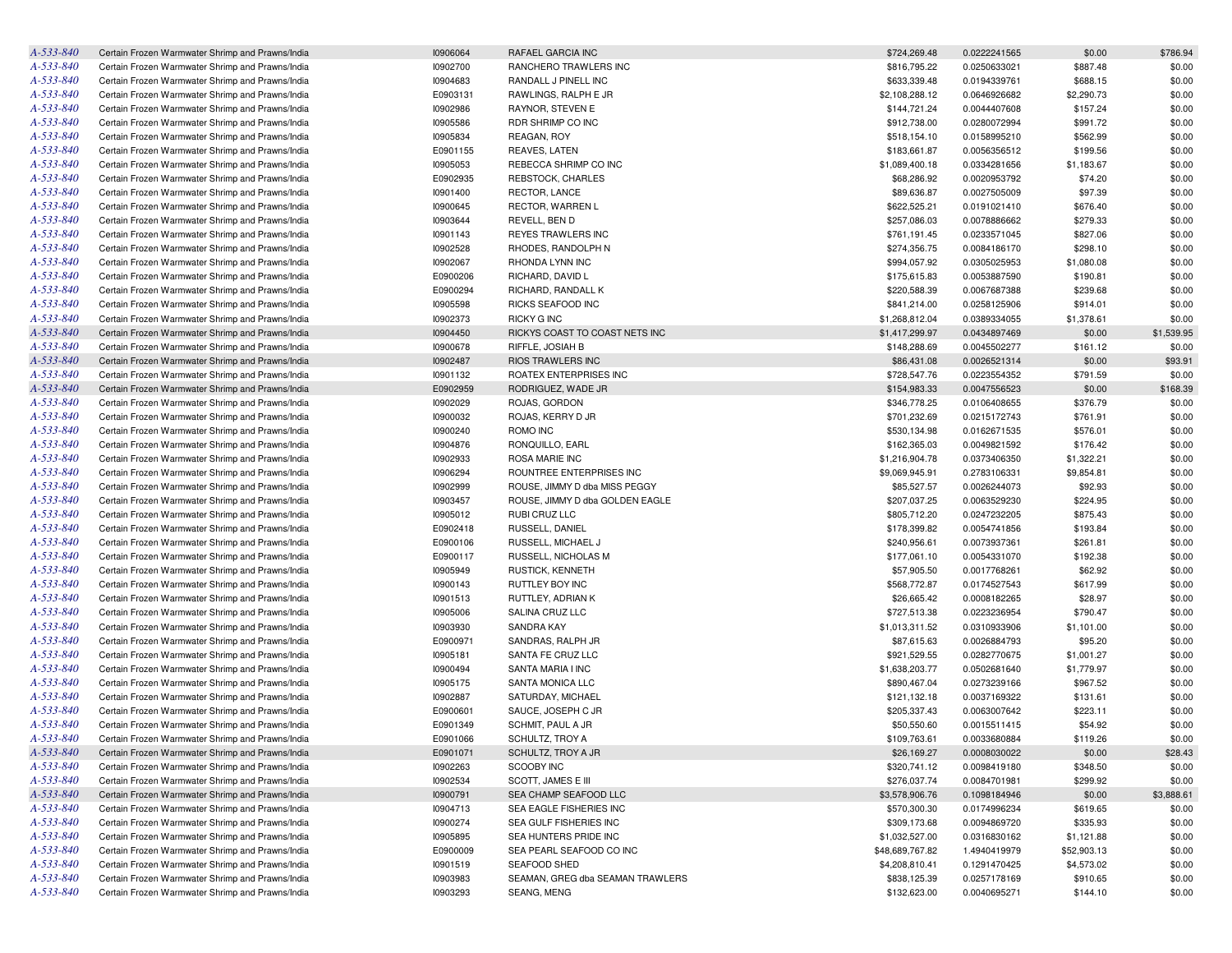| A-533-840       | Certain Frozen Warmwater Shrimp and Prawns/India | E0901510 | SECOND GENERATION SEAFOOD   | \$2,504,564.89   | 0.0768523922 | \$2,721.30  | \$0.00       |
|-----------------|--------------------------------------------------|----------|-----------------------------|------------------|--------------|-------------|--------------|
| A-533-840       | Certain Frozen Warmwater Shrimp and Prawns/India | 10900502 | SEKUL, MORRIS G             | \$77,443.06      | 0.0023763347 | \$84.14     | \$0.00       |
| A-533-840       | Certain Frozen Warmwater Shrimp and Prawns/India | 10901710 | SELLERS, ISAAC CHARLES      | \$463,651.79     | 0.0142271216 | \$503.77    | \$0.00       |
| A-533-840       | Certain Frozen Warmwater Shrimp and Prawns/India | E0900022 | SERIGNE, JAMES J III        | \$79,717.34      | 0.0024461208 | \$86.62     | \$0.00       |
| A-533-840       | Certain Frozen Warmwater Shrimp and Prawns/India | E0902069 | SEVEL, MICHAEL D            | \$277,007.61     | 0.0084999584 | \$300.98    | \$0.00       |
| A-533-840       | Certain Frozen Warmwater Shrimp and Prawns/India | 10900623 | SHAY, DANIEL A              | \$201,271.68     | 0.0061760069 | \$218.69    | \$0.00       |
| A-533-840       | Certain Frozen Warmwater Shrimp and Prawns/India | 10900974 | SHRIMP DEVELOPMENT, LLC     | \$246,997.38     | 0.0075790967 | \$0.00      | \$268.37     |
| A-533-840       | Certain Frozen Warmwater Shrimp and Prawns/India | 10906141 | SHRIMP TEXAS 1 INC          | \$864,730.00     | 0.0265341774 | \$939.56    | \$0.00       |
| A-533-840       | Certain Frozen Warmwater Shrimp and Prawns/India | E0900240 | SHRIMP TRAWLER PLAYBOY INC  | \$855,785.49     | 0.0262597158 | \$929.84    | \$0.00       |
| A-533-840       | Certain Frozen Warmwater Shrimp and Prawns/India | 10900336 | SHRIMP TRAWLER VALLY INC    | \$880,606.70     | 0.0270213528 | \$956.81    | \$0.00       |
| A-533-840       | Certain Frozen Warmwater Shrimp and Prawns/India | 10901940 | SI KY LAN INC               | \$399,092.30     | 0.0122461183 | \$433.63    | \$0.00       |
| A-533-840       | Certain Frozen Warmwater Shrimp and Prawns/India | 10906027 | SIDNEY FISHERIES INC        | \$363,832.00     | 0.0111641586 | \$395.32    | \$0.00       |
| A-533-840       | Certain Frozen Warmwater Shrimp and Prawns/India | 10905985 | SIFUENTES, FERNANDO         | \$349,308.98     | 0.0107185207 | \$379.54    | \$0.00       |
| A-533-840       | Certain Frozen Warmwater Shrimp and Prawns/India | E0901275 | SILVER, CURTIS A JR         | \$121,351.46     | 0.0037236608 | \$131.85    | \$0.00       |
| A-533-840       | Certain Frozen Warmwater Shrimp and Prawns/India | E0903320 | SINGLETON FISHERIES INC     | \$183,470,706.67 | 5.6297853415 | \$0.00      | \$199,347.33 |
| A-533-840       | Certain Frozen Warmwater Shrimp and Prawns/India | 10903627 | SISUNG, WALTER JR           | \$49,834.00      | 0.0015291527 | \$54.15     | \$0.00       |
| A-533-840       | Certain Frozen Warmwater Shrimp and Prawns/India | 10900811 | SKINNER, RICHARD            | \$157,728.58     | 0.0048398900 | \$171.38    | \$0.00       |
| A-533-840       |                                                  |          |                             |                  |              |             |              |
|                 | Certain Frozen Warmwater Shrimp and Prawns/India | E0901530 | SKIP TOOMER INC             | \$683,222.58     | 0.0209646354 | \$742.35    | \$0.00       |
| A-533-840       | Certain Frozen Warmwater Shrimp and Prawns/India | E0900627 | SKYE MARIE INC              | \$391,927.42     | 0.0120262645 | \$425.84    | \$0.00       |
| A-533-840       | Certain Frozen Warmwater Shrimp and Prawns/India | 10901202 | SMITH, DONNA                | \$40,417.55      | 0.0012402096 | \$43.92     | \$0.00       |
| A-533-840       | Certain Frozen Warmwater Shrimp and Prawns/India | E0900946 | SMITH, WALTER M             | \$16,844,032.94  | 0.5168579304 | \$18,301.63 | \$0.00       |
| A-533-840       | Certain Frozen Warmwater Shrimp and Prawns/India | 10901425 | SMITHWICK, TED W            | \$350,728.90     | 0.0107620909 | \$381.08    | \$0.00       |
| A-533-840       | Certain Frozen Warmwater Shrimp and Prawns/India | 10903828 | SMOAK, WILLIAM W III        | \$174,706.64     | 0.0053608606 | \$189.82    | \$0.00       |
| A-533-840       | Certain Frozen Warmwater Shrimp and Prawns/India | 10900344 | SNODGRASS BROTHERS INC      | \$868,333.61     | 0.0266447539 | \$943.47    | \$0.00       |
| A-533-840       | Certain Frozen Warmwater Shrimp and Prawns/India | 10904112 | SOEUNG, PHAT                | \$65,210.00      | 0.0020009641 | \$70.85     | \$0.00       |
| A-533-840       | Certain Frozen Warmwater Shrimp and Prawns/India | 10903287 | SOK, KHENG                  | \$123,758.20     | 0.0037975114 | \$134.47    | \$0.00       |
| A-533-840       | Certain Frozen Warmwater Shrimp and Prawns/India | 10900586 | SOK, MONTHA                 | \$1,421,748.83   | 0.0436262598 | \$1,544.78  | \$0.00       |
| A-533-840       | Certain Frozen Warmwater Shrimp and Prawns/India | 10902315 | SON, SAMAY                  | \$242,117.79     | 0.0074293668 | \$263.07    | \$0.00       |
| A-533-840       | Certain Frozen Warmwater Shrimp and Prawns/India | 10901719 | SOUL MAMA INC               | \$93,591.46      | 0.0028718472 | \$101.69    | \$0.00       |
| A-533-840       | Certain Frozen Warmwater Shrimp and Prawns/India | 10904166 | SREIY, SIPHAN               | \$138,109.42     | 0.0042378775 | \$150.06    | \$0.00       |
| A-533-840       | Certain Frozen Warmwater Shrimp and Prawns/India | 10905757 | ST DANIEL PHILLIP III INC   | \$410,786.74     | 0.0126049614 | \$446.33    | \$0.00       |
| A-533-840       | Certain Frozen Warmwater Shrimp and Prawns/India | 10900611 | ST MICHAEL ICE AND FUEL INC | \$4,169,789.85   | 0.1279496994 | \$4,530.62  | \$0.00       |
| A-533-840       | Certain Frozen Warmwater Shrimp and Prawns/India | 10904254 | <b>ST PETER 550775</b>      | \$406,617.27     | 0.0124770215 | \$441.80    | \$0.00       |
| A-533-840       | Certain Frozen Warmwater Shrimp and Prawns/India | 10903532 | ST PETER JOSEPH INC         | \$854,050.02     | 0.0262064630 | \$0.00      | \$927.96     |
| A-533-840       | Certain Frozen Warmwater Shrimp and Prawns/India | 10903538 | ST THERESA ANNA INC         | \$756,814.26     | 0.0232227907 | \$0.00      | \$822.31     |
| A-533-840       | Certain Frozen Warmwater Shrimp and Prawns/India | 10906358 | ST VINCENT ANDREW INC       | \$615,042.66     | 0.0188725395 | \$668.27    | \$0.00       |
| A-533-840       | Certain Frozen Warmwater Shrimp and Prawns/India | 10904583 | ST VINCENT SEAFOOD INC      | \$17,930,140.20  | 0.5501850530 | \$0.00      | \$19,481.72  |
| A-533-840       | Certain Frozen Warmwater Shrimp and Prawns/India | 10903526 | ST VINCENT VI INC           | \$337,556.00     | 0.0103578814 | \$0.00      | \$366.77     |
| A-533-840       | Certain Frozen Warmwater Shrimp and Prawns/India | 10900872 | START YOUNG INC             | \$751,409.67     | 0.0230569513 | \$816.43    | \$0.00       |
| A-533-840       | Certain Frozen Warmwater Shrimp and Prawns/India | E0902544 | STEEN, CARL L               | \$446,179.49     | 0.0136909853 | \$484.79    | \$0.00       |
| A-533-840       | Certain Frozen Warmwater Shrimp and Prawns/India | E0903017 | STEEN, JAMES                | \$81,119.89      | 0.0024891579 | \$88.14     | \$0.00       |
| A-533-840       | Certain Frozen Warmwater Shrimp and Prawns/India | 10905566 | STELLA MESTRE INC           | \$531,165.00     | 0.0162987595 | \$577.13    | \$0.00       |
| A-533-840       | Certain Frozen Warmwater Shrimp and Prawns/India | E0902975 | STEWART, WILLIAM C          | \$148,468.06     | 0.0045557317 | \$161.32    | \$0.00       |
| A-533-840       | Certain Frozen Warmwater Shrimp and Prawns/India | E0900882 | STOKLEY, JOE A              | \$427,709.26     | 0.0131242277 | \$0.00      | \$464.72     |
| A-533-840       | Certain Frozen Warmwater Shrimp and Prawns/India | 10906318 | STORMY SEAS INC             | \$356,099.98     | 0.0109269021 | \$386.92    | \$0.00       |
| A-533-840       | Certain Frozen Warmwater Shrimp and Prawns/India | 10902187 | STRICKLAND, KEN             | \$120,269.26     | 0.0036904535 | \$130.68    | \$0.00       |
| A-533-840       |                                                  |          |                             |                  |              |             |              |
|                 | Certain Frozen Warmwater Shrimp and Prawns/India | 10901073 | SUN STAR INCORPORATED       | \$491,302.00     | 0.0150755663 | \$533.82    | \$0.00       |
| A-533-840       | Certain Frozen Warmwater Shrimp and Prawns/India | 10904178 | SUN, HONG SRENG             | \$100,723.00     | 0.0030906780 | \$109.44    | \$0.00       |
| A-533-840       | Certain Frozen Warmwater Shrimp and Prawns/India | E0902034 | SWAMP IRISH INC             | \$1,129,405.00   | 0.0346557106 | \$1,227.14  | \$0.00       |
| $A - 533 - 840$ | Certain Frozen Warmwater Shrimp and Prawns/India | E0902724 | TAMPA BAY FISHERIES INC     | \$57,331,561.48  | 1.7592148103 | \$0.00      | \$62,292.74  |
| A-533-840       | Certain Frozen Warmwater Shrimp and Prawns/India | E0903098 | TAN, HUNG VINH              | \$390,952.12     | 0.0119963375 | \$424.78    | \$0.00       |
| A-533-840       | Certain Frozen Warmwater Shrimp and Prawns/India | 10904619 | TAN, LAN T                  | \$332,779.54     | 0.0102113161 | \$361.58    | \$0.00       |
| A-533-840       | Certain Frozen Warmwater Shrimp and Prawns/India | 10900292 | <b>TANA INC</b>             | \$381,601.07     | 0.0117094012 | \$414.62    | \$0.00       |
| A-533-840       | Certain Frozen Warmwater Shrimp and Prawns/India | E0901172 | TASSIN, KEITH P             | \$116,713.33     | 0.0035813401 | \$126.81    | \$0.00       |
| A-533-840       | Certain Frozen Warmwater Shrimp and Prawns/India | 10903347 | TAYLOR, DOYLE L             | \$165,182.96     | 0.0050686272 | \$179.48    | \$0.00       |
| A-533-840       | Certain Frozen Warmwater Shrimp and Prawns/India | 10903305 | TEAP, PHAL                  | \$134,426.08     | 0.0041248545 | \$146.06    | \$0.00       |
| A-533-840       | Certain Frozen Warmwater Shrimp and Prawns/India | 10905163 | TERCERA CRUZ LLC            | \$944,039.02     | 0.0289677689 | \$1,025.73  | \$0.00       |
| A-533-840       | Certain Frozen Warmwater Shrimp and Prawns/India | 10901568 | TERREBONNE, GARY J          | \$39,137.35      | 0.0012009267 | \$42.52     | \$0.00       |
| A-533-840       | Certain Frozen Warmwater Shrimp and Prawns/India | 10900405 | TERREBONNE, JIMMY           | \$62,460.33      | 0.0019165907 | \$67.87     | \$0.00       |
| A-533-840       | Certain Frozen Warmwater Shrimp and Prawns/India | 10900824 | TERREBONNE, JIMMY JR        | \$99,851.58      | 0.0030639385 | \$108.49    | \$0.00       |
| A-533-840       | Certain Frozen Warmwater Shrimp and Prawns/India | E0902531 | TEX MEX COLD STORAGE INC    | \$3,809,699.77   | 0.1169003614 | \$4,139.37  | \$0.00       |
|                 |                                                  |          |                             |                  |              |             |              |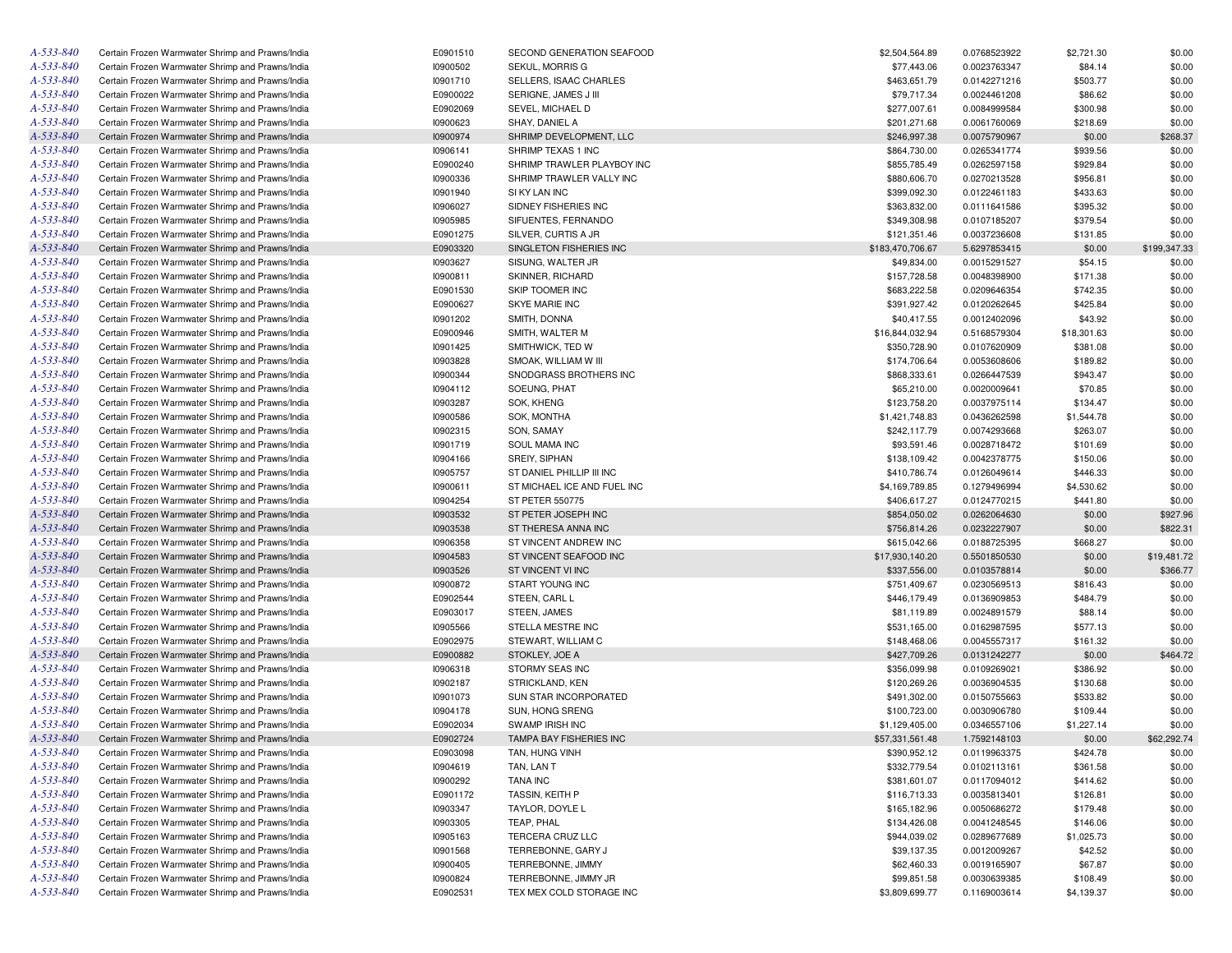| A-533-840       | Certain Frozen Warmwater Shrimp and Prawns/India | 10905121 | <b>TEXAS PACK INC</b>                  | \$18,347,710.36 | 0.5629981631 | \$19,935.43 | \$0.00      |
|-----------------|--------------------------------------------------|----------|----------------------------------------|-----------------|--------------|-------------|-------------|
| A-533-840       | Certain Frozen Warmwater Shrimp and Prawns/India | 10902379 | THAI AND TRAN INC                      | \$1,098,703.55  | 0.0337136388 | \$1,193.78  | \$0.00      |
| A-533-840       | Certain Frozen Warmwater Shrimp and Prawns/India | E0901964 | THANH, THIEN and TRAN, TRANG (MELISSA) | \$1,838,353.14  | 0.0564097329 | \$1,997.43  | \$0.00      |
| A-533-840       | Certain Frozen Warmwater Shrimp and Prawns/India | 10904237 | THERESA SEAFOOD INC                    | \$2,618,446.87  | 0.0803468525 | \$2,845.03  | \$0.00      |
| A-533-840       | Certain Frozen Warmwater Shrimp and Prawns/India | 10901533 | THIBODEAUX, BART                       | \$171,505.24    | 0.0052626259 | \$186.35    | \$0.00      |
| A-533-840       | Certain Frozen Warmwater Shrimp and Prawns/India | E0900671 | THIBODEAUX, BRIAN M                    | \$226,863.80    | 0.0069612993 | \$246.50    | \$0.00      |
| A-533-840       | Certain Frozen Warmwater Shrimp and Prawns/India | 10900182 | THIBODEAUX, TONY                       | \$534,114.81    | 0.0163892742 | \$580.33    | \$0.00      |
| A-533-840       | Certain Frozen Warmwater Shrimp and Prawns/India | E0901902 | THOMAS, RANDY                          | \$409,123.04    | 0.0125539108 | \$444.53    | \$0.00      |
| A-533-840       | Certain Frozen Warmwater Shrimp and Prawns/India | 10903401 | THOMAS, WILLARD N                      | \$122,420.65    | 0.0037564688 | \$133.01    | \$0.00      |
| A-533-840       | Certain Frozen Warmwater Shrimp and Prawns/India | 10905604 | THOMASSIE, TRACY J                     | \$147,780.03    | 0.0045346195 | \$160.57    | \$0.00      |
| A-533-840       | Certain Frozen Warmwater Shrimp and Prawns/India | E0902588 | THUNDERBOLT FISHERMANS SEAFOOD INC     | \$1,653,566.21  | 0.0507395594 | \$1,796.66  | \$0.00      |
| A-533-840       | Certain Frozen Warmwater Shrimp and Prawns/India | 10901302 | TIDELANDS SEAFOOD CO INC               | \$4,572,402.18  | 0.1403038296 | \$4,968.07  | \$0.00      |
| A-533-840       | Certain Frozen Warmwater Shrimp and Prawns/India | 10901592 | TIFFANI CLAIRE INC                     | \$999,666.44    | 0.0306746923 | \$1,086.17  | \$0.00      |
| A-533-840       | Certain Frozen Warmwater Shrimp and Prawns/India | 10905974 | <b>TIKEDE INC</b>                      | \$320,277.00    | 0.0098276765 | \$347.99    | \$0.00      |
| A-533-840       | Certain Frozen Warmwater Shrimp and Prawns/India | 10903728 | TITAN SEAFOOD CO                       | \$27,046,256.54 | 0.8299124224 | \$0.00      | \$29,386.70 |
| A-533-840       |                                                  | 10903281 |                                        |                 | 0.0018658866 |             |             |
| A-533-840       | Certain Frozen Warmwater Shrimp and Prawns/India |          | TO, DU                                 | \$60,807.92     |              | \$66.07     | \$0.00      |
|                 | Certain Frozen Warmwater Shrimp and Prawns/India | E0903080 | <b>TOAN INC</b>                        | \$670,609.22    | 0.0205775953 | \$728.64    | \$0.00      |
| A-533-840       | Certain Frozen Warmwater Shrimp and Prawns/India | E0901872 | TODD, ROBERT C                         | \$319,654.75    | 0.0098085828 | \$347.32    | \$0.00      |
| A-533-840       | Certain Frozen Warmwater Shrimp and Prawns/India | 10900478 | TOMMYS SEAFOOD INC                     | \$16,579,959.66 | 0.5087548609 | \$18,014.70 | \$0.00      |
| A-533-840       | Certain Frozen Warmwater Shrimp and Prawns/India | 10903221 | TONG, HAI V                            | \$164,253.05    | 0.0050400929 | \$178.47    | \$0.00      |
| A-533-840       | Certain Frozen Warmwater Shrimp and Prawns/India | E0901525 | TOOMER, FRANK G JR                     | \$427,085.95    | 0.0131051014 | \$464.04    | \$0.00      |
| A-533-840       | Certain Frozen Warmwater Shrimp and Prawns/India | 10904907 | TOUCHARD, JOHN JR                      | \$20,729.23     | 0.0006360749 | \$22.52     | \$0.00      |
| A-533-840       | Certain Frozen Warmwater Shrimp and Prawns/India | 10901493 | TRAHAN, ALLEN A JR                     | \$67,480.23     | 0.0020706260 | \$73.32     | \$0.00      |
| A-533-840       | Certain Frozen Warmwater Shrimp and Prawns/India | 10900920 | TRAHAN, RICKY                          | \$248,827.86    | 0.0076352649 | \$270.36    | \$0.00      |
| A-533-840       | Certain Frozen Warmwater Shrimp and Prawns/India | E0902946 | TRAHAN, TRACY                          | \$150,042.10    | 0.0046040310 | \$163.03    | \$0.00      |
| A-533-840       | Certain Frozen Warmwater Shrimp and Prawns/India | 10905724 | TRAN, BINH                             | \$94,341.20     | 0.0028948529 | \$102.51    | \$0.00      |
| A-533-840       | Certain Frozen Warmwater Shrimp and Prawns/India | 10902333 | TRAN, CAM VAN                          | \$234,778.30    | 0.0072041551 | \$255.09    | \$0.00      |
| A-533-840       | Certain Frozen Warmwater Shrimp and Prawns/India | E0901988 | TRAN, CHAU                             | \$9,622.14      | 0.0002952547 | \$10.45     | \$0.00      |
| A-533-840       | Certain Frozen Warmwater Shrimp and Prawns/India | 10904118 | TRAN, DINH QUOC                        | \$136,195.00    | 0.0041791337 | \$147.98    | \$0.00      |
| A-533-840       | Certain Frozen Warmwater Shrimp and Prawns/India | 10900401 | TRAN, DUONG dba D AND C SEAFOOD INC    | \$20,451,393.69 | 0.6275495337 | \$22,221.15 | \$0.00      |
| A-533-840       | Certain Frozen Warmwater Shrimp and Prawns/India | 10905817 | TRAN, HIEU                             | \$585,364.15    | 0.0179618565 | \$636.02    | \$0.00      |
| A-533-840       | Certain Frozen Warmwater Shrimp and Prawns/India | 10903169 | TRAN, HOV                              | \$69,631.04     | 0.0021366234 | \$0.00      | \$75.66     |
| A-533-840       | Certain Frozen Warmwater Shrimp and Prawns/India | 10901238 | TRAN, HUNG P                           | \$420,009.76    | 0.0128879691 | \$456.36    | \$0.00      |
| A-533-840       | Certain Frozen Warmwater Shrimp and Prawns/India | 10900583 | TRAN, LE AND PHAT LE dba LTN INC       | \$1,142,771.98  | 0.0350658754 | \$1,241.66  | \$0.00      |
| A-533-840       | Certain Frozen Warmwater Shrimp and Prawns/India | 10902047 | TRAN, MIKE                             | \$384,632.59    | 0.0118024232 | \$417.92    | \$0.00      |
| A-533-840       | Certain Frozen Warmwater Shrimp and Prawns/India | 10904652 | TRAN, MIKE DAI                         | \$1,034,671.12  | 0.0317488084 | \$1,124.21  | \$0.00      |
| A-533-840       | Certain Frozen Warmwater Shrimp and Prawns/India | 10904160 | TRAN, MY T                             | \$97,692.23     | 0.0029976790 | \$106.15    | \$0.00      |
| A-533-840       | Certain Frozen Warmwater Shrimp and Prawns/India | 10904881 | TRAN, NANCY                            | \$116,519.98    | 0.0035754071 | \$0.00      | \$126.60    |
| A-533-840       | Certain Frozen Warmwater Shrimp and Prawns/India | E0900249 | TRAN, NHANH V                          | \$94,485.17     | 0.0028992706 | \$102.66    | \$0.00      |
| A-533-840       | Certain Frozen Warmwater Shrimp and Prawns/India | 10904634 | TRAN, PETER KEN                        | \$1,061,137.84  | 0.0325609377 | \$1,152.96  | \$0.00      |
| A-533-840       | Certain Frozen Warmwater Shrimp and Prawns/India | E0902552 | TRAN, PHU VAN dba BAMA EXPRESS V       | \$846,290.08    | 0.0259683498 | \$919.52    | \$0.00      |
| A-533-840       | Certain Frozen Warmwater Shrimp and Prawns/India | 10904516 | TRAN, QUAN dba MISS MARIE              | \$769,000.35    | 0.0235967200 | \$835.55    | \$0.00      |
| A-533-840       |                                                  |          |                                        |                 |              |             |             |
|                 | Certain Frozen Warmwater Shrimp and Prawns/India | 10903358 | TRAN, QUANG VAN                        | \$346,239.39    | 0.0106243306 | \$376.20    | \$0.00      |
| A-533-840       | Certain Frozen Warmwater Shrimp and Prawns/India | 10903275 | TRAN, STEVEN TUAN                      | \$81,482.58     | 0.0025002871 | \$88.53     | \$0.00      |
| A-533-840       | Certain Frozen Warmwater Shrimp and Prawns/India | 10903157 | TRAN, THAN VAN                         | \$214,583.72    | 0.0065844859 | \$233.15    | \$0.00      |
| A-533-840       | Certain Frozen Warmwater Shrimp and Prawns/India | 10904201 | TRAN, THANH VAN                        | \$160,352.22    | 0.0049203963 | \$174.23    | \$0.00      |
| A-533-840       | Certain Frozen Warmwater Shrimp and Prawns/India | 10906327 | TRAN, TU                               | \$201,725.35    | 0.0061899277 | \$219.18    | \$0.00      |
| A-533-840       | Certain Frozen Warmwater Shrimp and Prawns/India | 10903751 | TRAN, TUAN dba PRINCESS CELINE INC     | \$655,183.48    | 0.0201042576 | \$711.88    | \$0.00      |
| A-533-840       | Certain Frozen Warmwater Shrimp and Prawns/India | 10903252 | TRAN, TUAN MINH                        | \$121,114.00    | 0.0037163743 | \$131.59    | \$0.00      |
| $A - 533 - 840$ | Certain Frozen Warmwater Shrimp and Prawns/India | 10904982 | TRAN, TUONG                            | \$493,158.79    | 0.0151325417 | \$535.83    | \$0.00      |
| A-533-840       | Certain Frozen Warmwater Shrimp and Prawns/India | 10903650 | TRANS EXPRESS INC                      | \$516,925.96    | 0.0158618356 | \$561.66    | \$0.00      |
| A-533-840       | Certain Frozen Warmwater Shrimp and Prawns/India | E0901046 | TREYBIG, ERNEST H JR                   | \$203,714.88    | 0.0062509763 | \$221.34    | \$0.00      |
| A-533-840       | Certain Frozen Warmwater Shrimp and Prawns/India | 10902391 | TRIEU, JACKIE AND HIEP                 | \$1,402,389.80  | 0.0430322294 | \$1,523.75  | \$0.00      |
| A-533-840       | Certain Frozen Warmwater Shrimp and Prawns/India | 10900526 | TRIEU, JASMINE AND LY                  | \$768,560.32    | 0.0235832177 | \$835.07    | \$0.00      |
| A-533-840       | Certain Frozen Warmwater Shrimp and Prawns/India | 10903016 | TRIEU, TAM dba MISS LORIE              | \$1,465,350.66  | 0.0449641788 | \$1,592.15  | \$0.00      |
| A-533-840       | Certain Frozen Warmwater Shrimp and Prawns/India | 10903022 | TRIEU, TAM dba MISS LORIE II           | \$1,312,326.67  | 0.0402686488 | \$1,425.89  | \$0.00      |
| A-533-840       | Certain Frozen Warmwater Shrimp and Prawns/India | 10901997 | TRINH, PHILIP                          | \$119,090.04    | 0.0036542692 | \$129.40    | \$0.00      |
| A-533-840       | Certain Frozen Warmwater Shrimp and Prawns/India | 10904976 | <b>TROPICAL SEAFOOD</b>                | \$7,450,487.78  | 0.2286176777 | \$8,095.22  | \$0.00      |
| A-533-840       | Certain Frozen Warmwater Shrimp and Prawns/India | E0900899 | TRUONG, BE VAN                         | \$60,402.20     | 0.0018534371 | \$65.63     | \$0.00      |
| A-533-840       | Certain Frozen Warmwater Shrimp and Prawns/India | E0901100 | TRUONG, DAC                            | \$188,000.00    | 0.0057687664 | \$204.27    | \$0.00      |
| A-533-840       | Certain Frozen Warmwater Shrimp and Prawns/India | 10901437 | TRUONG, HEN                            | \$452,317.45    | 0.0138793282 | \$0.00      | \$491.46    |
|                 |                                                  |          |                                        |                 |              |             |             |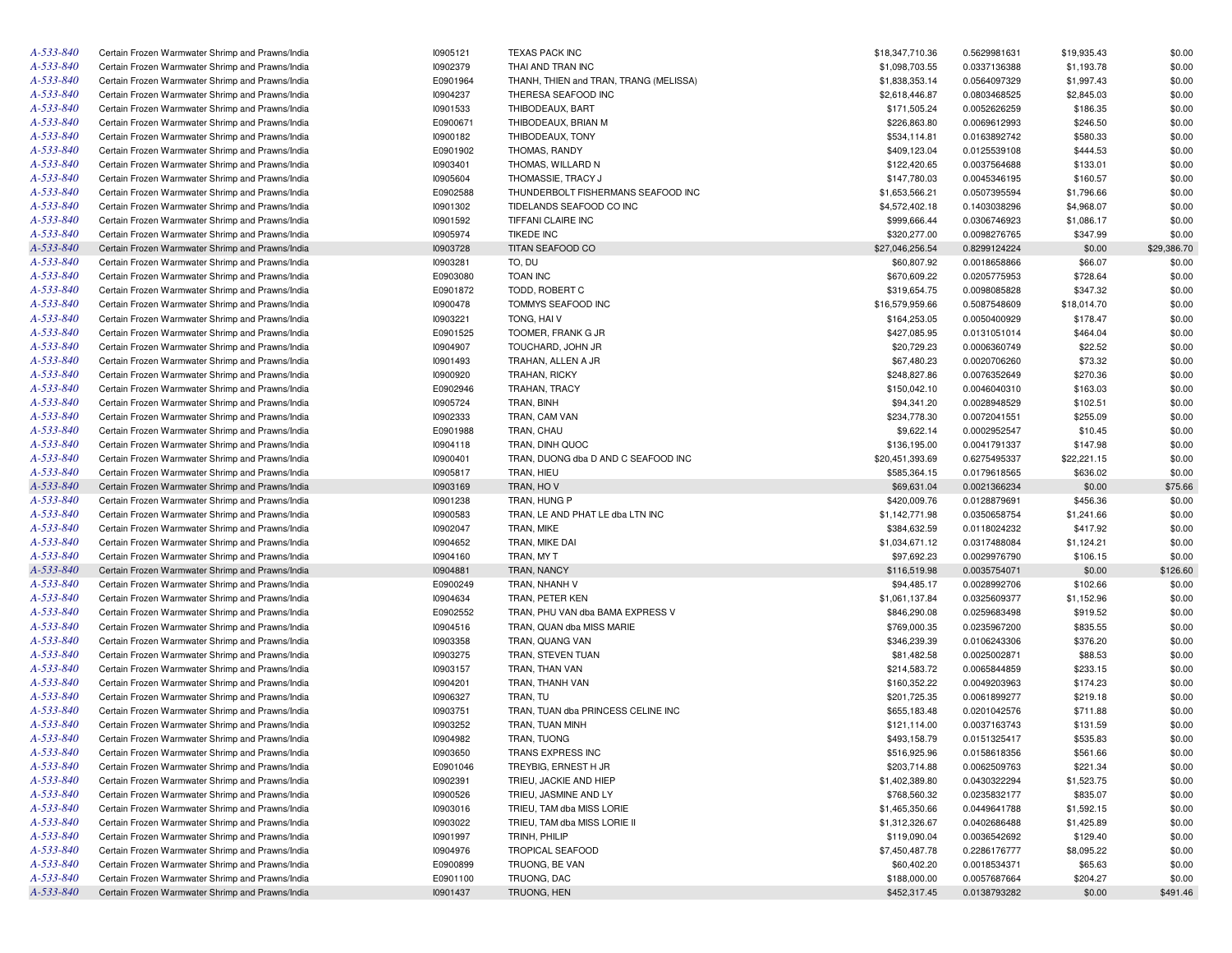| A-533-840 | Certain Frozen Warmwater Shrimp and Prawns/India                                                     | E0901133 | TRUONG, KIM                                     | \$398,558.16                   | 0.0122297283                 | \$433.05     | \$0.00   |
|-----------|------------------------------------------------------------------------------------------------------|----------|-------------------------------------------------|--------------------------------|------------------------------|--------------|----------|
| A-533-840 | Certain Frozen Warmwater Shrimp and Prawns/India                                                     | 10905661 | TRUONG, SON MINH dba GULF VIKING                | \$433,533.55                   | 0.0133029456                 | \$0.00       | \$471.05 |
| A-533-840 | Certain Frozen Warmwater Shrimp and Prawns/India                                                     | 10904613 | TRUONG, THEM VAN                                | \$448,644.97                   | 0.0137666384                 | \$487.47     | \$0.00   |
| A-533-840 | Certain Frozen Warmwater Shrimp and Prawns/India                                                     | 10901641 | TWO FLAGS INC                                   | \$464,683.31                   | 0.0142587737                 | \$504.89     | \$0.00   |
| A-533-840 | Certain Frozen Warmwater Shrimp and Prawns/India                                                     | 10902213 | TWO GIRLS INC                                   | \$424,086.06                   | 0.0130130500                 | \$0.00       | \$460.78 |
| A-533-840 | Certain Frozen Warmwater Shrimp and Prawns/India                                                     | 10905157 | ULTIMA CRUZ LLC                                 | \$1,180,893.09                 | 0.0362356189                 | \$1,283.08   | \$0.00   |
| A-533-840 | Certain Frozen Warmwater Shrimp and Prawns/India                                                     | E0900781 | VALLOT, CHRISTOPHER A                           | \$108,886.51                   | 0.0033411747                 | \$118.31     | \$0.00   |
| A-533-840 | Certain Frozen Warmwater Shrimp and Prawns/India                                                     | E0900749 | VALLOT, NANCY H                                 | \$108,886.51                   | 0.0033411747                 | \$118.31     | \$0.00   |
| A-533-840 | Certain Frozen Warmwater Shrimp and Prawns/India                                                     | 10901837 | VAN BURREN SHRIMP CO                            | \$808,119.00                   | 0.0247970730                 | \$878.05     | \$0.00   |
| A-533-840 | Certain Frozen Warmwater Shrimp and Prawns/India                                                     | E0900623 | VAN, VUI                                        | \$428,243.16                   | 0.0131406103                 | \$465.30     | \$0.00   |
| A-533-840 | Certain Frozen Warmwater Shrimp and Prawns/India                                                     | 10902712 | <b>VARON INC</b>                                | \$789,027.51                   | 0.0242112520                 | \$857.31     | \$0.00   |
| A-533-840 | Certain Frozen Warmwater Shrimp and Prawns/India                                                     | E0902667 | VEGAS, PERCY J                                  | \$157,888.98                   | 0.0048448119                 | \$171.55     | \$0.00   |
| A-533-840 | Certain Frozen Warmwater Shrimp and Prawns/India                                                     | 10901457 | VENICE SEAFOOD LLC                              | \$22,533,702.46                | 0.6914450274                 | \$24,483.65  | \$0.00   |
| A-533-840 | Certain Frozen Warmwater Shrimp and Prawns/India                                                     | 10905151 | VERA CRUZ LLC                                   | \$1,091,153.62                 | 0.0334819698                 | \$1,185.58   | \$0.00   |
| A-533-840 | Certain Frozen Warmwater Shrimp and Prawns/India                                                     | 10901580 | VERDIN, CHARLES E                               | \$1,012,631.47                 | 0.0310725233                 | \$1,100.26   | \$0.00   |
| A-533-840 | Certain Frozen Warmwater Shrimp and Prawns/India                                                     | 10906047 | <b>VERDIN, ERNEST</b>                           | \$177,785.15                   | 0.0054553244                 | \$0.00       | \$193.17 |
| A-533-840 | Certain Frozen Warmwater Shrimp and Prawns/India                                                     | 10905560 | <b>VERDIN, JESSIE</b>                           | \$106,101.64                   | 0.0032557211                 | \$115.28     | \$0.00   |
| A-533-840 | Certain Frozen Warmwater Shrimp and Prawns/India                                                     | 10900718 | <b>VERDIN, PERRY</b>                            | \$174,735.86                   | 0.0053617572                 | \$189.86     | \$0.00   |
| A-533-840 |                                                                                                      | 10905288 | <b>VERDIN, RODNEY P</b>                         |                                |                              |              |          |
|           | Certain Frozen Warmwater Shrimp and Prawns/India                                                     |          |                                                 | \$38,298.90                    | 0.0011751990                 | \$41.61      | \$0.00   |
| A-533-840 | Certain Frozen Warmwater Shrimp and Prawns/India                                                     | E0900479 | VERDIN, RODNEY P                                | \$3,130.28                     | 0.0000960524                 | \$3.40       | \$0.00   |
| A-533-840 | Certain Frozen Warmwater Shrimp and Prawns/India                                                     | 10904970 | <b>VERDIN, TIMMIE</b>                           | \$50,039.28                    | 0.0015354517                 | \$54.37      | \$0.00   |
| A-533-840 | Certain Frozen Warmwater Shrimp and Prawns/India                                                     | 10901048 | <b>VERONICA INC</b>                             | \$42,201.10                    | 0.0012949377                 | \$45.85      | \$0.00   |
| A-533-840 | Certain Frozen Warmwater Shrimp and Prawns/India                                                     | 10903375 | <b>VERSAGGI SHRIMP CORP</b>                     | \$2,443,698.61                 | 0.0749847148                 | \$2,655.16   | \$0.00   |
| A-533-840 | Certain Frozen Warmwater Shrimp and Prawns/India                                                     | 10901467 | VICKNAIR, DUANE                                 | \$87,186.55                    | 0.0026753130                 | \$94.73      | \$0.00   |
| A-533-840 | Certain Frozen Warmwater Shrimp and Prawns/India                                                     | 10905386 | <b>VICTORIA ROSE INC</b>                        | \$438,805.85                   | 0.0134647257                 | \$476.78     | \$0.00   |
| A-533-840 | Certain Frozen Warmwater Shrimp and Prawns/India                                                     | 10906268 | <b>VIET GIANG CORP</b>                          | \$671,022.23                   | 0.0205902685                 | \$729.09     | \$0.00   |
| A-533-840 | Certain Frozen Warmwater Shrimp and Prawns/India                                                     | E0902920 | VIETNAMESE AMERICAN COMMERCIAL FISHERMENS UNION | \$305,820,486.68               | 9.3840794768                 | \$332,284.63 | \$0.00   |
| A-533-840 | Certain Frozen Warmwater Shrimp and Prawns/India                                                     | 10902688 | <b>VIGILANTE INC</b>                            | \$690,291.08                   | 0.0211815318                 | \$750.03     | \$0.00   |
| A-533-840 | Certain Frozen Warmwater Shrimp and Prawns/India                                                     | 10904432 | <b>VIN PENNY INC</b>                            | \$498,271.92                   | 0.0152894378                 | \$541.39     | \$0.00   |
| A-533-840 | Certain Frozen Warmwater Shrimp and Prawns/India                                                     | 10900839 | VINCENT PIAZZA JR AND SONS SEAFOOD INC          | \$5,327,826.81                 | 0.1634839797                 | \$5,788.87   | \$0.00   |
| A-533-840 | Certain Frozen Warmwater Shrimp and Prawns/India                                                     | 10902181 | VINCENT, GAGE                                   | \$170,252.91                   | 0.0052241982                 | \$184.99     | \$0.00   |
| A-533-840 | Certain Frozen Warmwater Shrimp and Prawns/India                                                     | E0900668 | VINCENT, GENE B                                 | \$155,167.85                   | 0.0047613142                 | \$168.60     | \$0.00   |
| A-533-840 | Certain Frozen Warmwater Shrimp and Prawns/India                                                     | 10903240 | VO, DUSTIN                                      | \$91,696.55                    | 0.0028137020                 | \$99.63      | \$0.00   |
| A-533-840 | Certain Frozen Warmwater Shrimp and Prawns/India                                                     | 10902419 | VO, HAI V                                       | \$650,969.87                   | 0.0199749633                 | \$707.30     | \$0.00   |
| A-533-840 | Certain Frozen Warmwater Shrimp and Prawns/India                                                     | 10902321 | VO, HANH X                                      | \$515,898.28                   | 0.0158303013                 | \$560.54     | \$0.00   |
| A-533-840 | Certain Frozen Warmwater Shrimp and Prawns/India                                                     | 10905444 | VO, HIEN VAN                                    | \$151,480.75                   | 0.0046481758                 | \$164.59     | \$0.00   |
| A-533-840 | Certain Frozen Warmwater Shrimp and Prawns/India                                                     | 10903187 | VO, MINH NGOC                                   | \$288,719.29                   | 0.0088593305                 | \$313.70     | \$0.00   |
| A-533-840 | Certain Frozen Warmwater Shrimp and Prawns/India                                                     | 10903269 | VO, MONG                                        | \$183,781.00                   | 0.0056393067                 | \$199.68     | \$0.00   |
| A-533-840 | Certain Frozen Warmwater Shrimp and Prawns/India                                                     | E0900838 | VO, SANG M                                      | \$213,846.50                   | 0.0065618644                 | \$232.35     | \$0.00   |
| A-533-840 | Certain Frozen Warmwater Shrimp and Prawns/India                                                     | E0901972 | VO, TIEN                                        | \$45,842.26                    | 0.0014066664                 | \$49.81      | \$0.00   |
| A-533-840 | Certain Frozen Warmwater Shrimp and Prawns/India                                                     | 10906074 | VOISIN, EDDIE JAMES                             | \$271,819.01                   | 0.0083407466                 | \$295.34     | \$0.00   |
| A-533-840 | Certain Frozen Warmwater Shrimp and Prawns/India                                                     | E0902519 | VU, KHANH dba C T INC                           | \$858,173.76                   | 0.0263329997                 | \$932.44     | \$0.00   |
| A-533-840 | Certain Frozen Warmwater Shrimp and Prawns/India                                                     | E0902020 | VU, KHOI                                        | \$35,197.82                    | 0.0010800426                 | \$38.24      | \$0.00   |
| A-533-840 | Certain Frozen Warmwater Shrimp and Prawns/India                                                     | E0901992 | VU, RUYEN                                       | \$33,063.14                    | 0.0010145401                 | \$35.92      | \$0.00   |
| A-533-840 | Certain Frozen Warmwater Shrimp and Prawns/India                                                     | E0902527 | VU, TOM                                         | \$946,014.21                   | 0.0290283775                 | \$1,027.88   | \$0.00   |
| A-533-840 | Certain Frozen Warmwater Shrimp and Prawns/India                                                     | E0901952 | <b>VU. TU VIET</b>                              | \$1,355,086.04                 | 0.0415807170                 | \$1,472.35   | \$0.00   |
| A-533-840 | Certain Frozen Warmwater Shrimp and Prawns/India                                                     | E0902575 | VU, TUYEN VIET                                  | \$953,476.96                   | 0.0292573714                 | \$1,035.99   | \$0.00   |
| A-533-840 | Certain Frozen Warmwater Shrimp and Prawns/India                                                     | E0901984 | VU, TUYEN VIET JACK                             | \$990,221.71                   | 0.0303848814                 | \$1,075.91   | \$0.00   |
| A-533-840 | Certain Frozen Warmwater Shrimp and Prawns/India                                                     | 10902174 | W C TRAWLERS INC                                | \$743,281.48                   | 0.0228075384                 | \$807.60     | \$0.00   |
| A-533-840 | Certain Frozen Warmwater Shrimp and Prawns/India                                                     | 10903397 | W H BLANCHARD INC                               | \$445,059.17                   | 0.0136566084                 | \$483.57     | \$0.00   |
| A-533-840 | Certain Frozen Warmwater Shrimp and Prawns/India                                                     | 10906298 | WADE, CALVIN J JR                               | \$73,362.29                    | 0.0022511166                 | \$79.71      | \$0.00   |
| A-533-840 |                                                                                                      | E0900094 |                                                 |                                |                              | \$297.84     |          |
| A-533-840 | Certain Frozen Warmwater Shrimp and Prawns/India<br>Certain Frozen Warmwater Shrimp and Prawns/India | 10904751 | WAIT N SEA INC<br><b>WALLACE B</b>              | \$274,119.27<br>\$1,118,550.15 | 0.0084113299<br>0.0343226303 | \$1,215.34   | \$0.00   |
| A-533-840 |                                                                                                      | 10900255 | WANDO SHRIMP INC                                |                                |                              |              | \$0.00   |
|           | Certain Frozen Warmwater Shrimp and Prawns/India                                                     |          |                                                 | \$1,575,464.15                 | 0.0483430033                 | \$1,711.80   | \$0.00   |
| A-533-840 | Certain Frozen Warmwater Shrimp and Prawns/India                                                     | 10900312 | WAR WAGON INC                                   | \$853,229.25                   | 0.0261812777                 | \$927.06     | \$0.00   |
| A-533-840 | Certain Frozen Warmwater Shrimp and Prawns/India                                                     | E0902457 | WENDY AND ERIC INC                              | \$514,050.48                   | 0.0157736017                 | \$558.53     | \$0.00   |
| A-533-840 | Certain Frozen Warmwater Shrimp and Prawns/India                                                     | 10905919 | WHISKEY JOE INC                                 | \$950,853.00                   | 0.0291768554                 | \$1,033.13   | \$0.00   |
| A-533-840 | Certain Frozen Warmwater Shrimp and Prawns/India                                                     | 10904249 | WHITE BIRD INC                                  | \$356,603.85                   | 0.0109423633                 | \$387.46     | \$0.00   |
| A-533-840 | Certain Frozen Warmwater Shrimp and Prawns/India                                                     | E0901342 | WHITE, ALLEN J SR                               | \$160,360.45                   | 0.0049206488                 | \$174.24     | \$0.00   |
| A-533-840 | Certain Frozen Warmwater Shrimp and Prawns/India                                                     | 10901177 | <b>WILLIAM PATRICK INC</b>                      | \$197,627.56                   | 0.0060641874                 | \$214.73     | \$0.00   |
| A-533-840 | Certain Frozen Warmwater Shrimp and Prawns/India                                                     | E0901283 | WILLIAMS, JOHN A                                | \$1,114,875.91                 | 0.0342098865                 | \$1,211.35   | \$0.00   |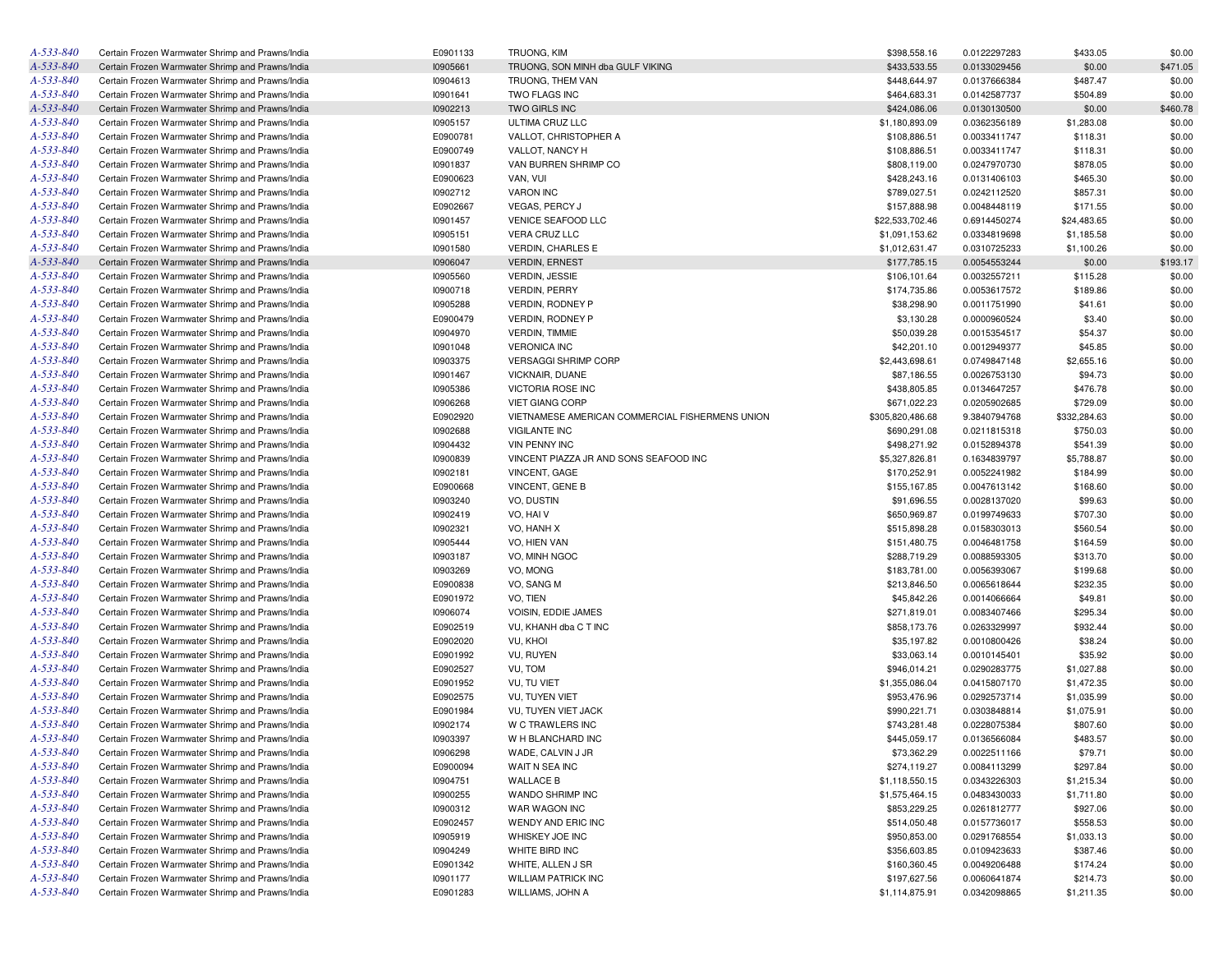| A-533-840       | Certain Frozen Warmwater Shrimp and Prawns/India | 10901085 | WILLIAMS, JOSEPH H dba JO ANN B INC            |                             | \$825,069.74        | 0.0253172052                 | \$896.47       | \$0.00       |
|-----------------|--------------------------------------------------|----------|------------------------------------------------|-----------------------------|---------------------|------------------------------|----------------|--------------|
| A-533-840       | Certain Frozen Warmwater Shrimp and Prawns/India | 10901080 | WILLIAMS, JOSEPH H                             |                             | \$267,578.39        | 0.0082106235                 | \$290.73       | \$0.00       |
| A-533-840       | Certain Frozen Warmwater Shrimp and Prawns/India | 10904461 | WILLIAMS, OLIVER KENT                          |                             | \$489,114.70        | 0.0150084491                 | \$531.44       | \$0.00       |
| A-533-840       | Certain Frozen Warmwater Shrimp and Prawns/India | E0902950 | <b>WILLIAMS, RONNIE</b>                        |                             | \$184,523.93        | 0.0056621034                 | \$200.49       | \$0.00       |
| A-533-840       | Certain Frozen Warmwater Shrimp and Prawns/India | 10905301 | WILLYARD, DONALD                               |                             | \$66,097.94         | 0.0020282105                 | \$71.82        | \$0.00       |
| A-533-840       | Certain Frozen Warmwater Shrimp and Prawns/India | 10900082 | WISEMAN, MICHAEL T JR                          |                             | \$76,664.95         | 0.0023524584                 | \$83.30        | \$0.00       |
| A-533-840       | Certain Frozen Warmwater Shrimp and Prawns/India | 10900078 | WISEMAN, MICHAEL T SR                          |                             | \$71,867.90         | 0.0022052613                 | \$78.09        | \$0.00       |
| A-533-840       | Certain Frozen Warmwater Shrimp and Prawns/India | 10904558 | WL AND O INC                                   |                             | \$917,623.42        | 0.0281572082                 | \$997.03       | \$0.00       |
| A-533-840       | Certain Frozen Warmwater Shrimp and Prawns/India | E0902988 | WOODS FISHERIES INC                            |                             | \$31,266,894.55     | 0.9594223940                 | \$33,972.57    | \$0.00       |
| A-533-840       | Certain Frozen Warmwater Shrimp and Prawns/India | E0902410 | WOODS, JOHN T III dba SEASIDE SEAFOOD INC      |                             | \$254,875.85        | 0.0078208470                 | \$276.93       | \$0.00       |
| A-533-840       | Certain Frozen Warmwater Shrimp and Prawns/India | 10904925 | WRIGHT, CURTIS                                 |                             | \$54,597.18         | 0.0016753105                 | \$59.32        | \$0.00       |
| A-533-840       | Certain Frozen Warmwater Shrimp and Prawns/India | 10904931 | WRIGHT, RANDY                                  |                             | \$84,067.55         | 0.0025796067                 | \$91.34        | \$0.00       |
| A-533-840       | Certain Frozen Warmwater Shrimp and Prawns/India | 10902517 | WYLIE MILAM INC                                |                             | \$656,481.77        | 0.0201440955                 | \$713.29       | \$0.00       |
| A-533-840       | Certain Frozen Warmwater Shrimp and Prawns/India | 10905047 | YEAMANS INC                                    |                             | \$759,069.46        | 0.0232919914                 | \$824.76       | \$0.00       |
| A-533-840       | Certain Frozen Warmwater Shrimp and Prawns/India | 10905539 | YOPP. JONATHAN A                               |                             | \$590,087.24        | 0.0181067842                 | \$641.15       | \$0.00       |
| A-533-840       | Certain Frozen Warmwater Shrimp and Prawns/India | E0903012 | YOW, RICHARD C JR dba CAPT RICHARD SEAFOOD INC |                             | \$806,701.19        | 0.0247535676                 | \$876.51       | \$0.00       |
| A-533-840       | Certain Frozen Warmwater Shrimp and Prawns/India | 10905395 | YOW, RONALD dba SEA KING                       |                             | \$811,855.89        | 0.0249117392                 | \$882.11       | \$0.00       |
| A-533-840       | Certain Frozen Warmwater Shrimp and Prawns/India | 10901251 | ZAR, JOHN III                                  |                             | \$190,475.38        | 0.0058447232                 | \$206.96       | \$0.00       |
| A-533-840       | Certain Frozen Warmwater Shrimp and Prawns/India | 10901037 | ZAR, TROY dba TROY AND PENNY ZAR LLC           |                             | \$166,337.78        | 0.0051040627                 | \$180.73       | \$0.00       |
| A-533-840       | Certain Frozen Warmwater Shrimp and Prawns/India | 10905145 | ZIMCO MARINE LLC                               |                             | \$1,046,588.30      | 0.0321144862                 | \$1,137.15     | \$0.00       |
| A-533-840       | Certain Frozen Warmwater Shrimp and Prawns/India | E0902700 | ZIRLOTT TRAWLERS INC                           |                             | \$3,691,566.95      | 0.1132754644                 | \$4,011.02     | \$0.00       |
| A-533-840       | Certain Frozen Warmwater Shrimp and Prawns/India | E0902629 | ZIRLOTT, MILTON                                |                             | \$670,553.62        | 0.0205758892                 | \$728.58       | \$0.00       |
| A-533-840       | Certain Frozen Warmwater Shrimp and Prawns/India | 10902939 | ZIRLOTT, ROSA                                  |                             | \$1,043,062.08      | 0.0320062844                 | \$1,133.32     | \$0.00       |
|                 |                                                  |          |                                                | <b>TOTAL for: A-533-840</b> | \$3,258,928,991.77  |                              | \$3,005,470.17 | \$535,469.89 |
| A-533-843       | Certain Lined Paper School Supplies/India        | E0902292 | MEADWESTVACO CORPORATION                       |                             | \$110,419,538.71    | 43.9240024981                | \$116,153.06   | \$0.00       |
| A-533-843       | Certain Lined Paper School Supplies/India        | E0902249 | NORCOM INC                                     |                             | \$103,933,995.38    | 41.3441056361                | \$109,330.76   | \$0.00       |
| A-533-843       | Certain Lined Paper School Supplies/India        | E0900075 | ROARING SPRING BLANK BOOK CO                   |                             | \$12,812,458.86     | 5.0966928639                 | \$13,477.74    | \$0.00       |
| A-533-843       | Certain Lined Paper School Supplies/India        | E0902178 | TOP FLIGHT INC                                 |                             | \$24,221,704.96     | 9.6351990019                 | \$25,479.41    | \$0.00       |
|                 |                                                  |          |                                                | <b>TOTAL for: A-533-843</b> | \$251,387,697.91    |                              | \$264,440.97   | \$0.00       |
| A-549-502       | Welded Carbon Steel Pipe and Tube/Thailand       | E0902488 | ALLIED TUBE AND CONDUIT                        |                             | \$2,984,841,662.37  | 0.0000000000                 | (\$4,092.02)   | \$0.00       |
| A-549-502       | Welded Carbon Steel Pipe and Tube/Thailand       | 10904785 | ARCELORMITTAL USA INC                          |                             | \$5,265,130,848.00  | 0.0000000000                 | \$0.00         | \$0.00       |
| A-549-502       | Welded Carbon Steel Pipe and Tube/Thailand       | E0902498 | HANNIBAL INDUSTRIES INC                        |                             | \$879,011,554.00    | 0.0000000000                 | (\$1,136.07)   | \$0.00       |
| A-549-502       | Welded Carbon Steel Pipe and Tube/Thailand       | 10900385 | LEAVITT TUBE COMPANY LLC                       |                             | \$530,576,484.00    | 0.0000000000                 | (\$760.11)     | \$0.00       |
| A-549-502       | Welded Carbon Steel Pipe and Tube/Thailand       | E0902347 | MAVERICK TUBE CORPORATION                      |                             | \$1,964,203,763.12  | 0.0000000000                 | (\$2,142.44)   | \$0.00       |
| A-549-502       | Welded Carbon Steel Pipe and Tube/Thailand       | E0901129 | NORTHWEST PIPE COMPANY                         |                             | \$318,274,317.94    | 0.0000000000                 | (\$287.71)     | \$0.00       |
| A-549-502       | Welded Carbon Steel Pipe and Tube/Thailand       | 10902638 | PTC ALLIANCE CORP                              |                             | \$4,382,214,514.79  | 0.0000000000                 | (\$5,972.16)   | \$0.00       |
| A-549-502       | Welded Carbon Steel Pipe and Tube/Thailand       | E0902822 | WESTERN TUBE AND CONDUIT CORPORATION           |                             | \$348,563,949.02    | 0.0000000000                 | (\$516.84)     | \$0.00       |
| A-549-502       | Welded Carbon Steel Pipe and Tube/Thailand       | E0901392 | WHEATLAND TUBE COMPANY                         |                             | \$6,896,147,669.12  | 0.0000000000                 | (\$8,125.60)   | \$0.00       |
|                 |                                                  |          |                                                | <b>TOTAL for: A-549-502</b> | \$23,568,964,762.36 |                              | (\$23,032.95)  | \$0.00       |
| $A-549-601$     | Malleable Cast Iron Pipe Fittings/Thailand       | 10904890 | ANVIL INTERNATIONAL LP                         |                             | \$48,502,807.42     | 8.1041105507                 | \$210.98       | \$0.00       |
| $A-549-601$     | Malleable Cast Iron Pipe Fittings/Thailand       | E0900219 | WARD MANUFACTURING LLC                         |                             | \$549,993,562.00    | 91.8958894493                | \$2,392.40     | \$0.00       |
|                 |                                                  |          |                                                | <b>TOTAL for: A-549-601</b> | \$598,496,369.42    |                              | \$2,603.38     | \$0.00       |
| A-549-807       | Carbon Steel Butt-Weld Pipe Fittings/Thailand    | 10901825 | HACKNEY LADISH INC                             |                             | \$442,584,120.00    | 33.5947306220                | \$464.50       | \$0.00       |
| A-549-807       | Carbon Steel Butt-Weld Pipe Fittings/Thailand    | 10901386 | TUBE FORGINGS OF AMERICA INC                   |                             | \$232,355,185.00    | 17.6371213877                | \$243.86       | \$0.00       |
| A-549-807       | Carbon Steel Butt-Weld Pipe Fittings/Thailand    | 10902670 | <b>WELDBEND CORPORATION</b>                    |                             | \$642,481,944.72    | 48.7681479904                | \$0.00         | \$674.30     |
|                 |                                                  |          |                                                | <b>TOTAL for: A-549-807</b> | \$1,317,421,249.72  |                              | \$708.36       | \$674.30     |
| A-549-817       | Hot-Rolled Steel Products/Thailand               | 10904786 | ARCELORMITTAL USA INC                          |                             | \$14,360,226,796.00 | 20.4360191562                | \$384,716.75   | \$0.00       |
| A-549-817       | Hot-Rolled Steel Products/Thailand               | 10903100 | <b>EVRAZ INC NA</b>                            |                             | \$602,267,034.00    | 0.8570853942                 | \$0.00         | \$16,135.00  |
| A-549-817       | Hot-Rolled Steel Products/Thailand               | E0900879 | GALLATIN STEEL COMPANY                         |                             | \$3,135,227,749.72  | 4.4617383320                 | \$83,994.12    | \$0.00       |
| A-549-817       | Hot-Rolled Steel Products/Thailand               | E0902858 | NUCOR CORPORATION                              |                             | \$18,079,518,937.10 | 25.7289387266                | \$484,358.22   | \$0.00       |
| A-549-817       | Hot-Rolled Steel Products/Thailand               | E0901259 | SEVERSTAL DEARBORN INC                         |                             | \$3,939,474,810.00  | 5.6062612260                 | \$105,540.25   | \$0.00       |
| A-549-817       | Hot-Rolled Steel Products/Thailand               | E0903033 | SEVERSTAL SPARROWS POINT LLC                   |                             | \$4,661,041,000.00  | 6.6331210863                 | \$124,871.33   | \$0.00       |
| A-549-817       | Hot-Rolled Steel Products/Thailand               | 10900437 | SSAB IOWA INC                                  |                             | \$1,404,004,875.98  | 1.9980374230                 | \$37,613.90    | \$0.00       |
| A-549-817       | Hot-Rolled Steel Products/Thailand               | E0903267 | STEEL DYNAMICS INC                             |                             | \$4,371,380,918.60  | 6.2209062197                 | \$117,111.21   | \$0.00       |
| A-549-817       | Hot-Rolled Steel Products/Thailand               | 10906156 | UNITED STATES STEEL CORPORATION                |                             | \$17,702,846,904.50 | 25.1928972710                | \$474,267.01   | \$0.00       |
| A-549-817       | Hot-Rolled Steel Products/Thailand               | E0900852 | WCI STEEL INC                                  |                             | \$2,013,209,129.64  | 2.8649951650                 | \$53,934.75    | \$0.00       |
|                 |                                                  |          |                                                | <b>TOTAL for: A-549-817</b> | \$70,269,198,155.54 |                              | \$1,866,407.54 | \$16,135.00  |
| $A-549-821$     | Polyethylene Retail Carrier Bags/Thailand        | 10900016 | ADVANCE POLYBAG NEVADA INC                     |                             | \$116,696,098.05    | 4.0130333749                 | \$73,471.08    | \$0.00       |
| $A-549-821$     | Polyethylene Retail Carrier Bags/Thailand        | 10900012 | ADVANCE POLYBAG NORTHEAST INC                  |                             | \$119,593,735.51    |                              | \$75,295.41    | \$0.00       |
| $A-549-821$     | Polyethylene Retail Carrier Bags/Thailand        | 10900007 | ALPINE PLASTICS INC                            |                             | \$51,936,389.25     | 4.1126795158<br>1.7860276985 | \$32,698.80    | \$0.00       |
| $A - 549 - 821$ | Polyethylene Retail Carrier Bags/Thailand        | 10902416 | AMPAC PACKAGING LLC                            |                             | \$114,414,250.26    | 3.9345634732                 | \$72,034.44    | \$0.00       |
|                 |                                                  |          |                                                |                             |                     |                              |                |              |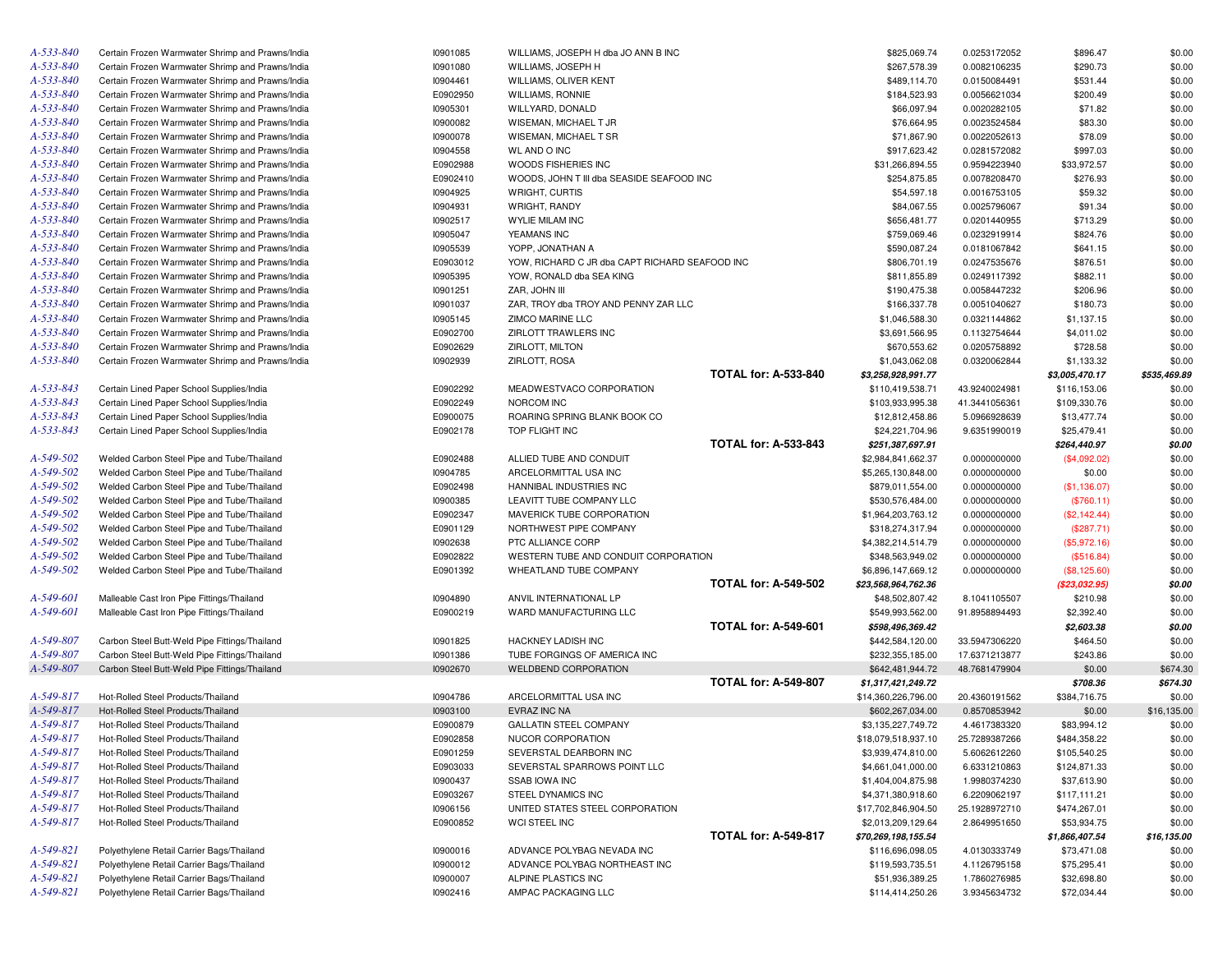| A-549-821 | Polyethylene Retail Carrier Bags/Thailand           | 10900006 | API ENTERPRISES INC                       | \$226,290,114.40   | 7.7818350113  | \$142,470.74   | \$0.00   |
|-----------|-----------------------------------------------------|----------|-------------------------------------------|--------------------|---------------|----------------|----------|
| A-549-821 | Polyethylene Retail Carrier Bags/Thailand           | 10902128 | <b>GENPAK LLC</b>                         | \$42,712,408.61    | 1.4688265001  | \$26,891.45    | \$0.00   |
| A-549-821 | Polyethylene Retail Carrier Bags/Thailand           | E0900209 | GRAND PACKAGING INC dba COMMAND PACKAGING | \$105,317,359.90   | 3.6217327511  | \$66,307.10    | \$0.00   |
| A-549-821 | Polyethylene Retail Carrier Bags/Thailand           | E0901176 | HILEX POLY CO LLC                         | \$1,695,858,939.00 | 58.3184753815 | \$1,067,701.40 | \$0.00   |
| A-549-821 | Polyethylene Retail Carrier Bags/Thailand           | E0900155 | ROPLAST INDUSTRIES INC                    | \$35,504,655.71    | 1.2209608608  | \$22,353.49    | \$0.00   |
| A-549-821 | Polyethylene Retail Carrier Bags/Thailand           | E0900408 | SUPERBAG CORPORATION                      | \$305,903,026.97   | 10.5196238539 | \$192,594.49   | \$0.00   |
| A-549-821 | Polyethylene Retail Carrier Bags/Thailand           | E0900373 | UNISTAR PLASTICS LLC                      | \$93,700,446.55    | 3.2222415790  | \$58,993.17    | \$0.00   |
|           |                                                     |          | <b>TOTAL for: A-549-821</b>               | \$2,907,927,424.21 |               | \$1,830,811.57 | \$0.00   |
| A-549-822 | Certain Frozen Warmwater Shrimp and Prawns/Thailand | 10900045 | AAH INC                                   | \$126,084.50       | 0.0039054072  | \$13.46        | \$0.00   |
| A-549-822 | Certain Frozen Warmwater Shrimp and Prawns/Thailand | 10905768 | ABRAHAM, STEVEN KERRY                     | \$1,375,780.20     | 0.0426141354  | \$146.86       | \$0.00   |
| A-549-822 | Certain Frozen Warmwater Shrimp and Prawns/Thailand | 10905307 | ACKERMAN, DALE                            | \$227,864.39       | 0.0070579908  | \$24.32        | \$0.00   |
| A-549-822 | Certain Frozen Warmwater Shrimp and Prawns/Thailand | 10906280 | ADAMS, STEVEN                             | \$55,140.42        | 0.0017079482  | \$5.89         | \$0.00   |
| A-549-822 | Certain Frozen Warmwater Shrimp and Prawns/Thailand | E0900136 | ADAMS, TED SR                             | \$121,758.73       | 0.0037714186  | \$13.00        | \$0.00   |
| A-549-822 | Certain Frozen Warmwater Shrimp and Prawns/Thailand | 10905881 | <b>ADRIANITA INC</b>                      | \$1,104,706.00     | 0.0342177414  | \$0.00         | \$117.93 |
| A-549-822 | Certain Frozen Warmwater Shrimp and Prawns/Thailand | 10901763 | AGUILLARD, RODDY G                        | \$139,787.06       | 0.0043298375  | \$14.92        | \$0.00   |
| A-549-822 | Certain Frozen Warmwater Shrimp and Prawns/Thailand | 10902546 | <b>ALARIO INC</b>                         | \$434,168.08       | 0.0134481492  | \$46.35        | \$0.00   |
| A-549-822 | Certain Frozen Warmwater Shrimp and Prawns/Thailand | 10901394 | ALARIO, NAT                               | \$283,686.33       | 0.0087870487  | \$30.28        | \$0.00   |
| A-549-822 | Certain Frozen Warmwater Shrimp and Prawns/Thailand | E0901076 | ALEXIE, BENNY J                           | \$119,549.78       | 0.0037029974  | \$12.76        | \$0.00   |
| A-549-822 | Certain Frozen Warmwater Shrimp and Prawns/Thailand | 10902004 | ALEXIE, CORKEY                            | \$24,368.85        | 0.0007548135  | \$2.60         | \$0.00   |
| A-549-822 | Certain Frozen Warmwater Shrimp and Prawns/Thailand | E0901080 | ALEXIE, FELIX                             | \$101,488.86       | 0.0031435690  |                | \$0.00   |
| A-549-822 |                                                     | E0901088 |                                           |                    |               | \$10.83        | \$0.00   |
| A-549-822 | Certain Frozen Warmwater Shrimp and Prawns/Thailand |          | ALEXIE, JOHN J                            | \$40,144.70        | 0.0012434629  | \$4.29         |          |
|           | Certain Frozen Warmwater Shrimp and Prawns/Thailand | E0901064 | ALEXIE, JOHN V                            | \$98,312.35        | 0.0030451781  | \$10.49        | \$0.00   |
| A-549-822 | Certain Frozen Warmwater Shrimp and Prawns/Thailand | 10900264 | ALEXIE, LARRY J SR                        | \$210,700.15       | 0.0065263366  | \$22.49        | \$0.00   |
| A-549-822 | Certain Frozen Warmwater Shrimp and Prawns/Thailand | 10905320 | ALEXIE. LARRY JR                          | \$151,109.85       | 0.0046805555  | \$16.13        | \$0.00   |
| A-549-822 | Certain Frozen Warmwater Shrimp and Prawns/Thailand | E0903144 | ALFONSO, TERRY S JR                       | \$39,380.94        | 0.0012198058  | \$4.20         | \$0.00   |
| A-549-822 | Certain Frozen Warmwater Shrimp and Prawns/Thailand | 10900916 | ALFRED TRAWLERS INC                       | \$602,459.22       | 0.0186608870  | \$64.31        | \$0.00   |
| A-549-822 | Certain Frozen Warmwater Shrimp and Prawns/Thailand | 10903885 | ALLEN, CAROLYN SUE dba MISS JORDI         | \$587,748.11       | 0.0182052173  | \$62.74        | \$0.00   |
| A-549-822 | Certain Frozen Warmwater Shrimp and Prawns/Thailand | 10903042 | ALLEN, CAROLYN SUE dba MISS KENZIE        | \$237,399.65       | 0.0073533409  | \$25.34        | \$0.00   |
| A-549-822 | Certain Frozen Warmwater Shrimp and Prawns/Thailand | 10906305 | ALLEN, WILLIE SR                          | \$100,382.20       | 0.0031092908  | \$10.72        | \$0.00   |
| A-549-822 | Certain Frozen Warmwater Shrimp and Prawns/Thailand | 10901575 | ALS SHRIMP CO LLC                         | \$4,208,871.92     | 0.1303678000  | \$449.30       | \$0.00   |
| A-549-822 | Certain Frozen Warmwater Shrimp and Prawns/Thailand | 10904950 | ANDERSON, LYNWOOD                         | \$458,027.03       | 0.0141871688  | \$48.89        | \$0.00   |
| A-549-822 | Certain Frozen Warmwater Shrimp and Prawns/Thailand | 10903609 | ANDERSON, MICHAEL B                       | \$8,214,683.11     | 0.2544458908  | \$876.92       | \$0.00   |
| A-549-822 | Certain Frozen Warmwater Shrimp and Prawns/Thailand | 10900341 | ANDY DOS INC                              | \$848,897.50       | 0.0262941951  | \$90.62        | \$0.00   |
| A-549-822 | Certain Frozen Warmwater Shrimp and Prawns/Thailand | 10904708 | ANGEL SEAFOOD INC                         | \$913,333.32       | 0.0282900639  | \$97.50        | \$0.00   |
| A-549-822 | Certain Frozen Warmwater Shrimp and Prawns/Thailand | 10901557 | ANGELA MARIE INC                          | \$953,281.80       | 0.0295274490  | \$101.76       | \$0.00   |
| A-549-822 | Certain Frozen Warmwater Shrimp and Prawns/Thailand | E0901326 | ANGELINA INC                              | \$1,161,110.74     | 0.0359648513  | \$123.95       | \$0.00   |
| A-549-822 | Certain Frozen Warmwater Shrimp and Prawns/Thailand | E0902721 | ANNIE THORNTON INC                        | \$690,416.60       | 0.0213853248  | \$73.70        | \$0.00   |
| A-549-822 | Certain Frozen Warmwater Shrimp and Prawns/Thailand | 10901263 | APALACHEE GIRL INC                        | \$959,657.63       | 0.0297249373  | \$102.44       | \$0.00   |
| A-549-822 | Certain Frozen Warmwater Shrimp and Prawns/Thailand | 10905965 | APARICIO TRAWLERS INC                     | \$798,411.02       | 0.0247304005  | \$85.23        | \$0.00   |
| A-549-822 | Certain Frozen Warmwater Shrimp and Prawns/Thailand | 10906082 | APARICIO, ALFRED dba FATHER CASIMIR INC   | \$411,681.23       | 0.0127516297  | \$43.95        | \$0.00   |
| A-549-822 | Certain Frozen Warmwater Shrimp and Prawns/Thailand | 10906091 | APARICIO, ALFRED dba MRS MINA INC         | \$698,857.47       | 0.0216467768  | \$74.60        | \$0.00   |
| A-549-822 | Certain Frozen Warmwater Shrimp and Prawns/Thailand | 10906151 | APARICIO, ERNEST dba MOTHER T INC         | \$797,593.84       | 0.0247050887  | \$85.14        | \$0.00   |
| A-549-822 | Certain Frozen Warmwater Shrimp and Prawns/Thailand | 10904964 | APPLE JACK INC                            | \$327,555.86       | 0.0101458865  | \$34.97        | \$0.00   |
| A-549-822 | Certain Frozen Warmwater Shrimp and Prawns/Thailand | 10905842 | ARABIE, GEORGIA P                         | \$102,800.24       | 0.0031841884  | \$10.97        | \$0.00   |
| A-549-822 | Certain Frozen Warmwater Shrimp and Prawns/Thailand | 10901451 | ARCEMENT, LESTER C                        | \$22,667.83        | 0.0007021252  | \$2.42         | \$0.00   |
| A-549-822 | Certain Frozen Warmwater Shrimp and Prawns/Thailand | E0900904 | ARMBRUSTER, PAULA D                       | \$151,607.59       | 0.0046959728  | \$16.18        | \$0.00   |
| A-549-822 | Certain Frozen Warmwater Shrimp and Prawns/Thailand | 10902839 | ARNONDIN, ROBERT                          | \$113,756.59       | 0.0035235561  | \$12.14        | \$0.00   |
| A-549-822 | Certain Frozen Warmwater Shrimp and Prawns/Thailand | 10905242 | ARROYA CRUZ LLC                           | \$1,026,930.25     | 0.0318086746  | \$109.62       | \$0.00   |
| A-549-822 | Certain Frozen Warmwater Shrimp and Prawns/Thailand | 10901043 | ART AND RED INC dba CAPT ROLANDO          | \$63,494.35        | 0.0019667072  | \$6.78         | \$0.00   |
| A-549-822 | Certain Frozen Warmwater Shrimp and Prawns/Thailand | E0902803 | AU, CHOW D                                | \$73,034.75        | 0.0022622165  | \$7.80         | \$0.00   |
| A-549-822 | Certain Frozen Warmwater Shrimp and Prawns/Thailand | E0902850 | AU, ROBERT                                | \$13,426.95        | 0.0004158934  | \$1.43         | \$0.00   |
| A-549-822 | Certain Frozen Warmwater Shrimp and Prawns/Thailand | E0900968 | AUTHEMENT, CRAIG L                        | \$109,441.44       | 0.0033898964  | \$11.68        | \$0.00   |
| A-549-822 | Certain Frozen Warmwater Shrimp and Prawns/Thailand | E0902542 | AUTHEMENT, GORDON                         | \$62,986.58        | 0.0019509793  | \$6.72         | \$0.00   |
| A-549-822 | Certain Frozen Warmwater Shrimp and Prawns/Thailand | E0902470 | <b>B AND B BOATS INC</b>                  | \$923,642.99       | 0.0286094010  | \$98.60        | \$0.00   |
| A-549-822 | Certain Frozen Warmwater Shrimp and Prawns/Thailand | 10902908 | <b>B F MILLIS AND SONS INC</b>            | \$1,416,634.04     | 0.0438795636  | \$151.23       | \$0.00   |
| A-549-822 | Certain Frozen Warmwater Shrimp and Prawns/Thailand | E0900103 | <b>BABE INC</b>                           | \$230,831.72       | 0.0071499024  | \$24.64        | \$0.00   |
| A-549-822 | Certain Frozen Warmwater Shrimp and Prawns/Thailand | E0901445 | BABIN, JOEY                               | \$105,425.93       | 0.0032655179  | \$11.25        | \$0.00   |
| A-549-822 | Certain Frozen Warmwater Shrimp and Prawns/Thailand | E0900382 | BAILEY, DAVID B SR                        | \$487,185.52       | 0.0150903391  | \$52.01        | \$0.00   |
| A-549-822 | Certain Frozen Warmwater Shrimp and Prawns/Thailand | E0903004 | <b>BALDWIN, RICHARD PRENTISS</b>          | \$384,622.37       | 0.0119134944  | \$41.06        | \$0.00   |
| A-549-822 | Certain Frozen Warmwater Shrimp and Prawns/Thailand | 10906452 | <b>BAMA LOVE INC</b>                      | \$894,664.56       | 0.0277118080  | \$95.51        | \$0.00   |
| A-549-822 | Certain Frozen Warmwater Shrimp and Prawns/Thailand | 10901297 | <b>BAMA SEA PRODUCTS INC</b>              | \$113,624,436.25   | 3.5194627118  | \$12,129.42    | \$0.00   |
|           |                                                     |          |                                           |                    |               |                |          |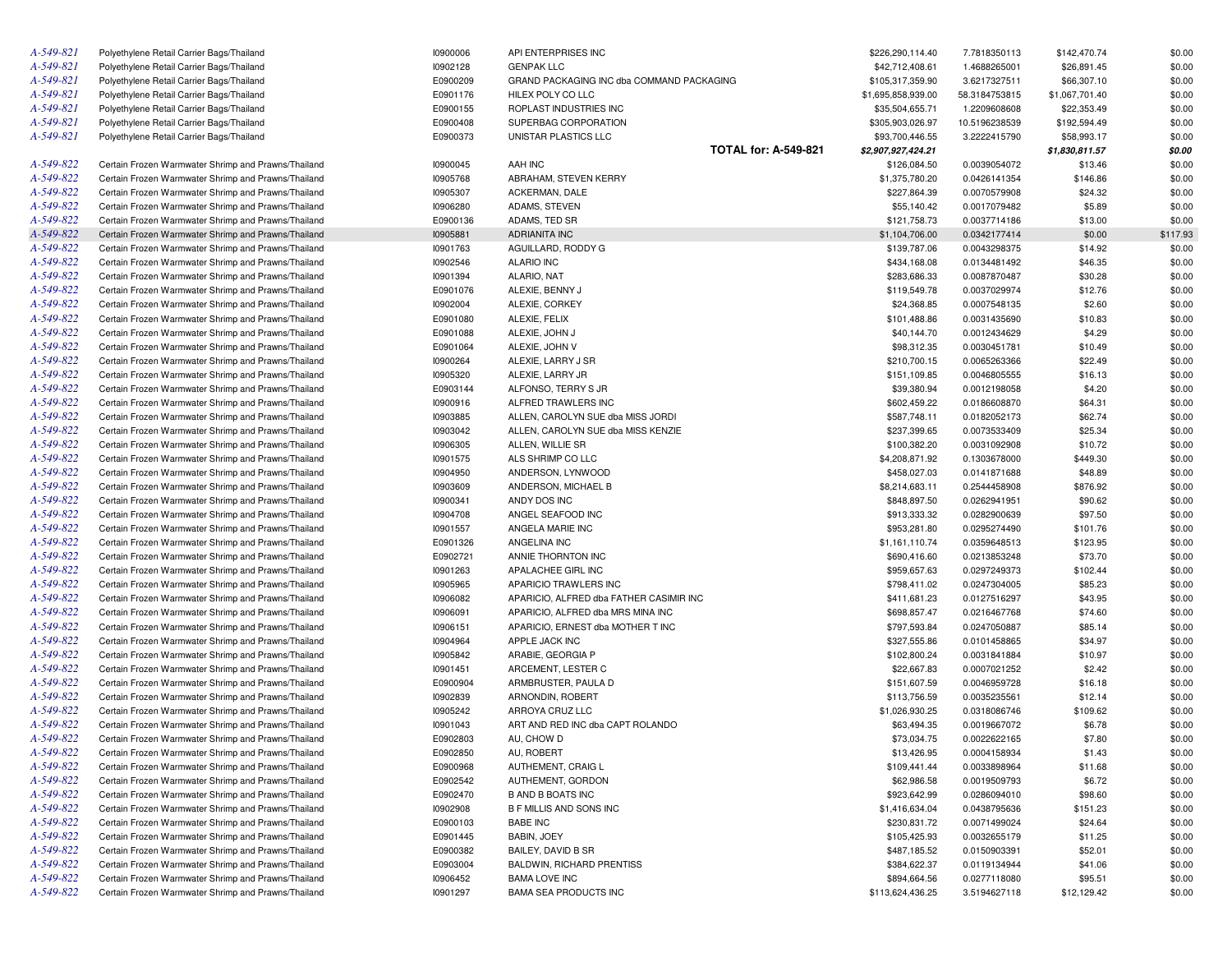| A-549-822 | Certain Frozen Warmwater Shrimp and Prawns/Thailand | E0903288 | <b>BARBARA BROOKS INC</b>                             | \$869,900.40     | 0.0269447499 | \$92.86     | \$0.00  |
|-----------|-----------------------------------------------------|----------|-------------------------------------------------------|------------------|--------------|-------------|---------|
| A-549-822 | Certain Frozen Warmwater Shrimp and Prawns/Thailand | E0902026 | BARBAREE, JOE                                         | \$86,603.32      | 0.0026824965 | \$9.24      | \$0.00  |
| A-549-822 | Certain Frozen Warmwater Shrimp and Prawns/Thailand | 10904072 | <b>BARISICH INC</b>                                   | \$242,930.65     | 0.0075246610 | \$25.93     | \$0.00  |
| A-549-822 | Certain Frozen Warmwater Shrimp and Prawns/Thailand | E0901920 | <b>BASSE, DONALD</b>                                  | \$49,057.37      | 0.0015195286 | \$5.24      | \$0.00  |
| A-549-822 | Certain Frozen Warmwater Shrimp and Prawns/Thailand | 10902170 | <b>BAUDOIN, MURPHY</b>                                | \$65,957.87      | 0.0020430136 | \$7.04      | \$0.00  |
| A-549-822 | Certain Frozen Warmwater Shrimp and Prawns/Thailand | 10901150 | <b>BAY ISLANDER INC</b>                               | \$652,694.96     | 0.0202169150 | \$69.68     | \$0.00  |
| A-549-822 | Certain Frozen Warmwater Shrimp and Prawns/Thailand | E0901294 | <b>BAYOU CARLIN FISHERIES</b>                         | \$4,437,554.92   | 0.1374511468 | \$473.71    | \$0.00  |
| A-549-822 | Certain Frozen Warmwater Shrimp and Prawns/Thailand | E0902880 | BAYOU SHRIMP PROCESSORS INC                           | \$101,755,857.54 | 3.1518391478 | \$10,862.45 | \$0.00  |
| A-549-822 | Certain Frozen Warmwater Shrimp and Prawns/Thailand | 10901012 | <b>BBC TRAWLERS INC</b>                               | \$591,134.22     | 0.0183101005 | \$63.10     | \$0.00  |
| A-549-822 | Certain Frozen Warmwater Shrimp and Prawns/Thailand | E0900362 | <b>BBS INC</b>                                        | \$367,145.74     | 0.0113721642 | \$39.19     | \$0.00  |
| A-549-822 | Certain Frozen Warmwater Shrimp and Prawns/Thailand | 10901624 | <b>BEAS CORPORATION</b>                               | \$274,466.14     | 0.0085014578 | \$29.30     | \$0.00  |
| A-549-822 | Certain Frozen Warmwater Shrimp and Prawns/Thailand | 10902507 | BECKY LYN INC                                         | \$787,325.31     | 0.0243870259 | \$84.05     | \$0.00  |
| A-549-822 | Certain Frozen Warmwater Shrimp and Prawns/Thailand | E0900778 | <b>BELLANGER, CLIFTON</b>                             | \$520,926.60     | 0.0161354529 | \$55.61     | \$0.00  |
| A-549-822 | Certain Frozen Warmwater Shrimp and Prawns/Thailand | E0903243 | BENNY HUDSONS SEAFOOD CORPERATION                     | \$625,316.83     | 0.0193688905 | \$0.00      | \$66.75 |
| A-549-822 | Certain Frozen Warmwater Shrimp and Prawns/Thailand | 10900658 | BERGERON, ULYSSES J                                   | \$140,371.18     | 0.0043479303 | \$14.98     | \$0.00  |
| A-549-822 | Certain Frozen Warmwater Shrimp and Prawns/Thailand | 10905886 | BERTILDEANA INC                                       | \$1,102,342.00   | 0.0341445176 | \$117.68    | \$0.00  |
| A-549-822 | Certain Frozen Warmwater Shrimp and Prawns/Thailand | 10904268 | BEST SEA PACK OF TEXAS INC                            |                  |              |             |         |
|           |                                                     |          |                                                       | \$38,638,496.30  | 1.1968089916 | \$4,124.66  | \$0.00  |
| A-549-822 | Certain Frozen Warmwater Shrimp and Prawns/Thailand | E0902690 | BETH LOMONTE INC                                      | \$1,169,866.40   | 0.0362360537 | \$124.88    | \$0.00  |
| A-549-822 | Certain Frozen Warmwater Shrimp and Prawns/Thailand | 10901618 | <b>BETY INC</b>                                       | \$697,651.83     | 0.0216094326 | \$74.47     | \$0.00  |
| A-549-822 | Certain Frozen Warmwater Shrimp and Prawns/Thailand | 10904659 | BIG DADDY SEAFOOD INC                                 | \$209,741.27     | 0.0064966358 | \$22.39     | \$0.00  |
| A-549-822 | Certain Frozen Warmwater Shrimp and Prawns/Thailand | 10905729 | <b>BIG GRAPES INC</b>                                 | \$634,666.00     | 0.0196584766 | \$67.75     | \$0.00  |
| A-549-822 | Certain Frozen Warmwater Shrimp and Prawns/Thailand | 10906434 | BILLINGTON, RICHARD R JR dba MISS HENRIETTA           | \$37,107.11      | 0.0011493750 | \$3.96      | \$0.00  |
| A-549-822 | Certain Frozen Warmwater Shrimp and Prawns/Thailand | 10902662 | <b>BILLIOT, AUBREY</b>                                | \$95,357.15      | 0.0029536422 | \$10.18     | \$0.00  |
| A-549-822 | Certain Frozen Warmwater Shrimp and Prawns/Thailand | E0903095 | <b>BILLIOT, JAKE A</b>                                | \$128,448.32     | 0.0039786254 | \$13.71     | \$0.00  |
| A-549-822 | Certain Frozen Warmwater Shrimp and Prawns/Thailand | 10900951 | BILLIOT, LEONARD F JR                                 | \$79,522.48      | 0.0024631709 | \$8.49      | \$0.00  |
| A-549-822 | Certain Frozen Warmwater Shrimp and Prawns/Thailand | E0900470 | BILLIOT, PAUL J                                       | \$86,902.28      | 0.0026917567 | \$9.28      | \$0.00  |
| A-549-822 | Certain Frozen Warmwater Shrimp and Prawns/Thailand | 10906257 | <b>BILLIOT, SHIRLEY</b>                               | \$71,015.24      | 0.0021996632 | \$7.58      | \$0.00  |
| A-549-822 | Certain Frozen Warmwater Shrimp and Prawns/Thailand | 10902628 | BILLIOTT, ALEXANDER J                                 | \$76,768.49      | 0.0023778674 | \$8.20      | \$0.00  |
| A-549-822 | Certain Frozen Warmwater Shrimp and Prawns/Thailand | 10902808 | <b>BJF INC</b>                                        | \$1,221,211.18   | 0.0378264338 | \$130.36    | \$0.00  |
| A-549-822 | Certain Frozen Warmwater Shrimp and Prawns/Thailand | 10904666 | <b>BLACKSTON, DAVID R</b>                             | \$9,758.52       | 0.0003022655 | \$1.04      | \$0.00  |
| A-549-822 | Certain Frozen Warmwater Shrimp and Prawns/Thailand | E0901329 | BLAIN AND MELISSA INC                                 | \$1,538,799.23   | 0.0476635721 | \$164.27    | \$0.00  |
| A-549-822 | Certain Frozen Warmwater Shrimp and Prawns/Thailand | 10905236 | BLANCA CRUZ LLC                                       | \$863,537.27     | 0.0267476550 | \$92.18     | \$0.00  |
| A-549-822 | Certain Frozen Warmwater Shrimp and Prawns/Thailand | 10900462 | BLANCHARD, DOUGLAS JR                                 | \$349,047.83     | 0.0108115900 | \$37.26     | \$0.00  |
| A-549-822 | Certain Frozen Warmwater Shrimp and Prawns/Thailand | 10903575 | BLANCHARD, KELLY                                      | \$111,989.62     | 0.0034688251 | \$11.95     | \$0.00  |
| A-549-822 | Certain Frozen Warmwater Shrimp and Prawns/Thailand | E0900676 | BLAND, QUYEN THI                                      | \$301,958.29     | 0.0093530140 | \$32.23     | \$0.00  |
| A-549-822 | Certain Frozen Warmwater Shrimp and Prawns/Thailand | 10900630 | <b>BLAZING SUN INC</b>                                | \$181,823.68     | 0.0056319018 | \$19.41     | \$0.00  |
| A-549-822 | Certain Frozen Warmwater Shrimp and Prawns/Thailand | 10901487 | BLUEWATER SHRIMP COMPANY                              | \$9,048,842.13   | 0.2802835685 | \$965.96    | \$0.00  |
| A-549-822 | Certain Frozen Warmwater Shrimp and Prawns/Thailand | 10905913 | <b>BOB REY FISHERIES</b>                              | \$856,572.00     | 0.0265319091 | \$91.44     | \$0.00  |
| A-549-822 | Certain Frozen Warmwater Shrimp and Prawns/Thailand | 10901018 | BODDEN TRAWLERS INC                                   | \$43,723.16      | 0.0013543040 | \$4.67      | \$0.00  |
| A-549-822 | Certain Frozen Warmwater Shrimp and Prawns/Thailand | 10900217 | <b>BOLILLO PRIETO INC</b>                             | \$297,631.72     | 0.0092190006 | \$31.77     | \$0.00  |
| A-549-822 | Certain Frozen Warmwater Shrimp and Prawns/Thailand | 10901806 | <b>BON SECOUR BOATS INC</b>                           | \$1,782,962.31   | 0.0552264070 | \$190.33    | \$0.00  |
| A-549-822 |                                                     |          |                                                       |                  |              |             |         |
|           | Certain Frozen Warmwater Shrimp and Prawns/Thailand | 10901812 | <b>BON SECOUR FISHERIES INC</b>                       | \$13,735,756.13  | 0.4254584939 | \$1,466.29  | \$0.00  |
| A-549-822 | Certain Frozen Warmwater Shrimp and Prawns/Thailand | 10903669 | BONNIE LASS INC                                       | \$789,477.84     | 0.0244536995 | \$84.28     | \$0.00  |
| A-549-822 | Certain Frozen Warmwater Shrimp and Prawns/Thailand | 10901172 | BOONE, DONALD F II                                    | \$798,267.97     | 0.0247259696 | \$85.22     | \$0.00  |
| A-549-822 | Certain Frozen Warmwater Shrimp and Prawns/Thailand | 10901165 | BOONE, DONALD F III                                   | \$242,864.82     | 0.0075226219 | \$25.93     | \$0.00  |
| A-549-822 | Certain Frozen Warmwater Shrimp and Prawns/Thailand | E0902038 | BOONE, GREGORY T                                      | \$251,775.79     | 0.0077986350 | \$26.88     | \$0.00  |
| A-549-822 | Certain Frozen Warmwater Shrimp and Prawns/Thailand | 10901360 | BOONE, WALTER HOWELL dba MISS BERTHA, KEVIN AND BRYAN | \$1,642,465.94   | 0.0508745990 | \$175.33    | \$0.00  |
| A-549-822 | Certain Frozen Warmwater Shrimp and Prawns/Thailand | E0902049 | BOONES SEAFOOD INC                                    | \$1,837,381.11   | 0.0569120034 | \$196.14    | \$0.00  |
| A-549-822 | Certain Frozen Warmwater Shrimp and Prawns/Thailand | E0900130 | BORNE, EDWARD SR                                      | \$84,669.92      | 0.0026226104 | \$9.04      | \$0.00  |
| A-549-822 | Certain Frozen Warmwater Shrimp and Prawns/Thailand | E0902462 | BOSARGE BOATS INC                                     | \$2,672,968.94   | 0.0827939379 | \$285.34    | \$0.00  |
| A-549-822 | Certain Frozen Warmwater Shrimp and Prawns/Thailand | 10900239 | BOUDREAUX SHRIMP CO INC                               | \$180,324.01     | 0.0055854502 | \$0.00      | \$19.25 |
| A-549-822 | Certain Frozen Warmwater Shrimp and Prawns/Thailand | 10900154 | BOUDREAUX, RONALD SR                                  | \$308,467.39     | 0.0095546303 | \$32.93     | \$0.00  |
| A-549-822 | Certain Frozen Warmwater Shrimp and Prawns/Thailand | E0901271 | BOURGEOIS, BRIAN J JR                                 | \$169,930.73     | 0.0052635233 | \$18.14     | \$0.00  |
| A-549-822 | Certain Frozen Warmwater Shrimp and Prawns/Thailand | E0900303 | BOURGEOIS, DANIEL J                                   | \$53,221.45      | 0.0016485090 | \$5.68      | \$0.00  |
| A-549-822 | Certain Frozen Warmwater Shrimp and Prawns/Thailand | 10903392 | BOURGEOIS, JOHNNY SR                                  | \$35,796.39      | 0.0011087761 | \$3.82      | \$0.00  |
| A-549-822 | Certain Frozen Warmwater Shrimp and Prawns/Thailand | E0902980 | <b>BOWERS SHRIMP</b>                                  | \$14,379,068.02  | 0.4453847728 | \$1,534.97  | \$0.00  |
| A-549-822 | Certain Frozen Warmwater Shrimp and Prawns/Thailand | E0902967 | <b>BOWERS SHRIMP FARM</b>                             | \$9,068,193.14   | 0.2808829568 | \$968.03    | \$0.00  |
| A-549-822 | Certain Frozen Warmwater Shrimp and Prawns/Thailand | E0903123 | BOWERS VALLEY SHRIMP                                  | \$9,146,480.20   | 0.2833078611 | \$976.39    | \$0.00  |
| A-549-822 | Certain Frozen Warmwater Shrimp and Prawns/Thailand | E0903111 | BRADLEY, JAMES                                        | \$198,262.98     | 0.0061411012 | \$21.16     | \$0.00  |
| A-549-822 | Certain Frozen Warmwater Shrimp and Prawns/Thailand | 10904282 | BRANDHURST, KAY dba REBEL SEAFOOD                     | \$234,240.31     | 0.0072554819 | \$25.01     | \$0.00  |
| A-549-822 | Certain Frozen Warmwater Shrimp and Prawns/Thailand | 10904288 | <b>BRANDHURST, RAY</b>                                | \$241,297.50     | 0.0074740750 | \$25.76     | \$0.00  |
|           |                                                     |          |                                                       |                  |              |             |         |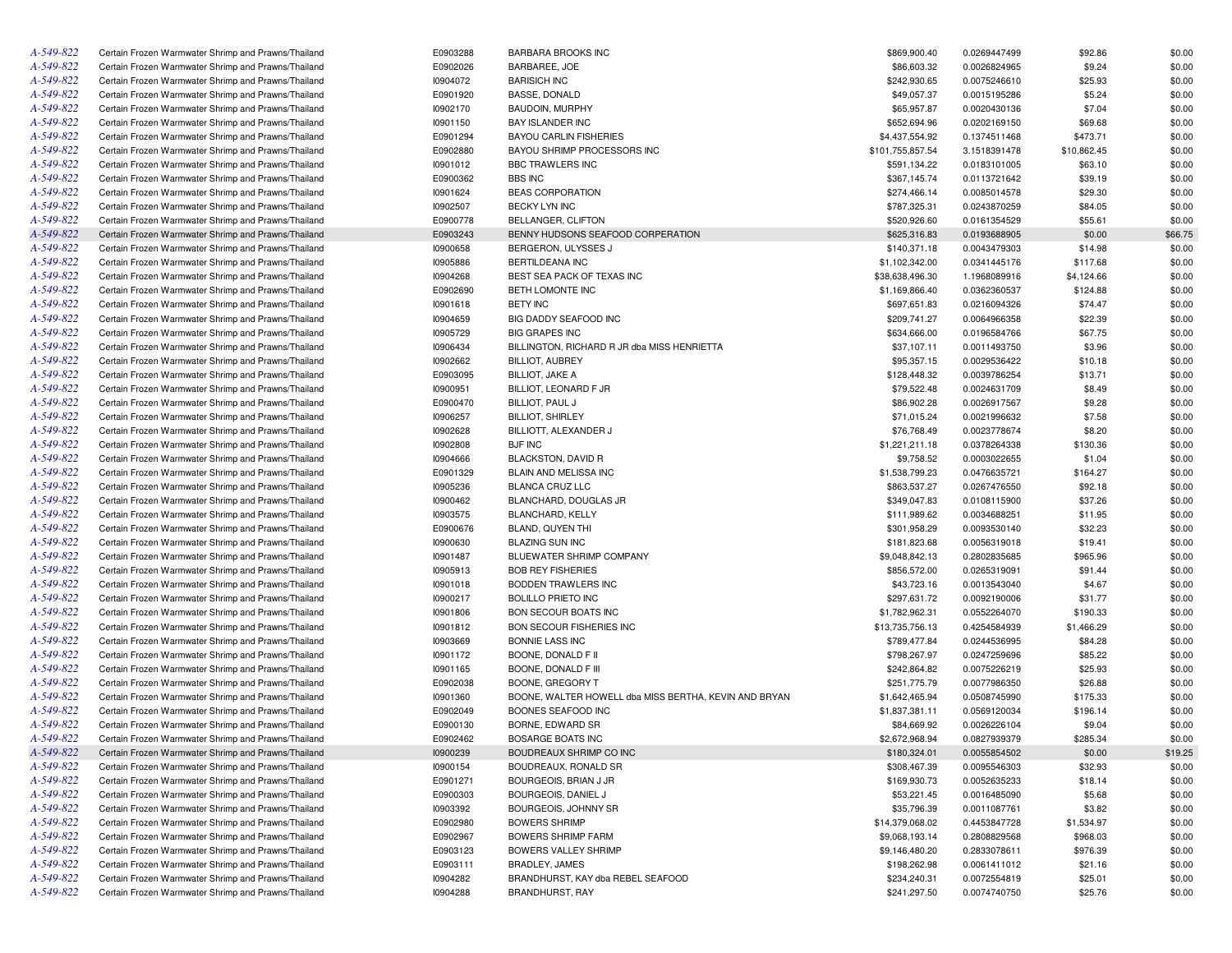| Certain Frozen Warmwater Shrimp and Prawns/Thailand | 10905230                                                                                                                                                                                                                                                                                                                                                                                                                                                                                                                                                                                                                                                                                                                                                                                                                                                                                                                                                                                                                                                                                                                                                                                                                                                                                                                                                                                                                                                                                                                                                                                                                                                                                                                                                                                                                                                                                                                                                                                                                                                                                                        | <b>BRAVA CRUZ LLC</b>                                                                                                                                                                                                                                                                                                                                                                                                                                                | \$1,000,226.89                                                                                                                                                                                                                                                                                                                                                                                                                                                                                                                                                                                                                                                                                                                                                                                                                                                      | 0.0309815508                                                                                                                                                                                                                                                                                                                                                                                                                                                                                                                                                                                                  | \$106.77                                                                                                                                                                                                                                                                                                                                                                                                                                                                                                                                                                                     | \$0.00                                                                                                                                                                                                                                                                                                                                                                                               |
|-----------------------------------------------------|-----------------------------------------------------------------------------------------------------------------------------------------------------------------------------------------------------------------------------------------------------------------------------------------------------------------------------------------------------------------------------------------------------------------------------------------------------------------------------------------------------------------------------------------------------------------------------------------------------------------------------------------------------------------------------------------------------------------------------------------------------------------------------------------------------------------------------------------------------------------------------------------------------------------------------------------------------------------------------------------------------------------------------------------------------------------------------------------------------------------------------------------------------------------------------------------------------------------------------------------------------------------------------------------------------------------------------------------------------------------------------------------------------------------------------------------------------------------------------------------------------------------------------------------------------------------------------------------------------------------------------------------------------------------------------------------------------------------------------------------------------------------------------------------------------------------------------------------------------------------------------------------------------------------------------------------------------------------------------------------------------------------------------------------------------------------------------------------------------------------|----------------------------------------------------------------------------------------------------------------------------------------------------------------------------------------------------------------------------------------------------------------------------------------------------------------------------------------------------------------------------------------------------------------------------------------------------------------------|---------------------------------------------------------------------------------------------------------------------------------------------------------------------------------------------------------------------------------------------------------------------------------------------------------------------------------------------------------------------------------------------------------------------------------------------------------------------------------------------------------------------------------------------------------------------------------------------------------------------------------------------------------------------------------------------------------------------------------------------------------------------------------------------------------------------------------------------------------------------|---------------------------------------------------------------------------------------------------------------------------------------------------------------------------------------------------------------------------------------------------------------------------------------------------------------------------------------------------------------------------------------------------------------------------------------------------------------------------------------------------------------------------------------------------------------------------------------------------------------|----------------------------------------------------------------------------------------------------------------------------------------------------------------------------------------------------------------------------------------------------------------------------------------------------------------------------------------------------------------------------------------------------------------------------------------------------------------------------------------------------------------------------------------------------------------------------------------------|------------------------------------------------------------------------------------------------------------------------------------------------------------------------------------------------------------------------------------------------------------------------------------------------------------------------------------------------------------------------------------------------------|
| Certain Frozen Warmwater Shrimp and Prawns/Thailand | 10901275                                                                                                                                                                                                                                                                                                                                                                                                                                                                                                                                                                                                                                                                                                                                                                                                                                                                                                                                                                                                                                                                                                                                                                                                                                                                                                                                                                                                                                                                                                                                                                                                                                                                                                                                                                                                                                                                                                                                                                                                                                                                                                        | BRENDA DARLENE INC                                                                                                                                                                                                                                                                                                                                                                                                                                                   | \$976,609.37                                                                                                                                                                                                                                                                                                                                                                                                                                                                                                                                                                                                                                                                                                                                                                                                                                                        | 0.0302500094                                                                                                                                                                                                                                                                                                                                                                                                                                                                                                                                                                                                  | \$104.25                                                                                                                                                                                                                                                                                                                                                                                                                                                                                                                                                                                     | \$0.00                                                                                                                                                                                                                                                                                                                                                                                               |
| Certain Frozen Warmwater Shrimp and Prawns/Thailand | E0900535                                                                                                                                                                                                                                                                                                                                                                                                                                                                                                                                                                                                                                                                                                                                                                                                                                                                                                                                                                                                                                                                                                                                                                                                                                                                                                                                                                                                                                                                                                                                                                                                                                                                                                                                                                                                                                                                                                                                                                                                                                                                                                        | BROUSSARD, KEITH                                                                                                                                                                                                                                                                                                                                                                                                                                                     | \$49,984.92                                                                                                                                                                                                                                                                                                                                                                                                                                                                                                                                                                                                                                                                                                                                                                                                                                                         | 0.0015482591                                                                                                                                                                                                                                                                                                                                                                                                                                                                                                                                                                                                  | \$5.34                                                                                                                                                                                                                                                                                                                                                                                                                                                                                                                                                                                       | \$0.00                                                                                                                                                                                                                                                                                                                                                                                               |
| Certain Frozen Warmwater Shrimp and Prawns/Thailand | 10902042                                                                                                                                                                                                                                                                                                                                                                                                                                                                                                                                                                                                                                                                                                                                                                                                                                                                                                                                                                                                                                                                                                                                                                                                                                                                                                                                                                                                                                                                                                                                                                                                                                                                                                                                                                                                                                                                                                                                                                                                                                                                                                        | BROUSSARD, ROGER DAVID                                                                                                                                                                                                                                                                                                                                                                                                                                               | \$128,009.22                                                                                                                                                                                                                                                                                                                                                                                                                                                                                                                                                                                                                                                                                                                                                                                                                                                        | 0.0039650245                                                                                                                                                                                                                                                                                                                                                                                                                                                                                                                                                                                                  | \$13.66                                                                                                                                                                                                                                                                                                                                                                                                                                                                                                                                                                                      | \$0.00                                                                                                                                                                                                                                                                                                                                                                                               |
| Certain Frozen Warmwater Shrimp and Prawns/Thailand | 10903857                                                                                                                                                                                                                                                                                                                                                                                                                                                                                                                                                                                                                                                                                                                                                                                                                                                                                                                                                                                                                                                                                                                                                                                                                                                                                                                                                                                                                                                                                                                                                                                                                                                                                                                                                                                                                                                                                                                                                                                                                                                                                                        | BROWN, DONALD G                                                                                                                                                                                                                                                                                                                                                                                                                                                      | \$234,627.11                                                                                                                                                                                                                                                                                                                                                                                                                                                                                                                                                                                                                                                                                                                                                                                                                                                        | 0.0072674628                                                                                                                                                                                                                                                                                                                                                                                                                                                                                                                                                                                                  | \$25.05                                                                                                                                                                                                                                                                                                                                                                                                                                                                                                                                                                                      | \$0.00                                                                                                                                                                                                                                                                                                                                                                                               |
| Certain Frozen Warmwater Shrimp and Prawns/Thailand | E0900446                                                                                                                                                                                                                                                                                                                                                                                                                                                                                                                                                                                                                                                                                                                                                                                                                                                                                                                                                                                                                                                                                                                                                                                                                                                                                                                                                                                                                                                                                                                                                                                                                                                                                                                                                                                                                                                                                                                                                                                                                                                                                                        | BROWN, GEORGE                                                                                                                                                                                                                                                                                                                                                                                                                                                        | \$20,957.83                                                                                                                                                                                                                                                                                                                                                                                                                                                                                                                                                                                                                                                                                                                                                                                                                                                         | 0.0006491588                                                                                                                                                                                                                                                                                                                                                                                                                                                                                                                                                                                                  | \$0.00                                                                                                                                                                                                                                                                                                                                                                                                                                                                                                                                                                                       | \$2.24                                                                                                                                                                                                                                                                                                                                                                                               |
| Certain Frozen Warmwater Shrimp and Prawns/Thailand | 10900051                                                                                                                                                                                                                                                                                                                                                                                                                                                                                                                                                                                                                                                                                                                                                                                                                                                                                                                                                                                                                                                                                                                                                                                                                                                                                                                                                                                                                                                                                                                                                                                                                                                                                                                                                                                                                                                                                                                                                                                                                                                                                                        | BROWN, JOHN                                                                                                                                                                                                                                                                                                                                                                                                                                                          | \$133,589.76                                                                                                                                                                                                                                                                                                                                                                                                                                                                                                                                                                                                                                                                                                                                                                                                                                                        | 0.0041378791                                                                                                                                                                                                                                                                                                                                                                                                                                                                                                                                                                                                  | \$14.26                                                                                                                                                                                                                                                                                                                                                                                                                                                                                                                                                                                      | \$0.00                                                                                                                                                                                                                                                                                                                                                                                               |
| Certain Frozen Warmwater Shrimp and Prawns/Thailand | E0902474                                                                                                                                                                                                                                                                                                                                                                                                                                                                                                                                                                                                                                                                                                                                                                                                                                                                                                                                                                                                                                                                                                                                                                                                                                                                                                                                                                                                                                                                                                                                                                                                                                                                                                                                                                                                                                                                                                                                                                                                                                                                                                        | <b>BROWN, RICKY</b>                                                                                                                                                                                                                                                                                                                                                                                                                                                  | \$1,147,266.91                                                                                                                                                                                                                                                                                                                                                                                                                                                                                                                                                                                                                                                                                                                                                                                                                                                      | 0.0355360453                                                                                                                                                                                                                                                                                                                                                                                                                                                                                                                                                                                                  | \$122.47                                                                                                                                                                                                                                                                                                                                                                                                                                                                                                                                                                                     | \$0.00                                                                                                                                                                                                                                                                                                                                                                                               |
|                                                     |                                                                                                                                                                                                                                                                                                                                                                                                                                                                                                                                                                                                                                                                                                                                                                                                                                                                                                                                                                                                                                                                                                                                                                                                                                                                                                                                                                                                                                                                                                                                                                                                                                                                                                                                                                                                                                                                                                                                                                                                                                                                                                                 |                                                                                                                                                                                                                                                                                                                                                                                                                                                                      |                                                                                                                                                                                                                                                                                                                                                                                                                                                                                                                                                                                                                                                                                                                                                                                                                                                                     |                                                                                                                                                                                                                                                                                                                                                                                                                                                                                                                                                                                                               |                                                                                                                                                                                                                                                                                                                                                                                                                                                                                                                                                                                              | \$0.00                                                                                                                                                                                                                                                                                                                                                                                               |
|                                                     |                                                                                                                                                                                                                                                                                                                                                                                                                                                                                                                                                                                                                                                                                                                                                                                                                                                                                                                                                                                                                                                                                                                                                                                                                                                                                                                                                                                                                                                                                                                                                                                                                                                                                                                                                                                                                                                                                                                                                                                                                                                                                                                 |                                                                                                                                                                                                                                                                                                                                                                                                                                                                      |                                                                                                                                                                                                                                                                                                                                                                                                                                                                                                                                                                                                                                                                                                                                                                                                                                                                     |                                                                                                                                                                                                                                                                                                                                                                                                                                                                                                                                                                                                               |                                                                                                                                                                                                                                                                                                                                                                                                                                                                                                                                                                                              | \$0.00                                                                                                                                                                                                                                                                                                                                                                                               |
|                                                     |                                                                                                                                                                                                                                                                                                                                                                                                                                                                                                                                                                                                                                                                                                                                                                                                                                                                                                                                                                                                                                                                                                                                                                                                                                                                                                                                                                                                                                                                                                                                                                                                                                                                                                                                                                                                                                                                                                                                                                                                                                                                                                                 |                                                                                                                                                                                                                                                                                                                                                                                                                                                                      |                                                                                                                                                                                                                                                                                                                                                                                                                                                                                                                                                                                                                                                                                                                                                                                                                                                                     |                                                                                                                                                                                                                                                                                                                                                                                                                                                                                                                                                                                                               |                                                                                                                                                                                                                                                                                                                                                                                                                                                                                                                                                                                              | \$0.00                                                                                                                                                                                                                                                                                                                                                                                               |
|                                                     |                                                                                                                                                                                                                                                                                                                                                                                                                                                                                                                                                                                                                                                                                                                                                                                                                                                                                                                                                                                                                                                                                                                                                                                                                                                                                                                                                                                                                                                                                                                                                                                                                                                                                                                                                                                                                                                                                                                                                                                                                                                                                                                 |                                                                                                                                                                                                                                                                                                                                                                                                                                                                      |                                                                                                                                                                                                                                                                                                                                                                                                                                                                                                                                                                                                                                                                                                                                                                                                                                                                     |                                                                                                                                                                                                                                                                                                                                                                                                                                                                                                                                                                                                               |                                                                                                                                                                                                                                                                                                                                                                                                                                                                                                                                                                                              | \$0.00                                                                                                                                                                                                                                                                                                                                                                                               |
|                                                     |                                                                                                                                                                                                                                                                                                                                                                                                                                                                                                                                                                                                                                                                                                                                                                                                                                                                                                                                                                                                                                                                                                                                                                                                                                                                                                                                                                                                                                                                                                                                                                                                                                                                                                                                                                                                                                                                                                                                                                                                                                                                                                                 |                                                                                                                                                                                                                                                                                                                                                                                                                                                                      |                                                                                                                                                                                                                                                                                                                                                                                                                                                                                                                                                                                                                                                                                                                                                                                                                                                                     |                                                                                                                                                                                                                                                                                                                                                                                                                                                                                                                                                                                                               |                                                                                                                                                                                                                                                                                                                                                                                                                                                                                                                                                                                              | \$0.00                                                                                                                                                                                                                                                                                                                                                                                               |
|                                                     |                                                                                                                                                                                                                                                                                                                                                                                                                                                                                                                                                                                                                                                                                                                                                                                                                                                                                                                                                                                                                                                                                                                                                                                                                                                                                                                                                                                                                                                                                                                                                                                                                                                                                                                                                                                                                                                                                                                                                                                                                                                                                                                 |                                                                                                                                                                                                                                                                                                                                                                                                                                                                      |                                                                                                                                                                                                                                                                                                                                                                                                                                                                                                                                                                                                                                                                                                                                                                                                                                                                     |                                                                                                                                                                                                                                                                                                                                                                                                                                                                                                                                                                                                               |                                                                                                                                                                                                                                                                                                                                                                                                                                                                                                                                                                                              | \$0.00                                                                                                                                                                                                                                                                                                                                                                                               |
|                                                     |                                                                                                                                                                                                                                                                                                                                                                                                                                                                                                                                                                                                                                                                                                                                                                                                                                                                                                                                                                                                                                                                                                                                                                                                                                                                                                                                                                                                                                                                                                                                                                                                                                                                                                                                                                                                                                                                                                                                                                                                                                                                                                                 |                                                                                                                                                                                                                                                                                                                                                                                                                                                                      |                                                                                                                                                                                                                                                                                                                                                                                                                                                                                                                                                                                                                                                                                                                                                                                                                                                                     |                                                                                                                                                                                                                                                                                                                                                                                                                                                                                                                                                                                                               |                                                                                                                                                                                                                                                                                                                                                                                                                                                                                                                                                                                              | \$0.00                                                                                                                                                                                                                                                                                                                                                                                               |
|                                                     |                                                                                                                                                                                                                                                                                                                                                                                                                                                                                                                                                                                                                                                                                                                                                                                                                                                                                                                                                                                                                                                                                                                                                                                                                                                                                                                                                                                                                                                                                                                                                                                                                                                                                                                                                                                                                                                                                                                                                                                                                                                                                                                 |                                                                                                                                                                                                                                                                                                                                                                                                                                                                      |                                                                                                                                                                                                                                                                                                                                                                                                                                                                                                                                                                                                                                                                                                                                                                                                                                                                     |                                                                                                                                                                                                                                                                                                                                                                                                                                                                                                                                                                                                               |                                                                                                                                                                                                                                                                                                                                                                                                                                                                                                                                                                                              | \$0.00                                                                                                                                                                                                                                                                                                                                                                                               |
|                                                     |                                                                                                                                                                                                                                                                                                                                                                                                                                                                                                                                                                                                                                                                                                                                                                                                                                                                                                                                                                                                                                                                                                                                                                                                                                                                                                                                                                                                                                                                                                                                                                                                                                                                                                                                                                                                                                                                                                                                                                                                                                                                                                                 |                                                                                                                                                                                                                                                                                                                                                                                                                                                                      |                                                                                                                                                                                                                                                                                                                                                                                                                                                                                                                                                                                                                                                                                                                                                                                                                                                                     |                                                                                                                                                                                                                                                                                                                                                                                                                                                                                                                                                                                                               |                                                                                                                                                                                                                                                                                                                                                                                                                                                                                                                                                                                              | \$0.00                                                                                                                                                                                                                                                                                                                                                                                               |
|                                                     |                                                                                                                                                                                                                                                                                                                                                                                                                                                                                                                                                                                                                                                                                                                                                                                                                                                                                                                                                                                                                                                                                                                                                                                                                                                                                                                                                                                                                                                                                                                                                                                                                                                                                                                                                                                                                                                                                                                                                                                                                                                                                                                 |                                                                                                                                                                                                                                                                                                                                                                                                                                                                      |                                                                                                                                                                                                                                                                                                                                                                                                                                                                                                                                                                                                                                                                                                                                                                                                                                                                     |                                                                                                                                                                                                                                                                                                                                                                                                                                                                                                                                                                                                               |                                                                                                                                                                                                                                                                                                                                                                                                                                                                                                                                                                                              | \$0.00                                                                                                                                                                                                                                                                                                                                                                                               |
|                                                     |                                                                                                                                                                                                                                                                                                                                                                                                                                                                                                                                                                                                                                                                                                                                                                                                                                                                                                                                                                                                                                                                                                                                                                                                                                                                                                                                                                                                                                                                                                                                                                                                                                                                                                                                                                                                                                                                                                                                                                                                                                                                                                                 |                                                                                                                                                                                                                                                                                                                                                                                                                                                                      |                                                                                                                                                                                                                                                                                                                                                                                                                                                                                                                                                                                                                                                                                                                                                                                                                                                                     |                                                                                                                                                                                                                                                                                                                                                                                                                                                                                                                                                                                                               |                                                                                                                                                                                                                                                                                                                                                                                                                                                                                                                                                                                              |                                                                                                                                                                                                                                                                                                                                                                                                      |
|                                                     |                                                                                                                                                                                                                                                                                                                                                                                                                                                                                                                                                                                                                                                                                                                                                                                                                                                                                                                                                                                                                                                                                                                                                                                                                                                                                                                                                                                                                                                                                                                                                                                                                                                                                                                                                                                                                                                                                                                                                                                                                                                                                                                 |                                                                                                                                                                                                                                                                                                                                                                                                                                                                      |                                                                                                                                                                                                                                                                                                                                                                                                                                                                                                                                                                                                                                                                                                                                                                                                                                                                     |                                                                                                                                                                                                                                                                                                                                                                                                                                                                                                                                                                                                               |                                                                                                                                                                                                                                                                                                                                                                                                                                                                                                                                                                                              | \$0.00                                                                                                                                                                                                                                                                                                                                                                                               |
|                                                     |                                                                                                                                                                                                                                                                                                                                                                                                                                                                                                                                                                                                                                                                                                                                                                                                                                                                                                                                                                                                                                                                                                                                                                                                                                                                                                                                                                                                                                                                                                                                                                                                                                                                                                                                                                                                                                                                                                                                                                                                                                                                                                                 |                                                                                                                                                                                                                                                                                                                                                                                                                                                                      |                                                                                                                                                                                                                                                                                                                                                                                                                                                                                                                                                                                                                                                                                                                                                                                                                                                                     |                                                                                                                                                                                                                                                                                                                                                                                                                                                                                                                                                                                                               |                                                                                                                                                                                                                                                                                                                                                                                                                                                                                                                                                                                              | \$0.00                                                                                                                                                                                                                                                                                                                                                                                               |
|                                                     |                                                                                                                                                                                                                                                                                                                                                                                                                                                                                                                                                                                                                                                                                                                                                                                                                                                                                                                                                                                                                                                                                                                                                                                                                                                                                                                                                                                                                                                                                                                                                                                                                                                                                                                                                                                                                                                                                                                                                                                                                                                                                                                 |                                                                                                                                                                                                                                                                                                                                                                                                                                                                      |                                                                                                                                                                                                                                                                                                                                                                                                                                                                                                                                                                                                                                                                                                                                                                                                                                                                     |                                                                                                                                                                                                                                                                                                                                                                                                                                                                                                                                                                                                               |                                                                                                                                                                                                                                                                                                                                                                                                                                                                                                                                                                                              | \$0.00                                                                                                                                                                                                                                                                                                                                                                                               |
|                                                     |                                                                                                                                                                                                                                                                                                                                                                                                                                                                                                                                                                                                                                                                                                                                                                                                                                                                                                                                                                                                                                                                                                                                                                                                                                                                                                                                                                                                                                                                                                                                                                                                                                                                                                                                                                                                                                                                                                                                                                                                                                                                                                                 |                                                                                                                                                                                                                                                                                                                                                                                                                                                                      |                                                                                                                                                                                                                                                                                                                                                                                                                                                                                                                                                                                                                                                                                                                                                                                                                                                                     |                                                                                                                                                                                                                                                                                                                                                                                                                                                                                                                                                                                                               |                                                                                                                                                                                                                                                                                                                                                                                                                                                                                                                                                                                              | \$0.00                                                                                                                                                                                                                                                                                                                                                                                               |
|                                                     |                                                                                                                                                                                                                                                                                                                                                                                                                                                                                                                                                                                                                                                                                                                                                                                                                                                                                                                                                                                                                                                                                                                                                                                                                                                                                                                                                                                                                                                                                                                                                                                                                                                                                                                                                                                                                                                                                                                                                                                                                                                                                                                 |                                                                                                                                                                                                                                                                                                                                                                                                                                                                      |                                                                                                                                                                                                                                                                                                                                                                                                                                                                                                                                                                                                                                                                                                                                                                                                                                                                     |                                                                                                                                                                                                                                                                                                                                                                                                                                                                                                                                                                                                               |                                                                                                                                                                                                                                                                                                                                                                                                                                                                                                                                                                                              | \$0.00                                                                                                                                                                                                                                                                                                                                                                                               |
|                                                     |                                                                                                                                                                                                                                                                                                                                                                                                                                                                                                                                                                                                                                                                                                                                                                                                                                                                                                                                                                                                                                                                                                                                                                                                                                                                                                                                                                                                                                                                                                                                                                                                                                                                                                                                                                                                                                                                                                                                                                                                                                                                                                                 |                                                                                                                                                                                                                                                                                                                                                                                                                                                                      |                                                                                                                                                                                                                                                                                                                                                                                                                                                                                                                                                                                                                                                                                                                                                                                                                                                                     |                                                                                                                                                                                                                                                                                                                                                                                                                                                                                                                                                                                                               |                                                                                                                                                                                                                                                                                                                                                                                                                                                                                                                                                                                              | \$0.00                                                                                                                                                                                                                                                                                                                                                                                               |
|                                                     |                                                                                                                                                                                                                                                                                                                                                                                                                                                                                                                                                                                                                                                                                                                                                                                                                                                                                                                                                                                                                                                                                                                                                                                                                                                                                                                                                                                                                                                                                                                                                                                                                                                                                                                                                                                                                                                                                                                                                                                                                                                                                                                 |                                                                                                                                                                                                                                                                                                                                                                                                                                                                      |                                                                                                                                                                                                                                                                                                                                                                                                                                                                                                                                                                                                                                                                                                                                                                                                                                                                     |                                                                                                                                                                                                                                                                                                                                                                                                                                                                                                                                                                                                               |                                                                                                                                                                                                                                                                                                                                                                                                                                                                                                                                                                                              | \$10.34                                                                                                                                                                                                                                                                                                                                                                                              |
|                                                     |                                                                                                                                                                                                                                                                                                                                                                                                                                                                                                                                                                                                                                                                                                                                                                                                                                                                                                                                                                                                                                                                                                                                                                                                                                                                                                                                                                                                                                                                                                                                                                                                                                                                                                                                                                                                                                                                                                                                                                                                                                                                                                                 |                                                                                                                                                                                                                                                                                                                                                                                                                                                                      |                                                                                                                                                                                                                                                                                                                                                                                                                                                                                                                                                                                                                                                                                                                                                                                                                                                                     |                                                                                                                                                                                                                                                                                                                                                                                                                                                                                                                                                                                                               |                                                                                                                                                                                                                                                                                                                                                                                                                                                                                                                                                                                              | \$0.00                                                                                                                                                                                                                                                                                                                                                                                               |
|                                                     |                                                                                                                                                                                                                                                                                                                                                                                                                                                                                                                                                                                                                                                                                                                                                                                                                                                                                                                                                                                                                                                                                                                                                                                                                                                                                                                                                                                                                                                                                                                                                                                                                                                                                                                                                                                                                                                                                                                                                                                                                                                                                                                 |                                                                                                                                                                                                                                                                                                                                                                                                                                                                      |                                                                                                                                                                                                                                                                                                                                                                                                                                                                                                                                                                                                                                                                                                                                                                                                                                                                     |                                                                                                                                                                                                                                                                                                                                                                                                                                                                                                                                                                                                               |                                                                                                                                                                                                                                                                                                                                                                                                                                                                                                                                                                                              | \$0.00                                                                                                                                                                                                                                                                                                                                                                                               |
|                                                     |                                                                                                                                                                                                                                                                                                                                                                                                                                                                                                                                                                                                                                                                                                                                                                                                                                                                                                                                                                                                                                                                                                                                                                                                                                                                                                                                                                                                                                                                                                                                                                                                                                                                                                                                                                                                                                                                                                                                                                                                                                                                                                                 |                                                                                                                                                                                                                                                                                                                                                                                                                                                                      | \$472,476.40                                                                                                                                                                                                                                                                                                                                                                                                                                                                                                                                                                                                                                                                                                                                                                                                                                                        | 0.0146347311                                                                                                                                                                                                                                                                                                                                                                                                                                                                                                                                                                                                  | \$50.44                                                                                                                                                                                                                                                                                                                                                                                                                                                                                                                                                                                      | \$0.00                                                                                                                                                                                                                                                                                                                                                                                               |
| Certain Frozen Warmwater Shrimp and Prawns/Thailand | 10901102                                                                                                                                                                                                                                                                                                                                                                                                                                                                                                                                                                                                                                                                                                                                                                                                                                                                                                                                                                                                                                                                                                                                                                                                                                                                                                                                                                                                                                                                                                                                                                                                                                                                                                                                                                                                                                                                                                                                                                                                                                                                                                        | CAPN JASPERS SEAFOOD INC                                                                                                                                                                                                                                                                                                                                                                                                                                             | \$749,091.34                                                                                                                                                                                                                                                                                                                                                                                                                                                                                                                                                                                                                                                                                                                                                                                                                                                        | 0.0232027469                                                                                                                                                                                                                                                                                                                                                                                                                                                                                                                                                                                                  | \$79.97                                                                                                                                                                                                                                                                                                                                                                                                                                                                                                                                                                                      | \$0.00                                                                                                                                                                                                                                                                                                                                                                                               |
| Certain Frozen Warmwater Shrimp and Prawns/Thailand | 10902552                                                                                                                                                                                                                                                                                                                                                                                                                                                                                                                                                                                                                                                                                                                                                                                                                                                                                                                                                                                                                                                                                                                                                                                                                                                                                                                                                                                                                                                                                                                                                                                                                                                                                                                                                                                                                                                                                                                                                                                                                                                                                                        | <b>CAPT ANDER INC</b>                                                                                                                                                                                                                                                                                                                                                                                                                                                | \$133,924.30                                                                                                                                                                                                                                                                                                                                                                                                                                                                                                                                                                                                                                                                                                                                                                                                                                                        | 0.0041482413                                                                                                                                                                                                                                                                                                                                                                                                                                                                                                                                                                                                  | \$0.00                                                                                                                                                                                                                                                                                                                                                                                                                                                                                                                                                                                       | \$14.30                                                                                                                                                                                                                                                                                                                                                                                              |
| Certain Frozen Warmwater Shrimp and Prawns/Thailand | 10902459                                                                                                                                                                                                                                                                                                                                                                                                                                                                                                                                                                                                                                                                                                                                                                                                                                                                                                                                                                                                                                                                                                                                                                                                                                                                                                                                                                                                                                                                                                                                                                                                                                                                                                                                                                                                                                                                                                                                                                                                                                                                                                        | CAPT BILL JR                                                                                                                                                                                                                                                                                                                                                                                                                                                         | \$1,085,609.24                                                                                                                                                                                                                                                                                                                                                                                                                                                                                                                                                                                                                                                                                                                                                                                                                                                      | 0.0336262284                                                                                                                                                                                                                                                                                                                                                                                                                                                                                                                                                                                                  | \$115.89                                                                                                                                                                                                                                                                                                                                                                                                                                                                                                                                                                                     | \$0.00                                                                                                                                                                                                                                                                                                                                                                                               |
| Certain Frozen Warmwater Shrimp and Prawns/Thailand | 10903430                                                                                                                                                                                                                                                                                                                                                                                                                                                                                                                                                                                                                                                                                                                                                                                                                                                                                                                                                                                                                                                                                                                                                                                                                                                                                                                                                                                                                                                                                                                                                                                                                                                                                                                                                                                                                                                                                                                                                                                                                                                                                                        | CAPT BLAIR SEAFOOD                                                                                                                                                                                                                                                                                                                                                                                                                                                   | \$5,413,067.72                                                                                                                                                                                                                                                                                                                                                                                                                                                                                                                                                                                                                                                                                                                                                                                                                                                      | 0.1676671905                                                                                                                                                                                                                                                                                                                                                                                                                                                                                                                                                                                                  | \$577.85                                                                                                                                                                                                                                                                                                                                                                                                                                                                                                                                                                                     | \$0.00                                                                                                                                                                                                                                                                                                                                                                                               |
| Certain Frozen Warmwater Shrimp and Prawns/Thailand | 10902767                                                                                                                                                                                                                                                                                                                                                                                                                                                                                                                                                                                                                                                                                                                                                                                                                                                                                                                                                                                                                                                                                                                                                                                                                                                                                                                                                                                                                                                                                                                                                                                                                                                                                                                                                                                                                                                                                                                                                                                                                                                                                                        | CAPT BUBBA INC                                                                                                                                                                                                                                                                                                                                                                                                                                                       | \$441,861.25                                                                                                                                                                                                                                                                                                                                                                                                                                                                                                                                                                                                                                                                                                                                                                                                                                                        | 0.0136864414                                                                                                                                                                                                                                                                                                                                                                                                                                                                                                                                                                                                  | \$47.17                                                                                                                                                                                                                                                                                                                                                                                                                                                                                                                                                                                      | \$0.00                                                                                                                                                                                                                                                                                                                                                                                               |
| Certain Frozen Warmwater Shrimp and Prawns/Thailand | 10901096                                                                                                                                                                                                                                                                                                                                                                                                                                                                                                                                                                                                                                                                                                                                                                                                                                                                                                                                                                                                                                                                                                                                                                                                                                                                                                                                                                                                                                                                                                                                                                                                                                                                                                                                                                                                                                                                                                                                                                                                                                                                                                        | CAPT CARLOS TRAWLERS INC                                                                                                                                                                                                                                                                                                                                                                                                                                             | \$789,780.64                                                                                                                                                                                                                                                                                                                                                                                                                                                                                                                                                                                                                                                                                                                                                                                                                                                        | 0.0244630786                                                                                                                                                                                                                                                                                                                                                                                                                                                                                                                                                                                                  | \$84.31                                                                                                                                                                                                                                                                                                                                                                                                                                                                                                                                                                                      | \$0.00                                                                                                                                                                                                                                                                                                                                                                                               |
| Certain Frozen Warmwater Shrimp and Prawns/Thailand | 10905512                                                                                                                                                                                                                                                                                                                                                                                                                                                                                                                                                                                                                                                                                                                                                                                                                                                                                                                                                                                                                                                                                                                                                                                                                                                                                                                                                                                                                                                                                                                                                                                                                                                                                                                                                                                                                                                                                                                                                                                                                                                                                                        | CAPT CHRISTOPHER INC                                                                                                                                                                                                                                                                                                                                                                                                                                                 | \$235,609.49                                                                                                                                                                                                                                                                                                                                                                                                                                                                                                                                                                                                                                                                                                                                                                                                                                                        | 0.0072978916                                                                                                                                                                                                                                                                                                                                                                                                                                                                                                                                                                                                  | \$25.15                                                                                                                                                                                                                                                                                                                                                                                                                                                                                                                                                                                      | \$0.00                                                                                                                                                                                                                                                                                                                                                                                               |
| Certain Frozen Warmwater Shrimp and Prawns/Thailand | 10905646                                                                                                                                                                                                                                                                                                                                                                                                                                                                                                                                                                                                                                                                                                                                                                                                                                                                                                                                                                                                                                                                                                                                                                                                                                                                                                                                                                                                                                                                                                                                                                                                                                                                                                                                                                                                                                                                                                                                                                                                                                                                                                        | CAPT DENNIS INC                                                                                                                                                                                                                                                                                                                                                                                                                                                      | \$302,793.11                                                                                                                                                                                                                                                                                                                                                                                                                                                                                                                                                                                                                                                                                                                                                                                                                                                        | 0.0093788721                                                                                                                                                                                                                                                                                                                                                                                                                                                                                                                                                                                                  | \$32.32                                                                                                                                                                                                                                                                                                                                                                                                                                                                                                                                                                                      | \$0.00                                                                                                                                                                                                                                                                                                                                                                                               |
| Certain Frozen Warmwater Shrimp and Prawns/Thailand | 10904404                                                                                                                                                                                                                                                                                                                                                                                                                                                                                                                                                                                                                                                                                                                                                                                                                                                                                                                                                                                                                                                                                                                                                                                                                                                                                                                                                                                                                                                                                                                                                                                                                                                                                                                                                                                                                                                                                                                                                                                                                                                                                                        | CAPT EDDIE INC                                                                                                                                                                                                                                                                                                                                                                                                                                                       | \$422,690.74                                                                                                                                                                                                                                                                                                                                                                                                                                                                                                                                                                                                                                                                                                                                                                                                                                                        | 0.0130926440                                                                                                                                                                                                                                                                                                                                                                                                                                                                                                                                                                                                  | \$45.12                                                                                                                                                                                                                                                                                                                                                                                                                                                                                                                                                                                      | \$0.00                                                                                                                                                                                                                                                                                                                                                                                               |
|                                                     |                                                                                                                                                                                                                                                                                                                                                                                                                                                                                                                                                                                                                                                                                                                                                                                                                                                                                                                                                                                                                                                                                                                                                                                                                                                                                                                                                                                                                                                                                                                                                                                                                                                                                                                                                                                                                                                                                                                                                                                                                                                                                                                 | CAPT EDWARD INC                                                                                                                                                                                                                                                                                                                                                                                                                                                      |                                                                                                                                                                                                                                                                                                                                                                                                                                                                                                                                                                                                                                                                                                                                                                                                                                                                     |                                                                                                                                                                                                                                                                                                                                                                                                                                                                                                                                                                                                               |                                                                                                                                                                                                                                                                                                                                                                                                                                                                                                                                                                                              | \$0.00                                                                                                                                                                                                                                                                                                                                                                                               |
|                                                     |                                                                                                                                                                                                                                                                                                                                                                                                                                                                                                                                                                                                                                                                                                                                                                                                                                                                                                                                                                                                                                                                                                                                                                                                                                                                                                                                                                                                                                                                                                                                                                                                                                                                                                                                                                                                                                                                                                                                                                                                                                                                                                                 |                                                                                                                                                                                                                                                                                                                                                                                                                                                                      |                                                                                                                                                                                                                                                                                                                                                                                                                                                                                                                                                                                                                                                                                                                                                                                                                                                                     |                                                                                                                                                                                                                                                                                                                                                                                                                                                                                                                                                                                                               |                                                                                                                                                                                                                                                                                                                                                                                                                                                                                                                                                                                              | \$0.00                                                                                                                                                                                                                                                                                                                                                                                               |
|                                                     |                                                                                                                                                                                                                                                                                                                                                                                                                                                                                                                                                                                                                                                                                                                                                                                                                                                                                                                                                                                                                                                                                                                                                                                                                                                                                                                                                                                                                                                                                                                                                                                                                                                                                                                                                                                                                                                                                                                                                                                                                                                                                                                 |                                                                                                                                                                                                                                                                                                                                                                                                                                                                      |                                                                                                                                                                                                                                                                                                                                                                                                                                                                                                                                                                                                                                                                                                                                                                                                                                                                     |                                                                                                                                                                                                                                                                                                                                                                                                                                                                                                                                                                                                               |                                                                                                                                                                                                                                                                                                                                                                                                                                                                                                                                                                                              | \$0.00                                                                                                                                                                                                                                                                                                                                                                                               |
|                                                     |                                                                                                                                                                                                                                                                                                                                                                                                                                                                                                                                                                                                                                                                                                                                                                                                                                                                                                                                                                                                                                                                                                                                                                                                                                                                                                                                                                                                                                                                                                                                                                                                                                                                                                                                                                                                                                                                                                                                                                                                                                                                                                                 |                                                                                                                                                                                                                                                                                                                                                                                                                                                                      |                                                                                                                                                                                                                                                                                                                                                                                                                                                                                                                                                                                                                                                                                                                                                                                                                                                                     |                                                                                                                                                                                                                                                                                                                                                                                                                                                                                                                                                                                                               |                                                                                                                                                                                                                                                                                                                                                                                                                                                                                                                                                                                              | \$36.22                                                                                                                                                                                                                                                                                                                                                                                              |
|                                                     |                                                                                                                                                                                                                                                                                                                                                                                                                                                                                                                                                                                                                                                                                                                                                                                                                                                                                                                                                                                                                                                                                                                                                                                                                                                                                                                                                                                                                                                                                                                                                                                                                                                                                                                                                                                                                                                                                                                                                                                                                                                                                                                 |                                                                                                                                                                                                                                                                                                                                                                                                                                                                      |                                                                                                                                                                                                                                                                                                                                                                                                                                                                                                                                                                                                                                                                                                                                                                                                                                                                     |                                                                                                                                                                                                                                                                                                                                                                                                                                                                                                                                                                                                               |                                                                                                                                                                                                                                                                                                                                                                                                                                                                                                                                                                                              | \$0.00                                                                                                                                                                                                                                                                                                                                                                                               |
|                                                     |                                                                                                                                                                                                                                                                                                                                                                                                                                                                                                                                                                                                                                                                                                                                                                                                                                                                                                                                                                                                                                                                                                                                                                                                                                                                                                                                                                                                                                                                                                                                                                                                                                                                                                                                                                                                                                                                                                                                                                                                                                                                                                                 |                                                                                                                                                                                                                                                                                                                                                                                                                                                                      |                                                                                                                                                                                                                                                                                                                                                                                                                                                                                                                                                                                                                                                                                                                                                                                                                                                                     |                                                                                                                                                                                                                                                                                                                                                                                                                                                                                                                                                                                                               |                                                                                                                                                                                                                                                                                                                                                                                                                                                                                                                                                                                              | \$38.49                                                                                                                                                                                                                                                                                                                                                                                              |
|                                                     |                                                                                                                                                                                                                                                                                                                                                                                                                                                                                                                                                                                                                                                                                                                                                                                                                                                                                                                                                                                                                                                                                                                                                                                                                                                                                                                                                                                                                                                                                                                                                                                                                                                                                                                                                                                                                                                                                                                                                                                                                                                                                                                 |                                                                                                                                                                                                                                                                                                                                                                                                                                                                      |                                                                                                                                                                                                                                                                                                                                                                                                                                                                                                                                                                                                                                                                                                                                                                                                                                                                     |                                                                                                                                                                                                                                                                                                                                                                                                                                                                                                                                                                                                               |                                                                                                                                                                                                                                                                                                                                                                                                                                                                                                                                                                                              | \$0.00                                                                                                                                                                                                                                                                                                                                                                                               |
|                                                     |                                                                                                                                                                                                                                                                                                                                                                                                                                                                                                                                                                                                                                                                                                                                                                                                                                                                                                                                                                                                                                                                                                                                                                                                                                                                                                                                                                                                                                                                                                                                                                                                                                                                                                                                                                                                                                                                                                                                                                                                                                                                                                                 |                                                                                                                                                                                                                                                                                                                                                                                                                                                                      |                                                                                                                                                                                                                                                                                                                                                                                                                                                                                                                                                                                                                                                                                                                                                                                                                                                                     |                                                                                                                                                                                                                                                                                                                                                                                                                                                                                                                                                                                                               |                                                                                                                                                                                                                                                                                                                                                                                                                                                                                                                                                                                              | \$0.00                                                                                                                                                                                                                                                                                                                                                                                               |
|                                                     |                                                                                                                                                                                                                                                                                                                                                                                                                                                                                                                                                                                                                                                                                                                                                                                                                                                                                                                                                                                                                                                                                                                                                                                                                                                                                                                                                                                                                                                                                                                                                                                                                                                                                                                                                                                                                                                                                                                                                                                                                                                                                                                 |                                                                                                                                                                                                                                                                                                                                                                                                                                                                      |                                                                                                                                                                                                                                                                                                                                                                                                                                                                                                                                                                                                                                                                                                                                                                                                                                                                     |                                                                                                                                                                                                                                                                                                                                                                                                                                                                                                                                                                                                               |                                                                                                                                                                                                                                                                                                                                                                                                                                                                                                                                                                                              | \$0.00                                                                                                                                                                                                                                                                                                                                                                                               |
|                                                     |                                                                                                                                                                                                                                                                                                                                                                                                                                                                                                                                                                                                                                                                                                                                                                                                                                                                                                                                                                                                                                                                                                                                                                                                                                                                                                                                                                                                                                                                                                                                                                                                                                                                                                                                                                                                                                                                                                                                                                                                                                                                                                                 |                                                                                                                                                                                                                                                                                                                                                                                                                                                                      |                                                                                                                                                                                                                                                                                                                                                                                                                                                                                                                                                                                                                                                                                                                                                                                                                                                                     |                                                                                                                                                                                                                                                                                                                                                                                                                                                                                                                                                                                                               |                                                                                                                                                                                                                                                                                                                                                                                                                                                                                                                                                                                              | \$0.00                                                                                                                                                                                                                                                                                                                                                                                               |
|                                                     |                                                                                                                                                                                                                                                                                                                                                                                                                                                                                                                                                                                                                                                                                                                                                                                                                                                                                                                                                                                                                                                                                                                                                                                                                                                                                                                                                                                                                                                                                                                                                                                                                                                                                                                                                                                                                                                                                                                                                                                                                                                                                                                 |                                                                                                                                                                                                                                                                                                                                                                                                                                                                      |                                                                                                                                                                                                                                                                                                                                                                                                                                                                                                                                                                                                                                                                                                                                                                                                                                                                     |                                                                                                                                                                                                                                                                                                                                                                                                                                                                                                                                                                                                               |                                                                                                                                                                                                                                                                                                                                                                                                                                                                                                                                                                                              | \$0.00                                                                                                                                                                                                                                                                                                                                                                                               |
|                                                     |                                                                                                                                                                                                                                                                                                                                                                                                                                                                                                                                                                                                                                                                                                                                                                                                                                                                                                                                                                                                                                                                                                                                                                                                                                                                                                                                                                                                                                                                                                                                                                                                                                                                                                                                                                                                                                                                                                                                                                                                                                                                                                                 |                                                                                                                                                                                                                                                                                                                                                                                                                                                                      |                                                                                                                                                                                                                                                                                                                                                                                                                                                                                                                                                                                                                                                                                                                                                                                                                                                                     |                                                                                                                                                                                                                                                                                                                                                                                                                                                                                                                                                                                                               |                                                                                                                                                                                                                                                                                                                                                                                                                                                                                                                                                                                              | \$0.00                                                                                                                                                                                                                                                                                                                                                                                               |
|                                                     |                                                                                                                                                                                                                                                                                                                                                                                                                                                                                                                                                                                                                                                                                                                                                                                                                                                                                                                                                                                                                                                                                                                                                                                                                                                                                                                                                                                                                                                                                                                                                                                                                                                                                                                                                                                                                                                                                                                                                                                                                                                                                                                 |                                                                                                                                                                                                                                                                                                                                                                                                                                                                      |                                                                                                                                                                                                                                                                                                                                                                                                                                                                                                                                                                                                                                                                                                                                                                                                                                                                     |                                                                                                                                                                                                                                                                                                                                                                                                                                                                                                                                                                                                               |                                                                                                                                                                                                                                                                                                                                                                                                                                                                                                                                                                                              |                                                                                                                                                                                                                                                                                                                                                                                                      |
|                                                     |                                                                                                                                                                                                                                                                                                                                                                                                                                                                                                                                                                                                                                                                                                                                                                                                                                                                                                                                                                                                                                                                                                                                                                                                                                                                                                                                                                                                                                                                                                                                                                                                                                                                                                                                                                                                                                                                                                                                                                                                                                                                                                                 |                                                                                                                                                                                                                                                                                                                                                                                                                                                                      |                                                                                                                                                                                                                                                                                                                                                                                                                                                                                                                                                                                                                                                                                                                                                                                                                                                                     |                                                                                                                                                                                                                                                                                                                                                                                                                                                                                                                                                                                                               |                                                                                                                                                                                                                                                                                                                                                                                                                                                                                                                                                                                              | \$0.00                                                                                                                                                                                                                                                                                                                                                                                               |
|                                                     |                                                                                                                                                                                                                                                                                                                                                                                                                                                                                                                                                                                                                                                                                                                                                                                                                                                                                                                                                                                                                                                                                                                                                                                                                                                                                                                                                                                                                                                                                                                                                                                                                                                                                                                                                                                                                                                                                                                                                                                                                                                                                                                 |                                                                                                                                                                                                                                                                                                                                                                                                                                                                      |                                                                                                                                                                                                                                                                                                                                                                                                                                                                                                                                                                                                                                                                                                                                                                                                                                                                     |                                                                                                                                                                                                                                                                                                                                                                                                                                                                                                                                                                                                               |                                                                                                                                                                                                                                                                                                                                                                                                                                                                                                                                                                                              | \$0.00                                                                                                                                                                                                                                                                                                                                                                                               |
|                                                     |                                                                                                                                                                                                                                                                                                                                                                                                                                                                                                                                                                                                                                                                                                                                                                                                                                                                                                                                                                                                                                                                                                                                                                                                                                                                                                                                                                                                                                                                                                                                                                                                                                                                                                                                                                                                                                                                                                                                                                                                                                                                                                                 |                                                                                                                                                                                                                                                                                                                                                                                                                                                                      |                                                                                                                                                                                                                                                                                                                                                                                                                                                                                                                                                                                                                                                                                                                                                                                                                                                                     |                                                                                                                                                                                                                                                                                                                                                                                                                                                                                                                                                                                                               |                                                                                                                                                                                                                                                                                                                                                                                                                                                                                                                                                                                              | \$18.04                                                                                                                                                                                                                                                                                                                                                                                              |
|                                                     |                                                                                                                                                                                                                                                                                                                                                                                                                                                                                                                                                                                                                                                                                                                                                                                                                                                                                                                                                                                                                                                                                                                                                                                                                                                                                                                                                                                                                                                                                                                                                                                                                                                                                                                                                                                                                                                                                                                                                                                                                                                                                                                 |                                                                                                                                                                                                                                                                                                                                                                                                                                                                      |                                                                                                                                                                                                                                                                                                                                                                                                                                                                                                                                                                                                                                                                                                                                                                                                                                                                     |                                                                                                                                                                                                                                                                                                                                                                                                                                                                                                                                                                                                               |                                                                                                                                                                                                                                                                                                                                                                                                                                                                                                                                                                                              | \$52.36                                                                                                                                                                                                                                                                                                                                                                                              |
|                                                     |                                                                                                                                                                                                                                                                                                                                                                                                                                                                                                                                                                                                                                                                                                                                                                                                                                                                                                                                                                                                                                                                                                                                                                                                                                                                                                                                                                                                                                                                                                                                                                                                                                                                                                                                                                                                                                                                                                                                                                                                                                                                                                                 |                                                                                                                                                                                                                                                                                                                                                                                                                                                                      |                                                                                                                                                                                                                                                                                                                                                                                                                                                                                                                                                                                                                                                                                                                                                                                                                                                                     |                                                                                                                                                                                                                                                                                                                                                                                                                                                                                                                                                                                                               |                                                                                                                                                                                                                                                                                                                                                                                                                                                                                                                                                                                              | \$0.00                                                                                                                                                                                                                                                                                                                                                                                               |
| Certain Frozen Warmwater Shrimp and Prawns/Thailand |                                                                                                                                                                                                                                                                                                                                                                                                                                                                                                                                                                                                                                                                                                                                                                                                                                                                                                                                                                                                                                                                                                                                                                                                                                                                                                                                                                                                                                                                                                                                                                                                                                                                                                                                                                                                                                                                                                                                                                                                                                                                                                                 | <b>CARMELITA LLC</b>                                                                                                                                                                                                                                                                                                                                                                                                                                                 |                                                                                                                                                                                                                                                                                                                                                                                                                                                                                                                                                                                                                                                                                                                                                                                                                                                                     | 0.0294880504                                                                                                                                                                                                                                                                                                                                                                                                                                                                                                                                                                                                  | \$101.63                                                                                                                                                                                                                                                                                                                                                                                                                                                                                                                                                                                     | \$0.00                                                                                                                                                                                                                                                                                                                                                                                               |
| Certain Frozen Warmwater Shrimp and Prawns/Thailand | 10902876                                                                                                                                                                                                                                                                                                                                                                                                                                                                                                                                                                                                                                                                                                                                                                                                                                                                                                                                                                                                                                                                                                                                                                                                                                                                                                                                                                                                                                                                                                                                                                                                                                                                                                                                                                                                                                                                                                                                                                                                                                                                                                        | CAROLINA SEAFOODS INC                                                                                                                                                                                                                                                                                                                                                                                                                                                | \$9,004,648.71                                                                                                                                                                                                                                                                                                                                                                                                                                                                                                                                                                                                                                                                                                                                                                                                                                                      | 0.2789146984                                                                                                                                                                                                                                                                                                                                                                                                                                                                                                                                                                                                  | \$961.25                                                                                                                                                                                                                                                                                                                                                                                                                                                                                                                                                                                     | \$0.00                                                                                                                                                                                                                                                                                                                                                                                               |
| Certain Frozen Warmwater Shrimp and Prawns/Thailand | 10903502                                                                                                                                                                                                                                                                                                                                                                                                                                                                                                                                                                                                                                                                                                                                                                                                                                                                                                                                                                                                                                                                                                                                                                                                                                                                                                                                                                                                                                                                                                                                                                                                                                                                                                                                                                                                                                                                                                                                                                                                                                                                                                        | CARSON AND CO INC                                                                                                                                                                                                                                                                                                                                                                                                                                                    | \$114,448,424.24                                                                                                                                                                                                                                                                                                                                                                                                                                                                                                                                                                                                                                                                                                                                                                                                                                                    | 3.5449853467                                                                                                                                                                                                                                                                                                                                                                                                                                                                                                                                                                                                  | \$12,217.38                                                                                                                                                                                                                                                                                                                                                                                                                                                                                                                                                                                  | \$0.00                                                                                                                                                                                                                                                                                                                                                                                               |
| Certain Frozen Warmwater Shrimp and Prawns/Thailand | 10901612                                                                                                                                                                                                                                                                                                                                                                                                                                                                                                                                                                                                                                                                                                                                                                                                                                                                                                                                                                                                                                                                                                                                                                                                                                                                                                                                                                                                                                                                                                                                                                                                                                                                                                                                                                                                                                                                                                                                                                                                                                                                                                        | CASTELIN, GILBERT C                                                                                                                                                                                                                                                                                                                                                                                                                                                  | \$456,020.00                                                                                                                                                                                                                                                                                                                                                                                                                                                                                                                                                                                                                                                                                                                                                                                                                                                        | 0.0141250020                                                                                                                                                                                                                                                                                                                                                                                                                                                                                                                                                                                                  | \$48.68                                                                                                                                                                                                                                                                                                                                                                                                                                                                                                                                                                                      | \$0.00                                                                                                                                                                                                                                                                                                                                                                                               |
| Certain Frozen Warmwater Shrimp and Prawns/Thailand | E0901453                                                                                                                                                                                                                                                                                                                                                                                                                                                                                                                                                                                                                                                                                                                                                                                                                                                                                                                                                                                                                                                                                                                                                                                                                                                                                                                                                                                                                                                                                                                                                                                                                                                                                                                                                                                                                                                                                                                                                                                                                                                                                                        | CAULFIELD, JEAN                                                                                                                                                                                                                                                                                                                                                                                                                                                      | \$70,150.03                                                                                                                                                                                                                                                                                                                                                                                                                                                                                                                                                                                                                                                                                                                                                                                                                                                         | 0.0021728637                                                                                                                                                                                                                                                                                                                                                                                                                                                                                                                                                                                                  | \$7.49                                                                                                                                                                                                                                                                                                                                                                                                                                                                                                                                                                                       | \$0.00                                                                                                                                                                                                                                                                                                                                                                                               |
| Certain Frozen Warmwater Shrimp and Prawns/Thailand | 10905061                                                                                                                                                                                                                                                                                                                                                                                                                                                                                                                                                                                                                                                                                                                                                                                                                                                                                                                                                                                                                                                                                                                                                                                                                                                                                                                                                                                                                                                                                                                                                                                                                                                                                                                                                                                                                                                                                                                                                                                                                                                                                                        | CF GOLLOTT AND SON SEAFOOD INC                                                                                                                                                                                                                                                                                                                                                                                                                                       | \$62,011,783.53                                                                                                                                                                                                                                                                                                                                                                                                                                                                                                                                                                                                                                                                                                                                                                                                                                                     | 1.9207854140                                                                                                                                                                                                                                                                                                                                                                                                                                                                                                                                                                                                  | \$6,619.76                                                                                                                                                                                                                                                                                                                                                                                                                                                                                                                                                                                   | \$0.00                                                                                                                                                                                                                                                                                                                                                                                               |
| Certain Frozen Warmwater Shrimp and Prawns/Thailand | 10900373                                                                                                                                                                                                                                                                                                                                                                                                                                                                                                                                                                                                                                                                                                                                                                                                                                                                                                                                                                                                                                                                                                                                                                                                                                                                                                                                                                                                                                                                                                                                                                                                                                                                                                                                                                                                                                                                                                                                                                                                                                                                                                        | CHALLENGE 42 INC                                                                                                                                                                                                                                                                                                                                                                                                                                                     | \$747,127.37                                                                                                                                                                                                                                                                                                                                                                                                                                                                                                                                                                                                                                                                                                                                                                                                                                                        | 0.0231419139                                                                                                                                                                                                                                                                                                                                                                                                                                                                                                                                                                                                  | \$79.76                                                                                                                                                                                                                                                                                                                                                                                                                                                                                                                                                                                      | \$0.00                                                                                                                                                                                                                                                                                                                                                                                               |
|                                                     | Certain Frozen Warmwater Shrimp and Prawns/Thailand<br>Certain Frozen Warmwater Shrimp and Prawns/Thailand<br>Certain Frozen Warmwater Shrimp and Prawns/Thailand<br>Certain Frozen Warmwater Shrimp and Prawns/Thailand<br>Certain Frozen Warmwater Shrimp and Prawns/Thailand<br>Certain Frozen Warmwater Shrimp and Prawns/Thailand<br>Certain Frozen Warmwater Shrimp and Prawns/Thailand<br>Certain Frozen Warmwater Shrimp and Prawns/Thailand<br>Certain Frozen Warmwater Shrimp and Prawns/Thailand<br>Certain Frozen Warmwater Shrimp and Prawns/Thailand<br>Certain Frozen Warmwater Shrimp and Prawns/Thailand<br>Certain Frozen Warmwater Shrimp and Prawns/Thailand<br>Certain Frozen Warmwater Shrimp and Prawns/Thailand<br>Certain Frozen Warmwater Shrimp and Prawns/Thailand<br>Certain Frozen Warmwater Shrimp and Prawns/Thailand<br>Certain Frozen Warmwater Shrimp and Prawns/Thailand<br>Certain Frozen Warmwater Shrimp and Prawns/Thailand<br>Certain Frozen Warmwater Shrimp and Prawns/Thailand<br>Certain Frozen Warmwater Shrimp and Prawns/Thailand<br>Certain Frozen Warmwater Shrimp and Prawns/Thailand<br>Certain Frozen Warmwater Shrimp and Prawns/Thailand<br>Certain Frozen Warmwater Shrimp and Prawns/Thailand<br>Certain Frozen Warmwater Shrimp and Prawns/Thailand<br>Certain Frozen Warmwater Shrimp and Prawns/Thailand<br>Certain Frozen Warmwater Shrimp and Prawns/Thailand<br>Certain Frozen Warmwater Shrimp and Prawns/Thailand<br>Certain Frozen Warmwater Shrimp and Prawns/Thailand<br>Certain Frozen Warmwater Shrimp and Prawns/Thailand<br>Certain Frozen Warmwater Shrimp and Prawns/Thailand<br>Certain Frozen Warmwater Shrimp and Prawns/Thailand<br>Certain Frozen Warmwater Shrimp and Prawns/Thailand<br>Certain Frozen Warmwater Shrimp and Prawns/Thailand<br>Certain Frozen Warmwater Shrimp and Prawns/Thailand<br>Certain Frozen Warmwater Shrimp and Prawns/Thailand<br>Certain Frozen Warmwater Shrimp and Prawns/Thailand<br>Certain Frozen Warmwater Shrimp and Prawns/Thailand<br>Certain Frozen Warmwater Shrimp and Prawns/Thailand | E0900140<br>E0900198<br>10901794<br>10901868<br>E0903089<br>E0903101<br>10904506<br>10901844<br>10900665<br>10902963<br>10903890<br>10905614<br>10904847<br>E0903239<br>10900305<br>10903182<br>E0901471<br>10900556<br>10900639<br>E0901337<br>10906190<br>10904565<br>10904523<br>10904391<br>10905476<br>10904398<br>E0901488<br>E0901869<br>10900636<br>10904553<br>10906037<br>10901445<br>10904672<br>10906049<br>10904943<br>10902425<br>10901383<br>10905224 | BRUCE, DANIEL M SR<br><b>BRUCE, MARGIE L</b><br>BRUNET, LEVY JR<br>BUCCANEER SHRIMP CO<br>BUI, NUOI VAN dba MISS THU THAO<br>BUI, NUOI VAN dba MISS THU THAO II<br><b>BUI, TOMMY</b><br>BURAS, ROBERT M JR<br><b>BURAS, WAYLON</b><br>BUTCHER, DOROTHY<br>BUTLER, ALBERT<br>BYCHURCH, JOHNNY JR<br>CA MAGWOOD JR ENTERPRISES INC<br>CANOVA, CARL F dba ASHLEE MICHELLE INC<br>CANTRELLE, OTIS A SR<br>CAO, BINH<br>CAO, CHRISTOPHER<br>CAO, GIO VAN<br>CAO, GIO VAN dba CAPT DENNIS INC<br>CAPN BOZO INC<br>CAPT GDA INC<br>CAPT JDL INC<br>CAPT LUCAS INC<br>CAPT MARCUS INC<br>CAPT NICHOLAS INC<br>CAPT PAPPIE INC dba M/V DANA BROOK<br>CAPT ROSS INC<br>CAPT RYAN INC<br>CAPT WALLEY INC<br>CAPTAIN ARNULFO INC<br><b>CAPTAIN CRAIG INC</b><br>CAPTAIN DARREN HILL INC<br>CAPTAIN HOMER INC<br>CAPTAIN JACKS SEAFOOD LLC<br>CAPTAIN STERN INC<br>CARLOS, IRVIN | \$146,396.60<br>\$124,543.45<br>\$103,570.52<br>\$865,608.00<br>\$456,018.88<br>\$984,523.16<br>\$3,011,730.17<br>\$54,027.00<br>\$404,239.47<br>\$54,981.86<br>\$524,071.77<br>\$156,678.55<br>\$590,618.35<br>\$914,559.65<br>\$211,764.34<br>\$129,448.30<br>\$96,843.79<br>\$438,971.25<br>\$1,218,378.22<br>\$769,324.00<br>\$792,467.93<br>\$747,087.68<br>\$339,338.83<br>\$324,327.06<br>\$360,603.91<br>\$620,115.06<br>\$419,528.87<br>\$105,242.45<br>\$782,865.37<br>\$698,511.10<br>\$452,659.12<br>\$129,545.26<br>\$451,587.79<br>\$168,997.00<br>\$490,496.23<br>\$138,987.63<br>\$952,009.83 | 0.0045345649<br>0.0038576740<br>0.0032080475<br>0.0268117949<br>0.0141249673<br>0.0304951352<br>0.0932869054<br>0.0016734606<br>0.0125211248<br>0.0017030369<br>0.0162328731<br>0.0048530433<br>0.0182941217<br>0.0283280489<br>0.0065592994<br>0.0040095993<br>0.0029996902<br>0.0135969251<br>0.0377386842<br>0.0238294439<br>0.0245463161<br>0.0231406845<br>0.0105108584<br>0.0100458760<br>0.0111695341<br>0.0192077682<br>0.0129947066<br>0.0032598347<br>0.0242488814<br>0.0216360481<br>0.0140209003<br>0.0040126026<br>0.0139877164<br>0.0052346015<br>0.0151928867<br>0.0043050755 | \$15.63<br>\$13.30<br>\$11.06<br>\$92.40<br>\$48.68<br>\$105.10<br>\$321.50<br>\$5.77<br>\$43.15<br>\$5.87<br>\$55.94<br>\$16.73<br>\$63.05<br>\$97.63<br>\$22.61<br>\$13.82<br>\$0.00<br>\$46.86<br>\$130.06<br>\$82.13<br>\$84.60<br>\$79.75<br>\$0.00<br>\$34.62<br>\$0.00<br>\$66.20<br>\$44.78<br>\$11.23<br>\$83.57<br>\$74.57<br>\$48.32<br>\$13.83<br>\$48.21<br>\$0.00<br>\$0.00<br>\$14.84 |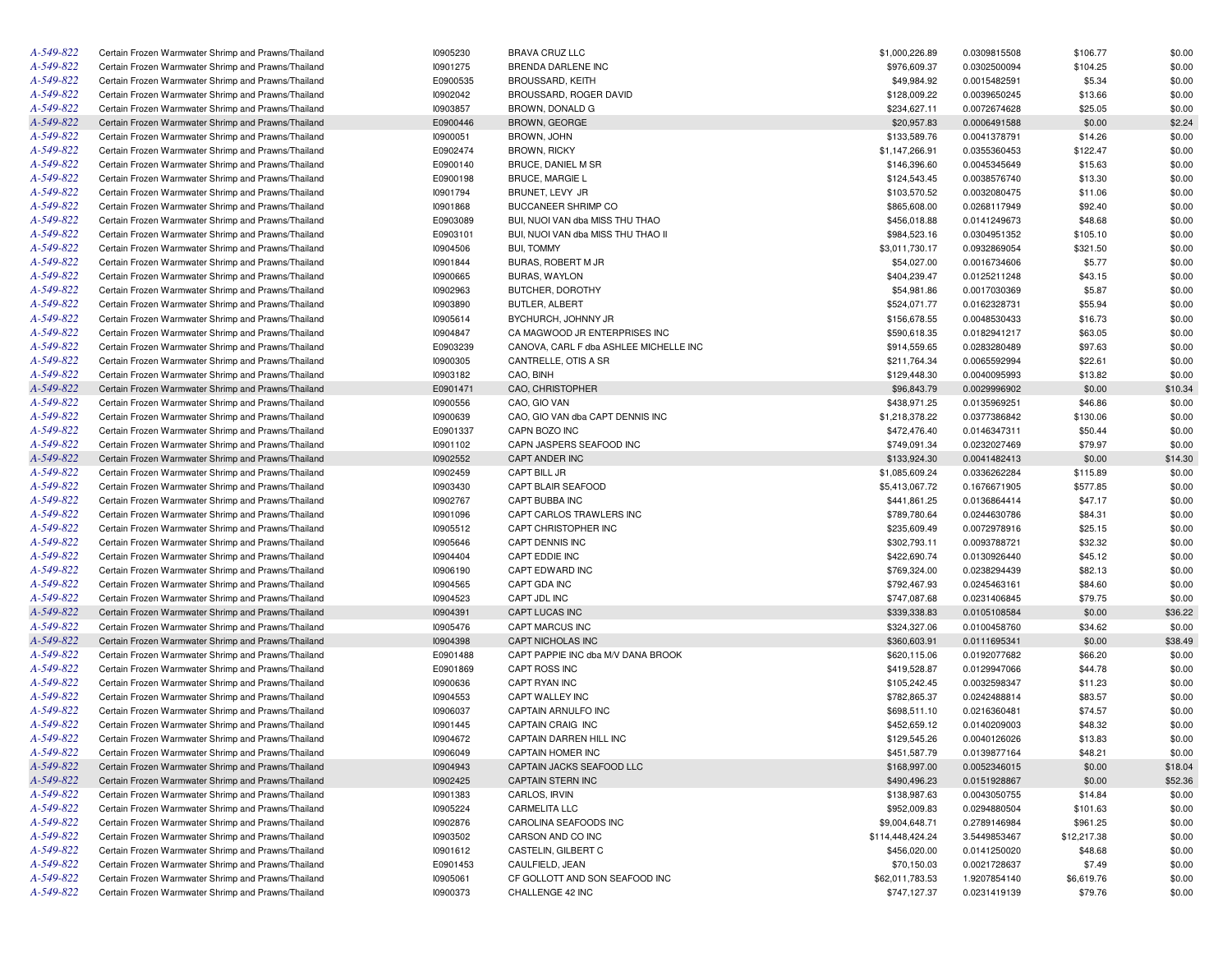| A-549-822 | Certain Frozen Warmwater Shrimp and Prawns/Thailand | 10906242 | CHAPA SHRIMP TRAWLERS                       | \$861,800.00    | 0.0266938439 | \$92.00    | \$0.00     |
|-----------|-----------------------------------------------------|----------|---------------------------------------------|-----------------|--------------|------------|------------|
| A-549-822 | Certain Frozen Warmwater Shrimp and Prawns/Thailand | E0902642 | CHARLOTTE MAIER INC                         | \$645,237.58    | 0.0199859262 | \$68.88    | \$0.00     |
| A-549-822 | Certain Frozen Warmwater Shrimp and Prawns/Thailand | 10902139 | CHARPENTIER, ALLEN                          | \$232,255.34    | 0.0071939984 | \$24.79    | \$0.00     |
| A-549-822 | Certain Frozen Warmwater Shrimp and Prawns/Thailand | 10903164 | CHAU, MINH HUU                              | \$209,528.75    | 0.0064900531 | \$22.37    | \$0.00     |
| A-549-822 | Certain Frozen Warmwater Shrimp and Prawns/Thailand | E0902604 | CHAUVIN, CAREY M                            | \$342,333.18    | 0.0106036070 | \$36.54    | \$0.00     |
| A-549-822 | Certain Frozen Warmwater Shrimp and Prawns/Thailand | 10905284 | CHAUVIN, DAVID                              | \$1,987,388.58  | 0.0615584132 | \$212.15   | \$0.00     |
| A-549-822 | Certain Frozen Warmwater Shrimp and Prawns/Thailand | 10905278 | CHAUVIN, KIMBERLY                           | \$6,615,157.94  | 0.2049013616 | \$706.17   | \$0.00     |
| A-549-822 | Certain Frozen Warmwater Shrimp and Prawns/Thailand | 10900442 | CHERAMIE, ALAN                              | \$15,377.02     | 0.0004762959 | \$1.64     | \$0.00     |
| A-549-822 | Certain Frozen Warmwater Shrimp and Prawns/Thailand | E0903066 | CHERAMIE, HAROLD L                          | \$95,635.61     | 0.0029622674 | \$10.21    | \$0.00     |
| A-549-822 | Certain Frozen Warmwater Shrimp and Prawns/Thailand | E0903148 | CHERAMIE, HARRY SR                          | \$138,954.23    | 0.0043040410 | \$14.83    | \$0.00     |
| A-549-822 | Certain Frozen Warmwater Shrimp and Prawns/Thailand | 10900772 | CHERAMIE, JAMES P                           | \$138,873.95    | 0.0043015544 | \$14.82    | \$0.00     |
| A-549-822 | Certain Frozen Warmwater Shrimp and Prawns/Thailand | 10901221 | CHERAMIE, JOEY J                            | \$187,326.61    | 0.0058023524 | \$20.00    | \$0.00     |
| A-549-822 | Certain Frozen Warmwater Shrimp and Prawns/Thailand | E0900763 | CHERAMIE, JOSEPH                            | \$187,310.60    | 0.0058018565 | \$20.00    | \$0.00     |
| A-549-822 | Certain Frozen Warmwater Shrimp and Prawns/Thailand | E0903001 | CHERAMIE, OJESS                             | \$51,308.26     | 0.0015892489 | \$5.48     | \$0.00     |
| A-549-822 | Certain Frozen Warmwater Shrimp and Prawns/Thailand | 10901185 | CHERAMIE, SALLY                             | \$271,140.70    | 0.0083984538 | \$28.94    | \$0.00     |
| A-549-822 | Certain Frozen Warmwater Shrimp and Prawns/Thailand | 10901191 | CHERAMIE, TERRY J                           | \$203,777.83    | 0.0063119211 | \$21.75    | \$0.00     |
| A-549-822 |                                                     |          |                                             |                 |              |            | \$0.00     |
|           | Certain Frozen Warmwater Shrimp and Prawns/Thailand | 10901545 | CHERAMIE, TINA                              | \$140,517.91    | 0.0043524752 | \$15.00    |            |
| A-549-822 | Certain Frozen Warmwater Shrimp and Prawns/Thailand | E0902898 | CHERAMIE, WAYNE                             | \$567,430.96    | 0.0175759033 | \$60.57    | \$0.00     |
| A-549-822 | Certain Frozen Warmwater Shrimp and Prawns/Thailand | E0901059 | CHERAMIE, WEBB JR                           | \$158,173.91    | 0.0048993614 | \$16.89    | \$0.00     |
| A-549-822 | Certain Frozen Warmwater Shrimp and Prawns/Thailand | 10906320 | CHESSER, EDWARD                             | \$84,186.12     | 0.0026076249 | \$0.00     | \$8.99     |
| A-549-822 | Certain Frozen Warmwater Shrimp and Prawns/Thailand | E0903058 | CHEVALIER, MITCH                            | \$65,702.10     | 0.0020350912 | \$7.01     | \$0.00     |
| A-549-822 | Certain Frozen Warmwater Shrimp and Prawns/Thailand | 10902202 | CHICO BOY INC                               | \$387,347.63    | 0.0119979081 | \$0.00     | \$41.35    |
| A-549-822 | Certain Frozen Warmwater Shrimp and Prawns/Thailand | E0901461 | CHISHOLM, HENRY JR                          | \$183,039.74    | 0.0056695686 | \$19.54    | \$0.00     |
| A-549-822 | Certain Frozen Warmwater Shrimp and Prawns/Thailand | 10906109 | CHRISTIAN G INC                             | \$524,318.00    | 0.0162404999 | \$55.97    | \$0.00     |
| A-549-822 | Certain Frozen Warmwater Shrimp and Prawns/Thailand | 10905637 | CIEUTAT TRAWLERS INC                        | \$1,094,815.30  | 0.0339113817 | \$116.87   | \$0.00     |
| A-549-822 | Certain Frozen Warmwater Shrimp and Prawns/Thailand | 10900287 | CINCO DE MAYO INC                           | \$345,712.21    | 0.0107082708 | \$36.90    | \$0.00     |
| A-549-822 | Certain Frozen Warmwater Shrimp and Prawns/Thailand | 10902479 | CITY MARKET INC                             | \$4,151,792.68  | 0.1285997978 | \$443.20   | \$0.00     |
| A-549-822 | Certain Frozen Warmwater Shrimp and Prawns/Thailand | E0901147 | CJ SEAFOOD                                  | \$361,805.64    | 0.0112067571 | \$38.62    | \$0.00     |
| A-549-822 | Certain Frozen Warmwater Shrimp and Prawns/Thailand | 10906233 | <b>CLARISA TRAWLERS INC</b>                 | \$1,174,155.00  | 0.0363688910 | \$0.00     | \$125.34   |
| A-549-822 | Certain Frozen Warmwater Shrimp and Prawns/Thailand | 10903048 | COLLINS, EDDIE F JR                         | \$30,465.88     | 0.0009436661 | \$3.25     | \$0.00     |
| A-549-822 | Certain Frozen Warmwater Shrimp and Prawns/Thailand | 10901208 | COLLINS, TIMMY P                            | \$152,295.69    | 0.0047172863 | \$16.26    | \$0.00     |
| A-549-822 | Certain Frozen Warmwater Shrimp and Prawns/Thailand | 10904445 | COOKSEY, JOHN JR                            | \$124,385.26    | 0.0038527741 | \$13.28    | \$0.00     |
| A-549-822 | Certain Frozen Warmwater Shrimp and Prawns/Thailand | E0900255 | COOPER, ACY J III                           | \$68,628.30     | 0.0021257289 | \$7.33     | \$0.00     |
| A-549-822 | Certain Frozen Warmwater Shrimp and Prawns/Thailand | E0900259 | COOPER, ACY J JR                            | \$179,496.85    | 0.0055598293 | \$19.16    | \$0.00     |
| A-549-822 | Certain Frozen Warmwater Shrimp and Prawns/Thailand | E0900521 | COOPER, ACY SR                              | \$35,663.55     | 0.0011046614 | \$3.81     | \$0.00     |
| A-549-822 | Certain Frozen Warmwater Shrimp and Prawns/Thailand | E0900263 | COOPER, CHRISTOPHER W                       | \$25,203.03     | 0.0007806518 | \$2.69     | \$0.00     |
| A-549-822 | Certain Frozen Warmwater Shrimp and Prawns/Thailand | E0900598 | COOPER, MICHAEL E dba PM SEAFOOD            | \$6,223,682.23  | 0.1927755883 | \$0.00     | \$664.38   |
| A-549-822 | Certain Frozen Warmwater Shrimp and Prawns/Thailand | 10903778 | COOPER, VINCENT                             | \$483,074.06    | 0.0149629886 | \$51.57    | \$0.00     |
| A-549-822 | Certain Frozen Warmwater Shrimp and Prawns/Thailand | 10905128 | COSTELLO SHRIMP CO                          | \$509,887.54    | 0.0157935233 | \$0.00     | \$54.43    |
| A-549-822 | Certain Frozen Warmwater Shrimp and Prawns/Thailand | E0900179 | COULON, DON                                 | \$170,623.89    | 0.0052849936 | \$18.21    | \$0.00     |
| A-549-822 | Certain Frozen Warmwater Shrimp and Prawns/Thailand | 10900117 | <b>COUNTRY INC</b>                          | \$1,044,935.64  | 0.0323663830 | \$111.55   | \$0.00     |
| A-549-822 | Certain Frozen Warmwater Shrimp and Prawns/Thailand | 10904059 | COURSEY, JOHN WILLIAM                       | \$181,425.05    | 0.0056195544 | \$19.37    | \$0.00     |
| A-549-822 |                                                     | 10904053 |                                             |                 |              |            | \$0.00     |
|           | Certain Frozen Warmwater Shrimp and Prawns/Thailand |          | COWDREY, MICHAEL                            | \$514,004.94    | 0.0159210578 | \$54.87    |            |
| A-549-822 | Certain Frozen Warmwater Shrimp and Prawns/Thailand | E0901170 | CREPPEL, KENNETH A                          | \$98,151.77     | 0.0030402043 | \$10.48    | \$0.00     |
| A-549-822 | Certain Frozen Warmwater Shrimp and Prawns/Thailand | E0900312 | CREPPEL, NATHAN J SR                        | \$173,702.70    | 0.0053803583 | \$0.00     | \$18.54    |
| A-549-822 | Certain Frozen Warmwater Shrimp and Prawns/Thailand | E0903135 | <b>CREWS, TERRY</b>                         | \$49,452.00     | 0.0015317521 | \$0.00     | \$5.28     |
| A-549-822 | Certain Frozen Warmwater Shrimp and Prawns/Thailand | 10901728 | CRJ INC                                     | \$991,741.89    | 0.0307187320 | \$105.87   | \$0.00     |
| A-549-822 | Certain Frozen Warmwater Shrimp and Prawns/Thailand | 10904065 | CROSBYS FISH AND SHRIMP CO                  | \$341,512.51    | 0.0105781871 | \$36.46    | \$0.00     |
| A-549-822 | Certain Frozen Warmwater Shrimp and Prawns/Thailand | 10900995 | <b>CRUILLAS INC</b>                         | \$59,665.94     | 0.0018481240 | \$6.37     | \$0.00     |
| A-549-822 | Certain Frozen Warmwater Shrimp and Prawns/Thailand | 10902815 | CRUM, TOMMY LLOYD                           | \$647,744.43    | 0.0200635747 | \$69.15    | \$0.00     |
| A-549-822 | Certain Frozen Warmwater Shrimp and Prawns/Thailand | E0900099 | <b>CRUSADER INC</b>                         | \$334,081.45    | 0.0103480136 | \$35.66    | \$0.00     |
| A-549-822 | Certain Frozen Warmwater Shrimp and Prawns/Thailand | 10903748 | CRYSTAL GAYLE INC                           | \$1,280,435.14  | 0.0396608677 | \$136.69   | \$0.00     |
| A-549-822 | Certain Frozen Warmwater Shrimp and Prawns/Thailand | 10903735 | CRYSTAL SEAFOOD CO                          | \$14,593,112.19 | 0.4520146889 | \$0.00     | \$1,557.82 |
| A-549-822 | Certain Frozen Warmwater Shrimp and Prawns/Thailand | 10900197 | CUEVAS AND MARTINEZ INC                     | \$444,441.67    | 0.0137663687 | \$0.00     | \$47.44    |
| A-549-822 | Certain Frozen Warmwater Shrimp and Prawns/Thailand | 10902253 | CUEVAS AND SONS INC                         | \$407,903.50    | 0.0126346163 | \$0.00     | \$43.54    |
| A-549-822 | Certain Frozen Warmwater Shrimp and Prawns/Thailand | 10902241 | CUEVAS KIDS CORP INC                        | \$440,727.97    | 0.0136513386 | \$0.00     | \$47.05    |
| A-549-822 | Certain Frozen Warmwater Shrimp and Prawns/Thailand | 10902208 | <b>CUEVAS PRIDE INC</b>                     | \$419,826.66    | 0.0130039305 | \$0.00     | \$44.82    |
| A-549-822 | Certain Frozen Warmwater Shrimp and Prawns/Thailand | E0900773 | <b>CUSTOM PACK INC</b>                      | \$33,724,883.65 | 1.0446121836 | \$3,600.13 | \$0.00     |
| A-549-822 | Certain Frozen Warmwater Shrimp and Prawns/Thailand | 10904852 | D AND L SEAFOOD CORP dba BLUFFTON OYSTER CO | \$214,769.41    | 0.0066523800 | \$22.93    | \$0.00     |
| A-549-822 | Certain Frozen Warmwater Shrimp and Prawns/Thailand | 10903868 | D DITCHARO JR SEAFOODS LLC                  | \$16,507,656.90 | 0.5113167980 | \$1,762.19 | \$0.00     |
| A-549-822 | Certain Frozen Warmwater Shrimp and Prawns/Thailand | 10903365 | DAHA INC                                    | \$760,167.83    | 0.0235458359 | \$81.15    | \$0.00     |
|           |                                                     |          |                                             |                 |              |            |            |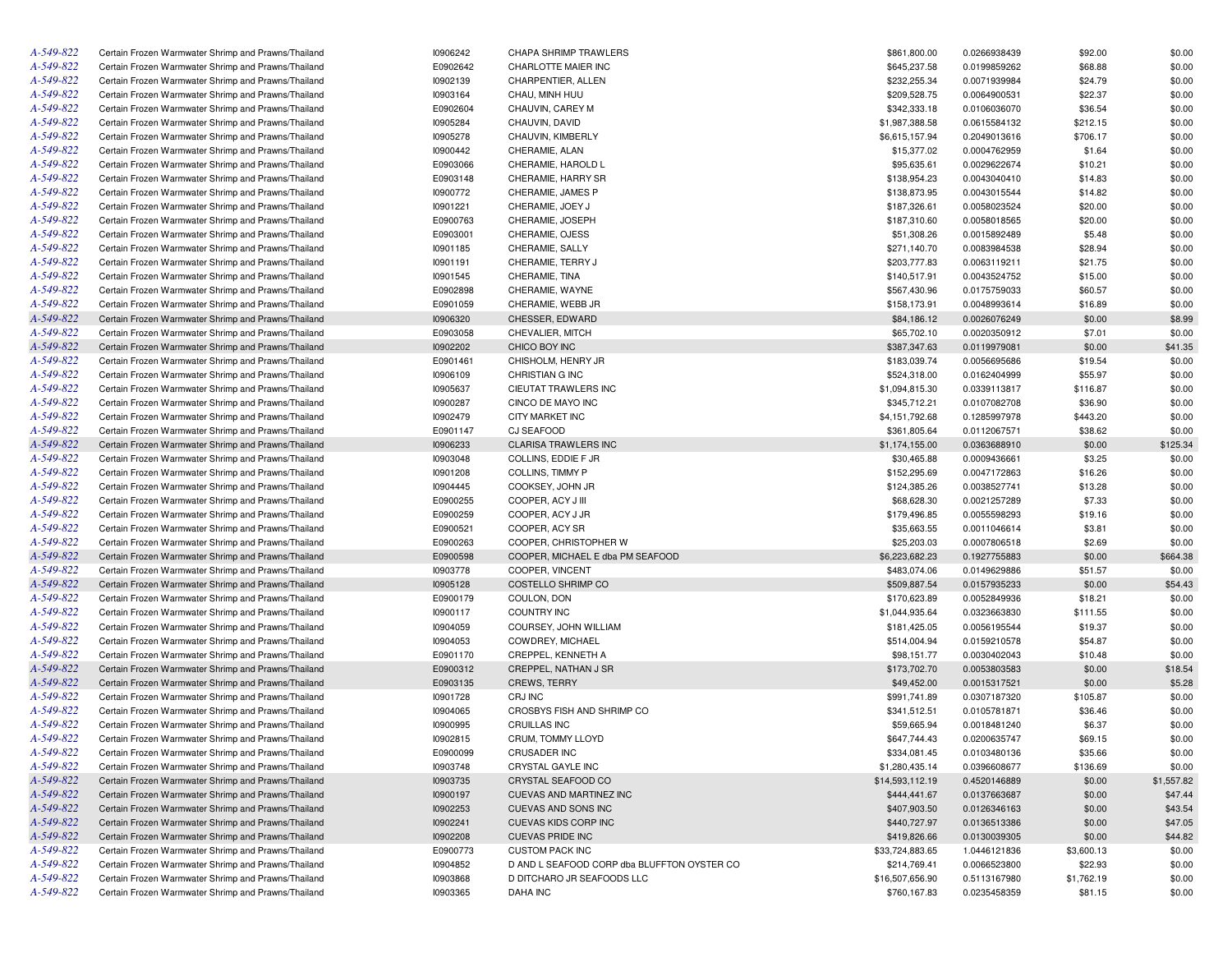| A-549-822       | Certain Frozen Warmwater Shrimp and Prawns/Thailand | 10900299 | <b>DAHAPA INC</b>               | \$511,218.84    | 0.0158347597 | \$54.57    | \$0.00     |
|-----------------|-----------------------------------------------------|----------|---------------------------------|-----------------|--------------|------------|------------|
| A-549-822       | Certain Frozen Warmwater Shrimp and Prawns/Thailand | 10905922 | DAIGLE, LOUIS J                 | \$79,376.46     | 0.0024586480 | \$8.47     | \$0.00     |
| A-549-822       | Certain Frozen Warmwater Shrimp and Prawns/Thailand | 10906162 | DAIGLE, MICHAEL WAYNE           | \$229,217.36    | 0.0070998984 | \$24.47    | \$0.00     |
| A-549-822       | Certain Frozen Warmwater Shrimp and Prawns/Thailand | 10901414 | DALE, CLEVELAND L               | \$106,535.60    | 0.0032998894 | \$11.37    | \$0.00     |
| A-549-822       | Certain Frozen Warmwater Shrimp and Prawns/Thailand | 10905593 | DALES SEAFOOD INC               | \$300,320.00    | 0.0093022687 | \$32.06    | \$0.00     |
| A-549-822       | Certain Frozen Warmwater Shrimp and Prawns/Thailand | 10902385 | DANG, DAP                       | \$353,482.21    | 0.0109489428 | \$37.73    | \$0.00     |
| A-549-822       | Certain Frozen Warmwater Shrimp and Prawns/Thailand | 10905701 | DANG, JOE H dba RED EAGLE       | \$325,413.98    | 0.0100795428 | \$0.00     | \$34.74    |
| A-549-822       | Certain Frozen Warmwater Shrimp and Prawns/Thailand | 10900537 | DANG, KHANG                     | \$1,189,898.26  | 0.0368565310 | \$127.02   | \$0.00     |
| A-549-822       | Certain Frozen Warmwater Shrimp and Prawns/Thailand | 10900549 | DANG, KHANG dba SEA LION VI INC | \$1,285,013.48  | 0.0398026796 | \$137.18   | \$0.00     |
| A-549-822       | Certain Frozen Warmwater Shrimp and Prawns/Thailand | 10900543 | DANG, KHANG dba SEA LION V INC. | \$1,175,532.59  | 0.0364115612 | \$125.49   | \$0.00     |
| A-549-822       | Certain Frozen Warmwater Shrimp and Prawns/Thailand | E0901977 | DANG, MINH VAN                  | \$28,190.46     | 0.0008731861 | \$3.01     | \$0.00     |
| A-549-822       | Certain Frozen Warmwater Shrimp and Prawns/Thailand | 10900574 | DANG, SON                       | \$384,383.08    | 0.0119060825 | \$41.03    | \$0.00     |
| A-549-822       | Certain Frozen Warmwater Shrimp and Prawns/Thailand | 10900599 | DANG, THUONG                    | \$1,167,487.24  | 0.0361623603 | \$124.63   | \$0.00     |
| A-549-822       | Certain Frozen Warmwater Shrimp and Prawns/Thailand | 10903897 | DANIELS, DAVID                  | \$377,000.48    | 0.0116774100 | \$40.24    | \$0.00     |
| A-549-822       | Certain Frozen Warmwater Shrimp and Prawns/Thailand | E0902635 | DARDA, HERBERT                  | \$138,658.89    | 0.0042948930 | \$14.80    | \$0.00     |
| A-549-822       | Certain Frozen Warmwater Shrimp and Prawns/Thailand | 10903330 | DARDAR, DAVID                   | \$175,521.68    | 0.0054367003 | \$18.74    | \$0.00     |
| A-549-822       | Certain Frozen Warmwater Shrimp and Prawns/Thailand | E0900526 | DARDAR, JONATHAN M              | \$121,804.61    | 0.0037728397 | \$13.00    | \$0.00     |
| A-549-822       | Certain Frozen Warmwater Shrimp and Prawns/Thailand | 10903569 | DARDAR, TONEY                   | \$1,978.71      | 0.0000612896 | \$0.21     | \$0.00     |
| A-549-822       | Certain Frozen Warmwater Shrimp and Prawns/Thailand | 10900727 | DASSAU, LOUIS                   | \$401,630.34    | 0.0124403082 | \$42.87    | \$0.00     |
| A-549-822       | Certain Frozen Warmwater Shrimp and Prawns/Thailand | 10902104 | DAVID, PHILIP JR                | \$99,975.69     | 0.0030966993 | \$10.67    | \$0.00     |
| A-549-822       | Certain Frozen Warmwater Shrimp and Prawns/Thailand | E0903186 | DAVIS SEAFOOD INC               | \$582,851.23    | 0.0180535388 | \$62.22    | \$0.00     |
| A-549-822       | Certain Frozen Warmwater Shrimp and Prawns/Thailand | 10903381 | DAVIS, JOHN W                   | \$165,291.72    | 0.0051198322 | \$17.64    | \$0.00     |
| A-549-822       | Certain Frozen Warmwater Shrimp and Prawns/Thailand | E0903190 | DAVIS, WILLIAM T                |                 | 0.0043641604 |            |            |
|                 |                                                     |          |                                 | \$140,895.16    |              | \$15.04    | \$0.00     |
| A-549-822       | Certain Frozen Warmwater Shrimp and Prawns/Thailand | E0903195 | DAVIS, WILLIAM T JR             | \$253,995.35    | 0.0078673848 | \$27.11    | \$0.00     |
| A-549-822       | Certain Frozen Warmwater Shrimp and Prawns/Thailand | 10902634 | DEAN BLANCHARD SEAFOOD INC      | \$34,799,559.65 | 1.0778997601 | \$0.00     | \$3,714.86 |
| A-549-822       | Certain Frozen Warmwater Shrimp and Prawns/Thailand | 10900739 | DEAN, ILENE                     | \$399,651.35    | 0.0123790099 | \$42.66    | \$0.00     |
| A-549-822       | Certain Frozen Warmwater Shrimp and Prawns/Thailand | 10902857 | DEBBE ANNE INC                  | \$208,497.00    | 0.0064580951 | \$22.26    | \$0.00     |
| A-549-822       | Certain Frozen Warmwater Shrimp and Prawns/Thailand | 10900123 | DEEP SEA FOODS INC              | \$58,844,801.74 | 1.8226896638 | \$6,281.69 | \$0.00     |
| A-549-822       | Certain Frozen Warmwater Shrimp and Prawns/Thailand | E0900391 | DEHART, CLEVIS                  | \$220,792.50    | 0.0068389424 | \$23.57    | \$0.00     |
| A-549-822       | Certain Frozen Warmwater Shrimp and Prawns/Thailand | E0900454 | DEHART, CURTIS P SR             | \$145,965.25    | 0.0045212040 | \$15.58    | \$0.00     |
| A-549-822       | Certain Frozen Warmwater Shrimp and Prawns/Thailand | E0900458 | DEJEAN, CHRIS JR                | \$236,011.99    | 0.0073103588 | \$25.19    | \$0.00     |
| A-549-822       | Certain Frozen Warmwater Shrimp and Prawns/Thailand | 10903767 | <b>DELL MARINE INC</b>          | \$1,161,293.79  | 0.0359705212 | \$123.97   | \$0.00     |
| A-549-822       | Certain Frozen Warmwater Shrimp and Prawns/Thailand | 10902898 | DENNIS SHRIMP CO INC            | \$338,508.32    | 0.0104851337 | \$36.14    | \$0.00     |
| A-549-822       | Certain Frozen Warmwater Shrimp and Prawns/Thailand | 10900349 | DEROCHE, BARBARA                | \$218,455.58    | 0.0067665574 | \$23.32    | \$0.00     |
| A-549-822       | Certain Frozen Warmwater Shrimp and Prawns/Thailand | E0900489 | DEROUEN, UWELL J III            | \$395,625.51    | 0.0122543115 | \$0.00     | \$42.23    |
| A-549-822       | Certain Frozen Warmwater Shrimp and Prawns/Thailand | E0900308 | DESPAUX, BYRON                  | \$73,834.13     | 0.0022869770 | \$7.88     | \$0.00     |
| A-549-822       | Certain Frozen Warmwater Shrimp and Prawns/Thailand | E0901916 | DESPAUX, GLEN                   | \$77,095.52     | 0.0023879970 | \$8.23     | \$0.00     |
| A-549-822       | Certain Frozen Warmwater Shrimp and Prawns/Thailand | 10901332 | DESPAUX, KEN                    | \$16,248.87     | 0.0005033010 | \$1.73     | \$0.00     |
| A-549-822       | Certain Frozen Warmwater Shrimp and Prawns/Thailand | E0902624 | DEVANEY, BOBBY C JR             | \$2,470,419.07  | 0.0765200523 | \$263.72   | \$0.00     |
| A-549-822       | Certain Frozen Warmwater Shrimp and Prawns/Thailand | E0900887 | DFS INC                         | \$246,722.94    | 0.0076421254 | \$26.34    | \$0.00     |
| A-549-822       | Certain Frozen Warmwater Shrimp and Prawns/Thailand | 10904547 | DG AND RC INC                   | \$798,019.91    | 0.0247182860 | \$85.19    | \$0.00     |
| A-549-822       | Certain Frozen Warmwater Shrimp and Prawns/Thailand | 10902819 | DICKEY, WESLEY FRANK            | \$158,242.18    | 0.0049014760 | \$16.89    | \$0.00     |
| A-549-822       | Certain Frozen Warmwater Shrimp and Prawns/Thailand | 10902036 | DINGER, ERIC                    | \$69,890.61     | 0.0021648283 | \$7.46     | \$0.00     |
| A-549-822       | Certain Frozen Warmwater Shrimp and Prawns/Thailand | E0900552 | DINH, CHAU T                    | \$1,904,339.89  | 0.0589860197 | \$203.29   | \$0.00     |
| A-549-822       | Certain Frozen Warmwater Shrimp and Prawns/Thailand | E0902955 | DINH, VINCENT                   | \$604,627.28    | 0.0187280416 | \$64.54    | \$0.00     |
| A-549-822       | Certain Frozen Warmwater Shrimp and Prawns/Thailand | 10902462 | DION, ERNEST J JR               | \$75,699.42     | 0.0023447534 | \$8.08     | \$0.00     |
| A-549-822       | Certain Frozen Warmwater Shrimp and Prawns/Thailand | 10903769 | DION, PAUL ADAM                 | \$44,461.34     | 0.0013771688 | \$4.75     | \$0.00     |
| A-549-822       | Certain Frozen Warmwater Shrimp and Prawns/Thailand | 10904421 | DIVE IN DUDE INC                | \$438,215.71    | 0.0135735226 | \$0.00     | \$46.78    |
| A-549-822       | Certain Frozen Warmwater Shrimp and Prawns/Thailand | 10903229 | DO, DAN C.                      | \$139,614.00    | 0.0043244771 | \$14.90    | \$0.00     |
| $A - 549 - 822$ | Certain Frozen Warmwater Shrimp and Prawns/Thailand | 10903264 | DO, HUNG                        | \$228,205.64    | 0.0070685608 | \$24.36    | \$0.00     |
| A-549-822       | Certain Frozen Warmwater Shrimp and Prawns/Thailand | 10903258 | DO, KIET V                      | \$151,883.43    | 0.0047045168 | \$16.21    | \$0.00     |
| A-549-822       | Certain Frozen Warmwater Shrimp and Prawns/Thailand | 10900448 | DO, KY HONG                     | \$251,364.27    | 0.0077858884 | \$26.83    | \$0.00     |
| A-549-822       | Certain Frozen Warmwater Shrimp and Prawns/Thailand | 10904131 | DO, KY QUOC                     | \$28,577.86     | 0.0008851856 | \$3.05     | \$0.00     |
| A-549-822       | Certain Frozen Warmwater Shrimp and Prawns/Thailand | 10902397 | DO, LIET VAN dba MISS LINDA     | \$1,114,769.66  | 0.0345294585 | \$119.00   | \$0.00     |
| A-549-822       | Certain Frozen Warmwater Shrimp and Prawns/Thailand | 10900733 | DO, LUONG VAN                   | \$93,748.28     | 0.0029038083 | \$10.01    | \$0.00     |
| A-549-822       | Certain Frozen Warmwater Shrimp and Prawns/Thailand | E0901997 | DO, THAN VIET                   | \$1,156,713.86  | 0.0358286600 | \$123.48   | \$0.00     |
| A-549-822       | Certain Frozen Warmwater Shrimp and Prawns/Thailand | 10903216 | DO, THANH VAN                   | \$158,986.36    | 0.0049245267 | \$16.97    | \$0.00     |
| A-549-822       | Certain Frozen Warmwater Shrimp and Prawns/Thailand | 10902309 | DO, TINH                        | \$104,481.28    | 0.0032362578 | \$11.15    | \$0.00     |
| A-549-822       | Certain Frozen Warmwater Shrimp and Prawns/Thailand | 10900580 | DOAN, LIEM                      | \$826,608.70    | 0.0256038102 | \$88.24    | \$0.00     |
| A-549-822       | Certain Frozen Warmwater Shrimp and Prawns/Thailand | 10900617 | DOAN, MAI                       | \$235,835.41    | 0.0073048893 | \$25.18    | \$0.00     |
| A-549-822       | Certain Frozen Warmwater Shrimp and Prawns/Thailand | 10900834 | DOAN, MINH VAN                  | \$1,046,977.26  | 0.0324296212 | \$111.76   | \$0.00     |
|                 |                                                     |          |                                 |                 |              |            |            |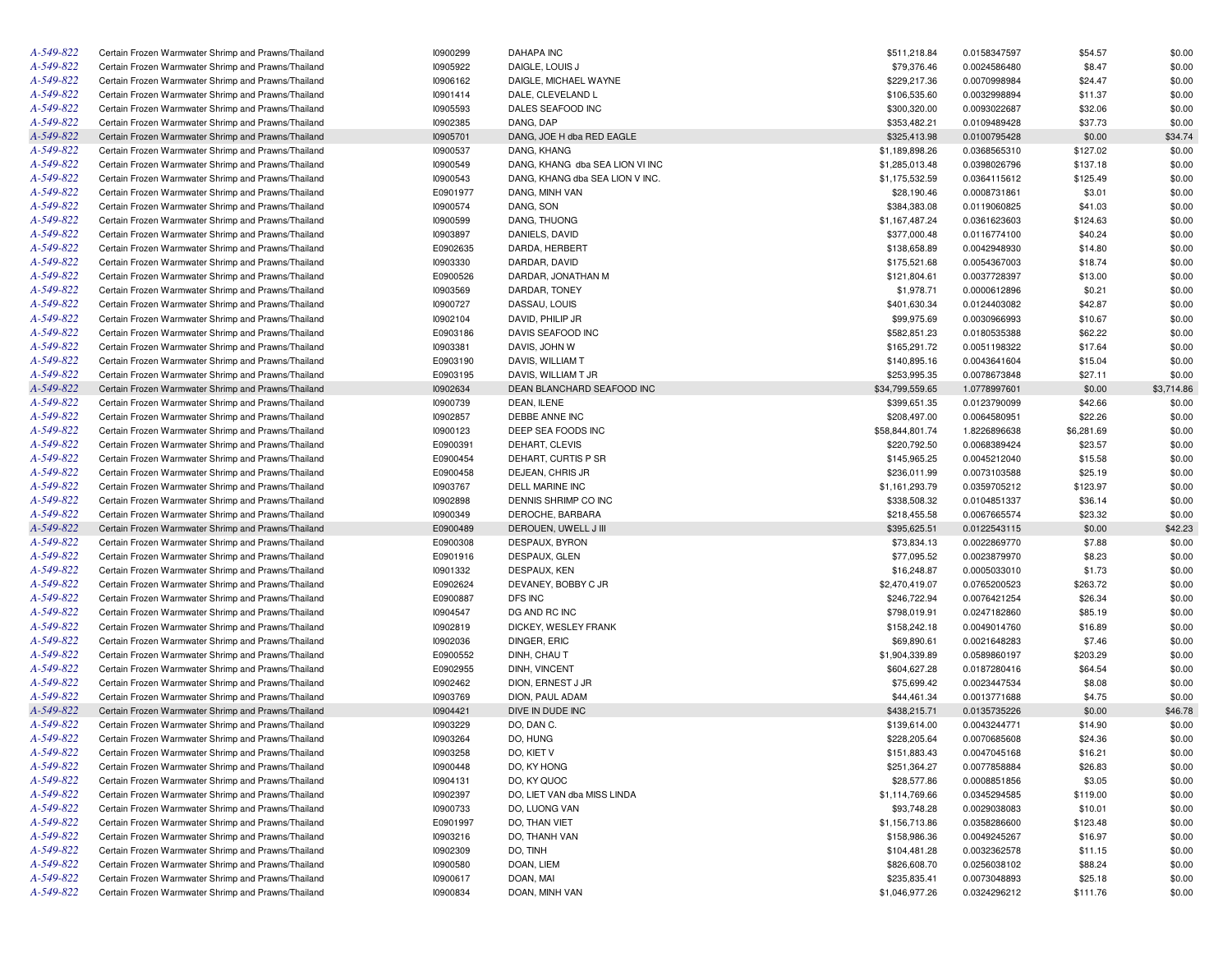| A-549-822 | Certain Frozen Warmwater Shrimp and Prawns/Thailand | E0900160             | DOAN, TRAN VAN                                      | \$171,790.28                 | 0.0053211220                 | \$18.34            | \$0.00           |
|-----------|-----------------------------------------------------|----------------------|-----------------------------------------------------|------------------------------|------------------------------|--------------------|------------------|
| A-549-822 | Certain Frozen Warmwater Shrimp and Prawns/Thailand | 10903944             | <b>DOCTOR BILL</b>                                  | \$1,024,168.10               | 0.0317231183                 | \$109.33           | \$0.00           |
| A-549-822 | Certain Frozen Warmwater Shrimp and Prawns/Thailand | E0901288             | DOMANGUE, RANZELL SR                                | \$113,326.69                 | 0.0035102402                 | \$12.10            | \$0.00           |
| A-549-822 | Certain Frozen Warmwater Shrimp and Prawns/Thailand | E0902383             | DOMINICKS SEAFOOD INC                               | \$17,856,383.51              | 0.5530929614                 | \$1,906.17         | \$0.00           |
| A-549-822 | Certain Frozen Warmwater Shrimp and Prawns/Thailand | 10901630             | DON PACO INC                                        | \$666,316.92                 | 0.0206388488                 | \$71.13            | \$0.00           |
| A-549-822 | Certain Frozen Warmwater Shrimp and Prawns/Thailand | 10904703             | DONINI SEAFOODS INC                                 | \$1,145,794.04               | 0.0354904238                 | \$122.31           | \$0.00           |
| A-549-822 | Certain Frozen Warmwater Shrimp and Prawns/Thailand | E0900984             | DONNELLY, DAVID C dba VILLAGE LADY                  | \$266,736.61                 | 0.0082620393                 | \$28.47            | \$0.00           |
| A-549-822 | Certain Frozen Warmwater Shrimp and Prawns/Thailand | E0900976             | DOPSON, CRAIG B                                     | \$872,239.34                 | 0.0270171975                 | \$93.11            | \$0.00           |
| A-549-822 | Certain Frozen Warmwater Shrimp and Prawns/Thailand | 10905218             | DORADA CRUZ LLC                                     | \$948,871.50                 | 0.0293908421                 | \$101.29           | \$0.00           |
| A-549-822 | Certain Frozen Warmwater Shrimp and Prawns/Thailand | 10902802             | DORAN SEAFOOD LLC dba DORAN SEA-PAK LLC             | \$4,626,935.00               | 0.1433171045                 | \$0.00             | \$493.93         |
| A-549-822 | Certain Frozen Warmwater Shrimp and Prawns/Thailand | 10901648             | DORE, PRESTON J JR dba SEA EXPRESS V                | \$92,624.63                  | 0.0028690037                 | \$9.89             | \$0.00           |
| A-549-822 | Certain Frozen Warmwater Shrimp and Prawns/Thailand | 10904743             | DRAGNET SEAFOOD LLC                                 | \$595,004.28                 | 0.0184299737                 | \$63.52            | \$0.00           |
| A-549-822 | Certain Frozen Warmwater Shrimp and Prawns/Thailand | E0902427             | DRURY, BRUCE W SR                                   | \$591,364.26                 | 0.0183172259                 | \$63.13            | \$0.00           |
| A-549-822 | Certain Frozen Warmwater Shrimp and Prawns/Thailand | E0901896             | DRURY, ERIC S                                       | \$157,027.80                 | 0.0048638612                 | \$16.76            | \$0.00           |
| A-549-822 | Certain Frozen Warmwater Shrimp and Prawns/Thailand | E0900758             | DRURY, JEFF B III                                   | \$292,118.82                 | 0.0090482411                 | \$31.18            | \$0.00           |
| A-549-822 | Certain Frozen Warmwater Shrimp and Prawns/Thailand | E0901892             | DRURY, KEVIN S                                      | \$119,509.91                 | 0.0037017625                 | \$12.76            | \$0.00           |
| A-549-822 | Certain Frozen Warmwater Shrimp and Prawns/Thailand | 10904541             | DSL AND R INC                                       | \$1,412,831.05               | 0.0437617678                 | \$150.82           | \$0.00           |
| A-549-822 | Certain Frozen Warmwater Shrimp and Prawns/Thailand | E0901190             | DUBBERLY, JAMES F dba DADDYS BOY                    | \$849,842.48                 | 0.0263234654                 | \$90.72            | \$0.00           |
| A-549-822 | Certain Frozen Warmwater Shrimp and Prawns/Thailand | E0901186             | DUBBERLY, JAMES F dba DUBBERLYS SEAFOOD             | \$2,844,216.59               | 0.0880982521                 | \$303.62           | \$0.00           |
| A-549-822 | Certain Frozen Warmwater Shrimp and Prawns/Thailand | E0901194             | DUBBERLY, JAMES F dba JULIE SHEA                    | \$716,979.71                 | 0.0222081045                 | \$76.54            | \$0.00           |
| A-549-822 | Certain Frozen Warmwater Shrimp and Prawns/Thailand | 10902590             | DUET, RAMIE P                                       | \$87,015.85                  | 0.0026952744                 | \$9.29             | \$0.00           |
| A-549-822 | Certain Frozen Warmwater Shrimp and Prawns/Thailand | 10902080             | DUFRENE, ARCHIE                                     | \$589,222.66                 | 0.0182508908                 | \$62.90            | \$0.00           |
| A-549-822 | Certain Frozen Warmwater Shrimp and Prawns/Thailand | 10901481             | DUFRENE, ERIC F                                     | \$22,238.49                  | 0.0006888266                 | \$2.37             | \$0.00           |
| A-549-822 | Certain Frozen Warmwater Shrimp and Prawns/Thailand | 10905618             | DUFRENE, ERIC F JR                                  | \$69,828.04                  | 0.0021628902                 | \$7.45             | \$0.00           |
| A-549-822 | Certain Frozen Warmwater Shrimp and Prawns/Thailand | 10900971             | DUFRENE, GOLDEN J                                   | \$77,561.69                  | 0.0024024363                 | \$8.28             | \$0.00           |
| A-549-822 | Certain Frozen Warmwater Shrimp and Prawns/Thailand | 10900992             | DUFRENE, LEROY                                      | \$64,276.47                  | 0.0019909330                 | \$6.86             | \$0.00           |
| A-549-822 | Certain Frozen Warmwater Shrimp and Prawns/Thailand | 10902622             | DUFRENE, RONALD SR dba MILTON J DUFRENE AND SON INC | \$677,212.62                 | 0.0209763379                 | \$72.29            | \$0.00           |
| A-549-822 | Certain Frozen Warmwater Shrimp and Prawns/Thailand | 10903874             | DUFRENE, TOBY                                       | \$220,577.36                 | 0.0068322785                 | \$23.55            | \$0.00           |
| A-549-822 | Certain Frozen Warmwater Shrimp and Prawns/Thailand | 10902645             | DUNAMIS TOWING INC                                  | \$3,430,753.04               | 0.1062659389                 | \$366.23           | \$0.00           |
| A-549-822 | Certain Frozen Warmwater Shrimp and Prawns/Thailand | 10900470             | DUONG, HO T dba RED EAGLE                           | \$503,395.96                 | 0.0155924497                 | \$53.74            | \$0.00           |
| A-549-822 | Certain Frozen Warmwater Shrimp and Prawns/Thailand | 10904191             | DUONG, KONG                                         | \$231,305.00                 | 0.0071645620                 | \$24.69            | \$0.00           |
| A-549-822 | Certain Frozen Warmwater Shrimp and Prawns/Thailand | 10904864             | DUONG, MAU                                          | \$196,209.50                 | 0.0060774957                 | \$20.95            | \$0.00           |
| A-549-822 | Certain Frozen Warmwater Shrimp and Prawns/Thailand | 10902981             | DUPLANTIS, TEDDY                                    | \$122,475.44                 | 0.0037936183                 | \$13.07            | \$0.00           |
| A-549-822 | Certain Frozen Warmwater Shrimp and Prawns/Thailand | 10901704             | DUPRE, JIMMIE J SR                                  | \$203,985.09                 | 0.0063183409                 | \$21.78            | \$0.00           |
| A-549-822 | Certain Frozen Warmwater Shrimp and Prawns/Thailand | 10900711             | DUPRE, LINWARD P                                    | \$370,233.87                 | 0.0114678175                 | \$39.52            | \$0.00           |
| A-549-822 | Certain Frozen Warmwater Shrimp and Prawns/Thailand | E0901055             | DYER, NADINE D                                      | \$161,255.93                 | 0.0049948255                 | \$17.21            | \$0.00           |
| A-549-822 | Certain Frozen Warmwater Shrimp and Prawns/Thailand | 10904691             | E AND E SHRIMP CO INC                               | \$1,151,903.60               | 0.0356796645                 | \$122.97           | \$0.00           |
| A-549-822 | Certain Frozen Warmwater Shrimp and Prawns/Thailand | 10902915             | EDENS, STEVEN                                       | \$720,121.45                 | 0.0223054184                 | \$76.87            | \$0.00           |
| A-549-822 | Certain Frozen Warmwater Shrimp and Prawns/Thailand | 10904589             | EDENS, TIMOTHY DALE                                 | \$69,299.41                  | 0.0021465162                 | \$7.40             | \$0.00           |
| A-549-822 | Certain Frozen Warmwater Shrimp and Prawns/Thailand | 10904367             | EDISTO QUEEN LLC                                    | \$464,866.27                 | 0.0143990110                 | \$49.62            | \$0.00           |
| A-549-822 | Certain Frozen Warmwater Shrimp and Prawns/Thailand | 10902725             | EDWARDS, TOMMY                                      | \$293,633.40                 | 0.0090951545                 | \$31.35            | \$0.00           |
| A-549-822 | Certain Frozen Warmwater Shrimp and Prawns/Thailand | 10902220             | EJ AND JOEY INC                                     | \$523,147.66                 | 0.0162042492                 | \$0.00             | \$55.85          |
| A-549-822 | Certain Frozen Warmwater Shrimp and Prawns/Thailand | E0902414             | ELIMINATOR INC                                      | \$1,202,732.51               | 0.0372540658                 | \$128.39           | \$0.00           |
| A-549-822 | Certain Frozen Warmwater Shrimp and Prawns/Thailand | 10900686             | ELLERBEE, JODY                                      | \$1,248,673.74               | 0.0386770735                 | \$133.30           | \$0.00           |
| A-549-822 | Certain Frozen Warmwater Shrimp and Prawns/Thailand | E0902676             | ELMIRA PFLUECKHAHN INC                              | \$673,210.44                 | 0.0208523722                 | \$71.87            | \$0.00           |
| A-549-822 | Certain Frozen Warmwater Shrimp and Prawns/Thailand | 10905830             | <b>EMMANUEL INC</b>                                 | \$510,821.64                 | 0.0158224566                 | \$54.53            | \$0.00           |
| A-549-822 | Certain Frozen Warmwater Shrimp and Prawns/Thailand | 10900453             | ENCLADE, MICHAEL AND PITRE, JEANNIE                 | \$176,746.69                 | 0.0054746444                 | \$18.87            | \$0.00           |
| A-549-822 | Certain Frozen Warmwater Shrimp and Prawns/Thailand | 10901660             | ENCLADE, RODNEY J                                   | \$144,076.86                 | 0.0044627120                 | \$15.38            | \$0.00           |
| A-549-822 | Certain Frozen Warmwater Shrimp and Prawns/Thailand | 10905272             | ENSENADA CRUZ LLC                                   | \$633,757.87                 | 0.0196303477                 | \$67.65            | \$0.00           |
| A-549-822 | Certain Frozen Warmwater Shrimp and Prawns/Thailand | E0902422             | EQUALIZER INC                                       | \$1,052,334.28               | 0.0325955523                 | \$112.34           | \$0.00           |
| A-549-822 | Certain Frozen Warmwater Shrimp and Prawns/Thailand | 10903410             | ERICA LYNN INC                                      | \$1,138,860.81               | 0.0352756703                 | \$121.57           | \$0.00           |
| A-549-822 | Certain Frozen Warmwater Shrimp and Prawns/Thailand | 10903657             | ERICKSON AND JENSEN SEAFOOD PACKERS                 | \$10,153,540.53              | 0.3145010745                 | \$1,083.89         | \$0.00           |
| A-549-822 | Certain Frozen Warmwater Shrimp and Prawns/Thailand | 10903663             | ERICKSON, GRANT dba E AND E LLC                     | \$937,285.83                 | 0.0290319815                 | \$100.06           | \$0.00           |
| A-549-822 | Certain Frozen Warmwater Shrimp and Prawns/Thailand | 10903687             | ERICKSON, GRANT dba GALAXY STAR LLC                 | \$696,195.62                 | 0.0215643272                 | \$74.32            | \$0.00           |
| A-549-822 | Certain Frozen Warmwater Shrimp and Prawns/Thailand | 10903693             | ERICKSON, GRANT dba MOLOLO LLC                      | \$664,408.70                 | 0.0205797425                 | \$70.93            | \$0.00           |
| A-549-822 | Certain Frozen Warmwater Shrimp and Prawns/Thailand | E0900933             | ESTAY, WAYNE                                        | \$14,755,129.30              | 0.4570330916                 | \$1,575.11         | \$0.00           |
| A-549-822 | Certain Frozen Warmwater Shrimp and Prawns/Thailand | 10906184             | ETHAN G INC                                         |                              |                              | \$83.69            |                  |
| A-549-822 | Certain Frozen Warmwater Shrimp and Prawns/Thailand | 10902616             | FABRE, SHERON                                       | \$784,002.00<br>\$79,832.40  | 0.0242840880                 | \$8.52             | \$0.00<br>\$0.00 |
| A-549-822 | Certain Frozen Warmwater Shrimp and Prawns/Thailand | E0903175             | FAIR MAIDEN SEAFOOD                                 |                              | 0.0024727705                 | \$0.00             | \$28.25          |
| A-549-822 | Certain Frozen Warmwater Shrimp and Prawns/Thailand |                      | <b>FARRIS, THOMAS J</b>                             | \$264,608.27<br>\$244,324.00 | 0.0081961149                 |                    |                  |
| A-549-822 | Certain Frozen Warmwater Shrimp and Prawns/Thailand | 10900565<br>10906000 | FATHER DAN INC                                      |                              | 0.0075678194<br>0.0225568965 | \$26.08<br>\$77.74 | \$0.00<br>\$0.00 |
|           |                                                     |                      |                                                     | \$728,240.32                 |                              |                    |                  |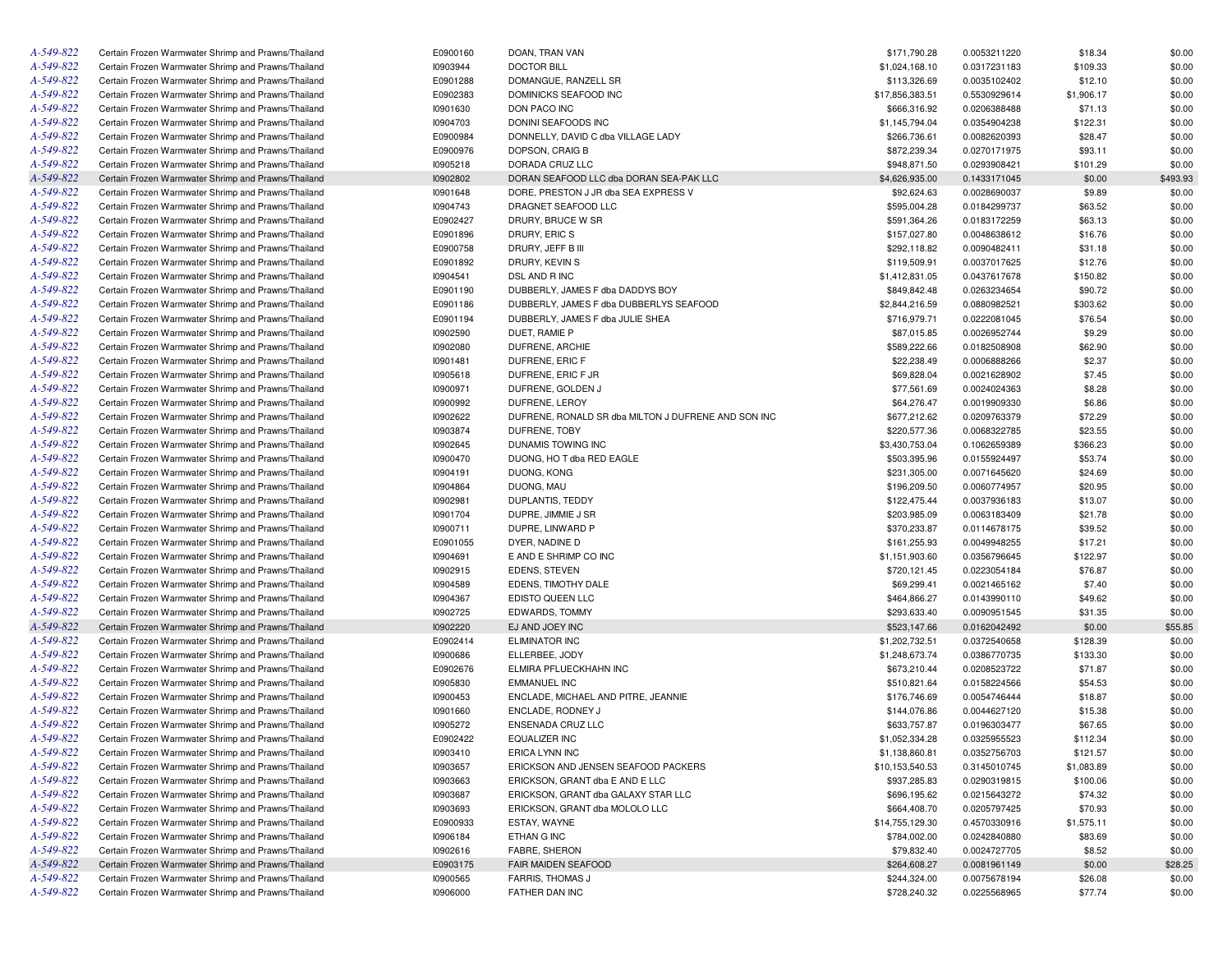| A-549-822 | Certain Frozen Warmwater Shrimp and Prawns/Thailand | 10906419 | <b>FATHER MIKE INC</b>                       | \$318,655.93    | 0.0098702154 | \$34.02    | \$0.00     |
|-----------|-----------------------------------------------------|----------|----------------------------------------------|-----------------|--------------|------------|------------|
| A-549-822 | Certain Frozen Warmwater Shrimp and Prawns/Thailand | 10900719 | FAZENDE, JEFFERY                             | \$32,150.20     | 0.0009958371 | \$3.43     | \$0.00     |
| A-549-822 | Certain Frozen Warmwater Shrimp and Prawns/Thailand | 10900357 | FAZENDE, THOMAS G                            | \$47,531.50     | 0.0014722655 | \$5.07     | \$0.00     |
| A-549-822 | Certain Frozen Warmwater Shrimp and Prawns/Thailand | 10902060 | FERNANDEZ, JOHN III dba WWJT INC             | \$1,083,081.66  | 0.0335479378 | \$115.62   | \$0.00     |
| A-549-822 | Certain Frozen Warmwater Shrimp and Prawns/Thailand | 10902074 | FIELDS, BRYAN dba RKB FISHING INC            | \$622,181.92    | 0.0192717882 | \$66.42    | \$0.00     |
| A-549-822 | Certain Frozen Warmwater Shrimp and Prawns/Thailand | 10905266 | FIESTA CRUZ LLC                              | \$960,994.11    | 0.0297663341 | \$102.59   | \$0.00     |
| A-549-822 | Certain Frozen Warmwater Shrimp and Prawns/Thailand | E0901166 | FILLINICH, ANTHONY SR                        | \$141,619.10    | 0.0043865841 | \$15.12    | \$0.00     |
| A-549-822 | Certain Frozen Warmwater Shrimp and Prawns/Thailand | 10901832 | FINE SHRIMP CO                               | \$717,794.00    | 0.0222333267 | \$76.62    | \$0.00     |
| A-549-822 | Certain Frozen Warmwater Shrimp and Prawns/Thailand | E0903330 | FIREFOX INC                                  | \$247,154.85    | 0.0076555036 | \$26.38    | \$0.00     |
| A-549-822 | Certain Frozen Warmwater Shrimp and Prawns/Thailand | E0901880 | FISHER, KIRK A                               | \$51,671.42     | 0.0016004976 | \$5.52     | \$0.00     |
| A-549-822 | Certain Frozen Warmwater Shrimp and Prawns/Thailand | 10900056 | FISHERMANS REEF SHRIMP COMPANY               | \$40,894,104.23 | 1.2666753713 | \$4,365.45 | \$0.00     |
| A-549-822 | Certain Frozen Warmwater Shrimp and Prawns/Thailand | 10900913 | FITCH, ADAM J                                | \$63,145.09     | 0.0019558890 | \$6.74     | \$0.00     |
| A-549-822 | Certain Frozen Warmwater Shrimp and Prawns/Thailand | E0902051 | <b>FKM INC</b>                               | \$105,474.00    | 0.0032670068 | \$11.26    | \$0.00     |
| A-549-822 | Certain Frozen Warmwater Shrimp and Prawns/Thailand | 10903138 | FLOWERS, VINCENT                             | \$117,239.26    | 0.0036314302 | \$12.52    | \$0.00     |
| A-549-822 | Certain Frozen Warmwater Shrimp and Prawns/Thailand | E0902454 | FORTUNE SHRIMP COMPANY INC                   | \$13,260,119.19 | 0.4107258666 | \$1,415.52 | \$0.00     |
| A-549-822 | Certain Frozen Warmwater Shrimp and Prawns/Thailand | 10900904 | FREDERICK, JOHNNIE                           |                 |              |            | \$0.00     |
|           |                                                     |          |                                              | \$181,366.29    | 0.0056177343 | \$19.36    |            |
| A-549-822 | Certain Frozen Warmwater Shrimp and Prawns/Thailand | 10901653 | <b>FREDRICK, MICHAEL</b>                     | \$155,435.93    | 0.0048145538 | \$16.59    | \$0.00     |
| A-549-822 | Certain Frozen Warmwater Shrimp and Prawns/Thailand | 10904731 | FREEDOM FISHING INC                          | \$1,293,008.62  | 0.0400503252 | \$138.03   | \$0.00     |
| A-549-822 | Certain Frozen Warmwater Shrimp and Prawns/Thailand | E0900589 | FREEMAN, KENNETH dba FREEMAN SEAFOOD         | \$142,124.45    | 0.0044022370 | \$15.17    | \$0.00     |
| A-549-822 | Certain Frozen Warmwater Shrimp and Prawns/Thailand | 10905109 | FRICKEY, JIMMY                               | \$73,073.00     | 0.0022634013 | \$7.80     | \$0.00     |
| A-549-822 | Certain Frozen Warmwater Shrimp and Prawns/Thailand | 10901009 | FRICKEY, RICKEY J                            | \$325,421.79    | 0.0100797847 | \$34.74    | \$0.00     |
| A-549-822 | Certain Frozen Warmwater Shrimp and Prawns/Thailand | 10901708 | FRILOUX, BRAD                                | \$462,025.45    | 0.0143110179 | \$49.32    | \$0.00     |
| A-549-822 | Certain Frozen Warmwater Shrimp and Prawns/Thailand | 10904362 | <b>FULTON SEAFOOD INC</b>                    | \$24,193,377.97 | 0.7493783419 | \$0.00     | \$2,582.65 |
| A-549-822 | Certain Frozen Warmwater Shrimp and Prawns/Thailand | 10903006 | G AND O TRAWLERS INC dba MISS LAUREN         | \$1,268,369.17  | 0.0392871300 | \$135.40   | \$0.00     |
| A-549-822 | Certain Frozen Warmwater Shrimp and Prawns/Thailand | 10903030 | <b>G AND S TRAWLERS INC</b>                  | \$1,151,518.62  | 0.0356677400 | \$122.92   | \$0.00     |
| A-549-822 | Certain Frozen Warmwater Shrimp and Prawns/Thailand | 10903132 | <b>G D VENTURES II INC</b>                   | \$1,261,404.75  | 0.0390714104 | \$134.66   | \$0.00     |
| A-549-822 | Certain Frozen Warmwater Shrimp and Prawns/Thailand | 10901348 | <b>GADSON, JAMES</b>                         | \$308,584.26    | 0.0095582503 | \$32.94    | \$0.00     |
| A-549-822 | Certain Frozen Warmwater Shrimp and Prawns/Thailand | E0901502 | GALA, CHRISTINE dba CHALLENGER SHRIMP INC    | \$723,975.18    | 0.0224247859 | \$77.28    | \$0.00     |
| A-549-822 | Certain Frozen Warmwater Shrimp and Prawns/Thailand | E0902446 | GALA, CHRISTINE dba PATRON SEAFOOD INC       | \$2,156,733.50  | 0.0668037914 | \$230.23   | \$0.00     |
| A-549-822 | Certain Frozen Warmwater Shrimp and Prawns/Thailand | E0901321 | GALA, CHRISTINE dba TRICO SHRIMP COMPANY INC | \$18,199,062.49 | 0.5637072793 | \$1,942.75 | \$0.00     |
| A-549-822 | Certain Frozen Warmwater Shrimp and Prawns/Thailand | E0900031 | <b>GALE FORCE INC</b>                        | \$266,513.60    | 0.0082551316 | \$28.45    | \$0.00     |
| A-549-822 | Certain Frozen Warmwater Shrimp and Prawns/Thailand | E0902892 | GALJOUR, REED                                | \$548,085.87    | 0.0169766984 | \$58.51    | \$0.00     |
| A-549-822 | Certain Frozen Warmwater Shrimp and Prawns/Thailand | 10900670 | GALLIANO, ANTHONY                            | \$206,030.58    | 0.0063816989 | \$21.99    | \$0.00     |
| A-549-822 | Certain Frozen Warmwater Shrimp and Prawns/Thailand | E0901138 | GALLOWAY, JIMMY                              | \$166,098.57    | 0.0051448240 | \$17.73    | \$0.00     |
| A-549-822 | Certain Frozen Warmwater Shrimp and Prawns/Thailand | E0900632 | GALLOWAY, JUDY                               | \$212,433.23    | 0.0065800180 | \$22.68    | \$0.00     |
| A-549-822 | Certain Frozen Warmwater Shrimp and Prawns/Thailand | E0901887 | GALLOWAY, MARK                               | \$234,311.27    | 0.0072576798 | \$25.01    | \$0.00     |
| A-549-822 | Certain Frozen Warmwater Shrimp and Prawns/Thailand | 10902780 | GARCIA, JOSEPH dba MARIAH LYNN INC           | \$386,820.81    | 0.0119815901 | \$41.29    | \$0.00     |
| A-549-822 | Certain Frozen Warmwater Shrimp and Prawns/Thailand | 10902756 | GARCIA, JOSEPH dba ALYSIA RENEE INC          | \$311,403.74    | 0.0096455823 | \$33.24    | \$0.00     |
| A-549-822 | Certain Frozen Warmwater Shrimp and Prawns/Thailand | 10902762 | GARCIA, JOSEPH dba MISS GABRIELLE INC        | \$415,893.98    | 0.0128821176 | \$44.40    | \$0.00     |
| A-549-822 | Certain Frozen Warmwater Shrimp and Prawns/Thailand | 10902798 | GARCIA, JOSEPH dba SABRINA MARIE INC         | \$434,016.15    | 0.0134434432 | \$46.33    | \$0.00     |
| A-549-822 | Certain Frozen Warmwater Shrimp and Prawns/Thailand | 10902773 | GARCIA, JOSEPH dba SANDRA G INC              | \$382,070.60    | 0.0118344546 | \$40.79    | \$0.00     |
|           |                                                     |          |                                              |                 |              |            |            |
| A-549-822 | Certain Frozen Warmwater Shrimp and Prawns/Thailand | 10902786 | GARCIA, JOSEPH dba THOMAS G INC              | \$378,752.52    | 0.0117316786 | \$40.43    | \$0.00     |
| A-549-822 | Certain Frozen Warmwater Shrimp and Prawns/Thailand | 10902792 | GARCIA, JOSEPH dba TRAWLER SANTA MARIA       | \$350,992.23    | 0.0108718169 | \$37.47    | \$0.00     |
| A-549-822 | Certain Frozen Warmwater Shrimp and Prawns/Thailand | 10903908 | GARNER, LARRY S                              | \$227,586.52    | 0.0070493839 | \$24.29    | \$0.00     |
| A-549-822 | Certain Frozen Warmwater Shrimp and Prawns/Thailand | 10905746 | GASPARD, MICHAEL ANTHONY SR                  | \$60,465.15     | 0.0018728792 | \$6.45     | \$0.00     |
| A-549-822 | Certain Frozen Warmwater Shrimp and Prawns/Thailand | 10905573 | GASPARD, MURRY SR                            | \$104,829.22    | 0.0032470351 | \$11.19    | \$0.00     |
| A-549-822 | Certain Frozen Warmwater Shrimp and Prawns/Thailand | 10901600 | GASPARD, RONALD SR                           | \$92,815.36     | 0.0028749115 | \$9.91     | \$0.00     |
| A-549-822 | Certain Frozen Warmwater Shrimp and Prawns/Thailand | E0903062 | GAUDET, ALLEN IV                             | \$91,513.89     | 0.0028345991 | \$9.77     | \$0.00     |
| A-549-822 | Certain Frozen Warmwater Shrimp and Prawns/Thailand | E0903182 | GAY FISH COMPANY INC                         | \$133,600.94    | 0.0041382254 | \$14.26    | \$0.00     |
| A-549-822 | Certain Frozen Warmwater Shrimp and Prawns/Thailand | 10901139 | <b>GEMITA INC</b>                            | \$735,948.05    | 0.0227956398 | \$78.56    | \$0.00     |
| A-549-822 | Certain Frozen Warmwater Shrimp and Prawns/Thailand | 10900957 | GEORGE, JAMES JR                             | \$509,862.55    | 0.0157927493 | \$54.43    | \$0.00     |
| A-549-822 | Certain Frozen Warmwater Shrimp and Prawns/Thailand | 10901022 | GEORGIA SHRIMP CO LLC                        | \$6,435,325.11  | 0.1993311255 | \$686.97   | \$0.00     |
| A-549-822 | Certain Frozen Warmwater Shrimp and Prawns/Thailand | 10905260 | <b>GLORIA CRUZ LLC</b>                       | \$688,827.81    | 0.0213361128 | \$73.53    | \$0.00     |
| A-549-822 | Certain Frozen Warmwater Shrimp and Prawns/Thailand | 10905671 | GLOVER, CHARLES                              | \$150,932.06    | 0.0046750486 | \$16.11    | \$0.00     |
| A-549-822 | Certain Frozen Warmwater Shrimp and Prawns/Thailand | 10902523 | <b>GOINGS, ROBERT</b>                        | \$154,640.81    | 0.0047899253 | \$16.51    | \$0.00     |
| A-549-822 | Certain Frozen Warmwater Shrimp and Prawns/Thailand | 10902471 | GOLD COAST SEAFOOD INC                       | \$3,285,724.32  | 0.1017737435 | \$350.75   | \$0.00     |
| A-549-822 | Certain Frozen Warmwater Shrimp and Prawns/Thailand | 10900843 | GOLDEN GULF COAST PKG CO INC                 | \$24,432,943.35 | 0.7567987653 | \$2,608.22 | \$0.00     |
| A-549-822 | Certain Frozen Warmwater Shrimp and Prawns/Thailand | 10900594 | <b>GOLDEN PHASE INC</b>                      | \$165,688.17    | 0.0051321120 | \$17.69    | \$0.00     |
| A-549-822 | Certain Frozen Warmwater Shrimp and Prawns/Thailand | 10900830 | GOLLOTTS OIL DOCK AND ICEHOUSE INC           | \$24,532,878.93 | 0.7598942222 | \$2,618.89 | \$0.00     |
| A-549-822 | Certain Frozen Warmwater Shrimp and Prawns/Thailand | 10900269 | GONZALES, RUDOLPH                            | \$40,273.35     | 0.0012474478 | \$4.30     | \$0.00     |
| A-549-822 | Certain Frozen Warmwater Shrimp and Prawns/Thailand | 10901588 | GONZALES, RUDOLPH S JR                       | \$44,404.79     | 0.0013754172 | \$4.74     | \$0.00     |
|           |                                                     |          |                                              |                 |              |            |            |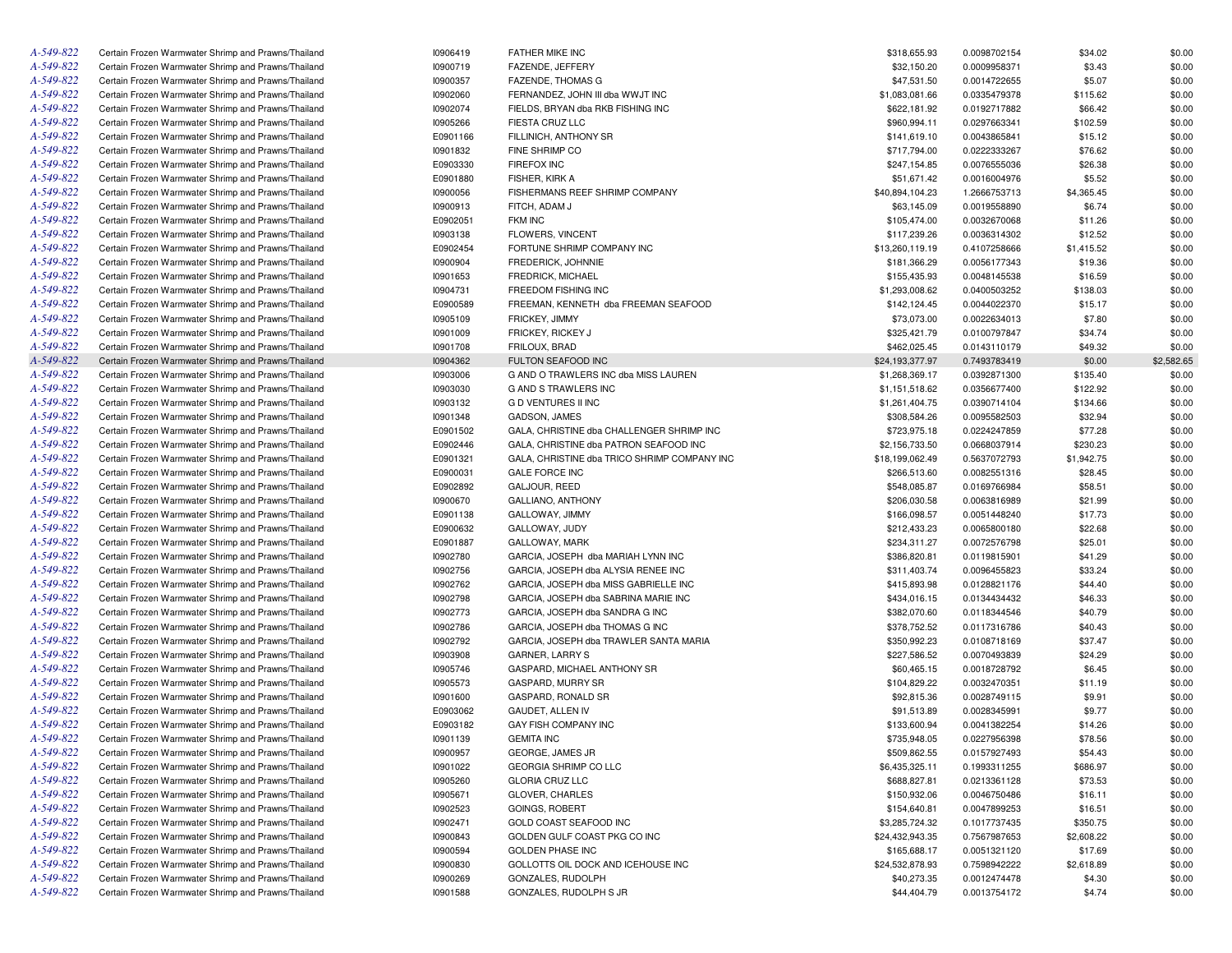| A-549-822 | Certain Frozen Warmwater Shrimp and Prawns/Thailand | E0901435 | GONZALES, TIM J                               | \$142,853.35    | 0.0044248144 | \$15.25    | \$0.00     |
|-----------|-----------------------------------------------------|----------|-----------------------------------------------|-----------------|--------------|------------|------------|
| A-549-822 | Certain Frozen Warmwater Shrimp and Prawns/Thailand | 10902719 | GONZALEZ TRAWLERS INC                         | \$619,457.91    | 0.0191874133 | \$66.13    | \$0.00     |
| A-549-822 | Certain Frozen Warmwater Shrimp and Prawns/Thailand | 10904457 | GOODMAN, DANNY                                | \$267,500.05    | 0.0082856864 | \$28.56    | \$0.00     |
| A-549-822 | Certain Frozen Warmwater Shrimp and Prawns/Thailand | 10904736 | GORE SEAFOOD INC                              | \$1,083,854.12  | 0.0335718643 | \$115.70   | \$0.00     |
| A-549-822 | Certain Frozen Warmwater Shrimp and Prawns/Thailand | E0902585 | GORE, ISABEL dba WESTERN SEAFOOD CO INC       | \$36,504,673.64 | 1.1307148526 | \$3,896.88 | \$0.00     |
| A-549-822 | Certain Frozen Warmwater Shrimp and Prawns/Thailand | 10905463 | <b>GOVELOPEZ INC</b>                          | \$627,947.14    | 0.0194503631 | \$67.03    | \$0.00     |
| A-549-822 | Certain Frozen Warmwater Shrimp and Prawns/Thailand | E0902901 | <b>GRAHAM SHRIMP CO</b>                       | \$7,530,430.06  | 0.2332514789 | \$803.87   | \$0.00     |
| A-549-822 | Certain Frozen Warmwater Shrimp and Prawns/Thailand | E0902620 | GRAHAM, DARRELL                               | \$8,613,840.56  | 0.2668096024 | \$919.53   | \$0.00     |
| A-549-822 | Certain Frozen Warmwater Shrimp and Prawns/Thailand | 10906178 | <b>GRANDMA INC</b>                            | \$683,008.00    | 0.0211558470 | \$72.91    | \$0.00     |
| A-549-822 | Certain Frozen Warmwater Shrimp and Prawns/Thailand | 10904374 | GRANGER, ALBERT J                             | \$146,221.98    | 0.0045291561 | \$15.61    | \$0.00     |
| A-549-822 | Certain Frozen Warmwater Shrimp and Prawns/Thailand | E0901298 | GRANGER, WILLIAM                              | \$155,586.13    | 0.0048192062 | \$16.61    | \$0.00     |
| A-549-822 | Certain Frozen Warmwater Shrimp and Prawns/Thailand | E0901092 | GRANIER, STEPHEN dba S AND S SEAFOOD CO INC   | \$220,182.57    | 0.0068200501 | \$23.50    | \$0.00     |
| A-549-822 | Certain Frozen Warmwater Shrimp and Prawns/Thailand | E0901907 | GRAVES, ROBERT N SR                           | \$410,278.43    | 0.0127081787 | \$43.80    | \$0.00     |
| A-549-822 | Certain Frozen Warmwater Shrimp and Prawns/Thailand | 10903681 | <b>GREEN FLASH LLC</b>                        | \$588,948.98    | 0.0182424137 | \$62.87    | \$0.00     |
| A-549-822 | Certain Frozen Warmwater Shrimp and Prawns/Thailand | E0900640 | GREEN, JAMES W dba EAST COAST SEAFOOD COMPANY | \$785,439.43    | 0.0243286117 | \$83.85    | \$0.00     |
| A-549-822 | Certain Frozen Warmwater Shrimp and Prawns/Thailand | E0900636 | GREEN, JAMES W JR dba MISS EMILIE ANN         | \$275,994.09    | 0.0085487853 | \$29.46    | \$0.00     |
| A-549-822 | Certain Frozen Warmwater Shrimp and Prawns/Thailand | 10901525 | GREENLAW, WILLARD C JR                        | \$52,803.86     | 0.0016355744 | \$5.64     | \$0.00     |
| A-549-822 | Certain Frozen Warmwater Shrimp and Prawns/Thailand | E0902029 | GROOVER, HENRY HARLEY                         | \$164,978.82    | 0.0051101403 | \$17.61    | \$0.00     |
| A-549-822 | Certain Frozen Warmwater Shrimp and Prawns/Thailand | E0902467 | GROS, DANNY A                                 | \$1,075,313.54  | 0.0333073240 | \$114.79   | \$0.00     |
| A-549-822 | Certain Frozen Warmwater Shrimp and Prawns/Thailand | E0900514 | GUIDRY, CHARLES J                             | \$101,003.91    | 0.0031285479 | \$10.78    | \$0.00     |
| A-549-822 | Certain Frozen Warmwater Shrimp and Prawns/Thailand | 10900382 | GUIDRY, CLINTON P JR                          | \$145,373.25    | 0.0045028671 | \$15.52    | \$0.00     |
| A-549-822 | Certain Frozen Warmwater Shrimp and Prawns/Thailand | E0901097 |                                               |                 |              | \$7.37     | \$0.00     |
|           |                                                     |          | GUIDRY, JASON                                 | \$69,024.12     | 0.0021379892 |            |            |
| A-549-822 | Certain Frozen Warmwater Shrimp and Prawns/Thailand | 10901551 | GUIDRY, KENNETH J                             | \$269,568.37    | 0.0083497517 | \$28.78    | \$0.00     |
| A-549-822 | Certain Frozen Warmwater Shrimp and Prawns/Thailand | 10901366 | GUIDRY, MICHAEL J                             | \$110,933.90    | 0.0034361246 | \$11.84    | \$0.00     |
| A-549-822 | Certain Frozen Warmwater Shrimp and Prawns/Thailand | E0900989 | <b>GUIDRY, ROBERT</b>                         | \$69,123.17     | 0.0021410572 | \$7.38     | \$0.00     |
| A-549-822 | Certain Frozen Warmwater Shrimp and Prawns/Thailand | 10901501 | GUIDRY, VICKI                                 | \$129,475.65    | 0.0040104465 | \$13.82    | \$0.00     |
| A-549-822 | Certain Frozen Warmwater Shrimp and Prawns/Thailand | E0900171 | GULF CROWN SEAFOOD CO INC                     | \$90,043,365.58 | 2.7890502964 | \$9,612.14 | \$0.00     |
| A-549-822 | Certain Frozen Warmwater Shrimp and Prawns/Thailand | 10905096 | <b>GULF FINEST INVESTMENT CO</b>              | \$1,054,513.89  | 0.0326630647 | \$0.00     | \$112.57   |
| A-549-822 | Certain Frozen Warmwater Shrimp and Prawns/Thailand | E0901151 | <b>GULF FISH INC</b>                          | \$14,404,374.60 | 0.4461686321 | \$1,537.67 | \$0.00     |
| A-549-822 | Certain Frozen Warmwater Shrimp and Prawns/Thailand | 10904608 | <b>GULF FISHERIES INC</b>                     | \$502,308.64    | 0.0155587705 | \$53.62    | \$0.00     |
| A-549-822 | Certain Frozen Warmwater Shrimp and Prawns/Thailand | 10901378 | GULF ISLAND SHRIMP AND SEAFOOD II LLC         | \$43,585,913.73 | 1.3500528865 | \$4,652.80 | \$0.00     |
| A-549-822 | Certain Frozen Warmwater Shrimp and Prawns/Thailand | E0902846 | <b>GULF KING SERVICES INC</b>                 | \$39,819,423.02 | 1.2333876334 | \$4,250.73 | \$0.00     |
| A-549-822 | Certain Frozen Warmwater Shrimp and Prawns/Thailand | 10903835 | GULF PRIDE ENTERPRISES INC                    | \$23,906,750.34 | 0.7405001878 | \$2,552.05 | \$0.00     |
| A-549-822 | Certain Frozen Warmwater Shrimp and Prawns/Thailand | 10903937 | <b>GULF RUNNER</b>                            | \$1,168,247.74  | 0.0361859165 | \$124.71   | \$0.00     |
| A-549-822 | Certain Frozen Warmwater Shrimp and Prawns/Thailand | E0902707 | GULF SHRIMP COMPANY INC                       | \$1,072,658.45  | 0.0332250838 | \$114.51   | \$0.00     |
| A-549-822 | Certain Frozen Warmwater Shrimp and Prawns/Thailand | 10904529 | GULF SHRIMP ICE CO INC                        | \$624,551.56    | 0.0193451866 | \$0.00     | \$66.67    |
| A-549-822 | Certain Frozen Warmwater Shrimp and Prawns/Thailand | E0902616 | <b>GULF SOUTH INC</b>                         | \$22,526,769.05 | 0.6977559256 | \$2,404.73 | \$0.00     |
| A-549-822 | Certain Frozen Warmwater Shrimp and Prawns/Thailand | 10902500 | <b>GUY, KIMOTHY</b>                           | \$135,019.25    | 0.0041821569 | \$14.41    | \$0.00     |
| A-549-822 | Certain Frozen Warmwater Shrimp and Prawns/Thailand | 10902164 | H AND A SEAFOOD LLC                           | \$11,589,158.73 | 0.3589686634 | \$0.00     | \$1,237.14 |
| A-549-822 | Certain Frozen Warmwater Shrimp and Prawns/Thailand | 10901983 | H AND N CORPORATION                           | \$135,270.68    | 0.0041899448 | \$0.00     | \$14.44    |
| A-549-822 | Certain Frozen Warmwater Shrimp and Prawns/Thailand | 10903989 | H T SEAMAN                                    | \$117,581.22    | 0.0036420222 | \$12.55    | \$0.00     |
| A-549-822 | Certain Frozen Warmwater Shrimp and Prawns/Thailand | E0902483 | HA, CO DONG                                   | \$199,534.34    | 0.0061804810 | \$21.30    | \$0.00     |
| A-549-822 | Certain Frozen Warmwater Shrimp and Prawns/Thailand | E0902434 | <b>HAILEY MARIE INC</b>                       | \$663,964.20    | 0.0205659744 | \$70.88    | \$0.00     |
| A-549-822 | Certain Frozen Warmwater Shrimp and Prawns/Thailand | 10900945 | HALL, DARRELL T SR                            | \$9,936.32      | 0.0003077728 | \$1.06     | \$0.00     |
| A-549-822 | Certain Frozen Warmwater Shrimp and Prawns/Thailand | 10905001 | HANSEN, ERIC                                  | \$3,846,465.00  | 0.1191424185 | \$410.61   | \$0.00     |
| A-549-822 | Certain Frozen Warmwater Shrimp and Prawns/Thailand | E0900267 | HANSON, EDMOND A                              | \$16,780.72     | 0.0005197748 | \$1.79     | \$0.00     |
| A-549-822 | Certain Frozen Warmwater Shrimp and Prawns/Thailand | E0902538 | HARDEE, WILLIAM P                             | \$360,432.49    | 0.0111642244 | \$38.48    | \$0.00     |
| A-549-822 | Certain Frozen Warmwater Shrimp and Prawns/Thailand | E0900829 | HARDY, JOHN                                   | \$1,271,655.61  | 0.0393889259 | \$135.75   | \$0.00     |
| A-549-822 | Certain Frozen Warmwater Shrimp and Prawns/Thailand | 10904989 | HARLINGEN SHRIMP FARMS LTD                    | \$5,479,143.16  | 0.1697138457 | \$0.00     | \$584.90   |
| A-549-822 | Certain Frozen Warmwater Shrimp and Prawns/Thailand | 10903902 | HATTAWAY, ERROL HENRY                         | \$552,106.78    | 0.0171012441 | \$58.94    | \$0.00     |
| A-549-822 | Certain Frozen Warmwater Shrimp and Prawns/Thailand | E0901314 | HAYDEL, GREGORY                               | \$123,094.27    | 0.0038127863 | \$13.14    | \$0.00     |
| A-549-822 | Certain Frozen Warmwater Shrimp and Prawns/Thailand | 10903550 | HCP LLC                                       | \$90,719.05     | 0.0028099793 | \$9.68     | \$0.00     |
| A-549-822 | Certain Frozen Warmwater Shrimp and Prawns/Thailand | 10900090 | HEBERT, ROBERT A                              | \$150,955.25    | 0.0046757669 | \$16.11    | \$0.00     |
| A-549-822 | Certain Frozen Warmwater Shrimp and Prawns/Thailand | E0902684 | <b>HELEN KAY INC</b>                          | \$757,499.24    | 0.0234631776 | \$80.86    | \$0.00     |
| A-549-822 | Certain Frozen Warmwater Shrimp and Prawns/Thailand | 10900246 | HELMER, GERRY J.                              | \$137,015.42    | 0.0042439873 | \$14.63    | \$0.00     |
| A-549-822 | Certain Frozen Warmwater Shrimp and Prawns/Thailand | E0900651 | HELMER, HERMAN C JR                           | \$33,673.04     | 0.0010430064 | \$3.59     | \$0.00     |
| A-549-822 | Certain Frozen Warmwater Shrimp and Prawns/Thailand | 10900778 | HELMER, KENNETH                               | \$165,152.04    | 0.0051155057 | \$17.63    | \$0.00     |
| A-549-822 | Certain Frozen Warmwater Shrimp and Prawns/Thailand | E0900321 | HELMER, LARRY J SR                            | \$84,773.45     | 0.0026258172 | \$9.05     | \$0.00     |
| A-549-822 | Certain Frozen Warmwater Shrimp and Prawns/Thailand | E0902431 | HELMER, MICHAEL A                             | \$179,029.14    | 0.0055453422 | \$19.11    | \$0.00     |
| A-549-822 | Certain Frozen Warmwater Shrimp and Prawns/Thailand | E0900754 | HELMER, RUSTY L                               | \$92,418.04     | 0.0028626047 | \$9.87     | \$0.00     |
| A-549-822 | Certain Frozen Warmwater Shrimp and Prawns/Thailand | 10904919 | HEMMENWAY, JACK                               | \$1,947,448.66  | 0.0603212933 | \$207.89   | \$0.00     |
|           |                                                     |          |                                               |                 |              |            |            |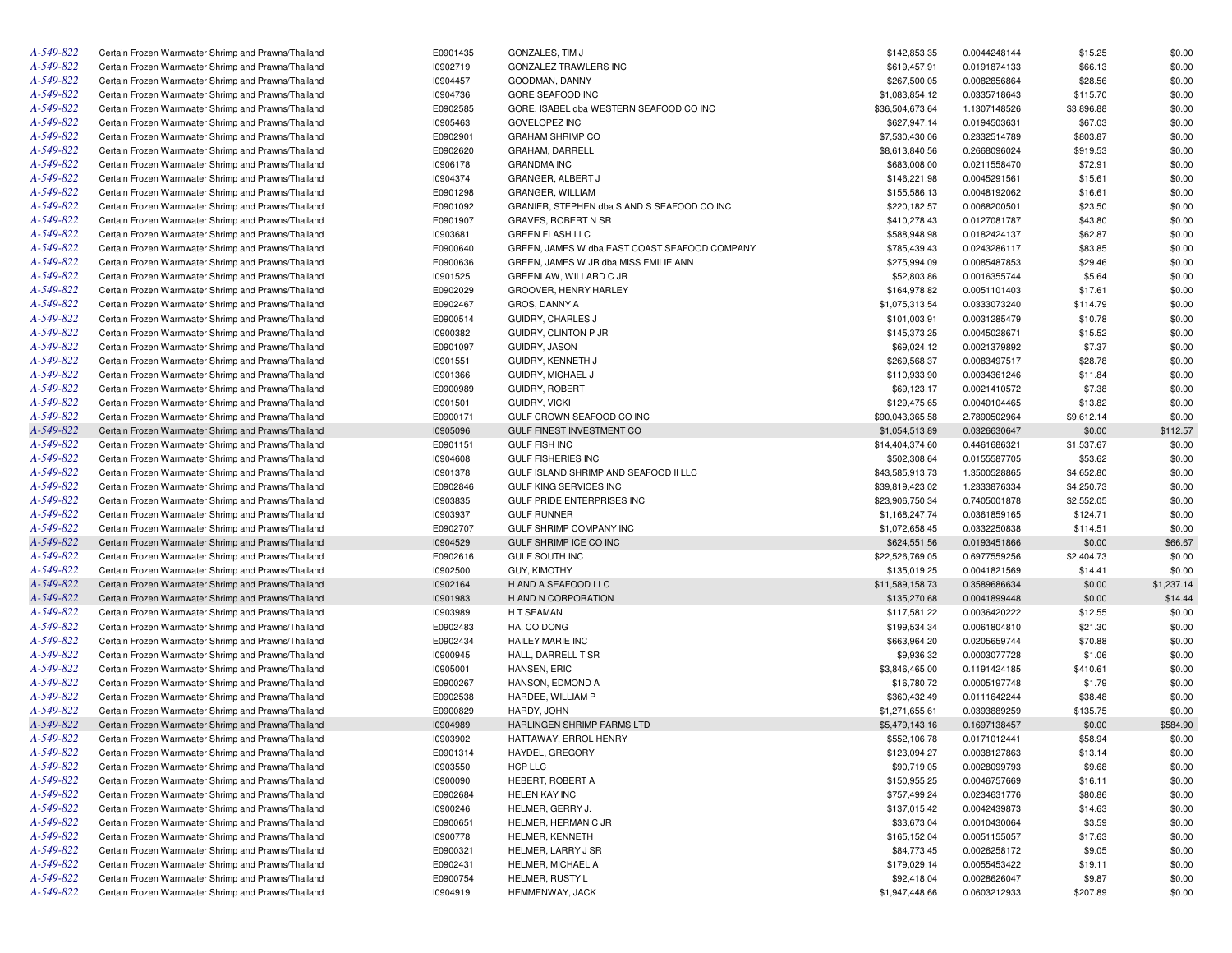| A-549-822 | Certain Frozen Warmwater Shrimp and Prawns/Thailand                                                        | E0900895             | HENDERSON, JOHNNY                           | \$122,987.84                   | 0.0038094897 | \$13.13    | \$0.00   |
|-----------|------------------------------------------------------------------------------------------------------------|----------------------|---------------------------------------------|--------------------------------|--------------|------------|----------|
| A-549-822 | Certain Frozen Warmwater Shrimp and Prawns/Thailand                                                        | E0900123             | HEREFORD, RODNEY O JR                       | \$159,524.54                   | 0.0049411965 | \$17.03    | \$0.00   |
| A-549-822 | Certain Frozen Warmwater Shrimp and Prawns/Thailand                                                        | E0900126             | HEREFORD, RODNEY O SR                       | \$151,239.88                   | 0.0046845831 | \$16.14    | \$0.00   |
| A-549-822 | Certain Frozen Warmwater Shrimp and Prawns/Thailand                                                        | 10905254             | HERMOSA CRUZ LLC                            | \$994,720.40                   | 0.0308109899 | \$106.19   | \$0.00   |
| A-549-822 | Certain Frozen Warmwater Shrimp and Prawns/Thailand                                                        | E0902451             | HESS, HENRY JR                              | \$148,355.01                   | 0.0045952257 | \$15.84    | \$0.00   |
| A-549-822 | Certain Frozen Warmwater Shrimp and Prawns/Thailand                                                        | 10904678             | HEWETT, JAMES L dba CAPT DEXTER INC         | \$213,098.84                   | 0.0066006349 | \$22.75    | \$0.00   |
| A-549-822 | Certain Frozen Warmwater Shrimp and Prawns/Thailand                                                        | E0902598             | <b>HHH MARINE INC</b>                       | \$1,044,322.00                 | 0.0323473758 | \$0.00     | \$111.48 |
| A-549-822 | Certain Frozen Warmwater Shrimp and Prawns/Thailand                                                        | 10901285             | HI SEAS OF DULAC INC                        | \$37,104,645.87                | 1.1492987062 | \$3,960.92 | \$0.00   |
| A-549-822 | Certain Frozen Warmwater Shrimp and Prawns/Thailand                                                        | E0900644             | HICKMAN, JOHN                               | \$45,911.53                    | 0.0014220877 | \$4.90     | \$0.00   |
| A-549-822 | Certain Frozen Warmwater Shrimp and Prawns/Thailand                                                        | 10900653             | HICKMAN, MARVIN                             | \$56,592.03                    | 0.0017529111 | \$6.04     | \$0.00   |
| A-549-822 | Certain Frozen Warmwater Shrimp and Prawns/Thailand                                                        | E0903335             | HICKS, DEBRA BRANNING AND MICHAEL BRANNING  | \$158,507.12                   | 0.0049096824 | \$0.00     | \$16.92  |
| A-549-822 | Certain Frozen Warmwater Shrimp and Prawns/Thailand                                                        | 10901067             | HIGGINS, JOSEPH J III                       | \$164,440.24                   | 0.0050934580 | \$17.55    | \$0.00   |
| A-549-822 | Certain Frozen Warmwater Shrimp and Prawns/Thailand                                                        | 10903336             | HINGLE, ROLAND T SR                         | \$59,037.39                    | 0.0018286550 | \$6.30     | \$0.00   |
| A-549-822 | Certain Frozen Warmwater Shrimp and Prawns/Thailand                                                        | E0902017             | HO, JIMMY                                   | \$107,826.31                   | 0.0033398685 | \$11.51    | \$0.00   |
| A-549-822 | Certain Frozen Warmwater Shrimp and Prawns/Thailand                                                        | 10901407             | HO, NGA THI                                 | \$1,350,009.36                 | 0.0418158959 | \$144.11   | \$0.00   |
| A-549-822 | Certain Frozen Warmwater Shrimp and Prawns/Thailand                                                        | E0903021             | HOANG, HUY VAN                              | \$22,498.97                    | 0.0006968949 | \$2.40     | \$0.00   |
| A-549-822 | Certain Frozen Warmwater Shrimp and Prawns/Thailand                                                        | 10905295             | HOANG, LOAN                                 | \$1,668,409.54                 | 0.0516781896 | \$178.10   | \$0.00   |
| A-549-822 | Certain Frozen Warmwater Shrimp and Prawns/Thailand                                                        | E0903140             | HOANG, TRUNG TUAN                           | \$85,949.46                    | 0.0026622435 | \$9.18     | \$0.00   |
| A-549-822 | Certain Frozen Warmwater Shrimp and Prawns/Thailand                                                        | 10901055             | HOME LOVING CARE CO                         | \$32,506.91                    | 0.0010068860 | \$3.47     | \$0.00   |
| A-549-822 | Certain Frozen Warmwater Shrimp and Prawns/Thailand                                                        | 10901127             | HONDUMEX ENTERPRISES INC                    | \$830,926.33                   | 0.0257375467 | \$88.70    | \$0.00   |
| A-549-822 | Certain Frozen Warmwater Shrimp and Prawns/Thailand                                                        | 10900928             | <b>HONGRI INC</b>                           | \$594,300.16                   | 0.0184081640 | \$63.44    | \$0.00   |
| A-549-822 | Certain Frozen Warmwater Shrimp and Prawns/Thailand                                                        | E0902594             | HOSTETLER, WARREN L II                      | \$206,551.81                   | 0.0063978438 | \$22.05    | \$0.00   |
| A-549-822 | Certain Frozen Warmwater Shrimp and Prawns/Thailand                                                        | 10900061             | HUBER, CHARLES A                            | \$140,531.11                   | 0.0043528841 | \$15.00    | \$0.00   |
| A-549-822 | Certain Frozen Warmwater Shrimp and Prawns/Thailand                                                        | 10901109             | HUCK, STEVEN R                              | \$97,377.45                    | 0.0030162201 | \$10.40    | \$0.00   |
| A-549-822 | Certain Frozen Warmwater Shrimp and Prawns/Thailand                                                        | 10900891             | HUTTO, CYNTHIA E                            | \$151,339.75                   | 0.0046876766 | \$16.16    | \$0.00   |
| A-549-822 | Certain Frozen Warmwater Shrimp and Prawns/Thailand                                                        | E0900274             | HUYNH, DUNG                                 | \$89,534.01                    | 0.0027732733 | \$9.56     | \$0.00   |
| A-549-822 | Certain Frozen Warmwater Shrimp and Prawns/Thailand                                                        | 10901233             | HUYNH, HAI                                  | \$188,041.70                   | 0.0058245020 | \$20.07    | \$0.00   |
| A-549-822 | Certain Frozen Warmwater Shrimp and Prawns/Thailand                                                        | 10901474             | HUYNH, HUNG V                               | \$12,685,808.44                | 0.3929368651 | \$1,354.21 | \$0.00   |
| A-549-822 | Certain Frozen Warmwater Shrimp and Prawns/Thailand                                                        | E0901929             | HUYNH, THANH NGOC                           | \$2,415,883.95                 | 0.0748308529 | \$257.90   | \$0.00   |
| A-549-822 | Certain Frozen Warmwater Shrimp and Prawns/Thailand                                                        | 10901929             | HUYNH, TRI                                  | \$65,055.72                    | 0.0020150699 | \$6.94     | \$0.00   |
| A-549-822 | Certain Frozen Warmwater Shrimp and Prawns/Thailand                                                        | 10905500             | IKE AND ZACK INC                            | \$272,293.57                   | 0.0084341634 | \$29.07    | \$0.00   |
| A-549-822 | Certain Frozen Warmwater Shrimp and Prawns/Thailand                                                        | E0901457             | <b>INDEPENDENT FISH COMPANY</b>             | \$1,782,018.97                 | 0.0551971875 | \$190.23   | \$0.00   |
| A-549-822 | Certain Frozen Warmwater Shrimp and Prawns/Thailand                                                        | 10901464             | INDEPENDENT SEAFOOD INC                     | \$1,917,432.54                 | 0.0593915583 | \$204.69   | \$0.00   |
| A-549-822 | Certain Frozen Warmwater Shrimp and Prawns/Thailand                                                        | E0900665             | INGRAHAM, JOYCE                             | \$401,170.79                   | 0.0124260739 | \$42.83    | \$0.00   |
| A-549-822 | Certain Frozen Warmwater Shrimp and Prawns/Thailand                                                        | 10904724             | <b>INTEGRITY FISHING INC</b>                | \$835,385.13                   | 0.0258756559 | \$89.18    | \$0.00   |
| A-549-822 | Certain Frozen Warmwater Shrimp and Prawns/Thailand                                                        | 10906216             | INTERNATIONAL OCEANIC ENT                   | \$26,950,349.15                | 0.8347742091 | \$2,876.95 | \$0.00   |
| A-549-822 | Certain Frozen Warmwater Shrimp and Prawns/Thailand                                                        | 10903622             | <b>IRON HORSE INC</b>                       | \$81,380.49                    | 0.0025207219 | \$8.69     | \$0.00   |
| A-549-822 | Certain Frozen Warmwater Shrimp and Prawns/Thailand                                                        | 10903783             | <b>IRON WILL INC</b>                        | \$1,073,637.75                 | 0.0332554172 | \$114.61   | \$0.00   |
| A-549-822 | Certain Frozen Warmwater Shrimp and Prawns/Thailand                                                        | E0902695             | <b>ISABEL MAIER INC</b>                     | \$995,603.30                   | 0.0308383373 | \$106.28   | \$0.00   |
| A-549-822 | Certain Frozen Warmwater Shrimp and Prawns/Thailand                                                        | 10905248             | <b>ISLA CRUZ LLC</b>                        | \$931,733.10                   | 0.0288599883 | \$99.46    | \$0.00   |
| A-549-822 | Certain Frozen Warmwater Shrimp and Prawns/Thailand                                                        | 10900899             | J AND J RENTALS INC                         | \$748,571.04                   | 0.0231866309 | \$79.91    | \$0.00   |
| A-549-822 | Certain Frozen Warmwater Shrimp and Prawns/Thailand                                                        | E0903208             | J W BLUME INC dba J B SEAFOODS              | \$4,546,794.00                 | 0.1408347752 | \$0.00     | \$485.37 |
| A-549-822 | Certain Frozen Warmwater Shrimp and Prawns/Thailand                                                        | E0903069             | JACKSON, JOHN DERRELL                       | \$189,060.51                   | 0.0058560591 | \$20.18    | \$0.00   |
| A-549-822 | Certain Frozen Warmwater Shrimp and Prawns/Thailand                                                        | 10904937             | JACKSON, JOHN ELTON SR                      | \$126,798.90                   | 0.0039275354 | \$13.54    | \$0.00   |
| A-549-822 | Certain Frozen Warmwater Shrimp and Prawns/Thailand                                                        | 10906020             | JACOB A INC                                 | \$724,767.38                   | 0.0224493239 | \$77.37    | \$0.00   |
| A-549-822 | Certain Frozen Warmwater Shrimp and Prawns/Thailand                                                        | 10901281             | JACQUELIN MARIE INC                         | \$323,085.96                   | 0.0100074335 | \$34.49    | \$0.00   |
| A-549-822 | Certain Frozen Warmwater Shrimp and Prawns/Thailand                                                        | 10902098             | JAMES DQ INC                                | \$1,097,025.30                 | 0.0339798354 | \$117.11   | \$0.00   |
| A-549-822 | Certain Frozen Warmwater Shrimp and Prawns/Thailand                                                        | 10902649             | JBS PACKING COMPANY INC                     | \$77,497,272.66                | 2.4004410530 | \$8,272.84 | \$0.00   |
| A-549-822 | Certain Frozen Warmwater Shrimp and Prawns/Thailand                                                        | 10900940             | JD LAND CO INC                              | \$622,028.74                   | 0.0192670435 | \$66.40    | \$0.00   |
| A-549-822 | Certain Frozen Warmwater Shrimp and Prawns/Thailand                                                        | 10903675             | JENNA DAWN LLC                              | \$607,965.35                   | 0.0188314367 | \$64.90    | \$0.00   |
| A-549-822 | Certain Frozen Warmwater Shrimp and Prawns/Thailand                                                        | 10901953             | JIMMY LE INC                                | \$815,565.90                   | 0.0252617647 | \$87.06    | \$0.00   |
| A-549-822 | Certain Frozen Warmwater Shrimp and Prawns/Thailand                                                        | 10900112             | JOHNSTON, RONALD                            | \$83,734.41                    | 0.0025936334 | \$8.94     | \$0.00   |
| A-549-822 | Certain Frozen Warmwater Shrimp and Prawns/Thailand                                                        | 10904415             | JONES, LOUIS D                              | \$416,208.14                   | 0.0128918486 | \$0.00     | \$44.43  |
| A-549-822 | Certain Frozen Warmwater Shrimp and Prawns/Thailand                                                        | 10904913             | JORDAN, DEAN                                | \$267,427.30                   | 0.0082834330 | \$28.55    | \$0.00   |
| A-549-822 | Certain Frozen Warmwater Shrimp and Prawns/Thailand                                                        | 10906334             | JORDAN, HUBERT W JR dba STORMY SEAS SEAFOOD | \$65,517.63                    | 0.0020293773 | \$6.99     | \$0.00   |
| A-549-822 | Certain Frozen Warmwater Shrimp and Prawns/Thailand                                                        | E0902407             | JOSEPH ANTHONY INC                          | \$1,294,103.23                 | 0.0400842302 | \$138.15   | \$0.00   |
| A-549-822 | Certain Frozen Warmwater Shrimp and Prawns/Thailand                                                        |                      | JOSH AND JAKE INC                           | \$346,341.68                   |              | \$36.97    |          |
| A-549-822 | Certain Frozen Warmwater Shrimp and Prawns/Thailand                                                        | 10905506             | JOYA CRUZ LLC                               | \$999,836.73                   | 0.0107277683 |            | \$0.00   |
| A-549-822 |                                                                                                            | 10905212             | <b>JOYCE</b>                                |                                | 0.0309694658 | \$106.73   | \$0.00   |
| A-549-822 | Certain Frozen Warmwater Shrimp and Prawns/Thailand                                                        | 10903950<br>E0902992 |                                             | \$344,333.35<br>\$2,744,025.90 | 0.0106655613 | \$36.76    | \$0.00   |
| A-549-822 | Certain Frozen Warmwater Shrimp and Prawns/Thailand<br>Certain Frozen Warmwater Shrimp and Prawns/Thailand | E0900324             | JRS AQUACULTURE FARM INC<br>JULIE ANN LLC   | \$648,933.13                   | 0.0849948933 | \$0.00     | \$292.93 |
|           |                                                                                                            |                      |                                             |                                | 0.0201003941 | \$69.27    | \$0.00   |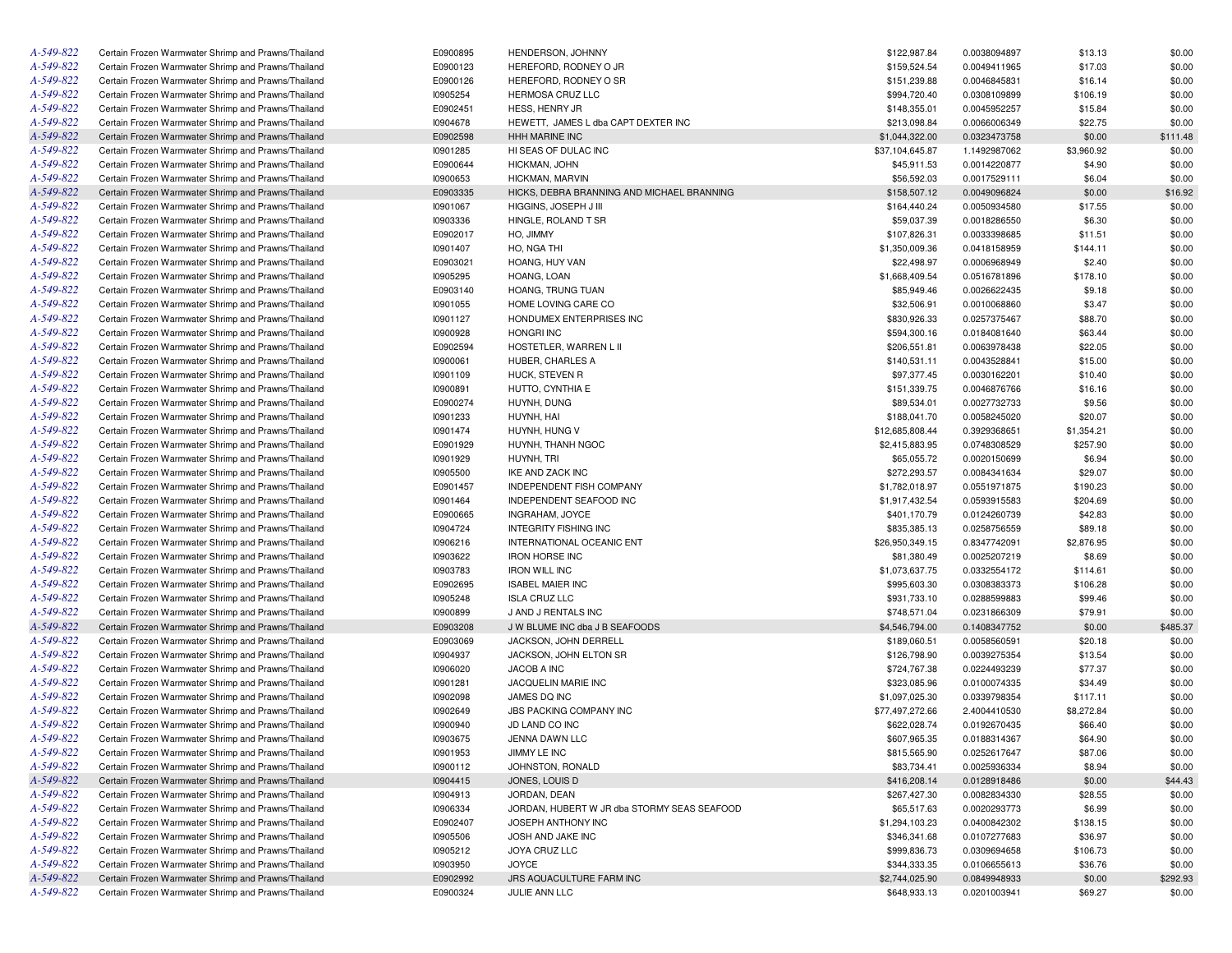| A-549-822 | Certain Frozen Warmwater Shrimp and Prawns/Thailand | 10905036 | JULIE SHRIMP CO INC                    | \$497,592.30     | 0.0154126841 | \$53.12     | \$0.00   |
|-----------|-----------------------------------------------------|----------|----------------------------------------|------------------|--------------|-------------|----------|
| A-549-822 | Certain Frozen Warmwater Shrimp and Prawns/Thailand | 10900281 | JULIO GONZALEZ BOAT BUILDERS INC       | \$221,734.24     | 0.0068681123 | \$23.67     | \$0.00   |
| A-549-822 | Certain Frozen Warmwater Shrimp and Prawns/Thailand | 10901197 | K AND D BOAT COMPANY                   | \$115,470.61     | 0.0035766471 | \$12.33     | \$0.00   |
| A-549-822 | Certain Frozen Warmwater Shrimp and Prawns/Thailand | E0900150 | <b>KEEN, ROBERT STEVEN</b>             | \$149,703.99     | 0.0046370097 | \$15.98     | \$0.00   |
| A-549-822 | Certain Frozen Warmwater Shrimp and Prawns/Thailand | 10905517 | <b>KEENAN, ROBERT M</b>                | \$395,289.08     | 0.0122438907 | \$42.20     | \$0.00   |
| A-549-822 | Certain Frozen Warmwater Shrimp and Prawns/Thailand | 10900361 | <b>KELLER, JOSEPH T</b>                | \$394,291.53     | 0.0122129921 | \$0.00      | \$42.09  |
| A-549-822 | Certain Frozen Warmwater Shrimp and Prawns/Thailand | 10900096 | <b>KELLUM, KENNETH</b>                 | \$87,882.56      | 0.0027221204 | \$9.38      | \$0.00   |
| A-549-822 | Certain Frozen Warmwater Shrimp and Prawns/Thailand | 10900766 | <b>KELLUM, LARRY</b>                   | \$50,018.44      | 0.0015492973 | \$5.34      | \$0.00   |
| A-549-822 | Certain Frozen Warmwater Shrimp and Prawns/Thailand | 10905488 | <b>KELLY MARIE INC</b>                 | \$434,119.13     | 0.0134466330 | \$46.34     | \$0.00   |
| A-549-822 | Certain Frozen Warmwater Shrimp and Prawns/Thailand | 10904244 | <b>KEO, BUNLY</b>                      | \$202,926.91     | 0.0062855642 | \$21.66     | \$0.00   |
| A-549-822 | Certain Frozen Warmwater Shrimp and Prawns/Thailand | 10901769 | <b>KERN, THURMOND A</b>                | \$520,725.03     | 0.0161292094 | \$55.59     | \$0.00   |
| A-549-822 | Certain Frozen Warmwater Shrimp and Prawns/Thailand | 10904439 | KEVIN DANG AKA TAO KEVIN DANG          | \$534,444.21     | 0.0165541545 | \$57.05     | \$0.00   |
| A-549-822 | Certain Frozen Warmwater Shrimp and Prawns/Thailand | 10905727 | KIMBALL, ERIC KYLE                     | \$67,805.95      | 0.0021002570 | \$0.00      | \$7.24   |
| A-549-822 | Certain Frozen Warmwater Shrimp and Prawns/Thailand | E0902679 | KING, THORNELL L dba BLESSED ASSURANCE | \$81,916.92      | 0.0025373375 | \$8.74      | \$0.00   |
| A-549-822 | Certain Frozen Warmwater Shrimp and Prawns/Thailand | E0903050 | KING, THORNELL L dba CAPT T MAN        | \$47,194.86      |              | \$5.04      | \$0.00   |
| A-549-822 |                                                     |          | KING. THORNELL L dba KIM SEA KING      |                  | 0.0014618383 |             |          |
|           | Certain Frozen Warmwater Shrimp and Prawns/Thailand | E0902662 |                                        | \$87,743.81      | 0.0027178227 | \$9.37      | \$0.00   |
| A-549-822 | Certain Frozen Warmwater Shrimp and Prawns/Thailand | E0902828 | KING, THORNELL L dba MARCO SEAFOOD     | \$136,055.02     | 0.0042142393 | \$14.52     | \$0.00   |
| A-549-822 | Certain Frozen Warmwater Shrimp and Prawns/Thailand | 10900074 | KIT, AN                                | \$187,943.80     | 0.0058214696 | \$20.06     | \$0.00   |
| A-549-822 | Certain Frozen Warmwater Shrimp and Prawns/Thailand | 10902150 | KNIGHT SEAFOOD INC                     | \$1,890,792.29   | 0.0585663892 | \$201.84    | \$0.00   |
| A-549-822 | Certain Frozen Warmwater Shrimp and Prawns/Thailand | 10902116 | KNIGHT, GEORGE dba MORNING STAR        | \$382,393.24     | 0.0118444482 | \$40.82     | \$0.00   |
| A-549-822 | Certain Frozen Warmwater Shrimp and Prawns/Thailand | 10902122 | KNIGHT, ROBERT dba MISS SAVANNAH 11    | \$319,891.64     | 0.0099084910 | \$34.15     | \$0.00   |
| A-549-822 | Certain Frozen Warmwater Shrimp and Prawns/Thailand | I0904107 | KONG, SENG                             | \$190,348.00     | 0.0058959385 | \$20.32     | \$0.00   |
| A-549-822 | Certain Frozen Warmwater Shrimp and Prawns/Thailand | E0900354 | KOPSZYWA, MARK                         | \$76,041.13      | 0.0023553377 | \$8.12      | \$0.00   |
| A-549-822 | Certain Frozen Warmwater Shrimp and Prawns/Thailand | E0900359 | KOPSZYWA, STANLEY                      | \$64,741.53      | 0.0020053380 | \$6.91      | \$0.00   |
| A-549-822 | Certain Frozen Warmwater Shrimp and Prawns/Thailand | E0901945 | KRIS AND CODY INC                      | \$1,383,404.45   | 0.0428502929 | \$147.68    | \$0.00   |
| A-549-822 | Certain Frozen Warmwater Shrimp and Prawns/Thailand | 10904214 | KRUTH, FRANK D                         | \$168,778.02     | 0.0052278187 | \$18.02     | \$0.00   |
| A-549-822 | Certain Frozen Warmwater Shrimp and Prawns/Thailand | 10903924 | <b>KYLE AND COURTNEY</b>               | \$168,663.82     | 0.0052242814 | \$18.00     | \$0.00   |
| A-549-822 | Certain Frozen Warmwater Shrimp and Prawns/Thailand | I0904535 | L AND O TRAWLERS INC                   | \$1,532,037.85   | 0.0474541416 | \$163.55    | \$0.00   |
| A-549-822 | Certain Frozen Warmwater Shrimp and Prawns/Thailand | E0902512 | L T INC                                | \$948,612.76     | 0.0293828277 | \$101.26    | \$0.00   |
| A-549-822 | Certain Frozen Warmwater Shrimp and Prawns/Thailand | 10900209 | LA MACARELA INC                        | \$98,585.18      | 0.0030536289 | \$10.52     | \$0.00   |
| A-549-822 | Certain Frozen Warmwater Shrimp and Prawns/Thailand | 10901734 | LA PACHITA INC                         | \$565,599.85     | 0.0175191856 | \$60.38     | \$0.00   |
| A-549-822 | Certain Frozen Warmwater Shrimp and Prawns/Thailand | 10900365 | LA RETA INC                            | \$1,089,088.68   | 0.0337340023 | \$116.26    | \$0.00   |
| A-549-822 | Certain Frozen Warmwater Shrimp and Prawns/Thailand | 10902111 | <b>LABAUVE INC</b>                     | \$449,870.73     | 0.0139345313 | \$48.02     | \$0.00   |
| A-549-822 | Certain Frozen Warmwater Shrimp and Prawns/Thailand | 10906340 | LACOSTE, MELVIN SR                     | \$90,925.52      | 0.0028163746 | \$9.71      | \$0.00   |
| A-549-822 | Certain Frozen Warmwater Shrimp and Prawns/Thailand | 10903442 | LACOSTE, RAVIN SR                      | \$365,380.20     | 0.0113174774 | \$39.00     | \$0.00   |
| A-549-822 | Certain Frozen Warmwater Shrimp and Prawns/Thailand | E0900485 | LACOSTE, RAY JR                        | \$152,727.91     | 0.0047306742 | \$0.00      | \$16.30  |
| A-549-822 | Certain Frozen Warmwater Shrimp and Prawns/Thailand | E0900517 | LADSON, EARLENE G                      | \$194,402.10     | 0.0060215123 | \$20.75     | \$0.00   |
| A-549-822 | Certain Frozen Warmwater Shrimp and Prawns/Thailand | 10903434 | LADY CATHERINE INC                     | \$538,111.05     | 0.0166677331 | \$57.44     | \$0.00   |
| A-549-822 | Certain Frozen Warmwater Shrimp and Prawns/Thailand | E0900825 | LADY CHANCERY INC                      | \$1,178,660.02   | 0.0365084319 | \$125.82    | \$0.00   |
| A-549-822 | Certain Frozen Warmwater Shrimp and Prawns/Thailand | 10903741 | <b>LADY DOLCINA INC</b>                | \$268,290.44     | 0.0083101684 | \$28.64     | \$0.00   |
| A-549-822 | Certain Frozen Warmwater Shrimp and Prawns/Thailand |          | LADY GAIL INC                          |                  |              |             |          |
|           |                                                     | E0901912 |                                        | \$75,782.53      | 0.0023473277 | \$8.09      | \$0.00   |
| A-549-822 | Certain Frozen Warmwater Shrimp and Prawns/Thailand | 10904002 | LADY GWEN DOE                          | \$366,543.33     | 0.0113535048 | \$39.13     | \$0.00   |
| A-549-822 | Certain Frozen Warmwater Shrimp and Prawns/Thailand | 10905654 | LADY KATHERINE INC                     | \$362,464.58     | 0.0112271675 | \$38.69     | \$0.00   |
| A-549-822 | Certain Frozen Warmwater Shrimp and Prawns/Thailand | E0901143 | LADY KELLY INC                         | \$804,629.54     | 0.0249230162 | \$85.89     | \$0.00   |
| A-549-822 | Certain Frozen Warmwater Shrimp and Prawns/Thailand | 10902247 | <b>LADY LISA INC</b>                   | \$507,144.81     | 0.0157085686 | \$0.00      | \$54.14  |
| A-549-822 | Certain Frozen Warmwater Shrimp and Prawns/Thailand | E0902500 | <b>LADY MARIE INC</b>                  | \$1,147,751.56   | 0.0355510571 | \$122.52    | \$0.00   |
| A-549-822 | Certain Frozen Warmwater Shrimp and Prawns/Thailand | 10905090 | <b>LADY SNOW INC</b>                   | \$492,006.04     | 0.0152396524 | \$52.52     | \$0.00   |
| A-549-822 | Certain Frozen Warmwater Shrimp and Prawns/Thailand | 10904304 | <b>LADY SUSIE INC</b>                  | \$795,065.78     | 0.0246267833 | \$84.87     | \$0.00   |
| A-549-822 | Certain Frozen Warmwater Shrimp and Prawns/Thailand | 10905789 | <b>LADY TONI INC</b>                   | \$403,320.55     | 0.0124926616 | \$43.05     | \$0.00   |
| A-549-822 | Certain Frozen Warmwater Shrimp and Prawns/Thailand | 10902467 | LAFITTE FROZEN FOODS CORPORATION       | \$126,448,573.54 | 3.9166842470 | \$13,498.40 | \$0.00   |
| A-549-822 | Certain Frozen Warmwater Shrimp and Prawns/Thailand | 10905993 | <b>LAFONT INC</b>                      | \$142,508.00     | 0.0044141173 | \$15.21     | \$0.00   |
| A-549-822 | Certain Frozen Warmwater Shrimp and Prawns/Thailand | 10905903 | LAGASSE, MICHAEL dba BONNIE DIANA      | \$643,389.48     | 0.0199286822 | \$68.68     | \$0.00   |
| A-549-822 | Certain Frozen Warmwater Shrimp and Prawns/Thailand | 10902158 | LAM, CUI                               | \$100,500.00     | 0.0031129396 | \$10.73     | \$0.00   |
| A-549-822 | Certain Frozen Warmwater Shrimp and Prawns/Thailand | E0901933 | LAM. HIEP TAN                          | \$77,324.80      | 0.0023950988 | \$8.25      | \$0.00   |
| A-549-822 | Certain Frozen Warmwater Shrimp and Prawns/Thailand | 10900989 | LAM, LEE PHENH                         | \$58,793.00      | 0.0018210851 | \$6.28      | \$0.00   |
| A-549-822 | Certain Frozen Warmwater Shrimp and Prawns/Thailand | 10902596 | LAM, NGOC XUAN                         | \$3,530,708.32   | 0.1093620060 | \$0.00      | \$376.90 |
| A-549-822 | Certain Frozen Warmwater Shrimp and Prawns/Thailand | E0901845 | LAM, PHAN                              | \$713,732.36     | 0.0221075194 | \$76.19     | \$0.00   |
| A-549-822 | Certain Frozen Warmwater Shrimp and Prawns/Thailand | 10902683 | LANCERO INC                            | \$1,159,835.02   | 0.0359253365 | \$123.81    | \$0.00   |
| A-549-822 | Certain Frozen Warmwater Shrimp and Prawns/Thailand | E0900531 | LANDRY, JUDE                           | \$57,714.95      | 0.0017876930 | \$6.16      | \$0.00   |
| A-549-822 | Certain Frozen Warmwater Shrimp and Prawns/Thailand | E0902972 | LANDRY, ROBERT E                       | \$86,160.60      | 0.0026687835 | \$9.20      | \$0.00   |
| A-549-822 | Certain Frozen Warmwater Shrimp and Prawns/Thailand | 10901354 | LANE, DANIEL E                         | \$39,462.36      | 0.0012223278 | \$4.21      | \$0.00   |
|           |                                                     |          |                                        |                  |              |             |          |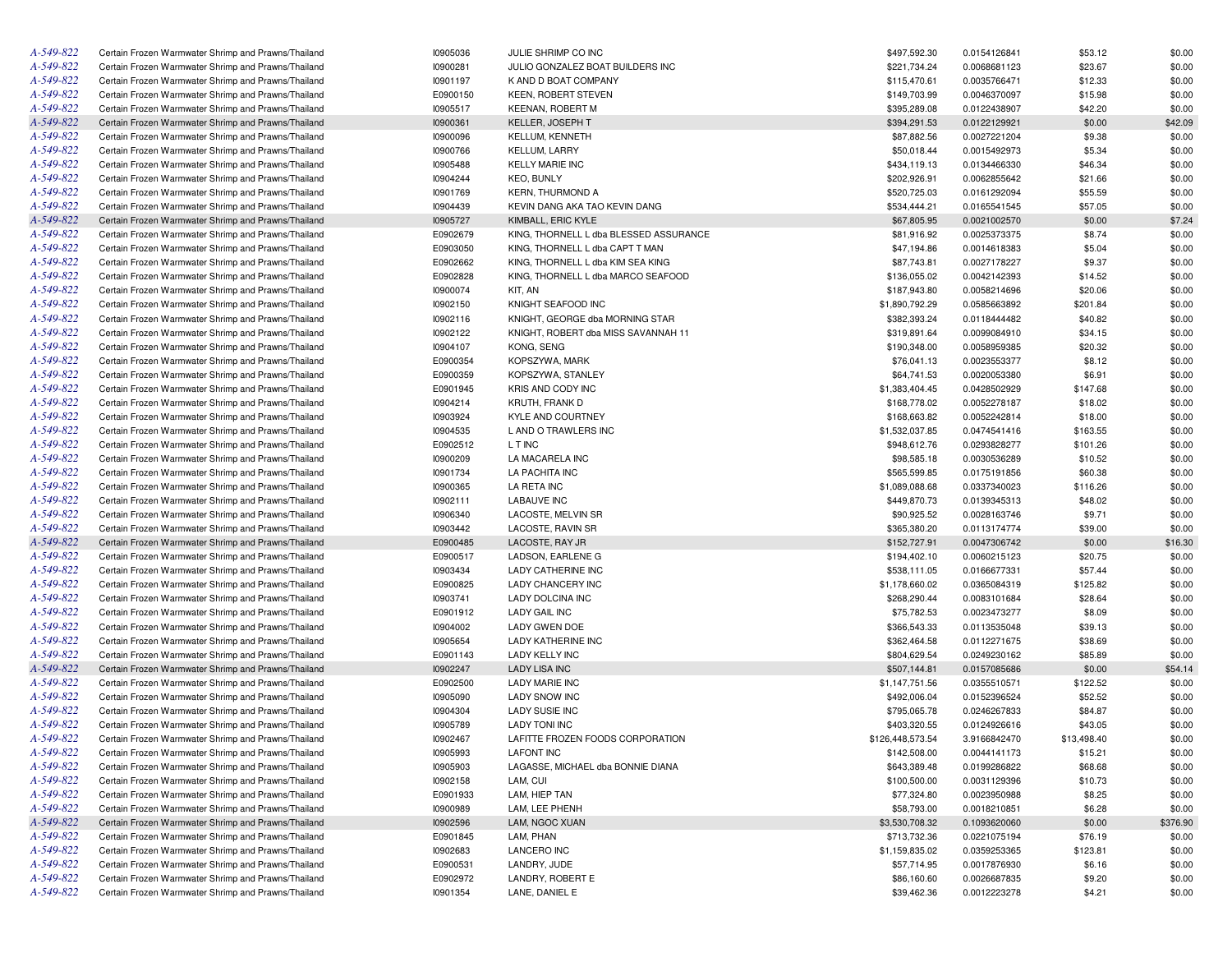| A-549-822 | Certain Frozen Warmwater Shrimp and Prawns/Thailand | 10902845 | LASSEIGNE AND SONS INC                      | \$321,882.00    | 0.0099701414 | \$34.36    | \$0.00   |
|-----------|-----------------------------------------------------|----------|---------------------------------------------|-----------------|--------------|------------|----------|
| A-549-822 | Certain Frozen Warmwater Shrimp and Prawns/Thailand | 10904197 | LAT, CHHIET                                 | \$197,379.52    | 0.0061137365 | \$21.07    | \$0.00   |
| A-549-822 | Certain Frozen Warmwater Shrimp and Prawns/Thailand | 10901947 | LE FAMILY INC                               | \$1,153,348.41  | 0.0357244168 | \$123.12   | \$0.00   |
| A-549-822 | Certain Frozen Warmwater Shrimp and Prawns/Thailand | 10902133 | LE LEAUX, DAVID                             | \$242,370.30    | 0.0075073044 | \$25.87    | \$0.00   |
| A-549-822 | Certain Frozen Warmwater Shrimp and Prawns/Thailand | E0902712 | LE, DAI MINH                                | \$77,430.75     | 0.0023983805 | \$8.27     | \$0.00   |
| A-549-822 | Certain Frozen Warmwater Shrimp and Prawns/Thailand | 10903247 | LE, DAVID RUNG                              | \$125,073.04    | 0.0038740778 | \$13.35    | \$0.00   |
| A-549-822 | Certain Frozen Warmwater Shrimp and Prawns/Thailand | 10900697 | LE, DUOC NGUYEN                             | \$821,504.33    | 0.0254457047 | \$87.70    | \$0.00   |
| A-549-822 | Certain Frozen Warmwater Shrimp and Prawns/Thailand | 10903235 | LE, HOUSTON T                               | \$145,596.10    | 0.0045097697 | \$15.54    | \$0.00   |
| A-549-822 | Certain Frozen Warmwater Shrimp and Prawns/Thailand | 10905707 | LE, HUNG                                    | \$197,307.83    | 0.0061115159 | \$0.00     | \$21.06  |
| A-549-822 | Certain Frozen Warmwater Shrimp and Prawns/Thailand | 10901904 | LE, KHOA HONG                               | \$123,140.54    | 0.0038142195 | \$13.15    | \$0.00   |
| A-549-822 | Certain Frozen Warmwater Shrimp and Prawns/Thailand | 10901935 | LE, KY VAN                                  | \$170,947.08    | 0.0052950043 | \$18.25    | \$0.00   |
| A-549-822 | Certain Frozen Warmwater Shrimp and Prawns/Thailand | E0901857 | LE. MINH VAN                                | \$1,098,358.06  | 0.0340211170 | \$117.25   | \$0.00   |
| A-549-822 | Certain Frozen Warmwater Shrimp and Prawns/Thailand | E0901861 | LE, MINH VAN dba ST PHILLIP INC             | \$1,063,811.57  | 0.0329510559 | \$113.56   | \$0.00   |
| A-549-822 | Certain Frozen Warmwater Shrimp and Prawns/Thailand | E0902009 | LE, NAM VAN                                 | \$70,432.69     | 0.0021816190 | \$7.52     | \$0.00   |
| A-549-822 | Certain Frozen Warmwater Shrimp and Prawns/Thailand | 10900517 | LE, PHAT AND TRAN, LE                       | \$961,184.37    | 0.0297722274 | \$102.61   | \$0.00   |
| A-549-822 | Certain Frozen Warmwater Shrimp and Prawns/Thailand | 10903176 | LE, QUE VAN                                 | \$54,142.33     | 0.0016770328 | \$5.78     | \$0.00   |
| A-549-822 | Certain Frozen Warmwater Shrimp and Prawns/Thailand | 10903423 | LE, SANH DIXIE                              | \$1,038,714.78  | 0.0321736948 | \$0.00     | \$110.88 |
| A-549-822 | Certain Frozen Warmwater Shrimp and Prawns/Thailand | 10900484 | LE, SAU                                     | \$979,512.08    | 0.0303399194 | \$104.56   | \$0.00   |
| A-549-822 | Certain Frozen Warmwater Shrimp and Prawns/Thailand | 10903150 | LE, SON V                                   | \$204,101.46    | 0.0063219454 | \$21.79    | \$0.00   |
| A-549-822 | Certain Frozen Warmwater Shrimp and Prawns/Thailand | 10906429 | LE, THANH dba KENNY BOY                     | \$366,163.70    | 0.0113417459 | \$0.00     | \$39.09  |
| A-549-822 |                                                     |          |                                             |                 |              |            |          |
|           | Certain Frozen Warmwater Shrimp and Prawns/Thailand | 10905713 | LE, TON dba MARIA MADALENA                  | \$677,063.09    | 0.0209717062 | \$0.00     | \$72.28  |
| A-549-822 | Certain Frozen Warmwater Shrimp and Prawns/Thailand | 10905067 | LE, TONY                                    | \$77,482.38     | 0.0023999798 | \$8.27     | \$0.00   |
| A-549-822 | Certain Frozen Warmwater Shrimp and Prawns/Thailand | E0902649 | LE, TRANG VAN                               | \$193,047.30    | 0.0059795480 | \$0.00     | \$20.61  |
| A-549-822 | Certain Frozen Warmwater Shrimp and Prawns/Thailand | E0900340 | LE, VUI                                     | \$104,785.29    | 0.0032456744 | \$11.19    | \$0.00   |
| A-549-822 | Certain Frozen Warmwater Shrimp and Prawns/Thailand | 10903823 | LEBLANC, GARETH R JR                        | \$740,761.08    | 0.0229447211 | \$79.08    | \$0.00   |
| A-549-822 | Certain Frozen Warmwater Shrimp and Prawns/Thailand | 10903509 | LEBLANC, LANVIN J                           | \$200,101.22    | 0.0061980398 | \$21.36    | \$0.00   |
| A-549-822 | Certain Frozen Warmwater Shrimp and Prawns/Thailand | 10900801 | LEBLANC, MARTY                              | \$64,952.40     | 0.0020118696 | \$6.93     | \$0.00   |
| A-549-822 | Certain Frozen Warmwater Shrimp and Prawns/Thailand | 10904015 | LEBOUEF, LESLIE                             | \$91,387.68     | 0.0028306898 | \$9.76     | \$0.00   |
| A-549-822 | Certain Frozen Warmwater Shrimp and Prawns/Thailand | E0900963 | LECOMPTE, JESSE JR dba BOAT JOSEY WALES LLC | \$707,995.77    | 0.0219298312 | \$75.58    | \$0.00   |
| A-549-822 | Certain Frozen Warmwater Shrimp and Prawns/Thailand | 10905800 | LECOMPTE, LYLE                              | \$454,018.12    | 0.0140629947 | \$48.47    | \$0.00   |
| A-549-822 | Certain Frozen Warmwater Shrimp and Prawns/Thailand | E0903010 | LESTER, SHAWN                               | \$92,535.38     | 0.0028662393 | \$9.88     | \$0.00   |
| A-549-822 | Certain Frozen Warmwater Shrimp and Prawns/Thailand | 10905940 | LEVRON, DALE T                              | \$150,700.64    | 0.0046678804 | \$16.09    | \$0.00   |
| A-549-822 | Certain Frozen Warmwater Shrimp and Prawns/Thailand | 10902707 | <b>LIBERTAD FISHERIES INC</b>               | \$846,977.39    | 0.0262347206 | \$90.41    | \$0.00   |
| A-549-822 | Certain Frozen Warmwater Shrimp and Prawns/Thailand | E0901465 | LIGHTHOUSE FISHERIES INC                    | \$919,129.49    | 0.0284695975 | \$98.12    | \$0.00   |
| A-549-822 | Certain Frozen Warmwater Shrimp and Prawns/Thailand | 10901724 | LIL ROBBIE INC                              | \$87,973.19     | 0.0027249276 | \$9.39     | \$0.00   |
| A-549-822 | Certain Frozen Warmwater Shrimp and Prawns/Thailand | 10905206 | LINDA CRUZ LLC                              | \$893,765.69    | 0.0276839659 | \$95.41    | \$0.00   |
| A-549-822 | Certain Frozen Warmwater Shrimp and Prawns/Thailand | 10903996 | LINDA JUNE                                  | \$19,453.71     | 0.0006025694 | \$2.08     | \$0.00   |
| A-549-822 | Certain Frozen Warmwater Shrimp and Prawns/Thailand | E0900482 | LIRETTE, TERRY                              | \$131,678.07    | 0.0040786654 | \$14.06    | \$0.00   |
| A-549-822 | Certain Frozen Warmwater Shrimp and Prawns/Thailand | 10901269 | <b>LISA LYNN INC</b>                        | \$377,773.79    | 0.0117013629 | \$40.33    | \$0.00   |
| A-549-822 | Certain Frozen Warmwater Shrimp and Prawns/Thailand | E0903225 | LITTLE ANDREW INC                           | \$1,899,696.25  | 0.0588421851 | \$202.79   | \$0.00   |
| A-549-822 | Certain Frozen Warmwater Shrimp and Prawns/Thailand | 10901061 | LITTLE ANDY INC                             | \$0.01          | 0.0000000003 | \$0.00     | \$0.00   |
| A-549-822 | Certain Frozen Warmwater Shrimp and Prawns/Thailand | 10903415 | LITTLE BROTHERS INC                         | \$788,285.34    | 0.0244167624 | \$84.15    | \$0.00   |
| A-549-822 | Certain Frozen Warmwater Shrimp and Prawns/Thailand | 10905978 | LITTLE DAVID GULF TRAWLER INC               | \$863,032.97    | 0.0267320346 | \$92.13    | \$0.00   |
| A-549-822 | Certain Frozen Warmwater Shrimp and Prawns/Thailand | 10906120 | LITTLE ERNIE GULF TRAWLER INC               | \$883,576.84    | 0.0273683711 | \$94.32    | \$0.00   |
| A-549-822 | Certain Frozen Warmwater Shrimp and Prawns/Thailand | 10906071 | LITTLE HOMER INC                            | \$788,440.58    | 0.0244215709 | \$0.00     | \$84.17  |
| A-549-822 | Certain Frozen Warmwater Shrimp and Prawns/Thailand | 10905781 | LITTLE KEN INC                              | \$351,066.67    | 0.0108741226 | \$37.48    | \$0.00   |
| A-549-822 | Certain Frozen Warmwater Shrimp and Prawns/Thailand | 10903300 | LIV, NIEM                                   | \$185,585.37    | 0.0057484183 | \$19.81    | \$0.00   |
| A-549-822 | Certain Frozen Warmwater Shrimp and Prawns/Thailand | 10905805 | LIVERMAN, MALCOLM P                         | \$214,336.32    | 0.0066389653 | \$0.00     | \$22.88  |
| A-549-822 | Certain Frozen Warmwater Shrimp and Prawns/Thailand | 10903634 | LIVINGSTONS BULLS BAY SEAFOOD               | \$704,823.77    | 0.0218315801 | \$75.24    | \$0.00   |
| A-549-822 | Certain Frozen Warmwater Shrimp and Prawns/Thailand | 10901228 | LOBUE, MICHAEL A SR                         | \$75,844.25     | 0.0023492395 | \$8.10     | \$0.00   |
| A-549-822 | Certain Frozen Warmwater Shrimp and Prawns/Thailand | 10902015 | LONG, ROBERT dba PREDATOR INC               | \$514,485.79    | 0.0159359519 | \$54.92    | \$0.00   |
| A-549-822 | Certain Frozen Warmwater Shrimp and Prawns/Thailand | E0902509 | LORD, MICHAEL E                             | \$197,765.93    | 0.0061257053 | \$21.11    | \$0.00   |
| A-549-822 | Certain Frozen Warmwater Shrimp and Prawns/Thailand | 10901539 | LOUISIANA GULF SHRIMP LLC                   | \$1,078,238.00  | 0.0333979077 | \$115.10   | \$0.00   |
| A-549-822 | Certain Frozen Warmwater Shrimp and Prawns/Thailand | 10902657 | LOUISIANA SHRIMP AND PACKING INC            | \$34,808,382.56 | 1.0781730455 | \$3,715.80 | \$0.00   |
| A-549-822 | Certain Frozen Warmwater Shrimp and Prawns/Thailand | 10900691 | LOVELL, BILLY                               | \$105,531.16    | 0.0032687773 | \$11.27    | \$0.00   |
| A-549-822 | Certain Frozen Warmwater Shrimp and Prawns/Thailand | E0900474 | LOVELL, BRADFORD                            | \$77,787.16     | 0.0024094202 | \$8.30     | \$0.00   |
| A-549-822 | Certain Frozen Warmwater Shrimp and Prawns/Thailand | 10900746 | LOVELL, CHARLES JR                          | \$228,971.58    | 0.0070922855 | \$24.44    | \$0.00   |
| A-549-822 | Certain Frozen Warmwater Shrimp and Prawns/Thailand | 10902975 | LOVELL, DOUGLAS P                           | \$23,330.27     | 0.0007226440 | \$2.49     | \$0.00   |
| A-549-822 | Certain Frozen Warmwater Shrimp and Prawns/Thailand | E0900466 | LUKE, JEREMY                                | \$126,735.62    |              | \$13.53    |          |
| A-549-822 | Certain Frozen Warmwater Shrimp and Prawns/Thailand |          |                                             |                 | 0.0039255754 |            | \$0.00   |
| A-549-822 |                                                     | 10901856 | LUKE, KEITH                                 | \$610,853.41    | 0.0189208930 | \$65.21    | \$0.00   |
|           | Certain Frozen Warmwater Shrimp and Prawns/Thailand | 10905864 | LUKE, PATRICK J                             | \$189,358.60    | 0.0058652923 | \$20.21    | \$0.00   |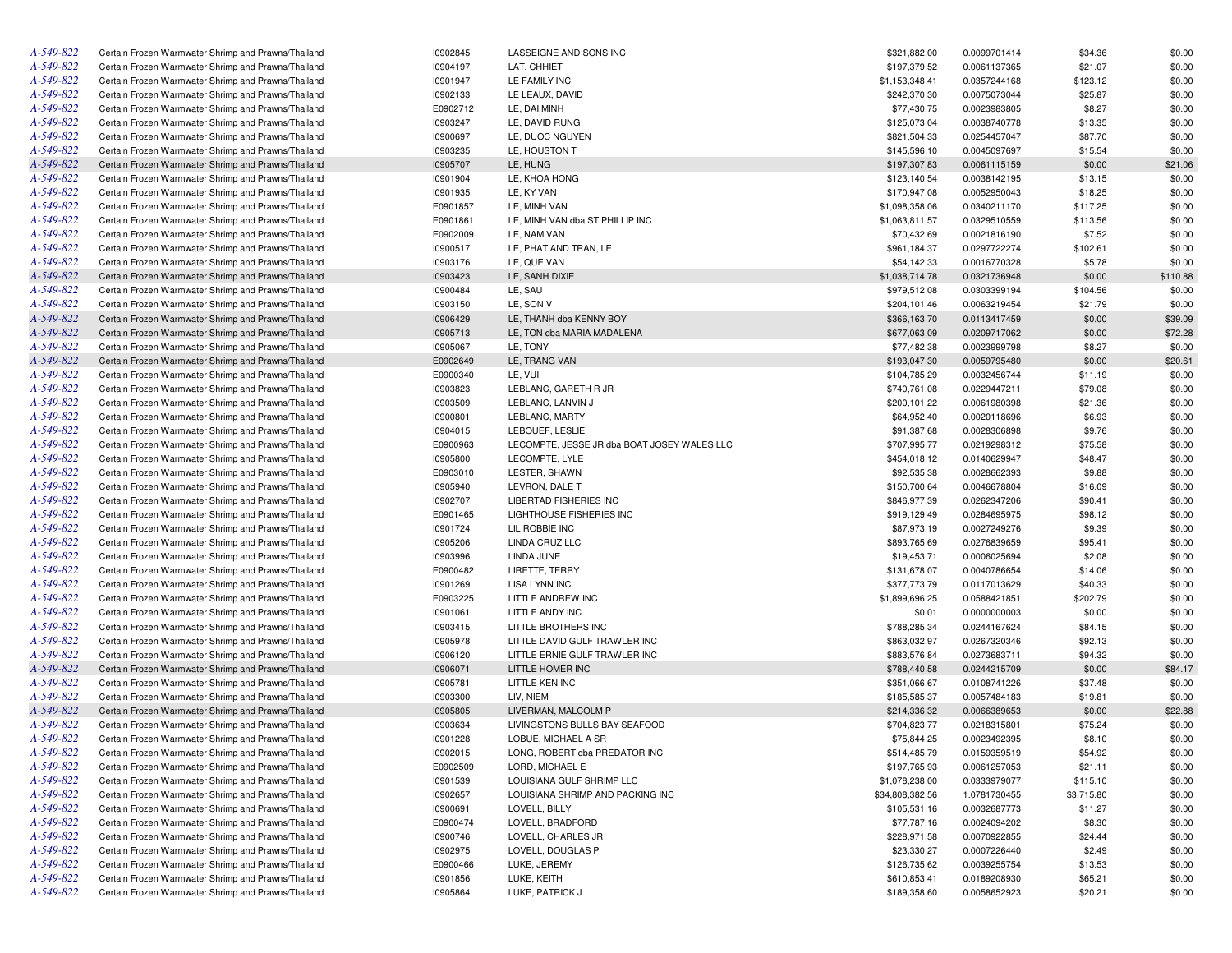| A-549-822 | Certain Frozen Warmwater Shrimp and Prawns/Thailand | E0900461 | LUKE, PAUL                                   | \$110,832.79    | 0.0034329928                 | \$11.83    | \$0.00  |
|-----------|-----------------------------------------------------|----------|----------------------------------------------|-----------------|------------------------------|------------|---------|
| A-549-822 | Certain Frozen Warmwater Shrimp and Prawns/Thailand | E0900450 | LUONG, KEVIN                                 | \$810,419.18    | 0.0251023475                 | \$86.51    | \$0.00  |
| A-549-822 | Certain Frozen Warmwater Shrimp and Prawns/Thailand | 10905679 | LUONG, THANH                                 | \$656,959.62    | 0.0203490108                 | \$0.00     | \$70.13 |
| A-549-822 | Certain Frozen Warmwater Shrimp and Prawns/Thailand | 10902344 | LUONG, THU X                                 | \$69,738.83     | 0.0021601270                 | \$7.44     | \$0.00  |
| A-549-822 | Certain Frozen Warmwater Shrimp and Prawns/Thailand | 10902193 | LUTZ, WILLIAM                                | \$102,719.38    | 0.0031816838                 | \$10.97    | \$0.00  |
| A-549-822 | Certain Frozen Warmwater Shrimp and Prawns/Thailand | 10900228 | LYDIA SHRIMP CO INC                          | \$178,069.85    | 0.0055156287                 | \$0.00     | \$19.01 |
| A-549-822 | Certain Frozen Warmwater Shrimp and Prawns/Thailand | E0902669 | <b>LYNDA RILEY INC</b>                       | \$935,800.83    | 0.0289859843                 | \$99.90    | \$0.00  |
| A-549-822 | Certain Frozen Warmwater Shrimp and Prawns/Thailand | 10902826 | MACHACEK, EDWARD J                           | \$53,431.92     | 0.0016550282                 | \$0.00     | \$5.70  |
| A-549-822 | Certain Frozen Warmwater Shrimp and Prawns/Thailand | 10905200 | MADERA CRUZ LLC                              | \$1,169,208.86  | 0.0362156867                 | \$124.81   | \$0.00  |
| A-549-822 | Certain Frozen Warmwater Shrimp and Prawns/Thailand | 10906446 | <b>MADISON SEAFOOD</b>                       | \$4,210,425.84  | 0.1304159319                 | \$449.46   | \$0.00  |
| A-549-822 | Certain Frozen Warmwater Shrimp and Prawns/Thailand | 10904858 | MAGWOOD, EDWIN WAYNE dba CA MAGWOOD AND SONS | \$239,755.40    | 0.0074263091                 | \$25.59    | \$0.00  |
| A-549-822 | Certain Frozen Warmwater Shrimp and Prawns/Thailand | E0901522 | MAISE, ROUBIN J                              | \$37,840.30     | 0.0011720852                 | \$4.04     | \$0.00  |
| A-549-822 | Certain Frozen Warmwater Shrimp and Prawns/Thailand | E0902561 | MALIBU                                       | \$874,690.16    | 0.0270931105                 | \$93.37    | \$0.00  |
| A-549-822 | Certain Frozen Warmwater Shrimp and Prawns/Thailand | E0901926 | <b>MAMACITA INC</b>                          | \$3,116,949.51  | 0.0965460242                 | \$332.73   | \$0.00  |
| A-549-822 | Certain Frozen Warmwater Shrimp and Prawns/Thailand | E0900557 | MAMOLO, TERRY                                | \$63,144.52     | 0.0019558714                 | \$6.74     | \$0.00  |
| A-549-822 | Certain Frozen Warmwater Shrimp and Prawns/Thailand | 10901862 | MANTEO SHRIMP CO                             | \$847,122.00    | 0.0262391999                 | \$90.43    | \$0.00  |
| A-549-822 | Certain Frozen Warmwater Shrimp and Prawns/Thailand | 10904143 | MAO, CHANDARASY                              | \$172,550.16    | 0.0053446589                 | \$18.42    | \$0.00  |
| A-549-822 | Certain Frozen Warmwater Shrimp and Prawns/Thailand | 10904125 | MAO, KIM                                     | \$220,005.72    | 0.0068145722                 | \$23.49    | \$0.00  |
| A-549-822 | Certain Frozen Warmwater Shrimp and Prawns/Thailand | 10901636 | MARCO CORP                                   | \$636,365.06    | 0.0197111042                 | \$67.93    | \$0.00  |
| A-549-822 | Certain Frozen Warmwater Shrimp and Prawns/Thailand | 10906172 | MARENO, ANSLEY                               | \$223,730.69    | 0.0069299514                 | \$23.88    | \$0.00  |
| A-549-822 | Certain Frozen Warmwater Shrimp and Prawns/Thailand | E0900539 | MARENO, KENNETH                              | \$202,168.41    | 0.0062620701                 | \$21.58    | \$0.00  |
| A-549-822 | Certain Frozen Warmwater Shrimp and Prawns/Thailand | 10901005 | MARIA ELENA INC                              | \$62,098.47     | 0.0019234705                 | \$6.63     | \$0.00  |
| A-549-822 | Certain Frozen Warmwater Shrimp and Prawns/Thailand | 10902695 | MARIACHI TRAWLERS INC                        | \$666,166.99    | 0.0206342047                 | \$71.11    | \$0.00  |
| A-549-822 | Certain Frozen Warmwater Shrimp and Prawns/Thailand | E0902504 | MARIE TERESA INC                             | \$1,356,467.40  | 0.0420159307                 | \$144.80   | \$0.00  |
| A-549-822 | Certain Frozen Warmwater Shrimp and Prawns/Thailand | 10905891 | <b>MARISA ELIDA INC</b>                      | \$941,261.00    | 0.0291551105                 | \$100.48   | \$0.00  |
| A-549-822 | Certain Frozen Warmwater Shrimp and Prawns/Thailand | 10905409 | MARRIS, ROY C JR                             | \$72,155.27     | 0.0022349751                 | \$7.70     | \$0.00  |
| A-549-822 | Certain Frozen Warmwater Shrimp and Prawns/Thailand | 10903370 | <b>MARTIN, DENNIS</b>                        | \$142,737.08    | 0.0044212130                 | \$15.24    | \$0.00  |
| A-549-822 | Certain Frozen Warmwater Shrimp and Prawns/Thailand | 10901508 | <b>MARTIN, SHARON</b>                        | \$42,027.95     | 0.0013017957                 | \$4.49     | \$0.00  |
| A-549-822 | Certain Frozen Warmwater Shrimp and Prawns/Thailand | 10902475 | MARY BEA INC                                 | \$1,133,150.83  | 0.0350988064                 | \$120.96   | \$0.00  |
| A-549-822 | Certain Frozen Warmwater Shrimp and Prawns/Thailand | 10900168 | MARY KALEI SHRIMP CO INC                     | \$162,190.57    | 0.0050237755                 | \$0.00     | \$17.31 |
| A-549-822 | Certain Frozen Warmwater Shrimp and Prawns/Thailand | 10903966 | <b>MASTER ALSTON</b>                         | \$1,063,141.62  | 0.0329303045                 | \$113.49   | \$0.00  |
| A-549-822 | Certain Frozen Warmwater Shrimp and Prawns/Thailand | E0900980 | MASTER BRANDON INC                           | \$376.814.24    | 0.0116716413                 | \$40.22    | \$0.00  |
| A-549-822 | Certain Frozen Warmwater Shrimp and Prawns/Thailand | 10903077 | MASTER GERALD TRAWLERS INC                   | \$1,322,284.74  | 0.0409571391                 | \$141.15   | \$0.00  |
| A-549-822 | Certain Frozen Warmwater Shrimp and Prawns/Thailand | E0900821 | MASTER JEFFREY INC                           | \$1,932,176.18  | 0.0598482355                 | \$206.26   | \$0.00  |
| A-549-822 | Certain Frozen Warmwater Shrimp and Prawns/Thailand | E0900344 | MASTER JIMBO INC                             | \$420,920.98    | 0.0130378266                 | \$44.93    | \$0.00  |
| A-549-822 | Certain Frozen Warmwater Shrimp and Prawns/Thailand | 10902882 | MASTER JUSTIN INC                            | \$331,425.83    | 0.0102657570                 | \$35.38    | \$0.00  |
| A-549-822 | Certain Frozen Warmwater Shrimp and Prawns/Thailand | 10905527 | MASTER KEN INC                               | \$451,689.31    |                              | \$48.22    | \$0.00  |
| A-549-822 | Certain Frozen Warmwater Shrimp and Prawns/Thailand | 10902904 | MASTER MIKE INC                              | \$1,342,016.25  | 0.0139908609<br>0.0415683132 |            |         |
| A-549-822 |                                                     | 10903013 |                                              |                 |                              | \$143.26   | \$0.00  |
| A-549-822 | Certain Frozen Warmwater Shrimp and Prawns/Thailand |          | MASTER RONALD INC dba RONALD E               | \$1,196,879.14  | 0.0370727604                 | \$127.77   | \$0.00  |
| A-549-822 | Certain Frozen Warmwater Shrimp and Prawns/Thailand | 10903792 | MATHERNE, CLAUDE I JR                        | \$88,778.17     | 0.0027498615                 | \$9.48     | \$0.00  |
|           | Certain Frozen Warmwater Shrimp and Prawns/Thailand | E0900049 | MATHERNE, JAMES J JR                         | \$144,035.12    | 0.0044614191                 | \$15.38    | \$0.00  |
| A-549-822 | Certain Frozen Warmwater Shrimp and Prawns/Thailand | E0900042 | MATHERNE, JAMES J SR                         | \$166,801.46    | 0.0051665957                 | \$17.81    | \$0.00  |
| A-549-822 | Certain Frozen Warmwater Shrimp and Prawns/Thailand | 10900785 | MATHERNE, LARRY JR                           | \$47,112.56     | 0.0014592891                 | \$5.03     | \$0.00  |
| A-549-822 | Certain Frozen Warmwater Shrimp and Prawns/Thailand | 10902610 | MATHERNE, LOUIS M SR                         | \$41,086.38     | 0.0012726310                 | \$4.39     | \$0.00  |
| A-549-822 | Certain Frozen Warmwater Shrimp and Prawns/Thailand | 10903447 | <b>MATHEWS, PATRICK T</b>                    | \$2,680,501.04  | 0.0830272411                 | \$286.14   | \$0.00  |
| A-549-822 | Certain Frozen Warmwater Shrimp and Prawns/Thailand | 10902195 | MAVAR, MARK D                                | \$23,180,892.39 | 0.7180170840                 | \$2,474.56 | \$0.00  |
| A-549-822 | Certain Frozen Warmwater Shrimp and Prawns/Thailand | E0902985 | MAYEUX, ROSELYN                              | \$91,463.27     | 0.0028330312                 | \$9.76     | \$0.00  |
| A-549-822 | Certain Frozen Warmwater Shrimp and Prawns/Thailand | 10904427 | <b>MAYPORTER INC</b>                         | \$523,707.22    | 0.0162215813                 | \$55.91    | \$0.00  |
| A-549-822 | Certain Frozen Warmwater Shrimp and Prawns/Thailand | E0900648 | MCANESPY, HENRY                              | \$130,450.31    | 0.0040406361                 | \$13.93    | \$0.00  |
| A-549-822 | Certain Frozen Warmwater Shrimp and Prawns/Thailand | E0903229 | MCANESPY, LOUIS                              | \$77,097.00     | 0.0023880428                 | \$8.23     | \$0.00  |
| A-549-822 | Certain Frozen Warmwater Shrimp and Prawns/Thailand | E0903260 | MCCLELLAN, EUGENE GARDNER                    | \$170,555.89    | 0.0052828873                 | \$18.21    | \$0.00  |
| A-549-822 | Certain Frozen Warmwater Shrimp and Prawns/Thailand | 10903760 | MCCLELLAN, EUGENE GARDNER dba MISS GEORGIA   | \$244,378.14    | 0.0075694963                 | \$26.09    | \$0.00  |
| A-549-822 | Certain Frozen Warmwater Shrimp and Prawns/Thailand | 10905854 | MCCUISTON, DENNY C                           | \$29,302.22     | 0.0009076223                 | \$3.13     | \$0.00  |
| A-549-822 | Certain Frozen Warmwater Shrimp and Prawns/Thailand | E0903218 | MCKENZIE, GEORGE B JR                        | \$215,287.23    | 0.0066684193                 | \$22.98    | \$0.00  |
| A-549-822 | Certain Frozen Warmwater Shrimp and Prawns/Thailand | E0903249 | <b>MCKOIN, ROBERT</b>                        | \$49,253.49     | 0.0015256034                 | \$5.26     | \$0.00  |
| A-549-822 | Certain Frozen Warmwater Shrimp and Prawns/Thailand | 10901215 | MELANCON, TERRAL J                           | \$49,146.80     | 0.0015222987                 | \$5.25     | \$0.00  |
| A-549-822 | Certain Frozen Warmwater Shrimp and Prawns/Thailand | 10902851 | MER SHRIMP INC                               | \$365,222.00    | 0.0113125772                 | \$38.99    | \$0.00  |
| A-549-822 | Certain Frozen Warmwater Shrimp and Prawns/Thailand | E0902124 | MICHAEL ANTHONY INC                          | \$831,212.54    | 0.0257464119                 | \$88.73    | \$0.00  |
| A-549-822 | Certain Frozen Warmwater Shrimp and Prawns/Thailand | 10900369 | MICHAEL S INC                                | \$886,743.39    | 0.0274664535                 | \$94.66    | \$0.00  |
| A-549-822 | Certain Frozen Warmwater Shrimp and Prawns/Thailand | 10900251 | MIGHTY B SHRIMP CO. INC                      | \$133,078.36    | 0.0041220387                 | \$0.00     | \$14.21 |
| A-549-822 | Certain Frozen Warmwater Shrimp and Prawns/Thailand | E0902715 | MILES, RICKY DAVID                           | \$191,296.84    | 0.0059253284                 | \$20.42    | \$0.00  |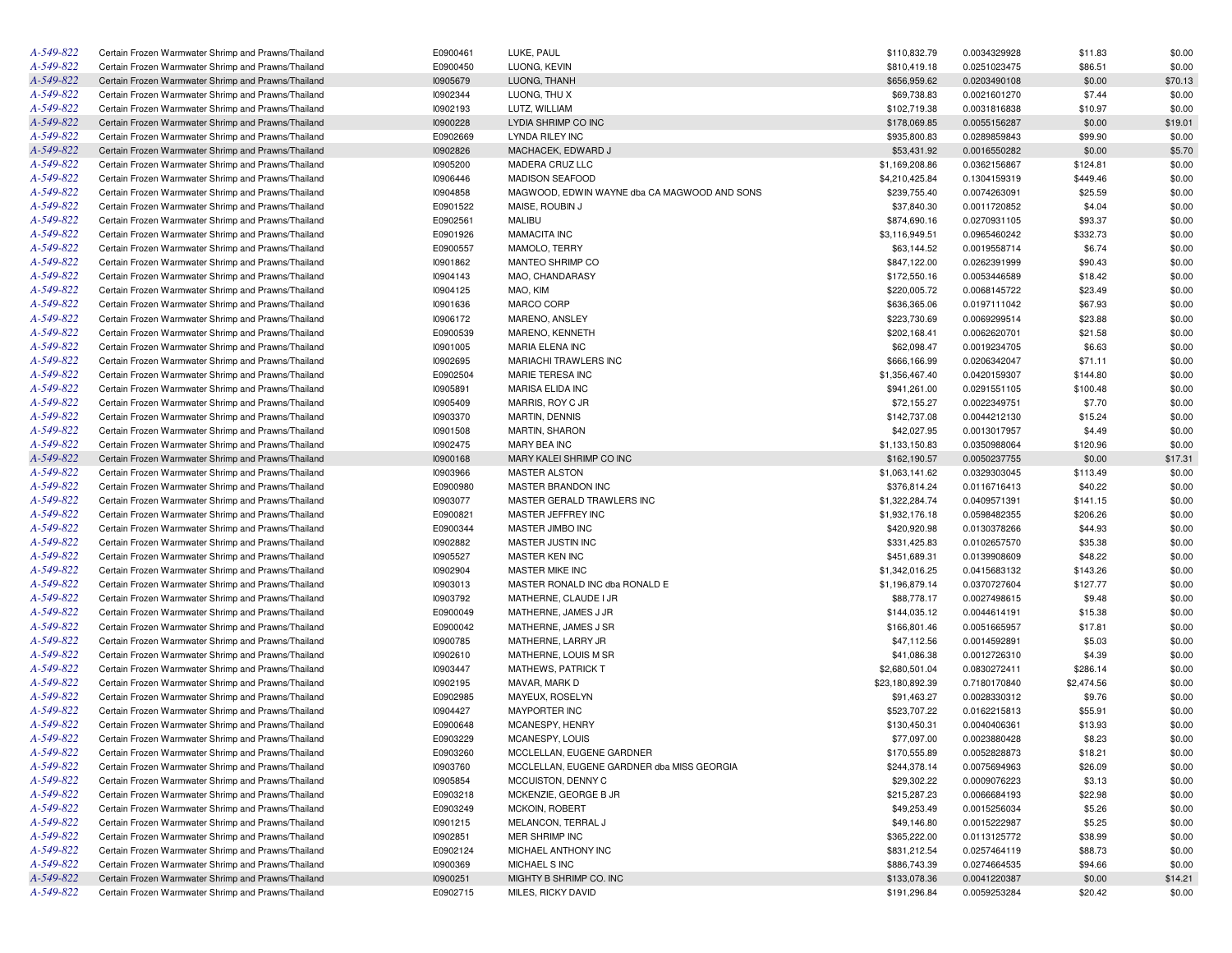| A-549-822 | Certain Frozen Warmwater Shrimp and Prawns/Thailand | 10905042 | MILITELLO AND SON INC                          | \$296,860.92    | 0.0091951254 | \$31.69  | \$0.00     |
|-----------|-----------------------------------------------------|----------|------------------------------------------------|-----------------|--------------|----------|------------|
| A-549-822 | Certain Frozen Warmwater Shrimp and Prawns/Thailand | 10901701 | MILLER, GERALD N JR                            | \$370,033.74    | 0.0114616186 | \$0.00   | \$39.50    |
| A-549-822 | Certain Frozen Warmwater Shrimp and Prawns/Thailand | 10903562 | MILLIS, RAEFORD                                | \$85,439.48     | 0.0026464471 | \$9.12   | \$0.00     |
| A-549-822 | Certain Frozen Warmwater Shrimp and Prawns/Thailand | 10902993 | MILLIS, TIMMIE LEE                             | \$275,529.26    | 0.0085343874 | \$29.41  | \$0.00     |
| A-549-822 | Certain Frozen Warmwater Shrimp and Prawns/Thailand | 10900179 | MISS ADAELISA INC                              | \$443,425.50    | 0.0137348933 | \$0.00   | \$47.34    |
| A-549-822 | Certain Frozen Warmwater Shrimp and Prawns/Thailand | 10905482 | MISS ADRIANNA INC                              | \$314,270.87    | 0.0097343903 | \$33.55  | \$0.00     |
| A-549-822 | Certain Frozen Warmwater Shrimp and Prawns/Thailand | E0902395 | MISS ASHLEIGH INC                              | \$1,319,101.35  | 0.0408585351 | \$140.81 | \$0.00     |
| A-549-822 | Certain Frozen Warmwater Shrimp and Prawns/Thailand | E0902403 | MISS BARBARA INC                               | \$1,184,603.19  | 0.0366925187 | \$126.46 | \$0.00     |
| A-549-822 | Certain Frozen Warmwater Shrimp and Prawns/Thailand | 10905470 | MISS BECKY SEAFOOD INC dba SAFE HARBOR SEAFOOD | \$30,922,056.88 | 0.9577959614 | \$0.00   | \$3,300.93 |
| A-549-822 | Certain Frozen Warmwater Shrimp and Prawns/Thailand | 10906009 | MISS BERNADETTE A INC                          | \$836,799.35    | 0.0259194607 | \$89.33  | \$0.00     |
| A-549-822 | Certain Frozen Warmwater Shrimp and Prawns/Thailand | 10906369 | MISS CANDACE NICOLE INC                        | \$782,018.87    | 0.0242226615 | \$83.48  | \$0.00     |
| A-549-822 | Certain Frozen Warmwater Shrimp and Prawns/Thailand | 10903065 | MISS CARLA JEAN INC                            | \$885,457.94    | 0.0274266373 | \$94.52  | \$0.00     |
| A-549-822 | Certain Frozen Warmwater Shrimp and Prawns/Thailand | 10904571 | MISS CAROLINE INC                              | \$806,247.82    | 0.0249731416 | \$86.07  | \$0.00     |
| A-549-822 | Certain Frozen Warmwater Shrimp and Prawns/Thailand | 10902958 | MISS CAROLYN LOUISE INC                        | \$1,585,893.60  | 0.0491222978 | \$169.29 | \$0.00     |
| A-549-822 | Certain Frozen Warmwater Shrimp and Prawns/Thailand | 10902278 | MISS CLEDA JO INC                              | \$1,175,076.93  | 0.0363974474 | \$125.44 | \$0.00     |
| A-549-822 |                                                     | 10906058 | MISS DANIELLE GULF TRAWLER INC                 |                 |              | \$83.58  | \$0.00     |
| A-549-822 | Certain Frozen Warmwater Shrimp and Prawns/Thailand |          | MISS ELLIE INC                                 | \$782,937.13    | 0.0242511041 |          |            |
|           | Certain Frozen Warmwater Shrimp and Prawns/Thailand | E0902438 |                                                | \$606,551.90    | 0.0187876558 | \$64.75  | \$0.00     |
| A-549-822 | Certain Frozen Warmwater Shrimp and Prawns/Thailand | 10904410 | MISS EMILY INC                                 | \$236,256.22    | 0.0073179237 | \$0.00   | \$25.22    |
| A-549-822 | Certain Frozen Warmwater Shrimp and Prawns/Thailand | 10900887 | MISS FINA INC                                  | \$678,844.63    | 0.0210268886 | \$72.47  | \$0.00     |
| A-549-822 | Certain Frozen Warmwater Shrimp and Prawns/Thailand | E0902399 | <b>MISS HANNAH INC</b>                         | \$1,439,097.06  | 0.0445753450 | \$153.62 | \$0.00     |
| A-549-822 | Certain Frozen Warmwater Shrimp and Prawns/Thailand | 10906127 | <b>MISS HILARY INC</b>                         | \$816,676.00    | 0.0252961495 | \$87.18  | \$0.00     |
| A-549-822 | Certain Frozen Warmwater Shrimp and Prawns/Thailand | 10902456 | MISS JEANETTE B                                | \$902,077.61    | 0.0279414237 | \$96.30  | \$0.00     |
| A-549-822 | Certain Frozen Warmwater Shrimp and Prawns/Thailand | 10901959 | MISS KANDY TRAN LLC                            | \$1,777,502.70  | 0.0550572982 | \$189.75 | \$0.00     |
| A-549-822 | Certain Frozen Warmwater Shrimp and Prawns/Thailand | 10904697 | <b>MISS KATHI INC</b>                          | \$1,111,623.48  | 0.0344320070 | \$118.67 | \$0.00     |
| A-549-822 | Certain Frozen Warmwater Shrimp and Prawns/Thailand | 10904029 | <b>MISS KELSEY</b>                             | \$935,483.35    | 0.0289761505 | \$99.86  | \$0.00     |
| A-549-822 | Certain Frozen Warmwater Shrimp and Prawns/Thailand | 10901030 | MISS LIZ INC                                   | \$81,730.33     | 0.0025315580 | \$8.72   | \$0.00     |
| A-549-822 | Certain Frozen Warmwater Shrimp and Prawns/Thailand | E0902391 | <b>MISS LORAINE INC</b>                        | \$1,040,453.46  | 0.0322275496 | \$111.07 | \$0.00     |
| A-549-822 | Certain Frozen Warmwater Shrimp and Prawns/Thailand | 10906104 | MISS MADELINE INC                              | \$856,383.84    | 0.0265260809 | \$91.42  | \$0.00     |
| A-549-822 | Certain Frozen Warmwater Shrimp and Prawns/Thailand | 10902236 | MISS MARIA INEZ INC                            | \$496,644.38    | 0.0153833228 | \$0.00   | \$53.02    |
| A-549-822 | Certain Frozen Warmwater Shrimp and Prawns/Thailand | 10904022 | <b>MISS MARIE INC</b>                          | \$647,335.77    | 0.0200509167 | \$69.10  | \$0.00     |
| A-549-822 | Certain Frozen Warmwater Shrimp and Prawns/Thailand | 10902952 | MISS MARILYN LOUISE INC                        | \$1,587,114.08  | 0.0491601015 | \$169.42 | \$0.00     |
| A-549-822 | Certain Frozen Warmwater Shrimp and Prawns/Thailand | E0902524 | MISS MARISSA INC                               | \$735,580.90    | 0.0227842675 | \$78.52  | \$0.00     |
| A-549-822 | Certain Frozen Warmwater Shrimp and Prawns/Thailand | 10906136 | MISS RHIANNA INC                               | \$637,228.82    | 0.0197378587 | \$68.02  | \$0.00     |
| A-549-822 | Certain Frozen Warmwater Shrimp and Prawns/Thailand | 10901121 | MISS VERNA INC                                 | \$782,369.12    | 0.0242335103 | \$83.52  | \$0.00     |
| A-549-822 | Certain Frozen Warmwater Shrimp and Prawns/Thailand | 10906196 | MISS WINNIE INC                                | \$669,488.00    | 0.0207370714 | \$71.47  | \$0.00     |
| A-549-822 | Certain Frozen Warmwater Shrimp and Prawns/Thailand | 10902862 | MIZ SHIRLEY INC                                | \$618,350.00    | 0.0191530963 | \$66.01  | \$0.00     |
| A-549-822 | Certain Frozen Warmwater Shrimp and Prawns/Thailand | 10900149 | MOBLEY, BRYAN A                                | \$150,335.81    | 0.0046565800 | \$16.05  | \$0.00     |
| A-549-822 | Certain Frozen Warmwater Shrimp and Prawns/Thailand | E0901084 | MOLL, JERRY JR                                 | \$45,864.74     | 0.0014206384 | \$4.90   | \$0.00     |
| A-549-822 | Certain Frozen Warmwater Shrimp and Prawns/Thailand | 10903640 | MOM AND DAD INC                                | \$386,480.69    | 0.0119710550 | \$41.26  | \$0.00     |
| A-549-822 | Certain Frozen Warmwater Shrimp and Prawns/Thailand | E0903326 | MOORE, CARL                                    | \$520,944.90    | 0.0161360198 | \$55.61  | \$0.00     |
| A-549-822 | Certain Frozen Warmwater Shrimp and Prawns/Thailand | 10900221 | MOORE, RICHARD E dba JP MOORE INC              | \$449,672.78    | 0.0139283999 | \$48.00  | \$0.00     |
| A-549-822 | Certain Frozen Warmwater Shrimp and Prawns/Thailand | 10901605 | MORALES, KIMBERLY                              | \$291,796.61    | 0.0090382608 | \$31.15  | \$0.00     |
| A-549-822 | Certain Frozen Warmwater Shrimp and Prawns/Thailand | 10901372 | MORRIS, JESSE SR                               | \$75,792.20     | 0.0023476272 | \$8.09   | \$0.00     |
| A-549-822 | Certain Frozen Warmwater Shrimp and Prawns/Thailand | E0903053 | MORRISON, STEPHEN D JR                         | \$485,502.86    | 0.0150382195 | \$51.83  | \$0.00     |
| A-549-822 | Certain Frozen Warmwater Shrimp and Prawns/Thailand |          |                                                |                 |              |          |            |
|           |                                                     | 10903521 | MOTLEY, KENNETH dba MISS HAZEL INC             | \$313,585.41    | 0.0097131585 | \$33.48  | \$0.00     |
| A-549-822 | Certain Frozen Warmwater Shrimp and Prawns/Thailand | 10902226 | MUCHO LOCO INC                                 | \$510,652.76    | 0.0158172256 | \$0.00   | \$54.51    |
| A-549-822 | Certain Frozen Warmwater Shrimp and Prawns/Thailand | E0900201 | MUND, MARK E dba LITTLE ARTHUR AND LITTLE MARK | \$794,432.46    | 0.0246071665 | \$84.81  | \$0.00     |
| A-549-822 | Certain Frozen Warmwater Shrimp and Prawns/Thailand | E0902479 | MUTH, GARY J SR                                | \$146,988.19    | 0.0045528891 | \$15.69  | \$0.00     |
| A-549-822 | Certain Frozen Warmwater Shrimp and Prawns/Thailand | 10901562 | NACCIO, ANDREW                                 | \$110,261.83    | 0.0034153076 | \$11.77  | \$0.00     |
| A-549-822 | Certain Frozen Warmwater Shrimp and Prawns/Thailand | 10902145 | NACIO, LANCE M                                 | \$678,260.75    | 0.0210088032 | \$72.40  | \$0.00     |
| A-549-822 | Certain Frozen Warmwater Shrimp and Prawns/Thailand | 10902270 | NANCY JOY INC                                  | \$679,122.16    | 0.0210354850 | \$72.50  | \$0.00     |
| A-549-822 | Certain Frozen Warmwater Shrimp and Prawns/Thailand | 10900760 | NAQUIN, ANTOINE JR                             | \$156,554.83    | 0.0048492112 | \$16.71  | \$0.00     |
| A-549-822 | Certain Frozen Warmwater Shrimp and Prawns/Thailand | 10903711 | NAUTILUS LLC                                   | \$774,449.93    | 0.0239882172 | \$82.67  | \$0.00     |
| A-549-822 | Certain Frozen Warmwater Shrimp and Prawns/Thailand | E0900385 | NEELY, BOBBY H                                 | \$90,243.70     | 0.0027952556 | \$9.63   | \$0.00     |
| A-549-822 | Certain Frozen Warmwater Shrimp and Prawns/Thailand | E0901517 | NELSON, GORDON KENT SR                         | \$123,595.57    | 0.0038283138 | \$13.19  | \$0.00     |
| A-549-822 | Certain Frozen Warmwater Shrimp and Prawns/Thailand | E0902608 | NELSON, GORDON W III                           | \$202,400.66    | 0.0062692639 | \$21.61  | \$0.00     |
| A-549-822 | Certain Frozen Warmwater Shrimp and Prawns/Thailand | E0902613 | NELSONS QUALITY SHRIMP COMPANY                 | \$1,203,359.04  | 0.0372734722 | \$128.46 | \$0.00     |
| A-549-822 | Certain Frozen Warmwater Shrimp and Prawns/Thailand | 10902367 | NEW WAY INC                                    | \$981,344.42    | 0.0303966753 | \$104.76 | \$0.00     |
| A-549-822 | Certain Frozen Warmwater Shrimp and Prawns/Thailand | E0902569 | NGO, DUC NGOC                                  | \$1,293,680.00  | 0.0400711209 | \$138.10 | \$0.00     |
| A-549-822 | Certain Frozen Warmwater Shrimp and Prawns/Thailand | E0902581 | NGO, TAI RICH                                  | \$118,586.75    | 0.0036731680 | \$0.00   | \$12.66    |
| A-549-822 | Certain Frozen Warmwater Shrimp and Prawns/Thailand | 10902362 | NGO, VU HOANG                                  | \$309,938.30    | 0.0096001910 | \$33.09  | \$0.00     |
|           |                                                     |          |                                                |                 |              |          |            |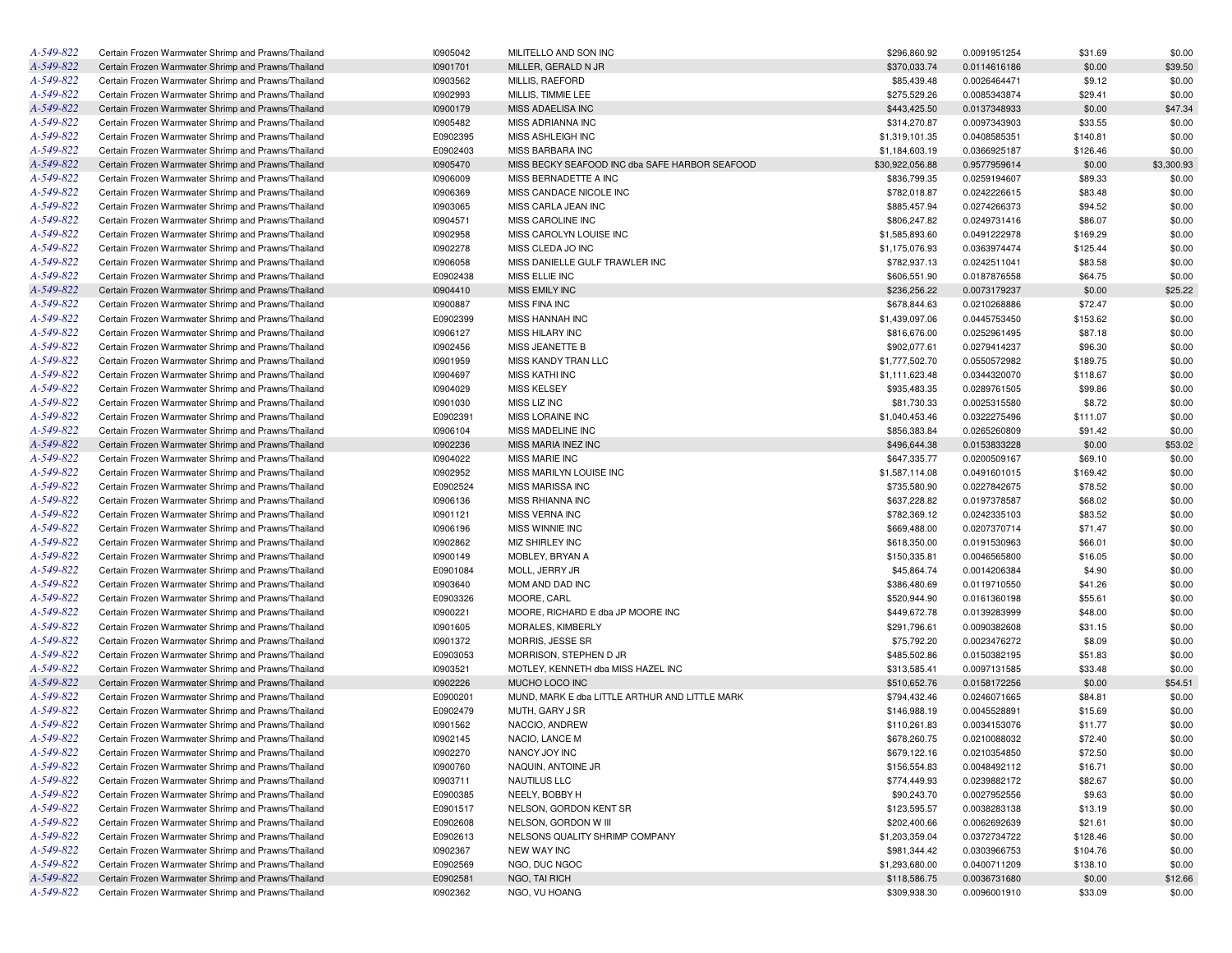| A-549-822 | Certain Frozen Warmwater Shrimp and Prawns/Thailand | E0901961 | NGUYEN, ANDY THUY                                          | \$922,827.53   | 0.0285841425                 | \$98.51  | \$0.00  |
|-----------|-----------------------------------------------------|----------|------------------------------------------------------------|----------------|------------------------------|----------|---------|
| A-549-822 | Certain Frozen Warmwater Shrimp and Prawns/Thailand | E0901941 | NGUYEN, BA                                                 | \$85,445.67    | 0.0026466389                 | \$9.12   | \$0.00  |
| A-549-822 | Certain Frozen Warmwater Shrimp and Prawns/Thailand | E0900299 | NGUYEN, BAY VAN                                            | \$186,961.25   | 0.0057910355                 | \$19.96  | \$0.00  |
| A-549-822 | Certain Frozen Warmwater Shrimp and Prawns/Thailand | 10904261 | NGUYEN, BE                                                 | \$59,001.68    | 0.0018275489                 | \$6.30   | \$0.00  |
| A-549-822 | Certain Frozen Warmwater Shrimp and Prawns/Thailand | 10904902 | NGUYEN, BIEN                                               | \$117,337.68   | 0.0036344787                 | \$12.53  | \$0.00  |
| A-549-822 | Certain Frozen Warmwater Shrimp and Prawns/Thailand | 10901977 | NGUYEN, BINH V                                             | \$219,901.90   | 0.0068113565                 | \$23.47  | \$0.00  |
| A-549-822 | Certain Frozen Warmwater Shrimp and Prawns/Thailand | 10904155 | NGUYEN, BINH V                                             | \$202,631.00   | 0.0062763986                 | \$21.63  | \$0.00  |
| A-549-822 | Certain Frozen Warmwater Shrimp and Prawns/Thailand | E0901969 | NGUYEN, BINH VAN                                           | \$630,143.02   | 0.0195183795                 | \$67.27  | \$0.00  |
| A-549-822 | Certain Frozen Warmwater Shrimp and Prawns/Thailand | 10902304 | NGUYEN, CAN VAN                                            | \$87,646.79    | 0.0027148175                 | \$9.36   | \$0.00  |
| A-549-822 | Certain Frozen Warmwater Shrimp and Prawns/Thailand | 10902288 | NGUYEN, CANH dba SIM CORPORATION                           | \$274,802.67   | 0.0085118816                 | \$29.34  | \$0.00  |
| A-549-822 | Certain Frozen Warmwater Shrimp and Prawns/Thailand | 10905858 | NGUYEN, CHAM VAN                                           | \$127,042.00   | 0.0039350653                 | \$0.00   | \$13.56 |
| A-549-822 | Certain Frozen Warmwater Shrimp and Prawns/Thailand | 10904008 | NGUYEN, CHUC                                               | \$214,904.00   | 0.0066565489                 | \$0.00   | \$22.94 |
| A-549-822 | Certain Frozen Warmwater Shrimp and Prawns/Thailand | E0901849 | NGUYEN, CHUC TAN                                           | \$1,392,219.27 | 0.0431233278                 | \$148.62 | \$0.00  |
| A-549-822 | Certain Frozen Warmwater Shrimp and Prawns/Thailand | 10900160 | NGUYEN, DAN V                                              | \$937,169.92   | 0.0290283912                 | \$100.04 | \$0.00  |
| A-549-822 | Certain Frozen Warmwater Shrimp and Prawns/Thailand | E0902565 | NGUYEN, DANG                                               | \$1,509,680.59 | 0.0467616361                 | \$161.16 | \$0.00  |
| A-549-822 | Certain Frozen Warmwater Shrimp and Prawns/Thailand | E0901957 | NGUYEN, DAY                                                | \$41,222.28    | 0.0012768405                 | \$4.40   | \$0.00  |
| A-549-822 | Certain Frozen Warmwater Shrimp and Prawns/Thailand | 10905866 | NGUYEN, DEN                                                | \$151,465.79   | 0.0046915806                 | \$16.17  | \$0.00  |
| A-549-822 | Certain Frozen Warmwater Shrimp and Prawns/Thailand | E0902905 | NGUYEN, DINH                                               | \$60,544.46    | 0.0018753358                 | \$6.46   | \$0.00  |
| A-549-822 | Certain Frozen Warmwater Shrimp and Prawns/Thailand | E0902061 | NGUYEN, DINH dba BIG LUCAS                                 | \$1,070,475.98 | 0.0331574828                 | \$114.27 | \$0.00  |
| A-549-822 | Certain Frozen Warmwater Shrimp and Prawns/Thailand | E0902065 | NGUYEN, DINH dba ST LUCAS                                  | \$807,647.37   | 0.0250164920                 | \$86.22  | \$0.00  |
| A-549-822 |                                                     |          |                                                            |                |                              |          |         |
|           | Certain Frozen Warmwater Shrimp and Prawns/Thailand | 10904295 | NGUYEN, DUNG                                               | \$50,743.45    | 0.0015717542                 | \$5.42   | \$0.00  |
| A-549-822 | Certain Frozen Warmwater Shrimp and Prawns/Thailand | 10900568 | NGUYEN, DUNG ANH AND XUAN DUONG AKA NGUYEN, DUNG ANH & DUC | \$503,738.07   | 0.0156030464                 | \$53.77  | \$0.00  |
| A-549-822 | Certain Frozen Warmwater Shrimp and Prawns/Thailand | 10904042 | NGUYEN, ELIZABETH                                          | \$2,715,339.26 | 0.0841063383                 | \$289.86 | \$0.00  |
| A-549-822 | Certain Frozen Warmwater Shrimp and Prawns/Thailand | 10902297 | NGUYEN, GIAU V                                             | \$141,564.12   | 0.0043848811                 | \$15.11  | \$0.00  |
| A-549-822 | Certain Frozen Warmwater Shrimp and Prawns/Thailand | 10900740 | NGUYEN, HA T                                               | \$348,290.25   | 0.0107881244                 | \$37.18  | \$0.00  |
| A-549-822 | Certain Frozen Warmwater Shrimp and Prawns/Thailand | 10905625 | NGUYEN, HAI dba JIMMY BOY                                  | \$157,193.89   | 0.0048690058                 | \$16.78  | \$0.00  |
| A-549-822 | Certain Frozen Warmwater Shrimp and Prawns/Thailand | E0902557 | NGUYEN, HAN VAN                                            | \$622,702.63   | 0.0192879169                 | \$66.47  | \$0.00  |
| A-549-822 | Certain Frozen Warmwater Shrimp and Prawns/Thailand | 10903918 | NGUYEN, HAN VAN                                            | \$703,584.55   | 0.0217931958                 | \$75.11  | \$0.00  |
| A-549-822 | Certain Frozen Warmwater Shrimp and Prawns/Thailand | 10906441 | NGUYEN, HANH                                               | \$479,864.20   | 0.0148635647                 | \$51.23  | \$0.00  |
| A-549-822 | Certain Frozen Warmwater Shrimp and Prawns/Thailand | E0901853 | NGUYEN, HAO VAN                                            | \$707,055.54   | 0.0219007081                 | \$75.48  | \$0.00  |
| A-549-822 | Certain Frozen Warmwater Shrimp and Prawns/Thailand | E0903107 | NGUYEN, HARRY V dba MISS JENIFER                           | \$860,337.06   | 0.0266485300                 | \$91.84  | \$0.00  |
| A-549-822 | Certain Frozen Warmwater Shrimp and Prawns/Thailand | 10902482 | NGUYEN, HENRI HIEP                                         | \$106,929.76   | 0.0033120983                 | \$11.41  | \$0.00  |
| A-549-822 | Certain Frozen Warmwater Shrimp and Prawns/Thailand | 10904149 | NGUYEN, HENRY TRANG                                        | \$200,512.94   | 0.0062107927                 | \$21.40  | \$0.00  |
| A-549-822 | Certain Frozen Warmwater Shrimp and Prawns/Thailand | E0900291 | NGUYEN, HIEN                                               | \$633,955.15   | 0.0196364584                 | \$67.67  | \$0.00  |
| A-549-822 | Certain Frozen Warmwater Shrimp and Prawns/Thailand | E0902491 | NGUYEN, HIEN THI dba BOSSY LADY                            | \$65,804.26    | 0.0020382556                 | \$0.00   | \$7.02  |
| A-549-822 | Certain Frozen Warmwater Shrimp and Prawns/Thailand | E0902495 | NGUYEN, HIEN THI dba BOSSY LADY II                         | \$94,143.38    | 0.0029160463                 | \$0.00   | \$10.05 |
| A-549-822 | Certain Frozen Warmwater Shrimp and Prawns/Thailand | 10900847 | NGUYEN, HOA                                                | \$444,214.13   | 0.0137593208                 | \$47.42  | \$0.00  |
| A-549-822 | Certain Frozen Warmwater Shrimp and Prawns/Thailand | 10903317 | NGUYEN, HOA MINH                                           | \$1,714,706.93 | 0.0531122292                 | \$183.05 | \$0.00  |
| A-549-822 | Certain Frozen Warmwater Shrimp and Prawns/Thailand | 10902009 | NGUYEN, HOA T                                              | \$91,593.70    | 0.0028370712                 | \$9.78   | \$0.00  |
| A-549-822 | Certain Frozen Warmwater Shrimp and Prawns/Thailand | 10903203 | NGUYEN, HOANG                                              | \$406,919.14   | 0.0126041263                 | \$43.44  | \$0.00  |
| A-549-822 | Certain Frozen Warmwater Shrimp and Prawns/Thailand | 10905847 | NGUYEN, HOANG                                              | \$168,325.52   | 0.0052138027                 | \$17.97  | \$0.00  |
| A-549-822 | Certain Frozen Warmwater Shrimp and Prawns/Thailand | E0902964 | NGUYEN, HOANG dba TUAN KIET                                | \$2,035,715.96 | 0.0630553308                 | \$217.31 | \$0.00  |
| A-549-822 | Certain Frozen Warmwater Shrimp and Prawns/Thailand | E0901937 | NGUYEN, HOANG XUAN                                         | \$652,366.73   | 0.0202067483                 | \$69.64  | \$0.00  |
| A-549-822 | Certain Frozen Warmwater Shrimp and Prawns/Thailand | E0901883 | NGUYEN, HUNG MANH                                          | \$1,015,110.74 | 0.0314425709                 | \$108.36 | \$0.00  |
| A-549-822 | Certain Frozen Warmwater Shrimp and Prawns/Thailand | 10901923 | NGUYEN, HUNG V                                             | \$183,999.41   | 0.0056992940                 | \$19.64  | \$0.00  |
| A-549-822 | Certain Frozen Warmwater Shrimp and Prawns/Thailand | 10904648 | NGUYEN, JACKIE TIN                                         | \$866,383.13   | 0.0268358042                 | \$92.49  | \$0.00  |
| A-549-822 | Certain Frozen Warmwater Shrimp and Prawns/Thailand | 10904274 | NGUYEN, JEFFERSON                                          | \$56,362.54    | 0.0017458028                 | \$6.02   | \$0.00  |
| A-549-822 | Certain Frozen Warmwater Shrimp and Prawns/Thailand | E0903128 | NGUYEN, JENNIFER T.                                        | \$167,074.07   | 0.0051750396                 | \$17.84  | \$0.00  |
| A-549-822 | Certain Frozen Warmwater Shrimp and Prawns/Thailand | 10904380 | NGUYEN, JOE                                                | \$521,925.43   | 0.0161663912                 | \$55.72  | \$0.00  |
| A-549-822 | Certain Frozen Warmwater Shrimp and Prawns/Thailand | 10901157 | NGUYEN, KHAI                                               | \$2,617,987,22 | 0.0810909053                 | \$279.47 | \$0.00  |
| A-549-822 | Certain Frozen Warmwater Shrimp and Prawns/Thailand | 10902871 | NGUYEN, KHANH                                              | \$558,784.43   | 0.0173080812                 | \$59.65  | \$0.00  |
| A-549-822 | Certain Frozen Warmwater Shrimp and Prawns/Thailand | 10905795 | NGUYEN, KIM MAI                                            | \$1,625,794.37 | 0.0503582051                 | \$173.55 | \$0.00  |
| A-549-822 | Certain Frozen Warmwater Shrimp and Prawns/Thailand | 10905813 | NGUYEN, KIM THOA                                           | \$47,521.42    | 0.0014719533                 | \$5.07   | \$0.00  |
| A-549-822 | Certain Frozen Warmwater Shrimp and Prawns/Thailand | E0901981 | NGUYEN, LAM VAN                                            | \$30,256.25    | 0.0009371729                 | \$3.23   | \$0.00  |
| A-549-822 | Certain Frozen Warmwater Shrimp and Prawns/Thailand | 10900607 | NGUYEN, LAM VAN dba LNN CORPORATION                        | \$1,032,170.45 | 0.0319709873                 | \$110.18 | \$0.00  |
| A-549-822 | Certain Frozen Warmwater Shrimp and Prawns/Thailand | E0902641 | NGUYEN, LAN XUAN                                           | \$60,068.45    | 0.0018605916                 | \$6.41   | \$0.00  |
| A-549-822 | Certain Frozen Warmwater Shrimp and Prawns/Thailand | 10900175 | NGUYEN, LANG                                               | \$298,650.81   | 0.0092505664                 | \$31.88  | \$0.00  |
| A-549-822 | Certain Frozen Warmwater Shrimp and Prawns/Thailand | 10901664 | NGUYEN, LAP                                                | \$831,993.27   | 0.0257705947                 | \$88.82  | \$0.00  |
| A-549-822 | Certain Frozen Warmwater Shrimp and Prawns/Thailand | 10904185 | NGUYEN, LAP VAN                                            | \$254,547.86   |                              | \$27.17  |         |
| A-549-822 |                                                     |          |                                                            |                | 0.0078844985                 |          | \$0.00  |
| A-549-822 | Certain Frozen Warmwater Shrimp and Prawns/Thailand | 10906359 | NGUYEN, LIEN THI                                           | \$109,609.49   | 0.0033951017<br>0.0184363238 | \$11.70  | \$0.00  |
|           | Certain Frozen Warmwater Shrimp and Prawns/Thailand | 10905749 | NGUYEN, LISA                                               | \$595,209.29   |                              | \$0.00   | \$63.54 |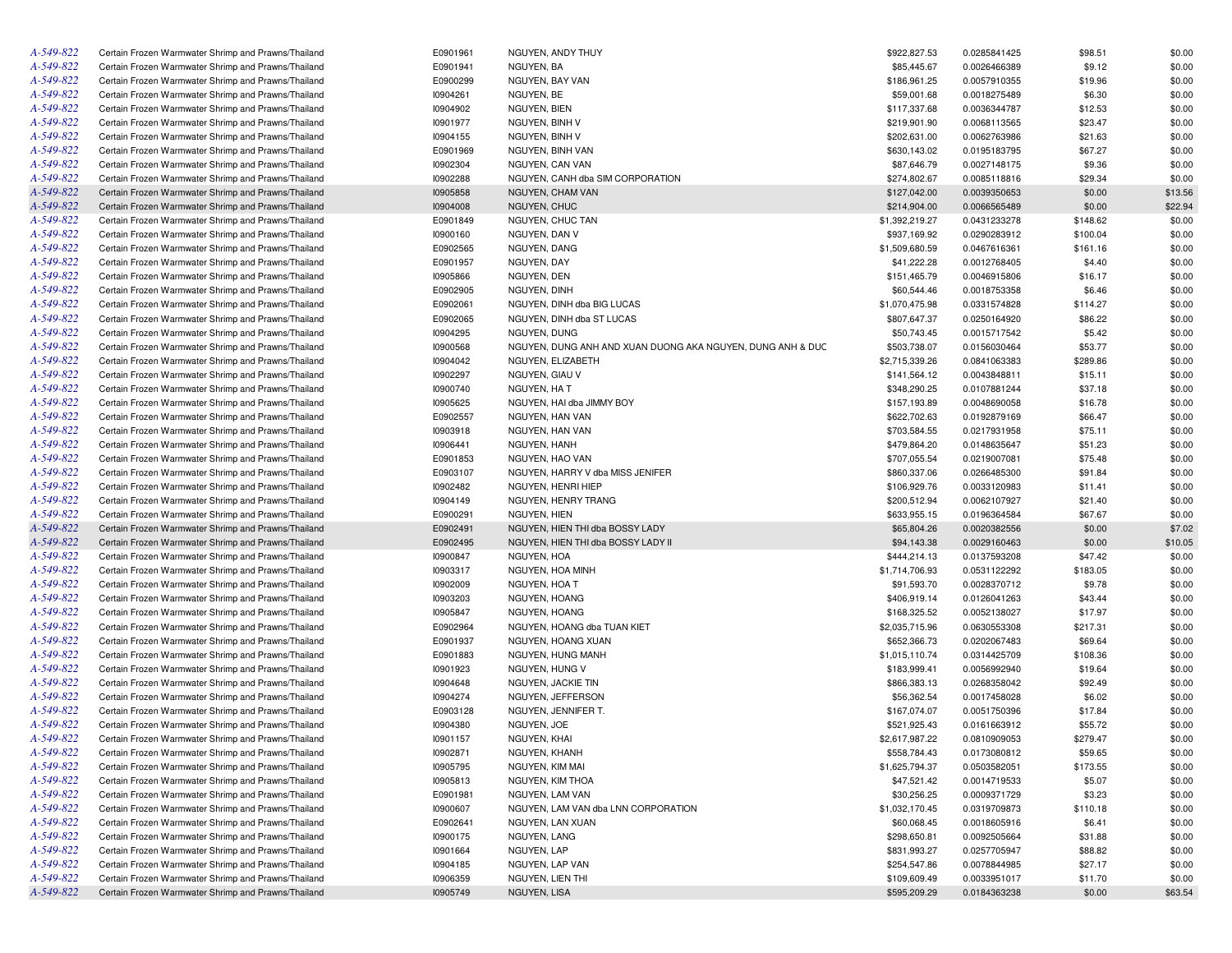| A-549-822       | Certain Frozen Warmwater Shrimp and Prawns/Thailand | 10902094 | NGUYEN, LONG THANH                              | \$93,901.21                    | 0.0029085452 | \$10.02    | \$0.00   |
|-----------------|-----------------------------------------------------|----------|-------------------------------------------------|--------------------------------|--------------|------------|----------|
| A-549-822       | Certain Frozen Warmwater Shrimp and Prawns/Thailand | 10904220 | NGUYEN, LUOM T                                  | \$185,765.40                   | 0.0057539947 | \$19.83    | \$0.00   |
| A-549-822       | Certain Frozen Warmwater Shrimp and Prawns/Thailand | 10902328 | NGUYEN, MAO V                                   | \$73,664.00                    | 0.0022817073 | \$7.86     | \$0.00   |
| A-549-822       | Certain Frozen Warmwater Shrimp and Prawns/Thailand | 10901092 | NGUYEN, MARY                                    | \$105,653.00                   | 0.0032725513 | \$11.28    | \$0.00   |
| A-549-822       | Certain Frozen Warmwater Shrimp and Prawns/Thailand | E0902549 | NGUYEN, MARY                                    | \$500,248.57                   | 0.0154949608 | \$53.40    | \$0.00   |
| A-549-822       | Certain Frozen Warmwater Shrimp and Prawns/Thailand | 10906311 | NGUYEN, MARY D                                  | \$313,654.89                   | 0.0097153106 | \$33.48    | \$0.00   |
| A-549-822       | Certain Frozen Warmwater Shrimp and Prawns/Thailand | 10900203 | NGUYEN, MINH                                    | \$204,867.48                   | 0.0063456725 | \$21.87    | \$0.00   |
| A-549-822       | Certain Frozen Warmwater Shrimp and Prawns/Thailand | E0903119 | NGUYEN, MINH                                    | \$638,327.99                   | 0.0197719050 | \$68.14    | \$0.00   |
| A-549-822       | Certain Frozen Warmwater Shrimp and Prawns/Thailand | 10902732 | NGUYEN, MINH Q                                  | \$1,207,078.00                 | 0.0373886653 | \$128.86   | \$0.00   |
| A-549-822       | Certain Frozen Warmwater Shrimp and Prawns/Thailand | 10902744 | NGUYEN, MUOI                                    | \$424,828.58                   | 0.0131588626 | \$45.35    | \$0.00   |
| A-549-822       | Certain Frozen Warmwater Shrimp and Prawns/Thailand | 10905401 | NGUYEN, MY                                      | \$70,165.96                    | 0.0021733571 | \$7.49     | \$0.00   |
| A-549-822       | Certain Frozen Warmwater Shrimp and Prawns/Thailand | 10900038 | NGUYEN, NAM VAN                                 | \$483,660.06                   | 0.0149811396 | \$51.63    | \$0.00   |
| A-549-822       | Certain Frozen Warmwater Shrimp and Prawns/Thailand | E0903073 | NGUYEN, NAM VAN                                 | \$40,304.95                    | 0.0012484266 | \$4.30     | \$0.00   |
| A-549-822       | Certain Frozen Warmwater Shrimp and Prawns/Thailand | E0901301 | NGUYEN, NGHIEP                                  | \$1,044,287.54                 | 0.0323463084 | \$111.48   | \$0.00   |
| A-549-822       | Certain Frozen Warmwater Shrimp and Prawns/Thailand | E0901305 | NGUYEN, NGHIEP dba BETHANY INC                  | \$719,278.31                   | 0.0222793025 | \$76.78    | \$0.00   |
| A-549-822       |                                                     |          |                                                 |                                |              |            |          |
| A-549-822       | Certain Frozen Warmwater Shrimp and Prawns/Thailand | 10902356 | NGUYEN, NGOC VAN                                | \$94,223.62                    | 0.0029185317 | \$10.06    | \$0.00   |
|                 | Certain Frozen Warmwater Shrimp and Prawns/Thailand | 10901989 | NGUYEN, NUONG dba CAPT SANG LLC                 | \$750,223.58                   | 0.0232378175 | \$80.09    | \$0.00   |
| A-549-822       | Certain Frozen Warmwater Shrimp and Prawns/Thailand | 10902738 | NGUYEN, QUANG                                   | \$59,000.00                    | 0.0018274969 | \$6.30     | \$0.00   |
| A-549-822       | Certain Frozen Warmwater Shrimp and Prawns/Thailand | E0903115 | NGUYEN, QUANG                                   | \$11,548.62                    | 0.0003577130 | \$1.23     | \$0.00   |
| A-549-822       | Certain Frozen Warmwater Shrimp and Prawns/Thailand | 10902678 | NGUYEN, QUANG KHIEM                             | \$557,244.62                   | 0.0172603863 | \$59.49    | \$0.00   |
| A-549-822       | Certain Frozen Warmwater Shrimp and Prawns/Thailand | E0900834 | NGUYEN, QUYEN                                   | \$151,037.80                   | 0.0046783238 | \$16.12    | \$0.00   |
| A-549-822       | Certain Frozen Warmwater Shrimp and Prawns/Thailand | 10905382 | NGUYEN, ROE VAN                                 | \$396,923.83                   | 0.0122945263 | \$42.37    | \$0.00   |
| A-549-822       | Certain Frozen Warmwater Shrimp and Prawns/Thailand | 10905649 | NGUYEN, ROSE dba R & C MARINE INC               | \$838,591.01                   | 0.0259749565 | \$89.52    | \$0.00   |
| A-549-822       | Certain Frozen Warmwater Shrimp and Prawns/Thailand | 10905736 | NGUYEN, ROSE dba S AND T MARINE INC             | \$862,119.99                   | 0.0267037554 | \$92.03    | \$0.00   |
| A-549-822       | Certain Frozen Warmwater Shrimp and Prawns/Thailand | E0902013 | NGUYEN, SAM dba L AND J SPECIALTY INC           | \$565,658.93                   | 0.0175210155 | \$60.38    | \$0.00   |
| A-549-822       | Certain Frozen Warmwater Shrimp and Prawns/Thailand | 10902560 | NGUYEN, SANG VAN                                | \$457,825.86                   | 0.0141809376 | \$48.87    | \$0.00   |
| A-549-822       | Certain Frozen Warmwater Shrimp and Prawns/Thailand | 10900753 | NGUYEN, SAU                                     | \$141,401.86                   | 0.0043798552 | \$15.09    | \$0.00   |
| A-549-822       | Certain Frozen Warmwater Shrimp and Prawns/Thailand | 10904871 | NGUYEN, SCOTTY VAN                              | \$361,513.96                   | 0.0111977225 | \$0.00     | \$38.59  |
| A-549-822       | Certain Frozen Warmwater Shrimp and Prawns/Thailand | E0901036 | NGUYEN, SON V                                   | \$150,458.49                   | 0.0046603800 | \$16.06    | \$0.00   |
| A-549-822       | Certain Frozen Warmwater Shrimp and Prawns/Thailand | 10905313 | NGUYEN, STEVE Q                                 | \$3,600,277.43                 | 0.1115168760 | \$384.33   | \$0.00   |
| A-549-822       | Certain Frozen Warmwater Shrimp and Prawns/Thailand | 10905102 | NGUYEN, STEVEN Q dba SEAFOOD ENTERPRISES INC    | \$7,442,759.87                 | 0.2305359366 | \$794.52   | \$0.00   |
| A-549-822       | Certain Frozen Warmwater Shrimp and Prawns/Thailand | 10902403 | NGUYEN, SUNG                                    | \$77,453.95                    | 0.0023990992 | \$8.27     | \$0.00   |
| A-549-822       | Certain Frozen Warmwater Shrimp and Prawns/Thailand | E0902001 | <b>NGUYEN, TAM MINH</b>                         | \$820,285.33                   | 0.0254079468 | \$87.57    | \$0.00   |
| A-549-822       | Certain Frozen Warmwater Shrimp and Prawns/Thailand | 10902350 | NGUYEN, TAM VAN                                 | \$184,822.44                   | 0.0057247869 | \$19.73    | \$0.00   |
| A-549-822       | Certain Frozen Warmwater Shrimp and Prawns/Thailand | 10903841 | NGUYEN, TAN                                     | \$424,354.08                   | 0.0131441652 | \$45.30    | \$0.00   |
| A-549-822       | Certain Frozen Warmwater Shrimp and Prawns/Thailand | E0900193 | NGUYEN, THANH                                   | \$76,492.87                    | 0.0023693302 | \$8.17     | \$0.00   |
| A-549-822       | Certain Frozen Warmwater Shrimp and Prawns/Thailand | E0901345 | NGUYEN, THANH VAN dba ST MARTIN AQUACULTURE INC | \$6,113,210.97                 | 0.1893537937 | \$652.59   | \$0.00   |
| A-549-822       | Certain Frozen Warmwater Shrimp and Prawns/Thailand | 10905632 | NGUYEN, THOMAS                                  | \$577,214.14                   | 0.0178789326 | \$61.62    | \$0.00   |
| A-549-822       | Certain Frozen Warmwater Shrimp and Prawns/Thailand | 10905763 | NGUYEN, THU VAN                                 | \$7,365,452.16                 | 0.2281413672 | \$786.26   | \$0.00   |
| A-549-822       | Certain Frozen Warmwater Shrimp and Prawns/Thailand | 10903194 | NGUYEN, THUONG VAN                              | \$319,393.01                   | 0.0098930461 | \$34.10    | \$0.00   |
| A-549-822       | Certain Frozen Warmwater Shrimp and Prawns/Thailand | 10905450 | NGUYEN, TRICH VAN                               | \$859,729.62                   | 0.0266297149 | \$91.78    | \$0.00   |
| A-549-822       | Certain Frozen Warmwater Shrimp and Prawns/Thailand | E0900245 | NGUYEN, TRUNG VAN                               | \$34,373.70                    |              | \$3.67     | \$0.00   |
| A-549-822       |                                                     |          |                                                 |                                | 0.0010647090 |            |          |
| A-549-822       | Certain Frozen Warmwater Shrimp and Prawns/Thailand | 10902259 | NGUYEN, TUAN                                    | \$222,421.41<br>\$2,576,188.09 | 0.0068893971 | \$23.74    | \$0.00   |
|                 | Certain Frozen Warmwater Shrimp and Prawns/Thailand | 10901116 | NGUYEN, TUAN                                    |                                | 0.0797961972 | \$275.01   | \$0.00   |
| A-549-822       | Certain Frozen Warmwater Shrimp and Prawns/Thailand | 10901910 | NGUYEN, TUAN H                                  | \$103,644.14                   | 0.0032103278 | \$11.06    | \$0.00   |
| A-549-822       | Certain Frozen Warmwater Shrimp and Prawns/Thailand | 10904641 | NGUYEN, TUAN VAN                                | \$386,149.79                   | 0.0119608055 | \$41.22    | \$0.00   |
| A-549-822       | Certain Frozen Warmwater Shrimp and Prawns/Thailand | 10903144 | NGUYEN, TUNG                                    | \$284.930.56                   | 0.0088255882 | \$30.42    | \$0.00   |
| A-549-822       | Certain Frozen Warmwater Shrimp and Prawns/Thailand | 10902946 | NGUYEN, TUYEN JASON                             | \$2,477,160.10                 | 0.0767288524 | \$0.00     | \$264.44 |
| A-549-822       | Certain Frozen Warmwater Shrimp and Prawns/Thailand | 10901917 | NGUYEN, VAN H                                   | \$75,771.29                    | 0.0023469796 | \$8.09     | \$0.00   |
| A-549-822       | Certain Frozen Warmwater Shrimp and Prawns/Thailand | E0900842 | NGUYEN. VU                                      | \$130,344.19                   | 0.0040373491 | \$13.91    | \$0.00   |
| A-549-822       | Certain Frozen Warmwater Shrimp and Prawns/Thailand | 10901965 | NIGHT STAR INC                                  | \$1,284,188.70                 | 0.0397771324 | \$137.09   | \$0.00   |
| $A - 549 - 822$ | Certain Frozen Warmwater Shrimp and Prawns/Thailand | 10906247 | NORMA MARTHA INC                                | \$999,961.00                   | 0.0309733150 | \$0.00     | \$106.75 |
| A-549-822       | Certain Frozen Warmwater Shrimp and Prawns/Thailand | 10906201 | NORMAN, DAVID N                                 | \$44,665.28                    | 0.0013834857 | \$0.00     | \$4.77   |
| A-549-822       | Certain Frozen Warmwater Shrimp and Prawns/Thailand | 10902921 | NORRIS, CANDACE                                 | \$32,926.52                    | 0.0010198833 | \$3.51     | \$0.00   |
| A-549-822       | Certain Frozen Warmwater Shrimp and Prawns/Thailand | 10903724 | NORRIS, DEBBIE                                  | \$108,696.91                   | 0.0033668349 | \$0.00     | \$11.60  |
| A-549-822       | Certain Frozen Warmwater Shrimp and Prawns/Thailand | 10905194 | NUESTRA CRUZ LLC                                | \$306,808.07                   | 0.0095032336 | \$32.75    | \$0.00   |
| A-549-822       | Certain Frozen Warmwater Shrimp and Prawns/Thailand | E0900091 | <b>NUNEZ SEAFOOD</b>                            | \$4,430,019.60                 | 0.1372177439 | \$472.91   | \$0.00   |
| A-549-822       | Certain Frozen Warmwater Shrimp and Prawns/Thailand | 10900027 | NUNEZ, CONRAD J                                 | \$163,734.60                   | 0.0050716011 | \$17.48    | \$0.00   |
| A-549-822       | Certain Frozen Warmwater Shrimp and Prawns/Thailand | 10905825 | OCEAN BREEZE INC                                | \$413,610.74                   | 0.0128113954 | \$44.15    | \$0.00   |
| A-549-822       | Certain Frozen Warmwater Shrimp and Prawns/Thailand | 10904232 | OCEAN EMPEROR INC                               | \$594,538.60                   | 0.0184155495 | \$63.47    | \$0.00   |
| A-549-822       | Certain Frozen Warmwater Shrimp and Prawns/Thailand | E0901333 | OCEAN HARVEST WHOLESALE INC                     | \$30,009,246.40                | 0.9295220923 | \$3,203.49 | \$0.00   |
|                 |                                                     |          |                                                 |                                |              |            |          |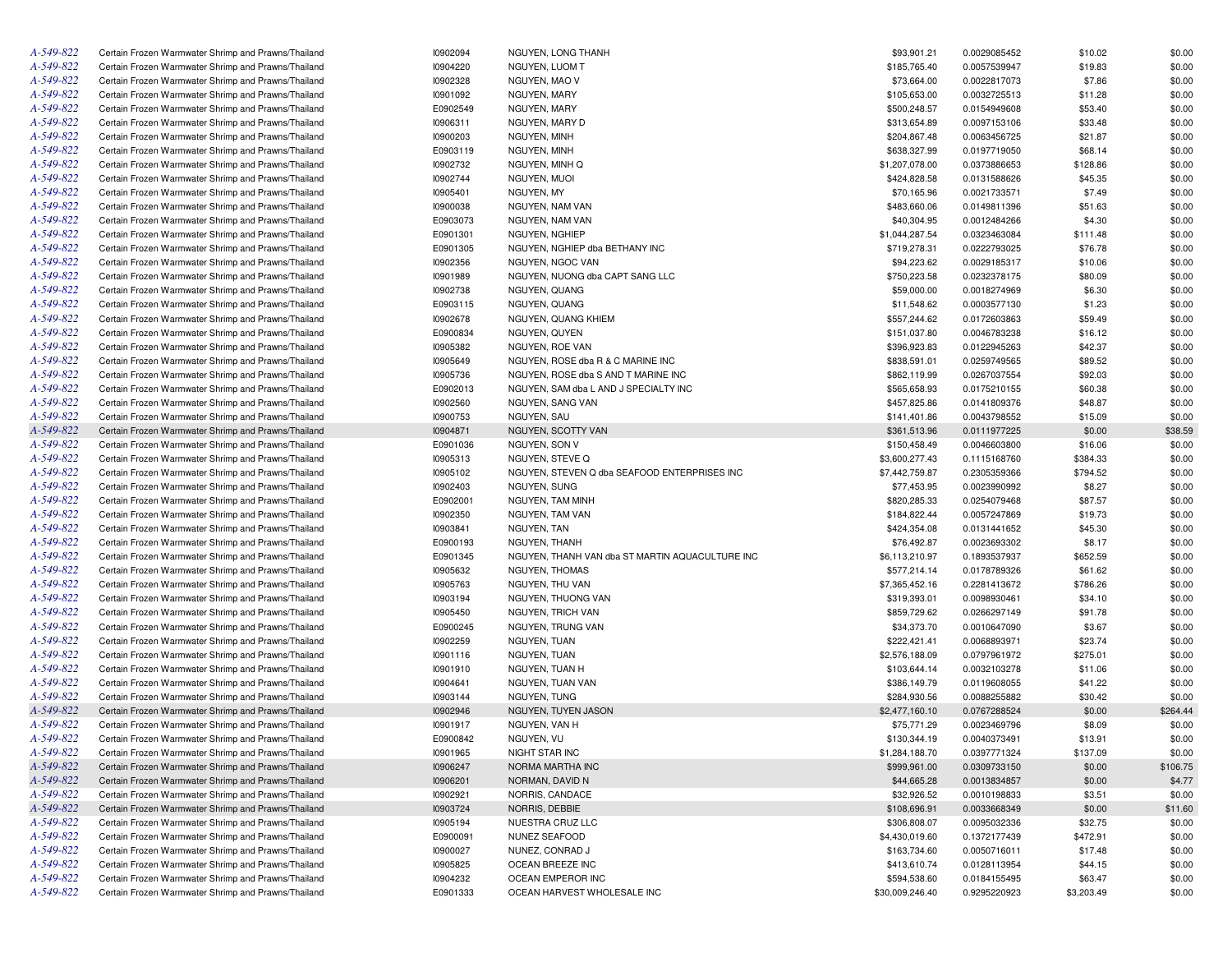| A-549-822 | Certain Frozen Warmwater Shrimp and Prawns/Thailand | E0902386 | OCEAN SPRINGS SEAFOOD MARKET INC               | \$20,417,807.34 | 0.6324318427 | \$2,179.60 | \$0.00     |
|-----------|-----------------------------------------------------|----------|------------------------------------------------|-----------------|--------------|------------|------------|
| A-549-822 | Certain Frozen Warmwater Shrimp and Prawns/Thailand | E0902516 | OCEAN WIND INC                                 | \$1,756,884.36  | 0.0544186550 | \$187.55   | \$0.00     |
| A-549-822 | Certain Frozen Warmwater Shrimp and Prawns/Thailand | 10905188 | OCEANICA CRUZ LLC                              | \$1,312,815.03  | 0.0406638193 | \$140.14   | \$0.00     |
| A-549-822 | Certain Frozen Warmwater Shrimp and Prawns/Thailand | 10903705 | <b>ODIN LLC</b>                                | \$616,881.33    | 0.0191076049 | \$65.85    | \$0.00     |
| A-549-822 | Certain Frozen Warmwater Shrimp and Prawns/Thailand | 10903587 | OLANDER, RODNEY P                              | \$116,483.70    | 0.0036080270 | \$12.43    | \$0.00     |
| A-549-822 | Certain Frozen Warmwater Shrimp and Prawns/Thailand | E0900389 | OLDS, MALCOLM D JR                             | \$363,330.44    | 0.0112539871 | \$38.79    | \$0.00     |
| A-549-822 | Certain Frozen Warmwater Shrimp and Prawns/Thailand | 10902088 | OPEN SEA INC                                   | \$837,986.67    | 0.0259562374 | \$89.46    | \$0.00     |
| A-549-822 | Certain Frozen Warmwater Shrimp and Prawns/Thailand | 10900191 | OUR GRANDKIDS INC                              | \$545,867.13    | 0.0169079740 | \$0.00     | \$58.27    |
| A-549-822 | Certain Frozen Warmwater Shrimp and Prawns/Thailand | 10904173 | OURKS, SOKHOMS                                 | \$62,342.00     | 0.0019310137 | \$6.66     | \$0.00     |
| A-549-822 | Certain Frozen Warmwater Shrimp and Prawns/Thailand | 10901971 | P AND T FISHERIES INC                          | \$400,364.49    | 0.0124010991 | \$42.74    | \$0.00     |
| A-549-822 | Certain Frozen Warmwater Shrimp and Prawns/Thailand | E0900577 | PADGETT, KENNETH J                             | \$198,092.95    | 0.0061358346 | \$21.15    | \$0.00     |
| A-549-822 | Certain Frozen Warmwater Shrimp and Prawns/Thailand | 10901672 | PALACIOS PROCESSORS INC dba LIGHTHOUSE SEAFOOD | \$15,546,537.21 | 0.4815465741 | \$0.00     | \$1,659.59 |
| A-549-822 | Certain Frozen Warmwater Shrimp and Prawns/Thailand | E0900111 | PALMISANO, DANIEL                              | \$163,602.91    | 0.0050675221 | \$17.46    | \$0.00     |
| A-549-822 | Certain Frozen Warmwater Shrimp and Prawns/Thailand | E0900116 | PALMISANO, DWAYNE JR                           | \$130,075.64    | 0.0040290309 | \$13.89    | \$0.00     |
| A-549-822 | Certain Frozen Warmwater Shrimp and Prawns/Thailand | 10900353 | PALMISANO, DWAYNE M SR                         | \$59,848.57     | 0.0018537809 | \$0.00     | \$6.39     |
| A-549-822 | Certain Frozen Warmwater Shrimp and Prawns/Thailand | E0902863 | PALMISANO, KIM                                 | \$865,725.32    | 0.0268154288 | \$92.42    | \$0.00     |
| A-549-822 | Certain Frozen Warmwater Shrimp and Prawns/Thailand | E0903027 | PALMISANO, ROBIN G                             | \$204,827.37    | 0.0063444301 | \$21.87    | \$0.00     |
| A-549-822 | Certain Frozen Warmwater Shrimp and Prawns/Thailand | 10904719 | PAPA ROD INC                                   | \$688,268.08    | 0.0213187755 | \$73.47    | \$0.00     |
| A-549-822 |                                                     |          |                                                |                 |              |            |            |
|           | Certain Frozen Warmwater Shrimp and Prawns/Thailand | 10901432 | PARFAIT, ROBERT C SR                           | \$88,905.69     | 0.0027538113 | \$9.49     | \$0.00     |
| A-549-822 | Certain Frozen Warmwater Shrimp and Prawns/Thailand | 10902969 | PARFAIT, RODNEY PAUL SR                        | \$41,283.65     | 0.0012787414 | \$4.41     | \$0.00     |
| A-549-822 | Certain Frozen Warmwater Shrimp and Prawns/Thailand | 10903071 | PARRAMORE INC                                  | \$1,539,535.69  | 0.0476863836 | \$164.35   | \$0.00     |
| A-549-822 | Certain Frozen Warmwater Shrimp and Prawns/Thailand | 10902604 | PARRIA, GAVIN C                                | \$593,357.20    | 0.0183789562 | \$63.34    | \$0.00     |
| A-549-822 | Certain Frozen Warmwater Shrimp and Prawns/Thailand | 10901246 | PARRIA, JERRY D                                | \$217,764.20    | 0.0067451422 | \$23.25    | \$0.00     |
| A-549-822 | Certain Frozen Warmwater Shrimp and Prawns/Thailand | 10901324 | PARRIA, KIP                                    | \$490,910.86    | 0.0152057297 | \$52.40    | \$0.00     |
| A-549-822 | Certain Frozen Warmwater Shrimp and Prawns/Thailand | 10900859 | PARRIA, LIONEL J SR                            | \$46,271.00     | 0.0014332222 | \$4.94     | \$0.00     |
| A-549-822 | Certain Frozen Warmwater Shrimp and Prawns/Thailand | 10900879 | PARRIA, LOUIS III                              | \$333,212.99    | 0.0103211134 | \$35.57    | \$0.00     |
| A-549-822 | Certain Frozen Warmwater Shrimp and Prawns/Thailand | 10900869 | PARRIA, LOUIS JR                               | \$558,811.55    | 0.0173089212 | \$59.65    | \$0.00     |
| A-549-822 | Certain Frozen Warmwater Shrimp and Prawns/Thailand | 10900864 | PARRIA, RONALD                                 | \$459,227.62    | 0.0142243565 | \$49.02    | \$0.00     |
| A-549-822 | Certain Frozen Warmwater Shrimp and Prawns/Thailand | 10903453 | PARRIA, ROSS                                   | \$329,069.40    | 0.0101927677 | \$35.13    | \$0.00     |
| A-549-822 | Certain Frozen Warmwater Shrimp and Prawns/Thailand | 10903555 | PARRISH, CHARLES                               | \$598,778.76    | 0.0185468865 | \$63.92    | \$0.00     |
| A-549-822 | Certain Frozen Warmwater Shrimp and Prawns/Thailand | E0901474 | PASCAGOULA ICE AND FREEZER CO INC              | \$12,770,940.79 | 0.3955737990 | \$1,363.30 | \$0.00     |
| A-549-822 | Certain Frozen Warmwater Shrimp and Prawns/Thailand | E0903211 | PATRICIA LEE LLC                               | \$222,009.07    | 0.0068766250 | \$0.00     | \$23.70    |
| A-549-822 | Certain Frozen Warmwater Shrimp and Prawns/Thailand | E0900438 | PAUL PIAZZA AND SON INC                        | \$88,843,479.75 | 2.7518844052 | \$9,484.05 | \$0.00     |
| A-549-822 | Certain Frozen Warmwater Shrimp and Prawns/Thailand | 10901024 | PAZ G LLC                                      | \$5,810.20      | 0.0001799682 | \$0.00     | \$0.62     |
| A-549-822 | Certain Frozen Warmwater Shrimp and Prawns/Thailand | E0900082 | PEARL INC                                      | \$15,262,097.62 | 0.4727361935 | \$1,629.23 | \$0.00     |
| A-549-822 | Certain Frozen Warmwater Shrimp and Prawns/Thailand | E0900175 | PELAS, JAMES CURTIS                            | \$349,837.41    | 0.0108360469 | \$37.35    | \$0.00     |
| A-549-822 | Certain Frozen Warmwater Shrimp and Prawns/Thailand | E0900367 | PELICAN POINT SEAFOOD INC                      | \$825,582.23    | 0.0255720158 | \$88.13    | \$0.00     |
| A-549-822 | Certain Frozen Warmwater Shrimp and Prawns/Thailand | E0900892 | PELLEGRIN, TROY                                | \$161,206.67    | 0.0049932997 | \$17.21    | \$0.00     |
| A-549-822 | Certain Frozen Warmwater Shrimp and Prawns/Thailand | 10905578 | PELTIER, RODNEY J                              | \$469,622.58    | 0.0145463354 | \$50.13    | \$0.00     |
| A-549-822 | Certain Frozen Warmwater Shrimp and Prawns/Thailand | 10903699 | PENNY V LLC                                    | \$666,935.87    | 0.0206580204 | \$71.20    | \$0.00     |
| A-549-822 | Certain Frozen Warmwater Shrimp and Prawns/Thailand | 10904386 | PEREZ, DEREK                                   | \$148,842.39    | 0.0046103220 | \$15.89    | \$0.00     |
| A-549-822 | Certain Frozen Warmwater Shrimp and Prawns/Thailand | 10903717 | PERSEVERANCE I LLC                             | \$655,352.63    | 0.0202992351 | \$69.96    | \$0.00     |
| A-549-822 | Certain Frozen Warmwater Shrimp and Prawns/Thailand | E0900543 | PESHOFF, KIRK                                  | \$99,272.50     | 0.0030749183 | \$10.60    | \$0.00     |
| A-549-822 | Certain Frozen Warmwater Shrimp and Prawns/Thailand | 10903616 | PETE, ALFRED F JR                              | \$93,176.68     | 0.0028861032 | \$9.95     | \$0.00     |
| A-549-822 | Certain Frozen Warmwater Shrimp and Prawns/Thailand | E0903265 | PHAM, CALVIN                                   | \$273,091.00    | 0.0084588635 | \$0.00     | \$29.15    |
| A-549-822 | Certain Frozen Warmwater Shrimp and Prawns/Thailand | 10905934 | PHAM, CINDY                                    | \$128,018.88    | 0.0039653237 | \$13.67    | \$0.00     |
| A-549-822 | Certain Frozen Warmwater Shrimp and Prawns/Thailand | 10905683 | PHAM, HIEN THI                                 | \$587,465.85    | 0.0181964745 | \$62.71    | \$0.00     |
|           |                                                     |          |                                                |                 |              |            |            |
| A-549-822 | Certain Frozen Warmwater Shrimp and Prawns/Thailand | E0901030 | PHAM, HUNG V                                   | \$221,728.20    | 0.0068679252 | \$23.67    | \$0.00     |
| A-549-822 | Certain Frozen Warmwater Shrimp and Prawns/Thailand | 10905774 | PHAM, JOHN F                                   | \$451,855.79    | 0.0139960176 | \$48.24    | \$0.00     |
| A-549-822 | Certain Frozen Warmwater Shrimp and Prawns/Thailand | E0903085 | PHAM, JOSEPH                                   | \$692,685.64    | 0.0214556073 | \$0.00     | \$73.94    |
| A-549-822 | Certain Frozen Warmwater Shrimp and Prawns/Thailand | E0901949 | PHAM, JOSEPH SON                               | \$982,711.42    | 0.0304390175 | \$104.90   | \$0.00     |
| A-549-822 | Certain Frozen Warmwater Shrimp and Prawns/Thailand | E0902183 | PHAM, THANH                                    | \$31,287.55     | 0.0009691169 | \$3.34     | \$0.00     |
| A-549-822 | Certain Frozen Warmwater Shrimp and Prawns/Thailand | E0902005 | PHAM, THANH DUC                                | \$1,049,244.50  | 0.0324998479 | \$112.01   | \$0.00     |
| A-549-822 | Certain Frozen Warmwater Shrimp and Prawns/Thailand | E0901450 | PHAM, TOMMY VAN                                | \$142,354.21    | 0.0044093537 | \$15.20    | \$0.00     |
| A-549-822 | Certain Frozen Warmwater Shrimp and Prawns/Thailand | E0900586 | PHAN, ANH                                      | \$289,578.64    | 0.0089695602 | \$30.91    | \$0.00     |
| A-549-822 | Certain Frozen Warmwater Shrimp and Prawns/Thailand | 10904137 | PHAN, DAN T                                    | \$241,713.16    | 0.0074869498 | \$25.80    | \$0.00     |
| A-549-822 | Certain Frozen Warmwater Shrimp and Prawns/Thailand | E0900349 | PHAN, DAT VAN                                  | \$439,033.02    | 0.0135988384 | \$0.00     | \$46.87    |
| A-549-822 | Certain Frozen Warmwater Shrimp and Prawns/Thailand | E0901162 | PHAN, HOANG                                    | \$114,499.67    | 0.0035465727 | \$12.22    | \$0.00     |
| A-549-822 | Certain Frozen Warmwater Shrimp and Prawns/Thailand | 10903323 | PHILLIPS, JAMES C                              | \$1,266,366.26  | 0.0392250908 | \$135.18   | \$0.00     |
| A-549-822 | Certain Frozen Warmwater Shrimp and Prawns/Thailand | 10905692 | PHUNG, KIM DUNG dba LUCKY DUNG HOA             | \$1,193,181.19  | 0.0369582182 | \$0.00     | \$127.37   |
| A-549-822 | Certain Frozen Warmwater Shrimp and Prawns/Thailand | E0902997 | PICOU, TERRY P                                 | \$60,170.40     | 0.0018637494 | \$6.42     | \$0.00     |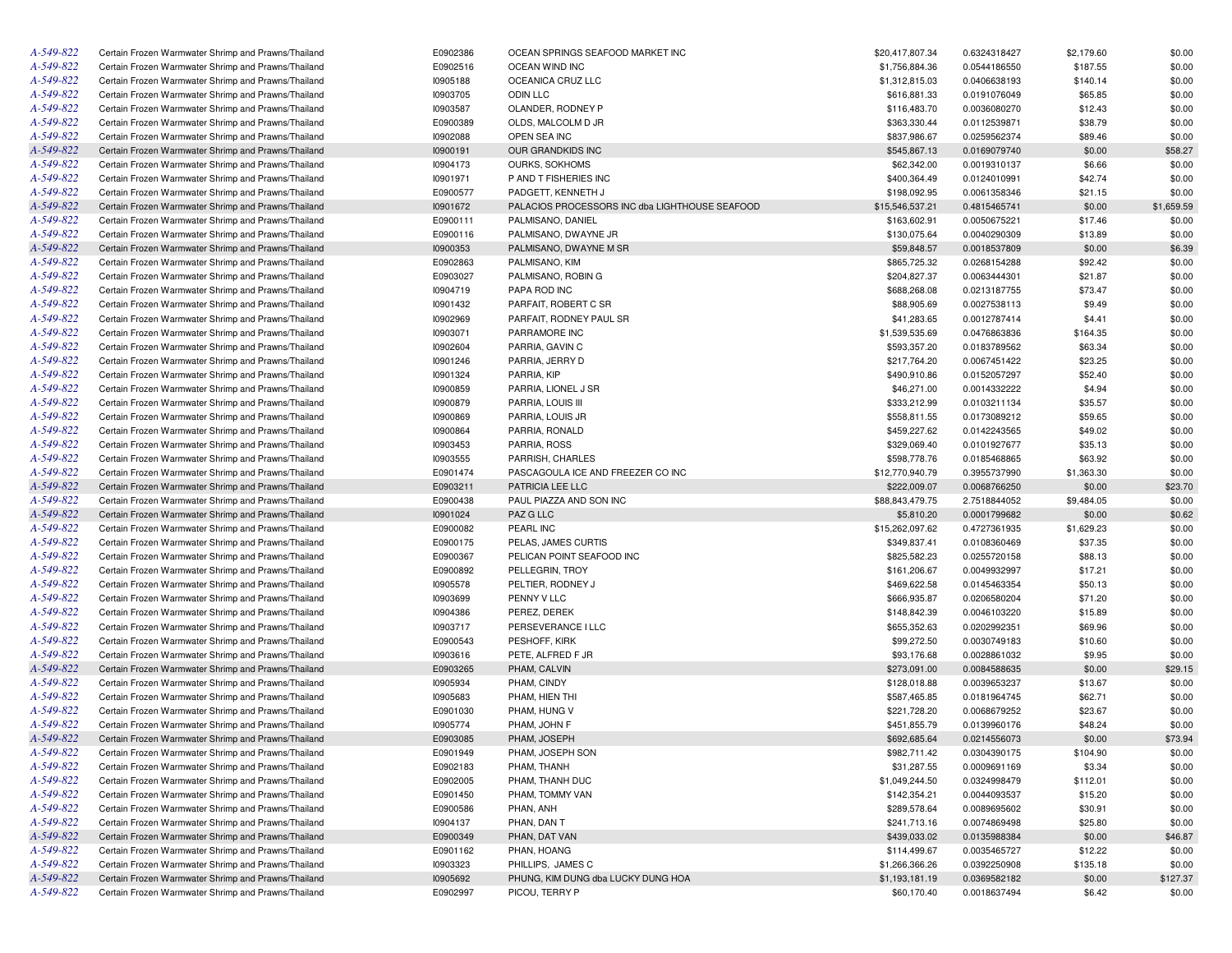| A-549-822 | Certain Frozen Warmwater Shrimp and Prawns/Thailand | 10905493 | PIERRE, JOSEPH                         | \$125,632.28    | 0.0038913999 | \$13.41    | \$0.00   |
|-----------|-----------------------------------------------------|----------|----------------------------------------|-----------------|--------------|------------|----------|
| A-549-822 | Certain Frozen Warmwater Shrimp and Prawns/Thailand | 10906347 | PIERRE, JOSEPH C JR                    | \$15,267.21     | 0.0004728945 | \$1.63     | \$0.00   |
| A-549-822 | Certain Frozen Warmwater Shrimp and Prawns/Thailand | 10906387 | PITRE, BENTON                          | \$92,692.96     | 0.0028711202 | \$9.89     | \$0.00   |
| A-549-822 | Certain Frozen Warmwater Shrimp and Prawns/Thailand | 10901781 | PITRE, TED J                           | \$43,461.86     | 0.0013462104 | \$4.64     | \$0.00   |
| A-549-822 | Certain Frozen Warmwater Shrimp and Prawns/Thailand | E0903078 | PIZANI, TERRILL                        | \$252,013.79    | 0.0078060069 | \$26.90    | \$0.00   |
| A-549-822 | Certain Frozen Warmwater Shrimp and Prawns/Thailand | E0901899 | PIZANI, TERRY JR                       | \$569,632.64    | 0.0176440993 | \$60.81    | \$0.00   |
| A-549-822 | Certain Frozen Warmwater Shrimp and Prawns/Thailand | E0900432 | PIZANI, TERRY M                        | \$97,300.76     | 0.0030138446 | \$10.39    | \$0.00   |
| A-549-822 | Certain Frozen Warmwater Shrimp and Prawns/Thailand | 10901421 | PLAISANCE, DEAN SR                     | \$88,725.30     | 0.0027482238 | \$9.47     | \$0.00   |
| A-549-822 | Certain Frozen Warmwater Shrimp and Prawns/Thailand | E0903178 | PLAISANCE, EARL J JR                   | \$92,258.09     | 0.0028576503 | \$9.85     | \$0.00   |
| A-549-822 | Certain Frozen Warmwater Shrimp and Prawns/Thailand | 10903341 | PLAISANCE, KEITH                       | \$116,068.82    | 0.0035951763 | \$12.39    | \$0.00   |
| A-549-822 | Certain Frozen Warmwater Shrimp and Prawns/Thailand | 10905031 | PLATA CRUZ LLC                         | \$1,090,459.21  | 0.0337764539 | \$116.41   | \$0.00   |
| A-549-822 | Certain Frozen Warmwater Shrimp and Prawns/Thailand | 10905114 | PLATINUM SEAFOOD SERVICE INC           | \$6,513,903.80  | 0.2017650629 | \$0.00     | \$695.36 |
| A-549-822 | Certain Frozen Warmwater Shrimp and Prawns/Thailand | 10904226 | PLORK, PHAN                            | \$211,138.86    | 0.0065399255 | \$22.54    | \$0.00   |
| A-549-822 | Certain Frozen Warmwater Shrimp and Prawns/Thailand | 10903084 | POC TAL TRAWLERS INC dba BEN AND CASEY | \$1,418,506.13  | 0.0439375507 | \$151.43   | \$0.00   |
| A-549-822 | Certain Frozen Warmwater Shrimp and Prawns/Thailand | E0901507 | POCHE, GLENN                           | \$132,977.53    | 0.0041189156 | \$14.20    | \$0.00   |
| A-549-822 | Certain Frozen Warmwater Shrimp and Prawns/Thailand | E0901318 | POLKEY, RICHARD JR                     | \$244,644.24    | 0.0075777386 | \$26.12    | \$0.00   |
| A-549-822 |                                                     |          |                                        |                 |              |            |          |
|           | Certain Frozen Warmwater Shrimp and Prawns/Thailand | E0901310 | POLKEY, RONALD                         | \$147,593.27    | 0.0045716311 | \$15.76    | \$0.00   |
| A-549-822 | Certain Frozen Warmwater Shrimp and Prawns/Thailand | 10901716 | POPE, ROBERT SR                        | \$291,227.86    | 0.0090206440 | \$31.09    | \$0.00   |
| A-549-822 | Certain Frozen Warmwater Shrimp and Prawns/Thailand | 10905955 | POPPYS PRIDE SEAFOOD INC               | \$206,016.29    | 0.0063812563 | \$21.99    | \$0.00   |
| A-549-822 | Certain Frozen Warmwater Shrimp and Prawns/Thailand | E0900441 | PORT ROYAL SEAFOOD INC                 | \$6,764,959.50  | 0.2095413935 | \$722.16   | \$0.00   |
| A-549-822 | Certain Frozen Warmwater Shrimp and Prawns/Thailand | E0901041 | POTEET SEAFOOD INC                     | \$7,660,214.06  | 0.2372714764 | \$817.73   | \$0.00   |
| A-549-822 | Certain Frozen Warmwater Shrimp and Prawns/Thailand | 10901257 | POTTER BOATS INC                       | \$525,617.54    | 0.0162807526 | \$56.11    | \$0.00   |
| A-549-822 | Certain Frozen Warmwater Shrimp and Prawns/Thailand | 10900935 | PRICE SEAFOOD INC                      | \$2,489,333.76  | 0.0771059258 | \$265.74   | \$0.00   |
| A-549-822 | Certain Frozen Warmwater Shrimp and Prawns/Thailand | 10904047 | PRIHODA, STEVIE dba SEA TIGER          | \$6,502.43      | 0.0002014097 | \$0.69     | \$0.00   |
| A-549-822 | Certain Frozen Warmwater Shrimp and Prawns/Thailand | 10904511 | PRINCESS MARY INC                      | \$1,166,297.75  | 0.0361255165 | \$124.50   | \$0.00   |
| A-549-822 | Certain Frozen Warmwater Shrimp and Prawns/Thailand | 10904208 | PRUM, THOU                             | \$137,458.86    | 0.0042577226 | \$14.67    | \$0.00   |
| A-549-822 | Certain Frozen Warmwater Shrimp and Prawns/Thailand | 10905456 | PURATA TRAWLER INC                     | \$683,419.62    | 0.0211685967 | \$72.96    | \$0.00   |
| A-549-822 | Certain Frozen Warmwater Shrimp and Prawns/Thailand | E0902442 | PURSUER INC                            | \$502,514.54    | 0.0155651482 | \$53.64    | \$0.00   |
| A-549-822 | Certain Frozen Warmwater Shrimp and Prawns/Thailand | E0900593 | PUTERBAUGH, RICHARD                    | \$47,828.83     | 0.0014814752 | \$5.11     | \$0.00   |
| A-549-822 | Certain Frozen Warmwater Shrimp and Prawns/Thailand | 10902513 | QUACH NGUYEN, OANH                     | \$680,241.27    | 0.0210701489 | \$0.00     | \$72.62  |
| A-549-822 | Certain Frozen Warmwater Shrimp and Prawns/Thailand | 10905025 | QUEEN MARY LLC                         | \$1,089,385.43  | 0.0337431940 | \$116.29   | \$0.00   |
| A-549-822 | Certain Frozen Warmwater Shrimp and Prawns/Thailand | 10905019 | QUINTA CRUZ LLC                        | \$906,367.45    | 0.0280742994 | \$96.75    | \$0.00   |
| A-549-822 | Certain Frozen Warmwater Shrimp and Prawns/Thailand | 10903035 | R A LESSO BROKERAGE INC                | \$33,248,325.85 | 1.0298510331 | \$3,549.26 | \$0.00   |
| A-549-822 | Certain Frozen Warmwater Shrimp and Prawns/Thailand | E0901050 | R AND J INC                            | \$1,129,968.25  | 0.0350002275 | \$120.62   | \$0.00   |
| A-549-822 | Certain Frozen Warmwater Shrimp and Prawns/Thailand | E0900046 | R AND K FISHERIES LLC                  | \$109,864.84    | 0.0034030110 | \$11.73    | \$0.00   |
| A-549-822 | Certain Frozen Warmwater Shrimp and Prawns/Thailand | 10902928 | R AND T ATOCHA LLC                     | \$335,002.55    | 0.0103765442 | \$35.76    | \$0.00   |
| A-549-822 | Certain Frozen Warmwater Shrimp and Prawns/Thailand | E0901866 | RACINE, SYLVAN P JR dba CAPE ROMAIN    | \$287,599.48    | 0.0089082567 | \$30.70    | \$0.00   |
| A-549-822 | Certain Frozen Warmwater Shrimp and Prawns/Thailand | 10906065 | RAFAEL GARCIA INC                      | \$716,010.45    | 0.0221780821 | \$0.00     | \$76.43  |
| A-549-822 |                                                     |          |                                        |                 |              |            |          |
|           | Certain Frozen Warmwater Shrimp and Prawns/Thailand | 10902701 | RANCHERO TRAWLERS INC                  | \$806,868.74    | 0.0249923743 | \$86.13    | \$0.00   |
| A-549-822 | Certain Frozen Warmwater Shrimp and Prawns/Thailand | 10904684 | RANDALL J PINELL INC                   | \$624,623.77    | 0.0193474233 | \$66.68    | \$0.00   |
| A-549-822 | Certain Frozen Warmwater Shrimp and Prawns/Thailand | E0903132 | RAWLINGS, RALPH E JR                   | \$2,082,179.42  | 0.0644945143 | \$222.27   | \$0.00   |
| A-549-822 | Certain Frozen Warmwater Shrimp and Prawns/Thailand | 10902987 | RAYNOR, STEVEN E                       | \$142,788.83    | 0.0044228159 | \$15.24    | \$0.00   |
| A-549-822 | Certain Frozen Warmwater Shrimp and Prawns/Thailand | 10905587 | RDR SHRIMP CO INC                      | \$902,970.00    | 0.0279690650 | \$96.39    | \$0.00   |
| A-549-822 | Certain Frozen Warmwater Shrimp and Prawns/Thailand | 10905835 | REAGAN, ROY                            | \$511,707.08    | 0.0158498827 | \$54.62    | \$0.00   |
| A-549-822 | Certain Frozen Warmwater Shrimp and Prawns/Thailand | E0901156 | REAVES, LATEN                          | \$183,130.16    | 0.0056723693 | \$19.55    | \$0.00   |
| A-549-822 | Certain Frozen Warmwater Shrimp and Prawns/Thailand | 10905054 | REBECCA SHRIMP CO INC                  | \$1,075,088.10  | 0.0333003411 | \$114.77   | \$0.00   |
| A-549-822 | Certain Frozen Warmwater Shrimp and Prawns/Thailand | E0902936 | REBSTOCK, CHARLES                      | \$67,332.65     | 0.0020855967 | \$7.19     | \$0.00   |
| A-549-822 | Certain Frozen Warmwater Shrimp and Prawns/Thailand | 10901401 | RECTOR, LANCE                          | \$88,883.66     | 0.0027531290 | \$9.49     | \$0.00   |
| A-549-822 | Certain Frozen Warmwater Shrimp and Prawns/Thailand | 10900646 | RECTOR, WARREN L                       | \$614,589.36    | 0.0190366123 | \$65.61    | \$0.00   |
| A-549-822 | Certain Frozen Warmwater Shrimp and Prawns/Thailand | 10903645 | REVELL, BEN D                          | \$252.158.04    | 0.0078104750 | \$26.92    | \$0.00   |
| A-549-822 | Certain Frozen Warmwater Shrimp and Prawns/Thailand | 10901144 | REYES TRAWLERS INC                     | \$752,842.79    | 0.0233189463 | \$80.37    | \$0.00   |
| A-549-822 | Certain Frozen Warmwater Shrimp and Prawns/Thailand | 10902529 | RHODES, RANDOLPH N                     | \$270,954.52    | 0.0083926870 | \$28.92    | \$0.00   |
| A-549-822 | Certain Frozen Warmwater Shrimp and Prawns/Thailand | 10902068 | RHONDA LYNN INC                        | \$981,990.79    | 0.0304166963 | \$104.83   | \$0.00   |
| A-549-822 | Certain Frozen Warmwater Shrimp and Prawns/Thailand | E0900207 | RICHARD, DAVID L                       | \$174,506.48    | 0.0054052550 | \$18.63    | \$0.00   |
| A-549-822 | Certain Frozen Warmwater Shrimp and Prawns/Thailand | E0900295 | RICHARD, RANDALL K                     | \$220,244.07    | 0.0068219550 | \$23.51    | \$0.00   |
| A-549-822 | Certain Frozen Warmwater Shrimp and Prawns/Thailand | 10905599 | RICKS SEAFOOD INC                      | \$833,448.00    | 0.0258156542 | \$88.97    | \$0.00   |
| A-549-822 | Certain Frozen Warmwater Shrimp and Prawns/Thailand | 10902374 | RICKY G INC                            | \$1,251,016.90  | 0.0387496517 | \$133.55   | \$0.00   |
| A-549-822 | Certain Frozen Warmwater Shrimp and Prawns/Thailand | 10904451 | RICKYS COAST TO COAST NETS INC         | \$1,412,461.97  | 0.0437503357 | \$0.00     | \$150.78 |
| A-549-822 | Certain Frozen Warmwater Shrimp and Prawns/Thailand | 10900679 | RIFFLE, JOSIAH B                       | \$148,288.69    | 0.0045931714 | \$15.83    | \$0.00   |
| A-549-822 | Certain Frozen Warmwater Shrimp and Prawns/Thailand | 10902488 |                                        | \$85,842.22     |              |            |          |
|           |                                                     |          | RIOS TRAWLERS INC                      |                 | 0.0026589218 | \$0.00     | \$9.16   |
| A-549-822 | Certain Frozen Warmwater Shrimp and Prawns/Thailand | 10901133 | ROATEX ENTERPRISES INC                 | \$719,572.15    | 0.0222884041 | \$76.81    | \$0.00   |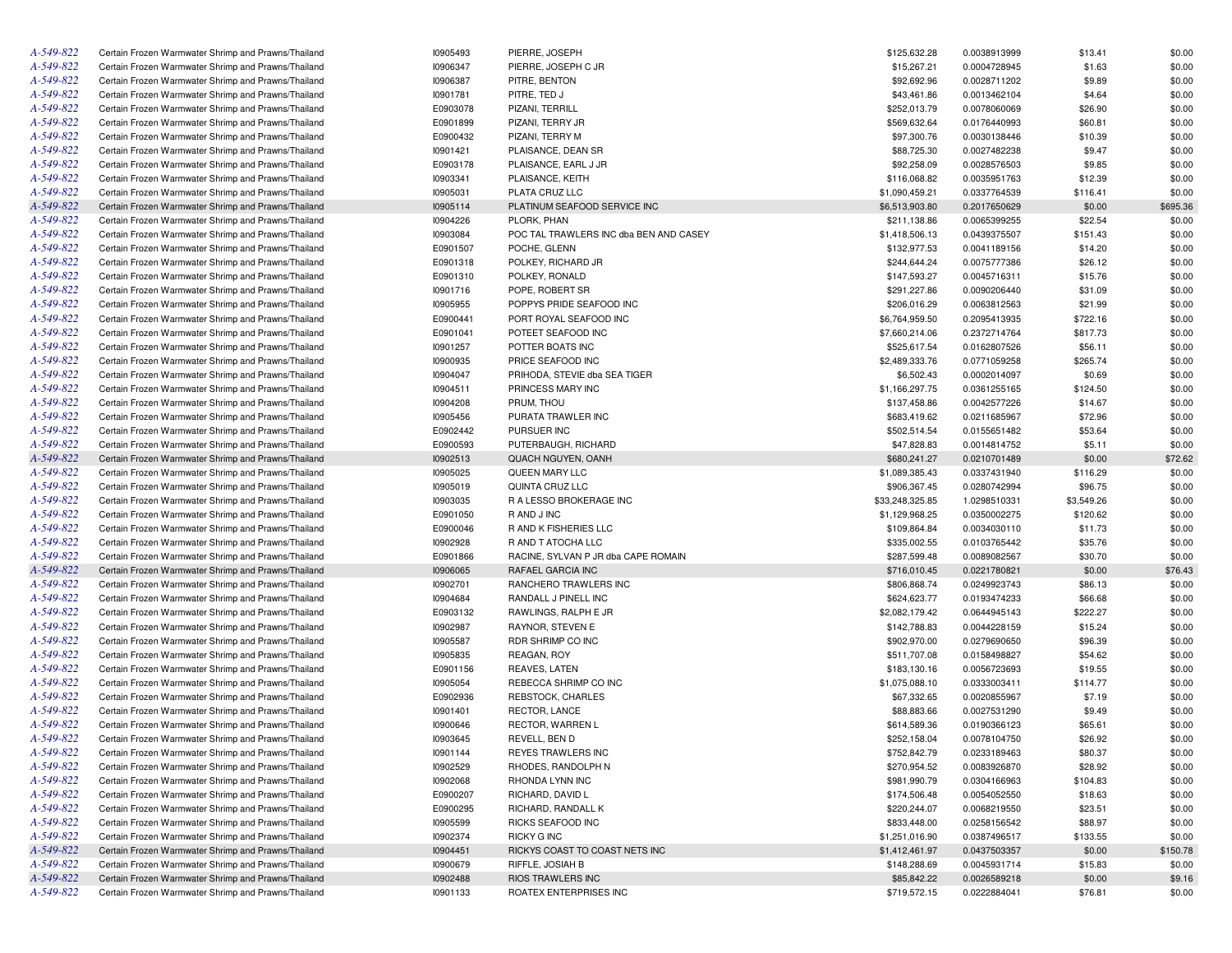| A-549-822 | Certain Frozen Warmwater Shrimp and Prawns/Thailand | E0902960 | RODRIGUEZ, WADE JR               | \$155,117.36     | 0.0048046862 | \$0.00     | \$16.56     |
|-----------|-----------------------------------------------------|----------|----------------------------------|------------------|--------------|------------|-------------|
| A-549-822 | Certain Frozen Warmwater Shrimp and Prawns/Thailand | 10902030 | ROJAS, GORDON                    | \$345,536.50     | 0.0107028283 | \$36.89    | \$0.00      |
| A-549-822 | Certain Frozen Warmwater Shrimp and Prawns/Thailand | 10900033 | ROJAS, KERRY D JR                | \$693,544.33     | 0.0214822048 | \$74.04    | \$0.00      |
| A-549-822 | Certain Frozen Warmwater Shrimp and Prawns/Thailand | 10900241 | ROMO INC                         | \$519,395.11     | 0.0160880158 | \$55.45    | \$0.00      |
| A-549-822 | Certain Frozen Warmwater Shrimp and Prawns/Thailand | 10904877 | RONQUILLO, EARL                  | \$160,829.62     | 0.0049816208 | \$17.17    | \$0.00      |
| A-549-822 | Certain Frozen Warmwater Shrimp and Prawns/Thailand | 10902934 | ROSA MARIE INC                   | \$1,201,536.67   | 0.0372170252 | \$128.26   | \$0.00      |
| A-549-822 | Certain Frozen Warmwater Shrimp and Prawns/Thailand | 10906296 | ROUNTREE ENTERPRISES INC         | \$9,029,914.05   | 0.2796972803 | \$963.94   | \$0.00      |
| A-549-822 | Certain Frozen Warmwater Shrimp and Prawns/Thailand | 10903458 | ROUSE, JIMMY D dba GOLDEN EAGLE  | \$204,507.22     | 0.0063345136 | \$21.83    | \$0.00      |
| A-549-822 | Certain Frozen Warmwater Shrimp and Prawns/Thailand | 10903000 | ROUSE, JIMMY D dba MISS PEGGY    | \$83,715.96      | 0.0025930619 | \$8.94     | \$0.00      |
| A-549-822 | Certain Frozen Warmwater Shrimp and Prawns/Thailand | 10905013 | RUBI CRUZ LLC                    | \$795,403.67     | 0.0246372493 | \$84.91    | \$0.00      |
| A-549-822 | Certain Frozen Warmwater Shrimp and Prawns/Thailand | E0902419 | RUSSELL, DANIEL                  | \$177,918.16     | 0.0055109301 | \$18.99    | \$0.00      |
| A-549-822 | Certain Frozen Warmwater Shrimp and Prawns/Thailand | E0900107 | RUSSELL, MICHAEL J               | \$240,151.34     | 0.0074385732 | \$25.64    | \$0.00      |
| A-549-822 | Certain Frozen Warmwater Shrimp and Prawns/Thailand | E0900118 | RUSSELL, NICHOLAS M              | \$175,578.87     | 0.0054384717 | \$18.74    | \$0.00      |
| A-549-822 | Certain Frozen Warmwater Shrimp and Prawns/Thailand | 10905951 | <b>RUSTICK, KENNETH</b>          | \$57,496.53      | 0.0017809276 | \$6.14     | \$0.00      |
| A-549-822 | Certain Frozen Warmwater Shrimp and Prawns/Thailand | 10900144 | RUTTLEY BOY INC                  | \$562,419.03     | 0.0174206612 | \$60.04    | \$0.00      |
| A-549-822 | Certain Frozen Warmwater Shrimp and Prawns/Thailand | 10901514 | RUTTLEY, ADRIAN K                | \$26,601.96      | 0.0008239830 | \$2.84     | \$0.00      |
| A-549-822 | Certain Frozen Warmwater Shrimp and Prawns/Thailand | 10905007 | SALINA CRUZ LLC                  | \$718,124.30     | 0.0222435576 | \$76.66    | \$0.00      |
| A-549-822 |                                                     |          | <b>SANDRA KAY</b>                |                  |              |            |             |
|           | Certain Frozen Warmwater Shrimp and Prawns/Thailand | 10903931 |                                  | \$1,002,847.52   | 0.0310627236 | \$107.05   | \$0.00      |
| A-549-822 | Certain Frozen Warmwater Shrimp and Prawns/Thailand | E0900972 | SANDRAS, RALPH JR                | \$87,341.85      | 0.0027053721 | \$9.32     | \$0.00      |
| A-549-822 | Certain Frozen Warmwater Shrimp and Prawns/Thailand | 10905182 | SANTA FE CRUZ LLC                | \$909,974.69     | 0.0281860319 | \$97.14    | \$0.00      |
| A-549-822 | Certain Frozen Warmwater Shrimp and Prawns/Thailand | 10900495 | SANTA MARIA I INC                | \$1,619,001.30   | 0.0501477930 | \$172.83   | \$0.00      |
| A-549-822 | Certain Frozen Warmwater Shrimp and Prawns/Thailand | 10905176 | SANTA MONICA LLC                 | \$879,449.54     | 0.0272405300 | \$93.88    | \$0.00      |
| A-549-822 | Certain Frozen Warmwater Shrimp and Prawns/Thailand | 10902888 | SATURDAY, MICHAEL                | \$120,060.71     | 0.0037188232 | \$12.82    | \$0.00      |
| A-549-822 | Certain Frozen Warmwater Shrimp and Prawns/Thailand | E0900602 | SAUCE, JOSEPH C JR               | \$202,759.81     | 0.0062803884 | \$21.64    | \$0.00      |
| A-549-822 | Certain Frozen Warmwater Shrimp and Prawns/Thailand | E0901350 | SCHMIT, PAUL A JR                | \$50,380.09      | 0.0015604993 | \$5.38     | \$0.00      |
| A-549-822 | Certain Frozen Warmwater Shrimp and Prawns/Thailand | E0901067 | <b>SCHULTZ, TROY A</b>           | \$108,318.84     | 0.0033551244 | \$11.56    | \$0.00      |
| A-549-822 | Certain Frozen Warmwater Shrimp and Prawns/Thailand | E0901072 | SCHULTZ, TROY A JR               | \$26,191.91      | 0.0008112819 | \$0.00     | \$2.80      |
| A-549-822 | Certain Frozen Warmwater Shrimp and Prawns/Thailand | 10902264 | <b>SCOOBY INC</b>                | \$316,229.32     | 0.0097950523 | \$33.76    | \$0.00      |
| A-549-822 | Certain Frozen Warmwater Shrimp and Prawns/Thailand | 10902535 | SCOTT, JAMES E III               | \$272,809.33     | 0.0084501389 | \$29.12    | \$0.00      |
| A-549-822 | Certain Frozen Warmwater Shrimp and Prawns/Thailand | 10900792 | SEA CHAMP SEAFOOD LLC            | \$3,582,001.96   | 0.1109508020 | \$0.00     | \$382.38    |
| A-549-822 | Certain Frozen Warmwater Shrimp and Prawns/Thailand | 10904714 | SEA EAGLE FISHERIES INC          | \$564,258.71     | 0.0174776444 | \$60.23    | \$0.00      |
| A-549-822 | Certain Frozen Warmwater Shrimp and Prawns/Thailand | I0900275 | SEA GULF FISHERIES INC           | \$304,853.92     | 0.0094427048 | \$32.54    | \$0.00      |
| A-549-822 | Certain Frozen Warmwater Shrimp and Prawns/Thailand | 10905896 | SEA HUNTERS PRIDE INC            | \$1,032,527.00   | 0.0319820313 | \$110.22   | \$0.00      |
| A-549-822 | Certain Frozen Warmwater Shrimp and Prawns/Thailand | E0900010 | SEA PEARL SEAFOOD CO INC         | \$48,089,856.47  | 1.4895603644 | \$5,133.60 | \$0.00      |
| A-549-822 | Certain Frozen Warmwater Shrimp and Prawns/Thailand | 10901521 | SEAFOOD SHED                     | \$4,127,566.62   | 0.1278494071 | \$440.62   | \$0.00      |
| A-549-822 | Certain Frozen Warmwater Shrimp and Prawns/Thailand | 10903984 | SEAMAN, GREG dba SEAMAN TRAWLERS | \$828,784.09     | 0.0256711918 | \$88.47    | \$0.00      |
| A-549-822 | Certain Frozen Warmwater Shrimp and Prawns/Thailand | 10903294 | SEANG, MENG                      | \$132,623.00     | 0.0041079342 | \$14.16    | \$0.00      |
| A-549-822 | Certain Frozen Warmwater Shrimp and Prawns/Thailand | E0901511 | SECOND GENERATION SEAFOOD        | \$2,475,419.79   | 0.0766749472 | \$264.25   | \$0.00      |
| A-549-822 | Certain Frozen Warmwater Shrimp and Prawns/Thailand | 10900503 | SEKUL, MORRIS G                  | \$76,496.04      | 0.0023694283 | \$8.17     | \$0.00      |
| A-549-822 | Certain Frozen Warmwater Shrimp and Prawns/Thailand | 10901711 | SELLERS, ISAAC CHARLES           | \$457,751.40     | 0.0141786313 | \$48.87    | \$0.00      |
| A-549-822 | Certain Frozen Warmwater Shrimp and Prawns/Thailand | E0900023 | SERIGNE, JAMES J III             | \$79,412.47      | 0.0024597634 | \$8.48     | \$0.00      |
| A-549-822 | Certain Frozen Warmwater Shrimp and Prawns/Thailand | E0902070 | SEVEL, MICHAEL D                 | \$272,700.38     | 0.0084467642 | \$29.11    | \$0.00      |
| A-549-822 | Certain Frozen Warmwater Shrimp and Prawns/Thailand | 10900624 | SHAY, DANIEL A                   | \$200,536.38     | 0.0062115187 | \$21.41    | \$0.00      |
| A-549-822 | Certain Frozen Warmwater Shrimp and Prawns/Thailand | 10900976 | SHRIMP DEVELOPMENT, LLC          | \$245,808.82     | 0.0076138109 | \$0.00     | \$26.24     |
| A-549-822 | Certain Frozen Warmwater Shrimp and Prawns/Thailand | 10906142 | SHRIMP TEXAS 1 INC               | \$846,480.00     | 0.0262193142 | \$90.36    | \$0.00      |
| A-549-822 | Certain Frozen Warmwater Shrimp and Prawns/Thailand | E0900241 | SHRIMP TRAWLER PLAYBOY INC       | \$845,432.70     | 0.0261868746 | \$90.25    | \$0.00      |
| A-549-822 | Certain Frozen Warmwater Shrimp and Prawns/Thailand | 10900337 | SHRIMP TRAWLER VALLY INC         | \$869,743.07     | 0.0269398767 | \$92.85    | \$0.00      |
| A-549-822 | Certain Frozen Warmwater Shrimp and Prawns/Thailand | 10901941 | SI KY LAN INC                    | \$394,836.00     | 0.0122298568 | \$42.15    | \$0.00      |
| A-549-822 | Certain Frozen Warmwater Shrimp and Prawns/Thailand |          | SIDNEY FISHERIES INC             |                  | 0.0109655697 |            |             |
| A-549-822 |                                                     | 10906028 |                                  | \$354,019.00     |              | \$37.79    | \$0.00      |
|           | Certain Frozen Warmwater Shrimp and Prawns/Thailand | 10905986 | SIFUENTES, FERNANDO              | \$346,569.15     | 0.0107348141 | \$37.00    | \$0.00      |
| A-549-822 | Certain Frozen Warmwater Shrimp and Prawns/Thailand | E0901276 | SILVER, CURTIS A JR              | \$119,146.62     | 0.0036905097 | \$12.72    | \$0.00      |
| A-549-822 | Certain Frozen Warmwater Shrimp and Prawns/Thailand | E0903319 | SINGLETON FISHERIES INC          | \$183,149,276.73 | 5.6729614810 | \$0.00     | \$19,551.20 |
| A-549-822 | Certain Frozen Warmwater Shrimp and Prawns/Thailand | 10903628 | SISUNG, WALTER JR                | \$49,834.00      | 0.0015435844 | \$5.32     | \$0.00      |
| A-549-822 | Certain Frozen Warmwater Shrimp and Prawns/Thailand | 10900808 | SKINNER, RICHARD                 | \$155,561.16     | 0.0048184327 | \$16.61    | \$0.00      |
| A-549-822 | Certain Frozen Warmwater Shrimp and Prawns/Thailand | E0901531 | SKIP TOOMER INC                  | \$675,485.22     | 0.0209228325 | \$72.11    | \$0.00      |
| A-549-822 | Certain Frozen Warmwater Shrimp and Prawns/Thailand | E0900628 | SKYE MARIE INC                   | \$386,676.35     | 0.0119771155 | \$41.28    | \$0.00      |
| A-549-822 | Certain Frozen Warmwater Shrimp and Prawns/Thailand | 10901203 | SMITH, DONNA                     | \$40,285.90      | 0.0012478365 | \$4.30     | \$0.00      |
| A-549-822 | Certain Frozen Warmwater Shrimp and Prawns/Thailand | E0900947 | SMITH, WALTER M                  | \$16,651,774.95  | 0.5157807859 | \$1,777.58 | \$0.00      |
| A-549-822 | Certain Frozen Warmwater Shrimp and Prawns/Thailand | 10901426 | SMITHWICK, TED W                 | \$346,907.05     | 0.0107452804 | \$37.03    | \$0.00      |
| A-549-822 | Certain Frozen Warmwater Shrimp and Prawns/Thailand | 10903829 | SMOAK, WILLIAM W III             | \$172,669.82     | 0.0053483653 | \$18.43    | \$0.00      |
| A-549-822 | Certain Frozen Warmwater Shrimp and Prawns/Thailand | 10900345 | SNODGRASS BROTHERS INC           | \$859,803.39     | 0.0266319999 | \$91.78    | \$0.00      |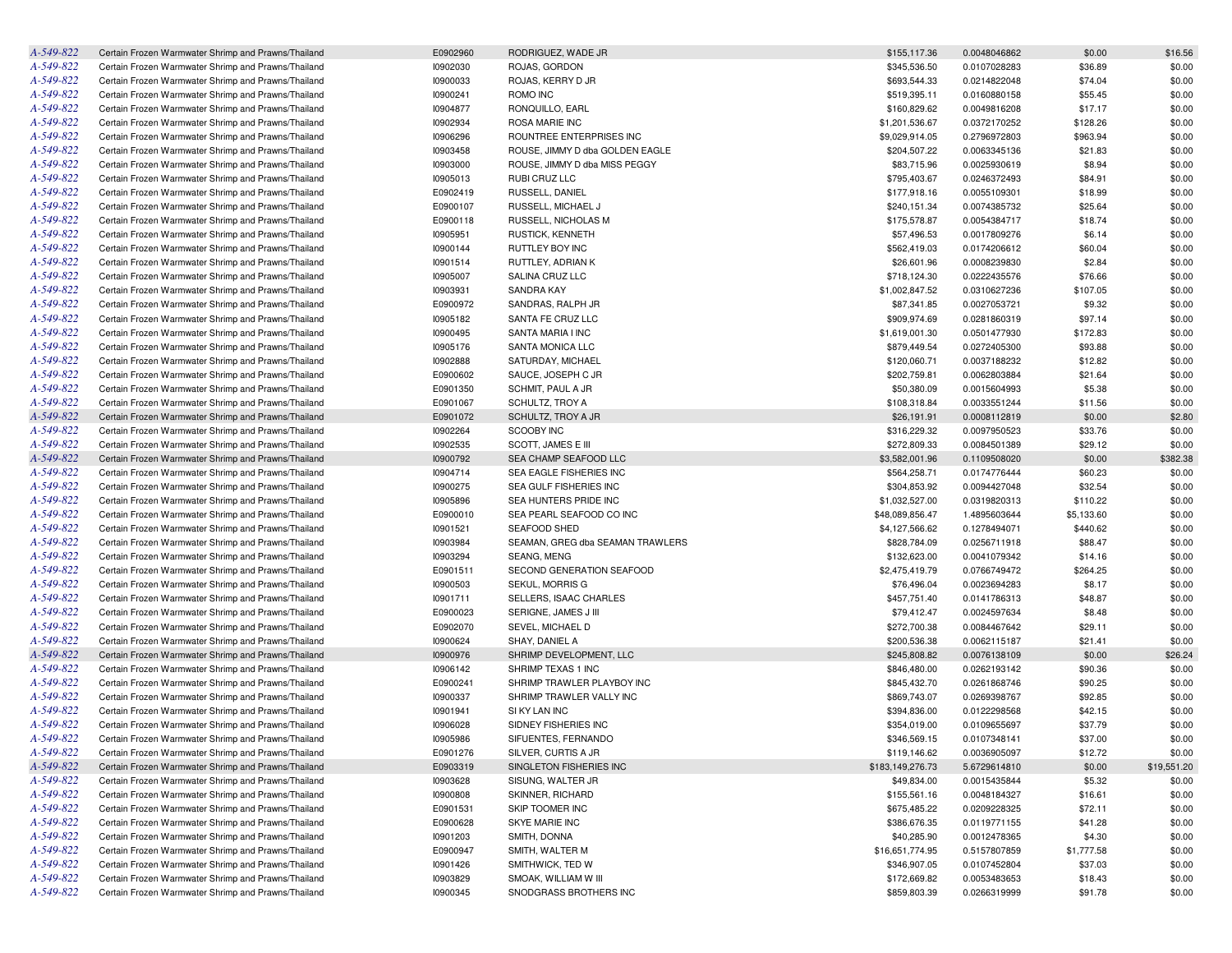| A-549-822 | Certain Frozen Warmwater Shrimp and Prawns/Thailand | 10904113        | SOEUNG, PHAT                           | \$65,210.00     | 0.0020198486 | \$6.96     | \$0.00     |
|-----------|-----------------------------------------------------|-----------------|----------------------------------------|-----------------|--------------|------------|------------|
| A-549-822 | Certain Frozen Warmwater Shrimp and Prawns/Thailand | 10903288        | SOK, KHENG                             | \$123,227.01    | 0.0038168979 | \$13.15    | \$0.00     |
| A-549-822 | Certain Frozen Warmwater Shrimp and Prawns/Thailand | 10900587        | SOK, MONTHA                            | \$1,408,820.40  | 0.0436375399 | \$150.39   | \$0.00     |
| A-549-822 | Certain Frozen Warmwater Shrimp and Prawns/Thailand | 10902316        | SON, SAMAY                             | \$241,240.56    | 0.0074723113 | \$25.75    | \$0.00     |
| A-549-822 | Certain Frozen Warmwater Shrimp and Prawns/Thailand | 10901720        | SOUL MAMA INC                          | \$91,021.47     | 0.0028193466 | \$9.72     | \$0.00     |
| A-549-822 | Certain Frozen Warmwater Shrimp and Prawns/Thailand | 10904167        | SREIY, SIPHAN                          | \$137,644.80    | 0.0042634820 | \$14.69    | \$0.00     |
| A-549-822 | Certain Frozen Warmwater Shrimp and Prawns/Thailand | 10905758        | ST DANIEL PHILLIP III INC              | \$402,202.14    | 0.0124580194 | \$42.94    | \$0.00     |
| A-549-822 | Certain Frozen Warmwater Shrimp and Prawns/Thailand | 10900613        | ST MICHAEL ICE AND FUEL INC            | \$4,132,864.49  | 0.1280135061 | \$441.18   | \$0.00     |
| A-549-822 | Certain Frozen Warmwater Shrimp and Prawns/Thailand | I0904255        | <b>ST PETER 550775</b>                 | \$401,984.88    | 0.0124512899 | \$42.91    | \$0.00     |
| A-549-822 | Certain Frozen Warmwater Shrimp and Prawns/Thailand | 10903533        | ST PETER JOSEPH INC                    | \$851,782.53    | 0.0263835576 | \$0.00     | \$90.93    |
| A-549-822 | Certain Frozen Warmwater Shrimp and Prawns/Thailand | 10903539        | ST THERESA ANNA INC                    | \$755,202.10    | 0.0233920248 | \$0.00     | \$80.62    |
| A-549-822 | Certain Frozen Warmwater Shrimp and Prawns/Thailand | 10906360        | ST VINCENT ANDREW INC                  | \$606,846.94    | 0.0187967945 | \$64.78    | \$0.00     |
| A-549-822 | Certain Frozen Warmwater Shrimp and Prawns/Thailand | 10904584        | ST VINCENT SEAFOOD INC                 | \$17,930,140.20 | 0.5553775397 | \$0.00     | \$1,914.04 |
| A-549-822 | Certain Frozen Warmwater Shrimp and Prawns/Thailand | 10903527        | ST VINCENT VI INC                      | \$337,556.00    | 0.0104556361 | \$0.00     | \$36.03    |
| A-549-822 | Certain Frozen Warmwater Shrimp and Prawns/Thailand |                 |                                        |                 |              |            |            |
|           |                                                     | 10900873        | <b>START YOUNG INC</b>                 | \$743,370.98    | 0.0230255615 | \$79.35    | \$0.00     |
| A-549-822 | Certain Frozen Warmwater Shrimp and Prawns/Thailand | E0902545        | STEEN, CARL L                          | \$441,982.10    | 0.0136901847 | \$47.18    | \$0.00     |
| A-549-822 | Certain Frozen Warmwater Shrimp and Prawns/Thailand | E0903018        | STEEN, JAMES                           | \$80,269.76     | 0.0024863175 | \$8.57     | \$0.00     |
| A-549-822 | Certain Frozen Warmwater Shrimp and Prawns/Thailand | 10905567        | STELLA MESTRE INC                      | \$526,289.00    | 0.0163015507 | \$56.18    | \$0.00     |
| A-549-822 | Certain Frozen Warmwater Shrimp and Prawns/Thailand | E0902976        | STEWART, WILLIAM C                     | \$146,405.64    | 0.0045348449 | \$15.63    | \$0.00     |
| A-549-822 | Certain Frozen Warmwater Shrimp and Prawns/Thailand | E0900883        | STOKLEY, JOE A                         | \$410,533.06    | 0.0127160657 | \$0.00     | \$43.82    |
| A-549-822 | Certain Frozen Warmwater Shrimp and Prawns/Thailand | 10906319        | STORMY SEAS INC                        | \$349,209.94    | 0.0108166113 | \$37.28    | \$0.00     |
| A-549-822 | Certain Frozen Warmwater Shrimp and Prawns/Thailand | 10902188        | STRICKLAND, KEN                        | \$118,619.09    | 0.0036741697 | \$12.66    | \$0.00     |
| A-549-822 | Certain Frozen Warmwater Shrimp and Prawns/Thailand | 10901074        | <b>SUN STAR INCORPORATED</b>           | \$485.011.00    | 0.0150229844 | \$51.77    | \$0.00     |
| A-549-822 | Certain Frozen Warmwater Shrimp and Prawns/Thailand | 10904179        | <b>SUN. HONG SRENG</b>                 | \$100,723.00    | 0.0031198469 | \$10.75    | \$0.00     |
| A-549-822 | Certain Frozen Warmwater Shrimp and Prawns/Thailand | E0902035        | SWAMP IRISH INC                        | \$1,109,715.00  | 0.0343728928 | \$118.46   | \$0.00     |
| A-549-822 | Certain Frozen Warmwater Shrimp and Prawns/Thailand | E0903235        | TAMPA BAY FISHERIES INC                | \$57,368,824.44 | 1.7769719710 | \$0.00     | \$6,124.13 |
| A-549-822 | Certain Frozen Warmwater Shrimp and Prawns/Thailand | E0903100        | TAN, HUNG VINH                         | \$387,553.85    | 0.0120042956 | \$41.37    | \$0.00     |
| A-549-822 | Certain Frozen Warmwater Shrimp and Prawns/Thailand | 10904620        | TAN, LAN T                             | \$328,561.82    | 0.0101770456 | \$35.07    | \$0.00     |
| A-549-822 | Certain Frozen Warmwater Shrimp and Prawns/Thailand | 10900293        | <b>TANA INC</b>                        | \$376,573.46    | 0.0116641833 | \$40.20    | \$0.00     |
| A-549-822 | Certain Frozen Warmwater Shrimp and Prawns/Thailand | E0901173        | TASSIN, KEITH P                        | \$116,814.27    | 0.0036182663 | \$12.47    | \$0.00     |
| A-549-822 | Certain Frozen Warmwater Shrimp and Prawns/Thailand | 10903348        | TAYLOR, DOYLE L                        | \$163,681.94    | 0.0050699700 | \$17.47    | \$0.00     |
| A-549-822 | Certain Frozen Warmwater Shrimp and Prawns/Thailand | 10903306        | TEAP, PHAL                             | \$134,131.08    | 0.0041546462 | \$14.32    | \$0.00     |
| A-549-822 | Certain Frozen Warmwater Shrimp and Prawns/Thailand | 10905164        | TERCERA CRUZ LLC                       | \$931,899.78    | 0.0288651512 | \$99.48    | \$0.00     |
| A-549-822 | Certain Frozen Warmwater Shrimp and Prawns/Thailand | 10901569        | TERREBONNE, GARY J                     | \$38,508.44     | 0.0011927806 | \$4.11     | \$0.00     |
| A-549-822 | Certain Frozen Warmwater Shrimp and Prawns/Thailand | 10900406        | TERREBONNE, JIMMY                      | \$60,956.10     | 0.0018880861 | \$6.51     | \$0.00     |
| A-549-822 | Certain Frozen Warmwater Shrimp and Prawns/Thailand | 10900825        | TERREBONNE, JIMMY JR                   | \$99,504.98     | 0.0030821193 | \$10.62    | \$0.00     |
| A-549-822 | Certain Frozen Warmwater Shrimp and Prawns/Thailand | E0902532        | TEX MEX COLD STORAGE INC               | \$3,791,815.23  | 0.1174496680 | \$404.78   | \$0.00     |
| A-549-822 | Certain Frozen Warmwater Shrimp and Prawns/Thailand | 10905122        | <b>TEXAS PACK INC</b>                  | \$18,234,477.42 | 0.5648042399 | \$1,946.53 | \$0.00     |
| A-549-822 | Certain Frozen Warmwater Shrimp and Prawns/Thailand |                 | THAI AND TRAN INC                      |                 |              |            |            |
| A-549-822 |                                                     | 10902380        |                                        | \$1,086,354.25  | 0.0336493047 | \$115.97   | \$0.00     |
|           | Certain Frozen Warmwater Shrimp and Prawns/Thailand | E0901965        | THANH, THIEN and TRAN, TRANG (MELISSA) | \$1,832,700.84  | 0.0567670343 | \$195.64   | \$0.00     |
| A-549-822 | Certain Frozen Warmwater Shrimp and Prawns/Thailand | 10904238        | THERESA SEAFOOD INC                    | \$2,605,846.86  | 0.0807148634 | \$278.17   | \$0.00     |
| A-549-822 | Certain Frozen Warmwater Shrimp and Prawns/Thailand | 10901534        | THIBODEAUX, BART                       | \$168,694.25    | 0.0052252239 | \$18.01    | \$0.00     |
| A-549-822 | Certain Frozen Warmwater Shrimp and Prawns/Thailand | E0900672        | THIBODEAUX, BRIAN M                    | \$226,448.04    | 0.0070141200 | \$24.17    | \$0.00     |
| A-549-822 | Certain Frozen Warmwater Shrimp and Prawns/Thailand | 10900183        | THIBODEAUX, TONY                       | \$526,942.53    | 0.0163217935 | \$56.25    | \$0.00     |
| A-549-822 | Certain Frozen Warmwater Shrimp and Prawns/Thailand | E0901903        | THOMAS, RANDY                          | \$404,647.53    | 0.0125337642 | \$43.20    | \$0.00     |
| A-549-822 | Certain Frozen Warmwater Shrimp and Prawns/Thailand | 10903402        | THOMAS, WILLARD N                      | \$121,081.01    | 0.0037504265 | \$12.93    | \$0.00     |
| A-549-822 | Certain Frozen Warmwater Shrimp and Prawns/Thailand | 10905605        | THOMASSIE, TRACY J                     | \$146,353.95    | 0.0045332438 | \$15.62    | \$0.00     |
| A-549-822 | Certain Frozen Warmwater Shrimp and Prawns/Thailand | E0902590        | THUNDERBOLT FISHERMANS SEAFOOD INC     | \$1,625,769.01  | 0.0503574196 | \$173.55   | \$0.00     |
| A-549-822 | Certain Frozen Warmwater Shrimp and Prawns/Thailand | 10901303        | TIDELANDS SEAFOOD CO INC               | \$4,513,977.58  | 0.1398183023 | \$481.87   | \$0.00     |
| A-549-822 | Certain Frozen Warmwater Shrimp and Prawns/Thailand | 10901593        | TIFFANI CLAIRE INC                     | \$996,646.79    | 0.0308706589 | \$106.39   | \$0.00     |
| A-549-822 | Certain Frozen Warmwater Shrimp and Prawns/Thailand | 10905976        | <b>TIKEDE INC</b>                      | \$309,048.00    | 0.0095726144 | \$32.99    | \$0.00     |
| A-549-822 | Certain Frozen Warmwater Shrimp and Prawns/Thailand | 10903729        | TITAN SEAFOOD CO                       | \$26,858,706.62 | 0.8319356254 | \$0.00     | \$2,867.17 |
| A-549-822 | Certain Frozen Warmwater Shrimp and Prawns/Thailand | 10903282        | TO, DU                                 | \$59,948.68     | 0.0018568818 | \$6.40     | \$0.00     |
| A-549-822 | Certain Frozen Warmwater Shrimp and Prawns/Thailand | E0903081        | <b>TOAN INC</b>                        | \$667,590.71    | 0.0206783038 | \$71.27    | \$0.00     |
| A-549-822 | Certain Frozen Warmwater Shrimp and Prawns/Thailand | E0901873        | TODD, ROBERT C                         | \$315,957.90    | 0.0097866452 | \$33.73    | \$0.00     |
| A-549-822 | Certain Frozen Warmwater Shrimp and Prawns/Thailand | <b>I0900475</b> | TOMMYS SEAFOOD INC                     | \$16,397,292.89 | 0.5078983254 | \$1,750.41 | \$0.00     |
| A-549-822 | Certain Frozen Warmwater Shrimp and Prawns/Thailand | 10903222        | TONG, HAI V                            | \$163,462.67    | 0.0050631782 | \$17.45    | \$0.00     |
| A-549-822 | Certain Frozen Warmwater Shrimp and Prawns/Thailand | E0901526        | TOOMER, FRANK G JR                     | \$422,753.06    | 0.0130945744 | \$45.13    | \$0.00     |
| A-549-822 | Certain Frozen Warmwater Shrimp and Prawns/Thailand | 10904908        | TOUCHARD, JOHN JR                      | \$20,444.30     | 0.0006332524 | \$2.18     | \$0.00     |
| A-549-822 | Certain Frozen Warmwater Shrimp and Prawns/Thailand | 10901494        | TRAHAN, ALLEN A JR                     | \$67,269.87     | 0.0020836521 | \$7.18     | \$0.00     |
| A-549-822 | Certain Frozen Warmwater Shrimp and Prawns/Thailand | 10900923        | <b>TRAHAN, RICKY</b>                   | \$246,316.19    | 0.0076295265 | \$26.29    | \$0.00     |
|           |                                                     |                 |                                        |                 |              |            |            |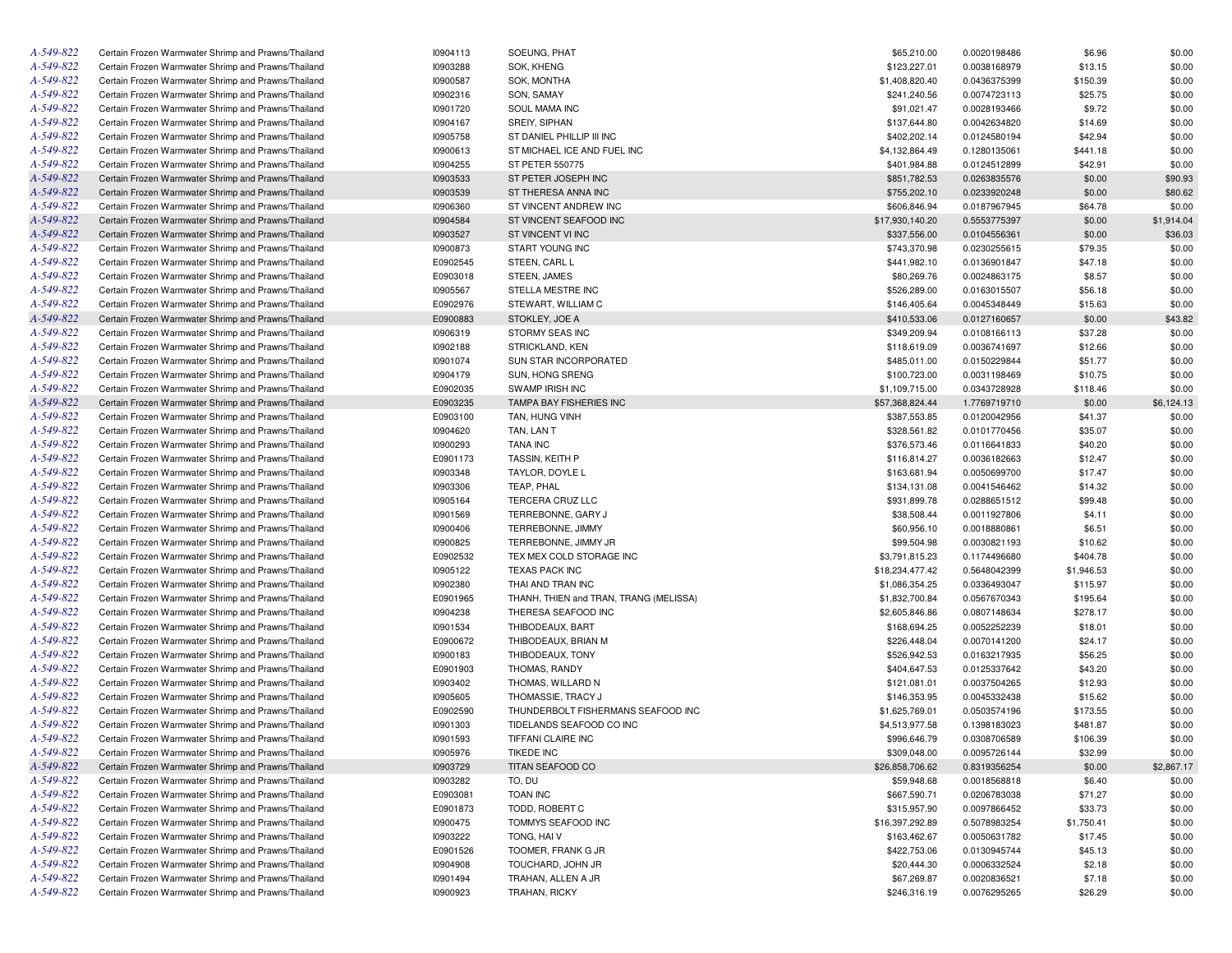| A-549-822 | Certain Frozen Warmwater Shrimp and Prawns/Thailand | E0902947 | TRAHAN, TRACY                       | \$149,539.63    | 0.0046319187 | \$15.96    | \$0.00  |
|-----------|-----------------------------------------------------|----------|-------------------------------------|-----------------|--------------|------------|---------|
| A-549-822 | Certain Frozen Warmwater Shrimp and Prawns/Thailand | 10905725 | TRAN, BINH                          | \$94,341.20     | 0.0029221737 | \$10.07    | \$0.00  |
| A-549-822 | Certain Frozen Warmwater Shrimp and Prawns/Thailand | 10902334 | TRAN, CAM VAN                       | \$233,932.15    | 0.0072459368 | \$24.97    | \$0.00  |
| A-549-822 | Certain Frozen Warmwater Shrimp and Prawns/Thailand | E0901989 | TRAN, CHAU                          | \$9,495.97      | 0.0002941331 | \$1.01     | \$0.00  |
| A-549-822 | Certain Frozen Warmwater Shrimp and Prawns/Thailand | 10904119 | TRAN, DINH QUOC                     | \$136,195.00    | 0.0042185752 | \$14.54    | \$0.00  |
| A-549-822 | Certain Frozen Warmwater Shrimp and Prawns/Thailand | 10900402 | TRAN, DUONG dba D AND C SEAFOOD INC | \$20,353,598.09 | 0.6304429918 | \$2,172.75 | \$0.00  |
| A-549-822 | Certain Frozen Warmwater Shrimp and Prawns/Thailand | 10905818 | TRAN, HIEU                          | \$581,606.57    | 0.0180149861 | \$62.09    | \$0.00  |
| A-549-822 | Certain Frozen Warmwater Shrimp and Prawns/Thailand | 10903170 | TRAN, HOV                           | \$69,409.52     | 0.0021499268 | \$0.00     | \$7.41  |
| A-549-822 | Certain Frozen Warmwater Shrimp and Prawns/Thailand | 10901239 | TRAN, HUNG P                        | \$415,528.06    | 0.0128707834 | \$44.36    | \$0.00  |
| A-549-822 | Certain Frozen Warmwater Shrimp and Prawns/Thailand | 10900511 | TRAN, LE AND PHAT LE dba LTN INC    | \$1,130,858.99  | 0.0350278178 | \$120.72   | \$0.00  |
| A-549-822 | Certain Frozen Warmwater Shrimp and Prawns/Thailand | 10902048 | TRAN, MIKE                          | \$380,341.71    | 0.0117809030 | \$40.60    | \$0.00  |
| A-549-822 | Certain Frozen Warmwater Shrimp and Prawns/Thailand | 10904653 | TRAN, MIKE DAI                      | \$1,031,754.60  | 0.0319581066 | \$110.14   | \$0.00  |
| A-549-822 | Certain Frozen Warmwater Shrimp and Prawns/Thailand | 10904161 | TRAN, MY T                          | \$97,362.55     | 0.0030157585 | \$10.39    | \$0.00  |
| A-549-822 | Certain Frozen Warmwater Shrimp and Prawns/Thailand | 10904882 | TRAN, NANCY                         | \$115,856.76    | 0.0035886079 | \$0.00     | \$12.37 |
| A-549-822 | Certain Frozen Warmwater Shrimp and Prawns/Thailand | E0900250 | TRAN, NHANH V                       | \$88,415.00     | 0.0027386124 | \$9.44     | \$0.00  |
| A-549-822 | Certain Frozen Warmwater Shrimp and Prawns/Thailand | 10904635 | TRAN, PETER KEN                     | \$1,057,274.55  | 0.0327485748 | \$112.86   | \$0.00  |
| A-549-822 | Certain Frozen Warmwater Shrimp and Prawns/Thailand | E0902553 | TRAN, PHU VAN dba BAMA EXPRESS V    | \$843,516.76    | 0.0261275293 | \$90.05    | \$0.00  |
| A-549-822 | Certain Frozen Warmwater Shrimp and Prawns/Thailand | 10904517 | TRAN, QUAN dba MISS MARIE           | \$759,050.04    | 0.0235112129 | \$81.03    | \$0.00  |
| A-549-822 | Certain Frozen Warmwater Shrimp and Prawns/Thailand | 10903359 | TRAN, QUANG VAN                     | \$344,777.75    | 0.0106793263 | \$36.81    | \$0.00  |
| A-549-822 |                                                     |          |                                     |                 |              |            |         |
|           | Certain Frozen Warmwater Shrimp and Prawns/Thailand | 10903276 | TRAN, STEVEN TUAN                   | \$81,553.05     | 0.0025260668 | \$8.71     | \$0.00  |
| A-549-822 | Certain Frozen Warmwater Shrimp and Prawns/Thailand | 10903158 | TRAN, THAN VAN                      | \$213,918.49    | 0.0066260232 | \$22.84    | \$0.00  |
| A-549-822 | Certain Frozen Warmwater Shrimp and Prawns/Thailand | 10904202 | TRAN, THANH VAN                     | \$159,406.75    | 0.0049375480 | \$17.02    | \$0.00  |
| A-549-822 | Certain Frozen Warmwater Shrimp and Prawns/Thailand | 10906328 | TRAN, TU                            | \$201,725.35    | 0.0062483465 | \$21.53    | \$0.00  |
| A-549-822 | Certain Frozen Warmwater Shrimp and Prawns/Thailand | 10903752 | TRAN, TUAN dba PRINCESS CELINE INC  | \$643,415.07    | 0.0199294749 | \$68.68    | \$0.00  |
| A-549-822 | Certain Frozen Warmwater Shrimp and Prawns/Thailand | 10903253 | TRAN, TUAN MINH                     | \$121,114.00    | 0.0037514484 | \$12.93    | \$0.00  |
| A-549-822 | Certain Frozen Warmwater Shrimp and Prawns/Thailand | 10904983 | TRAN, TUONG                         | \$491,735.03    | 0.0152312580 | \$52.49    | \$0.00  |
| A-549-822 | Certain Frozen Warmwater Shrimp and Prawns/Thailand | 10903651 | TRANS EXPRESS INC                   | \$511,647.03    | 0.0158480227 | \$54.62    | \$0.00  |
| A-549-822 | Certain Frozen Warmwater Shrimp and Prawns/Thailand | E0901047 | TREYBIG, ERNEST H JR                | \$202,105.66    | 0.0062601264 | \$21.57    | \$0.00  |
| A-549-822 | Certain Frozen Warmwater Shrimp and Prawns/Thailand | 10902392 | TRIEU, JACKIE AND HIEP              | \$1,385,950.35  | 0.0429291510 | \$147.95   | \$0.00  |
| A-549-822 | Certain Frozen Warmwater Shrimp and Prawns/Thailand | 10900527 | TRIEU, JASMINE AND LY               | \$762,740.91    | 0.0236255358 | \$81.42    | \$0.00  |
| A-549-822 | Certain Frozen Warmwater Shrimp and Prawns/Thailand | 10903017 | TRIEU, TAM dba MISS LORIE           | \$1,447,723.88  | 0.0448425566 | \$154.54   | \$0.00  |
| A-549-822 | Certain Frozen Warmwater Shrimp and Prawns/Thailand | 10903023 | TRIEU, TAM dba MISS LORIE II        | \$1,296,778.88  | 0.0401671072 | \$138.43   | \$0.00  |
| A-549-822 | Certain Frozen Warmwater Shrimp and Prawns/Thailand | 10901998 | TRINH, PHILIP                       | \$118,762.93    | 0.0036786251 | \$12.68    | \$0.00  |
| A-549-822 | Certain Frozen Warmwater Shrimp and Prawns/Thailand | 10904977 | <b>TROPICAL SEAFOOD</b>             | \$7,449,549.50  | 0.2307462422 | \$795.24   | \$0.00  |
| A-549-822 | Certain Frozen Warmwater Shrimp and Prawns/Thailand | E0900900 | TRUONG, BE VAN                      | \$60,454.44     | 0.0018725474 | \$6.45     | \$0.00  |
| A-549-822 | Certain Frozen Warmwater Shrimp and Prawns/Thailand | E0901101 | TRUONG, DAC                         | \$188,000.00    | 0.0058232103 | \$20.07    | \$0.00  |
| A-549-822 | Certain Frozen Warmwater Shrimp and Prawns/Thailand | 10901438 | TRUONG, HEN                         | \$452,120.48    | 0.0140042162 | \$0.00     | \$48.26 |
| A-549-822 | Certain Frozen Warmwater Shrimp and Prawns/Thailand | E0901134 | TRUONG, KIM                         | \$397,184.27    | 0.0123025933 | \$42.40    | \$0.00  |
| A-549-822 | Certain Frozen Warmwater Shrimp and Prawns/Thailand | 10905663 | TRUONG, SON MINH dba GULF VIKING    | \$433,533.55    | 0.0134284949 | \$0.00     | \$46.28 |
| A-549-822 | Certain Frozen Warmwater Shrimp and Prawns/Thailand | 10904614 | TRUONG, THEM VAN                    | \$444,280.38    | 0.0137613728 | \$47.43    | \$0.00  |
| A-549-822 | Certain Frozen Warmwater Shrimp and Prawns/Thailand | 10901642 | TWO FLAGS INC                       | \$459,145.78    | 0.0142218215 | \$49.01    | \$0.00  |
| A-549-822 | Certain Frozen Warmwater Shrimp and Prawns/Thailand | 10902214 | TWO GIRLS INC                       | \$422,685.56    | 0.0130924836 | \$0.00     | \$45.12 |
| A-549-822 | Certain Frozen Warmwater Shrimp and Prawns/Thailand | 10905158 | ULTIMA CRUZ LLC                     | \$1,166,102.36  | 0.0361194643 | \$124.48   | \$0.00  |
| A-549-822 | Certain Frozen Warmwater Shrimp and Prawns/Thailand | E0900782 | VALLOT, CHRISTOPHER A               | \$108,403.63    | 0.0033577507 | \$11.57    | \$0.00  |
| A-549-822 | Certain Frozen Warmwater Shrimp and Prawns/Thailand | E0900750 | VALLOT, NANCY H                     | \$108,403.63    | 0.0033577507 | \$11.57    | \$0.00  |
| A-549-822 | Certain Frozen Warmwater Shrimp and Prawns/Thailand | 10901838 | VAN BURREN SHRIMP CO                | \$808,119.00    | 0.0250311005 | \$86.27    | \$0.00  |
| A-549-822 | Certain Frozen Warmwater Shrimp and Prawns/Thailand | E0900624 | VAN, VUI                            | \$427,317.94    | 0.0132359694 | \$45.62    | \$0.00  |
| A-549-822 | Certain Frozen Warmwater Shrimp and Prawns/Thailand | 10902713 | <b>VARON INC</b>                    | \$779,239.86    | 0.0241365830 | \$83.18    | \$0.00  |
| A-549-822 | Certain Frozen Warmwater Shrimp and Prawns/Thailand | E0902668 | VEGAS, PERCY J                      | \$157,502.02    | 0.0048785499 | \$16.81    | \$0.00  |
| A-549-822 | Certain Frozen Warmwater Shrimp and Prawns/Thailand | 10901458 | VENICE SEAFOOD LLC                  | \$22,460,497.67 | 0.6957032012 | \$2,397.66 | \$0.00  |
| A-549-822 | Certain Frozen Warmwater Shrimp and Prawns/Thailand | 10905152 | VERA CRUZ LLC                       | \$1,077,008.58  | 0.0333598270 | \$114.97   | \$0.00  |
| A-549-822 | Certain Frozen Warmwater Shrimp and Prawns/Thailand | 10901581 | <b>VERDIN, CHARLES E</b>            | \$1,001,886.63  | 0.0310329604 | \$106.95   | \$0.00  |
| A-549-822 | Certain Frozen Warmwater Shrimp and Prawns/Thailand | 10906050 | <b>VERDIN, ERNEST</b>               | \$177,139.81    |              |            |         |
| A-549-822 | Certain Frozen Warmwater Shrimp and Prawns/Thailand |          | <b>VERDIN, JESSIE</b>               |                 | 0.0054868211 | \$0.00     | \$18.91 |
| A-549-822 |                                                     | 10905561 | <b>VERDIN, PERRY</b>                | \$104,892.42    | 0.0032489927 | \$11.20    | \$0.00  |
|           | Certain Frozen Warmwater Shrimp and Prawns/Thailand | 10900720 |                                     | \$172,373.70    | 0.0053391931 | \$18.40    | \$0.00  |
| A-549-822 | Certain Frozen Warmwater Shrimp and Prawns/Thailand | 10905289 | VERDIN, RODNEY P                    | \$38,175.18     | 0.0011824580 | \$4.08     | \$0.00  |
| A-549-822 | Certain Frozen Warmwater Shrimp and Prawns/Thailand | E0900478 | VERDIN, RODNEY P                    | \$3,132.98      | 0.0000970426 | \$0.33     | \$0.00  |
| A-549-822 | Certain Frozen Warmwater Shrimp and Prawns/Thailand | 10904971 | <b>VERDIN, TIMMIE</b>               | \$50,039.28     | 0.0015499428 | \$5.34     | \$0.00  |
| A-549-822 | Certain Frozen Warmwater Shrimp and Prawns/Thailand | 10901049 | <b>VERONICA INC</b>                 | \$36,080.20     | 0.0011175670 | \$3.85     | \$0.00  |
| A-549-822 | Certain Frozen Warmwater Shrimp and Prawns/Thailand | 10903376 | <b>VERSAGGI SHRIMP CORP</b>         | \$2,407,114.52  | 0.0745592240 | \$256.96   | \$0.00  |
| A-549-822 | Certain Frozen Warmwater Shrimp and Prawns/Thailand | 10901468 | VICKNAIR, DUANE                     | \$85,414.80     | 0.0026456827 | \$9.12     | \$0.00  |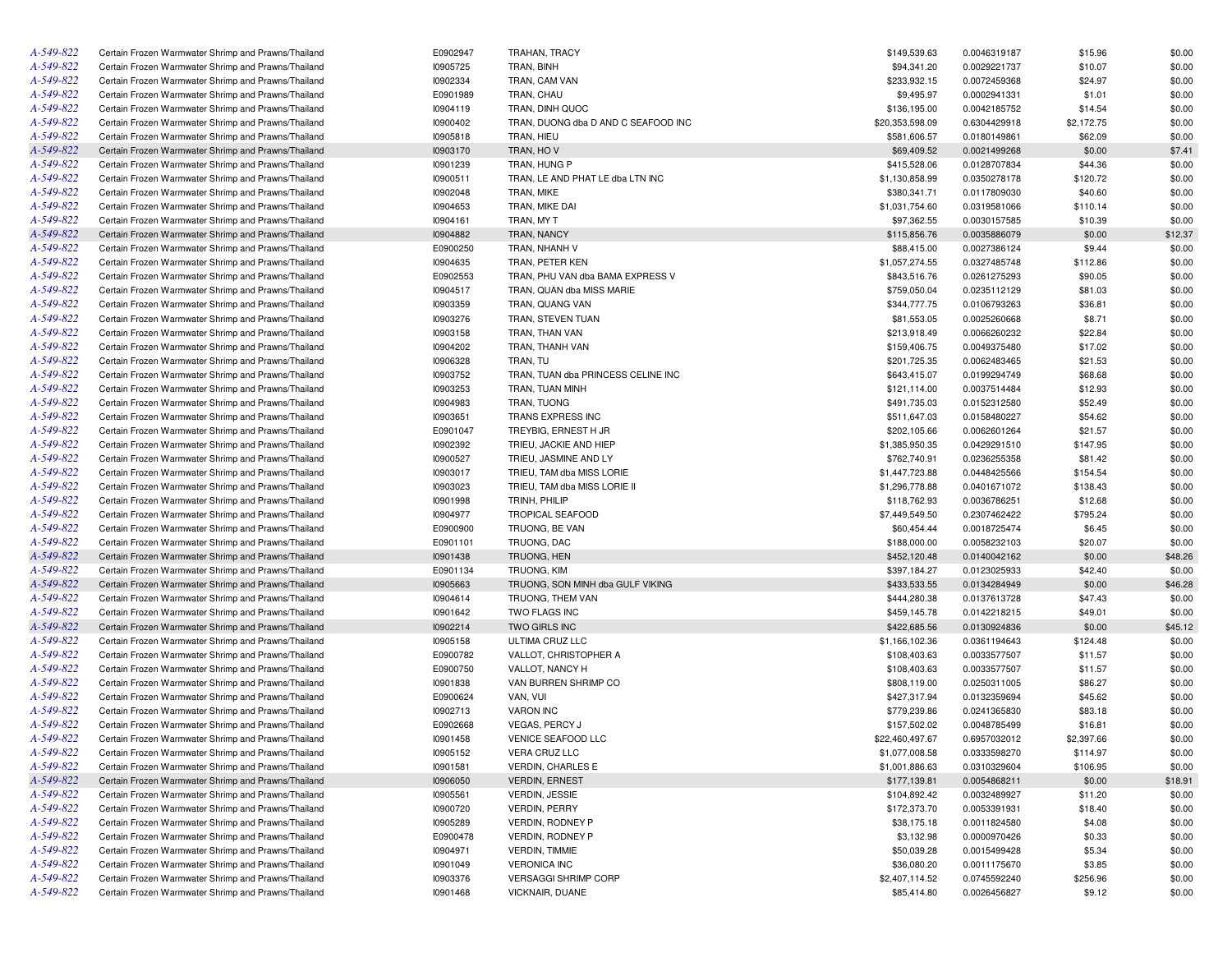| A-549-822 | Certain Frozen Warmwater Shrimp and Prawns/Thailand                                                        | 10905387 | VICTORIA ROSE INC                               | \$429,037.50       | 0.0132892319                 | \$45.80               | \$0.00      |
|-----------|------------------------------------------------------------------------------------------------------------|----------|-------------------------------------------------|--------------------|------------------------------|-----------------------|-------------|
| A-549-822 | Certain Frozen Warmwater Shrimp and Prawns/Thailand                                                        | 10906269 | <b>VIET GIANG CORP</b>                          | \$668,589.37       | 0.0207092368                 | \$71.37               | \$0.00      |
| A-549-822 | Certain Frozen Warmwater Shrimp and Prawns/Thailand                                                        | E0902921 | VIETNAMESE AMERICAN COMMERCIAL FISHERMENS UNION | \$302,740,460.09   | 9.3772413383                 | \$32,317.58           | \$0.00      |
| A-549-822 | Certain Frozen Warmwater Shrimp and Prawns/Thailand                                                        | 10902689 | <b>VIGILANTE INC</b>                            | \$681,462.47       | 0.0211079749                 | \$72.75               | \$0.00      |
| A-549-822 | Certain Frozen Warmwater Shrimp and Prawns/Thailand                                                        | 10904433 | <b>VIN PENNY INC</b>                            | \$490,350.87       | 0.0151883843                 | \$52.35               | \$0.00      |
| A-549-822 | Certain Frozen Warmwater Shrimp and Prawns/Thailand                                                        | 10900840 | VINCENT PIAZZA JR AND SONS SEAFOOD INC          | \$5,327,826.81     | 0.1650268940                 | \$568.75              | \$0.00      |
| A-549-822 | Certain Frozen Warmwater Shrimp and Prawns/Thailand                                                        | 10902182 | VINCENT, GAGE                                   | \$168,660.36       | 0.0052241742                 | \$18.00               | \$0.00      |
| A-549-822 | Certain Frozen Warmwater Shrimp and Prawns/Thailand                                                        | E0900669 | VINCENT, GENE B                                 | \$153,728.00       | 0.0047616515                 | \$16.41               | \$0.00      |
| A-549-822 | Certain Frozen Warmwater Shrimp and Prawns/Thailand                                                        | 10903241 | VO, DUSTIN                                      | \$91,056.47        | 0.0028204307                 | \$9.72                | \$0.00      |
| A-549-822 | Certain Frozen Warmwater Shrimp and Prawns/Thailand                                                        | 10902420 | VO, HAI V                                       | \$649,547.99       | 0.0201194391                 | \$69.34               | \$0.00      |
| A-549-822 | Certain Frozen Warmwater Shrimp and Prawns/Thailand                                                        | 10902322 | VO, HANH X                                      | \$514,307.89       | 0.0159304416                 | \$54.90               | \$0.00      |
| A-549-822 | Certain Frozen Warmwater Shrimp and Prawns/Thailand                                                        | 10905445 | VO, HIEN VAN                                    | \$150,745.62       | 0.0046692737                 | \$16.09               | \$0.00      |
| A-549-822 | Certain Frozen Warmwater Shrimp and Prawns/Thailand                                                        | 10903188 | VO, MINH NGOC                                   | \$284,010.67       | 0.0087970950                 | \$30.32               | \$0.00      |
| A-549-822 | Certain Frozen Warmwater Shrimp and Prawns/Thailand                                                        | 10903270 | VO. MONG                                        | \$183,781.00       | 0.0056925288                 | \$19.62               | \$0.00      |
| A-549-822 | Certain Frozen Warmwater Shrimp and Prawns/Thailand                                                        | E0900839 | VO, SANG M                                      | \$214,031.45       | 0.0066295221                 | \$22.85               | \$0.00      |
| A-549-822 | Certain Frozen Warmwater Shrimp and Prawns/Thailand                                                        | E0901973 | VO, TIEN                                        | \$45,440.51        | 0.0014074981                 | \$4.85                | \$0.00      |
| A-549-822 | Certain Frozen Warmwater Shrimp and Prawns/Thailand                                                        | 10906075 | VOISIN, EDDIE JAMES                             | \$268,001.60       | 0.0083012217                 | \$28.61               | \$0.00      |
| A-549-822 | Certain Frozen Warmwater Shrimp and Prawns/Thailand                                                        | E0902520 | VU, KHANH dba C T INC                           | \$848,908.55       | 0.0262945374                 | \$90.62               | \$0.00      |
| A-549-822 |                                                                                                            |          |                                                 |                    |                              |                       |             |
|           | Certain Frozen Warmwater Shrimp and Prawns/Thailand                                                        | E0902021 | VU, KHOI                                        | \$34,844.97        | 0.0010793063                 | \$3.72                | \$0.00      |
| A-549-822 | Certain Frozen Warmwater Shrimp and Prawns/Thailand                                                        | E0901993 | VU, RUYEN                                       | \$32,577.20        | 0.0010090632                 | \$3.48                | \$0.00      |
| A-549-822 | Certain Frozen Warmwater Shrimp and Prawns/Thailand                                                        | E0902528 | VU, TOM                                         | \$934,831.65       | 0.0289559644                 | \$99.79               | \$0.00      |
| A-549-822 | Certain Frozen Warmwater Shrimp and Prawns/Thailand                                                        | E0901953 | VU, TU VIET                                     | \$1,338,201.70     | 0.0414501593                 | \$142.85              | \$0.00      |
| A-549-822 | Certain Frozen Warmwater Shrimp and Prawns/Thailand                                                        | E0902574 | VU, TUYEN VIET                                  | \$943,349.11       | 0.0292197887                 | \$100.70              | \$0.00      |
| A-549-822 | Certain Frozen Warmwater Shrimp and Prawns/Thailand                                                        | E0901985 | VU, TUYEN VIET JACK                             | \$978,590.01       | 0.0303113588                 | \$104.46              | \$0.00      |
| A-549-822 | Certain Frozen Warmwater Shrimp and Prawns/Thailand                                                        | 10902175 | W C TRAWLERS INC                                | \$733,524.24       | 0.0227205634                 | \$78.30               | \$0.00      |
| A-549-822 | Certain Frozen Warmwater Shrimp and Prawns/Thailand                                                        | 10903398 | W H BLANCHARD INC                               | \$438,390.65       | 0.0135789413                 | \$46.80               | \$0.00      |
| A-549-822 | Certain Frozen Warmwater Shrimp and Prawns/Thailand                                                        | 10906299 | WADE, CALVIN J JR                               | \$72,507.36        | 0.0022458809                 | \$7.74                | \$0.00      |
| A-549-822 | Certain Frozen Warmwater Shrimp and Prawns/Thailand                                                        | E0900095 | WAIT N SEA INC                                  | \$269,368.99       | 0.0083435760                 | \$28.76               | \$0.00      |
| A-549-822 | Certain Frozen Warmwater Shrimp and Prawns/Thailand                                                        | 10904752 | <b>WALLACE B</b>                                | \$1,107,480.34     | 0.0343036752                 | \$118.22              | \$0.00      |
| A-549-822 | Certain Frozen Warmwater Shrimp and Prawns/Thailand                                                        | 10900256 | WANDO SHRIMP INC                                | \$1,559,147.34     | 0.0482938451                 | \$166.44              | \$0.00      |
| A-549-822 | Certain Frozen Warmwater Shrimp and Prawns/Thailand                                                        | 10900313 | WAR WAGON INC                                   | \$842,758.65       | 0.0261040472                 | \$89.96               | \$0.00      |
| A-549-822 | Certain Frozen Warmwater Shrimp and Prawns/Thailand                                                        | E0902458 | WENDY AND ERIC INC                              | \$501,955.26       | 0.0155478247                 | \$53.58               | \$0.00      |
| A-549-822 | Certain Frozen Warmwater Shrimp and Prawns/Thailand                                                        | 10905921 | WHISKEY JOE INC                                 | \$950,853.00       | 0.0294522181                 | \$101.50              | \$0.00      |
| A-549-822 | Certain Frozen Warmwater Shrimp and Prawns/Thailand                                                        | 10904250 | WHITE BIRD INC                                  | \$355,638.15       | 0.0110157221                 | \$37.96               | \$0.00      |
| A-549-822 | Certain Frozen Warmwater Shrimp and Prawns/Thailand                                                        | E0901341 | WHITE, ALLEN J SR                               | \$159,818.17       | 0.0049502916                 | \$17.06               | \$0.00      |
| A-549-822 | Certain Frozen Warmwater Shrimp and Prawns/Thailand                                                        | 10901178 | <b>WILLIAM PATRICK INC</b>                      | \$194,925.88       | 0.0060377361                 | \$20.81               | \$0.00      |
| A-549-822 | Certain Frozen Warmwater Shrimp and Prawns/Thailand                                                        | E0901284 | WILLIAMS, JOHN A                                | \$1,097,945.05     | 0.0340083242                 | \$117.21              | \$0.00      |
| A-549-822 | Certain Frozen Warmwater Shrimp and Prawns/Thailand                                                        | 10901077 | WILLIAMS, JOSEPH H                              | \$265,209.18       | 0.0082147278                 | \$28.31               | \$0.00      |
| A-549-822 | Certain Frozen Warmwater Shrimp and Prawns/Thailand                                                        | 10901082 | WILLIAMS, JOSEPH H dba JO ANN B INC             | \$818,379.65       | 0.0253489193                 | \$87.36               | \$0.00      |
| A-549-822 | Certain Frozen Warmwater Shrimp and Prawns/Thailand                                                        | 10904462 | WILLIAMS, OLIVER KENT                           | \$487,095.64       | 0.0150875551                 | \$52.00               | \$0.00      |
| A-549-822 | Certain Frozen Warmwater Shrimp and Prawns/Thailand                                                        | E0902951 | <b>WILLIAMS, RONNIE</b>                         | \$182,308.17       | 0.0056469086                 | \$19.46               | \$0.00      |
| A-549-822 | Certain Frozen Warmwater Shrimp and Prawns/Thailand                                                        | 10905302 | WILLYARD, DONALD                                | \$64,890.93        | 0.0020099656                 | \$6.93                | \$0.00      |
| A-549-822 | Certain Frozen Warmwater Shrimp and Prawns/Thailand                                                        | 10900083 | WISEMAN, MICHAEL T JR                           | \$75,970.25        | 0.0023531423                 | \$8.11                | \$0.00      |
| A-549-822 | Certain Frozen Warmwater Shrimp and Prawns/Thailand                                                        | 10900079 | WISEMAN, MICHAEL T SR                           | \$71,148.42        | 0.0022037884                 | \$7.60                | \$0.00      |
| A-549-822 |                                                                                                            | 10904559 | <b>WL AND O INC</b>                             | \$907,708.85       |                              |                       | \$0.00      |
| A-549-822 | Certain Frozen Warmwater Shrimp and Prawns/Thailand<br>Certain Frozen Warmwater Shrimp and Prawns/Thailand | E0902989 | WOODS FISHERIES INC                             | \$31,160,214.92    | 0.0281158486<br>0.9651727931 | \$96.90<br>\$3,326.36 | \$0.00      |
|           |                                                                                                            |          |                                                 |                    |                              |                       |             |
| A-549-822 | Certain Frozen Warmwater Shrimp and Prawns/Thailand                                                        | E0902411 | WOODS, JOHN T III dba SEASIDE SEAFOOD INC       | \$252,231.70       | 0.0078127566                 | \$26.93               | \$0.00      |
| A-549-822 | Certain Frozen Warmwater Shrimp and Prawns/Thailand                                                        | 10904926 | WRIGHT, CURTIS                                  | \$54,081.69        | 0.0016751545                 | \$5.77                | \$0.00      |
| A-549-822 | Certain Frozen Warmwater Shrimp and Prawns/Thailand                                                        | 10904932 | WRIGHT, RANDY                                   | \$82,064.67        | 0.0025419140                 | \$8.76                | \$0.00      |
| A-549-822 | Certain Frozen Warmwater Shrimp and Prawns/Thailand                                                        | 10902518 | <b>WYLIE MILAM INC</b>                          | \$648,852.14       | 0.0200978855                 | \$69.27               | \$0.00      |
| A-549-822 | Certain Frozen Warmwater Shrimp and Prawns/Thailand                                                        | 10905048 | YEAMANS INC                                     | \$750,604.31       | 0.0232496104                 | \$80.13               | \$0.00      |
| A-549-822 | Certain Frozen Warmwater Shrimp and Prawns/Thailand                                                        | 10905540 | YOPP, JONATHAN A                                | \$584,594.21       | 0.0181075268                 | \$62.41               | \$0.00      |
| A-549-822 | Certain Frozen Warmwater Shrimp and Prawns/Thailand                                                        | E0903013 | YOW, RICHARD C JR dba CAPT RICHARD SEAFOOD INC  | \$795,734.13       | 0.0246474851                 | \$84.94               | \$0.00      |
| A-549-822 | Certain Frozen Warmwater Shrimp and Prawns/Thailand                                                        | 10905391 | YOW, RONALD dba SEA KING                        | \$809,133.30       | 0.0250625180                 | \$86.38               | \$0.00      |
| A-549-822 | Certain Frozen Warmwater Shrimp and Prawns/Thailand                                                        | 10901252 | ZAR, JOHN III                                   | \$184,715.89       | 0.0057214866                 | \$19.72               | \$0.00      |
| A-549-822 | Certain Frozen Warmwater Shrimp and Prawns/Thailand                                                        | 10901038 | ZAR, TROY dba TROY AND PENNY ZAR LLC            | \$165,077.99       | 0.0051132120                 | \$17.62               | \$0.00      |
| A-549-822 | Certain Frozen Warmwater Shrimp and Prawns/Thailand                                                        | 10905146 | <b>ZIMCO MARINE LLC</b>                         | \$1,025,691.38     | 0.0317703012                 | \$109.49              | \$0.00      |
| A-549-822 | Certain Frozen Warmwater Shrimp and Prawns/Thailand                                                        | E0902702 | ZIRLOTT TRAWLERS INC                            | \$3,648,292.89     | 0.1130041320                 | \$389.46              | \$0.00      |
| A-549-822 | Certain Frozen Warmwater Shrimp and Prawns/Thailand                                                        | E0902630 | ZIRLOTT, MILTON                                 | \$657,351.95       | 0.0203611631                 | \$70.17               | \$0.00      |
| A-549-822 | Certain Frozen Warmwater Shrimp and Prawns/Thailand                                                        | 10902940 | ZIRLOTT, ROSA                                   | \$1,028,634.67     | 0.0318614682                 | \$109.81              | \$0.00      |
|           |                                                                                                            |          | <b>TOTAL for: A-549-822</b>                     | \$3,228,459,726.79 |                              | \$292,222.26          | \$52,416.00 |
|           |                                                                                                            |          |                                                 |                    |                              |                       |             |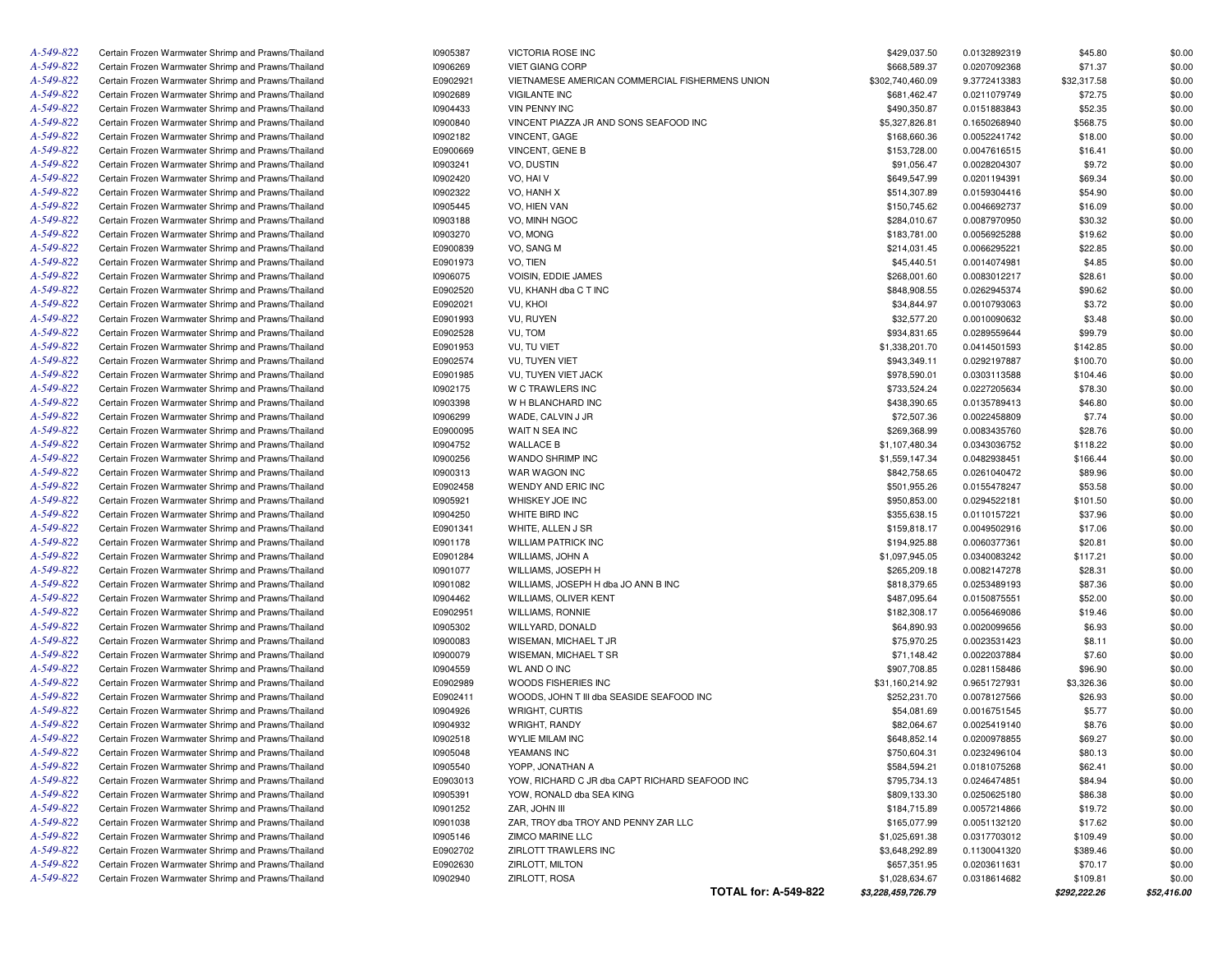| A-552-801 | Certain Frozen Fish Fillets/Vietnam                | E0902129 | ALABAMA CATFISH INC dba HARVEST SELECT CATFISH       | \$102,463,053.00 | 19.7918898258 | \$120,834.03 | \$0.00      |
|-----------|----------------------------------------------------|----------|------------------------------------------------------|------------------|---------------|--------------|-------------|
| A-552-801 | Certain Frozen Fish Fillets/Vietnam                | 10902409 | AMERICAS CATCH INC                                   | \$133,744,981.18 | 25.8343456959 | \$157,724.61 | \$0.00      |
| A-552-801 | Certain Frozen Fish Fillets/Vietnam                | 10901105 | CATFISH FARMERS OF AMERICA                           | \$2,769,846.04   | 0.5350268809  | \$3,266.46   | \$0.00      |
| A-552-801 | Certain Frozen Fish Fillets/Vietnam                | 10904359 | FULTON SEAFOOD INC                                   | \$10,816,081.00  | 2.0892475603  | \$0.00       | \$12,755.34 |
| A-552-801 | Certain Frozen Fish Fillets/Vietnam                | E0900614 | <b>HARINGS PRIDE CATFISH</b>                         | \$60,049,870.74  | 11.5993071740 | \$70,816.43  | \$0.00      |
| A-552-801 | Certain Frozen Fish Fillets/Vietnam                | 10903861 | PRIDE OF THE POND                                    | \$26,940,103.00  | 5.2037835577  | \$31,770.29  | \$0.00      |
| A-552-801 | Certain Frozen Fish Fillets/Vietnam                | 10903825 | SIMMONS FARM RAISED CATFISH INC                      | \$47,631,075.00  | 9.2004772558  | \$56,171.03  | \$0.00      |
| A-552-801 | Certain Frozen Fish Fillets/Vietnam                | E0902257 | T T AND W FARM PRODUCTS INC dba HEARTLAND CATFISH CO | \$133,287,210.00 | 25.7459220496 | \$157,184.77 | \$0.00      |
|           |                                                    |          | <b>TOTAL for: A-552-801</b>                          | \$517,702,219.96 |               | \$597,767.62 | \$12,755.34 |
| A-552-802 | Certain Frozen Warmwater Shrimp and Prawns/Vietnam | 10900046 | AAH INC                                              | \$126,947.67     | 0.0038929313  | \$29.63      | \$0.00      |
| A-552-802 | Certain Frozen Warmwater Shrimp and Prawns/Vietnam | 10905769 | ABRAHAM, STEVEN KERRY                                | \$1,390,472.00   | 0.0426397113  | \$324.56     | \$0.00      |
| A-552-802 | Certain Frozen Warmwater Shrimp and Prawns/Vietnam | 10905308 | ACKERMAN, DALE                                       | \$229,249.94     | 0.0070300957  | \$53.51      | \$0.00      |
| A-552-802 | Certain Frozen Warmwater Shrimp and Prawns/Vietnam | 10906282 | ADAMS, STEVEN                                        | \$55,908.57      | 0.0017144720  | \$13.05      | \$0.00      |
| A-552-802 | Certain Frozen Warmwater Shrimp and Prawns/Vietnam | E0900137 | ADAMS, TED SR                                        | \$123,295.17     | 0.0037809251  | \$28.78      | \$0.00      |
| A-552-802 | Certain Frozen Warmwater Shrimp and Prawns/Vietnam | 10905882 | <b>ADRIANITA INC</b>                                 | \$1,104,706.00   | 0.0338765145  | \$0.00       | \$257.86    |
| A-552-802 | Certain Frozen Warmwater Shrimp and Prawns/Vietnam | 10901764 | AGUILLARD, RODDY G                                   | \$140,965.82     | 0.0043228068  | \$32.90      | \$0.00      |
| A-552-802 | Certain Frozen Warmwater Shrimp and Prawns/Vietnam | 10902547 | <b>ALARIO INC</b>                                    | \$439,838.80     | 0.0134879375  | \$102.67     | \$0.00      |
| A-552-802 | Certain Frozen Warmwater Shrimp and Prawns/Vietnam | 10901395 | ALARIO, NAT                                          | \$287,403.41     | 0.0088134090  | \$67.09      | \$0.00      |
| A-552-802 | Certain Frozen Warmwater Shrimp and Prawns/Vietnam | E0901077 | ALEXIE, BENNY J                                      | \$121,594.31     | 0.0037287671  | \$28.38      | \$0.00      |
| A-552-802 | Certain Frozen Warmwater Shrimp and Prawns/Vietnam | 10902005 | ALEXIE, CORKEY                                       | \$24,602.79      | 0.0007544603  | \$5.74       | \$0.00      |
| A-552-802 | Certain Frozen Warmwater Shrimp and Prawns/Vietnam | E0901081 | ALEXIE, FELIX                                        | \$102,280.22     | 0.0031364882  | \$23.87      | \$0.00      |
| A-552-802 | Certain Frozen Warmwater Shrimp and Prawns/Vietnam | E0901089 | ALEXIE, JOHN J                                       | \$40,733.08      | 0.0012491059  | \$9.51       | \$0.00      |
| A-552-802 | Certain Frozen Warmwater Shrimp and Prawns/Vietnam | E0901065 | ALEXIE, JOHN V                                       | \$99,296.10      | 0.0030449783  | \$23.18      | \$0.00      |
| A-552-802 | Certain Frozen Warmwater Shrimp and Prawns/Vietnam | 10900263 | ALEXIE, LARRY J SR                                   | \$212,135.05     | 0.0065052567  | \$49.52      | \$0.00      |
| A-552-802 | Certain Frozen Warmwater Shrimp and Prawns/Vietnam | 10905321 | ALEXIE, LARRY JR                                     | \$153,001.53     | 0.0046918896  |              | \$0.00      |
| A-552-802 |                                                    | E0903145 | ALFONSO, TERRY S JR                                  |                  | 0.0012152332  | \$35.71      | \$0.00      |
| A-552-802 | Certain Frozen Warmwater Shrimp and Prawns/Vietnam |          |                                                      | \$39,628.50      |               | \$9.25       |             |
| A-552-802 | Certain Frozen Warmwater Shrimp and Prawns/Vietnam | 10900917 | ALFRED TRAWLERS INC                                  | \$608,932.76     | 0.0186733117  | \$142.14     | \$0.00      |
|           | Certain Frozen Warmwater Shrimp and Prawns/Vietnam | 10903886 | ALLEN, CAROLYN SUE dba MISS JORDI                    | \$595,252.64     | 0.0182538021  | \$138.94     | \$0.00      |
| A-552-802 | Certain Frozen Warmwater Shrimp and Prawns/Vietnam | 10903043 | ALLEN, CAROLYN SUE dba MISS KENZIE                   | \$240,294.16     | 0.0073687738  | \$56.09      | \$0.00      |
| A-552-802 | Certain Frozen Warmwater Shrimp and Prawns/Vietnam | 10906307 | ALLEN, WILLIE SR                                     | \$102,704.81     | 0.0031495085  | \$23.97      | \$0.00      |
| A-552-802 | Certain Frozen Warmwater Shrimp and Prawns/Vietnam | 10901576 | ALS SHRIMP CO LLC                                    | \$4,244,536.46   | 0.1301614195  | \$990.76     | \$0.00      |
| A-552-802 | Certain Frozen Warmwater Shrimp and Prawns/Vietnam | 10904951 | ANDERSON, LYNWOOD                                    | \$463,933.78     | 0.0142268255  | \$108.29     | \$0.00      |
| A-552-802 | Certain Frozen Warmwater Shrimp and Prawns/Vietnam | 10903610 | ANDERSON, MICHAEL B                                  | \$8,239,585.09   | 0.2526721356  | \$1,923.29   | \$0.00      |
| A-552-802 | Certain Frozen Warmwater Shrimp and Prawns/Vietnam | 10900342 | ANDY DOS INC                                         | \$856,857.56     | 0.0262760840  | \$200.01     | \$0.00      |
| A-552-802 | Certain Frozen Warmwater Shrimp and Prawns/Vietnam | 10904709 | ANGEL SEAFOOD INC                                    | \$924,187.68     | 0.0283408051  | \$215.72     | \$0.00      |
| A-552-802 | Certain Frozen Warmwater Shrimp and Prawns/Vietnam | 10901559 | ANGELA MARIE INC                                     | \$961,239.26     | 0.0294770154  | \$224.37     | \$0.00      |
| A-552-802 | Certain Frozen Warmwater Shrimp and Prawns/Vietnam | E0901327 | ANGELINA INC                                         | \$1,183,169.37   | 0.0362826439  | \$276.18     | \$0.00      |
| A-552-802 | Certain Frozen Warmwater Shrimp and Prawns/Vietnam | E0902722 | ANNIE THORNTON INC                                   | \$699,810.04     | 0.0214601215  | \$163.35     | \$0.00      |
| A-552-802 | Certain Frozen Warmwater Shrimp and Prawns/Vietnam | 10901264 | APALACHEE GIRL INC                                   | \$972,666.43     | 0.0298274369  | \$227.04     | \$0.00      |
| A-552-802 | Certain Frozen Warmwater Shrimp and Prawns/Vietnam | 10905966 | APARICIO TRAWLERS INC                                | \$808,146.66     | 0.0247823331  | \$188.64     | \$0.00      |
| A-552-802 | Certain Frozen Warmwater Shrimp and Prawns/Vietnam | 10906083 | APARICIO, ALFRED dba FATHER CASIMIR INC              | \$416,900.91     | 0.0127845325  | \$97.31      | \$0.00      |
| A-552-802 | Certain Frozen Warmwater Shrimp and Prawns/Vietnam | 10906093 | APARICIO, ALFRED dba MRS MINA INC                    | \$707,723.69     | 0.0217027986  | \$165.20     | \$0.00      |
| A-552-802 | Certain Frozen Warmwater Shrimp and Prawns/Vietnam | 10906152 | APARICIO, ERNEST dba MOTHER T INC                    | \$807,722.61     | 0.0247693294  | \$188.54     | \$0.00      |
| A-552-802 | Certain Frozen Warmwater Shrimp and Prawns/Vietnam | 10904965 | APPLE JACK INC                                       | \$331,929.87     | 0.0101788413  | \$77.48      | \$0.00      |
| A-552-802 | Certain Frozen Warmwater Shrimp and Prawns/Vietnam | 10905843 | ARABIE, GEORGIA P                                    | \$103,535.68     | 0.0031749877  | \$24.17      | \$0.00      |
| A-552-802 | Certain Frozen Warmwater Shrimp and Prawns/Vietnam | 10901452 | ARCEMENT, LESTER C                                   | \$22,839.76      | 0.0007003958  | \$5.33       | \$0.00      |
| A-552-802 | Certain Frozen Warmwater Shrimp and Prawns/Vietnam | E0900905 | ARMBRUSTER, PAULA D                                  | \$153,760.84     | 0.0047151743  | \$35.89      | \$0.00      |
| A-552-802 | Certain Frozen Warmwater Shrimp and Prawns/Vietnam | 10902840 | ARNONDIN, ROBERT                                     | \$115,096.90     | 0.0035295199  | \$26.87      | \$0.00      |
| A-552-802 | Certain Frozen Warmwater Shrimp and Prawns/Vietnam | 10905243 | ARROYA CRUZ LLC                                      | \$1,037,173.01   | 0.0318055723  | \$242.10     | \$0.00      |
| A-552-802 | Certain Frozen Warmwater Shrimp and Prawns/Vietnam | 10901044 | ART AND RED INC dba CAPT ROLANDO                     | \$68,901.10      | 0.0021128962  | \$16.08      | \$0.00      |
| A-552-802 | Certain Frozen Warmwater Shrimp and Prawns/Vietnam | E0902802 | AU, CHOW D                                           | \$74,415.38      | 0.0022819951  | \$17.37      | \$0.00      |
| A-552-802 | Certain Frozen Warmwater Shrimp and Prawns/Vietnam | E0902851 | AU, ROBERT                                           | \$13,628.71      | 0.0004179331  | \$3.18       | \$0.00      |
| A-552-802 | Certain Frozen Warmwater Shrimp and Prawns/Vietnam | E0900969 | AUTHEMENT, CRAIG L                                   | \$109,441.44     | 0.0033560916  | \$25.55      | \$0.00      |
| A-552-802 | Certain Frozen Warmwater Shrimp and Prawns/Vietnam | E0902543 | AUTHEMENT, GORDON                                    | \$63,522.61      | 0.0019479614  | \$14.83      | \$0.00      |
| A-552-802 | Certain Frozen Warmwater Shrimp and Prawns/Vietnam | E0902471 | <b>B AND B BOATS INC</b>                             | \$935,650.98     | 0.0286923345  | \$218.40     | \$0.00      |
| A-552-802 | Certain Frozen Warmwater Shrimp and Prawns/Vietnam | 10902909 | <b>B F MILLIS AND SONS INC</b>                       | \$1,431,794.99   | 0.0439069072  | \$334.21     | \$0.00      |
| A-552-802 | Certain Frozen Warmwater Shrimp and Prawns/Vietnam | E0900104 | <b>BABE INC</b>                                      | \$233,854.29     | 0.0071712911  | \$54.59      | \$0.00      |
| A-552-802 | Certain Frozen Warmwater Shrimp and Prawns/Vietnam | E0901446 | BABIN, JOEY                                          | \$106,353.81     | 0.0032614075  | \$24.83      | \$0.00      |
| A-552-802 | Certain Frozen Warmwater Shrimp and Prawns/Vietnam | E0900381 | BAILEY, DAVID B SR                                   | \$492,955.27     | 0.0151167880  | \$115.07     | \$0.00      |
| A-552-802 | Certain Frozen Warmwater Shrimp and Prawns/Vietnam | E0903005 | <b>BALDWIN, RICHARD PRENTISS</b>                     | \$389,598.45     | 0.0119472851  | \$90.94      | \$0.00      |
| A-552-802 | Certain Frozen Warmwater Shrimp and Prawns/Vietnam | 10906453 | <b>BAMA LOVE INC</b>                                 | \$902,566.26     | 0.0276777704  | \$210.68     | \$0.00      |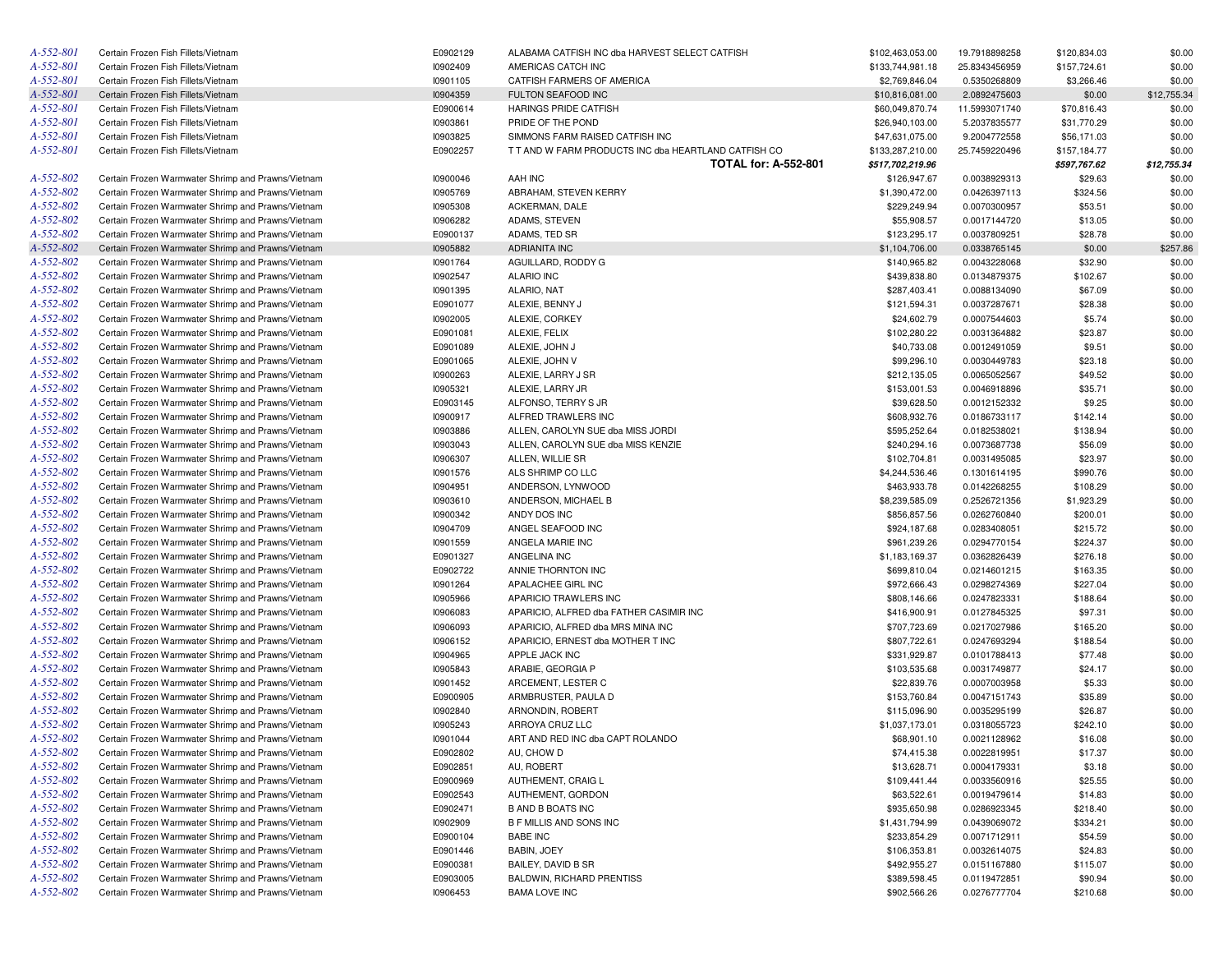| A-552-802 | Certain Frozen Warmwater Shrimp and Prawns/Vietnam | 10901298 | <b>BAMA SEA PRODUCTS INC</b>                          | \$115,011,222.81 | 3.5268925514 | \$26,845.94 | \$0.00   |
|-----------|----------------------------------------------------|----------|-------------------------------------------------------|------------------|--------------|-------------|----------|
| A-552-802 | Certain Frozen Warmwater Shrimp and Prawns/Vietnam | E0903289 | <b>BARBARA BROOKS INC</b>                             | \$880,208.38     | 0.0269921518 | \$205.46    | \$0.00   |
| A-552-802 | Certain Frozen Warmwater Shrimp and Prawns/Vietnam | E0902027 | BARBAREE, JOE                                         | \$87,541.20      | 0.0026845068 | \$20.43     | \$0.00   |
| A-552-802 | Certain Frozen Warmwater Shrimp and Prawns/Vietnam | 10904073 | <b>BARISICH INC</b>                                   | \$246,357.80     | 0.0075547192 | \$57.50     | \$0.00   |
| A-552-802 | Certain Frozen Warmwater Shrimp and Prawns/Vietnam | E0901921 | <b>BASSE, DONALD</b>                                  | \$49,682.56      | 0.0015235474 | \$11.60     | \$0.00   |
| A-552-802 | Certain Frozen Warmwater Shrimp and Prawns/Vietnam | 10902171 | BAUDOIN, MURPHY                                       | \$67,063.08      | 0.0020565322 | \$15.65     | \$0.00   |
| A-552-802 | Certain Frozen Warmwater Shrimp and Prawns/Vietnam | 10901151 | <b>BAY ISLANDER INC</b>                               | \$659,706.60     | 0.0202303239 | \$153.99    | \$0.00   |
| A-552-802 | Certain Frozen Warmwater Shrimp and Prawns/Vietnam | E0901295 | <b>BAYOU CARLIN FISHERIES</b>                         | \$4,473,586.29   | 0.1371853788 | \$1,044.23  | \$0.00   |
| A-552-802 | Certain Frozen Warmwater Shrimp and Prawns/Vietnam | E0902881 | BAYOU SHRIMP PROCESSORS INC                           | \$102,819,019.71 | 3.1530108619 | \$24,000.03 | \$0.00   |
| A-552-802 | Certain Frozen Warmwater Shrimp and Prawns/Vietnam | 10901014 | BBC TRAWLERS INC                                      | \$597,603.76     | 0.0183259007 | \$139.49    | \$0.00   |
| A-552-802 | Certain Frozen Warmwater Shrimp and Prawns/Vietnam | E0900363 | <b>BBS INC</b>                                        | \$370,024.85     | 0.0113470482 | \$86.37     | \$0.00   |
| A-552-802 | Certain Frozen Warmwater Shrimp and Prawns/Vietnam | 10901625 | <b>BEAS CORPORATION</b>                               | \$278,223.72     | 0.0085319079 | \$64.94     | \$0.00   |
| A-552-802 | Certain Frozen Warmwater Shrimp and Prawns/Vietnam | 10902508 | <b>BECKY LYN INC</b>                                  | \$797,164.04     | 0.0244455441 | \$186.07    | \$0.00   |
| A-552-802 | Certain Frozen Warmwater Shrimp and Prawns/Vietnam | E0900779 | BELLANGER, CLIFTON                                    | \$527,991.33     | 0.0161911911 | \$123.24    | \$0.00   |
| A-552-802 | Certain Frozen Warmwater Shrimp and Prawns/Vietnam | E0903244 | BENNY HUDSONS SEAFOOD CORPERATION                     | \$633,529.24     | 0.0194275785 | \$0.00      | \$147.88 |
| A-552-802 | Certain Frozen Warmwater Shrimp and Prawns/Vietnam | 10900659 | BERGERON, ULYSSES J                                   | \$142,144.67     | 0.0043589570 | \$33.18     | \$0.00   |
| A-552-802 | Certain Frozen Warmwater Shrimp and Prawns/Vietnam | 10905887 | <b>BERTILDEANA INC</b>                                | \$1,102,342.00   | 0.0338040210 | \$257.31    | \$0.00   |
| A-552-802 | Certain Frozen Warmwater Shrimp and Prawns/Vietnam | 10904269 | BEST SEA PACK OF TEXAS INC                            | \$39,131,614.22  | 1.1999959251 | \$9,134.11  | \$0.00   |
| A-552-802 |                                                    | E0902691 | BETH LOMONTE INC                                      |                  |              |             | \$0.00   |
|           | Certain Frozen Warmwater Shrimp and Prawns/Vietnam |          |                                                       | \$1,183,816.30   | 0.0363024824 | \$276.33    |          |
| A-552-802 | Certain Frozen Warmwater Shrimp and Prawns/Vietnam | 10901619 | <b>BETY INC</b>                                       | \$706,552.74     | 0.0216668907 | \$164.92    | \$0.00   |
| A-552-802 | Certain Frozen Warmwater Shrimp and Prawns/Vietnam | 10904660 | BIG DADDY SEAFOOD INC                                 | \$212,458.20     | 0.0065151663 | \$49.59     | \$0.00   |
| A-552-802 | Certain Frozen Warmwater Shrimp and Prawns/Vietnam | 10905730 | <b>BIG GRAPES INC</b>                                 | \$645,198.00     | 0.0197854085 | \$150.60    | \$0.00   |
| A-552-802 | Certain Frozen Warmwater Shrimp and Prawns/Vietnam | 10906435 | BILLINGTON, RICHARD R JR dba MISS HENRIETTA           | \$37,276.74      | 0.0011431150 | \$8.70      | \$0.00   |
| A-552-802 | Certain Frozen Warmwater Shrimp and Prawns/Vietnam | 10902663 | <b>BILLIOT, AUBREY</b>                                | \$96,607.13      | 0.0029625193 | \$22.55     | \$0.00   |
| A-552-802 | Certain Frozen Warmwater Shrimp and Prawns/Vietnam | E0903096 | <b>BILLIOT, JAKE A</b>                                | \$129,737.57     | 0.0039784854 | \$30.28     | \$0.00   |
| A-552-802 | Certain Frozen Warmwater Shrimp and Prawns/Vietnam | 10900952 | BILLIOT, LEONARD F JR                                 | \$80,408.71      | 0.0024657844 | \$18.77     | \$0.00   |
| A-552-802 | Certain Frozen Warmwater Shrimp and Prawns/Vietnam | E0900469 | BILLIOT, PAUL J                                       | \$88,030.64      | 0.0026995158 | \$20.55     | \$0.00   |
| A-552-802 | Certain Frozen Warmwater Shrimp and Prawns/Vietnam | 10906259 | <b>BILLIOT, SHIRLEY</b>                               | \$72,012.00      | 0.0022082939 | \$16.81     | \$0.00   |
| A-552-802 | Certain Frozen Warmwater Shrimp and Prawns/Vietnam | 10902629 | BILLIOTT, ALEXANDER J                                 | \$77,375.44      | 0.0023727673 | \$18.06     | \$0.00   |
| A-552-802 | Certain Frozen Warmwater Shrimp and Prawns/Vietnam | 10902809 | <b>BJF INC</b>                                        | \$1,237,619.10   | 0.0379523796 | \$288.89    | \$0.00   |
| A-552-802 | Certain Frozen Warmwater Shrimp and Prawns/Vietnam | 10904667 | BLACKSTON, DAVID R                                    | \$10,935.41      | 0.0003353413 | \$2.55      | \$0.00   |
| A-552-802 | Certain Frozen Warmwater Shrimp and Prawns/Vietnam | E0901330 | BLAIN AND MELISSA INC                                 | \$1,567,366.78   | 0.0480643027 | \$365.86    | \$0.00   |
| A-552-802 | Certain Frozen Warmwater Shrimp and Prawns/Vietnam | 10905237 | <b>BLANCA CRUZ LLC</b>                                | \$871,617.39     | 0.0267287036 | \$203.45    | \$0.00   |
| A-552-802 | Certain Frozen Warmwater Shrimp and Prawns/Vietnam | 10900463 | BLANCHARD, DOUGLAS JR                                 | \$353,474.85     | 0.0108395319 | \$82.51     | \$0.00   |
| A-552-802 | Certain Frozen Warmwater Shrimp and Prawns/Vietnam | 10903576 | BLANCHARD, KELLY                                      | \$113,953.41     | 0.0034944540 | \$26.60     | \$0.00   |
| A-552-802 | Certain Frozen Warmwater Shrimp and Prawns/Vietnam | E0900677 | BLAND, QUYEN THI                                      | \$302,746.17     | 0.0092839045 | \$70.67     | \$0.00   |
| A-552-802 | Certain Frozen Warmwater Shrimp and Prawns/Vietnam | 10900631 | <b>BLAZING SUN INC</b>                                | \$183,292.12     | 0.0056207698 | \$42.78     | \$0.00   |
| A-552-802 | Certain Frozen Warmwater Shrimp and Prawns/Vietnam | 10901488 | BLUEWATER SHRIMP COMPANY                              | \$9,138,024.89   | 0.2802233654 | \$2,133.00  | \$0.00   |
| A-552-802 | Certain Frozen Warmwater Shrimp and Prawns/Vietnam | 10905914 | <b>BOB REY FISHERIES</b>                              | \$856,572.00     | 0.0262673271 | \$199.94    | \$0.00   |
| A-552-802 | Certain Frozen Warmwater Shrimp and Prawns/Vietnam | 10901020 | BODDEN TRAWLERS INC                                   | \$49,461.37      | 0.0015167645 | \$11.55     | \$0.00   |
| A-552-802 | Certain Frozen Warmwater Shrimp and Prawns/Vietnam | 10900218 | <b>BOLILLO PRIETO INC</b>                             | \$303,619.84     | 0.0093106962 | \$70.87     | \$0.00   |
| A-552-802 | Certain Frozen Warmwater Shrimp and Prawns/Vietnam | 10901807 | BON SECOUR BOATS INC                                  | \$1,805,795.08   | 0.0553758586 | \$421.51    | \$0.00   |
| A-552-802 | Certain Frozen Warmwater Shrimp and Prawns/Vietnam | 10901813 | BON SECOUR FISHERIES INC                              | \$13,853,127.27  | 0.4248149893 | \$3,233.60  | \$0.00   |
| A-552-802 | Certain Frozen Warmwater Shrimp and Prawns/Vietnam | 10903670 | <b>BONNIE LASS INC</b>                                | \$798,987.80     | 0.0245014708 | \$186.50    | \$0.00   |
| A-552-802 | Certain Frozen Warmwater Shrimp and Prawns/Vietnam | 10901173 | BOONE, DONALD F II                                    | \$809,010.88     | 0.0248088350 | \$188.84    | \$0.00   |
| A-552-802 | Certain Frozen Warmwater Shrimp and Prawns/Vietnam | 10901166 | BOONE, DONALD F III                                   | \$245,326.20     | 0.0075230845 | \$57.26     | \$0.00   |
| A-552-802 | Certain Frozen Warmwater Shrimp and Prawns/Vietnam | E0902039 | BOONE, GREGORY T                                      | \$255,282.03     | 0.0078283864 | \$59.59     | \$0.00   |
| A-552-802 | Certain Frozen Warmwater Shrimp and Prawns/Vietnam | 10901361 | BOONE, WALTER HOWELL dba MISS BERTHA, KEVIN AND BRYAN | \$1,663,785.49   | 0.0510210439 | \$388.36    | \$0.00   |
| A-552-802 | Certain Frozen Warmwater Shrimp and Prawns/Vietnam | E0901786 | BOONES SEAFOOD INC                                    | \$1,852,016.69   | 0.0567932738 | \$432.30    | \$0.00   |
| A-552-802 | Certain Frozen Warmwater Shrimp and Prawns/Vietnam | E0900131 | BORNE, EDWARD SR                                      | \$85,605.10      | 0.0026251350 | \$19.98     | \$0.00   |
| A-552-802 | Certain Frozen Warmwater Shrimp and Prawns/Vietnam | E0902463 | BOSARGE BOATS INC                                     | \$2,705,144.17   | 0.0829549725 | \$631.44    | \$0.00   |
| A-552-802 | Certain Frozen Warmwater Shrimp and Prawns/Vietnam | 10900238 | BOUDREAUX SHRIMP CO INC                               | \$188,254.06     | 0.0057729309 | \$0.00      | \$43.94  |
| A-552-802 | Certain Frozen Warmwater Shrimp and Prawns/Vietnam | 10900155 | BOUDREAUX, RONALD SR                                  | \$312,556.40     | 0.0095847415 | \$72.96     | \$0.00   |
| A-552-802 | Certain Frozen Warmwater Shrimp and Prawns/Vietnam | E0901272 | BOURGEOIS, BRIAN J JR                                 | \$170,557.47     | 0.0052302537 | \$39.81     | \$0.00   |
| A-552-802 | Certain Frozen Warmwater Shrimp and Prawns/Vietnam | E0900304 | BOURGEOIS, DANIEL J                                   | \$53,637.61      | 0.0016448315 | \$12.52     | \$0.00   |
| A-552-802 |                                                    | 10903393 |                                                       |                  |              |             |          |
|           | Certain Frozen Warmwater Shrimp and Prawns/Vietnam |          | BOURGEOIS, JOHNNY SR                                  | \$36,833.86      | 0.0011295338 | \$8.60      | \$0.00   |
| A-552-802 | Certain Frozen Warmwater Shrimp and Prawns/Vietnam | E0902981 | <b>BOWERS SHRIMP</b>                                  | \$14,557,162.70  | 0.4464046851 | \$3,397.94  | \$0.00   |
| A-552-802 | Certain Frozen Warmwater Shrimp and Prawns/Vietnam | E0902968 | <b>BOWERS SHRIMP FARM</b>                             | \$9,208,959.08   | 0.2823986076 | \$2,149.56  | \$0.00   |
| A-552-802 | Certain Frozen Warmwater Shrimp and Prawns/Vietnam | E0903124 | BOWERS VALLEY SHRIMP                                  | \$9,264,927.67   | 0.2841149202 | \$2,162.62  | \$0.00   |
| A-552-802 | Certain Frozen Warmwater Shrimp and Prawns/Vietnam | E0903112 | BRADLEY, JAMES                                        | \$199,390.87     | 0.0061144483 | \$46.54     | \$0.00   |
| A-552-802 | Certain Frozen Warmwater Shrimp and Prawns/Vietnam | 10904283 | BRANDHURST, KAY dba REBEL SEAFOOD                     | \$237,161.51     | 0.0072727091 | \$55.36     | \$0.00   |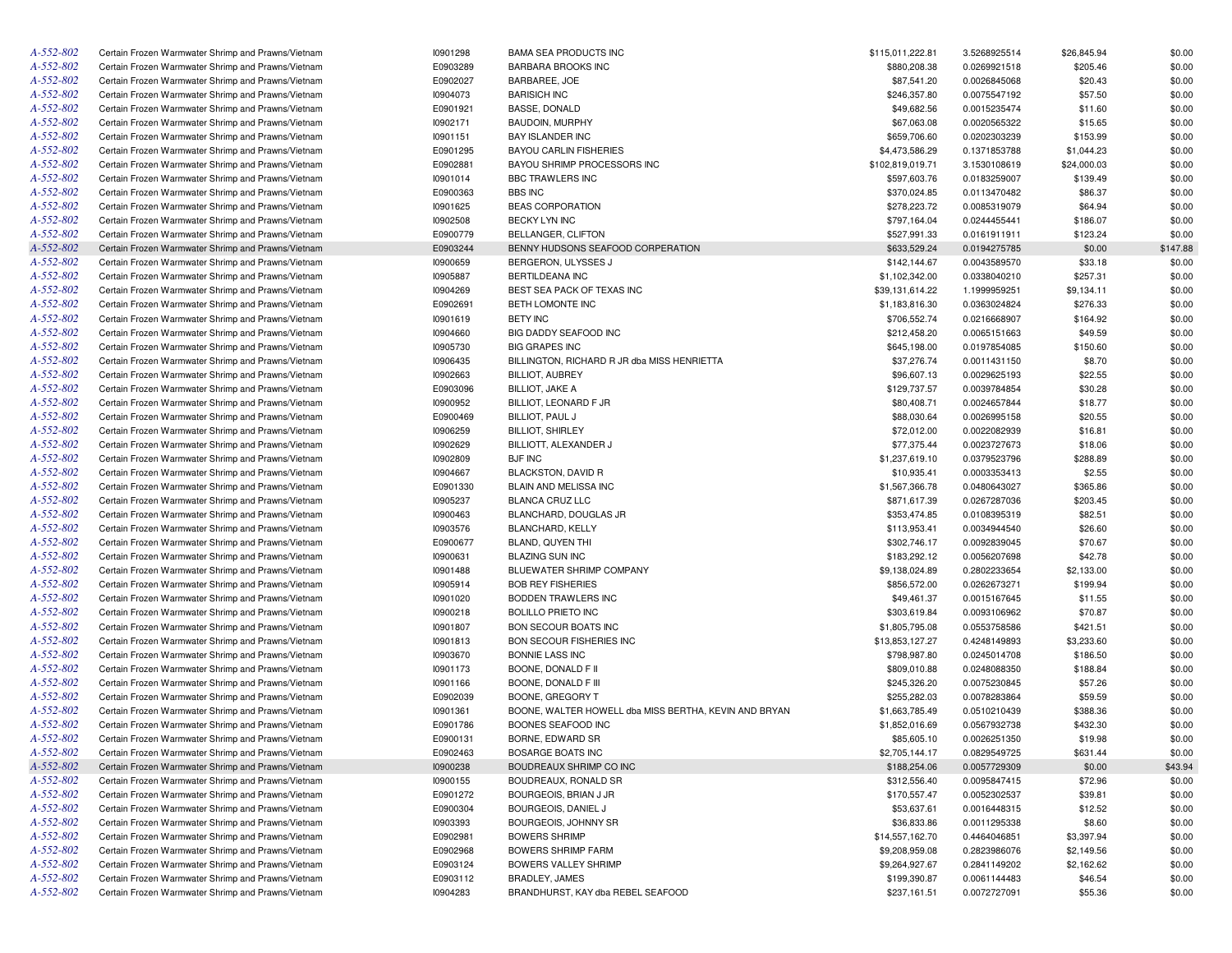| Certain Frozen Warmwater Shrimp and Prawns/Vietnam<br>Certain Frozen Warmwater Shrimp and Prawns/Vietnam<br>Certain Frozen Warmwater Shrimp and Prawns/Vietnam<br>Certain Frozen Warmwater Shrimp and Prawns/Vietnam<br>Certain Frozen Warmwater Shrimp and Prawns/Vietnam | 10905231<br>10901276<br>E0900536<br>10902043 | <b>BRAVA CRUZ LLC</b><br>BRENDA DARLENE INC<br><b>BROUSSARD, KEITH</b> | \$1,010,337.00<br>\$989,601.89<br>\$50,400.48 | 0.0309826289<br>0.0303467736<br>0.0015455629 | \$235.83<br>\$230.99<br>\$11.76 | \$0.00<br>\$0.00<br>\$0.00 |
|----------------------------------------------------------------------------------------------------------------------------------------------------------------------------------------------------------------------------------------------------------------------------|----------------------------------------------|------------------------------------------------------------------------|-----------------------------------------------|----------------------------------------------|---------------------------------|----------------------------|
|                                                                                                                                                                                                                                                                            |                                              |                                                                        |                                               |                                              |                                 |                            |
|                                                                                                                                                                                                                                                                            |                                              |                                                                        |                                               |                                              |                                 |                            |
|                                                                                                                                                                                                                                                                            |                                              |                                                                        |                                               |                                              |                                 |                            |
|                                                                                                                                                                                                                                                                            |                                              | BROUSSARD, ROGER DAVID                                                 | \$128,814.71                                  | 0.0039501853                                 | \$30.07                         | \$0.00                     |
|                                                                                                                                                                                                                                                                            | 10903858                                     | BROWN, DONALD G                                                        | \$237,340.37                                  | 0.0072781939                                 | \$55.40                         | \$0.00                     |
| Certain Frozen Warmwater Shrimp and Prawns/Vietnam                                                                                                                                                                                                                         | E0900447                                     | <b>BROWN, GEORGE</b>                                                   | \$21,012.51                                   | 0.0006443620                                 | \$0.00                          | \$4.90                     |
| Certain Frozen Warmwater Shrimp and Prawns/Vietnam                                                                                                                                                                                                                         | 10900052                                     | <b>BROWN, JOHN</b>                                                     | \$134,952.72                                  | 0.0041384113                                 | \$31.50                         | \$0.00                     |
| Certain Frozen Warmwater Shrimp and Prawns/Vietnam                                                                                                                                                                                                                         | E0902475                                     | <b>BROWN, RICKY</b>                                                    | \$1,156,784.69                                | 0.0354735408                                 | \$270.02                        | \$0.00                     |
| Certain Frozen Warmwater Shrimp and Prawns/Vietnam                                                                                                                                                                                                                         | E0900141                                     | BRUCE, DANIEL M SR                                                     | \$148,287.48                                  | 0.0045473302                                 | \$34.61                         | \$0.00                     |
| Certain Frozen Warmwater Shrimp and Prawns/Vietnam                                                                                                                                                                                                                         | E0900199                                     | <b>BRUCE, MARGIE L</b>                                                 | \$125,883.05                                  | 0.0038602841                                 | \$29.38                         | \$0.00                     |
| Certain Frozen Warmwater Shrimp and Prawns/Vietnam                                                                                                                                                                                                                         | 10901795                                     | BRUNET, LEVY JR                                                        | \$104,913.93                                  | 0.0032172526                                 | \$24.49                         | \$0.00                     |
| Certain Frozen Warmwater Shrimp and Prawns/Vietnam                                                                                                                                                                                                                         | 10901869                                     | BUCCANEER SHRIMP CO                                                    | \$865,608.00                                  | 0.0265444218                                 | \$202.05                        | \$0.00                     |
| Certain Frozen Warmwater Shrimp and Prawns/Vietnam                                                                                                                                                                                                                         | E0903091                                     | BUI, NUOI VAN dba MISS THU THAO                                        | \$461,509.51                                  | 0.0141524837                                 | \$107.73                        | \$0.00                     |
| Certain Frozen Warmwater Shrimp and Prawns/Vietnam                                                                                                                                                                                                                         | E0903102                                     | BUI, NUOI VAN dba MISS THU THAO II                                     | \$997,228.08                                  | 0.0305806355                                 | \$232.77                        | \$0.00                     |
| Certain Frozen Warmwater Shrimp and Prawns/Vietnam                                                                                                                                                                                                                         | 10904507                                     | <b>BUI, TOMMY</b>                                                      | \$3,038,107.15                                | 0.0931654948                                 | \$709.16                        | \$0.00                     |
| Certain Frozen Warmwater Shrimp and Prawns/Vietnam                                                                                                                                                                                                                         | 10901845                                     | BURAS, ROBERT M JR                                                     | \$54,027.00                                   | 0.0016567724                                 | \$12.61                         | \$0.00                     |
| Certain Frozen Warmwater Shrimp and Prawns/Vietnam                                                                                                                                                                                                                         | 10900666                                     | <b>BURAS, WAYLON</b>                                                   | \$408,415.51                                  | 0.0125243223                                 | \$95.33                         | \$0.00                     |
| Certain Frozen Warmwater Shrimp and Prawns/Vietnam                                                                                                                                                                                                                         | 10902964                                     | BUTCHER, DOROTHY                                                       | \$55,411.16                                   | 0.0016992186                                 | \$12.93                         | \$0.00                     |
| Certain Frozen Warmwater Shrimp and Prawns/Vietnam                                                                                                                                                                                                                         | 10903891                                     | <b>BUTLER, ALBERT</b>                                                  | \$530,794.49                                  | 0.0162771518                                 | \$123.90                        | \$0.00                     |
| Certain Frozen Warmwater Shrimp and Prawns/Vietnam                                                                                                                                                                                                                         | 10905615                                     | BYCHURCH, JOHNNY JR                                                    | \$159,512.50                                  | 0.0048915526                                 | \$37.23                         | \$0.00                     |
| Certain Frozen Warmwater Shrimp and Prawns/Vietnam                                                                                                                                                                                                                         | 10904848                                     | CA MAGWOOD JR ENTERPRISES INC                                          | \$598,049.37                                  | 0.0183395656                                 | \$139.60                        | \$0.00                     |
| Certain Frozen Warmwater Shrimp and Prawns/Vietnam                                                                                                                                                                                                                         | E0903240                                     | CANOVA, CARL F dba ASHLEE MICHELLE INC                                 | \$918,357.62                                  | 0.0281620225                                 | \$214.36                        | \$0.00                     |
| Certain Frozen Warmwater Shrimp and Prawns/Vietnam                                                                                                                                                                                                                         | 10900306                                     | CANTRELLE, OTIS A SR                                                   | \$213,508.76                                  | 0.0065473824                                 | \$49.84                         | \$0.00                     |
| Certain Frozen Warmwater Shrimp and Prawns/Vietnam                                                                                                                                                                                                                         | 10903183                                     | CAO, BINH                                                              | \$130,244.87                                  | 0.0039940421                                 | \$30.40                         | \$0.00                     |
| Certain Frozen Warmwater Shrimp and Prawns/Vietnam                                                                                                                                                                                                                         | E0901472                                     | CAO, CHRISTOPHER                                                       | \$97,743.91                                   | 0.0029973794                                 | \$0.00                          | \$22.82                    |
| Certain Frozen Warmwater Shrimp and Prawns/Vietnam                                                                                                                                                                                                                         | I0900557                                     | CAO, GIO VAN                                                           | \$444,313.73                                  | 0.0136251641                                 | \$103.71                        | \$0.00                     |
| Certain Frozen Warmwater Shrimp and Prawns/Vietnam                                                                                                                                                                                                                         | 10900641                                     | CAO, GIO VAN dba CAPT DENNIS INC                                       | \$1,233,747.18                                | 0.0378336447                                 | \$287.98                        | \$0.00                     |
| Certain Frozen Warmwater Shrimp and Prawns/Vietnam                                                                                                                                                                                                                         | E0901338                                     | CAPN BOZO INC                                                          | \$481,547.83                                  | 0.0147669715                                 | \$112.40                        | \$0.00                     |
| Certain Frozen Warmwater Shrimp and Prawns/Vietnam                                                                                                                                                                                                                         | 10901103                                     | CAPN JASPERS SEAFOOD INC                                               | \$757,557.70                                  | 0.0232309904                                 | \$176.83                        | \$0.00                     |
| Certain Frozen Warmwater Shrimp and Prawns/Vietnam                                                                                                                                                                                                                         | 10902551                                     | <b>CAPT ANDER INC</b>                                                  | \$134,766.16                                  | 0.0041326903                                 | \$0.00                          | \$31.46                    |
| Certain Frozen Warmwater Shrimp and Prawns/Vietnam                                                                                                                                                                                                                         | 10902460                                     | CAPT BILL JR                                                           | \$1,098,927.06                                | 0.0336992997                                 | \$256.51                        | \$0.00                     |
| Certain Frozen Warmwater Shrimp and Prawns/Vietnam                                                                                                                                                                                                                         | 10903426                                     | CAPT BLAIR SEAFOOD                                                     | \$5,457,017.86                                | 0.1673429355                                 | \$1,273.78                      | \$0.00                     |
| Certain Frozen Warmwater Shrimp and Prawns/Vietnam                                                                                                                                                                                                                         | 10902768                                     | CAPT BUBBA INC                                                         | \$449,492.97                                  | 0.0137839888                                 | \$104.92                        | \$0.00                     |
| Certain Frozen Warmwater Shrimp and Prawns/Vietnam                                                                                                                                                                                                                         | 10901097                                     | CAPT CARLOS TRAWLERS INC                                               | \$799,289.31                                  | 0.0245107168                                 | \$186.57                        | \$0.00                     |
| Certain Frozen Warmwater Shrimp and Prawns/Vietnam                                                                                                                                                                                                                         | 10905513                                     | CAPT CHRISTOPHER INC                                                   | \$243,749.89                                  | 0.0074747459                                 | \$56.90                         | \$0.00                     |
| Certain Frozen Warmwater Shrimp and Prawns/Vietnam                                                                                                                                                                                                                         | 10905647                                     | CAPT DENNIS INC                                                        | \$306,493.44                                  | 0.0093988170                                 | \$71.54                         | \$0.00                     |
| Certain Frozen Warmwater Shrimp and Prawns/Vietnam                                                                                                                                                                                                                         | 10904405                                     | CAPT EDDIE INC                                                         | \$429,947.04                                  | 0.0131846004                                 | \$100.36                        | \$0.00                     |
| Certain Frozen Warmwater Shrimp and Prawns/Vietnam                                                                                                                                                                                                                         | 10906191                                     | CAPT EDWARD INC                                                        | \$778,555.00                                  | 0.0238748860                                 | \$181.73                        | \$0.00                     |
| Certain Frozen Warmwater Shrimp and Prawns/Vietnam                                                                                                                                                                                                                         | 10904566                                     | CAPT GDA INC                                                           | \$802,063.73                                  | 0.0245957962                                 | \$187.22                        | \$0.00                     |
| Certain Frozen Warmwater Shrimp and Prawns/Vietnam                                                                                                                                                                                                                         | I0904524                                     | CAPT JDL INC                                                           | \$755,661.94                                  | 0.0231728557                                 | \$176.39                        | \$0.00                     |
| Certain Frozen Warmwater Shrimp and Prawns/Vietnam                                                                                                                                                                                                                         | 10904392                                     | CAPT LUCAS INC                                                         | \$342,091.28                                  | 0.0104904474                                 | \$0.00                          | \$79.85                    |
| Certain Frozen Warmwater Shrimp and Prawns/Vietnam                                                                                                                                                                                                                         | I0905477                                     | CAPT MARCUS INC                                                        | \$331,715.32                                  | 0.0101722620                                 | \$77.43                         | \$0.00                     |
| Certain Frozen Warmwater Shrimp and Prawns/Vietnam                                                                                                                                                                                                                         | 10904399                                     | CAPT NICHOLAS INC                                                      | \$364,530.68                                  | 0.0111785660                                 | \$0.00                          | \$85.09                    |
| Certain Frozen Warmwater Shrimp and Prawns/Vietnam                                                                                                                                                                                                                         | E0901489                                     | CAPT PAPPIE INC dba M/V DANA BROOK                                     | \$631,590.56                                  | 0.0193681276                                 | \$147.43                        | \$0.00                     |
| Certain Frozen Warmwater Shrimp and Prawns/Vietnam                                                                                                                                                                                                                         | E0901870                                     | <b>CAPT ROSS INC</b>                                                   | \$424,656.97                                  | 0.0130223770                                 | \$99.12                         | \$0.00                     |
| Certain Frozen Warmwater Shrimp and Prawns/Vietnam                                                                                                                                                                                                                         | 10900638                                     | CAPT RYAN INC                                                          | \$106,529.49                                  | 0.0032667948                                 | \$24.87                         | \$0.00                     |
| Certain Frozen Warmwater Shrimp and Prawns/Vietnam                                                                                                                                                                                                                         | 10904554                                     | CAPT WALLEY INC                                                        | \$792,750.61                                  | 0.0243102034                                 | \$185.04                        | \$0.00                     |
| Certain Frozen Warmwater Shrimp and Prawns/Vietnam                                                                                                                                                                                                                         | 10906038                                     | CAPTAIN ARNULFO INC                                                    | \$707,413.59                                  | 0.0216932892                                 | \$165.12                        | \$0.00                     |
| Certain Frozen Warmwater Shrimp and Prawns/Vietnam                                                                                                                                                                                                                         | 10901446                                     | CAPTAIN CRAIG INC                                                      | \$456,344.27                                  | 0.0139940883                                 | \$106.52                        | \$0.00                     |
| Certain Frozen Warmwater Shrimp and Prawns/Vietnam                                                                                                                                                                                                                         | 10904673                                     | CAPTAIN DARREN HILL INC                                                | \$131,187.95                                  | 0.0040229622                                 | \$30.62                         | \$0.00                     |
| Certain Frozen Warmwater Shrimp and Prawns/Vietnam                                                                                                                                                                                                                         | 10906051                                     | CAPTAIN HOMER INC                                                      | \$457,659.73                                  | 0.0140344277                                 | \$106.83                        | \$0.00                     |
| Certain Frozen Warmwater Shrimp and Prawns/Vietnam                                                                                                                                                                                                                         | 10904944                                     | CAPTAIN JACKS SEAFOOD LLC                                              | \$168,997.00                                  | 0.0051824009                                 | \$0.00                          | \$39.45                    |
| Certain Frozen Warmwater Shrimp and Prawns/Vietnam                                                                                                                                                                                                                         | 10902426                                     | CAPTAIN STERN INC                                                      | \$496,288.56                                  | 0.0152190054                                 | \$0.00                          | \$115.84                   |
| Certain Frozen Warmwater Shrimp and Prawns/Vietnam                                                                                                                                                                                                                         | 10901384                                     | CARLOS, IRVIN                                                          | \$140,403.72                                  | 0.0043055697                                 | \$32.77                         | \$0.00                     |
| Certain Frozen Warmwater Shrimp and Prawns/Vietnam                                                                                                                                                                                                                         | 10905225                                     | <b>CARMELITA LLC</b>                                                   | \$961,053.46                                  | 0.0294713177                                 | \$224.33                        | \$0.00                     |
| Certain Frozen Warmwater Shrimp and Prawns/Vietnam                                                                                                                                                                                                                         | 10902877                                     | CAROLINA SEAFOODS INC                                                  | \$9,085,684.27                                | 0.2786183069                                 | \$2,120.78                      | \$0.00                     |
| Certain Frozen Warmwater Shrimp and Prawns/Vietnam                                                                                                                                                                                                                         | 10903503                                     | CARSON AND CO INC                                                      | \$115,456,352.62                              | 3.5405427411                                 | \$26,949.84                     | \$0.00                     |
| Certain Frozen Warmwater Shrimp and Prawns/Vietnam                                                                                                                                                                                                                         | 10901613                                     | CASTELIN, GILBERT C                                                    | \$459,259.00                                  | 0.0140834703                                 | \$107.20                        | \$0.00                     |
| Certain Frozen Warmwater Shrimp and Prawns/Vietnam                                                                                                                                                                                                                         | E0901454                                     | CAULFIELD, JEAN                                                        | \$70,721.50                                   | 0.0021687199                                 | \$16.51                         | \$0.00                     |
| Certain Frozen Warmwater Shrimp and Prawns/Vietnam                                                                                                                                                                                                                         | 10905062                                     | CF GOLLOTT AND SON SEAFOOD INC                                         | \$62,872,207.79                               | 1.9280163790                                 | \$14,675.64                     | \$0.00                     |
|                                                                                                                                                                                                                                                                            |                                              |                                                                        |                                               |                                              |                                 |                            |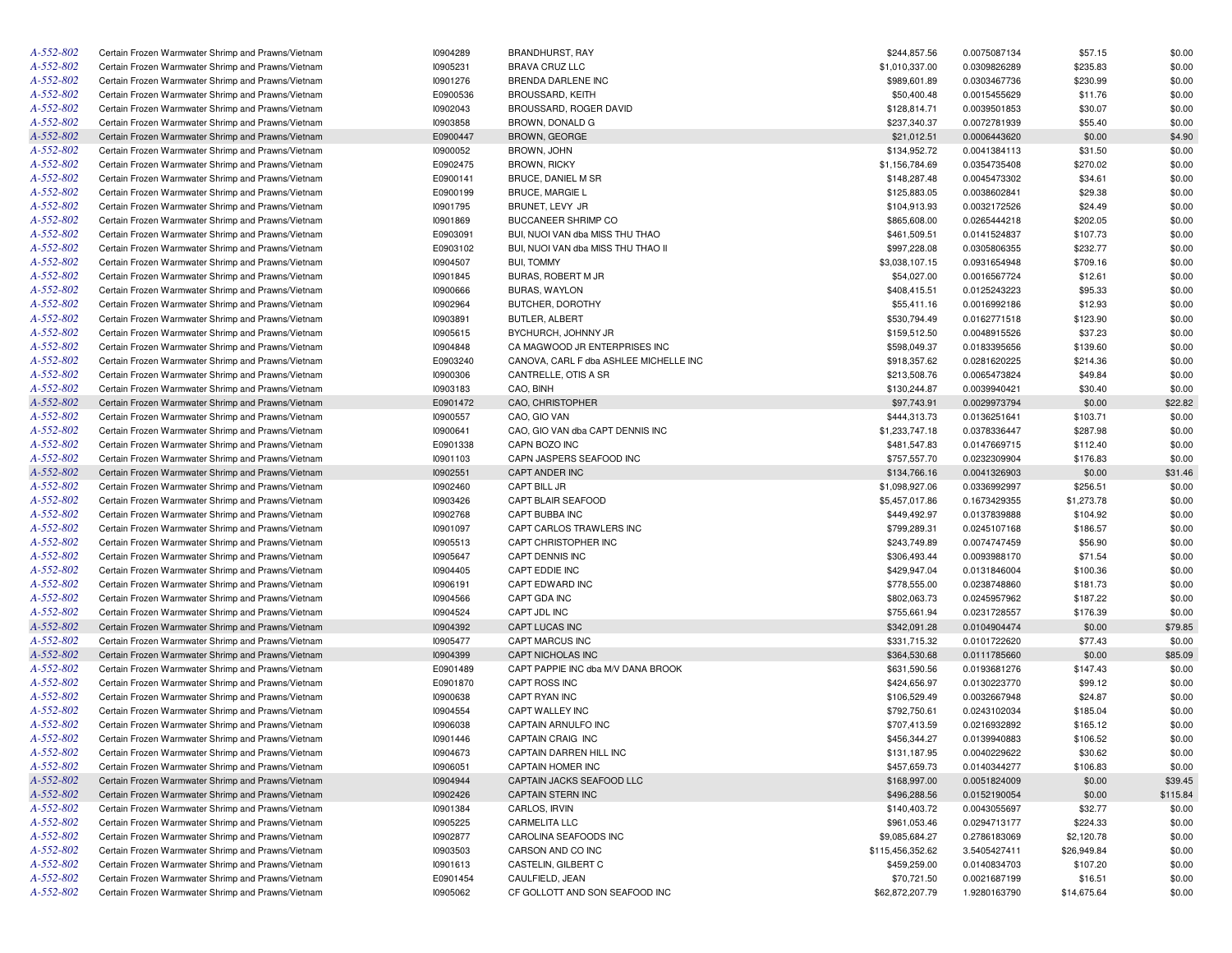| A-552-802 | Certain Frozen Warmwater Shrimp and Prawns/Vietnam | 10900374 | CHALLENGE 42 INC                            | \$753,804.55    | 0.0231158976 | \$175.95   | \$0.00     |
|-----------|----------------------------------------------------|----------|---------------------------------------------|-----------------|--------------|------------|------------|
| A-552-802 | Certain Frozen Warmwater Shrimp and Prawns/Vietnam | 10906243 | CHAPA SHRIMP TRAWLERS                       | \$861,800.00    | 0.0264276470 | \$201.16   | \$0.00     |
| A-552-802 | Certain Frozen Warmwater Shrimp and Prawns/Vietnam | E0902644 | CHARLOTTE MAIER INC                         | \$653,161.20    | 0.0200296051 | \$152.46   | \$0.00     |
| A-552-802 | Certain Frozen Warmwater Shrimp and Prawns/Vietnam | 10902140 | CHARPENTIER, ALLEN                          | \$235,513.33    | 0.0072221666 | \$54.97    | \$0.00     |
| A-552-802 | Certain Frozen Warmwater Shrimp and Prawns/Vietnam | 10903165 | CHAU, MINH HUU                              | \$211,292.08    | 0.0064794065 | \$49.32    | \$0.00     |
| A-552-802 | Certain Frozen Warmwater Shrimp and Prawns/Vietnam | E0902605 | CHAUVIN, CAREY M                            | \$349,707.88    | 0.0107240153 | \$81.63    | \$0.00     |
| A-552-802 | Certain Frozen Warmwater Shrimp and Prawns/Vietnam | 10905280 | CHAUVIN, DAVID                              | \$2,011,069.93  | 0.0616707429 | \$469.42   | \$0.00     |
| A-552-802 | Certain Frozen Warmwater Shrimp and Prawns/Vietnam | 10905274 | CHAUVIN, KIMBERLY                           | \$6,623,092.75  | 0.2031013663 | \$1,545.96 | \$0.00     |
| A-552-802 | Certain Frozen Warmwater Shrimp and Prawns/Vietnam | 10900443 | CHERAMIE, ALAN                              | \$15,823.74     | 0.0004852451 | \$3.69     | \$0.00     |
| A-552-802 | Certain Frozen Warmwater Shrimp and Prawns/Vietnam | E0903067 | CHERAMIE, HAROLD L                          | \$96,884.67     | 0.0029710302 | \$22.61    | \$0.00     |
| A-552-802 | Certain Frozen Warmwater Shrimp and Prawns/Vietnam | E0903149 | CHERAMIE, HARRY SR                          | \$142,043.85    | 0.0043558653 | \$33.16    | \$0.00     |
| A-552-802 | Certain Frozen Warmwater Shrimp and Prawns/Vietnam | 10900773 | CHERAMIE, JAMES P                           | \$140,426.27    | 0.0043062612 | \$32.78    | \$0.00     |
| A-552-802 | Certain Frozen Warmwater Shrimp and Prawns/Vietnam | 10901222 | CHERAMIE, JOEY J                            | \$190,789.04    | 0.0058506677 | \$44.53    | \$0.00     |
| A-552-802 | Certain Frozen Warmwater Shrimp and Prawns/Vietnam | E0900764 | CHERAMIE, JOSEPH                            | \$189,555.24    | 0.0058128324 | \$44.25    | \$0.00     |
| A-552-802 | Certain Frozen Warmwater Shrimp and Prawns/Vietnam | E0903002 | CHERAMIE, OJESS                             | \$51,971.55     | 0.0015937408 | \$12.13    | \$0.00     |
| A-552-802 | Certain Frozen Warmwater Shrimp and Prawns/Vietnam | 10901186 | CHERAMIE, SALLY                             | \$273,204.92    | 0.0083780032 | \$63.77    | \$0.00     |
| A-552-802 |                                                    |          |                                             |                 |              |            |            |
|           | Certain Frozen Warmwater Shrimp and Prawns/Vietnam | 10901192 | CHERAMIE, TERRY J                           | \$205,550.29    | 0.0063033308 | \$47.98    | \$0.00     |
| A-552-802 | Certain Frozen Warmwater Shrimp and Prawns/Vietnam | 10901546 | CHERAMIE, TINA                              | \$141,554.84    | 0.0043408695 | \$33.04    | \$0.00     |
| A-552-802 | Certain Frozen Warmwater Shrimp and Prawns/Vietnam | E0902899 | CHERAMIE, WAYNE                             | \$574,919.75    | 0.0176302811 | \$134.20   | \$0.00     |
| A-552-802 | Certain Frozen Warmwater Shrimp and Prawns/Vietnam | E0901060 | CHERAMIE, WEBB JR                           | \$160,327.87    | 0.0049165565 | \$37.42    | \$0.00     |
| A-552-802 | Certain Frozen Warmwater Shrimp and Prawns/Vietnam | 10906322 | CHESSER, EDWARD                             | \$84,405.79     | 0.0025883574 | \$0.00     | \$19.70    |
| A-552-802 | Certain Frozen Warmwater Shrimp and Prawns/Vietnam | E0903059 | CHEVALIER, MITCH                            | \$66,184.39     | 0.0020295866 | \$15.45    | \$0.00     |
| A-552-802 | Certain Frozen Warmwater Shrimp and Prawns/Vietnam | 10902203 | CHICO BOY INC                               | \$390,417.56    | 0.0119724037 | \$0.00     | \$91.13    |
| A-552-802 | Certain Frozen Warmwater Shrimp and Prawns/Vietnam | E0901462 | CHISHOLM, HENRY JR                          | \$185,152.74    | 0.0056778269 | \$43.22    | \$0.00     |
| A-552-802 | Certain Frozen Warmwater Shrimp and Prawns/Vietnam | 10906111 | <b>CHRISTIAN G INC</b>                      | \$529,917.00    | 0.0162502430 | \$123.69   | \$0.00     |
| A-552-802 | Certain Frozen Warmwater Shrimp and Prawns/Vietnam | 10905624 | CIEUTAT TRAWLERS INC                        | \$1,109,261.10  | 0.0340161996 | \$258.92   | \$0.00     |
| A-552-802 | Certain Frozen Warmwater Shrimp and Prawns/Vietnam | 10900288 | CINCO DE MAYO INC                           | \$350,300.67    | 0.0107421936 | \$81.77    | \$0.00     |
| A-552-802 | Certain Frozen Warmwater Shrimp and Prawns/Vietnam | 10902480 | <b>CITY MARKET INC</b>                      | \$4,198,779.84  | 0.1287582636 | \$980.08   | \$0.00     |
| A-552-802 | Certain Frozen Warmwater Shrimp and Prawns/Vietnam | E0901123 | CJ SEAFOOD                                  | \$364,808.80    | 0.0111870947 | \$85.15    | \$0.00     |
| A-552-802 | Certain Frozen Warmwater Shrimp and Prawns/Vietnam | 10906235 | <b>CLARISA TRAWLERS INC</b>                 | \$1,174,155.00  | 0.0360062125 | \$0.00     | \$274.07   |
| A-552-802 | Certain Frozen Warmwater Shrimp and Prawns/Vietnam | 10903049 | COLLINS, EDDIE F JR                         | \$30,545.37     | 0.0009366933 | \$7.13     | \$0.00     |
| A-552-802 | Certain Frozen Warmwater Shrimp and Prawns/Vietnam | 10901209 | COLLINS, TIMMY P                            | \$153,556.55    | 0.0047089096 | \$35.84    | \$0.00     |
| A-552-802 | Certain Frozen Warmwater Shrimp and Prawns/Vietnam | 10904446 | COOKSEY, JOHN JR                            | \$126,262.92    | 0.0038719330 | \$29.47    | \$0.00     |
| A-552-802 | Certain Frozen Warmwater Shrimp and Prawns/Vietnam | E0900256 | COOPER, ACY J III                           | \$69,301.94     | 0.0021251882 | \$16.18    | \$0.00     |
| A-552-802 | Certain Frozen Warmwater Shrimp and Prawns/Vietnam | E0900260 | COOPER, ACY J JR                            | \$181,795.55    | 0.0055748766 | \$42.43    | \$0.00     |
| A-552-802 | Certain Frozen Warmwater Shrimp and Prawns/Vietnam | E0900522 | COOPER, ACY SR                              | \$35,999.21     | 0.0011039388 | \$8.40     | \$0.00     |
| A-552-802 | Certain Frozen Warmwater Shrimp and Prawns/Vietnam | E0900264 | COOPER, CHRISTOPHER W                       | \$25,375.88     | 0.0007781676 | \$5.92     | \$0.00     |
| A-552-802 | Certain Frozen Warmwater Shrimp and Prawns/Vietnam | E0900599 | COOPER, MICHAEL E dba PM SEAFOOD            | \$6,239,921.22  | 0.1913511667 | \$0.00     | \$1,456.52 |
| A-552-802 | Certain Frozen Warmwater Shrimp and Prawns/Vietnam | 10903779 | COOPER, VINCENT                             | \$487,211.98    | 0.0149406663 | \$113.73   | \$0.00     |
| A-552-802 | Certain Frozen Warmwater Shrimp and Prawns/Vietnam | 10905129 | COSTELLO SHRIMP CO                          | \$516,443.24    | 0.0158370616 | \$0.00     | \$120.55   |
| A-552-802 | Certain Frozen Warmwater Shrimp and Prawns/Vietnam | E0900180 | COULON, DON                                 | \$171,865.34    | 0.0052703603 | \$40.12    | \$0.00     |
| A-552-802 |                                                    |          |                                             |                 |              |            |            |
|           | Certain Frozen Warmwater Shrimp and Prawns/Vietnam | 10900118 | <b>COUNTRY INC</b>                          | \$1,052,282.46  | 0.0322689132 | \$245.62   | \$0.00     |
| A-552-802 | Certain Frozen Warmwater Shrimp and Prawns/Vietnam | 10904061 | COURSEY, JOHN WILLIAM                       | \$184,845.93    | 0.0056684184 | \$43.15    | \$0.00     |
| A-552-802 | Certain Frozen Warmwater Shrimp and Prawns/Vietnam | 10904054 | COWDREY, MICHAEL                            | \$519,113.03    | 0.0159189324 | \$121.17   | \$0.00     |
| A-552-802 | Certain Frozen Warmwater Shrimp and Prawns/Vietnam | E0901171 | CREPPEL, KENNETH A                          | \$98,924.17     | 0.0030335728 | \$23.09    | \$0.00     |
| A-552-802 | Certain Frozen Warmwater Shrimp and Prawns/Vietnam | E0900313 | CREPPEL, NATHAN J SR                        | \$175,206.24    | 0.0053728112 | \$0.00     | \$40.90    |
| A-552-802 | Certain Frozen Warmwater Shrimp and Prawns/Vietnam | E0903136 | <b>CREWS, TERRY</b>                         | \$49,452.00     | 0.0015164771 | \$0.00     | \$11.54    |
| A-552-802 | Certain Frozen Warmwater Shrimp and Prawns/Vietnam | 10901729 | CRJ INC                                     | \$1,006,723.58  | 0.0308718211 | \$234.99   | \$0.00     |
| A-552-802 | Certain Frozen Warmwater Shrimp and Prawns/Vietnam | 10904066 | CROSBYS FISH AND SHRIMP CO                  | \$345,152.62    | 0.0105843254 | \$80.57    | \$0.00     |
| A-552-802 | Certain Frozen Warmwater Shrimp and Prawns/Vietnam | 10900996 | CRUILLAS INC                                | \$65,995.48     | 0.0020237935 | \$15.40    | \$0.00     |
| A-552-802 | Certain Frozen Warmwater Shrimp and Prawns/Vietnam | 10902816 | CRUM, TOMMY LLOYD                           | \$649,486.87    | 0.0199169294 | \$151.60   | \$0.00     |
| A-552-802 | Certain Frozen Warmwater Shrimp and Prawns/Vietnam | E0900100 | <b>CRUSADER INC</b>                         | \$338,376.49    | 0.0103765310 | \$78.98    | \$0.00     |
| A-552-802 | Certain Frozen Warmwater Shrimp and Prawns/Vietnam | 10903749 | CRYSTAL GAYLE INC                           | \$1,289,411.03  | 0.0395406122 | \$300.97   | \$0.00     |
| A-552-802 | Certain Frozen Warmwater Shrimp and Prawns/Vietnam | 10903737 | CRYSTAL SEAFOOD CO                          | \$14,880,501.46 | 0.4563200745 | \$0.00     | \$3,473.41 |
| A-552-802 | Certain Frozen Warmwater Shrimp and Prawns/Vietnam | 10900198 | CUEVAS AND MARTINEZ INC                     | \$447,538.94    | 0.0137240672 | \$0.00     | \$104.46   |
| A-552-802 | Certain Frozen Warmwater Shrimp and Prawns/Vietnam | 10902254 | CUEVAS AND SONS INC                         | \$411,060.33    | 0.0126054274 | \$0.00     | \$95.95    |
| A-552-802 | Certain Frozen Warmwater Shrimp and Prawns/Vietnam | 10902242 | CUEVAS KIDS CORP INC                        | \$444,120.58    | 0.0136192410 | \$0.00     | \$103.67   |
| A-552-802 | Certain Frozen Warmwater Shrimp and Prawns/Vietnam | 10902209 | <b>CUEVAS PRIDE INC</b>                     | \$423,058.40    | 0.0129733558 | \$0.00     | \$98.75    |
| A-552-802 | Certain Frozen Warmwater Shrimp and Prawns/Vietnam | E0900774 | <b>CUSTOM PACK INC</b>                      | \$34,136,562.51 | 1.0468194764 | \$7,968.16 | \$0.00     |
| A-552-802 | Certain Frozen Warmwater Shrimp and Prawns/Vietnam | 10904853 | D AND L SEAFOOD CORP dba BLUFFTON OYSTER CO | \$217,076.41    | 0.0066567867 | \$50.67    | \$0.00     |
| A-552-802 | Certain Frozen Warmwater Shrimp and Prawns/Vietnam | 10903869 | D DITCHARO JR SEAFOODS LLC                  | \$16,642,561.29 | 0.5103547638 | \$3,884.71 | \$0.00     |
|           |                                                    |          |                                             |                 |              |            |            |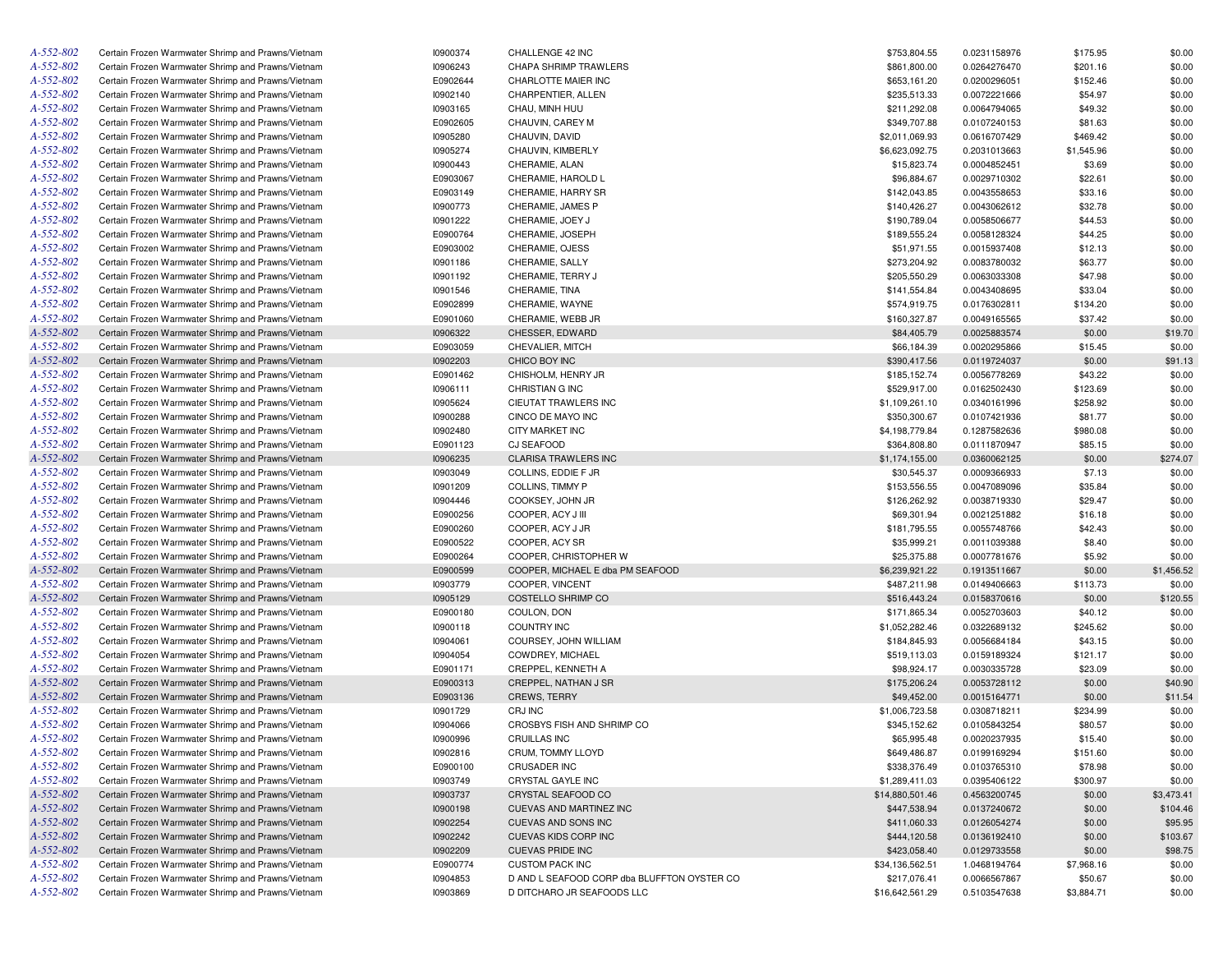| A-552-802 | Certain Frozen Warmwater Shrimp and Prawns/Vietnam | 10903366 | <b>DAHA INC</b>                 | \$776,014.57    | 0.0237969821 | \$181.14    | \$0.00     |
|-----------|----------------------------------------------------|----------|---------------------------------|-----------------|--------------|-------------|------------|
| A-552-802 | Certain Frozen Warmwater Shrimp and Prawns/Vietnam | 10900300 | DAHAPA INC                      | \$516,492.21    | 0.0158385633 | \$120.56    | \$0.00     |
| A-552-802 | Certain Frozen Warmwater Shrimp and Prawns/Vietnam | 10905924 | DAIGLE, LOUIS J                 | \$79,875.43     | 0.0024494310 | \$18.64     | \$0.00     |
| A-552-802 | Certain Frozen Warmwater Shrimp and Prawns/Vietnam | 10906163 | DAIGLE, MICHAEL WAYNE           | \$232,458.13    | 0.0071284769 | \$54.26     | \$0.00     |
| A-552-802 | Certain Frozen Warmwater Shrimp and Prawns/Vietnam | 10901415 | DALE, CLEVELAND L               | \$107,277.73    | 0.0032897401 | \$25.04     | \$0.00     |
| A-552-802 | Certain Frozen Warmwater Shrimp and Prawns/Vietnam | 10905594 | DALES SEAFOOD INC               | \$303,787.00    | 0.0093158222 | \$70.91     | \$0.00     |
| A-552-802 | Certain Frozen Warmwater Shrimp and Prawns/Vietnam | 10902386 | DANG, DAP                       | \$357,474.75    | 0.0109621914 | \$83.44     | \$0.00     |
| A-552-802 | Certain Frozen Warmwater Shrimp and Prawns/Vietnam | 10905702 | DANG, JOE H dba RED EAGLE       | \$327,776.90    | 0.0100514878 | \$0.00      | \$76.51    |
| A-552-802 | Certain Frozen Warmwater Shrimp and Prawns/Vietnam | 10900538 | DANG, KHANG                     | \$1,204,604.55  | 0.0369399673 | \$281.18    | \$0.00     |
| A-552-802 | Certain Frozen Warmwater Shrimp and Prawns/Vietnam | 10900550 | DANG, KHANG dba SEA LION VI INC | \$1,300,830.13  | 0.0398907862 | \$303.64    | \$0.00     |
| A-552-802 | Certain Frozen Warmwater Shrimp and Prawns/Vietnam | 10900544 | DANG, KHANG dba SEA LION V INC. | \$1,190,401.72  | 0.0365044285 | \$277.86    | \$0.00     |
| A-552-802 | Certain Frozen Warmwater Shrimp and Prawns/Vietnam | E0901978 | DANG, MINH VAN                  | \$28,654.92     | 0.0008787214 | \$6.69      | \$0.00     |
| A-552-802 | Certain Frozen Warmwater Shrimp and Prawns/Vietnam | 10900575 | DANG, SON                       | \$389,214.51    | 0.0119355114 | \$90.85     | \$0.00     |
| A-552-802 | Certain Frozen Warmwater Shrimp and Prawns/Vietnam | 10900600 | DANG, THUONG                    | \$1,180,822.79  | 0.0362106845 | \$275.63    | \$0.00     |
| A-552-802 | Certain Frozen Warmwater Shrimp and Prawns/Vietnam | 10903898 | DANIELS, DAVID                  | \$380,241.10    | 0.0116603360 | \$88.76     | \$0.00     |
| A-552-802 | Certain Frozen Warmwater Shrimp and Prawns/Vietnam | E0902636 | DARDA, HERBERT                  | \$139,628.92    | 0.0042818099 | \$32.59     | \$0.00     |
| A-552-802 | Certain Frozen Warmwater Shrimp and Prawns/Vietnam | 10903331 | DARDAR, DAVID                   | \$177,434.03    | 0.0054411278 | \$41.42     | \$0.00     |
| A-552-802 | Certain Frozen Warmwater Shrimp and Prawns/Vietnam | E0900527 | DARDAR, JONATHAN M              | \$123,214.74    | 0.0037784586 | \$28.76     | \$0.00     |
| A-552-802 | Certain Frozen Warmwater Shrimp and Prawns/Vietnam | 10903570 | DARDAR, TONEY                   | \$4,114.01      | 0.0001261587 | \$0.96      | \$0.00     |
| A-552-802 | Certain Frozen Warmwater Shrimp and Prawns/Vietnam | 10900728 | DASSAU, LOUIS                   | \$406,614.88    | 0.0124691048 | \$94.91     | \$0.00     |
| A-552-802 | Certain Frozen Warmwater Shrimp and Prawns/Vietnam | 10902105 | DAVID, PHILIP JR                | \$100,604.02    | 0.0030850865 | \$23.48     | \$0.00     |
| A-552-802 |                                                    | E0903187 |                                 |                 |              |             | \$0.00     |
|           | Certain Frozen Warmwater Shrimp and Prawns/Vietnam |          | DAVIS SEAFOOD INC               | \$588,978.88    | 0.0180614133 | \$137.48    |            |
| A-552-802 | Certain Frozen Warmwater Shrimp and Prawns/Vietnam | 10903382 | DAVIS, JOHN W                   | \$167,348.82    | 0.0051318584 | \$39.06     | \$0.00     |
| A-552-802 | Certain Frozen Warmwater Shrimp and Prawns/Vietnam | E0903191 | DAVIS, WILLIAM T                | \$142,667.37    | 0.0043749860 | \$33.30     | \$0.00     |
| A-552-802 | Certain Frozen Warmwater Shrimp and Prawns/Vietnam | E0903196 | DAVIS, WILLIAM T JR             | \$256,470.01    | 0.0078648165 | \$59.87     | \$0.00     |
| A-552-802 | Certain Frozen Warmwater Shrimp and Prawns/Vietnam | 10902635 | DEAN BLANCHARD SEAFOOD INC      | \$35,224,721.36 | 1.0801885621 | \$0.00      | \$8,222.16 |
| A-552-802 | Certain Frozen Warmwater Shrimp and Prawns/Vietnam | 10900741 | DEAN, ILENE                     | \$404,698.89    | 0.0124103498 | \$94.46     | \$0.00     |
| A-552-802 | Certain Frozen Warmwater Shrimp and Prawns/Vietnam | 10902858 | DEBBE ANNE INC                  | \$214,979.00    | 0.0065924682 | \$50.18     | \$0.00     |
| A-552-802 | Certain Frozen Warmwater Shrimp and Prawns/Vietnam | 10900124 | DEEP SEA FOODS INC              | \$59,531,030.94 | 1.8255570584 | \$13,895.74 | \$0.00     |
| A-552-802 | Certain Frozen Warmwater Shrimp and Prawns/Vietnam | E0900374 | DEHART, CLEVIS                  | \$223,155.00    | 0.0068431905 | \$52.09     | \$0.00     |
| A-552-802 | Certain Frozen Warmwater Shrimp and Prawns/Vietnam | E0900453 | DEHART, CURTIS P SR             | \$146,968.58    | 0.0045068853 | \$34.31     | \$0.00     |
| A-552-802 | Certain Frozen Warmwater Shrimp and Prawns/Vietnam | E0900457 | DEJEAN, CHRIS JR                | \$237,958.18    | 0.0072971395 | \$55.54     | \$0.00     |
| A-552-802 | Certain Frozen Warmwater Shrimp and Prawns/Vietnam | 10903768 | DELL MARINE INC                 | \$1,170,226.71  | 0.0358857489 | \$273.15    | \$0.00     |
| A-552-802 | Certain Frozen Warmwater Shrimp and Prawns/Vietnam | 10902899 | DENNIS SHRIMP CO INC            | \$343,863.26    | 0.0105447863 | \$80.26     | \$0.00     |
| A-552-802 | Certain Frozen Warmwater Shrimp and Prawns/Vietnam | 10900350 | DEROCHE, BARBARA                | \$221,597.67    | 0.0067954340 | \$51.73     | \$0.00     |
| A-552-802 | Certain Frozen Warmwater Shrimp and Prawns/Vietnam | E0900415 | DEROUEN, UWELL J III            | \$399,463.53    | 0.0122498041 | \$0.00      | \$93.24    |
| A-552-802 | Certain Frozen Warmwater Shrimp and Prawns/Vietnam | E0900309 | DESPAUX, BYRON                  | \$74,786.50     | 0.0022933758 | \$17.46     | \$0.00     |
| A-552-802 | Certain Frozen Warmwater Shrimp and Prawns/Vietnam | E0901917 | DESPAUX, GLEN                   | \$78,316.75     | 0.0024016331 | \$18.28     | \$0.00     |
| A-552-802 | Certain Frozen Warmwater Shrimp and Prawns/Vietnam | 10901333 | DESPAUX, KEN                    | \$16,544.57     | 0.0005073498 | \$3.86      | \$0.00     |
| A-552-802 | Certain Frozen Warmwater Shrimp and Prawns/Vietnam | E0902625 | DEVANEY, BOBBY C JR             | \$2,500,028.35  | 0.0766649650 | \$583.56    | \$0.00     |
| A-552-802 | Certain Frozen Warmwater Shrimp and Prawns/Vietnam | E0900888 | DFS INC                         | \$249,298.87    | 0.0076449090 | \$58.19     | \$0.00     |
| A-552-802 | Certain Frozen Warmwater Shrimp and Prawns/Vietnam | 10904548 | DG AND RC INC                   | \$808,233.30    | 0.0247849900 | \$188.66    | \$0.00     |
| A-552-802 | Certain Frozen Warmwater Shrimp and Prawns/Vietnam | 10902820 | DICKEY, WESLEY FRANK            | \$160,337.79    | 0.0049168607 | \$37.43     | \$0.00     |
| A-552-802 | Certain Frozen Warmwater Shrimp and Prawns/Vietnam | 10902037 | DINGER, ERIC                    | \$70,329.95     | 0.0021567128 | \$16.42     | \$0.00     |
| A-552-802 | Certain Frozen Warmwater Shrimp and Prawns/Vietnam | E0900553 | DINH, CHAU T                    | \$1,929,339.65  | 0.0591644317 | \$450.35    | \$0.00     |
| A-552-802 | Certain Frozen Warmwater Shrimp and Prawns/Vietnam | E0902956 | DINH, VINCENT                   | \$612,890.06    | 0.0187946649 | \$143.06    | \$0.00     |
| A-552-802 | Certain Frozen Warmwater Shrimp and Prawns/Vietnam | 10902463 | DION, ERNEST J JR               | \$76,340.22     | 0.0023410216 | \$17.82     | \$0.00     |
| A-552-802 | Certain Frozen Warmwater Shrimp and Prawns/Vietnam | 10903773 | DION, PAUL ADAM                 | \$45,456.30     | 0.0013939465 | \$10.61     | \$0.00     |
| A-552-802 | Certain Frozen Warmwater Shrimp and Prawns/Vietnam | 10904422 | DIVE IN DUDE INC                | \$441,860.67    | 0.0135499395 | \$0.00      | \$103.14   |
| A-552-802 | Certain Frozen Warmwater Shrimp and Prawns/Vietnam | 10903230 | DO, DAN C.                      | \$139,614.00    | 0.0042813524 | \$32.59     | \$0.00     |
| A-552-802 | Certain Frozen Warmwater Shrimp and Prawns/Vietnam | 10903265 | DO, HUNG                        | \$230,043.51    | 0.0070544311 | \$53.70     | \$0.00     |
| A-552-802 | Certain Frozen Warmwater Shrimp and Prawns/Vietnam | 10903259 | DO, KIET V                      | \$153,067.40    | 0.0046939095 | \$35.73     | \$0.00     |
| A-552-802 | Certain Frozen Warmwater Shrimp and Prawns/Vietnam | 10900449 | DO, KY HONG                     | \$253,616.35    | 0.0077773072 | \$59.20     | \$0.00     |
| A-552-802 | Certain Frozen Warmwater Shrimp and Prawns/Vietnam | 10904132 | DO, KY QUOC                     | \$28,697.12     | 0.0008800155 | \$6.70      | \$0.00     |
| A-552-802 | Certain Frozen Warmwater Shrimp and Prawns/Vietnam | 10902398 | DO, LIET VAN dba MISS LINDA     | \$1,126,909.68  | 0.0345574046 | \$263.04    | \$0.00     |
| A-552-802 | Certain Frozen Warmwater Shrimp and Prawns/Vietnam | 10900734 | DO, LUONG VAN                   | \$96,613.09     | 0.0029627021 | \$22.55     | \$0.00     |
| A-552-802 | Certain Frozen Warmwater Shrimp and Prawns/Vietnam | E0901998 | DO, THAN VIET                   | \$1,170,543.12  | 0.0358954519 | \$273.23    | \$0.00     |
| A-552-802 | Certain Frozen Warmwater Shrimp and Prawns/Vietnam | 10903217 | DO, THANH VAN                   | \$160,174.84    | 0.0049118637 | \$37.39     | \$0.00     |
| A-552-802 | Certain Frozen Warmwater Shrimp and Prawns/Vietnam | 10902310 | DO, TINH                        | \$105,138.06    | 0.0032241257 | \$24.54     | \$0.00     |
| A-552-802 | Certain Frozen Warmwater Shrimp and Prawns/Vietnam | 10900581 | DOAN, LIEM                      | \$836,517.19    | 0.0256523335 | \$195.26    | \$0.00     |
| A-552-802 | Certain Frozen Warmwater Shrimp and Prawns/Vietnam | 10900618 | DOAN, MAI                       | \$238,498.60    | 0.0073137118 | \$55.67     | \$0.00     |
|           |                                                    |          |                                 |                 |              |             |            |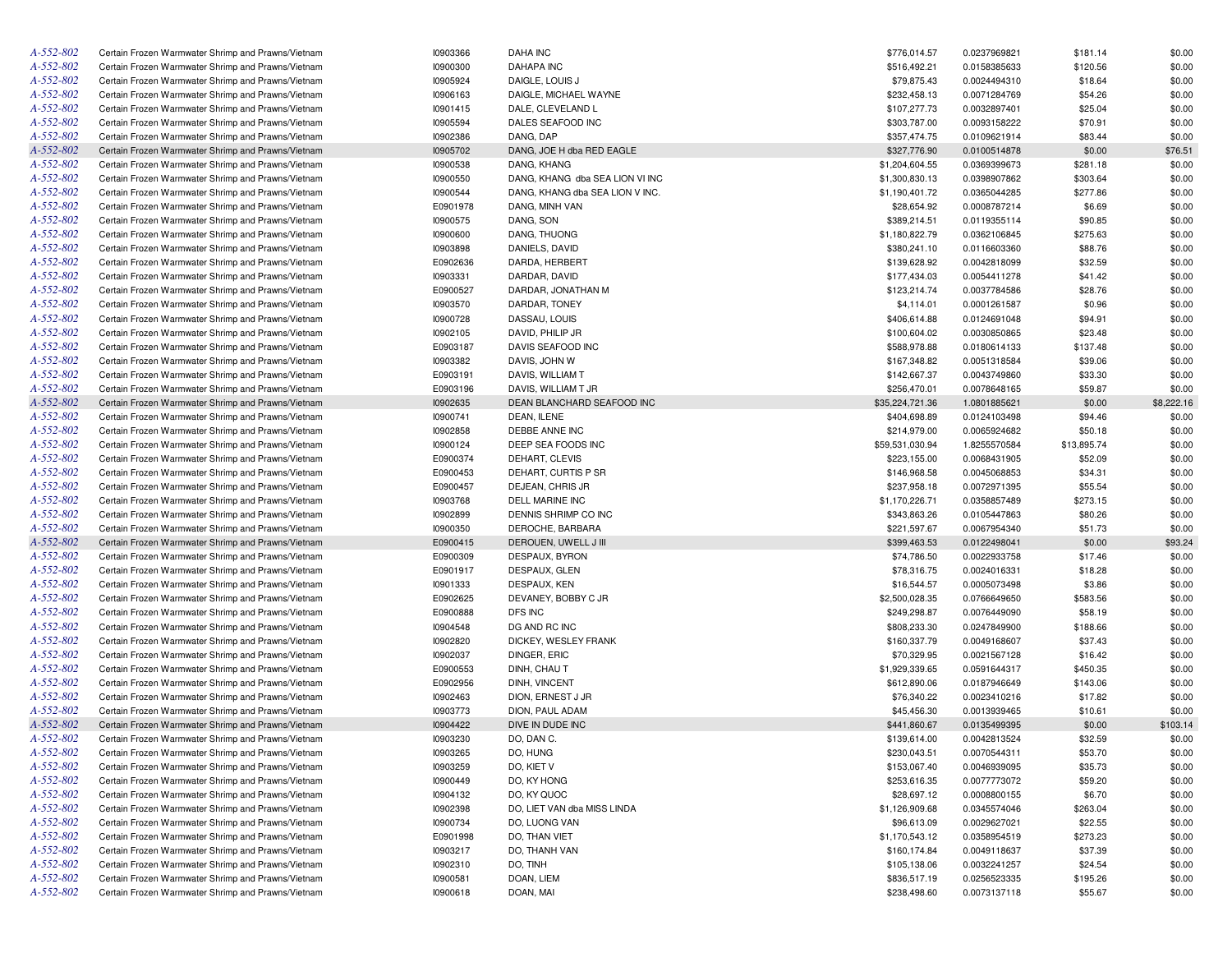| A-552-802 | Certain Frozen Warmwater Shrimp and Prawns/Vietnam | 10900835 | DOAN, MINH VAN                                      | \$1,059,758.12  | 0.0324981591 | \$247.37   | \$0.00     |
|-----------|----------------------------------------------------|----------|-----------------------------------------------------|-----------------|--------------|------------|------------|
| A-552-802 | Certain Frozen Warmwater Shrimp and Prawns/Vietnam | E0900161 | DOAN, TRAN VAN                                      | \$173,360.55    | 0.0053162119 | \$40.47    | \$0.00     |
| A-552-802 | Certain Frozen Warmwater Shrimp and Prawns/Vietnam | 10903945 | <b>DOCTOR BILL</b>                                  | \$1,034,996.32  | 0.0317388227 | \$241.59   | \$0.00     |
| A-552-802 | Certain Frozen Warmwater Shrimp and Prawns/Vietnam | E0901289 | DOMANGUE, RANZELL SR                                | \$114,884.81    | 0.0035230160 | \$26.82    | \$0.00     |
| A-552-802 | Certain Frozen Warmwater Shrimp and Prawns/Vietnam | E0902384 | DOMINICKS SEAFOOD INC                               | \$18,106,909.52 | 0.5552599369 | \$4,226.52 | \$0.00     |
| A-552-802 | Certain Frozen Warmwater Shrimp and Prawns/Vietnam | 10901631 | DON PACO INC                                        | \$674,714.68    | 0.0206905563 | \$157.49   | \$0.00     |
| A-552-802 | Certain Frozen Warmwater Shrimp and Prawns/Vietnam | 10904699 | DONINI SEAFOODS INC                                 | \$1,149,924.34  | 0.0352631638 | \$268.42   | \$0.00     |
| A-552-802 | Certain Frozen Warmwater Shrimp and Prawns/Vietnam | E0900985 | DONNELLY, DAVID C dba VILLAGE LADY                  | \$271,638.62    | 0.0083299717 | \$63.41    | \$0.00     |
| A-552-802 | Certain Frozen Warmwater Shrimp and Prawns/Vietnam | E0900977 | DOPSON, CRAIG B                                     | \$882,753.86    | 0.0270702105 | \$206.05   | \$0.00     |
| A-552-802 | Certain Frozen Warmwater Shrimp and Prawns/Vietnam | 10905219 | DORADA CRUZ LLC                                     | \$957,793.44    | 0.0293713471 | \$223.57   | \$0.00     |
| A-552-802 | Certain Frozen Warmwater Shrimp and Prawns/Vietnam | 10902803 | DORAN SEAFOOD LLC dba DORAN SEA-PAK LLC             | \$4,626,935.00  | 0.1418879148 | \$0.00     | \$1,080.02 |
| A-552-802 | Certain Frozen Warmwater Shrimp and Prawns/Vietnam | 10901649 | DORE, PRESTON J JR dba SEA EXPRESS V                | \$93,124.92     | 0.0028557351 | \$21.74    | \$0.00     |
| A-552-802 | Certain Frozen Warmwater Shrimp and Prawns/Vietnam | 10904744 | DRAGNET SEAFOOD LLC                                 | \$603,206.00    | 0.0184976970 | \$140.80   | \$0.00     |
| A-552-802 | Certain Frozen Warmwater Shrimp and Prawns/Vietnam | E0902428 | DRURY, BRUCE W SR                                   | \$599,837.66    | 0.0183944047 | \$140.01   | \$0.00     |
| A-552-802 | Certain Frozen Warmwater Shrimp and Prawns/Vietnam | E0901897 | DRURY, ERIC S                                       | \$158,734.42    | 0.0048676923 | \$37.05    | \$0.00     |
| A-552-802 | Certain Frozen Warmwater Shrimp and Prawns/Vietnam | E0900759 | DRURY, JEFF B III                                   | \$295,156.69    | 0.0090511683 | \$68.90    | \$0.00     |
| A-552-802 | Certain Frozen Warmwater Shrimp and Prawns/Vietnam | E0901893 | DRURY, KEVIN S                                      | \$122,141.29    | 0.0037455406 | \$28.51    | \$0.00     |
| A-552-802 | Certain Frozen Warmwater Shrimp and Prawns/Vietnam | 10904542 | DSL AND R INC                                       | \$1,431,084.02  | 0.0438851048 | \$334.04   | \$0.00     |
| A-552-802 | Certain Frozen Warmwater Shrimp and Prawns/Vietnam | E0901191 | DUBBERLY, JAMES F dba DADDYS BOY                    | \$861,332.25    | 0.0264133032 | \$201.05   | \$0.00     |
| A-552-802 |                                                    |          |                                                     |                 |              |            |            |
|           | Certain Frozen Warmwater Shrimp and Prawns/Vietnam | E0901187 | DUBBERLY, JAMES F dba DUBBERLYS SEAFOOD             | \$2,884,677.61  | 0.0884604800 | \$673.34   | \$0.00     |
| A-552-802 | Certain Frozen Warmwater Shrimp and Prawns/Vietnam | E0901195 | DUBBERLY, JAMES F dba JULIE SHEA                    | \$732,316.08    | 0.0224569400 | \$170.94   | \$0.00     |
| A-552-802 | Certain Frozen Warmwater Shrimp and Prawns/Vietnam | 10902591 | DUET, RAMIE P                                       | \$87,015.85     | 0.0026683966 | \$20.31    | \$0.00     |
| A-552-802 | Certain Frozen Warmwater Shrimp and Prawns/Vietnam | 10902081 | DUFRENE, ARCHIE                                     | \$597,055.54    | 0.0183090892 | \$139.36   | \$0.00     |
| A-552-802 | Certain Frozen Warmwater Shrimp and Prawns/Vietnam | 10901482 | DUFRENE, ERIC F                                     | \$22,524.66     | 0.0006907331 | \$5.26     | \$0.00     |
| A-552-802 | Certain Frozen Warmwater Shrimp and Prawns/Vietnam | 10905619 | DUFRENE, ERIC F JR                                  | \$70,495.26     | 0.0021617821 | \$16.46    | \$0.00     |
| A-552-802 | Certain Frozen Warmwater Shrimp and Prawns/Vietnam | 10900972 | DUFRENE, GOLDEN J                                   | \$78,183.72     | 0.0023975537 | \$18.25    | \$0.00     |
| A-552-802 | Certain Frozen Warmwater Shrimp and Prawns/Vietnam | 10900994 | DUFRENE, LEROY                                      | \$64,444.18     | 0.0019762219 | \$15.04    | \$0.00     |
| A-552-802 | Certain Frozen Warmwater Shrimp and Prawns/Vietnam | 10902623 | DUFRENE, RONALD SR dba MILTON J DUFRENE AND SON INC | \$686,061.67    | 0.0210385190 | \$160.14   | \$0.00     |
| A-552-802 | Certain Frozen Warmwater Shrimp and Prawns/Vietnam | 10903875 | DUFRENE, TOBY                                       | \$223,640.17    | 0.0068580685 | \$52.20    | \$0.00     |
| A-552-802 | Certain Frozen Warmwater Shrimp and Prawns/Vietnam | 10902646 | DUNAMIS TOWING INC                                  | \$3,474,839.61  | 0.1065581744 | \$811.10   | \$0.00     |
| A-552-802 | Certain Frozen Warmwater Shrimp and Prawns/Vietnam | 10900466 | DUONG, HO T dba RED EAGLE                           | \$507,458.07    | 0.0155615256 | \$118.45   | \$0.00     |
| A-552-802 | Certain Frozen Warmwater Shrimp and Prawns/Vietnam | 10904192 | DUONG, KONG                                         | \$231,305.00    | 0.0070931155 | \$53.99    | \$0.00     |
| A-552-802 | Certain Frozen Warmwater Shrimp and Prawns/Vietnam | 10904865 | DUONG, MAU                                          | \$208,836.91    | 0.0064041171 | \$48.75    | \$0.00     |
| A-552-802 | Certain Frozen Warmwater Shrimp and Prawns/Vietnam | 10902982 | DUPLANTIS, TEDDY                                    | \$123,471.60    | 0.0037863354 | \$28.82    | \$0.00     |
| A-552-802 | Certain Frozen Warmwater Shrimp and Prawns/Vietnam | 10901705 | DUPRE, JIMMIE J SR                                  | \$205,760.33    | 0.0063097718 | \$48.03    | \$0.00     |
| A-552-802 | Certain Frozen Warmwater Shrimp and Prawns/Vietnam | 10900712 | DUPRE, LINWARD P                                    | \$374,990.92    | 0.0114993359 | \$87.53    | \$0.00     |
| A-552-802 | Certain Frozen Warmwater Shrimp and Prawns/Vietnam | E0901056 | DYER, NADINE D                                      | \$161,255.93    | 0.0049450160 | \$37.64    | \$0.00     |
| A-552-802 | Certain Frozen Warmwater Shrimp and Prawns/Vietnam | 10904686 | E AND E SHRIMP CO INC                               | \$1,156,055.64  | 0.0354511840 | \$269.85   | \$0.00     |
| A-552-802 | Certain Frozen Warmwater Shrimp and Prawns/Vietnam | 10902916 | EDENS, STEVEN                                       | \$729,410.63    | 0.0223678425 | \$170.26   | \$0.00     |
| A-552-802 | Certain Frozen Warmwater Shrimp and Prawns/Vietnam | 10904590 | EDENS, TIMOTHY DALE                                 | \$70,015.19     | 0.0021470605 | \$16.34    | \$0.00     |
| A-552-802 | Certain Frozen Warmwater Shrimp and Prawns/Vietnam | 10904368 | EDISTO QUEEN LLC                                    | \$472,108.85    | 0.0144775192 | \$110.20   | \$0.00     |
| A-552-802 | Certain Frozen Warmwater Shrimp and Prawns/Vietnam | 10902726 | EDWARDS, TOMMY                                      | \$297,388.07    | 0.0091195950 | \$69.42    | \$0.00     |
| A-552-802 | Certain Frozen Warmwater Shrimp and Prawns/Vietnam | 10902221 | EJ AND JOEY INC                                     | \$527,001.71    | 0.0161608438 | \$0.00     | \$123.01   |
| A-552-802 | Certain Frozen Warmwater Shrimp and Prawns/Vietnam | E0902415 | <b>ELIMINATOR INC</b>                               | \$1,225,528.29  | 0.0375816072 | \$286.06   | \$0.00     |
| A-552-802 | Certain Frozen Warmwater Shrimp and Prawns/Vietnam | 10900687 | ELLERBEE, JODY                                      | \$1,263,850.88  | 0.0387567939 | \$295.01   | \$0.00     |
| A-552-802 | Certain Frozen Warmwater Shrimp and Prawns/Vietnam | E0902675 | ELMIRA PFLUECKHAHN INC                              | \$681,402.50    | 0.0208956426 | \$159.05   | \$0.00     |
| A-552-802 | Certain Frozen Warmwater Shrimp and Prawns/Vietnam | 10905831 | <b>EMMANUEL INC</b>                                 | \$519,070.12    | 0.0159176165 | \$121.16   | \$0.00     |
| A-552-802 | Certain Frozen Warmwater Shrimp and Prawns/Vietnam | 10900454 | ENCLADE, MICHAEL AND PITRE, JEANNIE                 | \$178,685.13    | 0.0054794936 | \$41.71    | \$0.00     |
| A-552-802 | Certain Frozen Warmwater Shrimp and Prawns/Vietnam |          | ENCLADE, RODNEY J                                   |                 |              |            |            |
|           |                                                    | 10901661 |                                                     | \$145,738.14    | 0.0044691531 | \$34.02    | \$0.00     |
| A-552-802 | Certain Frozen Warmwater Shrimp and Prawns/Vietnam | 10905273 | ENSENADA CRUZ LLC                                   | \$640,966.02    | 0.0196556321 | \$149.61   | \$0.00     |
| A-552-802 | Certain Frozen Warmwater Shrimp and Prawns/Vietnam | E0902423 | <b>EQUALIZER INC</b>                                | \$1,072,807.75  | 0.0328983344 | \$250.41   | \$0.00     |
| A-552-802 | Certain Frozen Warmwater Shrimp and Prawns/Vietnam | 10903411 | ERICA LYNN INC                                      | \$1,153,724.66  | 0.0353797030 | \$269.30   | \$0.00     |
| A-552-802 | Certain Frozen Warmwater Shrimp and Prawns/Vietnam | 10903658 | ERICKSON AND JENSEN SEAFOOD PACKERS                 | \$10,283,612.20 | 0.3153535315 | \$2,400.40 | \$0.00     |
| A-552-802 | Certain Frozen Warmwater Shrimp and Prawns/Vietnam | 10903664 | ERICKSON, GRANT dba E AND E LLC                     | \$948,930.15    | 0.0290995487 | \$221.50   | \$0.00     |
| A-552-802 | Certain Frozen Warmwater Shrimp and Prawns/Vietnam | 10903688 | ERICKSON, GRANT dba GALAXY STAR LLC                 | \$705,020.84    | 0.0216199140 | \$164.57   | \$0.00     |
| A-552-802 | Certain Frozen Warmwater Shrimp and Prawns/Vietnam | 10903694 | ERICKSON, GRANT dba MOLOLO LLC                      | \$673,082.75    | 0.0206405121 | \$157.11   | \$0.00     |
| A-552-802 | Certain Frozen Warmwater Shrimp and Prawns/Vietnam | E0900934 | ESTAY, WAYNE                                        | \$14,894,315.54 | 0.4567436921 | \$3,476.63 | \$0.00     |
| A-552-802 | Certain Frozen Warmwater Shrimp and Prawns/Vietnam | 10906185 | ETHAN G INC                                         | \$793,248.00    | 0.0243254562 | \$185.16   | \$0.00     |
| A-552-802 | Certain Frozen Warmwater Shrimp and Prawns/Vietnam | 10902617 | FABRE, SHERON                                       | \$80,598.78     | 0.0024716130 | \$18.81    | \$0.00     |
| A-552-802 | Certain Frozen Warmwater Shrimp and Prawns/Vietnam | E0903176 | FAIR MAIDEN SEAFOOD                                 | \$268,738.21    | 0.0082410287 | \$0.00     | \$62.73    |
| A-552-802 | Certain Frozen Warmwater Shrimp and Prawns/Vietnam | 10900566 | <b>FARRIS, THOMAS J</b>                             | \$244,324.00    | 0.0074923514 | \$57.03    | \$0.00     |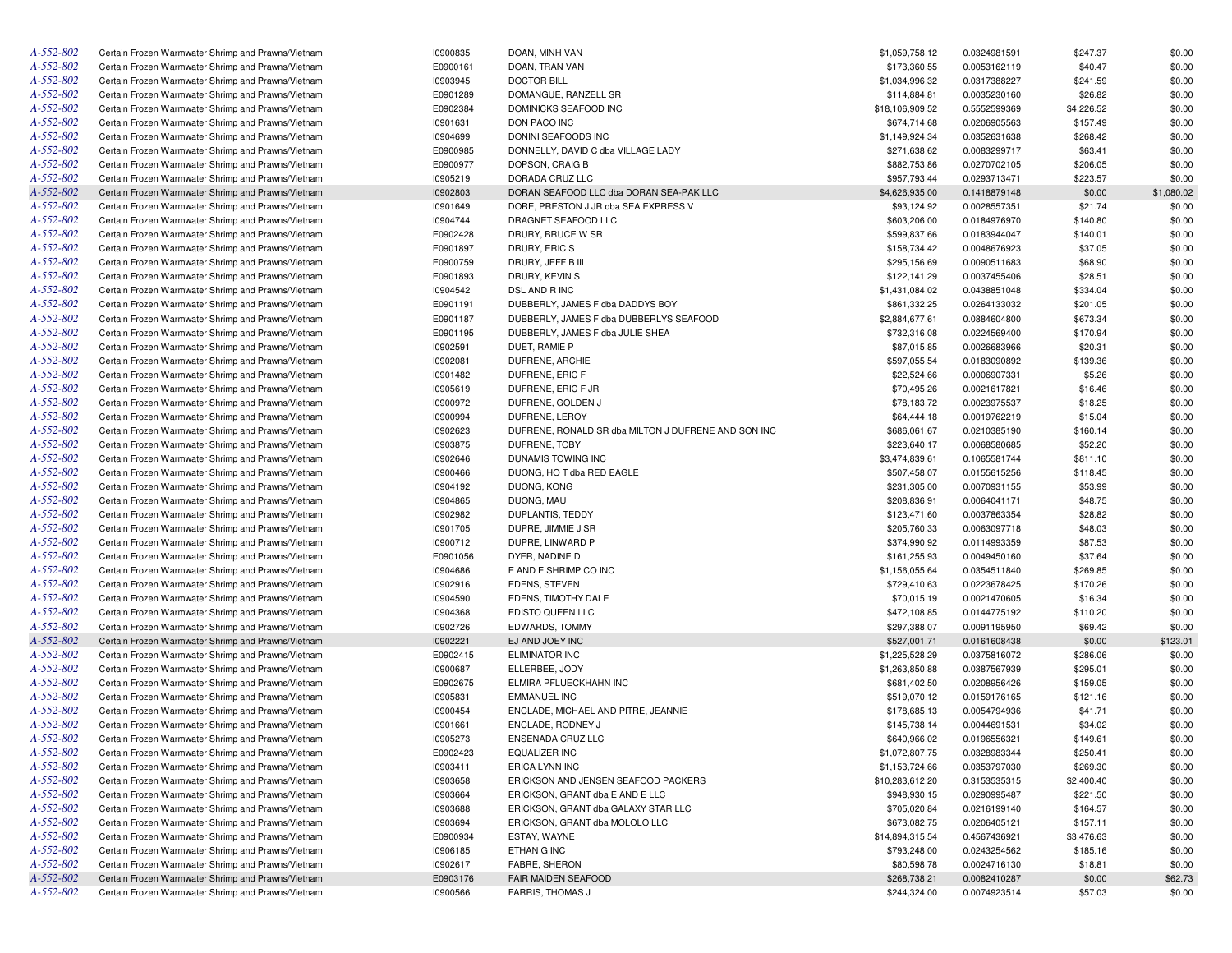| A-552-802 | Certain Frozen Warmwater Shrimp and Prawns/Vietnam | 10906002 | FATHER DAN INC                               | \$736,943.45    | 0.0225988412 | \$172.02   | \$0.00     |
|-----------|----------------------------------------------------|----------|----------------------------------------------|-----------------|--------------|------------|------------|
| A-552-802 | Certain Frozen Warmwater Shrimp and Prawns/Vietnam | 10906420 | FATHER MIKE INC                              | \$323,904.91    | 0.0099327508 | \$75.61    | \$0.00     |
| A-552-802 | Certain Frozen Warmwater Shrimp and Prawns/Vietnam | 10900721 | FAZENDE, JEFFERY                             | \$32,767.37     | 0.0010048323 | \$7.65     | \$0.00     |
| A-552-802 | Certain Frozen Warmwater Shrimp and Prawns/Vietnam | 10900358 | <b>FAZENDE, THOMAS G</b>                     | \$49,087.55     | 0.0015053011 | \$11.46    | \$0.00     |
| A-552-802 | Certain Frozen Warmwater Shrimp and Prawns/Vietnam | 10902061 | FERNANDEZ, JOHN III dba WWJT INC             | \$1,083,081.66  | 0.0332133904 | \$252.81   | \$0.00     |
| A-552-802 | Certain Frozen Warmwater Shrimp and Prawns/Vietnam | 10902075 | FIELDS, BRYAN dba RKB FISHING INC            | \$630,169.40    | 0.0193245468 | \$147.09   | \$0.00     |
| A-552-802 | Certain Frozen Warmwater Shrimp and Prawns/Vietnam | 10905267 | FIESTA CRUZ LLC                              | \$969,494.97    | 0.0297301820 | \$226.30   | \$0.00     |
| A-552-802 | Certain Frozen Warmwater Shrimp and Prawns/Vietnam | E0901167 | FILLINICH, ANTHONY SR                        | \$143,187.76    | 0.0043909440 | \$33.42    | \$0.00     |
| A-552-802 | Certain Frozen Warmwater Shrimp and Prawns/Vietnam | 10901833 | FINE SHRIMP CO                               | \$717,794.00    | 0.0220116111 | \$167.55   | \$0.00     |
| A-552-802 | Certain Frozen Warmwater Shrimp and Prawns/Vietnam | E0903331 | <b>FIREFOX INC</b>                           | \$250,496.09    | 0.0076816225 | \$58.47    | \$0.00     |
| A-552-802 | Certain Frozen Warmwater Shrimp and Prawns/Vietnam | E0901881 | FISHER, KIRK A                               | \$51,984.26     | 0.0015941305 | \$12.13    | \$0.00     |
| A-552-802 | Certain Frozen Warmwater Shrimp and Prawns/Vietnam | 10900058 | FISHERMANS REEF SHRIMP COMPANY               | \$41,327,972.44 | 1.2673486517 | \$9,646.78 | \$0.00     |
| A-552-802 | Certain Frozen Warmwater Shrimp and Prawns/Vietnam | 10900914 | FITCH, ADAM J                                | \$64,014.51     | 0.0019630458 | \$14.94    | \$0.00     |
| A-552-802 | Certain Frozen Warmwater Shrimp and Prawns/Vietnam | E0902052 | <b>FKM INC</b>                               | \$105,413.00    | 0.0032325569 | \$24.61    | \$0.00     |
| A-552-802 | Certain Frozen Warmwater Shrimp and Prawns/Vietnam | 10903139 | FLOWERS, VINCENT                             | \$118,947.69    | 0.0036476068 | \$27.76    | \$0.00     |
| A-552-802 | Certain Frozen Warmwater Shrimp and Prawns/Vietnam | E0902455 | FORTUNE SHRIMP COMPANY INC                   | \$13,351,859.60 | 0.4094432962 | \$3,116.59 | \$0.00     |
| A-552-802 |                                                    | 10900905 |                                              | \$183,501.84    |              |            | \$0.00     |
|           | Certain Frozen Warmwater Shrimp and Prawns/Vietnam |          | FREDERICK, JOHNNIE                           |                 | 0.0056272010 | \$42.83    |            |
| A-552-802 | Certain Frozen Warmwater Shrimp and Prawns/Vietnam | 10901654 | <b>FREDRICK, MICHAEL</b>                     | \$157,608.59    | 0.0048331680 | \$36.79    | \$0.00     |
| A-552-802 | Certain Frozen Warmwater Shrimp and Prawns/Vietnam | 10904732 | FREEDOM FISHING INC                          | \$1,308,693.44  | 0.0401319196 | \$305.48   | \$0.00     |
| A-552-802 | Certain Frozen Warmwater Shrimp and Prawns/Vietnam | E0900590 | FREEMAN, KENNETH dba FREEMAN SEAFOOD         | \$143,803.64    | 0.0044098304 | \$33.57    | \$0.00     |
| A-552-802 | Certain Frozen Warmwater Shrimp and Prawns/Vietnam | 10905110 | FRICKEY, JIMMY                               | \$73,263.66     | 0.0022466769 | \$17.10    | \$0.00     |
| A-552-802 | Certain Frozen Warmwater Shrimp and Prawns/Vietnam | 10901010 | FRICKEY, RICKEY J                            | \$327,833.79    | 0.0100532324 | \$76.52    | \$0.00     |
| A-552-802 | Certain Frozen Warmwater Shrimp and Prawns/Vietnam | 10901709 | FRILOUX, BRAD                                | \$467,684.17    | 0.0143418336 | \$109.17   | \$0.00     |
| A-552-802 | Certain Frozen Warmwater Shrimp and Prawns/Vietnam | 10904363 | FULTON SEAFOOD INC                           | \$24,383,153.14 | 0.7477249532 | \$0.00     | \$5,691.52 |
| A-552-802 | Certain Frozen Warmwater Shrimp and Prawns/Vietnam | 10903007 | G AND O TRAWLERS INC dba MISS LAUREN         | \$1,289,374.86  | 0.0395395030 | \$300.97   | \$0.00     |
| A-552-802 | Certain Frozen Warmwater Shrimp and Prawns/Vietnam | 10903031 | <b>G AND S TRAWLERS INC</b>                  | \$1,169,960.50  | 0.0358775854 | \$273.09   | \$0.00     |
| A-552-802 | Certain Frozen Warmwater Shrimp and Prawns/Vietnam | 10903133 | <b>G D VENTURES II INC</b>                   | \$1,281,078.87  | 0.0392851012 | \$299.03   | \$0.00     |
| A-552-802 | Certain Frozen Warmwater Shrimp and Prawns/Vietnam | 10901349 | GADSON, JAMES                                | \$310,641.92    | 0.0095260327 | \$72.51    | \$0.00     |
| A-552-802 | Certain Frozen Warmwater Shrimp and Prawns/Vietnam | E0901503 | GALA, CHRISTINE dba CHALLENGER SHRIMP INC    | \$737,775.17    | 0.0226243465 | \$172.21   | \$0.00     |
| A-552-802 | Certain Frozen Warmwater Shrimp and Prawns/Vietnam | E0902447 | GALA, CHRISTINE dba PATRON SEAFOOD INC       | \$2,195,442.54  | 0.0673246467 | \$512.46   | \$0.00     |
| A-552-802 | Certain Frozen Warmwater Shrimp and Prawns/Vietnam | E0901322 | GALA, CHRISTINE dba TRICO SHRIMP COMPANY INC | \$17,605,374.98 | 0.5398800601 | \$4,109.45 | \$0.00     |
| A-552-802 | Certain Frozen Warmwater Shrimp and Prawns/Vietnam | E0900032 | <b>GALE FORCE INC</b>                        | \$269,806.53    | 0.0082737894 | \$62.98    | \$0.00     |
| A-552-802 | Certain Frozen Warmwater Shrimp and Prawns/Vietnam | E0902893 | GALJOUR, REED                                | \$555,210.66    | 0.0170258892 | \$129.60   | \$0.00     |
| A-552-802 | Certain Frozen Warmwater Shrimp and Prawns/Vietnam | 10900671 | GALLIANO, ANTHONY                            | \$208,816.46    | 0.0064034900 | \$48.74    | \$0.00     |
| A-552-802 | Certain Frozen Warmwater Shrimp and Prawns/Vietnam | E0901139 | GALLOWAY, JIMMY                              | \$168,171.18    | 0.0051570766 | \$39.25    | \$0.00     |
| A-552-802 | Certain Frozen Warmwater Shrimp and Prawns/Vietnam | E0900633 | GALLOWAY, JUDY                               | \$214,924.96    | 0.0065908111 | \$50.17    | \$0.00     |
| A-552-802 | Certain Frozen Warmwater Shrimp and Prawns/Vietnam | E0901888 | <b>GALLOWAY, MARK</b>                        | \$236,507.10    | 0.0072526412 | \$55.21    | \$0.00     |
| A-552-802 | Certain Frozen Warmwater Shrimp and Prawns/Vietnam | 10902781 | GARCIA, JOSEPH dba MARIAH LYNN INC           | \$393,854.54    | 0.0120778008 | \$91.93    | \$0.00     |
| A-552-802 | Certain Frozen Warmwater Shrimp and Prawns/Vietnam | 10902757 | GARCIA, JOSEPH dba ALYSIA RENEE INC          | \$320,763.68    | 0.0098364230 | \$74.87    | \$0.00     |
| A-552-802 | Certain Frozen Warmwater Shrimp and Prawns/Vietnam | 10902763 | GARCIA, JOSEPH dba MISS GABRIELLE INC        | \$424,254.45    | 0.0130100335 | \$99.03    | \$0.00     |
| A-552-802 | Certain Frozen Warmwater Shrimp and Prawns/Vietnam | 10902799 | GARCIA, JOSEPH dba SABRINA MARIE INC         | \$443,191.33    | 0.0135907450 | \$103.45   | \$0.00     |
| A-552-802 | Certain Frozen Warmwater Shrimp and Prawns/Vietnam | 10902774 | GARCIA, JOSEPH dba SANDRA G INC              | \$390,070.48    | 0.0119617602 | \$91.05    | \$0.00     |
| A-552-802 |                                                    | 10902787 |                                              |                 |              |            | \$0.00     |
|           | Certain Frozen Warmwater Shrimp and Prawns/Vietnam |          | GARCIA, JOSEPH dba THOMAS G INC              | \$388,675.60    | 0.0119189853 | \$90.72    |            |
| A-552-802 | Certain Frozen Warmwater Shrimp and Prawns/Vietnam | 10902793 | GARCIA, JOSEPH dba TRAWLER SANTA MARIA       | \$357,373.59    | 0.0109590892 | \$83.42    | \$0.00     |
| A-552-802 | Certain Frozen Warmwater Shrimp and Prawns/Vietnam | 10903909 | GARNER, LARRY S                              | \$230,067.57    | 0.0070551689 | \$53.70    | \$0.00     |
| A-552-802 | Certain Frozen Warmwater Shrimp and Prawns/Vietnam | 10905747 | GASPARD, MICHAEL ANTHONY SR                  | \$61,621.40     | 0.0018896596 | \$14.38    | \$0.00     |
| A-552-802 | Certain Frozen Warmwater Shrimp and Prawns/Vietnam | 10905574 | GASPARD, MURRY SR                            | \$106,328.60    | 0.0032606344 | \$24.82    | \$0.00     |
| A-552-802 | Certain Frozen Warmwater Shrimp and Prawns/Vietnam | 10901601 | GASPARD, RONALD SR                           | \$93,607.61     | 0.0028705371 | \$21.85    | \$0.00     |
| A-552-802 | Certain Frozen Warmwater Shrimp and Prawns/Vietnam | E0903063 | GAUDET, ALLEN IV                             | \$96,733.13     | 0.0029663832 | \$22.58    | \$0.00     |
| A-552-802 | Certain Frozen Warmwater Shrimp and Prawns/Vietnam | E0903183 | GAY FISH COMPANY INC                         | \$144,239.48    | 0.0044231957 | \$33.67    | \$0.00     |
| A-552-802 | Certain Frozen Warmwater Shrimp and Prawns/Vietnam | 10901140 | <b>GEMITA INC</b>                            | \$745,127.12    | 0.0228497987 | \$173.93   | \$0.00     |
| A-552-802 | Certain Frozen Warmwater Shrimp and Prawns/Vietnam | 10900958 | GEORGE, JAMES JR                             | \$515,658.00    | 0.0158129817 | \$120.36   | \$0.00     |
| A-552-802 | Certain Frozen Warmwater Shrimp and Prawns/Vietnam | 10901025 | GEORGIA SHRIMP CO LLC                        | \$6,498,813.17  | 0.1992902536 | \$1,516.95 | \$0.00     |
| A-552-802 | Certain Frozen Warmwater Shrimp and Prawns/Vietnam | 10905261 | <b>GLORIA CRUZ LLC</b>                       | \$695,739.26    | 0.0213352885 | \$162.40   | \$0.00     |
| A-552-802 | Certain Frozen Warmwater Shrimp and Prawns/Vietnam | 10905672 | GLOVER, CHARLES                              | \$152,344.00    | 0.0046717260 | \$35.56    | \$0.00     |
| A-552-802 | Certain Frozen Warmwater Shrimp and Prawns/Vietnam | 10902524 | GOINGS, ROBERT                               | \$156,849.49    | 0.0048098897 | \$36.61    | \$0.00     |
| A-552-802 | Certain Frozen Warmwater Shrimp and Prawns/Vietnam | 10902472 | GOLD COAST SEAFOOD INC                       | \$3,325,289.45  | 0.1019721233 | \$776.19   | \$0.00     |
| A-552-802 | Certain Frozen Warmwater Shrimp and Prawns/Vietnam | 10900844 | GOLDEN GULF COAST PKG CO INC                 | \$24,797,673.03 | 0.7604364702 | \$5,788.28 | \$0.00     |
| A-552-802 | Certain Frozen Warmwater Shrimp and Prawns/Vietnam | 10900596 | <b>GOLDEN PHASE INC</b>                      | \$167,921.29    | 0.0051494135 | \$39.20    | \$0.00     |
| A-552-802 | Certain Frozen Warmwater Shrimp and Prawns/Vietnam | 10900831 | GOLLOTTS OIL DOCK AND ICEHOUSE INC           | \$24,862,216.91 | 0.7624157494 | \$5,803.34 | \$0.00     |
| A-552-802 | Certain Frozen Warmwater Shrimp and Prawns/Vietnam | 10900270 | GONZALES, RUDOLPH                            | \$40,931.57     | 0.0012551927 | \$9.55     | \$0.00     |
|           |                                                    |          |                                              |                 |              |            |            |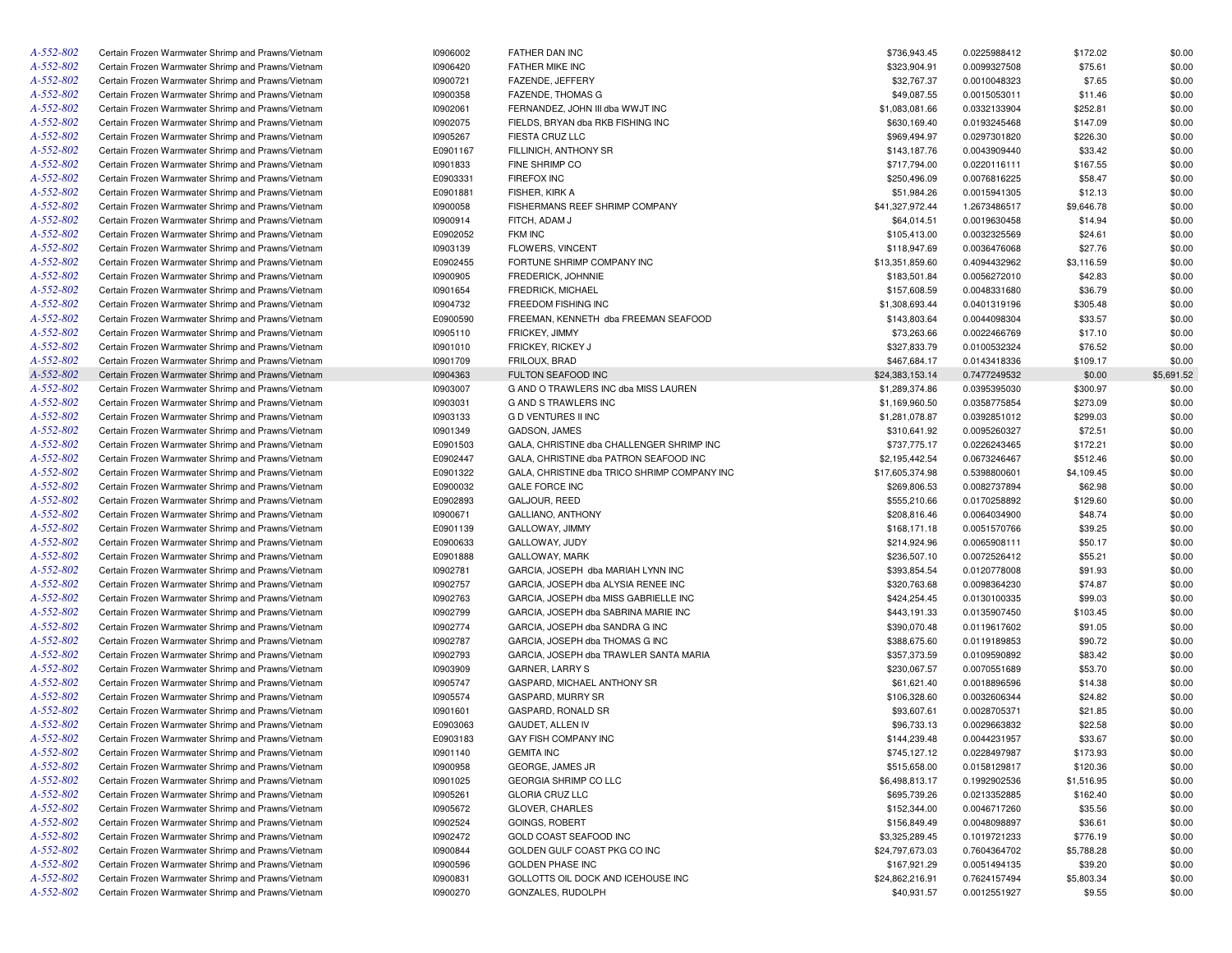| A-552-802 | Certain Frozen Warmwater Shrimp and Prawns/Vietnam | 10901589 | GONZALES, RUDOLPH S JR                        | \$45,114.63     | 0.0013834689 | \$10.53     | \$0.00     |
|-----------|----------------------------------------------------|----------|-----------------------------------------------|-----------------|--------------|-------------|------------|
| A-552-802 | Certain Frozen Warmwater Shrimp and Prawns/Vietnam | E0901436 | GONZALES, TIM J                               | \$143,913.99    | 0.0044132144 | \$33.59     | \$0.00     |
| A-552-802 | Certain Frozen Warmwater Shrimp and Prawns/Vietnam | 10902720 | GONZALEZ TRAWLERS INC                         | \$627,073.51    | 0.0192296094 | \$146.37    | \$0.00     |
| A-552-802 | Certain Frozen Warmwater Shrimp and Prawns/Vietnam | 10904458 | GOODMAN, DANNY                                | \$271,841.14    | 0.0083361821 | \$63.45     | \$0.00     |
| A-552-802 | Certain Frozen Warmwater Shrimp and Prawns/Vietnam | 10904737 | GORE SEAFOOD INC                              | \$1,097,540.80  | 0.0336567891 | \$256.19    | \$0.00     |
| A-552-802 | Certain Frozen Warmwater Shrimp and Prawns/Vietnam | E0902589 | GORE, ISABEL dba WESTERN SEAFOOD CO INC       | \$36,808,311.50 | 1.1287503644 | \$8,591.80  | \$0.00     |
| A-552-802 | Certain Frozen Warmwater Shrimp and Prawns/Vietnam | 10905464 | <b>GOVELOPEZ INC</b>                          | \$627,947.14    | 0.0192563998 | \$146.58    | \$0.00     |
| A-552-802 | Certain Frozen Warmwater Shrimp and Prawns/Vietnam | E0902902 | <b>GRAHAM SHRIMP CO</b>                       | \$7,624,158.90  | 0.2337996987 | \$1,779.63  | \$0.00     |
| A-552-802 | Certain Frozen Warmwater Shrimp and Prawns/Vietnam | E0902621 | <b>GRAHAM, DARRELL</b>                        | \$8,713,798.69  | 0.2672141983 | \$2,033.98  | \$0.00     |
| A-552-802 | Certain Frozen Warmwater Shrimp and Prawns/Vietnam | 10906179 | <b>GRANDMA INC</b>                            | \$693,670.00    | 0.0212718333 | \$161.92    | \$0.00     |
| A-552-802 | Certain Frozen Warmwater Shrimp and Prawns/Vietnam | 10904375 | GRANGER, ALBERT J                             | \$147,255.62    | 0.0045156876 | \$34.37     | \$0.00     |
| A-552-802 | Certain Frozen Warmwater Shrimp and Prawns/Vietnam | E0901299 | <b>GRANGER, WILLIAM</b>                       | \$157,554.10    | 0.0048314970 | \$36.78     | \$0.00     |
| A-552-802 | Certain Frozen Warmwater Shrimp and Prawns/Vietnam | E0901093 | GRANIER, STEPHEN dba S AND S SEAFOOD CO INC   | \$222,487.89    | 0.0068227331 | \$51.93     | \$0.00     |
| A-552-802 | Certain Frozen Warmwater Shrimp and Prawns/Vietnam | E0901908 | GRAVES, ROBERT N SR                           | \$416,321.36    | 0.0127667602 | \$97.18     | \$0.00     |
| A-552-802 | Certain Frozen Warmwater Shrimp and Prawns/Vietnam | 10903682 | <b>GREEN FLASH LLC</b>                        | \$597,467.34    | 0.0183217173 | \$139.46    | \$0.00     |
| A-552-802 | Certain Frozen Warmwater Shrimp and Prawns/Vietnam | E0900641 | GREEN, JAMES W dba EAST COAST SEAFOOD COMPANY | \$793,443.47    | 0.0243314504 | \$185.21    | \$0.00     |
| A-552-802 | Certain Frozen Warmwater Shrimp and Prawns/Vietnam | E0900637 | GREEN, JAMES W JR dba MISS EMILIE ANN         | \$279,433.15    | 0.0085689959 | \$65.23     | \$0.00     |
| A-552-802 | Certain Frozen Warmwater Shrimp and Prawns/Vietnam | 10901526 | GREENLAW, WILLARD C JR                        | \$53,523.67     | 0.0016413375 | \$12.49     | \$0.00     |
| A-552-802 | Certain Frozen Warmwater Shrimp and Prawns/Vietnam | E0902030 | GROOVER, HENRY HARLEY                         | \$167,362.79    | 0.0051322868 | \$39.07     | \$0.00     |
| A-552-802 | Certain Frozen Warmwater Shrimp and Prawns/Vietnam | E0902468 | GROS, DANNY A                                 | \$1,084,298.71  | 0.0332507120 | \$253.10    | \$0.00     |
| A-552-802 | Certain Frozen Warmwater Shrimp and Prawns/Vietnam | E0900515 | GUIDRY, CHARLES J                             | \$102,336.95    | 0.0031382279 | \$23.89     | \$0.00     |
| A-552-802 | Certain Frozen Warmwater Shrimp and Prawns/Vietnam | 10900383 | GUIDRY, CLINTON P JR                          | \$147,167.08    | 0.0045129724 | \$34.35     | \$0.00     |
| A-552-802 | Certain Frozen Warmwater Shrimp and Prawns/Vietnam | E0901098 | GUIDRY, JASON                                 | \$70,363.35     | 0.0021577370 | \$16.42     | \$0.00     |
| A-552-802 | Certain Frozen Warmwater Shrimp and Prawns/Vietnam | 10901552 | GUIDRY, KENNETH J                             | \$272,938.63    | 0.0083698373 | \$63.71     | \$0.00     |
| A-552-802 | Certain Frozen Warmwater Shrimp and Prawns/Vietnam | 10901367 | GUIDRY, MICHAEL J                             | \$112,445.34    | 0.0034482081 | \$26.25     | \$0.00     |
| A-552-802 | Certain Frozen Warmwater Shrimp and Prawns/Vietnam | E0900990 | <b>GUIDRY, ROBERT</b>                         | \$70,576.15     | 0.0021642627 | \$16.47     | \$0.00     |
| A-552-802 | Certain Frozen Warmwater Shrimp and Prawns/Vietnam | 10901502 | GUIDRY, VICKI                                 | \$130,562.63    | 0.0040037864 | \$30.48     | \$0.00     |
| A-552-802 | Certain Frozen Warmwater Shrimp and Prawns/Vietnam | E0900172 | GULF CROWN SEAFOOD CO INC                     | \$91,211,183.67 | 2.7970491612 | \$21,290.53 | \$0.00     |
| A-552-802 | Certain Frozen Warmwater Shrimp and Prawns/Vietnam | 10905098 | GULF FINEST INVESTMENT CO                     | \$1,063,932.93  | 0.0326261823 | \$0.00      | \$248.34   |
| A-552-802 | Certain Frozen Warmwater Shrimp and Prawns/Vietnam | E0901152 | <b>GULF FISH INC</b>                          | \$14,538,971.07 | 0.4458468271 | \$3,393.69  | \$0.00     |
| A-552-802 | Certain Frozen Warmwater Shrimp and Prawns/Vietnam | 10904609 | <b>GULF FISHERIES INC</b>                     | \$511,152.20    | 0.0156748084 | \$119.31    | \$0.00     |
| A-552-802 | Certain Frozen Warmwater Shrimp and Prawns/Vietnam | 10901379 | GULF ISLAND SHRIMP AND SEAFOOD II LLC         | \$43,585,913.73 | 1.3365898625 | \$10,173.83 | \$0.00     |
| A-552-802 | Certain Frozen Warmwater Shrimp and Prawns/Vietnam | E0902847 | GULF KING SERVICES INC                        | \$40,311,952.13 | 1.2361917405 | \$9,409.62  | \$0.00     |
| A-552-802 | Certain Frozen Warmwater Shrimp and Prawns/Vietnam | 10903836 | GULF PRIDE ENTERPRISES INC                    | \$24,219,571.72 | 0.7427086245 | \$5,653.34  | \$0.00     |
| A-552-802 | Certain Frozen Warmwater Shrimp and Prawns/Vietnam | 10903938 | <b>GULF RUNNER</b>                            | \$1,179,990.80  | 0.0361851710 | \$275.43    | \$0.00     |
| A-552-802 | Certain Frozen Warmwater Shrimp and Prawns/Vietnam | E0902708 | GULF SHRIMP COMPANY INC                       | \$1,138,331.46  | 0.0349076607 | \$265.71    | \$0.00     |
| A-552-802 | Certain Frozen Warmwater Shrimp and Prawns/Vietnam | 10904530 | GULF SHRIMP ICE CO INC                        | \$631,922.68    | 0.0193783123 | \$0.00      | \$147.50   |
| A-552-802 | Certain Frozen Warmwater Shrimp and Prawns/Vietnam | E0902617 | <b>GULF SOUTH INC</b>                         | \$22,816,118.88 | 0.6996708475 | \$5,325.74  | \$0.00     |
| A-552-802 | Certain Frozen Warmwater Shrimp and Prawns/Vietnam | 10902501 | <b>GUY, KIMOTHY</b>                           | \$137,323.66    | 0.0042111177 | \$32.05     | \$0.00     |
| A-552-802 | Certain Frozen Warmwater Shrimp and Prawns/Vietnam | 10902165 | H AND A SEAFOOD LLC                           | \$11,687,867.99 | 0.3584159315 | \$0.00      | \$2,728.18 |
| A-552-802 | Certain Frozen Warmwater Shrimp and Prawns/Vietnam | 10901984 | H AND N CORPORATION                           | \$136,207.09    | 0.0041768773 | \$0.00      | \$31.79    |
| A-552-802 | Certain Frozen Warmwater Shrimp and Prawns/Vietnam | 10903990 | H T SEAMAN                                    | \$119,371.50    | 0.0036606032 | \$27.86     | \$0.00     |
| A-552-802 | Certain Frozen Warmwater Shrimp and Prawns/Vietnam | E0902484 | HA, CO DONG                                   | \$200,837.79    | 0.0061588190 | \$46.88     | \$0.00     |
| A-552-802 | Certain Frozen Warmwater Shrimp and Prawns/Vietnam | E0902435 | <b>HAILEY MARIE INC</b>                       | \$676,546.27    | 0.0207467232 | \$157.92    | \$0.00     |
| A-552-802 | Certain Frozen Warmwater Shrimp and Prawns/Vietnam | 10900946 | HALL, DARRELL T SR                            | \$10,200.94     | 0.0003128183 | \$2.38      | \$0.00     |
| A-552-802 | Certain Frozen Warmwater Shrimp and Prawns/Vietnam | 10905002 | HANSEN, ERIC                                  | \$3,846,465.00  | 0.1179543042 | \$897.84    | \$0.00     |
| A-552-802 | Certain Frozen Warmwater Shrimp and Prawns/Vietnam | E0900268 | HANSON, EDMOND A                              | \$16,918.62     | 0.0005188203 | \$3.95      | \$0.00     |
| A-552-802 | Certain Frozen Warmwater Shrimp and Prawns/Vietnam | E0902539 | HARDEE, WILLIAM P                             | \$367,909.22    | 0.0112821710 | \$85.88     | \$0.00     |
| A-552-802 | Certain Frozen Warmwater Shrimp and Prawns/Vietnam | E0900830 | HARDY, JOHN                                   | \$1,287,777.71  | 0.0394905254 | \$300.59    | \$0.00     |
| A-552-802 | Certain Frozen Warmwater Shrimp and Prawns/Vietnam | 10904990 | HARLINGEN SHRIMP FARMS LTD                    | \$5,512,456.92  | 0.1690430097 | \$0.00      | \$1,286.72 |
| A-552-802 | Certain Frozen Warmwater Shrimp and Prawns/Vietnam | 10903903 | HATTAWAY, ERROL HENRY                         | \$559,761.63    | 0.0171654476 | \$130.66    | \$0.00     |
| A-552-802 | Certain Frozen Warmwater Shrimp and Prawns/Vietnam | E0901315 | HAYDEL, GREGORY                               | \$124,167.70    | 0.0038076818 | \$28.98     | \$0.00     |
| A-552-802 | Certain Frozen Warmwater Shrimp and Prawns/Vietnam | 10903551 | HCP LLC                                       | \$92,273.60     | 0.0028296288 | \$21.54     | \$0.00     |
| A-552-802 | Certain Frozen Warmwater Shrimp and Prawns/Vietnam | 10900091 | HEBERT, ROBERT A                              | \$152,908.64    | 0.0046890410 | \$35.69     | \$0.00     |
| A-552-802 | Certain Frozen Warmwater Shrimp and Prawns/Vietnam | E0902685 | <b>HELEN KAY INC</b>                          | \$767,068.25    | 0.0235226375 | \$179.05    | \$0.00     |
| A-552-802 | Certain Frozen Warmwater Shrimp and Prawns/Vietnam | 10900247 | HELMER, GERRY J.                              | \$138,818.30    | 0.0042569518 | \$32.40     | \$0.00     |
| A-552-802 | Certain Frozen Warmwater Shrimp and Prawns/Vietnam | E0900652 | HELMER, HERMAN C JR                           | \$33,884.72     | 0.0010390966 | \$7.91      | \$0.00     |
| A-552-802 | Certain Frozen Warmwater Shrimp and Prawns/Vietnam | 10900779 | HELMER, KENNETH                               | \$167,060.45    | 0.0051230153 | \$39.00     | \$0.00     |
| A-552-802 | Certain Frozen Warmwater Shrimp and Prawns/Vietnam | E0900322 | HELMER, LARRY J SR                            | \$86,012.54     | 0.0026376294 | \$20.08     | \$0.00     |
| A-552-802 | Certain Frozen Warmwater Shrimp and Prawns/Vietnam | E0902432 | HELMER, MICHAEL A                             | \$180,109.43    | 0.0055231706 | \$42.04     | \$0.00     |
| A-552-802 | Certain Frozen Warmwater Shrimp and Prawns/Vietnam | E0900755 | HELMER, RUSTY L                               | \$92,830.89     | 0.0028467185 | \$21.67     | \$0.00     |
|           |                                                    |          |                                               |                 |              |             |            |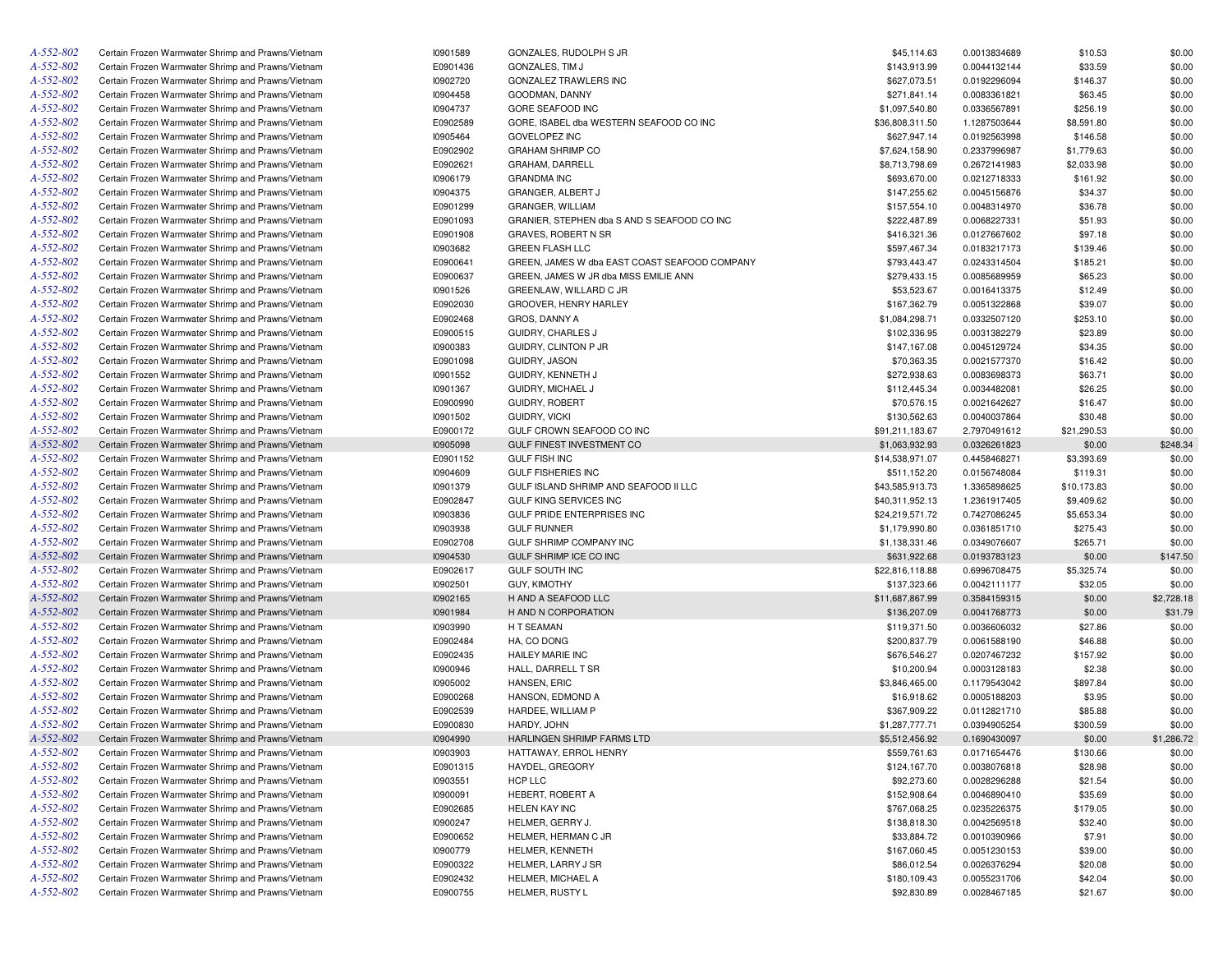| A-552-802 | Certain Frozen Warmwater Shrimp and Prawns/Vietnam | 10904920 | HEMMENWAY, JACK                             | \$1,962,195.98  | 0.0601719921 | \$458.02    | \$0.00     |
|-----------|----------------------------------------------------|----------|---------------------------------------------|-----------------|--------------|-------------|------------|
| A-552-802 | Certain Frozen Warmwater Shrimp and Prawns/Vietnam | E0900896 | HENDERSON, JOHNNY                           | \$124,254.08    | 0.0038103307 | \$29.00     | \$0.00     |
| A-552-802 | Certain Frozen Warmwater Shrimp and Prawns/Vietnam | E0900124 | HEREFORD, RODNEY O JR                       | \$161,311.84    | 0.0049467305 | \$37.65     | \$0.00     |
| A-552-802 | Certain Frozen Warmwater Shrimp and Prawns/Vietnam | E0900127 | HEREFORD, RODNEY O SR                       | \$152,946.15    | 0.0046901913 | \$35.70     | \$0.00     |
| A-552-802 | Certain Frozen Warmwater Shrimp and Prawns/Vietnam | 10905255 | HERMOSA CRUZ LLC                            | \$1,004,322.65  | 0.0307981951 | \$234.43    | \$0.00     |
| A-552-802 | Certain Frozen Warmwater Shrimp and Prawns/Vietnam | E0902452 | HESS, HENRY JR                              | \$150,143.63    | 0.0046042502 | \$35.05     | \$0.00     |
| A-552-802 | Certain Frozen Warmwater Shrimp and Prawns/Vietnam | 10904679 | HEWETT, JAMES L dba CAPT DEXTER INC         | \$215,084.06    | 0.0065956900 | \$50.20     | \$0.00     |
| A-552-802 | Certain Frozen Warmwater Shrimp and Prawns/Vietnam | E0902599 | HHH MARINE INC                              | \$1,054,233.00  | 0.0323287278 | \$0.00      | \$246.08   |
| A-552-802 | Certain Frozen Warmwater Shrimp and Prawns/Vietnam | 10901286 | HI SEAS OF DULAC INC                        | \$37,609,011.76 | 1.1533043489 | \$8,778.70  | \$0.00     |
| A-552-802 | Certain Frozen Warmwater Shrimp and Prawns/Vietnam | E0900645 | HICKMAN, JOHN                               | \$46,190.39     | 0.0014164578 | \$10.78     | \$0.00     |
| A-552-802 | Certain Frozen Warmwater Shrimp and Prawns/Vietnam | 10900654 | HICKMAN, MARVIN                             | \$67,933.07     | 0.0020832109 | \$15.86     | \$0.00     |
| A-552-802 | Certain Frozen Warmwater Shrimp and Prawns/Vietnam | E0903336 | HICKS, DEBRA BRANNING AND MICHAEL BRANNING  | \$158,507.12    | 0.0048607220 | \$0.00      | \$37.00    |
| A-552-802 | Certain Frozen Warmwater Shrimp and Prawns/Vietnam | 10901068 | HIGGINS, JOSEPH J III                       | \$165,788.97    | 0.0050840246 | \$38.70     | \$0.00     |
| A-552-802 | Certain Frozen Warmwater Shrimp and Prawns/Vietnam | 10903337 | HINGLE, ROLAND T SR                         | \$59,652.06     | 0.0018292685 | \$13.92     | \$0.00     |
| A-552-802 | Certain Frozen Warmwater Shrimp and Prawns/Vietnam | E0902018 | HO, JIMMY                                   | \$109,020.38    | 0.0033431795 | \$25.45     | \$0.00     |
| A-552-802 | Certain Frozen Warmwater Shrimp and Prawns/Vietnam | 10901408 | HO, NGA THI                                 | \$1,365,561.13  | 0.0418758036 | \$318.75    | \$0.00     |
| A-552-802 | Certain Frozen Warmwater Shrimp and Prawns/Vietnam | E0903022 | HOANG, HUY VAN                              | \$22,835.72     | 0.0007002719 | \$5.33      | \$0.00     |
| A-552-802 | Certain Frozen Warmwater Shrimp and Prawns/Vietnam | 10905296 | HOANG, LOAN                                 | \$1,682,743.24  | 0.0516023954 | \$392.79    | \$0.00     |
| A-552-802 |                                                    |          |                                             |                 |              |             |            |
|           | Certain Frozen Warmwater Shrimp and Prawns/Vietnam | E0903141 | HOANG, TRUNG TUAN                           | \$86,292.63     | 0.0026462186 | \$20.14     | \$0.00     |
| A-552-802 | Certain Frozen Warmwater Shrimp and Prawns/Vietnam | 10901056 | HOME LOVING CARE CO                         | \$36,118.22     | 0.0011075883 | \$8.43      | \$0.00     |
| A-552-802 | Certain Frozen Warmwater Shrimp and Prawns/Vietnam | 10901128 | HONDUMEX ENTERPRISES INC                    | \$841,241.49    | 0.0257972072 | \$196.36    | \$0.00     |
| A-552-802 | Certain Frozen Warmwater Shrimp and Prawns/Vietnam | 10900929 | <b>HONGRI INC</b>                           | \$600,554.42    | 0.0184163846 | \$140.18    | \$0.00     |
| A-552-802 | Certain Frozen Warmwater Shrimp and Prawns/Vietnam | E0902595 | HOSTETLER, WARREN L II                      | \$208,784.82    | 0.0064025198 | \$48.73     | \$0.00     |
| A-552-802 | Certain Frozen Warmwater Shrimp and Prawns/Vietnam | 10900070 | HUBER, CHARLES A                            | \$142,590.04    | 0.0043726146 | \$33.28     | \$0.00     |
| A-552-802 | Certain Frozen Warmwater Shrimp and Prawns/Vietnam | 10901110 | HUCK, STEVEN R                              | \$98,470.56     | 0.0030196626 | \$22.99     | \$0.00     |
| A-552-802 | Certain Frozen Warmwater Shrimp and Prawns/Vietnam | 10900892 | HUTTO, CYNTHIA E                            | \$151,734.63    | 0.0046530393 | \$35.42     | \$0.00     |
| A-552-802 | Certain Frozen Warmwater Shrimp and Prawns/Vietnam | E0900275 | HUYNH, DUNG                                 | \$92,883.95     | 0.0028483456 | \$21.68     | \$0.00     |
| A-552-802 | Certain Frozen Warmwater Shrimp and Prawns/Vietnam | 10901234 | HUYNH, HAI                                  | \$189,475.28    | 0.0058103804 | \$44.23     | \$0.00     |
| A-552-802 | Certain Frozen Warmwater Shrimp and Prawns/Vietnam | 10901476 | HUYNH, HUNG V                               | \$12,771,199.70 | 0.3916369898 | \$2,981.06  | \$0.00     |
| A-552-802 | Certain Frozen Warmwater Shrimp and Prawns/Vietnam | E0901930 | HUYNH, THANH NGOC                           | \$2,444,525.20  | 0.0749629254 | \$570.60    | \$0.00     |
| A-552-802 | Certain Frozen Warmwater Shrimp and Prawns/Vietnam | 10901930 | HUYNH, TRI                                  | \$65,536.17     | 0.0020097085 | \$15.30     | \$0.00     |
| A-552-802 | Certain Frozen Warmwater Shrimp and Prawns/Vietnam | 10905501 | IKE AND ZACK INC                            | \$277,569.29    | 0.0085118394 | \$64.79     | \$0.00     |
| A-552-802 | Certain Frozen Warmwater Shrimp and Prawns/Vietnam | E0901458 | INDEPENDENT FISH COMPANY                    | \$1,803,992.96  | 0.0553205955 | \$421.09    | \$0.00     |
| A-552-802 | Certain Frozen Warmwater Shrimp and Prawns/Vietnam | 10901466 | INDEPENDENT SEAFOOD INC                     | \$1,936,946.58  | 0.0593977031 | \$452.12    | \$0.00     |
| A-552-802 | Certain Frozen Warmwater Shrimp and Prawns/Vietnam | E0900666 | INGRAHAM, JOYCE                             | \$406,134.67    | 0.0124543789 | \$94.80     | \$0.00     |
| A-552-802 | Certain Frozen Warmwater Shrimp and Prawns/Vietnam | 10904725 | <b>INTEGRITY FISHING INC</b>                | \$845,060.19    | 0.0259143101 | \$197.25    | \$0.00     |
| A-552-802 | Certain Frozen Warmwater Shrimp and Prawns/Vietnam | 10906217 | INTERNATIONAL OCEANIC ENT                   | \$27,338,771.78 | 0.8383608851 | \$6,381.42  | \$0.00     |
| A-552-802 | Certain Frozen Warmwater Shrimp and Prawns/Vietnam | 10903623 | <b>IRON HORSE INC</b>                       | \$82,280.92     | 0.0025231969 | \$19.21     | \$0.00     |
| A-552-802 | Certain Frozen Warmwater Shrimp and Prawns/Vietnam | 10903784 | <b>IRON WILL INC</b>                        | \$1,080,728.77  | 0.0331412375 | \$252.26    | \$0.00     |
| A-552-802 | Certain Frozen Warmwater Shrimp and Prawns/Vietnam | E0902696 | <b>ISABEL MAIER INC</b>                     | \$1,008,440.66  | 0.0309244765 | \$235.39    | \$0.00     |
| A-552-802 | Certain Frozen Warmwater Shrimp and Prawns/Vietnam | 10905249 | <b>ISLA CRUZ LLC</b>                        | \$940,908.36    | 0.0288535554 | \$219.63    | \$0.00     |
| A-552-802 |                                                    |          |                                             |                 |              |             |            |
|           | Certain Frozen Warmwater Shrimp and Prawns/Vietnam | 10900900 | J AND J RENTALS INC                         | \$757,236.90    | 0.0232211528 | \$176.75    | \$0.00     |
| A-552-802 | Certain Frozen Warmwater Shrimp and Prawns/Vietnam | E0903206 | J W BLUME INC dba J B SEAFOODS              | \$4,546,794.00  | 0.1394302471 | \$0.00      | \$1,061.31 |
| A-552-802 | Certain Frozen Warmwater Shrimp and Prawns/Vietnam | E0903070 | JACKSON, JOHN DERRELL                       | \$190,681.45    | 0.0058473684 | \$44.51     | \$0.00     |
| A-552-802 | Certain Frozen Warmwater Shrimp and Prawns/Vietnam | 10904938 | JACKSON, JOHN ELTON SR                      | \$128,234.68    | 0.0039323983 | \$29.93     | \$0.00     |
| A-552-802 | Certain Frozen Warmwater Shrimp and Prawns/Vietnam | 10906021 | JACOB A INC                                 | \$733,475.64    | 0.0224924986 | \$171.21    | \$0.00     |
| A-552-802 | Certain Frozen Warmwater Shrimp and Prawns/Vietnam | 10901282 | JACQUELIN MARIE INC                         | \$327,630.78    | 0.0100470070 | \$76.48     | \$0.00     |
| A-552-802 | Certain Frozen Warmwater Shrimp and Prawns/Vietnam | 10902099 | JAMES DO INC                                | \$1,098,215.60  | 0.0336774823 | \$256.35    | \$0.00     |
| A-552-802 | Certain Frozen Warmwater Shrimp and Prawns/Vietnam | 10902650 | <b>JBS PACKING COMPANY INC</b>              | \$78,504,971.23 | 2.4074050472 | \$18,324.64 | \$0.00     |
| A-552-802 | Certain Frozen Warmwater Shrimp and Prawns/Vietnam | 10900941 | JD LAND CO INC                              | \$628,880.80    | 0.0192850311 | \$146.79    | \$0.00     |
| A-552-802 | Certain Frozen Warmwater Shrimp and Prawns/Vietnam | 10903676 | JENNA DAWN LLC                              | \$615,625.67    | 0.0188785541 | \$143.70    | \$0.00     |
| A-552-802 | Certain Frozen Warmwater Shrimp and Prawns/Vietnam | 10901954 | JIMMY LE INC                                | \$821,969.97    | 0.0252062337 | \$191.86    | \$0.00     |
| A-552-802 | Certain Frozen Warmwater Shrimp and Prawns/Vietnam | 10900113 | JOHNSTON, RONALD                            | \$84,644.97     | 0.0025956920 | \$19.76     | \$0.00     |
| A-552-802 | Certain Frozen Warmwater Shrimp and Prawns/Vietnam | 10904416 | JONES, LOUIS D                              | \$419,675.95    | 0.0128696309 | \$0.00      | \$97.96    |
| A-552-802 | Certain Frozen Warmwater Shrimp and Prawns/Vietnam | 10904914 | JORDAN, DEAN                                | \$271,566.28    | 0.0083277533 | \$63.39     | \$0.00     |
| A-552-802 | Certain Frozen Warmwater Shrimp and Prawns/Vietnam | 10906335 | JORDAN, HUBERT W JR dba STORMY SEAS SEAFOOD | \$66,267.35     | 0.0020321306 | \$15.47     | \$0.00     |
| A-552-802 | Certain Frozen Warmwater Shrimp and Prawns/Vietnam | E0902408 | JOSEPH ANTHONY INC                          | \$1,310,969.94  | 0.0402017299 | \$306.01    | \$0.00     |
| A-552-802 | Certain Frozen Warmwater Shrimp and Prawns/Vietnam | 10905507 | JOSH AND JAKE INC                           | \$355,631.15    | 0.0109056562 | \$83.01     | \$0.00     |
| A-552-802 | Certain Frozen Warmwater Shrimp and Prawns/Vietnam | 10905213 | JOYA CRUZ LLC                               | \$1,010,072.20  | 0.0309745087 | \$235.77    | \$0.00     |
| A-552-802 | Certain Frozen Warmwater Shrimp and Prawns/Vietnam | 10903951 | JOYCE                                       | \$349,103.65    | 0.0107054862 | \$81.49     | \$0.00     |
| A-552-802 | Certain Frozen Warmwater Shrimp and Prawns/Vietnam | E0902993 | JRS AQUACULTURE FARM INC                    | \$2,764,349.79  | 0.0847705506 | \$0.00      | \$645.26   |
|           |                                                    |          |                                             |                 |              |             |            |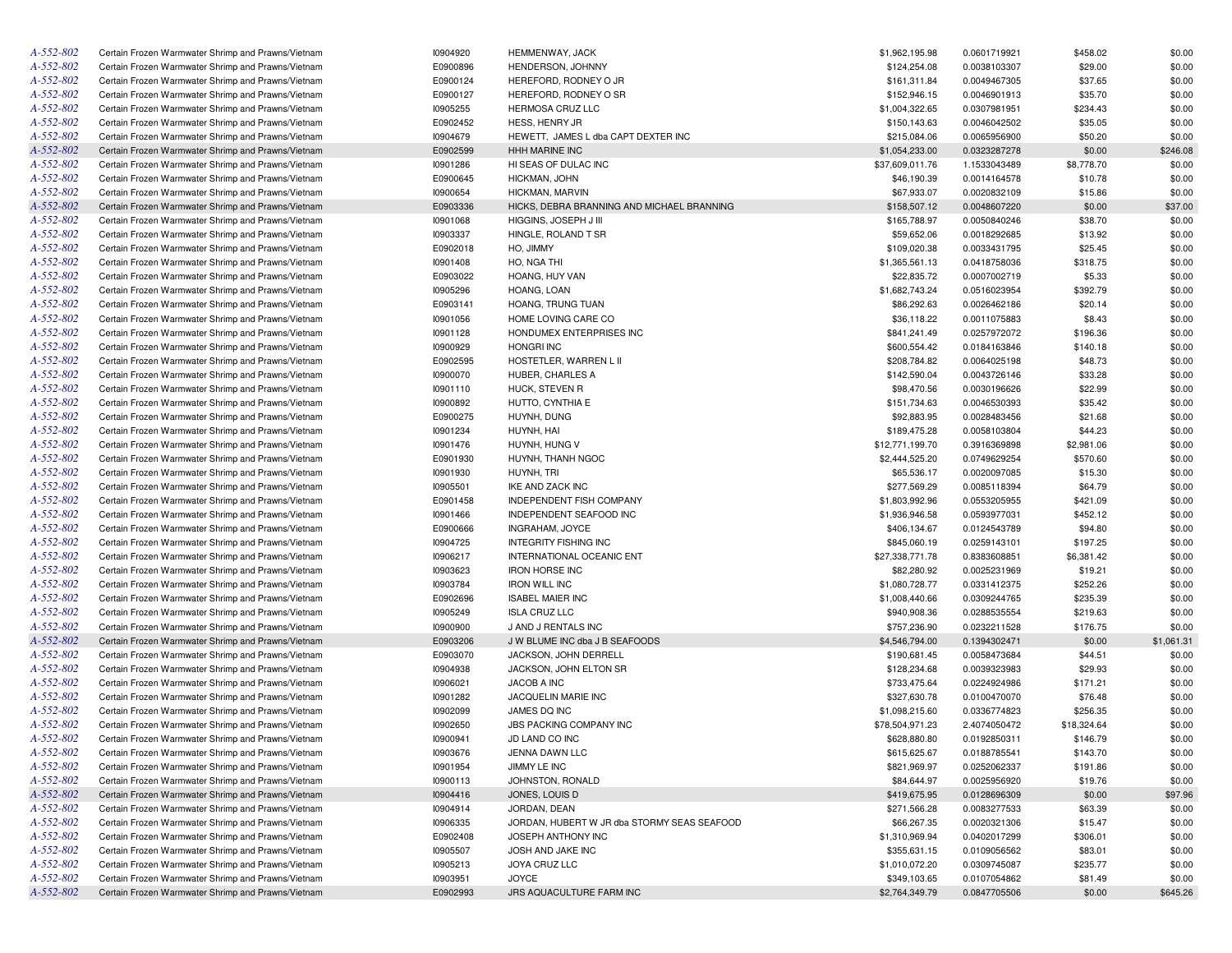| A-552-802 | Certain Frozen Warmwater Shrimp and Prawns/Vietnam | E0900325        | JULIE ANN LLC                          | \$655,753.26                 | 0.0201090922 | \$153.07    | \$0.00   |
|-----------|----------------------------------------------------|-----------------|----------------------------------------|------------------------------|--------------|-------------|----------|
| A-552-802 | Certain Frozen Warmwater Shrimp and Prawns/Vietnam | 10905037        | JULIE SHRIMP CO INC                    | \$503,776.84                 | 0.0154486383 | \$117.59    | \$0.00   |
| A-552-802 | Certain Frozen Warmwater Shrimp and Prawns/Vietnam | 10900282        | JULIO GONZALEZ BOAT BUILDERS INC       | \$226,497.79                 | 0.0069456993 | \$52.87     | \$0.00   |
| A-552-802 | Certain Frozen Warmwater Shrimp and Prawns/Vietnam | 10901198        | K AND D BOAT COMPANY                   | \$116,406.49                 | 0.0035696793 | \$27.17     | \$0.00   |
| A-552-802 | Certain Frozen Warmwater Shrimp and Prawns/Vietnam | E0900151        | KEEN, ROBERT STEVEN                    | \$150,950.20                 | 0.0046289842 | \$35.23     | \$0.00   |
| A-552-802 | Certain Frozen Warmwater Shrimp and Prawns/Vietnam | 10905518        | <b>KEENAN, ROBERT M</b>                | \$398,699.18                 | 0.0122263648 | \$93.06     | \$0.00   |
| A-552-802 | Certain Frozen Warmwater Shrimp and Prawns/Vietnam | 10900362        | KELLER, JOSEPH T                       | \$396,425.63                 | 0.0121566450 | \$0.00      | \$92.53  |
| A-552-802 | Certain Frozen Warmwater Shrimp and Prawns/Vietnam | 10900097        | <b>KELLUM, KENNETH</b>                 | \$88,860.99                  | 0.0027249790 | \$20.74     | \$0.00   |
| A-552-802 | Certain Frozen Warmwater Shrimp and Prawns/Vietnam | 10900765        | <b>KELLUM, LARRY</b>                   | \$51,185.09                  | 0.0015696235 | \$11.95     | \$0.00   |
| A-552-802 | Certain Frozen Warmwater Shrimp and Prawns/Vietnam | 10905489        | <b>KELLY MARIE INC</b>                 | \$442,768.11                 | 0.0135777667 | \$103.35    | \$0.00   |
| A-552-802 | Certain Frozen Warmwater Shrimp and Prawns/Vietnam | 10904245        | <b>KEO, BUNLY</b>                      | \$203,804.21                 | 0.0062497862 | \$47.57     | \$0.00   |
| A-552-802 | Certain Frozen Warmwater Shrimp and Prawns/Vietnam | 10901770        | <b>KERN, THURMOND A</b>                | \$527,808.69                 | 0.0161855903 | \$123.20    | \$0.00   |
| A-552-802 | Certain Frozen Warmwater Shrimp and Prawns/Vietnam | 10904440        | KEVIN DANG AKA TAO KEVIN DANG          | \$541,141.33                 | 0.0165944443 | \$126.31    | \$0.00   |
| A-552-802 | Certain Frozen Warmwater Shrimp and Prawns/Vietnam | 10905715        | KIMBALL, ERIC KYLE                     | \$68,436.74                  | 0.0020986563 | \$0.00      | \$15.97  |
| A-552-802 | Certain Frozen Warmwater Shrimp and Prawns/Vietnam | E0902681        | KING, THORNELL L dba BLESSED ASSURANCE | \$87,257.30                  | 0.0026758008 | \$20.37     | \$0.00   |
| A-552-802 | Certain Frozen Warmwater Shrimp and Prawns/Vietnam | E0903051        | KING, THORNELL L dba CAPT T MAN        | \$49,505.78                  | 0.0015181263 | \$11.56     | \$0.00   |
| A-552-802 | Certain Frozen Warmwater Shrimp and Prawns/Vietnam | E0902664        | KING, THORNELL L dba KIM SEA KING      | \$91,559.85                  | 0.0028077412 | \$21.37     | \$0.00   |
| A-552-802 | Certain Frozen Warmwater Shrimp and Prawns/Vietnam | E0902829        | KING, THORNELL L dba MARCO SEAFOOD     | \$141,252.44                 | 0.0043315962 | \$32.97     | \$0.00   |
| A-552-802 |                                                    |                 | KIT, AN                                | \$189,555.64                 |              |             |          |
|           | Certain Frozen Warmwater Shrimp and Prawns/Vietnam | <b>I0900075</b> |                                        |                              | 0.0058128447 | \$44.25     | \$0.00   |
| A-552-802 | Certain Frozen Warmwater Shrimp and Prawns/Vietnam | 10902151        | KNIGHT SEAFOOD INC                     | \$1,915,545.71               | 0.0587414318 | \$447.13    | \$0.00   |
| A-552-802 | Certain Frozen Warmwater Shrimp and Prawns/Vietnam | 10902117        | KNIGHT, GEORGE dba MORNING STAR        | \$387,872.56                 | 0.0118943596 | \$90.54     | \$0.00   |
| A-552-802 | Certain Frozen Warmwater Shrimp and Prawns/Vietnam | 10902123        | KNIGHT, ROBERT dba MISS SAVANNAH 11    | \$324,219.54                 | 0.0099423991 | \$75.68     | \$0.00   |
| A-552-802 | Certain Frozen Warmwater Shrimp and Prawns/Vietnam | 10904108        | KONG, SENG                             | \$190,348.00                 | 0.0058371429 | \$44.43     | \$0.00   |
| A-552-802 | Certain Frozen Warmwater Shrimp and Prawns/Vietnam | E0900355        | KOPSZYWA, MARK                         | \$76,961.44                  | 0.0023600717 | \$17.96     | \$0.00   |
| A-552-802 | Certain Frozen Warmwater Shrimp and Prawns/Vietnam | E0900360        | KOPSZYWA, STANLEY                      | \$65,504.04                  | 0.0020087232 | \$15.29     | \$0.00   |
| A-552-802 | Certain Frozen Warmwater Shrimp and Prawns/Vietnam | E0901946        | KRIS AND CODY INC                      | \$1,401,006.78               | 0.0429627671 | \$327.02    | \$0.00   |
| A-552-802 | Certain Frozen Warmwater Shrimp and Prawns/Vietnam | 10904215        | KRUTH, FRANK D                         | \$169,395.16                 | 0.0051946107 | \$39.54     | \$0.00   |
| A-552-802 | Certain Frozen Warmwater Shrimp and Prawns/Vietnam | 10903925        | KYLE AND COURTNEY                      | \$171,677.81                 | 0.0052646096 | \$40.07     | \$0.00   |
| A-552-802 | Certain Frozen Warmwater Shrimp and Prawns/Vietnam | 10904536        | L AND O TRAWLERS INC                   | \$1,550,390.40               | 0.0475437111 | \$361.89    | \$0.00   |
| A-552-802 | Certain Frozen Warmwater Shrimp and Prawns/Vietnam | E0902513        | L T INC                                | \$959,324.93                 | 0.0294183113 | \$223.93    | \$0.00   |
| A-552-802 | Certain Frozen Warmwater Shrimp and Prawns/Vietnam | 10900210        | LA MACARELA INC                        | \$100,885.52                 | 0.0030937189 | \$23.55     | \$0.00   |
| A-552-802 | Certain Frozen Warmwater Shrimp and Prawns/Vietnam | 10901735        | LA PACHITA INC                         | \$572,347.32                 | 0.0175513959 | \$133.60    | \$0.00   |
| A-552-802 | Certain Frozen Warmwater Shrimp and Prawns/Vietnam | 10900366        | LA RETA INC                            | \$1,098,419.43               | 0.0336837329 | \$256.39    | \$0.00   |
| A-552-802 | Certain Frozen Warmwater Shrimp and Prawns/Vietnam | 10902108        | <b>LABAUVE INC</b>                     | \$452,537.65                 | 0.0138773559 | \$105.63    | \$0.00   |
| A-552-802 | Certain Frozen Warmwater Shrimp and Prawns/Vietnam | 10906341        | LACOSTE, MELVIN SR                     | \$92,108.18                  | 0.0028245561 | \$21.50     | \$0.00   |
| A-552-802 | Certain Frozen Warmwater Shrimp and Prawns/Vietnam | 10903438        | LACOSTE, RAVIN SR                      | \$369,674.35                 | 0.0113362999 | \$86.29     | \$0.00   |
| A-552-802 | Certain Frozen Warmwater Shrimp and Prawns/Vietnam | E0900416        | LACOSTE, RAY JR                        | \$154,809.88                 | 0.0047473438 | \$0.00      | \$36.14  |
| A-552-802 | Certain Frozen Warmwater Shrimp and Prawns/Vietnam | E0900518        | LADSON, EARLENE G                      | \$199,742.25                 | 0.0061252236 | \$46.62     | \$0.00   |
| A-552-802 | Certain Frozen Warmwater Shrimp and Prawns/Vietnam | 10903435        | LADY CATHERINE INC                     | \$544,272.12                 | 0.0166904519 | \$127.04    | \$0.00   |
| A-552-802 | Certain Frozen Warmwater Shrimp and Prawns/Vietnam | E0900826        | LADY CHANCERY INC                      | \$1,191,750.63               | 0.0365457937 | \$278.18    | \$0.00   |
| A-552-802 | Certain Frozen Warmwater Shrimp and Prawns/Vietnam | 10903742        | LADY DOLCINA INC                       | \$272,610.42                 | 0.0083597725 | \$63.63     | \$0.00   |
| A-552-802 | Certain Frozen Warmwater Shrimp and Prawns/Vietnam | E0901913        | LADY GAIL INC                          | \$77,023.58                  | 0.0023619772 | \$17.98     | \$0.00   |
| A-552-802 | Certain Frozen Warmwater Shrimp and Prawns/Vietnam | 10904003        | LADY GWEN DOE                          | \$369,944.39                 | 0.0113445808 | \$86.35     | \$0.00   |
| A-552-802 | Certain Frozen Warmwater Shrimp and Prawns/Vietnam | 10905655        | LADY KATHERINE INC                     | \$367,588.35                 | 0.0112723314 | \$85.80     | \$0.00   |
| A-552-802 | Certain Frozen Warmwater Shrimp and Prawns/Vietnam | E0901125        | <b>LADY KELLY INC</b>                  | \$814,366.30                 | 0.0249730623 | \$190.09    | \$0.00   |
| A-552-802 | Certain Frozen Warmwater Shrimp and Prawns/Vietnam | 10902248        | LADY LISA INC                          | \$511,004.38                 | 0.0156702755 | \$0.00      | \$119.28 |
| A-552-802 | Certain Frozen Warmwater Shrimp and Prawns/Vietnam | E0902501        | <b>LADY MARIE INC</b>                  | \$1,162,749.71               | 0.0356564620 | \$271.41    | \$0.00   |
| A-552-802 | Certain Frozen Warmwater Shrimp and Prawns/Vietnam | 10905091        | <b>LADY SNOW INC</b>                   | \$497,617.69                 | 0.0152597641 | \$116.15    | \$0.00   |
| A-552-802 | Certain Frozen Warmwater Shrimp and Prawns/Vietnam |                 | <b>LADY SUSIE INC</b>                  |                              |              |             |          |
|           |                                                    | 10904305        | <b>LADY TONI INC</b>                   | \$802,542.81<br>\$410,528.78 | 0.0246104875 | \$187.33    | \$0.00   |
| A-552-802 | Certain Frozen Warmwater Shrimp and Prawns/Vietnam | 10905790        |                                        |                              | 0.0125891271 | \$95.83     | \$0.00   |
| A-552-802 | Certain Frozen Warmwater Shrimp and Prawns/Vietnam | 10902468        | LAFITTE FROZEN FOODS CORPORATION       | \$128,128,352.17             | 3.9291376950 | \$29,907.74 | \$0.00   |
| A-552-802 | Certain Frozen Warmwater Shrimp and Prawns/Vietnam | 10905995        | <b>LAFONT INC</b>                      | \$149,085.00                 | 0.0045717867 | \$34.80     | \$0.00   |
| A-552-802 | Certain Frozen Warmwater Shrimp and Prawns/Vietnam | 10905904        | LAGASSE, MICHAEL dba BONNIE DIANA      | \$651,396.06                 | 0.0199754759 | \$152.05    | \$0.00   |
| A-552-802 | Certain Frozen Warmwater Shrimp and Prawns/Vietnam | 10902159        | LAM, CUI                               | \$100,500.00                 | 0.0030818966 | \$23.46     | \$0.00   |
| A-552-802 | Certain Frozen Warmwater Shrimp and Prawns/Vietnam | E0901934        | LAM, HIEP TAN                          | \$78,278.98                  | 0.0024004749 | \$18.27     | \$0.00   |
| A-552-802 | Certain Frozen Warmwater Shrimp and Prawns/Vietnam | 10900991        | LAM, LEE PHENH                         | \$58,793.00                  | 0.0018029249 | \$13.72     | \$0.00   |
| A-552-802 | Certain Frozen Warmwater Shrimp and Prawns/Vietnam | 10902597        | LAM, NGOC XUAN                         | \$3,555,044.76               | 0.1090177165 | \$0.00      | \$829.82 |
| A-552-802 | Certain Frozen Warmwater Shrimp and Prawns/Vietnam | E0901846        | LAM, PHAN                              | \$722,103.10                 | 0.0221437524 | \$168.55    | \$0.00   |
| A-552-802 | Certain Frozen Warmwater Shrimp and Prawns/Vietnam | 10902684        | LANCERO INC                            | \$1,174,567.27               | 0.0360188550 | \$274.17    | \$0.00   |
| A-552-802 | Certain Frozen Warmwater Shrimp and Prawns/Vietnam | E0900532        | LANDRY, JUDE                           | \$58,183.83                  | 0.0017842443 | \$13.58     | \$0.00   |
| A-552-802 | Certain Frozen Warmwater Shrimp and Prawns/Vietnam | E0902973        | LANDRY, ROBERT E                       | \$86,160.60                  | 0.0026421698 | \$20.11     | \$0.00   |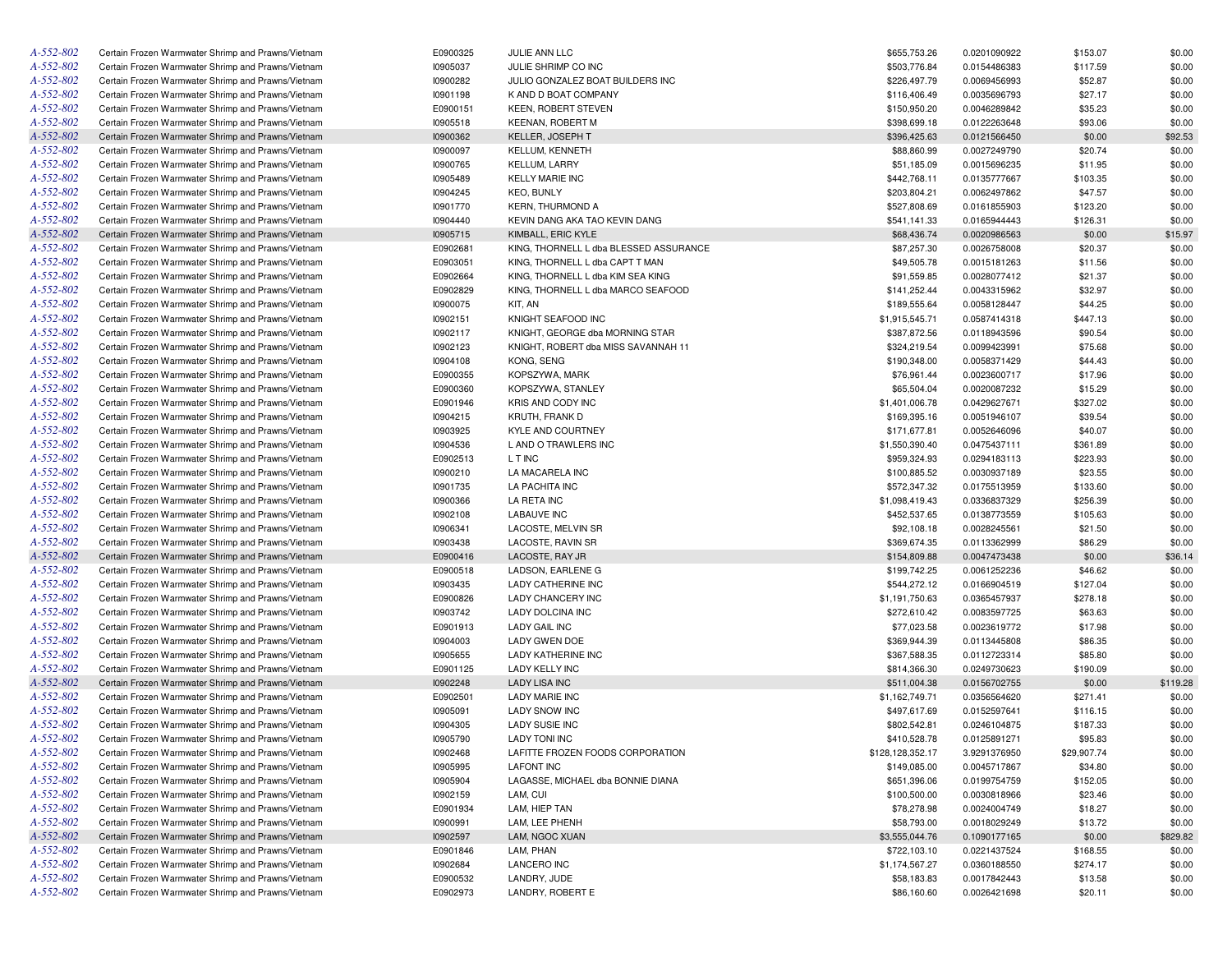| A-552-802       | Certain Frozen Warmwater Shrimp and Prawns/Vietnam                                                       | 10901355 | LANE, DANIEL E                              | \$43,720.76     | 0.0013407250 | \$10.21    | \$0.00   |
|-----------------|----------------------------------------------------------------------------------------------------------|----------|---------------------------------------------|-----------------|--------------|------------|----------|
| A-552-802       | Certain Frozen Warmwater Shrimp and Prawns/Vietnam                                                       | 10902846 | LASSEIGNE AND SONS INC                      | \$331,416.00    | 0.0101630832 | \$77.36    | \$0.00   |
| A-552-802       | Certain Frozen Warmwater Shrimp and Prawns/Vietnam                                                       | 10904198 | LAT, CHHIET                                 | \$198,449.36    | 0.0060855763 | \$46.32    | \$0.00   |
| A-552-802       | Certain Frozen Warmwater Shrimp and Prawns/Vietnam                                                       | 10901948 | LE FAMILY INC                               | \$1,162,230.47  | 0.0356405391 | \$271.29   | \$0.00   |
| A-552-802       | Certain Frozen Warmwater Shrimp and Prawns/Vietnam                                                       | 10902134 | LE LEAUX, DAVID                             | \$244,400.55    | 0.0074946989 | \$57.05    | \$0.00   |
| A-552-802       | Certain Frozen Warmwater Shrimp and Prawns/Vietnam                                                       | E0902713 | LE, DAI MINH                                | \$77,632.78     | 0.0023806587 | \$18.12    | \$0.00   |
| A-552-802       | Certain Frozen Warmwater Shrimp and Prawns/Vietnam                                                       | 10903248 | LE, DAVID RUNG                              | \$126,449.94    | 0.0038776681 | \$29.52    | \$0.00   |
| A-552-802       | Certain Frozen Warmwater Shrimp and Prawns/Vietnam                                                       | 10900707 | LE, DUOC NGUYEN                             | \$830,004.03    | 0.0254526033 | \$193.74   | \$0.00   |
| A-552-802       | Certain Frozen Warmwater Shrimp and Prawns/Vietnam                                                       | 10903236 | LE, HOUSTON T                               | \$147,088.59    | 0.0045105655 | \$34.33    | \$0.00   |
| A-552-802       | Certain Frozen Warmwater Shrimp and Prawns/Vietnam                                                       | 10905708 | LE, HUNG                                    | \$198,358.00    | 0.0060827747 | \$0.00     | \$46.30  |
| A-552-802       | Certain Frozen Warmwater Shrimp and Prawns/Vietnam                                                       | 10901905 | LE, KHOA HONG                               | \$123,914.61    | 0.0037999206 | \$28.92    | \$0.00   |
| A-552-802       | Certain Frozen Warmwater Shrimp and Prawns/Vietnam                                                       | 10901936 | LE, KY VAN                                  | \$172,385.11    | 0.0052862994 | \$40.24    | \$0.00   |
| A-552-802       | Certain Frozen Warmwater Shrimp and Prawns/Vietnam                                                       | E0901858 | LE, MINH VAN                                | \$1,112,552.93  | 0.0341171457 | \$259.69   | \$0.00   |
| A-552-802       | Certain Frozen Warmwater Shrimp and Prawns/Vietnam                                                       | E0901862 | LE, MINH VAN dba ST PHILLIP INC             | \$1,077,606.15  | 0.0330454804 | \$251.54   | \$0.00   |
| A-552-802       | Certain Frozen Warmwater Shrimp and Prawns/Vietnam                                                       | E0902010 | LE, NAM VAN                                 | \$71,202.38     | 0.0021834664 | \$16.62    | \$0.00   |
| A-552-802       | Certain Frozen Warmwater Shrimp and Prawns/Vietnam                                                       | 10900518 | LE, PHAT AND TRAN, LE                       | \$972,600.09    | 0.0298254025 | \$227.02   | \$0.00   |
| A-552-802       | Certain Frozen Warmwater Shrimp and Prawns/Vietnam                                                       | 10903177 | LE, QUE VAN                                 | \$54,482.68     | 0.0016707462 | \$12.72    | \$0.00   |
| A-552-802       | Certain Frozen Warmwater Shrimp and Prawns/Vietnam                                                       | 10903424 | LE, SANH DIXIE                              | \$1,045,244.25  | 0.0320530820 | \$0.00     | \$243.98 |
| A-552-802       | Certain Frozen Warmwater Shrimp and Prawns/Vietnam                                                       | 10900485 | LE, SAU                                     | \$984,571.87    | 0.0301925248 | \$229.82   | \$0.00   |
| A-552-802       | Certain Frozen Warmwater Shrimp and Prawns/Vietnam                                                       | 10903151 | LE, SON V                                   | \$205,712.81    | 0.0063083146 | \$48.02    | \$0.00   |
| A-552-802       | Certain Frozen Warmwater Shrimp and Prawns/Vietnam                                                       | 10906430 | LE, THANH dba KENNY BOY                     | \$372,899.44    | 0.0114351993 | \$0.00     | \$87.04  |
| A-552-802       | Certain Frozen Warmwater Shrimp and Prawns/Vietnam                                                       | 10905714 | LE, TON dba MARIA MADALENA                  | \$682,569.92    | 0.0209314422 | \$0.00     | \$159.33 |
| A-552-802       | Certain Frozen Warmwater Shrimp and Prawns/Vietnam                                                       | 10905068 | LE, TONY                                    | \$78,291.43     | 0.0024008567 | \$18.27    | \$0.00   |
| A-552-802       | Certain Frozen Warmwater Shrimp and Prawns/Vietnam                                                       | E0902650 | LE, TRANG VAN                               | \$194,864.30    | 0.0059756381 | \$0.00     | \$45.49  |
| A-552-802       | Certain Frozen Warmwater Shrimp and Prawns/Vietnam                                                       | E0900341 | LE, VUI                                     | \$107,211.63    | 0.0032877131 | \$25.03    | \$0.00   |
| A-552-802       | Certain Frozen Warmwater Shrimp and Prawns/Vietnam                                                       | 10903824 | LEBLANC, GARETH R JR                        | \$751,131.23    | 0.0230339186 | \$175.33   | \$0.00   |
| A-552-802       | Certain Frozen Warmwater Shrimp and Prawns/Vietnam                                                       | 10903510 | LEBLANC, LANVIN J                           | \$200,623.33    | 0.0061522425 | \$46.83    | \$0.00   |
| A-552-802       | Certain Frozen Warmwater Shrimp and Prawns/Vietnam                                                       | 10900802 | LEBLANC, MARTY                              | \$65,826.21     | 0.0020186027 | \$15.37    | \$0.00   |
| A-552-802       |                                                                                                          | 10904016 | LEBOUEF, LESLIE                             |                 |              |            | \$0.00   |
| A-552-802       | Certain Frozen Warmwater Shrimp and Prawns/Vietnam                                                       |          |                                             | \$92,415.57     | 0.0028339824 | \$21.57    |          |
| A-552-802       | Certain Frozen Warmwater Shrimp and Prawns/Vietnam<br>Certain Frozen Warmwater Shrimp and Prawns/Vietnam | E0900964 | LECOMPTE, JESSE JR dba BOAT JOSEY WALES LLC | \$717,209.45    | 0.0219936855 | \$167.41   | \$0.00   |
| A-552-802       |                                                                                                          | 10905801 | LECOMPTE, LYLE<br>LESTER, SHAWN             | \$459,673.68    | 0.0140961868 | \$107.30   | \$0.00   |
| A-552-802       | Certain Frozen Warmwater Shrimp and Prawns/Vietnam                                                       | E0903011 |                                             | \$93,321.44     | 0.0028617615 | \$21.78    | \$0.00   |
|                 | Certain Frozen Warmwater Shrimp and Prawns/Vietnam                                                       | 10905941 | LEVRON, DALE T                              | \$152,295.13    | 0.0046702274 | \$35.55    | \$0.00   |
| A-552-802       | Certain Frozen Warmwater Shrimp and Prawns/Vietnam                                                       | 10902708 | <b>LIBERTAD FISHERIES INC</b>               | \$857,280.39    | 0.0262890503 | \$200.11   | \$0.00   |
| A-552-802       | Certain Frozen Warmwater Shrimp and Prawns/Vietnam                                                       | E0901466 | LIGHTHOUSE FISHERIES INC                    | \$930,691.96    | 0.0285402630 | \$217.24   | \$0.00   |
| A-552-802       | Certain Frozen Warmwater Shrimp and Prawns/Vietnam                                                       | 10901725 | LIL ROBBIE INC                              | \$90,185.07     | 0.0027655827 | \$21.05    | \$0.00   |
| A-552-802       | Certain Frozen Warmwater Shrimp and Prawns/Vietnam                                                       | 10905207 | LINDA CRUZ LLC                              | \$902,636.04    | 0.0276799103 | \$210.69   | \$0.00   |
| A-552-802       | Certain Frozen Warmwater Shrimp and Prawns/Vietnam                                                       | 10903997 | LINDA JUNE                                  | \$19,815.49     | 0.0006076546 | \$4.63     | \$0.00   |
| A-552-802       | Certain Frozen Warmwater Shrimp and Prawns/Vietnam                                                       | E0900481 | LIRETTE, TERRY                              | \$132,749.81    | 0.0040708576 | \$30.99    | \$0.00   |
| A-552-802       | Certain Frozen Warmwater Shrimp and Prawns/Vietnam                                                       | 10901270 | <b>LISA LYNN INC</b>                        | \$383,515.25    | 0.0117607399 | \$89.52    | \$0.00   |
| A-552-802       | Certain Frozen Warmwater Shrimp and Prawns/Vietnam                                                       | E0903226 | LITTLE ANDREW INC                           | \$1,913,296.69  | 0.0586724251 | \$446.60   | \$0.00   |
| A-552-802       | Certain Frozen Warmwater Shrimp and Prawns/Vietnam                                                       | 10901062 | LITTLE ANDY INC                             | \$0.01          | 0.0000000003 | \$0.00     | \$0.00   |
| A-552-802       | Certain Frozen Warmwater Shrimp and Prawns/Vietnam                                                       | 10903416 | LITTLE BROTHERS INC                         | \$796,115.27    | 0.0244133829 | \$185.83   | \$0.00   |
| A-552-802       | Certain Frozen Warmwater Shrimp and Prawns/Vietnam                                                       | 10905980 | LITTLE DAVID GULF TRAWLER INC               | \$873,927.43    | 0.0267995424 | \$203.99   | \$0.00   |
| A-552-802       | Certain Frozen Warmwater Shrimp and Prawns/Vietnam                                                       | 10906122 | LITTLE ERNIE GULF TRAWLER INC               | \$894,604.24    | 0.0274336100 | \$208.82   | \$0.00   |
| A-552-802       | Certain Frozen Warmwater Shrimp and Prawns/Vietnam                                                       | 10906072 | LITTLE HOMER INC                            | \$798,705.82    | 0.0244928237 | \$0.00     | \$186.43 |
| A-552-802       | Certain Frozen Warmwater Shrimp and Prawns/Vietnam                                                       | 10905783 | LITTLE KEN INC                              | \$356,635.60    | 0.0109364583 | \$83.25    | \$0.00   |
| A-552-802       | Certain Frozen Warmwater Shrimp and Prawns/Vietnam                                                       | 10903301 | LIV, NIEM                                   | \$185,763.98    | 0.0056965710 | \$43.36    | \$0.00   |
| A-552-802       | Certain Frozen Warmwater Shrimp and Prawns/Vietnam                                                       | 10905806 | LIVERMAN, MALCOLM P                         | \$214,895.57    | 0.0065899098 | \$0.00     | \$50.16  |
| $A - 552 - 802$ | Certain Frozen Warmwater Shrimp and Prawns/Vietnam                                                       | 10903635 | LIVINGSTONS BULLS BAY SEAFOOD               | \$708,349.05    | 0.0217219757 | \$165.34   | \$0.00   |
| A-552-802       | Certain Frozen Warmwater Shrimp and Prawns/Vietnam                                                       | 10901229 | LOBUE, MICHAEL A SR                         | \$76,473.72     | 0.0023451154 | \$17.85    | \$0.00   |
| A-552-802       | Certain Frozen Warmwater Shrimp and Prawns/Vietnam                                                       | 10902016 | LONG, ROBERT dba PREDATOR INC               | \$520,486.12    | 0.0159610391 | \$121.49   | \$0.00   |
| A-552-802       | Certain Frozen Warmwater Shrimp and Prawns/Vietnam                                                       | E0902510 | LORD, MICHAEL E                             | \$199,797.23    | 0.0061269096 | \$46.64    | \$0.00   |
| A-552-802       | Certain Frozen Warmwater Shrimp and Prawns/Vietnam                                                       | 10901540 | LOUISIANA GULF SHRIMP LLC                   | \$1,078,238.00  | 0.0330648564 | \$251.68   | \$0.00   |
| A-552-802       | Certain Frozen Warmwater Shrimp and Prawns/Vietnam                                                       | 10902658 | LOUISIANA SHRIMP AND PACKING INC            | \$35,237,997.05 | 1.0805956696 | \$8,225.26 | \$0.00   |
| A-552-802       | Certain Frozen Warmwater Shrimp and Prawns/Vietnam                                                       | 10900692 | LOVELL, BILLY                               | \$106,369.08    | 0.0032618757 | \$24.83    | \$0.00   |
| A-552-802       | Certain Frozen Warmwater Shrimp and Prawns/Vietnam                                                       | E0900473 | LOVELL, BRADFORD                            | \$78,431.37     | 0.0024051480 | \$18.31    | \$0.00   |
| A-552-802       | Certain Frozen Warmwater Shrimp and Prawns/Vietnam                                                       | 10900747 | LOVELL, CHARLES JR                          | \$230,861.79    | 0.0070795241 | \$53.89    | \$0.00   |
| A-552-802       | Certain Frozen Warmwater Shrimp and Prawns/Vietnam                                                       | 10902976 | LOVELL, DOUGLAS P                           | \$23,527.71     | 0.0007214922 | \$5.49     | \$0.00   |
| A-552-802       | Certain Frozen Warmwater Shrimp and Prawns/Vietnam                                                       | E0900465 | LUKE, JEREMY                                | \$127,475.10    | 0.0039091053 | \$29.76    | \$0.00   |
| A-552-802       | Certain Frozen Warmwater Shrimp and Prawns/Vietnam                                                       | 10901857 | LUKE, KEITH                                 | \$616,158.19    | 0.0188948841 | \$143.82   | \$0.00   |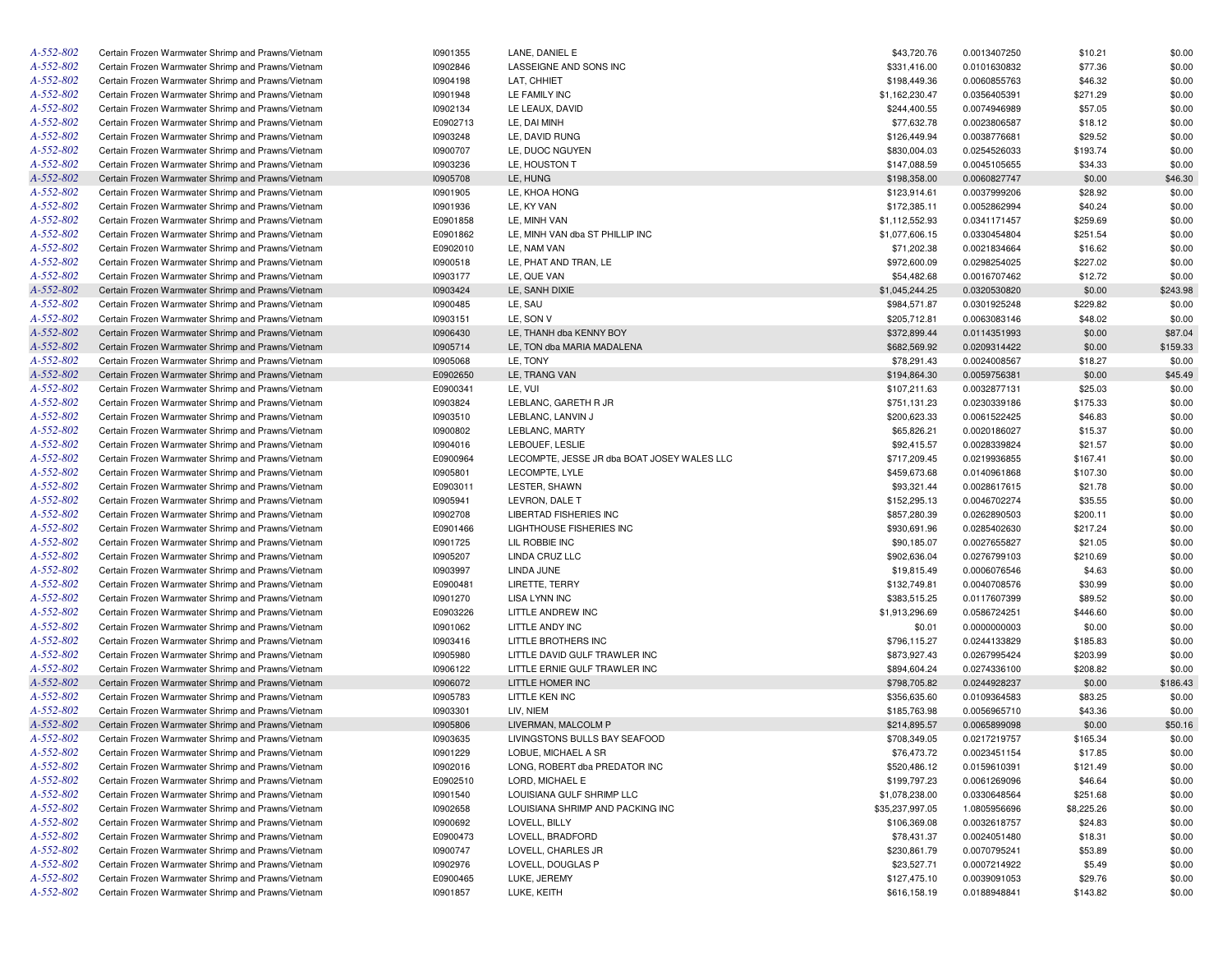| A-552-802<br>E0900430<br>\$111,876.39<br>\$26.11<br>Certain Frozen Warmwater Shrimp and Prawns/Vietnam<br>LUKE, PAUL<br>0.0034307609<br>A-552-802<br>E0900451<br>LUONG, KEVIN<br>Certain Frozen Warmwater Shrimp and Prawns/Vietnam<br>\$821,815.01<br>0.0252014818<br>\$191.83<br>A-552-802<br>10905680<br>\$0.00<br>Certain Frozen Warmwater Shrimp and Prawns/Vietnam<br>LUONG, THANH<br>\$656,959.62<br>0.0201460860<br>A-552-802<br>10902345<br>Certain Frozen Warmwater Shrimp and Prawns/Vietnam<br>LUONG, THU X<br>\$70,177.22<br>0.0021520292<br>\$16.38<br>A-552-802<br>10902194<br>Certain Frozen Warmwater Shrimp and Prawns/Vietnam<br>LUTZ, WILLIAM<br>\$103,569.15<br>0.0031760141<br>\$24.18<br>A-552-802<br>10900227<br>Certain Frozen Warmwater Shrimp and Prawns/Vietnam<br>LYDIA SHRIMP CO INC<br>\$186,901.51<br>0.0057314541<br>\$0.00<br>A-552-802<br>E0902671<br>LYNDA RILEY INC<br>Certain Frozen Warmwater Shrimp and Prawns/Vietnam<br>\$947,378.96<br>0.0290519805<br>\$221.14<br>A-552-802<br>10902827<br>\$53,571.33<br>Certain Frozen Warmwater Shrimp and Prawns/Vietnam<br>MACHACEK, EDWARD J<br>0.0016427990<br>\$0.00<br>A-552-802<br>10905201<br>Certain Frozen Warmwater Shrimp and Prawns/Vietnam<br>MADERA CRUZ LLC<br>\$1,181,121.96<br>0.0362198587<br>\$275.70<br>A-552-802<br>10906447<br>Certain Frozen Warmwater Shrimp and Prawns/Vietnam<br><b>MADISON SEAFOOD</b><br>\$4,210,425.84<br>0.1291153956<br>\$982.80<br>A-552-802<br>10904859<br>MAGWOOD, EDWIN WAYNE dba CA MAGWOOD AND SONS<br>Certain Frozen Warmwater Shrimp and Prawns/Vietnam<br>\$242,905.08<br>0.0074488393<br>\$56.70<br>A-552-802<br>Certain Frozen Warmwater Shrimp and Prawns/Vietnam<br>E0901523<br>MAISE, ROUBIN J<br>\$38,148.71<br>0.0011698545<br>\$8.90<br>A-552-802<br>E0902562<br>MALIBU<br>\$206.74<br>Certain Frozen Warmwater Shrimp and Prawns/Vietnam<br>\$885,703.71<br>0.0271606696<br>A-552-802<br><b>MAMACITA INC</b><br>Certain Frozen Warmwater Shrimp and Prawns/Vietnam<br>E0901927<br>\$3,132,664.96<br>0.0960651704<br>\$731.23<br>A-552-802<br>E0900558<br>MAMOLO, TERRY<br>Certain Frozen Warmwater Shrimp and Prawns/Vietnam<br>\$63,774.54<br>0.0019556870<br>\$14.89<br>A-552-802<br>10901863<br>MANTEO SHRIMP CO<br>Certain Frozen Warmwater Shrimp and Prawns/Vietnam<br>\$847,122.00<br>0.0259775368<br>\$197.74<br>A-552-802<br>10904144<br>MAO, CHANDARASY<br>Certain Frozen Warmwater Shrimp and Prawns/Vietnam<br>\$173,229.68<br>0.0053121987<br>\$40.44<br>A-552-802<br>Certain Frozen Warmwater Shrimp and Prawns/Vietnam<br>10904126<br>MAO, KIM<br>\$220,972.29<br>0.0067762563<br>\$51.58<br>A-552-802<br>10901637<br>MARCO CORP<br>Certain Frozen Warmwater Shrimp and Prawns/Vietnam<br>\$644,193.31<br>0.0197545990<br>\$150.37<br>A-552-802<br>Certain Frozen Warmwater Shrimp and Prawns/Vietnam<br>10906173<br>MARENO, ANSLEY<br>\$226,007.27<br>0.0069306572<br>\$52.75<br>A-552-802<br>E0900540<br>Certain Frozen Warmwater Shrimp and Prawns/Vietnam<br>MARENO, KENNETH<br>\$205,006.33<br>0.0062866500<br>\$47.85<br>A-552-802<br>10901006<br>Certain Frozen Warmwater Shrimp and Prawns/Vietnam<br>MARIA ELENA INC<br>\$66,139.38<br>0.0020282063<br>\$15.44<br>A-552-802<br>10902696<br>MARIACHI TRAWLERS INC<br>Certain Frozen Warmwater Shrimp and Prawns/Vietnam<br>\$674,391.63<br>0.0206806498<br>\$157.42<br>A-552-802<br>E0902505<br>Certain Frozen Warmwater Shrimp and Prawns/Vietnam<br>MARIE TERESA INC<br>\$1,373,145.17<br>0.0421083730<br>\$320.52<br>A-552-802<br>10905892<br>Certain Frozen Warmwater Shrimp and Prawns/Vietnam<br>MARISA ELIDA INC<br>\$941,261.00<br>0.0288643693<br>\$219.71<br>A-552-802<br>Certain Frozen Warmwater Shrimp and Prawns/Vietnam<br>10905412<br>MARRIS, ROY C JR<br>\$72,155.27<br>0.0022126874<br>\$16.84<br>A-552-802<br>10903371<br>\$144,198.14<br>Certain Frozen Warmwater Shrimp and Prawns/Vietnam<br>MARTIN, DENNIS<br>0.0044219280<br>\$33.66<br>A-552-802<br>10901509<br>Certain Frozen Warmwater Shrimp and Prawns/Vietnam<br><b>MARTIN, SHARON</b><br>\$42,669.01<br>0.0013084724<br>\$9.96<br>A-552-802<br>10902476<br>Certain Frozen Warmwater Shrimp and Prawns/Vietnam<br>MARY BEA INC<br>\$1,146,872.61<br>\$267.70<br>0.0351695806<br>A-552-802<br>10900167<br>\$170,282.23<br>Certain Frozen Warmwater Shrimp and Prawns/Vietnam<br>MARY KALEI SHRIMP CO INC<br>0.0052218133<br>\$0.00<br>A-552-802<br>10903967<br>Certain Frozen Warmwater Shrimp and Prawns/Vietnam<br><b>MASTER ALSTON</b><br>\$1,074,355.57<br>0.0329457992<br>\$250.78<br>A-552-802<br>E0900981<br>Certain Frozen Warmwater Shrimp and Prawns/Vietnam<br>MASTER BRANDON INC<br>\$380,910.65<br>0.0116808682<br>\$88.91<br>A-552-802<br>10903078<br>MASTER GERALD TRAWLERS INC<br>\$312.26<br>Certain Frozen Warmwater Shrimp and Prawns/Vietnam<br>\$1,337,770.13<br>0.0410235748<br>A-552-802<br>E0900822<br>MASTER JEFFREY INC<br>\$456.72<br>Certain Frozen Warmwater Shrimp and Prawns/Vietnam<br>\$1,956,626.42<br>0.0600011980<br>A-552-802<br>E0900345<br>Certain Frozen Warmwater Shrimp and Prawns/Vietnam<br>MASTER JIMBO INC<br>\$426,387.26<br>0.0130754375<br>\$99.53<br>A-552-802<br>10902883<br>Certain Frozen Warmwater Shrimp and Prawns/Vietnam<br>MASTER JUSTIN INC<br>\$334,092.54<br>0.0102451610<br>\$77.98<br>A-552-802<br>10905528<br>MASTER KEN INC<br>\$107.92<br>Certain Frozen Warmwater Shrimp and Prawns/Vietnam<br>\$462,351.86<br>0.0141783149<br>A-552-802<br>10902905<br>Certain Frozen Warmwater Shrimp and Prawns/Vietnam<br>MASTER MIKE INC<br>\$1,323,437.91<br>0.0405840682<br>\$308.92<br>A-552-802<br>10903011<br>\$283.95<br>Certain Frozen Warmwater Shrimp and Prawns/Vietnam<br>MASTER RONALD INC dba RONALD E<br>\$1,216,463.44<br>0.0373036278<br>A-552-802<br>10903793<br>Certain Frozen Warmwater Shrimp and Prawns/Vietnam<br>MATHERNE, CLAUDE I JR<br>\$89,504.10<br>0.0027447004<br>\$20.89<br>A-552-802<br>E0900050<br>Certain Frozen Warmwater Shrimp and Prawns/Vietnam<br>MATHERNE, JAMES J JR<br>\$144,410.23<br>0.0044284319<br>\$33.71<br>A-552-802<br>E0900043<br>Certain Frozen Warmwater Shrimp and Prawns/Vietnam<br>MATHERNE, JAMES J SR<br>\$168,957.83<br>0.0051811997<br>\$39.44<br>A-552-802<br>10900786<br>Certain Frozen Warmwater Shrimp and Prawns/Vietnam<br>MATHERNE, LARRY JR<br>\$48,336.88<br>\$11.28<br>0.0014822813<br>A-552-802<br>10902611<br>Certain Frozen Warmwater Shrimp and Prawns/Vietnam<br>MATHERNE, LOUIS M SR<br>\$41,528.14<br>0.0012734869<br>\$9.69<br>A-552-802<br>10903448<br>\$2,703,482.52<br>Certain Frozen Warmwater Shrimp and Prawns/Vietnam<br>MATHEWS, PATRICK T<br>0.0829040169<br>\$631.05<br>A-552-802<br>MAVAR, MARK D<br>Certain Frozen Warmwater Shrimp and Prawns/Vietnam<br>10902196<br>\$23,448,743.03<br>0.7190706708<br>\$5,473.41<br>A-552-802<br>E0902986<br>Certain Frozen Warmwater Shrimp and Prawns/Vietnam<br>MAYEUX, ROSELYN<br>\$92,216.11<br>0.0028278659<br>\$21.53<br>A-552-802<br>10904428<br><b>MAYPORTER INC</b><br>Certain Frozen Warmwater Shrimp and Prawns/Vietnam<br>\$530,232.69<br>0.0162599239<br>\$123.77<br>A-552-802<br>Certain Frozen Warmwater Shrimp and Prawns/Vietnam<br>E0900649<br>MCANESPY, HENRY<br>\$131,270.33<br>0.0040254885<br>\$30.64<br>A-552-802<br>E0903230<br>\$18.00<br>Certain Frozen Warmwater Shrimp and Prawns/Vietnam<br>MCANESPY, LOUIS<br>\$77,097.00<br>0.0023642287<br>A-552-802<br>E0903261<br>\$40.22<br>Certain Frozen Warmwater Shrimp and Prawns/Vietnam<br>MCCLELLAN, EUGENE GARDNER<br>\$172,324.61<br>0.0052844441<br>A-552-802<br>Certain Frozen Warmwater Shrimp and Prawns/Vietnam<br>10903761<br>MCCLELLAN, EUGENE GARDNER dba MISS GEORGIA<br>\$247,487.58<br>0.0075893646<br>\$57.77<br>A-552-802<br>10905853<br>Certain Frozen Warmwater Shrimp and Prawns/Vietnam<br>MCCUISTON, DENNY C<br>\$29,848.85<br>0.0009153340<br>\$6.97<br>A-552-802<br>E0903219<br>Certain Frozen Warmwater Shrimp and Prawns/Vietnam<br>MCKENZIE, GEORGE B JR<br>\$218,104.58<br>0.0066883161<br>\$50.91<br>A-552-802<br>E0903250<br>Certain Frozen Warmwater Shrimp and Prawns/Vietnam<br>MCKOIN, ROBERT<br>\$49,438.99<br>0.0015160782<br>\$11.54<br>A-552-802<br>Certain Frozen Warmwater Shrimp and Prawns/Vietnam<br>10901216<br>MELANCON, TERRAL J<br>\$49,708.62<br>0.0015243466<br>\$11.60<br>A-552-802<br>10902852<br>Certain Frozen Warmwater Shrimp and Prawns/Vietnam<br>MER SHRIMP INC<br>\$374,866.00<br>0.0114955051<br>\$87.50<br>A-552-802<br>Certain Frozen Warmwater Shrimp and Prawns/Vietnam<br>E0902090<br>MICHAEL ANTHONY INC<br>\$837,973.52<br>0.0256969928<br>\$195.60<br>A-552-802<br>Certain Frozen Warmwater Shrimp and Prawns/Vietnam<br>10900370<br>MICHAEL S INC<br>\$894,334.29<br>\$208.76<br>0.0274253318<br>$A - 552 - 802$<br>10900250<br>Certain Frozen Warmwater Shrimp and Prawns/Vietnam<br>MIGHTY B SHRIMP CO. INC<br>\$141,391.36<br>0.0043358563<br>\$0.00 | A-552-802 | Certain Frozen Warmwater Shrimp and Prawns/Vietnam | 10905867 | LUKE, PATRICK J | \$190,548.93 | 0.0058433046 | \$44.48 | \$0.00   |
|----------------------------------------------------------------------------------------------------------------------------------------------------------------------------------------------------------------------------------------------------------------------------------------------------------------------------------------------------------------------------------------------------------------------------------------------------------------------------------------------------------------------------------------------------------------------------------------------------------------------------------------------------------------------------------------------------------------------------------------------------------------------------------------------------------------------------------------------------------------------------------------------------------------------------------------------------------------------------------------------------------------------------------------------------------------------------------------------------------------------------------------------------------------------------------------------------------------------------------------------------------------------------------------------------------------------------------------------------------------------------------------------------------------------------------------------------------------------------------------------------------------------------------------------------------------------------------------------------------------------------------------------------------------------------------------------------------------------------------------------------------------------------------------------------------------------------------------------------------------------------------------------------------------------------------------------------------------------------------------------------------------------------------------------------------------------------------------------------------------------------------------------------------------------------------------------------------------------------------------------------------------------------------------------------------------------------------------------------------------------------------------------------------------------------------------------------------------------------------------------------------------------------------------------------------------------------------------------------------------------------------------------------------------------------------------------------------------------------------------------------------------------------------------------------------------------------------------------------------------------------------------------------------------------------------------------------------------------------------------------------------------------------------------------------------------------------------------------------------------------------------------------------------------------------------------------------------------------------------------------------------------------------------------------------------------------------------------------------------------------------------------------------------------------------------------------------------------------------------------------------------------------------------------------------------------------------------------------------------------------------------------------------------------------------------------------------------------------------------------------------------------------------------------------------------------------------------------------------------------------------------------------------------------------------------------------------------------------------------------------------------------------------------------------------------------------------------------------------------------------------------------------------------------------------------------------------------------------------------------------------------------------------------------------------------------------------------------------------------------------------------------------------------------------------------------------------------------------------------------------------------------------------------------------------------------------------------------------------------------------------------------------------------------------------------------------------------------------------------------------------------------------------------------------------------------------------------------------------------------------------------------------------------------------------------------------------------------------------------------------------------------------------------------------------------------------------------------------------------------------------------------------------------------------------------------------------------------------------------------------------------------------------------------------------------------------------------------------------------------------------------------------------------------------------------------------------------------------------------------------------------------------------------------------------------------------------------------------------------------------------------------------------------------------------------------------------------------------------------------------------------------------------------------------------------------------------------------------------------------------------------------------------------------------------------------------------------------------------------------------------------------------------------------------------------------------------------------------------------------------------------------------------------------------------------------------------------------------------------------------------------------------------------------------------------------------------------------------------------------------------------------------------------------------------------------------------------------------------------------------------------------------------------------------------------------------------------------------------------------------------------------------------------------------------------------------------------------------------------------------------------------------------------------------------------------------------------------------------------------------------------------------------------------------------------------------------------------------------------------------------------------------------------------------------------------------------------------------------------------------------------------------------------------------------------------------------------------------------------------------------------------------------------------------------------------------------------------------------------------------------------------------------------------------------------------------------------------------------------------------------------------------------------------------------------------------------------------------------------------------------------------------------------------------------------------------------------------------------------------------------------------------------------------------------------------------------------------------------------------------------------------------------------------------------------------------------------------------------------------------------------------------------------------------------------------------------------------------------------------------------------------------------------------------------------------------------------------------------------------------------------------------------------------------------------------------------------------------------------------------------------------------------------------------------------------------------------------------------------------------------------------------------------------------------------------------------------------------------------------------------------------------------------------------------------------------------------------------------------------------------------------------------------------------------------------------------------------------------------------------------------------------------------------------------------------------------------------------------------------------------|-----------|----------------------------------------------------|----------|-----------------|--------------|--------------|---------|----------|
|                                                                                                                                                                                                                                                                                                                                                                                                                                                                                                                                                                                                                                                                                                                                                                                                                                                                                                                                                                                                                                                                                                                                                                                                                                                                                                                                                                                                                                                                                                                                                                                                                                                                                                                                                                                                                                                                                                                                                                                                                                                                                                                                                                                                                                                                                                                                                                                                                                                                                                                                                                                                                                                                                                                                                                                                                                                                                                                                                                                                                                                                                                                                                                                                                                                                                                                                                                                                                                                                                                                                                                                                                                                                                                                                                                                                                                                                                                                                                                                                                                                                                                                                                                                                                                                                                                                                                                                                                                                                                                                                                                                                                                                                                                                                                                                                                                                                                                                                                                                                                                                                                                                                                                                                                                                                                                                                                                                                                                                                                                                                                                                                                                                                                                                                                                                                                                                                                                                                                                                                                                                                                                                                                                                                                                                                                                                                                                                                                                                                                                                                                                                                                                                                                                                                                                                                                                                                                                                                                                                                                                                                                                                                                                                                                                                                                                                                                                                                                                                                                                                                                                                                                                                                                                                                                                                                                                                                                                                                                                                                                                                                                                                                                                                                                                                                                                                                                                                                                                                                                                                                                                                                                                                                                                                                                                                                                                                                                                                                                                                                    |           |                                                    |          |                 |              |              |         | \$0.00   |
|                                                                                                                                                                                                                                                                                                                                                                                                                                                                                                                                                                                                                                                                                                                                                                                                                                                                                                                                                                                                                                                                                                                                                                                                                                                                                                                                                                                                                                                                                                                                                                                                                                                                                                                                                                                                                                                                                                                                                                                                                                                                                                                                                                                                                                                                                                                                                                                                                                                                                                                                                                                                                                                                                                                                                                                                                                                                                                                                                                                                                                                                                                                                                                                                                                                                                                                                                                                                                                                                                                                                                                                                                                                                                                                                                                                                                                                                                                                                                                                                                                                                                                                                                                                                                                                                                                                                                                                                                                                                                                                                                                                                                                                                                                                                                                                                                                                                                                                                                                                                                                                                                                                                                                                                                                                                                                                                                                                                                                                                                                                                                                                                                                                                                                                                                                                                                                                                                                                                                                                                                                                                                                                                                                                                                                                                                                                                                                                                                                                                                                                                                                                                                                                                                                                                                                                                                                                                                                                                                                                                                                                                                                                                                                                                                                                                                                                                                                                                                                                                                                                                                                                                                                                                                                                                                                                                                                                                                                                                                                                                                                                                                                                                                                                                                                                                                                                                                                                                                                                                                                                                                                                                                                                                                                                                                                                                                                                                                                                                                                                                    |           |                                                    |          |                 |              |              |         | \$0.00   |
|                                                                                                                                                                                                                                                                                                                                                                                                                                                                                                                                                                                                                                                                                                                                                                                                                                                                                                                                                                                                                                                                                                                                                                                                                                                                                                                                                                                                                                                                                                                                                                                                                                                                                                                                                                                                                                                                                                                                                                                                                                                                                                                                                                                                                                                                                                                                                                                                                                                                                                                                                                                                                                                                                                                                                                                                                                                                                                                                                                                                                                                                                                                                                                                                                                                                                                                                                                                                                                                                                                                                                                                                                                                                                                                                                                                                                                                                                                                                                                                                                                                                                                                                                                                                                                                                                                                                                                                                                                                                                                                                                                                                                                                                                                                                                                                                                                                                                                                                                                                                                                                                                                                                                                                                                                                                                                                                                                                                                                                                                                                                                                                                                                                                                                                                                                                                                                                                                                                                                                                                                                                                                                                                                                                                                                                                                                                                                                                                                                                                                                                                                                                                                                                                                                                                                                                                                                                                                                                                                                                                                                                                                                                                                                                                                                                                                                                                                                                                                                                                                                                                                                                                                                                                                                                                                                                                                                                                                                                                                                                                                                                                                                                                                                                                                                                                                                                                                                                                                                                                                                                                                                                                                                                                                                                                                                                                                                                                                                                                                                                                    |           |                                                    |          |                 |              |              |         | \$153.35 |
|                                                                                                                                                                                                                                                                                                                                                                                                                                                                                                                                                                                                                                                                                                                                                                                                                                                                                                                                                                                                                                                                                                                                                                                                                                                                                                                                                                                                                                                                                                                                                                                                                                                                                                                                                                                                                                                                                                                                                                                                                                                                                                                                                                                                                                                                                                                                                                                                                                                                                                                                                                                                                                                                                                                                                                                                                                                                                                                                                                                                                                                                                                                                                                                                                                                                                                                                                                                                                                                                                                                                                                                                                                                                                                                                                                                                                                                                                                                                                                                                                                                                                                                                                                                                                                                                                                                                                                                                                                                                                                                                                                                                                                                                                                                                                                                                                                                                                                                                                                                                                                                                                                                                                                                                                                                                                                                                                                                                                                                                                                                                                                                                                                                                                                                                                                                                                                                                                                                                                                                                                                                                                                                                                                                                                                                                                                                                                                                                                                                                                                                                                                                                                                                                                                                                                                                                                                                                                                                                                                                                                                                                                                                                                                                                                                                                                                                                                                                                                                                                                                                                                                                                                                                                                                                                                                                                                                                                                                                                                                                                                                                                                                                                                                                                                                                                                                                                                                                                                                                                                                                                                                                                                                                                                                                                                                                                                                                                                                                                                                                                    |           |                                                    |          |                 |              |              |         | \$0.00   |
|                                                                                                                                                                                                                                                                                                                                                                                                                                                                                                                                                                                                                                                                                                                                                                                                                                                                                                                                                                                                                                                                                                                                                                                                                                                                                                                                                                                                                                                                                                                                                                                                                                                                                                                                                                                                                                                                                                                                                                                                                                                                                                                                                                                                                                                                                                                                                                                                                                                                                                                                                                                                                                                                                                                                                                                                                                                                                                                                                                                                                                                                                                                                                                                                                                                                                                                                                                                                                                                                                                                                                                                                                                                                                                                                                                                                                                                                                                                                                                                                                                                                                                                                                                                                                                                                                                                                                                                                                                                                                                                                                                                                                                                                                                                                                                                                                                                                                                                                                                                                                                                                                                                                                                                                                                                                                                                                                                                                                                                                                                                                                                                                                                                                                                                                                                                                                                                                                                                                                                                                                                                                                                                                                                                                                                                                                                                                                                                                                                                                                                                                                                                                                                                                                                                                                                                                                                                                                                                                                                                                                                                                                                                                                                                                                                                                                                                                                                                                                                                                                                                                                                                                                                                                                                                                                                                                                                                                                                                                                                                                                                                                                                                                                                                                                                                                                                                                                                                                                                                                                                                                                                                                                                                                                                                                                                                                                                                                                                                                                                                                    |           |                                                    |          |                 |              |              |         | \$0.00   |
|                                                                                                                                                                                                                                                                                                                                                                                                                                                                                                                                                                                                                                                                                                                                                                                                                                                                                                                                                                                                                                                                                                                                                                                                                                                                                                                                                                                                                                                                                                                                                                                                                                                                                                                                                                                                                                                                                                                                                                                                                                                                                                                                                                                                                                                                                                                                                                                                                                                                                                                                                                                                                                                                                                                                                                                                                                                                                                                                                                                                                                                                                                                                                                                                                                                                                                                                                                                                                                                                                                                                                                                                                                                                                                                                                                                                                                                                                                                                                                                                                                                                                                                                                                                                                                                                                                                                                                                                                                                                                                                                                                                                                                                                                                                                                                                                                                                                                                                                                                                                                                                                                                                                                                                                                                                                                                                                                                                                                                                                                                                                                                                                                                                                                                                                                                                                                                                                                                                                                                                                                                                                                                                                                                                                                                                                                                                                                                                                                                                                                                                                                                                                                                                                                                                                                                                                                                                                                                                                                                                                                                                                                                                                                                                                                                                                                                                                                                                                                                                                                                                                                                                                                                                                                                                                                                                                                                                                                                                                                                                                                                                                                                                                                                                                                                                                                                                                                                                                                                                                                                                                                                                                                                                                                                                                                                                                                                                                                                                                                                                                    |           |                                                    |          |                 |              |              |         | \$43.63  |
|                                                                                                                                                                                                                                                                                                                                                                                                                                                                                                                                                                                                                                                                                                                                                                                                                                                                                                                                                                                                                                                                                                                                                                                                                                                                                                                                                                                                                                                                                                                                                                                                                                                                                                                                                                                                                                                                                                                                                                                                                                                                                                                                                                                                                                                                                                                                                                                                                                                                                                                                                                                                                                                                                                                                                                                                                                                                                                                                                                                                                                                                                                                                                                                                                                                                                                                                                                                                                                                                                                                                                                                                                                                                                                                                                                                                                                                                                                                                                                                                                                                                                                                                                                                                                                                                                                                                                                                                                                                                                                                                                                                                                                                                                                                                                                                                                                                                                                                                                                                                                                                                                                                                                                                                                                                                                                                                                                                                                                                                                                                                                                                                                                                                                                                                                                                                                                                                                                                                                                                                                                                                                                                                                                                                                                                                                                                                                                                                                                                                                                                                                                                                                                                                                                                                                                                                                                                                                                                                                                                                                                                                                                                                                                                                                                                                                                                                                                                                                                                                                                                                                                                                                                                                                                                                                                                                                                                                                                                                                                                                                                                                                                                                                                                                                                                                                                                                                                                                                                                                                                                                                                                                                                                                                                                                                                                                                                                                                                                                                                                                    |           |                                                    |          |                 |              |              |         | \$0.00   |
|                                                                                                                                                                                                                                                                                                                                                                                                                                                                                                                                                                                                                                                                                                                                                                                                                                                                                                                                                                                                                                                                                                                                                                                                                                                                                                                                                                                                                                                                                                                                                                                                                                                                                                                                                                                                                                                                                                                                                                                                                                                                                                                                                                                                                                                                                                                                                                                                                                                                                                                                                                                                                                                                                                                                                                                                                                                                                                                                                                                                                                                                                                                                                                                                                                                                                                                                                                                                                                                                                                                                                                                                                                                                                                                                                                                                                                                                                                                                                                                                                                                                                                                                                                                                                                                                                                                                                                                                                                                                                                                                                                                                                                                                                                                                                                                                                                                                                                                                                                                                                                                                                                                                                                                                                                                                                                                                                                                                                                                                                                                                                                                                                                                                                                                                                                                                                                                                                                                                                                                                                                                                                                                                                                                                                                                                                                                                                                                                                                                                                                                                                                                                                                                                                                                                                                                                                                                                                                                                                                                                                                                                                                                                                                                                                                                                                                                                                                                                                                                                                                                                                                                                                                                                                                                                                                                                                                                                                                                                                                                                                                                                                                                                                                                                                                                                                                                                                                                                                                                                                                                                                                                                                                                                                                                                                                                                                                                                                                                                                                                                    |           |                                                    |          |                 |              |              |         | \$12.50  |
|                                                                                                                                                                                                                                                                                                                                                                                                                                                                                                                                                                                                                                                                                                                                                                                                                                                                                                                                                                                                                                                                                                                                                                                                                                                                                                                                                                                                                                                                                                                                                                                                                                                                                                                                                                                                                                                                                                                                                                                                                                                                                                                                                                                                                                                                                                                                                                                                                                                                                                                                                                                                                                                                                                                                                                                                                                                                                                                                                                                                                                                                                                                                                                                                                                                                                                                                                                                                                                                                                                                                                                                                                                                                                                                                                                                                                                                                                                                                                                                                                                                                                                                                                                                                                                                                                                                                                                                                                                                                                                                                                                                                                                                                                                                                                                                                                                                                                                                                                                                                                                                                                                                                                                                                                                                                                                                                                                                                                                                                                                                                                                                                                                                                                                                                                                                                                                                                                                                                                                                                                                                                                                                                                                                                                                                                                                                                                                                                                                                                                                                                                                                                                                                                                                                                                                                                                                                                                                                                                                                                                                                                                                                                                                                                                                                                                                                                                                                                                                                                                                                                                                                                                                                                                                                                                                                                                                                                                                                                                                                                                                                                                                                                                                                                                                                                                                                                                                                                                                                                                                                                                                                                                                                                                                                                                                                                                                                                                                                                                                                                    |           |                                                    |          |                 |              |              |         | \$0.00   |
|                                                                                                                                                                                                                                                                                                                                                                                                                                                                                                                                                                                                                                                                                                                                                                                                                                                                                                                                                                                                                                                                                                                                                                                                                                                                                                                                                                                                                                                                                                                                                                                                                                                                                                                                                                                                                                                                                                                                                                                                                                                                                                                                                                                                                                                                                                                                                                                                                                                                                                                                                                                                                                                                                                                                                                                                                                                                                                                                                                                                                                                                                                                                                                                                                                                                                                                                                                                                                                                                                                                                                                                                                                                                                                                                                                                                                                                                                                                                                                                                                                                                                                                                                                                                                                                                                                                                                                                                                                                                                                                                                                                                                                                                                                                                                                                                                                                                                                                                                                                                                                                                                                                                                                                                                                                                                                                                                                                                                                                                                                                                                                                                                                                                                                                                                                                                                                                                                                                                                                                                                                                                                                                                                                                                                                                                                                                                                                                                                                                                                                                                                                                                                                                                                                                                                                                                                                                                                                                                                                                                                                                                                                                                                                                                                                                                                                                                                                                                                                                                                                                                                                                                                                                                                                                                                                                                                                                                                                                                                                                                                                                                                                                                                                                                                                                                                                                                                                                                                                                                                                                                                                                                                                                                                                                                                                                                                                                                                                                                                                                                    |           |                                                    |          |                 |              |              |         | \$0.00   |
|                                                                                                                                                                                                                                                                                                                                                                                                                                                                                                                                                                                                                                                                                                                                                                                                                                                                                                                                                                                                                                                                                                                                                                                                                                                                                                                                                                                                                                                                                                                                                                                                                                                                                                                                                                                                                                                                                                                                                                                                                                                                                                                                                                                                                                                                                                                                                                                                                                                                                                                                                                                                                                                                                                                                                                                                                                                                                                                                                                                                                                                                                                                                                                                                                                                                                                                                                                                                                                                                                                                                                                                                                                                                                                                                                                                                                                                                                                                                                                                                                                                                                                                                                                                                                                                                                                                                                                                                                                                                                                                                                                                                                                                                                                                                                                                                                                                                                                                                                                                                                                                                                                                                                                                                                                                                                                                                                                                                                                                                                                                                                                                                                                                                                                                                                                                                                                                                                                                                                                                                                                                                                                                                                                                                                                                                                                                                                                                                                                                                                                                                                                                                                                                                                                                                                                                                                                                                                                                                                                                                                                                                                                                                                                                                                                                                                                                                                                                                                                                                                                                                                                                                                                                                                                                                                                                                                                                                                                                                                                                                                                                                                                                                                                                                                                                                                                                                                                                                                                                                                                                                                                                                                                                                                                                                                                                                                                                                                                                                                                                                    |           |                                                    |          |                 |              |              |         | \$0.00   |
|                                                                                                                                                                                                                                                                                                                                                                                                                                                                                                                                                                                                                                                                                                                                                                                                                                                                                                                                                                                                                                                                                                                                                                                                                                                                                                                                                                                                                                                                                                                                                                                                                                                                                                                                                                                                                                                                                                                                                                                                                                                                                                                                                                                                                                                                                                                                                                                                                                                                                                                                                                                                                                                                                                                                                                                                                                                                                                                                                                                                                                                                                                                                                                                                                                                                                                                                                                                                                                                                                                                                                                                                                                                                                                                                                                                                                                                                                                                                                                                                                                                                                                                                                                                                                                                                                                                                                                                                                                                                                                                                                                                                                                                                                                                                                                                                                                                                                                                                                                                                                                                                                                                                                                                                                                                                                                                                                                                                                                                                                                                                                                                                                                                                                                                                                                                                                                                                                                                                                                                                                                                                                                                                                                                                                                                                                                                                                                                                                                                                                                                                                                                                                                                                                                                                                                                                                                                                                                                                                                                                                                                                                                                                                                                                                                                                                                                                                                                                                                                                                                                                                                                                                                                                                                                                                                                                                                                                                                                                                                                                                                                                                                                                                                                                                                                                                                                                                                                                                                                                                                                                                                                                                                                                                                                                                                                                                                                                                                                                                                                                    |           |                                                    |          |                 |              |              |         | \$0.00   |
|                                                                                                                                                                                                                                                                                                                                                                                                                                                                                                                                                                                                                                                                                                                                                                                                                                                                                                                                                                                                                                                                                                                                                                                                                                                                                                                                                                                                                                                                                                                                                                                                                                                                                                                                                                                                                                                                                                                                                                                                                                                                                                                                                                                                                                                                                                                                                                                                                                                                                                                                                                                                                                                                                                                                                                                                                                                                                                                                                                                                                                                                                                                                                                                                                                                                                                                                                                                                                                                                                                                                                                                                                                                                                                                                                                                                                                                                                                                                                                                                                                                                                                                                                                                                                                                                                                                                                                                                                                                                                                                                                                                                                                                                                                                                                                                                                                                                                                                                                                                                                                                                                                                                                                                                                                                                                                                                                                                                                                                                                                                                                                                                                                                                                                                                                                                                                                                                                                                                                                                                                                                                                                                                                                                                                                                                                                                                                                                                                                                                                                                                                                                                                                                                                                                                                                                                                                                                                                                                                                                                                                                                                                                                                                                                                                                                                                                                                                                                                                                                                                                                                                                                                                                                                                                                                                                                                                                                                                                                                                                                                                                                                                                                                                                                                                                                                                                                                                                                                                                                                                                                                                                                                                                                                                                                                                                                                                                                                                                                                                                                    |           |                                                    |          |                 |              |              |         | \$0.00   |
|                                                                                                                                                                                                                                                                                                                                                                                                                                                                                                                                                                                                                                                                                                                                                                                                                                                                                                                                                                                                                                                                                                                                                                                                                                                                                                                                                                                                                                                                                                                                                                                                                                                                                                                                                                                                                                                                                                                                                                                                                                                                                                                                                                                                                                                                                                                                                                                                                                                                                                                                                                                                                                                                                                                                                                                                                                                                                                                                                                                                                                                                                                                                                                                                                                                                                                                                                                                                                                                                                                                                                                                                                                                                                                                                                                                                                                                                                                                                                                                                                                                                                                                                                                                                                                                                                                                                                                                                                                                                                                                                                                                                                                                                                                                                                                                                                                                                                                                                                                                                                                                                                                                                                                                                                                                                                                                                                                                                                                                                                                                                                                                                                                                                                                                                                                                                                                                                                                                                                                                                                                                                                                                                                                                                                                                                                                                                                                                                                                                                                                                                                                                                                                                                                                                                                                                                                                                                                                                                                                                                                                                                                                                                                                                                                                                                                                                                                                                                                                                                                                                                                                                                                                                                                                                                                                                                                                                                                                                                                                                                                                                                                                                                                                                                                                                                                                                                                                                                                                                                                                                                                                                                                                                                                                                                                                                                                                                                                                                                                                                                    |           |                                                    |          |                 |              |              |         | \$0.00   |
|                                                                                                                                                                                                                                                                                                                                                                                                                                                                                                                                                                                                                                                                                                                                                                                                                                                                                                                                                                                                                                                                                                                                                                                                                                                                                                                                                                                                                                                                                                                                                                                                                                                                                                                                                                                                                                                                                                                                                                                                                                                                                                                                                                                                                                                                                                                                                                                                                                                                                                                                                                                                                                                                                                                                                                                                                                                                                                                                                                                                                                                                                                                                                                                                                                                                                                                                                                                                                                                                                                                                                                                                                                                                                                                                                                                                                                                                                                                                                                                                                                                                                                                                                                                                                                                                                                                                                                                                                                                                                                                                                                                                                                                                                                                                                                                                                                                                                                                                                                                                                                                                                                                                                                                                                                                                                                                                                                                                                                                                                                                                                                                                                                                                                                                                                                                                                                                                                                                                                                                                                                                                                                                                                                                                                                                                                                                                                                                                                                                                                                                                                                                                                                                                                                                                                                                                                                                                                                                                                                                                                                                                                                                                                                                                                                                                                                                                                                                                                                                                                                                                                                                                                                                                                                                                                                                                                                                                                                                                                                                                                                                                                                                                                                                                                                                                                                                                                                                                                                                                                                                                                                                                                                                                                                                                                                                                                                                                                                                                                                                                    |           |                                                    |          |                 |              |              |         | \$0.00   |
|                                                                                                                                                                                                                                                                                                                                                                                                                                                                                                                                                                                                                                                                                                                                                                                                                                                                                                                                                                                                                                                                                                                                                                                                                                                                                                                                                                                                                                                                                                                                                                                                                                                                                                                                                                                                                                                                                                                                                                                                                                                                                                                                                                                                                                                                                                                                                                                                                                                                                                                                                                                                                                                                                                                                                                                                                                                                                                                                                                                                                                                                                                                                                                                                                                                                                                                                                                                                                                                                                                                                                                                                                                                                                                                                                                                                                                                                                                                                                                                                                                                                                                                                                                                                                                                                                                                                                                                                                                                                                                                                                                                                                                                                                                                                                                                                                                                                                                                                                                                                                                                                                                                                                                                                                                                                                                                                                                                                                                                                                                                                                                                                                                                                                                                                                                                                                                                                                                                                                                                                                                                                                                                                                                                                                                                                                                                                                                                                                                                                                                                                                                                                                                                                                                                                                                                                                                                                                                                                                                                                                                                                                                                                                                                                                                                                                                                                                                                                                                                                                                                                                                                                                                                                                                                                                                                                                                                                                                                                                                                                                                                                                                                                                                                                                                                                                                                                                                                                                                                                                                                                                                                                                                                                                                                                                                                                                                                                                                                                                                                                    |           |                                                    |          |                 |              |              |         | \$0.00   |
|                                                                                                                                                                                                                                                                                                                                                                                                                                                                                                                                                                                                                                                                                                                                                                                                                                                                                                                                                                                                                                                                                                                                                                                                                                                                                                                                                                                                                                                                                                                                                                                                                                                                                                                                                                                                                                                                                                                                                                                                                                                                                                                                                                                                                                                                                                                                                                                                                                                                                                                                                                                                                                                                                                                                                                                                                                                                                                                                                                                                                                                                                                                                                                                                                                                                                                                                                                                                                                                                                                                                                                                                                                                                                                                                                                                                                                                                                                                                                                                                                                                                                                                                                                                                                                                                                                                                                                                                                                                                                                                                                                                                                                                                                                                                                                                                                                                                                                                                                                                                                                                                                                                                                                                                                                                                                                                                                                                                                                                                                                                                                                                                                                                                                                                                                                                                                                                                                                                                                                                                                                                                                                                                                                                                                                                                                                                                                                                                                                                                                                                                                                                                                                                                                                                                                                                                                                                                                                                                                                                                                                                                                                                                                                                                                                                                                                                                                                                                                                                                                                                                                                                                                                                                                                                                                                                                                                                                                                                                                                                                                                                                                                                                                                                                                                                                                                                                                                                                                                                                                                                                                                                                                                                                                                                                                                                                                                                                                                                                                                                                    |           |                                                    |          |                 |              |              |         |          |
|                                                                                                                                                                                                                                                                                                                                                                                                                                                                                                                                                                                                                                                                                                                                                                                                                                                                                                                                                                                                                                                                                                                                                                                                                                                                                                                                                                                                                                                                                                                                                                                                                                                                                                                                                                                                                                                                                                                                                                                                                                                                                                                                                                                                                                                                                                                                                                                                                                                                                                                                                                                                                                                                                                                                                                                                                                                                                                                                                                                                                                                                                                                                                                                                                                                                                                                                                                                                                                                                                                                                                                                                                                                                                                                                                                                                                                                                                                                                                                                                                                                                                                                                                                                                                                                                                                                                                                                                                                                                                                                                                                                                                                                                                                                                                                                                                                                                                                                                                                                                                                                                                                                                                                                                                                                                                                                                                                                                                                                                                                                                                                                                                                                                                                                                                                                                                                                                                                                                                                                                                                                                                                                                                                                                                                                                                                                                                                                                                                                                                                                                                                                                                                                                                                                                                                                                                                                                                                                                                                                                                                                                                                                                                                                                                                                                                                                                                                                                                                                                                                                                                                                                                                                                                                                                                                                                                                                                                                                                                                                                                                                                                                                                                                                                                                                                                                                                                                                                                                                                                                                                                                                                                                                                                                                                                                                                                                                                                                                                                                                                    |           |                                                    |          |                 |              |              |         | \$0.00   |
|                                                                                                                                                                                                                                                                                                                                                                                                                                                                                                                                                                                                                                                                                                                                                                                                                                                                                                                                                                                                                                                                                                                                                                                                                                                                                                                                                                                                                                                                                                                                                                                                                                                                                                                                                                                                                                                                                                                                                                                                                                                                                                                                                                                                                                                                                                                                                                                                                                                                                                                                                                                                                                                                                                                                                                                                                                                                                                                                                                                                                                                                                                                                                                                                                                                                                                                                                                                                                                                                                                                                                                                                                                                                                                                                                                                                                                                                                                                                                                                                                                                                                                                                                                                                                                                                                                                                                                                                                                                                                                                                                                                                                                                                                                                                                                                                                                                                                                                                                                                                                                                                                                                                                                                                                                                                                                                                                                                                                                                                                                                                                                                                                                                                                                                                                                                                                                                                                                                                                                                                                                                                                                                                                                                                                                                                                                                                                                                                                                                                                                                                                                                                                                                                                                                                                                                                                                                                                                                                                                                                                                                                                                                                                                                                                                                                                                                                                                                                                                                                                                                                                                                                                                                                                                                                                                                                                                                                                                                                                                                                                                                                                                                                                                                                                                                                                                                                                                                                                                                                                                                                                                                                                                                                                                                                                                                                                                                                                                                                                                                                    |           |                                                    |          |                 |              |              |         | \$0.00   |
|                                                                                                                                                                                                                                                                                                                                                                                                                                                                                                                                                                                                                                                                                                                                                                                                                                                                                                                                                                                                                                                                                                                                                                                                                                                                                                                                                                                                                                                                                                                                                                                                                                                                                                                                                                                                                                                                                                                                                                                                                                                                                                                                                                                                                                                                                                                                                                                                                                                                                                                                                                                                                                                                                                                                                                                                                                                                                                                                                                                                                                                                                                                                                                                                                                                                                                                                                                                                                                                                                                                                                                                                                                                                                                                                                                                                                                                                                                                                                                                                                                                                                                                                                                                                                                                                                                                                                                                                                                                                                                                                                                                                                                                                                                                                                                                                                                                                                                                                                                                                                                                                                                                                                                                                                                                                                                                                                                                                                                                                                                                                                                                                                                                                                                                                                                                                                                                                                                                                                                                                                                                                                                                                                                                                                                                                                                                                                                                                                                                                                                                                                                                                                                                                                                                                                                                                                                                                                                                                                                                                                                                                                                                                                                                                                                                                                                                                                                                                                                                                                                                                                                                                                                                                                                                                                                                                                                                                                                                                                                                                                                                                                                                                                                                                                                                                                                                                                                                                                                                                                                                                                                                                                                                                                                                                                                                                                                                                                                                                                                                                    |           |                                                    |          |                 |              |              |         | \$0.00   |
|                                                                                                                                                                                                                                                                                                                                                                                                                                                                                                                                                                                                                                                                                                                                                                                                                                                                                                                                                                                                                                                                                                                                                                                                                                                                                                                                                                                                                                                                                                                                                                                                                                                                                                                                                                                                                                                                                                                                                                                                                                                                                                                                                                                                                                                                                                                                                                                                                                                                                                                                                                                                                                                                                                                                                                                                                                                                                                                                                                                                                                                                                                                                                                                                                                                                                                                                                                                                                                                                                                                                                                                                                                                                                                                                                                                                                                                                                                                                                                                                                                                                                                                                                                                                                                                                                                                                                                                                                                                                                                                                                                                                                                                                                                                                                                                                                                                                                                                                                                                                                                                                                                                                                                                                                                                                                                                                                                                                                                                                                                                                                                                                                                                                                                                                                                                                                                                                                                                                                                                                                                                                                                                                                                                                                                                                                                                                                                                                                                                                                                                                                                                                                                                                                                                                                                                                                                                                                                                                                                                                                                                                                                                                                                                                                                                                                                                                                                                                                                                                                                                                                                                                                                                                                                                                                                                                                                                                                                                                                                                                                                                                                                                                                                                                                                                                                                                                                                                                                                                                                                                                                                                                                                                                                                                                                                                                                                                                                                                                                                                                    |           |                                                    |          |                 |              |              |         | \$0.00   |
|                                                                                                                                                                                                                                                                                                                                                                                                                                                                                                                                                                                                                                                                                                                                                                                                                                                                                                                                                                                                                                                                                                                                                                                                                                                                                                                                                                                                                                                                                                                                                                                                                                                                                                                                                                                                                                                                                                                                                                                                                                                                                                                                                                                                                                                                                                                                                                                                                                                                                                                                                                                                                                                                                                                                                                                                                                                                                                                                                                                                                                                                                                                                                                                                                                                                                                                                                                                                                                                                                                                                                                                                                                                                                                                                                                                                                                                                                                                                                                                                                                                                                                                                                                                                                                                                                                                                                                                                                                                                                                                                                                                                                                                                                                                                                                                                                                                                                                                                                                                                                                                                                                                                                                                                                                                                                                                                                                                                                                                                                                                                                                                                                                                                                                                                                                                                                                                                                                                                                                                                                                                                                                                                                                                                                                                                                                                                                                                                                                                                                                                                                                                                                                                                                                                                                                                                                                                                                                                                                                                                                                                                                                                                                                                                                                                                                                                                                                                                                                                                                                                                                                                                                                                                                                                                                                                                                                                                                                                                                                                                                                                                                                                                                                                                                                                                                                                                                                                                                                                                                                                                                                                                                                                                                                                                                                                                                                                                                                                                                                                                    |           |                                                    |          |                 |              |              |         | \$0.00   |
|                                                                                                                                                                                                                                                                                                                                                                                                                                                                                                                                                                                                                                                                                                                                                                                                                                                                                                                                                                                                                                                                                                                                                                                                                                                                                                                                                                                                                                                                                                                                                                                                                                                                                                                                                                                                                                                                                                                                                                                                                                                                                                                                                                                                                                                                                                                                                                                                                                                                                                                                                                                                                                                                                                                                                                                                                                                                                                                                                                                                                                                                                                                                                                                                                                                                                                                                                                                                                                                                                                                                                                                                                                                                                                                                                                                                                                                                                                                                                                                                                                                                                                                                                                                                                                                                                                                                                                                                                                                                                                                                                                                                                                                                                                                                                                                                                                                                                                                                                                                                                                                                                                                                                                                                                                                                                                                                                                                                                                                                                                                                                                                                                                                                                                                                                                                                                                                                                                                                                                                                                                                                                                                                                                                                                                                                                                                                                                                                                                                                                                                                                                                                                                                                                                                                                                                                                                                                                                                                                                                                                                                                                                                                                                                                                                                                                                                                                                                                                                                                                                                                                                                                                                                                                                                                                                                                                                                                                                                                                                                                                                                                                                                                                                                                                                                                                                                                                                                                                                                                                                                                                                                                                                                                                                                                                                                                                                                                                                                                                                                                    |           |                                                    |          |                 |              |              |         | \$0.00   |
|                                                                                                                                                                                                                                                                                                                                                                                                                                                                                                                                                                                                                                                                                                                                                                                                                                                                                                                                                                                                                                                                                                                                                                                                                                                                                                                                                                                                                                                                                                                                                                                                                                                                                                                                                                                                                                                                                                                                                                                                                                                                                                                                                                                                                                                                                                                                                                                                                                                                                                                                                                                                                                                                                                                                                                                                                                                                                                                                                                                                                                                                                                                                                                                                                                                                                                                                                                                                                                                                                                                                                                                                                                                                                                                                                                                                                                                                                                                                                                                                                                                                                                                                                                                                                                                                                                                                                                                                                                                                                                                                                                                                                                                                                                                                                                                                                                                                                                                                                                                                                                                                                                                                                                                                                                                                                                                                                                                                                                                                                                                                                                                                                                                                                                                                                                                                                                                                                                                                                                                                                                                                                                                                                                                                                                                                                                                                                                                                                                                                                                                                                                                                                                                                                                                                                                                                                                                                                                                                                                                                                                                                                                                                                                                                                                                                                                                                                                                                                                                                                                                                                                                                                                                                                                                                                                                                                                                                                                                                                                                                                                                                                                                                                                                                                                                                                                                                                                                                                                                                                                                                                                                                                                                                                                                                                                                                                                                                                                                                                                                                    |           |                                                    |          |                 |              |              |         | \$0.00   |
|                                                                                                                                                                                                                                                                                                                                                                                                                                                                                                                                                                                                                                                                                                                                                                                                                                                                                                                                                                                                                                                                                                                                                                                                                                                                                                                                                                                                                                                                                                                                                                                                                                                                                                                                                                                                                                                                                                                                                                                                                                                                                                                                                                                                                                                                                                                                                                                                                                                                                                                                                                                                                                                                                                                                                                                                                                                                                                                                                                                                                                                                                                                                                                                                                                                                                                                                                                                                                                                                                                                                                                                                                                                                                                                                                                                                                                                                                                                                                                                                                                                                                                                                                                                                                                                                                                                                                                                                                                                                                                                                                                                                                                                                                                                                                                                                                                                                                                                                                                                                                                                                                                                                                                                                                                                                                                                                                                                                                                                                                                                                                                                                                                                                                                                                                                                                                                                                                                                                                                                                                                                                                                                                                                                                                                                                                                                                                                                                                                                                                                                                                                                                                                                                                                                                                                                                                                                                                                                                                                                                                                                                                                                                                                                                                                                                                                                                                                                                                                                                                                                                                                                                                                                                                                                                                                                                                                                                                                                                                                                                                                                                                                                                                                                                                                                                                                                                                                                                                                                                                                                                                                                                                                                                                                                                                                                                                                                                                                                                                                                                    |           |                                                    |          |                 |              |              |         | \$0.00   |
|                                                                                                                                                                                                                                                                                                                                                                                                                                                                                                                                                                                                                                                                                                                                                                                                                                                                                                                                                                                                                                                                                                                                                                                                                                                                                                                                                                                                                                                                                                                                                                                                                                                                                                                                                                                                                                                                                                                                                                                                                                                                                                                                                                                                                                                                                                                                                                                                                                                                                                                                                                                                                                                                                                                                                                                                                                                                                                                                                                                                                                                                                                                                                                                                                                                                                                                                                                                                                                                                                                                                                                                                                                                                                                                                                                                                                                                                                                                                                                                                                                                                                                                                                                                                                                                                                                                                                                                                                                                                                                                                                                                                                                                                                                                                                                                                                                                                                                                                                                                                                                                                                                                                                                                                                                                                                                                                                                                                                                                                                                                                                                                                                                                                                                                                                                                                                                                                                                                                                                                                                                                                                                                                                                                                                                                                                                                                                                                                                                                                                                                                                                                                                                                                                                                                                                                                                                                                                                                                                                                                                                                                                                                                                                                                                                                                                                                                                                                                                                                                                                                                                                                                                                                                                                                                                                                                                                                                                                                                                                                                                                                                                                                                                                                                                                                                                                                                                                                                                                                                                                                                                                                                                                                                                                                                                                                                                                                                                                                                                                                                    |           |                                                    |          |                 |              |              |         | \$0.00   |
|                                                                                                                                                                                                                                                                                                                                                                                                                                                                                                                                                                                                                                                                                                                                                                                                                                                                                                                                                                                                                                                                                                                                                                                                                                                                                                                                                                                                                                                                                                                                                                                                                                                                                                                                                                                                                                                                                                                                                                                                                                                                                                                                                                                                                                                                                                                                                                                                                                                                                                                                                                                                                                                                                                                                                                                                                                                                                                                                                                                                                                                                                                                                                                                                                                                                                                                                                                                                                                                                                                                                                                                                                                                                                                                                                                                                                                                                                                                                                                                                                                                                                                                                                                                                                                                                                                                                                                                                                                                                                                                                                                                                                                                                                                                                                                                                                                                                                                                                                                                                                                                                                                                                                                                                                                                                                                                                                                                                                                                                                                                                                                                                                                                                                                                                                                                                                                                                                                                                                                                                                                                                                                                                                                                                                                                                                                                                                                                                                                                                                                                                                                                                                                                                                                                                                                                                                                                                                                                                                                                                                                                                                                                                                                                                                                                                                                                                                                                                                                                                                                                                                                                                                                                                                                                                                                                                                                                                                                                                                                                                                                                                                                                                                                                                                                                                                                                                                                                                                                                                                                                                                                                                                                                                                                                                                                                                                                                                                                                                                                                                    |           |                                                    |          |                 |              |              |         | \$0.00   |
|                                                                                                                                                                                                                                                                                                                                                                                                                                                                                                                                                                                                                                                                                                                                                                                                                                                                                                                                                                                                                                                                                                                                                                                                                                                                                                                                                                                                                                                                                                                                                                                                                                                                                                                                                                                                                                                                                                                                                                                                                                                                                                                                                                                                                                                                                                                                                                                                                                                                                                                                                                                                                                                                                                                                                                                                                                                                                                                                                                                                                                                                                                                                                                                                                                                                                                                                                                                                                                                                                                                                                                                                                                                                                                                                                                                                                                                                                                                                                                                                                                                                                                                                                                                                                                                                                                                                                                                                                                                                                                                                                                                                                                                                                                                                                                                                                                                                                                                                                                                                                                                                                                                                                                                                                                                                                                                                                                                                                                                                                                                                                                                                                                                                                                                                                                                                                                                                                                                                                                                                                                                                                                                                                                                                                                                                                                                                                                                                                                                                                                                                                                                                                                                                                                                                                                                                                                                                                                                                                                                                                                                                                                                                                                                                                                                                                                                                                                                                                                                                                                                                                                                                                                                                                                                                                                                                                                                                                                                                                                                                                                                                                                                                                                                                                                                                                                                                                                                                                                                                                                                                                                                                                                                                                                                                                                                                                                                                                                                                                                                                    |           |                                                    |          |                 |              |              |         | \$0.00   |
|                                                                                                                                                                                                                                                                                                                                                                                                                                                                                                                                                                                                                                                                                                                                                                                                                                                                                                                                                                                                                                                                                                                                                                                                                                                                                                                                                                                                                                                                                                                                                                                                                                                                                                                                                                                                                                                                                                                                                                                                                                                                                                                                                                                                                                                                                                                                                                                                                                                                                                                                                                                                                                                                                                                                                                                                                                                                                                                                                                                                                                                                                                                                                                                                                                                                                                                                                                                                                                                                                                                                                                                                                                                                                                                                                                                                                                                                                                                                                                                                                                                                                                                                                                                                                                                                                                                                                                                                                                                                                                                                                                                                                                                                                                                                                                                                                                                                                                                                                                                                                                                                                                                                                                                                                                                                                                                                                                                                                                                                                                                                                                                                                                                                                                                                                                                                                                                                                                                                                                                                                                                                                                                                                                                                                                                                                                                                                                                                                                                                                                                                                                                                                                                                                                                                                                                                                                                                                                                                                                                                                                                                                                                                                                                                                                                                                                                                                                                                                                                                                                                                                                                                                                                                                                                                                                                                                                                                                                                                                                                                                                                                                                                                                                                                                                                                                                                                                                                                                                                                                                                                                                                                                                                                                                                                                                                                                                                                                                                                                                                                    |           |                                                    |          |                 |              |              |         | \$0.00   |
|                                                                                                                                                                                                                                                                                                                                                                                                                                                                                                                                                                                                                                                                                                                                                                                                                                                                                                                                                                                                                                                                                                                                                                                                                                                                                                                                                                                                                                                                                                                                                                                                                                                                                                                                                                                                                                                                                                                                                                                                                                                                                                                                                                                                                                                                                                                                                                                                                                                                                                                                                                                                                                                                                                                                                                                                                                                                                                                                                                                                                                                                                                                                                                                                                                                                                                                                                                                                                                                                                                                                                                                                                                                                                                                                                                                                                                                                                                                                                                                                                                                                                                                                                                                                                                                                                                                                                                                                                                                                                                                                                                                                                                                                                                                                                                                                                                                                                                                                                                                                                                                                                                                                                                                                                                                                                                                                                                                                                                                                                                                                                                                                                                                                                                                                                                                                                                                                                                                                                                                                                                                                                                                                                                                                                                                                                                                                                                                                                                                                                                                                                                                                                                                                                                                                                                                                                                                                                                                                                                                                                                                                                                                                                                                                                                                                                                                                                                                                                                                                                                                                                                                                                                                                                                                                                                                                                                                                                                                                                                                                                                                                                                                                                                                                                                                                                                                                                                                                                                                                                                                                                                                                                                                                                                                                                                                                                                                                                                                                                                                                    |           |                                                    |          |                 |              |              |         | \$0.00   |
|                                                                                                                                                                                                                                                                                                                                                                                                                                                                                                                                                                                                                                                                                                                                                                                                                                                                                                                                                                                                                                                                                                                                                                                                                                                                                                                                                                                                                                                                                                                                                                                                                                                                                                                                                                                                                                                                                                                                                                                                                                                                                                                                                                                                                                                                                                                                                                                                                                                                                                                                                                                                                                                                                                                                                                                                                                                                                                                                                                                                                                                                                                                                                                                                                                                                                                                                                                                                                                                                                                                                                                                                                                                                                                                                                                                                                                                                                                                                                                                                                                                                                                                                                                                                                                                                                                                                                                                                                                                                                                                                                                                                                                                                                                                                                                                                                                                                                                                                                                                                                                                                                                                                                                                                                                                                                                                                                                                                                                                                                                                                                                                                                                                                                                                                                                                                                                                                                                                                                                                                                                                                                                                                                                                                                                                                                                                                                                                                                                                                                                                                                                                                                                                                                                                                                                                                                                                                                                                                                                                                                                                                                                                                                                                                                                                                                                                                                                                                                                                                                                                                                                                                                                                                                                                                                                                                                                                                                                                                                                                                                                                                                                                                                                                                                                                                                                                                                                                                                                                                                                                                                                                                                                                                                                                                                                                                                                                                                                                                                                                                    |           |                                                    |          |                 |              |              |         | \$39.75  |
|                                                                                                                                                                                                                                                                                                                                                                                                                                                                                                                                                                                                                                                                                                                                                                                                                                                                                                                                                                                                                                                                                                                                                                                                                                                                                                                                                                                                                                                                                                                                                                                                                                                                                                                                                                                                                                                                                                                                                                                                                                                                                                                                                                                                                                                                                                                                                                                                                                                                                                                                                                                                                                                                                                                                                                                                                                                                                                                                                                                                                                                                                                                                                                                                                                                                                                                                                                                                                                                                                                                                                                                                                                                                                                                                                                                                                                                                                                                                                                                                                                                                                                                                                                                                                                                                                                                                                                                                                                                                                                                                                                                                                                                                                                                                                                                                                                                                                                                                                                                                                                                                                                                                                                                                                                                                                                                                                                                                                                                                                                                                                                                                                                                                                                                                                                                                                                                                                                                                                                                                                                                                                                                                                                                                                                                                                                                                                                                                                                                                                                                                                                                                                                                                                                                                                                                                                                                                                                                                                                                                                                                                                                                                                                                                                                                                                                                                                                                                                                                                                                                                                                                                                                                                                                                                                                                                                                                                                                                                                                                                                                                                                                                                                                                                                                                                                                                                                                                                                                                                                                                                                                                                                                                                                                                                                                                                                                                                                                                                                                                                    |           |                                                    |          |                 |              |              |         | \$0.00   |
|                                                                                                                                                                                                                                                                                                                                                                                                                                                                                                                                                                                                                                                                                                                                                                                                                                                                                                                                                                                                                                                                                                                                                                                                                                                                                                                                                                                                                                                                                                                                                                                                                                                                                                                                                                                                                                                                                                                                                                                                                                                                                                                                                                                                                                                                                                                                                                                                                                                                                                                                                                                                                                                                                                                                                                                                                                                                                                                                                                                                                                                                                                                                                                                                                                                                                                                                                                                                                                                                                                                                                                                                                                                                                                                                                                                                                                                                                                                                                                                                                                                                                                                                                                                                                                                                                                                                                                                                                                                                                                                                                                                                                                                                                                                                                                                                                                                                                                                                                                                                                                                                                                                                                                                                                                                                                                                                                                                                                                                                                                                                                                                                                                                                                                                                                                                                                                                                                                                                                                                                                                                                                                                                                                                                                                                                                                                                                                                                                                                                                                                                                                                                                                                                                                                                                                                                                                                                                                                                                                                                                                                                                                                                                                                                                                                                                                                                                                                                                                                                                                                                                                                                                                                                                                                                                                                                                                                                                                                                                                                                                                                                                                                                                                                                                                                                                                                                                                                                                                                                                                                                                                                                                                                                                                                                                                                                                                                                                                                                                                                                    |           |                                                    |          |                 |              |              |         | \$0.00   |
|                                                                                                                                                                                                                                                                                                                                                                                                                                                                                                                                                                                                                                                                                                                                                                                                                                                                                                                                                                                                                                                                                                                                                                                                                                                                                                                                                                                                                                                                                                                                                                                                                                                                                                                                                                                                                                                                                                                                                                                                                                                                                                                                                                                                                                                                                                                                                                                                                                                                                                                                                                                                                                                                                                                                                                                                                                                                                                                                                                                                                                                                                                                                                                                                                                                                                                                                                                                                                                                                                                                                                                                                                                                                                                                                                                                                                                                                                                                                                                                                                                                                                                                                                                                                                                                                                                                                                                                                                                                                                                                                                                                                                                                                                                                                                                                                                                                                                                                                                                                                                                                                                                                                                                                                                                                                                                                                                                                                                                                                                                                                                                                                                                                                                                                                                                                                                                                                                                                                                                                                                                                                                                                                                                                                                                                                                                                                                                                                                                                                                                                                                                                                                                                                                                                                                                                                                                                                                                                                                                                                                                                                                                                                                                                                                                                                                                                                                                                                                                                                                                                                                                                                                                                                                                                                                                                                                                                                                                                                                                                                                                                                                                                                                                                                                                                                                                                                                                                                                                                                                                                                                                                                                                                                                                                                                                                                                                                                                                                                                                                                    |           |                                                    |          |                 |              |              |         | \$0.00   |
|                                                                                                                                                                                                                                                                                                                                                                                                                                                                                                                                                                                                                                                                                                                                                                                                                                                                                                                                                                                                                                                                                                                                                                                                                                                                                                                                                                                                                                                                                                                                                                                                                                                                                                                                                                                                                                                                                                                                                                                                                                                                                                                                                                                                                                                                                                                                                                                                                                                                                                                                                                                                                                                                                                                                                                                                                                                                                                                                                                                                                                                                                                                                                                                                                                                                                                                                                                                                                                                                                                                                                                                                                                                                                                                                                                                                                                                                                                                                                                                                                                                                                                                                                                                                                                                                                                                                                                                                                                                                                                                                                                                                                                                                                                                                                                                                                                                                                                                                                                                                                                                                                                                                                                                                                                                                                                                                                                                                                                                                                                                                                                                                                                                                                                                                                                                                                                                                                                                                                                                                                                                                                                                                                                                                                                                                                                                                                                                                                                                                                                                                                                                                                                                                                                                                                                                                                                                                                                                                                                                                                                                                                                                                                                                                                                                                                                                                                                                                                                                                                                                                                                                                                                                                                                                                                                                                                                                                                                                                                                                                                                                                                                                                                                                                                                                                                                                                                                                                                                                                                                                                                                                                                                                                                                                                                                                                                                                                                                                                                                                                    |           |                                                    |          |                 |              |              |         | \$0.00   |
|                                                                                                                                                                                                                                                                                                                                                                                                                                                                                                                                                                                                                                                                                                                                                                                                                                                                                                                                                                                                                                                                                                                                                                                                                                                                                                                                                                                                                                                                                                                                                                                                                                                                                                                                                                                                                                                                                                                                                                                                                                                                                                                                                                                                                                                                                                                                                                                                                                                                                                                                                                                                                                                                                                                                                                                                                                                                                                                                                                                                                                                                                                                                                                                                                                                                                                                                                                                                                                                                                                                                                                                                                                                                                                                                                                                                                                                                                                                                                                                                                                                                                                                                                                                                                                                                                                                                                                                                                                                                                                                                                                                                                                                                                                                                                                                                                                                                                                                                                                                                                                                                                                                                                                                                                                                                                                                                                                                                                                                                                                                                                                                                                                                                                                                                                                                                                                                                                                                                                                                                                                                                                                                                                                                                                                                                                                                                                                                                                                                                                                                                                                                                                                                                                                                                                                                                                                                                                                                                                                                                                                                                                                                                                                                                                                                                                                                                                                                                                                                                                                                                                                                                                                                                                                                                                                                                                                                                                                                                                                                                                                                                                                                                                                                                                                                                                                                                                                                                                                                                                                                                                                                                                                                                                                                                                                                                                                                                                                                                                                                                    |           |                                                    |          |                 |              |              |         | \$0.00   |
|                                                                                                                                                                                                                                                                                                                                                                                                                                                                                                                                                                                                                                                                                                                                                                                                                                                                                                                                                                                                                                                                                                                                                                                                                                                                                                                                                                                                                                                                                                                                                                                                                                                                                                                                                                                                                                                                                                                                                                                                                                                                                                                                                                                                                                                                                                                                                                                                                                                                                                                                                                                                                                                                                                                                                                                                                                                                                                                                                                                                                                                                                                                                                                                                                                                                                                                                                                                                                                                                                                                                                                                                                                                                                                                                                                                                                                                                                                                                                                                                                                                                                                                                                                                                                                                                                                                                                                                                                                                                                                                                                                                                                                                                                                                                                                                                                                                                                                                                                                                                                                                                                                                                                                                                                                                                                                                                                                                                                                                                                                                                                                                                                                                                                                                                                                                                                                                                                                                                                                                                                                                                                                                                                                                                                                                                                                                                                                                                                                                                                                                                                                                                                                                                                                                                                                                                                                                                                                                                                                                                                                                                                                                                                                                                                                                                                                                                                                                                                                                                                                                                                                                                                                                                                                                                                                                                                                                                                                                                                                                                                                                                                                                                                                                                                                                                                                                                                                                                                                                                                                                                                                                                                                                                                                                                                                                                                                                                                                                                                                                                    |           |                                                    |          |                 |              |              |         | \$0.00   |
|                                                                                                                                                                                                                                                                                                                                                                                                                                                                                                                                                                                                                                                                                                                                                                                                                                                                                                                                                                                                                                                                                                                                                                                                                                                                                                                                                                                                                                                                                                                                                                                                                                                                                                                                                                                                                                                                                                                                                                                                                                                                                                                                                                                                                                                                                                                                                                                                                                                                                                                                                                                                                                                                                                                                                                                                                                                                                                                                                                                                                                                                                                                                                                                                                                                                                                                                                                                                                                                                                                                                                                                                                                                                                                                                                                                                                                                                                                                                                                                                                                                                                                                                                                                                                                                                                                                                                                                                                                                                                                                                                                                                                                                                                                                                                                                                                                                                                                                                                                                                                                                                                                                                                                                                                                                                                                                                                                                                                                                                                                                                                                                                                                                                                                                                                                                                                                                                                                                                                                                                                                                                                                                                                                                                                                                                                                                                                                                                                                                                                                                                                                                                                                                                                                                                                                                                                                                                                                                                                                                                                                                                                                                                                                                                                                                                                                                                                                                                                                                                                                                                                                                                                                                                                                                                                                                                                                                                                                                                                                                                                                                                                                                                                                                                                                                                                                                                                                                                                                                                                                                                                                                                                                                                                                                                                                                                                                                                                                                                                                                                    |           |                                                    |          |                 |              |              |         | \$0.00   |
|                                                                                                                                                                                                                                                                                                                                                                                                                                                                                                                                                                                                                                                                                                                                                                                                                                                                                                                                                                                                                                                                                                                                                                                                                                                                                                                                                                                                                                                                                                                                                                                                                                                                                                                                                                                                                                                                                                                                                                                                                                                                                                                                                                                                                                                                                                                                                                                                                                                                                                                                                                                                                                                                                                                                                                                                                                                                                                                                                                                                                                                                                                                                                                                                                                                                                                                                                                                                                                                                                                                                                                                                                                                                                                                                                                                                                                                                                                                                                                                                                                                                                                                                                                                                                                                                                                                                                                                                                                                                                                                                                                                                                                                                                                                                                                                                                                                                                                                                                                                                                                                                                                                                                                                                                                                                                                                                                                                                                                                                                                                                                                                                                                                                                                                                                                                                                                                                                                                                                                                                                                                                                                                                                                                                                                                                                                                                                                                                                                                                                                                                                                                                                                                                                                                                                                                                                                                                                                                                                                                                                                                                                                                                                                                                                                                                                                                                                                                                                                                                                                                                                                                                                                                                                                                                                                                                                                                                                                                                                                                                                                                                                                                                                                                                                                                                                                                                                                                                                                                                                                                                                                                                                                                                                                                                                                                                                                                                                                                                                                                                    |           |                                                    |          |                 |              |              |         | \$0.00   |
|                                                                                                                                                                                                                                                                                                                                                                                                                                                                                                                                                                                                                                                                                                                                                                                                                                                                                                                                                                                                                                                                                                                                                                                                                                                                                                                                                                                                                                                                                                                                                                                                                                                                                                                                                                                                                                                                                                                                                                                                                                                                                                                                                                                                                                                                                                                                                                                                                                                                                                                                                                                                                                                                                                                                                                                                                                                                                                                                                                                                                                                                                                                                                                                                                                                                                                                                                                                                                                                                                                                                                                                                                                                                                                                                                                                                                                                                                                                                                                                                                                                                                                                                                                                                                                                                                                                                                                                                                                                                                                                                                                                                                                                                                                                                                                                                                                                                                                                                                                                                                                                                                                                                                                                                                                                                                                                                                                                                                                                                                                                                                                                                                                                                                                                                                                                                                                                                                                                                                                                                                                                                                                                                                                                                                                                                                                                                                                                                                                                                                                                                                                                                                                                                                                                                                                                                                                                                                                                                                                                                                                                                                                                                                                                                                                                                                                                                                                                                                                                                                                                                                                                                                                                                                                                                                                                                                                                                                                                                                                                                                                                                                                                                                                                                                                                                                                                                                                                                                                                                                                                                                                                                                                                                                                                                                                                                                                                                                                                                                                                                    |           |                                                    |          |                 |              |              |         | \$0.00   |
|                                                                                                                                                                                                                                                                                                                                                                                                                                                                                                                                                                                                                                                                                                                                                                                                                                                                                                                                                                                                                                                                                                                                                                                                                                                                                                                                                                                                                                                                                                                                                                                                                                                                                                                                                                                                                                                                                                                                                                                                                                                                                                                                                                                                                                                                                                                                                                                                                                                                                                                                                                                                                                                                                                                                                                                                                                                                                                                                                                                                                                                                                                                                                                                                                                                                                                                                                                                                                                                                                                                                                                                                                                                                                                                                                                                                                                                                                                                                                                                                                                                                                                                                                                                                                                                                                                                                                                                                                                                                                                                                                                                                                                                                                                                                                                                                                                                                                                                                                                                                                                                                                                                                                                                                                                                                                                                                                                                                                                                                                                                                                                                                                                                                                                                                                                                                                                                                                                                                                                                                                                                                                                                                                                                                                                                                                                                                                                                                                                                                                                                                                                                                                                                                                                                                                                                                                                                                                                                                                                                                                                                                                                                                                                                                                                                                                                                                                                                                                                                                                                                                                                                                                                                                                                                                                                                                                                                                                                                                                                                                                                                                                                                                                                                                                                                                                                                                                                                                                                                                                                                                                                                                                                                                                                                                                                                                                                                                                                                                                                                                    |           |                                                    |          |                 |              |              |         | \$0.00   |
|                                                                                                                                                                                                                                                                                                                                                                                                                                                                                                                                                                                                                                                                                                                                                                                                                                                                                                                                                                                                                                                                                                                                                                                                                                                                                                                                                                                                                                                                                                                                                                                                                                                                                                                                                                                                                                                                                                                                                                                                                                                                                                                                                                                                                                                                                                                                                                                                                                                                                                                                                                                                                                                                                                                                                                                                                                                                                                                                                                                                                                                                                                                                                                                                                                                                                                                                                                                                                                                                                                                                                                                                                                                                                                                                                                                                                                                                                                                                                                                                                                                                                                                                                                                                                                                                                                                                                                                                                                                                                                                                                                                                                                                                                                                                                                                                                                                                                                                                                                                                                                                                                                                                                                                                                                                                                                                                                                                                                                                                                                                                                                                                                                                                                                                                                                                                                                                                                                                                                                                                                                                                                                                                                                                                                                                                                                                                                                                                                                                                                                                                                                                                                                                                                                                                                                                                                                                                                                                                                                                                                                                                                                                                                                                                                                                                                                                                                                                                                                                                                                                                                                                                                                                                                                                                                                                                                                                                                                                                                                                                                                                                                                                                                                                                                                                                                                                                                                                                                                                                                                                                                                                                                                                                                                                                                                                                                                                                                                                                                                                                    |           |                                                    |          |                 |              |              |         | \$0.00   |
|                                                                                                                                                                                                                                                                                                                                                                                                                                                                                                                                                                                                                                                                                                                                                                                                                                                                                                                                                                                                                                                                                                                                                                                                                                                                                                                                                                                                                                                                                                                                                                                                                                                                                                                                                                                                                                                                                                                                                                                                                                                                                                                                                                                                                                                                                                                                                                                                                                                                                                                                                                                                                                                                                                                                                                                                                                                                                                                                                                                                                                                                                                                                                                                                                                                                                                                                                                                                                                                                                                                                                                                                                                                                                                                                                                                                                                                                                                                                                                                                                                                                                                                                                                                                                                                                                                                                                                                                                                                                                                                                                                                                                                                                                                                                                                                                                                                                                                                                                                                                                                                                                                                                                                                                                                                                                                                                                                                                                                                                                                                                                                                                                                                                                                                                                                                                                                                                                                                                                                                                                                                                                                                                                                                                                                                                                                                                                                                                                                                                                                                                                                                                                                                                                                                                                                                                                                                                                                                                                                                                                                                                                                                                                                                                                                                                                                                                                                                                                                                                                                                                                                                                                                                                                                                                                                                                                                                                                                                                                                                                                                                                                                                                                                                                                                                                                                                                                                                                                                                                                                                                                                                                                                                                                                                                                                                                                                                                                                                                                                                                    |           |                                                    |          |                 |              |              |         | \$0.00   |
|                                                                                                                                                                                                                                                                                                                                                                                                                                                                                                                                                                                                                                                                                                                                                                                                                                                                                                                                                                                                                                                                                                                                                                                                                                                                                                                                                                                                                                                                                                                                                                                                                                                                                                                                                                                                                                                                                                                                                                                                                                                                                                                                                                                                                                                                                                                                                                                                                                                                                                                                                                                                                                                                                                                                                                                                                                                                                                                                                                                                                                                                                                                                                                                                                                                                                                                                                                                                                                                                                                                                                                                                                                                                                                                                                                                                                                                                                                                                                                                                                                                                                                                                                                                                                                                                                                                                                                                                                                                                                                                                                                                                                                                                                                                                                                                                                                                                                                                                                                                                                                                                                                                                                                                                                                                                                                                                                                                                                                                                                                                                                                                                                                                                                                                                                                                                                                                                                                                                                                                                                                                                                                                                                                                                                                                                                                                                                                                                                                                                                                                                                                                                                                                                                                                                                                                                                                                                                                                                                                                                                                                                                                                                                                                                                                                                                                                                                                                                                                                                                                                                                                                                                                                                                                                                                                                                                                                                                                                                                                                                                                                                                                                                                                                                                                                                                                                                                                                                                                                                                                                                                                                                                                                                                                                                                                                                                                                                                                                                                                                                    |           |                                                    |          |                 |              |              |         | \$0.00   |
|                                                                                                                                                                                                                                                                                                                                                                                                                                                                                                                                                                                                                                                                                                                                                                                                                                                                                                                                                                                                                                                                                                                                                                                                                                                                                                                                                                                                                                                                                                                                                                                                                                                                                                                                                                                                                                                                                                                                                                                                                                                                                                                                                                                                                                                                                                                                                                                                                                                                                                                                                                                                                                                                                                                                                                                                                                                                                                                                                                                                                                                                                                                                                                                                                                                                                                                                                                                                                                                                                                                                                                                                                                                                                                                                                                                                                                                                                                                                                                                                                                                                                                                                                                                                                                                                                                                                                                                                                                                                                                                                                                                                                                                                                                                                                                                                                                                                                                                                                                                                                                                                                                                                                                                                                                                                                                                                                                                                                                                                                                                                                                                                                                                                                                                                                                                                                                                                                                                                                                                                                                                                                                                                                                                                                                                                                                                                                                                                                                                                                                                                                                                                                                                                                                                                                                                                                                                                                                                                                                                                                                                                                                                                                                                                                                                                                                                                                                                                                                                                                                                                                                                                                                                                                                                                                                                                                                                                                                                                                                                                                                                                                                                                                                                                                                                                                                                                                                                                                                                                                                                                                                                                                                                                                                                                                                                                                                                                                                                                                                                                    |           |                                                    |          |                 |              |              |         | \$0.00   |
|                                                                                                                                                                                                                                                                                                                                                                                                                                                                                                                                                                                                                                                                                                                                                                                                                                                                                                                                                                                                                                                                                                                                                                                                                                                                                                                                                                                                                                                                                                                                                                                                                                                                                                                                                                                                                                                                                                                                                                                                                                                                                                                                                                                                                                                                                                                                                                                                                                                                                                                                                                                                                                                                                                                                                                                                                                                                                                                                                                                                                                                                                                                                                                                                                                                                                                                                                                                                                                                                                                                                                                                                                                                                                                                                                                                                                                                                                                                                                                                                                                                                                                                                                                                                                                                                                                                                                                                                                                                                                                                                                                                                                                                                                                                                                                                                                                                                                                                                                                                                                                                                                                                                                                                                                                                                                                                                                                                                                                                                                                                                                                                                                                                                                                                                                                                                                                                                                                                                                                                                                                                                                                                                                                                                                                                                                                                                                                                                                                                                                                                                                                                                                                                                                                                                                                                                                                                                                                                                                                                                                                                                                                                                                                                                                                                                                                                                                                                                                                                                                                                                                                                                                                                                                                                                                                                                                                                                                                                                                                                                                                                                                                                                                                                                                                                                                                                                                                                                                                                                                                                                                                                                                                                                                                                                                                                                                                                                                                                                                                                                    |           |                                                    |          |                 |              |              |         | \$0.00   |
|                                                                                                                                                                                                                                                                                                                                                                                                                                                                                                                                                                                                                                                                                                                                                                                                                                                                                                                                                                                                                                                                                                                                                                                                                                                                                                                                                                                                                                                                                                                                                                                                                                                                                                                                                                                                                                                                                                                                                                                                                                                                                                                                                                                                                                                                                                                                                                                                                                                                                                                                                                                                                                                                                                                                                                                                                                                                                                                                                                                                                                                                                                                                                                                                                                                                                                                                                                                                                                                                                                                                                                                                                                                                                                                                                                                                                                                                                                                                                                                                                                                                                                                                                                                                                                                                                                                                                                                                                                                                                                                                                                                                                                                                                                                                                                                                                                                                                                                                                                                                                                                                                                                                                                                                                                                                                                                                                                                                                                                                                                                                                                                                                                                                                                                                                                                                                                                                                                                                                                                                                                                                                                                                                                                                                                                                                                                                                                                                                                                                                                                                                                                                                                                                                                                                                                                                                                                                                                                                                                                                                                                                                                                                                                                                                                                                                                                                                                                                                                                                                                                                                                                                                                                                                                                                                                                                                                                                                                                                                                                                                                                                                                                                                                                                                                                                                                                                                                                                                                                                                                                                                                                                                                                                                                                                                                                                                                                                                                                                                                                                    |           |                                                    |          |                 |              |              |         |          |
|                                                                                                                                                                                                                                                                                                                                                                                                                                                                                                                                                                                                                                                                                                                                                                                                                                                                                                                                                                                                                                                                                                                                                                                                                                                                                                                                                                                                                                                                                                                                                                                                                                                                                                                                                                                                                                                                                                                                                                                                                                                                                                                                                                                                                                                                                                                                                                                                                                                                                                                                                                                                                                                                                                                                                                                                                                                                                                                                                                                                                                                                                                                                                                                                                                                                                                                                                                                                                                                                                                                                                                                                                                                                                                                                                                                                                                                                                                                                                                                                                                                                                                                                                                                                                                                                                                                                                                                                                                                                                                                                                                                                                                                                                                                                                                                                                                                                                                                                                                                                                                                                                                                                                                                                                                                                                                                                                                                                                                                                                                                                                                                                                                                                                                                                                                                                                                                                                                                                                                                                                                                                                                                                                                                                                                                                                                                                                                                                                                                                                                                                                                                                                                                                                                                                                                                                                                                                                                                                                                                                                                                                                                                                                                                                                                                                                                                                                                                                                                                                                                                                                                                                                                                                                                                                                                                                                                                                                                                                                                                                                                                                                                                                                                                                                                                                                                                                                                                                                                                                                                                                                                                                                                                                                                                                                                                                                                                                                                                                                                                                    |           |                                                    |          |                 |              |              |         | \$0.00   |
|                                                                                                                                                                                                                                                                                                                                                                                                                                                                                                                                                                                                                                                                                                                                                                                                                                                                                                                                                                                                                                                                                                                                                                                                                                                                                                                                                                                                                                                                                                                                                                                                                                                                                                                                                                                                                                                                                                                                                                                                                                                                                                                                                                                                                                                                                                                                                                                                                                                                                                                                                                                                                                                                                                                                                                                                                                                                                                                                                                                                                                                                                                                                                                                                                                                                                                                                                                                                                                                                                                                                                                                                                                                                                                                                                                                                                                                                                                                                                                                                                                                                                                                                                                                                                                                                                                                                                                                                                                                                                                                                                                                                                                                                                                                                                                                                                                                                                                                                                                                                                                                                                                                                                                                                                                                                                                                                                                                                                                                                                                                                                                                                                                                                                                                                                                                                                                                                                                                                                                                                                                                                                                                                                                                                                                                                                                                                                                                                                                                                                                                                                                                                                                                                                                                                                                                                                                                                                                                                                                                                                                                                                                                                                                                                                                                                                                                                                                                                                                                                                                                                                                                                                                                                                                                                                                                                                                                                                                                                                                                                                                                                                                                                                                                                                                                                                                                                                                                                                                                                                                                                                                                                                                                                                                                                                                                                                                                                                                                                                                                                    |           |                                                    |          |                 |              |              |         | \$0.00   |
|                                                                                                                                                                                                                                                                                                                                                                                                                                                                                                                                                                                                                                                                                                                                                                                                                                                                                                                                                                                                                                                                                                                                                                                                                                                                                                                                                                                                                                                                                                                                                                                                                                                                                                                                                                                                                                                                                                                                                                                                                                                                                                                                                                                                                                                                                                                                                                                                                                                                                                                                                                                                                                                                                                                                                                                                                                                                                                                                                                                                                                                                                                                                                                                                                                                                                                                                                                                                                                                                                                                                                                                                                                                                                                                                                                                                                                                                                                                                                                                                                                                                                                                                                                                                                                                                                                                                                                                                                                                                                                                                                                                                                                                                                                                                                                                                                                                                                                                                                                                                                                                                                                                                                                                                                                                                                                                                                                                                                                                                                                                                                                                                                                                                                                                                                                                                                                                                                                                                                                                                                                                                                                                                                                                                                                                                                                                                                                                                                                                                                                                                                                                                                                                                                                                                                                                                                                                                                                                                                                                                                                                                                                                                                                                                                                                                                                                                                                                                                                                                                                                                                                                                                                                                                                                                                                                                                                                                                                                                                                                                                                                                                                                                                                                                                                                                                                                                                                                                                                                                                                                                                                                                                                                                                                                                                                                                                                                                                                                                                                                                    |           |                                                    |          |                 |              |              |         | \$0.00   |
|                                                                                                                                                                                                                                                                                                                                                                                                                                                                                                                                                                                                                                                                                                                                                                                                                                                                                                                                                                                                                                                                                                                                                                                                                                                                                                                                                                                                                                                                                                                                                                                                                                                                                                                                                                                                                                                                                                                                                                                                                                                                                                                                                                                                                                                                                                                                                                                                                                                                                                                                                                                                                                                                                                                                                                                                                                                                                                                                                                                                                                                                                                                                                                                                                                                                                                                                                                                                                                                                                                                                                                                                                                                                                                                                                                                                                                                                                                                                                                                                                                                                                                                                                                                                                                                                                                                                                                                                                                                                                                                                                                                                                                                                                                                                                                                                                                                                                                                                                                                                                                                                                                                                                                                                                                                                                                                                                                                                                                                                                                                                                                                                                                                                                                                                                                                                                                                                                                                                                                                                                                                                                                                                                                                                                                                                                                                                                                                                                                                                                                                                                                                                                                                                                                                                                                                                                                                                                                                                                                                                                                                                                                                                                                                                                                                                                                                                                                                                                                                                                                                                                                                                                                                                                                                                                                                                                                                                                                                                                                                                                                                                                                                                                                                                                                                                                                                                                                                                                                                                                                                                                                                                                                                                                                                                                                                                                                                                                                                                                                                                    |           |                                                    |          |                 |              |              |         | \$0.00   |
|                                                                                                                                                                                                                                                                                                                                                                                                                                                                                                                                                                                                                                                                                                                                                                                                                                                                                                                                                                                                                                                                                                                                                                                                                                                                                                                                                                                                                                                                                                                                                                                                                                                                                                                                                                                                                                                                                                                                                                                                                                                                                                                                                                                                                                                                                                                                                                                                                                                                                                                                                                                                                                                                                                                                                                                                                                                                                                                                                                                                                                                                                                                                                                                                                                                                                                                                                                                                                                                                                                                                                                                                                                                                                                                                                                                                                                                                                                                                                                                                                                                                                                                                                                                                                                                                                                                                                                                                                                                                                                                                                                                                                                                                                                                                                                                                                                                                                                                                                                                                                                                                                                                                                                                                                                                                                                                                                                                                                                                                                                                                                                                                                                                                                                                                                                                                                                                                                                                                                                                                                                                                                                                                                                                                                                                                                                                                                                                                                                                                                                                                                                                                                                                                                                                                                                                                                                                                                                                                                                                                                                                                                                                                                                                                                                                                                                                                                                                                                                                                                                                                                                                                                                                                                                                                                                                                                                                                                                                                                                                                                                                                                                                                                                                                                                                                                                                                                                                                                                                                                                                                                                                                                                                                                                                                                                                                                                                                                                                                                                                                    |           |                                                    |          |                 |              |              |         | \$0.00   |
|                                                                                                                                                                                                                                                                                                                                                                                                                                                                                                                                                                                                                                                                                                                                                                                                                                                                                                                                                                                                                                                                                                                                                                                                                                                                                                                                                                                                                                                                                                                                                                                                                                                                                                                                                                                                                                                                                                                                                                                                                                                                                                                                                                                                                                                                                                                                                                                                                                                                                                                                                                                                                                                                                                                                                                                                                                                                                                                                                                                                                                                                                                                                                                                                                                                                                                                                                                                                                                                                                                                                                                                                                                                                                                                                                                                                                                                                                                                                                                                                                                                                                                                                                                                                                                                                                                                                                                                                                                                                                                                                                                                                                                                                                                                                                                                                                                                                                                                                                                                                                                                                                                                                                                                                                                                                                                                                                                                                                                                                                                                                                                                                                                                                                                                                                                                                                                                                                                                                                                                                                                                                                                                                                                                                                                                                                                                                                                                                                                                                                                                                                                                                                                                                                                                                                                                                                                                                                                                                                                                                                                                                                                                                                                                                                                                                                                                                                                                                                                                                                                                                                                                                                                                                                                                                                                                                                                                                                                                                                                                                                                                                                                                                                                                                                                                                                                                                                                                                                                                                                                                                                                                                                                                                                                                                                                                                                                                                                                                                                                                                    |           |                                                    |          |                 |              |              |         | \$0.00   |
|                                                                                                                                                                                                                                                                                                                                                                                                                                                                                                                                                                                                                                                                                                                                                                                                                                                                                                                                                                                                                                                                                                                                                                                                                                                                                                                                                                                                                                                                                                                                                                                                                                                                                                                                                                                                                                                                                                                                                                                                                                                                                                                                                                                                                                                                                                                                                                                                                                                                                                                                                                                                                                                                                                                                                                                                                                                                                                                                                                                                                                                                                                                                                                                                                                                                                                                                                                                                                                                                                                                                                                                                                                                                                                                                                                                                                                                                                                                                                                                                                                                                                                                                                                                                                                                                                                                                                                                                                                                                                                                                                                                                                                                                                                                                                                                                                                                                                                                                                                                                                                                                                                                                                                                                                                                                                                                                                                                                                                                                                                                                                                                                                                                                                                                                                                                                                                                                                                                                                                                                                                                                                                                                                                                                                                                                                                                                                                                                                                                                                                                                                                                                                                                                                                                                                                                                                                                                                                                                                                                                                                                                                                                                                                                                                                                                                                                                                                                                                                                                                                                                                                                                                                                                                                                                                                                                                                                                                                                                                                                                                                                                                                                                                                                                                                                                                                                                                                                                                                                                                                                                                                                                                                                                                                                                                                                                                                                                                                                                                                                                    |           |                                                    |          |                 |              |              |         | \$0.00   |
|                                                                                                                                                                                                                                                                                                                                                                                                                                                                                                                                                                                                                                                                                                                                                                                                                                                                                                                                                                                                                                                                                                                                                                                                                                                                                                                                                                                                                                                                                                                                                                                                                                                                                                                                                                                                                                                                                                                                                                                                                                                                                                                                                                                                                                                                                                                                                                                                                                                                                                                                                                                                                                                                                                                                                                                                                                                                                                                                                                                                                                                                                                                                                                                                                                                                                                                                                                                                                                                                                                                                                                                                                                                                                                                                                                                                                                                                                                                                                                                                                                                                                                                                                                                                                                                                                                                                                                                                                                                                                                                                                                                                                                                                                                                                                                                                                                                                                                                                                                                                                                                                                                                                                                                                                                                                                                                                                                                                                                                                                                                                                                                                                                                                                                                                                                                                                                                                                                                                                                                                                                                                                                                                                                                                                                                                                                                                                                                                                                                                                                                                                                                                                                                                                                                                                                                                                                                                                                                                                                                                                                                                                                                                                                                                                                                                                                                                                                                                                                                                                                                                                                                                                                                                                                                                                                                                                                                                                                                                                                                                                                                                                                                                                                                                                                                                                                                                                                                                                                                                                                                                                                                                                                                                                                                                                                                                                                                                                                                                                                                                    |           |                                                    |          |                 |              |              |         | \$0.00   |
|                                                                                                                                                                                                                                                                                                                                                                                                                                                                                                                                                                                                                                                                                                                                                                                                                                                                                                                                                                                                                                                                                                                                                                                                                                                                                                                                                                                                                                                                                                                                                                                                                                                                                                                                                                                                                                                                                                                                                                                                                                                                                                                                                                                                                                                                                                                                                                                                                                                                                                                                                                                                                                                                                                                                                                                                                                                                                                                                                                                                                                                                                                                                                                                                                                                                                                                                                                                                                                                                                                                                                                                                                                                                                                                                                                                                                                                                                                                                                                                                                                                                                                                                                                                                                                                                                                                                                                                                                                                                                                                                                                                                                                                                                                                                                                                                                                                                                                                                                                                                                                                                                                                                                                                                                                                                                                                                                                                                                                                                                                                                                                                                                                                                                                                                                                                                                                                                                                                                                                                                                                                                                                                                                                                                                                                                                                                                                                                                                                                                                                                                                                                                                                                                                                                                                                                                                                                                                                                                                                                                                                                                                                                                                                                                                                                                                                                                                                                                                                                                                                                                                                                                                                                                                                                                                                                                                                                                                                                                                                                                                                                                                                                                                                                                                                                                                                                                                                                                                                                                                                                                                                                                                                                                                                                                                                                                                                                                                                                                                                                                    |           |                                                    |          |                 |              |              |         | \$0.00   |
|                                                                                                                                                                                                                                                                                                                                                                                                                                                                                                                                                                                                                                                                                                                                                                                                                                                                                                                                                                                                                                                                                                                                                                                                                                                                                                                                                                                                                                                                                                                                                                                                                                                                                                                                                                                                                                                                                                                                                                                                                                                                                                                                                                                                                                                                                                                                                                                                                                                                                                                                                                                                                                                                                                                                                                                                                                                                                                                                                                                                                                                                                                                                                                                                                                                                                                                                                                                                                                                                                                                                                                                                                                                                                                                                                                                                                                                                                                                                                                                                                                                                                                                                                                                                                                                                                                                                                                                                                                                                                                                                                                                                                                                                                                                                                                                                                                                                                                                                                                                                                                                                                                                                                                                                                                                                                                                                                                                                                                                                                                                                                                                                                                                                                                                                                                                                                                                                                                                                                                                                                                                                                                                                                                                                                                                                                                                                                                                                                                                                                                                                                                                                                                                                                                                                                                                                                                                                                                                                                                                                                                                                                                                                                                                                                                                                                                                                                                                                                                                                                                                                                                                                                                                                                                                                                                                                                                                                                                                                                                                                                                                                                                                                                                                                                                                                                                                                                                                                                                                                                                                                                                                                                                                                                                                                                                                                                                                                                                                                                                                                    |           |                                                    |          |                 |              |              |         | \$0.00   |
|                                                                                                                                                                                                                                                                                                                                                                                                                                                                                                                                                                                                                                                                                                                                                                                                                                                                                                                                                                                                                                                                                                                                                                                                                                                                                                                                                                                                                                                                                                                                                                                                                                                                                                                                                                                                                                                                                                                                                                                                                                                                                                                                                                                                                                                                                                                                                                                                                                                                                                                                                                                                                                                                                                                                                                                                                                                                                                                                                                                                                                                                                                                                                                                                                                                                                                                                                                                                                                                                                                                                                                                                                                                                                                                                                                                                                                                                                                                                                                                                                                                                                                                                                                                                                                                                                                                                                                                                                                                                                                                                                                                                                                                                                                                                                                                                                                                                                                                                                                                                                                                                                                                                                                                                                                                                                                                                                                                                                                                                                                                                                                                                                                                                                                                                                                                                                                                                                                                                                                                                                                                                                                                                                                                                                                                                                                                                                                                                                                                                                                                                                                                                                                                                                                                                                                                                                                                                                                                                                                                                                                                                                                                                                                                                                                                                                                                                                                                                                                                                                                                                                                                                                                                                                                                                                                                                                                                                                                                                                                                                                                                                                                                                                                                                                                                                                                                                                                                                                                                                                                                                                                                                                                                                                                                                                                                                                                                                                                                                                                                                    |           |                                                    |          |                 |              |              |         | \$0.00   |
|                                                                                                                                                                                                                                                                                                                                                                                                                                                                                                                                                                                                                                                                                                                                                                                                                                                                                                                                                                                                                                                                                                                                                                                                                                                                                                                                                                                                                                                                                                                                                                                                                                                                                                                                                                                                                                                                                                                                                                                                                                                                                                                                                                                                                                                                                                                                                                                                                                                                                                                                                                                                                                                                                                                                                                                                                                                                                                                                                                                                                                                                                                                                                                                                                                                                                                                                                                                                                                                                                                                                                                                                                                                                                                                                                                                                                                                                                                                                                                                                                                                                                                                                                                                                                                                                                                                                                                                                                                                                                                                                                                                                                                                                                                                                                                                                                                                                                                                                                                                                                                                                                                                                                                                                                                                                                                                                                                                                                                                                                                                                                                                                                                                                                                                                                                                                                                                                                                                                                                                                                                                                                                                                                                                                                                                                                                                                                                                                                                                                                                                                                                                                                                                                                                                                                                                                                                                                                                                                                                                                                                                                                                                                                                                                                                                                                                                                                                                                                                                                                                                                                                                                                                                                                                                                                                                                                                                                                                                                                                                                                                                                                                                                                                                                                                                                                                                                                                                                                                                                                                                                                                                                                                                                                                                                                                                                                                                                                                                                                                                                    |           |                                                    |          |                 |              |              |         | \$0.00   |
|                                                                                                                                                                                                                                                                                                                                                                                                                                                                                                                                                                                                                                                                                                                                                                                                                                                                                                                                                                                                                                                                                                                                                                                                                                                                                                                                                                                                                                                                                                                                                                                                                                                                                                                                                                                                                                                                                                                                                                                                                                                                                                                                                                                                                                                                                                                                                                                                                                                                                                                                                                                                                                                                                                                                                                                                                                                                                                                                                                                                                                                                                                                                                                                                                                                                                                                                                                                                                                                                                                                                                                                                                                                                                                                                                                                                                                                                                                                                                                                                                                                                                                                                                                                                                                                                                                                                                                                                                                                                                                                                                                                                                                                                                                                                                                                                                                                                                                                                                                                                                                                                                                                                                                                                                                                                                                                                                                                                                                                                                                                                                                                                                                                                                                                                                                                                                                                                                                                                                                                                                                                                                                                                                                                                                                                                                                                                                                                                                                                                                                                                                                                                                                                                                                                                                                                                                                                                                                                                                                                                                                                                                                                                                                                                                                                                                                                                                                                                                                                                                                                                                                                                                                                                                                                                                                                                                                                                                                                                                                                                                                                                                                                                                                                                                                                                                                                                                                                                                                                                                                                                                                                                                                                                                                                                                                                                                                                                                                                                                                                                    |           |                                                    |          |                 |              |              |         | \$0.00   |
|                                                                                                                                                                                                                                                                                                                                                                                                                                                                                                                                                                                                                                                                                                                                                                                                                                                                                                                                                                                                                                                                                                                                                                                                                                                                                                                                                                                                                                                                                                                                                                                                                                                                                                                                                                                                                                                                                                                                                                                                                                                                                                                                                                                                                                                                                                                                                                                                                                                                                                                                                                                                                                                                                                                                                                                                                                                                                                                                                                                                                                                                                                                                                                                                                                                                                                                                                                                                                                                                                                                                                                                                                                                                                                                                                                                                                                                                                                                                                                                                                                                                                                                                                                                                                                                                                                                                                                                                                                                                                                                                                                                                                                                                                                                                                                                                                                                                                                                                                                                                                                                                                                                                                                                                                                                                                                                                                                                                                                                                                                                                                                                                                                                                                                                                                                                                                                                                                                                                                                                                                                                                                                                                                                                                                                                                                                                                                                                                                                                                                                                                                                                                                                                                                                                                                                                                                                                                                                                                                                                                                                                                                                                                                                                                                                                                                                                                                                                                                                                                                                                                                                                                                                                                                                                                                                                                                                                                                                                                                                                                                                                                                                                                                                                                                                                                                                                                                                                                                                                                                                                                                                                                                                                                                                                                                                                                                                                                                                                                                                                                    |           |                                                    |          |                 |              |              |         | \$0.00   |
|                                                                                                                                                                                                                                                                                                                                                                                                                                                                                                                                                                                                                                                                                                                                                                                                                                                                                                                                                                                                                                                                                                                                                                                                                                                                                                                                                                                                                                                                                                                                                                                                                                                                                                                                                                                                                                                                                                                                                                                                                                                                                                                                                                                                                                                                                                                                                                                                                                                                                                                                                                                                                                                                                                                                                                                                                                                                                                                                                                                                                                                                                                                                                                                                                                                                                                                                                                                                                                                                                                                                                                                                                                                                                                                                                                                                                                                                                                                                                                                                                                                                                                                                                                                                                                                                                                                                                                                                                                                                                                                                                                                                                                                                                                                                                                                                                                                                                                                                                                                                                                                                                                                                                                                                                                                                                                                                                                                                                                                                                                                                                                                                                                                                                                                                                                                                                                                                                                                                                                                                                                                                                                                                                                                                                                                                                                                                                                                                                                                                                                                                                                                                                                                                                                                                                                                                                                                                                                                                                                                                                                                                                                                                                                                                                                                                                                                                                                                                                                                                                                                                                                                                                                                                                                                                                                                                                                                                                                                                                                                                                                                                                                                                                                                                                                                                                                                                                                                                                                                                                                                                                                                                                                                                                                                                                                                                                                                                                                                                                                                                    |           |                                                    |          |                 |              |              |         | \$33.00  |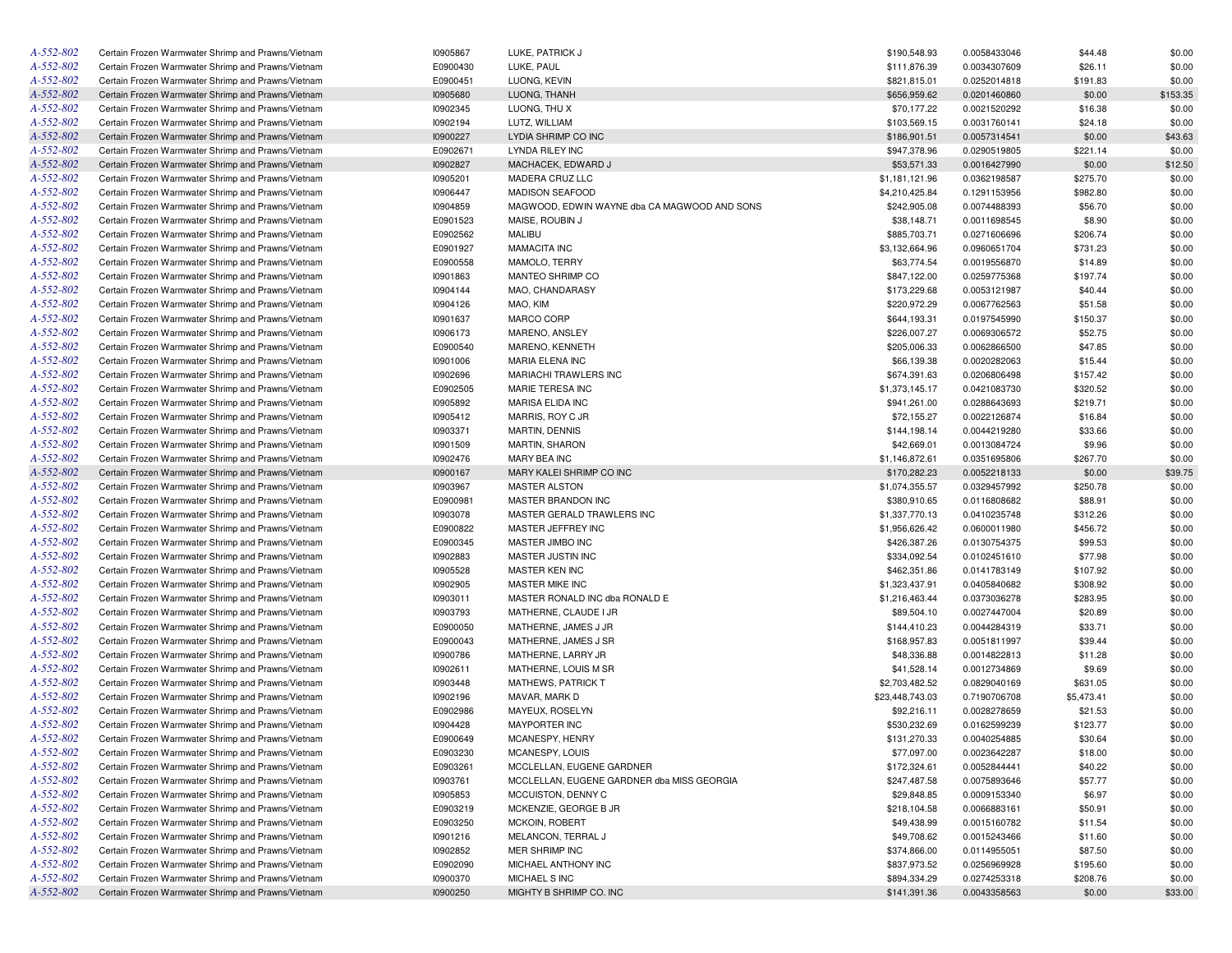| A-552-802                    | Certain Frozen Warmwater Shrimp and Prawns/Vietnam                                                       | E0902716 | MILES, RICKY DAVID                             | \$193,798.46    | 0.0059429535 | \$45.24  | \$0.00     |
|------------------------------|----------------------------------------------------------------------------------------------------------|----------|------------------------------------------------|-----------------|--------------|----------|------------|
| A-552-802                    | Certain Frozen Warmwater Shrimp and Prawns/Vietnam                                                       | 10905043 | MILITELLO AND SON INC                          | \$300,239.27    | 0.0092070288 | \$70.08  | \$0.00     |
| A-552-802                    | Certain Frozen Warmwater Shrimp and Prawns/Vietnam                                                       | 10901697 | MILLER, GERALD N JR                            | \$371,863.91    | 0.0114034441 | \$0.00   | \$86.80    |
| A-552-802                    | Certain Frozen Warmwater Shrimp and Prawns/Vietnam                                                       | 10903563 | MILLIS, RAEFORD                                | \$85,439.48     | 0.0026200562 | \$19.94  | \$0.00     |
| A-552-802                    | Certain Frozen Warmwater Shrimp and Prawns/Vietnam                                                       | 10902994 | MILLIS, TIMMIE LEE                             | \$278,687.48    | 0.0085461294 | \$65.05  | \$0.00     |
| A-552-802                    | Certain Frozen Warmwater Shrimp and Prawns/Vietnam                                                       | 10900180 | MISS ADAELISA INC                              | \$446,506.54    | 0.0136924080 | \$0.00   | \$104.22   |
| A-552-802                    | Certain Frozen Warmwater Shrimp and Prawns/Vietnam                                                       | 10905483 | MISS ADRIANNA INC                              | \$321,045.71    | 0.0098450716 | \$74.94  | \$0.00     |
| A-552-802                    | Certain Frozen Warmwater Shrimp and Prawns/Vietnam                                                       | E0902396 | MISS ASHLEIGH INC                              | \$1,335,999.79  | 0.0409692862 | \$311.85 | \$0.00     |
| A-552-802                    | Certain Frozen Warmwater Shrimp and Prawns/Vietnam                                                       | E0902404 | MISS BARBARA INC                               | \$1,200,589.43  | 0.0368168411 | \$280.24 | \$0.00     |
| A-552-802                    | Certain Frozen Warmwater Shrimp and Prawns/Vietnam                                                       | 10905471 | MISS BECKY SEAFOOD INC dba SAFE HARBOR SEAFOOD | \$31,170,620.16 | 0.9558669613 | \$0.00   | \$7,275.85 |
| A-552-802                    | Certain Frozen Warmwater Shrimp and Prawns/Vietnam                                                       | 10906011 | MISS BERNADETTE A INC                          | \$847,671.82    | 0.0259943974 | \$197.86 | \$0.00     |
| A-552-802                    | Certain Frozen Warmwater Shrimp and Prawns/Vietnam                                                       | 10906370 | MISS CANDACE NICOLE INC                        | \$794,948.83    | 0.0243776132 | \$185.56 | \$0.00     |
| A-552-802                    | Certain Frozen Warmwater Shrimp and Prawns/Vietnam                                                       | 10903066 | MISS CARLA JEAN INC                            | \$894,953.38    | 0.0274443166 | \$208.90 | \$0.00     |
| A-552-802                    | Certain Frozen Warmwater Shrimp and Prawns/Vietnam                                                       | 10904572 | MISS CAROLINE INC                              | \$815,922.56    | 0.0250207861 | \$190.45 | \$0.00     |
| A-552-802                    | Certain Frozen Warmwater Shrimp and Prawns/Vietnam                                                       | 10902959 | MISS CAROLYN LOUISE INC                        | \$1,600,585.09  | 0.0490829633 | \$373.61 | \$0.00     |
| A-552-802                    | Certain Frozen Warmwater Shrimp and Prawns/Vietnam                                                       | 10902279 | MISS CLEDA JO INC                              | \$1,190,103.57  | 0.0364952855 | \$277.79 | \$0.00     |
| A-552-802                    | Certain Frozen Warmwater Shrimp and Prawns/Vietnam                                                       | 10906059 | MISS DANIELLE GULF TRAWLER INC                 | \$793,400.75    | 0.0243301404 | \$185.20 | \$0.00     |
| A-552-802                    | Certain Frozen Warmwater Shrimp and Prawns/Vietnam                                                       | E0902439 | MISS ELLIE INC                                 | \$617,510.91    | 0.0189363662 | \$144.14 | \$0.00     |
| A-552-802                    | Certain Frozen Warmwater Shrimp and Prawns/Vietnam                                                       | 10904411 | <b>MISS EMILY INC</b>                          | \$240,719.76    | 0.0073818251 | \$0.00   | \$56.19    |
| A-552-802                    | Certain Frozen Warmwater Shrimp and Prawns/Vietnam                                                       | 10900888 | <b>MISS FINA INC</b>                           | \$686,293.72    | 0.0210456349 | \$160.19 | \$0.00     |
| A-552-802                    | Certain Frozen Warmwater Shrimp and Prawns/Vietnam                                                       | E0902400 | MISS HANNAH INC                                | \$1,458,244.77  | 0.0447180066 | \$340.38 | \$0.00     |
| A-552-802                    | Certain Frozen Warmwater Shrimp and Prawns/Vietnam                                                       | 10906129 | <b>MISS HILARY INC</b>                         | \$829,648.00    | 0.0254416854 | \$193.66 | \$0.00     |
| $A - 552 - 802$              | Certain Frozen Warmwater Shrimp and Prawns/Vietnam                                                       | 10902450 | MISS JEANETTE B                                | \$912,258.77    | 0.0279749974 | \$212.94 | \$0.00     |
| A-552-802                    | Certain Frozen Warmwater Shrimp and Prawns/Vietnam                                                       | 10901960 | MISS KANDY TRAN LLC                            | \$1,793,813.90  | 0.0550084481 | \$418.71 | \$0.00     |
| $A - 552 - 802$              | Certain Frozen Warmwater Shrimp and Prawns/Vietnam                                                       | 10904693 | <b>MISS KATHI INC</b>                          | \$1,115,765.81  | 0.0342156707 | \$260.44 | \$0.00     |
| A-552-802                    | Certain Frozen Warmwater Shrimp and Prawns/Vietnam                                                       | 10904030 | <b>MISS KELSEY</b>                             | \$944,704.26    | 0.0289699591 | \$220.51 | \$0.00     |
| A-552-802                    | Certain Frozen Warmwater Shrimp and Prawns/Vietnam                                                       | 10901031 | MISS LIZ INC                                   | \$86,707.26     | 0.0026589335 | \$20.24  | \$0.00     |
| A-552-802                    | Certain Frozen Warmwater Shrimp and Prawns/Vietnam                                                       | E0902392 | MISS LORAINE INC                               | \$1,053,803.50  | 0.0323155569 | \$245.98 | \$0.00     |
| A-552-802                    | Certain Frozen Warmwater Shrimp and Prawns/Vietnam                                                       | 10906107 | MISS MADELINE INC                              | \$867,239.77    | 0.0265944610 | \$202.43 | \$0.00     |
| A-552-802                    | Certain Frozen Warmwater Shrimp and Prawns/Vietnam                                                       | 10902237 | MISS MARIA INEZ INC                            | \$500,304.73    | 0.0153421639 | \$0.00   | \$116.78   |
| A-552-802                    | Certain Frozen Warmwater Shrimp and Prawns/Vietnam                                                       | 10904019 | <b>MISS MARIE INC</b>                          | \$653,931.87    | 0.0200532382 | \$152.64 | \$0.00     |
| A-552-802                    | Certain Frozen Warmwater Shrimp and Prawns/Vietnam                                                       | 10902953 | MISS MARILYN LOUISE INC                        | \$1,600,960.53  | 0.0490944764 | \$373.70 | \$0.00     |
| A-552-802                    | Certain Frozen Warmwater Shrimp and Prawns/Vietnam                                                       | E0902525 | <b>MISS MARISSA INC</b>                        | \$745,592.09    | 0.0228640573 | \$174.04 | \$0.00     |
| A-552-802                    | Certain Frozen Warmwater Shrimp and Prawns/Vietnam                                                       | 10906138 | <b>MISS RHIANNA INC</b>                        | \$645,313.26    | 0.0197889430 | \$150.63 | \$0.00     |
| A-552-802                    | Certain Frozen Warmwater Shrimp and Prawns/Vietnam                                                       | 10901122 | <b>MISS VERNA INC</b>                          | \$791,258.66    | 0.0242644518 | \$184.70 | \$0.00     |
| A-552-802                    | Certain Frozen Warmwater Shrimp and Prawns/Vietnam                                                       | 10906197 | MISS WINNIE INC                                | \$677,822.44    | 0.0207858577 | \$158.22 | \$0.00     |
| A-552-802                    | Certain Frozen Warmwater Shrimp and Prawns/Vietnam                                                       | 10902863 | MIZ SHIRLEY INC                                | \$622,551.00    |              | \$145.32 | \$0.00     |
| A-552-802                    | Certain Frozen Warmwater Shrimp and Prawns/Vietnam                                                       | 10900150 | MOBLEY, BRYAN A                                |                 | 0.0190909237 |          |            |
| A-552-802                    |                                                                                                          |          |                                                | \$152,614.98    | 0.0046800358 | \$35.62  | \$0.00     |
| A-552-802                    | Certain Frozen Warmwater Shrimp and Prawns/Vietnam                                                       | E0901085 | MOLL, JERRY JR                                 | \$45,984.41     | 0.0014101413 | \$10.73  | \$0.00     |
| A-552-802                    | Certain Frozen Warmwater Shrimp and Prawns/Vietnam                                                       | 10903641 | MOM AND DAD INC                                | \$391,481.19    | 0.0120050205 | \$91.38  | \$0.00     |
| A-552-802                    | Certain Frozen Warmwater Shrimp and Prawns/Vietnam                                                       | E0903327 | MOORE, CARL                                    | \$526,102.40    | 0.0161332659 | \$122.80 | \$0.00     |
|                              | Certain Frozen Warmwater Shrimp and Prawns/Vietnam                                                       | 10900222 | MOORE, RICHARD E dba JP MOORE INC              | \$457,379.15    | 0.0140258235 | \$106.76 | \$0.00     |
| A-552-802<br>A-552-802       | Certain Frozen Warmwater Shrimp and Prawns/Vietnam<br>Certain Frozen Warmwater Shrimp and Prawns/Vietnam | 10901606 | MORALES, KIMBERLY<br>MORRIS, JESSE SR          | \$296,936.01    | 0.0091057323 | \$69.31  | \$0.00     |
|                              |                                                                                                          | 10901373 |                                                | \$76,714.09     | 0.0023524865 | \$17.91  | \$0.00     |
| A-552-802                    | Certain Frozen Warmwater Shrimp and Prawns/Vietnam                                                       | E0903054 | MORRISON, STEPHEN D JR                         | \$490,680.99    | 0.0150470457 | \$114.53 | \$0.00     |
| A-552-802<br>$A - 552 - 802$ | Certain Frozen Warmwater Shrimp and Prawns/Vietnam                                                       | 10903522 | MOTLEY, KENNETH dba MISS HAZEL INC             | \$314,403.62    | 0.0096413877 | \$73.39  | \$0.00     |
|                              | Certain Frozen Warmwater Shrimp and Prawns/Vietnam                                                       | 10902227 | MUCHO LOCO INC                                 | \$514,686.37    | 0.0157831860 | \$0.00   | \$120.14   |
| A-552-802                    | Certain Frozen Warmwater Shrimp and Prawns/Vietnam                                                       | E0900202 | MUND, MARK E dba LITTLE ARTHUR AND LITTLE MARK | \$799,238.81    | 0.0245091682 | \$186.56 | \$0.00     |
| A-552-802                    | Certain Frozen Warmwater Shrimp and Prawns/Vietnam                                                       | E0902480 | MUTH, GARY J SR                                | \$148,650.29    | 0.0045584560 | \$34.70  | \$0.00     |
| A-552-802                    | Certain Frozen Warmwater Shrimp and Prawns/Vietnam                                                       | 10901563 | NACCIO, ANDREW                                 | \$110,261.83    | 0.0033812494 | \$25.74  | \$0.00     |
| A-552-802                    | Certain Frozen Warmwater Shrimp and Prawns/Vietnam                                                       | 10902146 | NACIO, LANCE M                                 | \$684,953.84    | 0.0210045467 | \$159.88 | \$0.00     |
| $A - 552 - 802$              | Certain Frozen Warmwater Shrimp and Prawns/Vietnam                                                       | 10902271 | NANCY JOY INC                                  | \$687,890.07    | 0.0210945880 | \$160.57 | \$0.00     |
| A-552-802                    | Certain Frozen Warmwater Shrimp and Prawns/Vietnam                                                       | 10900761 | NAQUIN, ANTOINE JR                             | \$157,902.93    | 0.0048421941 | \$36.86  | \$0.00     |
| A-552-802                    | Certain Frozen Warmwater Shrimp and Prawns/Vietnam                                                       | 10903712 | <b>NAUTILUS LLC</b>                            | \$784,733.71    | 0.0240643601 | \$183.17 | \$0.00     |
| A-552-802                    | Certain Frozen Warmwater Shrimp and Prawns/Vietnam                                                       | E0900386 | NEELY, BOBBY H                                 | \$90,482.11     | 0.0027746917 | \$21.12  | \$0.00     |
| A-552-802                    | Certain Frozen Warmwater Shrimp and Prawns/Vietnam                                                       | E0901518 | NELSON, GORDON KENT SR                         | \$125,431.57    | 0.0038464391 | \$29.28  | \$0.00     |
| A-552-802                    | Certain Frozen Warmwater Shrimp and Prawns/Vietnam                                                       | E0902609 | NELSON, GORDON W III                           | \$205,074.23    | 0.0062887321 | \$47.87  | \$0.00     |
| A-552-802                    | Certain Frozen Warmwater Shrimp and Prawns/Vietnam                                                       | E0902614 | NELSONS QUALITY SHRIMP COMPANY                 | \$1,221,183.85  | 0.0374483822 | \$285.05 | \$0.00     |
| A-552-802                    | Certain Frozen Warmwater Shrimp and Prawns/Vietnam                                                       | 10902368 | <b>NEW WAY INC</b>                             | \$993,298.49    | 0.0304601322 | \$231.86 | \$0.00     |
| A-552-802                    | Certain Frozen Warmwater Shrimp and Prawns/Vietnam                                                       | E0902570 | NGO, DUC NGOC                                  | \$1,305,855.00  | 0.0400448770 | \$304.81 | \$0.00     |
| $A - 552 - 802$              | Certain Frozen Warmwater Shrimp and Prawns/Vietnam                                                       | E0902582 | NGO, TAI RICH                                  | \$120,597.56    | 0.0036982011 | \$0.00   | \$28.15    |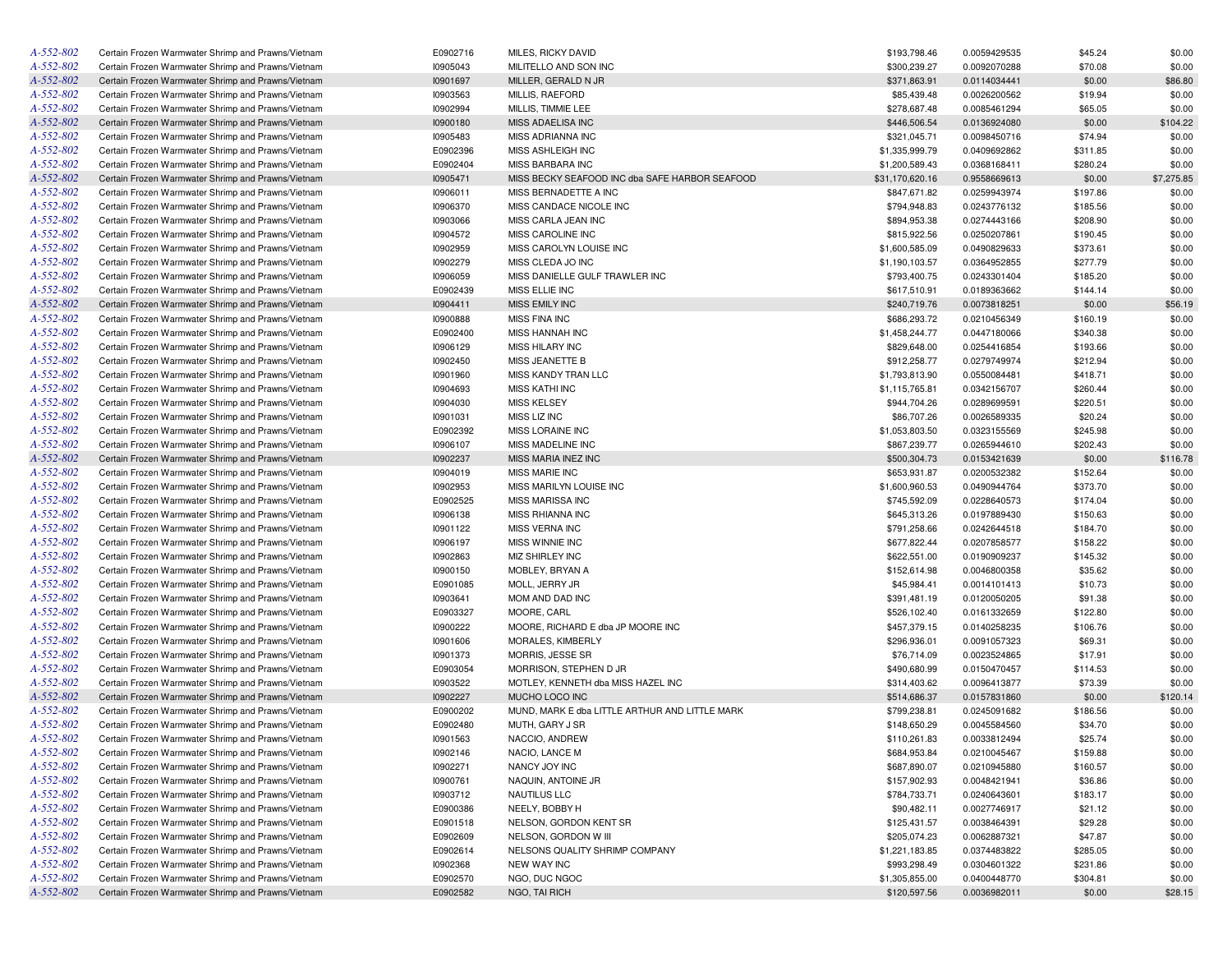| A-552-802 | Certain Frozen Warmwater Shrimp and Prawns/Vietnam | 10902363 | NGO, VU HOANG                                              | \$312,545.37   | 0.0095844032 | \$72.95  | \$0.00  |
|-----------|----------------------------------------------------|----------|------------------------------------------------------------|----------------|--------------|----------|---------|
| A-552-802 | Certain Frozen Warmwater Shrimp and Prawns/Vietnam | E0901962 | NGUYEN, ANDY THUY                                          | \$933,878.70   | 0.0286379864 | \$217.99 | \$0.00  |
| A-552-802 | Certain Frozen Warmwater Shrimp and Prawns/Vietnam | E0901942 | NGUYEN, BA                                                 | \$86,303.00    | 0.0026465366 | \$20.14  | \$0.00  |
| A-552-802 | Certain Frozen Warmwater Shrimp and Prawns/Vietnam | E0900298 | NGUYEN, BAY VAN                                            | \$188,824.45   | 0.0057904223 | \$44.08  | \$0.00  |
| A-552-802 | Certain Frozen Warmwater Shrimp and Prawns/Vietnam | 10904262 | NGUYEN, BE                                                 | \$59,706.60    | 0.0018309410 | \$13.94  | \$0.00  |
| A-552-802 | Certain Frozen Warmwater Shrimp and Prawns/Vietnam | 10904903 | NGUYEN, BIEN                                               | \$117,337.68   | 0.0035982348 | \$27.39  | \$0.00  |
| A-552-802 | Certain Frozen Warmwater Shrimp and Prawns/Vietnam | 10901978 | NGUYEN, BINH V                                             | \$220,475.65   | 0.0067610265 | \$51.46  | \$0.00  |
| A-552-802 | Certain Frozen Warmwater Shrimp and Prawns/Vietnam | 10904156 | NGUYEN, BINH V                                             | \$202,631.00   | 0.0062138089 | \$47.30  | \$0.00  |
| A-552-802 | Certain Frozen Warmwater Shrimp and Prawns/Vietnam | E0901970 | NGUYEN, BINH VAN                                           | \$637,563.43   | 0.0195512895 | \$148.82 | \$0.00  |
| A-552-802 | Certain Frozen Warmwater Shrimp and Prawns/Vietnam | 10902305 | NGUYEN, CAN VAN                                            | \$88,197.75    | 0.0027046403 | \$20.59  | \$0.00  |
| A-552-802 | Certain Frozen Warmwater Shrimp and Prawns/Vietnam | 10902289 | NGUYEN, CANH dba SIM CORPORATION                           | \$276,958.37   | 0.0084931052 | \$64.65  | \$0.00  |
| A-552-802 | Certain Frozen Warmwater Shrimp and Prawns/Vietnam | 10905859 | <b>NGUYEN, CHAM VAN</b>                                    | \$127,042.00   | 0.0038958240 | \$0.00   | \$29.65 |
| A-552-802 | Certain Frozen Warmwater Shrimp and Prawns/Vietnam | 10904009 | NGUYEN, CHUC                                               | \$214,904.00   | 0.0065901683 | \$0.00   | \$50.16 |
| A-552-802 | Certain Frozen Warmwater Shrimp and Prawns/Vietnam | E0901850 | NGUYEN, CHUC TAN                                           | \$1,409,877.75 | 0.0432348010 | \$329.09 | \$0.00  |
| A-552-802 | Certain Frozen Warmwater Shrimp and Prawns/Vietnam | 10900161 | NGUYEN, DAN V                                              | \$943,609.79   | 0.0289363772 | \$220.26 | \$0.00  |
| A-552-802 |                                                    | E0902566 | NGUYEN, DANG                                               |                |              |          | \$0.00  |
| A-552-802 | Certain Frozen Warmwater Shrimp and Prawns/Vietnam |          |                                                            | \$1,529,919.87 | 0.0469159693 | \$357.11 |         |
|           | Certain Frozen Warmwater Shrimp and Prawns/Vietnam | E0901958 | NGUYEN, DAY                                                | \$41,645.88    | 0.0012770975 | \$9.72   | \$0.00  |
| A-552-802 | Certain Frozen Warmwater Shrimp and Prawns/Vietnam | 10905865 | NGUYEN, DEN                                                | \$151,465.79   | 0.0046447951 | \$35.36  | \$0.00  |
| A-552-802 | Certain Frozen Warmwater Shrimp and Prawns/Vietnam | E0902906 | NGUYEN, DINH                                               | \$61,190.88    | 0.0018764574 | \$14.28  | \$0.00  |
| A-552-802 | Certain Frozen Warmwater Shrimp and Prawns/Vietnam | E0902062 | NGUYEN, DINH dba BIG LUCAS                                 | \$1,083,104.72 | 0.0332140975 | \$252.82 | \$0.00  |
| A-552-802 | Certain Frozen Warmwater Shrimp and Prawns/Vietnam | E0902066 | NGUYEN, DINH dba ST LUCAS                                  | \$817,128.26   | 0.0250577596 | \$190.73 | \$0.00  |
| A-552-802 | Certain Frozen Warmwater Shrimp and Prawns/Vietnam | 10904296 | NGUYEN, DUNG                                               | \$51,329.50    | 0.0015740519 | \$11.98  | \$0.00  |
| A-552-802 | Certain Frozen Warmwater Shrimp and Prawns/Vietnam | 10900569 | NGUYEN, DUNG ANH AND XUAN DUONG AKA NGUYEN, DUNG ANH & DUC | \$510,010.01   | 0.0156397825 | \$119.05 | \$0.00  |
| A-552-802 | Certain Frozen Warmwater Shrimp and Prawns/Vietnam | 10904043 | NGUYEN, ELIZABETH                                          | \$2,737,496.36 | 0.0839470730 | \$638.99 | \$0.00  |
| A-552-802 | Certain Frozen Warmwater Shrimp and Prawns/Vietnam | 10902298 | NGUYEN, GIAU V                                             | \$142,751.05   | 0.0043775521 | \$33.32  | \$0.00  |
| A-552-802 | Certain Frozen Warmwater Shrimp and Prawns/Vietnam | 10900742 | NGUYEN, HA T                                               | \$351,191.25   | 0.0107695038 | \$81.98  | \$0.00  |
| A-552-802 | Certain Frozen Warmwater Shrimp and Prawns/Vietnam | 10905627 | NGUYEN, HAI dba JIMMY BOY                                  | \$160,434.51   | 0.0049198266 | \$37.45  | \$0.00  |
| A-552-802 | Certain Frozen Warmwater Shrimp and Prawns/Vietnam | E0902558 | NGUYEN, HAN VAN                                            | \$629,671.00   | 0.0193092631 | \$146.98 | \$0.00  |
| A-552-802 | Certain Frozen Warmwater Shrimp and Prawns/Vietnam | 10903919 | NGUYEN, HAN VAN                                            | \$712,717.05   | 0.0218559232 | \$166.36 | \$0.00  |
| A-552-802 | Certain Frozen Warmwater Shrimp and Prawns/Vietnam | 10906442 | NGUYEN, HANH                                               | \$479,864.20   | 0.0147153420 | \$112.01 | \$0.00  |
| A-552-802 | Certain Frozen Warmwater Shrimp and Prawns/Vietnam | E0901854 | NGUYEN, HAO VAN                                            | \$715,069.26   | 0.0219280552 | \$166.91 | \$0.00  |
| A-552-802 | Certain Frozen Warmwater Shrimp and Prawns/Vietnam | E0903108 | NGUYEN, HARRY V dba MISS JENIFER                           | \$871,421.96   | 0.0267227106 | \$203.41 | \$0.00  |
| A-552-802 | Certain Frozen Warmwater Shrimp and Prawns/Vietnam | 10902483 | NGUYEN, HENRI HIEP                                         | \$108,106.30   | 0.0033151487 | \$25.23  | \$0.00  |
| A-552-802 | Certain Frozen Warmwater Shrimp and Prawns/Vietnam | 10904150 | NGUYEN, HENRY TRANG                                        | \$202,137.47   | 0.0061986745 | \$47.18  | \$0.00  |
| A-552-802 | Certain Frozen Warmwater Shrimp and Prawns/Vietnam | E0900292 | NGUYEN, HIEN                                               | \$642,281.93   | 0.0196959853 | \$149.92 | \$0.00  |
| A-552-802 | Certain Frozen Warmwater Shrimp and Prawns/Vietnam | E0902492 | NGUYEN, HIEN THI dba BOSSY LADY                            | \$67,547.65    | 0.0020713918 | \$0.00   | \$15.77 |
| A-552-802 | Certain Frozen Warmwater Shrimp and Prawns/Vietnam | E0902496 | NGUYEN, HIEN THI dba BOSSY LADY II                         | \$96,242.40    | 0.0029513346 | \$0.00   | \$22.46 |
| A-552-802 | Certain Frozen Warmwater Shrimp and Prawns/Vietnam | 10900848 | NGUYEN, HOA                                                | \$449,579.58   | 0.0137866448 | \$104.94 | \$0.00  |
| A-552-802 | Certain Frozen Warmwater Shrimp and Prawns/Vietnam | 10903318 | NGUYEN, HOA MINH                                           | \$1,724,721.23 | 0.0528896773 | \$402.58 | \$0.00  |
| A-552-802 | Certain Frozen Warmwater Shrimp and Prawns/Vietnam | 10902010 | NGUYEN, HOA T                                              | \$92,636.24    | 0.0028407494 | \$21.62  | \$0.00  |
| A-552-802 | Certain Frozen Warmwater Shrimp and Prawns/Vietnam | 10903204 | NGUYEN, HOANG                                              | \$410,259.86   | 0.0125808804 | \$95.76  | \$0.00  |
| A-552-802 | Certain Frozen Warmwater Shrimp and Prawns/Vietnam | 10905848 | NGUYEN, HOANG                                              | \$169,568.12   | 0.0051999146 | \$39.58  | \$0.00  |
| A-552-802 | Certain Frozen Warmwater Shrimp and Prawns/Vietnam | E0902965 | NGUYEN, HOANG dba TUAN KIET                                | \$2,047,819.47 | 0.0627976910 | \$478.00 | \$0.00  |
| A-552-802 | Certain Frozen Warmwater Shrimp and Prawns/Vietnam | E0901938 | NGUYEN, HOANG XUAN                                         | \$659,854.23   | 0.0202348511 | \$154.02 | \$0.00  |
| A-552-802 | Certain Frozen Warmwater Shrimp and Prawns/Vietnam | E0901884 | NGUYEN, HUNG MANH                                          | \$1,026,714.16 | 0.0314848450 | \$239.66 | \$0.00  |
| A-552-802 | Certain Frozen Warmwater Shrimp and Prawns/Vietnam | 10901924 | NGUYEN, HUNG V                                             | \$184,927.94   | 0.0056709333 | \$43.17  | \$0.00  |
| A-552-802 | Certain Frozen Warmwater Shrimp and Prawns/Vietnam | 10904649 | NGUYEN, JACKIE TIN                                         | \$869,387.21   | 0.0266603137 | \$202.93 | \$0.00  |
| A-552-802 | Certain Frozen Warmwater Shrimp and Prawns/Vietnam | I0904275 | NGUYEN, JEFFERSON                                          | \$56,946.43    | 0.0017462986 | \$13.29  | \$0.00  |
| A-552-802 | Certain Frozen Warmwater Shrimp and Prawns/Vietnam | E0903129 | NGUYEN, JENNIFER T.                                        | \$167,510.01   | 0.0051368014 | \$39.10  | \$0.00  |
| A-552-802 | Certain Frozen Warmwater Shrimp and Prawns/Vietnam | 10904381 | NGUYEN, JOE                                                | \$521,925.43   | 0.0160051764 | \$121.83 | \$0.00  |
| A-552-802 | Certain Frozen Warmwater Shrimp and Prawns/Vietnam | 10901158 | NGUYEN, KHAI                                               | \$2,636,604.80 | 0.0808531690 | \$615.44 | \$0.00  |
| A-552-802 | Certain Frozen Warmwater Shrimp and Prawns/Vietnam | 10902872 | NGUYEN, KHANH                                              | \$562,782.04   | 0.0172580704 | \$131.36 | \$0.00  |
| A-552-802 | Certain Frozen Warmwater Shrimp and Prawns/Vietnam | 10905796 | NGUYEN, KIM MAI                                            | \$1,636,335.43 | 0.0501792703 | \$381.95 | \$0.00  |
| A-552-802 | Certain Frozen Warmwater Shrimp and Prawns/Vietnam | 10905814 | NGUYEN, KIM THOA                                           | \$48,159.61    | 0.0014768452 | \$11.24  | \$0.00  |
| A-552-802 | Certain Frozen Warmwater Shrimp and Prawns/Vietnam | E0901982 | NGUYEN, LAM VAN                                            | \$30,673.79    | 0.0009406313 | \$7.16   | \$0.00  |
| A-552-802 | Certain Frozen Warmwater Shrimp and Prawns/Vietnam | 10900608 | NGUYEN, LAM VAN dba LNN CORPORATION                        | \$1,041,216.61 | 0.0319295719 | \$243.04 | \$0.00  |
| A-552-802 | Certain Frozen Warmwater Shrimp and Prawns/Vietnam | E0902643 | NGUYEN, LAN XUAN                                           | \$61,240.62    | 0.0018779827 | \$14.29  | \$0.00  |
| A-552-802 | Certain Frozen Warmwater Shrimp and Prawns/Vietnam | 10900178 | NGUYEN, LANG                                               | \$301,277.01   | 0.0092388518 | \$70.32  | \$0.00  |
| A-552-802 | Certain Frozen Warmwater Shrimp and Prawns/Vietnam | 10901665 | NGUYEN, LAP                                                | \$842,130.30   | 0.0258244631 | \$196.57 | \$0.00  |
| A-552-802 | Certain Frozen Warmwater Shrimp and Prawns/Vietnam | 10904186 | NGUYEN, LAP VAN                                            | \$256,763.94   | 0.0078738301 | \$59.93  | \$0.00  |
| A-552-802 | Certain Frozen Warmwater Shrimp and Prawns/Vietnam | 10906361 | NGUYEN, LIEN THI                                           |                | 0.0033838192 |          | \$0.00  |
|           |                                                    |          |                                                            | \$110,345.63   |              | \$25.76  |         |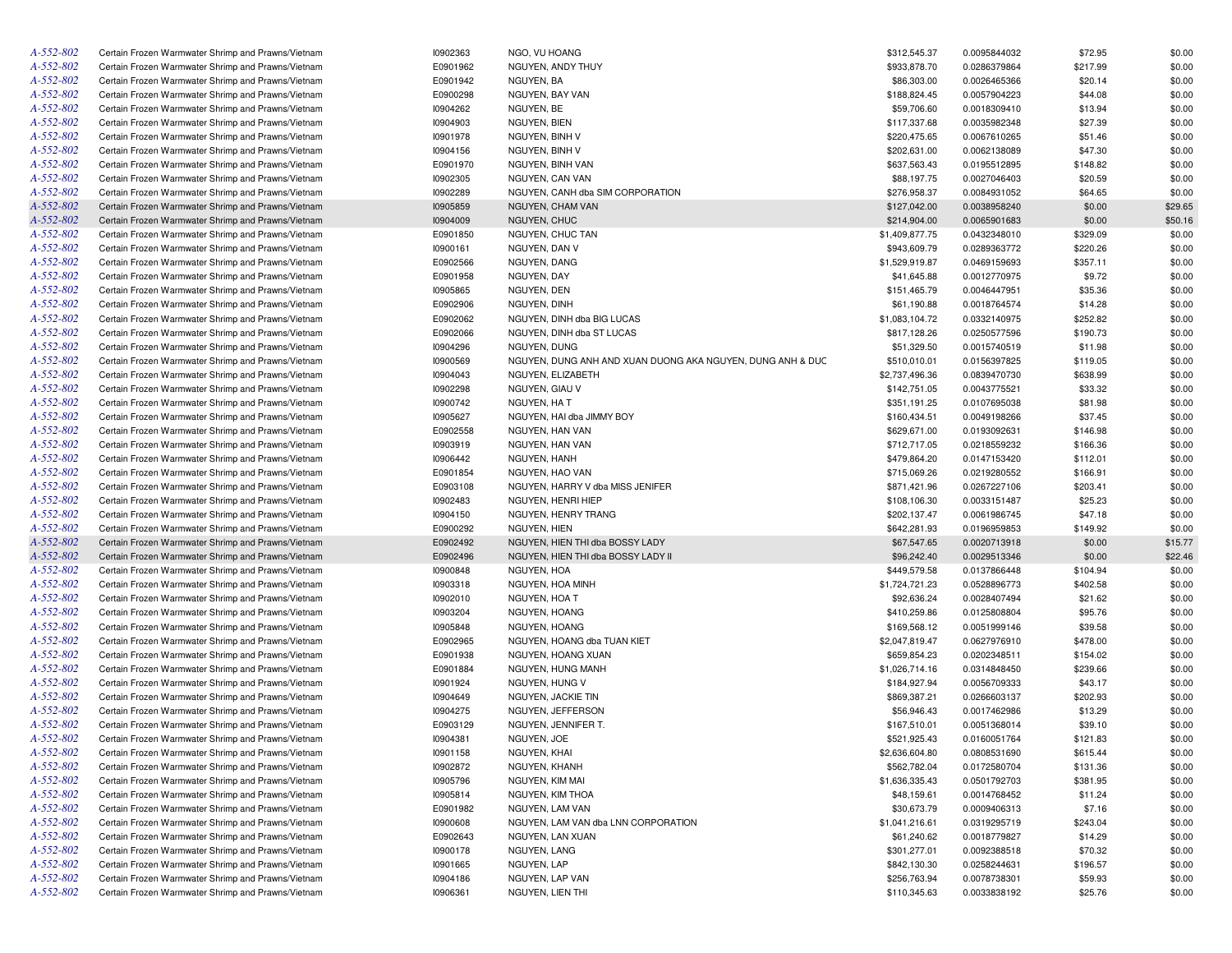| A-552-802 | Certain Frozen Warmwater Shrimp and Prawns/Vietnam | 10905750 | NGUYEN, LISA                                    | \$600,014.10   | 0.0183998153 | \$0.00     | \$140.06 |
|-----------|----------------------------------------------------|----------|-------------------------------------------------|----------------|--------------|------------|----------|
| A-552-802 | Certain Frozen Warmwater Shrimp and Prawns/Vietnam | 10902095 | NGUYEN, LONG THANH                              | \$94,675.50    | 0.0029032846 | \$22.10    | \$0.00   |
| A-552-802 | Certain Frozen Warmwater Shrimp and Prawns/Vietnam | 10904221 | NGUYEN, LUOM T                                  | \$187,347.20   | 0.0057451215 | \$43.73    | \$0.00   |
| A-552-802 | Certain Frozen Warmwater Shrimp and Prawns/Vietnam | 10902329 | NGUYEN, MAO V                                   | \$73,664.00    | 0.0022589536 | \$17.19    | \$0.00   |
| A-552-802 | Certain Frozen Warmwater Shrimp and Prawns/Vietnam | 10901093 | NGUYEN, MARY                                    | \$105,653.00   | 0.0032399167 | \$24.66    | \$0.00   |
| A-552-802 | Certain Frozen Warmwater Shrimp and Prawns/Vietnam | E0902550 | NGUYEN, MARY                                    | \$506,285.29   | 0.0155255615 | \$118.18   | \$0.00   |
| A-552-802 | Certain Frozen Warmwater Shrimp and Prawns/Vietnam | 10906312 | NGUYEN, MARY D                                  | \$315,920.01   | 0.0096878887 | \$73.74    | \$0.00   |
| A-552-802 | Certain Frozen Warmwater Shrimp and Prawns/Vietnam | 10900204 | NGUYEN, MINH                                    | \$206,592.69   | 0.0063352967 | \$48.22    | \$0.00   |
| A-552-802 | Certain Frozen Warmwater Shrimp and Prawns/Vietnam | E0903120 | NGUYEN, MINH                                    | \$646,415.62   | 0.0198227476 | \$150.89   | \$0.00   |
| A-552-802 | Certain Frozen Warmwater Shrimp and Prawns/Vietnam | 10902733 | NGUYEN, MINH Q                                  | \$1,223,199.10 | 0.0375101811 | \$285.52   | \$0.00   |
| A-552-802 | Certain Frozen Warmwater Shrimp and Prawns/Vietnam | 10902745 | NGUYEN, MUOI                                    | \$429,351.38   | 0.0131663341 | \$100.22   | \$0.00   |
| A-552-802 | Certain Frozen Warmwater Shrimp and Prawns/Vietnam | 10905402 | NGUYEN, MY                                      | \$70,165.96    | 0.0021516839 | \$16.38    | \$0.00   |
| A-552-802 | Certain Frozen Warmwater Shrimp and Prawns/Vietnam | 10900039 | NGUYEN, NAM VAN                                 | \$486,746.05   | 0.0149263783 | \$113.62   | \$0.00   |
| A-552-802 | Certain Frozen Warmwater Shrimp and Prawns/Vietnam | E0903074 | NGUYEN, NAM VAN                                 | \$40,848.04    | 0.0012526312 | \$9.53     | \$0.00   |
| A-552-802 | Certain Frozen Warmwater Shrimp and Prawns/Vietnam | E0901302 | NGUYEN, NGHIEP                                  | \$1,057,042.66 | 0.0324148878 | \$246.74   | \$0.00   |
| A-552-802 | Certain Frozen Warmwater Shrimp and Prawns/Vietnam | E0901306 | NGUYEN, NGHIEP dba BETHANY INC                  | \$727,466.70   | 0.0223082306 | \$169.81   | \$0.00   |
| A-552-802 | Certain Frozen Warmwater Shrimp and Prawns/Vietnam | 10902357 | NGUYEN, NGOC VAN                                | \$95,005.09    | 0.0029133917 | \$22.18    | \$0.00   |
| A-552-802 | Certain Frozen Warmwater Shrimp and Prawns/Vietnam |          | NGUYEN, NUONG dba CAPT SANG LLC                 |                |              |            |          |
| A-552-802 |                                                    | 10901990 |                                                 | \$756,174.17   | 0.0231885635 | \$176.51   | \$0.00   |
|           | Certain Frozen Warmwater Shrimp and Prawns/Vietnam | 10902739 | NGUYEN, QUANG                                   | \$59,000.00    | 0.0018092727 | \$13.77    | \$0.00   |
| A-552-802 | Certain Frozen Warmwater Shrimp and Prawns/Vietnam | E0903116 | NGUYEN, QUANG                                   | \$11,686.33    | 0.0003583688 | \$2.73     | \$0.00   |
| A-552-802 | Certain Frozen Warmwater Shrimp and Prawns/Vietnam | 10902679 | NGUYEN, QUANG KHIEM                             | \$561,275.66   | 0.0172118763 | \$131.01   | \$0.00   |
| A-552-802 | Certain Frozen Warmwater Shrimp and Prawns/Vietnam | E0900835 | NGUYEN, QUYEN                                   | \$151,431.89   | 0.0046437556 | \$35.35    | \$0.00   |
| A-552-802 | Certain Frozen Warmwater Shrimp and Prawns/Vietnam | 10905383 | NGUYEN, ROE VAN                                 | \$399,965.02   | 0.0122651826 | \$93.36    | \$0.00   |
| A-552-802 | Certain Frozen Warmwater Shrimp and Prawns/Vietnam | 10905650 | NGUYEN, ROSE dba R & C MARINE INC               | \$838,591.01   | 0.0257159285 | \$195.74   | \$0.00   |
| A-552-802 | Certain Frozen Warmwater Shrimp and Prawns/Vietnam | 10905737 | NGUYEN, ROSE dba S AND T MARINE INC             | \$862,119.99   | 0.0264374597 | \$201.24   | \$0.00   |
| A-552-802 | Certain Frozen Warmwater Shrimp and Prawns/Vietnam | E0902014 | NGUYEN, SAM dba L AND J SPECIALTY INC           | \$572,901.26   | 0.0175683828 | \$133.73   | \$0.00   |
| A-552-802 | Certain Frozen Warmwater Shrimp and Prawns/Vietnam | 10902561 | <b>NGUYEN, SANG VAN</b>                         | \$463,265.16   | 0.0142063218 | \$108.14   | \$0.00   |
| A-552-802 | Certain Frozen Warmwater Shrimp and Prawns/Vietnam | 10900754 | NGUYEN, SAU                                     | \$143,661.16   | 0.0044054612 | \$33.53    | \$0.00   |
| A-552-802 | Certain Frozen Warmwater Shrimp and Prawns/Vietnam | 10904872 | NGUYEN, SCOTTY VAN                              | \$364,350.29   | 0.0111730342 | \$0.00     | \$85.05  |
| A-552-802 | Certain Frozen Warmwater Shrimp and Prawns/Vietnam | E0901037 | NGUYEN, SON V                                   | \$151,968.16   | 0.0046602006 | \$35.47    | \$0.00   |
| A-552-802 | Certain Frozen Warmwater Shrimp and Prawns/Vietnam | 10905314 | NGUYEN, STEVE Q                                 | \$3,638,556.64 | 0.1115786616 | \$849.31   | \$0.00   |
| A-552-802 | Certain Frozen Warmwater Shrimp and Prawns/Vietnam | 10905103 | NGUYEN, STEVEN Q dba SEAFOOD ENTERPRISES INC    | \$7,563,313.05 | 0.2319338218 | \$1,765.43 | \$0.00   |
| A-552-802 | Certain Frozen Warmwater Shrimp and Prawns/Vietnam | 10902404 | NGUYEN, SUNG                                    | \$78,287.72    | 0.0024007429 | \$18.27    | \$0.00   |
| A-552-802 | Certain Frozen Warmwater Shrimp and Prawns/Vietnam | E0902002 | NGUYEN, TAM MINH                                | \$829,704.00   | 0.0254434027 | \$193.67   | \$0.00   |
| A-552-802 | Certain Frozen Warmwater Shrimp and Prawns/Vietnam | 10902351 | NGUYEN, TAM VAN                                 | \$186,376.29   | 0.0057153479 | \$43.50    | \$0.00   |
| A-552-802 | Certain Frozen Warmwater Shrimp and Prawns/Vietnam | 10903842 | NGUYEN, TAN                                     | \$428,355.62   | 0.0131357985 | \$99.99    | \$0.00   |
| A-552-802 | Certain Frozen Warmwater Shrimp and Prawns/Vietnam | E0900194 | NGUYEN, THANH                                   | \$79,235.67    | 0.0024298124 | \$18.50    | \$0.00   |
| A-552-802 | Certain Frozen Warmwater Shrimp and Prawns/Vietnam | E0901346 | NGUYEN, THANH VAN dba ST MARTIN AQUACULTURE INC | \$6,153,569.63 | 0.1887031401 | \$1,436.37 | \$0.00   |
| A-552-802 | Certain Frozen Warmwater Shrimp and Prawns/Vietnam | 10905633 | NGUYEN, THOMAS                                  | \$577,214.14   | 0.0177006400 | \$134.73   | \$0.00   |
| A-552-802 | Certain Frozen Warmwater Shrimp and Prawns/Vietnam | 10905764 | NGUYEN, THU VAN                                 | \$7,365,452.16 | 0.2258662914 | \$1,719.25 | \$0.00   |
| A-552-802 | Certain Frozen Warmwater Shrimp and Prawns/Vietnam | 10903195 | NGUYEN, THUONG VAN                              | \$321,927.10   | 0.0098721000 | \$75.14    | \$0.00   |
| A-552-802 | Certain Frozen Warmwater Shrimp and Prawns/Vietnam | 10905451 | NGUYEN, TRICH VAN                               | \$865,452.25   | 0.0265396456 | \$202.01   | \$0.00   |
| A-552-802 | Certain Frozen Warmwater Shrimp and Prawns/Vietnam | E0900246 | NGUYEN, TRUNG VAN                               | \$37,308.19    | 0.0011440795 | \$8.71     | \$0.00   |
| A-552-802 | Certain Frozen Warmwater Shrimp and Prawns/Vietnam | 10902260 | NGUYEN, TUAN                                    | \$223,902.09   | 0.0068661005 | \$52.26    | \$0.00   |
| A-552-802 | Certain Frozen Warmwater Shrimp and Prawns/Vietnam | 10901117 | NGUYEN, TUAN                                    | \$2,594,399.85 | 0.0795589272 | \$605.59   | \$0.00   |
| A-552-802 | Certain Frozen Warmwater Shrimp and Prawns/Vietnam | 10901911 | NGUYEN. TUAN H                                  | \$104,732.13   | 0.0032116776 | \$24.45    | \$0.00   |
| A-552-802 | Certain Frozen Warmwater Shrimp and Prawns/Vietnam | 10904642 | NGUYEN, TUAN VAN                                | \$391,279.88   | 0.0119988472 | \$91.33    | \$0.00   |
| A-552-802 | Certain Frozen Warmwater Shrimp and Prawns/Vietnam | 10903145 | NGUYEN, TUNG                                    | \$287,208.35   | 0.0088074274 | \$67.04    | \$0.00   |
| A-552-802 | Certain Frozen Warmwater Shrimp and Prawns/Vietnam | 10902947 | NGUYEN, TUYEN JASON                             | \$2,483,623.57 | 0.0761619019 | \$0.00     | \$579.73 |
| A-552-802 | Certain Frozen Warmwater Shrimp and Prawns/Vietnam | 10901918 | NGUYEN, VAN H                                   | \$76,247.60    | 0.0023381813 | \$17.80    | \$0.00   |
| A-552-802 | Certain Frozen Warmwater Shrimp and Prawns/Vietnam | E0900843 | NGUYEN, VU                                      | \$130,684.29   | 0.0040075172 | \$30.50    | \$0.00   |
| A-552-802 | Certain Frozen Warmwater Shrimp and Prawns/Vietnam | 10901966 | NIGHT STAR INC                                  | \$1,294,585.80 | 0.0396992998 | \$302.18   | \$0.00   |
| A-552-802 | Certain Frozen Warmwater Shrimp and Prawns/Vietnam | 10906248 | NORMA MARTHA INC                                | \$999,961.00   | 0.0306644423 | \$0.00     | \$233.41 |
| A-552-802 | Certain Frozen Warmwater Shrimp and Prawns/Vietnam | 10906202 | NORMAN, DAVID N                                 | \$44,665.28    | 0.0013696893 | \$0.00     | \$10.43  |
| A-552-802 | Certain Frozen Warmwater Shrimp and Prawns/Vietnam | 10902922 | NORRIS, CANDACE                                 | \$33,292.53    | 0.0010209367 | \$7.77     | \$0.00   |
| A-552-802 | Certain Frozen Warmwater Shrimp and Prawns/Vietnam | 10903725 | NORRIS, DEBBIE                                  | \$108,696.91   | 0.0033332601 | \$0.00     | \$25.37  |
| A-552-802 | Certain Frozen Warmwater Shrimp and Prawns/Vietnam | 10905195 | NUESTRA CRUZ LLC                                | \$311,292.85   | 0.0095459939 | \$72.66    | \$0.00   |
| A-552-802 | Certain Frozen Warmwater Shrimp and Prawns/Vietnam | E0900092 | NUNEZ SEAFOOD                                   | \$4,469,961.30 | 0.1370742161 | \$1,043.38 | \$0.00   |
| A-552-802 | Certain Frozen Warmwater Shrimp and Prawns/Vietnam | 10900028 | NUNEZ, CONRAD J                                 | \$165,774.22   | 0.0050835723 | \$38.70    | \$0.00   |
| A-552-802 | Certain Frozen Warmwater Shrimp and Prawns/Vietnam | 10905826 | OCEAN BREEZE INC                                | \$418,401.83   | 0.0128305592 | \$97.66    | \$0.00   |
| A-552-802 | Certain Frozen Warmwater Shrimp and Prawns/Vietnam | 10904233 | OCEAN EMPEROR INC                               | \$599,244.87   | 0.0183762264 | \$139.88   | \$0.00   |
|           |                                                    |          |                                                 |                |              |            |          |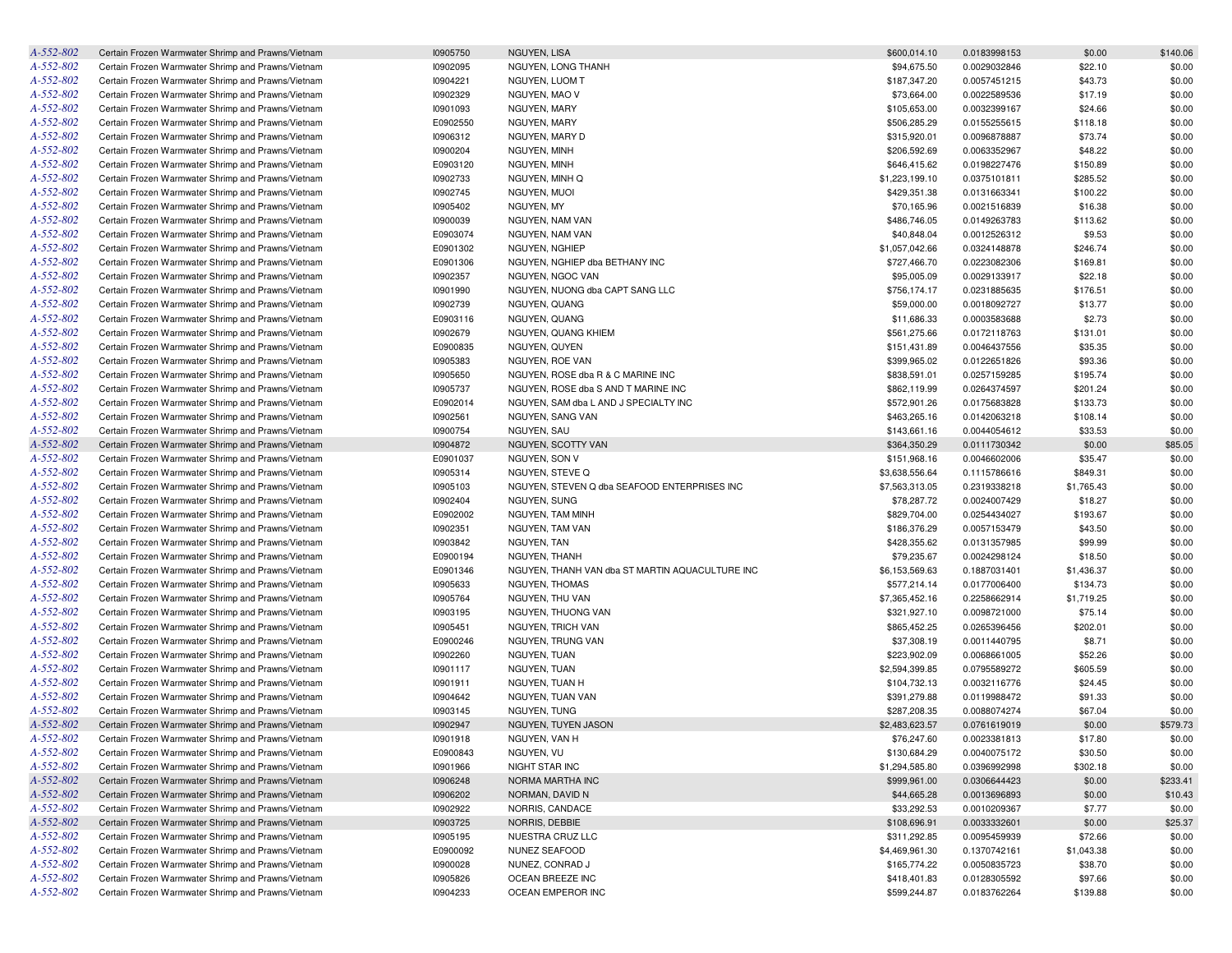| A-552-802 | Certain Frozen Warmwater Shrimp and Prawns/Vietnam | E0901334 | OCEAN HARVEST WHOLESALE INC                    | \$30,326,026.96 | 0.9299669718 | \$7,078.71  | \$0.00     |
|-----------|----------------------------------------------------|----------|------------------------------------------------|-----------------|--------------|-------------|------------|
| A-552-802 | Certain Frozen Warmwater Shrimp and Prawns/Vietnam | E0902387 | OCEAN SPRINGS SEAFOOD MARKET INC               | \$20,632,696.58 | 0.6327148091 | \$4,816.09  | \$0.00     |
| A-552-802 | Certain Frozen Warmwater Shrimp and Prawns/Vietnam | E0902517 | OCEAN WIND INC                                 | \$1,778,977.35  | 0.0545534758 | \$415.25    | \$0.00     |
| A-552-802 | Certain Frozen Warmwater Shrimp and Prawns/Vietnam | 10905189 | OCEANICA CRUZ LLC                              | \$1,324,281.21  | 0.0406099285 | \$309.11    | \$0.00     |
| A-552-802 | Certain Frozen Warmwater Shrimp and Prawns/Vietnam | 10903706 | <b>ODIN LLC</b>                                | \$624,982.11    | 0.0191654753 | \$145.88    | \$0.00     |
| A-552-802 | Certain Frozen Warmwater Shrimp and Prawns/Vietnam | 10903588 | OLANDER, RODNEY P                              | \$117,773.25    | 0.0036115919 | \$27.49     | \$0.00     |
| A-552-802 | Certain Frozen Warmwater Shrimp and Prawns/Vietnam | E0900390 | OLDS, MALCOLM D JR                             | \$366,198.32    | 0.0112297052 | \$85.48     | \$0.00     |
| A-552-802 | Certain Frozen Warmwater Shrimp and Prawns/Vietnam | 10902089 | OPEN SEA INC                                   | \$845,017.94    | 0.0259130144 | \$197.24    | \$0.00     |
| A-552-802 | Certain Frozen Warmwater Shrimp and Prawns/Vietnam | 10900192 | OUR GRANDKIDS INC                              | \$550,052.48    | 0.0168677104 | \$0.00      | \$128.39   |
| A-552-802 | Certain Frozen Warmwater Shrimp and Prawns/Vietnam | 10904174 | OURKS, SOKHOMS                                 | \$62,342.00     | 0.0019117572 | \$14.55     | \$0.00     |
| A-552-802 | Certain Frozen Warmwater Shrimp and Prawns/Vietnam | 10901972 | P AND T FISHERIES INC                          | \$403,547.50    | 0.0123750416 | \$94.20     | \$0.00     |
| A-552-802 | Certain Frozen Warmwater Shrimp and Prawns/Vietnam | E0900578 | PADGETT, KENNETH J                             | \$201,016.57    | 0.0061643014 | \$46.92     | \$0.00     |
| A-552-802 | Certain Frozen Warmwater Shrimp and Prawns/Vietnam | 10901673 | PALACIOS PROCESSORS INC dba LIGHTHOUSE SEAFOOD | \$15,742,968.76 | 0.4827681847 | \$0.00      | \$3,674.73 |
| A-552-802 | Certain Frozen Warmwater Shrimp and Prawns/Vietnam | E0900112 | PALMISANO, DANIEL                              | \$164,029.79    | 0.0050300782 | \$38.29     | \$0.00     |
| A-552-802 | Certain Frozen Warmwater Shrimp and Prawns/Vietnam | E0900115 | PALMISANO, DWAYNE JR                           | \$130,415.04    | 0.0039992604 | \$30.44     | \$0.00     |
| A-552-802 | Certain Frozen Warmwater Shrimp and Prawns/Vietnam | 10900354 | PALMISANO, DWAYNE M SR                         | \$60,004.73     | 0.0018400833 | \$0.00      | \$14.01    |
| A-552-802 | Certain Frozen Warmwater Shrimp and Prawns/Vietnam | E0902864 | PALMISANO, KIM                                 | \$871,759.62    | 0.0267330651 | \$203.49    | \$0.00     |
| A-552-802 | Certain Frozen Warmwater Shrimp and Prawns/Vietnam | E0903028 | PALMISANO, ROBIN G                             | \$206,121.64    | 0.0063208516 | \$48.11     | \$0.00     |
| A-552-802 |                                                    |          |                                                |                 |              |             |            |
|           | Certain Frozen Warmwater Shrimp and Prawns/Vietnam | 10904720 | PAPA ROD INC                                   | \$698,457.92    | 0.0214186579 | \$163.03    | \$0.00     |
| A-552-802 | Certain Frozen Warmwater Shrimp and Prawns/Vietnam | 10901433 | PARFAIT, ROBERT C SR                           | \$90,084.73     | 0.0027625057 | \$21.03     | \$0.00     |
| A-552-802 | Certain Frozen Warmwater Shrimp and Prawns/Vietnam | 10902970 | PARFAIT, RODNEY PAUL SR                        | \$41,885.42     | 0.0012844431 | \$9.78      | \$0.00     |
| A-552-802 | Certain Frozen Warmwater Shrimp and Prawns/Vietnam | 10903072 | PARRAMORE INC                                  | \$1,558,272.39  | 0.0477854174 | \$363.73    | \$0.00     |
| A-552-802 | Certain Frozen Warmwater Shrimp and Prawns/Vietnam | 10902605 | PARRIA, GAVIN C                                | \$601,658.10    | 0.0184502296 | \$140.44    | \$0.00     |
| A-552-802 | Certain Frozen Warmwater Shrimp and Prawns/Vietnam | 10901247 | PARRIA, JERRY D                                | \$219,501.64    | 0.0067311579 | \$51.24     | \$0.00     |
| A-552-802 | Certain Frozen Warmwater Shrimp and Prawns/Vietnam | 10901325 | PARRIA, KIP                                    | \$496,912.44    | 0.0152381371 | \$115.99    | \$0.00     |
| A-552-802 | Certain Frozen Warmwater Shrimp and Prawns/Vietnam | 10900860 | PARRIA, LIONEL J SR                            | \$46,579.84     | 0.0014284005 | \$10.87     | \$0.00     |
| A-552-802 | Certain Frozen Warmwater Shrimp and Prawns/Vietnam | 10900881 | PARRIA, LOUIS III                              | \$336,666.50    | 0.0103240931 | \$78.58     | \$0.00     |
| A-552-802 | Certain Frozen Warmwater Shrimp and Prawns/Vietnam | 10900870 | PARRIA, LOUIS JR                               | \$563,895.43    | 0.0172922133 | \$131.62    | \$0.00     |
| A-552-802 | Certain Frozen Warmwater Shrimp and Prawns/Vietnam | 10900865 | PARRIA, RONALD                                 | \$465,242.81    | 0.0142669677 | \$108.60    | \$0.00     |
| A-552-802 | Certain Frozen Warmwater Shrimp and Prawns/Vietnam | 10903454 | PARRIA, ROSS                                   | \$332,260.18    | 0.0101889705 | \$77.56     | \$0.00     |
| A-552-802 | Certain Frozen Warmwater Shrimp and Prawns/Vietnam | 10903556 | PARRISH, CHARLES                               | \$608,712.26    | 0.0186665500 | \$142.09    | \$0.00     |
| A-552-802 | Certain Frozen Warmwater Shrimp and Prawns/Vietnam | E0901475 | PASCAGOULA ICE AND FREEZER CO INC              | \$12,931,803.33 | 0.3965620026 | \$3,018.54  | \$0.00     |
| A-552-802 | Certain Frozen Warmwater Shrimp and Prawns/Vietnam | E0903212 | PATRICIA LEE LLC                               | \$224,466.48    | 0.0068834079 | \$0.00      | \$52.40    |
| A-552-802 | Certain Frozen Warmwater Shrimp and Prawns/Vietnam | E0900439 | PAUL PIAZZA AND SON INC                        | \$89,879,379.02 | 2.7562085216 | \$20,979.66 | \$0.00     |
| A-552-802 | Certain Frozen Warmwater Shrimp and Prawns/Vietnam | 10901026 | PAZ G LLC                                      | \$6,326.15      | 0.0001939954 | \$0.00      | \$1.48     |
| A-552-802 | Certain Frozen Warmwater Shrimp and Prawns/Vietnam | E0900083 | PEARL INC                                      | \$15,457,103.46 | 0.4740019428 | \$3,608.00  | \$0.00     |
| A-552-802 | Certain Frozen Warmwater Shrimp and Prawns/Vietnam | E0900176 | PELAS, JAMES CURTIS                            | \$352,921.53    | 0.0108225640 | \$82.38     | \$0.00     |
| A-552-802 | Certain Frozen Warmwater Shrimp and Prawns/Vietnam | E0900368 | PELICAN POINT SEAFOOD INC                      | \$831,218.51    | 0.0254898461 | \$194.02    | \$0.00     |
| A-552-802 | Certain Frozen Warmwater Shrimp and Prawns/Vietnam | E0900893 | PELLEGRIN, TROY                                | \$162,355.84    | 0.0049787455 | \$37.90     | \$0.00     |
| A-552-802 | Certain Frozen Warmwater Shrimp and Prawns/Vietnam | 10905579 | PELTIER, RODNEY J                              | \$475,281.39    | 0.0145748072 | \$110.94    | \$0.00     |
| A-552-802 | Certain Frozen Warmwater Shrimp and Prawns/Vietnam | 10903700 | PENNY V LLC                                    | \$675,960.26    | 0.0207287528 | \$157.78    | \$0.00     |
| A-552-802 | Certain Frozen Warmwater Shrimp and Prawns/Vietnam | 10904387 | PEREZ, DEREK                                   | \$150,073.97    | 0.0046021141 | \$35.03     | \$0.00     |
| A-552-802 | Certain Frozen Warmwater Shrimp and Prawns/Vietnam | 10903718 | PERSEVERANCE I LLC                             | \$663,798.68    | 0.0203558102 | \$154.94    | \$0.00     |
| A-552-802 | Certain Frozen Warmwater Shrimp and Prawns/Vietnam | E0900544 | PESHOFF, KIRK                                  | \$100,752.95    | 0.0030896535 | \$23.52     | \$0.00     |
| A-552-802 | Certain Frozen Warmwater Shrimp and Prawns/Vietnam | 10903617 | PETE, ALFRED F JR                              | \$94,304.96     | 0.0028919218 | \$22.01     | \$0.00     |
| A-552-802 | Certain Frozen Warmwater Shrimp and Prawns/Vietnam | E0903266 | PHAM, CALVIN                                   | \$273,091.00    | 0.0083745098 | \$0.00      | \$63.74    |
| A-552-802 | Certain Frozen Warmwater Shrimp and Prawns/Vietnam | 10905935 | PHAM, CINDY                                    | \$129,429.50    | 0.0039690382 | \$30.21     | \$0.00     |
| A-552-802 | Certain Frozen Warmwater Shrimp and Prawns/Vietnam | 10905681 | PHAM, HIEN THI                                 | \$590,375.31    | 0.0181042357 | \$137.81    | \$0.00     |
| A-552-802 | Certain Frozen Warmwater Shrimp and Prawns/Vietnam |          |                                                | \$229,214.42    |              |             |            |
|           |                                                    | E0901031 | PHAM, HUNG V                                   | \$455,498,40    | 0.0070290065 | \$53.50     | \$0.00     |
| A-552-802 | Certain Frozen Warmwater Shrimp and Prawns/Vietnam | 10905773 | PHAM, JOHN F                                   |                 | 0.0139681492 | \$106.32    | \$0.00     |
| A-552-802 | Certain Frozen Warmwater Shrimp and Prawns/Vietnam | E0903086 | PHAM, JOSEPH                                   | \$701,522.04    | 0.0215126211 | \$0.00      | \$163.75   |
| A-552-802 | Certain Frozen Warmwater Shrimp and Prawns/Vietnam | E0901950 | PHAM, JOSEPH SON                               | \$995,561.63    | 0.0305295328 | \$232.38    | \$0.00     |
| A-552-802 | Certain Frozen Warmwater Shrimp and Prawns/Vietnam | E0902577 | PHAM, THANH                                    | \$31,798.74     | 0.0009751287 | \$7.42      | \$0.00     |
| A-552-802 | Certain Frozen Warmwater Shrimp and Prawns/Vietnam | E0902006 | PHAM, THANH DUC                                | \$1,062,642.25  | 0.0325866028 | \$248.04    | \$0.00     |
| A-552-802 | Certain Frozen Warmwater Shrimp and Prawns/Vietnam | E0901451 | PHAM, TOMMY VAN                                | \$147,748.46    | 0.0045308008 | \$34.49     | \$0.00     |
| A-552-802 | Certain Frozen Warmwater Shrimp and Prawns/Vietnam | E0900587 | PHAN, ANH                                      | \$293,301.65    | 0.0089942823 | \$68.46     | \$0.00     |
| A-552-802 | Certain Frozen Warmwater Shrimp and Prawns/Vietnam | 10904138 | PHAN, DAN T                                    | \$243,787.75    | 0.0074759069 | \$56.90     | \$0.00     |
| A-552-802 | Certain Frozen Warmwater Shrimp and Prawns/Vietnam | E0900350 | PHAN, DAT VAN                                  | \$442,153.98    | 0.0135589340 | \$0.00      | \$103.21   |
| A-552-802 | Certain Frozen Warmwater Shrimp and Prawns/Vietnam | E0901115 | PHAN, HOANG                                    | \$114,499.67    | 0.0035112055 | \$26.73     | \$0.00     |
| A-552-802 | Certain Frozen Warmwater Shrimp and Prawns/Vietnam | 10903324 | PHILLIPS, JAMES C                              | \$1,280,080.63  | 0.0392544895 | \$298.80    | \$0.00     |
| A-552-802 | Certain Frozen Warmwater Shrimp and Prawns/Vietnam | 10905693 | PHUNG, KIM DUNG dba LUCKY DUNG HOA             | \$1,193,181.19  | 0.0365896627 | \$0.00      | \$278.51   |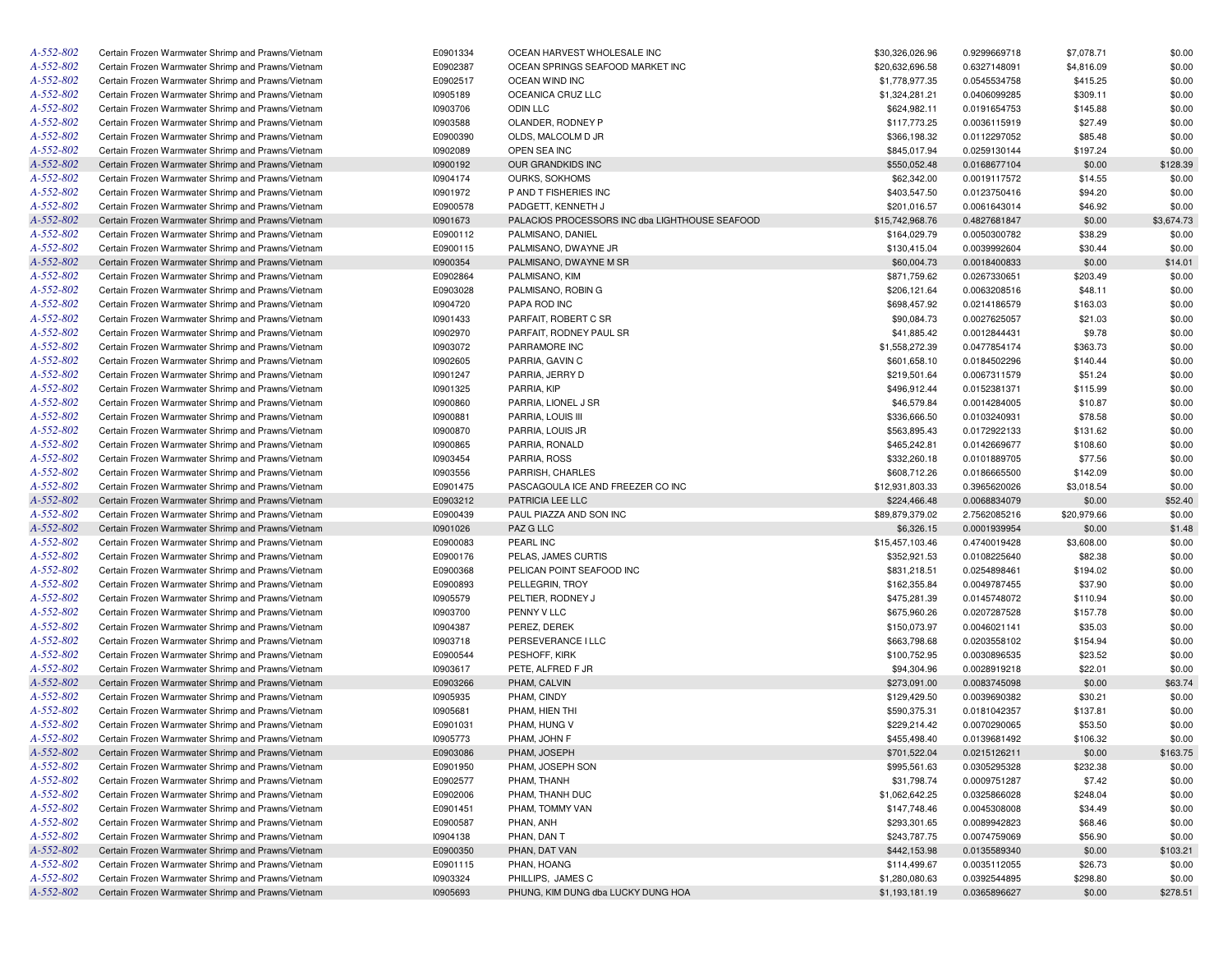| A-552-802       | Certain Frozen Warmwater Shrimp and Prawns/Vietnam | E0902998        | PICOU, TERRY P                         | \$60,678.99     | 0.0018607600 | \$14.16    | \$0.00     |
|-----------------|----------------------------------------------------|-----------------|----------------------------------------|-----------------|--------------|------------|------------|
| A-552-802       | Certain Frozen Warmwater Shrimp and Prawns/Vietnam | 10905494        | PIERRE, JOSEPH                         | \$126,676.09    | 0.0038846031 | \$29.57    | \$0.00     |
| A-552-802       | Certain Frozen Warmwater Shrimp and Prawns/Vietnam | 10906349        | PIERRE, JOSEPH C JR                    | \$15,267.21     | 0.0004681787 | \$3.56     | \$0.00     |
| A-552-802       | Certain Frozen Warmwater Shrimp and Prawns/Vietnam | 10906389        | PITRE, BENTON                          | \$94,025.38     | 0.0028833483 | \$21.95    | \$0.00     |
| A-552-802       | Certain Frozen Warmwater Shrimp and Prawns/Vietnam | 10901782        | PITRE, TED J                           | \$43,879.09     | 0.0013455803 | \$10.24    | \$0.00     |
| A-552-802       | Certain Frozen Warmwater Shrimp and Prawns/Vietnam | E0903079        | PIZANI, TERRILL                        | \$254,973.40    | 0.0078189220 | \$59.52    | \$0.00     |
| $A - 552 - 802$ | Certain Frozen Warmwater Shrimp and Prawns/Vietnam | E0901900        | PIZANI, TERRY JR                       | \$575,633.64    | 0.0176521730 | \$134.36   | \$0.00     |
| A-552-802       | Certain Frozen Warmwater Shrimp and Prawns/Vietnam | E0900433        | PIZANI, TERRY M                        | \$98,730.05     | 0.0030276200 | \$23.05    | \$0.00     |
| A-552-802       | Certain Frozen Warmwater Shrimp and Prawns/Vietnam | 10901422        | PLAISANCE, DEAN SR                     | \$89,492.95     | 0.0027443584 | \$20.89    | \$0.00     |
| A-552-802       | Certain Frozen Warmwater Shrimp and Prawns/Vietnam | E0903179        | PLAISANCE, EARL J JR                   | \$93,503.57     | 0.0028673467 | \$21.83    | \$0.00     |
| A-552-802       | Certain Frozen Warmwater Shrimp and Prawns/Vietnam | 10903342        | PLAISANCE, KEITH                       | \$117,137.46    | 0.0035920950 | \$27.34    | \$0.00     |
| A-552-802       | Certain Frozen Warmwater Shrimp and Prawns/Vietnam | 10905032        | PLATA CRUZ LLC                         | \$1,101,427.64  | 0.0337759815 | \$257.10   | \$0.00     |
| A-552-802       | Certain Frozen Warmwater Shrimp and Prawns/Vietnam | 10905115        | PLATINUM SEAFOOD SERVICE INC           | \$6,583,588,84  | 0.2018899536 | \$0.00     | \$1,536.74 |
| A-552-802       | Certain Frozen Warmwater Shrimp and Prawns/Vietnam | 10904227        | PLORK, PHAN                            | \$211,549.88    | 0.0064873121 | \$49.38    | \$0.00     |
| A-552-802       | Certain Frozen Warmwater Shrimp and Prawns/Vietnam | 10903085        | POC TAL TRAWLERS INC dba BEN AND CASEY | \$1,440,636.74  | 0.0441780451 | \$336.27   | \$0.00     |
| A-552-802       |                                                    |                 |                                        |                 |              |            |            |
| A-552-802       | Certain Frozen Warmwater Shrimp and Prawns/Vietnam | E0901508        | POCHE, GLENN                           | \$134,173.63    | 0.0041145200 | \$31.32    | \$0.00     |
|                 | Certain Frozen Warmwater Shrimp and Prawns/Vietnam | E0901319        | POLKEY, RICHARD JR                     | \$246,630.71    | 0.0075630881 | \$57.57    | \$0.00     |
| A-552-802       | Certain Frozen Warmwater Shrimp and Prawns/Vietnam | E0901311        | POLKEY, RONALD                         | \$148,802.81    | 0.0045631331 | \$34.73    | \$0.00     |
| A-552-802       | Certain Frozen Warmwater Shrimp and Prawns/Vietnam | 10901717        | POPE, ROBERT SR                        | \$293,649.52    | 0.0090049499 | \$68.54    | \$0.00     |
| A-552-802       | Certain Frozen Warmwater Shrimp and Prawns/Vietnam | 10905956        | POPPYS PRIDE SEAFOOD INC               | \$208,306.88    | 0.0063878634 | \$48.62    | \$0.00     |
| A-552-802       | Certain Frozen Warmwater Shrimp and Prawns/Vietnam | E0900442        | PORT ROYAL SEAFOOD INC                 | \$6,858,432.46  | 0.2103182087 | \$1,600.90 | \$0.00     |
| A-552-802       | Certain Frozen Warmwater Shrimp and Prawns/Vietnam | E0901042        | POTEET SEAFOOD INC                     | \$7,743,365.93  | 0.2374552583 | \$1,807.46 | \$0.00     |
| A-552-802       | Certain Frozen Warmwater Shrimp and Prawns/Vietnam | 10901258        | POTTER BOATS INC                       | \$533,146.17    | 0.0163492676 | \$124.45   | \$0.00     |
| A-552-802       | Certain Frozen Warmwater Shrimp and Prawns/Vietnam | 10900936        | PRICE SEAFOOD INC                      | \$2,523,770.11  | 0.0773930212 | \$589.10   | \$0.00     |
| A-552-802       | Certain Frozen Warmwater Shrimp and Prawns/Vietnam | 10904048        | PRIHODA, STEVIE dba SEA TIGER          | \$6,519.39      | 0.0001999213 | \$1.52     | \$0.00     |
| A-552-802       | Certain Frozen Warmwater Shrimp and Prawns/Vietnam | 10904512        | PRINCESS MARY INC                      | \$1,176,257.42  | 0.0360706845 | \$274.56   | \$0.00     |
| A-552-802       | Certain Frozen Warmwater Shrimp and Prawns/Vietnam | 10904209        | PRUM, THOU                             | \$137,790.98    | 0.0042254483 | \$32.16    | \$0.00     |
| A-552-802       | Certain Frozen Warmwater Shrimp and Prawns/Vietnam | 10905457        | PURATA TRAWLER INC                     | \$691,758.47    | 0.0212132150 | \$161.47   | \$0.00     |
| A-552-802       | Certain Frozen Warmwater Shrimp and Prawns/Vietnam | E0902443        | PURSUER INC                            | \$511,820.96    | 0.0156953164 | \$119.47   | \$0.00     |
| A-552-802       | Certain Frozen Warmwater Shrimp and Prawns/Vietnam | E0900594        | PUTERBAUGH, RICHARD                    | \$47,953.63     | 0.0014705287 | \$11.19    | \$0.00     |
| A-552-802       | Certain Frozen Warmwater Shrimp and Prawns/Vietnam | 10902514        | <b>QUACH NGUYEN, OANH</b>              | \$685,111.62    | 0.0210093851 | \$0.00     | \$159.92   |
| A-552-802       | Certain Frozen Warmwater Shrimp and Prawns/Vietnam | 10905026        | QUEEN MARY LLC                         | \$1,099,754.26  | 0.0337246663 | \$256.70   | \$0.00     |
| A-552-802       | Certain Frozen Warmwater Shrimp and Prawns/Vietnam | 10905020        | QUINTA CRUZ LLC                        | \$915,583.40    | 0.0280769493 | \$213.72   | \$0.00     |
| A-552-802       | Certain Frozen Warmwater Shrimp and Prawns/Vietnam | 10903037        | R A LESSO BROKERAGE INC                | \$33,713,371.56 | 1.0338420559 | \$7,869.38 | \$0.00     |
| A-552-802       | Certain Frozen Warmwater Shrimp and Prawns/Vietnam | E0901051        | R AND J INC                            | \$1,141,735.64  | 0.0350120521 | \$266.50   | \$0.00     |
| A-552-802       | Certain Frozen Warmwater Shrimp and Prawns/Vietnam | E0900047        | R AND K FISHERIES LLC                  | \$111,328.53    | 0.0034139604 | \$25.99    | \$0.00     |
| A-552-802       | Certain Frozen Warmwater Shrimp and Prawns/Vietnam | 10902929        | R AND T ATOCHA LLC                     | \$339,311.37    | 0.0104051997 | \$79.20    | \$0.00     |
| A-552-802       | Certain Frozen Warmwater Shrimp and Prawns/Vietnam | E0901867        | RACINE, SYLVAN P JR dba CAPE ROMAIN    | \$291,092.82    | 0.0089265471 | \$67.95    | \$0.00     |
| A-552-802       | Certain Frozen Warmwater Shrimp and Prawns/Vietnam | 10906066        | RAFAEL GARCIA INC                      | \$724,797.81    | 0.0222263874 | \$0.00     | \$169.18   |
| A-552-802       | Certain Frozen Warmwater Shrimp and Prawns/Vietnam | 10902702        | RANCHERO TRAWLERS INC                  | \$817,009.67    | 0.0250541230 | \$190.71   | \$0.00     |
| A-552-802       | Certain Frozen Warmwater Shrimp and Prawns/Vietnam | 10904685        | RANDALL J PINELL INC                   | \$633,130.18    | 0.0194153411 | \$147.79   | \$0.00     |
| A-552-802       | Certain Frozen Warmwater Shrimp and Prawns/Vietnam | E0903133        | RAWLINGS, RALPH E JR                   | \$2,108,506.11  | 0.0646586856 | \$492.17   | \$0.00     |
| A-552-802       | Certain Frozen Warmwater Shrimp and Prawns/Vietnam | 10902988        | RAYNOR, STEVEN E                       | \$144,677.37    | 0.0044366239 | \$33.77    | \$0.00     |
| A-552-802       |                                                    |                 |                                        |                 |              |            |            |
|                 | Certain Frozen Warmwater Shrimp and Prawns/Vietnam | 10905588        | RDR SHRIMP CO INC                      | \$913,395.00    | 0.0280098406 | \$213.20   | \$0.00     |
| A-552-802       | Certain Frozen Warmwater Shrimp and Prawns/Vietnam | 10905836        | REAGAN, ROY                            | \$518,261.68    | 0.0158928252 | \$120.97   | \$0.00     |
| A-552-802       | Certain Frozen Warmwater Shrimp and Prawns/Vietnam | E0901117        | <b>REAVES, LATEN</b>                   | \$184,497.84    | 0.0056577440 | \$43.07    | \$0.00     |
| A-552-802       | Certain Frozen Warmwater Shrimp and Prawns/Vietnam | <b>I0905055</b> | REBECCA SHRIMP CO INC                  | \$1,089,234.52  | 0.0334020717 | \$254.25   | \$0.00     |
| A-552-802       | Certain Frozen Warmwater Shrimp and Prawns/Vietnam | E0902937        | <b>REBSTOCK, CHARLES</b>               | \$68,273.86     | 0.0020936615 | \$15.94    | \$0.00     |
| A-552-802       | Certain Frozen Warmwater Shrimp and Prawns/Vietnam | 10901402        | <b>RECTOR, LANCE</b>                   | \$89,813.35     | 0.0027541837 | \$20.96    | \$0.00     |
| A-552-802       | Certain Frozen Warmwater Shrimp and Prawns/Vietnam | 10900647        | RECTOR, WARREN L                       | \$622.414.94    | 0.0190867514 | \$145.28   | \$0.00     |
| A-552-802       | Certain Frozen Warmwater Shrimp and Prawns/Vietnam | 10903646        | REVELL, BEN D                          | \$255,359.69    | 0.0078307679 | \$59.61    | \$0.00     |
| A-552-802       | Certain Frozen Warmwater Shrimp and Prawns/Vietnam | 10901145        | REYES TRAWLERS INC                     | \$762,009.62    | 0.0233675113 | \$177.87   | \$0.00     |
| A-552-802       | Certain Frozen Warmwater Shrimp and Prawns/Vietnam | 10902530        | RHODES, RANDOLPH N                     | \$274,362.80    | 0.0084135104 | \$64.04    | \$0.00     |
| A-552-802       | Certain Frozen Warmwater Shrimp and Prawns/Vietnam | 10902069        | RHONDA LYNN INC                        | \$994,295.59    | 0.0304907089 | \$232.09   | \$0.00     |
| A-552-802       | Certain Frozen Warmwater Shrimp and Prawns/Vietnam | E0900208        | RICHARD, DAVID L                       | \$176,078.74    | 0.0053995669 | \$41.10    | \$0.00     |
| A-552-802       | Certain Frozen Warmwater Shrimp and Prawns/Vietnam | E0900296        | RICHARD, RANDALL K                     | \$221,516.20    | 0.0067929357 | \$51.71    | \$0.00     |
| A-552-802       | Certain Frozen Warmwater Shrimp and Prawns/Vietnam | 10905600        | RICKS SEAFOOD INC                      | \$842,378.00    | 0.0258320590 | \$196.63   | \$0.00     |
| A-552-802       | Certain Frozen Warmwater Shrimp and Prawns/Vietnam | 10902375        | <b>RICKY G INC</b>                     | \$1,267,942.59  | 0.0388822688 | \$295.96   | \$0.00     |
| A-552-802       | Certain Frozen Warmwater Shrimp and Prawns/Vietnam | 10904452        | RICKYS COAST TO COAST NETS INC         | \$1,424,051.13  | 0.0436694368 | \$0.00     | \$332.40   |
| A-552-802       | Certain Frozen Warmwater Shrimp and Prawns/Vietnam | 10900680        | RIFFLE, JOSIAH B                       | \$148,288.69    | 0.0045473673 | \$34.61    | \$0.00     |
| A-552-802       | Certain Frozen Warmwater Shrimp and Prawns/Vietnam | 10902489        | <b>RIOS TRAWLERS INC</b>               | \$87,564.52     | 0.0026852219 | \$0.00     | \$20.44    |
|                 |                                                    |                 |                                        |                 |              |            |            |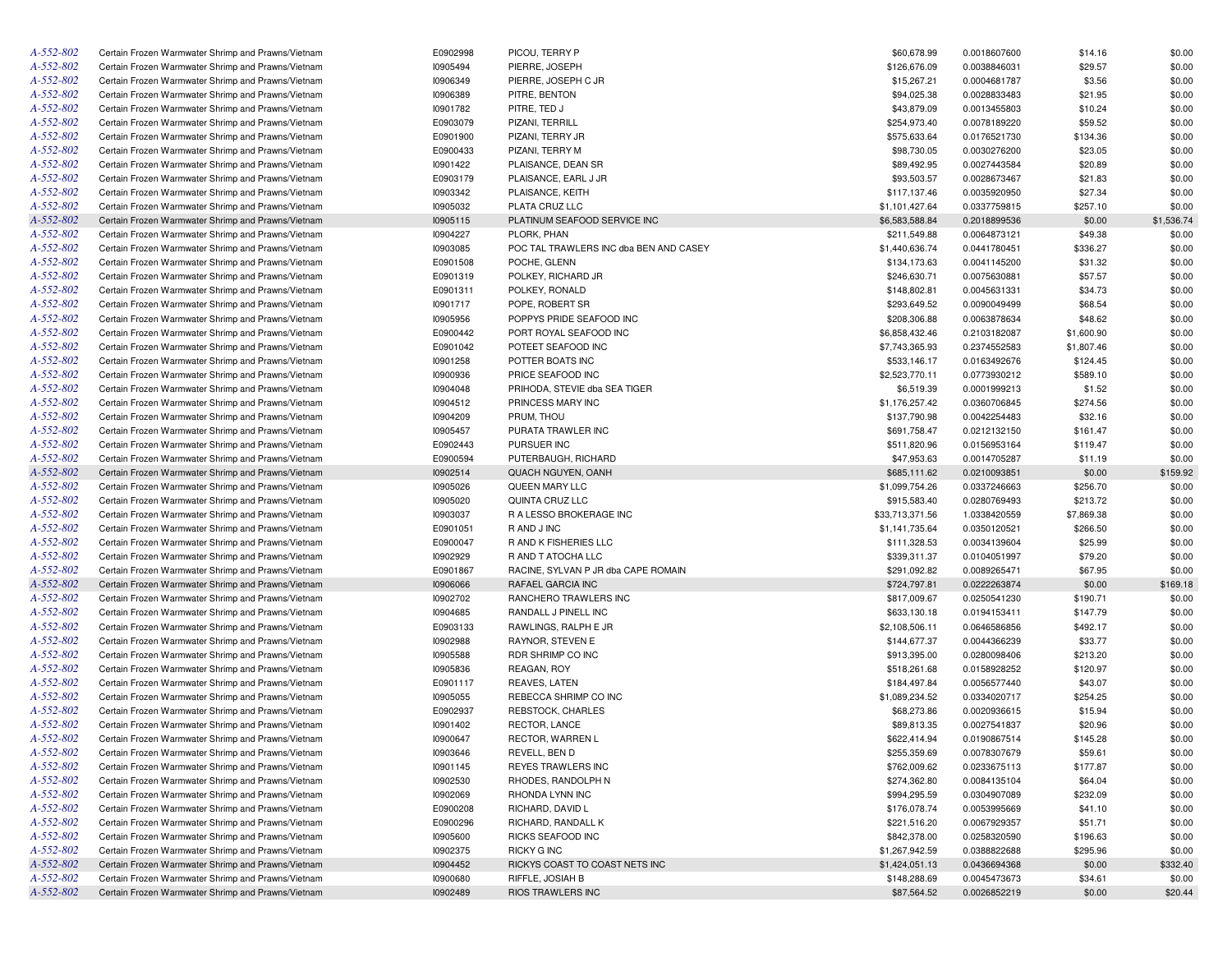| A-552-802 | Certain Frozen Warmwater Shrimp and Prawns/Vietnam | 10901134 | ROATEX ENTERPRISES INC           | \$728,533.33     | 0.0223409395 | \$170.05    | \$0.00      |
|-----------|----------------------------------------------------|----------|----------------------------------|------------------|--------------|-------------|-------------|
| A-552-802 | Certain Frozen Warmwater Shrimp and Prawns/Vietnam | E0902961 | RODRIGUEZ, WADE JR               | \$155,522.10     | 0.0047691845 | \$0.00      | \$36.30     |
| A-552-802 | Certain Frozen Warmwater Shrimp and Prawns/Vietnam | 10902031 | ROJAS, GORDON                    | \$348,447.54     | 0.0106853662 | \$81.33     | \$0.00      |
| A-552-802 | Certain Frozen Warmwater Shrimp and Prawns/Vietnam | 10900034 | ROJAS, KERRY D JR                | \$701,938.21     | 0.0215253832 | \$163.85    | \$0.00      |
| A-552-802 | Certain Frozen Warmwater Shrimp and Prawns/Vietnam | 10900242 | ROMO INC                         | \$528,184.07     | 0.0161971016 | \$123.29    | \$0.00      |
| A-552-802 | Certain Frozen Warmwater Shrimp and Prawns/Vietnam | 10904878 | RONQUILLO, EARL                  | \$162,615.90     | 0.0049867204 | \$37.96     | \$0.00      |
| A-552-802 | Certain Frozen Warmwater Shrimp and Prawns/Vietnam | 10902935 | ROSA MARIE INC                   | \$1,216,905.94   | 0.0373171973 | \$284.05    | \$0.00      |
| A-552-802 | Certain Frozen Warmwater Shrimp and Prawns/Vietnam | 10906297 | ROUNTREE ENTERPRISES INC         | \$9,107,958.77   | 0.2793013687 | \$2,125.98  | \$0.00      |
| A-552-802 | Certain Frozen Warmwater Shrimp and Prawns/Vietnam | 10903459 | ROUSE, JIMMY D dba GOLDEN EAGLE  | \$207,211.10     | 0.0063542606 | \$48.37     | \$0.00      |
| A-552-802 | Certain Frozen Warmwater Shrimp and Prawns/Vietnam | 10903001 | ROUSE, JIMMY D dba MISS PEGGY    | \$85,409.28      | 0.0026191301 | \$19.94     | \$0.00      |
| A-552-802 | Certain Frozen Warmwater Shrimp and Prawns/Vietnam | 10905014 | RUBI CRUZ LLC                    | \$803,347.75     | 0.0246351715 | \$187.52    | \$0.00      |
| A-552-802 | Certain Frozen Warmwater Shrimp and Prawns/Vietnam | E0902420 | RUSSELL, DANIEL                  | \$179,211.31     | 0.0054956292 | \$41.83     | \$0.00      |
| A-552-802 | Certain Frozen Warmwater Shrimp and Prawns/Vietnam | E0900108 | RUSSELL, MICHAEL J               | \$242,099.20     | 0.0074241265 | \$56.51     | \$0.00      |
| A-552-802 | Certain Frozen Warmwater Shrimp and Prawns/Vietnam | E0900119 | RUSSELL, NICHOLAS M              | \$177,361.51     | 0.0054389039 | \$41.40     | \$0.00      |
| A-552-802 | Certain Frozen Warmwater Shrimp and Prawns/Vietnam | 10905952 | RUSTICK, KENNETH                 | \$58,029.02      | 0.0017794969 | \$13.55     | \$0.00      |
| A-552-802 | Certain Frozen Warmwater Shrimp and Prawns/Vietnam | 10900145 | RUTTLEY BOY INC                  | \$569,353.04     | 0.0174595744 | \$132.90    | \$0.00      |
| A-552-802 | Certain Frozen Warmwater Shrimp and Prawns/Vietnam | 10901515 | RUTTLEY, ADRIAN K                | \$26,784.14      | 0.0008213527 | \$6.25      | \$0.00      |
| A-552-802 |                                                    |          |                                  |                  |              |             |             |
|           | Certain Frozen Warmwater Shrimp and Prawns/Vietnam | 10905008 | SALINA CRUZ LLC                  | \$725,264.67     | 0.0222407040 | \$169.29    | \$0.00      |
| A-552-802 | Certain Frozen Warmwater Shrimp and Prawns/Vietnam | 10903932 | <b>SANDRA KAY</b>                | \$1,013,780.37   | 0.0310882221 | \$236.64    | \$0.00      |
| A-552-802 | Certain Frozen Warmwater Shrimp and Prawns/Vietnam | E0900973 | SANDRAS, RALPH JR                | \$88,025.37      | 0.0026993542 | \$20.55     | \$0.00      |
| A-552-802 | Certain Frozen Warmwater Shrimp and Prawns/Vietnam | 10905183 | SANTA FE CRUZ LLC                | \$918,830.99     | 0.0281765387 | \$214.47    | \$0.00      |
| A-552-802 | Certain Frozen Warmwater Shrimp and Prawns/Vietnam | 10900496 | SANTA MARIA I INC                | \$1,638,961.46   | 0.0502597992 | \$382.57    | \$0.00      |
| A-552-802 | Certain Frozen Warmwater Shrimp and Prawns/Vietnam | 10905177 | SANTA MONICA LLC                 | \$887,794.62     | 0.0272247886 | \$207.23    | \$0.00      |
| A-552-802 | Certain Frozen Warmwater Shrimp and Prawns/Vietnam | 10902889 | SATURDAY, MICHAEL                | \$121,324.32     | 0.0037204877 | \$28.32     | \$0.00      |
| A-552-802 | Certain Frozen Warmwater Shrimp and Prawns/Vietnam | E0900603 | SAUCE, JOSEPH C JR               | \$205,287.09     | 0.0062952596 | \$47.92     | \$0.00      |
| A-552-802 | Certain Frozen Warmwater Shrimp and Prawns/Vietnam | E0901351 | SCHMIT, PAUL A JR                | \$50,790.78      | 0.0015575317 | \$11.86     | \$0.00      |
| A-552-802 | Certain Frozen Warmwater Shrimp and Prawns/Vietnam | E0901068 | SCHULTZ, TROY A                  | \$109,824.72     | 0.0033678451 | \$25.64     | \$0.00      |
| A-552-802 | Certain Frozen Warmwater Shrimp and Prawns/Vietnam | E0901073 | SCHULTZ, TROY A JR               | \$26,260.25      | 0.0008052873 | \$0.00      | \$6.13      |
| A-552-802 | Certain Frozen Warmwater Shrimp and Prawns/Vietnam | 10902265 | <b>SCOOBY INC</b>                | \$320,547.42     | 0.0098297912 | \$74.82     | \$0.00      |
| A-552-802 | Certain Frozen Warmwater Shrimp and Prawns/Vietnam | 10902536 | SCOTT, JAMES E III               | \$272,180.32     | 0.0083465832 | \$63.53     | \$0.00      |
| A-552-802 | Certain Frozen Warmwater Shrimp and Prawns/Vietnam | 10900793 | SEA CHAMP SEAFOOD LLC            | \$3,591,348.21   | 0.1101309850 | \$0.00      | \$838.29    |
| A-552-802 | Certain Frozen Warmwater Shrimp and Prawns/Vietnam | 10904715 | SEA EAGLE FISHERIES INC          | \$570,422.01     | 0.0174923550 | \$133.15    | \$0.00      |
| A-552-802 | Certain Frozen Warmwater Shrimp and Prawns/Vietnam | 10900276 | SEA GULF FISHERIES INC           | \$309,197.38     | 0.0094817350 | \$72.17     | \$0.00      |
| A-552-802 | Certain Frozen Warmwater Shrimp and Prawns/Vietnam | 10905897 | SEA HUNTERS PRIDE INC            | \$1,032,527.00   | 0.0316630994 | \$241.01    | \$0.00      |
| A-552-802 | Certain Frozen Warmwater Shrimp and Prawns/Vietnam | E0900011 | SEA PEARL SEAFOOD CO INC         | \$48,693,252.41  | 1.4932096628 | \$11,365.99 | \$0.00      |
| A-552-802 | Certain Frozen Warmwater Shrimp and Prawns/Vietnam | 10901520 | SEAFOOD SHED                     | \$4,199,403.50   | 0.1287773885 | \$980.23    | \$0.00      |
| A-552-802 | Certain Frozen Warmwater Shrimp and Prawns/Vietnam | 10903985 | SEAMAN, GREG dba SEAMAN TRAWLERS | \$838,542.17     | 0.0257144308 | \$195.73    | \$0.00      |
| A-552-802 | Certain Frozen Warmwater Shrimp and Prawns/Vietnam | 10903295 | SEANG, MENG                      | \$132,623.00     | 0.0040669689 | \$30.96     | \$0.00      |
| A-552-802 | Certain Frozen Warmwater Shrimp and Prawns/Vietnam | E0901512 | SECOND GENERATION SEAFOOD        | \$2,544,603.53   | 0.0780318913 | \$593.96    | \$0.00      |
| A-552-802 | Certain Frozen Warmwater Shrimp and Prawns/Vietnam | 10900504 | SEKUL, MORRIS G                  | \$77,475.43      | 0.0023758335 | \$18.08     | \$0.00      |
| A-552-802 | Certain Frozen Warmwater Shrimp and Prawns/Vietnam | 10901712 | SELLERS, ISAAC CHARLES           | \$463,715.40     | 0.0142201287 | \$108.24    | \$0.00      |
| A-552-802 |                                                    | E0900024 | SERIGNE, JAMES J III             |                  |              |             | \$0.00      |
|           | Certain Frozen Warmwater Shrimp and Prawns/Vietnam |          |                                  | \$80,051.09      | 0.0024548178 | \$18.69     |             |
| A-552-802 | Certain Frozen Warmwater Shrimp and Prawns/Vietnam | E0902071 | SEVEL, MICHAEL D                 | \$276,569.78     | 0.0084811888 | \$64.56     | \$0.00      |
| A-552-802 | Certain Frozen Warmwater Shrimp and Prawns/Vietnam | 10900625 | SHAY, DANIEL A                   | \$202,244.94     | 0.0062019702 | \$47.21     | \$0.00      |
| A-552-802 | Certain Frozen Warmwater Shrimp and Prawns/Vietnam | 10900978 | SHRIMP DEVELOPMENT, LLC          | \$247,354.00     | 0.0075852683 | \$0.00      | \$57.74     |
| A-552-802 | Certain Frozen Warmwater Shrimp and Prawns/Vietnam | 10906143 | SHRIMP TEXAS 1 INC               | \$858,300.00     | 0.0263203173 | \$200.34    | \$0.00      |
| A-552-802 | Certain Frozen Warmwater Shrimp and Prawns/Vietnam | E0900242 | SHRIMP TRAWLER PLAYBOY INC       | \$853,416.94     | 0.0261705751 | \$199.20    | \$0.00      |
| A-552-802 | Certain Frozen Warmwater Shrimp and Prawns/Vietnam | 10900338 | SHRIMP TRAWLER VALLY INC         | \$878,072.90     | 0.0269266659 | \$204.96    | \$0.00      |
| A-552-802 | Certain Frozen Warmwater Shrimp and Prawns/Vietnam | 10901942 | SI KY LAN INC                    | \$399,441.97     | 0.0122491429 | \$93.24     | \$0.00      |
| A-552-802 | Certain Frozen Warmwater Shrimp and Prawns/Vietnam | 10906029 | SIDNEY FISHERIES INC             | \$361,630.00     | 0.0110896148 | \$84.41     | \$0.00      |
| A-552-802 | Certain Frozen Warmwater Shrimp and Prawns/Vietnam | 10905988 | SIFUENTES, FERNANDO              | \$348,972.79     | 0.0107014733 | \$81.46     | \$0.00      |
| A-552-802 | Certain Frozen Warmwater Shrimp and Prawns/Vietnam | E0901277 | SILVER, CURTIS A JR              | \$121,021.99     | 0.0037112166 | \$28.25     | \$0.00      |
| A-552-802 | Certain Frozen Warmwater Shrimp and Prawns/Vietnam | E0903321 | SINGLETON FISHERIES INC          | \$183,586,563.62 | 5.6297991444 | \$0.00      | \$42,852.81 |
| A-552-802 | Certain Frozen Warmwater Shrimp and Prawns/Vietnam | 10903629 | SISUNG, WALTER JR                | \$49,834.00      | 0.0015281914 | \$11.63     | \$0.00      |
| A-552-802 | Certain Frozen Warmwater Shrimp and Prawns/Vietnam | 10900809 | SKINNER, RICHARD                 | \$157,665.82     | 0.0048349230 | \$36.80     | \$0.00      |
| A-552-802 | Certain Frozen Warmwater Shrimp and Prawns/Vietnam | E0901532 | SKIP TOOMER INC                  | \$683,580.52     | 0.0209624329 | \$159.56    | \$0.00      |
| A-552-802 | Certain Frozen Warmwater Shrimp and Prawns/Vietnam | E0900629 | SKYE MARIE INC                   | \$391,804.57     | 0.0120149372 | \$91.46     | \$0.00      |
| A-552-802 | Certain Frozen Warmwater Shrimp and Prawns/Vietnam | 10901204 | SMITH, DONNA                     | \$40,605.18      | 0.0012451838 | \$9.48      | \$0.00      |
| A-552-802 | Certain Frozen Warmwater Shrimp and Prawns/Vietnam | E0900948 | SMITH, WALTER M                  | \$16,848,925.93  | 0.5166830672 | \$3,932.88  | \$0.00      |
| A-552-802 | Certain Frozen Warmwater Shrimp and Prawns/Vietnam | 10901427 | SMITHWICK, TED W                 | \$350,934.71     | 0.0107616369 | \$81.92     | \$0.00      |
| A-552-802 | Certain Frozen Warmwater Shrimp and Prawns/Vietnam | 10903830 | SMOAK, WILLIAM W III             | \$174,792.49     | 0.0053601233 | \$40.80     | \$0.00      |
|           |                                                    |          |                                  |                  |              |             |             |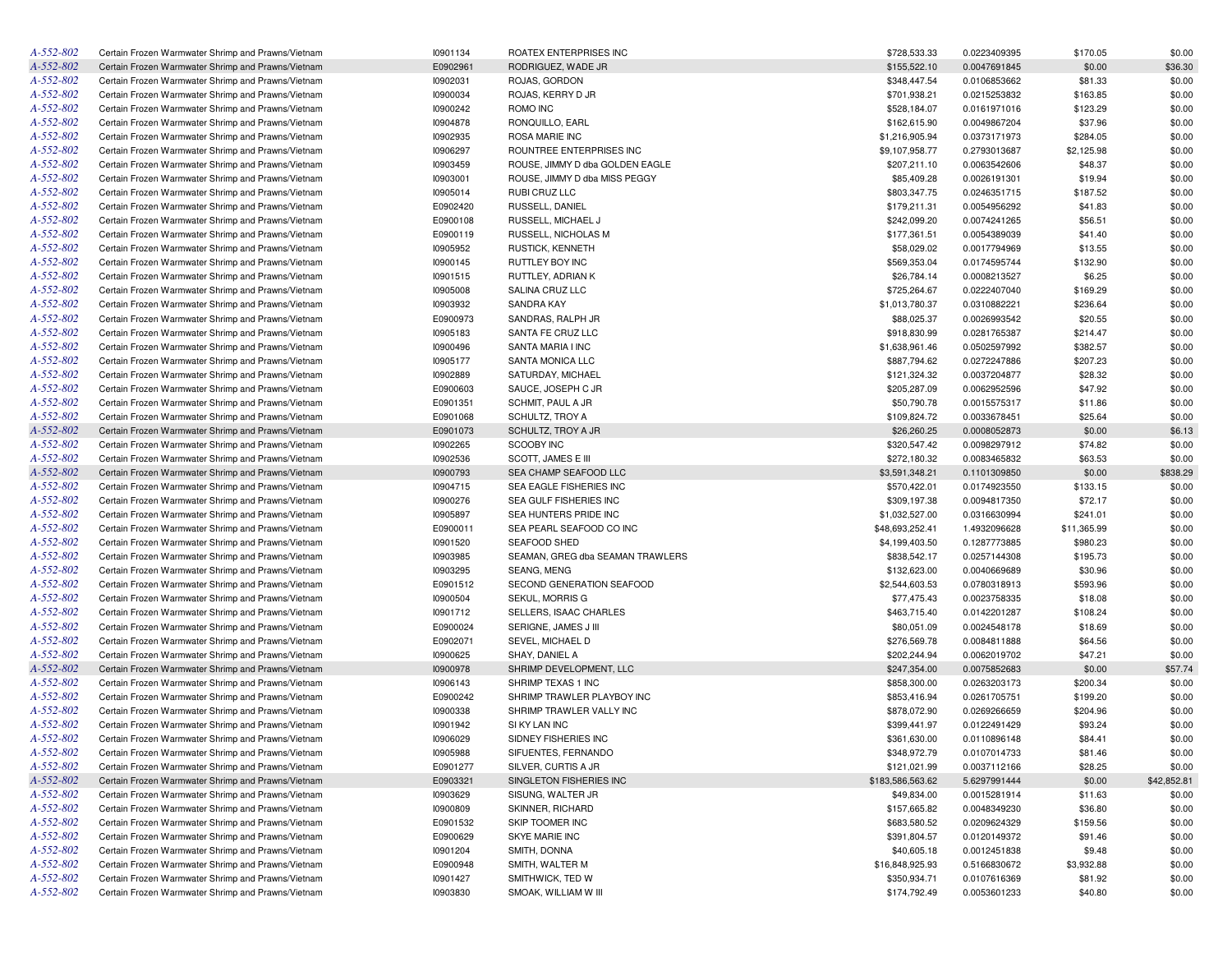| A-552-802 | Certain Frozen Warmwater Shrimp and Prawns/Vietnam | 10900346 | SNODGRASS BROTHERS INC                 | \$866,585.04    | 0.0265743833 | \$202.28   | \$0.00      |
|-----------|----------------------------------------------------|----------|----------------------------------------|-----------------|--------------|------------|-------------|
| A-552-802 | Certain Frozen Warmwater Shrimp and Prawns/Vietnam | 10904114 | SOEUNG, PHAT                           | \$65,210.00     | 0.0019997063 | \$15.22    | \$0.00      |
| A-552-802 | Certain Frozen Warmwater Shrimp and Prawns/Vietnam | 10903289 | SOK, KHENG                             | \$123,917.58    | 0.0038000117 | \$28.92    | \$0.00      |
| A-552-802 | Certain Frozen Warmwater Shrimp and Prawns/Vietnam | 10900588 | SOK, MONTHA                            | \$1,423,648.47  | 0.0436570890 | \$332.31   | \$0.00      |
| A-552-802 | Certain Frozen Warmwater Shrimp and Prawns/Vietnam | 10902317 | SON, SAMAY                             | \$243,286.36    | 0.0074605315 | \$56.79    | \$0.00      |
| A-552-802 | Certain Frozen Warmwater Shrimp and Prawns/Vietnam | 10901721 | SOUL MAMA INC                          | \$93,303.74     | 0.0028612187 | \$21.78    | \$0.00      |
| A-552-802 | Certain Frozen Warmwater Shrimp and Prawns/Vietnam | 10904168 | SREIY, SIPHAN                          | \$138,248.83    | 0.0042394886 | \$32.27    | \$0.00      |
| A-552-802 | Certain Frozen Warmwater Shrimp and Prawns/Vietnam | 10905759 | ST DANIEL PHILLIP III INC              | \$409,972.03    | 0.0125720540 | \$95.70    | \$0.00      |
| A-552-802 | Certain Frozen Warmwater Shrimp and Prawns/Vietnam | 10900615 | ST MICHAEL ICE AND FUEL INC            | \$4,175,838.10  | 0.1280547405 | \$974.72   | \$0.00      |
| A-552-802 | Certain Frozen Warmwater Shrimp and Prawns/Vietnam | 10904256 | <b>ST PETER 550775</b>                 | \$406,870.18    | 0.0124769337 | \$94.97    | \$0.00      |
| A-552-802 | Certain Frozen Warmwater Shrimp and Prawns/Vietnam | 10903534 | ST PETER JOSEPH INC                    | \$854,730.38    | 0.0262108526 | \$0.00     | \$199.51    |
| A-552-802 | Certain Frozen Warmwater Shrimp and Prawns/Vietnam | 10903540 | ST THERESA ANNA INC                    | \$757,297.99    | 0.0232230262 | \$0.00     | \$176.77    |
| A-552-802 | Certain Frozen Warmwater Shrimp and Prawns/Vietnam | 10906362 | ST VINCENT ANDREW INC                  | \$614,880.86    | 0.0188557140 | \$143.53   | \$0.00      |
| A-552-802 | Certain Frozen Warmwater Shrimp and Prawns/Vietnam | 10904585 | ST VINCENT SEAFOOD INC                 | \$17,930,140.20 | 0.5498391928 | \$0.00     | \$4,185.26  |
| A-552-802 | Certain Frozen Warmwater Shrimp and Prawns/Vietnam | 10903528 | ST VINCENT VI INC                      | \$337,556.00    | 0.0103513702 | \$0.00     | \$78.79     |
| A-552-802 | Certain Frozen Warmwater Shrimp and Prawns/Vietnam | 10900874 | START YOUNG INC                        | \$751,787.95    | 0.0230540573 | \$175.48   | \$0.00      |
| A-552-802 |                                                    |          |                                        |                 |              |            |             |
|           | Certain Frozen Warmwater Shrimp and Prawns/Vietnam | E0902546 | STEEN, CARL L                          | \$446,807.16    | 0.0137016267 | \$104.29   | \$0.00      |
| A-552-802 | Certain Frozen Warmwater Shrimp and Prawns/Vietnam | E0903019 | STEEN, JAMES                           | \$81,189.72     | 0.0024897346 | \$18.95    | \$0.00      |
| A-552-802 | Certain Frozen Warmwater Shrimp and Prawns/Vietnam | 10905568 | STELLA MESTRE INC                      | \$531,921.00    | 0.0163116970 | \$124.16   | \$0.00      |
| A-552-802 | Certain Frozen Warmwater Shrimp and Prawns/Vietnam | E0902977 | STEWART, WILLIAM C                     | \$147,915.19    | 0.0045359137 | \$34.53    | \$0.00      |
| A-552-802 | Certain Frozen Warmwater Shrimp and Prawns/Vietnam | E0900884 | STOKLEY, JOE A                         | \$419,679.21    | 0.0128697308 | \$0.00     | \$97.96     |
| A-552-802 | Certain Frozen Warmwater Shrimp and Prawns/Vietnam | 10906321 | STORMY SEAS INC                        | \$353,737.35    | 0.0108475816 | \$82.57    | \$0.00      |
| A-552-802 | Certain Frozen Warmwater Shrimp and Prawns/Vietnam | 10902189 | STRICKLAND, KEN                        | \$120,229.57    | 0.0036869165 | \$28.06    | \$0.00      |
| A-552-802 | Certain Frozen Warmwater Shrimp and Prawns/Vietnam | 10901075 | SUN STAR INCORPORATED                  | \$491,317.00    | 0.0150665494 | \$114.68   | \$0.00      |
| A-552-802 | Certain Frozen Warmwater Shrimp and Prawns/Vietnam | 10904180 | SUN, HONG SRENG                        | \$100,723.00    | 0.0030887351 | \$23.51    | \$0.00      |
| A-552-802 | Certain Frozen Warmwater Shrimp and Prawns/Vietnam | E0902036 | SWAMP IRISH INC                        | \$1,122,834.00  | 0.0344324212 | \$262.09   | \$0.00      |
| A-552-802 | Certain Frozen Warmwater Shrimp and Prawns/Vietnam | E0903232 | TAMPA BAY FISHERIES INC                | \$57,363,935.80 | 1.7591017029 | \$0.00     | \$13,389.90 |
| A-552-802 | Certain Frozen Warmwater Shrimp and Prawns/Vietnam | E0903103 | TAN, HUNG VINH                         | \$390,307.91    | 0.0119690412 | \$91.11    | \$0.00      |
| A-552-802 | Certain Frozen Warmwater Shrimp and Prawns/Vietnam | 10904621 | TAN, LAN T                             | \$332,043.10    | 0.0101823136 | \$77.51    | \$0.00      |
| A-552-802 | Certain Frozen Warmwater Shrimp and Prawns/Vietnam | 10900294 | <b>TANA INC</b>                        | \$380,901.59    | 0.0116805904 | \$88.91    | \$0.00      |
| A-552-802 | Certain Frozen Warmwater Shrimp and Prawns/Vietnam | E0901174 | TASSIN, KEITH P                        | \$117,119.07    | 0.0035915310 | \$27.34    | \$0.00      |
| A-552-802 | Certain Frozen Warmwater Shrimp and Prawns/Vietnam | 10903349 | TAYLOR, DOYLE L                        | \$165,510.40    | 0.0050754821 | \$38.63    | \$0.00      |
| A-552-802 | Certain Frozen Warmwater Shrimp and Prawns/Vietnam | 10903307 | TEAP, PHAL                             | \$134,514.59    | 0.0041249758 | \$31.40    | \$0.00      |
| A-552-802 | Certain Frozen Warmwater Shrimp and Prawns/Vietnam | 10905165 | TERCERA CRUZ LLC                       | \$941,209.56    | 0.0288627919 | \$219.70   | \$0.00      |
| A-552-802 | Certain Frozen Warmwater Shrimp and Prawns/Vietnam | 10901570 | TERREBONNE, GARY J                     | \$38,817.62     | 0.0011903671 | \$9.06     | \$0.00      |
| A-552-802 | Certain Frozen Warmwater Shrimp and Prawns/Vietnam | 10900407 | TERREBONNE, JIMMY                      | \$61,909.26     | 0.0018984870 | \$14.45    | \$0.00      |
| A-552-802 | Certain Frozen Warmwater Shrimp and Prawns/Vietnam | 10900827 | TERREBONNE, JIMMY JR                   | \$99,955.57     | 0.0030652013 | \$23.33    | \$0.00      |
| A-552-802 | Certain Frozen Warmwater Shrimp and Prawns/Vietnam | E0902533 | TEX MEX COLD STORAGE INC               | \$3,819,906.07  | 0.1171398576 | \$891.64   | \$0.00      |
| A-552-802 | Certain Frozen Warmwater Shrimp and Prawns/Vietnam | 10905123 | <b>TEXAS PACK INC</b>                  | \$18,399,233.43 | 0.5642242361 | \$4,294.75 | \$0.00      |
| A-552-802 | Certain Frozen Warmwater Shrimp and Prawns/Vietnam | 10902381 | THAI AND TRAN INC                      | \$1,099,257.34  | 0.0337094279 | \$256.59   | \$0.00      |
| A-552-802 | Certain Frozen Warmwater Shrimp and Prawns/Vietnam | E0901966 | THANH, THIEN and TRAN, TRANG (MELISSA) | \$1,846,922.53  | 0.0566370581 | \$431.11   | \$0.00      |
| A-552-802 | Certain Frozen Warmwater Shrimp and Prawns/Vietnam | 10904239 | THERESA SEAFOOD INC                    | \$2,622,227.97  |              | \$612.08   | \$0.00      |
| A-552-802 |                                                    |          |                                        |                 | 0.0804122943 |            |             |
|           | Certain Frozen Warmwater Shrimp and Prawns/Vietnam | 10901535 | THIBODEAUX, BART                       | \$170,737.01    | 0.0052357594 | \$39.85    | \$0.00      |
| A-552-802 | Certain Frozen Warmwater Shrimp and Prawns/Vietnam | E0900673 | THIBODEAUX, BRIAN M                    | \$227,836.44    | 0.0069867498 | \$53.18    | \$0.00      |
| A-552-802 | Certain Frozen Warmwater Shrimp and Prawns/Vietnam | 10900184 | THIBODEAUX, TONY                       | \$533,947.15    | 0.0163738301 | \$124.63   | \$0.00      |
| A-552-802 | Certain Frozen Warmwater Shrimp and Prawns/Vietnam | E0901904 | THOMAS, RANDY                          | \$409,485.18    | 0.0125571244 | \$95.58    | \$0.00      |
| A-552-802 | Certain Frozen Warmwater Shrimp and Prawns/Vietnam | 10903403 | THOMAS, WILLARD N                      | \$122,521.99    | 0.0037572150 | \$28.60    | \$0.00      |
| A-552-802 | Certain Frozen Warmwater Shrimp and Prawns/Vietnam | 10905606 | THOMASSIE, TRACY J                     | \$147,911.80    | 0.0045358097 | \$34.53    | \$0.00      |
| A-552-802 | Certain Frozen Warmwater Shrimp and Prawns/Vietnam | E0902591 | THUNDERBOLT FISHERMANS SEAFOOD INC     | \$1,650,497.05  | 0.0506135454 | \$385.26   | \$0.00      |
| A-552-802 | Certain Frozen Warmwater Shrimp and Prawns/Vietnam | 10901304 | TIDELANDS SEAFOOD CO INC               | \$4,571,142.87  | 0.1401770136 | \$1,067.00 | \$0.00      |
| A-552-802 | Certain Frozen Warmwater Shrimp and Prawns/Vietnam | 10901594 | TIFFANI CLAIRE INC                     | \$1,004,310.10  | 0.0307978102 | \$234.43   | \$0.00      |
| A-552-802 | Certain Frozen Warmwater Shrimp and Prawns/Vietnam | 10905979 | <b>TIKEDE INC</b>                      | \$317,353.00    | 0.0097318323 | \$74.08    | \$0.00      |
| A-552-802 | Certain Frozen Warmwater Shrimp and Prawns/Vietnam | 10903731 | TITAN SEAFOOD CO                       | \$27,182,890.05 | 0.8335806724 | \$0.00     | \$6,345.04  |
| A-552-802 | Certain Frozen Warmwater Shrimp and Prawns/Vietnam | 10903283 | to, du                                 | \$60,554.53     | 0.0018569433 | \$14.13    | \$0.00      |
| A-552-802 | Certain Frozen Warmwater Shrimp and Prawns/Vietnam | E0903083 | <b>TOAN INC</b>                        | \$671,514.92    | 0.0205924336 | \$156.75   | \$0.00      |
| A-552-802 | Certain Frozen Warmwater Shrimp and Prawns/Vietnam | E0901874 | TODD, ROBERT C                         | \$319,795.44    | 0.0098067313 | \$74.65    | \$0.00      |
| A-552-802 | Certain Frozen Warmwater Shrimp and Prawns/Vietnam | 10900479 | TOMMYS SEAFOOD INC                     | \$16,590,251.79 | 0.5087506596 | \$3,872.50 | \$0.00      |
| A-552-802 | Certain Frozen Warmwater Shrimp and Prawns/Vietnam | 10903223 | TONG, HAIV                             | \$164,490.21    | 0.0050441973 | \$38.40    | \$0.00      |
| A-552-802 | Certain Frozen Warmwater Shrimp and Prawns/Vietnam | E0901527 | TOOMER, FRANK G JR                     | \$427,640.18    | 0.0131138591 | \$99.82    | \$0.00      |
| A-552-802 | Certain Frozen Warmwater Shrimp and Prawns/Vietnam | 10904909 | TOUCHARD, JOHN JR                      | \$20,723.74     | 0.0006355067 | \$4.84     | \$0.00      |
| A-552-802 | Certain Frozen Warmwater Shrimp and Prawns/Vietnam | 10901495 | TRAHAN, ALLEN A JR                     | \$67,795.65     | 0.0020789969 | \$15.82    | \$0.00      |
|           |                                                    |          |                                        |                 |              |            |             |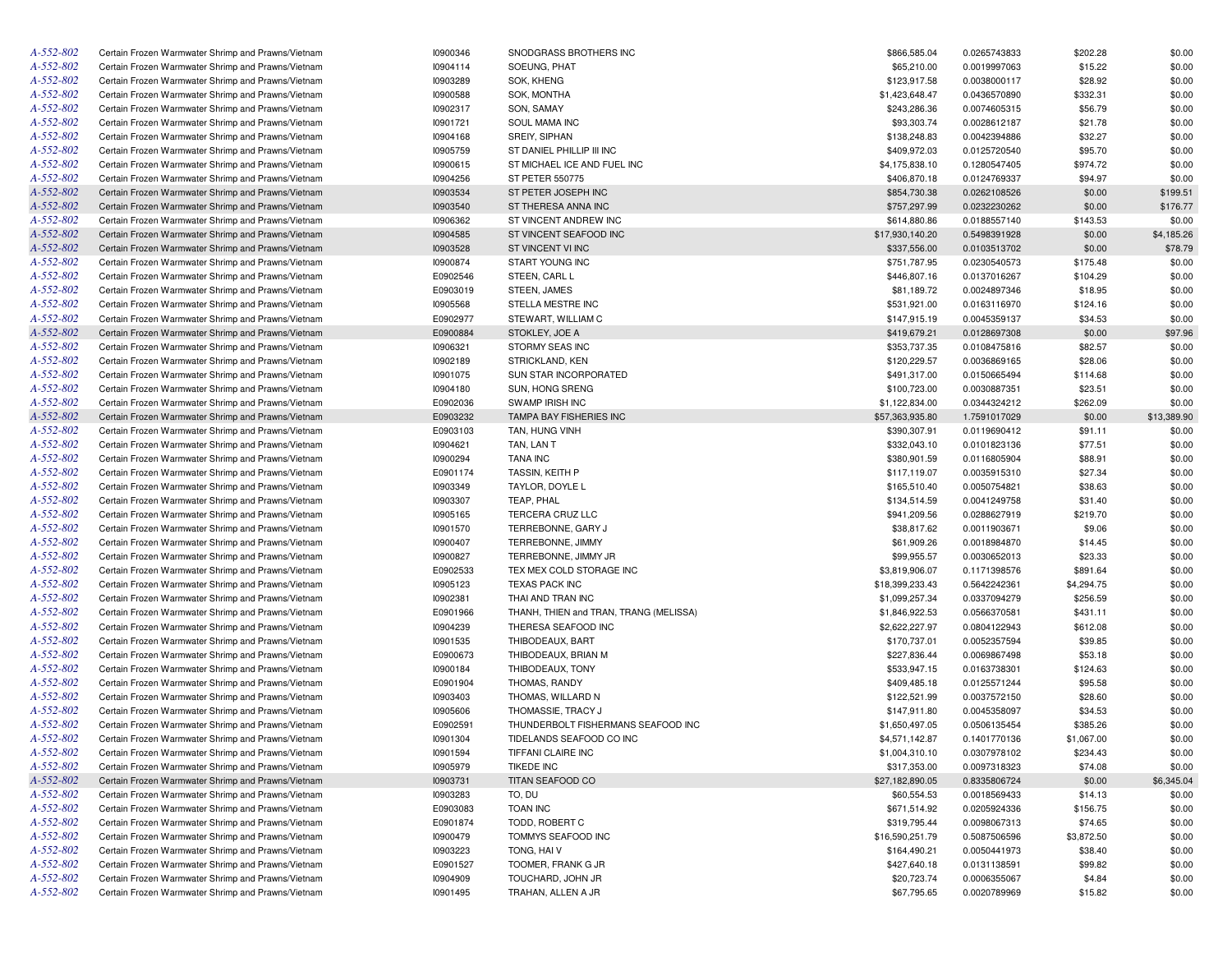| A-552-802       | Certain Frozen Warmwater Shrimp and Prawns/Vietnam | 10900925 | <b>TRAHAN, RICKY</b>                | \$249,100.53    | 0.0076388267 | \$58.15    | \$0.00   |
|-----------------|----------------------------------------------------|----------|-------------------------------------|-----------------|--------------|------------|----------|
| A-552-802       | Certain Frozen Warmwater Shrimp and Prawns/Vietnam | E0902948 | TRAHAN, TRACY                       | \$150,753.89    | 0.0046229643 | \$35.19    | \$0.00   |
| A-552-802       | Certain Frozen Warmwater Shrimp and Prawns/Vietnam | 10905728 | TRAN, BINH                          | \$94,341.20     | 0.0028930331 | \$22.02    | \$0.00   |
| A-552-802       | Certain Frozen Warmwater Shrimp and Prawns/Vietnam | 10902335 | TRAN, CAM VAN                       | \$235,916.59    | 0.0072345328 | \$55.07    | \$0.00   |
| A-552-802       | Certain Frozen Warmwater Shrimp and Prawns/Vietnam | E0901990 | TRAN, CHAU                          | \$9,617.25      | 0.0002949191 | \$2.24     | \$0.00   |
| A-552-802       | Certain Frozen Warmwater Shrimp and Prawns/Vietnam | 10904120 | TRAN, DINH QUOC                     | \$136,195.00    | 0.0041765066 | \$31.79    | \$0.00   |
| A-552-802       | Certain Frozen Warmwater Shrimp and Prawns/Vietnam | 10900403 | TRAN, DUONG dba D AND C SEAFOOD INC | \$20,546,400.29 | 0.6300684783 | \$4,795.94 | \$0.00   |
| A-552-802       | Certain Frozen Warmwater Shrimp and Prawns/Vietnam | 10905819 | TRAN, HIEU                          | \$587,035.12    | 0.0180018066 | \$137.03   | \$0.00   |
| A-552-802       | Certain Frozen Warmwater Shrimp and Prawns/Vietnam | 10903171 | TRAN, HOV                           | \$69,960.85     | 0.0021453941 | \$0.00     | \$16.33  |
| A-552-802       | Certain Frozen Warmwater Shrimp and Prawns/Vietnam | 10901240 | TRAN, HUNG P                        | \$419,436.96    | 0.0128623021 | \$97.91    | \$0.00   |
| A-552-802       | Certain Frozen Warmwater Shrimp and Prawns/Vietnam | 10900512 | TRAN, LE AND PHAT LE dba LTN INC    | \$1,143,705.98  | 0.0350724738 | \$266.96   | \$0.00   |
| A-552-802       | Certain Frozen Warmwater Shrimp and Prawns/Vietnam | 10902049 | TRAN, MIKE                          | \$384,769.79    | 0.0117992112 | \$89.81    | \$0.00   |
| A-552-802       | Certain Frozen Warmwater Shrimp and Prawns/Vietnam | 10904654 | TRAN, MIKE DAI                      | \$1,039,414.54  | 0.0318743103 | \$242.62   | \$0.00   |
| A-552-802       | Certain Frozen Warmwater Shrimp and Prawns/Vietnam | 10904162 | TRAN, MY T                          | \$98,156.44     | 0.0030100299 | \$22.91    | \$0.00   |
| A-552-802       | Certain Frozen Warmwater Shrimp and Prawns/Vietnam | 10904883 | TRAN, NANCY                         | \$117,884.04    | 0.0036149893 | \$0.00     | \$27.52  |
| A-552-802       | Certain Frozen Warmwater Shrimp and Prawns/Vietnam | E0900251 | TRAN, NHANH V                       | \$94,109.61     | 0.0028859313 | \$21.97    | \$0.00   |
| A-552-802       | Certain Frozen Warmwater Shrimp and Prawns/Vietnam | 10904636 | TRAN, PETER KEN                     | \$1,067,113.32  | 0.0327237110 | \$249.09   | \$0.00   |
| A-552-802       | Certain Frozen Warmwater Shrimp and Prawns/Vietnam | E0902554 | TRAN, PHU VAN dba BAMA EXPRESS V    | \$850,286.55    | 0.0260745797 | \$198.47   | \$0.00   |
| A-552-802       |                                                    | 10904518 |                                     |                 |              |            |          |
|                 | Certain Frozen Warmwater Shrimp and Prawns/Vietnam |          | TRAN, QUAN dba MISS MARIE           | \$765,728.46    | 0.0234815519 | \$178.74   | \$0.00   |
| A-552-802       | Certain Frozen Warmwater Shrimp and Prawns/Vietnam | 10903360 | TRAN, QUANG VAN                     | \$347,288.99    | 0.0106498385 | \$81.06    | \$0.00   |
| A-552-802       | Certain Frozen Warmwater Shrimp and Prawns/Vietnam | 10903277 | TRAN, STEVEN TUAN                   | \$81,765.84     | 0.0025074017 | \$19.09    | \$0.00   |
| A-552-802       | Certain Frozen Warmwater Shrimp and Prawns/Vietnam | 10903159 | TRAN, THAN VAN                      | \$215,585.58    | 0.0066110694 | \$50.32    | \$0.00   |
| A-552-802       | Certain Frozen Warmwater Shrimp and Prawns/Vietnam | 10904203 | TRAN, THANH VAN                     | \$160,904.09    | 0.0049342266 | \$37.56    | \$0.00   |
| A-552-802       | Certain Frozen Warmwater Shrimp and Prawns/Vietnam | 10906330 | TRAN, TU                            | \$201,725.35    | 0.0061860366 | \$47.09    | \$0.00   |
| A-552-802       | Certain Frozen Warmwater Shrimp and Prawns/Vietnam | 10903753 | TRAN, TUAN dba PRINCESS CELINE INC  | \$654,553.38    | 0.0200722972 | \$152.79   | \$0.00   |
| A-552-802       | Certain Frozen Warmwater Shrimp and Prawns/Vietnam | 10903254 | TRAN, TUAN MINH                     | \$121,114.00    | 0.0037140381 | \$28.27    | \$0.00   |
| A-552-802       | Certain Frozen Warmwater Shrimp and Prawns/Vietnam | 10904984 | TRAN, TUONG                         | \$494,514.68    | 0.0151646083 | \$115.43   | \$0.00   |
| A-552-802       | Certain Frozen Warmwater Shrimp and Prawns/Vietnam | 10903652 | TRANS EXPRESS INC                   | \$517,538.39    | 0.0158706450 | \$120.80   | \$0.00   |
| A-552-802       | Certain Frozen Warmwater Shrimp and Prawns/Vietnam | E0901048 | TREYBIG, ERNEST H JR                | \$204,131.05    | 0.0062598089 | \$47.65    | \$0.00   |
| A-552-802       | Certain Frozen Warmwater Shrimp and Prawns/Vietnam | 10902393 | TRIEU, JACKIE AND HIEP              | \$1,402,697.78  | 0.0430146227 | \$327.42   | \$0.00   |
| A-552-802       | Certain Frozen Warmwater Shrimp and Prawns/Vietnam | 10900529 | TRIEU, JASMINE AND LY               | \$770,123.66    | 0.0236163336 | \$179.76   | \$0.00   |
| A-552-802       | Certain Frozen Warmwater Shrimp and Prawns/Vietnam | 10903018 | TRIEU. TAM dba MISS LORIE           | \$1,465,434.94  | 0.0449384977 | \$342.06   | \$0.00   |
| A-552-802       | Certain Frozen Warmwater Shrimp and Prawns/Vietnam | 10903024 | TRIEU, TAM dba MISS LORIE II        | \$1,312,703.25  | 0.0402548830 | \$306.41   | \$0.00   |
| A-552-802       | Certain Frozen Warmwater Shrimp and Prawns/Vietnam | 10901999 | TRINH, PHILIP                       | \$119,629.32    | 0.0036685094 | \$27.92    | \$0.00   |
| A-552-802       | Certain Frozen Warmwater Shrimp and Prawns/Vietnam | 10904978 | <b>TROPICAL SEAFOOD</b>             | \$7,451,506.22  | 0.2285051940 | \$1,739.33 | \$0.00   |
| A-552-802       | Certain Frozen Warmwater Shrimp and Prawns/Vietnam | E0900901 | TRUONG, BE VAN                      | \$60,612.18     | 0.0018587112 | \$14.15    | \$0.00   |
| A-552-802       | Certain Frozen Warmwater Shrimp and Prawns/Vietnam | E0901102 | TRUONG, DAC                         | \$188,000.00    | 0.0057651400 | \$43.88    | \$0.00   |
| A-552-802       | Certain Frozen Warmwater Shrimp and Prawns/Vietnam | 10901439 | TRUONG, HEN                         | \$454,066.79    | 0.0139242479 | \$0.00     | \$105.99 |
| A-552-802       | Certain Frozen Warmwater Shrimp and Prawns/Vietnam | E0901135 | TRUONG, KIM                         | \$400,463.60    | 0.0122804719 | \$93.48    | \$0.00   |
| A-552-802       | Certain Frozen Warmwater Shrimp and Prawns/Vietnam | 10905666 | TRUONG, SON MINH dba GULF VIKING    | \$433,533.55    | 0.0132945830 | \$0.00     | \$101.20 |
| A-552-802       | Certain Frozen Warmwater Shrimp and Prawns/Vietnam | 10904615 | TRUONG, THEM VAN                    | \$448,993.74    | 0.0137686796 | \$104.80   | \$0.00   |
| A-552-802       | Certain Frozen Warmwater Shrimp and Prawns/Vietnam | 10901643 | TWO FLAGS INC                       | \$464,831.98    | 0.0142543693 | \$108.50   | \$0.00   |
| A-552-802       | Certain Frozen Warmwater Shrimp and Prawns/Vietnam | 10902215 | TWO GIRLS INC                       | \$426,091.96    | 0.0130663819 | \$0.00     | \$99.46  |
| A-552-802       | Certain Frozen Warmwater Shrimp and Prawns/Vietnam | 10905159 | ULTIMA CRUZ LLC                     | \$1,177,391.82  | 0.0361054716 | \$274.83   | \$0.00   |
| A-552-802       | Certain Frozen Warmwater Shrimp and Prawns/Vietnam | E0900783 | VALLOT, CHRISTOPHER A               | \$108,965.91    | 0.0033415092 | \$25.43    | \$0.00   |
| A-552-802       | Certain Frozen Warmwater Shrimp and Prawns/Vietnam | E0900751 | VALLOT, NANCY H                     | \$108,965.91    | 0.0033415092 | \$25.43    | \$0.00   |
| A-552-802       | Certain Frozen Warmwater Shrimp and Prawns/Vietnam | 10901839 | VAN BURREN SHRIMP CO                | \$808,119.00    | 0.0247814849 | \$188.63   | \$0.00   |
| A-552-802       | Certain Frozen Warmwater Shrimp and Prawns/Vietnam | E0900625 | VAN, VUI                            | \$430,121.63    | 0.0131899543 | \$100.40   | \$0.00   |
| A-552-802       | Certain Frozen Warmwater Shrimp and Prawns/Vietnam | 10902714 | <b>VARON INC</b>                    | \$789,198.67    | 0.0242012809 | \$184.21   | \$0.00   |
| $A - 552 - 802$ | Certain Frozen Warmwater Shrimp and Prawns/Vietnam | E0902670 | VEGAS, PERCY J                      | \$158,595.26    | 0.0048634249 | \$37.02    | \$0.00   |
| A-552-802       | Certain Frozen Warmwater Shrimp and Prawns/Vietnam | 10901459 | VENICE SEAFOOD LLC                  | \$22,639,921.84 | 0.6942676528 | \$5,284.61 | \$0.00   |
| A-552-802       | Certain Frozen Warmwater Shrimp and Prawns/Vietnam | 10905153 | VERA CRUZ LLC                       | \$1,087,474.75  | 0.0333481073 | \$253.84   | \$0.00   |
| A-552-802       |                                                    | 10901582 | VERDIN, CHARLES E                   |                 |              |            |          |
| A-552-802       | Certain Frozen Warmwater Shrimp and Prawns/Vietnam | 10906052 | <b>VERDIN, ERNEST</b>               | \$1,013,888.47  | 0.0310915370 | \$236.66   | \$0.00   |
|                 | Certain Frozen Warmwater Shrimp and Prawns/Vietnam |          |                                     | \$178,643.58    | 0.0054782194 | \$0.00     | \$41.70  |
| A-552-802       | Certain Frozen Warmwater Shrimp and Prawns/Vietnam | 10905562 | <b>VERDIN, JESSIE</b>               | \$106,149.56    | 0.0032551440 | \$24.78    | \$0.00   |
| A-552-802       | Certain Frozen Warmwater Shrimp and Prawns/Vietnam | 10900722 | VERDIN, PERRY                       | \$174,787.66    | 0.0053599751 | \$40.80    | \$0.00   |
| A-552-802       | Certain Frozen Warmwater Shrimp and Prawns/Vietnam | 10905290 | VERDIN, RODNEY P                    | \$38,479.22     | 0.0011799898 | \$8.98     | \$0.00   |
| A-552-802       | Certain Frozen Warmwater Shrimp and Prawns/Vietnam | E0900477 | VERDIN, RODNEY P                    | \$3,141.16      | 0.0000963257 | \$0.73     | \$0.00   |
| A-552-802       | Certain Frozen Warmwater Shrimp and Prawns/Vietnam | 10904972 | <b>VERDIN, TIMMIE</b>               | \$50,039.28     | 0.0015344865 | \$11.68    | \$0.00   |
| A-552-802       | Certain Frozen Warmwater Shrimp and Prawns/Vietnam | 10901050 | <b>VERONICA INC</b>                 | \$41,310.11     | 0.0012668009 | \$9.64     | \$0.00   |
| A-552-802       | Certain Frozen Warmwater Shrimp and Prawns/Vietnam | 10903377 | <b>VERSAGGI SHRIMP CORP</b>         | \$2,441,106.30  | 0.0748580827 | \$569.80   | \$0.00   |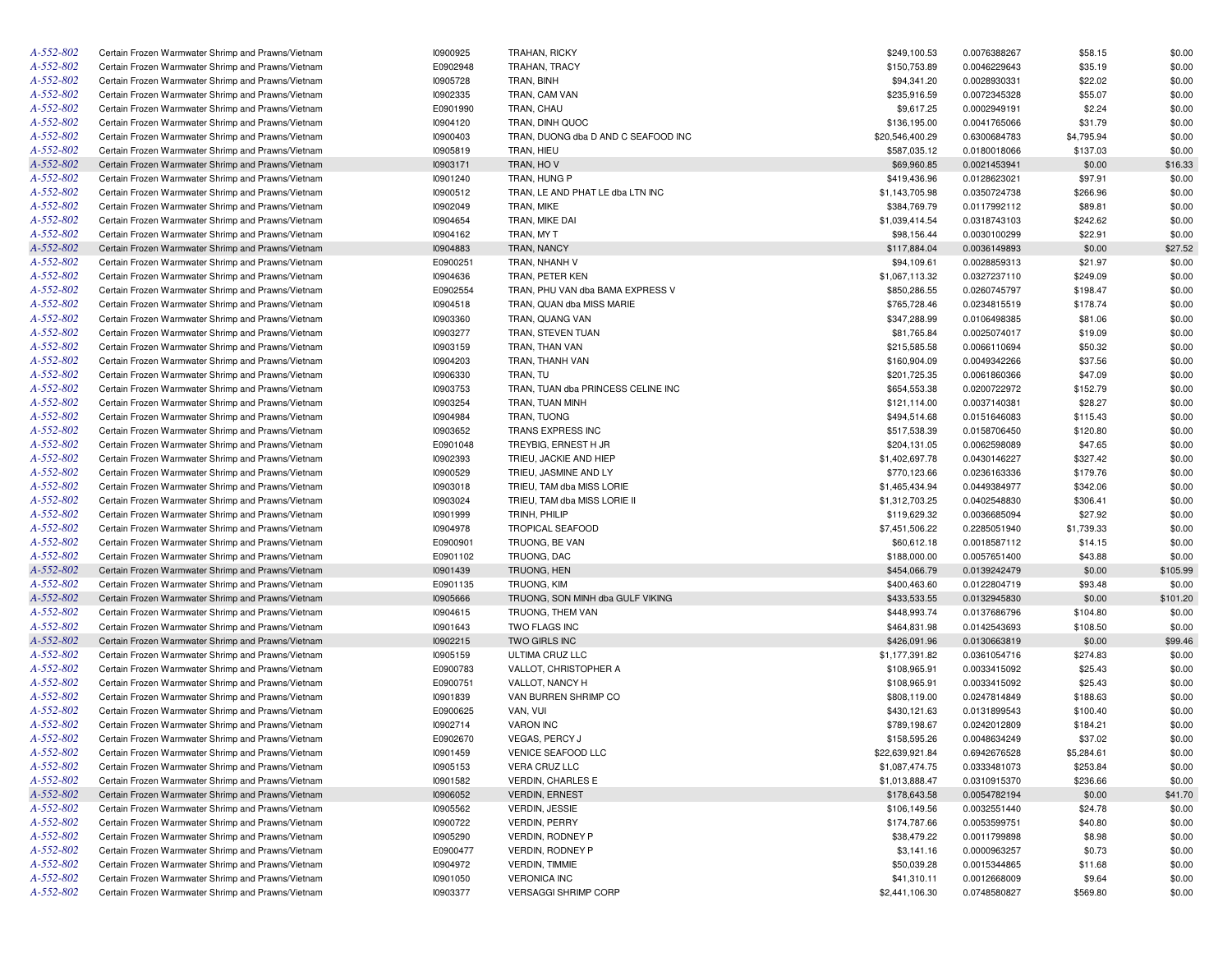| A-552-802 | Certain Frozen Warmwater Shrimp and Prawns/Vietnam | 10901470 | VICKNAIR, DUANE                                 | \$87,520.13      | 0.0026838606 | \$20.43     | \$0.00 |
|-----------|----------------------------------------------------|----------|-------------------------------------------------|------------------|--------------|-------------|--------|
| A-552-802 | Certain Frozen Warmwater Shrimp and Prawns/Vietnam | 10905389 | VICTORIA ROSE INC                               | \$437,744.73     | 0.0134237215 | \$102.18    | \$0.00 |
| A-552-802 | Certain Frozen Warmwater Shrimp and Prawns/Vietnam | 10906270 | <b>VIET GIANG CORP</b>                          | \$672,276.11     | 0.0206157760 | \$156.92    | \$0.00 |
| A-552-802 | Certain Frozen Warmwater Shrimp and Prawns/Vietnam | E0902922 | VIETNAMESE AMERICAN COMMERCIAL FISHERMENS UNION | \$306,192,438.95 | 9.3895865625 | \$71,471.49 | \$0.00 |
| A-552-802 | Certain Frozen Warmwater Shrimp and Prawns/Vietnam | 10902690 | <b>VIGILANTE INC</b>                            | \$690,204.49     | 0.0211655612 | \$161.11    | \$0.00 |
| A-552-802 | Certain Frozen Warmwater Shrimp and Prawns/Vietnam | 10904434 | <b>VIN PENNY INC</b>                            | \$496,065.68     | 0.0152121707 | \$115.79    | \$0.00 |
| A-552-802 | Certain Frozen Warmwater Shrimp and Prawns/Vietnam | 10900841 | VINCENT PIAZZA JR AND SONS SEAFOOD INC          | \$5,327,826.81   | 0.1633812095 | \$1,243.62  | \$0.00 |
| A-552-802 | Certain Frozen Warmwater Shrimp and Prawns/Vietnam | 10902183 | <b>VINCENT, GAGE</b>                            | \$170,454.85     | 0.0052271068 | \$39.79     | \$0.00 |
| A-552-802 | Certain Frozen Warmwater Shrimp and Prawns/Vietnam | E0900670 | VINCENT, GENE B                                 | \$155,423.39     | 0.0047661575 | \$36.28     | \$0.00 |
| A-552-802 | Certain Frozen Warmwater Shrimp and Prawns/Vietnam | 10903242 | VO, DUSTIN                                      | \$91,980.73      | 0.0028206478 | \$21.47     | \$0.00 |
| A-552-802 | Certain Frozen Warmwater Shrimp and Prawns/Vietnam | 10902421 | VO, HAI V                                       | \$653,104.17     | 0.0200278562 | \$152.45    | \$0.00 |
| A-552-802 | Certain Frozen Warmwater Shrimp and Prawns/Vietnam | 10902323 | VO, HANH X                                      | \$518,304.37     | 0.0158941343 | \$120.98    | \$0.00 |
| A-552-802 | Certain Frozen Warmwater Shrimp and Prawns/Vietnam | 10905446 | VO, HIEN VAN                                    | \$151,701.33     | 0.0046520181 | \$35.41     | \$0.00 |
| A-552-802 | Certain Frozen Warmwater Shrimp and Prawns/Vietnam | 10903189 | VO, MINH NGOC                                   | \$287,412.67     | 0.0088136930 | \$67.09     | \$0.00 |
| A-552-802 | Certain Frozen Warmwater Shrimp and Prawns/Vietnam | 10903271 | VO, MONG                                        | \$183,781.00     | 0.0056357617 | \$42.90     | \$0.00 |
| A-552-802 | Certain Frozen Warmwater Shrimp and Prawns/Vietnam | E0900840 | VO, SANG M                                      | \$214,589.90     | 0.0065805362 | \$50.09     | \$0.00 |
| A-552-802 |                                                    |          | VO, TIEN                                        |                  |              |             |        |
|           | Certain Frozen Warmwater Shrimp and Prawns/Vietnam | E0901974 |                                                 | \$45,890.69      | 0.0014072673 | \$10.71     | \$0.00 |
| A-552-802 | Certain Frozen Warmwater Shrimp and Prawns/Vietnam | 10906077 | VOISIN, EDDIE JAMES                             | \$271,594.20     | 0.0083286095 | \$63.40     | \$0.00 |
| A-552-802 | Certain Frozen Warmwater Shrimp and Prawns/Vietnam | E0902521 | VU, KHANH dba C T INC                           | \$858,934.93     | 0.0263397878 | \$200.49    | \$0.00 |
| A-552-802 | Certain Frozen Warmwater Shrimp and Prawns/Vietnam | E0902022 | VU, KHOI                                        | \$35,213.84      | 0.0010798549 | \$8.22      | \$0.00 |
| A-552-802 | Certain Frozen Warmwater Shrimp and Prawns/Vietnam | E0901994 | VU, RUYEN                                       | \$33,025.60      | 0.0010127511 | \$7.71      | \$0.00 |
| A-552-802 | Certain Frozen Warmwater Shrimp and Prawns/Vietnam | E0902529 | VU, TOM                                         | \$946,163.46     | 0.0290147064 | \$220.85    | \$0.00 |
| A-552-802 | Certain Frozen Warmwater Shrimp and Prawns/Vietnam | E0901954 | VU, TU VIET                                     | \$1,355,064.52   | 0.0415539184 | \$316.30    | \$0.00 |
| A-552-802 | Certain Frozen Warmwater Shrimp and Prawns/Vietnam | E0902572 | VU, TUYEN VIET                                  | \$954,171.67     | 0.0292602832 | \$222.72    | \$0.00 |
| A-552-802 | Certain Frozen Warmwater Shrimp and Prawns/Vietnam | E0901986 | VU, TUYEN VIET JACK                             | \$990,564.33     | 0.0303762874 | \$231.22    | \$0.00 |
| A-552-802 | Certain Frozen Warmwater Shrimp and Prawns/Vietnam | 10902176 | W C TRAWLERS INC                                | \$742,970.98     | 0.0227836793 | \$173.42    | \$0.00 |
| A-552-802 | Certain Frozen Warmwater Shrimp and Prawns/Vietnam | 10903399 | W H BLANCHARD INC                               | \$444,634.40     | 0.0136349977 | \$103.79    | \$0.00 |
| A-552-802 | Certain Frozen Warmwater Shrimp and Prawns/Vietnam | 10906300 | WADE, CALVIN J JR                               | \$73,211.36      | 0.0022450731 | \$17.09     | \$0.00 |
| A-552-802 | Certain Frozen Warmwater Shrimp and Prawns/Vietnam | E0900096 | WAIT N SEA INC                                  | \$273,554.72     | 0.0083887301 | \$63.85     | \$0.00 |
| A-552-802 | Certain Frozen Warmwater Shrimp and Prawns/Vietnam | 10904753 | <b>WALLACE B</b>                                | \$1,119,214.50   | 0.0343214270 | \$261.25    | \$0.00 |
| A-552-802 | Certain Frozen Warmwater Shrimp and Prawns/Vietnam | 10900257 | WANDO SHRIMP INC                                | \$1,576,314.11   | 0.0483386782 | \$367.94    | \$0.00 |
| A-552-802 | Certain Frozen Warmwater Shrimp and Prawns/Vietnam | 10900314 | WAR WAGON INC                                   | \$850,742.00     | 0.0260885464 | \$198.58    | \$0.00 |
| A-552-802 | Certain Frozen Warmwater Shrimp and Prawns/Vietnam | E0902459 | WENDY AND ERIC INC                              | \$511,192.58     | 0.0156760467 | \$119.32    | \$0.00 |
| A-552-802 | Certain Frozen Warmwater Shrimp and Prawns/Vietnam | 10905923 | WHISKEY JOE INC                                 | \$950,853.00     | 0.0291585141 | \$221.95    | \$0.00 |
| A-552-802 | Certain Frozen Warmwater Shrimp and Prawns/Vietnam | 10904251 | WHITE BIRD INC                                  | \$358,230.77     | 0.0109853752 | \$83.62     | \$0.00 |
| A-552-802 | Certain Frozen Warmwater Shrimp and Prawns/Vietnam | E0901340 | WHITE, ALLEN J SR                               | \$161,122.79     | 0.0049409332 | \$37.61     | \$0.00 |
| A-552-802 | Certain Frozen Warmwater Shrimp and Prawns/Vietnam | 10901179 | <b>WILLIAM PATRICK INC</b>                      | \$197,561.54     | 0.0060583507 | \$46.11     | \$0.00 |
| A-552-802 | Certain Frozen Warmwater Shrimp and Prawns/Vietnam | E0901285 | WILLIAMS, JOHN A                                | \$1,113,905.64   | 0.0341586274 | \$260.01    | \$0.00 |
| A-552-802 | Certain Frozen Warmwater Shrimp and Prawns/Vietnam | 10901078 | WILLIAMS, JOSEPH H                              | \$267,818.78     | 0.0082128338 | \$62.51     | \$0.00 |
| A-552-802 | Certain Frozen Warmwater Shrimp and Prawns/Vietnam | 10901083 | WILLIAMS, JOSEPH H dba JO ANN B INC             | \$826,325.46     | 0.0253397976 | \$192.88    | \$0.00 |
| A-552-802 | Certain Frozen Warmwater Shrimp and Prawns/Vietnam | 10904463 | WILLIAMS, OLIVER KENT                           | \$490,736.97     | 0.0150487624 | \$114.55    | \$0.00 |
| A-552-802 | Certain Frozen Warmwater Shrimp and Prawns/Vietnam | E0902952 | <b>WILLIAMS, RONNIE</b>                         | \$184,567.90     | 0.0056598925 | \$43.08     | \$0.00 |
| A-552-802 | Certain Frozen Warmwater Shrimp and Prawns/Vietnam | 10905303 | WILLYARD, DONALD                                | \$66,132.77      | 0.0020280036 | \$15.44     | \$0.00 |
|           |                                                    |          |                                                 |                  |              |             |        |
| A-552-802 | Certain Frozen Warmwater Shrimp and Prawns/Vietnam | 10900084 | WISEMAN, MICHAEL T JR                           | \$76,755.29      | 0.0023537500 | \$17.92     | \$0.00 |
| A-552-802 | Certain Frozen Warmwater Shrimp and Prawns/Vietnam | 10900080 | WISEMAN, MICHAEL T SR                           | \$71,967.37      | 0.0022069253 | \$16.80     | \$0.00 |
| A-552-802 | Certain Frozen Warmwater Shrimp and Prawns/Vietnam | 10904560 | <b>WL AND O INC</b>                             | \$918,345.63     | 0.0281616549 | \$214.36    | \$0.00 |
| A-552-802 | Certain Frozen Warmwater Shrimp and Prawns/Vietnam | E0902990 | WOODS FISHERIES INC                             | \$31,415,815.74  | 0.9633860403 | \$7,333.09  | \$0.00 |
| A-552-802 | Certain Frozen Warmwater Shrimp and Prawns/Vietnam | E0902412 | WOODS, JOHN T III dba SEASIDE SEAFOOD INC       | \$255,142.68     | 0.0078241131 | \$59.56     | \$0.00 |
| A-552-802 | Certain Frozen Warmwater Shrimp and Prawns/Vietnam | 10904927 | WRIGHT, CURTIS                                  | \$54,500.26      | 0.0016712853 | \$12.72     | \$0.00 |
| A-552-802 | Certain Frozen Warmwater Shrimp and Prawns/Vietnam | 10904933 | <b>WRIGHT, RANDY</b>                            | \$83,965.27      | 0.0025748486 | \$19.60     | \$0.00 |
| A-552-802 | Certain Frozen Warmwater Shrimp and Prawns/Vietnam | 10902519 | <b>WYLIE MILAM INC</b>                          | \$656,819.60     | 0.0201417922 | \$153.31    | \$0.00 |
| A-552-802 | Certain Frozen Warmwater Shrimp and Prawns/Vietnam | 10905049 | YEAMANS INC                                     | \$759,506.61     | 0.0232907549 | \$177.28    | \$0.00 |
| A-552-802 | Certain Frozen Warmwater Shrimp and Prawns/Vietnam | 10905541 | YOPP, JONATHAN A                                | \$588,858.23     | 0.0180577135 | \$137.45    | \$0.00 |
| A-552-802 | Certain Frozen Warmwater Shrimp and Prawns/Vietnam | E0903014 | YOW, RICHARD C JR dba CAPT RICHARD SEAFOOD INC  | \$806,387.08     | 0.0247283745 | \$188.23    | \$0.00 |
| A-552-802 | Certain Frozen Warmwater Shrimp and Prawns/Vietnam | 10905392 | YOW, RONALD dba SEA KING                        | \$815,708.48     | 0.0250142212 | \$190.40    | \$0.00 |
| A-552-802 | Certain Frozen Warmwater Shrimp and Prawns/Vietnam | 10901253 | ZAR, JOHN III                                   | \$188,848.95     | 0.0057911736 | \$44.08     | \$0.00 |
| A-552-802 | Certain Frozen Warmwater Shrimp and Prawns/Vietnam | 10901039 | ZAR, TROY dba TROY AND PENNY ZAR LLC            | \$166,678.09     | 0.0051112900 | \$38.91     | \$0.00 |
| A-552-802 | Certain Frozen Warmwater Shrimp and Prawns/Vietnam | 10905147 | <b>ZIMCO MARINE LLC</b>                         | \$1,040,096.90   | 0.0318952353 | \$242.78    | \$0.00 |
| A-552-802 | Certain Frozen Warmwater Shrimp and Prawns/Vietnam | E0902703 | ZIRLOTT TRAWLERS INC                            | \$3,693,699.57   | 0.1132696548 | \$862.18    | \$0.00 |
| A-552-802 | Certain Frozen Warmwater Shrimp and Prawns/Vietnam | E0902631 | ZIRLOTT, MILTON                                 | \$668,439.17     | 0.0204981138 | \$156.03    | \$0.00 |
| A-552-802 | Certain Frozen Warmwater Shrimp and Prawns/Vietnam | 10902941 | ZIRLOTT, ROSA                                   | \$1,042,533.68   | 0.0319699607 | \$243.35    | \$0.00 |
|           |                                                    |          |                                                 |                  |              |             |        |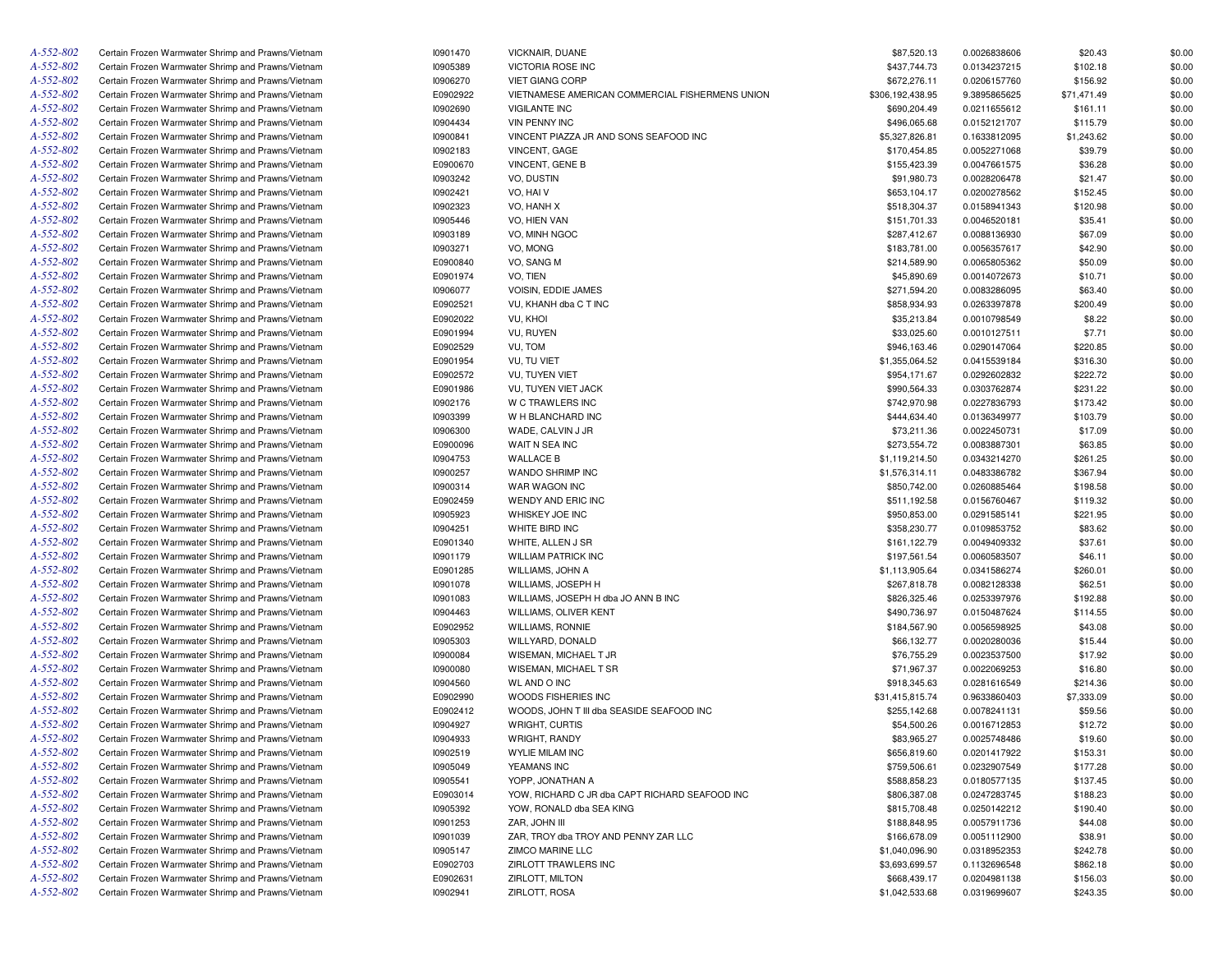|                 |                                                                 |                      |                                                                 | <b>TOTAL for: A-552-802</b> | \$3,260,978,925.02                  |                | \$645,945.43     | \$115,232.73     |
|-----------------|-----------------------------------------------------------------|----------------------|-----------------------------------------------------------------|-----------------------------|-------------------------------------|----------------|------------------|------------------|
| A-557-805       | Extruded Rubber Thread/Malaysia                                 | 10901338             | FRIAR, JOHN                                                     |                             | \$2,294,980.00                      | 100.0000000000 | \$368,835.39     | \$0.00           |
|                 |                                                                 |                      |                                                                 | <b>TOTAL for: A-557-805</b> | \$2,294,980.00                      |                | \$368,835.39     | \$0.00           |
| A-557-809       | Stainless Steel Butt-Weld Pipe Fittings/Malaysia                | 10902578             | <b>GERLIN INC</b>                                               |                             | \$15,925,806.00                     | 17.9219309557  | \$29,899.27      | \$0.00           |
| A-557-809       | Stainless Steel Butt-Weld Pipe Fittings/Malaysia                | 10902571             | SHAW ALLOY PIPING PRODUCTS                                      |                             | \$38,474,282.00                     | 43.2966108952  | \$72,232.00      | \$0.00           |
| A-557-809       | Stainless Steel Butt-Weld Pipe Fittings/Malaysia                | 10902584             | TAYLOR FORGE STAINLESS INC                                      |                             | \$34,462,022.00                     | 38.7814581490  | \$64,699.35      | \$0.00           |
|                 |                                                                 |                      |                                                                 | <b>TOTAL for: A-557-809</b> | \$88,862,110.00                     |                | \$166,830.62     | \$0.00           |
| $A - 557 - 813$ | Polyethylene Retail Carrier Bags/Malaysia                       | 10900015             | ADVANCE POLYBAG NEVADA INC                                      |                             | \$116,739,425.70                    | 4.0044056615   | \$4,561.53       | \$0.00           |
| A-557-813       | Polyethylene Retail Carrier Bags/Malaysia                       | 10900011             | ADVANCE POLYBAG NORTHEAST INC                                   |                             | \$119,636,042.00                    | 4.1037656390   | \$4,674.71       | \$0.00           |
| $A - 557 - 813$ | Polyethylene Retail Carrier Bags/Malaysia                       | 10900009             | ALPINE PLASTICS INC                                             |                             | \$51,955,501.80                     | 1.7821820204   | \$2,030.13       | \$0.00           |
| A-557-813       | Polyethylene Retail Carrier Bags/Malaysia                       | 10902415             | AMPAC PACKAGING LLC                                             |                             | \$114,766,173.55                    | 3.9367189992   | \$4,484.43       | \$0.00           |
| A-557-813       | Polyethylene Retail Carrier Bags/Malaysia                       | 10900005             | API ENTERPRISES INC                                             |                             | \$226,371,603.49                    | 7.7650179036   | \$8,845.35       | \$0.00           |
| A-557-813       | Polyethylene Retail Carrier Bags/Malaysia                       | 10902126             | <b>GENPAK LLC</b>                                               |                             | \$42,891,725.66                     | 1.4712756041   | \$1,675.97       | \$0.00           |
| $A - 557 - 813$ | Polyethylene Retail Carrier Bags/Malaysia                       | E0900213             | GRAND PACKAGING INC dba COMMAND PACKAGING                       |                             | \$105,640,222.72                    | 3.6236798614   | \$4,127.83       | \$0.00           |
| A-557-813       | Polyethylene Retail Carrier Bags/Malaysia                       | E0901177             | HILEX POLY CO LLC                                               |                             | \$1,701,086,154.00                  | 58.3508012392  | \$66,469.01      | \$0.00           |
| A-557-813       | Polyethylene Retail Carrier Bags/Malaysia                       | E0900152             | ROPLAST INDUSTRIES INC                                          |                             | \$35,614,276.43                     | 1.2216439246   | \$1,391.61       | \$0.00           |
| $A - 557 - 813$ | Polyethylene Retail Carrier Bags/Malaysia                       | E0900409             | SUPERBAG CORPORATION                                            |                             | \$306,840,206.47                    | 10.5252587341  | \$11,989.61      | \$0.00           |
| $A - 557 - 813$ | Polyethylene Retail Carrier Bags/Malaysia                       | E0900396             | UNISTAR PLASTICS LLC                                            | <b>TOTAL for: A-557-813</b> | \$93,733,382.28                     | 3.2152504128   | \$3,662.58       | \$0.00           |
| A-559-502       |                                                                 |                      |                                                                 |                             | \$2,915,274,714.10                  |                | \$113,912.76     | \$0.00           |
| A-559-502       | Small-Diameter Standard and Rectangular Pipe and Tube/Singapore | E0902290<br>E0902223 | HANNIBAL INDUSTRIES INC<br>WESTERN TUBE AND CONDUIT CORPORATION |                             | \$334,067,000.00                    | 0.0000000000   | \$0.00           | \$0.00           |
|                 | Small-Diameter Standard and Rectangular Pipe and Tube/Singapore |                      |                                                                 | <b>TOTAL for: A-559-502</b> | \$40,337,000.00<br>\$374,404,000.00 | 0.0000000000   | \$0.00<br>\$0.00 | \$0.00<br>\$0.00 |
| A-559-801       | <b>Ball Bearings/Singapore</b>                                  | 10904329             | AMERICAN NTN BEARING MFG CORP                                   |                             | \$799,341,332.11                    | 4.3744003902   | \$0.00           | \$964.38         |
| A-559-801       | <b>Ball Bearings/Singapore</b>                                  | 10903812             | <b>BARDEN CORPORATION</b>                                       |                             | \$238,399,906.07                    | 1.3046449623   | \$0.00           | \$287.62         |
| A-559-801       | <b>Ball Bearings/Singapore</b>                                  | E0901484             | EMERSON POWER TRANSMISSION CORPORATION                          |                             | \$953,397,392.99                    | 5.2174731374   | \$1,150.24       | \$0.00           |
| A-559-801       | <b>Ball Bearings/Singapore</b>                                  | E0903203             | KOYO CORPORATION OF USA                                         |                             | \$641,106,195.43                    | 3.5084576248   | \$0.00           | \$773.47         |
| A-559-801       | <b>Ball Bearings/Singapore</b>                                  | E0901382             | MCGILL MANUFACTURING COMPANY                                    |                             | \$87,682,483.75                     | 0.4798429353   | \$105.79         | \$0.00           |
| A-559-801       | <b>Ball Bearings/Singapore</b>                                  | 10904473             | MPB CORPORATION                                                 |                             | \$903,558,832.37                    | 4.9447313058   | \$1,090.11       | \$0.00           |
| A-559-801       | <b>Ball Bearings/Singapore</b>                                  | 10901313             | <b>NSK CORPORATION</b>                                          |                             | \$3,180,790,404.50                  | 17.4068951868  | \$0.00           | \$3,837.52       |
| A-559-801       | <b>Ball Bearings/Singapore</b>                                  | 10904337             | NTK PRECISION AXLE CORP                                         |                             | \$23,737,891.08                     | 0.1299057559   | \$0.00           | \$28.64          |
| A-559-801       | <b>Ball Bearings/Singapore</b>                                  | 10904318             | <b>NTN BCA CORP</b>                                             |                             | \$364,872,325.73                    | 1.9967660622   | \$0.00           | \$440.21         |
| A-559-801       | <b>Ball Bearings/Singapore</b>                                  | 10905553             | NTN DRIVESHAFT INC                                              |                             | \$74,665,657.39                     | 0.4086082725   | \$0.00           | \$90.08          |
| A-559-801       | <b>Ball Bearings/Singapore</b>                                  | 10900394             | PACAMOR KUBAR BEARINGS                                          |                             | \$52,034,013.00                     | 0.2847564584   | \$62.78          | \$0.00           |
| A-559-801       | <b>Ball Bearings/Singapore</b>                                  | E0901384             | RBC AIRCRAFT PRODUCTS INC                                       |                             | \$63,233,454.47                     | 0.3460454712   | \$76.29          | \$0.00           |
| A-559-801       | <b>Ball Bearings/Singapore</b>                                  | 10901818             | REXNORD INDUSTRIES LLC                                          |                             | \$445,661,845.09                    | 2.4388872072   | \$537.68         | \$0.00           |
| A-559-801       | <b>Ball Bearings/Singapore</b>                                  | 10903799             | SCHAEFFLER GROUP USA INC                                        |                             | \$104,481,520.57                    | 0.5717757684   | \$0.00           | \$126.05         |
| A-559-801       | <b>Ball Bearings/Singapore</b>                                  | 10905328             | <b>SKF USA INC</b>                                              |                             | \$8,565,159,697.56                  | 46.8728894877  | \$0.00           | \$10,333.59      |
| A-559-801       | <b>Ball Bearings/Singapore</b>                                  | 10903600             | <b>TIMKEN COMPANY</b>                                           |                             | \$1,775,040,471.73                  | 9.7139199741   | \$2,141.53       | \$0.00           |
|                 |                                                                 |                      |                                                                 | <b>TOTAL for: A-559-801</b> | \$18,273,163,423.84                 |                | \$5,164.42       | \$16,881.56      |
| A-559-802       | Industrial Belts/Singapore                                      | 10905870             | GATES CORPORATION dba THE GATES RUBBER COMPANY                  |                             | \$536,591,768.90                    | 0.0000000000   | \$0.00           | \$0.00           |
|                 |                                                                 |                      |                                                                 | <b>TOTAL for: A-559-802</b> | \$536,591,768.90                    |                | \$0.00           | \$0.00           |
| A-560-802       | Preserved Mushrooms/Indonesia                                   | 10903878             | GIORGIO FOODS INC                                               |                             | \$358,289,326.17                    | 0.0000000000   | \$0.00           | \$0.00           |
| A-560-802       | Preserved Mushrooms/Indonesia                                   | 10905073             | L K BOWMAN COMPANY                                              |                             | \$55,356,199.00                     | 0.0000000000   | \$0.00           | \$0.00           |
| A-560-802       | Preserved Mushrooms/Indonesia                                   | 10900508             | MONTEREY MUSHROOMS INC                                          |                             | \$95,409,601.10                     | 0.0000000000   | \$0.00           | \$0.00           |
| A-560-802       | Preserved Mushrooms/Indonesia                                   | 10900102             | SUNNY DELL FOODS INC                                            |                             | \$47,500,892.52                     | 0.0000000000   | \$0.00           | \$0.00           |
| A-560-802       | Preserved Mushrooms/Indonesia                                   | 10901873             | THE MUSHROOM COMPANY FKA MUSHROOM CANNING COMPANY               |                             | \$66,645,543.27                     | 0.0000000000   | \$0.00           | \$0.00           |
|                 |                                                                 |                      |                                                                 | <b>TOTAL for: A-560-802</b> | \$623,201,562.06                    |                | \$0.00           | \$0.00           |
| A-560-805       | Cut-to-Length Carbon Steel Plate/Indonesia                      | 10904787             | ARCELORMITTAL USA INC                                           |                             | \$9,750,031,994.00                  | 46.1074951890  | \$304.73         | \$0.00           |
| A-560-805       | Cut-to-Length Carbon Steel Plate/Indonesia                      | E0900950             | EVRAZ CLAYMONT STEEL                                            |                             | \$813,250,265.44                    | 3.8458266316   | \$25.42          | \$0.00           |
| A-560-805       | Cut-to-Length Carbon Steel Plate/Indonesia                      | 10903107             | EVRAZ INC NA                                                    |                             | \$2,168,816,683.70                  | 10.2562437611  | \$0.00           | \$67.78          |
| A-560-805       | Cut-to-Length Carbon Steel Plate/Indonesia                      | E0902866             | NUCOR CORPORATION                                               |                             | \$2,665,184,572.83                  | 12.6035468340  | \$0.00           | \$83.30          |
| A-560-805       | Cut-to-Length Carbon Steel Plate/Indonesia                      | E0903166             | NUCOR STEEL TUSCALOOSA INC                                      |                             | \$803,377,355.87                    | 3.7991380534   | \$25.11          | \$0.00           |
| A-560-805       | Cut-to-Length Carbon Steel Plate/Indonesia                      | 10900418             | <b>SSAB IOWA INC</b>                                            |                             | \$3,317,655,217.31                  | 15.6890533349  | \$103.69         | \$0.00           |
| A-560-805       | Cut-to-Length Carbon Steel Plate/Indonesia                      | 10906229             | UNITED STATES STEEL CORPORATION                                 |                             | \$1,627,989,851.00                  | 7.6986961960   | \$50.88          | \$0.00           |
|                 |                                                                 |                      |                                                                 | <b>TOTAL for: A-560-805</b> | \$21,146,305,940.15                 |                | \$509.83         | \$151.08         |
| A-560-811       | Steel Concrete Reinforcing Bar/Indonesia                        | 10904788             | ARCELORMITTAL USA INC                                           |                             | \$440,143,101.00                    | 0.0000000000   | \$0.00           | \$0.00           |
| A-560-811       | Steel Concrete Reinforcing Bar/Indonesia                        | 10901877             | COMMERCIAL METALS COMPANY dba CMC STEEL GROUP                   |                             | \$1,540,682,365.00                  | 0.0000000000   | \$0.00           | \$0.00           |
| A-560-811       | Steel Concrete Reinforcing Bar/Indonesia                        | 10904343             | <b>GERDAU USA INC</b>                                           |                             | \$5,401,190,000.00                  | 0.0000000000   | \$0.00           | \$0.00           |
| A-560-811       | Steel Concrete Reinforcing Bar/Indonesia                        | E0902874             | NUCOR CORPORATION                                               |                             | \$5,135,104,563.00                  | 0.0000000000   | \$0.00           | \$0.00           |
| A-560-811       | Steel Concrete Reinforcing Bar/Indonesia                        | E0902927             | NUCOR STEEL MARION INC                                          |                             | \$687,710,224.00                    | 0.0000000000   | \$0.00           | \$0.00           |
| A-560-811       | Steel Concrete Reinforcing Bar/Indonesia                        | E0902380             | <b>TAMCO</b>                                                    |                             | \$1,069,987,754.00                  | 0.0000000000   | \$0.00           | \$0.00           |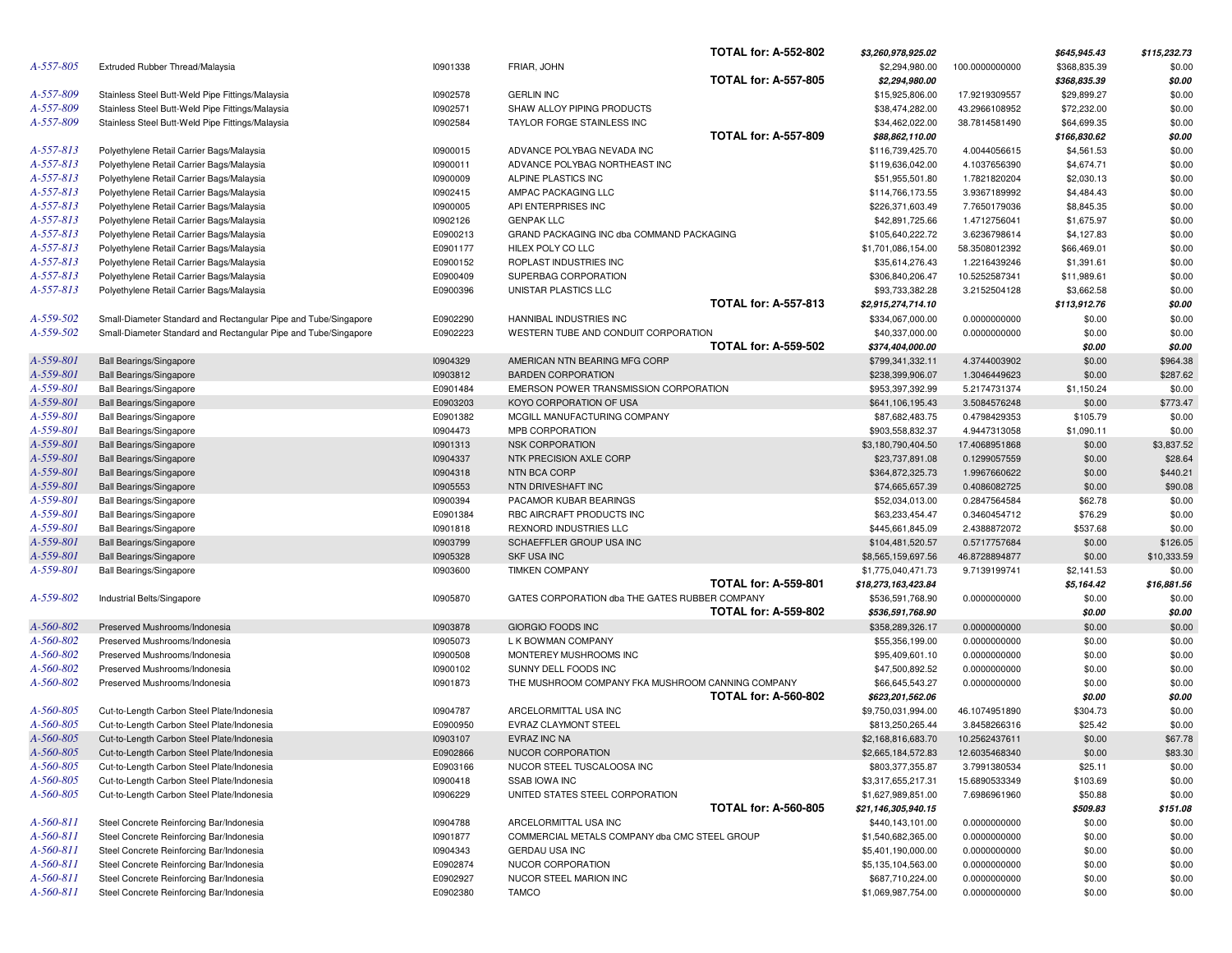|                 |                                                     |          |                                      | <b>TOTAL for: A-560-811</b> | \$14,274,818,007.00 |                | \$0.00         | \$0.00         |
|-----------------|-----------------------------------------------------|----------|--------------------------------------|-----------------------------|---------------------|----------------|----------------|----------------|
| A-560-812       | Hot-Rolled Steel Products/Indonesia                 | 10904789 | ARCELORMITTAL USA INC                |                             | \$26,102,002,595.00 | 0.0000000000   | \$0.00         | \$0.00         |
| $A - 560 - 812$ | Hot-Rolled Steel Products/Indonesia                 | 10903103 | EVRAZ INC NA                         |                             | \$602,267,034.00    | 0.0000000000   | \$0.00         | \$0.00         |
| A-560-812       | Hot-Rolled Steel Products/Indonesia                 | E0900876 | <b>GALLATIN STEEL COMPANY</b>        |                             | \$3,113,083,241.00  | 0.0000000000   | \$0.00         | \$0.00         |
| A-560-812       | Hot-Rolled Steel Products/Indonesia                 | E0902855 | NUCOR CORPORATION                    |                             | \$18,079,648,159.00 | 0.0000000000   | \$0.00         | \$0.00         |
| A-560-812       | Hot-Rolled Steel Products/Indonesia                 | E0901262 | SEVERSTAL DEARBORN INC               |                             | \$3,939,480,000.00  | 0.0000000000   | \$0.00         | \$0.00         |
| A-560-812       | Hot-Rolled Steel Products/Indonesia                 | E0903036 | SEVERSTAL SPARROWS POINT LLC         |                             | \$4,661,041,000.00  | 0.0000000000   | \$0.00         | \$0.00         |
| A-560-812       | Hot-Rolled Steel Products/Indonesia                 |          | <b>SSAB IOWA INC</b>                 |                             |                     |                |                |                |
|                 |                                                     | 10900428 |                                      |                             | \$1,404,014,747.00  | 0.0000000000   | \$0.00         | \$0.00         |
| A-560-812       | Hot-Rolled Steel Products/Indonesia                 | E0903268 | STEEL DYNAMICS INC                   |                             | \$4,371,413,809.97  | 0.0000000000   | \$0.00         | \$0.00         |
| A-560-812       | Hot-Rolled Steel Products/Indonesia                 | 10906153 | UNITED STATES STEEL CORPORATION      |                             | \$17,702,846,904.50 | 0.0000000000   | \$0.00         | \$0.00         |
| A-560-812       | Hot-Rolled Steel Products/Indonesia                 | E0900849 | WCI STEEL INC                        |                             | \$2,013,227,000.00  | 0.0000000000   | \$0.00         | \$0.00         |
|                 |                                                     |          |                                      | <b>TOTAL for: A-560-812</b> | \$81,989,024,490.47 |                | \$0.00         | \$0.00         |
| A-560-815       | Carbon and Certain Alloy Steel Wire Rod/Indonesia   | 10904819 | ARCELORMITTAL USA INC                |                             | \$993,645,356.00    | 0.0000000000   | \$0.00         | \$0.00         |
| $A - 560 - 815$ | Carbon and Certain Alloy Steel Wire Rod/Indonesia   | 10901785 | CHARTER MANUFACTURING COMPANY INC    |                             | \$1,480,429,000.00  | 0.0000000000   | \$0.00         | \$0.00         |
| $A - 560 - 815$ | Carbon and Certain Alloy Steel Wire Rod/Indonesia   | 10904353 | GERDAU USA INC                       |                             | \$2,178,562,000.00  | 0.0000000000   | \$0.00         | \$0.00         |
| $A - 560 - 815$ | Carbon and Certain Alloy Steel Wire Rod/Indonesia   | 10903057 | KEYSTONE CONSOLIDATED INDUSTRIES INC |                             | \$1,239,162,622.00  | 0.0000000000   | \$0.00         | \$0.00         |
| $A - 560 - 815$ | Carbon and Certain Alloy Steel Wire Rod/Indonesia   | E0902653 | NUCOR CORPORATION                    |                             | \$489,279,208.00    | 0.0000000000   | \$0.00         | \$0.00         |
| A-560-815       | Carbon and Certain Alloy Steel Wire Rod/Indonesia   | E0902916 | NUCOR STEEL CONNECTICUT              |                             | \$410,093,119.00    | 0.0000000000   | \$0.00         | \$0.00         |
| A-560-815       | Carbon and Certain Alloy Steel Wire Rod/Indonesia   | E0900014 | ROCKY MOUNTAIN STEEL MILLS           |                             | \$562,853,341.94    | 0.0000000000   | \$0.00         | \$0.00         |
|                 |                                                     |          |                                      | <b>TOTAL for: A-560-815</b> | \$7,354,024,646.94  |                | \$0.00         | \$0.00         |
| A-560-818       |                                                     | E0902367 | MEADWESTVACO CORPORATION             |                             | \$110,471,919.25    | 43.9251140465  |                | \$0.00         |
|                 | Certain Lined Paper School Supplies/Indonesia       |          |                                      |                             |                     |                | \$1,599.75     |                |
| A-560-818       | Certain Lined Paper School Supplies/Indonesia       | E0902371 | NORCOM INC                           |                             | \$103,982,571.65    | 41.3448625640  | \$1,505.78     | \$0.00         |
| A-560-818       | Certain Lined Paper School Supplies/Indonesia       | E0900087 | ROARING SPRING BLANK BOOK CO         |                             | \$12,812,989.00     | 5.0946159614   | \$185.55       | \$0.00         |
| A-560-818       | Certain Lined Paper School Supplies/Indonesia       | E0902930 | TOP FLIGHT INC                       |                             | \$24,233,106.15     | 9.6354074281   | \$350.92       | \$0.00         |
|                 |                                                     |          |                                      | <b>TOTAL for: A-560-818</b> | \$251,500,586.05    |                | \$3,642.00     | \$0.00         |
| $A - 565 - 801$ | Stainless Steel Butt-Weld Pipe Fittings/Philippines | 10902579 | <b>GERLIN INC</b>                    |                             | \$15,981,056.00     | 0.0000000000   | \$0.00         | \$0.00         |
| $A - 565 - 801$ | Stainless Steel Butt-Weld Pipe Fittings/Philippines | 10902572 | SHAW ALLOY PIPING PRODUCTS           |                             | \$38,581,927.00     | 0.0000000000   | \$0.00         | \$0.00         |
| $A - 565 - 801$ | Stainless Steel Butt-Weld Pipe Fittings/Philippines | 10902585 | TAYLOR FORGE STAINLESS INC           |                             | \$34,572,456.00     | 0.0000000000   | \$0.00         | \$0.00         |
|                 |                                                     |          |                                      | <b>TOTAL for: A-565-801</b> | \$89,135,439.00     |                | \$0.00         | \$0.00         |
| A-570-001       | Potassium Permanganate/China                        | 10900019 | CARUS CHEMICAL CO                    |                             | \$54,858,729.00     | 0.0000000000   | (\$85,497.20)  | \$0.00         |
|                 |                                                     |          |                                      | <b>TOTAL for: A-570-001</b> | \$54,858,729.00     |                | ( \$85,497.20) | \$0.00         |
| A-570-501       | Natural Bristle Paint Brushes/China                 | 10904498 | ELDER AND JENKS                      |                             | \$59,925,528.62     | 5.7088061776   | \$11,325.25    | \$0.00         |
| A-570-501       | Natural Bristle Paint Brushes/China                 | 10906251 | SHERWIN WILLIAMS COMPANY             |                             | \$589,570,582.00    | 56.1654483180  | \$111,422.24   | \$0.00         |
| $A - 570 - 501$ | Natural Bristle Paint Brushes/China                 | E0900414 | TRUE VALUE MANUFACTURING             |                             | \$56,198,149.00     | 5.3537173149   | \$10,620.82    | \$0.00         |
| $A - 570 - 501$ |                                                     |          |                                      |                             |                     |                |                |                |
|                 | Natural Bristle Paint Brushes/China                 | 10901528 | WOOSTER BRUSH COMPANY                |                             | \$344,009,071.62    | 32.7720281895  | \$65,013.86    | \$0.00         |
|                 |                                                     |          |                                      | <b>TOTAL for: A-570-501</b> | \$1,049,703,331.24  |                | \$198,382.17   | \$0.00         |
| A-570-502       | Iron Construction Castings/China                    | 10903211 | ALHAMBRA FOUNDRY CO LTD              |                             | \$91,946,454.32     | 2.5703416806   | \$5,539.90     | \$0.00         |
| A-570-502       | Iron Construction Castings/China                    | 10903481 | EAST JORDAN IRON WORKS INC           |                             | \$1,516,906,639.89  | 42.4047712440  | \$91,395.67    | \$0.00         |
| A-570-502       | Iron Construction Castings/China                    | 10903475 | NEENAH FOUNDRY COMPANY               |                             | \$1,747,021,554.81  | 48.8375800078  | \$105,260.41   | \$0.00         |
| A-570-502       | Iron Construction Castings/China                    | 10903206 | U S FOUNDRY AND MANUFACTURING CORP   |                             | \$221,332,809.93    | 6.1873070676   | \$13,335.60    | \$0.00         |
|                 |                                                     |          |                                      | <b>TOTAL for: A-570-502</b> | \$3,577,207,458.95  |                | \$215,531.58   | \$0.00         |
| A-570-504       | Petroleum Wax Candles/China                         | 10904466 | A I ROOT COMPANY dba ROOT CANDLES    |                             | \$206,484,669.00    | 3.5704112998   | \$107,923.77   | \$0.00         |
| A-570-504       | Petroleum Wax Candles/China                         | E0900499 | CANDLE ARTISANS INC                  |                             | \$66,846,922.96     | 1.1558776264   | \$34,939.02    | \$0.00         |
| A-570-504       | Petroleum Wax Candles/China                         | E0900916 | <b>CANDLE LITE</b>                   |                             | \$1,707,834,483.38  | 29.5308681616  | \$892,637.40   | \$0.00         |
| A-570-504       | Petroleum Wax Candles/China                         | 10901292 | CATHEDRAL CANDLE                     |                             | \$65,138,331.24     | 1.1263336646   | \$34,045.99    | \$0.00         |
| A-570-504       | Petroleum Wax Candles/China                         | E0901375 | <b>GENERAL WAX CO INC</b>            |                             | \$175,673,175.00    | 3.0376370901   | \$91,819.46    | \$0.00         |
| A-570-504       | Petroleum Wax Candles/China                         | E0900572 | LUMI LITE CANDLE COMPANY INC         |                             | \$94,678,394.10     | 1.6371230357   | \$49,485.75    | \$0.00         |
| A-570-504       | Petroleum Wax Candles/China                         | 10901453 | MIDWEST CBK INC                      |                             | \$2,181,516,082.88  | 37.7214914343  | \$0.00         | \$1,140,217.54 |
| A-570-504       | Petroleum Wax Candles/China                         | 10905063 | MUENCH KREUZER CANDLE COMPANY        |                             | \$245,025,306.00    | 4.2368332986   | \$128,067.89   | \$0.00         |
|                 |                                                     |          |                                      |                             |                     |                |                |                |
| A-570-504       | Petroleum Wax Candles/China                         | 10901816 | PARTYLITE WORLDWIDE INC              |                             | \$275,602,183.51    | 4.7655506582   | \$0.00         | \$144,049.57   |
| A-570-504       | Petroleum Wax Candles/China                         | 10902541 | REED CANDLE COMPANY                  |                             | \$174,791,170.78    | 3.0223859925   | \$91,358.46    | \$0.00         |
| A-570-504       | Petroleum Wax Candles/China                         | E0901397 | WHITEFISH ENTERPRISES INC            |                             | \$504,895,691.17    | 8.7303589642   | \$0.00         | \$263,894.88   |
| A-570-504       | Petroleum Wax Candles/China                         | 10902364 | WILL AND BAUMER INC                  |                             | \$84,731,591.00     | 1.4651287741   | \$44,286.84    | \$0.00         |
|                 |                                                     |          |                                      | <b>TOTAL for: A-570-504</b> | \$5,783,218,001.02  |                | \$1,474,564.58 | \$1,548,161.99 |
| $A - 570 - 506$ | Porcelain-on-Steel Cooking Ware/China               | 10904082 | COLUMBIAN HOME PRODUCTS LLC          |                             | \$173,469,109.55    | 100.0000000000 | \$1,604,439.54 | \$0.00         |
|                 |                                                     |          |                                      | <b>TOTAL for: A-570-506</b> | \$173,469,109.55    |                | \$1,604,439.54 | \$0.00         |
| $A - 570 - 601$ | Tapered Roller Bearings/China                       | 10904330 | AMERICAN NTN BEARING MFG CORP        |                             | \$1,135,043,807.55  | 6.1393371206   | \$0.00         | \$70,591.98    |
| A-570-601       | Tapered Roller Bearings/China                       | E0903200 | KOYO CORPORATION OF USA              |                             | \$628,173,796.00    | 3.3977285091   | \$0.00         | \$39,068.12    |
| $A - 570 - 601$ | Tapered Roller Bearings/China                       | 10905085 | NTN BOWER CORP                       |                             | \$1,367,457,043.11  | 7.3964367981   | \$0.00         | \$85,046.49    |
| A-570-601       | Tapered Roller Bearings/China                       | E0901396 | RBC OKLAHOMA INC                     |                             | \$63,749,959.87     | 0.3448170832   | \$3,964.81     | \$0.00         |
| A-570-601       | Tapered Roller Bearings/China                       | 10904494 | <b>TIMKEN COMPANY</b>                |                             | \$15,293,626,876.17 | 82.7216804890  | \$951,159.19   | \$0.00         |
|                 |                                                     |          |                                      |                             |                     |                |                |                |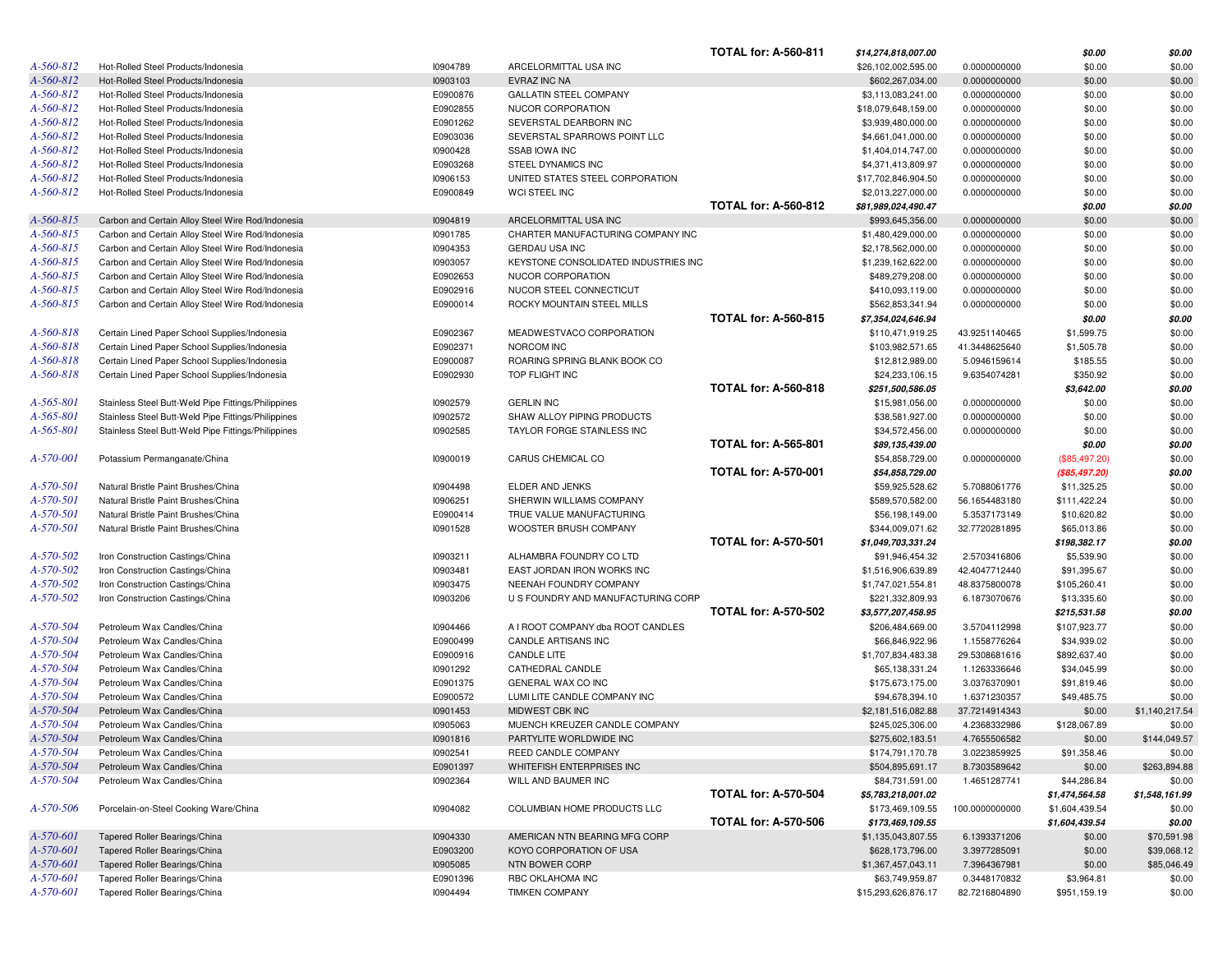|           |                                                                       |          |                                                         | <b>TOTAL for: A-570-601</b> | \$18,488,051,482.70 |                | \$955,124.00   | \$194,706.59 |
|-----------|-----------------------------------------------------------------------|----------|---------------------------------------------------------|-----------------------------|---------------------|----------------|----------------|--------------|
| A-570-803 | Axes, Adzes, Bars, Hammers, Mattocks, Picks, Sledges and Wedges/China | E0902345 | AMES TRUE TEMPER INC                                    |                             | \$112,269,424.69    | 64.9592656344  | \$3,259,156.52 | \$0.00       |
| A-570-803 | Axes, Adzes, Bars, Hammers, Mattocks, Picks, Sledges and Wedges/China | 10900817 | COUNCIL TOOL CO INC                                     |                             | \$60,561,077.00     | 35.0407343656  | \$1,758,074.65 | \$0.00       |
|           |                                                                       |          |                                                         | <b>TOTAL for: A-570-803</b> | \$172,830,501.69    |                | \$5,017,231.17 | \$0.00       |
| A-570-804 | Sparklers/China                                                       | 10906364 | DIAMOND SPARKLER MFG CO INC                             |                             | \$5,581,418.00      | 44.6768662496  | \$217,462.06   | \$0.00       |
| A-570-804 | Sparklers/China                                                       | 10900523 | ELKTON SPARKLER COMPANY INC                             |                             | \$6,911,441.21      | 55.3231337504  | \$269,282.15   | \$0.00       |
|           |                                                                       |          |                                                         | <b>TOTAL for: A-570-804</b> | \$12,492,859.21     |                | \$486,744.21   | \$0.00       |
| A-570-806 | Silicon Metal/China                                                   | 10901319 | GLOBE METALLURGICAL INC                                 |                             | \$2,421,810,315.46  | 100.0000000000 | \$13,073.56    | \$0.00       |
|           |                                                                       |          |                                                         | <b>TOTAL for: A-570-806</b> | \$2,421,810,315.46  |                | \$13,073.56    | \$0.00       |
| A-570-814 | Carbon Steel Butt-Weld Pipe Fittings/China                            | 10901826 | HACKNEY LADISH INC                                      |                             | \$442,584,120.00    | 33.5949414578  | \$2,918.02     | \$0.00       |
| A-570-814 | Carbon Steel Butt-Weld Pipe Fittings/China                            | 10901389 | TUBE FORGINGS OF AMERICA INC                            |                             | \$232,355,185.00    | 17.6372320758  | \$1,531.95     | \$0.00       |
| A-570-814 | Carbon Steel Butt-Weld Pipe Fittings/China                            | 10902671 | <b>WELDBEND CORPORATION</b>                             |                             | \$642,473,676.82    | 48.7678264664  | \$0.00         | \$4,235.92   |
|           |                                                                       |          |                                                         | <b>TOTAL for: A-570-814</b> | \$1,317,412,981.82  |                | \$4,449.97     | \$4,235.92   |
| A-570-815 | Sulfanilic Acid/China                                                 | 10900487 | NATION FORD CHEMICAL COMPANY                            |                             | \$101,082,140.53    | 100.0000000000 | \$21,995.88    | \$0.00       |
|           |                                                                       |          |                                                         | <b>TOTAL for: A-570-815</b> | \$101,082,140.53    |                | \$21,995.88    | \$0.00       |
| A-570-822 |                                                                       |          | ILLINOIS TOOL WORKS SHAKEPROOF INDUSTRIAL               |                             |                     |                |                |              |
|           | Helical Spring Lock Washers/China                                     | 10903060 |                                                         |                             | \$151,222,839.74    | 100.0000000000 | \$104,115.32   | \$0.00       |
|           |                                                                       |          |                                                         | <b>TOTAL for: A-570-822</b> | \$151,222,839.74    |                | \$104,115.32   | \$0.00       |
| A-570-826 | Paper Clips/China                                                     | 10900001 | ACCO BRANDS USA LLC                                     |                             | \$4,634,645.05      | 100.0000000000 | \$11,919.67    | \$0.00       |
|           |                                                                       |          |                                                         | <b>TOTAL for: A-570-826</b> | \$4,634,645.05      |                | \$11,919.67    | \$0.00       |
| A-570-827 | Cased Pencils/China                                                   | 10902540 | DIXON TICONDEROGA COMPANY                               |                             | \$151,146,816.00    | 13.6894863875  | \$236,209.41   | \$0.00       |
| A-570-827 | Cased Pencils/China                                                   | 10904034 | GENERAL PENCIL COMPANY INC                              |                             | \$51,147,469.00     | 4.6324666252   | \$79,932.30    | \$0.00       |
| A-570-827 | Cased Pencils/China                                                   | 10902413 | MUSGRAVE PENCIL COMPANY INC                             |                             | \$78,265,270.00     | 7.0885472591   | \$122,311.49   | \$0.00       |
| A-570-827 | Cased Pencils/China                                                   | E0900909 | PANDA PENCIL INC                                        |                             | \$14,647,012.13     | 1.3265914458   | \$22,890.08    | \$0.00       |
| A-570-827 | Cased Pencils/China                                                   | 10900465 | ROSE MOON INC                                           |                             | \$113,718,248.31    | 10.2995514788  | \$177,716.74   | \$0.00       |
| A-570-827 | Cased Pencils/China                                                   | 10902051 | SANFORD L P                                             |                             | \$695,183,927.00    | 62.9633568034  | \$1,086,420.39 | \$0.00       |
|           |                                                                       |          |                                                         | <b>TOTAL for: A-570-827</b> | \$1,104,108,742.44  |                | \$1,725,480.41 | \$0.00       |
| A-570-831 | Fresh Garlic/China                                                    | 10900528 | CHRISTOPHER RANCH LLC                                   |                             | \$222,925,555.00    | 40.2798500828  | \$906,808.52   | \$0.00       |
| A-570-831 | Fresh Garlic/China                                                    | 10903541 | <b>GARLIC COMPANY</b>                                   |                             | \$261,041,019.09    | 47.1668360966  | \$1,061,853.23 | \$0.00       |
| A-570-831 | Fresh Garlic/China                                                    | 10902125 | VESSEY AND COMPANY INC                                  |                             | \$69,475,294.59     | 12.5533138206  | \$282,609.09   | \$0.00       |
|           |                                                                       |          |                                                         | <b>TOTAL for: A-570-831</b> | \$553,441,868.68    |                | \$2,251,270.84 | \$0.00       |
| A-570-832 | Pure Magnesium/China                                                  | 10904077 | US MAGNESIUM LLC                                        |                             | \$399,174,190.26    | 100.0000000000 | \$8,193.66     | \$0.00       |
|           |                                                                       |          |                                                         | <b>TOTAL for: A-570-832</b> | \$399,174,190.26    |                | \$8,193.66     | \$0.00       |
| A-570-836 | Glycine/China                                                         | 10905385 | CHATTEM CHEMICALS INC                                   |                             | \$42,885,059.00     | 21.1102138758  | \$453,548.59   | \$0.00       |
| A-570-836 | Glycine/China                                                         | 10900106 | GEO SPECIALTY CHEMICALS INC                             |                             | \$160,263,328.09    | 78.8897861242  | \$1,694,930.79 | \$0.00       |
|           |                                                                       |          |                                                         | <b>TOTAL for: A-570-836</b> | \$203,148,387.09    |                | \$2,148,479.38 | \$0.00       |
| A-570-846 | <b>Brake Rotors/China</b>                                             | 10901766 | <b>BRAKE PARTS INC</b>                                  |                             | \$1,705,516,887.00  | 100.0000000000 | \$3,456,885.40 | \$0.00       |
|           |                                                                       |          |                                                         | <b>TOTAL for: A-570-846</b> | \$1,705,516,887.00  |                | \$3,456,885.40 | \$0.00       |
| A-570-847 | Persulfates/China                                                     | E0900611 | FMC CORPORATION                                         |                             | \$147,177,590.25    |                |                | \$0.00       |
|           |                                                                       |          |                                                         | <b>TOTAL for: A-570-847</b> |                     | 100.0000000000 | \$10,913.48    |              |
|           |                                                                       |          |                                                         |                             | \$147,177,590.25    |                | \$10,913.48    | \$0.00       |
| A-570-848 | Crawfish Tail Meat/China                                              | E0900407 | A AND S CRAWFISH                                        |                             | \$3,903,653.00      | 3.7552072926   | \$107,690.00   | \$0.00       |
| A-570-848 | Crawfish Tail Meat/China                                              | E0900236 | ACADIANA FISHERMENS CO OP                               |                             | \$3,835,117.00      | 3.6892775373   | \$105,799.30   | \$0.00       |
| A-570-848 | Crawfish Tail Meat/China                                              | 10905534 | AQUA FARMS CRAWFISH INC                                 |                             | \$2,891,627.02      | 2.7816660120   | \$0.00         | \$79,771.26  |
| A-570-848 | Crawfish Tail Meat/China                                              | 10900127 | ARNAUDVILLE SEAFOOD                                     |                             | \$311,124.00        | 0.2992927685   | \$8,582.97     | \$0.00       |
| A-570-848 | Crawfish Tail Meat/China                                              | 10900126 | ATCHAFALAYA CRAWFISH PROCESSORS                         |                             | \$8,606,584.00      | 8.2792981346   | \$237,429.66   | \$0.00       |
| A-570-848 | Crawfish Tail Meat/China                                              | E0900560 | BAYOU LAND SEAFOOD                                      |                             | \$4,054,733.00      | 3.9005421156   | \$111,857.84   | \$0.00       |
| A-570-848 | Crawfish Tail Meat/China                                              | 10900486 | BELLARDS POULTRY AND CRAWFISH INC                       |                             | \$470,785.82        | 0.4528830673   | \$12,987.56    | \$0.00       |
| A-570-848 | Crawfish Tail Meat/China                                              | 10903958 | BLANCHARDS SEAFOOD INC                                  |                             | \$1,829,459.00      | 1.7598894621   | \$50,469.25    | \$0.00       |
| A-570-848 | Crawfish Tail Meat/China                                              | 10900101 | BONANZA CRAWFISH FARM INC                               |                             | \$3,502,771.11      | 3.3695698917   | \$96,630.88    | \$0.00       |
| A-570-848 | Crawfish Tail Meat/China                                              | 10902412 | CAJUN SEAFOOD DISTRIBUTORS                              |                             | \$3,124,439.33      | 3.0056250792   | \$86,193.85    | \$0.00       |
| A-570-848 | Crawfish Tail Meat/China                                              | 10900139 | CARLS SEAFOOD INC                                       |                             | \$1,258,288.00      | 1.2104386004   | \$34,712.37    | \$0.00       |
| A-570-848 | Crawfish Tail Meat/China                                              | E0900147 | CATAHOULA CRAWFISH INC                                  |                             | \$5,034,857.28      | 4.8433948343   | \$138,896.51   | \$0.00       |
| A-570-848 | Crawfish Tail Meat/China                                              | 10905532 | CATFISH WHOLESALE INC                                   |                             | \$8,247,471.06      | 7.9338413199   | \$0.00         | \$227,522.82 |
| A-570-848 | Crawfish Tail Meat/China                                              | 10901397 | <b>CHOPLIN SEAFOOD</b>                                  |                             | \$1,723,817.95      | 1.6582656647   | \$47,554.93    | \$0.00       |
| A-570-848 | Crawfish Tail Meat/China                                              | 10900464 | CJS SEAFOOD AND PURGED CRAWFISH                         |                             | \$4,476,700.00      | 4.3064628149   | \$123,498.63   | \$0.00       |
| A-570-848 | Crawfish Tail Meat/China                                              | E0901229 | CRAWFISH DISTRIBUTORS INC FKA BASIN CRAWFISH PROCESSORS |                             | \$3,078,935.20      | 2.9618513522   | \$84,938.52    | \$0.00       |
| A-570-848 | Crawfish Tail Meat/China                                              | 10903487 | CRAWFISH ENTERPRISES INC                                |                             | \$1,934,089.75      | 1.8605413785   | \$53,355.70    | \$0.00       |
| A-570-848 | Crawfish Tail Meat/China                                              | 10905535 | FRUGE, JIMMY                                            |                             | \$1,429,969.30      | 1.3755913099   | \$0.00         | \$39,448.53  |
| A-570-848 | Crawfish Tail Meat/China                                              | E0900154 | <b>HARVEYS SEAFOOD</b>                                  |                             | \$1,204,901.37      | 1.1590821242   | \$33,239.59    | \$0.00       |
| A-570-848 | Crawfish Tail Meat/China                                              | 10901104 | L T WEST INC                                            |                             | \$3,780,214.00      | 3.6364623547   | \$104,284.69   | \$0.00       |
| A-570-848 |                                                                       |          |                                                         |                             |                     |                |                |              |
|           | Crawfish Tail Meat/China                                              | 10905531 | LEGER, ANDRE                                            |                             | \$5,580,599.84      | 5.3683842329   | \$0.00         | \$153,951.90 |
| A-570-848 | Crawfish Tail Meat/China                                              | E0900006 | LOUISIANA PREMIUM SEAFOODS INC                          |                             | \$334,642.30        | 0.3219167291   | \$9,231.77     | \$0.00       |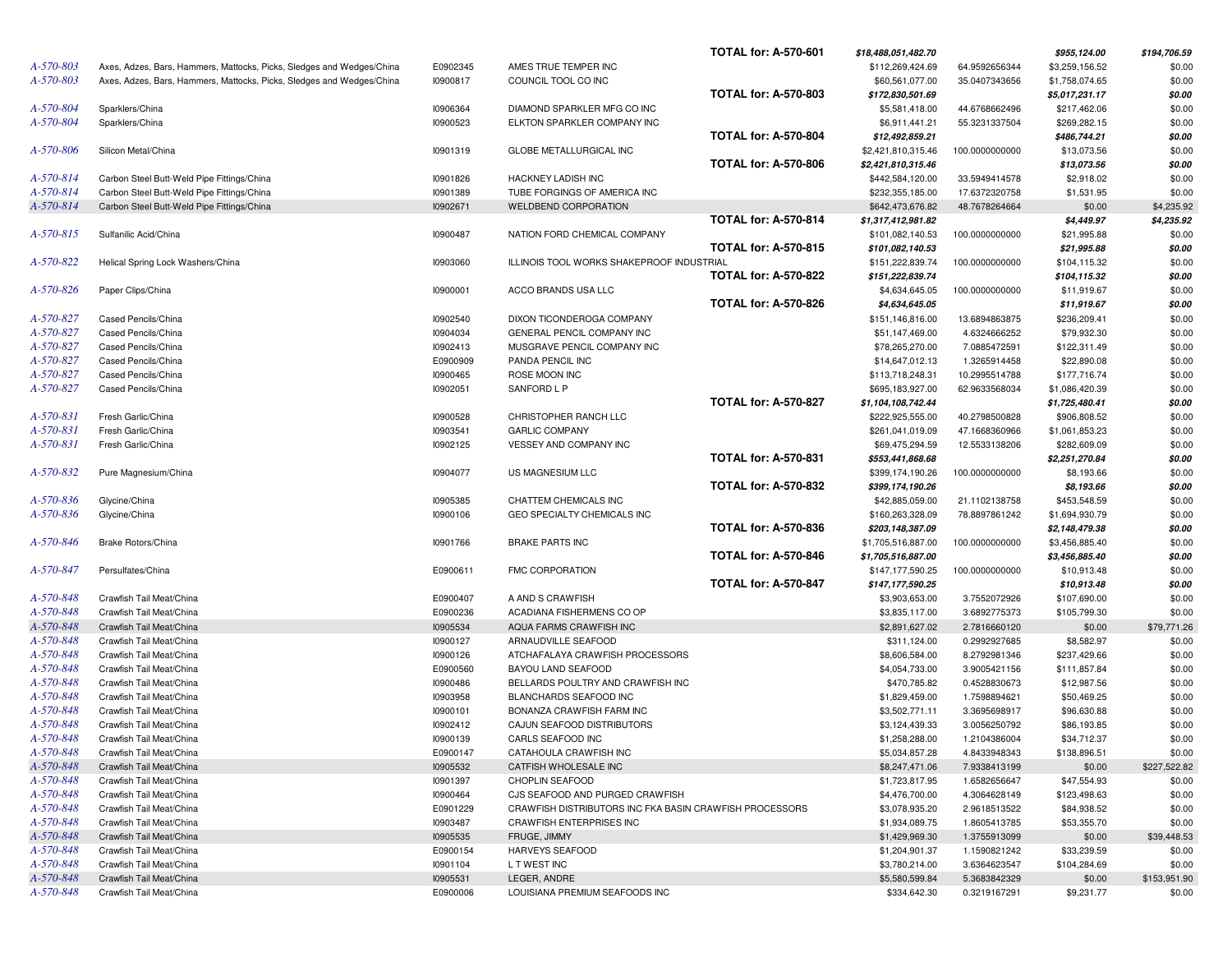| A-570-848       | Crawfish Tail Meat/China                 | 10903418 | LOUISIANA SEAFOOD CO                              |                             | \$2,195,682.57      | 2.1121865081   | \$60,572.25    | \$0.00         |
|-----------------|------------------------------------------|----------|---------------------------------------------------|-----------------------------|---------------------|----------------|----------------|----------------|
| A-570-848       | Crawfish Tail Meat/China                 | 10905530 | <b>MELANCON, FRANK</b>                            |                             | \$4,088,681.38      | 3.9331995275   | \$0.00         | \$112,794.37   |
| A-570-848       | Crawfish Tail Meat/China                 | 10905533 | PAT HUVALS RESTAURANT AND OYSTER BAR              |                             | \$6,887,299.25      | 6.6253932841   | \$0.00         | \$189,999.79   |
| A-570-848       | Crawfish Tail Meat/China                 | E0900224 | PHILLIPS SEAFOOD                                  |                             | \$587,753.30        | 0.5654025802   | \$16,214.34    | \$0.00         |
| A-570-848       | Crawfish Tail Meat/China                 | 10900813 | PRAIRIE CAJUN WHOLESALE SEAFOOD DISTRIBUTORS INC  |                             | \$3,594,701.00      | 3.4580039286   | \$99,166.95    | \$0.00         |
| A-570-848       | Crawfish Tail Meat/China                 | 10900408 | RANDOL INC                                        |                             | \$2,705,514.81      | 2.6026311623   | \$74,636.98    | \$0.00         |
| A-570-848       | Crawfish Tail Meat/China                 | E0900145 | RICELAND CRAWFISH INC                             |                             | \$5,113,737.87      | 4.9192758019   | \$141,072.59   | \$0.00         |
| A-570-848       | Crawfish Tail Meat/China                 | 10901765 | SEAFOOD INTERNATIONAL INC                         |                             | \$6,228,716.00      | 5.9918542316   | \$171,831.47   | \$0.00         |
| A-570-848       | Crawfish Tail Meat/China                 | 10901483 | SYLVESTERS PROCESSORS                             |                             | \$1,660,070.42      | 1.5969422865   | \$45,796.33    | \$0.00         |
| A-570-848       | Crawfish Tail Meat/China                 | 10900456 | TECHE VALLEY SEAFOOD                              |                             | \$276,127.00        | 0.2656266128   | \$7,617.51     | \$0.00         |
|                 |                                          |          |                                                   | <b>TOTAL for: A-570-848</b> | \$103,953,062.93    |                | \$2,064,262.44 | \$803,488.67   |
| A-570-849       | Cut-to-Length Carbon Steel Plate/China   | 10904818 | ARCELORMITTAL USA INC                             |                             | \$8,282,084,574.00  | 0.0000000000   | \$0.00         | \$0.00         |
| A-570-849       | Cut-to-Length Carbon Steel Plate/China   | E0900958 | EVRAZ CLAYMONT STEEL                              |                             | \$813,230,234.06    | 0.0000000000   | \$0.00         | \$0.00         |
| A-570-849       | Cut-to-Length Carbon Steel Plate/China   | 10903089 | EVRAZ INC NA                                      |                             | \$2,328,838,931.31  | 0.0000000000   | \$0.00         | \$0.00         |
| A-570-849       | Cut-to-Length Carbon Steel Plate/China   | E0902172 | NUCOR CORPORATION                                 |                             | \$2,692,363,072.93  | 0.0000000000   | \$0.00         | \$0.00         |
| A-570-849       | Cut-to-Length Carbon Steel Plate/China   | E0902818 | NUCOR STEEL TUSCALOOSA INC                        |                             | \$803,352,416.34    | 0.0000000000   | \$0.00         | \$0.00         |
| A-570-849       | Cut-to-Length Carbon Steel Plate/China   | 10906284 | UNITED STATES STEEL CORPORATION                   |                             | \$2,186,585,671.12  | 0.0000000000   | \$0.00         | \$0.00         |
|                 |                                          |          |                                                   | <b>TOTAL for: A-570-849</b> | \$17,106,454,899.76 |                | \$0.00         | \$0.00         |
| A-570-851       | Preserved Mushrooms/China                | 10903879 | GIORGIO FOODS INC                                 |                             | \$357,658,526.14    | 57.6026827893  | \$0.00         | \$1,687,196.90 |
| A-570-851       | Preserved Mushrooms/China                | 10905074 | L K BOWMAN COMPANY                                |                             | \$55,356,199.00     | 8.9153909061   | \$261,134.02   | \$0.00         |
| A-570-851       | Preserved Mushrooms/China                | 10900505 | MONTEREY MUSHROOMS INC                            |                             | \$95,661,828.59     | 15.4068128245  | \$451,269.38   | \$0.00         |
| A-570-851       | Preserved Mushrooms/China                | 10900104 | SUNNY DELL FOODS INC                              |                             | \$45,583,924.77     | 7.3415175843   | \$215,034.88   | \$0.00         |
| A-570-851       | Preserved Mushrooms/China                | 10901870 | THE MUSHROOM COMPANY FKA MUSHROOM CANNING COMPANY |                             | \$66,645,543.27     | 10.7335958959  | \$314,389.69   | \$0.00         |
|                 |                                          |          |                                                   | <b>TOTAL for: A-570-851</b> | \$620,906,021.77    |                | \$1,241,827.97 | \$1,687,196.90 |
| A-570-855       | Non-Frozen Apple Juice Concentrate/China | 10900013 | TREE TOP INC                                      |                             | \$270,893,332.66    | 100.0000000000 | \$2,745.02     | \$0.00         |
|                 |                                          |          |                                                   | <b>TOTAL for: A-570-855</b> | \$270,893,332.66    |                | \$2,745.02     | \$0.00         |
| A-570-860       | Steel Concrete Reinforcing Bar/China     | 10904817 | ARCELORMITTAL USA INC                             |                             | \$440,143,017.00    | 2.9812821634   | \$47.73        | \$0.00         |
| A-570-860       | Steel Concrete Reinforcing Bar/China     | 10901874 | COMMERCIAL METALS COMPANY dba CMC STEEL GROUP     |                             | \$1,540,682,099.00  | 10.4357172187  | \$167.07       | \$0.00         |
| A-570-860       | Steel Concrete Reinforcing Bar/China     | 10904344 | <b>GERDAU USA INC</b>                             |                             | \$5,401,189,001.00  | 36.5846277412  | \$585.71       | \$0.00         |
| A-570-860       | Steel Concrete Reinforcing Bar/China     | E0902873 | NUCOR CORPORATION                                 |                             | \$5,135,103,742.11  | 34.7823152981  | \$556.85       | \$0.00         |
| A-570-860       | Steel Concrete Reinforcing Bar/China     | E0902909 | NUCOR STEEL AUBURN INC                            |                             | \$488,732,285.67    | 3.3103986424   | \$53.00        | \$0.00         |
| A-570-860       | Steel Concrete Reinforcing Bar/China     | E0902926 | NUCOR STEEL MARION INC                            |                             | \$687,710,096.27    | 4.6581628344   | \$74.58        | \$0.00         |
| A-570-860       | Steel Concrete Reinforcing Bar/China     | E0902377 | <b>TAMCO</b>                                      |                             | \$1,069,987,550.69  | 7.2474961018   | \$116.03       | \$0.00         |
|                 |                                          |          |                                                   | <b>TOTAL for: A-570-860</b> | \$14,763,547,791.74 |                | \$1,600.97     | \$0.00         |
| A-570-862       | Foundry Coke/China                       | 10904299 | ERIE COKE CORPORATION                             |                             | \$175,522,439.00    | 0.0000000000   | \$0.00         | \$0.00         |
| A-570-862       | Foundry Coke/China                       | 10904298 | TONAWANDA COKE CORPORATION                        |                             | \$189,429,956.00    | 0.0000000000   | \$0.00         | \$0.00         |
| A-570-862       | Foundry Coke/China                       | E0900429 | WALTER COKE INC                                   |                             | \$148,850,395.00    | 0.0000000000   | \$0.00         | \$0.00         |
|                 |                                          |          |                                                   | <b>TOTAL for: A-570-862</b> | \$513,802,790.00    |                | \$0.00         | \$0.00         |
| A-570-863       | Honey/China                              | 10903863 | ADEE HONEY FARMS                                  |                             | \$45,971,038.82     | 6.8764110549   | \$196,475.97   | \$0.00         |
| A-570-863       | Honey/China                              | 10901306 | ALMETER, MARK dba WEE BEE HONEY                   |                             | \$1,508,856.17      | 0.2256967759   | \$6,448.71     | \$0.00         |
| A-570-863       | Honey/China                              | E0901876 | <b>B WEAVER APIARIES INC</b>                      |                             | \$3,567,421.17      | 0.5336197528   | \$15,246.83    | \$0.00         |
| A-570-863       | Honey/China                              | E0901782 | BAERWALD, JIM                                     |                             | \$1,442,099.46      | 0.2157112157   | \$6,163.40     | \$0.00         |
| A-570-863       | Honey/China                              | 10900816 | <b>BAILEY ENTERPRISES INC</b>                     |                             | \$9,355,960.11      | 1.3994773488   | \$39,986.51    | \$0.00         |
| A-570-863       | Honey/China                              | 10905930 | BALDWIN, ALAN dba BALDWIN APIARIES                |                             | \$677,953.07        | 0.1014091503   | \$2,897.51     | \$0.00         |
| A-570-863       | Honey/China                              | 10904501 | BEAVERHEAD HONEY CO INC                           |                             | \$3,853,797.65      | 0.5764563396   | \$16,470.78    | \$0.00         |
| A-570-863       | Honey/China                              | 10900796 | <b>BEE BOX RANCH</b>                              |                             | \$1,106,423.43      | 0.1655003346   | \$4,728.75     | \$0.00         |
| A-570-863       | Honey/China                              | 10902668 | BEE HAVEN INC                                     |                             | \$3,953,030.58      | 0.5912997374   | \$16,894.89    | \$0.00         |
| A-570-863       | Honey/China                              | 10904956 | BILL RHODES HONEY COMPANY LLC                     |                             | \$4,967,577.00      | 0.7430569827   | \$21,230.97    | \$0.00         |
| A-570-863       | Honey/China                              | 10901798 | BRADY, MARK T dba BRADY BEES AND HONEY COMPANY    |                             | \$4,020,073.38      | 0.6013280914   | \$17,181.42    | \$0.00         |
| $A - 570 - 863$ | Honey/China                              | E0903198 | BRONNENBERG, CURT                                 |                             | \$1,254,097.01      | 0.1875895513   | \$5,359.89     | \$0.00         |
| A-570-863       | Honey/China                              | 10903911 | BROWNS HONEY FARMS                                |                             | \$856,652.64        | 0.1281392771   | \$3,661.25     | \$0.00         |
| A-570-863       | Honey/China                              | E0901118 | CAPTAIN COOK HONEY LTD                            |                             | \$2,449,714.35      | 0.3664316333   | \$10,469.85    | \$0.00         |
| $A - 570 - 863$ | Honey/China                              | 10902866 | CARYS HONEY FARMS INC                             |                             | \$9,170,750.56      | 1.3717734502   | \$39,194.94    | \$0.00         |
| A-570-863       | Honey/China                              | 10902021 | COLORADO SUNSHINE HONEY COMPANY                   |                             | \$436,903.98        | 0.0653526967   | \$1,867.29     | \$0.00         |
| A-570-863       | Honey/China                              | 10903514 | COX, DARREN dba COX HONEY OF UTAH                 |                             | \$2,061,519.37      | 0.3083648956   | \$0.00         | \$8,810.74     |
| $A - 570 - 863$ | Honey/China                              | 10900473 | <b>CULPS HONEY FARM LLC</b>                       |                             | \$367,411.64        | 0.0549579372   | \$1,570.28     | \$0.00         |
| A-570-863       | Honey/China                              | 10902893 | DANZIG HONEY COMPANY                              |                             | \$7,347,607.00      | 1.0990651353   | \$31,402.99    | \$0.00         |
| $A - 570 - 863$ | Honey/China                              | 10905738 | <b>DENCY'S INC</b>                                |                             | \$4,941,303.61      | 0.7391269730   | \$0.00         | \$21,118.68    |
| A-570-863       | Honey/China                              | E0901033 | <b>ELLINGSONS INC</b>                             |                             | \$2,039,136.98      | 0.3050169070   | \$8,715.08     | \$0.00         |
| A-570-863       | Honey/China                              | 10901687 | <b>EMMONS, CHARLES L</b>                          |                             | \$1,516,568.87      | 0.2268504522   | \$6,481.68     | \$0.00         |
| A-570-863       | Honey/China                              | 10904031 | EVERGREEN HONEY COMPANY INC                       |                             | \$4,106,926.67      | 0.6143197256   | \$17,552.63    | \$0.00         |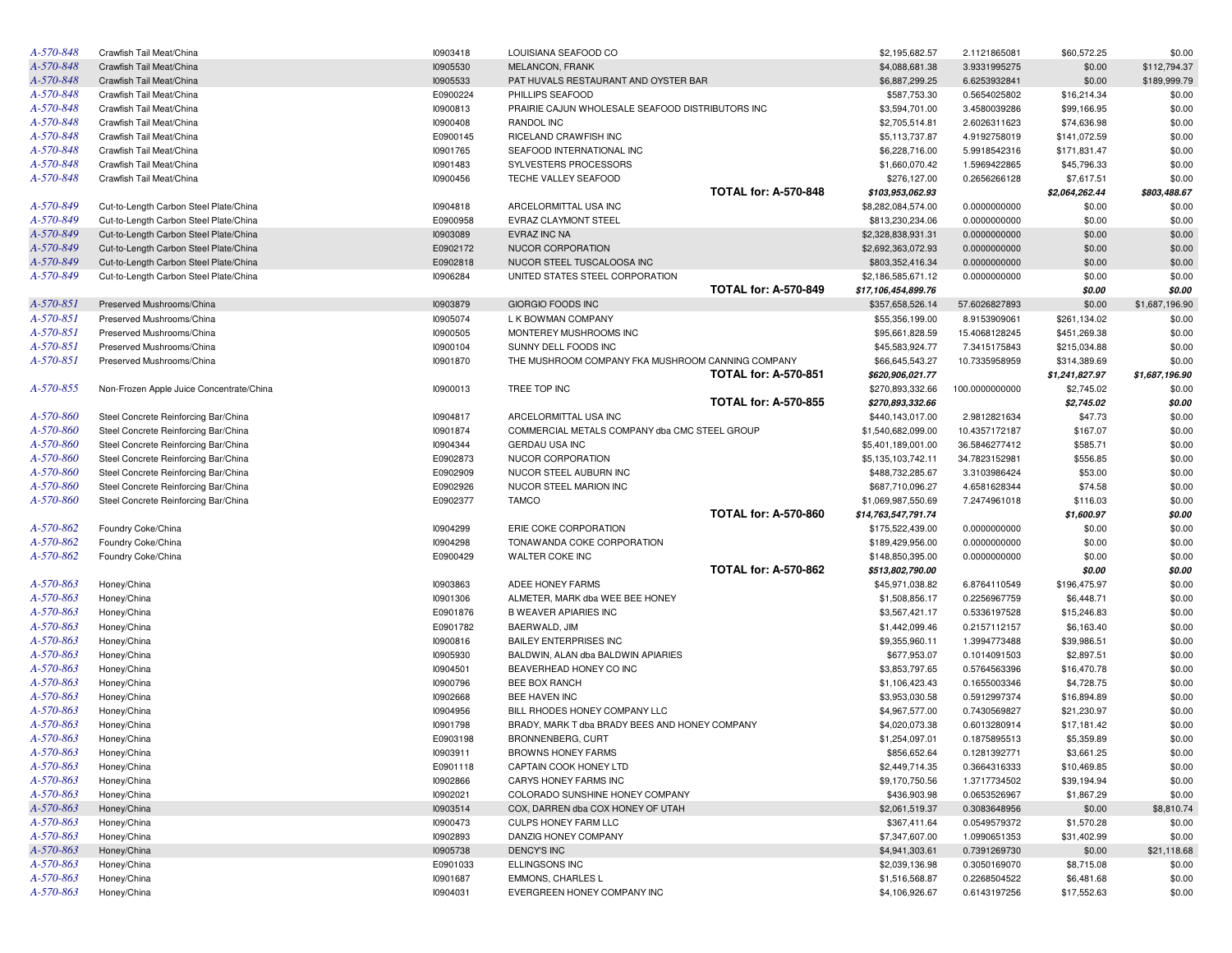| A-570-863              | Honey/China                     | 10902834        | <b>FISCHERS HONEY FARM INC</b>                  |                             | \$2,220,750.02      | 0.3321828347                 | \$9,491.28     | \$0.00      |
|------------------------|---------------------------------|-----------------|-------------------------------------------------|-----------------------------|---------------------|------------------------------|----------------|-------------|
| A-570-863              | Honey/China                     | 10901327        | FULLERTON, ROBERT S dba CHIEF MOUNTAIN HONEY CO |                             | \$660,665.00        | 0.0988231771                 | \$2,823.62     | \$0.00      |
| A-570-863              | Honey/China                     | 10903311        | <b>GAUSE HONEY CO</b>                           |                             | \$1,969,833.00      | 0.2946503226                 | \$8,418.88     | \$0.00      |
| A-570-863              | Honey/China                     | I0904576        | GILBERTS, MARK R dba MARK GILBERTS APIARIES     |                             | \$702,580.00        | 0.1050928803                 | \$3,002.76     | \$0.00      |
| A-570-863              | Honey/China                     | I0902564        | <b>GODLIN BEES INC</b>                          |                             | \$1,610,036.14      | 0.2408314146                 | \$6,881.15     | \$0.00      |
| A-570-863              | Honey/China                     | <b>I0900675</b> | GRAND RIVER HONEY COMPANY INC                   |                             | \$1,068,807.00      | 0.1598736174                 | \$4,567.98     | \$0.00      |
| A-570-863              | Honey/China                     | 10901801        | GRAY, CLYDE A                                   |                             | \$1,178,837.00      | 0.1763320557                 | \$5,038.24     | \$0.00      |
| A-570-863              | Honey/China                     | 10902538        | HANNAR, BRIAN N                                 |                             | \$624,206.96        | 0.0933697334                 | \$2,667.80     | \$0.00      |
| A-570-863              | Honey/China                     | <b>I0904993</b> | HARVEST HONEY INC                               |                             | \$10,398,768.53     | 1.5554620629                 | \$44,443.38    | \$0.00      |
| A-570-863              | Honey/China                     | 10901339        | HAUKE HONEY CORP                                |                             | \$2,852,230.00      | 0.4266404764                 | \$12,190.17    | \$0.00      |
| A-570-863              | Honey/China                     | 10901160        | <b>HIATT HONEY</b>                              |                             | \$5,537,315.95      | 0.8282793165                 | \$23,665.98    | \$0.00      |
| A-570-863              | Honey/China                     | <b>I0904953</b> | <b>HONEY HOUSE ENT</b>                          |                             | \$1,201,315.25      | 0.1796943832                 | \$5,134.31     | \$0.00      |
| A-570-863              | Honey/China                     | 10903512        | HORACE BELL HONEY COMPANY                       |                             | \$8,454,958.47      | 1.2647042874                 | \$36,135.71    | \$0.00      |
| A-570-863              | Honey/China                     | 10901775        | HURD, BILL dba HURD APIARIES                    |                             | \$2,872,022.37      | 0.4296010463                 | \$12,274.76    | \$0.00      |
| A-570-863              | Honey/China                     | 10903954        | JOHNSON, RAY L JR dba JOHNSON APIARIES          |                             | \$2,723,400.87      | 0.4073700384                 | \$11,639.56    | \$0.00      |
| A-570-863              | Honey/China                     | 10901738        | JOHNSTON HONEY FARMS                            |                             | \$1,896,579.00      | 0.2836928888                 | \$8,105.80     | \$0.00      |
| A-570-863              | Honey/China                     | 10905431        | KOHN, DONALD J                                  |                             | \$351,091.57        | 0.0525167587                 | \$1,500.53     | \$0.00      |
| A-570-863              | Honey/China                     | <b>I0904035</b> | LAS FLORES APIARIES INC                         |                             | \$3,196,618.97      | 0.4781546510                 | \$13,662.05    | \$0.00      |
| A-570-863              | Honey/China                     | 10902830        | <b>LONGS APIARIES</b>                           |                             | \$1,130,611.64      | 0.1691184402                 | \$4,832.13     | \$0.00      |
| A-570-863              | Honey/China                     | 10906348        | LONGS HONEY FARMS INC                           |                             | \$3,054,250.86      | 0.4568590338                 | \$13,053.59    | \$0.00      |
| A-570-863              | Honey/China                     | E0901923        | MACKRILL HONEY FARMS AND SALES INC              |                             | \$2,110,106.62      | 0.3156326431                 | \$9,018.40     | \$0.00      |
| A-570-863              | Honey/China                     | 10901316        | MAXWELL, TOM dba T AND D HONEY                  |                             | \$2,551,596.27      | 0.3816712706                 | \$10,905.29    | \$0.00      |
| A-570-863              | Honey/China                     | I0904579        | MCCOYS SUNNY SOUTH APIARIES INC                 |                             | \$3,119,697.91      | 0.4666486933                 | \$13,333.30    | \$0.00      |
| A-570-863              | Honey/China                     | 10903960        | MERRIMACK VALLEY APIARIES INC                   |                             | \$5,680,507.90      | 0.8496981648                 | \$24,277.97    | \$0.00      |
| A-570-863              | Honey/China                     | 10905694        | <b>OLD MILL APIARIES</b>                        |                             | \$466,391.65        | 0.0697635029                 | \$1,993.31     | \$0.00      |
| A-570-863              | Honey/China                     | 10903310        | OLSEN, DIRK W dba OLSEN HONEY FARMS             |                             | \$2,025,543.00      | 0.3029835008                 | \$8,656.98     | \$0.00      |
| A-570-863              | Honey/China                     | <b>I0905521</b> | PERRY, WILLIAM H dba PERRY APIARIES             |                             | \$1,184,517.90      | 0.1771818125                 | \$5,062.52     | \$0.00      |
| A-570-863              | Honey/China                     | 10901335        | POWELL AND SONS INC                             |                             | \$755,510.92        | 0.1130103599                 | \$3,228.98     | \$0.00      |
| A-570-863              | Honey/China                     | 10903354        | ROBERTSON POLLINATION SERVICE                   |                             | \$2,079,218.77      | 0.3110123961                 | \$8,886.39     | \$0.00      |
| A-570-863              | Honey/China                     | E0901044        | ROMANCE, JOESPH                                 |                             | \$5,864,047.00      | 0.8771521952                 | \$25,062.40    | \$0.00      |
| A-570-863              | Honey/China                     | 10906424        | <b>RUBYS APIARIES INC</b>                       |                             | \$5,187,411.50      | 0.7759401288                 | \$22,170.52    | \$0.00      |
| A-570-863              | Honey/China                     | 10900522        | SIOUX HONEY ASSOCIATION                         |                             | \$428,827,075.95    | 64.1445423332                | \$1,832,767.32 | \$0.00      |
| A-570-863              | Honey/China                     | 10905876        | SMITH, GILBERT A                                |                             | \$106,400.00        | 0.0159154580                 | \$454.74       | \$0.00      |
| A-570-863              |                                 | 10901993        | SMOOT HONEY CO INC                              |                             | \$4,487,643.16      |                              | \$19,179.77    | \$0.00      |
| A-570-863              | Honey/China                     | E0901279        | STAHLECKER, RANDY                               |                             | \$1,144,947.76      | 0.6712678205<br>0.1712628567 | \$4,893.40     | \$0.00      |
| A-570-863              | Honey/China                     | 10904018        | STEPHENSON HONEY COMPANY                        |                             | \$912,152.70        |                              | \$3,898.46     | \$0.00      |
| A-570-863              | Honey/China                     | <b>I0905944</b> | STEVE E PARK APIARIES INC                       |                             | \$14,972,056.26     | 0.1364410523                 | \$63,989.19    | \$0.00      |
| A-570-863              | Honey/China                     | I0904623        | STODDARD HONEY COMPANY                          |                             | \$947,574.60        | 2.2395407157                 |                |             |
| A-570-863              | Honey/China                     |                 |                                                 |                             |                     | 0.1417395087                 | \$4,049.85     | \$0.00      |
| A-570-863              | Honey/China                     | I0904747        | STROOPE, DAVID W                                |                             | \$2,666,495.64      | 0.3988580760                 | \$11,396.36    | \$0.00      |
| A-570-863              | Honey/China                     | 10902019        | TALBOTTS HONEY LLC                              |                             | \$4,052,260.63      | 0.6061427044                 | \$17,318.99    | \$0.00      |
| A-570-863              | Honey/China                     | 10901343        | VAZZA, VINCENT C                                |                             | \$478,056.28        | 0.0715083142                 | \$2,043.17     | \$0.00      |
|                        | Honey/China                     | 10901677        | <b>WAKEFIELD APIARIES</b>                       |                             | \$529,261.21        | 0.0791676179                 | \$2,262.01     | \$0.00      |
| A-570-863              | Honey/China                     | 10903386        | WIEBERSIEK, DON dba WIEBERSIEK HONEY FARMS      |                             | \$1,806,734.00      | 0.2702537504                 | \$7,721.81     | \$0.00      |
| A-570-863              | Honey/China                     | 10905581        | <b>WILMER FARMS INC</b>                         |                             | \$3,175,927.39      | 0.4750595761                 | \$13,573.62    | \$0.00      |
| A-570-863              | Honey/China                     | 10903955        | YADDOF, ELMER J JR dba YADDOF APIARIES          | <b>TOTAL for: A-570-863</b> | \$2,723,605.92      | 0.4074007101                 | \$11,640.44    | \$0.00      |
| A-570-864              |                                 |                 |                                                 |                             | \$668,532,443.06    |                              | \$2,827,316.49 | \$29,929.42 |
|                        | Pure Magnesium (Granular)/China | 10904078        | US MAGNESIUM LLC                                |                             | \$399,174,190.26    | 100.0000000000               | \$119,743.70   | \$0.00      |
| A-570-865              |                                 |                 | ARCELORMITTAL USA INC                           | <b>TOTAL for: A-570-864</b> | \$399,174,190.26    |                              | \$119,743.70   | \$0.00      |
|                        | Hot-Rolled Steel Products/China | 10904790        |                                                 |                             | \$26,114,129,731.00 | 31.8374634779                | \$3,495.37     | \$0.00      |
| A-570-865              | Hot-Rolled Steel Products/China | 10903086        | EVRAZ INC NA                                    |                             | \$602,266,365.23    | 0.7342627767                 | \$0.00         | \$80.61     |
| A-570-865<br>A-570-865 | Hot-Rolled Steel Products/China | E0900805        | <b>GALLATIN STEEL COMPANY</b>                   |                             | \$3,135,247,338.13  | 3.8223874833                 | \$419.65       | \$0.00      |
|                        | Hot-Rolled Steel Products/China | E0902112        | NUCOR CORPORATION                               |                             | \$18,079,626,290.73 | 22.0420687059                | \$2,419.96     | \$0.00      |
| A-570-865              | Hot-Rolled Steel Products/China | E0901258        | SEVERSTAL DEARBORN INC                          |                             | \$3,939,475,240.00  | 4.8028749328                 | \$527.30       | \$0.00      |
| A-570-865              | Hot-Rolled Steel Products/China | E0902216        | SEVERSTAL SPARROWS POINT LLC                    |                             | \$4,661,036,447.00  | 5.6825779446                 | \$623.88       | \$0.00      |
| A-570-865              | Hot-Rolled Steel Products/China | <b>I0900436</b> | <b>SSAB IOWA INC</b>                            |                             | \$1,404,013,042.04  | 1.7117252005                 | \$187.93       | \$0.00      |
| A-570-865              | Hot-Rolled Steel Products/China | E0903269        | STEEL DYNAMICS INC                              |                             | \$4,371,407,561.91  | 5.3294722065                 | \$585.11       | \$0.00      |
| A-570-865              | Hot-Rolled Steel Products/China | 10906158        | UNITED STATES STEEL CORPORATION                 |                             | \$17,702,846,904.50 | 21.5827120254                | \$2,369.52     | \$0.00      |
| A-570-865              | Hot-Rolled Steel Products/China | E0900792        | WCI STEEL INC                                   |                             | \$2,013,224,538.72  | 2.4544552464                 | \$269.47       | \$0.00      |
|                        |                                 |                 |                                                 | <b>TOTAL for: A-570-865</b> | \$82,023,273,459.26 |                              | \$10,898.19    | \$80.61     |
| A-570-866              | Folding Gift Boxes/China        | 10900100        | HARVARD FOLDING BOX COMPANY                     |                             | \$215,030,617.80    | 100.0000000000               | \$20,109.41    | \$0.00      |
|                        |                                 |                 |                                                 | <b>TOTAL for: A-570-866</b> | \$215,030,617.80    |                              | \$20,109.41    | \$0.00      |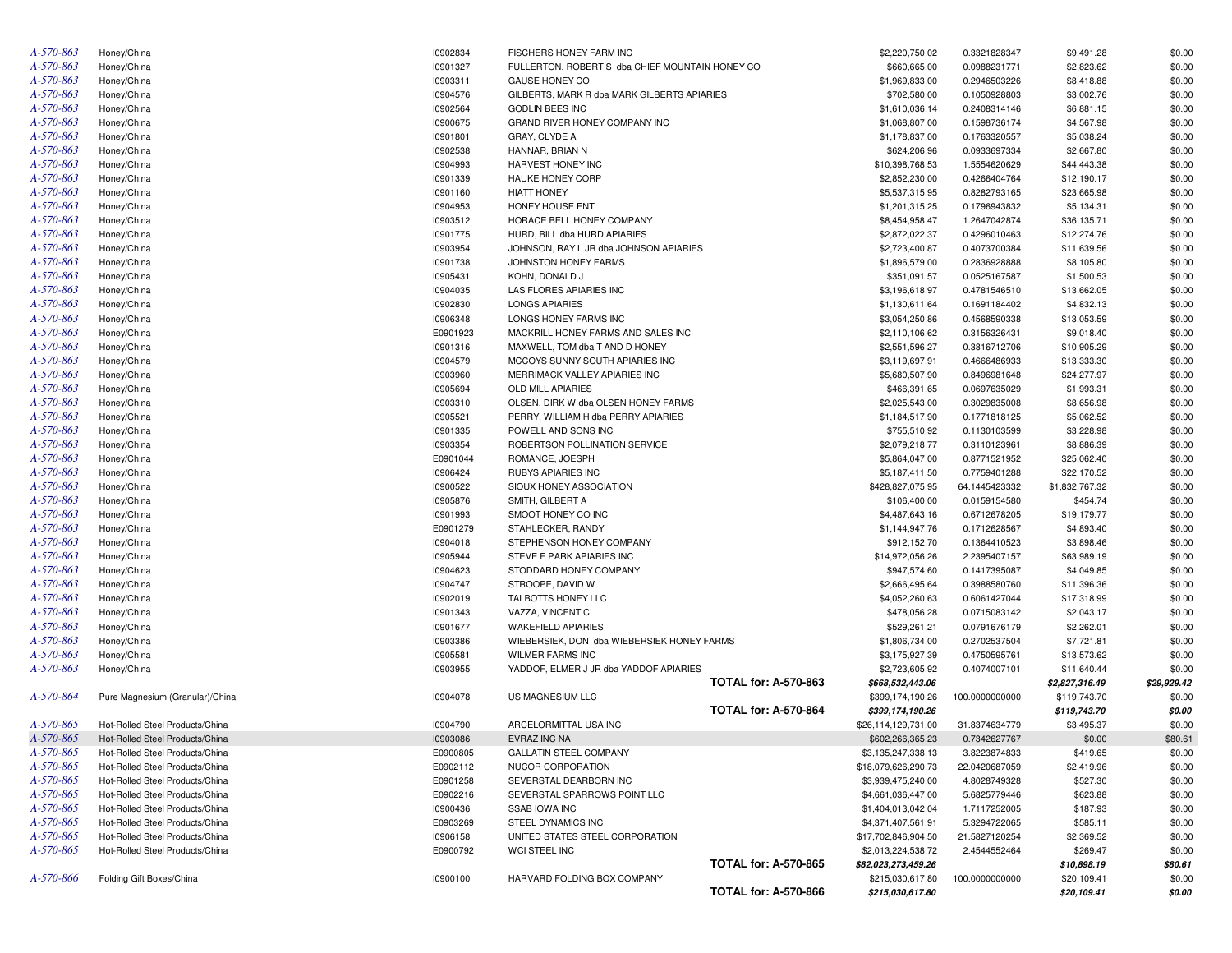| A-570-868 | Folding Metal Tables and Chairs/China          | 10900271 | MECO CORPORATION                           |                             | \$53,627,416.12    | 71.8334590891  | \$676,687.33   | \$0.00          |
|-----------|------------------------------------------------|----------|--------------------------------------------|-----------------------------|--------------------|----------------|----------------|-----------------|
| A-570-868 | Folding Metal Tables and Chairs/China          | 10901851 | VIRCO MANUFACTURING                        |                             | \$21,027,788.85    | 28.1665409109  | \$265,335.15   | \$0.00          |
|           |                                                |          |                                            | <b>TOTAL for: A-570-868</b> | \$74,655,204.97    |                | \$942,022.48   | \$0.00          |
| A-570-873 | Ferrovanadium/China                            | 10903482 | BEAR METALLURGICAL CO                      |                             | \$18,005,934.67    | 0.0000000000   | \$0.00         | \$0.00          |
| A-570-873 | Ferrovanadium/China                            | 10901291 | SHIELDALLOY METALLURGICAL CORPORATION      |                             | \$39,758,573.77    | 0.0000000000   | \$0.00         | \$0.00          |
|           |                                                |          |                                            | <b>TOTAL for: A-570-873</b> | \$57,764,508.44    |                | \$0.00         | \$0.00          |
| A-570-875 | Non-Malleable Cast Iron Pipe Fittings/China    | 10904885 | ANVIL INTERNATIONAL LP                     |                             | \$148,413,796.18   | 46.1562742109  | \$372,194.19   | \$0.00          |
| A-570-875 | Non-Malleable Cast Iron Pipe Fittings/China    | E0900210 | WARD MANUFACTURING LLC                     |                             | \$173,132,513.00   | 53.8437257891  | \$434,184.14   | \$0.00          |
|           |                                                |          |                                            | <b>TOTAL for: A-570-875</b> | \$321,546,309.18   |                | \$806,378.33   | \$0.00          |
| A-570-877 | Lawn and Garden Steel Fence Posts/China        | 10904310 | STEEL CITY CORP                            |                             | \$5,536,537.00     | 100.0000000000 | \$11,170.33    | \$0.00          |
|           |                                                |          |                                            | <b>TOTAL for: A-570-877</b> | \$5,536,537.00     |                | \$11,170.33    | \$0.00          |
| A-570-878 |                                                |          | PMC SPECIALTIES GROUP INC                  |                             | \$20,704,574.50    |                |                |                 |
|           | Saccharin/China                                | 10904467 |                                            |                             |                    | 0.0000000000   | \$0.00         | \$0.00          |
|           |                                                |          |                                            | <b>TOTAL for: A-570-878</b> | \$20,704,574.50    |                | \$0.00         | \$0.00          |
| A-570-879 | Polyvinyl Alcohol/China                        | 10906412 | E I DU PONT DE NEMOURS AND CO              |                             | \$351,256,966.61   | 0.0000000000   | \$0.00         | \$0.00          |
|           |                                                |          |                                            | <b>TOTAL for: A-570-879</b> | \$351,256,966.61   |                | \$0.00         | \$0.00          |
| A-570-881 | Mallable Iron Pipe Fittings/China              | 10904886 | ANVIL INTERNATIONAL LP                     |                             | \$230,451,707.88   | 53.2155816543  | \$28,054.72    | \$0.00          |
| A-570-881 | Mallable Iron Pipe Fittings/China              | E0900211 | WARD MANUFACTURING LLC                     |                             | \$202,601,358.00   | 46.7844183457  | \$24,664.27    | \$0.00          |
|           |                                                |          |                                            | <b>TOTAL for: A-570-881</b> | \$433,053,065.88   |                | \$52,718.99    | \$0.00          |
| A-570-882 | Refined Brown Aluminum Oxide/China             | E0900215 | C E MINERALS                               |                             | \$48,704,958.31    | 19.1589943468  | \$29,559.08    | \$0.00          |
| A-570-882 | Refined Brown Aluminum Oxide/China             | 10901776 | TREIBACHER SCHLEIFMITTEL NORTH AMERICA INC |                             | \$59,260,000.47    | 23.3110150053  | \$35,964.94    | \$0.00          |
| A-570-882 | Refined Brown Aluminum Oxide/China             | E0902757 | WASHINGTON MILLS CO INC                    |                             | \$146,249,628.00   | 57.5299906478  | \$88,759.01    | \$0.00          |
|           |                                                |          |                                            | <b>TOTAL for: A-570-882</b> | \$254,214,586.78   |                | \$154,283.03   | \$0.00          |
| A-570-884 | Certain Color Television Receivers/China       | 10904306 | FIVE RIVERS ELECTRONIC INNOVATIONS LLC     |                             | \$32,380,039.28    | 100.0000000000 | \$0.00         | \$2,625,318.41  |
|           |                                                |          |                                            | <b>TOTAL for: A-570-884</b> | \$32,380,039.28    |                | \$0.00         | \$2,625,318.41  |
| A-570-886 | Polyethylene Retail Carrier Bags/China         | 10900014 | ADVANCE POLYBAG NEVADA INC                 |                             | \$116,343,881.65   | 4.0177722397   | \$223,633.30   | \$0.00          |
| A-570-886 | Polyethylene Retail Carrier Bags/China         | 10900010 | ADVANCE POLYBAG NORTHEAST INC              |                             | \$119,254,257.09   | 4.1182779602   | \$229,227.55   | \$0.00          |
| A-570-886 | Polyethylene Retail Carrier Bags/China         | 10900008 | ALPINE PLASTICS INC                        |                             | \$51,764,728.80    | 1.7876220685   | \$99,500.87    | \$0.00          |
| A-570-886 | Polyethylene Retail Carrier Bags/China         | 10902414 | AMPAC PACKAGING LLC                        |                             | \$113,884,930.92   | 3.9328558364   | \$218,906.76   | \$0.00          |
| A-570-886 | Polyethylene Retail Carrier Bags/China         | 10900004 | API ENTERPRISES INC                        |                             | \$225,573,010.62   | 7.7898465071   | \$433,590.79   | \$0.00          |
| A-570-886 | Polyethylene Retail Carrier Bags/China         | 10902127 | <b>GENPAK LLC</b>                          |                             | \$42,712,408.95    | 1.4750129404   | \$82,100.72    | \$0.00          |
| A-570-886 | Polyethylene Retail Carrier Bags/China         | E0900214 | GRAND PACKAGING INC dba COMMAND PACKAGING  |                             | \$104,845,175.12   | 3.6206805901   | \$201,530.77   | \$0.00          |
| A-570-886 |                                                | E0901178 | HILEX POLY CO LLC                          |                             | \$1,688,052,690.00 | 58.2945243089  | \$3,244,732.62 | \$0.00          |
| A-570-886 | Polyethylene Retail Carrier Bags/China         | E0900153 |                                            |                             |                    |                |                |                 |
|           | Polyethylene Retail Carrier Bags/China         |          | ROPLAST INDUSTRIES INC                     |                             | \$35,336,433.45    | 1.2202940056   | \$67,922.81    | \$0.00          |
| A-570-886 | Polyethylene Retail Carrier Bags/China         | E0900410 | SUPERBAG CORPORATION                       |                             | \$304,560,209.83   | 10.5175582851  | \$585,418.01   | \$0.00          |
| A-570-886 | Polyethylene Retail Carrier Bags/China         | E0900395 | UNISTAR PLASTICS LLC                       |                             | \$93,403,407.86    | 3.2255552580   | \$179,537.69   | \$0.00          |
|           |                                                |          |                                            | <b>TOTAL for: A-570-886</b> | \$2,895,731,134.29 |                | \$5,566,101.89 | \$0.00          |
| A-570-888 | Ironing Tables and Certain Parts Thereof/China | 10900109 | HOME PRODUCTS INTERNATIONAL INC            |                             | \$75,554,916.00    | 100.0000000000 | \$725,802.80   | \$0.00          |
|           |                                                |          |                                            | <b>TOTAL for: A-570-888</b> | \$75,554,916.00    |                | \$725,802.80   | \$0.00          |
| A-570-890 | Wooden Bedroom Furniture/China                 | 10906249 | AMERICAN OF MARTINSVILLE INC               |                             | \$137,805,379.40   | 3.6432131310   | \$2,372,967.55 | \$0.00          |
| A-570-890 | Wooden Bedroom Furniture/China                 | 10900780 | ASHLEY FURNITURE INDUSTRIES INC            |                             | \$727,371,235.35   | 19.2297894847  | \$0.00         | \$12,525,115.83 |
| A-570-890 | Wooden Bedroom Furniture/China                 | E0900329 | BASSETT FURNITURE INDUSTRIES INC           |                             | \$94,520,509.00    | 2.4988745798   | \$1,627,614.99 | \$0.00          |
| A-570-890 | Wooden Bedroom Furniture/China                 | 10905374 | BEBE FURNITURE INC                         |                             | \$3,957,725.72     | 0.1046318974   | \$68,150.86    | \$0.00          |
| A-570-890 | Wooden Bedroom Furniture/China                 | E0900500 | CAROLINA FURNITURE WORKS INC               |                             | \$40,563,275.00    | 1.0723867004   | \$698,487.50   | \$0.00          |
| A-570-890 | Wooden Bedroom Furniture/China                 | 10903484 | CENTURY FURNITURE LLC                      |                             | \$31,960,514.00    | 0.8449522420   | \$550,350.52   | \$0.00          |
| A-570-890 | Wooden Bedroom Furniture/China                 | 10906165 | ETHAN ALLEN OPERATIONS INC                 |                             | \$1,199,598,580.54 | 31.7142430837  | \$0.00         | \$20,656,729.93 |
| A-570-890 | Wooden Bedroom Furniture/China                 | E0901366 | HARDEN FURNITURE INC                       |                             | \$7,519,706.03     | 0.1988013231   | \$129,487.10   | \$0.00          |
| A-570-890 | Wooden Bedroom Furniture/China                 | E0900661 | HIGDON FURNITURE CO                        |                             | \$34,063,764.11    | 0.9005566636   | \$586,567.86   | \$0.00          |
| A-570-890 | Wooden Bedroom Furniture/China                 | E0901015 | JOHNSTON TOMBIGBEE FURNITURE MFG CO        |                             | \$70,409,322.40    | 1.8614379862   | \$1,212,427.54 | \$0.00          |
| A-570-890 | Wooden Bedroom Furniture/China                 | 10905117 | KIMBALL FURNITURE GROUP INC                |                             | \$72,418,296.00    | 1.9145499839   | \$0.00         | \$1,247,021.47  |
| A-570-890 | Wooden Bedroom Furniture/China                 | E0900607 | KINCAID FURNITURE COMPANY INC              |                             | \$107,148,452.83   | 2.8327243248   | \$1,845,064.41 | \$0.00          |
| A-570-890 | Wooden Bedroom Furniture/China                 | E0900186 | L AND J G STICKLEY INC                     |                             | \$47,661,425.00    | 1.2600431867   | \$820,715.53   | \$0.00          |
| A-570-890 | Wooden Bedroom Furniture/China                 | E0900528 | <b>LEA INDUSTRIES</b>                      |                             | \$67,770,871.50    | 1.7916842581   | \$1,166,994.20 | \$0.00          |
| A-570-890 | Wooden Bedroom Furniture/China                 | E0900657 | MICHELS AND COMPANY                        |                             | \$27,675,472.00    | 0.7316669598   |                | \$0.00          |
| A-570-890 | Wooden Bedroom Furniture/China                 |          |                                            |                             |                    |                | \$476,563.38   |                 |
|           |                                                | E0900156 | MJ WOOD PRODUCTS INC                       |                             | \$12,865,811.00    | 0.3401383297   | \$221,545.43   | \$0.00          |
| A-570-890 | Wooden Bedroom Furniture/China                 | E0900503 | MOBEL INC                                  |                             | \$31,100,147.93    | 0.8222064175   | \$535,535.28   | \$0.00          |
| A-570-890 | Wooden Bedroom Furniture/China                 | 10905434 | OAKWOOD INTERIORS                          |                             | \$18,101,152.58    | 0.4785470426   | \$311,696.45   | \$0.00          |
| A-570-890 | Wooden Bedroom Furniture/China                 | 10901571 | ORLEANS FURNITURE INC                      |                             | \$44,439,970.87    | 1.1748763809   | \$0.00         | \$765,243.05    |
| A-570-890 | Wooden Bedroom Furniture/China                 | E0900283 | PERDUES INC dba PERDUE WOODWORKS INC       |                             | \$37,541,713.31    | 0.9925045269   | \$646,457.11   | \$0.00          |
| A-570-890 | Wooden Bedroom Furniture/China                 | E0900143 | SANDBERG FURNITURE MFG CO INC              |                             | \$75,300,208.29    | 1.9907401932   | \$1,296,647.14 | \$0.00          |
| A-570-890 | Wooden Bedroom Furniture/China                 | E0900546 | SOLID COMFORT, INC.                        |                             | \$16,226,989.00    | 0.4289990685   | \$0.00         | \$279,423.91    |
| A-570-890 | Wooden Bedroom Furniture/China                 | 10906397 | STANDARD FURNITURE MFG CO INC              |                             | \$124,115,205.58   | 3.2812808084   | \$0.00         | \$2,137,226.84  |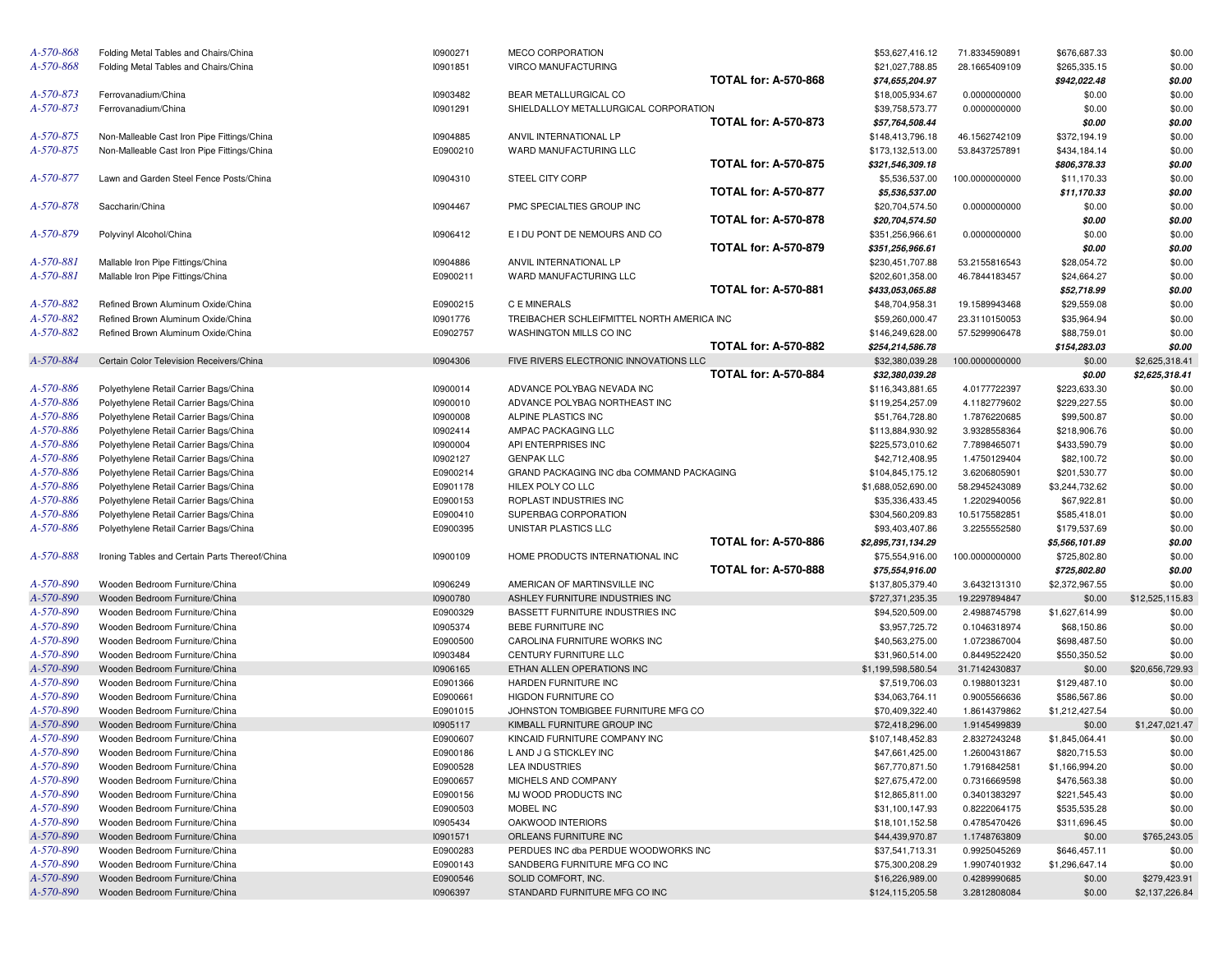| Wooden Bedroom Furniture/China                   | E0901105                                                                                                                                                                                                                                                                                                                                                                                                                                                                                                                                                                                                                                                                                                                                                                                                                                                                                                                                                                                                                                                                                                                                                                                                                                                                                                                                                                                                                                                                                                                                                                                                                                                                                                                                                                                          | STANLEY FURNITURE COMPANY INC                                                                                                                                                                                                                                                                                                                                                                                                    | \$432,225,475.18                                                                                                                                                                                                                                                                                                                                                                                                                                                                                                                                                                                                                                                                                                                                                                | 11.4269089754                                                                                                                                                                                                                                                                                                                                                                                                                                                                                                                                                                                                                                                                                                                                                             | \$7,442,793.83                                                                                                                                                                                                                                                                                                                                                                                                                                                                                                                  | \$0.00                                                                                                                                                                                                                                                                                                                                                                                                                                               |
|--------------------------------------------------|---------------------------------------------------------------------------------------------------------------------------------------------------------------------------------------------------------------------------------------------------------------------------------------------------------------------------------------------------------------------------------------------------------------------------------------------------------------------------------------------------------------------------------------------------------------------------------------------------------------------------------------------------------------------------------------------------------------------------------------------------------------------------------------------------------------------------------------------------------------------------------------------------------------------------------------------------------------------------------------------------------------------------------------------------------------------------------------------------------------------------------------------------------------------------------------------------------------------------------------------------------------------------------------------------------------------------------------------------------------------------------------------------------------------------------------------------------------------------------------------------------------------------------------------------------------------------------------------------------------------------------------------------------------------------------------------------------------------------------------------------------------------------------------------------|----------------------------------------------------------------------------------------------------------------------------------------------------------------------------------------------------------------------------------------------------------------------------------------------------------------------------------------------------------------------------------------------------------------------------------|---------------------------------------------------------------------------------------------------------------------------------------------------------------------------------------------------------------------------------------------------------------------------------------------------------------------------------------------------------------------------------------------------------------------------------------------------------------------------------------------------------------------------------------------------------------------------------------------------------------------------------------------------------------------------------------------------------------------------------------------------------------------------------|---------------------------------------------------------------------------------------------------------------------------------------------------------------------------------------------------------------------------------------------------------------------------------------------------------------------------------------------------------------------------------------------------------------------------------------------------------------------------------------------------------------------------------------------------------------------------------------------------------------------------------------------------------------------------------------------------------------------------------------------------------------------------|---------------------------------------------------------------------------------------------------------------------------------------------------------------------------------------------------------------------------------------------------------------------------------------------------------------------------------------------------------------------------------------------------------------------------------------------------------------------------------------------------------------------------------|------------------------------------------------------------------------------------------------------------------------------------------------------------------------------------------------------------------------------------------------------------------------------------------------------------------------------------------------------------------------------------------------------------------------------------------------------|
| Wooden Bedroom Furniture/China                   | E0900317                                                                                                                                                                                                                                                                                                                                                                                                                                                                                                                                                                                                                                                                                                                                                                                                                                                                                                                                                                                                                                                                                                                                                                                                                                                                                                                                                                                                                                                                                                                                                                                                                                                                                                                                                                                          | T COPELAND AND SONS INC                                                                                                                                                                                                                                                                                                                                                                                                          | \$14,231,670.27                                                                                                                                                                                                                                                                                                                                                                                                                                                                                                                                                                                                                                                                                                                                                                 | 0.3762480698                                                                                                                                                                                                                                                                                                                                                                                                                                                                                                                                                                                                                                                                                                                                                              | \$245,065.12                                                                                                                                                                                                                                                                                                                                                                                                                                                                                                                    | \$0.00                                                                                                                                                                                                                                                                                                                                                                                                                                               |
| Wooden Bedroom Furniture/China                   | E0900061                                                                                                                                                                                                                                                                                                                                                                                                                                                                                                                                                                                                                                                                                                                                                                                                                                                                                                                                                                                                                                                                                                                                                                                                                                                                                                                                                                                                                                                                                                                                                                                                                                                                                                                                                                                          | TOM SEELY FURNITURE                                                                                                                                                                                                                                                                                                                                                                                                              | \$7,027,735.19                                                                                                                                                                                                                                                                                                                                                                                                                                                                                                                                                                                                                                                                                                                                                                  | 0.1857949032                                                                                                                                                                                                                                                                                                                                                                                                                                                                                                                                                                                                                                                                                                                                                              | \$121,015.50                                                                                                                                                                                                                                                                                                                                                                                                                                                                                                                    | \$0.00                                                                                                                                                                                                                                                                                                                                                                                                                                               |
| Wooden Bedroom Furniture/China                   | E0901016                                                                                                                                                                                                                                                                                                                                                                                                                                                                                                                                                                                                                                                                                                                                                                                                                                                                                                                                                                                                                                                                                                                                                                                                                                                                                                                                                                                                                                                                                                                                                                                                                                                                                                                                                                                          | VAUGHAN BASSETT FURNITURE CO INC                                                                                                                                                                                                                                                                                                                                                                                                 | \$276,039,511.36                                                                                                                                                                                                                                                                                                                                                                                                                                                                                                                                                                                                                                                                                                                                                                | 7.2977613562                                                                                                                                                                                                                                                                                                                                                                                                                                                                                                                                                                                                                                                                                                                                                              | \$4,753,318.09                                                                                                                                                                                                                                                                                                                                                                                                                                                                                                                  | \$0.00                                                                                                                                                                                                                                                                                                                                                                                                                                               |
| Wooden Bedroom Furniture/China                   | E0900574                                                                                                                                                                                                                                                                                                                                                                                                                                                                                                                                                                                                                                                                                                                                                                                                                                                                                                                                                                                                                                                                                                                                                                                                                                                                                                                                                                                                                                                                                                                                                                                                                                                                                                                                                                                          |                                                                                                                                                                                                                                                                                                                                                                                                                                  | \$22,863,011.81                                                                                                                                                                                                                                                                                                                                                                                                                                                                                                                                                                                                                                                                                                                                                                 | 0.6044381228                                                                                                                                                                                                                                                                                                                                                                                                                                                                                                                                                                                                                                                                                                                                                              | \$393,694.25                                                                                                                                                                                                                                                                                                                                                                                                                                                                                                                    | \$0.00                                                                                                                                                                                                                                                                                                                                                                                                                                               |
|                                                  |                                                                                                                                                                                                                                                                                                                                                                                                                                                                                                                                                                                                                                                                                                                                                                                                                                                                                                                                                                                                                                                                                                                                                                                                                                                                                                                                                                                                                                                                                                                                                                                                                                                                                                                                                                                                   |                                                                                                                                                                                                                                                                                                                                                                                                                                  | \$3,782,523,131.25                                                                                                                                                                                                                                                                                                                                                                                                                                                                                                                                                                                                                                                                                                                                                              |                                                                                                                                                                                                                                                                                                                                                                                                                                                                                                                                                                                                                                                                                                                                                                           | \$27,523,159.64                                                                                                                                                                                                                                                                                                                                                                                                                                                                                                                 | \$37,610,761.03                                                                                                                                                                                                                                                                                                                                                                                                                                      |
| Hand Trucks and Certain Parts Thereof/China      | 10900002                                                                                                                                                                                                                                                                                                                                                                                                                                                                                                                                                                                                                                                                                                                                                                                                                                                                                                                                                                                                                                                                                                                                                                                                                                                                                                                                                                                                                                                                                                                                                                                                                                                                                                                                                                                          | GLEASON INDUSTRIAL PRODUCTS INC                                                                                                                                                                                                                                                                                                                                                                                                  | \$28,671,766.78                                                                                                                                                                                                                                                                                                                                                                                                                                                                                                                                                                                                                                                                                                                                                                 | 37.2711745560                                                                                                                                                                                                                                                                                                                                                                                                                                                                                                                                                                                                                                                                                                                                                             | \$531,148.65                                                                                                                                                                                                                                                                                                                                                                                                                                                                                                                    | \$0.00                                                                                                                                                                                                                                                                                                                                                                                                                                               |
| Hand Trucks and Certain Parts Thereof/China      | 10900003                                                                                                                                                                                                                                                                                                                                                                                                                                                                                                                                                                                                                                                                                                                                                                                                                                                                                                                                                                                                                                                                                                                                                                                                                                                                                                                                                                                                                                                                                                                                                                                                                                                                                                                                                                                          | PRECISION PRODUCTS INC                                                                                                                                                                                                                                                                                                                                                                                                           | \$29,850,957.42                                                                                                                                                                                                                                                                                                                                                                                                                                                                                                                                                                                                                                                                                                                                                                 | 38.8040351054                                                                                                                                                                                                                                                                                                                                                                                                                                                                                                                                                                                                                                                                                                                                                             | \$552,993.33                                                                                                                                                                                                                                                                                                                                                                                                                                                                                                                    | \$0.00                                                                                                                                                                                                                                                                                                                                                                                                                                               |
|                                                  |                                                                                                                                                                                                                                                                                                                                                                                                                                                                                                                                                                                                                                                                                                                                                                                                                                                                                                                                                                                                                                                                                                                                                                                                                                                                                                                                                                                                                                                                                                                                                                                                                                                                                                                                                                                                   |                                                                                                                                                                                                                                                                                                                                                                                                                                  |                                                                                                                                                                                                                                                                                                                                                                                                                                                                                                                                                                                                                                                                                                                                                                                 |                                                                                                                                                                                                                                                                                                                                                                                                                                                                                                                                                                                                                                                                                                                                                                           |                                                                                                                                                                                                                                                                                                                                                                                                                                                                                                                                 | \$0.00                                                                                                                                                                                                                                                                                                                                                                                                                                               |
|                                                  |                                                                                                                                                                                                                                                                                                                                                                                                                                                                                                                                                                                                                                                                                                                                                                                                                                                                                                                                                                                                                                                                                                                                                                                                                                                                                                                                                                                                                                                                                                                                                                                                                                                                                                                                                                                                   |                                                                                                                                                                                                                                                                                                                                                                                                                                  |                                                                                                                                                                                                                                                                                                                                                                                                                                                                                                                                                                                                                                                                                                                                                                                 |                                                                                                                                                                                                                                                                                                                                                                                                                                                                                                                                                                                                                                                                                                                                                                           |                                                                                                                                                                                                                                                                                                                                                                                                                                                                                                                                 | \$0.00                                                                                                                                                                                                                                                                                                                                                                                                                                               |
|                                                  |                                                                                                                                                                                                                                                                                                                                                                                                                                                                                                                                                                                                                                                                                                                                                                                                                                                                                                                                                                                                                                                                                                                                                                                                                                                                                                                                                                                                                                                                                                                                                                                                                                                                                                                                                                                                   |                                                                                                                                                                                                                                                                                                                                                                                                                                  |                                                                                                                                                                                                                                                                                                                                                                                                                                                                                                                                                                                                                                                                                                                                                                                 |                                                                                                                                                                                                                                                                                                                                                                                                                                                                                                                                                                                                                                                                                                                                                                           |                                                                                                                                                                                                                                                                                                                                                                                                                                                                                                                                 | \$0.00                                                                                                                                                                                                                                                                                                                                                                                                                                               |
|                                                  |                                                                                                                                                                                                                                                                                                                                                                                                                                                                                                                                                                                                                                                                                                                                                                                                                                                                                                                                                                                                                                                                                                                                                                                                                                                                                                                                                                                                                                                                                                                                                                                                                                                                                                                                                                                                   |                                                                                                                                                                                                                                                                                                                                                                                                                                  |                                                                                                                                                                                                                                                                                                                                                                                                                                                                                                                                                                                                                                                                                                                                                                                 |                                                                                                                                                                                                                                                                                                                                                                                                                                                                                                                                                                                                                                                                                                                                                                           |                                                                                                                                                                                                                                                                                                                                                                                                                                                                                                                                 | \$0.00                                                                                                                                                                                                                                                                                                                                                                                                                                               |
|                                                  |                                                                                                                                                                                                                                                                                                                                                                                                                                                                                                                                                                                                                                                                                                                                                                                                                                                                                                                                                                                                                                                                                                                                                                                                                                                                                                                                                                                                                                                                                                                                                                                                                                                                                                                                                                                                   |                                                                                                                                                                                                                                                                                                                                                                                                                                  |                                                                                                                                                                                                                                                                                                                                                                                                                                                                                                                                                                                                                                                                                                                                                                                 |                                                                                                                                                                                                                                                                                                                                                                                                                                                                                                                                                                                                                                                                                                                                                                           |                                                                                                                                                                                                                                                                                                                                                                                                                                                                                                                                 | \$0.00                                                                                                                                                                                                                                                                                                                                                                                                                                               |
|                                                  |                                                                                                                                                                                                                                                                                                                                                                                                                                                                                                                                                                                                                                                                                                                                                                                                                                                                                                                                                                                                                                                                                                                                                                                                                                                                                                                                                                                                                                                                                                                                                                                                                                                                                                                                                                                                   |                                                                                                                                                                                                                                                                                                                                                                                                                                  |                                                                                                                                                                                                                                                                                                                                                                                                                                                                                                                                                                                                                                                                                                                                                                                 |                                                                                                                                                                                                                                                                                                                                                                                                                                                                                                                                                                                                                                                                                                                                                                           |                                                                                                                                                                                                                                                                                                                                                                                                                                                                                                                                 | \$0.00                                                                                                                                                                                                                                                                                                                                                                                                                                               |
|                                                  |                                                                                                                                                                                                                                                                                                                                                                                                                                                                                                                                                                                                                                                                                                                                                                                                                                                                                                                                                                                                                                                                                                                                                                                                                                                                                                                                                                                                                                                                                                                                                                                                                                                                                                                                                                                                   |                                                                                                                                                                                                                                                                                                                                                                                                                                  |                                                                                                                                                                                                                                                                                                                                                                                                                                                                                                                                                                                                                                                                                                                                                                                 |                                                                                                                                                                                                                                                                                                                                                                                                                                                                                                                                                                                                                                                                                                                                                                           |                                                                                                                                                                                                                                                                                                                                                                                                                                                                                                                                 | \$0.00                                                                                                                                                                                                                                                                                                                                                                                                                                               |
|                                                  |                                                                                                                                                                                                                                                                                                                                                                                                                                                                                                                                                                                                                                                                                                                                                                                                                                                                                                                                                                                                                                                                                                                                                                                                                                                                                                                                                                                                                                                                                                                                                                                                                                                                                                                                                                                                   |                                                                                                                                                                                                                                                                                                                                                                                                                                  |                                                                                                                                                                                                                                                                                                                                                                                                                                                                                                                                                                                                                                                                                                                                                                                 |                                                                                                                                                                                                                                                                                                                                                                                                                                                                                                                                                                                                                                                                                                                                                                           |                                                                                                                                                                                                                                                                                                                                                                                                                                                                                                                                 | \$0.00                                                                                                                                                                                                                                                                                                                                                                                                                                               |
|                                                  |                                                                                                                                                                                                                                                                                                                                                                                                                                                                                                                                                                                                                                                                                                                                                                                                                                                                                                                                                                                                                                                                                                                                                                                                                                                                                                                                                                                                                                                                                                                                                                                                                                                                                                                                                                                                   |                                                                                                                                                                                                                                                                                                                                                                                                                                  |                                                                                                                                                                                                                                                                                                                                                                                                                                                                                                                                                                                                                                                                                                                                                                                 |                                                                                                                                                                                                                                                                                                                                                                                                                                                                                                                                                                                                                                                                                                                                                                           |                                                                                                                                                                                                                                                                                                                                                                                                                                                                                                                                 | \$0.00                                                                                                                                                                                                                                                                                                                                                                                                                                               |
|                                                  |                                                                                                                                                                                                                                                                                                                                                                                                                                                                                                                                                                                                                                                                                                                                                                                                                                                                                                                                                                                                                                                                                                                                                                                                                                                                                                                                                                                                                                                                                                                                                                                                                                                                                                                                                                                                   |                                                                                                                                                                                                                                                                                                                                                                                                                                  |                                                                                                                                                                                                                                                                                                                                                                                                                                                                                                                                                                                                                                                                                                                                                                                 |                                                                                                                                                                                                                                                                                                                                                                                                                                                                                                                                                                                                                                                                                                                                                                           |                                                                                                                                                                                                                                                                                                                                                                                                                                                                                                                                 | \$0.00                                                                                                                                                                                                                                                                                                                                                                                                                                               |
|                                                  |                                                                                                                                                                                                                                                                                                                                                                                                                                                                                                                                                                                                                                                                                                                                                                                                                                                                                                                                                                                                                                                                                                                                                                                                                                                                                                                                                                                                                                                                                                                                                                                                                                                                                                                                                                                                   |                                                                                                                                                                                                                                                                                                                                                                                                                                  |                                                                                                                                                                                                                                                                                                                                                                                                                                                                                                                                                                                                                                                                                                                                                                                 |                                                                                                                                                                                                                                                                                                                                                                                                                                                                                                                                                                                                                                                                                                                                                                           |                                                                                                                                                                                                                                                                                                                                                                                                                                                                                                                                 |                                                                                                                                                                                                                                                                                                                                                                                                                                                      |
|                                                  |                                                                                                                                                                                                                                                                                                                                                                                                                                                                                                                                                                                                                                                                                                                                                                                                                                                                                                                                                                                                                                                                                                                                                                                                                                                                                                                                                                                                                                                                                                                                                                                                                                                                                                                                                                                                   |                                                                                                                                                                                                                                                                                                                                                                                                                                  |                                                                                                                                                                                                                                                                                                                                                                                                                                                                                                                                                                                                                                                                                                                                                                                 |                                                                                                                                                                                                                                                                                                                                                                                                                                                                                                                                                                                                                                                                                                                                                                           |                                                                                                                                                                                                                                                                                                                                                                                                                                                                                                                                 | (\$6.01)                                                                                                                                                                                                                                                                                                                                                                                                                                             |
|                                                  |                                                                                                                                                                                                                                                                                                                                                                                                                                                                                                                                                                                                                                                                                                                                                                                                                                                                                                                                                                                                                                                                                                                                                                                                                                                                                                                                                                                                                                                                                                                                                                                                                                                                                                                                                                                                   |                                                                                                                                                                                                                                                                                                                                                                                                                                  |                                                                                                                                                                                                                                                                                                                                                                                                                                                                                                                                                                                                                                                                                                                                                                                 |                                                                                                                                                                                                                                                                                                                                                                                                                                                                                                                                                                                                                                                                                                                                                                           |                                                                                                                                                                                                                                                                                                                                                                                                                                                                                                                                 | \$0.00                                                                                                                                                                                                                                                                                                                                                                                                                                               |
|                                                  |                                                                                                                                                                                                                                                                                                                                                                                                                                                                                                                                                                                                                                                                                                                                                                                                                                                                                                                                                                                                                                                                                                                                                                                                                                                                                                                                                                                                                                                                                                                                                                                                                                                                                                                                                                                                   |                                                                                                                                                                                                                                                                                                                                                                                                                                  |                                                                                                                                                                                                                                                                                                                                                                                                                                                                                                                                                                                                                                                                                                                                                                                 |                                                                                                                                                                                                                                                                                                                                                                                                                                                                                                                                                                                                                                                                                                                                                                           |                                                                                                                                                                                                                                                                                                                                                                                                                                                                                                                                 | \$0.00                                                                                                                                                                                                                                                                                                                                                                                                                                               |
|                                                  |                                                                                                                                                                                                                                                                                                                                                                                                                                                                                                                                                                                                                                                                                                                                                                                                                                                                                                                                                                                                                                                                                                                                                                                                                                                                                                                                                                                                                                                                                                                                                                                                                                                                                                                                                                                                   |                                                                                                                                                                                                                                                                                                                                                                                                                                  |                                                                                                                                                                                                                                                                                                                                                                                                                                                                                                                                                                                                                                                                                                                                                                                 |                                                                                                                                                                                                                                                                                                                                                                                                                                                                                                                                                                                                                                                                                                                                                                           |                                                                                                                                                                                                                                                                                                                                                                                                                                                                                                                                 | \$0.00                                                                                                                                                                                                                                                                                                                                                                                                                                               |
|                                                  |                                                                                                                                                                                                                                                                                                                                                                                                                                                                                                                                                                                                                                                                                                                                                                                                                                                                                                                                                                                                                                                                                                                                                                                                                                                                                                                                                                                                                                                                                                                                                                                                                                                                                                                                                                                                   |                                                                                                                                                                                                                                                                                                                                                                                                                                  |                                                                                                                                                                                                                                                                                                                                                                                                                                                                                                                                                                                                                                                                                                                                                                                 |                                                                                                                                                                                                                                                                                                                                                                                                                                                                                                                                                                                                                                                                                                                                                                           |                                                                                                                                                                                                                                                                                                                                                                                                                                                                                                                                 | \$0.00                                                                                                                                                                                                                                                                                                                                                                                                                                               |
|                                                  |                                                                                                                                                                                                                                                                                                                                                                                                                                                                                                                                                                                                                                                                                                                                                                                                                                                                                                                                                                                                                                                                                                                                                                                                                                                                                                                                                                                                                                                                                                                                                                                                                                                                                                                                                                                                   |                                                                                                                                                                                                                                                                                                                                                                                                                                  |                                                                                                                                                                                                                                                                                                                                                                                                                                                                                                                                                                                                                                                                                                                                                                                 |                                                                                                                                                                                                                                                                                                                                                                                                                                                                                                                                                                                                                                                                                                                                                                           |                                                                                                                                                                                                                                                                                                                                                                                                                                                                                                                                 | \$0.00                                                                                                                                                                                                                                                                                                                                                                                                                                               |
|                                                  |                                                                                                                                                                                                                                                                                                                                                                                                                                                                                                                                                                                                                                                                                                                                                                                                                                                                                                                                                                                                                                                                                                                                                                                                                                                                                                                                                                                                                                                                                                                                                                                                                                                                                                                                                                                                   |                                                                                                                                                                                                                                                                                                                                                                                                                                  |                                                                                                                                                                                                                                                                                                                                                                                                                                                                                                                                                                                                                                                                                                                                                                                 |                                                                                                                                                                                                                                                                                                                                                                                                                                                                                                                                                                                                                                                                                                                                                                           |                                                                                                                                                                                                                                                                                                                                                                                                                                                                                                                                 | \$0.00                                                                                                                                                                                                                                                                                                                                                                                                                                               |
|                                                  |                                                                                                                                                                                                                                                                                                                                                                                                                                                                                                                                                                                                                                                                                                                                                                                                                                                                                                                                                                                                                                                                                                                                                                                                                                                                                                                                                                                                                                                                                                                                                                                                                                                                                                                                                                                                   |                                                                                                                                                                                                                                                                                                                                                                                                                                  |                                                                                                                                                                                                                                                                                                                                                                                                                                                                                                                                                                                                                                                                                                                                                                                 |                                                                                                                                                                                                                                                                                                                                                                                                                                                                                                                                                                                                                                                                                                                                                                           |                                                                                                                                                                                                                                                                                                                                                                                                                                                                                                                                 | \$0.00                                                                                                                                                                                                                                                                                                                                                                                                                                               |
|                                                  |                                                                                                                                                                                                                                                                                                                                                                                                                                                                                                                                                                                                                                                                                                                                                                                                                                                                                                                                                                                                                                                                                                                                                                                                                                                                                                                                                                                                                                                                                                                                                                                                                                                                                                                                                                                                   |                                                                                                                                                                                                                                                                                                                                                                                                                                  |                                                                                                                                                                                                                                                                                                                                                                                                                                                                                                                                                                                                                                                                                                                                                                                 |                                                                                                                                                                                                                                                                                                                                                                                                                                                                                                                                                                                                                                                                                                                                                                           |                                                                                                                                                                                                                                                                                                                                                                                                                                                                                                                                 | \$0.00                                                                                                                                                                                                                                                                                                                                                                                                                                               |
| Certain Frozen Warmwater Shrimp and Prawns/China |                                                                                                                                                                                                                                                                                                                                                                                                                                                                                                                                                                                                                                                                                                                                                                                                                                                                                                                                                                                                                                                                                                                                                                                                                                                                                                                                                                                                                                                                                                                                                                                                                                                                                                                                                                                                   | ALEXIE, LARRY J SR                                                                                                                                                                                                                                                                                                                                                                                                               |                                                                                                                                                                                                                                                                                                                                                                                                                                                                                                                                                                                                                                                                                                                                                                                 | 0.0000000000                                                                                                                                                                                                                                                                                                                                                                                                                                                                                                                                                                                                                                                                                                                                                              | (\$1.77)                                                                                                                                                                                                                                                                                                                                                                                                                                                                                                                        | \$0.00                                                                                                                                                                                                                                                                                                                                                                                                                                               |
| Certain Frozen Warmwater Shrimp and Prawns/China | 10905318                                                                                                                                                                                                                                                                                                                                                                                                                                                                                                                                                                                                                                                                                                                                                                                                                                                                                                                                                                                                                                                                                                                                                                                                                                                                                                                                                                                                                                                                                                                                                                                                                                                                                                                                                                                          | ALEXIE, LARRY JR                                                                                                                                                                                                                                                                                                                                                                                                                 | \$154,573.49                                                                                                                                                                                                                                                                                                                                                                                                                                                                                                                                                                                                                                                                                                                                                                    | 0.0000000000                                                                                                                                                                                                                                                                                                                                                                                                                                                                                                                                                                                                                                                                                                                                                              | (\$1.28)                                                                                                                                                                                                                                                                                                                                                                                                                                                                                                                        | \$0.00                                                                                                                                                                                                                                                                                                                                                                                                                                               |
| Certain Frozen Warmwater Shrimp and Prawns/China | E0903142                                                                                                                                                                                                                                                                                                                                                                                                                                                                                                                                                                                                                                                                                                                                                                                                                                                                                                                                                                                                                                                                                                                                                                                                                                                                                                                                                                                                                                                                                                                                                                                                                                                                                                                                                                                          | ALFONSO, TERRY S JR                                                                                                                                                                                                                                                                                                                                                                                                              | \$39,697.26                                                                                                                                                                                                                                                                                                                                                                                                                                                                                                                                                                                                                                                                                                                                                                     | 0.0000000000                                                                                                                                                                                                                                                                                                                                                                                                                                                                                                                                                                                                                                                                                                                                                              | \$0.00                                                                                                                                                                                                                                                                                                                                                                                                                                                                                                                          | \$0.00                                                                                                                                                                                                                                                                                                                                                                                                                                               |
| Certain Frozen Warmwater Shrimp and Prawns/China | 10900911                                                                                                                                                                                                                                                                                                                                                                                                                                                                                                                                                                                                                                                                                                                                                                                                                                                                                                                                                                                                                                                                                                                                                                                                                                                                                                                                                                                                                                                                                                                                                                                                                                                                                                                                                                                          | ALFRED TRAWLERS INC                                                                                                                                                                                                                                                                                                                                                                                                              | \$615,705.91                                                                                                                                                                                                                                                                                                                                                                                                                                                                                                                                                                                                                                                                                                                                                                    | 0.0000000000                                                                                                                                                                                                                                                                                                                                                                                                                                                                                                                                                                                                                                                                                                                                                              | (\$5.08)                                                                                                                                                                                                                                                                                                                                                                                                                                                                                                                        | \$0.00                                                                                                                                                                                                                                                                                                                                                                                                                                               |
| Certain Frozen Warmwater Shrimp and Prawns/China | 10903883                                                                                                                                                                                                                                                                                                                                                                                                                                                                                                                                                                                                                                                                                                                                                                                                                                                                                                                                                                                                                                                                                                                                                                                                                                                                                                                                                                                                                                                                                                                                                                                                                                                                                                                                                                                          | ALLEN, CAROLYN SUE dba MISS JORDI                                                                                                                                                                                                                                                                                                                                                                                                | \$603,644.94                                                                                                                                                                                                                                                                                                                                                                                                                                                                                                                                                                                                                                                                                                                                                                    | 0.0000000000                                                                                                                                                                                                                                                                                                                                                                                                                                                                                                                                                                                                                                                                                                                                                              | (\$4.98)                                                                                                                                                                                                                                                                                                                                                                                                                                                                                                                        | \$0.00                                                                                                                                                                                                                                                                                                                                                                                                                                               |
| Certain Frozen Warmwater Shrimp and Prawns/China | 10903040                                                                                                                                                                                                                                                                                                                                                                                                                                                                                                                                                                                                                                                                                                                                                                                                                                                                                                                                                                                                                                                                                                                                                                                                                                                                                                                                                                                                                                                                                                                                                                                                                                                                                                                                                                                          | ALLEN, CAROLYN SUE dba MISS KENZIE                                                                                                                                                                                                                                                                                                                                                                                               | \$243,396.92                                                                                                                                                                                                                                                                                                                                                                                                                                                                                                                                                                                                                                                                                                                                                                    | 0.0000000000                                                                                                                                                                                                                                                                                                                                                                                                                                                                                                                                                                                                                                                                                                                                                              | (\$2.01)                                                                                                                                                                                                                                                                                                                                                                                                                                                                                                                        | \$0.00                                                                                                                                                                                                                                                                                                                                                                                                                                               |
| Certain Frozen Warmwater Shrimp and Prawns/China | 10906308                                                                                                                                                                                                                                                                                                                                                                                                                                                                                                                                                                                                                                                                                                                                                                                                                                                                                                                                                                                                                                                                                                                                                                                                                                                                                                                                                                                                                                                                                                                                                                                                                                                                                                                                                                                          | ALLEN, WILLIE SR                                                                                                                                                                                                                                                                                                                                                                                                                 | \$105,471.11                                                                                                                                                                                                                                                                                                                                                                                                                                                                                                                                                                                                                                                                                                                                                                    | 0.0000000000                                                                                                                                                                                                                                                                                                                                                                                                                                                                                                                                                                                                                                                                                                                                                              | (\$0.87)                                                                                                                                                                                                                                                                                                                                                                                                                                                                                                                        | \$0.00                                                                                                                                                                                                                                                                                                                                                                                                                                               |
| Certain Frozen Warmwater Shrimp and Prawns/China | 10901577                                                                                                                                                                                                                                                                                                                                                                                                                                                                                                                                                                                                                                                                                                                                                                                                                                                                                                                                                                                                                                                                                                                                                                                                                                                                                                                                                                                                                                                                                                                                                                                                                                                                                                                                                                                          | ALS SHRIMP CO LLC                                                                                                                                                                                                                                                                                                                                                                                                                | \$4,253,362.06                                                                                                                                                                                                                                                                                                                                                                                                                                                                                                                                                                                                                                                                                                                                                                  | 0.0000000000                                                                                                                                                                                                                                                                                                                                                                                                                                                                                                                                                                                                                                                                                                                                                              | (\$35.12)                                                                                                                                                                                                                                                                                                                                                                                                                                                                                                                       | \$0.00                                                                                                                                                                                                                                                                                                                                                                                                                                               |
| Certain Frozen Warmwater Shrimp and Prawns/China | 10904948                                                                                                                                                                                                                                                                                                                                                                                                                                                                                                                                                                                                                                                                                                                                                                                                                                                                                                                                                                                                                                                                                                                                                                                                                                                                                                                                                                                                                                                                                                                                                                                                                                                                                                                                                                                          | ANDERSON, LYNWOOD                                                                                                                                                                                                                                                                                                                                                                                                                | \$470,623.18                                                                                                                                                                                                                                                                                                                                                                                                                                                                                                                                                                                                                                                                                                                                                                    | 0.0000000000                                                                                                                                                                                                                                                                                                                                                                                                                                                                                                                                                                                                                                                                                                                                                              | (\$3.89)                                                                                                                                                                                                                                                                                                                                                                                                                                                                                                                        | \$0.00                                                                                                                                                                                                                                                                                                                                                                                                                                               |
| Certain Frozen Warmwater Shrimp and Prawns/China | 10903607                                                                                                                                                                                                                                                                                                                                                                                                                                                                                                                                                                                                                                                                                                                                                                                                                                                                                                                                                                                                                                                                                                                                                                                                                                                                                                                                                                                                                                                                                                                                                                                                                                                                                                                                                                                          | ANDERSON, MICHAEL B                                                                                                                                                                                                                                                                                                                                                                                                              | \$8,252,544.14                                                                                                                                                                                                                                                                                                                                                                                                                                                                                                                                                                                                                                                                                                                                                                  | 0.0000000000                                                                                                                                                                                                                                                                                                                                                                                                                                                                                                                                                                                                                                                                                                                                                              | (\$68.15)                                                                                                                                                                                                                                                                                                                                                                                                                                                                                                                       | \$0.00                                                                                                                                                                                                                                                                                                                                                                                                                                               |
| Certain Frozen Warmwater Shrimp and Prawns/China | 10900339                                                                                                                                                                                                                                                                                                                                                                                                                                                                                                                                                                                                                                                                                                                                                                                                                                                                                                                                                                                                                                                                                                                                                                                                                                                                                                                                                                                                                                                                                                                                                                                                                                                                                                                                                                                          | ANDY DOS INC                                                                                                                                                                                                                                                                                                                                                                                                                     | \$867,271.83                                                                                                                                                                                                                                                                                                                                                                                                                                                                                                                                                                                                                                                                                                                                                                    | 0.0000000000                                                                                                                                                                                                                                                                                                                                                                                                                                                                                                                                                                                                                                                                                                                                                              | \$0.00                                                                                                                                                                                                                                                                                                                                                                                                                                                                                                                          | \$0.00                                                                                                                                                                                                                                                                                                                                                                                                                                               |
|                                                  |                                                                                                                                                                                                                                                                                                                                                                                                                                                                                                                                                                                                                                                                                                                                                                                                                                                                                                                                                                                                                                                                                                                                                                                                                                                                                                                                                                                                                                                                                                                                                                                                                                                                                                                                                                                                   |                                                                                                                                                                                                                                                                                                                                                                                                                                  |                                                                                                                                                                                                                                                                                                                                                                                                                                                                                                                                                                                                                                                                                                                                                                                 |                                                                                                                                                                                                                                                                                                                                                                                                                                                                                                                                                                                                                                                                                                                                                                           |                                                                                                                                                                                                                                                                                                                                                                                                                                                                                                                                 | \$0.00                                                                                                                                                                                                                                                                                                                                                                                                                                               |
|                                                  |                                                                                                                                                                                                                                                                                                                                                                                                                                                                                                                                                                                                                                                                                                                                                                                                                                                                                                                                                                                                                                                                                                                                                                                                                                                                                                                                                                                                                                                                                                                                                                                                                                                                                                                                                                                                   |                                                                                                                                                                                                                                                                                                                                                                                                                                  |                                                                                                                                                                                                                                                                                                                                                                                                                                                                                                                                                                                                                                                                                                                                                                                 |                                                                                                                                                                                                                                                                                                                                                                                                                                                                                                                                                                                                                                                                                                                                                                           |                                                                                                                                                                                                                                                                                                                                                                                                                                                                                                                                 | \$0.00                                                                                                                                                                                                                                                                                                                                                                                                                                               |
|                                                  |                                                                                                                                                                                                                                                                                                                                                                                                                                                                                                                                                                                                                                                                                                                                                                                                                                                                                                                                                                                                                                                                                                                                                                                                                                                                                                                                                                                                                                                                                                                                                                                                                                                                                                                                                                                                   |                                                                                                                                                                                                                                                                                                                                                                                                                                  |                                                                                                                                                                                                                                                                                                                                                                                                                                                                                                                                                                                                                                                                                                                                                                                 |                                                                                                                                                                                                                                                                                                                                                                                                                                                                                                                                                                                                                                                                                                                                                                           |                                                                                                                                                                                                                                                                                                                                                                                                                                                                                                                                 | \$0.00                                                                                                                                                                                                                                                                                                                                                                                                                                               |
|                                                  |                                                                                                                                                                                                                                                                                                                                                                                                                                                                                                                                                                                                                                                                                                                                                                                                                                                                                                                                                                                                                                                                                                                                                                                                                                                                                                                                                                                                                                                                                                                                                                                                                                                                                                                                                                                                   |                                                                                                                                                                                                                                                                                                                                                                                                                                  |                                                                                                                                                                                                                                                                                                                                                                                                                                                                                                                                                                                                                                                                                                                                                                                 |                                                                                                                                                                                                                                                                                                                                                                                                                                                                                                                                                                                                                                                                                                                                                                           |                                                                                                                                                                                                                                                                                                                                                                                                                                                                                                                                 | \$0.00                                                                                                                                                                                                                                                                                                                                                                                                                                               |
|                                                  |                                                                                                                                                                                                                                                                                                                                                                                                                                                                                                                                                                                                                                                                                                                                                                                                                                                                                                                                                                                                                                                                                                                                                                                                                                                                                                                                                                                                                                                                                                                                                                                                                                                                                                                                                                                                   |                                                                                                                                                                                                                                                                                                                                                                                                                                  |                                                                                                                                                                                                                                                                                                                                                                                                                                                                                                                                                                                                                                                                                                                                                                                 |                                                                                                                                                                                                                                                                                                                                                                                                                                                                                                                                                                                                                                                                                                                                                                           |                                                                                                                                                                                                                                                                                                                                                                                                                                                                                                                                 | \$0.00                                                                                                                                                                                                                                                                                                                                                                                                                                               |
|                                                  |                                                                                                                                                                                                                                                                                                                                                                                                                                                                                                                                                                                                                                                                                                                                                                                                                                                                                                                                                                                                                                                                                                                                                                                                                                                                                                                                                                                                                                                                                                                                                                                                                                                                                                                                                                                                   |                                                                                                                                                                                                                                                                                                                                                                                                                                  |                                                                                                                                                                                                                                                                                                                                                                                                                                                                                                                                                                                                                                                                                                                                                                                 |                                                                                                                                                                                                                                                                                                                                                                                                                                                                                                                                                                                                                                                                                                                                                                           |                                                                                                                                                                                                                                                                                                                                                                                                                                                                                                                                 | \$0.00                                                                                                                                                                                                                                                                                                                                                                                                                                               |
|                                                  |                                                                                                                                                                                                                                                                                                                                                                                                                                                                                                                                                                                                                                                                                                                                                                                                                                                                                                                                                                                                                                                                                                                                                                                                                                                                                                                                                                                                                                                                                                                                                                                                                                                                                                                                                                                                   |                                                                                                                                                                                                                                                                                                                                                                                                                                  |                                                                                                                                                                                                                                                                                                                                                                                                                                                                                                                                                                                                                                                                                                                                                                                 |                                                                                                                                                                                                                                                                                                                                                                                                                                                                                                                                                                                                                                                                                                                                                                           |                                                                                                                                                                                                                                                                                                                                                                                                                                                                                                                                 | \$0.00                                                                                                                                                                                                                                                                                                                                                                                                                                               |
|                                                  |                                                                                                                                                                                                                                                                                                                                                                                                                                                                                                                                                                                                                                                                                                                                                                                                                                                                                                                                                                                                                                                                                                                                                                                                                                                                                                                                                                                                                                                                                                                                                                                                                                                                                                                                                                                                   |                                                                                                                                                                                                                                                                                                                                                                                                                                  |                                                                                                                                                                                                                                                                                                                                                                                                                                                                                                                                                                                                                                                                                                                                                                                 |                                                                                                                                                                                                                                                                                                                                                                                                                                                                                                                                                                                                                                                                                                                                                                           |                                                                                                                                                                                                                                                                                                                                                                                                                                                                                                                                 | \$0.00                                                                                                                                                                                                                                                                                                                                                                                                                                               |
|                                                  |                                                                                                                                                                                                                                                                                                                                                                                                                                                                                                                                                                                                                                                                                                                                                                                                                                                                                                                                                                                                                                                                                                                                                                                                                                                                                                                                                                                                                                                                                                                                                                                                                                                                                                                                                                                                   |                                                                                                                                                                                                                                                                                                                                                                                                                                  |                                                                                                                                                                                                                                                                                                                                                                                                                                                                                                                                                                                                                                                                                                                                                                                 |                                                                                                                                                                                                                                                                                                                                                                                                                                                                                                                                                                                                                                                                                                                                                                           |                                                                                                                                                                                                                                                                                                                                                                                                                                                                                                                                 | \$0.00                                                                                                                                                                                                                                                                                                                                                                                                                                               |
|                                                  |                                                                                                                                                                                                                                                                                                                                                                                                                                                                                                                                                                                                                                                                                                                                                                                                                                                                                                                                                                                                                                                                                                                                                                                                                                                                                                                                                                                                                                                                                                                                                                                                                                                                                                                                                                                                   |                                                                                                                                                                                                                                                                                                                                                                                                                                  |                                                                                                                                                                                                                                                                                                                                                                                                                                                                                                                                                                                                                                                                                                                                                                                 |                                                                                                                                                                                                                                                                                                                                                                                                                                                                                                                                                                                                                                                                                                                                                                           |                                                                                                                                                                                                                                                                                                                                                                                                                                                                                                                                 | \$0.00                                                                                                                                                                                                                                                                                                                                                                                                                                               |
|                                                  |                                                                                                                                                                                                                                                                                                                                                                                                                                                                                                                                                                                                                                                                                                                                                                                                                                                                                                                                                                                                                                                                                                                                                                                                                                                                                                                                                                                                                                                                                                                                                                                                                                                                                                                                                                                                   |                                                                                                                                                                                                                                                                                                                                                                                                                                  |                                                                                                                                                                                                                                                                                                                                                                                                                                                                                                                                                                                                                                                                                                                                                                                 |                                                                                                                                                                                                                                                                                                                                                                                                                                                                                                                                                                                                                                                                                                                                                                           |                                                                                                                                                                                                                                                                                                                                                                                                                                                                                                                                 | \$0.00                                                                                                                                                                                                                                                                                                                                                                                                                                               |
|                                                  |                                                                                                                                                                                                                                                                                                                                                                                                                                                                                                                                                                                                                                                                                                                                                                                                                                                                                                                                                                                                                                                                                                                                                                                                                                                                                                                                                                                                                                                                                                                                                                                                                                                                                                                                                                                                   |                                                                                                                                                                                                                                                                                                                                                                                                                                  |                                                                                                                                                                                                                                                                                                                                                                                                                                                                                                                                                                                                                                                                                                                                                                                 |                                                                                                                                                                                                                                                                                                                                                                                                                                                                                                                                                                                                                                                                                                                                                                           |                                                                                                                                                                                                                                                                                                                                                                                                                                                                                                                                 |                                                                                                                                                                                                                                                                                                                                                                                                                                                      |
|                                                  |                                                                                                                                                                                                                                                                                                                                                                                                                                                                                                                                                                                                                                                                                                                                                                                                                                                                                                                                                                                                                                                                                                                                                                                                                                                                                                                                                                                                                                                                                                                                                                                                                                                                                                                                                                                                   |                                                                                                                                                                                                                                                                                                                                                                                                                                  |                                                                                                                                                                                                                                                                                                                                                                                                                                                                                                                                                                                                                                                                                                                                                                                 |                                                                                                                                                                                                                                                                                                                                                                                                                                                                                                                                                                                                                                                                                                                                                                           |                                                                                                                                                                                                                                                                                                                                                                                                                                                                                                                                 | \$0.00                                                                                                                                                                                                                                                                                                                                                                                                                                               |
|                                                  |                                                                                                                                                                                                                                                                                                                                                                                                                                                                                                                                                                                                                                                                                                                                                                                                                                                                                                                                                                                                                                                                                                                                                                                                                                                                                                                                                                                                                                                                                                                                                                                                                                                                                                                                                                                                   |                                                                                                                                                                                                                                                                                                                                                                                                                                  |                                                                                                                                                                                                                                                                                                                                                                                                                                                                                                                                                                                                                                                                                                                                                                                 |                                                                                                                                                                                                                                                                                                                                                                                                                                                                                                                                                                                                                                                                                                                                                                           |                                                                                                                                                                                                                                                                                                                                                                                                                                                                                                                                 | \$0.00                                                                                                                                                                                                                                                                                                                                                                                                                                               |
|                                                  |                                                                                                                                                                                                                                                                                                                                                                                                                                                                                                                                                                                                                                                                                                                                                                                                                                                                                                                                                                                                                                                                                                                                                                                                                                                                                                                                                                                                                                                                                                                                                                                                                                                                                                                                                                                                   |                                                                                                                                                                                                                                                                                                                                                                                                                                  |                                                                                                                                                                                                                                                                                                                                                                                                                                                                                                                                                                                                                                                                                                                                                                                 |                                                                                                                                                                                                                                                                                                                                                                                                                                                                                                                                                                                                                                                                                                                                                                           |                                                                                                                                                                                                                                                                                                                                                                                                                                                                                                                                 | \$0.00                                                                                                                                                                                                                                                                                                                                                                                                                                               |
|                                                  |                                                                                                                                                                                                                                                                                                                                                                                                                                                                                                                                                                                                                                                                                                                                                                                                                                                                                                                                                                                                                                                                                                                                                                                                                                                                                                                                                                                                                                                                                                                                                                                                                                                                                                                                                                                                   |                                                                                                                                                                                                                                                                                                                                                                                                                                  |                                                                                                                                                                                                                                                                                                                                                                                                                                                                                                                                                                                                                                                                                                                                                                                 |                                                                                                                                                                                                                                                                                                                                                                                                                                                                                                                                                                                                                                                                                                                                                                           |                                                                                                                                                                                                                                                                                                                                                                                                                                                                                                                                 | \$0.00                                                                                                                                                                                                                                                                                                                                                                                                                                               |
|                                                  |                                                                                                                                                                                                                                                                                                                                                                                                                                                                                                                                                                                                                                                                                                                                                                                                                                                                                                                                                                                                                                                                                                                                                                                                                                                                                                                                                                                                                                                                                                                                                                                                                                                                                                                                                                                                   |                                                                                                                                                                                                                                                                                                                                                                                                                                  |                                                                                                                                                                                                                                                                                                                                                                                                                                                                                                                                                                                                                                                                                                                                                                                 | 0.0000000000                                                                                                                                                                                                                                                                                                                                                                                                                                                                                                                                                                                                                                                                                                                                                              |                                                                                                                                                                                                                                                                                                                                                                                                                                                                                                                                 | \$0.00                                                                                                                                                                                                                                                                                                                                                                                                                                               |
|                                                  |                                                                                                                                                                                                                                                                                                                                                                                                                                                                                                                                                                                                                                                                                                                                                                                                                                                                                                                                                                                                                                                                                                                                                                                                                                                                                                                                                                                                                                                                                                                                                                                                                                                                                                                                                                                                   | AU, CHOW D                                                                                                                                                                                                                                                                                                                                                                                                                       | \$75,687.05                                                                                                                                                                                                                                                                                                                                                                                                                                                                                                                                                                                                                                                                                                                                                                     | 0.0000000000                                                                                                                                                                                                                                                                                                                                                                                                                                                                                                                                                                                                                                                                                                                                                              | (\$0.63)                                                                                                                                                                                                                                                                                                                                                                                                                                                                                                                        | \$0.00                                                                                                                                                                                                                                                                                                                                                                                                                                               |
| Certain Frozen Warmwater Shrimp and Prawns/China | E0902852                                                                                                                                                                                                                                                                                                                                                                                                                                                                                                                                                                                                                                                                                                                                                                                                                                                                                                                                                                                                                                                                                                                                                                                                                                                                                                                                                                                                                                                                                                                                                                                                                                                                                                                                                                                          | AU, ROBERT                                                                                                                                                                                                                                                                                                                                                                                                                       | \$13,903.63                                                                                                                                                                                                                                                                                                                                                                                                                                                                                                                                                                                                                                                                                                                                                                     | 0.0000000000                                                                                                                                                                                                                                                                                                                                                                                                                                                                                                                                                                                                                                                                                                                                                              | $(\$0.11)$                                                                                                                                                                                                                                                                                                                                                                                                                                                                                                                      | \$0.00                                                                                                                                                                                                                                                                                                                                                                                                                                               |
| Certain Frozen Warmwater Shrimp and Prawns/China | E0900966                                                                                                                                                                                                                                                                                                                                                                                                                                                                                                                                                                                                                                                                                                                                                                                                                                                                                                                                                                                                                                                                                                                                                                                                                                                                                                                                                                                                                                                                                                                                                                                                                                                                                                                                                                                          | AUTHEMENT, CRAIG L                                                                                                                                                                                                                                                                                                                                                                                                               | \$109,441.44                                                                                                                                                                                                                                                                                                                                                                                                                                                                                                                                                                                                                                                                                                                                                                    | 0.0000000000                                                                                                                                                                                                                                                                                                                                                                                                                                                                                                                                                                                                                                                                                                                                                              | \$0.00                                                                                                                                                                                                                                                                                                                                                                                                                                                                                                                          | \$0.00                                                                                                                                                                                                                                                                                                                                                                                                                                               |
| Certain Frozen Warmwater Shrimp and Prawns/China | E0902540                                                                                                                                                                                                                                                                                                                                                                                                                                                                                                                                                                                                                                                                                                                                                                                                                                                                                                                                                                                                                                                                                                                                                                                                                                                                                                                                                                                                                                                                                                                                                                                                                                                                                                                                                                                          | AUTHEMENT, GORDON                                                                                                                                                                                                                                                                                                                                                                                                                | \$63,655.34                                                                                                                                                                                                                                                                                                                                                                                                                                                                                                                                                                                                                                                                                                                                                                     | 0.0000000000                                                                                                                                                                                                                                                                                                                                                                                                                                                                                                                                                                                                                                                                                                                                                              | (\$0.53)                                                                                                                                                                                                                                                                                                                                                                                                                                                                                                                        | \$0.00                                                                                                                                                                                                                                                                                                                                                                                                                                               |
| Certain Frozen Warmwater Shrimp and Prawns/China | E0902472                                                                                                                                                                                                                                                                                                                                                                                                                                                                                                                                                                                                                                                                                                                                                                                                                                                                                                                                                                                                                                                                                                                                                                                                                                                                                                                                                                                                                                                                                                                                                                                                                                                                                                                                                                                          | <b>B AND B BOATS INC</b>                                                                                                                                                                                                                                                                                                                                                                                                         | \$949,160.77                                                                                                                                                                                                                                                                                                                                                                                                                                                                                                                                                                                                                                                                                                                                                                    | 0.0000000000                                                                                                                                                                                                                                                                                                                                                                                                                                                                                                                                                                                                                                                                                                                                                              | (\$7.84)                                                                                                                                                                                                                                                                                                                                                                                                                                                                                                                        | \$0.00                                                                                                                                                                                                                                                                                                                                                                                                                                               |
| Certain Frozen Warmwater Shrimp and Prawns/China | 10902910                                                                                                                                                                                                                                                                                                                                                                                                                                                                                                                                                                                                                                                                                                                                                                                                                                                                                                                                                                                                                                                                                                                                                                                                                                                                                                                                                                                                                                                                                                                                                                                                                                                                                                                                                                                          | <b>B F MILLIS AND SONS INC</b>                                                                                                                                                                                                                                                                                                                                                                                                   | \$1,443,906.84                                                                                                                                                                                                                                                                                                                                                                                                                                                                                                                                                                                                                                                                                                                                                                  | 0.0000000000                                                                                                                                                                                                                                                                                                                                                                                                                                                                                                                                                                                                                                                                                                                                                              | (\$11.92)                                                                                                                                                                                                                                                                                                                                                                                                                                                                                                                       | \$0.00                                                                                                                                                                                                                                                                                                                                                                                                                                               |
| Certain Frozen Warmwater Shrimp and Prawns/China | E0900101                                                                                                                                                                                                                                                                                                                                                                                                                                                                                                                                                                                                                                                                                                                                                                                                                                                                                                                                                                                                                                                                                                                                                                                                                                                                                                                                                                                                                                                                                                                                                                                                                                                                                                                                                                                          | <b>BABE INC</b>                                                                                                                                                                                                                                                                                                                                                                                                                  | \$237,205.50                                                                                                                                                                                                                                                                                                                                                                                                                                                                                                                                                                                                                                                                                                                                                                    | 0.0000000000                                                                                                                                                                                                                                                                                                                                                                                                                                                                                                                                                                                                                                                                                                                                                              | (\$1.96)                                                                                                                                                                                                                                                                                                                                                                                                                                                                                                                        | \$0.00                                                                                                                                                                                                                                                                                                                                                                                                                                               |
|                                                  | Hand Trucks and Certain Parts Thereof/China<br>Carbazole Violet Pigment 23/China<br>Carbazole Violet Pigment 23/China<br>Certain Frozen Warmwater Shrimp and Prawns/China<br>Certain Frozen Warmwater Shrimp and Prawns/China<br>Certain Frozen Warmwater Shrimp and Prawns/China<br>Certain Frozen Warmwater Shrimp and Prawns/China<br>Certain Frozen Warmwater Shrimp and Prawns/China<br>Certain Frozen Warmwater Shrimp and Prawns/China<br>Certain Frozen Warmwater Shrimp and Prawns/China<br>Certain Frozen Warmwater Shrimp and Prawns/China<br>Certain Frozen Warmwater Shrimp and Prawns/China<br>Certain Frozen Warmwater Shrimp and Prawns/China<br>Certain Frozen Warmwater Shrimp and Prawns/China<br>Certain Frozen Warmwater Shrimp and Prawns/China<br>Certain Frozen Warmwater Shrimp and Prawns/China<br>Certain Frozen Warmwater Shrimp and Prawns/China<br>Certain Frozen Warmwater Shrimp and Prawns/China<br>Certain Frozen Warmwater Shrimp and Prawns/China<br>Certain Frozen Warmwater Shrimp and Prawns/China<br>Certain Frozen Warmwater Shrimp and Prawns/China<br>Certain Frozen Warmwater Shrimp and Prawns/China<br>Certain Frozen Warmwater Shrimp and Prawns/China<br>Certain Frozen Warmwater Shrimp and Prawns/China<br>Certain Frozen Warmwater Shrimp and Prawns/China<br>Certain Frozen Warmwater Shrimp and Prawns/China<br>Certain Frozen Warmwater Shrimp and Prawns/China<br>Certain Frozen Warmwater Shrimp and Prawns/China<br>Certain Frozen Warmwater Shrimp and Prawns/China<br>Certain Frozen Warmwater Shrimp and Prawns/China<br>Certain Frozen Warmwater Shrimp and Prawns/China<br>Certain Frozen Warmwater Shrimp and Prawns/China<br>Certain Frozen Warmwater Shrimp and Prawns/China<br>Certain Frozen Warmwater Shrimp and Prawns/China | E0901005<br>10900533<br>10904994<br>10900043<br>10905771<br>10905309<br>10906277<br>E0900134<br>10905878<br>10901761<br>10902544<br>10901392<br>E0901074<br>10902002<br>E0901078<br>E0901086<br>E0901062<br>10900261<br>10904706<br>10901555<br>E0901324<br>E0902718<br>10901265<br>10905962<br>10906080<br>10906089<br>10906149<br>10904962<br>10905840<br>10901449<br>E0900902<br>10902837<br>10905240<br>10901045<br>E0902801 | WESCO INDUSTRIAL PRODUCTS INC<br>NATION FORD CHEMICAL COMPANY<br>SUN CHEMICAL CORPORATION<br>AAH INC<br>ABRAHAM, STEVEN KERRY<br>ACKERMAN, DALE<br>ADAMS, STEVEN<br>ADAMS, TED SR<br><b>ADRIANITA INC</b><br>AGUILLARD, RODDY G<br><b>ALARIO INC</b><br>ALARIO, NAT<br>ALEXIE, BENNY J<br>ALEXIE, CORKEY<br>ALEXIE, FELIX<br>ALEXIE, JOHN J<br>ALEXIE, JOHN V<br>ANGEL SEAFOOD INC<br>ANGELA MARIE INC<br>ANGELINA INC<br>ANNIE THORNTON INC<br>APALACHEE GIRL INC<br>APARICIO TRAWLERS INC<br>APARICIO, ALFRED dba FATHER CASIMIR INC<br>APARICIO, ALFRED dba MRS MINA INC<br>APARICIO, ERNEST dba MOTHER T INC<br>APPLE JACK INC<br>ARABIE, GEORGIA P<br>ARCEMENT, LESTER C<br>ARMBRUSTER, PAULA D<br>ARNONDIN, ROBERT<br>ARROYA CRUZ LLC<br>ART AND RED INC dba CAPT ROLANDO | VERMONT QUALITY WOOD PRODUCTS LLC dba VERMONT TUBBS C/O J M<br><b>TOTAL for: A-570-890</b><br>\$18,404,732.80<br><b>TOTAL for: A-570-891</b><br>\$76,927,457.00<br>\$7,005,851.58<br>\$27,523,358.67<br><b>TOTAL for: A-570-892</b><br>\$34,529,210.25<br>\$127,154.76<br>\$1,401,137.50<br>\$229,634.80<br>\$56,598.01<br>\$125,068.61<br>\$1,104,706.00<br>\$141,257.34<br>\$446,334.23<br>\$291,665.59<br>\$124,606.82<br>\$25,219.05<br>\$102,473.93<br>\$41,360.05<br>\$100,093.12<br>\$213,758.61<br>\$935,375.74<br>\$963,204.70<br>\$1,217,811.03<br>\$710,175.04<br>\$987,979.32<br>\$818,328.81<br>\$422,697.68<br>\$717,381.37<br>\$819,012.16<br>\$336,898.37<br>\$103,713.48<br>\$22,881.69<br>\$156,065.40<br>\$116,314.89<br>\$1,050,917.05<br>\$76,509.19 | 23.9247903385<br>20.2896374672<br>79.7103625328<br>0.0000000000<br>0.0000000000<br>0.0000000000<br>0.0000000000<br>0.0000000000<br>0.0000000000<br>0.0000000000<br>0.0000000000<br>0.0000000000<br>0.0000000000<br>0.0000000000<br>0.0000000000<br>0.0000000000<br>0.0000000000<br>0.0000000000<br>0.0000000000<br>0.0000000000<br>0.0000000000<br>0.0000000000<br>0.0000000000<br>0.0000000000<br>0.0000000000<br>0.0000000000<br>0.0000000000<br>0.0000000000<br>0.0000000000<br>0.0000000000<br>0.0000000000<br>0.0000000000 | \$340,950.35<br>\$1,425,092.33<br>\$403,464.63<br>\$1,585,060.94<br>\$1,988,525.57<br>(\$1.04)<br>(\$11.57)<br>\$0.00<br>(\$0.47)<br>(\$1.03)<br>\$0.00<br>(\$1.17)<br>(\$3.68)<br>(\$2.41)<br>(\$1.03)<br>\$0.00<br>(\$0.85)<br>(\$0.44)<br>(\$0.83)<br>(\$7.72)<br>(\$7.95)<br>(\$10.06)<br>(\$5.86)<br>(\$8.16)<br>(\$6.76)<br>(\$3.49)<br>(\$5.92)<br>(\$6.76)<br>(\$2.78)<br>(\$0.86)<br>(\$0.19)<br>(\$1.46)<br>(\$0.96)<br>\$0.00<br>(\$3.17) |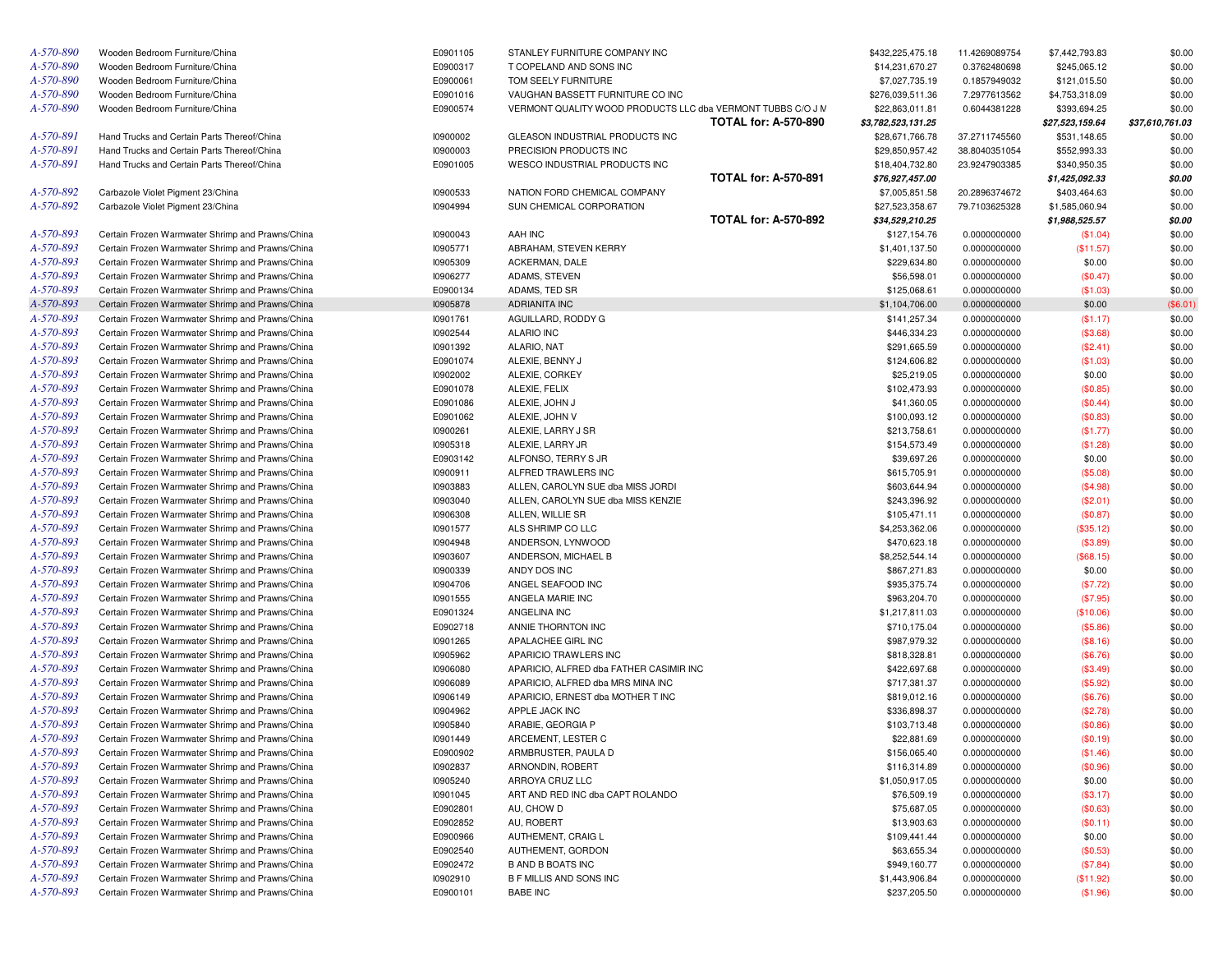| A-570-893 | Certain Frozen Warmwater Shrimp and Prawns/China | E0901443 | BABIN, JOEY                                           | \$106,581.05     | 0.0000000000 | (\$0.99)   | \$0.00   |
|-----------|--------------------------------------------------|----------|-------------------------------------------------------|------------------|--------------|------------|----------|
| A-570-893 | Certain Frozen Warmwater Shrimp and Prawns/China | E0900379 | BAILEY, DAVID B SR                                    | \$498,363.33     | 0.0000000000 | (\$4.12)   | \$0.00   |
| A-570-893 | Certain Frozen Warmwater Shrimp and Prawns/China | E0903006 | BALDWIN, RICHARD PRENTISS                             | \$395,543.38     | 0.0000000000 | (\$3.27)   | \$0.00   |
| A-570-893 | Certain Frozen Warmwater Shrimp and Prawns/China | 10906454 | <b>BAMA LOVE INC</b>                                  | \$906,656.45     | 0.0000000000 | (\$7.49)   | \$0.00   |
| A-570-893 | Certain Frozen Warmwater Shrimp and Prawns/China | 10901295 | <b>BAMA SEA PRODUCTS INC</b>                          | \$116,407,284.69 | 0.0000000000 | (\$961.24) | \$0.00   |
| A-570-893 | Certain Frozen Warmwater Shrimp and Prawns/China | E0903285 | <b>BARBARA BROOKS INC</b>                             | \$891,251.14     | 0.0000000000 | (\$7.36)   | \$0.00   |
| A-570-893 | Certain Frozen Warmwater Shrimp and Prawns/China | E0902024 | BARBAREE, JOE                                         | \$88,732.06      | 0.0000000000 | \$0.00     | \$0.00   |
| A-570-893 | Certain Frozen Warmwater Shrimp and Prawns/China | 10904070 | <b>BARISICH INC</b>                                   | \$250,446.71     | 0.0000000000 | (\$2.07)   | \$0.00   |
| A-570-893 | Certain Frozen Warmwater Shrimp and Prawns/China | E0901918 | <b>BASSE, DONALD</b>                                  | \$50,424.76      | 0.0000000000 | (\$0.42)   | \$0.00   |
| A-570-893 | Certain Frozen Warmwater Shrimp and Prawns/China | 10902168 | BAUDOIN, MURPHY                                       | \$69,164.65      | 0.0000000000 | (\$0.46)   | \$0.00   |
| A-570-893 | Certain Frozen Warmwater Shrimp and Prawns/China | 10901152 | <b>BAY ISLANDER INC</b>                               | \$666,538.78     | 0.0000000000 | (\$5.50)   | \$0.00   |
| A-570-893 | Certain Frozen Warmwater Shrimp and Prawns/China | E0901292 | <b>BAYOU CARLIN FISHERIES</b>                         | \$4,482,454.12   | 0.0000000000 | (\$37.01)  | \$0.00   |
| A-570-893 | Certain Frozen Warmwater Shrimp and Prawns/China | E0902882 | BAYOU SHRIMP PROCESSORS INC                           | \$103,756,730.10 | 0.0000000000 | (\$856.78) | \$0.00   |
| A-570-893 | Certain Frozen Warmwater Shrimp and Prawns/China | 10901002 | <b>BBC TRAWLERS INC</b>                               | \$604,295.70     | 0.0000000000 | (\$4.99)   | \$0.00   |
| A-570-893 | Certain Frozen Warmwater Shrimp and Prawns/China | E0900364 | <b>BBS INC</b>                                        | \$373,813.59     | 0.0000000000 | \$0.00     | \$0.00   |
| A-570-893 |                                                  | 10901622 | <b>BEAS CORPORATION</b>                               |                  |              |            | \$0.00   |
|           | Certain Frozen Warmwater Shrimp and Prawns/China |          |                                                       | \$282,408.84     | 0.0000000000 | (\$2.33)   |          |
| A-570-893 | Certain Frozen Warmwater Shrimp and Prawns/China | 10902504 | BECKY LYN INC                                         | \$808,066.64     | 0.0000000000 | (\$6.67)   | \$0.00   |
| A-570-893 | Certain Frozen Warmwater Shrimp and Prawns/China | E0900776 | BELLANGER, CLIFTON                                    | \$536,149.73     | 0.0000000000 | (\$4.43)   | \$0.00   |
| A-570-893 | Certain Frozen Warmwater Shrimp and Prawns/China | E0903245 | BENNY HUDSONS SEAFOOD CORPERATION                     | \$643,350.86     | 0.0000000000 | \$0.00     | (\$5.31) |
| A-570-893 | Certain Frozen Warmwater Shrimp and Prawns/China | 10900660 | BERGERON, ULYSSES J                                   | \$143,967.46     | 0.0000000000 | (\$1.19)   | \$0.00   |
| A-570-893 | Certain Frozen Warmwater Shrimp and Prawns/China | 10905884 | BERTILDEANA INC                                       | \$1,102,342.00   | 0.0000000000 | (\$5.70)   | \$0.00   |
| A-570-893 | Certain Frozen Warmwater Shrimp and Prawns/China | 10904270 | BEST SEA PACK OF TEXAS INC                            | \$39,678,585.29  | 0.0000000000 | (\$327.65) | \$0.00   |
| A-570-893 | Certain Frozen Warmwater Shrimp and Prawns/China | E0902687 | BETH LOMONTE INC                                      | \$1,198,897.81   | 0.0000000000 | (\$9.90)   | \$0.00   |
| A-570-893 | Certain Frozen Warmwater Shrimp and Prawns/China | 10901616 | <b>BETY INC</b>                                       | \$716,598.03     | 0.0000000000 | (\$5.92)   | \$0.00   |
| A-570-893 | Certain Frozen Warmwater Shrimp and Prawns/China | 10904661 | BIG DADDY SEAFOOD INC                                 | \$215,518.61     | 0.0000000000 | (\$1.78)   | \$0.00   |
| A-570-893 | Certain Frozen Warmwater Shrimp and Prawns/China | 10905731 | <b>BIG GRAPES INC</b>                                 | \$660,269.00     | 0.0000000000 | (\$5.50)   | \$0.00   |
| A-570-893 | Certain Frozen Warmwater Shrimp and Prawns/China | 10906436 | BILLINGTON, RICHARD R JR dba MISS HENRIETTA           | \$37,723.83      | 0.0000000000 | \$0.00     | \$0.00   |
| A-570-893 | Certain Frozen Warmwater Shrimp and Prawns/China | 10902664 | <b>BILLIOT, AUBREY</b>                                | \$97,936.89      | 0.0000000000 | (\$0.81)   | \$0.00   |
| A-570-893 | Certain Frozen Warmwater Shrimp and Prawns/China | E0903090 | <b>BILLIOT, JAKE A</b>                                | \$131,078.52     | 0.0000000000 | (\$1.09)   | \$0.00   |
| A-570-893 | Certain Frozen Warmwater Shrimp and Prawns/China | 10900949 | BILLIOT, LEONARD F JR                                 | \$81,225.20      | 0.0000000000 | (\$0.67)   | \$0.00   |
| A-570-893 | Certain Frozen Warmwater Shrimp and Prawns/China | E0900472 | BILLIOT, PAUL J                                       | \$88,219.93      | 0.0000000000 | (\$0.73)   | \$0.00   |
| A-570-893 | Certain Frozen Warmwater Shrimp and Prawns/China | 10906260 | <b>BILLIOT, SHIRLEY</b>                               | \$73,181.05      | 0.0000000000 | (\$0.60)   | \$0.00   |
| A-570-893 | Certain Frozen Warmwater Shrimp and Prawns/China | 10902626 | BILLIOTT, ALEXANDER J                                 | \$77,630.64      | 0.0000000000 | (\$0.64)   | \$0.00   |
| A-570-893 | Certain Frozen Warmwater Shrimp and Prawns/China | 10902810 | <b>BJF INC</b>                                        | \$1,256,372.30   | 0.0000000000 | (\$10.37)  | \$0.00   |
| A-570-893 | Certain Frozen Warmwater Shrimp and Prawns/China | 10904664 | BLACKSTON, DAVID R                                    | \$13,476.44      | 0.0000000000 | (\$0.76)   | \$0.00   |
| A-570-893 | Certain Frozen Warmwater Shrimp and Prawns/China | E0901331 | BLAIN AND MELISSA INC                                 | \$1,611,340.86   | 0.0000000000 | (\$13.31)  | \$0.00   |
| A-570-893 | Certain Frozen Warmwater Shrimp and Prawns/China | 10905234 | <b>BLANCA CRUZ LLC</b>                                | \$882,776.96     | 0.0000000000 | \$0.00     | \$0.00   |
| A-570-893 | Certain Frozen Warmwater Shrimp and Prawns/China | 10900461 | BLANCHARD, DOUGLAS JR                                 | \$358,092.62     | 0.0000000000 | (\$2.96)   | \$0.00   |
| A-570-893 | Certain Frozen Warmwater Shrimp and Prawns/China | 10903573 | BLANCHARD, KELLY                                      | \$116,852.69     | 0.0000000000 |            | \$0.00   |
| A-570-893 |                                                  |          |                                                       |                  |              | (\$0.96)   |          |
|           | Certain Frozen Warmwater Shrimp and Prawns/China | E0900678 | BLAND, QUYEN THI                                      | \$302,886.43     | 0.0000000000 | (\$2.50)   | \$0.00   |
| A-570-893 | Certain Frozen Warmwater Shrimp and Prawns/China | 10900632 | <b>BLAZING SUN INC</b>                                | \$183,653.28     | 0.0000000000 | (\$1.52)   | \$0.00   |
| A-570-893 | Certain Frozen Warmwater Shrimp and Prawns/China | 10901489 | BLUEWATER SHRIMP COMPANY                              | \$9,205,877.59   | 0.0000000000 | (\$76.02)  | \$0.00   |
| A-570-893 | Certain Frozen Warmwater Shrimp and Prawns/China | 10905910 | <b>BOB REY FISHERIES</b>                              | \$856,572.00     | 0.0000000000 | (\$5.17)   | \$0.00   |
| A-570-893 | Certain Frozen Warmwater Shrimp and Prawns/China | 10901023 | BODDEN TRAWLERS INC                                   | \$57,805.45      | 0.0000000000 | (\$3.14)   | \$0.00   |
| A-570-893 | Certain Frozen Warmwater Shrimp and Prawns/China | 10900215 | <b>BOLILLO PRIETO INC</b>                             | \$313,020.48     | 0.0000000000 | (\$2.58)   | \$0.00   |
| A-570-893 | Certain Frozen Warmwater Shrimp and Prawns/China | 10901804 | <b>BON SECOUR BOATS INC</b>                           | \$1,832,290.82   | 0.0000000000 | (\$15.13)  | \$0.00   |
| A-570-893 | Certain Frozen Warmwater Shrimp and Prawns/China | 10901810 | BON SECOUR FISHERIES INC                              | \$13,902,615.88  | 0.0000000000 | (\$114.80) | \$0.00   |
| A-570-893 | Certain Frozen Warmwater Shrimp and Prawns/China | 10903671 | BONNIE LASS INC                                       | \$809,725.64     | 0.0000000000 | (\$6.69)   | \$0.00   |
| A-570-893 | Certain Frozen Warmwater Shrimp and Prawns/China | 10901174 | BOONE, DONALD F II                                    | \$821,052.48     | 0.0000000000 | (\$6.78)   | \$0.00   |
| A-570-893 | Certain Frozen Warmwater Shrimp and Prawns/China | 10901167 | BOONE, DONALD F III                                   | \$247,527.16     | 0.0000000000 | (\$2.04)   | \$0.00   |
| A-570-893 | Certain Frozen Warmwater Shrimp and Prawns/China | E0902040 | BOONE, GREGORY T                                      | \$259,538.08     | 0.0000000000 | (\$2.14)   | \$0.00   |
| A-570-893 | Certain Frozen Warmwater Shrimp and Prawns/China | 10901362 | BOONE, WALTER HOWELL dba MISS BERTHA, KEVIN AND BRYAN | \$1,680,523.22   | 0.0000000000 | (\$19.70)  | \$0.00   |
| A-570-893 | Certain Frozen Warmwater Shrimp and Prawns/China | E0902046 | BOONES SEAFOOD INC                                    | \$1,857,317.44   | 0.0000000000 | (\$15.34)  | \$0.00   |
| A-570-893 | Certain Frozen Warmwater Shrimp and Prawns/China | E0900132 | BORNE, EDWARD SR                                      | \$86,743.09      | 0.0000000000 | (\$0.62)   | \$0.00   |
| A-570-893 | Certain Frozen Warmwater Shrimp and Prawns/China | E0902464 | BOSARGE BOATS INC                                     | \$2,737,394.17   | 0.0000000000 | (\$22.60)  | \$0.00   |
| A-570-893 | Certain Frozen Warmwater Shrimp and Prawns/China | 10900235 | BOUDREAUX SHRIMP CO INC                               | \$196,031.90     | 0.0000000000 | \$0.00     | (\$7.16) |
| A-570-893 | Certain Frozen Warmwater Shrimp and Prawns/China | 10900156 | BOUDREAUX, RONALD SR                                  | \$317,324.78     | 0.0000000000 | (\$2.62)   | \$0.00   |
| A-570-893 | Certain Frozen Warmwater Shrimp and Prawns/China | E0901273 | BOURGEOIS, BRIAN J JR                                 | \$170,731.55     | 0.0000000000 | \$0.00     | \$0.00   |
| A-570-893 | Certain Frozen Warmwater Shrimp and Prawns/China | E0900305 | BOURGEOIS, DANIEL J                                   | \$53,739.51      | 0.0000000000 | (\$0.44)   | \$0.00   |
| A-570-893 | Certain Frozen Warmwater Shrimp and Prawns/China | 10903390 | BOURGEOIS, JOHNNY SR                                  | \$37,110.86      | 0.0000000000 | (\$0.36)   | \$0.00   |
| A-570-893 | Certain Frozen Warmwater Shrimp and Prawns/China | E0902982 | <b>BOWERS SHRIMP</b>                                  | \$14,739,588.08  | 0.0000000000 |            |          |
|           |                                                  |          |                                                       |                  |              | (\$116.14) | \$0.00   |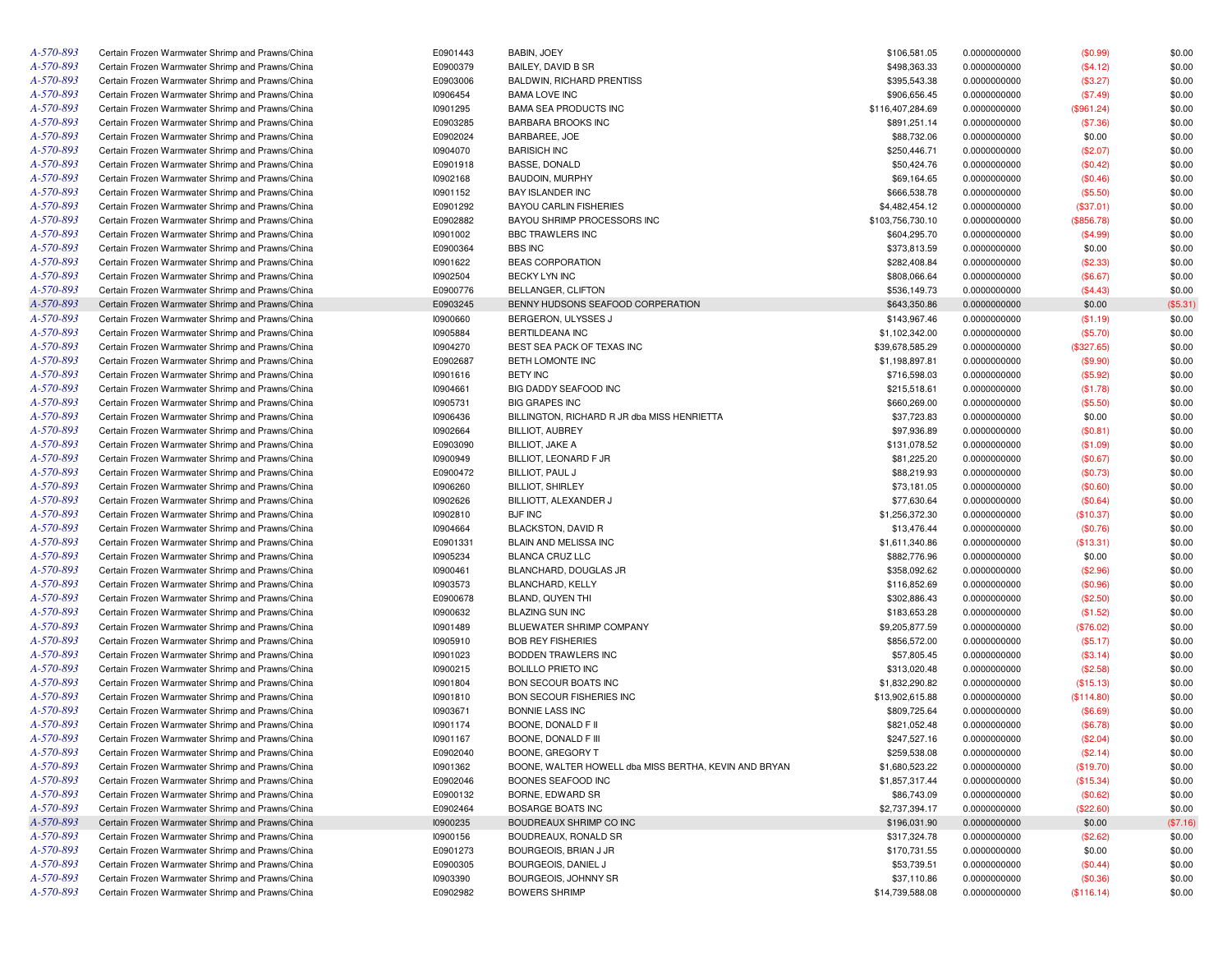| A-570-893 | Certain Frozen Warmwater Shrimp and Prawns/China | E0902969 | BOWERS SHRIMP FARM                     | \$9,401,201.14 | 0.0000000000 | \$0.00    | \$0.00           |
|-----------|--------------------------------------------------|----------|----------------------------------------|----------------|--------------|-----------|------------------|
| A-570-893 | Certain Frozen Warmwater Shrimp and Prawns/China | E0903125 | BOWERS VALLEY SHRIMP                   | \$9,403,751.07 | 0.0000000000 | (\$73.56) | \$0.00           |
| A-570-893 | Certain Frozen Warmwater Shrimp and Prawns/China | E0903113 | BRADLEY, JAMES                         | \$200,100.18   | 0.0000000000 | (\$1.65)  | \$0.00           |
| A-570-893 | Certain Frozen Warmwater Shrimp and Prawns/China | 10904280 | BRANDHURST, KAY dba REBEL SEAFOOD      | \$240,231.86   | 0.0000000000 | (\$1.98)  | \$0.00           |
| A-570-893 | Certain Frozen Warmwater Shrimp and Prawns/China | 10904286 | BRANDHURST, RAY                        | \$249,304.23   | 0.0000000000 | (\$2.06)  | \$0.00           |
| A-570-893 | Certain Frozen Warmwater Shrimp and Prawns/China | 10905228 | BRAVA CRUZ LLC                         | \$1,024,389.70 | 0.0000000000 | \$0.00    | \$0.00           |
| A-570-893 | Certain Frozen Warmwater Shrimp and Prawns/China | 10901277 | BRENDA DARLENE INC                     | \$1,004,484.13 | 0.0000000000 | (\$8.29)  | \$0.00           |
| A-570-893 | Certain Frozen Warmwater Shrimp and Prawns/China | E0900533 | <b>BROUSSARD, KEITH</b>                | \$50,503.07    | 0.0000000000 | (\$0.42)  | \$0.00           |
| A-570-893 | Certain Frozen Warmwater Shrimp and Prawns/China | 10902040 | BROUSSARD, ROGER DAVID                 | \$129,038.22   | 0.0000000000 | \$0.00    | \$0.00           |
| A-570-893 | Certain Frozen Warmwater Shrimp and Prawns/China | 10903859 | BROWN, DONALD G                        | \$239,967.66   | 0.0000000000 | (\$1.98)  | \$0.00           |
| A-570-893 | Certain Frozen Warmwater Shrimp and Prawns/China | E0900444 | BROWN, GEORGE                          | \$21,022.25    | 0.0000000000 | \$0.00    | (\$0.17)         |
| A-570-893 | Certain Frozen Warmwater Shrimp and Prawns/China | 10900049 | BROWN, JOHN                            | \$136,222.99   | 0.0000000000 | (\$1.12)  | \$0.00           |
| A-570-893 | Certain Frozen Warmwater Shrimp and Prawns/China | E0902476 | <b>BROWN, RICKY</b>                    | \$1,180,814.75 | 0.0000000000 | (\$1.66)  | \$0.00           |
| A-570-893 | Certain Frozen Warmwater Shrimp and Prawns/China | E0900138 | BRUCE, DANIEL M SR                     | \$150,468.26   | 0.0000000000 | (\$1.24)  | \$0.00           |
| A-570-893 | Certain Frozen Warmwater Shrimp and Prawns/China | E0900196 | <b>BRUCE, MARGIE L</b>                 | \$127,241.51   | 0.0000000000 | (\$1.05)  | \$0.00           |
| A-570-893 | Certain Frozen Warmwater Shrimp and Prawns/China | 10901792 | BRUNET, LEVY JR                        | \$106,383.89   | 0.0000000000 | (\$0.88)  | \$0.00           |
| A-570-893 | Certain Frozen Warmwater Shrimp and Prawns/China | 10901866 | BUCCANEER SHRIMP CO                    | \$865,608.00   | 0.0000000000 | (\$7.22)  | \$0.00           |
| A-570-893 | Certain Frozen Warmwater Shrimp and Prawns/China | E0903104 | BUI, NUOI VAN dba MISS THU THAO II     | \$1,010,941.74 | 0.0000000000 |           | \$0.00           |
| A-570-893 |                                                  |          | BUI, NUOI VAN dba MISS THU THAO        |                |              | \$0.00    |                  |
|           | Certain Frozen Warmwater Shrimp and Prawns/China | E0903093 |                                        | \$466,663.25   | 0.0000000000 | \$0.00    | \$0.00           |
| A-570-893 | Certain Frozen Warmwater Shrimp and Prawns/China | 10904504 | <b>BUI, TOMMY</b>                      | \$3,044,651.00 | 0.0000000000 | (\$25.45) | \$0.00           |
| A-570-893 | Certain Frozen Warmwater Shrimp and Prawns/China | 10901842 | BURAS, ROBERT M JR                     | \$54,027.00    | 0.0000000000 | \$0.00    | \$0.00           |
| A-570-893 | Certain Frozen Warmwater Shrimp and Prawns/China | 10900663 | <b>BURAS, WAYLON</b>                   | \$412,009.80   | 0.0000000000 | (\$3.40)  | \$0.00           |
| A-570-893 | Certain Frozen Warmwater Shrimp and Prawns/China | 10902965 | BUTCHER, DOROTHY                       | \$55,516.27    | 0.0000000000 | (\$0.46)  | \$0.00           |
| A-570-893 | Certain Frozen Warmwater Shrimp and Prawns/China | 10903892 | BUTLER, ALBERT                         | \$538,070.73   | 0.0000000000 | (\$4.44)  | \$0.00           |
| A-570-893 | Certain Frozen Warmwater Shrimp and Prawns/China | 10905612 | BYCHURCH, JOHNNY JR                    | \$162,891.51   | 0.0000000000 | (\$1.35)  | \$0.00           |
| A-570-893 | Certain Frozen Warmwater Shrimp and Prawns/China | 10904845 | CA MAGWOOD JR ENTERPRISES INC          | \$605,966.48   | 0.0000000000 | (\$5.00)  | \$0.00           |
| A-570-893 | Certain Frozen Warmwater Shrimp and Prawns/China | E0903236 | CANOVA, CARL F dba ASHLEE MICHELLE INC | \$928,368.03   | 0.0000000000 | \$0.00    | \$0.00           |
| A-570-893 | Certain Frozen Warmwater Shrimp and Prawns/China | 10900307 | CANTRELLE, OTIS A SR                   | \$213,938.89   | 0.0000000000 | (\$1.77)  | \$0.00           |
| A-570-893 | Certain Frozen Warmwater Shrimp and Prawns/China | 10903180 | CAO, BINH                              | \$132,344.51   | 0.0000000000 | \$0.00    | \$0.00           |
| A-570-893 | Certain Frozen Warmwater Shrimp and Prawns/China | E0901469 | CAO, CHRISTOPHER                       | \$97,949.15    | 0.0000000000 | \$0.00    | (\$1.44)         |
| A-570-893 | Certain Frozen Warmwater Shrimp and Prawns/China | 10900552 | CAO, GIO VAN dba CAPT DENNIS INC       | \$1,251,933.83 | 0.0000000000 | (\$10.34) | \$0.00           |
| A-570-893 | Certain Frozen Warmwater Shrimp and Prawns/China | 10900553 | CAO, GIO VAN                           | \$450,099.29   | 0.0000000000 | (\$3.72)  | \$0.00           |
| A-570-893 | Certain Frozen Warmwater Shrimp and Prawns/China | E0901339 | CAPN BOZO INC                          | \$495,963.90   | 0.0000000000 | (\$4.10)  | \$0.00           |
| A-570-893 | Certain Frozen Warmwater Shrimp and Prawns/China | 10901098 | CAPN JASPERS SEAFOOD INC               | \$766,314.17   | 0.0000000000 | (\$6.33)  | \$0.00           |
| A-570-893 | Certain Frozen Warmwater Shrimp and Prawns/China | 10902555 | <b>CAPT ANDER INC</b>                  | \$135,000.00   | 0.0000000000 | \$0.00    | \$0.00           |
| A-570-893 | Certain Frozen Warmwater Shrimp and Prawns/China | 10902457 | <b>CAPT BILL JR</b>                    | \$1,113,217.16 | 0.0000000000 | (\$9.19)  | \$0.00           |
| A-570-893 | Certain Frozen Warmwater Shrimp and Prawns/China | 10903427 | CAPT BLAIR SEAFOOD                     | \$5,467,834.55 | 0.0000000000 | (\$45.15) | \$0.00           |
| A-570-893 | Certain Frozen Warmwater Shrimp and Prawns/China | 10902765 | CAPT BUBBA INC                         | \$457,396.71   | 0.0000000000 | (\$3.78)  | \$0.00           |
| A-570-893 | Certain Frozen Warmwater Shrimp and Prawns/China | 10901094 | CAPT CARLOS TRAWLERS INC               | \$809,895.65   | 0.0000000000 | (\$6.69)  | \$0.00           |
| A-570-893 | Certain Frozen Warmwater Shrimp and Prawns/China | 10905510 | CAPT CHRISTOPHER INC                   | \$254,849.91   | 0.0000000000 | (\$2.10)  | \$0.00           |
| A-570-893 | Certain Frozen Warmwater Shrimp and Prawns/China | 10905648 | CAPT DENNIS INC                        | \$310,277.30   | 0.0000000000 | (\$2.56)  | \$0.00           |
| A-570-893 | Certain Frozen Warmwater Shrimp and Prawns/China | 10904402 | CAPT EDDIE INC                         | \$437,074.44   | 0.0000000000 | (\$3.61)  | \$0.00           |
| A-570-893 | Certain Frozen Warmwater Shrimp and Prawns/China | 10906188 | CAPT EDWARD INC                        | \$793,631.00   | 0.0000000000 | \$0.00    | \$0.00           |
| A-570-893 | Certain Frozen Warmwater Shrimp and Prawns/China | 10904567 | CAPT GDA INC                           | \$812,606.99   | 0.0000000000 | (\$6.71)  | \$0.00           |
| A-570-893 | Certain Frozen Warmwater Shrimp and Prawns/China | 10904525 | CAPT JDL INC                           | \$764,339.32   | 0.0000000000 | (\$6.31)  | \$0.00           |
| A-570-893 | Certain Frozen Warmwater Shrimp and Prawns/China | 10904389 | CAPT LUCAS INC                         | \$347,173.28   | 0.0000000000 | \$0.00    | (\$2.87)         |
| A-570-893 | Certain Frozen Warmwater Shrimp and Prawns/China | 10905474 | CAPT MARCUS INC                        | \$340,752.88   | 0.0000000000 | (\$2.81)  | \$0.00           |
| A-570-893 | Certain Frozen Warmwater Shrimp and Prawns/China | 10904396 | CAPT NICHOLAS INC                      | \$372,573.52   | 0.0000000000 | \$0.00    | (\$3.08)         |
| A-570-893 | Certain Frozen Warmwater Shrimp and Prawns/China | E0901490 | CAPT PAPPIE INC dba M/V DANA BROOK     | \$649,356.51   | 0.0000000000 | (\$5.36)  | \$0.00           |
| A-570-893 | Certain Frozen Warmwater Shrimp and Prawns/China | E0901871 | CAPT ROSS INC                          | \$430,100.87   | 0.0000000000 | (\$3.55)  | \$0.00           |
| A-570-893 | Certain Frozen Warmwater Shrimp and Prawns/China | 10900640 | CAPT RYAN INC                          | \$107,911.84   | 0.0000000000 | (\$0.89)  | \$0.00           |
| A-570-893 | Certain Frozen Warmwater Shrimp and Prawns/China | 10904555 | CAPT WALLEY INC                        | \$803,756.76   | 0.0000000000 | (\$6.64)  | \$0.00           |
| A-570-893 | Certain Frozen Warmwater Shrimp and Prawns/China | 10906033 | CAPTAIN ARNULFO INC                    | \$717,108.21   | 0.0000000000 | (\$5.92)  | \$0.00           |
| A-570-893 | Certain Frozen Warmwater Shrimp and Prawns/China | 10901443 | CAPTAIN CRAIG INC                      | \$457,251.56   | 0.0000000000 | (\$3.78)  | \$0.00           |
| A-570-893 | Certain Frozen Warmwater Shrimp and Prawns/China | 10904670 | CAPTAIN DARREN HILL INC                | \$132,998.84   |              |           |                  |
| A-570-893 |                                                  | 10906045 |                                        |                | 0.0000000000 | (\$1.10)  | \$0.00<br>\$0.00 |
|           | Certain Frozen Warmwater Shrimp and Prawns/China |          | CAPTAIN HOMER INC                      | \$464,896.27   | 0.0000000000 | (\$3.84)  |                  |
| A-570-893 | Certain Frozen Warmwater Shrimp and Prawns/China | 10904945 | CAPTAIN JACKS SEAFOOD LLC              | \$168,997.00   | 0.0000000000 | \$0.00    | \$0.00           |
| A-570-893 | Certain Frozen Warmwater Shrimp and Prawns/China | 10902423 | <b>CAPTAIN STERN INC</b>               | \$502,252.62   | 0.0000000000 | \$0.00    | (\$4.15)         |
| A-570-893 | Certain Frozen Warmwater Shrimp and Prawns/China | 10901385 | CARLOS, IRVIN                          | \$141,713.94   | 0.0000000000 | (\$1.17)  | \$0.00           |
| A-570-893 | Certain Frozen Warmwater Shrimp and Prawns/China | 10905222 | CARMELITA LLC                          | \$972,842.30   | 0.0000000000 | \$0.00    | \$0.00           |
| A-570-893 | Certain Frozen Warmwater Shrimp and Prawns/China | 10902878 | CAROLINA SEAFOODS INC                  | \$9,122,000.77 | 0.0000000000 | (\$75.33) | \$0.00           |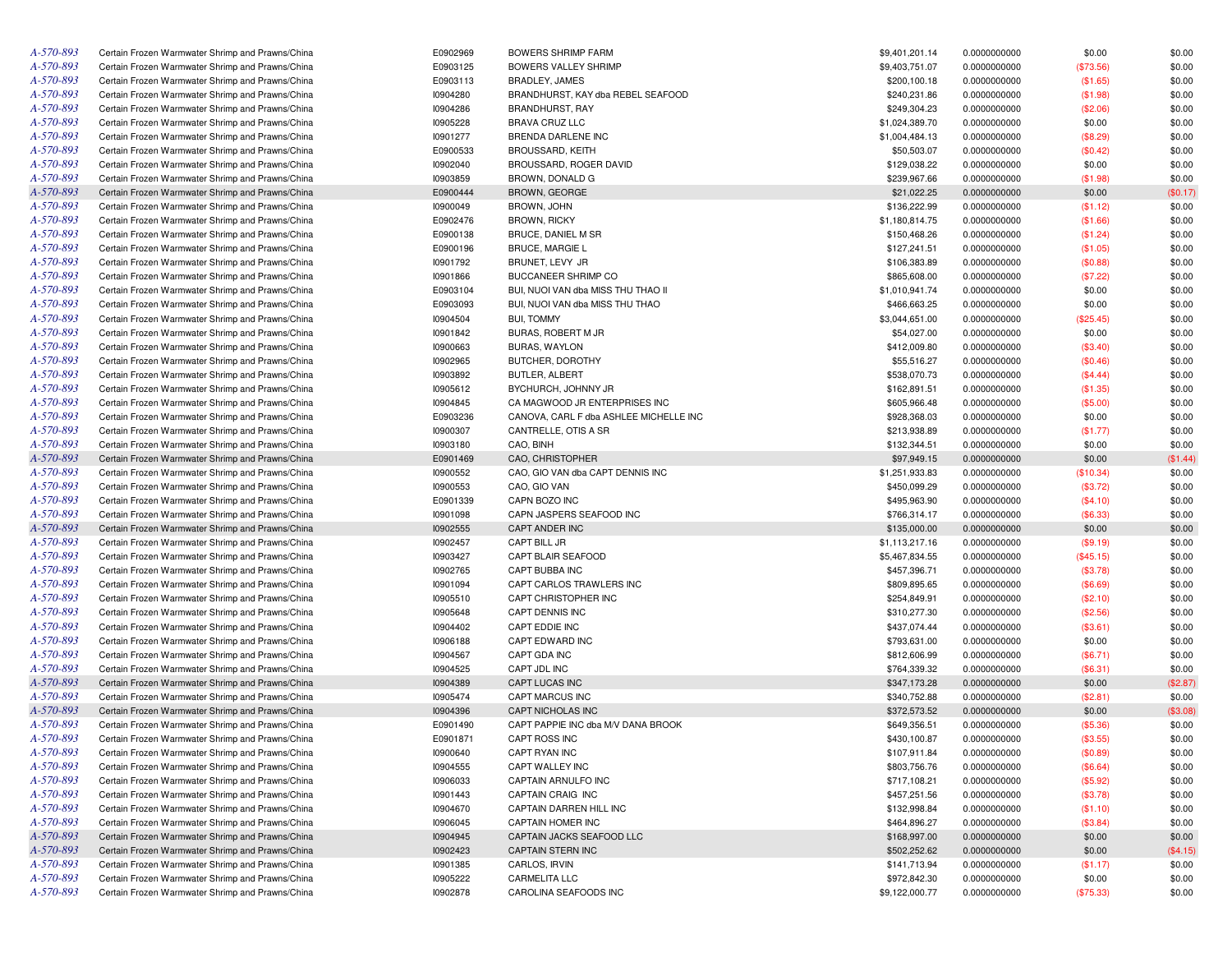| Certain Frozen Warmwater Shrimp and Prawns/China | 10903504                                                                                                                                                                                                                                                                                                                                                                                                                                                                                                                                                                                                                                                                                                                                                                                                                                                                                                                                                                                                                                                                                                                                                                                                                                                                                                                                                                                                                                                                                                     | CARSON AND CO INC                                                                                                                                                                                                                                                                                                                                        | \$116,540,139.22                                                                                                                                                                                                                                                                                                                                                                                                                                                                                                                                                             | 0.0000000000                                                                                                                                                                                                                                                                                                                                                                                                                                                  | (\$962.34)                                                                                                                                                                                                                                                                                                                                                                                                                                                   | \$0.00                                                                                                                                                                                                                                                                                                                                       |
|--------------------------------------------------|--------------------------------------------------------------------------------------------------------------------------------------------------------------------------------------------------------------------------------------------------------------------------------------------------------------------------------------------------------------------------------------------------------------------------------------------------------------------------------------------------------------------------------------------------------------------------------------------------------------------------------------------------------------------------------------------------------------------------------------------------------------------------------------------------------------------------------------------------------------------------------------------------------------------------------------------------------------------------------------------------------------------------------------------------------------------------------------------------------------------------------------------------------------------------------------------------------------------------------------------------------------------------------------------------------------------------------------------------------------------------------------------------------------------------------------------------------------------------------------------------------------|----------------------------------------------------------------------------------------------------------------------------------------------------------------------------------------------------------------------------------------------------------------------------------------------------------------------------------------------------------|------------------------------------------------------------------------------------------------------------------------------------------------------------------------------------------------------------------------------------------------------------------------------------------------------------------------------------------------------------------------------------------------------------------------------------------------------------------------------------------------------------------------------------------------------------------------------|---------------------------------------------------------------------------------------------------------------------------------------------------------------------------------------------------------------------------------------------------------------------------------------------------------------------------------------------------------------------------------------------------------------------------------------------------------------|--------------------------------------------------------------------------------------------------------------------------------------------------------------------------------------------------------------------------------------------------------------------------------------------------------------------------------------------------------------------------------------------------------------------------------------------------------------|----------------------------------------------------------------------------------------------------------------------------------------------------------------------------------------------------------------------------------------------------------------------------------------------------------------------------------------------|
| Certain Frozen Warmwater Shrimp and Prawns/China | 10901610                                                                                                                                                                                                                                                                                                                                                                                                                                                                                                                                                                                                                                                                                                                                                                                                                                                                                                                                                                                                                                                                                                                                                                                                                                                                                                                                                                                                                                                                                                     | CASTELIN, GILBERT C                                                                                                                                                                                                                                                                                                                                      | \$460,041.00                                                                                                                                                                                                                                                                                                                                                                                                                                                                                                                                                                 | 0.0000000000                                                                                                                                                                                                                                                                                                                                                                                                                                                  | (\$3.80)                                                                                                                                                                                                                                                                                                                                                                                                                                                     | \$0.00                                                                                                                                                                                                                                                                                                                                       |
| Certain Frozen Warmwater Shrimp and Prawns/China | E0901455                                                                                                                                                                                                                                                                                                                                                                                                                                                                                                                                                                                                                                                                                                                                                                                                                                                                                                                                                                                                                                                                                                                                                                                                                                                                                                                                                                                                                                                                                                     | CAULFIELD, JEAN                                                                                                                                                                                                                                                                                                                                          | \$70,862.20                                                                                                                                                                                                                                                                                                                                                                                                                                                                                                                                                                  | 0.0000000000                                                                                                                                                                                                                                                                                                                                                                                                                                                  | (\$0.59)                                                                                                                                                                                                                                                                                                                                                                                                                                                     | \$0.00                                                                                                                                                                                                                                                                                                                                       |
| Certain Frozen Warmwater Shrimp and Prawns/China | 10905059                                                                                                                                                                                                                                                                                                                                                                                                                                                                                                                                                                                                                                                                                                                                                                                                                                                                                                                                                                                                                                                                                                                                                                                                                                                                                                                                                                                                                                                                                                     | CF GOLLOTT AND SON SEAFOOD INC                                                                                                                                                                                                                                                                                                                           | \$63,924,734.21                                                                                                                                                                                                                                                                                                                                                                                                                                                                                                                                                              | 0.0000000000                                                                                                                                                                                                                                                                                                                                                                                                                                                  | (\$527.86)                                                                                                                                                                                                                                                                                                                                                                                                                                                   | \$0.00                                                                                                                                                                                                                                                                                                                                       |
| Certain Frozen Warmwater Shrimp and Prawns/China | 10900371                                                                                                                                                                                                                                                                                                                                                                                                                                                                                                                                                                                                                                                                                                                                                                                                                                                                                                                                                                                                                                                                                                                                                                                                                                                                                                                                                                                                                                                                                                     | CHALLENGE 42 INC                                                                                                                                                                                                                                                                                                                                         | \$761,937.72                                                                                                                                                                                                                                                                                                                                                                                                                                                                                                                                                                 | 0.0000000000                                                                                                                                                                                                                                                                                                                                                                                                                                                  | \$0.00                                                                                                                                                                                                                                                                                                                                                                                                                                                       | \$0.00                                                                                                                                                                                                                                                                                                                                       |
| Certain Frozen Warmwater Shrimp and Prawns/China | 10906239                                                                                                                                                                                                                                                                                                                                                                                                                                                                                                                                                                                                                                                                                                                                                                                                                                                                                                                                                                                                                                                                                                                                                                                                                                                                                                                                                                                                                                                                                                     | CHAPA SHRIMP TRAWLERS                                                                                                                                                                                                                                                                                                                                    | \$861,800.00                                                                                                                                                                                                                                                                                                                                                                                                                                                                                                                                                                 | 0.0000000000                                                                                                                                                                                                                                                                                                                                                                                                                                                  | (\$5.52)                                                                                                                                                                                                                                                                                                                                                                                                                                                     | \$0.00                                                                                                                                                                                                                                                                                                                                       |
| Certain Frozen Warmwater Shrimp and Prawns/China | E0902627                                                                                                                                                                                                                                                                                                                                                                                                                                                                                                                                                                                                                                                                                                                                                                                                                                                                                                                                                                                                                                                                                                                                                                                                                                                                                                                                                                                                                                                                                                     | CHARLOTTE MAIER INC                                                                                                                                                                                                                                                                                                                                      | \$661,290.17                                                                                                                                                                                                                                                                                                                                                                                                                                                                                                                                                                 | 0.0000000000                                                                                                                                                                                                                                                                                                                                                                                                                                                  | (\$5.46)                                                                                                                                                                                                                                                                                                                                                                                                                                                     | \$0.00                                                                                                                                                                                                                                                                                                                                       |
| Certain Frozen Warmwater Shrimp and Prawns/China | 10902137                                                                                                                                                                                                                                                                                                                                                                                                                                                                                                                                                                                                                                                                                                                                                                                                                                                                                                                                                                                                                                                                                                                                                                                                                                                                                                                                                                                                                                                                                                     | CHARPENTIER, ALLEN                                                                                                                                                                                                                                                                                                                                       | \$239,414.17                                                                                                                                                                                                                                                                                                                                                                                                                                                                                                                                                                 | 0.0000000000                                                                                                                                                                                                                                                                                                                                                                                                                                                  |                                                                                                                                                                                                                                                                                                                                                                                                                                                              | \$0.00                                                                                                                                                                                                                                                                                                                                       |
|                                                  |                                                                                                                                                                                                                                                                                                                                                                                                                                                                                                                                                                                                                                                                                                                                                                                                                                                                                                                                                                                                                                                                                                                                                                                                                                                                                                                                                                                                                                                                                                              | CHAU, MINH HUU                                                                                                                                                                                                                                                                                                                                           |                                                                                                                                                                                                                                                                                                                                                                                                                                                                                                                                                                              |                                                                                                                                                                                                                                                                                                                                                                                                                                                               |                                                                                                                                                                                                                                                                                                                                                                                                                                                              | \$0.00                                                                                                                                                                                                                                                                                                                                       |
|                                                  |                                                                                                                                                                                                                                                                                                                                                                                                                                                                                                                                                                                                                                                                                                                                                                                                                                                                                                                                                                                                                                                                                                                                                                                                                                                                                                                                                                                                                                                                                                              |                                                                                                                                                                                                                                                                                                                                                          |                                                                                                                                                                                                                                                                                                                                                                                                                                                                                                                                                                              |                                                                                                                                                                                                                                                                                                                                                                                                                                                               |                                                                                                                                                                                                                                                                                                                                                                                                                                                              | \$0.00                                                                                                                                                                                                                                                                                                                                       |
|                                                  |                                                                                                                                                                                                                                                                                                                                                                                                                                                                                                                                                                                                                                                                                                                                                                                                                                                                                                                                                                                                                                                                                                                                                                                                                                                                                                                                                                                                                                                                                                              |                                                                                                                                                                                                                                                                                                                                                          |                                                                                                                                                                                                                                                                                                                                                                                                                                                                                                                                                                              |                                                                                                                                                                                                                                                                                                                                                                                                                                                               |                                                                                                                                                                                                                                                                                                                                                                                                                                                              | \$0.00                                                                                                                                                                                                                                                                                                                                       |
|                                                  |                                                                                                                                                                                                                                                                                                                                                                                                                                                                                                                                                                                                                                                                                                                                                                                                                                                                                                                                                                                                                                                                                                                                                                                                                                                                                                                                                                                                                                                                                                              |                                                                                                                                                                                                                                                                                                                                                          |                                                                                                                                                                                                                                                                                                                                                                                                                                                                                                                                                                              |                                                                                                                                                                                                                                                                                                                                                                                                                                                               |                                                                                                                                                                                                                                                                                                                                                                                                                                                              | \$0.00                                                                                                                                                                                                                                                                                                                                       |
|                                                  |                                                                                                                                                                                                                                                                                                                                                                                                                                                                                                                                                                                                                                                                                                                                                                                                                                                                                                                                                                                                                                                                                                                                                                                                                                                                                                                                                                                                                                                                                                              |                                                                                                                                                                                                                                                                                                                                                          |                                                                                                                                                                                                                                                                                                                                                                                                                                                                                                                                                                              |                                                                                                                                                                                                                                                                                                                                                                                                                                                               |                                                                                                                                                                                                                                                                                                                                                                                                                                                              | \$0.00                                                                                                                                                                                                                                                                                                                                       |
|                                                  |                                                                                                                                                                                                                                                                                                                                                                                                                                                                                                                                                                                                                                                                                                                                                                                                                                                                                                                                                                                                                                                                                                                                                                                                                                                                                                                                                                                                                                                                                                              |                                                                                                                                                                                                                                                                                                                                                          |                                                                                                                                                                                                                                                                                                                                                                                                                                                                                                                                                                              |                                                                                                                                                                                                                                                                                                                                                                                                                                                               |                                                                                                                                                                                                                                                                                                                                                                                                                                                              | \$0.00                                                                                                                                                                                                                                                                                                                                       |
|                                                  |                                                                                                                                                                                                                                                                                                                                                                                                                                                                                                                                                                                                                                                                                                                                                                                                                                                                                                                                                                                                                                                                                                                                                                                                                                                                                                                                                                                                                                                                                                              |                                                                                                                                                                                                                                                                                                                                                          |                                                                                                                                                                                                                                                                                                                                                                                                                                                                                                                                                                              |                                                                                                                                                                                                                                                                                                                                                                                                                                                               |                                                                                                                                                                                                                                                                                                                                                                                                                                                              | \$0.00                                                                                                                                                                                                                                                                                                                                       |
|                                                  |                                                                                                                                                                                                                                                                                                                                                                                                                                                                                                                                                                                                                                                                                                                                                                                                                                                                                                                                                                                                                                                                                                                                                                                                                                                                                                                                                                                                                                                                                                              |                                                                                                                                                                                                                                                                                                                                                          |                                                                                                                                                                                                                                                                                                                                                                                                                                                                                                                                                                              |                                                                                                                                                                                                                                                                                                                                                                                                                                                               |                                                                                                                                                                                                                                                                                                                                                                                                                                                              | \$0.00                                                                                                                                                                                                                                                                                                                                       |
|                                                  |                                                                                                                                                                                                                                                                                                                                                                                                                                                                                                                                                                                                                                                                                                                                                                                                                                                                                                                                                                                                                                                                                                                                                                                                                                                                                                                                                                                                                                                                                                              |                                                                                                                                                                                                                                                                                                                                                          |                                                                                                                                                                                                                                                                                                                                                                                                                                                                                                                                                                              |                                                                                                                                                                                                                                                                                                                                                                                                                                                               |                                                                                                                                                                                                                                                                                                                                                                                                                                                              | \$0.00                                                                                                                                                                                                                                                                                                                                       |
|                                                  |                                                                                                                                                                                                                                                                                                                                                                                                                                                                                                                                                                                                                                                                                                                                                                                                                                                                                                                                                                                                                                                                                                                                                                                                                                                                                                                                                                                                                                                                                                              |                                                                                                                                                                                                                                                                                                                                                          |                                                                                                                                                                                                                                                                                                                                                                                                                                                                                                                                                                              |                                                                                                                                                                                                                                                                                                                                                                                                                                                               |                                                                                                                                                                                                                                                                                                                                                                                                                                                              | \$0.00                                                                                                                                                                                                                                                                                                                                       |
|                                                  |                                                                                                                                                                                                                                                                                                                                                                                                                                                                                                                                                                                                                                                                                                                                                                                                                                                                                                                                                                                                                                                                                                                                                                                                                                                                                                                                                                                                                                                                                                              |                                                                                                                                                                                                                                                                                                                                                          |                                                                                                                                                                                                                                                                                                                                                                                                                                                                                                                                                                              |                                                                                                                                                                                                                                                                                                                                                                                                                                                               |                                                                                                                                                                                                                                                                                                                                                                                                                                                              |                                                                                                                                                                                                                                                                                                                                              |
|                                                  |                                                                                                                                                                                                                                                                                                                                                                                                                                                                                                                                                                                                                                                                                                                                                                                                                                                                                                                                                                                                                                                                                                                                                                                                                                                                                                                                                                                                                                                                                                              |                                                                                                                                                                                                                                                                                                                                                          |                                                                                                                                                                                                                                                                                                                                                                                                                                                                                                                                                                              |                                                                                                                                                                                                                                                                                                                                                                                                                                                               |                                                                                                                                                                                                                                                                                                                                                                                                                                                              | \$0.00                                                                                                                                                                                                                                                                                                                                       |
|                                                  |                                                                                                                                                                                                                                                                                                                                                                                                                                                                                                                                                                                                                                                                                                                                                                                                                                                                                                                                                                                                                                                                                                                                                                                                                                                                                                                                                                                                                                                                                                              |                                                                                                                                                                                                                                                                                                                                                          |                                                                                                                                                                                                                                                                                                                                                                                                                                                                                                                                                                              |                                                                                                                                                                                                                                                                                                                                                                                                                                                               |                                                                                                                                                                                                                                                                                                                                                                                                                                                              | \$0.00                                                                                                                                                                                                                                                                                                                                       |
|                                                  |                                                                                                                                                                                                                                                                                                                                                                                                                                                                                                                                                                                                                                                                                                                                                                                                                                                                                                                                                                                                                                                                                                                                                                                                                                                                                                                                                                                                                                                                                                              |                                                                                                                                                                                                                                                                                                                                                          |                                                                                                                                                                                                                                                                                                                                                                                                                                                                                                                                                                              |                                                                                                                                                                                                                                                                                                                                                                                                                                                               |                                                                                                                                                                                                                                                                                                                                                                                                                                                              | \$0.00                                                                                                                                                                                                                                                                                                                                       |
|                                                  |                                                                                                                                                                                                                                                                                                                                                                                                                                                                                                                                                                                                                                                                                                                                                                                                                                                                                                                                                                                                                                                                                                                                                                                                                                                                                                                                                                                                                                                                                                              |                                                                                                                                                                                                                                                                                                                                                          |                                                                                                                                                                                                                                                                                                                                                                                                                                                                                                                                                                              |                                                                                                                                                                                                                                                                                                                                                                                                                                                               |                                                                                                                                                                                                                                                                                                                                                                                                                                                              | \$0.00                                                                                                                                                                                                                                                                                                                                       |
|                                                  |                                                                                                                                                                                                                                                                                                                                                                                                                                                                                                                                                                                                                                                                                                                                                                                                                                                                                                                                                                                                                                                                                                                                                                                                                                                                                                                                                                                                                                                                                                              |                                                                                                                                                                                                                                                                                                                                                          |                                                                                                                                                                                                                                                                                                                                                                                                                                                                                                                                                                              |                                                                                                                                                                                                                                                                                                                                                                                                                                                               |                                                                                                                                                                                                                                                                                                                                                                                                                                                              | \$0.00                                                                                                                                                                                                                                                                                                                                       |
|                                                  |                                                                                                                                                                                                                                                                                                                                                                                                                                                                                                                                                                                                                                                                                                                                                                                                                                                                                                                                                                                                                                                                                                                                                                                                                                                                                                                                                                                                                                                                                                              |                                                                                                                                                                                                                                                                                                                                                          |                                                                                                                                                                                                                                                                                                                                                                                                                                                                                                                                                                              |                                                                                                                                                                                                                                                                                                                                                                                                                                                               |                                                                                                                                                                                                                                                                                                                                                                                                                                                              | \$0.00                                                                                                                                                                                                                                                                                                                                       |
|                                                  |                                                                                                                                                                                                                                                                                                                                                                                                                                                                                                                                                                                                                                                                                                                                                                                                                                                                                                                                                                                                                                                                                                                                                                                                                                                                                                                                                                                                                                                                                                              |                                                                                                                                                                                                                                                                                                                                                          |                                                                                                                                                                                                                                                                                                                                                                                                                                                                                                                                                                              |                                                                                                                                                                                                                                                                                                                                                                                                                                                               |                                                                                                                                                                                                                                                                                                                                                                                                                                                              | (\$0.70)                                                                                                                                                                                                                                                                                                                                     |
|                                                  |                                                                                                                                                                                                                                                                                                                                                                                                                                                                                                                                                                                                                                                                                                                                                                                                                                                                                                                                                                                                                                                                                                                                                                                                                                                                                                                                                                                                                                                                                                              |                                                                                                                                                                                                                                                                                                                                                          |                                                                                                                                                                                                                                                                                                                                                                                                                                                                                                                                                                              |                                                                                                                                                                                                                                                                                                                                                                                                                                                               |                                                                                                                                                                                                                                                                                                                                                                                                                                                              | \$0.00                                                                                                                                                                                                                                                                                                                                       |
| Certain Frozen Warmwater Shrimp and Prawns/China |                                                                                                                                                                                                                                                                                                                                                                                                                                                                                                                                                                                                                                                                                                                                                                                                                                                                                                                                                                                                                                                                                                                                                                                                                                                                                                                                                                                                                                                                                                              | CHICO BOY INC                                                                                                                                                                                                                                                                                                                                            | \$391,170.69                                                                                                                                                                                                                                                                                                                                                                                                                                                                                                                                                                 | 0.0000000000                                                                                                                                                                                                                                                                                                                                                                                                                                                  | \$0.00                                                                                                                                                                                                                                                                                                                                                                                                                                                       | (\$3.23)                                                                                                                                                                                                                                                                                                                                     |
| Certain Frozen Warmwater Shrimp and Prawns/China | E0901463                                                                                                                                                                                                                                                                                                                                                                                                                                                                                                                                                                                                                                                                                                                                                                                                                                                                                                                                                                                                                                                                                                                                                                                                                                                                                                                                                                                                                                                                                                     | CHISHOLM, HENRY JR                                                                                                                                                                                                                                                                                                                                       | \$188,010.60                                                                                                                                                                                                                                                                                                                                                                                                                                                                                                                                                                 | 0.0000000000                                                                                                                                                                                                                                                                                                                                                                                                                                                  | \$0.00                                                                                                                                                                                                                                                                                                                                                                                                                                                       | \$0.00                                                                                                                                                                                                                                                                                                                                       |
| Certain Frozen Warmwater Shrimp and Prawns/China | 10906105                                                                                                                                                                                                                                                                                                                                                                                                                                                                                                                                                                                                                                                                                                                                                                                                                                                                                                                                                                                                                                                                                                                                                                                                                                                                                                                                                                                                                                                                                                     | CHRISTIAN G INC                                                                                                                                                                                                                                                                                                                                          | \$538,602.00                                                                                                                                                                                                                                                                                                                                                                                                                                                                                                                                                                 | 0.0000000000                                                                                                                                                                                                                                                                                                                                                                                                                                                  | \$0.00                                                                                                                                                                                                                                                                                                                                                                                                                                                       | \$0.00                                                                                                                                                                                                                                                                                                                                       |
| Certain Frozen Warmwater Shrimp and Prawns/China | 10905636                                                                                                                                                                                                                                                                                                                                                                                                                                                                                                                                                                                                                                                                                                                                                                                                                                                                                                                                                                                                                                                                                                                                                                                                                                                                                                                                                                                                                                                                                                     | CIEUTAT TRAWLERS INC                                                                                                                                                                                                                                                                                                                                     | \$1,125,276.70                                                                                                                                                                                                                                                                                                                                                                                                                                                                                                                                                               | 0.0000000000                                                                                                                                                                                                                                                                                                                                                                                                                                                  | (\$9.29)                                                                                                                                                                                                                                                                                                                                                                                                                                                     | \$0.00                                                                                                                                                                                                                                                                                                                                       |
| Certain Frozen Warmwater Shrimp and Prawns/China | 10900289                                                                                                                                                                                                                                                                                                                                                                                                                                                                                                                                                                                                                                                                                                                                                                                                                                                                                                                                                                                                                                                                                                                                                                                                                                                                                                                                                                                                                                                                                                     | CINCO DE MAYO INC                                                                                                                                                                                                                                                                                                                                        | \$357,872.16                                                                                                                                                                                                                                                                                                                                                                                                                                                                                                                                                                 | 0.0000000000                                                                                                                                                                                                                                                                                                                                                                                                                                                  | (\$5.93)                                                                                                                                                                                                                                                                                                                                                                                                                                                     | \$0.00                                                                                                                                                                                                                                                                                                                                       |
| Certain Frozen Warmwater Shrimp and Prawns/China | 10902477                                                                                                                                                                                                                                                                                                                                                                                                                                                                                                                                                                                                                                                                                                                                                                                                                                                                                                                                                                                                                                                                                                                                                                                                                                                                                                                                                                                                                                                                                                     | <b>CITY MARKET INC</b>                                                                                                                                                                                                                                                                                                                                   | \$4,253,395.62                                                                                                                                                                                                                                                                                                                                                                                                                                                                                                                                                               | 0.0000000000                                                                                                                                                                                                                                                                                                                                                                                                                                                  | (\$19.24)                                                                                                                                                                                                                                                                                                                                                                                                                                                    | \$0.00                                                                                                                                                                                                                                                                                                                                       |
| Certain Frozen Warmwater Shrimp and Prawns/China | E0901145                                                                                                                                                                                                                                                                                                                                                                                                                                                                                                                                                                                                                                                                                                                                                                                                                                                                                                                                                                                                                                                                                                                                                                                                                                                                                                                                                                                                                                                                                                     | CJ SEAFOOD                                                                                                                                                                                                                                                                                                                                               | \$365,550.03                                                                                                                                                                                                                                                                                                                                                                                                                                                                                                                                                                 | 0.0000000000                                                                                                                                                                                                                                                                                                                                                                                                                                                  | (\$3.02)                                                                                                                                                                                                                                                                                                                                                                                                                                                     | \$0.00                                                                                                                                                                                                                                                                                                                                       |
| Certain Frozen Warmwater Shrimp and Prawns/China | 10906230                                                                                                                                                                                                                                                                                                                                                                                                                                                                                                                                                                                                                                                                                                                                                                                                                                                                                                                                                                                                                                                                                                                                                                                                                                                                                                                                                                                                                                                                                                     | <b>CLARISA TRAWLERS INC</b>                                                                                                                                                                                                                                                                                                                              | \$1,174,155.00                                                                                                                                                                                                                                                                                                                                                                                                                                                                                                                                                               | 0.0000000000                                                                                                                                                                                                                                                                                                                                                                                                                                                  | \$0.00                                                                                                                                                                                                                                                                                                                                                                                                                                                       | (\$5.00)                                                                                                                                                                                                                                                                                                                                     |
| Certain Frozen Warmwater Shrimp and Prawns/China | 10903046                                                                                                                                                                                                                                                                                                                                                                                                                                                                                                                                                                                                                                                                                                                                                                                                                                                                                                                                                                                                                                                                                                                                                                                                                                                                                                                                                                                                                                                                                                     | COLLINS, EDDIE F JR                                                                                                                                                                                                                                                                                                                                      | \$30,559.52                                                                                                                                                                                                                                                                                                                                                                                                                                                                                                                                                                  | 0.0000000000                                                                                                                                                                                                                                                                                                                                                                                                                                                  | (\$0.25)                                                                                                                                                                                                                                                                                                                                                                                                                                                     | \$0.00                                                                                                                                                                                                                                                                                                                                       |
| Certain Frozen Warmwater Shrimp and Prawns/China | 10901210                                                                                                                                                                                                                                                                                                                                                                                                                                                                                                                                                                                                                                                                                                                                                                                                                                                                                                                                                                                                                                                                                                                                                                                                                                                                                                                                                                                                                                                                                                     | COLLINS, TIMMY P                                                                                                                                                                                                                                                                                                                                         | \$153,867.64                                                                                                                                                                                                                                                                                                                                                                                                                                                                                                                                                                 | 0.0000000000                                                                                                                                                                                                                                                                                                                                                                                                                                                  | (\$1.27)                                                                                                                                                                                                                                                                                                                                                                                                                                                     | \$0.00                                                                                                                                                                                                                                                                                                                                       |
| Certain Frozen Warmwater Shrimp and Prawns/China | 10904447                                                                                                                                                                                                                                                                                                                                                                                                                                                                                                                                                                                                                                                                                                                                                                                                                                                                                                                                                                                                                                                                                                                                                                                                                                                                                                                                                                                                                                                                                                     | COOKSEY, JOHN JR                                                                                                                                                                                                                                                                                                                                         | \$127,917.12                                                                                                                                                                                                                                                                                                                                                                                                                                                                                                                                                                 | 0.0000000000                                                                                                                                                                                                                                                                                                                                                                                                                                                  | (\$1.06)                                                                                                                                                                                                                                                                                                                                                                                                                                                     | \$0.00                                                                                                                                                                                                                                                                                                                                       |
| Certain Frozen Warmwater Shrimp and Prawns/China | E0900253                                                                                                                                                                                                                                                                                                                                                                                                                                                                                                                                                                                                                                                                                                                                                                                                                                                                                                                                                                                                                                                                                                                                                                                                                                                                                                                                                                                                                                                                                                     | COOPER, ACY J III                                                                                                                                                                                                                                                                                                                                        | \$69,887.74                                                                                                                                                                                                                                                                                                                                                                                                                                                                                                                                                                  | 0.0000000000                                                                                                                                                                                                                                                                                                                                                                                                                                                  | (\$0.58)                                                                                                                                                                                                                                                                                                                                                                                                                                                     | \$0.00                                                                                                                                                                                                                                                                                                                                       |
|                                                  |                                                                                                                                                                                                                                                                                                                                                                                                                                                                                                                                                                                                                                                                                                                                                                                                                                                                                                                                                                                                                                                                                                                                                                                                                                                                                                                                                                                                                                                                                                              |                                                                                                                                                                                                                                                                                                                                                          |                                                                                                                                                                                                                                                                                                                                                                                                                                                                                                                                                                              |                                                                                                                                                                                                                                                                                                                                                                                                                                                               |                                                                                                                                                                                                                                                                                                                                                                                                                                                              | \$0.00                                                                                                                                                                                                                                                                                                                                       |
|                                                  |                                                                                                                                                                                                                                                                                                                                                                                                                                                                                                                                                                                                                                                                                                                                                                                                                                                                                                                                                                                                                                                                                                                                                                                                                                                                                                                                                                                                                                                                                                              |                                                                                                                                                                                                                                                                                                                                                          |                                                                                                                                                                                                                                                                                                                                                                                                                                                                                                                                                                              |                                                                                                                                                                                                                                                                                                                                                                                                                                                               |                                                                                                                                                                                                                                                                                                                                                                                                                                                              | \$0.00                                                                                                                                                                                                                                                                                                                                       |
|                                                  |                                                                                                                                                                                                                                                                                                                                                                                                                                                                                                                                                                                                                                                                                                                                                                                                                                                                                                                                                                                                                                                                                                                                                                                                                                                                                                                                                                                                                                                                                                              |                                                                                                                                                                                                                                                                                                                                                          |                                                                                                                                                                                                                                                                                                                                                                                                                                                                                                                                                                              |                                                                                                                                                                                                                                                                                                                                                                                                                                                               |                                                                                                                                                                                                                                                                                                                                                                                                                                                              | \$0.00                                                                                                                                                                                                                                                                                                                                       |
|                                                  |                                                                                                                                                                                                                                                                                                                                                                                                                                                                                                                                                                                                                                                                                                                                                                                                                                                                                                                                                                                                                                                                                                                                                                                                                                                                                                                                                                                                                                                                                                              |                                                                                                                                                                                                                                                                                                                                                          |                                                                                                                                                                                                                                                                                                                                                                                                                                                                                                                                                                              |                                                                                                                                                                                                                                                                                                                                                                                                                                                               |                                                                                                                                                                                                                                                                                                                                                                                                                                                              | (\$51.55)                                                                                                                                                                                                                                                                                                                                    |
|                                                  |                                                                                                                                                                                                                                                                                                                                                                                                                                                                                                                                                                                                                                                                                                                                                                                                                                                                                                                                                                                                                                                                                                                                                                                                                                                                                                                                                                                                                                                                                                              |                                                                                                                                                                                                                                                                                                                                                          |                                                                                                                                                                                                                                                                                                                                                                                                                                                                                                                                                                              |                                                                                                                                                                                                                                                                                                                                                                                                                                                               |                                                                                                                                                                                                                                                                                                                                                                                                                                                              | \$0.00                                                                                                                                                                                                                                                                                                                                       |
|                                                  |                                                                                                                                                                                                                                                                                                                                                                                                                                                                                                                                                                                                                                                                                                                                                                                                                                                                                                                                                                                                                                                                                                                                                                                                                                                                                                                                                                                                                                                                                                              |                                                                                                                                                                                                                                                                                                                                                          |                                                                                                                                                                                                                                                                                                                                                                                                                                                                                                                                                                              |                                                                                                                                                                                                                                                                                                                                                                                                                                                               |                                                                                                                                                                                                                                                                                                                                                                                                                                                              | (\$4.32)                                                                                                                                                                                                                                                                                                                                     |
|                                                  |                                                                                                                                                                                                                                                                                                                                                                                                                                                                                                                                                                                                                                                                                                                                                                                                                                                                                                                                                                                                                                                                                                                                                                                                                                                                                                                                                                                                                                                                                                              |                                                                                                                                                                                                                                                                                                                                                          |                                                                                                                                                                                                                                                                                                                                                                                                                                                                                                                                                                              |                                                                                                                                                                                                                                                                                                                                                                                                                                                               |                                                                                                                                                                                                                                                                                                                                                                                                                                                              | \$0.00                                                                                                                                                                                                                                                                                                                                       |
|                                                  |                                                                                                                                                                                                                                                                                                                                                                                                                                                                                                                                                                                                                                                                                                                                                                                                                                                                                                                                                                                                                                                                                                                                                                                                                                                                                                                                                                                                                                                                                                              |                                                                                                                                                                                                                                                                                                                                                          |                                                                                                                                                                                                                                                                                                                                                                                                                                                                                                                                                                              |                                                                                                                                                                                                                                                                                                                                                                                                                                                               |                                                                                                                                                                                                                                                                                                                                                                                                                                                              | \$0.00                                                                                                                                                                                                                                                                                                                                       |
|                                                  |                                                                                                                                                                                                                                                                                                                                                                                                                                                                                                                                                                                                                                                                                                                                                                                                                                                                                                                                                                                                                                                                                                                                                                                                                                                                                                                                                                                                                                                                                                              |                                                                                                                                                                                                                                                                                                                                                          |                                                                                                                                                                                                                                                                                                                                                                                                                                                                                                                                                                              |                                                                                                                                                                                                                                                                                                                                                                                                                                                               |                                                                                                                                                                                                                                                                                                                                                                                                                                                              | \$0.00                                                                                                                                                                                                                                                                                                                                       |
|                                                  |                                                                                                                                                                                                                                                                                                                                                                                                                                                                                                                                                                                                                                                                                                                                                                                                                                                                                                                                                                                                                                                                                                                                                                                                                                                                                                                                                                                                                                                                                                              |                                                                                                                                                                                                                                                                                                                                                          |                                                                                                                                                                                                                                                                                                                                                                                                                                                                                                                                                                              |                                                                                                                                                                                                                                                                                                                                                                                                                                                               |                                                                                                                                                                                                                                                                                                                                                                                                                                                              | \$0.00                                                                                                                                                                                                                                                                                                                                       |
|                                                  |                                                                                                                                                                                                                                                                                                                                                                                                                                                                                                                                                                                                                                                                                                                                                                                                                                                                                                                                                                                                                                                                                                                                                                                                                                                                                                                                                                                                                                                                                                              |                                                                                                                                                                                                                                                                                                                                                          | \$99,113.49                                                                                                                                                                                                                                                                                                                                                                                                                                                                                                                                                                  | 0.0000000000                                                                                                                                                                                                                                                                                                                                                                                                                                                  |                                                                                                                                                                                                                                                                                                                                                                                                                                                              |                                                                                                                                                                                                                                                                                                                                              |
|                                                  |                                                                                                                                                                                                                                                                                                                                                                                                                                                                                                                                                                                                                                                                                                                                                                                                                                                                                                                                                                                                                                                                                                                                                                                                                                                                                                                                                                                                                                                                                                              | CREPPEL, KENNETH A                                                                                                                                                                                                                                                                                                                                       |                                                                                                                                                                                                                                                                                                                                                                                                                                                                                                                                                                              |                                                                                                                                                                                                                                                                                                                                                                                                                                                               | (\$0.82)                                                                                                                                                                                                                                                                                                                                                                                                                                                     | \$0.00                                                                                                                                                                                                                                                                                                                                       |
| Certain Frozen Warmwater Shrimp and Prawns/China | E0901168                                                                                                                                                                                                                                                                                                                                                                                                                                                                                                                                                                                                                                                                                                                                                                                                                                                                                                                                                                                                                                                                                                                                                                                                                                                                                                                                                                                                                                                                                                     |                                                                                                                                                                                                                                                                                                                                                          |                                                                                                                                                                                                                                                                                                                                                                                                                                                                                                                                                                              |                                                                                                                                                                                                                                                                                                                                                                                                                                                               |                                                                                                                                                                                                                                                                                                                                                                                                                                                              |                                                                                                                                                                                                                                                                                                                                              |
| Certain Frozen Warmwater Shrimp and Prawns/China | E0900310                                                                                                                                                                                                                                                                                                                                                                                                                                                                                                                                                                                                                                                                                                                                                                                                                                                                                                                                                                                                                                                                                                                                                                                                                                                                                                                                                                                                                                                                                                     | CREPPEL. NATHAN J SR                                                                                                                                                                                                                                                                                                                                     | \$175,579.28                                                                                                                                                                                                                                                                                                                                                                                                                                                                                                                                                                 | 0.0000000000                                                                                                                                                                                                                                                                                                                                                                                                                                                  | \$0.00                                                                                                                                                                                                                                                                                                                                                                                                                                                       | (\$1.45)                                                                                                                                                                                                                                                                                                                                     |
| Certain Frozen Warmwater Shrimp and Prawns/China | E0903137                                                                                                                                                                                                                                                                                                                                                                                                                                                                                                                                                                                                                                                                                                                                                                                                                                                                                                                                                                                                                                                                                                                                                                                                                                                                                                                                                                                                                                                                                                     | <b>CREWS, TERRY</b>                                                                                                                                                                                                                                                                                                                                      | \$49,452.00                                                                                                                                                                                                                                                                                                                                                                                                                                                                                                                                                                  | 0.0000000000                                                                                                                                                                                                                                                                                                                                                                                                                                                  | \$0.00                                                                                                                                                                                                                                                                                                                                                                                                                                                       | \$0.00                                                                                                                                                                                                                                                                                                                                       |
| Certain Frozen Warmwater Shrimp and Prawns/China | 10901726                                                                                                                                                                                                                                                                                                                                                                                                                                                                                                                                                                                                                                                                                                                                                                                                                                                                                                                                                                                                                                                                                                                                                                                                                                                                                                                                                                                                                                                                                                     | CRJ INC                                                                                                                                                                                                                                                                                                                                                  | \$1,023,315.66                                                                                                                                                                                                                                                                                                                                                                                                                                                                                                                                                               | 0.0000000000                                                                                                                                                                                                                                                                                                                                                                                                                                                  | (\$8.45)                                                                                                                                                                                                                                                                                                                                                                                                                                                     | \$0.00                                                                                                                                                                                                                                                                                                                                       |
| Certain Frozen Warmwater Shrimp and Prawns/China | 10904067                                                                                                                                                                                                                                                                                                                                                                                                                                                                                                                                                                                                                                                                                                                                                                                                                                                                                                                                                                                                                                                                                                                                                                                                                                                                                                                                                                                                                                                                                                     | CROSBYS FISH AND SHRIMP CO                                                                                                                                                                                                                                                                                                                               | \$348,085.99                                                                                                                                                                                                                                                                                                                                                                                                                                                                                                                                                                 | 0.0000000000                                                                                                                                                                                                                                                                                                                                                                                                                                                  | (\$2.87)                                                                                                                                                                                                                                                                                                                                                                                                                                                     | \$0.00                                                                                                                                                                                                                                                                                                                                       |
| Certain Frozen Warmwater Shrimp and Prawns/China | 10900997                                                                                                                                                                                                                                                                                                                                                                                                                                                                                                                                                                                                                                                                                                                                                                                                                                                                                                                                                                                                                                                                                                                                                                                                                                                                                                                                                                                                                                                                                                     | CRUILLAS INC                                                                                                                                                                                                                                                                                                                                             | \$76,652.44                                                                                                                                                                                                                                                                                                                                                                                                                                                                                                                                                                  | 0.0000000000                                                                                                                                                                                                                                                                                                                                                                                                                                                  | (\$2.98)                                                                                                                                                                                                                                                                                                                                                                                                                                                     | \$0.00                                                                                                                                                                                                                                                                                                                                       |
| Certain Frozen Warmwater Shrimp and Prawns/China | 10902813                                                                                                                                                                                                                                                                                                                                                                                                                                                                                                                                                                                                                                                                                                                                                                                                                                                                                                                                                                                                                                                                                                                                                                                                                                                                                                                                                                                                                                                                                                     | CRUM, TOMMY LLOYD                                                                                                                                                                                                                                                                                                                                        | \$657,081.31                                                                                                                                                                                                                                                                                                                                                                                                                                                                                                                                                                 | 0.0000000000                                                                                                                                                                                                                                                                                                                                                                                                                                                  | (\$5.60)                                                                                                                                                                                                                                                                                                                                                                                                                                                     | \$0.00                                                                                                                                                                                                                                                                                                                                       |
| Certain Frozen Warmwater Shrimp and Prawns/China | E0900097                                                                                                                                                                                                                                                                                                                                                                                                                                                                                                                                                                                                                                                                                                                                                                                                                                                                                                                                                                                                                                                                                                                                                                                                                                                                                                                                                                                                                                                                                                     | <b>CRUSADER INC</b>                                                                                                                                                                                                                                                                                                                                      | \$343,033.53                                                                                                                                                                                                                                                                                                                                                                                                                                                                                                                                                                 | 0.0000000000                                                                                                                                                                                                                                                                                                                                                                                                                                                  | (\$2.83)                                                                                                                                                                                                                                                                                                                                                                                                                                                     | \$0.00                                                                                                                                                                                                                                                                                                                                       |
| Certain Frozen Warmwater Shrimp and Prawns/China | 10903746                                                                                                                                                                                                                                                                                                                                                                                                                                                                                                                                                                                                                                                                                                                                                                                                                                                                                                                                                                                                                                                                                                                                                                                                                                                                                                                                                                                                                                                                                                     | CRYSTAL GAYLE INC                                                                                                                                                                                                                                                                                                                                        | \$1,299,902.19                                                                                                                                                                                                                                                                                                                                                                                                                                                                                                                                                               | 0.0000000000                                                                                                                                                                                                                                                                                                                                                                                                                                                  | \$0.00                                                                                                                                                                                                                                                                                                                                                                                                                                                       | \$0.00                                                                                                                                                                                                                                                                                                                                       |
| Certain Frozen Warmwater Shrimp and Prawns/China | 10903736                                                                                                                                                                                                                                                                                                                                                                                                                                                                                                                                                                                                                                                                                                                                                                                                                                                                                                                                                                                                                                                                                                                                                                                                                                                                                                                                                                                                                                                                                                     | CRYSTAL SEAFOOD CO                                                                                                                                                                                                                                                                                                                                       | \$15,079,613.17                                                                                                                                                                                                                                                                                                                                                                                                                                                                                                                                                              | 0.0000000000                                                                                                                                                                                                                                                                                                                                                                                                                                                  | \$0.00                                                                                                                                                                                                                                                                                                                                                                                                                                                       | (\$319.07)                                                                                                                                                                                                                                                                                                                                   |
| Certain Frozen Warmwater Shrimp and Prawns/China | 10900195                                                                                                                                                                                                                                                                                                                                                                                                                                                                                                                                                                                                                                                                                                                                                                                                                                                                                                                                                                                                                                                                                                                                                                                                                                                                                                                                                                                                                                                                                                     | CUEVAS AND MARTINEZ INC                                                                                                                                                                                                                                                                                                                                  | \$448,284.73                                                                                                                                                                                                                                                                                                                                                                                                                                                                                                                                                                 | 0.0000000000                                                                                                                                                                                                                                                                                                                                                                                                                                                  | \$0.00                                                                                                                                                                                                                                                                                                                                                                                                                                                       | (\$3.70)                                                                                                                                                                                                                                                                                                                                     |
| Certain Frozen Warmwater Shrimp and Prawns/China | 10902251                                                                                                                                                                                                                                                                                                                                                                                                                                                                                                                                                                                                                                                                                                                                                                                                                                                                                                                                                                                                                                                                                                                                                                                                                                                                                                                                                                                                                                                                                                     | CUEVAS AND SONS INC                                                                                                                                                                                                                                                                                                                                      | \$411,832.27                                                                                                                                                                                                                                                                                                                                                                                                                                                                                                                                                                 | 0.0000000000                                                                                                                                                                                                                                                                                                                                                                                                                                                  | \$0.00                                                                                                                                                                                                                                                                                                                                                                                                                                                       | (\$3.40)                                                                                                                                                                                                                                                                                                                                     |
|                                                  | Certain Frozen Warmwater Shrimp and Prawns/China<br>Certain Frozen Warmwater Shrimp and Prawns/China<br>Certain Frozen Warmwater Shrimp and Prawns/China<br>Certain Frozen Warmwater Shrimp and Prawns/China<br>Certain Frozen Warmwater Shrimp and Prawns/China<br>Certain Frozen Warmwater Shrimp and Prawns/China<br>Certain Frozen Warmwater Shrimp and Prawns/China<br>Certain Frozen Warmwater Shrimp and Prawns/China<br>Certain Frozen Warmwater Shrimp and Prawns/China<br>Certain Frozen Warmwater Shrimp and Prawns/China<br>Certain Frozen Warmwater Shrimp and Prawns/China<br>Certain Frozen Warmwater Shrimp and Prawns/China<br>Certain Frozen Warmwater Shrimp and Prawns/China<br>Certain Frozen Warmwater Shrimp and Prawns/China<br>Certain Frozen Warmwater Shrimp and Prawns/China<br>Certain Frozen Warmwater Shrimp and Prawns/China<br>Certain Frozen Warmwater Shrimp and Prawns/China<br>Certain Frozen Warmwater Shrimp and Prawns/China<br>Certain Frozen Warmwater Shrimp and Prawns/China<br>Certain Frozen Warmwater Shrimp and Prawns/China<br>Certain Frozen Warmwater Shrimp and Prawns/China<br>Certain Frozen Warmwater Shrimp and Prawns/China<br>Certain Frozen Warmwater Shrimp and Prawns/China<br>Certain Frozen Warmwater Shrimp and Prawns/China<br>Certain Frozen Warmwater Shrimp and Prawns/China<br>Certain Frozen Warmwater Shrimp and Prawns/China<br>Certain Frozen Warmwater Shrimp and Prawns/China<br>Certain Frozen Warmwater Shrimp and Prawns/China | 10903162<br>E0902606<br>10905281<br>10905275<br>10900440<br>E0903064<br>E0903146<br>10900770<br>10901219<br>E0900761<br>E0902999<br>10901183<br>10901189<br>10901543<br>E0902896<br>E0901061<br>10906323<br>E0903056<br>10902200<br>E0900257<br>E0900523<br>E0900261<br>E0900596<br>10903776<br>10905126<br>E0900177<br>10900119<br>10904060<br>I0904055 | CHAUVIN, CAREY M<br>CHAUVIN, DAVID<br>CHAUVIN, KIMBERLY<br>CHERAMIE, ALAN<br>CHERAMIE, HAROLD L<br>CHERAMIE. HARRY SR<br>CHERAMIE, JAMES P<br>CHERAMIE, JOEY J<br>CHERAMIE, JOSEPH<br>CHERAMIE, OJESS<br>CHERAMIE, SALLY<br>CHERAMIE, TERRY J<br>CHERAMIE, TINA<br>CHERAMIE, WAYNE<br>CHERAMIE, WEBB JR<br>CHESSER, EDWARD<br>CHEVALIER, MITCH<br>COOPER, ACY J JR<br>COOPER, ACY SR<br>COOPER, CHRISTOPHER W<br>COOPER, MICHAEL E dba PM SEAFOOD<br>COOPER, VINCENT<br>COSTELLO SHRIMP CO<br>COULON, DON<br><b>COUNTRY INC</b><br>COURSEY, JOHN WILLIAM<br>COWDREY, MICHAEL | \$211,728.06<br>\$359,111.40<br>\$2,038,672.34<br>\$6,634,147.49<br>\$15,943.18<br>\$98,362.50<br>\$147,849.79<br>\$142,266.52<br>\$196,444.06<br>\$191,954.85<br>\$52,712.16<br>\$274,062.64<br>\$207,252.29<br>\$142,330.96<br>\$583,497.48<br>\$162,862.52<br>\$84,444.89<br>\$66,302.16<br>\$184,361.65<br>\$36,253.11<br>\$25,417.39<br>\$6,242,812.08<br>\$488,237.32<br>\$523,572.77<br>\$172,450.88<br>\$1,064,877.38<br>\$188,880.34<br>\$525,450.30 | 0.0000000000<br>0.0000000000<br>0.0000000000<br>0.0000000000<br>0.0000000000<br>0.0000000000<br>0.0000000000<br>0.0000000000<br>0.0000000000<br>0.0000000000<br>0.0000000000<br>0.0000000000<br>0.0000000000<br>0.0000000000<br>0.0000000000<br>0.0000000000<br>0.0000000000<br>0.0000000000<br>0.0000000000<br>0.0000000000<br>0.0000000000<br>0.0000000000<br>0.0000000000<br>0.0000000000<br>0.0000000000<br>0.0000000000<br>0.0000000000<br>0.0000000000 | (\$1.98)<br>(\$1.75)<br>\$0.00<br>(\$1.18)<br>\$0.00<br>(\$0.15)<br>(\$0.81)<br>(\$1.22)<br>(\$0.74)<br>(\$1.62)<br>(\$1.59)<br>(\$0.44)<br>(\$2.26)<br>(\$1.71)<br>(\$1.18)<br>(\$4.82)<br>(\$1.34)<br>\$0.00<br>(\$0.55)<br>(\$1.52)<br>(\$0.30)<br>(\$0.21)<br>\$0.00<br>(\$4.03)<br>\$0.00<br>(\$1.42)<br>(\$8.79)<br>(\$0.26)<br>\$0.00 |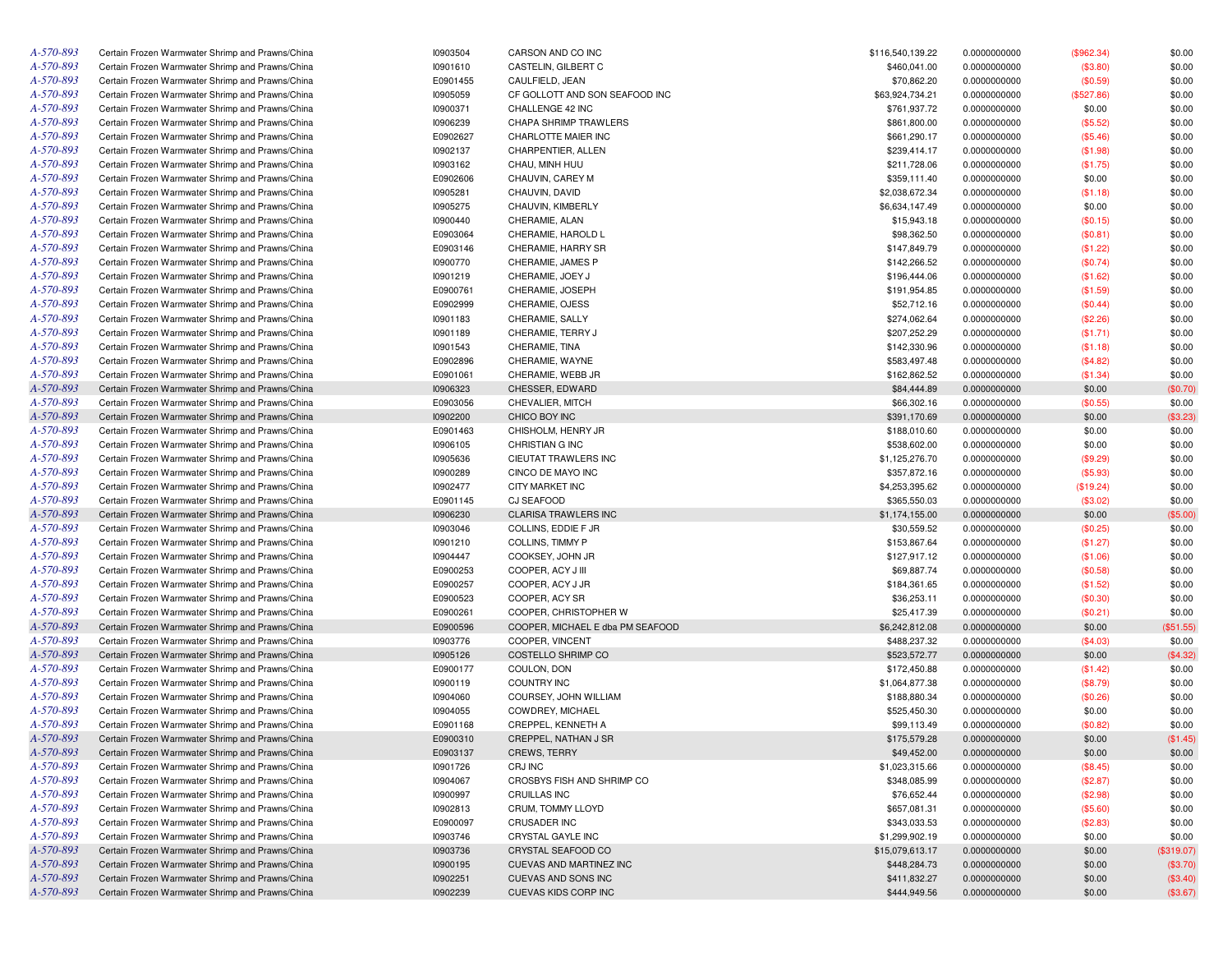| A-570-893 | Certain Frozen Warmwater Shrimp and Prawns/China | 10902206 | <b>CUEVAS PRIDE INC</b>                     | \$423,848.06    | 0.0000000000 | \$0.00     | (\$3.50)   |
|-----------|--------------------------------------------------|----------|---------------------------------------------|-----------------|--------------|------------|------------|
| A-570-893 | Certain Frozen Warmwater Shrimp and Prawns/China | E0900775 | <b>CUSTOM PACK INC</b>                      | \$34,591,681.48 | 0.0000000000 | (\$285.64) | \$0.00     |
| A-570-893 | Certain Frozen Warmwater Shrimp and Prawns/China | 10904854 | D AND L SEAFOOD CORP dba BLUFFTON OYSTER CO | \$219,148.35    | 0.0000000000 | (\$1.81)   | \$0.00     |
| A-570-893 | Certain Frozen Warmwater Shrimp and Prawns/China | 10903866 | D DITCHARO JR SEAFOODS LLC                  | \$16,680,605.21 | 0.0000000000 | (\$137.74) | \$0.00     |
| A-570-893 | Certain Frozen Warmwater Shrimp and Prawns/China | 10903363 | <b>DAHA INC</b>                             | \$795,310.30    | 0.0000000000 | (\$8.72)   | \$0.00     |
| A-570-893 | Certain Frozen Warmwater Shrimp and Prawns/China | 10900301 | <b>DAHAPA INC</b>                           | \$522,049.58    | 0.0000000000 | (\$4.31)   | \$0.00     |
| A-570-893 | Certain Frozen Warmwater Shrimp and Prawns/China | 10905917 | DAIGLE, LOUIS J                             | \$80,014.03     | 0.0000000000 | \$0.00     | \$0.00     |
| A-570-893 | Certain Frozen Warmwater Shrimp and Prawns/China | 10906157 | DAIGLE, MICHAEL WAYNE                       | \$235,911.08    | 0.0000000000 | (\$1.95)   | \$0.00     |
| A-570-893 | Certain Frozen Warmwater Shrimp and Prawns/China | 10901412 | DALE, CLEVELAND L                           | \$107,456.41    | 0.0000000000 | (\$0.89)   | \$0.00     |
| A-570-893 | Certain Frozen Warmwater Shrimp and Prawns/China | 10905591 | DALES SEAFOOD INC                           | \$307,624.00    | 0.0000000000 | (\$2.54)   | \$0.00     |
| A-570-893 | Certain Frozen Warmwater Shrimp and Prawns/China | 10902383 | DANG, DAP                                   | \$361,519.52    | 0.0000000000 | (\$2.99)   | \$0.00     |
| A-570-893 | Certain Frozen Warmwater Shrimp and Prawns/China | 10905699 | DANG, JOE H dba RED EAGLE                   | \$328,349.44    | 0.0000000000 | \$0.00     | (\$2.71)   |
| A-570-893 | Certain Frozen Warmwater Shrimp and Prawns/China | 10900540 | DANG, KHANG dba SEA LION V INC.             | \$1,207,331.41  | 0.0000000000 | (\$9.97)   | \$0.00     |
| A-570-893 | Certain Frozen Warmwater Shrimp and Prawns/China | 10900547 | DANG, KHANG dba SEA LION VI INC             | \$1,318,405.77  | 0.0000000000 | (\$10.89)  | \$0.00     |
| A-570-893 | Certain Frozen Warmwater Shrimp and Prawns/China | 10900534 | DANG, KHANG                                 | \$1,220,937.80  | 0.0000000000 | (\$10.08)  | \$0.00     |
| A-570-893 | Certain Frozen Warmwater Shrimp and Prawns/China | E0901979 | DANG, MINH VAN                              | \$29,295.73     | 0.0000000000 | (\$0.24)   | \$0.00     |
| A-570-893 | Certain Frozen Warmwater Shrimp and Prawns/China | 10900571 | DANG, SON                                   | \$394,781.35    | 0.0000000000 |            | \$0.00     |
| A-570-893 |                                                  | 10900593 |                                             | \$1,194,157.37  |              | (\$3.26)   | \$0.00     |
| A-570-893 | Certain Frozen Warmwater Shrimp and Prawns/China |          | DANG, THUONG                                |                 | 0.0000000000 | (\$9.86)   |            |
|           | Certain Frozen Warmwater Shrimp and Prawns/China | 10903895 | DANIELS, DAVID                              | \$386,369.00    | 0.0000000000 | (\$3.19)   | \$0.00     |
| A-570-893 | Certain Frozen Warmwater Shrimp and Prawns/China | E0902633 | DARDA, HERBERT                              | \$141,300.35    | 0.0000000000 | (\$1.17)   | \$0.00     |
| A-570-893 | Certain Frozen Warmwater Shrimp and Prawns/China | 10903328 | DARDAR, DAVID                               | \$179,669.86    | 0.0000000000 | (\$1.48)   | \$0.00     |
| A-570-893 | Certain Frozen Warmwater Shrimp and Prawns/China | E0900524 | DARDAR, JONATHAN M                          | \$124,605.45    | 0.0000000000 | (\$1.03)   | \$0.00     |
| A-570-893 | Certain Frozen Warmwater Shrimp and Prawns/China | 10903567 | DARDAR, TONEY                               | \$6,845.56      | 0.0000000000 | (\$1.21)   | \$0.00     |
| A-570-893 | Certain Frozen Warmwater Shrimp and Prawns/China | 10900724 | DASSAU, LOUIS                               | \$412,063.64    | 0.0000000000 | (\$3.40)   | \$0.00     |
| A-570-893 | Certain Frozen Warmwater Shrimp and Prawns/China | 10902102 | DAVID, PHILIP JR                            | \$100,778.55    | 0.0000000000 | \$0.00     | \$0.00     |
| A-570-893 | Certain Frozen Warmwater Shrimp and Prawns/China | E0903188 | DAVIS SEAFOOD INC                           | \$593,964.23    | 0.0000000000 | (\$4.90)   | \$0.00     |
| A-570-893 | Certain Frozen Warmwater Shrimp and Prawns/China | 10903383 | DAVIS, JOHN W                               | \$169,621.92    | 0.0000000000 | (\$1.40)   | \$0.00     |
| A-570-893 | Certain Frozen Warmwater Shrimp and Prawns/China | E0903192 | DAVIS, WILLIAM T                            | \$144,597.90    | 0.0000000000 | (\$1.19)   | \$0.00     |
| A-570-893 | Certain Frozen Warmwater Shrimp and Prawns/China | E0903197 | DAVIS, WILLIAM T JR                         | \$258,912.33    | 0.0000000000 | (\$2.14)   | \$0.00     |
| A-570-893 | Certain Frozen Warmwater Shrimp and Prawns/China | 10902632 | DEAN BLANCHARD SEAFOOD INC                  | \$35,679,996.69 | 0.0000000000 | \$0.00     | (\$294.63) |
| A-570-893 | Certain Frozen Warmwater Shrimp and Prawns/China | 10900743 | DEAN, ILENE                                 | \$410,450.94    | 0.0000000000 | (\$3.39)   | \$0.00     |
| A-570-893 | Certain Frozen Warmwater Shrimp and Prawns/China | 10902855 | DEBBE ANNE INC                              | \$225,751.00    | 0.0000000000 | (\$1.86)   | \$0.00     |
| A-570-893 | Certain Frozen Warmwater Shrimp and Prawns/China | 10900125 | DEEP SEA FOODS INC                          | \$61,316,527.66 | 0.0000000000 | (\$506.33) | \$0.00     |
| A-570-893 | Certain Frozen Warmwater Shrimp and Prawns/China | E0900393 | DEHART, CLEVIS                              | \$225,101.56    | 0.0000000000 | (\$1.86)   | \$0.00     |
| A-570-893 | Certain Frozen Warmwater Shrimp and Prawns/China | E0900456 | DEHART, CURTIS P SR                         | \$147,208.29    | 0.0000000000 | (\$1.22)   | \$0.00     |
| A-570-893 | Certain Frozen Warmwater Shrimp and Prawns/China | E0900460 | DEJEAN, CHRIS JR                            | \$240,061.31    | 0.0000000000 | (\$1.98)   | \$0.00     |
| A-570-893 | Certain Frozen Warmwater Shrimp and Prawns/China | 10903763 | <b>DELL MARINE INC</b>                      | \$1,181,741.14  | 0.0000000000 | \$0.00     | \$0.00     |
| A-570-893 | Certain Frozen Warmwater Shrimp and Prawns/China | 10902896 | DENNIS SHRIMP CO INC                        | \$350,992.45    | 0.0000000000 | (\$2.90)   | \$0.00     |
| A-570-893 | Certain Frozen Warmwater Shrimp and Prawns/China | 10900347 | DEROCHE, BARBARA                            | \$224,929.50    | 0.0000000000 | (\$2.26)   | \$0.00     |
| A-570-893 | Certain Frozen Warmwater Shrimp and Prawns/China | E0900491 | DEROUEN, UWELL J III                        | \$403,177.42    | 0.0000000000 | \$0.00     | (\$3.33)   |
| A-570-893 | Certain Frozen Warmwater Shrimp and Prawns/China | E0900306 | DESPAUX, BYRON                              | \$75,812.75     | 0.0000000000 | (\$0.63)   | \$0.00     |
| A-570-893 | Certain Frozen Warmwater Shrimp and Prawns/China | E0901914 | DESPAUX, GLEN                               | \$79,693.30     | 0.0000000000 | \$0.00     | \$0.00     |
| A-570-893 | Certain Frozen Warmwater Shrimp and Prawns/China | 10901330 | DESPAUX, KEN                                | \$16,626.71     | 0.0000000000 | \$0.00     | \$0.00     |
| A-570-893 | Certain Frozen Warmwater Shrimp and Prawns/China | E0902626 | DEVANEY, BOBBY C JR                         | \$2,529,712.18  | 0.0000000000 | (\$20.89)  | \$0.00     |
| A-570-893 | Certain Frozen Warmwater Shrimp and Prawns/China | E0900889 | DFS INC                                     | \$253,377.92    | 0.0000000000 | (\$1.24)   | \$0.00     |
| A-570-893 | Certain Frozen Warmwater Shrimp and Prawns/China | 10904549 | DG AND RC INC                               | \$819,808.21    | 0.0000000000 | (\$6.77)   | \$0.00     |
| A-570-893 | Certain Frozen Warmwater Shrimp and Prawns/China | 10902821 | DICKEY, WESLEY FRANK                        | \$162,672.31    | 0.0000000000 | (\$1.34)   | \$0.00     |
| A-570-893 | Certain Frozen Warmwater Shrimp and Prawns/China | 10902034 | DINGER, ERIC                                | \$70,451.98     | 0.0000000000 | \$0.00     | \$0.00     |
| A-570-893 | Certain Frozen Warmwater Shrimp and Prawns/China | E0900554 | DINH, CHAU T                                | \$1,959,111.50  | 0.0000000000 | (\$16.18)  | \$0.00     |
| A-570-893 | Certain Frozen Warmwater Shrimp and Prawns/China | E0902957 | DINH, VINCENT                               | \$622,790.06    | 0.0000000000 |            | \$0.00     |
|           |                                                  |          |                                             |                 |              | (\$5.14)   |            |
| A-570-893 | Certain Frozen Warmwater Shrimp and Prawns/China | 10902464 | DION, ERNEST J JR                           | \$76,498.77     | 0.0000000000 | (\$0.63)   | \$0.00     |
| A-570-893 | Certain Frozen Warmwater Shrimp and Prawns/China | 10903774 | DION, PAUL ADAM                             | \$46,891.87     | 0.0000000000 | (\$0.39)   | \$0.00     |
| A-570-893 | Certain Frozen Warmwater Shrimp and Prawns/China | 10904423 | DIVE IN DUDE INC                            | \$442,760.54    | 0.0000000000 | \$0.00     | (\$3.66)   |
| A-570-893 | Certain Frozen Warmwater Shrimp and Prawns/China | 10903227 | DO, DAN C.                                  | \$139,614.00    | 0.0000000000 | \$0.00     | \$0.00     |
| A-570-893 | Certain Frozen Warmwater Shrimp and Prawns/China | 10903262 | DO, HUNG                                    | \$230,495.35    | 0.0000000000 | (\$1.90)   | \$0.00     |
| A-570-893 | Certain Frozen Warmwater Shrimp and Prawns/China | 10903256 | DO, KIET V                                  | \$153,357.21    | 0.0000000000 | (\$1.27)   | \$0.00     |
| A-570-893 | Certain Frozen Warmwater Shrimp and Prawns/China | 10900446 | DO, KY HONG                                 | \$254,176.23    | 0.0000000000 | (\$2.14)   | \$0.00     |
| A-570-893 | Certain Frozen Warmwater Shrimp and Prawns/China | 10904129 | DO, KY QUOC                                 | \$28,746.92     | 0.0000000000 | \$0.00     | \$0.00     |
| A-570-893 | Certain Frozen Warmwater Shrimp and Prawns/China | 10902395 | DO, LIET VAN dba MISS LINDA                 | \$1,138,882.03  | 0.0000000000 | (\$9.40)   | \$0.00     |
| A-570-893 | Certain Frozen Warmwater Shrimp and Prawns/China | 10900731 | DO, LUONG VAN                               | \$98,809.03     | 0.0000000000 | (\$2.69)   | \$0.00     |
| A-570-893 | Certain Frozen Warmwater Shrimp and Prawns/China | E0901999 | DO, THAN VIET                               | \$1,185,810.62  | 0.0000000000 | (\$9.79)   | \$0.00     |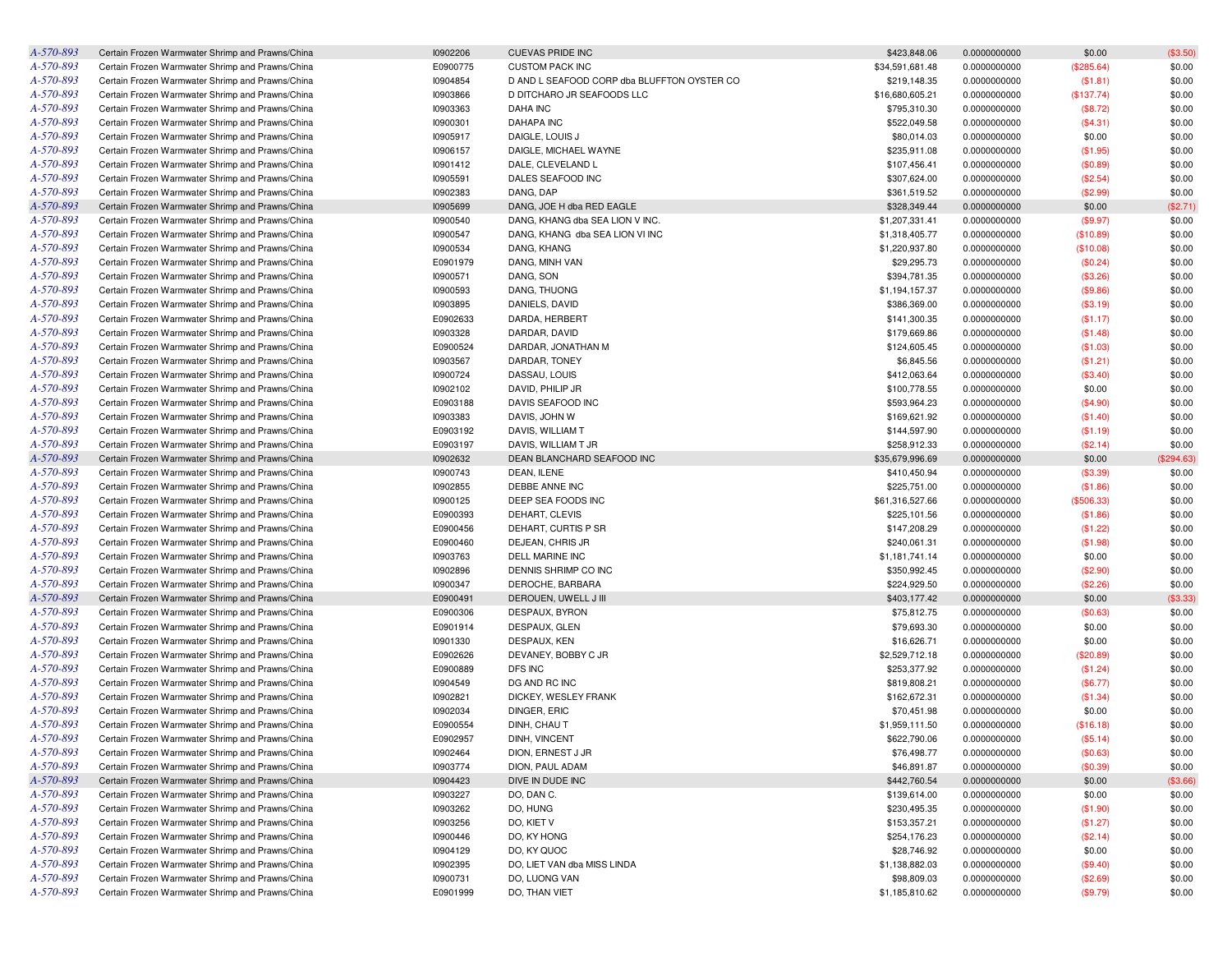| A-570-893 | Certain Frozen Warmwater Shrimp and Prawns/China | 10903214 | DO, THANH VAN                                       | \$160,464.11    | 0.0000000000 | (\$1.33)   | \$0.00   |
|-----------|--------------------------------------------------|----------|-----------------------------------------------------|-----------------|--------------|------------|----------|
| A-570-893 | Certain Frozen Warmwater Shrimp and Prawns/China | 10902307 | DO, TINH                                            | \$105,320.49    | 0.0000000000 | \$0.00     | \$0.00   |
| A-570-893 | Certain Frozen Warmwater Shrimp and Prawns/China | 10900578 | DOAN, LIEM                                          | \$847,689.30    | 0.0000000000 | (\$7.00)   | \$0.00   |
| A-570-893 | Certain Frozen Warmwater Shrimp and Prawns/China | 10900612 | DOAN, MAI                                           | \$241,450.10    | 0.0000000000 | (\$1.99)   | \$0.00   |
| A-570-893 | Certain Frozen Warmwater Shrimp and Prawns/China | 10900821 | DOAN, MINH VAN                                      | \$1,073,943.12  | 0.0000000000 | (\$8.87)   | \$0.00   |
| A-570-893 | Certain Frozen Warmwater Shrimp and Prawns/China | E0900162 | DOAN, TRAN VAN                                      | \$174,683.34    | 0.0000000000 | (\$1.44)   | \$0.00   |
| A-570-893 | Certain Frozen Warmwater Shrimp and Prawns/China | 10903942 | <b>DOCTOR BILL</b>                                  | \$1,046,687.35  | 0.0000000000 | (\$8.64)   | \$0.00   |
| A-570-893 | Certain Frozen Warmwater Shrimp and Prawns/China | E0901290 | DOMANGUE, RANZELL SR                                | \$116,792.39    | 0.0000000000 | (\$0.96)   | \$0.00   |
| A-570-893 | Certain Frozen Warmwater Shrimp and Prawns/China | E0902381 | DOMINICKS SEAFOOD INC                               | \$18,409,736.92 | 0.0000000000 | (\$152.02) | \$0.00   |
| A-570-893 | Certain Frozen Warmwater Shrimp and Prawns/China | 10901628 | DON PACO INC                                        | \$684,304.50    | 0.0000000000 | (\$5.65)   | \$0.00   |
| A-570-893 | Certain Frozen Warmwater Shrimp and Prawns/China | 10904701 | DONINI SEAFOODS INC                                 | \$1,160,811.20  | 0.0000000000 | \$0.00     | \$0.00   |
| A-570-893 | Certain Frozen Warmwater Shrimp and Prawns/China | E0900927 | DONNELLY, DAVID C dba VILLAGE LADY                  | \$279,272.96    | 0.0000000000 | (\$2.31)   | \$0.00   |
| A-570-893 | Certain Frozen Warmwater Shrimp and Prawns/China | E0900921 | DOPSON, CRAIG B                                     | \$891,936.97    | 0.0000000000 | (\$7.37)   | \$0.00   |
| A-570-893 | Certain Frozen Warmwater Shrimp and Prawns/China | 10905216 | DORADA CRUZ LLC                                     | \$969,233.92    | 0.0000000000 | \$0.00     | \$0.00   |
| A-570-893 | Certain Frozen Warmwater Shrimp and Prawns/China | 10902804 | DORAN SEAFOOD LLC dba DORAN SEA-PAK LLC             | \$4,626,935.00  | 0.0000000000 | \$0.00     | \$0.00   |
| A-570-893 | Certain Frozen Warmwater Shrimp and Prawns/China | 10901646 | DORE, PRESTON J JR dba SEA EXPRESS V                | \$93,850.02     | 0.0000000000 | (\$0.77)   | \$0.00   |
| A-570-893 | Certain Frozen Warmwater Shrimp and Prawns/China | 10904741 | DRAGNET SEAFOOD LLC                                 | \$612,880.44    | 0.0000000000 | (\$5.06)   | \$0.00   |
| A-570-893 | Certain Frozen Warmwater Shrimp and Prawns/China | E0902425 | DRURY, BRUCE W SR                                   | \$610,050.57    | 0.0000000000 | (\$5.04)   | \$0.00   |
| A-570-893 | Certain Frozen Warmwater Shrimp and Prawns/China | 00000000 | DRURY, BRYANT J                                     | \$0.00          | 0.0000000000 | (\$2.68)   | \$0.00   |
| A-570-893 | Certain Frozen Warmwater Shrimp and Prawns/China | E0901894 | DRURY, ERIC S                                       | \$160,909.70    | 0.0000000000 | \$0.00     | \$0.00   |
| A-570-893 |                                                  | E0900760 |                                                     |                 |              |            |          |
| A-570-893 | Certain Frozen Warmwater Shrimp and Prawns/China |          | DRURY, JEFF B III                                   | \$297,451.64    | 0.0000000000 | (\$2.46)   | \$0.00   |
|           | Certain Frozen Warmwater Shrimp and Prawns/China | E0901890 | DRURY, KEVIN S                                      | \$125,622.64    | 0.0000000000 | \$0.00     | \$0.00   |
| A-570-893 | Certain Frozen Warmwater Shrimp and Prawns/China | 10904543 | DSL AND R INC                                       | \$1,451,904.73  | 0.0000000000 | (\$11.99)  | \$0.00   |
| A-570-893 | Certain Frozen Warmwater Shrimp and Prawns/China | E0901188 | DUBBERLY, JAMES F dba DUBBERLYS SEAFOOD             | \$2,933,488.66  | 0.0000000000 | (\$24.22)  | \$0.00   |
| A-570-893 | Certain Frozen Warmwater Shrimp and Prawns/China | E0901196 | DUBBERLY, JAMES F dba JULIE SHEA                    | \$744,562.33    | 0.0000000000 | (\$6.16)   | \$0.00   |
| A-570-893 | Certain Frozen Warmwater Shrimp and Prawns/China | E0901192 | DUBBERLY, JAMES F dba DADDYS BOY                    | \$874,552.68    | 0.0000000000 | (\$7.22)   | \$0.00   |
| A-570-893 | Certain Frozen Warmwater Shrimp and Prawns/China | 10902588 | DUET, RAMIE P                                       | \$87,015.85     | 0.0000000000 | (\$0.72)   | \$0.00   |
| A-570-893 | Certain Frozen Warmwater Shrimp and Prawns/China | 10902078 | DUFRENE, ARCHIE                                     | \$605,975.69    | 0.0000000000 | (\$5.00)   | \$0.00   |
| A-570-893 | Certain Frozen Warmwater Shrimp and Prawns/China | 10901479 | DUFRENE, ERIC F                                     | \$22,825.98     | 0.0000000000 | (\$0.19)   | \$0.00   |
| A-570-893 | Certain Frozen Warmwater Shrimp and Prawns/China | 10905616 | DUFRENE, ERIC F JR                                  | \$71,144.11     | 0.0000000000 | (\$0.59)   | \$0.00   |
| A-570-893 | Certain Frozen Warmwater Shrimp and Prawns/China | 10900968 | DUFRENE, GOLDEN J                                   | \$78,659.40     | 0.0000000000 | (\$0.65)   | \$0.00   |
| A-570-893 | Certain Frozen Warmwater Shrimp and Prawns/China | 10900987 | DUFRENE, LEROY                                      | \$64,474.04     | 0.0000000000 | (\$0.53)   | \$0.00   |
| A-570-893 | Certain Frozen Warmwater Shrimp and Prawns/China | 10902620 | DUFRENE, RONALD SR dba MILTON J DUFRENE AND SON INC | \$696,098.92    | 0.0000000000 | (\$5.75)   | \$0.00   |
| A-570-893 | Certain Frozen Warmwater Shrimp and Prawns/China | 10903872 | DUFRENE, TOBY                                       | \$227,835.60    | 0.0000000000 | (\$0.86)   | \$0.00   |
| A-570-893 | Certain Frozen Warmwater Shrimp and Prawns/China | 10902643 | DUNAMIS TOWING INC                                  | \$3,525,775.30  | 0.0000000000 | (\$29.11)  | \$0.00   |
| A-570-893 | Certain Frozen Warmwater Shrimp and Prawns/China | 10900468 | DUONG, HO T dba RED EAGLE                           | \$508,457.04    | 0.0000000000 | (\$4.20)   | \$0.00   |
| A-570-893 | Certain Frozen Warmwater Shrimp and Prawns/China | 10904189 | DUONG, KONG                                         | \$231,305.00    | 0.0000000000 | \$0.00     | \$0.00   |
| A-570-893 | Certain Frozen Warmwater Shrimp and Prawns/China | 10904866 | DUONG, MAU                                          | \$222,691.81    | 0.0000000000 | (\$6.29)   | \$0.00   |
| A-570-893 | Certain Frozen Warmwater Shrimp and Prawns/China | 10902983 | DUPLANTIS, TEDDY                                    | \$123,716.82    | 0.0000000000 | (\$1.02)   | \$0.00   |
| A-570-893 | Certain Frozen Warmwater Shrimp and Prawns/China | 10901702 | DUPRE, JIMMIE J SR                                  | \$206,921.39    | 0.0000000000 | (\$1.71)   | \$0.00   |
| A-570-893 | Certain Frozen Warmwater Shrimp and Prawns/China | 10900713 | DUPRE, LINWARD P                                    | \$380,289.84    | 0.0000000000 | (\$3.14)   | \$0.00   |
| A-570-893 | Certain Frozen Warmwater Shrimp and Prawns/China | E0901057 | DYER, NADINE D                                      | \$161,255.93    | 0.0000000000 | \$0.00     | \$0.00   |
| A-570-893 | Certain Frozen Warmwater Shrimp and Prawns/China | 10904689 | E AND E SHRIMP CO INC                               | \$1,166,999.82  | 0.0000000000 | \$0.00     | \$0.00   |
| A-570-893 | Certain Frozen Warmwater Shrimp and Prawns/China | 10902917 | EDENS, STEVEN                                       | \$739,418.36    | 0.0000000000 | (\$6.11)   | \$0.00   |
| A-570-893 | Certain Frozen Warmwater Shrimp and Prawns/China | 10904591 | EDENS, TIMOTHY DALE                                 | \$70,729.26     | 0.0000000000 | (\$0.58)   | \$0.00   |
| A-570-893 | Certain Frozen Warmwater Shrimp and Prawns/China | 10904369 | EDISTO QUEEN LLC                                    | \$481,570.20    | 0.0000000000 | (\$3.98)   | \$0.00   |
| A-570-893 | Certain Frozen Warmwater Shrimp and Prawns/China | 10902727 | EDWARDS, TOMMY                                      | \$301,589.44    | 0.0000000000 | (\$2.49)   | \$0.00   |
| A-570-893 | Certain Frozen Warmwater Shrimp and Prawns/China | 10902218 | EJ AND JOEY INC                                     | \$527,937.55    | 0.0000000000 | \$0.00     | (\$4.36) |
| A-570-893 | Certain Frozen Warmwater Shrimp and Prawns/China | E0902416 | <b>ELIMINATOR INC</b>                               | \$1,261,321.47  | 0.0000000000 | (\$10.42)  | \$0.00   |
| A-570-893 | Certain Frozen Warmwater Shrimp and Prawns/China | 10900684 | ELLERBEE, JODY                                      | \$1,279,782.48  | 0.0000000000 | (\$10.57)  | \$0.00   |
| A-570-893 | Certain Frozen Warmwater Shrimp and Prawns/China | E0902672 | ELMIRA PFLUECKHAHN INC                              | \$689,706.68    | 0.0000000000 | (\$5.70)   | \$0.00   |
| A-570-893 | Certain Frozen Warmwater Shrimp and Prawns/China | 10905828 | <b>EMMANUEL INC</b>                                 | \$527,783.34    | 0.0000000000 | (\$4.36)   | \$0.00   |
| A-570-893 | Certain Frozen Warmwater Shrimp and Prawns/China | 10900451 | ENCLADE, MICHAEL AND PITRE, JEANNIE                 | \$180,360.31    | 0.0000000000 | (\$1.49)   | \$0.00   |
| A-570-893 | Certain Frozen Warmwater Shrimp and Prawns/China | 10901658 | ENCLADE, RODNEY J                                   | \$147,265.07    | 0.0000000000 | (\$1.22)   | \$0.00   |
| A-570-893 | Certain Frozen Warmwater Shrimp and Prawns/China | 10905270 | ENSENADA CRUZ LLC                                   | \$650,622.24    | 0.0000000000 | \$0.00     | \$0.00   |
| A-570-893 | Certain Frozen Warmwater Shrimp and Prawns/China | E0902424 | EQUALIZER INC                                       | \$1,105,256.07  | 0.0000000000 | (\$9.13)   | \$0.00   |
| A-570-893 | Certain Frozen Warmwater Shrimp and Prawns/China | 10903408 | ERICA LYNN INC                                      | \$1,170,711.03  | 0.0000000000 | (\$9.67)   | \$0.00   |
| A-570-893 | Certain Frozen Warmwater Shrimp and Prawns/China | 10903659 | ERICKSON AND JENSEN SEAFOOD PACKERS                 | \$10,431,325.12 | 0.0000000000 | (\$86.14)  | \$0.00   |
| A-570-893 | Certain Frozen Warmwater Shrimp and Prawns/China | 10903689 | ERICKSON, GRANT dba GALAXY STAR LLC                 | \$715,059.40    | 0.0000000000 | (\$5.90)   | \$0.00   |
| A-570-893 | Certain Frozen Warmwater Shrimp and Prawns/China | 10903695 | ERICKSON, GRANT dba MOLOLO LLC                      | \$683,082.69    | 0.0000000000 | (\$5.64)   | \$0.00   |
| A-570-893 | Certain Frozen Warmwater Shrimp and Prawns/China | 10903665 | ERICKSON, GRANT dba E AND E LLC                     | \$962,209.92    | 0.0000000000 | (\$7.95)   | \$0.00   |
|           |                                                  |          |                                                     |                 |              |            |          |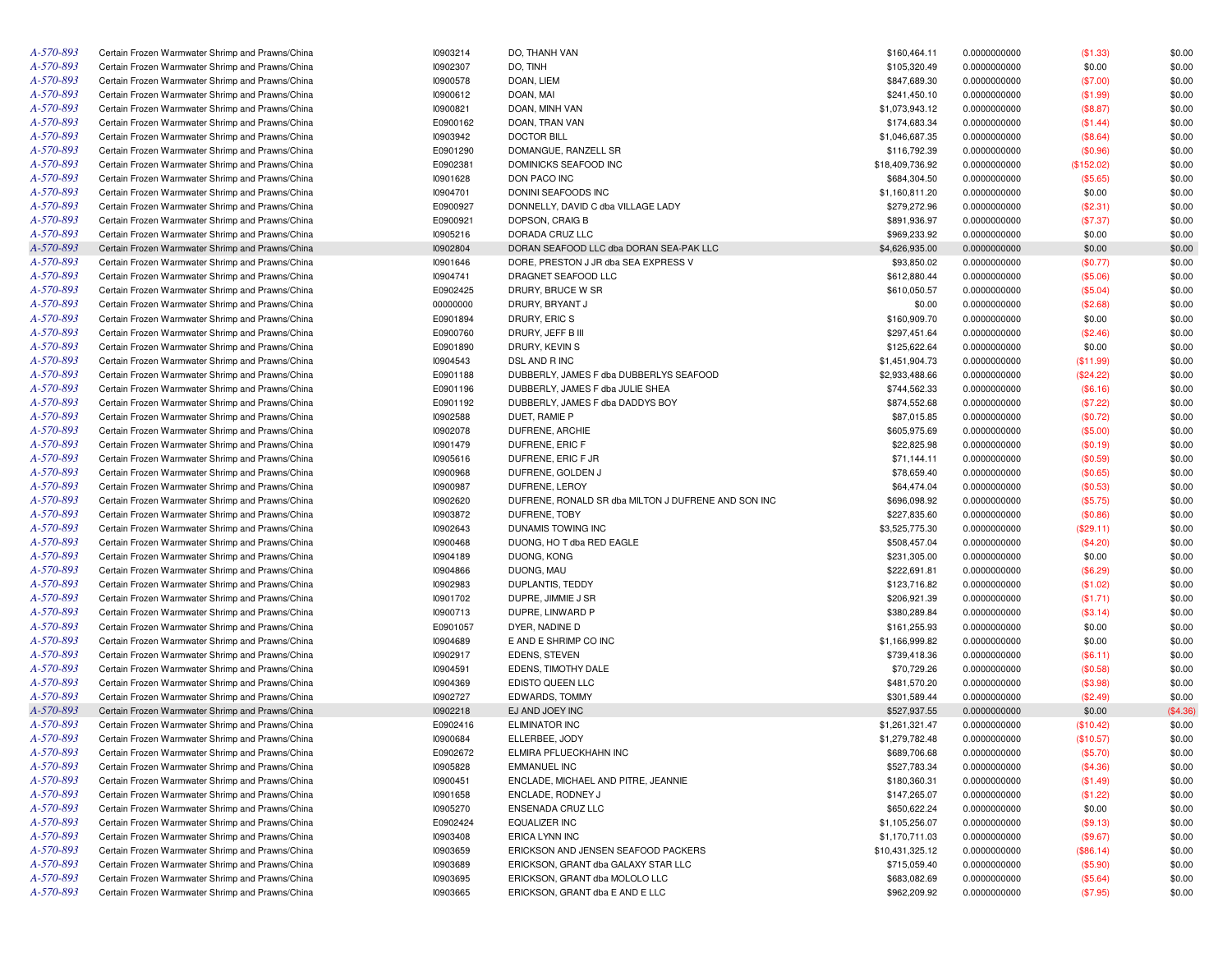| A-570-893 | Certain Frozen Warmwater Shrimp and Prawns/China | E0900935 | ESTAY, WAYNE                                 | \$14,967,317.37 | 0.0000000000 | (\$123.59) | \$0.00     |
|-----------|--------------------------------------------------|----------|----------------------------------------------|-----------------|--------------|------------|------------|
| A-570-893 | Certain Frozen Warmwater Shrimp and Prawns/China | 10906182 | ETHAN G INC                                  | \$807,965.00    | 0.0000000000 | \$0.00     | \$0.00     |
| A-570-893 | Certain Frozen Warmwater Shrimp and Prawns/China | 10902614 | <b>FABRE, SHERON</b>                         | \$82,618.82     | 0.0000000000 | \$0.00     | \$0.00     |
| A-570-893 | Certain Frozen Warmwater Shrimp and Prawns/China | E0903173 | FAIR MAIDEN SEAFOOD                          | \$274,300.92    | 0.0000000000 | \$0.00     | (\$2.20)   |
| A-570-893 | Certain Frozen Warmwater Shrimp and Prawns/China | 10900560 | <b>FARRIS, THOMAS J</b>                      | \$244,324.00    | 0.0000000000 | \$0.00     | \$0.00     |
| A-570-893 | Certain Frozen Warmwater Shrimp and Prawns/China | 10905998 | FATHER DAN INC                               | \$745,628.40    | 0.0000000000 | (\$6.16)   | \$0.00     |
| A-570-893 | Certain Frozen Warmwater Shrimp and Prawns/China | 10906417 | FATHER MIKE INC                              | \$329,501.63    | 0.0000000000 | (\$2.72)   | \$0.00     |
| A-570-893 | Certain Frozen Warmwater Shrimp and Prawns/China | 10900716 | FAZENDE, JEFFERY                             | \$33,455.17     | 0.0000000000 | (\$0.28)   | \$0.00     |
| A-570-893 | Certain Frozen Warmwater Shrimp and Prawns/China | 10900355 | FAZENDE, THOMAS G                            | \$51,181.86     | 0.0000000000 | (\$0.42)   | \$0.00     |
| A-570-893 | Certain Frozen Warmwater Shrimp and Prawns/China | 10902058 | FERNANDEZ, JOHN III dba WWJT INC             | \$1,083,081.66  | 0.0000000000 | (\$8.94)   | \$0.00     |
| A-570-893 | Certain Frozen Warmwater Shrimp and Prawns/China | 10902072 | FIELDS, BRYAN dba RKB FISHING INC            | \$638,952.01    | 0.0000000000 | (\$5.28)   | \$0.00     |
| A-570-893 | Certain Frozen Warmwater Shrimp and Prawns/China | 10905264 | FIESTA CRUZ LLC                              | \$980,228.63    | 0.0000000000 | \$0.00     | \$0.00     |
| A-570-893 | Certain Frozen Warmwater Shrimp and Prawns/China | E0901163 | FILLINICH, ANTHONY SR                        | \$145,227.53    | 0.0000000000 | \$0.00     | \$0.00     |
| A-570-893 | Certain Frozen Warmwater Shrimp and Prawns/China | 10901830 | FINE SHRIMP CO                               | \$717,794.00    | 0.0000000000 | (\$5.69)   | \$0.00     |
| A-570-893 | Certain Frozen Warmwater Shrimp and Prawns/China | E0903332 | <b>FIREFOX INC</b>                           | \$254,128.35    | 0.0000000000 | (\$2.10)   | \$0.00     |
| A-570-893 | Certain Frozen Warmwater Shrimp and Prawns/China | E0901878 | FISHER, KIRK A                               | \$52,071.16     | 0.0000000000 | \$0.00     | \$0.00     |
| A-570-893 | Certain Frozen Warmwater Shrimp and Prawns/China | 10900057 | FISHERMANS REEF SHRIMP COMPANY               | \$41,941,563.52 | 0.0000000000 | \$0.00     | \$0.00     |
| A-570-893 | Certain Frozen Warmwater Shrimp and Prawns/China | 10900910 | FITCH, ADAM J                                | \$65,007.83     | 0.0000000000 | (\$0.54)   | \$0.00     |
| A-570-893 | Certain Frozen Warmwater Shrimp and Prawns/China | E0902053 | <b>FKM INC</b>                               | \$106,647.00    | 0.0000000000 | (\$0.88)   | \$0.00     |
| A-570-893 | Certain Frozen Warmwater Shrimp and Prawns/China | 10903136 | FLOWERS, VINCENT                             | \$120,779.76    | 0.0000000000 |            | \$0.00     |
| A-570-893 |                                                  |          |                                              |                 |              | (\$0.84)   |            |
|           | Certain Frozen Warmwater Shrimp and Prawns/China | E0902456 | FORTUNE SHRIMP COMPANY INC                   | \$13,373,871.89 | 0.0000000000 | (\$110.44) | \$0.00     |
| A-570-893 | Certain Frozen Warmwater Shrimp and Prawns/China | 10900901 | FREDERICK, JOHNNIE                           | \$186,033.69    | 0.0000000000 | (\$1.54)   | \$0.00     |
| A-570-893 | Certain Frozen Warmwater Shrimp and Prawns/China | 10901651 | FREDRICK, MICHAEL                            | \$159,575.69    | 0.0000000000 | (\$1.90)   | \$0.00     |
| A-570-893 | Certain Frozen Warmwater Shrimp and Prawns/China | 10904729 | FREEDOM FISHING INC                          | \$1,324,578.28  | 0.0000000000 | (\$10.94)  | \$0.00     |
| A-570-893 | Certain Frozen Warmwater Shrimp and Prawns/China | E0900591 | FREEMAN, KENNETH dba FREEMAN SEAFOOD         | \$145,556.84    | 0.0000000000 | (\$1.20)   | \$0.00     |
| A-570-893 | Certain Frozen Warmwater Shrimp and Prawns/China | 10905107 | <b>FRICKEY, JIMMY</b>                        | \$73,297.61     | 0.0000000000 | (\$0.61)   | \$0.00     |
| A-570-893 | Certain Frozen Warmwater Shrimp and Prawns/China | 10901003 | FRICKEY, RICKEY J                            | \$328,419.98    | 0.0000000000 | (\$2.71)   | \$0.00     |
| A-570-893 | Certain Frozen Warmwater Shrimp and Prawns/China | 10901706 | FRILOUX, BRAD                                | \$473,223.03    | 0.0000000000 | (\$3.91)   | \$0.00     |
| A-570-893 | Certain Frozen Warmwater Shrimp and Prawns/China | 10904360 | FULTON SEAFOOD INC                           | \$24,428,933.89 | 0.0000000000 | \$0.00     | (\$224.14) |
| A-570-893 | Certain Frozen Warmwater Shrimp and Prawns/China | 10903004 | G AND O TRAWLERS INC dba MISS LAUREN         | \$1,321,030.69  | 0.0000000000 | (\$10.91)  | \$0.00     |
| A-570-893 | Certain Frozen Warmwater Shrimp and Prawns/China | 10903028 | <b>G AND S TRAWLERS INC</b>                  | \$1,196,777.25  | 0.0000000000 | (\$9.88)   | \$0.00     |
| A-570-893 | Certain Frozen Warmwater Shrimp and Prawns/China | 10903130 | <b>GD VENTURES II INC</b>                    | \$1,309,400.04  | 0.0000000000 | (\$10.81)  | \$0.00     |
| A-570-893 | Certain Frozen Warmwater Shrimp and Prawns/China | 10901346 | <b>GADSON, JAMES</b>                         | \$311,133.89    | 0.0000000000 | (\$2.57)   | \$0.00     |
| A-570-893 | Certain Frozen Warmwater Shrimp and Prawns/China | E0901504 | GALA, CHRISTINE dba CHALLENGER SHRIMP INC    | \$759,633.92    | 0.0000000000 | (\$6.27)   | \$0.00     |
| A-570-893 | Certain Frozen Warmwater Shrimp and Prawns/China | E0902448 | GALA, CHRISTINE dba PATRON SEAFOOD INC       | \$2,254,457.31  | 0.0000000000 | (\$18.62)  | \$0.00     |
| A-570-893 | Certain Frozen Warmwater Shrimp and Prawns/China | E0901323 | GALA, CHRISTINE dba TRICO SHRIMP COMPANY INC | \$19,600,312.86 | 0.0000000000 | (\$161.85) | \$0.00     |
| A-570-893 | Certain Frozen Warmwater Shrimp and Prawns/China | E0900029 | <b>GALE FORCE INC</b>                        | \$273,343.10    | 0.0000000000 | (\$2.26)   | \$0.00     |
| A-570-893 | Certain Frozen Warmwater Shrimp and Prawns/China | E0902890 | GALJOUR, REED                                | \$563,095.93    | 0.0000000000 | (\$4.65)   | \$0.00     |
| A-570-893 | Certain Frozen Warmwater Shrimp and Prawns/China | 10900668 | GALLIANO, ANTHONY                            | \$212,243.98    | 0.0000000000 | (\$1.75)   | \$0.00     |
| A-570-893 | Certain Frozen Warmwater Shrimp and Prawns/China | E0901126 | GALLOWAY, JIMMY                              | \$170,446.52    | 0.0000000000 | (\$1.41)   | \$0.00     |
| A-570-893 | Certain Frozen Warmwater Shrimp and Prawns/China | E0900634 | GALLOWAY, JUDY                               | \$217,554.13    | 0.0000000000 | (\$1.80)   | \$0.00     |
| A-570-893 | Certain Frozen Warmwater Shrimp and Prawns/China | E0901889 | GALLOWAY, MARK                               | \$239,346.27    | 0.0000000000 | (\$1.98)   | \$0.00     |
| A-570-893 | Certain Frozen Warmwater Shrimp and Prawns/China | 10902796 | GARCIA, JOSEPH dba SABRINA MARIE INC         | \$453,174.05    | 0.0000000000 | (\$4.65)   | \$0.00     |
| A-570-893 | Certain Frozen Warmwater Shrimp and Prawns/China | 10902760 | GARCIA, JOSEPH dba MISS GABRIELLE INC        | \$434,005.79    | 0.0000000000 | (\$3.58)   | \$0.00     |
| A-570-893 | Certain Frozen Warmwater Shrimp and Prawns/China | 10902778 | GARCIA, JOSEPH dba MARIAH LYNN INC           | \$441,470.06    | 0.0000000000 | (\$3.32)   | \$0.00     |
| A-570-893 | Certain Frozen Warmwater Shrimp and Prawns/China | 10902754 | GARCIA, JOSEPH dba ALYSIA RENEE INC          | \$337,832.49    | 0.0000000000 | (\$2.79)   | \$0.00     |
| A-570-893 | Certain Frozen Warmwater Shrimp and Prawns/China | 10902771 | GARCIA, JOSEPH dba SANDRA G INC              | \$399,453.19    | 0.0000000000 | (\$3.30)   | \$0.00     |
| A-570-893 | Certain Frozen Warmwater Shrimp and Prawns/China | 10902790 | GARCIA, JOSEPH dba TRAWLER SANTA MARIA       | \$364,219.08    | 0.0000000000 | (\$3.01)   | \$0.00     |
| A-570-893 | Certain Frozen Warmwater Shrimp and Prawns/China | 10902784 | GARCIA, JOSEPH dba THOMAS G INC              | \$399,361.71    | 0.0000000000 | (\$4.89)   | \$0.00     |
| A-570-893 | Certain Frozen Warmwater Shrimp and Prawns/China | 10903910 | GARNER, LARRY S                              | \$232,480.44    | 0.0000000000 |            | \$0.00     |
|           |                                                  |          |                                              |                 |              | (\$1.92)   |            |
| A-570-893 | Certain Frozen Warmwater Shrimp and Prawns/China | 10905744 | GASPARD, MICHAEL ANTHONY SR                  | \$63,091.20     | 0.0000000000 | (\$0.52)   | \$0.00     |
| A-570-893 | Certain Frozen Warmwater Shrimp and Prawns/China | 10905571 | GASPARD, MURRY SR                            | \$108,197.64    | 0.0000000000 | (\$0.87)   | \$0.00     |
| A-570-893 | Certain Frozen Warmwater Shrimp and Prawns/China | 10901598 | GASPARD, RONALD SR                           | \$93,803.84     | 0.0000000000 | (\$0.77)   | \$0.00     |
| A-570-893 | Certain Frozen Warmwater Shrimp and Prawns/China | E0903060 | GAUDET, ALLEN IV                             | \$105,609.77    | 0.0000000000 | (\$0.86)   | \$0.00     |
| A-570-893 | Certain Frozen Warmwater Shrimp and Prawns/China | E0903184 | GAY FISH COMPANY INC                         | \$154,254.77    | 0.0000000000 | (\$8.07)   | \$0.00     |
| A-570-893 | Certain Frozen Warmwater Shrimp and Prawns/China | 10901141 | <b>GEMITA INC</b>                            | \$755,427.13    | 0.0000000000 | (\$6.24)   | \$0.00     |
| A-570-893 | Certain Frozen Warmwater Shrimp and Prawns/China | 10900955 | GEORGE, JAMES JR                             | \$520,699.34    | 0.0000000000 | (\$4.30)   | \$0.00     |
| A-570-893 | Certain Frozen Warmwater Shrimp and Prawns/China | 10901028 | GEORGIA SHRIMP CO LLC                        | \$6,569,448.79  | 0.0000000000 | (\$33.11)  | \$0.00     |
| A-570-893 | Certain Frozen Warmwater Shrimp and Prawns/China | 10905258 | <b>GLORIA CRUZ LLC</b>                       | \$704,959.29    | 0.0000000000 | \$0.00     | \$0.00     |
| A-570-893 | Certain Frozen Warmwater Shrimp and Prawns/China | 10905675 | GLOVER, CHARLES                              | \$154,308.85    | 0.0000000000 | \$0.00     | \$0.00     |
| A-570-893 | Certain Frozen Warmwater Shrimp and Prawns/China | 10902525 | GOINGS, ROBERT                               | \$158,933.90    | 0.0000000000 | (\$1.31)   | \$0.00     |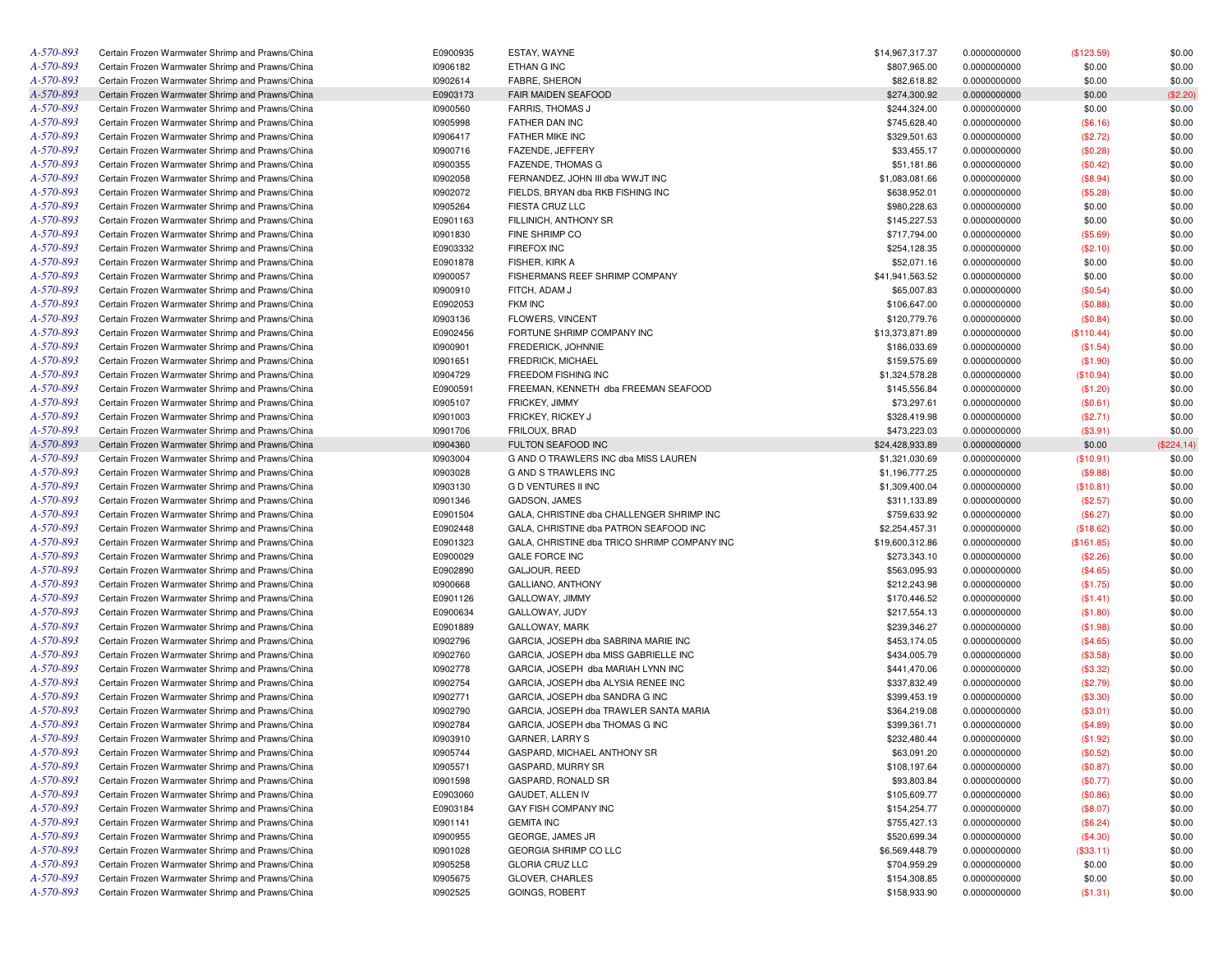| A-570-893 | Certain Frozen Warmwater Shrimp and Prawns/China | 10902469 | GOLD COAST SEAFOOD INC                      | \$3,367,179.19  | 0.0000000000 | (\$27.80)  | \$0.00    |
|-----------|--------------------------------------------------|----------|---------------------------------------------|-----------------|--------------|------------|-----------|
| A-570-893 | Certain Frozen Warmwater Shrimp and Prawns/China | 10900812 | GOLDEN GULF COAST PKG CO INC                | \$25,266,979.02 | 0.0000000000 | (\$208.64) | \$0.00    |
| A-570-893 | Certain Frozen Warmwater Shrimp and Prawns/China | 10900592 | <b>GOLDEN PHASE INC</b>                     | \$170,422.54    | 0.0000000000 | (\$1.41)   | \$0.00    |
| A-570-893 | Certain Frozen Warmwater Shrimp and Prawns/China | 10900826 | GOLLOTTS OIL DOCK AND ICEHOUSE INC          | \$25,264,689.40 | 0.0000000000 | (\$208.63) | \$0.00    |
| A-570-893 | Certain Frozen Warmwater Shrimp and Prawns/China | 10900267 | GONZALES, RUDOLPH                           | \$41,686.12     | 0.0000000000 | (\$0.43)   | \$0.00    |
| A-570-893 | Certain Frozen Warmwater Shrimp and Prawns/China | 10901586 | GONZALES, RUDOLPH S JR                      | \$45,993.76     | 0.0000000000 | (\$0.38)   | \$0.00    |
| A-570-893 | Certain Frozen Warmwater Shrimp and Prawns/China | E0901433 | GONZALES, TIM J                             | \$144,171.83    | 0.0000000000 | (\$1.19)   | \$0.00    |
| A-570-893 | Certain Frozen Warmwater Shrimp and Prawns/China | 10902721 | GONZALEZ TRAWLERS INC                       | \$635,242.74    | 0.0000000000 | (\$5.25)   | \$0.00    |
| A-570-893 | Certain Frozen Warmwater Shrimp and Prawns/China | 10904459 | GOODMAN, DANNY                              | \$277,609.22    | 0.0000000000 | (\$2.29)   | \$0.00    |
| A-570-893 | Certain Frozen Warmwater Shrimp and Prawns/China | 10904734 | GORE SEAFOOD INC                            | \$1,112,398.42  | 0.0000000000 | (\$9.19)   | \$0.00    |
| A-570-893 | Certain Frozen Warmwater Shrimp and Prawns/China | E0902584 | GORE, ISABEL dba WESTERN SEAFOOD CO INC     | \$36,914,744.73 | 0.0000000000 | (\$304.83) | \$0.00    |
| A-570-893 | Certain Frozen Warmwater Shrimp and Prawns/China | 10905465 | <b>GOVELOPEZ INC</b>                        | \$627,947.14    | 0.0000000000 | (\$5.24)   | \$0.00    |
| A-570-893 | Certain Frozen Warmwater Shrimp and Prawns/China | E0902903 | <b>GRAHAM SHRIMP CO</b>                     | \$7,738,140.21  | 0.0000000000 | (\$63.90)  | \$0.00    |
| A-570-893 | Certain Frozen Warmwater Shrimp and Prawns/China | E0902622 | GRAHAM, DARRELL                             | \$8,816,941.31  | 0.0000000000 | (\$72.81)  | \$0.00    |
| A-570-893 | Certain Frozen Warmwater Shrimp and Prawns/China | 10906176 | <b>GRANDMA INC</b>                          | \$713,285.00    | 0.0000000000 | \$0.00     | \$0.00    |
| A-570-893 | Certain Frozen Warmwater Shrimp and Prawns/China | 10904372 | GRANGER, ALBERT J                           | \$148,145.16    | 0.0000000000 | (\$1.22)   | \$0.00    |
| A-570-893 | Certain Frozen Warmwater Shrimp and Prawns/China | E0901296 | GRANGER, WILLIAM                            | \$159,738.78    | 0.0000000000 | (\$1.32)   | \$0.00    |
| A-570-893 |                                                  |          |                                             |                 |              |            |           |
|           | Certain Frozen Warmwater Shrimp and Prawns/China | E0901090 | GRANIER, STEPHEN dba S AND S SEAFOOD CO INC | \$224,966.73    | 0.0000000000 | (\$1.71)   | \$0.00    |
| A-570-893 | Certain Frozen Warmwater Shrimp and Prawns/China | E0901909 | <b>GRAVES, ROBERT N SR</b>                  | \$423,541.61    | 0.0000000000 | (\$3.50)   | \$0.00    |
| A-570-893 | Certain Frozen Warmwater Shrimp and Prawns/China | 10903683 | <b>GREEN FLASH LLC</b>                      | \$607,749.67    | 0.0000000000 | (\$5.02)   | \$0.00    |
| A-570-893 | Certain Frozen Warmwater Shrimp and Prawns/China | E0900638 | GREEN, JAMES W JR dba MISS EMILIE ANN       | \$284,417.65    | 0.0000000000 | \$0.00     | \$0.00    |
| A-570-893 | Certain Frozen Warmwater Shrimp and Prawns/China | 10901527 | GREENLAW, WILLARD C JR                      | \$54,427.87     | 0.0000000000 | (\$0.45)   | \$0.00    |
| A-570-893 | Certain Frozen Warmwater Shrimp and Prawns/China | E0902031 | GROOVER, HENRY HARLEY                       | \$170,004.98    | 0.0000000000 | (\$1.58)   | \$0.00    |
| A-570-893 | Certain Frozen Warmwater Shrimp and Prawns/China | E0902465 | GROS, DANNY A                               | \$1,089,014.35  | 0.0000000000 | (\$8.99)   | \$0.00    |
| A-570-893 | Certain Frozen Warmwater Shrimp and Prawns/China | E0900512 | GUIDRY, CHARLES J                           | \$103,786.81    | 0.0000000000 | (\$0.86)   | \$0.00    |
| A-570-893 | Certain Frozen Warmwater Shrimp and Prawns/China | 10900380 | GUIDRY, CLINTON P JR                        | \$149,160.22    | 0.0000000000 | (\$1.23)   | \$0.00    |
| A-570-893 | Certain Frozen Warmwater Shrimp and Prawns/China | E0901094 | GUIDRY, JASON                               | \$70,696.80     | 0.0000000000 | (\$1.25)   | \$0.00    |
| A-570-893 | Certain Frozen Warmwater Shrimp and Prawns/China | 10901549 | GUIDRY, KENNETH J                           | \$276,487.87    | 0.0000000000 | (\$2.28)   | \$0.00    |
| A-570-893 | Certain Frozen Warmwater Shrimp and Prawns/China | 10901368 | GUIDRY, MICHAEL J                           | \$114,185.88    | 0.0000000000 | (\$0.94)   | \$0.00    |
| A-570-893 | Certain Frozen Warmwater Shrimp and Prawns/China | E0900986 | GUIDRY, ROBERT                              | \$70,937.92     | 0.0000000000 | (\$1.36)   | \$0.00    |
| A-570-893 | Certain Frozen Warmwater Shrimp and Prawns/China | 10901503 | <b>GUIDRY, VICKI</b>                        | \$130,831.30    | 0.0000000000 | (\$1.08)   | \$0.00    |
| A-570-893 | Certain Frozen Warmwater Shrimp and Prawns/China | E0900169 | GULF CROWN SEAFOOD CO INC                   | \$92,534,343.39 | 0.0000000000 | (\$764.11) | \$0.00    |
| A-570-893 | Certain Frozen Warmwater Shrimp and Prawns/China | 10905097 | GULF FINEST INVESTMENT CO                   | \$1,066,277.93  | 0.0000000000 | \$0.00     | (\$86.14) |
| A-570-893 | Certain Frozen Warmwater Shrimp and Prawns/China | E0901122 | <b>GULF FISH INC</b>                        | \$14,628,992.12 | 0.0000000000 | (\$120.80) | \$0.00    |
| A-570-893 | Certain Frozen Warmwater Shrimp and Prawns/China | 10904606 | <b>GULF FISHERIES INC</b>                   | \$524,568.69    | 0.0000000000 | (\$4.33)   | \$0.00    |
| A-570-893 | Certain Frozen Warmwater Shrimp and Prawns/China | 10901376 | GULF ISLAND SHRIMP AND SEAFOOD II LLC       | \$43,585,913.73 | 0.0000000000 | (\$363.41) | \$0.00    |
| A-570-893 | Certain Frozen Warmwater Shrimp and Prawns/China | E0902848 | <b>GULF KING SERVICES INC</b>               | \$40,894,237.17 | 0.0000000000 | (\$337.69) | \$0.00    |
| A-570-893 | Certain Frozen Warmwater Shrimp and Prawns/China | 10903837 | GULF PRIDE ENTERPRISES INC                  | \$24,571,232.43 | 0.0000000000 | (\$202.90) | \$0.00    |
| A-570-893 | Certain Frozen Warmwater Shrimp and Prawns/China | 10903935 | <b>GULF RUNNER</b>                          | \$1,192,044.52  | 0.0000000000 | (\$9.84)   | \$0.00    |
| A-570-893 | Certain Frozen Warmwater Shrimp and Prawns/China | E0902709 | GULF SHRIMP COMPANY INC                     | \$1,226,419.21  | 0.0000000000 | (\$10.13)  | \$0.00    |
| A-570-893 | Certain Frozen Warmwater Shrimp and Prawns/China | 10904531 | GULF SHRIMP ICE CO INC                      | \$639,335.11    | 0.0000000000 | \$0.00     | (\$5.28)  |
| A-570-893 | Certain Frozen Warmwater Shrimp and Prawns/China | E0902618 | GULF SOUTH INC                              | \$23,129,353.02 | 0.0000000000 | (\$190.99) | \$0.00    |
| A-570-893 | Certain Frozen Warmwater Shrimp and Prawns/China | 10902502 | <b>GUY, KIMOTHY</b>                         | \$140,300.39    | 0.0000000000 | (\$1.46)   | \$0.00    |
| A-570-893 | Certain Frozen Warmwater Shrimp and Prawns/China | 10902162 | H AND A SEAFOOD LLC                         | \$11,712,310.37 | 0.0000000000 | \$0.00     | (\$96.72) |
| A-570-893 | Certain Frozen Warmwater Shrimp and Prawns/China | 10901981 | H AND N CORPORATION                         | \$136,432.33    | 0.0000000000 | \$0.00     | (\$1.13)  |
| A-570-893 | Certain Frozen Warmwater Shrimp and Prawns/China | 10903991 | H T SEAMAN                                  | \$121,669.17    | 0.0000000000 | (\$1.00)   | \$0.00    |
| A-570-893 | Certain Frozen Warmwater Shrimp and Prawns/China | E0902481 | HA, CO DONG                                 | \$201,148.13    | 0.0000000000 | (\$1.65)   | \$0.00    |
| A-570-893 | Certain Frozen Warmwater Shrimp and Prawns/China | E0902436 | HAILEY MARIE INC                            | \$696,448.06    | 0.0000000000 | (\$5.75)   | \$0.00    |
| A-570-893 | Certain Frozen Warmwater Shrimp and Prawns/China | 10900943 | HALL, DARRELL T SR                          | \$10,500.56     | 0.0000000000 | (\$0.13)   | \$0.00    |
| A-570-893 | Certain Frozen Warmwater Shrimp and Prawns/China | 10904999 | HANSEN, ERIC                                | \$3,846,465.00  | 0.0000000000 | \$0.00     | \$0.00    |
| A-570-893 |                                                  | E0900265 |                                             |                 |              |            |           |
|           | Certain Frozen Warmwater Shrimp and Prawns/China |          | HANSON, EDMOND A                            | \$17,174.65     | 0.0000000000 | (\$0.14)   | \$0.00    |
| A-570-893 | Certain Frozen Warmwater Shrimp and Prawns/China | E0902535 | HARDEE, WILLIAM P                           | \$380,141.42    | 0.0000000000 | (\$3.14)   | \$0.00    |
| A-570-893 | Certain Frozen Warmwater Shrimp and Prawns/China | E0900831 | HARDY, JOHN                                 | \$1,305,637.62  | 0.0000000000 | (\$10.89)  | \$0.00    |
| A-570-893 | Certain Frozen Warmwater Shrimp and Prawns/China | 10904987 | HARLINGEN SHRIMP FARMS LTD                  | \$5,577,760.10  | 0.0000000000 | \$0.00     | (\$12.53) |
| A-570-893 | Certain Frozen Warmwater Shrimp and Prawns/China | 10903904 | HATTAWAY, ERROL HENRY                       | \$568,658.12    | 0.0000000000 | (\$4.89)   | \$0.00    |
| A-570-893 | Certain Frozen Warmwater Shrimp and Prawns/China | E0901312 | HAYDEL, GREGORY                             | \$124,434.27    | 0.0000000000 | (\$1.03)   | \$0.00    |
| A-570-893 | Certain Frozen Warmwater Shrimp and Prawns/China | 10903552 | HCP LLC                                     | \$94,486.63     | 0.0000000000 | (\$0.78)   | \$0.00    |
| A-570-893 | Certain Frozen Warmwater Shrimp and Prawns/China | 10900088 | HEBERT, ROBERT A                            | \$155,171.10    | 0.0000000000 | (\$1.28)   | \$0.00    |
| A-570-893 | Certain Frozen Warmwater Shrimp and Prawns/China | E0902680 | <b>HELEN KAY INC</b>                        | \$777,429.62    | 0.0000000000 | (\$6.42)   | \$0.00    |
| A-570-893 | Certain Frozen Warmwater Shrimp and Prawns/China | 10900244 | HELMER, GERRY J.                            | \$140,874.93    | 0.0000000000 | (\$1.16)   | \$0.00    |
| A-570-893 | Certain Frozen Warmwater Shrimp and Prawns/China | E0900653 | HELMER, HERMAN C JR                         | \$33,943.51     | 0.0000000000 | \$0.00     | \$0.00    |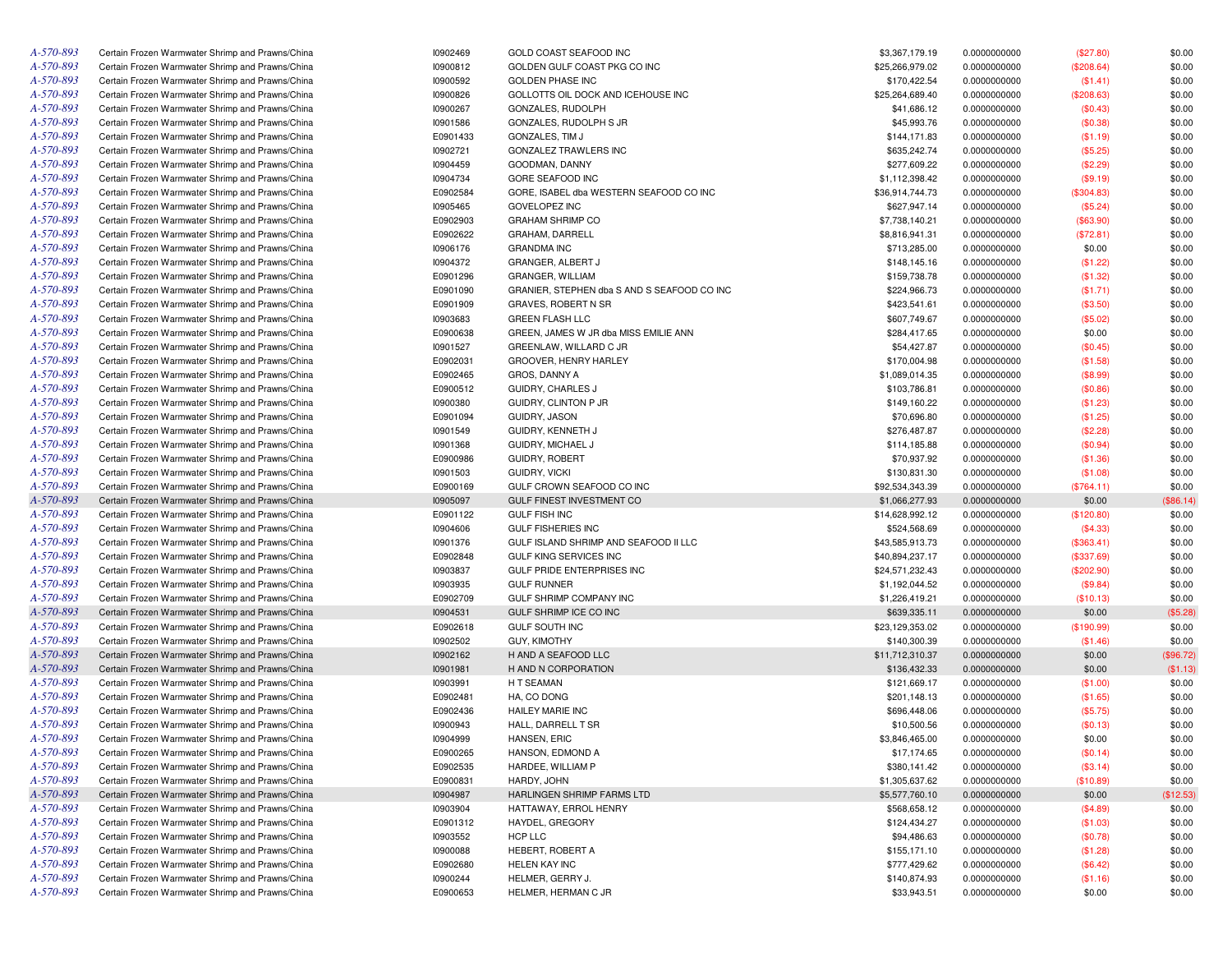| A-570-893 | Certain Frozen Warmwater Shrimp and Prawns/China | 10900776 | HELMER, KENNETH                             | \$168,839.21    | 0.0000000000 | (\$1.39)     | \$0.00    |
|-----------|--------------------------------------------------|----------|---------------------------------------------|-----------------|--------------|--------------|-----------|
| A-570-893 | Certain Frozen Warmwater Shrimp and Prawns/China | E0900319 | HELMER, LARRY J SR                          | \$88,154.71     | 0.0000000000 | (\$0.73)     | \$0.00    |
| A-570-893 | Certain Frozen Warmwater Shrimp and Prawns/China | E0902429 | HELMER, MICHAEL A                           | \$180,363.27    | 0.0000000000 | (\$1.49)     | \$0.00    |
| A-570-893 | Certain Frozen Warmwater Shrimp and Prawns/China | E0900756 | <b>HELMER, RUSTY L</b>                      | \$92,921.62     | 0.0000000000 | (\$0.77)     | \$0.00    |
| A-570-893 | Certain Frozen Warmwater Shrimp and Prawns/China | 10904917 | HEMMENWAY, JACK                             | \$1,965,791.16  | 0.0000000000 | (\$16.23)    | \$0.00    |
| A-570-893 | Certain Frozen Warmwater Shrimp and Prawns/China | E0900897 | HENDERSON, JOHNNY                           | \$125,771.72    | 0.0000000000 | \$0.00       | \$0.00    |
| A-570-893 | Certain Frozen Warmwater Shrimp and Prawns/China | E0900121 | HEREFORD, RODNEY O JR                       | \$162,940.58    | 0.0000000000 | (\$1.35)     | \$0.00    |
| A-570-893 | Certain Frozen Warmwater Shrimp and Prawns/China | E0900128 | HEREFORD, RODNEY O SR                       | \$154,572.02    | 0.0000000000 | (\$1.27)     | \$0.00    |
| A-570-893 | Certain Frozen Warmwater Shrimp and Prawns/China | 10905252 | <b>HERMOSA CRUZ LLC</b>                     | \$1,016,493.22  | 0.0000000000 | \$0.00       | \$0.00    |
| A-570-893 | Certain Frozen Warmwater Shrimp and Prawns/China | E0902449 | <b>HESS, HENRY JR</b>                       | \$152,000.85    | 0.0000000000 | (\$1.26)     | \$0.00    |
| A-570-893 | Certain Frozen Warmwater Shrimp and Prawns/China | 10904676 | HEWETT, JAMES L dba CAPT DEXTER INC         | \$218,949.39    | 0.0000000000 | (\$1.81)     | \$0.00    |
| A-570-893 | Certain Frozen Warmwater Shrimp and Prawns/China | E0902600 | <b>HHH MARINE INC</b>                       | \$1,056,656.00  | 0.0000000000 | \$0.00       | (\$10.62) |
| A-570-893 | Certain Frozen Warmwater Shrimp and Prawns/China | 10901287 | HI SEAS OF DULAC INC                        | \$38,200,339.86 | 0.0000000000 | (\$315.44)   | \$0.00    |
| A-570-893 | Certain Frozen Warmwater Shrimp and Prawns/China | E0900642 | HICKMAN, JOHN                               | \$46,267.85     | 0.0000000000 | \$0.00       | \$0.00    |
| A-570-893 | Certain Frozen Warmwater Shrimp and Prawns/China | 10900652 | HICKMAN, MARVIN                             | \$80,758.97     |              | (\$7.50)     | \$0.00    |
| A-570-893 |                                                  | E0903337 | HICKS, DEBRA BRANNING AND MICHAEL BRANNING  |                 | 0.0000000000 |              |           |
|           | Certain Frozen Warmwater Shrimp and Prawns/China |          |                                             | \$158,507.12    | 0.0000000000 | \$0.00       | \$0.00    |
| A-570-893 | Certain Frozen Warmwater Shrimp and Prawns/China | 10901069 | HIGGINS, JOSEPH J III                       | \$166,121.35    | 0.0000000000 | (\$1.37)     | \$0.00    |
| A-570-893 | Certain Frozen Warmwater Shrimp and Prawns/China | 10903334 | HINGLE, ROLAND T SR                         | \$60,104.84     | 0.0000000000 | (\$0.50)     | \$0.00    |
| A-570-893 | Certain Frozen Warmwater Shrimp and Prawns/China | E0902019 | HO, JIMMY                                   | \$110,367.57    | 0.0000000000 | (\$0.91)     | \$0.00    |
| A-570-893 | Certain Frozen Warmwater Shrimp and Prawns/China | 10901409 | HO, NGA THI                                 | \$1,381,706.32  | 0.0000000000 | (\$11.41)    | \$0.00    |
| A-570-893 | Certain Frozen Warmwater Shrimp and Prawns/China | E0903023 | HOANG, HUY VAN                              | \$23,287.72     | 0.0000000000 | (\$0.19)     | \$0.00    |
| A-570-893 | Certain Frozen Warmwater Shrimp and Prawns/China | 10905297 | HOANG, LOAN                                 | \$1,695,795.53  | 0.0000000000 | (\$14.00)    | \$0.00    |
| A-570-893 | Certain Frozen Warmwater Shrimp and Prawns/China | E0903138 | HOANG, TRUNG TUAN                           | \$87,197.20     | 0.0000000000 | \$0.00       | \$0.00    |
| A-570-893 | Certain Frozen Warmwater Shrimp and Prawns/China | 10901057 | HOME LOVING CARE CO                         | \$41,387.49     | 0.0000000000 | (\$1.99)     | \$0.00    |
| A-570-893 | Certain Frozen Warmwater Shrimp and Prawns/China | 10901129 | HONDUMEX ENTERPRISES INC                    | \$852,802.48    | 0.0000000000 | (\$7.04)     | \$0.00    |
| A-570-893 | Certain Frozen Warmwater Shrimp and Prawns/China | 10900924 | <b>HONGRI INC</b>                           | \$606,754.13    | 0.0000000000 | (\$5.01)     | \$0.00    |
| A-570-893 | Certain Frozen Warmwater Shrimp and Prawns/China | E0902596 | HOSTETLER, WARREN L II                      | \$210,946.85    | 0.0000000000 | (\$1.74)     | \$0.00    |
| A-570-893 | Certain Frozen Warmwater Shrimp and Prawns/China | 10900072 | HUBER, CHARLES A                            | \$145,145.66    | 0.0000000000 | (\$1.20)     | \$0.00    |
| A-570-893 | Certain Frozen Warmwater Shrimp and Prawns/China | 10901107 | HUCK, STEVEN R                              | \$100,728.72    | 0.0000000000 | (\$0.83)     | \$0.00    |
| A-570-893 | Certain Frozen Warmwater Shrimp and Prawns/China | 10900889 | HUTTO, CYNTHIA E                            | \$151,804.92    | 0.0000000000 | (\$1.25)     | \$0.00    |
| A-570-893 | Certain Frozen Warmwater Shrimp and Prawns/China | E0900276 | HUYNH, DUNG                                 | \$95,792.77     | 0.0000000000 | (\$3.07)     | \$0.00    |
| A-570-893 | Certain Frozen Warmwater Shrimp and Prawns/China | 10901231 | HUYNH, HAI                                  | \$189,825.11    | 0.0000000000 | (\$1.57)     | \$0.00    |
| A-570-893 | Certain Frozen Warmwater Shrimp and Prawns/China | 10901473 | HUYNH, HUNG V                               | \$12,791,647.82 | 0.0000000000 | (\$105.63)   | \$0.00    |
| A-570-893 | Certain Frozen Warmwater Shrimp and Prawns/China | E0901931 | HUYNH, THANH NGOC                           | \$2,475,357.91  | 0.0000000000 | $(\$20.44)$  | \$0.00    |
| A-570-893 | Certain Frozen Warmwater Shrimp and Prawns/China | 10901927 | HUYNH, TRI                                  | \$65,652.88     | 0.0000000000 | (\$0.54)     | \$0.00    |
| A-570-893 | Certain Frozen Warmwater Shrimp and Prawns/China | 10905498 | IKE AND ZACK INC                            | \$283,904.65    | 0.0000000000 | (\$2.34)     | \$0.00    |
| A-570-893 | Certain Frozen Warmwater Shrimp and Prawns/China | E0901459 | <b>INDEPENDENT FISH COMPANY</b>             | \$1,828,058.86  | 0.0000000000 | (\$15.10)    | \$0.00    |
| A-570-893 | Certain Frozen Warmwater Shrimp and Prawns/China | 10901469 | INDEPENDENT SEAFOOD INC                     | \$1,949,021.91  | 0.0000000000 | (\$16.74)    | \$0.00    |
| A-570-893 | Certain Frozen Warmwater Shrimp and Prawns/China | E0900662 | INGRAHAM, JOYCE                             | \$410,514.03    |              |              | \$0.00    |
| A-570-893 |                                                  |          |                                             |                 | 0.0000000000 | (\$3.62)     |           |
|           | Certain Frozen Warmwater Shrimp and Prawns/China | 10904722 | <b>INTEGRITY FISHING INC</b>                | \$854,641.03    | 0.0000000000 | (\$7.06)     | \$0.00    |
| A-570-893 | Certain Frozen Warmwater Shrimp and Prawns/China | 10906213 | INTERNATIONAL OCEANIC ENT                   | \$27,805,685.65 | 0.0000000000 | $(\$229.61)$ | \$0.00    |
| A-570-893 | Certain Frozen Warmwater Shrimp and Prawns/China | 10903620 | <b>IRON HORSE INC</b>                       | \$83,450.48     | 0.0000000000 | \$0.00       | \$0.00    |
| A-570-893 | Certain Frozen Warmwater Shrimp and Prawns/China | 10903785 | <b>IRON WILL INC</b>                        | \$1,090,248.73  | 0.0000000000 | \$0.00       | \$0.00    |
| A-570-893 | Certain Frozen Warmwater Shrimp and Prawns/China | E0902692 | <b>ISABEL MAIER INC</b>                     | \$1,022,611.90  | 0.0000000000 | (\$8.44)     | \$0.00    |
| A-570-893 | Certain Frozen Warmwater Shrimp and Prawns/China | 10905246 | <b>ISLA CRUZ LLC</b>                        | \$953,110.02    | 0.0000000000 | \$0.00       | \$0.00    |
| A-570-893 | Certain Frozen Warmwater Shrimp and Prawns/China | 10900896 | J AND J RENTALS INC                         | \$766,811.47    | 0.0000000000 | (\$6.33)     | \$0.00    |
| A-570-893 | Certain Frozen Warmwater Shrimp and Prawns/China | E0903205 | J W BLUME INC dba J B SEAFOODS              | \$4,546,794.00  | 0.0000000000 | \$0.00       | (\$37.91) |
| A-570-893 | Certain Frozen Warmwater Shrimp and Prawns/China | E0903071 | JACKSON, JOHN DERRELL                       | \$193,743.46    | 0.0000000000 | (\$1.60)     | \$0.00    |
| A-570-893 | Certain Frozen Warmwater Shrimp and Prawns/China | 10904939 | JACKSON, JOHN ELTON SR                      | \$129,489.38    | 0.0000000000 | (\$1.07)     | \$0.00    |
| A-570-893 | Certain Frozen Warmwater Shrimp and Prawns/China | 10906017 | JACOB A INC                                 | \$742,528.49    | 0.0000000000 | (\$6.13)     | \$0.00    |
| A-570-893 | Certain Frozen Warmwater Shrimp and Prawns/China | 10901283 | JACQUELIN MARIE INC                         | \$332,753.25    | 0.0000000000 | (\$2.75)     | \$0.00    |
| A-570-893 | Certain Frozen Warmwater Shrimp and Prawns/China | 10902096 | JAMES DO INC                                | \$1,098,546.30  | 0.0000000000 | \$0.00       | \$0.00    |
| A-570-893 | Certain Frozen Warmwater Shrimp and Prawns/China | 10902651 | <b>JBS PACKING COMPANY INC</b>              | \$79,662,373.52 | 0.0000000000 | (\$657.82)   | \$0.00    |
| A-570-893 | Certain Frozen Warmwater Shrimp and Prawns/China | 10900937 | JD LAND CO INC                              | \$636,128.45    | 0.0000000000 | (\$5.25)     | \$0.00    |
| A-570-893 | Certain Frozen Warmwater Shrimp and Prawns/China | 10903677 | JENNA DAWN LLC                              | \$624,259.73    | 0.0000000000 | (\$5.15)     | \$0.00    |
| A-570-893 | Certain Frozen Warmwater Shrimp and Prawns/China | 10901951 | JIMMY LE INC                                | \$823,539.07    | 0.0000000000 | (\$6.80)     | \$0.00    |
| A-570-893 | Certain Frozen Warmwater Shrimp and Prawns/China | 10900110 | JOHNSTON, RONALD                            | \$84,897.90     | 0.0000000000 | \$0.00       | \$0.00    |
| A-570-893 | Certain Frozen Warmwater Shrimp and Prawns/China | 10904417 | JONES, LOUIS D                              | \$420,532.28    | 0.0000000000 | \$0.00       | (\$3.47)  |
| A-570-893 | Certain Frozen Warmwater Shrimp and Prawns/China | 10904915 | JORDAN, DEAN                                | \$278,660.97    | 0.0000000000 | (\$5.01)     | \$0.00    |
| A-570-893 | Certain Frozen Warmwater Shrimp and Prawns/China | 10906336 | JORDAN, HUBERT W JR dba STORMY SEAS SEAFOOD | \$67,477.68     | 0.0000000000 | \$0.00       | \$0.00    |
| A-570-893 | Certain Frozen Warmwater Shrimp and Prawns/China | E0902405 | <b>JOSEPH ANTHONY INC</b>                   |                 |              |              |           |
|           |                                                  |          |                                             | \$1,330,223.16  | 0.0000000000 | (\$10.98)    | \$0.00    |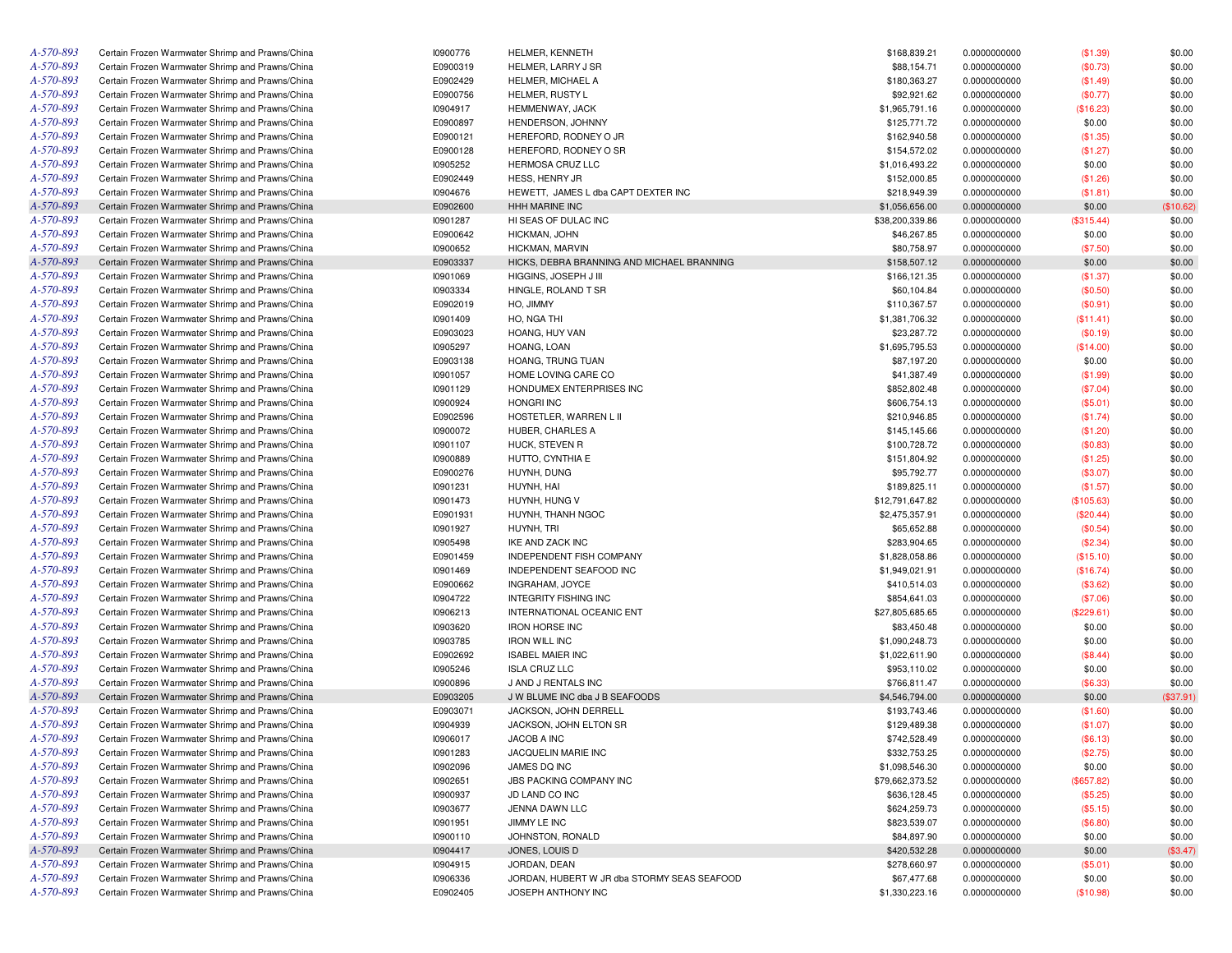| A-570-893 | Certain Frozen Warmwater Shrimp and Prawns/China | 10905504 | JOSH AND JAKE INC                      | \$367,461.96     | 0.0000000000 | (\$3.03)     | \$0.00    |
|-----------|--------------------------------------------------|----------|----------------------------------------|------------------|--------------|--------------|-----------|
| A-570-893 | Certain Frozen Warmwater Shrimp and Prawns/China | 10905210 | JOYA CRUZ LLC                          | \$1,023,774.47   | 0.0000000000 | \$0.00       | \$0.00    |
| A-570-893 | Certain Frozen Warmwater Shrimp and Prawns/China | 10903948 | <b>JOYCE</b>                           | \$354,450.46     | 0.0000000000 | (\$2.93)     | \$0.00    |
| A-570-893 | Certain Frozen Warmwater Shrimp and Prawns/China | E0902994 | JRS AQUACULTURE FARM INC               | \$2,769,288.70   | 0.0000000000 | \$0.00       | (\$22.87) |
| A-570-893 | Certain Frozen Warmwater Shrimp and Prawns/China | E0900326 | JULIE ANN LLC                          | \$665,053.09     | 0.0000000000 | \$0.00       | \$0.00    |
| A-570-893 | Certain Frozen Warmwater Shrimp and Prawns/China | 10905038 | JULIE SHRIMP CO INC                    | \$510,687.58     | 0.0000000000 | (\$4.22)     | \$0.00    |
| A-570-893 | Certain Frozen Warmwater Shrimp and Prawns/China | 10900283 | JULIO GONZALEZ BOAT BUILDERS INC       | \$235,494.42     | 0.0000000000 | (\$4.70)     | \$0.00    |
| A-570-893 | Certain Frozen Warmwater Shrimp and Prawns/China | 10901199 | K AND D BOAT COMPANY                   | \$116,636.77     | 0.0000000000 | (\$0.96)     | \$0.00    |
| A-570-893 | Certain Frozen Warmwater Shrimp and Prawns/China | E0900148 | <b>KEEN, ROBERT STEVEN</b>             | \$151,391.00     | 0.0000000000 | (\$1.25)     | \$0.00    |
| A-570-893 | Certain Frozen Warmwater Shrimp and Prawns/China | 10905519 | <b>KEENAN, ROBERT M</b>                | \$401,734.13     | 0.0000000000 | (\$3.32)     | \$0.00    |
| A-570-893 | Certain Frozen Warmwater Shrimp and Prawns/China | 10900359 | KELLER, JOSEPH T                       | \$396,916.58     | 0.0000000000 | \$0.00       | (\$3.27)  |
| A-570-893 | Certain Frozen Warmwater Shrimp and Prawns/China | 10900094 | <b>KELLUM, KENNETH</b>                 | \$90,139.97      | 0.0000000000 | \$0.00       | \$0.00    |
| A-570-893 | Certain Frozen Warmwater Shrimp and Prawns/China | 10900764 | <b>KELLUM, LARRY</b>                   | \$51,780.91      | 0.0000000000 | \$0.00       | \$0.00    |
| A-570-893 | Certain Frozen Warmwater Shrimp and Prawns/China | 10905486 | <b>KELLY MARIE INC</b>                 | \$452,600.94     | 0.0000000000 | (\$3.74)     | \$0.00    |
| A-570-893 | Certain Frozen Warmwater Shrimp and Prawns/China | 10904242 | <b>KEO, BUNLY</b>                      | \$204,047.97     | 0.0000000000 | \$0.00       | \$0.00    |
| A-570-893 |                                                  |          | <b>KERN. THURMOND A</b>                |                  |              |              |           |
|           | Certain Frozen Warmwater Shrimp and Prawns/China | 10901771 |                                        | \$535,764.64     | 0.0000000000 | (\$4.42)     | \$0.00    |
| A-570-893 | Certain Frozen Warmwater Shrimp and Prawns/China | 10904441 | KEVIN DANG AKA TAO KEVIN DANG          | \$547,921.24     | 0.0000000000 | (\$4.52)     | \$0.00    |
| A-570-893 | Certain Frozen Warmwater Shrimp and Prawns/China | 10905720 | KIMBALL, ERIC KYLE                     | \$70,099.30      | 0.0000000000 | \$0.00       | \$0.00    |
| A-570-893 | Certain Frozen Warmwater Shrimp and Prawns/China | E0902660 | KING, THORNELL L dba KIM SEA KING      | \$97,368.43      | 0.0000000000 | \$0.00       | \$0.00    |
| A-570-893 | Certain Frozen Warmwater Shrimp and Prawns/China | E0902826 | KING, THORNELL L dba MARCO SEAFOOD     | \$148,914.74     | 0.0000000000 | \$0.00       | \$0.00    |
| A-570-893 | Certain Frozen Warmwater Shrimp and Prawns/China | E0902677 | KING, THORNELL L dba BLESSED ASSURANCE | \$95,537.25      | 0.0000000000 | \$0.00       | \$0.00    |
| A-570-893 | Certain Frozen Warmwater Shrimp and Prawns/China | E0903048 | KING, THORNELL L dba CAPT T MAN        | \$52,899.37      | 0.0000000000 | \$0.00       | \$0.00    |
| A-570-893 | Certain Frozen Warmwater Shrimp and Prawns/China | 10900060 | KIT, AN                                | \$189,955.10     | 0.0000000000 | (\$1.57)     | \$0.00    |
| A-570-893 | Certain Frozen Warmwater Shrimp and Prawns/China | 10902152 | KNIGHT SEAFOOD INC                     | \$1,943,754.33   | 0.0000000000 | (\$16.05)    | \$0.00    |
| A-570-893 | Certain Frozen Warmwater Shrimp and Prawns/China | 10902118 | KNIGHT, GEORGE dba MORNING STAR        | \$394,447.80     | 0.0000000000 | (\$3.26)     | \$0.00    |
| A-570-893 | Certain Frozen Warmwater Shrimp and Prawns/China | 10902124 | KNIGHT, ROBERT dba MISS SAVANNAH 11    | \$329,088.07     | 0.0000000000 | (\$2.72)     | \$0.00    |
| A-570-893 | Certain Frozen Warmwater Shrimp and Prawns/China | 10904105 | KONG, SENG                             | \$190,348.00     | 0.0000000000 | \$0.00       | \$0.00    |
| A-570-893 | Certain Frozen Warmwater Shrimp and Prawns/China | E0900352 | KOPSZYWA, MARK                         | \$77,937.32      | 0.0000000000 | (\$0.64)     | \$0.00    |
| A-570-893 | Certain Frozen Warmwater Shrimp and Prawns/China | E0900357 | KOPSZYWA, STANLEY                      | \$66,262.31      | 0.0000000000 | (\$0.55)     | \$0.00    |
| A-570-893 | Certain Frozen Warmwater Shrimp and Prawns/China | E0901947 | KRIS AND CODY INC                      | \$1,420,149.20   | 0.0000000000 | (\$11.73)    | \$0.00    |
| A-570-893 | Certain Frozen Warmwater Shrimp and Prawns/China | 10904212 | KRUTH, FRANK D                         | \$169,566.57     | 0.0000000000 | \$0.00       | \$0.00    |
| A-570-893 | Certain Frozen Warmwater Shrimp and Prawns/China | 10903922 | <b>KYLE AND COURTNEY</b>               | \$176,144.93     | 0.0000000000 | (\$1.45)     | \$0.00    |
| A-570-893 | Certain Frozen Warmwater Shrimp and Prawns/China | 10904537 | L AND O TRAWLERS INC                   | \$1,570,233.67   | 0.0000000000 | (\$12.97)    | \$0.00    |
| A-570-893 | Certain Frozen Warmwater Shrimp and Prawns/China | E0902514 | L T INC                                | \$970,375.07     | 0.0000000000 | (\$8.01)     | \$0.00    |
| A-570-893 | Certain Frozen Warmwater Shrimp and Prawns/China | 10900207 | LA MACARELA INC                        | \$104,821.51     | 0.0000000000 | (\$0.87)     | \$0.00    |
| A-570-893 | Certain Frozen Warmwater Shrimp and Prawns/China | 10901732 | LA PACHITA INC                         | \$579,458.02     | 0.0000000000 | (\$4.78)     | \$0.00    |
| A-570-893 | Certain Frozen Warmwater Shrimp and Prawns/China | 10900363 | LA RETA INC                            | \$1,109,945.72   | 0.0000000000 | \$0.00       | \$0.00    |
| A-570-893 | Certain Frozen Warmwater Shrimp and Prawns/China | 10902112 | <b>LABAUVE INC</b>                     | \$453,267.79     | 0.0000000000 | (\$0.41)     | \$0.00    |
| A-570-893 | Certain Frozen Warmwater Shrimp and Prawns/China | 10906342 | LACOSTE, MELVIN SR                     | \$93,396.89      | 0.0000000000 | (\$0.77)     | \$0.00    |
| A-570-893 | Certain Frozen Warmwater Shrimp and Prawns/China | 10903439 | LACOSTE, RAVIN SR                      | \$373,969.49     | 0.0000000000 | (\$3.09)     | \$0.00    |
| A-570-893 | Certain Frozen Warmwater Shrimp and Prawns/China | E0900487 | LACOSTE, RAY JR                        | \$157,276.54     | 0.0000000000 | \$0.00       | (\$1.30)  |
| A-570-893 | Certain Frozen Warmwater Shrimp and Prawns/China | E0900519 | LADSON, EARLENE G                      | \$209,561.35     | 0.0000000000 | (\$1.73)     | \$0.00    |
| A-570-893 | Certain Frozen Warmwater Shrimp and Prawns/China | 10903436 | LADY CATHERINE INC                     | \$549,966.01     | 0.0000000000 | (\$4.54)     | \$0.00    |
| A-570-893 | Certain Frozen Warmwater Shrimp and Prawns/China | E0900827 | LADY CHANCERY INC                      | \$1,205,250.18   | 0.0000000000 | (\$9.95)     | \$0.00    |
| A-570-893 | Certain Frozen Warmwater Shrimp and Prawns/China | 10903738 | LADY DOLCINA INC                       | \$278,515.05     | 0.0000000000 | (\$2.30)     | \$0.00    |
| A-570-893 | Certain Frozen Warmwater Shrimp and Prawns/China | E0901910 | <b>LADY GAIL INC</b>                   | \$78,776.63      | 0.0000000000 | (\$0.65)     | \$0.00    |
| A-570-893 | Certain Frozen Warmwater Shrimp and Prawns/China | 10904000 | LADY GWEN DOE                          | \$373,179.11     | 0.0000000000 | (\$3.08)     | \$0.00    |
| A-570-893 | Certain Frozen Warmwater Shrimp and Prawns/China | 10905652 | LADY KATHERINE INC                     | \$373,993.11     | 0.0000000000 | (\$3.12)     | \$0.00    |
| A-570-893 | Certain Frozen Warmwater Shrimp and Prawns/China | E0901141 | LADY KELLY INC                         | \$824,562.89     | 0.0000000000 | (\$6.81)     | \$0.00    |
| A-570-893 | Certain Frozen Warmwater Shrimp and Prawns/China | 10902245 | <b>LADY LISA INC</b>                   | \$511.945.95     | 0.0000000000 | \$0.00       | (\$4.23)  |
| A-570-893 | Certain Frozen Warmwater Shrimp and Prawns/China | E0902502 | <b>LADY MARIE INC</b>                  | \$1,179,922.24   | 0.0000000000 | (\$9.74)     | \$0.00    |
| A-570-893 | Certain Frozen Warmwater Shrimp and Prawns/China | 10905092 | LADY SNOW INC                          | \$503,928.09     | 0.0000000000 | (\$4.16)     | \$0.00    |
| A-570-893 | Certain Frozen Warmwater Shrimp and Prawns/China | 10904302 | LADY SUSIE INC                         | \$808,600.15     | 0.0000000000 | (\$6.68)     | \$0.00    |
| A-570-893 | Certain Frozen Warmwater Shrimp and Prawns/China | 10905787 | <b>LADY TONI INC</b>                   | \$418,653.74     | 0.0000000000 | (\$3.46)     | \$0.00    |
| A-570-893 | Certain Frozen Warmwater Shrimp and Prawns/China | 10902465 | LAFITTE FROZEN FOODS CORPORATION       | \$130,117,469.83 | 0.0000000000 | (\$1,074.46) | \$0.00    |
|           |                                                  |          |                                        |                  |              |              |           |
| A-570-893 | Certain Frozen Warmwater Shrimp and Prawns/China | 10905990 | <b>LAFONT INC</b>                      | \$160,904.00     | 0.0000000000 | (\$1.33)     | \$0.00    |
| A-570-893 | Certain Frozen Warmwater Shrimp and Prawns/China | 10905900 | LAGASSE, MICHAEL dba BONNIE DIANA      | \$660,343.18     | 0.0000000000 | (\$5.45)     | \$0.00    |
| A-570-893 | Certain Frozen Warmwater Shrimp and Prawns/China | 10902154 | LAM, CUI                               | \$100,500.00     | 0.0000000000 | \$0.00       | \$0.00    |
| A-570-893 | Certain Frozen Warmwater Shrimp and Prawns/China | E0901935 | LAM, HIEP TAN                          | \$79,432.61      | 0.0000000000 | (\$0.66)     | \$0.00    |
| A-570-893 | Certain Frozen Warmwater Shrimp and Prawns/China | 10900984 | LAM, LEE PHENH                         | \$58,793.00      | 0.0000000000 | \$0.00       | \$0.00    |
| A-570-893 | Certain Frozen Warmwater Shrimp and Prawns/China | 10902598 | LAM, NGOC XUAN                         | \$3,560,894.63   | 0.0000000000 | \$0.00       | (\$29.40) |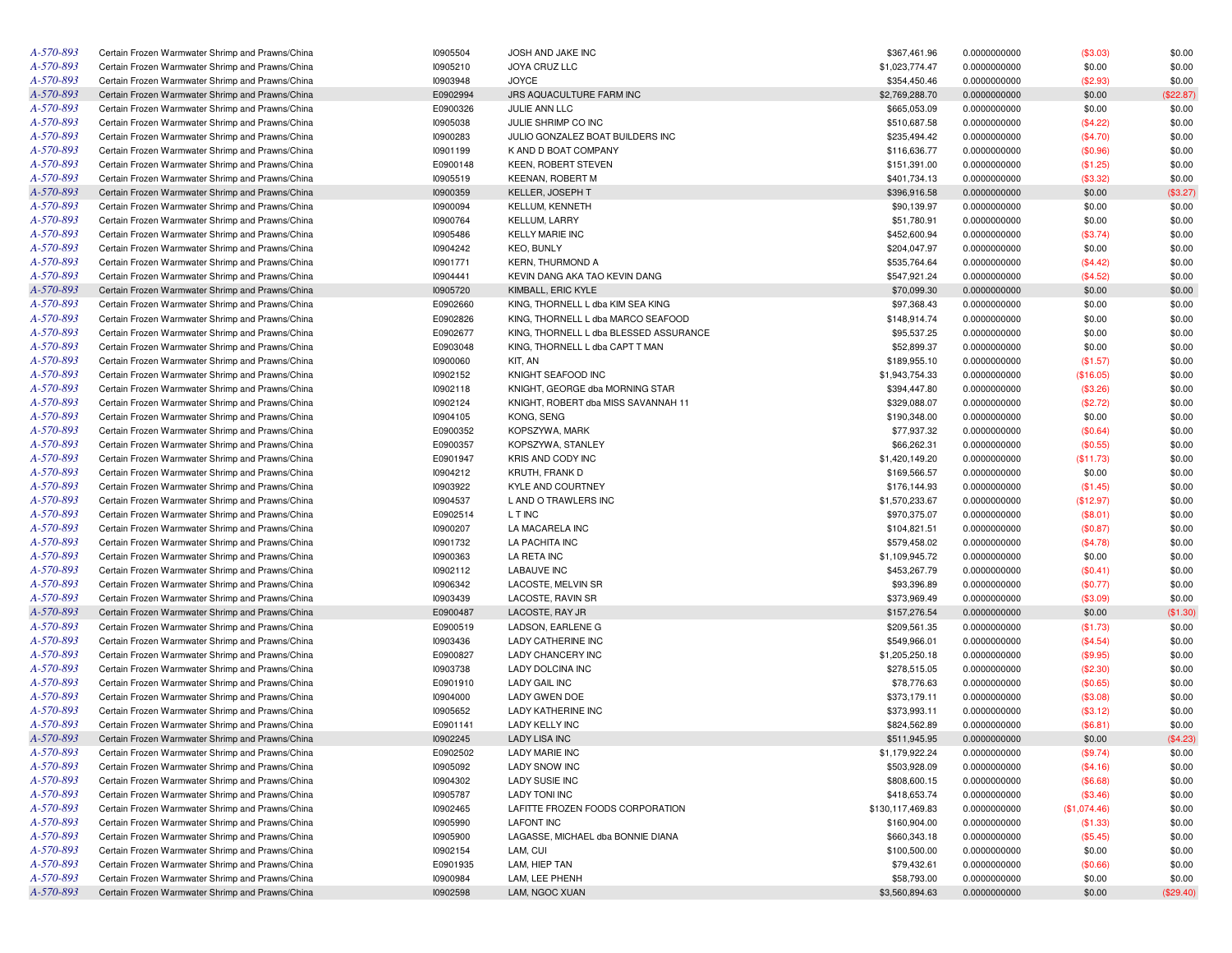| A-570-893 | Certain Frozen Warmwater Shrimp and Prawns/China | E0901847        | LAM, PHAN                                   | \$730,939.90    | 0.0000000000 | (\$6.04)   | \$0.00   |
|-----------|--------------------------------------------------|-----------------|---------------------------------------------|-----------------|--------------|------------|----------|
| A-570-893 | Certain Frozen Warmwater Shrimp and Prawns/China | 10902685        | <b>LANCERO INC</b>                          | \$1,190,709.63  | 0.0000000000 | (\$9.83)   | \$0.00   |
| A-570-893 | Certain Frozen Warmwater Shrimp and Prawns/China | E0900529        | LANDRY, JUDE                                | \$58,299.24     | 0.0000000000 | (\$0.48)   | \$0.00   |
| A-570-893 | Certain Frozen Warmwater Shrimp and Prawns/China | E0902133        | LANDRY, ROBERT E                            | \$86,160.60     | 0.0000000000 | \$0.00     | \$0.00   |
| A-570-893 | Certain Frozen Warmwater Shrimp and Prawns/China | 10901356        | LANE, DANIEL E                              | \$48,377.20     | 0.0000000000 | (\$2.91)   | \$0.00   |
| A-570-893 | Certain Frozen Warmwater Shrimp and Prawns/China | 10902843        | LASSEIGNE AND SONS INC                      | \$347,145.00    | 0.0000000000 | (\$2.87)   | \$0.00   |
| A-570-893 | Certain Frozen Warmwater Shrimp and Prawns/China | 10904195        | LAT, CHHIET                                 | \$198,746.53    | 0.0000000000 | \$0.00     | \$0.00   |
| A-570-893 | Certain Frozen Warmwater Shrimp and Prawns/China | 10901945        | LE FAMILY INC                               | \$1,164,400.90  | 0.0000000000 | (\$9.62)   | \$0.00   |
| A-570-893 | Certain Frozen Warmwater Shrimp and Prawns/China | 10902131        | LE LEAUX, DAVID                             | \$244,902.27    | 0.0000000000 | (\$2.02)   | \$0.00   |
| A-570-893 | Certain Frozen Warmwater Shrimp and Prawns/China | E0902710        | LE, DAI MINH                                | \$77,668.75     | 0.0000000000 | (\$0.64)   | \$0.00   |
| A-570-893 | Certain Frozen Warmwater Shrimp and Prawns/China | 10903245        | LE, DAVID RUNG                              | \$127,547.32    | 0.0000000000 | (\$1.05)   | \$0.00   |
| A-570-893 | Certain Frozen Warmwater Shrimp and Prawns/China | 10900702        | LE, DUOC NGUYEN                             | \$837,476.41    | 0.0000000000 | (\$6.92)   | \$0.00   |
| A-570-893 | Certain Frozen Warmwater Shrimp and Prawns/China | 10903233        | LE. HOUSTON T                               | \$148,255.43    | 0.0000000000 | (\$1.22)   | \$0.00   |
| A-570-893 | Certain Frozen Warmwater Shrimp and Prawns/China | 10905704        | LE, HUNG                                    | \$198,630.69    | 0.0000000000 | \$0.00     | (\$0.61) |
| A-570-893 | Certain Frozen Warmwater Shrimp and Prawns/China | 10901902        | LE, KHOA HONG                               | \$124,129.62    | 0.0000000000 | \$0.00     | \$0.00   |
| A-570-893 |                                                  |                 |                                             |                 |              |            |          |
|           | Certain Frozen Warmwater Shrimp and Prawns/China | 10901933        | LE, KY VAN                                  | \$172,740.64    | 0.0000000000 | (\$1.43)   | \$0.00   |
| A-570-893 | Certain Frozen Warmwater Shrimp and Prawns/China | E0901863        | LE, MINH VAN dba ST PHILLIP INC             | \$1,093,072.69  | 0.0000000000 | (\$9.03)   | \$0.00   |
| A-570-893 | Certain Frozen Warmwater Shrimp and Prawns/China | E0901859        | LE, MINH VAN                                | \$1,128,129.59  | 0.0000000000 | (\$9.32)   | \$0.00   |
| A-570-893 | Certain Frozen Warmwater Shrimp and Prawns/China | E0902011        | LE, NAM VAN                                 | \$71,984.77     | 0.0000000000 | (\$0.59)   | \$0.00   |
| A-570-893 | Certain Frozen Warmwater Shrimp and Prawns/China | 10900515        | LE, PHAT AND TRAN, LE                       | \$984,846.95    | 0.0000000000 | (\$8.13)   | \$0.00   |
| A-570-893 | Certain Frozen Warmwater Shrimp and Prawns/China | 10903174        | LE, QUE VAN                                 | \$54,577.21     | 0.0000000000 | \$0.00     | \$0.00   |
| A-570-893 | Certain Frozen Warmwater Shrimp and Prawns/China | 10903420        | LE, SANH DIXIE                              | \$1,047,057.91  | 0.0000000000 | \$0.00     | \$0.00   |
| A-570-893 | Certain Frozen Warmwater Shrimp and Prawns/China | 10900482        | LE, SAU                                     | \$985,977.30    | 0.0000000000 | \$0.00     | \$0.00   |
| A-570-893 | Certain Frozen Warmwater Shrimp and Prawns/China | 10903148        | LE, SON V                                   | \$206,107.91    | 0.0000000000 | (\$1.70)   | \$0.00   |
| A-570-893 | Certain Frozen Warmwater Shrimp and Prawns/China | 10906426        | LE, THANH dba KENNY BOY                     | \$374,546.34    | 0.0000000000 | \$0.00     | (\$7.26) |
| A-570-893 | Certain Frozen Warmwater Shrimp and Prawns/China | 10905711        | LE. TON dba MARIA MADALENA                  | \$683,925.52    | 0.0000000000 | \$0.00     | (\$5.65) |
| A-570-893 | Certain Frozen Warmwater Shrimp and Prawns/China | 10905065        | LE, TONY                                    | \$79,099.49     | 0.0000000000 | (\$0.65)   | \$0.00   |
| A-570-893 | Certain Frozen Warmwater Shrimp and Prawns/China | E0902647        | LE, TRANG VAN                               | \$195,357.78    | 0.0000000000 | \$0.00     | (\$0.36) |
| A-570-893 | Certain Frozen Warmwater Shrimp and Prawns/China | E0900342        | LE, VUI                                     | \$110,937.72    | 0.0000000000 | (\$3.49)   | \$0.00   |
| A-570-893 | Certain Frozen Warmwater Shrimp and Prawns/China | 10903821        | LEBLANC, GARETH R JR                        | \$764,407.77    | 0.0000000000 | (\$6.31)   | \$0.00   |
| A-570-893 | Certain Frozen Warmwater Shrimp and Prawns/China | 10903507        | LEBLANC, LANVIN J                           | \$200,716.27    | 0.0000000000 | (\$1.66)   | \$0.00   |
| A-570-893 | Certain Frozen Warmwater Shrimp and Prawns/China | 10900799        | LEBLANC, MARTY                              | \$66,582.17     | 0.0000000000 | (\$0.76)   | \$0.00   |
| A-570-893 | Certain Frozen Warmwater Shrimp and Prawns/China | 10904012        | LEBOUEF, LESLIE                             | \$93,773.15     | 0.0000000000 | \$0.00     | \$0.00   |
| A-570-893 | Certain Frozen Warmwater Shrimp and Prawns/China | E0900965        | LECOMPTE, JESSE JR dba BOAT JOSEY WALES LLC | \$727,192.29    | 0.0000000000 | (\$6.00)   | \$0.00   |
| A-570-893 | Certain Frozen Warmwater Shrimp and Prawns/China | 10905794        | LECOMPTE, LYLE                              | \$465,703.17    | 0.0000000000 | (\$3.85)   | \$0.00   |
| A-570-893 | Certain Frozen Warmwater Shrimp and Prawns/China | E0903008        | LESTER, SHAWN                               | \$93,516.02     | 0.0000000000 | (\$0.77)   | \$0.00   |
| A-570-893 | Certain Frozen Warmwater Shrimp and Prawns/China | 10905942        | LEVRON, DALE T                              | \$154,190.61    | 0.0000000000 | (\$0.89)   | \$0.00   |
| A-570-893 | Certain Frozen Warmwater Shrimp and Prawns/China | 10902709        | LIBERTAD FISHERIES INC                      | \$868,582.85    | 0.0000000000 | (\$7.17)   | \$0.00   |
| A-570-893 | Certain Frozen Warmwater Shrimp and Prawns/China | E0901467        | LIGHTHOUSE FISHERIES INC                    | \$943,611.48    | 0.0000000000 | (\$7.79)   | \$0.00   |
| A-570-893 | Certain Frozen Warmwater Shrimp and Prawns/China | 10901722        | LIL ROBBIE INC                              | \$92,673.22     | 0.0000000000 |            | \$0.00   |
| A-570-893 |                                                  | 10905204        |                                             |                 |              | (\$0.77)   |          |
| A-570-893 | Certain Frozen Warmwater Shrimp and Prawns/China |                 | LINDA CRUZ LLC                              | \$914,482.71    | 0.0000000000 | \$0.00     | \$0.00   |
|           | Certain Frozen Warmwater Shrimp and Prawns/China | 10903994        | LINDA JUNE                                  | \$20,356.80     | 0.0000000000 | (\$0.17)   | \$0.00   |
| A-570-893 | Certain Frozen Warmwater Shrimp and Prawns/China | E0900484        | LIRETTE, TERRY                              | \$133,013.66    | 0.0000000000 | (\$1.10)   | \$0.00   |
| A-570-893 | Certain Frozen Warmwater Shrimp and Prawns/China | 10901271        | <b>LISA LYNN INC</b>                        | \$390,784.07    | 0.0000000000 | (\$3.23)   | \$0.00   |
| A-570-893 | Certain Frozen Warmwater Shrimp and Prawns/China | 00000000        | LITTLE ANDREW INC                           | \$0.00          | 0.0000000000 | (\$15.83)  | \$0.00   |
| A-570-893 | Certain Frozen Warmwater Shrimp and Prawns/China | 10901063        | LITTLE ANDY INC                             | \$2,525.38      | 0.0000000000 | (\$0.21)   | \$0.00   |
| A-570-893 | Certain Frozen Warmwater Shrimp and Prawns/China | 10903417        | LITTLE BROTHERS INC                         | \$801,257.14    | 0.0000000000 | (\$6.62)   | \$0.00   |
| A-570-893 | Certain Frozen Warmwater Shrimp and Prawns/China | 10905973        | LITTLE DAVID GULF TRAWLER INC               | \$885,758.33    | 0.0000000000 | (\$7.31)   | \$0.00   |
| A-570-893 | Certain Frozen Warmwater Shrimp and Prawns/China | 10906118        | LITTLE ERNIE GULF TRAWLER INC               | \$906.681.87    | 0.0000000000 | (\$7.49)   | \$0.00   |
| A-570-893 | Certain Frozen Warmwater Shrimp and Prawns/China | 10906069        | LITTLE HOMER INC                            | \$810,441.32    | 0.0000000000 | \$0.00     | (\$6.69) |
| A-570-893 | Certain Frozen Warmwater Shrimp and Prawns/China | 10905780        | LITTLE KEN INC                              | \$362,705.68    | 0.0000000000 | (\$3.00)   | \$0.00   |
| A-570-893 | Certain Frozen Warmwater Shrimp and Prawns/China | 10903298        | LIV, NIEM                                   | \$185,813.59    | 0.0000000000 | \$0.00     | \$0.00   |
| A-570-893 | Certain Frozen Warmwater Shrimp and Prawns/China | 10905803        | LIVERMAN, MALCOLM P                         | \$214,995.13    | 0.0000000000 | \$0.00     | (\$1.78) |
| A-570-893 | Certain Frozen Warmwater Shrimp and Prawns/China | 10903632        | LIVINGSTONS BULLS BAY SEAFOOD               | \$709,328.25    | 0.0000000000 | \$0.00     | \$0.00   |
| A-570-893 | Certain Frozen Warmwater Shrimp and Prawns/China | 10901226        | LOBUE, MICHAEL A SR                         | \$76,629.09     | 0.0000000000 | (\$0.63)   | \$0.00   |
| A-570-893 | Certain Frozen Warmwater Shrimp and Prawns/China | 10902017        | LONG, ROBERT dba PREDATOR INC               | \$526,757.65    | 0.0000000000 | (\$4.35)   | \$0.00   |
| A-570-893 | Certain Frozen Warmwater Shrimp and Prawns/China | E0902507        | LORD, MICHAEL E                             | \$201,842.76    | 0.0000000000 | (\$1.67)   | \$0.00   |
| A-570-893 | Certain Frozen Warmwater Shrimp and Prawns/China | 10901536        | LOUISIANA GULF SHRIMP LLC                   | \$1,078,238.00  | 0.0000000000 | \$0.00     | \$0.00   |
| A-570-893 | Certain Frozen Warmwater Shrimp and Prawns/China | <b>I0902655</b> | LOUISIANA SHRIMP AND PACKING INC            | \$35,700,132.52 | 0.0000000000 | (\$294.80) | \$0.00   |
| A-570-893 | Certain Frozen Warmwater Shrimp and Prawns/China | 10900693        | LOVELL, BILLY                               | \$106,574.70    | 0.0000000000 | (\$0.88)   | \$0.00   |
| A-570-893 | Certain Frozen Warmwater Shrimp and Prawns/China | E0900476        | LOVELL, BRADFORD                            | \$78,590.32     | 0.0000000000 | (\$0.65)   | \$0.00   |
|           |                                                  |                 |                                             |                 |              |            |          |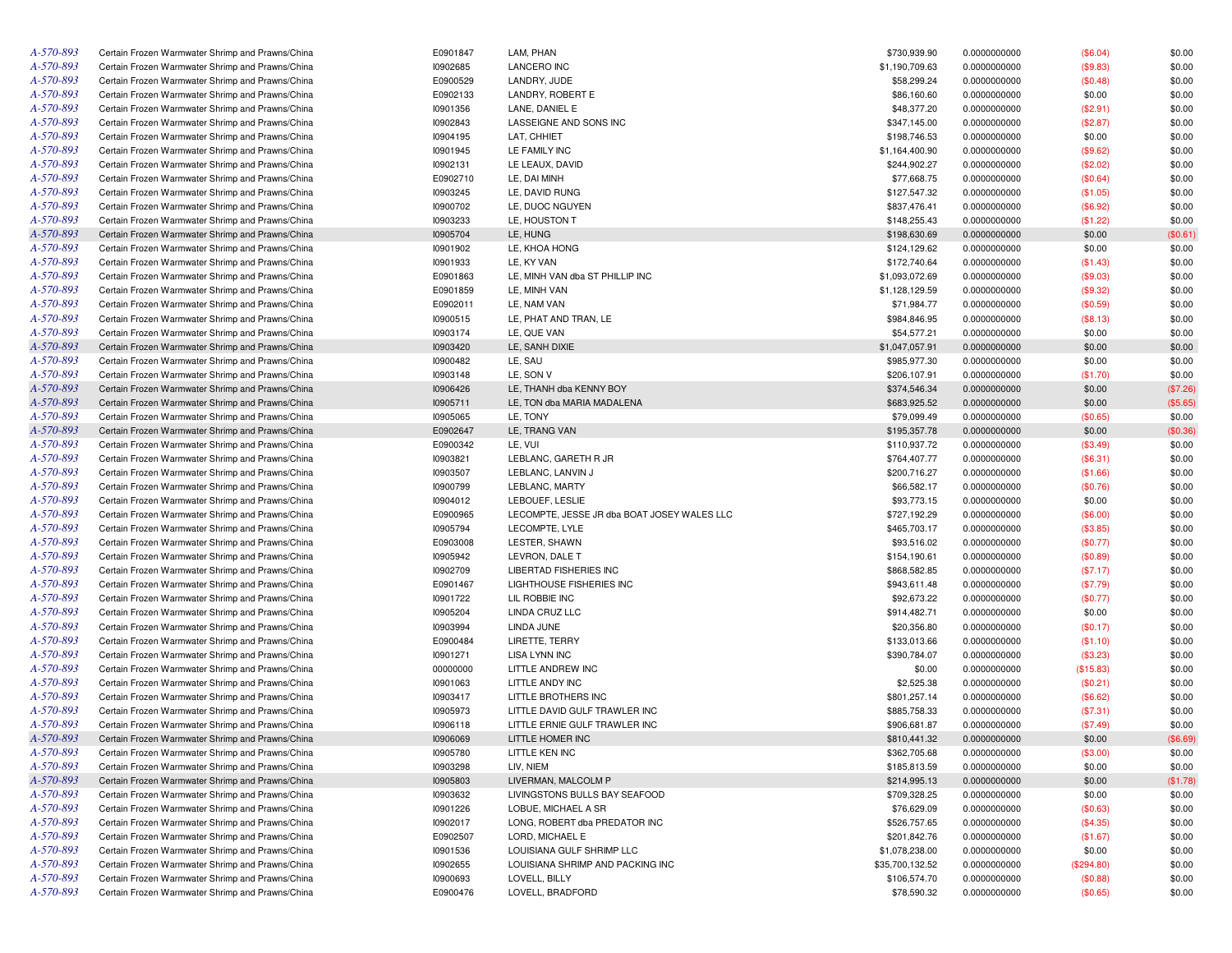| A-570-893 | Certain Frozen Warmwater Shrimp and Prawns/China | 10900748 | LOVELL, CHARLES JR                           | \$231,327.99    | 0.0000000000 | (\$1.91)         | \$0.00   |
|-----------|--------------------------------------------------|----------|----------------------------------------------|-----------------|--------------|------------------|----------|
| A-570-893 | Certain Frozen Warmwater Shrimp and Prawns/China | 10902977 | LOVELL, DOUGLAS P                            | \$23,576.55     | 0.0000000000 | (\$0.19)         | \$0.00   |
| A-570-893 | Certain Frozen Warmwater Shrimp and Prawns/China | E0900468 | LUKE, JEREMY                                 | \$127,553.71    | 0.0000000000 | (\$1.05)         | \$0.00   |
| A-570-893 | Certain Frozen Warmwater Shrimp and Prawns/China | 10901854 | LUKE, KEITH                                  | \$617,474.89    | 0.0000000000 | (\$5.10)         | \$0.00   |
| A-570-893 | Certain Frozen Warmwater Shrimp and Prawns/China | 10905868 | LUKE, PATRICK J                              | \$190,879.56    | 0.0000000000 | \$0.00           | \$0.00   |
| A-570-893 | Certain Frozen Warmwater Shrimp and Prawns/China | E0900463 | LUKE, PAUL                                   | \$112,975.31    | 0.0000000000 | (\$0.93)         | \$0.00   |
| A-570-893 | Certain Frozen Warmwater Shrimp and Prawns/China | E0900452 | LUONG, KEVIN                                 | \$835,189.69    | 0.0000000000 | (\$6.90)         | \$0.00   |
| A-570-893 | Certain Frozen Warmwater Shrimp and Prawns/China | 10905677 | LUONG, THANH                                 | \$656,959.62    | 0.0000000000 | \$0.00           | (\$5.48) |
| A-570-893 | Certain Frozen Warmwater Shrimp and Prawns/China | 10902342 | LUONG, THU X                                 | \$70,298.99     | 0.0000000000 | \$0.00           | \$0.00   |
| A-570-893 | Certain Frozen Warmwater Shrimp and Prawns/China | 10902191 | LUTZ, WILLIAM                                | \$103,778.79    | 0.0000000000 | (\$0.86)         | \$0.00   |
| A-570-893 | Certain Frozen Warmwater Shrimp and Prawns/China | 10900224 | LYDIA SHRIMP CO INC                          | \$194,916.40    | 0.0000000000 | \$0.00           | (\$8.71) |
| A-570-893 | Certain Frozen Warmwater Shrimp and Prawns/China | E0902659 | LYNDA RILEY INC                              | \$959,366.01    | 0.0000000000 | (\$7.92)         | \$0.00   |
| A-570-893 | Certain Frozen Warmwater Shrimp and Prawns/China | 10902824 | MACHACEK, EDWARD J                           | \$53,596.15     | 0.0000000000 | \$0.00           | (\$0.44) |
| A-570-893 | Certain Frozen Warmwater Shrimp and Prawns/China | 10905198 | MADERA CRUZ LLC                              | \$1,197,225.21  | 0.0000000000 |                  | \$0.00   |
| A-570-893 | Certain Frozen Warmwater Shrimp and Prawns/China | 10906443 | <b>MADISON SEAFOOD</b>                       | \$4,210,425.84  |              | \$0.00<br>\$0.00 | \$0.00   |
| A-570-893 |                                                  |          |                                              |                 | 0.0000000000 |                  |          |
|           | Certain Frozen Warmwater Shrimp and Prawns/China | 10904860 | MAGWOOD, EDWIN WAYNE dba CA MAGWOOD AND SONS | \$246,461.78    | 0.0000000000 | (\$2.04)         | \$0.00   |
| A-570-893 | Certain Frozen Warmwater Shrimp and Prawns/China | E0901520 | MAISE, ROUBIN J                              | \$38,224.65     | 0.0000000000 | (\$0.32)         | \$0.00   |
| A-570-893 | Certain Frozen Warmwater Shrimp and Prawns/China | E0902563 | <b>MALIBU</b>                                | \$898,019.40    | 0.0000000000 | (\$7.42)         | \$0.00   |
| A-570-893 | Certain Frozen Warmwater Shrimp and Prawns/China | E0901924 | <b>MAMACITA INC</b>                          | \$3,149,391.55  | 0.0000000000 | (\$9.96)         | \$0.00   |
| A-570-893 | Certain Frozen Warmwater Shrimp and Prawns/China | E0900555 | MAMOLO, TERRY                                | \$64,449.36     | 0.0000000000 | (\$0.53)         | \$0.00   |
| A-570-893 | Certain Frozen Warmwater Shrimp and Prawns/China | 10901860 | MANTEO SHRIMP CO                             | \$847,122.00    | 0.0000000000 | (\$7.06)         | \$0.00   |
| A-570-893 | Certain Frozen Warmwater Shrimp and Prawns/China | 10904141 | MAO, CHANDARASY                              | \$173,418.43    | 0.0000000000 | \$0.00           | \$0.00   |
| A-570-893 | Certain Frozen Warmwater Shrimp and Prawns/China | 10904123 | MAO, KIM                                     | \$221,240.77    | 0.0000000000 | \$0.00           | \$0.00   |
| A-570-893 | Certain Frozen Warmwater Shrimp and Prawns/China | 10901634 | <b>MARCO CORP</b>                            | \$652,754.24    | 0.0000000000 | (\$5.39)         | \$0.00   |
| A-570-893 | Certain Frozen Warmwater Shrimp and Prawns/China | 10906170 | MARENO, ANSLEY                               | \$228,179.48    | 0.0000000000 | (\$1.88)         | \$0.00   |
| A-570-893 | Certain Frozen Warmwater Shrimp and Prawns/China | E0900537 | MARENO, KENNETH                              | \$208,407.21    | 0.0000000000 | (\$1.72)         | \$0.00   |
| A-570-893 | Certain Frozen Warmwater Shrimp and Prawns/China | 10901007 | MARIA ELENA INC                              | \$71,549.62     | 0.0000000000 | (\$2.55)         | \$0.00   |
| A-570-893 | Certain Frozen Warmwater Shrimp and Prawns/China | 10902697 | MARIACHI TRAWLERS INC                        | \$683,411.78    | 0.0000000000 | (\$5.64)         | \$0.00   |
| A-570-893 | Certain Frozen Warmwater Shrimp and Prawns/China | E0902506 | MARIE TERESA INC                             | \$1,391,232.43  | 0.0000000000 | (\$11.49)        | \$0.00   |
| A-570-893 | Certain Frozen Warmwater Shrimp and Prawns/China | 10905889 | <b>MARISA ELIDA INC</b>                      | \$941,261.00    | 0.0000000000 | (\$6.21)         | \$0.00   |
| A-570-893 | Certain Frozen Warmwater Shrimp and Prawns/China | 10905407 | MARRIS, ROY C JR                             | \$72,155.27     | 0.0000000000 | (\$0.70)         | \$0.00   |
| A-570-893 | Certain Frozen Warmwater Shrimp and Prawns/China | 10903372 | <b>MARTIN, DENNIS</b>                        | \$145,478.76    | 0.0000000000 | (\$1.20)         | \$0.00   |
| A-570-893 | Certain Frozen Warmwater Shrimp and Prawns/China | 10901506 | <b>MARTIN, SHARON</b>                        | \$43,547.69     | 0.0000000000 | (\$0.36)         | \$0.00   |
| A-570-893 | Certain Frozen Warmwater Shrimp and Prawns/China | 10902473 | MARY BEA INC                                 | \$1,161,560.52  | 0.0000000000 | (\$9.59)         | \$0.00   |
| A-570-893 | Certain Frozen Warmwater Shrimp and Prawns/China | 10900164 | MARY KALEI SHRIMP CO INC                     | \$177,693.77    | 0.0000000000 | \$0.00           | (\$6.70) |
| A-570-893 | Certain Frozen Warmwater Shrimp and Prawns/China | 10903964 | <b>MASTER ALSTON</b>                         | \$1,086,311.44  | 0.0000000000 | (\$8.97)         | \$0.00   |
| A-570-893 | Certain Frozen Warmwater Shrimp and Prawns/China | E0900922 | MASTER BRANDON INC                           | \$384,242.08    | 0.0000000000 | (\$3.17)         | \$0.00   |
| A-570-893 | Certain Frozen Warmwater Shrimp and Prawns/China | 10903075 | MASTER GERALD TRAWLERS INC                   | \$1,354,514.40  | 0.0000000000 |                  | \$0.00   |
| A-570-893 | Certain Frozen Warmwater Shrimp and Prawns/China |          | MASTER JEFFREY INC                           |                 |              | (\$11.18)        |          |
| A-570-893 |                                                  | E0900823 |                                              | \$1,983,578.93  | 0.0000000000 | (\$16.38)        | \$0.00   |
|           | Certain Frozen Warmwater Shrimp and Prawns/China | E0900346 | MASTER JIMBO INC                             | \$432,467.84    | 0.0000000000 | (\$3.57)         | \$0.00   |
| A-570-893 | Certain Frozen Warmwater Shrimp and Prawns/China | 10902884 | MASTER JUSTIN INC                            | \$334,748.08    | 0.0000000000 | (\$2.76)         | \$0.00   |
| A-570-893 | Certain Frozen Warmwater Shrimp and Prawns/China | 10905525 | MASTER KEN INC                               | \$475,648.50    | 0.0000000000 | (\$3.93)         | \$0.00   |
| A-570-893 | Certain Frozen Warmwater Shrimp and Prawns/China | 10902902 | MASTER MIKE INC                              | \$1,396,643.83  | 0.0000000000 | (\$11.54)        | \$0.00   |
| A-570-893 | Certain Frozen Warmwater Shrimp and Prawns/China | 10903010 | MASTER RONALD INC dba RONALD E               | \$1,245,558.21  | 0.0000000000 | (\$10.29)        | \$0.00   |
| A-570-893 | Certain Frozen Warmwater Shrimp and Prawns/China | 10903790 | MATHERNE, CLAUDE I JR                        | \$89,682.93     | 0.0000000000 | (\$0.74)         | \$0.00   |
| A-570-893 | Certain Frozen Warmwater Shrimp and Prawns/China | E0900051 | MATHERNE, JAMES J JR                         | \$145,488.74    | 0.0000000000 | (\$1.20)         | \$0.00   |
| A-570-893 | Certain Frozen Warmwater Shrimp and Prawns/China | E0900040 | MATHERNE, JAMES J SR                         | \$171,408.40    | 0.0000000000 | (\$1.42)         | \$0.00   |
| A-570-893 | Certain Frozen Warmwater Shrimp and Prawns/China | 10900783 | MATHERNE, LARRY JR                           | \$49,984.09     | 0.0000000000 | \$0.00           | \$0.00   |
| A-570-893 | Certain Frozen Warmwater Shrimp and Prawns/China | 10902608 | MATHERNE, LOUIS M SR                         | \$41,979.64     | 0.0000000000 | (\$0.35)         | \$0.00   |
| A-570-893 | Certain Frozen Warmwater Shrimp and Prawns/China | 10903445 | <b>MATHEWS, PATRICK T</b>                    | \$2,711,221.71  | 0.0000000000 | (\$22.39)        | \$0.00   |
| A-570-893 | Certain Frozen Warmwater Shrimp and Prawns/China | 10902197 | MAVAR, MARK D                                | \$23,715,509.86 | 0.0000000000 | (\$195.83)       | \$0.00   |
| A-570-893 | Certain Frozen Warmwater Shrimp and Prawns/China | E0902983 | MAYEUX, ROSELYN                              | \$92,401.73     | 0.0000000000 | (\$0.76)         | \$0.00   |
| A-570-893 | Certain Frozen Warmwater Shrimp and Prawns/China | 10904429 | <b>MAYPORTER INC</b>                         | \$537,167.74    | 0.0000000000 | (\$4.44)         | \$0.00   |
| A-570-893 | Certain Frozen Warmwater Shrimp and Prawns/China | E0900646 | MCANESPY, HENRY                              | \$131,498.10    | 0.0000000000 | \$0.00           | \$0.00   |
| A-570-893 | Certain Frozen Warmwater Shrimp and Prawns/China | E0903227 | MCANESPY, LOUIS                              | \$77,097.00     | 0.0000000000 | \$0.00           | \$0.00   |
| A-570-893 | Certain Frozen Warmwater Shrimp and Prawns/China | 10903762 | MCCLELLAN, EUGENE GARDNER dba MISS GEORGIA   | \$250,848.31    | 0.0000000000 | (\$2.07)         | \$0.00   |
| A-570-893 | Certain Frozen Warmwater Shrimp and Prawns/China | E0903262 | MCCLELLAN, EUGENE GARDNER                    | \$174,615.33    | 0.0000000000 | \$0.00           | \$0.00   |
| A-570-893 | Certain Frozen Warmwater Shrimp and Prawns/China | 10905850 | MCCUISTON, DENNY C                           | \$30,672.23     | 0.0000000000 | \$0.00           | \$0.00   |
| A-570-893 | Certain Frozen Warmwater Shrimp and Prawns/China | E0903220 | MCKENZIE, GEORGE B JR                        | \$221,172.48    | 0.0000000000 | (\$1.83)         | \$0.00   |
| A-570-893 | Certain Frozen Warmwater Shrimp and Prawns/China | E0903246 | <b>MCKOIN, ROBERT</b>                        | \$49,927.95     | 0.0000000000 | \$0.00           | \$0.00   |
| A-570-893 | Certain Frozen Warmwater Shrimp and Prawns/China | 10901213 | MELANCON, TERRAL J                           | \$50,462.54     | 0.0000000000 | \$0.00           |          |
|           |                                                  |          |                                              |                 |              |                  | \$0.00   |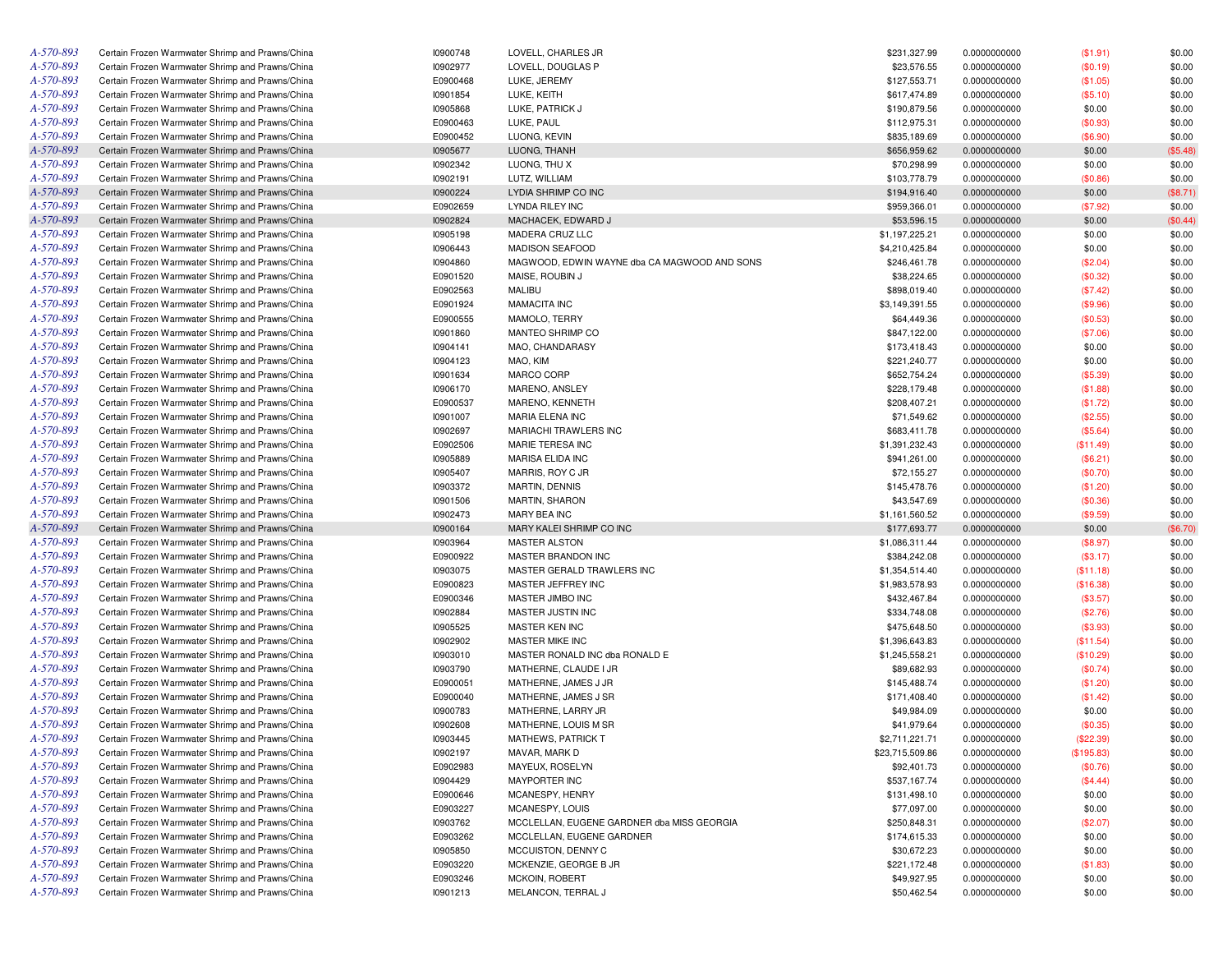| A-570-893 | Certain Frozen Warmwater Shrimp and Prawns/China | 10902849 | MER SHRIMP INC                                 | \$389,976.00    | 0.0000000000 | (\$3.22)  | \$0.00     |
|-----------|--------------------------------------------------|----------|------------------------------------------------|-----------------|--------------|-----------|------------|
| A-570-893 | Certain Frozen Warmwater Shrimp and Prawns/China | E0902092 | MICHAEL ANTHONY INC                            | \$846,970.65    | 0.0000000000 | \$0.00    | \$0.00     |
| A-570-893 | Certain Frozen Warmwater Shrimp and Prawns/China | 10900367 | MICHAEL S INC                                  | \$903,708.83    | 0.0000000000 | \$0.00    | \$0.00     |
| A-570-893 | Certain Frozen Warmwater Shrimp and Prawns/China | 10900229 | MIGHTY B SHRIMP CO. INC                        | \$148,701.09    | 0.0000000000 | \$0.00    | (\$7.65)   |
| A-570-893 | Certain Frozen Warmwater Shrimp and Prawns/China | E0902717 | MILES, RICKY DAVID                             | \$196,733.80    | 0.0000000000 | (\$1.62)  | \$0.00     |
| A-570-893 | Certain Frozen Warmwater Shrimp and Prawns/China | 10905044 | MILITELLO AND SON INC                          | \$303,704.30    | 0.0000000000 | (\$2.51)  | \$0.00     |
| A-570-893 | Certain Frozen Warmwater Shrimp and Prawns/China | 10901698 | MILLER, GERALD N JR                            | \$372,189.72    | 0.0000000000 | \$0.00    | (\$5.81)   |
| A-570-893 | Certain Frozen Warmwater Shrimp and Prawns/China | 10903560 | MILLIS, RAEFORD                                | \$85,439.48     | 0.0000000000 | (\$0.71)  | \$0.00     |
| A-570-893 | Certain Frozen Warmwater Shrimp and Prawns/China | 10902995 | MILLIS, TIMMIE LEE                             | \$281,718.30    | 0.0000000000 | (\$2.33)  | \$0.00     |
| A-570-893 | Certain Frozen Warmwater Shrimp and Prawns/China | 10900176 | MISS ADAELISA INC                              | \$447,248.08    | 0.0000000000 | \$0.00    | (\$3.69)   |
| A-570-893 | Certain Frozen Warmwater Shrimp and Prawns/China | 10905480 | MISS ADRIANNA INC                              | \$329,325.09    | 0.0000000000 | (\$2.72)  | \$0.00     |
| A-570-893 | Certain Frozen Warmwater Shrimp and Prawns/China | E0902393 | MISS ASHLEIGH INC                              | \$1,354,981.83  | 0.0000000000 | (\$11.19) | \$0.00     |
| A-570-893 | Certain Frozen Warmwater Shrimp and Prawns/China | E0902401 | MISS BARBARA INC                               | \$1,219,464.15  | 0.0000000000 | (\$10.07) | \$0.00     |
| A-570-893 | Certain Frozen Warmwater Shrimp and Prawns/China | 10905468 | MISS BECKY SEAFOOD INC dba SAFE HARBOR SEAFOOD | \$31,231,714.12 | 0.0000000000 | \$0.00    | (\$257.90) |
| A-570-893 | Certain Frozen Warmwater Shrimp and Prawns/China | 10906007 | MISS BERNADETTE A INC                          | \$860,017.41    | 0.0000000000 | (\$7.10)  | \$0.00     |
| A-570-893 | Certain Frozen Warmwater Shrimp and Prawns/China | 10906365 | MISS CANDACE NICOLE INC                        | \$807,015.84    | 0.0000000000 | (\$6.66)  | \$0.00     |
| A-570-893 | Certain Frozen Warmwater Shrimp and Prawns/China | 10903067 | MISS CARLA JEAN INC                            | \$903,499.43    | 0.0000000000 |           | \$0.00     |
| A-570-893 |                                                  |          |                                                |                 |              | (\$7.28)  |            |
|           | Certain Frozen Warmwater Shrimp and Prawns/China | 10904573 | MISS CAROLINE INC                              | \$826,155.14    | 0.0000000000 | (\$6.82)  | \$0.00     |
| A-570-893 | Certain Frozen Warmwater Shrimp and Prawns/China | 10902956 | MISS CAROLYN LOUISE INC                        | \$1,615,700.09  | 0.0000000000 | (\$13.34) | \$0.00     |
| A-570-893 | Certain Frozen Warmwater Shrimp and Prawns/China | 10902276 | MISS CLEDA JO INC                              | \$1,206,855.58  | 0.0000000000 | (\$9.97)  | \$0.00     |
| A-570-893 | Certain Frozen Warmwater Shrimp and Prawns/China | 10906056 | MISS DANIELLE GULF TRAWLER INC                 | \$805,425.75    | 0.0000000000 | (\$6.65)  | \$0.00     |
| A-570-893 | Certain Frozen Warmwater Shrimp and Prawns/China | E0902440 | MISS ELLIE INC                                 | \$634,419.47    | 0.0000000000 | (\$5.24)  | \$0.00     |
| A-570-893 | Certain Frozen Warmwater Shrimp and Prawns/China | 10904408 | <b>MISS EMILY INC</b>                          | \$245,654.24    | 0.0000000000 | \$0.00    | (\$2.03)   |
| A-570-893 | Certain Frozen Warmwater Shrimp and Prawns/China | 10900883 | <b>MISS FINA INC</b>                           | \$694,038.10    | 0.0000000000 | (\$5.73)  | \$0.00     |
| A-570-893 | Certain Frozen Warmwater Shrimp and Prawns/China | E0902397 | <b>MISS HANNAH INC</b>                         | \$1,480,440.97  | 0.0000000000 | (\$12.23) | \$0.00     |
| A-570-893 | Certain Frozen Warmwater Shrimp and Prawns/China | 10906125 | <b>MISS HILARY INC</b>                         | \$853,149.00    | 0.0000000000 | \$0.00    | \$0.00     |
| A-570-893 | Certain Frozen Warmwater Shrimp and Prawns/China | 10902454 | MISS JEANETTE B                                | \$922,237.24    | 0.0000000000 | (\$7.62)  | \$0.00     |
| A-570-893 | Certain Frozen Warmwater Shrimp and Prawns/China | 10901957 | MISS KANDY TRAN LLC                            | \$1,808,412.20  | 0.0000000000 | (\$14.93) | \$0.00     |
| A-570-893 | Certain Frozen Warmwater Shrimp and Prawns/China | 10904695 | <b>MISS KATHI INC</b>                          | \$1,126,684.35  | 0.0000000000 | \$0.00    | \$0.00     |
| A-570-893 | Certain Frozen Warmwater Shrimp and Prawns/China | 10904027 | <b>MISS KELSEY</b>                             | \$954,104.41    | 0.0000000000 | (\$7.88)  | \$0.00     |
| A-570-893 | Certain Frozen Warmwater Shrimp and Prawns/China | 10901032 | MISS LIZ INC                                   | \$94,184.59     | 0.0000000000 | (\$2.88)  | \$0.00     |
| A-570-893 | Certain Frozen Warmwater Shrimp and Prawns/China | E0902389 | MISS LORAINE INC                               | \$1,069,083.51  | 0.0000000000 | (\$8.83)  | \$0.00     |
| A-570-893 | Certain Frozen Warmwater Shrimp and Prawns/China | 10906101 | MISS MADELINE INC                              | \$879,159.49    | 0.0000000000 | (\$7.26)  | \$0.00     |
| A-570-893 | Certain Frozen Warmwater Shrimp and Prawns/China | 10902234 | MISS MARIA INEZ INC                            | \$501,193.59    | 0.0000000000 | \$0.00    | (\$4.14)   |
| A-570-893 | Certain Frozen Warmwater Shrimp and Prawns/China | 10904023 | <b>MISS MARIE INC</b>                          | \$658,391.52    | 0.0000000000 | (\$5.44)  | \$0.00     |
| A-570-893 | Certain Frozen Warmwater Shrimp and Prawns/China | 10902950 | MISS MARILYN LOUISE INC                        | \$1,615,907.34  | 0.0000000000 | (\$9.45)  | \$0.00     |
| A-570-893 | Certain Frozen Warmwater Shrimp and Prawns/China | E0902526 | <b>MISS MARISSA INC</b>                        | \$757,915.57    | 0.0000000000 | (\$6.26)  | \$0.00     |
| A-570-893 | Certain Frozen Warmwater Shrimp and Prawns/China | 10906133 | <b>MISS RHIANNA INC</b>                        | \$654,490.58    | 0.0000000000 | (\$5.40)  | \$0.00     |
| A-570-893 | Certain Frozen Warmwater Shrimp and Prawns/China | 10901123 | <b>MISS VERNA INC</b>                          | \$800,215.87    | 0.0000000000 | (\$6.61)  | \$0.00     |
| A-570-893 | Certain Frozen Warmwater Shrimp and Prawns/China | 10906194 | MISS WINNIE INC                                | \$691,788.00    | 0.0000000000 | \$0.00    | \$0.00     |
| A-570-893 | Certain Frozen Warmwater Shrimp and Prawns/China | 10902864 | MIZ SHIRLEY INC                                | \$623,999.00    | 0.0000000000 | (\$5.15)  | \$0.00     |
| A-570-893 | Certain Frozen Warmwater Shrimp and Prawns/China | 10900147 | MOBLEY, BRYAN A                                | \$154,782.75    | 0.0000000000 | (\$1.26)  | \$0.00     |
| A-570-893 | Certain Frozen Warmwater Shrimp and Prawns/China | E0901082 | MOLL, JERRY JR                                 | \$46,005.71     | 0.0000000000 | (\$0.38)  | \$0.00     |
| A-570-893 | Certain Frozen Warmwater Shrimp and Prawns/China | 10903638 | MOM AND DAD INC                                | \$396,998.42    | 0.0000000000 | (\$3.28)  | \$0.00     |
| A-570-893 | Certain Frozen Warmwater Shrimp and Prawns/China | E0903328 | MOORE, CARL                                    | \$530,271.43    | 0.0000000000 | (\$4.38)  | \$0.00     |
| A-570-893 | Certain Frozen Warmwater Shrimp and Prawns/China | 10900219 | MOORE, RICHARD E dba JP MOORE INC              | \$468,616.50    | 0.0000000000 | (\$3.87)  | \$0.00     |
| A-570-893 | Certain Frozen Warmwater Shrimp and Prawns/China | 10901607 | MORALES, KIMBERLY                              | \$302,303.63    | 0.0000000000 |           |            |
| A-570-893 | Certain Frozen Warmwater Shrimp and Prawns/China |          | MORRIS, JESSE SR                               |                 | 0.0000000000 | (\$2.50)  | \$0.00     |
| A-570-893 |                                                  | 10901370 | MORRISON, STEPHEN D JR                         | \$76,929.22     |              | (\$1.30)  | \$0.00     |
|           | Certain Frozen Warmwater Shrimp and Prawns/China | E0903055 |                                                | \$499,161.71    | 0.0000000000 | (\$4.12)  | \$0.00     |
| A-570-893 | Certain Frozen Warmwater Shrimp and Prawns/China | 10903519 | MOTLEY, KENNETH dba MISS HAZEL INC             | \$314,549.28    | 0.0000000000 | (\$2.60)  | \$0.00     |
| A-570-893 | Certain Frozen Warmwater Shrimp and Prawns/China | 10902224 | MUCHO LOCO INC                                 | \$515,675.46    | 0.0000000000 | \$0.00    | (\$4.26)   |
| A-570-893 | Certain Frozen Warmwater Shrimp and Prawns/China | E0900203 | MUND, MARK E dba LITTLE ARTHUR AND LITTLE MARK | \$800,368.71    | 0.0000000000 | (\$6.61)  | \$0.00     |
| A-570-893 | Certain Frozen Warmwater Shrimp and Prawns/China | E0902477 | MUTH, GARY J SR                                | \$150,529.16    | 0.0000000000 | (\$1.24)  | \$0.00     |
| A-570-893 | Certain Frozen Warmwater Shrimp and Prawns/China | 10901560 | NACCIO, ANDREW                                 | \$110,261.83    | 0.0000000000 | (\$0.92)  | \$0.00     |
| A-570-893 | Certain Frozen Warmwater Shrimp and Prawns/China | 10902143 | NACIO, LANCE M                                 | \$690,096.15    | 0.0000000000 | (\$5.70)  | \$0.00     |
| A-570-893 | Certain Frozen Warmwater Shrimp and Prawns/China | 10902272 | NANCY JOY INC                                  | \$697,277.01    | 0.0000000000 | (\$5.76)  | \$0.00     |
| A-570-893 | Certain Frozen Warmwater Shrimp and Prawns/China | 10900758 | NAQUIN, ANTOINE JR                             | \$158,237.20    | 0.0000000000 | (\$1.31)  | \$0.00     |
| A-570-893 | Certain Frozen Warmwater Shrimp and Prawns/China | 10903713 | <b>NAUTILUS LLC</b>                            | \$796,637.00    | 0.0000000000 | (\$6.58)  | \$0.00     |
| A-570-893 | Certain Frozen Warmwater Shrimp and Prawns/China | E0900383 | NEELY, BOBBY H                                 | \$91,110.54     | 0.0000000000 | \$0.00    | \$0.00     |
| A-570-893 | Certain Frozen Warmwater Shrimp and Prawns/China | E0901515 | NELSON, GORDON KENT SR                         | \$127,785.14    | 0.0000000000 | (\$1.06)  | \$0.00     |
| A-570-893 | Certain Frozen Warmwater Shrimp and Prawns/China | E0902610 | NELSON, GORDON W III                           | \$208,127.85    | 0.0000000000 | (\$1.72)  | \$0.00     |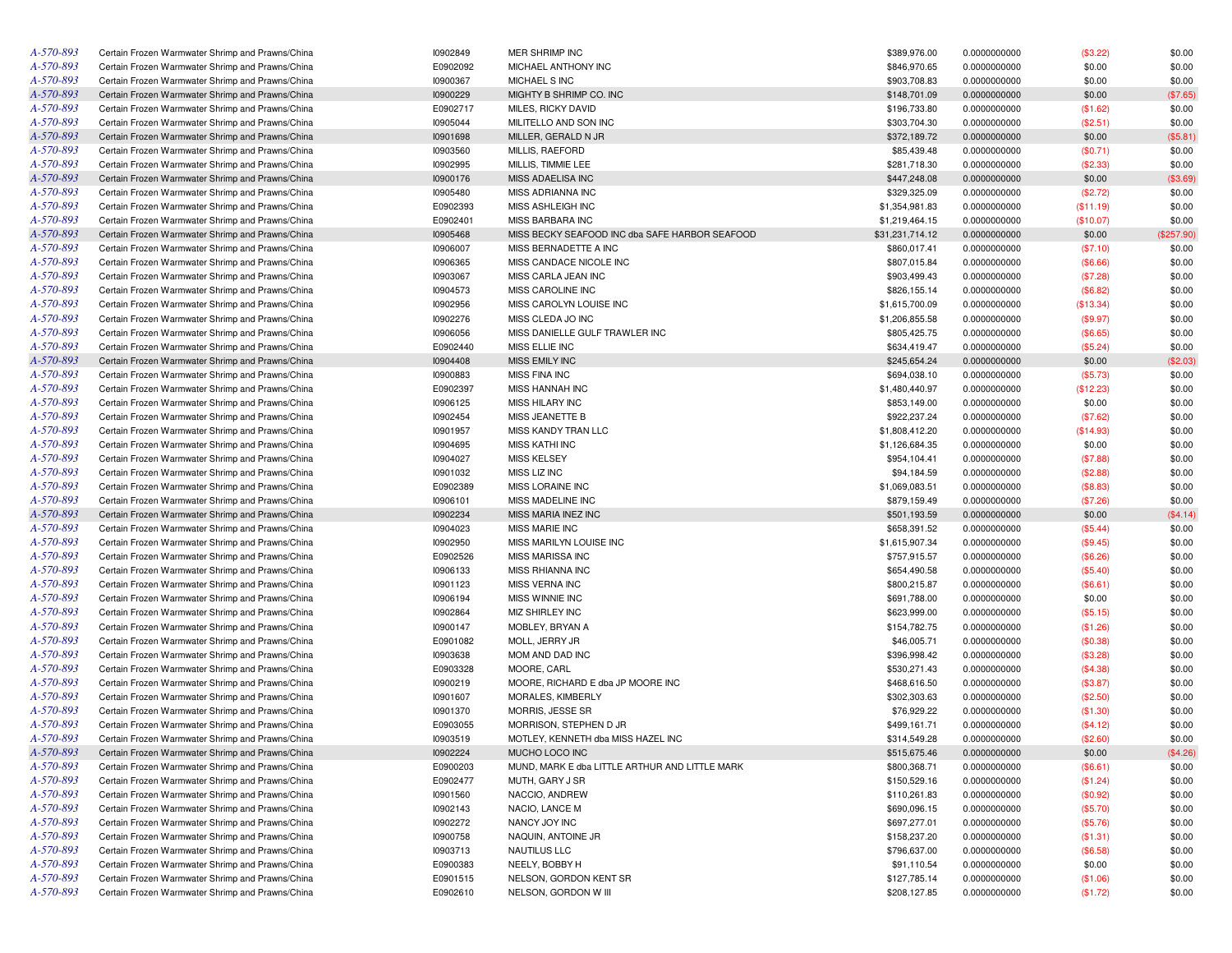| A-570-893 | Certain Frozen Warmwater Shrimp and Prawns/China | E0902611 | NELSONS QUALITY SHRIMP COMPANY                             | \$1,243,403.25 | 0.0000000000 | (\$10.27) | \$0.00   |
|-----------|--------------------------------------------------|----------|------------------------------------------------------------|----------------|--------------|-----------|----------|
| A-570-893 | Certain Frozen Warmwater Shrimp and Prawns/China | 10902365 | <b>NEW WAY INC</b>                                         | \$1,005,542.51 | 0.0000000000 | (\$8.30)  | \$0.00   |
| A-570-893 | Certain Frozen Warmwater Shrimp and Prawns/China | E0902571 | NGO, DUC NGOC                                              | \$1,308,846.00 | 0.0000000000 | (\$12.90) | \$0.00   |
| A-570-893 | Certain Frozen Warmwater Shrimp and Prawns/China | E0902583 | NGO, TAI RICH                                              | \$121,098.22   | 0.0000000000 | \$0.00    | (\$1.88) |
| A-570-893 | Certain Frozen Warmwater Shrimp and Prawns/China | 10902360 | NGO, VU HOANG                                              | \$313,189.93   | 0.0000000000 | (\$2.59)  | \$0.00   |
| A-570-893 | Certain Frozen Warmwater Shrimp and Prawns/China | E0901963 | NGUYEN, ANDY THUY                                          | \$945,597.01   | 0.0000000000 | (\$7.81)  | \$0.00   |
| A-570-893 | Certain Frozen Warmwater Shrimp and Prawns/China | E0901943 | NGUYEN, BA                                                 | \$87,153.35    | 0.0000000000 | (\$0.72)  | \$0.00   |
| A-570-893 | Certain Frozen Warmwater Shrimp and Prawns/China | E0900297 | NGUYEN, BAY VAN                                            | \$190,515.01   | 0.0000000000 | (\$1.65)  | \$0.00   |
| A-570-893 | Certain Frozen Warmwater Shrimp and Prawns/China | 10904259 | NGUYEN, BE                                                 | \$60,384.95    | 0.0000000000 | (\$0.50)  | \$0.00   |
| A-570-893 | Certain Frozen Warmwater Shrimp and Prawns/China | 10904900 | NGUYEN, BIEN                                               | \$117,337.68   | 0.0000000000 | \$0.00    | \$0.00   |
| A-570-893 | Certain Frozen Warmwater Shrimp and Prawns/China | 10901975 | NGUYEN, BINH V                                             | \$220,583.81   | 0.0000000000 | (\$1.82)  | \$0.00   |
| A-570-893 | Certain Frozen Warmwater Shrimp and Prawns/China | 10904153 | NGUYEN, BINH V                                             | \$202,631.00   | 0.0000000000 | \$0.00    | \$0.00   |
| A-570-893 | Certain Frozen Warmwater Shrimp and Prawns/China | E0901971 | NGUYEN, BINH VAN                                           | \$644,899.39   | 0.0000000000 | (\$5.33)  | \$0.00   |
| A-570-893 | Certain Frozen Warmwater Shrimp and Prawns/China | 10902302 | NGUYEN, CAN VAN                                            | \$88,350.79    | 0.0000000000 | \$0.00    | \$0.00   |
| A-570-893 | Certain Frozen Warmwater Shrimp and Prawns/China | 10902286 | NGUYEN, CANH dba SIM CORPORATION                           | \$277,486.49   | 0.0000000000 | (\$2.29)  | \$0.00   |
| A-570-893 | Certain Frozen Warmwater Shrimp and Prawns/China | 10905856 | NGUYEN, CHAM VAN                                           | \$127,042.00   | 0.0000000000 | \$0.00    | \$0.00   |
| A-570-893 | Certain Frozen Warmwater Shrimp and Prawns/China | 10904006 | NGUYEN, CHUC                                               | \$214,904.00   | 0.0000000000 | \$0.00    | \$0.00   |
| A-570-893 | Certain Frozen Warmwater Shrimp and Prawns/China | E0901851 | NGUYEN, CHUC TAN                                           | \$1,429,245.36 | 0.0000000000 | (\$11.80) | \$0.00   |
| A-570-893 |                                                  |          |                                                            | \$945,155.33   |              |           | \$0.00   |
|           | Certain Frozen Warmwater Shrimp and Prawns/China | 10900158 | NGUYEN, DAN V                                              |                | 0.0000000000 | (\$7.74)  |          |
| A-570-893 | Certain Frozen Warmwater Shrimp and Prawns/China | E0902567 | NGUYEN, DANG                                               | \$1,553,423.98 | 0.0000000000 | (\$12.83) | \$0.00   |
| A-570-893 | Certain Frozen Warmwater Shrimp and Prawns/China | E0901959 | NGUYEN, DAY                                                | \$42,104.34    | 0.0000000000 | (\$0.35)  | \$0.00   |
| A-570-893 | Certain Frozen Warmwater Shrimp and Prawns/China | 10905861 | NGUYEN, DEN                                                | \$151,465.79   | 0.0000000000 | (\$1.33)  | \$0.00   |
| A-570-893 | Certain Frozen Warmwater Shrimp and Prawns/China | E0902063 | NGUYEN, DINH dba BIG LUCAS                                 | \$1,096,541.72 | 0.0000000000 | (\$9.05)  | \$0.00   |
| A-570-893 | Certain Frozen Warmwater Shrimp and Prawns/China | E0902907 | NGUYEN, DINH                                               | \$61,883.16    | 0.0000000000 | (\$0.51)  | \$0.00   |
| A-570-893 | Certain Frozen Warmwater Shrimp and Prawns/China | E0902067 | NGUYEN, DINH dba ST LUCAS                                  | \$826,528.48   | 0.0000000000 | (\$6.83)  | \$0.00   |
| A-570-893 | Certain Frozen Warmwater Shrimp and Prawns/China | 10904293 | NGUYEN, DUNG                                               | \$51,878.12    | 0.0000000000 | (\$0.43)  | \$0.00   |
| A-570-893 | Certain Frozen Warmwater Shrimp and Prawns/China | 10900564 | NGUYEN, DUNG ANH AND XUAN DUONG AKA NGUYEN, DUNG ANH & DUC | \$516,748.49   | 0.0000000000 | (\$4.27)  | \$0.00   |
| A-570-893 | Certain Frozen Warmwater Shrimp and Prawns/China | 10904040 | NGUYEN, ELIZABETH                                          | \$2,742,944.36 | 0.0000000000 | (\$22.48) | \$0.00   |
| A-570-893 | Certain Frozen Warmwater Shrimp and Prawns/China | 10902295 | NGUYEN, GIAU V                                             | \$143,044.39   | 0.0000000000 | (\$1.18)  | \$0.00   |
| A-570-893 | Certain Frozen Warmwater Shrimp and Prawns/China | 10900744 | NGUYEN, HA T                                               | \$351,907.58   | 0.0000000000 | (\$2.91)  | \$0.00   |
| A-570-893 | Certain Frozen Warmwater Shrimp and Prawns/China | 10905629 | NGUYEN, HAI dba JIMMY BOY                                  | \$164,896.83   | 0.0000000000 | (\$1.65)  | \$0.00   |
| A-570-893 | Certain Frozen Warmwater Shrimp and Prawns/China | E0902559 | NGUYEN, HAN VAN                                            | \$636,531.45   | 0.0000000000 | (\$5.26)  | \$0.00   |
| A-570-893 | Certain Frozen Warmwater Shrimp and Prawns/China | 10903916 | NGUYEN, HAN VAN                                            | \$715,056.27   | 0.0000000000 | (\$6.55)  | \$0.00   |
| A-570-893 | Certain Frozen Warmwater Shrimp and Prawns/China | 10906439 | NGUYEN, HANH                                               | \$479,864.20   | 0.0000000000 | (\$4.04)  | \$0.00   |
| A-570-893 | Certain Frozen Warmwater Shrimp and Prawns/China | E0901855 | NGUYEN, HAO VAN                                            | \$723,137.71   | 0.0000000000 | (\$5.97)  | \$0.00   |
| A-570-893 | Certain Frozen Warmwater Shrimp and Prawns/China | E0903109 | NGUYEN, HARRY V dba MISS JENIFER                           | \$883,398.54   | 0.0000000000 | \$0.00    | \$0.00   |
| A-570-893 | Certain Frozen Warmwater Shrimp and Prawns/China | 10902408 | NGUYEN, HENRI HIEP                                         | \$109,396.48   | 0.0000000000 | (\$0.90)  | \$0.00   |
| A-570-893 | Certain Frozen Warmwater Shrimp and Prawns/China | 10904147 | NGUYEN, HENRY TRANG                                        | \$202,537.17   | 0.0000000000 | (\$1.67)  | \$0.00   |
| A-570-893 | Certain Frozen Warmwater Shrimp and Prawns/China | E0900289 | NGUYEN, HIEN                                               | \$651,923.05   | 0.0000000000 | (\$5.38)  | \$0.00   |
| A-570-893 | Certain Frozen Warmwater Shrimp and Prawns/China | E0902493 | NGUYEN, HIEN THI dba BOSSY LADY II                         | \$96,798.23    | 0.0000000000 | \$0.00    | (\$0.87) |
| A-570-893 | Certain Frozen Warmwater Shrimp and Prawns/China | E0902489 | NGUYEN, HIEN THI dba BOSSY LADY                            | \$68,014.15    | 0.0000000000 | \$0.00    | (\$0.57) |
| A-570-893 | Certain Frozen Warmwater Shrimp and Prawns/China | 10900803 | NGUYEN, HOA                                                | \$455,583.52   | 0.0000000000 | (\$3.76)  | \$0.00   |
| A-570-893 | Certain Frozen Warmwater Shrimp and Prawns/China | 10903319 | NGUYEN, HOA MINH                                           | \$1,727,448.73 | 0.0000000000 | (\$1.72)  | \$0.00   |
| A-570-893 | Certain Frozen Warmwater Shrimp and Prawns/China | 10902007 | NGUYEN, HOA T                                              | \$93,722.96    | 0.0000000000 | (\$0.77)  | \$0.00   |
| A-570-893 | Certain Frozen Warmwater Shrimp and Prawns/China | 10903201 | NGUYEN, HOANG                                              | \$411,082.97   | 0.0000000000 | (\$3.39)  | \$0.00   |
| A-570-893 | Certain Frozen Warmwater Shrimp and Prawns/China | 10905845 | NGUYEN, HOANG                                              | \$169,789.33   | 0.0000000000 | (\$3.94)  | \$0.00   |
| A-570-893 | Certain Frozen Warmwater Shrimp and Prawns/China | 00000000 | NGUYEN, HOANG dba TUAN KIET                                | \$0.00         | 0.0000000000 | (\$16.93) | \$0.00   |
| A-570-893 | Certain Frozen Warmwater Shrimp and Prawns/China | E0901939 | NGUYEN, HOANG XUAN                                         | \$667,560.46   | 0.0000000000 | (\$5.51)  | \$0.00   |
| A-570-893 | Certain Frozen Warmwater Shrimp and Prawns/China | E0901885 | NGUYEN, HUNG MANH                                          | \$1,038,020.09 | 0.0000000000 | (\$8.57)  | \$0.00   |
| A-570-893 | Certain Frozen Warmwater Shrimp and Prawns/China | 10901921 | NGUYEN, HUNG V                                             | \$185,185.85   | 0.0000000000 | \$0.00    | \$0.00   |
| A-570-893 | Certain Frozen Warmwater Shrimp and Prawns/China | 10904646 | NGUYEN, JACKIE TIN                                         | \$870,144.43   | 0.0000000000 | (\$2.52)  | \$0.00   |
| A-570-893 | Certain Frozen Warmwater Shrimp and Prawns/China | 10904272 | NGUYEN, JEFFERSON                                          | \$57,422.44    | 0.0000000000 | (\$0.47)  | \$0.00   |
| A-570-893 | Certain Frozen Warmwater Shrimp and Prawns/China | E0903126 | NGUYEN, JENNIFER T.                                        | \$167,587.61   | 0.0000000000 | (\$1.38)  | \$0.00   |
| A-570-893 | Certain Frozen Warmwater Shrimp and Prawns/China | 10904378 | NGUYEN, JOE                                                | \$521,925.43   | 0.0000000000 | \$0.00    | \$0.00   |
| A-570-893 | Certain Frozen Warmwater Shrimp and Prawns/China | 10901155 | NGUYEN, KHAI                                               | \$2,647,491.28 | 0.0000000000 | (\$21.86) | \$0.00   |
| A-570-893 | Certain Frozen Warmwater Shrimp and Prawns/China | 10902869 | NGUYEN, KHANH                                              | \$563,748.50   | 0.0000000000 | (\$4.66)  | \$0.00   |
| A-570-893 | Certain Frozen Warmwater Shrimp and Prawns/China | 10905798 | NGUYEN, KIM MAI                                            | \$1,638,894.46 |              |           |          |
|           |                                                  |          |                                                            |                | 0.0000000000 | (\$11.94) | \$0.00   |
| A-570-893 | Certain Frozen Warmwater Shrimp and Prawns/China | 10905811 | NGUYEN, KIM THOA                                           | \$48,989.20    | 0.0000000000 | (\$0.40)  | \$0.00   |
| A-570-893 | Certain Frozen Warmwater Shrimp and Prawns/China | E0901983 | NGUYEN, LAM VAN                                            | \$31,145.16    | 0.0000000000 | (\$0.26)  | \$0.00   |
| A-570-893 | Certain Frozen Warmwater Shrimp and Prawns/China | 10900604 | NGUYEN, LAM VAN dba LNN CORPORATION                        | \$1,049,410.01 | 0.0000000000 | (\$7.22)  | \$0.00   |
| A-570-893 | Certain Frozen Warmwater Shrimp and Prawns/China | E0902645 | NGUYEN, LAN XUAN                                           | \$62,197.86    | 0.0000000000 | (\$0.51)  | \$0.00   |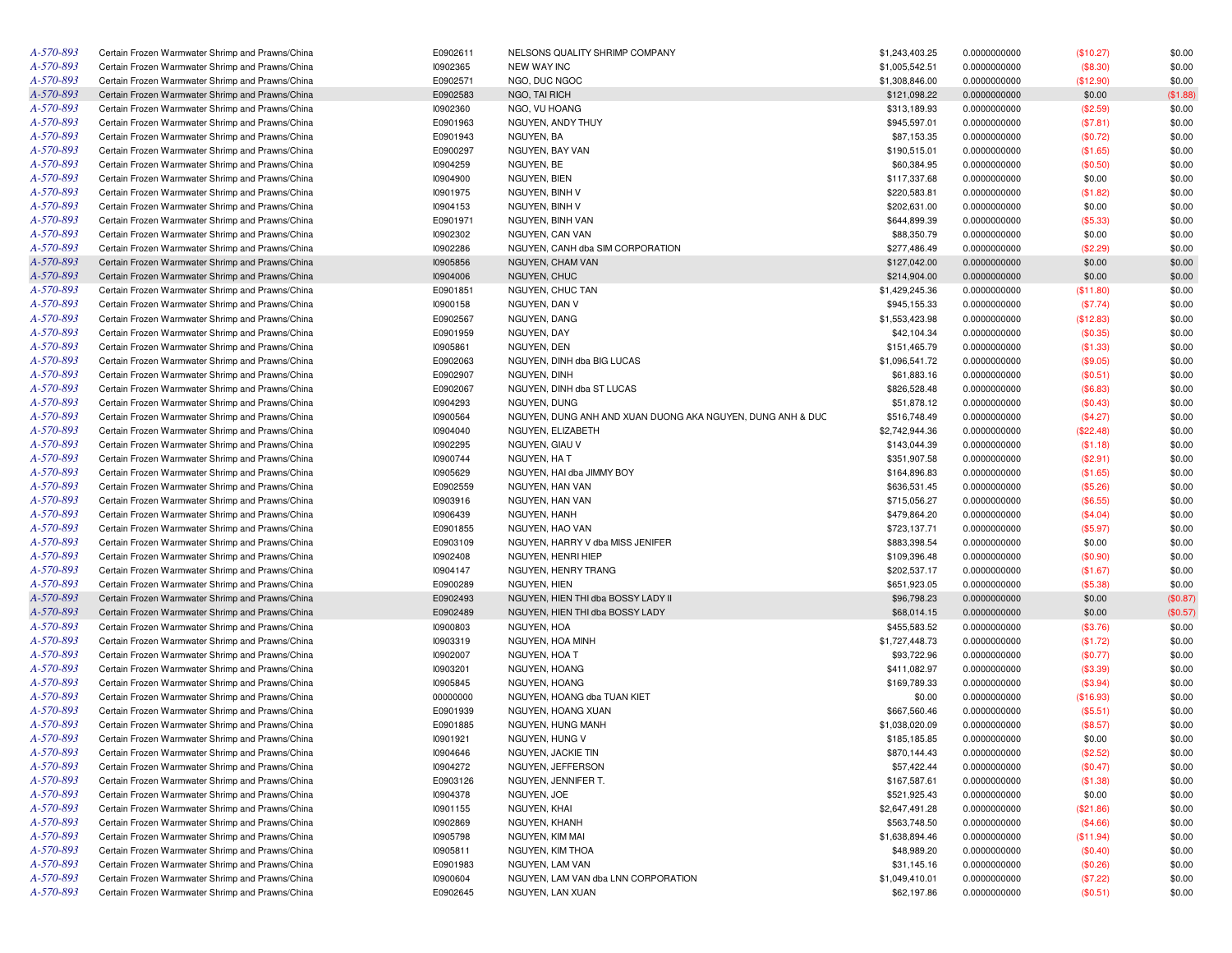| A-570-893 | Certain Frozen Warmwater Shrimp and Prawns/China | 10900171 | NGUYEN, LANG                                    | \$301,929.85   | 0.0000000000 | (\$2.49)  | \$0.00    |
|-----------|--------------------------------------------------|----------|-------------------------------------------------|----------------|--------------|-----------|-----------|
| A-570-893 | Certain Frozen Warmwater Shrimp and Prawns/China | 10901666 | NGUYEN, LAP                                     | \$853,330.98   | 0.0000000000 | (\$7.05)  | \$0.00    |
| A-570-893 | Certain Frozen Warmwater Shrimp and Prawns/China | 10904183 | NGUYEN, LAP VAN                                 | \$257,314.16   | 0.0000000000 | (\$2.12)  | \$0.00    |
| A-570-893 | Certain Frozen Warmwater Shrimp and Prawns/China | 10906363 | NGUYEN, LIEN THI                                | \$111,365.66   | 0.0000000000 | (\$0.15)  | \$0.00    |
| A-570-893 | Certain Frozen Warmwater Shrimp and Prawns/China | 10905742 | NGUYEN, LISA                                    | \$601,195.73   | 0.0000000000 | \$0.00    | (\$4.96)  |
| A-570-893 | Certain Frozen Warmwater Shrimp and Prawns/China | 10902092 | NGUYEN, LONG THANH                              | \$94,866.44    | 0.0000000000 | (\$0.78)  | \$0.00    |
| A-570-893 | Certain Frozen Warmwater Shrimp and Prawns/China | 10904218 | NGUYEN, LUOM T                                  | \$187,738.87   | 0.0000000000 | (\$1.55)  | \$0.00    |
| A-570-893 | Certain Frozen Warmwater Shrimp and Prawns/China | 10902326 | NGUYEN, MAO V                                   | \$73,664.00    | 0.0000000000 | \$0.00    | \$0.00    |
| A-570-893 | Certain Frozen Warmwater Shrimp and Prawns/China | 10901089 | NGUYEN, MARY                                    | \$105,653.00   | 0.0000000000 | \$0.00    | \$0.00    |
| A-570-893 | Certain Frozen Warmwater Shrimp and Prawns/China | E0902551 | NGUYEN, MARY                                    | \$512,441.27   | 0.0000000000 | (\$4.23)  | \$0.00    |
| A-570-893 | Certain Frozen Warmwater Shrimp and Prawns/China | 10906309 | NGUYEN, MARY D                                  | \$316,469.39   | 0.0000000000 | (\$2.61)  | \$0.00    |
| A-570-893 | Certain Frozen Warmwater Shrimp and Prawns/China | 10900201 | NGUYEN, MINH                                    | \$207,019.28   | 0.0000000000 | \$0.00    | \$0.00    |
| A-570-893 | Certain Frozen Warmwater Shrimp and Prawns/China | E0903121 | NGUYEN, MINH                                    | \$654,933.86   | 0.0000000000 | (\$5.83)  | \$0.00    |
| A-570-893 | Certain Frozen Warmwater Shrimp and Prawns/China | 10902730 | NGUYEN, MINH Q                                  | \$1,243,125.20 | 0.0000000000 | (\$10.26) | \$0.00    |
| A-570-893 | Certain Frozen Warmwater Shrimp and Prawns/China | 10902742 | NGUYEN, MUOI                                    | \$432,945.52   | 0.0000000000 | (\$3.58)  | \$0.00    |
| A-570-893 | Certain Frozen Warmwater Shrimp and Prawns/China | 10905398 | NGUYEN, MY                                      | \$70,165.96    | 0.0000000000 | (\$0.59)  | \$0.00    |
| A-570-893 | Certain Frozen Warmwater Shrimp and Prawns/China | 10900040 | NGUYEN, NAM VAN                                 |                |              |           |           |
| A-570-893 |                                                  |          |                                                 | \$487,478.44   | 0.0000000000 | (\$4.03)  | \$0.00    |
|           | Certain Frozen Warmwater Shrimp and Prawns/China | E0903075 | NGUYEN, NAM VAN                                 | \$41,590.66    | 0.0000000000 | (\$0.34)  | \$0.00    |
| A-570-893 | Certain Frozen Warmwater Shrimp and Prawns/China | E0901307 | NGUYEN, NGHIEP dba BETHANY INC                  | \$736,152.77   | 0.0000000000 | (\$6.08)  | \$0.00    |
| A-570-893 | Certain Frozen Warmwater Shrimp and Prawns/China | E0901303 | NGUYEN, NGHIEP                                  | \$1,071,345.69 | 0.0000000000 | (\$8.85)  | \$0.00    |
| A-570-893 | Certain Frozen Warmwater Shrimp and Prawns/China | 10902354 | NGUYEN, NGOC VAN                                | \$95,197.94    | 0.0000000000 | (\$0.79)  | \$0.00    |
| A-570-893 | Certain Frozen Warmwater Shrimp and Prawns/China | 10901987 | NGUYEN, NUONG dba CAPT SANG LLC                 | \$757,634.15   | 0.0000000000 | (\$6.26)  | \$0.00    |
| A-570-893 | Certain Frozen Warmwater Shrimp and Prawns/China | 10902736 | NGUYEN, QUANG                                   | \$59,000.00    | 0.0000000000 | \$0.00    | \$0.00    |
| A-570-893 | Certain Frozen Warmwater Shrimp and Prawns/China | E0903117 | NGUYEN, QUANG                                   | \$11,854.99    | 0.0000000000 | (\$0.10)  | \$0.00    |
| A-570-893 | Certain Frozen Warmwater Shrimp and Prawns/China | 10902676 | NGUYEN, QUANG KHIEM                             | \$562,343.10   | 0.0000000000 | (\$1.66)  | \$0.00    |
| A-570-893 | Certain Frozen Warmwater Shrimp and Prawns/China | E0900832 | NGUYEN, QUYEN                                   | \$151,502.05   | 0.0000000000 | (\$1.25)  | \$0.00    |
| A-570-893 | Certain Frozen Warmwater Shrimp and Prawns/China | 10905380 | NGUYEN, ROE VAN                                 | \$400,707.65   | 0.0000000000 | (\$3.31)  | \$0.00    |
| A-570-893 | Certain Frozen Warmwater Shrimp and Prawns/China | 10905734 | NGUYEN, ROSE dba S AND T MARINE INC             | \$862,119.99   | 0.0000000000 | (\$7.29)  | \$0.00    |
| A-570-893 | Certain Frozen Warmwater Shrimp and Prawns/China | 10905644 | NGUYEN, ROSE dba R & C MARINE INC               | \$838,591.01   | 0.0000000000 | (\$7.09)  | \$0.00    |
| A-570-893 | Certain Frozen Warmwater Shrimp and Prawns/China | E0902015 | NGUYEN, SAM dba L AND J SPECIALTY INC           | \$580,799.59   | 0.0000000000 | (\$4.80)  | \$0.00    |
| A-570-893 | Certain Frozen Warmwater Shrimp and Prawns/China | 10902557 | NGUYEN, SANG VAN                                | \$468,881.41   | 0.0000000000 | (\$3.87)  | \$0.00    |
| A-570-893 | Certain Frozen Warmwater Shrimp and Prawns/China | 10900751 | <b>NGUYEN, SAU</b>                              | \$146,894.99   | 0.0000000000 | (\$1.21)  | \$0.00    |
| A-570-893 | Certain Frozen Warmwater Shrimp and Prawns/China | 10904869 | NGUYEN, SCOTTY VAN                              | \$365,127.64   | 0.0000000000 | \$0.00    | (\$0.33)  |
| A-570-893 | Certain Frozen Warmwater Shrimp and Prawns/China | E0901038 | NGUYEN, SON V                                   | \$152,349.00   | 0.0000000000 | (\$1.26)  | \$0.00    |
| A-570-893 | Certain Frozen Warmwater Shrimp and Prawns/China | 10905315 | NGUYEN, STEVE Q                                 | \$3,676,199.48 | 0.0000000000 | (\$30.36) | \$0.00    |
| A-570-893 | Certain Frozen Warmwater Shrimp and Prawns/China | 10905104 | NGUYEN, STEVEN Q dba SEAFOOD ENTERPRISES INC    | \$7,734,587.69 | 0.0000000000 | (\$63.87) | \$0.00    |
| A-570-893 | Certain Frozen Warmwater Shrimp and Prawns/China | 10902401 | NGUYEN, SUNG                                    | \$79,137.87    | 0.0000000000 | (\$0.65)  | \$0.00    |
| A-570-893 | Certain Frozen Warmwater Shrimp and Prawns/China | E0902003 | NGUYEN, TAM MINH                                | \$839,401.25   | 0.0000000000 | (\$6.93)  | \$0.00    |
| A-570-893 | Certain Frozen Warmwater Shrimp and Prawns/China | 10902348 | NGUYEN, TAM VAN                                 | \$186,760.45   | 0.0000000000 | (\$1.54)  | \$0.00    |
| A-570-893 | Certain Frozen Warmwater Shrimp and Prawns/China | 10903838 | NGUYEN, TAN                                     | \$430,981.12   | 0.0000000000 | (\$3.56)  | \$0.00    |
| A-570-893 | Certain Frozen Warmwater Shrimp and Prawns/China | E0900195 | NGUYEN, THANH                                   | \$81,868.79    | 0.0000000000 | (\$2.40)  | \$0.00    |
| A-570-893 | Certain Frozen Warmwater Shrimp and Prawns/China | E0901347 | NGUYEN, THANH VAN dba ST MARTIN AQUACULTURE INC | \$6,163,203.31 | 0.0000000000 | (\$50.89) | \$0.00    |
| A-570-893 | Certain Frozen Warmwater Shrimp and Prawns/China | 10905626 | <b>NGUYEN, THOMAS</b>                           | \$577,214.14   | 0.0000000000 | (\$4.99)  | \$0.00    |
| A-570-893 | Certain Frozen Warmwater Shrimp and Prawns/China | 10905761 | NGUYEN, THU VAN                                 | \$7,365,452.16 | 0.0000000000 | (\$62.26) | \$0.00    |
| A-570-893 | Certain Frozen Warmwater Shrimp and Prawns/China | 10903192 | NGUYEN, THUONG VAN                              | \$322,548.86   | 0.0000000000 | (\$2.66)  | \$0.00    |
| A-570-893 | Certain Frozen Warmwater Shrimp and Prawns/China | 10905452 | NGUYEN, TRICH VAN                               | \$875,258.45   | 0.0000000000 | \$0.00    | \$0.00    |
| A-570-893 | Certain Frozen Warmwater Shrimp and Prawns/China | E0900247 | NGUYEN, TRUNG VAN                               | \$40,366.88    | 0.0000000000 | (\$2.27)  | \$0.00    |
| A-570-893 | Certain Frozen Warmwater Shrimp and Prawns/China | 10901114 | NGUYEN, TUAN                                    | \$2,604,921.71 | 0.0000000000 | (\$21.51) | \$0.00    |
| A-570-893 | Certain Frozen Warmwater Shrimp and Prawns/China | 10902257 | NGUYEN, TUAN                                    | \$224,256.02   | 0.0000000000 | (\$1.85)  | \$0.00    |
| A-570-893 | Certain Frozen Warmwater Shrimp and Prawns/China | 10901908 | NGUYEN. TUAN H                                  | \$105,007.85   | 0.0000000000 | (\$0.87)  | \$0.00    |
| A-570-893 | Certain Frozen Warmwater Shrimp and Prawns/China | 10904643 | NGUYEN, TUAN VAN                                | \$396,706.95   | 0.0000000000 | (\$4.62)  | \$0.00    |
| A-570-893 | Certain Frozen Warmwater Shrimp and Prawns/China | 10903142 | NGUYEN, TUNG                                    | \$287,768.62   | 0.0000000000 | (\$2.38)  | \$0.00    |
| A-570-893 | Certain Frozen Warmwater Shrimp and Prawns/China | 10902944 | NGUYEN, TUYEN JASON                             | \$2,484,774.20 | 0.0000000000 | \$0.00    | (\$20.52) |
| A-570-893 | Certain Frozen Warmwater Shrimp and Prawns/China | 10901915 | NGUYEN, VAN H                                   | \$76,379.90    | 0.0000000000 | \$0.00    | \$0.00    |
| A-570-893 | Certain Frozen Warmwater Shrimp and Prawns/China |          |                                                 |                |              |           |           |
|           |                                                  | E0900844 | NGUYEN, VU                                      | \$130,744.83   | 0.0000000000 | (\$1.08)  | \$0.00    |
| A-570-893 | Certain Frozen Warmwater Shrimp and Prawns/China | 10901963 | NIGHT STAR INC                                  | \$1,297,143.70 | 0.0000000000 | (\$10.71) | \$0.00    |
| A-570-893 | Certain Frozen Warmwater Shrimp and Prawns/China | 10906245 | NORMA MARTHA INC                                | \$999,961.00   | 0.0000000000 | \$0.00    | \$0.00    |
| A-570-893 | Certain Frozen Warmwater Shrimp and Prawns/China | 10906203 | NORMAN, DAVID N                                 | \$44,665.28    | 0.0000000000 | \$0.00    | (\$0.13)  |
| A-570-893 | Certain Frozen Warmwater Shrimp and Prawns/China | 10902923 | NORRIS, CANDACE                                 | \$33,677.73    | 0.0000000000 | (\$0.28)  | \$0.00    |
| A-570-893 | Certain Frozen Warmwater Shrimp and Prawns/China | 10903722 | NORRIS, DEBBIE                                  | \$108,696.91   | 0.0000000000 | \$0.00    | \$0.00    |
| A-570-893 | Certain Frozen Warmwater Shrimp and Prawns/China | 10905192 | NUESTRA CRUZ LLC                                | \$318,640.36   | 0.0000000000 | \$0.00    | \$0.00    |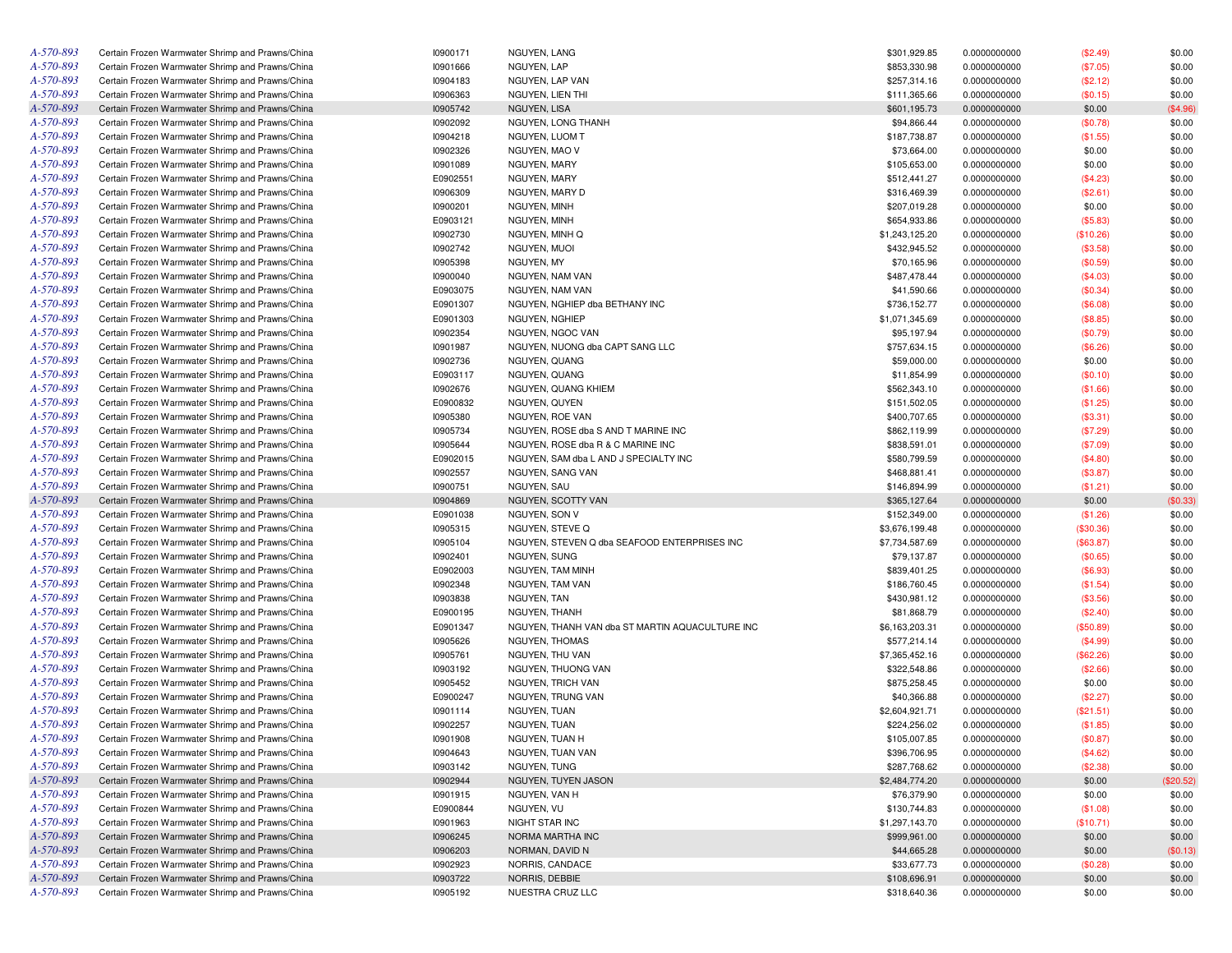| A-570-893              | Certain Frozen Warmwater Shrimp and Prawns/China | E0900089 | NUNEZ SEAFOOD                                  | \$4,491,367.01  | 0.0000000000 | (\$37.09)  | \$0.00     |
|------------------------|--------------------------------------------------|----------|------------------------------------------------|-----------------|--------------|------------|------------|
| A-570-893              | Certain Frozen Warmwater Shrimp and Prawns/China | 10900025 | NUNEZ, CONRAD J                                | \$168,437.87    | 0.0000000000 | (\$0.94)   | \$0.00     |
| A-570-893              | Certain Frozen Warmwater Shrimp and Prawns/China | 10905827 | OCEAN BREEZE INC                               | \$423,837.18    | 0.0000000000 | (\$3.50)   | \$0.00     |
| A-570-893              | Certain Frozen Warmwater Shrimp and Prawns/China | 10904230 | OCEAN EMPEROR INC                              | \$600,353.02    | 0.0000000000 | (\$4.96)   | \$0.00     |
| A-570-893              | Certain Frozen Warmwater Shrimp and Prawns/China | E0901335 | OCEAN HARVEST WHOLESALE INC                    | \$30,614,202.44 | 0.0000000000 | (\$252.80) | \$0.00     |
| A-570-893              | Certain Frozen Warmwater Shrimp and Prawns/China | E0902388 | OCEAN SPRINGS SEAFOOD MARKET INC               | \$20,864,905.83 | 0.0000000000 | (\$172.29) | \$0.00     |
| A-570-893              | Certain Frozen Warmwater Shrimp and Prawns/China | E0902518 | OCEAN WIND INC                                 | \$1,803,099.21  | 0.0000000000 | (\$14.89)  | \$0.00     |
| A-570-893              | Certain Frozen Warmwater Shrimp and Prawns/China | 10905186 | OCEANICA CRUZ LLC                              | \$1,337,885.34  | 0.0000000000 | \$0.00     | \$0.00     |
| A-570-893              | Certain Frozen Warmwater Shrimp and Prawns/China | 10903707 | <b>ODIN LLC</b>                                | \$634,431.68    | 0.0000000000 | (\$5.24)   | \$0.00     |
| A-570-893              | Certain Frozen Warmwater Shrimp and Prawns/China | 10903585 | OLANDER, RODNEY P                              | \$118,802.49    | 0.0000000000 | (\$0.98)   | \$0.00     |
| A-570-893              | Certain Frozen Warmwater Shrimp and Prawns/China | E0900387 | OLDS, MALCOLM D JR                             | \$366,899.72    | 0.0000000000 | (\$3.03)   | \$0.00     |
| A-570-893              | Certain Frozen Warmwater Shrimp and Prawns/China | 10902086 | OPEN SEA INC                                   | \$856,050.37    | 0.0000000000 | (\$1.83)   | \$0.00     |
| A-570-893              | Certain Frozen Warmwater Shrimp and Prawns/China | 10900189 | OUR GRANDKIDS INC                              | \$551,074.59    | 0.0000000000 | \$0.00     | (\$4.55)   |
| A-570-893              | Certain Frozen Warmwater Shrimp and Prawns/China | 10904171 | <b>OURKS, SOKHOMS</b>                          | \$62,342.00     | 0.0000000000 | \$0.00     | \$0.00     |
| A-570-893              | Certain Frozen Warmwater Shrimp and Prawns/China | 10901969 | P AND T FISHERIES INC                          | \$404,327.42    | 0.0000000000 | (\$3.34)   | \$0.00     |
| A-570-893              | Certain Frozen Warmwater Shrimp and Prawns/China | E0900579 | PADGETT, KENNETH J                             | \$204,518.42    |              |            |            |
| A-570-893              |                                                  |          |                                                |                 | 0.0000000000 | (\$1.69)   | \$0.00     |
|                        | Certain Frozen Warmwater Shrimp and Prawns/China | 10901670 | PALACIOS PROCESSORS INC dba LIGHTHOUSE SEAFOOD | \$15,962,604.58 | 0.0000000000 | \$0.00     | (\$131.81) |
| A-570-893              | Certain Frozen Warmwater Shrimp and Prawns/China | E0900109 | PALMISANO, DANIEL                              | \$164,105.78    | 0.0000000000 | (\$1.36)   | \$0.00     |
| A-570-893              | Certain Frozen Warmwater Shrimp and Prawns/China | E0900113 | PALMISANO, DWAYNE JR                           | \$130,475.46    | 0.0000000000 | (\$1.08)   | \$0.00     |
| A-570-893              | Certain Frozen Warmwater Shrimp and Prawns/China | 10900351 | PALMISANO, DWAYNE M SR                         | \$60,032.53     | 0.0000000000 | \$0.00     | (\$0.50)   |
| A-570-893              | Certain Frozen Warmwater Shrimp and Prawns/China | E0902861 | PALMISANO, KIM                                 | \$873,212.24    | 0.0000000000 | (\$7.22)   | \$0.00     |
| A-570-893              | Certain Frozen Warmwater Shrimp and Prawns/China | E0903029 | PALMISANO, ROBIN G                             | \$206,428.29    | 0.0000000000 | (\$1.70)   | \$0.00     |
| A-570-893              | Certain Frozen Warmwater Shrimp and Prawns/China | 10904717 | PAPA ROD INC                                   | \$712,399.21    | 0.0000000000 | (\$5.88)   | \$0.00     |
| A-570-893              | Certain Frozen Warmwater Shrimp and Prawns/China | 10901434 | PARFAIT, ROBERT C SR                           | \$91,372.57     | 0.0000000000 | (\$0.75)   | \$0.00     |
| A-570-893              | Certain Frozen Warmwater Shrimp and Prawns/China | 10902971 | PARFAIT, RODNEY PAUL SR                        | \$42,636.98     | 0.0000000000 | (\$0.35)   | \$0.00     |
| A-570-893              | Certain Frozen Warmwater Shrimp and Prawns/China | 10903073 | PARRAMORE INC                                  | \$1,577,290.26  | 0.0000000000 | (\$12.61)  | \$0.00     |
| A-570-893              | Certain Frozen Warmwater Shrimp and Prawns/China | 10902602 | PARRIA, GAVIN C                                | \$611,339.61    | 0.0000000000 | (\$5.11)   | \$0.00     |
| A-570-893              | Certain Frozen Warmwater Shrimp and Prawns/China | 10901244 | PARRIA, JERRY D                                | \$219,928.26    | 0.0000000000 | (\$1.82)   | \$0.00     |
| A-570-893              | Certain Frozen Warmwater Shrimp and Prawns/China | 10901322 | PARRIA, KIP                                    | \$503,213.38    | 0.0000000000 | (\$4.16)   | \$0.00     |
| A-570-893              | Certain Frozen Warmwater Shrimp and Prawns/China | 10900857 | PARRIA, LIONEL J SR                            | \$46,653.69     | 0.0000000000 | (\$0.39)   | \$0.00     |
| A-570-893              | Certain Frozen Warmwater Shrimp and Prawns/China | 10900877 | PARRIA, LOUIS III                              | \$340,200.78    | 0.0000000000 | (\$2.81)   | \$0.00     |
| A-570-893              | Certain Frozen Warmwater Shrimp and Prawns/China | 10900866 | PARRIA, LOUIS JR                               | \$567,640.01    | 0.0000000000 | (\$4.69)   | \$0.00     |
| A-570-893              | Certain Frozen Warmwater Shrimp and Prawns/China | 10900862 | PARRIA, RONALD                                 | \$472,786.08    | 0.0000000000 | (\$3.90)   | \$0.00     |
| A-570-893              | Certain Frozen Warmwater Shrimp and Prawns/China | 10903451 | PARRIA, ROSS                                   | \$335,610.30    | 0.0000000000 | (\$2.54)   | \$0.00     |
| A-570-893              | Certain Frozen Warmwater Shrimp and Prawns/China | 10903557 | PARRISH, CHARLES                               | \$618,956.48    | 0.0000000000 | (\$9.23)   | \$0.00     |
| A-570-893              | Certain Frozen Warmwater Shrimp and Prawns/China | E0901476 | PASCAGOULA ICE AND FREEZER CO INC              | \$13,117,444.78 | 0.0000000000 | (\$102.84) | \$0.00     |
| A-570-893              | Certain Frozen Warmwater Shrimp and Prawns/China | E0903213 | PATRICIA LEE LLC                               | \$224,903.95    | 0.0000000000 | \$0.00     | (\$7.80)   |
| A-570-893              | Certain Frozen Warmwater Shrimp and Prawns/China | E0900436 | PAUL PIAZZA AND SON INC                        | \$90,973,155.83 | 0.0000000000 | (\$751.22) | \$0.00     |
| A-570-893              | Certain Frozen Warmwater Shrimp and Prawns/China | 10901027 | PAZ G LLC                                      | \$8,940.53      | 0.0000000000 | \$0.00     | (\$0.65)   |
| A-570-893              | Certain Frozen Warmwater Shrimp and Prawns/China | E0900084 | PEARL INC                                      | \$15,665,802.95 | 0.0000000000 | (\$129.36) | \$0.00     |
| A-570-893              | Certain Frozen Warmwater Shrimp and Prawns/China | E0900173 | PELAS, JAMES CURTIS                            | \$355,662.71    | 0.0000000000 | (\$2.86)   | \$0.00     |
| A-570-893              | Certain Frozen Warmwater Shrimp and Prawns/China | E0900369 | PELICAN POINT SEAFOOD INC                      | \$838,224.61    | 0.0000000000 | \$0.00     | \$0.00     |
| A-570-893              | Certain Frozen Warmwater Shrimp and Prawns/China | E0900890 | PELLEGRIN, TROY                                | \$162,547.79    | 0.0000000000 |            | \$0.00     |
|                        |                                                  |          |                                                |                 |              | (\$1.34)   |            |
| A-570-893<br>A-570-893 | Certain Frozen Warmwater Shrimp and Prawns/China | 10905580 | PELTIER, RODNEY J<br>PENNY V LLC               | \$482,046.68    | 0.0000000000 | (\$2.00)   | \$0.00     |
|                        | Certain Frozen Warmwater Shrimp and Prawns/China | 10903701 |                                                | \$686,846.28    | 0.0000000000 | (\$5.67)   | \$0.00     |
| A-570-893              | Certain Frozen Warmwater Shrimp and Prawns/China | 10904384 | PEREZ, DEREK                                   | \$150,377.82    | 0.0000000000 | (\$1.24)   | \$0.00     |
| A-570-893              | Certain Frozen Warmwater Shrimp and Prawns/China | 10903719 | PERSEVERANCE I LLC                             | \$673,535.13    | 0.0000000000 | (\$5.56)   | \$0.00     |
| A-570-893              | Certain Frozen Warmwater Shrimp and Prawns/China | E0900541 | PESHOFF, KIRK                                  | \$102,621.36    | 0.0000000000 | (\$0.85)   | \$0.00     |
| A-570-893              | Certain Frozen Warmwater Shrimp and Prawns/China | 10903614 | PETE, ALFRED F JR                              | \$95,332.65     | 0.0000000000 | (\$0.79)   | \$0.00     |
| A-570-893              | Certain Frozen Warmwater Shrimp and Prawns/China | E0903263 | PHAM, CALVIN                                   | \$273,091.00    | 0.0000000000 | \$0.00     | \$0.00     |
| A-570-893              | Certain Frozen Warmwater Shrimp and Prawns/China | 10905936 | PHAM, CINDY                                    | \$130,939.46    | 0.0000000000 | (\$1.08)   | \$0.00     |
| A-570-893              | Certain Frozen Warmwater Shrimp and Prawns/China | 10905686 | PHAM, HIEN THI                                 | \$594,279.09    | 0.0000000000 | (\$4.91)   | \$0.00     |
| A-570-893              | Certain Frozen Warmwater Shrimp and Prawns/China | E0901032 | PHAM, HUNG V                                   | \$243,442.82    | 0.0000000000 | (\$2.01)   | \$0.00     |
| A-570-893              | Certain Frozen Warmwater Shrimp and Prawns/China | 10905776 | PHAM, JOHN F                                   | \$458,406.93    | 0.0000000000 | \$0.00     | \$0.00     |
| A-570-893              | Certain Frozen Warmwater Shrimp and Prawns/China | E0903087 | PHAM, JOSEPH                                   | \$711,761.03    | 0.0000000000 | \$0.00     | (\$5.88)   |
| A-570-893              | Certain Frozen Warmwater Shrimp and Prawns/China | E0901951 | PHAM, JOSEPH SON                               | \$1,010,087.35  | 0.0000000000 | (\$8.34)   | \$0.00     |
| A-570-893              | Certain Frozen Warmwater Shrimp and Prawns/China | E0902578 | PHAM, THANH                                    | \$32,515.89     | 0.0000000000 | (\$0.27)   | \$0.00     |
| A-570-893              | Certain Frozen Warmwater Shrimp and Prawns/China | E0902007 | PHAM, THANH DUC                                | \$1,077,174.76  | 0.0000000000 | (\$8.89)   | \$0.00     |
| A-570-893              | Certain Frozen Warmwater Shrimp and Prawns/China | E0901388 | PHAM, TOMMY VAN                                | \$153,306.22    | 0.0000000000 | (\$4.36)   | \$0.00     |
| A-570-893              | Certain Frozen Warmwater Shrimp and Prawns/China | E0900584 | PHAN, ANH                                      | \$299,176.21    | 0.0000000000 | (\$1.85)   | \$0.00     |
| A-570-893              | Certain Frozen Warmwater Shrimp and Prawns/China | 10904135 | PHAN, DAN T                                    | \$244,301.95    | 0.0000000000 | (\$2.02)   | \$0.00     |
|                        |                                                  |          |                                                |                 |              |            |            |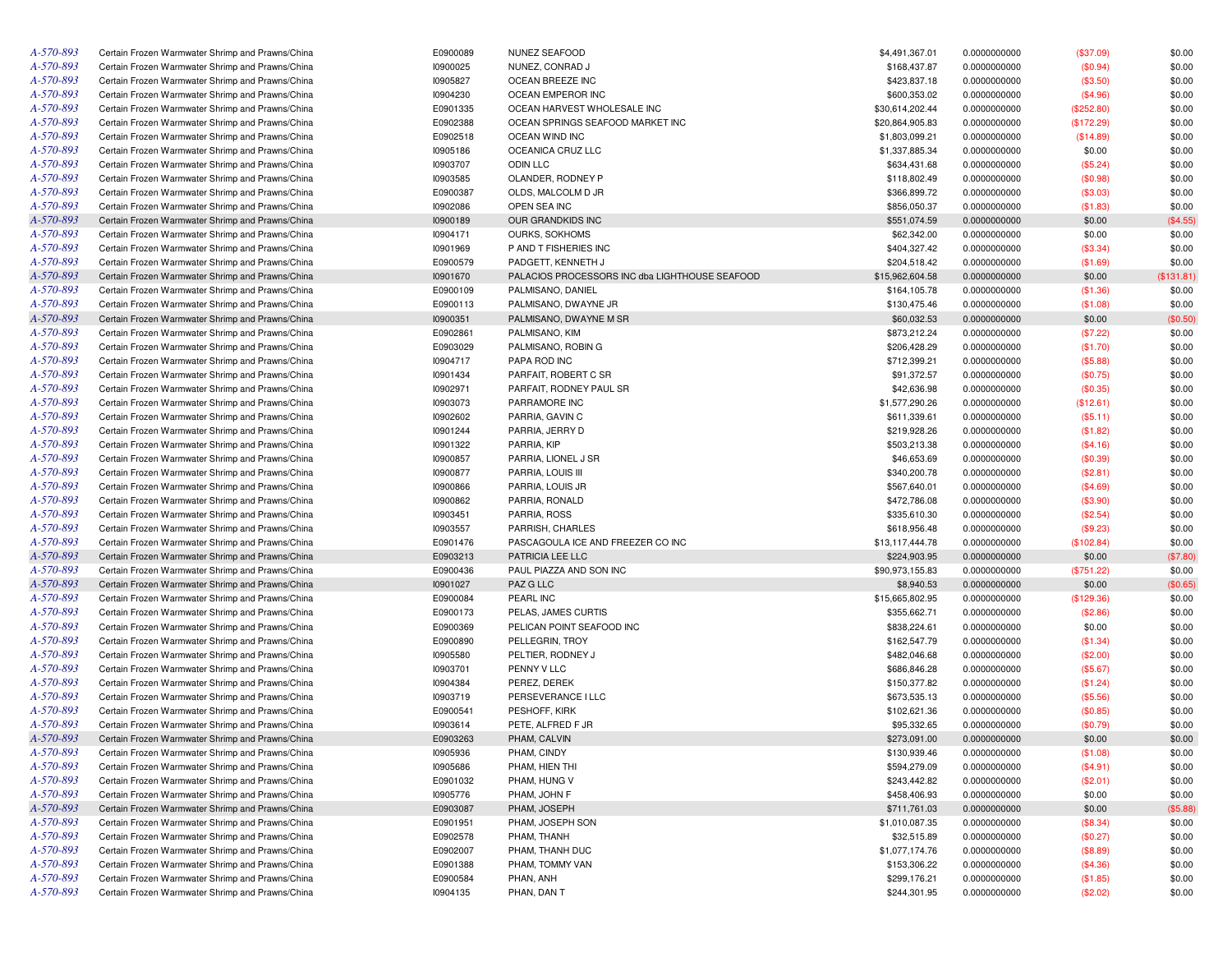| A-570-893 | Certain Frozen Warmwater Shrimp and Prawns/China                                                     | E0900347 | PHAN, DAT VAN                          | \$442,973.20    | 0.0000000000                 | \$0.00     | (\$1.52) |
|-----------|------------------------------------------------------------------------------------------------------|----------|----------------------------------------|-----------------|------------------------------|------------|----------|
| A-570-893 | Certain Frozen Warmwater Shrimp and Prawns/China                                                     | E0901160 | PHAN, HOANG                            | \$114,499.67    | 0.0000000000                 | \$0.00     | \$0.00   |
| A-570-893 | Certain Frozen Warmwater Shrimp and Prawns/China                                                     | 10903325 | PHILLIPS, JAMES C                      | \$1,293,988.53  | 0.0000000000                 | (\$10.69)  | \$0.00   |
| A-570-893 | Certain Frozen Warmwater Shrimp and Prawns/China                                                     | 10905689 | PHUNG, KIM DUNG dba LUCKY DUNG HOA     | \$1,193,181.19  | 0.0000000000                 | \$0.00     | (\$9.94) |
| A-570-893 | Certain Frozen Warmwater Shrimp and Prawns/China                                                     | E0902995 | PICOU, TERRY P                         | \$61,202.29     | 0.0000000000                 | \$0.00     | \$0.00   |
| A-570-893 | Certain Frozen Warmwater Shrimp and Prawns/China                                                     | 10905495 | PIERRE, JOSEPH                         | \$126,933.75    | 0.0000000000                 | (\$1.05)   | \$0.00   |
| A-570-893 | Certain Frozen Warmwater Shrimp and Prawns/China                                                     | 10906351 | PIERRE, JOSEPH C JR                    | \$15,267.21     | 0.0000000000                 | (\$0.50)   | \$0.00   |
| A-570-893 | Certain Frozen Warmwater Shrimp and Prawns/China                                                     | 10906384 | PITRE, BENTON                          | \$95,667.59     | 0.0000000000                 | (\$0.79)   | \$0.00   |
| A-570-893 | Certain Frozen Warmwater Shrimp and Prawns/China                                                     | 10901779 | PITRE, TED J                           | \$44,978.83     | 0.0000000000                 | \$0.00     | \$0.00   |
| A-570-893 | Certain Frozen Warmwater Shrimp and Prawns/China                                                     | E0903076 | PIZANI, TERRILL                        | \$257,951.64    | 0.0000000000                 | (\$2.13)   | \$0.00   |
| A-570-893 | Certain Frozen Warmwater Shrimp and Prawns/China                                                     | E0901901 | PIZANI, TERRY JR                       | \$583,970.02    | 0.0000000000                 | \$0.00     | \$0.00   |
| A-570-893 | Certain Frozen Warmwater Shrimp and Prawns/China                                                     | E0900434 | PIZANI, TERRY M                        | \$100,570.83    | 0.0000000000                 | (\$0.83)   | \$0.00   |
| A-570-893 |                                                                                                      | 10901418 |                                        | \$90,587.14     |                              |            | \$0.00   |
|           | Certain Frozen Warmwater Shrimp and Prawns/China                                                     |          | PLAISANCE, DEAN SR                     |                 | 0.0000000000<br>0.0000000000 | (\$1.20)   |          |
| A-570-893 | Certain Frozen Warmwater Shrimp and Prawns/China                                                     | E0903180 | PLAISANCE, EARL J JR                   | \$94,954.88     |                              | (\$0.78)   | \$0.00   |
| A-570-893 | Certain Frozen Warmwater Shrimp and Prawns/China                                                     | 10903343 | PLAISANCE, KEITH                       | \$119,207.56    | 0.0000000000                 | (\$0.98)   | \$0.00   |
| A-570-893 | Certain Frozen Warmwater Shrimp and Prawns/China                                                     | 10905029 | PLATA CRUZ LLC                         | \$1,116,545.84  | 0.0000000000                 | \$0.00     | \$0.00   |
| A-570-893 | Certain Frozen Warmwater Shrimp and Prawns/China                                                     | 10905116 | PLATINUM SEAFOOD SERVICE INC           | \$6,670,892.86  | 0.0000000000                 | \$0.00     | \$0.00   |
| A-570-893 | Certain Frozen Warmwater Shrimp and Prawns/China                                                     | 10904224 | PLORK, PHAN                            | \$211,664.05    | 0.0000000000                 | \$0.00     | \$0.00   |
| A-570-893 | Certain Frozen Warmwater Shrimp and Prawns/China                                                     | 10903082 | POC TAL TRAWLERS INC dba BEN AND CASEY | \$1,472,204.99  | 0.0000000000                 | (\$12.16)  | \$0.00   |
| A-570-893 | Certain Frozen Warmwater Shrimp and Prawns/China                                                     | E0901505 | POCHE, GLENN                           | \$135,082.18    | 0.0000000000                 | (\$1.12)   | \$0.00   |
| A-570-893 | Certain Frozen Warmwater Shrimp and Prawns/China                                                     | E0901316 | POLKEY, RICHARD JR                     | \$247,119.62    | 0.0000000000                 | (\$2.04)   | \$0.00   |
| A-570-893 | Certain Frozen Warmwater Shrimp and Prawns/China                                                     | E0901308 | POLKEY, RONALD                         | \$149,099.86    | 0.0000000000                 | (\$1.23)   | \$0.00   |
| A-570-893 | Certain Frozen Warmwater Shrimp and Prawns/China                                                     | 10901714 | POPE, ROBERT SR                        | \$295,177.75    | 0.0000000000                 | (\$2.15)   | \$0.00   |
| A-570-893 | Certain Frozen Warmwater Shrimp and Prawns/China                                                     | 10905959 | POPPYS PRIDE SEAFOOD INC               | \$210,829.60    | 0.0000000000                 | (\$1.74)   | \$0.00   |
| A-570-893 | Certain Frozen Warmwater Shrimp and Prawns/China                                                     | E0900443 | PORT ROYAL SEAFOOD INC                 | \$6,970,487.17  | 0.0000000000                 | (\$57.56)  | \$0.00   |
| A-570-893 | Certain Frozen Warmwater Shrimp and Prawns/China                                                     | E0901043 | POTEET SEAFOOD INC                     | \$7,849,214.09  | 0.0000000000                 | \$0.00     | \$0.00   |
| A-570-893 | Certain Frozen Warmwater Shrimp and Prawns/China                                                     | 10901259 | POTTER BOATS INC                       | \$541,988.03    | 0.0000000000                 | (\$4.48)   | \$0.00   |
| A-570-893 | Certain Frozen Warmwater Shrimp and Prawns/China                                                     | 10900938 | PRICE SEAFOOD INC                      | \$2,564,000.74  | 0.0000000000                 | (\$21.17)  | \$0.00   |
| A-570-893 | Certain Frozen Warmwater Shrimp and Prawns/China                                                     | 10904049 | PRIHODA, STEVIE dba SEA TIGER          | \$6,522.41      | 0.0000000000                 | (\$0.05)   | \$0.00   |
| A-570-893 | Certain Frozen Warmwater Shrimp and Prawns/China                                                     | 10904513 | PRINCESS MARY INC                      | \$1,194,525.28  | 0.0000000000                 | (\$1.60)   | \$0.00   |
| A-570-893 | Certain Frozen Warmwater Shrimp and Prawns/China                                                     | 10904206 | PRUM, THOU                             | \$137,883.23    | 0.0000000000                 | \$0.00     | \$0.00   |
| A-570-893 | Certain Frozen Warmwater Shrimp and Prawns/China                                                     | 10905458 | PURATA TRAWLER INC                     | \$700,895.39    | 0.0000000000                 | (\$5.75)   | \$0.00   |
| A-570-893 | Certain Frozen Warmwater Shrimp and Prawns/China                                                     | E0902444 | PURSUER INC                            | \$526,381.24    | 0.0000000000                 | (\$4.35)   | \$0.00   |
| A-570-893 | Certain Frozen Warmwater Shrimp and Prawns/China                                                     | E0900595 | PUTERBAUGH, RICHARD                    | \$47,975.84     | 0.0000000000                 | (\$0.40)   | \$0.00   |
| A-570-893 | Certain Frozen Warmwater Shrimp and Prawns/China                                                     | 10902511 | QUACH NGUYEN, OANH                     | \$686,289.23    | 0.0000000000                 | \$0.00     | (\$5.67) |
| A-570-893 | Certain Frozen Warmwater Shrimp and Prawns/China                                                     | 10905023 | QUEEN MARY LLC                         | \$1,113,553.28  | 0.0000000000                 | \$0.00     | \$0.00   |
| A-570-893 | Certain Frozen Warmwater Shrimp and Prawns/China                                                     | 10905017 | QUINTA CRUZ LLC                        | \$927,803.98    | 0.0000000000                 | \$0.00     | \$0.00   |
| A-570-893 | Certain Frozen Warmwater Shrimp and Prawns/China                                                     | 10903036 | R A LESSO BROKERAGE INC                | \$34,264,183.35 | 0.0000000000                 | (\$279.70) | \$0.00   |
| A-570-893 | Certain Frozen Warmwater Shrimp and Prawns/China                                                     | E0901052 | R AND J INC                            | \$1,152,170.08  | 0.0000000000                 | (\$9.51)   | \$0.00   |
| A-570-893 | Certain Frozen Warmwater Shrimp and Prawns/China                                                     | E0900044 | R AND K FISHERIES LLC                  | \$112,923.96    | 0.0000000000                 | (\$0.93)   | \$0.00   |
| A-570-893 | Certain Frozen Warmwater Shrimp and Prawns/China                                                     | 10902926 | R AND T ATOCHA LLC                     | \$344,046.93    | 0.0000000000                 | (\$2.84)   | \$0.00   |
| A-570-893 | Certain Frozen Warmwater Shrimp and Prawns/China                                                     | E0901864 | RACINE, SYLVAN P JR dba CAPE ROMAIN    | \$294,619.11    | 0.0000000000                 | (\$2.43)   | \$0.00   |
| A-570-893 | Certain Frozen Warmwater Shrimp and Prawns/China                                                     | 10906063 | RAFAEL GARCIA INC                      | \$733,778.73    | 0.0000000000                 | \$0.00     | (\$6.06) |
| A-570-893 | Certain Frozen Warmwater Shrimp and Prawns/China                                                     | 10902703 | RANCHERO TRAWLERS INC                  | \$828,017.83    | 0.0000000000                 | (\$6.84)   | \$0.00   |
| A-570-893 | Certain Frozen Warmwater Shrimp and Prawns/China                                                     | 10904682 | RANDALL J PINELL INC                   | \$642,828.57    | 0.0000000000                 | (\$5.31)   | \$0.00   |
| A-570-893 | Certain Frozen Warmwater Shrimp and Prawns/China                                                     | E0903130 | RAWLINGS, RALPH E JR                   | \$2,137,657.25  | 0.0000000000                 | (\$17.65)  | \$0.00   |
| A-570-893 | Certain Frozen Warmwater Shrimp and Prawns/China                                                     | 10902989 | RAYNOR, STEVEN E                       | \$146,846.74    | 0.0000000000                 | (\$1.21)   | \$0.00   |
| A-570-893 | Certain Frozen Warmwater Shrimp and Prawns/China                                                     | 10905585 | RDR SHRIMP CO INC                      | \$924,264.00    | 0.0000000000                 | (\$7.63)   | \$0.00   |
| A-570-893 | Certain Frozen Warmwater Shrimp and Prawns/China                                                     | 10905837 | REAGAN, ROY                            | \$525,385.07    | 0.0000000000                 | (\$4.34)   | \$0.00   |
| A-570-893 | Certain Frozen Warmwater Shrimp and Prawns/China                                                     | E0901154 | REAVES, LATEN                          | \$184,832.35    | 0.0000000000                 | (\$1.53)   | \$0.00   |
| A-570-893 | Certain Frozen Warmwater Shrimp and Prawns/China                                                     | 10905056 | REBECCA SHRIMP CO INC                  | \$1,105,206.30  | 0.0000000000                 | (\$9.13)   | \$0.00   |
| A-570-893 | Certain Frozen Warmwater Shrimp and Prawns/China                                                     | E0902934 | REBSTOCK, CHARLES                      | \$69,304.75     | 0.0000000000                 | (\$0.57)   | \$0.00   |
|           |                                                                                                      |          |                                        |                 |                              |            |          |
| A-570-893 | Certain Frozen Warmwater Shrimp and Prawns/China<br>Certain Frozen Warmwater Shrimp and Prawns/China | 10901403 | RECTOR, LANCE                          | \$90,605.26     | 0.0000000000                 | (\$0.75)   | \$0.00   |
| A-570-893 |                                                                                                      | 10900648 | RECTOR, WARREN L                       | \$631,387.14    | 0.0000000000                 | (\$5.21)   | \$0.00   |
| A-570-893 | Certain Frozen Warmwater Shrimp and Prawns/China                                                     | 10903647 | REVELL, BEN D                          | \$262,169.66    | 0.0000000000                 | (\$2.16)   | \$0.00   |
| A-570-893 | Certain Frozen Warmwater Shrimp and Prawns/China                                                     | 10901146 | REYES TRAWLERS INC                     | \$772,270.12    | 0.0000000000                 | (\$6.38)   | \$0.00   |
| A-570-893 | Certain Frozen Warmwater Shrimp and Prawns/China                                                     | 10902531 | RHODES, RANDOLPH N                     | \$278,186.06    | 0.0000000000                 | (\$2.30)   | \$0.00   |
| A-570-893 | Certain Frozen Warmwater Shrimp and Prawns/China                                                     | 10902066 | RHONDA LYNN INC                        | \$1,007,710.22  | 0.0000000000                 | (\$8.32)   | \$0.00   |
| A-570-893 | Certain Frozen Warmwater Shrimp and Prawns/China                                                     | E0900188 | RICHARD, DAVID L                       | \$177,230.41    | 0.0000000000                 | (\$1.46)   | \$0.00   |
| A-570-893 | Certain Frozen Warmwater Shrimp and Prawns/China                                                     | E0900293 | RICHARD, RANDALL K                     | \$221,812.65    | 0.0000000000                 | (\$1.83)   | \$0.00   |
| A-570-893 | Certain Frozen Warmwater Shrimp and Prawns/China                                                     | 10905597 | RICKS SEAFOOD INC                      | \$850,868.00    | 0.0000000000                 | (\$7.03)   | \$0.00   |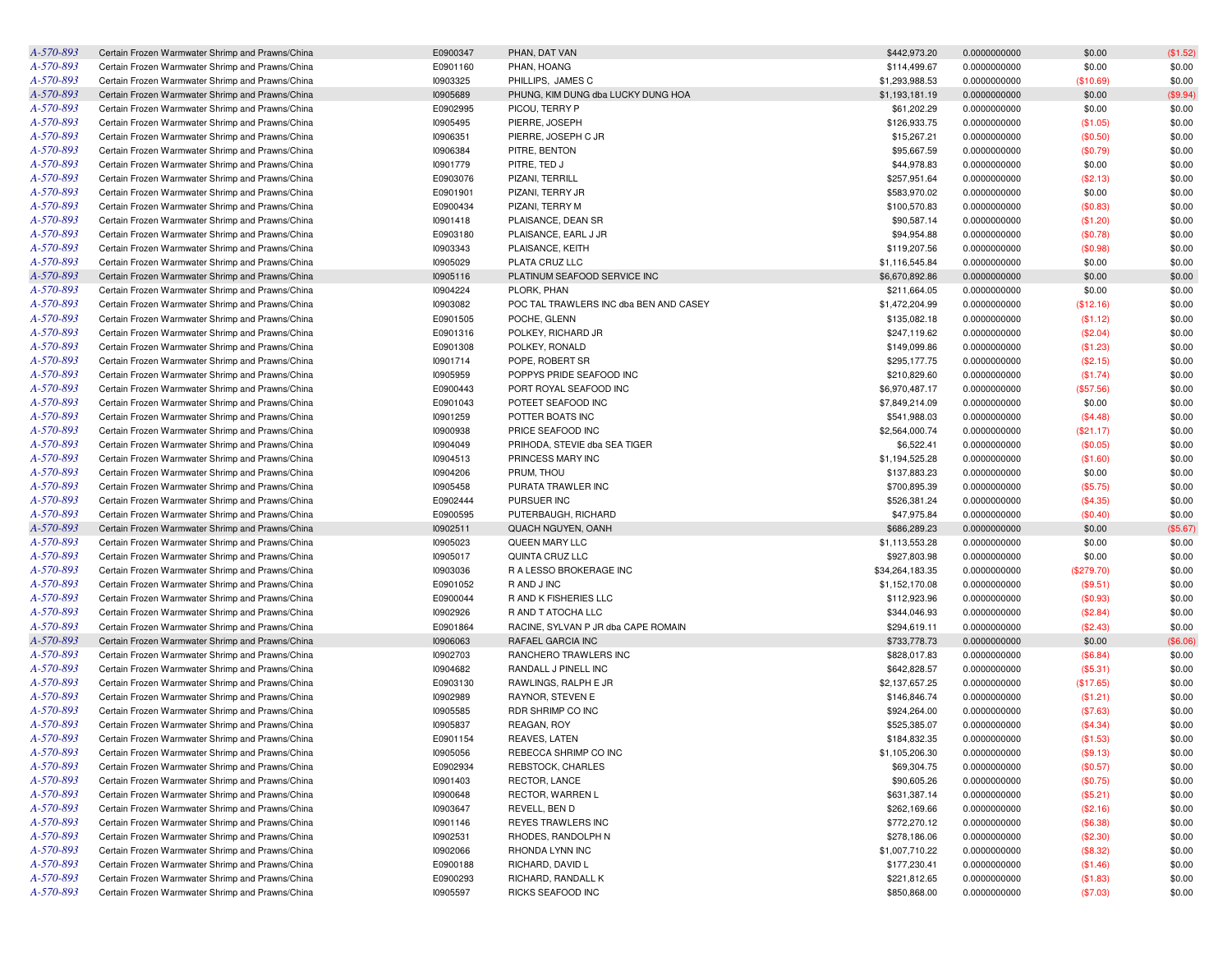| A-570-893 | Certain Frozen Warmwater Shrimp and Prawns/China | 10902372 | <b>RICKY G INC</b>               | \$1,288,133.96   | 0.0000000000 | (\$10.64)  | \$0.00     |
|-----------|--------------------------------------------------|----------|----------------------------------|------------------|--------------|------------|------------|
| A-570-893 | Certain Frozen Warmwater Shrimp and Prawns/China | 10904453 | RICKYS COAST TO COAST NETS INC   | \$1,426,907.28   | 0.0000000000 | \$0.00     | (\$11.78)  |
| A-570-893 | Certain Frozen Warmwater Shrimp and Prawns/China | 10900681 | RIFFLE, JOSIAH B                 | \$148,288.69     | 0.0000000000 | (\$1.24)   | \$0.00     |
| A-570-893 | Certain Frozen Warmwater Shrimp and Prawns/China | 10902490 | <b>RIOS TRAWLERS INC</b>         | \$87,977.09      | 0.0000000000 | \$0.00     | (\$2.13)   |
| A-570-893 | Certain Frozen Warmwater Shrimp and Prawns/China | 10901135 | ROATEX ENTERPRISES INC           | \$738,678.14     | 0.0000000000 | (\$6.10)   | \$0.00     |
| A-570-893 | Certain Frozen Warmwater Shrimp and Prawns/China | E0902958 | RODRIGUEZ, WADE JR               | \$155,594.15     | 0.0000000000 | \$0.00     | (\$1.28)   |
| A-570-893 | Certain Frozen Warmwater Shrimp and Prawns/China | 10902028 | ROJAS, GORDON                    | \$349,167.39     | 0.0000000000 | (\$2.88)   | \$0.00     |
| A-570-893 | Certain Frozen Warmwater Shrimp and Prawns/China | 10900031 | ROJAS, KERRY D JR                | \$710,188.40     | 0.0000000000 | (\$5.86)   | \$0.00     |
| A-570-893 | Certain Frozen Warmwater Shrimp and Prawns/China | 10900230 | ROMO INC                         | \$540,812.28     | 0.0000000000 | (\$4.47)   | \$0.00     |
| A-570-893 | Certain Frozen Warmwater Shrimp and Prawns/China | 10904875 | RONQUILLO, EARL                  | \$164,249.98     | 0.0000000000 | (\$1.36)   | \$0.00     |
| A-570-893 | Certain Frozen Warmwater Shrimp and Prawns/China | 10902932 | <b>ROSA MARIE INC</b>            | \$1,234,089.44   | 0.0000000000 | (\$10.19)  | \$0.00     |
| A-570-893 | Certain Frozen Warmwater Shrimp and Prawns/China | 10906293 | ROUNTREE ENTERPRISES INC         | \$9,138,737.79   | 0.0000000000 | (\$75.46)  | \$0.00     |
| A-570-893 | Certain Frozen Warmwater Shrimp and Prawns/China | 10902998 | ROUSE, JIMMY D dba MISS PEGGY    | \$87,274.29      | 0.0000000000 | (\$0.72)   | \$0.00     |
| A-570-893 | Certain Frozen Warmwater Shrimp and Prawns/China | 10903456 | ROUSE. JIMMY D dba GOLDEN EAGLE  | \$209,872.40     | 0.0000000000 | (\$1.73)   | \$0.00     |
| A-570-893 | Certain Frozen Warmwater Shrimp and Prawns/China | 10905011 | RUBI CRUZ LLC                    | \$813,419.33     |              | \$0.00     | \$0.00     |
| A-570-893 |                                                  |          |                                  |                  | 0.0000000000 |            |            |
|           | Certain Frozen Warmwater Shrimp and Prawns/China | E0902417 | RUSSELL, DANIEL                  | \$179,524.69     | 0.0000000000 | (\$1.48)   | \$0.00     |
| A-570-893 | Certain Frozen Warmwater Shrimp and Prawns/China | E0900105 | RUSSELL, MICHAEL J               | \$242,578.53     | 0.0000000000 | (\$2.00)   | \$0.00     |
| A-570-893 | Certain Frozen Warmwater Shrimp and Prawns/China | E0900120 | RUSSELL, NICHOLAS M              | \$178,975.41     | 0.0000000000 | (\$1.48)   | \$0.00     |
| A-570-893 | Certain Frozen Warmwater Shrimp and Prawns/China | 10905948 | <b>RUSTICK, KENNETH</b>          | \$58,473.43      | 0.0000000000 | (\$0.48)   | \$0.00     |
| A-570-893 | Certain Frozen Warmwater Shrimp and Prawns/China | 10900142 | RUTTLEY BOY INC                  | \$576,119.49     | 0.0000000000 | (\$4.76)   | \$0.00     |
| A-570-893 | Certain Frozen Warmwater Shrimp and Prawns/China | 10901512 | RUTTLEY, ADRIAN K                | \$26,827.90      | 0.0000000000 | (\$0.22)   | \$0.00     |
| A-570-893 | Certain Frozen Warmwater Shrimp and Prawns/China | 10905005 | SALINA CRUZ LLC                  | \$734,548.64     | 0.0000000000 | \$0.00     | \$0.00     |
| A-570-893 | Certain Frozen Warmwater Shrimp and Prawns/China | 10903929 | <b>SANDRA KAY</b>                | \$1,025,882.71   | 0.0000000000 | (\$8.47)   | \$0.00     |
| A-570-893 | Certain Frozen Warmwater Shrimp and Prawns/China | E0900970 | SANDRAS, RALPH JR                | \$88,192.77      | 0.0000000000 | (\$0.73)   | \$0.00     |
| A-570-893 | Certain Frozen Warmwater Shrimp and Prawns/China | 10905180 | SANTA FE CRUZ LLC                | \$930,176.40     | 0.0000000000 | \$0.00     | \$0.00     |
| A-570-893 | Certain Frozen Warmwater Shrimp and Prawns/China | 10900493 | SANTA MARIA I INC                | \$1,660,229.46   | 0.0000000000 | (\$13.71)  | \$0.00     |
| A-570-893 | Certain Frozen Warmwater Shrimp and Prawns/China | 10905174 | SANTA MONICA LLC                 | \$898,727.98     | 0.0000000000 | \$0.00     | \$0.00     |
| A-570-893 | Certain Frozen Warmwater Shrimp and Prawns/China | 10902890 | SATURDAY, MICHAEL                | \$122,484.90     | 0.0000000000 | (\$1.01)   | \$0.00     |
| A-570-893 | Certain Frozen Warmwater Shrimp and Prawns/China | E0900600 | SAUCE, JOSEPH C JR               | \$208,234.30     | 0.0000000000 | (\$1.72)   | \$0.00     |
| A-570-893 | Certain Frozen Warmwater Shrimp and Prawns/China | E0901352 | SCHMIT, PAUL A JR                | \$50,891.91      | 0.0000000000 | (\$0.42)   | \$0.00     |
| A-570-893 | Certain Frozen Warmwater Shrimp and Prawns/China | E0901069 | SCHULTZ, TROY A                  | \$111,422.81     | 0.0000000000 | (\$1.04)   | \$0.00     |
| A-570-893 | Certain Frozen Warmwater Shrimp and Prawns/China | E0901070 | SCHULTZ, TROY A JR               | \$26,272.41      | 0.0000000000 | \$0.00     | (\$0.22)   |
| A-570-893 | Certain Frozen Warmwater Shrimp and Prawns/China | 10902266 | SCOOBY INC                       | \$325,630.76     | 0.0000000000 | (\$2.69)   | \$0.00     |
| A-570-893 | Certain Frozen Warmwater Shrimp and Prawns/China | 10902537 | SCOTT, JAMES E III               | \$279,729.05     | 0.0000000000 | (\$2.31)   | \$0.00     |
| A-570-893 | Certain Frozen Warmwater Shrimp and Prawns/China | 10900790 | SEA CHAMP SEAFOOD LLC            | \$3,593,012.03   | 0.0000000000 | \$0.00     | (\$29.67)  |
| A-570-893 | Certain Frozen Warmwater Shrimp and Prawns/China | 10904712 | SEA EAGLE FISHERIES INC          | \$577,507.26     | 0.0000000000 | (\$4.77)   | \$0.00     |
| A-570-893 | Certain Frozen Warmwater Shrimp and Prawns/China | 10900277 | SEA GULF FISHERIES INC           | \$315,976.07     | 0.0000000000 | (\$6.11)   | \$0.00     |
| A-570-893 | Certain Frozen Warmwater Shrimp and Prawns/China | 10905894 | SEA HUNTERS PRIDE INC            | \$1,032,527.00   | 0.0000000000 | (\$5.03)   | \$0.00     |
| A-570-893 | Certain Frozen Warmwater Shrimp and Prawns/China | E0900012 | SEA PEARL SEAFOOD CO INC         | \$49,366,109.03  |              |            | \$0.00     |
| A-570-893 |                                                  |          |                                  |                  | 0.0000000000 | (\$407.65) |            |
|           | Certain Frozen Warmwater Shrimp and Prawns/China | 10901518 | SEAFOOD SHED                     | \$4,293,809.14   | 0.0000000000 | (\$42.53)  | \$0.00     |
| A-570-893 | Certain Frozen Warmwater Shrimp and Prawns/China | 10903982 | SEAMAN, GREG dba SEAMAN TRAWLERS | \$849,004.60     | 0.0000000000 | (\$7.01)   | \$0.00     |
| A-570-893 | Certain Frozen Warmwater Shrimp and Prawns/China | 10903292 | SEANG, MENG                      | \$132,623.00     | 0.0000000000 | \$0.00     | \$0.00     |
| A-570-893 | Certain Frozen Warmwater Shrimp and Prawns/China | E0901513 | SECOND GENERATION SEAFOOD        | \$2,561,677.93   | 0.0000000000 | (\$69.58)  | \$0.00     |
| A-570-893 | Certain Frozen Warmwater Shrimp and Prawns/China | 10900501 | SEKUL, MORRIS G                  | \$78,511.41      | 0.0000000000 | (\$0.65)   | \$0.00     |
| A-570-893 | Certain Frozen Warmwater Shrimp and Prawns/China | 10901713 | SELLERS. ISAAC CHARLES           | \$470,221.02     | 0.0000000000 | (\$3.88)   | \$0.00     |
| A-570-893 | Certain Frozen Warmwater Shrimp and Prawns/China | E0900021 | SERIGNE, JAMES J III             | \$80,193.84      | 0.0000000000 | (\$0.66)   | \$0.00     |
| A-570-893 | Certain Frozen Warmwater Shrimp and Prawns/China | E0902072 | SEVEL, MICHAEL D                 | \$281,567.27     | 0.0000000000 | (\$2.33)   | \$0.00     |
| A-570-893 | Certain Frozen Warmwater Shrimp and Prawns/China | 10900626 | SHAY, DANIEL A                   | \$202,668.03     | 0.0000000000 | (\$1.67)   | \$0.00     |
| A-570-893 | Certain Frozen Warmwater Shrimp and Prawns/China | 10900973 | SHRIMP DEVELOPMENT, LLC          | \$247,783.20     | 0.0000000000 | \$0.00     | \$0.00     |
| A-570-893 | Certain Frozen Warmwater Shrimp and Prawns/China | 10906139 | SHRIMP TEXAS 1 INC               | \$878,698.00     | 0.0000000000 | \$0.00     | \$0.00     |
| A-570-893 | Certain Frozen Warmwater Shrimp and Prawns/China | E0900239 | SHRIMP TRAWLER PLAYBOY INC       | \$863,524.74     | 0.0000000000 | \$0.00     | \$0.00     |
| A-570-893 | Certain Frozen Warmwater Shrimp and Prawns/China | 10900335 | SHRIMP TRAWLER VALLY INC         | \$888,735.72     | 0.0000000000 | \$0.00     | \$0.00     |
| A-570-893 | Certain Frozen Warmwater Shrimp and Prawns/China | 10901939 | SI KY LAN INC                    | \$404,112.67     | 0.0000000000 | (\$3.34)   | \$0.00     |
| A-570-893 | Certain Frozen Warmwater Shrimp and Prawns/China | 10906026 | SIDNEY FISHERIES INC             | \$373,023.00     | 0.0000000000 | (\$3.08)   | \$0.00     |
| A-570-893 | Certain Frozen Warmwater Shrimp and Prawns/China | 10905984 | SIFUENTES, FERNANDO              | \$353,088.36     | 0.0000000000 | (\$2.92)   | \$0.00     |
| A-570-893 | Certain Frozen Warmwater Shrimp and Prawns/China | E0901274 | SILVER, CURTIS A JR              | \$123,597.93     | 0.0000000000 | (\$1.02)   | \$0.00     |
| A-570-893 | Certain Frozen Warmwater Shrimp and Prawns/China | E0902800 | SINGLETON FISHERIES INC          | \$183,904,270.61 | 0.0000000000 | \$0.00     | (\$353.59) |
| A-570-893 | Certain Frozen Warmwater Shrimp and Prawns/China | 10903626 | SISUNG, WALTER JR                | \$49,834.00      | 0.0000000000 | $(\$0.41)$ | \$0.00     |
| A-570-893 | Certain Frozen Warmwater Shrimp and Prawns/China | 10900807 | <b>SKINNER, RICHARD</b>          | \$160,091.25     | 0.0000000000 | (\$1.32)   | \$0.00     |
| A-570-893 | Certain Frozen Warmwater Shrimp and Prawns/China | E0901533 | SKIP TOOMER INC                  | \$692,177.71     | 0.0000000000 | (\$5.72)   | \$0.00     |
| A-570-893 | Certain Frozen Warmwater Shrimp and Prawns/China | E0900630 | SKYE MARIE INC                   | \$397,689.30     | 0.0000000000 | (\$3.28)   | \$0.00     |
|           |                                                  |          |                                  |                  |              |            |            |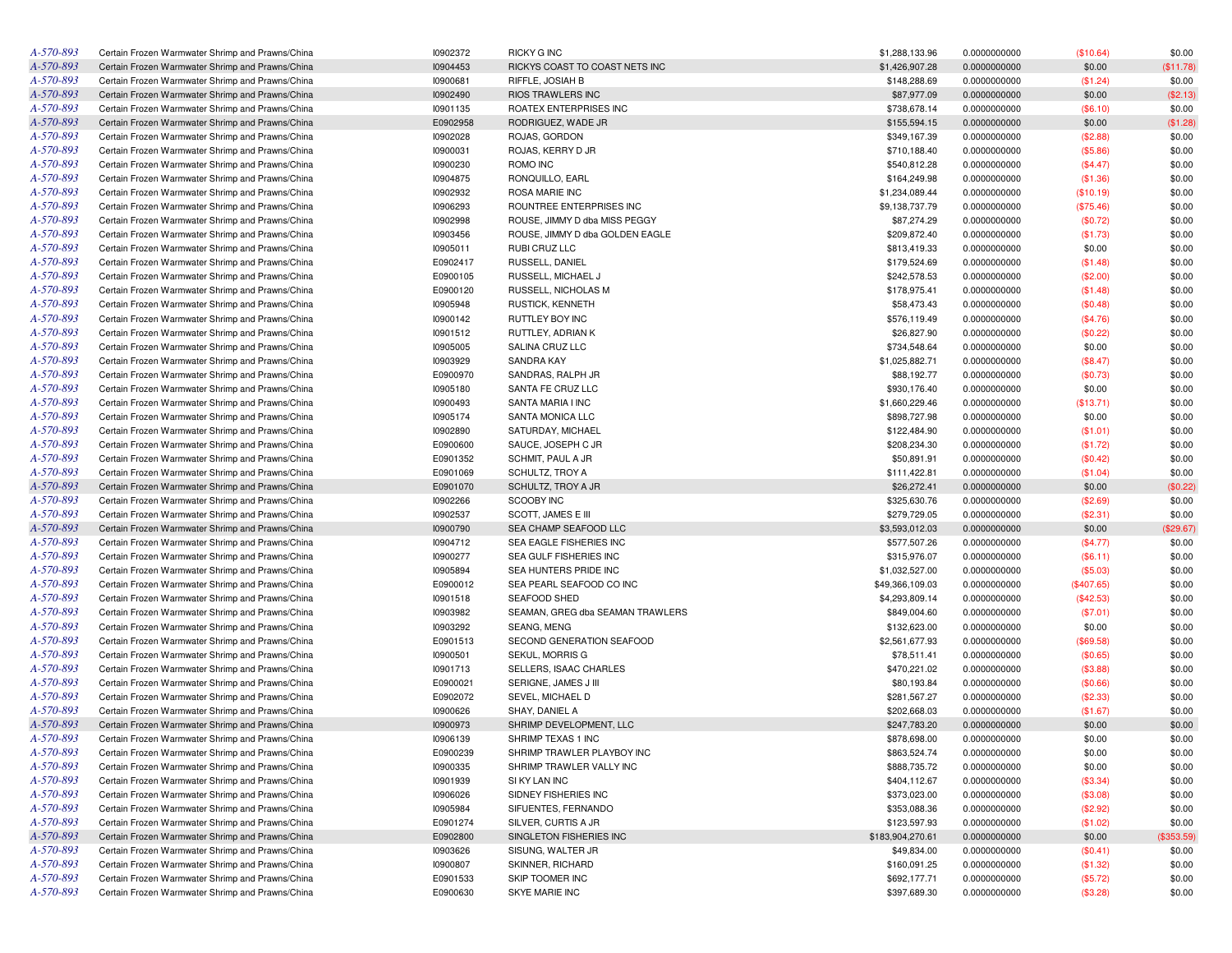| A-570-893 | Certain Frozen Warmwater Shrimp and Prawns/China | 10901205 | SMITH, DONNA                           | \$40,687.35     | 0.0000000000 | (\$0.34)   | \$0.00     |
|-----------|--------------------------------------------------|----------|----------------------------------------|-----------------|--------------|------------|------------|
| A-570-893 | Certain Frozen Warmwater Shrimp and Prawns/China | E0900949 | SMITH, WALTER M                        | \$17,066,523.71 | 0.0000000000 | (\$140.93) | \$0.00     |
| A-570-893 | Certain Frozen Warmwater Shrimp and Prawns/China | 10901428 | SMITHWICK, TED W                       | \$355,215.43    | 0.0000000000 | (\$2.93)   | \$0.00     |
| A-570-893 | Certain Frozen Warmwater Shrimp and Prawns/China | 10903831 | SMOAK, WILLIAM W III                   | \$177,040.56    | 0.0000000000 | (\$1.46)   | \$0.00     |
| A-570-893 | Certain Frozen Warmwater Shrimp and Prawns/China | 10900343 | SNODGRASS BROTHERS INC                 | \$874,677.22    | 0.0000000000 | \$0.00     | \$0.00     |
| A-570-893 | Certain Frozen Warmwater Shrimp and Prawns/China | 10904111 | SOEUNG, PHAT                           | \$65,210.00     | 0.0000000000 | \$0.00     | \$0.00     |
| A-570-893 | Certain Frozen Warmwater Shrimp and Prawns/China | 10903286 | SOK, KHENG                             | \$124,109.40    | 0.0000000000 | \$0.00     | \$0.00     |
| A-570-893 | Certain Frozen Warmwater Shrimp and Prawns/China | 10900585 | SOK, MONTHA                            | \$1,437,935.17  | 0.0000000000 | (\$11.87)  | \$0.00     |
| A-570-893 | Certain Frozen Warmwater Shrimp and Prawns/China | 10902314 | SON, SAMAY                             | \$243,792.37    | 0.0000000000 | (\$2.01)   | \$0.00     |
| A-570-893 | Certain Frozen Warmwater Shrimp and Prawns/China | 10901718 | SOUL MAMA INC                          | \$95,953.11     | 0.0000000000 | (\$0.79)   | \$0.00     |
| A-570-893 | Certain Frozen Warmwater Shrimp and Prawns/China | 10904165 | SREIY, SIPHAN                          | \$138,416.60    | 0.0000000000 | \$0.00     | \$0.00     |
| A-570-893 | Certain Frozen Warmwater Shrimp and Prawns/China | 10905755 | ST DANIEL PHILLIP III INC              | \$419,140.71    | 0.0000000000 | (\$3.46)   | \$0.00     |
| A-570-893 | Certain Frozen Warmwater Shrimp and Prawns/China | 10900610 | ST MICHAEL ICE AND FUEL INC            | \$4,216,477.57  | 0.0000000000 | (\$34.82)  | \$0.00     |
| A-570-893 | Certain Frozen Warmwater Shrimp and Prawns/China | 10904253 | <b>ST PETER 550775</b>                 | \$411,959.95    | 0.0000000000 | (\$3.40)   | \$0.00     |
| A-570-893 | Certain Frozen Warmwater Shrimp and Prawns/China | 10903530 | ST PETER JOSEPH INC                    | \$855,549.19    | 0.0000000000 | \$0.00     | \$0.00     |
| A-570-893 | Certain Frozen Warmwater Shrimp and Prawns/China | 10903536 |                                        |                 |              |            |            |
| A-570-893 |                                                  |          | ST THERESA ANNA INC                    | \$757,880.15    | 0.0000000000 | \$0.00     | \$0.00     |
|           | Certain Frozen Warmwater Shrimp and Prawns/China | 10906356 | ST VINCENT ANDREW INC                  | \$624,059.80    | 0.0000000000 | (\$5.15)   | \$0.00     |
| A-570-893 | Certain Frozen Warmwater Shrimp and Prawns/China | 10904581 | ST VINCENT SEAFOOD INC                 | \$17,930,140.20 | 0.0000000000 | \$0.00     | \$0.00     |
| A-570-893 | Certain Frozen Warmwater Shrimp and Prawns/China | 10903524 | ST VINCENT VI INC                      | \$337,556.00    | 0.0000000000 | \$0.00     | \$0.00     |
| A-570-893 | Certain Frozen Warmwater Shrimp and Prawns/China | 10900871 | START YOUNG INC                        | \$761,008.52    | 0.0000000000 | (\$6.28)   | \$0.00     |
| A-570-893 | Certain Frozen Warmwater Shrimp and Prawns/China | E0902547 | STEEN, CARL L                          | \$451,353.85    | 0.0000000000 | (\$3.73)   | \$0.00     |
| A-570-893 | Certain Frozen Warmwater Shrimp and Prawns/China | E0903016 | STEEN, JAMES                           | \$82,165.00     | 0.0000000000 | (\$0.69)   | \$0.00     |
| A-570-893 | Certain Frozen Warmwater Shrimp and Prawns/China | 10905565 | STELLA MESTRE INC                      | \$536,631.00    | 0.0000000000 | (\$4.43)   | \$0.00     |
| A-570-893 | Certain Frozen Warmwater Shrimp and Prawns/China | E0902978 | STEWART, WILLIAM C                     | \$150,024.17    | 0.0000000000 | (\$1.24)   | \$0.00     |
| A-570-893 | Certain Frozen Warmwater Shrimp and Prawns/China | E0900885 | STOKLEY, JOE A                         | \$442,303.00    | 0.0000000000 | \$0.00     | (\$1.92)   |
| A-570-893 | Certain Frozen Warmwater Shrimp and Prawns/China | 10906324 | <b>STORMY SEAS INC</b>                 | \$361,363.43    | 0.0000000000 | \$0.00     | \$0.00     |
| A-570-893 | Certain Frozen Warmwater Shrimp and Prawns/China | 10902186 | STRICKLAND, KEN                        | \$122,067.72    | 0.0000000000 | (\$1.01)   | \$0.00     |
| A-570-893 | Certain Frozen Warmwater Shrimp and Prawns/China | 10901072 | SUN STAR INCORPORATED                  | \$498,299.00    | 0.0000000000 | (\$4.11)   | \$0.00     |
| A-570-893 | Certain Frozen Warmwater Shrimp and Prawns/China | 10904177 | SUN, HONG SRENG                        | \$100,723.00    | 0.0000000000 | \$0.00     | \$0.00     |
| A-570-893 | Certain Frozen Warmwater Shrimp and Prawns/China | E0902033 | SWAMP IRISH INC                        | \$1,150,221.00  | 0.0000000000 | (\$9.55)   | \$0.00     |
| A-570-893 | Certain Frozen Warmwater Shrimp and Prawns/China | E0903231 | TAMPA BAY FISHERIES INC                | \$57,485,675.40 | 0.0000000000 | \$0.00     | (\$108.15) |
| A-570-893 | Certain Frozen Warmwater Shrimp and Prawns/China | E0903097 | TAN, HUNG VINH                         | \$393,470.95    | 0.0000000000 | \$0.00     | \$0.00     |
| A-570-893 | Certain Frozen Warmwater Shrimp and Prawns/China | 10904617 | TAN, LAN T                             | \$335,895.17    | 0.0000000000 | \$0.00     | \$0.00     |
| A-570-893 | Certain Frozen Warmwater Shrimp and Prawns/China | 10900295 | <b>TANA INC</b>                        | \$388,410.48    | 0.0000000000 | (\$5.12)   | \$0.00     |
| A-570-893 | Certain Frozen Warmwater Shrimp and Prawns/China | E0901175 | TASSIN, KEITH P                        | \$117,173.33    | 0.0000000000 | (\$0.97)   | \$0.00     |
| A-570-893 | Certain Frozen Warmwater Shrimp and Prawns/China | 10903346 | TAYLOR, DOYLE L                        | \$167,093.76    | 0.0000000000 | (\$1.46)   | \$0.00     |
| A-570-893 | Certain Frozen Warmwater Shrimp and Prawns/China | 10903304 | TEAP, PHAL                             | \$134,621.11    | 0.0000000000 | \$0.00     | \$0.00     |
| A-570-893 | Certain Frozen Warmwater Shrimp and Prawns/China | 10905162 | TERCERA CRUZ LLC                       | \$953,122.25    | 0.0000000000 | \$0.00     | \$0.00     |
| A-570-893 | Certain Frozen Warmwater Shrimp and Prawns/China | 10901567 | TERREBONNE, GARY J                     | \$39,632.57     | 0.0000000000 | \$0.00     | \$0.00     |
| A-570-893 | Certain Frozen Warmwater Shrimp and Prawns/China | 10900404 | TERREBONNE, JIMMY                      | \$63,615.09     | 0.0000000000 | \$0.00     | \$0.00     |
| A-570-893 | Certain Frozen Warmwater Shrimp and Prawns/China | 10900823 | TERREBONNE, JIMMY JR                   | \$100,080.73    | 0.0000000000 | \$0.00     | \$0.00     |
| A-570-893 |                                                  |          |                                        |                 |              |            |            |
|           | Certain Frozen Warmwater Shrimp and Prawns/China | E0902534 | TEX MEX COLD STORAGE INC               | \$3,838,446.55  | 0.0000000000 | (\$28.71)  | \$0.00     |
| A-570-893 | Certain Frozen Warmwater Shrimp and Prawns/China | 10905120 | <b>TEXAS PACK INC</b>                  | \$18,506,992.84 | 0.0000000000 | (\$141.55) | \$0.00     |
| A-570-893 | Certain Frozen Warmwater Shrimp and Prawns/China | 10902378 | THAI AND TRAN INC                      | \$1,113,041.55  | 0.0000000000 | (\$9.19)   | \$0.00     |
| A-570-893 | Certain Frozen Warmwater Shrimp and Prawns/China | E0901967 | THANH, THIEN and TRAN, TRANG (MELISSA) | \$1,850,401.43  | 0.0000000000 | (\$15.28)  | \$0.00     |
| A-570-893 | Certain Frozen Warmwater Shrimp and Prawns/China | 10904236 | THERESA SEAFOOD INC                    | \$2,626,777.43  | 0.0000000000 | \$0.00     | \$0.00     |
| A-570-893 | Certain Frozen Warmwater Shrimp and Prawns/China | 10901537 | THIBODEAUX, BART                       | \$173,627.04    | 0.0000000000 | \$0.00     | \$0.00     |
| A-570-893 | Certain Frozen Warmwater Shrimp and Prawns/China | E0900674 | THIBODEAUX, BRIAN M                    | \$228,163.54    | 0.0000000000 | (\$1.88)   | \$0.00     |
| A-570-893 | Certain Frozen Warmwater Shrimp and Prawns/China | 10900185 | THIBODEAUX, TONY                       | \$541,989.04    | 0.0000000000 | (\$4.48)   | \$0.00     |
| A-570-893 | Certain Frozen Warmwater Shrimp and Prawns/China | E0901905 | THOMAS, RANDY                          | \$414,348.96    | 0.0000000000 | (\$3.42)   | \$0.00     |
| A-570-893 | Certain Frozen Warmwater Shrimp and Prawns/China | 10903404 | THOMAS, WILLARD N                      | \$123,985.85    | 0.0000000000 | (\$1.02)   | \$0.00     |
| A-570-893 | Certain Frozen Warmwater Shrimp and Prawns/China | 10905603 | THOMASSIE, TRACY J                     | \$149,498.80    | 0.0000000000 | (\$1.19)   | \$0.00     |
| A-570-893 | Certain Frozen Warmwater Shrimp and Prawns/China | E0902592 | THUNDERBOLT FISHERMANS SEAFOOD INC     | \$1,682,344.75  | 0.0000000000 | (\$13.89)  | \$0.00     |
| A-570-893 | Certain Frozen Warmwater Shrimp and Prawns/China | 10901301 | TIDELANDS SEAFOOD CO INC               | \$4,637,663.06  | 0.0000000000 | (\$38.30)  | \$0.00     |
| A-570-893 | Certain Frozen Warmwater Shrimp and Prawns/China | 10901595 | TIFFANI CLAIRE INC                     | \$1,006,182.32  | 0.0000000000 | (\$8.31)   | \$0.00     |
| A-570-893 | Certain Frozen Warmwater Shrimp and Prawns/China | 10905972 | <b>TIKEDE INC</b>                      | \$330,370.00    | 0.0000000000 | (\$2.73)   | \$0.00     |
| A-570-893 | Certain Frozen Warmwater Shrimp and Prawns/China | 10903730 | TITAN SEAFOOD CO                       | \$27,381,018.95 | 0.0000000000 | \$0.00     | (\$362.83) |
| A-570-893 | Certain Frozen Warmwater Shrimp and Prawns/China | 10903280 | TO, DU                                 | \$61,767.78     | 0.0000000000 | (\$0.51)   | \$0.00     |
| A-570-893 | Certain Frozen Warmwater Shrimp and Prawns/China | E0903084 | <b>TOAN INC</b>                        | \$672,604.93    | 0.0000000000 | \$0.00     | \$0.00     |
| A-570-893 | Certain Frozen Warmwater Shrimp and Prawns/China | E0901875 | TODD, ROBERT C                         | \$323,903.62    | 0.0000000000 | (\$2.67)   | \$0.00     |
| A-570-893 | Certain Frozen Warmwater Shrimp and Prawns/China | 10900476 | TOMMYS SEAFOOD INC                     | \$16,793,382.09 | 0.0000000000 | (\$138.67) | \$0.00     |
|           |                                                  |          |                                        |                 |              |            |            |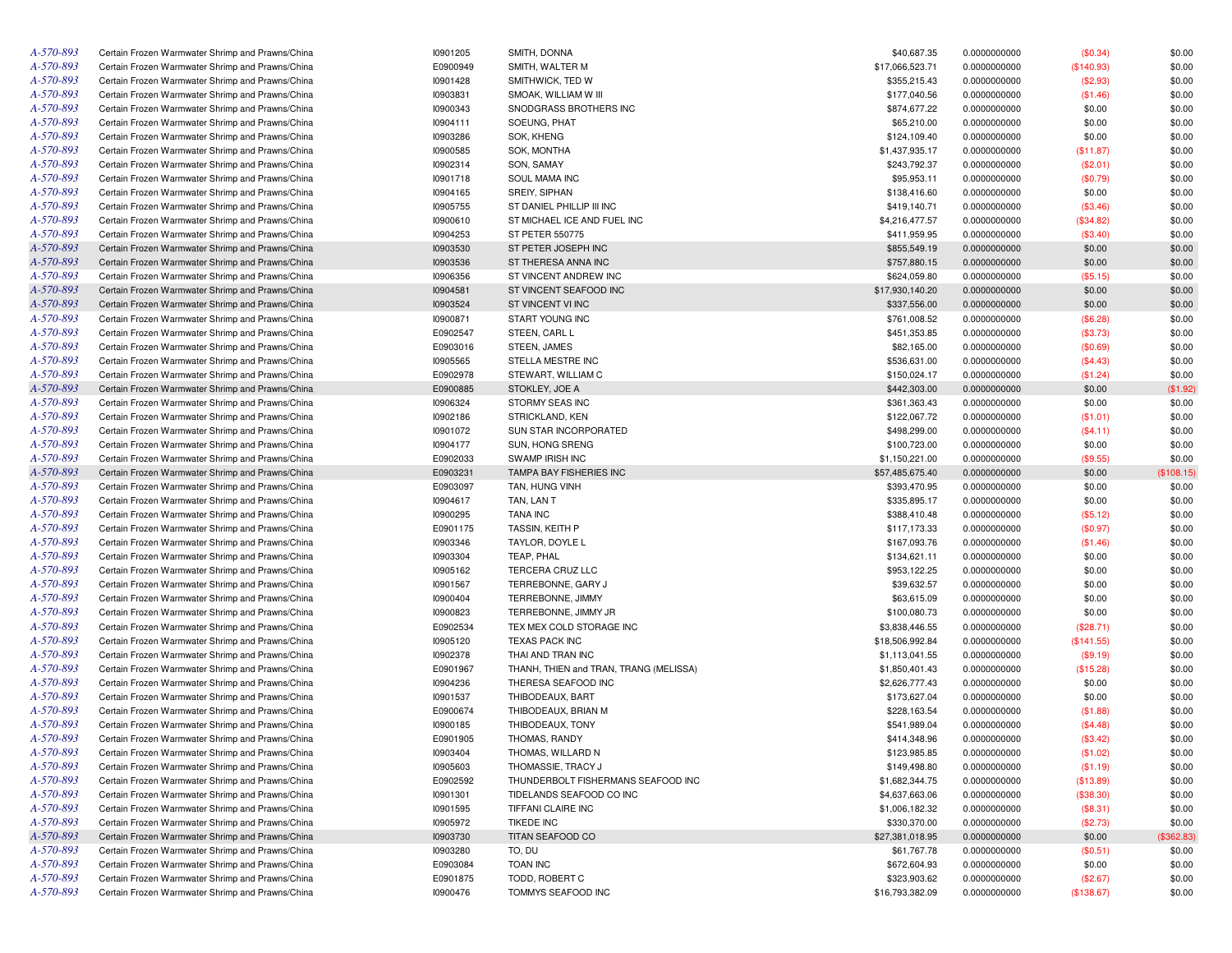| A-570-893 | Certain Frozen Warmwater Shrimp and Prawns/China | 10903220        | TONG, HAIV                          | \$164,775.62    | 0.0000000000 | \$0.00     | \$0.00   |
|-----------|--------------------------------------------------|-----------------|-------------------------------------|-----------------|--------------|------------|----------|
| A-570-893 | Certain Frozen Warmwater Shrimp and Prawns/China | E0901528        | TOOMER, FRANK G JR                  | \$432,270.97    | 0.0000000000 | (\$3.57)   | \$0.00   |
| A-570-893 | Certain Frozen Warmwater Shrimp and Prawns/China | 10904906        | TOUCHARD, JOHN JR                   | \$21,040.65     | 0.0000000000 | (\$0.18)   | \$0.00   |
| A-570-893 | Certain Frozen Warmwater Shrimp and Prawns/China | 10901492        | TRAHAN, ALLEN A JR                  | \$67,924.39     | 0.0000000000 | (\$0.56)   | \$0.00   |
| A-570-893 | Certain Frozen Warmwater Shrimp and Prawns/China | 10900926        | TRAHAN, RICKY                       | \$251,847.84    | 0.0000000000 | (\$2.08)   | \$0.00   |
| A-570-893 | Certain Frozen Warmwater Shrimp and Prawns/China | E0902949        | TRAHAN, TRACY                       | \$151,052.74    | 0.0000000000 | (\$1.25)   | \$0.00   |
| A-570-893 | Certain Frozen Warmwater Shrimp and Prawns/China | 10905718        | TRAN, BINH                          | \$94,341.20     | 0.0000000000 | (\$0.84)   | \$0.00   |
| A-570-893 | Certain Frozen Warmwater Shrimp and Prawns/China | 10902332        | TRAN, CAM VAN                       | \$236,407.74    | 0.0000000000 | (\$1.95)   | \$0.00   |
| A-570-893 | Certain Frozen Warmwater Shrimp and Prawns/China | E0901991        | TRAN, CHAU                          | \$9,762.13      | 0.0000000000 | (\$0.08)   | \$0.00   |
| A-570-893 | Certain Frozen Warmwater Shrimp and Prawns/China | 10904117        | TRAN, DINH QUOC                     | \$136,195.00    | 0.0000000000 | \$0.00     | \$0.00   |
| A-570-893 | Certain Frozen Warmwater Shrimp and Prawns/China | 10900400        | TRAN, DUONG dba D AND C SEAFOOD INC | \$20,584,709.31 | 0.0000000000 | (\$169.98) | \$0.00   |
| A-570-893 | Certain Frozen Warmwater Shrimp and Prawns/China | 10905820        | TRAN, HIEU                          | \$590,768.05    | 0.0000000000 | (\$4.88)   | \$0.00   |
| A-570-893 | Certain Frozen Warmwater Shrimp and Prawns/China | 10903168        | TRAN, HOV                           | \$70,092.32     | 0.0000000000 | \$0.00     | (\$0.58) |
| A-570-893 | Certain Frozen Warmwater Shrimp and Prawns/China | 10901237        | TRAN, HUNG P                        | \$423,696.87    | 0.0000000000 |            | \$0.00   |
| A-570-893 | Certain Frozen Warmwater Shrimp and Prawns/China | 10900509        | TRAN, LE AND PHAT LE dba LTN INC    | \$1,156,962.89  | 0.0000000000 | (\$0.66)   | \$0.00   |
| A-570-893 |                                                  | 10902050        |                                     |                 |              | (\$9.55)   |          |
|           | Certain Frozen Warmwater Shrimp and Prawns/China |                 | TRAN, MIKE                          | \$389,638.25    | 0.0000000000 | (\$3.22)   | \$0.00   |
| A-570-893 | Certain Frozen Warmwater Shrimp and Prawns/China | <b>I0904655</b> | TRAN, MIKE DAI                      | \$1,041,276.63  | 0.0000000000 | (\$8.60)   | \$0.00   |
| A-570-893 | Certain Frozen Warmwater Shrimp and Prawns/China | 10904159        | TRAN, MY T                          | \$98,351.94     | 0.0000000000 | (\$0.81)   | \$0.00   |
| A-570-893 | Certain Frozen Warmwater Shrimp and Prawns/China | 10904884        | TRAN, NANCY                         | \$118,366.93    | 0.0000000000 | \$0.00     | (\$2.59) |
| A-570-893 | Certain Frozen Warmwater Shrimp and Prawns/China | E0900252        | TRAN, NHANH V                       | \$101,148.70    | 0.0000000000 | (\$3.73)   | \$0.00   |
| A-570-893 | Certain Frozen Warmwater Shrimp and Prawns/China | 10904637        | TRAN, PETER KEN                     | \$1,069,515.78  | 0.0000000000 | (\$10.71)  | \$0.00   |
| A-570-893 | Certain Frozen Warmwater Shrimp and Prawns/China | E0902555        | TRAN, PHU VAN dba BAMA EXPRESS V    | \$850,903.70    | 0.0000000000 | (\$7.04)   | \$0.00   |
| A-570-893 | Certain Frozen Warmwater Shrimp and Prawns/China | 10904515        | TRAN, QUAN dba MISS MARIE           | \$777,281.26    | 0.0000000000 | (\$1.13)   | \$0.00   |
| A-570-893 | Certain Frozen Warmwater Shrimp and Prawns/China | 10903357        | TRAN, QUANG VAN                     | \$348,673.77    | 0.0000000000 | (\$2.54)   | \$0.00   |
| A-570-893 | Certain Frozen Warmwater Shrimp and Prawns/China | 10903274        | TRAN, STEVEN TUAN                   | \$81,803.72     | 0.0000000000 | (\$0.68)   | \$0.00   |
| A-570-893 | Certain Frozen Warmwater Shrimp and Prawns/China | 10903156        | TRAN, THAN VAN                      | \$215,993.63    | 0.0000000000 | (\$1.78)   | \$0.00   |
| A-570-893 | Certain Frozen Warmwater Shrimp and Prawns/China | 10904200        | TRAN, THANH VAN                     | \$161,757.27    | 0.0000000000 | (\$1.34)   | \$0.00   |
| A-570-893 | Certain Frozen Warmwater Shrimp and Prawns/China | 10906326        | TRAN, TU                            | \$201,725.35    | 0.0000000000 | (\$3.05)   | \$0.00   |
| A-570-893 | Certain Frozen Warmwater Shrimp and Prawns/China | 10903755        | TRAN. TUAN dba PRINCESS CELINE INC  | \$667,027.89    | 0.0000000000 | (\$5.51)   | \$0.00   |
| A-570-893 | Certain Frozen Warmwater Shrimp and Prawns/China | 10903251        | TRAN, TUAN MINH                     | \$121,114.00    | 0.0000000000 | \$0.00     | \$0.00   |
| A-570-893 | Certain Frozen Warmwater Shrimp and Prawns/China | 10904981        | TRAN, TUONG                         | \$495,222.02    | 0.0000000000 | (\$2.06)   | \$0.00   |
| A-570-893 | Certain Frozen Warmwater Shrimp and Prawns/China | 10903653        | TRANS EXPRESS INC                   | \$523,235.86    | 0.0000000000 | (\$4.32)   | \$0.00   |
| A-570-893 | Certain Frozen Warmwater Shrimp and Prawns/China | E0901045        | TREYBIG, ERNEST H JR                | \$205,837.35    | 0.0000000000 | (\$1.70)   | \$0.00   |
| A-570-893 | Certain Frozen Warmwater Shrimp and Prawns/China | 10902390        | TRIEU, JACKIE AND HIEP              | \$1,421,238.18  | 0.0000000000 | (\$11.74)  | \$0.00   |
| A-570-893 | Certain Frozen Warmwater Shrimp and Prawns/China | 10900524        | TRIEU, JASMINE AND LY               | \$776,389.54    | 0.0000000000 | (\$6.41)   | \$0.00   |
| A-570-893 | Certain Frozen Warmwater Shrimp and Prawns/China | 10903014        | TRIEU, TAM dba MISS LORIE           | \$1,485,404.12  | 0.0000000000 | (\$12.27)  | \$0.00   |
| A-570-893 | Certain Frozen Warmwater Shrimp and Prawns/China | 10903021        | TRIEU, TAM dba MISS LORIE II        | \$1,330,067.04  | 0.0000000000 | (\$10.98)  | \$0.00   |
| A-570-893 | Certain Frozen Warmwater Shrimp and Prawns/China | 10901996        | TRINH, PHILIP                       | \$119,839.22    | 0.0000000000 | (\$0.98)   | \$0.00   |
| A-570-893 |                                                  |                 | <b>TROPICAL SEAFOOD</b>             |                 |              |            |          |
| A-570-893 | Certain Frozen Warmwater Shrimp and Prawns/China | <b>I0904975</b> |                                     | \$7,451,998.34  | 0.0000000000 | (\$1.64)   | \$0.00   |
|           | Certain Frozen Warmwater Shrimp and Prawns/China | E0900898        | TRUONG, BE VAN                      | \$60,640.26     | 0.0000000000 | (\$0.50)   | \$0.00   |
| A-570-893 | Certain Frozen Warmwater Shrimp and Prawns/China | E0901103        | TRUONG, DAC                         | \$188,000.00    | 0.0000000000 | \$0.00     | \$0.00   |
| A-570-893 | Certain Frozen Warmwater Shrimp and Prawns/China | 10901440        | TRUONG, HEN                         | \$454,490.20    | 0.0000000000 | \$0.00     | (\$3.75) |
| A-570-893 | Certain Frozen Warmwater Shrimp and Prawns/China | E0901132        | TRUONG, KIM                         | \$401,270.37    | 0.0000000000 | (\$3.31)   | \$0.00   |
| A-570-893 | Certain Frozen Warmwater Shrimp and Prawns/China | 10905660        | TRUONG, SON MINH dba GULF VIKING    | \$433,533.55    | 0.0000000000 | \$0.00     | (\$3.65) |
| A-570-893 | Certain Frozen Warmwater Shrimp and Prawns/China | 10904612        | TRUONG, THEM VAN                    | \$453,990.66    | 0.0000000000 | (\$3.75)   | \$0.00   |
| A-570-893 | Certain Frozen Warmwater Shrimp and Prawns/China | 10901640        | TWO FLAGS INC                       | \$471,007.46    | 0.0000000000 | (\$3.89)   | \$0.00   |
| A-570-893 | Certain Frozen Warmwater Shrimp and Prawns/China | 10902212        | TWO GIRLS INC                       | \$426,929.50    | 0.0000000000 | \$0.00     | (\$3.53) |
| A-570-893 | Certain Frozen Warmwater Shrimp and Prawns/China | 10905156        | ULTIMA CRUZ LLC                     | \$1,191,969.09  | 0.0000000000 | \$0.00     | \$0.00   |
| A-570-893 | Certain Frozen Warmwater Shrimp and Prawns/China | E0900780        | VALLOT, CHRISTOPHER A               | \$109,819.85    | 0.0000000000 | (\$0.91)   | \$0.00   |
| A-570-893 | Certain Frozen Warmwater Shrimp and Prawns/China | E0900748        | VALLOT, NANCY H                     | \$108,819.85    | 0.0000000000 | (\$0.91)   | \$0.00   |
| A-570-893 | Certain Frozen Warmwater Shrimp and Prawns/China | 10901836        | VAN BURREN SHRIMP CO                | \$808,119.00    | 0.0000000000 | (\$6.75)   | \$0.00   |
| A-570-893 | Certain Frozen Warmwater Shrimp and Prawns/China | E0900622        | VAN, VUI                            | \$430,790.18    | 0.0000000000 | (\$3.56)   | \$0.00   |
| A-570-893 | Certain Frozen Warmwater Shrimp and Prawns/China | 10902715        | <b>VARON INC</b>                    | \$800,016.00    | 0.0000000000 | (\$6.61)   | \$0.00   |
| A-570-893 | Certain Frozen Warmwater Shrimp and Prawns/China | E0902665        | VEGAS, PERCY J                      | \$158,858.34    | 0.0000000000 | (\$1.31)   | \$0.00   |
| A-570-893 | Certain Frozen Warmwater Shrimp and Prawns/China | 10901456        | <b>VENICE SEAFOOD LLC</b>           | \$22,683,985.68 | 0.0000000000 | (\$187.32) | \$0.00   |
| A-570-893 | Certain Frozen Warmwater Shrimp and Prawns/China | 10905150        | VERA CRUZ LLC                       | \$1,101,800.10  | 0.0000000000 | \$0.00     | \$0.00   |
| A-570-893 | Certain Frozen Warmwater Shrimp and Prawns/China | 10901583        | <b>VERDIN, CHARLES E</b>            | \$1,025,270.43  | 0.0000000000 | (\$8.47)   | \$0.00   |
| A-570-893 | Certain Frozen Warmwater Shrimp and Prawns/China | 10906053        | <b>VERDIN, ERNEST</b>               | \$179,015.78    | 0.0000000000 | \$0.00     | (\$1.48) |
| A-570-893 | Certain Frozen Warmwater Shrimp and Prawns/China | <b>I0905559</b> | <b>VERDIN, JESSIE</b>               | \$107,499.04    | 0.0000000000 | (\$0.89)   | \$0.00   |
| A-570-893 | Certain Frozen Warmwater Shrimp and Prawns/China | 10900723        | <b>VERDIN, PERRY</b>                | \$177,374.11    | 0.0000000000 | (\$1.57)   | \$0.00   |
| A-570-893 | Certain Frozen Warmwater Shrimp and Prawns/China | 10905291        | VERDIN, RODNEY P                    | \$38,553.86     | 0.0000000000 |            |          |
|           |                                                  |                 |                                     |                 |              | (\$0.32)   | \$0.00   |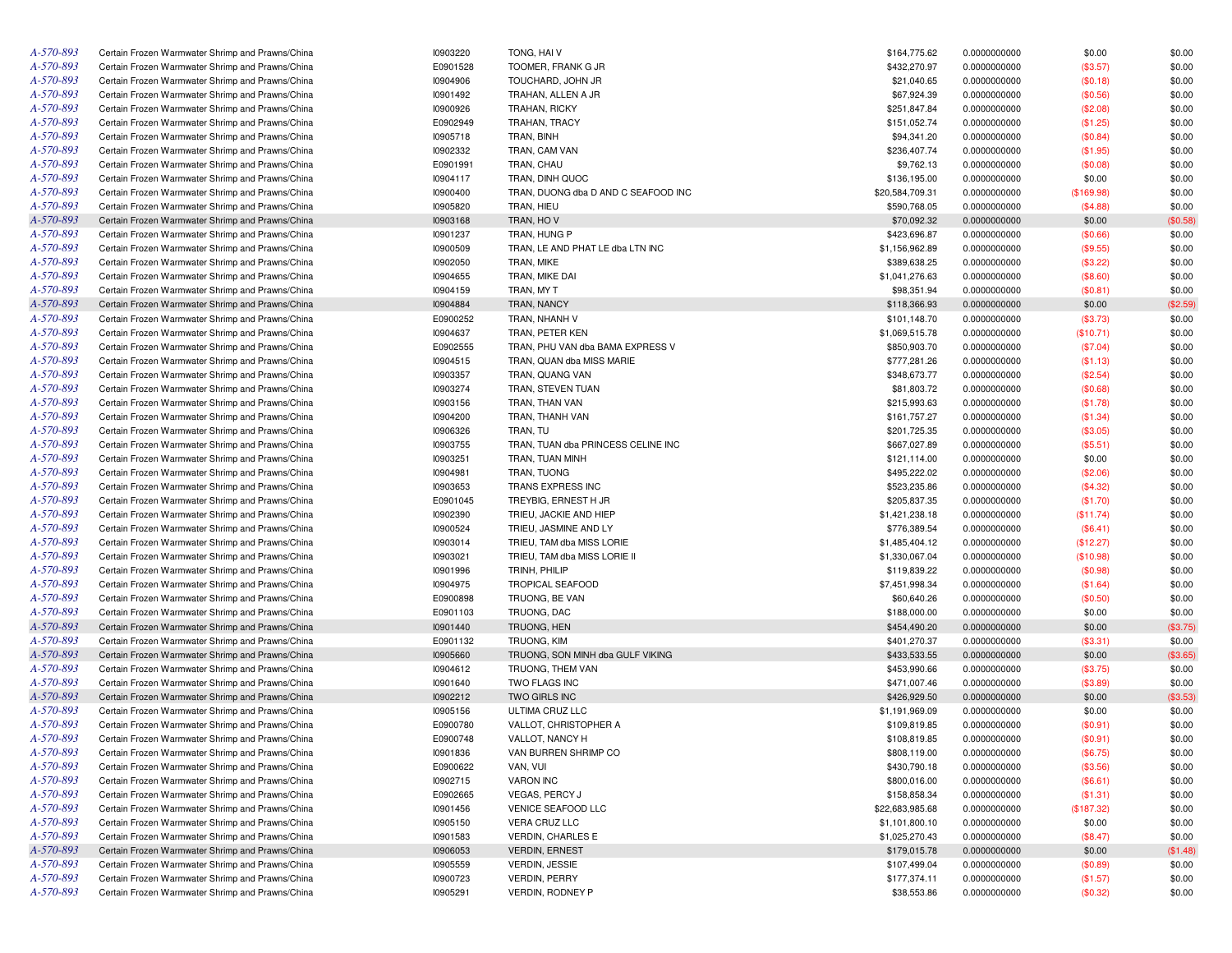| A-570-893 | Certain Frozen Warmwater Shrimp and Prawns/China | E0900480 | VERDIN, RODNEY P                                | \$3,142.61       | 0.0000000000 | (\$0.03)     | \$0.00 |
|-----------|--------------------------------------------------|----------|-------------------------------------------------|------------------|--------------|--------------|--------|
| A-570-893 | Certain Frozen Warmwater Shrimp and Prawns/China | 10904969 | <b>VERDIN, TIMMIE</b>                           | \$50,039.28      | 0.0000000000 | (\$0.42)     | \$0.00 |
| A-570-893 | Certain Frozen Warmwater Shrimp and Prawns/China | 10901051 | <b>VERONICA INC</b>                             | \$48,211.46      | 0.0000000000 | (\$2.48)     | \$0.00 |
| A-570-893 | Certain Frozen Warmwater Shrimp and Prawns/China | 10903378 | VERSAGGI SHRIMP CORP                            | \$2,482,708.47   | 0.0000000000 | (\$20.50)    | \$0.00 |
| A-570-893 | Certain Frozen Warmwater Shrimp and Prawns/China | 10901465 | VICKNAIR, DUANE                                 | \$89,528.57      | 0.0000000000 | (\$1.85)     | \$0.00 |
| A-570-893 | Certain Frozen Warmwater Shrimp and Prawns/China | 10905384 | <b>VICTORIA ROSE INC</b>                        | \$448,186.95     | 0.0000000000 | (\$3.70)     | \$0.00 |
| A-570-893 | Certain Frozen Warmwater Shrimp and Prawns/China | 10906267 | <b>VIET GIANG CORP</b>                          | \$673,263.62     | 0.0000000000 | (\$1.16)     | \$0.00 |
| A-570-893 | Certain Frozen Warmwater Shrimp and Prawns/China | E0902923 | VIETNAMESE AMERICAN COMMERCIAL FISHERMENS UNION | \$309,483,687.20 | 0.0000000000 | (\$2,489.00) | \$0.00 |
| A-570-893 | Certain Frozen Warmwater Shrimp and Prawns/China | 10902691 | <b>VIGILANTE INC</b>                            | \$700,132.42     | 0.0000000000 | (\$5.78)     | \$0.00 |
| A-570-893 | Certain Frozen Warmwater Shrimp and Prawns/China | 10904435 | <b>VIN PENNY INC</b>                            | \$504,241.35     | 0.0000000000 | \$0.00       | \$0.00 |
| A-570-893 | Certain Frozen Warmwater Shrimp and Prawns/China | 10900837 | VINCENT PIAZZA JR AND SONS SEAFOOD INC          | \$5,327,826.81   | 0.0000000000 | (\$47.13)    | \$0.00 |
| A-570-893 | Certain Frozen Warmwater Shrimp and Prawns/China | 10902180 | VINCENT, GAGE                                   | \$172,226.99     | 0.0000000000 | (\$1.42)     | \$0.00 |
| A-570-893 | Certain Frozen Warmwater Shrimp and Prawns/China | E0900667 | VINCENT, GENE B                                 | \$156,942.06     | 0.0000000000 | (\$1.30)     | \$0.00 |
| A-570-893 | Certain Frozen Warmwater Shrimp and Prawns/China | 10903239 | VO, DUSTIN                                      | \$92,579.15      | 0.0000000000 | (\$0.76)     | \$0.00 |
| A-570-893 | Certain Frozen Warmwater Shrimp and Prawns/China | 10902422 | VO, HAI V                                       | \$653,974.86     | 0.0000000000 | (\$3.80)     | \$0.00 |
| A-570-893 | Certain Frozen Warmwater Shrimp and Prawns/China | 10902320 | VO, HANH X                                      | \$519,282.17     | 0.0000000000 | (\$4.29)     | \$0.00 |
| A-570-893 | Certain Frozen Warmwater Shrimp and Prawns/China | 10905442 | VO, HIEN VAN                                    | \$151,966.79     | 0.0000000000 | \$0.00       | \$0.00 |
| A-570-893 | Certain Frozen Warmwater Shrimp and Prawns/China | 10903186 | VO, MINH NGOC                                   | \$292,311.91     | 0.0000000000 | \$0.00       | \$0.00 |
| A-570-893 |                                                  |          |                                                 |                  |              |              |        |
|           | Certain Frozen Warmwater Shrimp and Prawns/China | 10903268 | VO, MONG                                        | \$183,781.00     | 0.0000000000 | \$0.00       | \$0.00 |
| A-570-893 | Certain Frozen Warmwater Shrimp and Prawns/China | E0900810 | VO, SANG M                                      | \$214,689.37     | 0.0000000000 | (\$1.77)     | \$0.00 |
| A-570-893 | Certain Frozen Warmwater Shrimp and Prawns/China | E0901975 | VO, TIEN                                        | \$46,355.48      | 0.0000000000 | (\$0.38)     | \$0.00 |
| A-570-893 | Certain Frozen Warmwater Shrimp and Prawns/China | 10906073 | VOISIN, EDDIE JAMES                             | \$275,968.33     | 0.0000000000 | (\$2.28)     | \$0.00 |
| A-570-893 | Certain Frozen Warmwater Shrimp and Prawns/China | E0902522 | VU, KHANH dba C T INC                           | \$869,048.06     | 0.0000000000 | (\$7.18)     | \$0.00 |
| A-570-893 | Certain Frozen Warmwater Shrimp and Prawns/China | E0902023 | VU, KHOI                                        | \$35,626.96      | 0.0000000000 | (\$0.29)     | \$0.00 |
| A-570-893 | Certain Frozen Warmwater Shrimp and Prawns/China | E0901995 | VU, RUYEN                                       | \$33,584.91      | 0.0000000000 | (\$0.28)     | \$0.00 |
| A-570-893 | Certain Frozen Warmwater Shrimp and Prawns/China | E0902530 | VU, TOM                                         | \$958,804.60     | 0.0000000000 | (\$7.92)     | \$0.00 |
| A-570-893 | Certain Frozen Warmwater Shrimp and Prawns/China | E0901955 | VU, TU VIET                                     | \$1,374,062.72   | 0.0000000000 | (\$11.35)    | \$0.00 |
| A-570-893 | Certain Frozen Warmwater Shrimp and Prawns/China | E0902573 | VU, TUYEN VIET                                  | \$965,465.11     | 0.0000000000 | (\$7.97)     | \$0.00 |
| A-570-893 | Certain Frozen Warmwater Shrimp and Prawns/China | E0901987 | VU, TUYEN VIET JACK                             | \$1,003,527.01   | 0.0000000000 | (\$8.29)     | \$0.00 |
| A-570-893 | Certain Frozen Warmwater Shrimp and Prawns/China | 10902173 | W C TRAWLERS INC                                | \$754,092.56     | 0.0000000000 | (\$6.23)     | \$0.00 |
| A-570-893 | Certain Frozen Warmwater Shrimp and Prawns/China | 10903396 | W H BLANCHARD INC                               | \$452,160.08     | 0.0000000000 | (\$3.73)     | \$0.00 |
| A-570-893 | Certain Frozen Warmwater Shrimp and Prawns/China | 10906295 | WADE, CALVIN J JR                               | \$73,994.17      | 0.0000000000 | \$0.00       | \$0.00 |
| A-570-893 | Certain Frozen Warmwater Shrimp and Prawns/China | E0900093 | WAIT N SEA INC                                  | \$279,000.46     | 0.0000000000 | (\$2.30)     | \$0.00 |
| A-570-893 | Certain Frozen Warmwater Shrimp and Prawns/China | 10904750 | <b>WALLACE B</b>                                | \$1,132,060.36   | 0.0000000000 | (\$9.35)     | \$0.00 |
| A-570-893 | Certain Frozen Warmwater Shrimp and Prawns/China | 10900258 | WANDO SHRIMP INC                                | \$1,595,023.65   | 0.0000000000 | (\$13.17)    | \$0.00 |
| A-570-893 | Certain Frozen Warmwater Shrimp and Prawns/China | 10900311 | WAR WAGON INC                                   | \$861,071.56     | 0.0000000000 | \$0.00       | \$0.00 |
| A-570-893 | Certain Frozen Warmwater Shrimp and Prawns/China | E0902460 | WENDY AND ERIC INC                              | \$525,738.71     | 0.0000000000 | (\$4.34)     | \$0.00 |
| A-570-893 | Certain Frozen Warmwater Shrimp and Prawns/China | 10905918 | WHISKEY JOE INC                                 | \$950,853.00     | 0.0000000000 | (\$5.44)     | \$0.00 |
| A-570-893 | Certain Frozen Warmwater Shrimp and Prawns/China | 10904248 | WHITE BIRD INC                                  | \$358,860.63     | 0.0000000000 | (\$2.96)     | \$0.00 |
| A-570-893 | Certain Frozen Warmwater Shrimp and Prawns/China | E0901205 | WHITE, ALLEN J SR                               | \$161,444.09     | 0.0000000000 | (\$1.33)     | \$0.00 |
| A-570-893 | Certain Frozen Warmwater Shrimp and Prawns/China | 10901180 | <b>WILLIAM PATRICK INC</b>                      | \$200,575.84     | 0.0000000000 | (\$1.66)     | \$0.00 |
| A-570-893 | Certain Frozen Warmwater Shrimp and Prawns/China | E0901281 | WILLIAMS, JOHN A                                | \$1,132,971.99   | 0.0000000000 | (\$9.62)     | \$0.00 |
| A-570-893 | Certain Frozen Warmwater Shrimp and Prawns/China | 10901084 | WILLIAMS, JOSEPH H dba JO ANN B INC             | \$833,859.10     | 0.0000000000 | (\$6.89)     | \$0.00 |
| A-570-893 | Certain Frozen Warmwater Shrimp and Prawns/China | 10901079 | WILLIAMS, JOSEPH H                              | \$270,598.28     | 0.0000000000 | (\$2.23)     | \$0.00 |
| A-570-893 | Certain Frozen Warmwater Shrimp and Prawns/China | 10904464 | WILLIAMS, OLIVER KENT                           | \$492,794.81     | 0.0000000000 | (\$4.07)     | \$0.00 |
| A-570-893 | Certain Frozen Warmwater Shrimp and Prawns/China | E0902245 | <b>WILLIAMS, RONNIE</b>                         | \$187,040.94     | 0.0000000000 | (\$1.54)     | \$0.00 |
| A-570-893 | Certain Frozen Warmwater Shrimp and Prawns/China | 10905300 | WILLYARD, DONALD                                | \$67,474.71      | 0.0000000000 | (\$0.85)     | \$0.00 |
| A-570-893 | Certain Frozen Warmwater Shrimp and Prawns/China | 10900081 | WISEMAN, MICHAEL T JR                           | \$77,563.12      | 0.0000000000 | (\$0.64)     | \$0.00 |
| A-570-893 | Certain Frozen Warmwater Shrimp and Prawns/China | 10900077 | WISEMAN, MICHAEL T SR                           | \$72,800.16      | 0.0000000000 | (\$0.60)     | \$0.00 |
| A-570-893 | Certain Frozen Warmwater Shrimp and Prawns/China | 10904561 | WL AND O INC                                    | \$929,271.36     | 0.0000000000 | (\$7.67)     | \$0.00 |
| A-570-893 | Certain Frozen Warmwater Shrimp and Prawns/China | E0902987 | WOODS FISHERIES INC                             | \$31,478,806.31  | 0.0000000000 | (\$259.94)   | \$0.00 |
| A-570-893 | Certain Frozen Warmwater Shrimp and Prawns/China | E0902409 | WOODS, JOHN T III dba SEASIDE SEAFOOD INC       | \$258,022.18     | 0.0000000000 | (\$2.13)     | \$0.00 |
| A-570-893 | Certain Frozen Warmwater Shrimp and Prawns/China | 10904924 | WRIGHT, CURTIS                                  | \$55,256.80      | 0.0000000000 | (\$0.46)     | \$0.00 |
| A-570-893 | Certain Frozen Warmwater Shrimp and Prawns/China | 10904930 | WRIGHT, RANDY                                   | \$85,943.76      | 0.0000000000 | (\$0.71)     | \$0.00 |
| A-570-893 | Certain Frozen Warmwater Shrimp and Prawns/China | 10902516 | WYLIE MILAM INC                                 | \$665,226.36     | 0.0000000000 | (\$5.49)     | \$0.00 |
| A-570-893 | Certain Frozen Warmwater Shrimp and Prawns/China | 10905050 | YEAMANS INC                                     | \$768,918.85     | 0.0000000000 | (\$6.35)     | \$0.00 |
| A-570-893 | Certain Frozen Warmwater Shrimp and Prawns/China | 10905542 | YOPP, JONATHAN A                                | \$594,189.03     |              | \$0.00       | \$0.00 |
| A-570-893 | Certain Frozen Warmwater Shrimp and Prawns/China | E0903015 |                                                 |                  | 0.0000000000 |              |        |
| A-570-893 | Certain Frozen Warmwater Shrimp and Prawns/China |          | YOW, RICHARD C JR dba CAPT RICHARD SEAFOOD INC  | \$818,699.73     | 0.0000000000 | (\$6.76)     | \$0.00 |
|           |                                                  | 10905393 | YOW, RONALD dba SEA KING                        | \$817,326.89     | 0.0000000000 | (\$6.75)     | \$0.00 |
| A-570-893 | Certain Frozen Warmwater Shrimp and Prawns/China | 10901250 | ZAR, JOHN III                                   | \$195,810.47     | 0.0000000000 | (\$1.62)     | \$0.00 |
| A-570-893 | Certain Frozen Warmwater Shrimp and Prawns/China | 10901036 | ZAR, TROY dba TROY AND PENNY ZAR LLC            | \$168,032.13     | 0.0000000000 | (\$1.39)     | \$0.00 |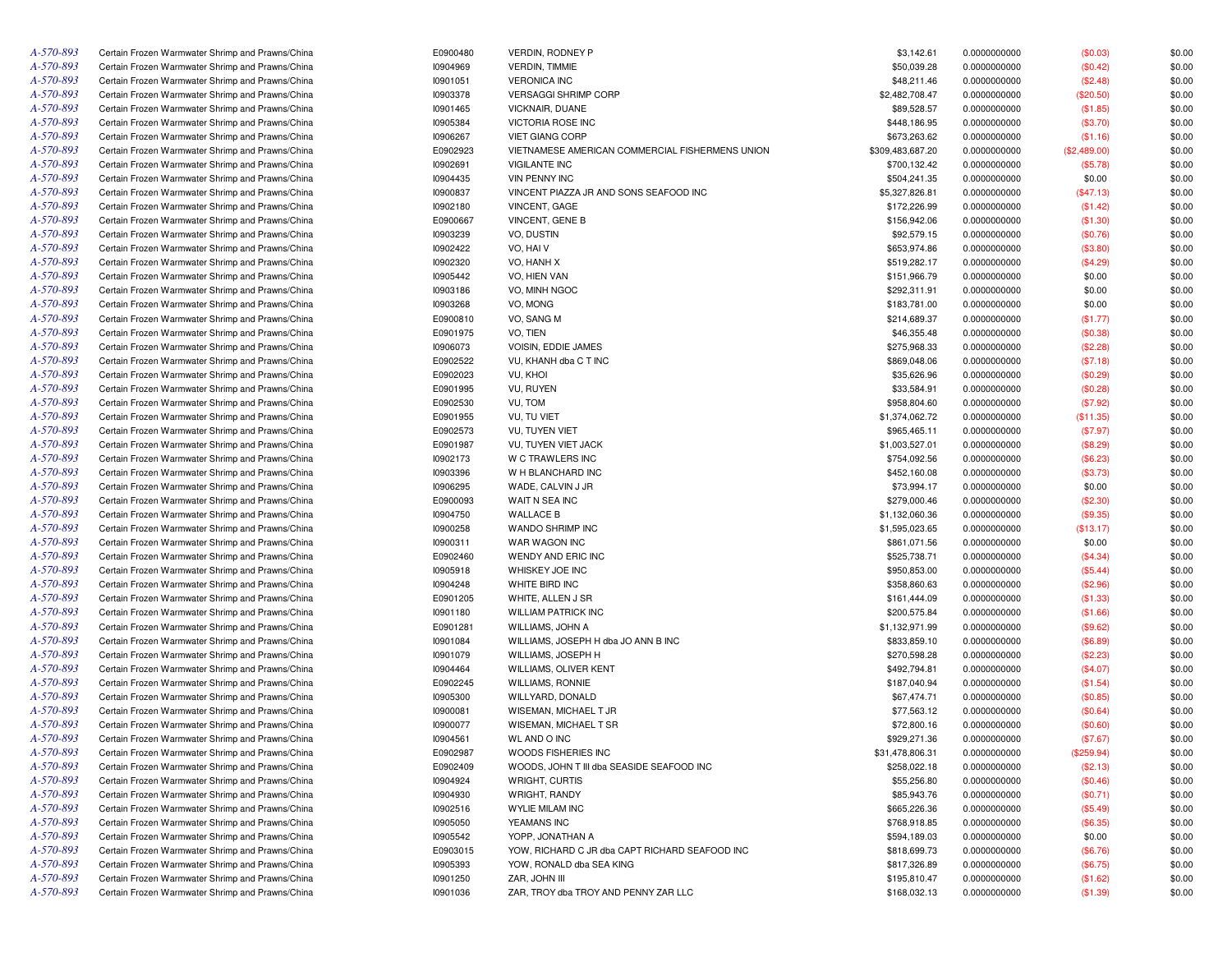| A-570-893              | Certain Frozen Warmwater Shrimp and Prawns/China                                       | 10905144             | ZIMCO MARINE LLC                                                        | \$1,062,493.97                                                           | 0.0000000000                 | \$0.00                     | \$0.00           |
|------------------------|----------------------------------------------------------------------------------------|----------------------|-------------------------------------------------------------------------|--------------------------------------------------------------------------|------------------------------|----------------------------|------------------|
| A-570-893              | Certain Frozen Warmwater Shrimp and Prawns/China                                       | E0902705             | ZIRLOTT TRAWLERS INC                                                    | \$3,740,966.11                                                           | 0.0000000000                 | (\$30.89)                  | \$0.00           |
| A-570-893              | Certain Frozen Warmwater Shrimp and Prawns/China                                       | E0902632             | ZIRLOTT, MILTON                                                         | \$683,740.47                                                             | 0.0000000000                 | (\$5.65)                   | \$0.00           |
| A-570-893              | Certain Frozen Warmwater Shrimp and Prawns/China                                       | 10902938             | ZIRLOTT, ROSA                                                           | \$1,058,772.14                                                           | 0.0000000000                 | (\$8.74)                   | \$0.00           |
|                        |                                                                                        |                      |                                                                         | <b>TOTAL for: A-570-893</b><br>\$3,292,943,035.05                        |                              | (\$21,755.67)              | ( \$2,699.63)    |
| A-570-894              | Certain Tissue Paper Products/China                                                    | E0900271             | <b>EAGLE TISSUE</b>                                                     | \$11,522,332.06                                                          | 4.9735905915                 | \$31,055.77                | \$0.00           |
| A-570-894              | Certain Tissue Paper Products/China                                                    | 10902044             | FLOWER CITY TISSUE MILLS CO                                             | \$14,196,435.17                                                          | 6.1278616192                 | \$38,263.19                | \$0.00           |
| A-570-894              | Certain Tissue Paper Products/China                                                    | 10900138             | <b>GARLOCK PRINTING AND CONVERTING INC</b>                              | \$48,118,715.30                                                          | 20.7703430558                | \$129,692.80               | \$0.00           |
| A-570-894              | Certain Tissue Paper Products/China                                                    | E0902754             | HALLMARK CARDS INCORPORATED                                             | \$11,490,246.77                                                          | 4.9597410430                 | \$30,969.29                | \$0.00           |
| A-570-894              | Certain Tissue Paper Products/China                                                    | 10900018             | SEAMAN PAPER COMPANY OF MASSACHUSETTS INC                               | \$146,336,917.00                                                         | 63.1660248798                | \$394,417.12               | \$0.00           |
| A-570-894              | Certain Tissue Paper Products/China                                                    | 10904897             | UNITED STEEL, PAPERINTERNATIONAL UNION                                  | \$5,650.00                                                               | 0.0024388107                 | \$15.23                    | \$0.00           |
|                        |                                                                                        |                      |                                                                         | <b>TOTAL for: A-570-894</b><br>\$231,670,296.30                          |                              | \$624,413.40               | \$0.00           |
| A-570-895              | Certain Crepe Paper Products/China                                                     | 10900017             | SEAMAN PAPER COMPANY OF MASSACHUSETTS INC                               | \$17,731,788.20                                                          | 100.0000000000               | \$826.69                   | \$0.00           |
|                        |                                                                                        |                      |                                                                         | <b>TOTAL for: A-570-895</b><br>\$17,731,788.20                           |                              | \$826.69                   | \$0.00           |
| A-570-896              | Alloy Magnesium/China                                                                  | 10904080             | US MAGNESIUM LLC                                                        | \$49,534,076.68                                                          | 100.0000000000               | \$12,639.30                | \$0.00           |
|                        |                                                                                        |                      |                                                                         | <b>TOTAL for: A-570-896</b><br>\$49,534,076.68                           |                              | \$12,639.30                | \$0.00           |
| A-570-898              | Chlorinated Isocyanurates/China                                                        | E0901238             | <b>CLEARON CORPORATION</b>                                              | \$215,963,877.54                                                         | 0.0000000000                 | \$0.00                     | \$0.00           |
| A-570-898              | Chlorinated Isocyanurates/China                                                        | E0901240             | OCCIDENTAL CHEMICAL CORPORATION                                         | \$328,714,876.91                                                         | 0.0000000000                 | \$0.00                     | \$0.00           |
|                        |                                                                                        |                      |                                                                         | <b>TOTAL for: A-570-898</b><br>\$544,678,754.45                          |                              | \$0.00                     | \$0.00           |
| A-570-899              | Artists' Canvas/China                                                                  | E0900545             | TARA MATERIALS INC                                                      | \$28,435,274.69                                                          | 100.0000000000               | \$869,755.39               | \$0.00           |
|                        |                                                                                        |                      |                                                                         | <b>TOTAL for: A-570-899</b><br>\$28,435,274.69                           |                              | \$869,755.39               | \$0.00           |
| A-570-901              | Certain Lined Paper School Supplies/China                                              | E0902368             | MEADWESTVACO CORPORATION                                                | \$109,343,259.12                                                         | 43.9024215863                | \$63,662.75                | \$0.00           |
| A-570-901              | Certain Lined Paper School Supplies/China                                              | E0902372             | NORCOM INC                                                              | \$102,924,770.50                                                         | 41.3253336560                | \$59,925.73                | \$0.00           |
| A-570-901              | Certain Lined Paper School Supplies/China                                              | E0900085             | ROARING SPRING BLANK BOOK CO                                            | \$12,809,633.79                                                          | 5.1431971897                 | \$7,458.13                 | \$0.00           |
| A-570-901              | Certain Lined Paper School Supplies/China                                              | E0902931             | TOP FLIGHT INC                                                          | \$23,982,081.29                                                          | 9.6290475680                 | \$13,963.05                | \$0.00           |
|                        |                                                                                        |                      |                                                                         | <b>TOTAL for: A-570-901</b><br>\$249,059,744.70                          |                              | \$145,009.66               | \$0.00           |
| A-570-904              | Certain Activated Carbon/China                                                         | 10901814             | CALGON CARBON CORPORATION                                               | \$36,979,172.88                                                          | 59.5731364066                | \$795,403.14               | \$0.00           |
| A-570-904              | Certain Activated Carbon/China                                                         | 10902024             | NORIT AMERICAS INC                                                      | \$25,094,397.71                                                          | 40.4268635934                | \$539,767.69               | \$0.00           |
|                        |                                                                                        |                      |                                                                         | <b>TOTAL for: A-570-904</b><br>\$62,073,570.59                           |                              | \$1,335,170.83             | \$0.00           |
| A-570-905              | Certain Polyester Staple Fiber/China                                                   | 10902291             | DAK AMERICAS LLC                                                        | \$19,321,003.36                                                          | 0.0000000000                 | \$0.00                     | \$0.00           |
| A-570-905              | Certain Polyester Staple Fiber/China                                                   | 10904748             | NAN YA PLASTICS CORP AMERICA                                            | \$12,317,095.57                                                          | 0.0000000000                 | \$0.00                     | \$0.00           |
| A-570-905              | Certain Polyester Staple Fiber/China                                                   | 10904960             | UNITED SYNTHETICS INC                                                   | \$5,500,976.70                                                           | 0.0000000000                 | \$0.00                     | \$0.00           |
|                        |                                                                                        |                      |                                                                         | <b>TOTAL for: A-570-905</b><br>\$37,139,075.63                           |                              | \$0.00                     | \$0.00           |
| A-580-507              | Malleable Cast Iron Pipe Fittings/Korea                                                | 10904887             | ANVIL INTERNATIONAL LP                                                  | \$262,367,774.43                                                         | 0.0000000000                 | \$0.00                     | \$0.00           |
| A-580-507              | Malleable Cast Iron Pipe Fittings/Korea                                                | E0900220             | WARD MANUFACTURING LLC                                                  | \$837,600,260.00                                                         | 0.0000000000                 | \$0.00                     | \$0.00           |
|                        |                                                                                        |                      |                                                                         | <b>TOTAL for: A-580-507</b><br>\$1,099,968,034.43                        |                              | \$0.00                     | \$0.00           |
| A-580-603              | Brass Sheet and Strip/Korea                                                            | 10904484             | GLOBAL BRASS AND COPPER INC dba OLIN BRASS                              | \$138,856,680.79                                                         | 0.0000000000                 | \$0.00                     | \$0.00           |
|                        |                                                                                        |                      |                                                                         | <b>TOTAL for: A-580-603</b><br>\$138,856,680.79                          |                              | \$0.00                     | \$0.00           |
| A-580-807              | Polyethylene Terephthalate Film/Korea                                                  | 10906288             | DUPONT TEIJIN FILMS                                                     | \$3,331,684,288.01                                                       | 69.7098929101                | \$72,192.42                | \$0.00           |
| A-580-807              | Polyethylene Terephthalate Film/Korea                                                  | 10901850             | MITSUBISHI POLYESTER FILM INC                                           | \$1,447,672,197.74                                                       | 30.2901070899                | \$31,368.81                | \$0.00           |
|                        |                                                                                        |                      |                                                                         | <b>TOTAL for: A-580-807</b><br>\$4,779,356,485.75                        |                              | \$103,561.23               | \$0.00           |
| A-580-809              | Circular Welded Nonalloy Steel Pipe/Korea                                              | E0902485             | ALLIED TUBE AND CONDUIT                                                 | \$2,351,058,425.77                                                       | 13.8064149733                | \$1,641.79                 | \$0.00           |
| A-580-809              | Circular Welded Nonalloy Steel Pipe/Korea                                              | 10905362             | CALIFORNIA STEEL INDUSTRIES INC                                         | \$998,611,574.00                                                         | 5.8642718686                 | \$697.35                   | \$0.00           |
| A-580-809              | Circular Welded Nonalloy Steel Pipe/Korea                                              | E0900769             | MAVERICK TUBE CORPORATION                                               | \$7,117,849,824.43                                                       | 41.7990413665                | \$4,970.52                 | \$0.00           |
| A-580-809<br>A-580-809 | Circular Welded Nonalloy Steel Pipe/Korea<br>Circular Welded Nonalloy Steel Pipe/Korea | 10906276<br>E0902824 | UNITED STATES STEEL CORPORATION<br>WESTERN TUBE AND CONDUIT CORPORATION | \$663,752,283.17<br>\$234,450,637.55                                     | 3.8978356984<br>1.3767938548 | \$463.51<br>\$163.72       | \$0.00<br>\$0.00 |
| A-580-809              |                                                                                        | E0901395             | WHEATLAND TUBE COMPANY                                                  |                                                                          | 33.2556422384                |                            |                  |
|                        | Circular Welded Nonalloy Steel Pipe/Korea                                              |                      |                                                                         | \$5,663,016,651.33<br><b>TOTAL for: A-580-809</b><br>\$17,028,739,396.25 |                              | \$3,954.58                 | \$0.00<br>\$0.00 |
| A-580-810              | Welded ASTM A-312 Stainless Steel Pipe/Korea                                           | E0902164             | <b>BRISTOL METALS LP</b>                                                | \$890,219,895.00                                                         | 45.4941546052                | \$11,891.47<br>\$10,417.56 | \$0.00           |
| A-580-810              | Welded ASTM A-312 Stainless Steel Pipe/Korea                                           | E0900238             | MARCEGAGLIA USA INC                                                     | \$548,180,210.53                                                         | 28.0144213687                | \$6,414.93                 | \$0.00           |
| A-580-810              | Welded ASTM A-312 Stainless Steel Pipe/Korea                                           | E0900738             | OUTOKUMPU STAINLESS PIPE INC                                            |                                                                          | 26.4914240261                |                            | \$0.00           |
|                        |                                                                                        |                      |                                                                         | \$518,378,524.00<br><b>TOTAL for: A-580-810</b><br>\$1,956,778,629.53    |                              | \$6,066.19<br>\$22,898.68  | \$0.00           |
| A-580-812              | DRAMs of 1 Megabit and Above/Korea                                                     | 10903860             | MICRON TECHNOLOGY INC                                                   | \$7,666,568,720.00                                                       | 100.0000000000               | \$15,126.17                | \$0.00           |
|                        |                                                                                        |                      |                                                                         | <b>TOTAL for: A-580-812</b><br>\$7,666,568,720.00                        |                              | \$15,126.17                | \$0.00           |
| A-580-813              | Stainless Steel Butt-Weld Pipe Fittings/Korea                                          | 10902573             | <b>GERLIN INC</b>                                                       | \$60,625,769.00                                                          | 27.5386280970                | \$11,890.71                | \$0.00           |
| A-580-813              | Stainless Steel Butt-Weld Pipe Fittings/Korea                                          | 10902568             | SHAW ALLOY PIPING PRODUCTS                                              | \$89,790,553.00                                                          | 40.7864293761                | \$17,610.89                | \$0.00           |
| A-580-813              | Stainless Steel Butt-Weld Pipe Fittings/Korea                                          | 10902581             | TAYLOR FORGE STAINLESS INC                                              | \$69,731,787.00                                                          | 31.6749425270                | \$13,676.70                | \$0.00           |
|                        |                                                                                        |                      |                                                                         | <b>TOTAL for: A-580-813</b><br>\$220,148,109.00                          |                              | \$43,178.30                | \$0.00           |
| A-580-815              | Cold-Rolled Carbon Steel Flat Products/Korea                                           | 10906405             | AK STEEL CORPORATION                                                    | \$2,349,431,198.49                                                       | 8.0253211572                 | \$2,440.91                 | \$0.00           |
| A-580-815              | Cold-Rolled Carbon Steel Flat Products/Korea                                           | 10904791             | ARCELORMITTAL USA INC                                                   | \$8,453,396,719.00                                                       | 28.8755949025                | \$8,782.53                 | \$0.00           |
| A-580-815              | Cold-Rolled Carbon Steel Flat Products/Korea                                           | 10905373             | CALIFORNIA STEEL INDUSTRIES INC                                         | \$1,049,695,717.00                                                       | 3.5856105306                 | \$1,090.57                 | \$0.00           |
|                        |                                                                                        |                      |                                                                         |                                                                          |                              |                            |                  |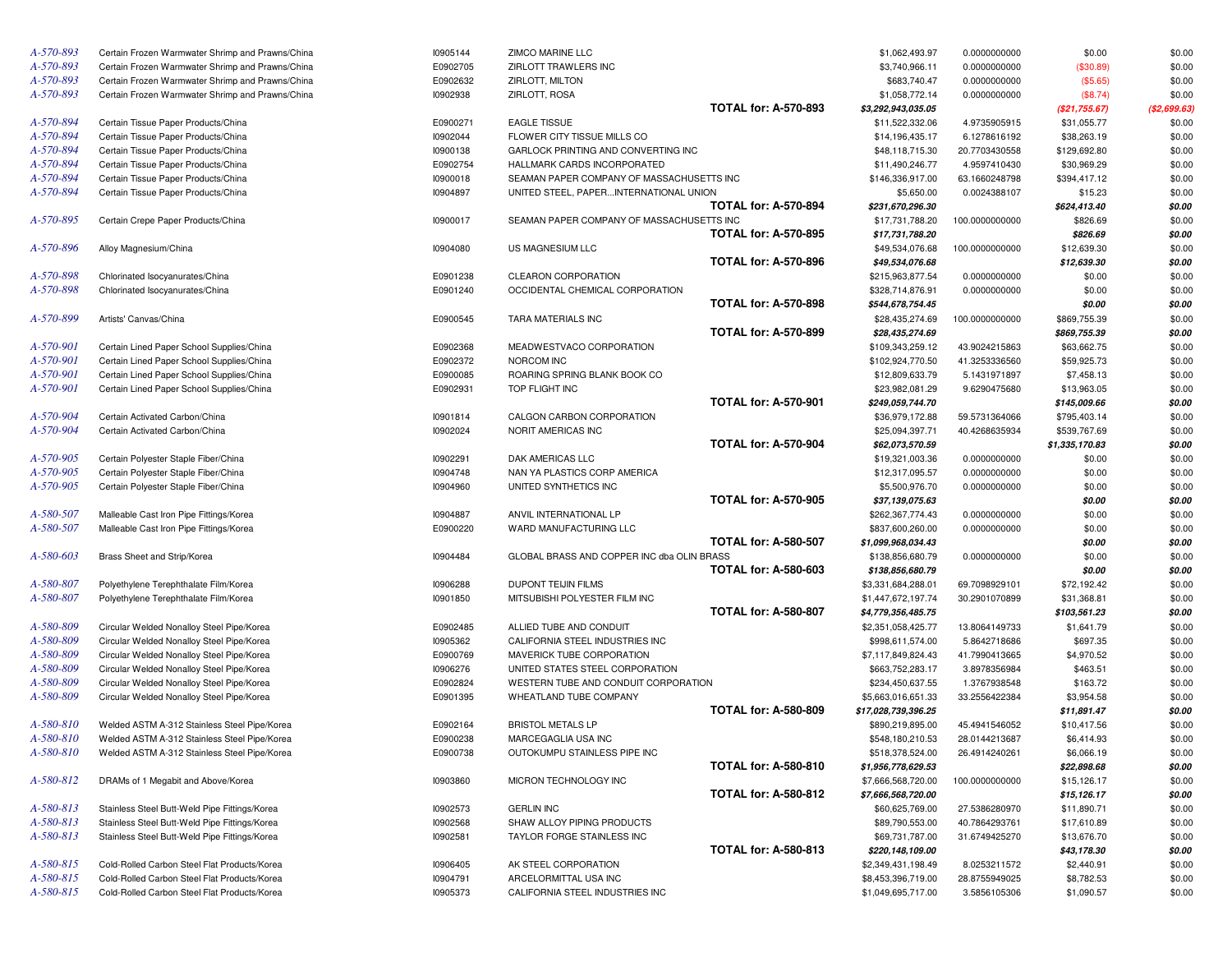| A-580-815 | Cold-Rolled Carbon Steel Flat Products/Korea                       | E0901251             | SEVERSTAL DEARBORN INC                             |                             | \$2,338,831,583.00                       | 7.9891143857                  | \$2,429.89                  | \$0.00           |
|-----------|--------------------------------------------------------------------|----------------------|----------------------------------------------------|-----------------------------|------------------------------------------|-------------------------------|-----------------------------|------------------|
| A-580-815 | Cold-Rolled Carbon Steel Flat Products/Korea                       | E0903042             | SEVERSTAL SPARROWS POINT LLC                       |                             | \$658,697,000.00                         | 2.2500148009                  | \$684.34                    | \$0.00           |
| A-580-815 | Cold-Rolled Carbon Steel Flat Products/Korea                       | 10906032             | UNITED STATES STEEL CORPORATION                    |                             | \$13,549,304,777.98                      | 46.2824884464                 | \$14,076.84                 | \$0.00           |
| A-580-815 | Cold-Rolled Carbon Steel Flat Products/Korea                       | E0900866             | WCI STEEL INC                                      |                             | \$875,872,649.25                         | 2.9918557766                  | \$909.97                    | \$0.00           |
|           |                                                                    |                      |                                                    | <b>TOTAL for: A-580-815</b> | \$29,275,229,644.72                      |                               | \$30,415.05                 | \$0.00           |
| A-580-816 | Corrosion-Resistant Carbon Steel Flat Products/Korea               | 10906409             | AK STEEL CORPORATION                               |                             | \$23,285,810,720.44                      | 19.8113780494                 | \$891,644.47                | \$0.00           |
| A-580-816 | Corrosion-Resistant Carbon Steel Flat Products/Korea               | 10904792             | ARCELORMITTAL USA INC                              |                             | \$41,429,700,278.00                      | 35.2480514651                 | \$1,586,397.97              | \$0.00           |
| A-580-816 | Corrosion-Resistant Carbon Steel Flat Products/Korea               | 10905364             | CALIFORNIA STEEL INDUSTRIES INC                    |                             | \$3,566,689,620.00                       | 3.0345104706                  | \$136,573.26                | \$0.00           |
| A-580-816 | Corrosion-Resistant Carbon Steel Flat Products/Korea               | E0902701             | NUCOR CORPORATION                                  |                             | \$4,687,795,775.60                       | 3.9883384540                  | \$0.00                      | \$179,501.90     |
| A-580-816 | Corrosion-Resistant Carbon Steel Flat Products/Korea               | E0901248             | SEVERSTAL DEARBORN INC                             |                             | \$5,713,128,612.26                       | 4.8606832779                  | \$218,763.24                | \$0.00           |
| A-580-816 | Corrosion-Resistant Carbon Steel Flat Products/Korea               | E0903045             | SEVERSTAL SPARROWS POINT LLC                       |                             | \$3,643,205,261.00                       | 3.0996093545                  | \$139,503.14                | \$0.00           |
| A-580-816 | Corrosion-Resistant Carbon Steel Flat Products/Korea               | 10906043             | UNITED STATES STEEL CORPORATION                    |                             | \$33,504,032,693.64                      | 28.5049580554                 | \$1,282,913.69              | \$0.00           |
| A-580-816 | Corrosion-Resistant Carbon Steel Flat Products/Korea               | 10904895             | UNITED STEEL, PAPERINTERNATIONAL UNION             |                             | \$20,069,548.00                          | 0.0170750079                  | \$768.49                    | \$0.00           |
| A-580-816 | Corrosion-Resistant Carbon Steel Flat Products/Korea               | E0900860             | WCI STEEL INC                                      | <b>TOTAL for: A-580-816</b> | \$1,687,129,302.21                       | 1.4353958651                  | \$64,602.41                 | \$0.00           |
| A-580-825 |                                                                    |                      |                                                    |                             | \$117,537,561,811.15                     |                               | \$4,321,166.67              | \$179,501.90     |
| A-580-825 | Oil Country Tubular Goods/Korea                                    | 10903971<br>E0902943 | <b>IPSCO TUBULARS INC</b>                          |                             | \$3,154,818,365.18                       | 18.9885457500                 | \$33,810.08                 | \$0.00           |
| A-580-825 | Oil Country Tubular Goods/Korea                                    |                      | MAVERICK TUBE CORPORATION                          |                             | \$4,817,572,857.90                       | 28.9965037689                 | \$0.00                      | \$51,629.76      |
| A-580-825 | Oil Country Tubular Goods/Korea                                    | E0900005             | ROCKY MOUNTAIN STEEL MILLS                         |                             | \$134,725,430.25                         | 0.8108992975                  | \$0.00                      | \$1,443.85       |
| A-580-825 | Oil Country Tubular Goods/Korea<br>Oil Country Tubular Goods/Korea | 10906106<br>E0900768 | UNITED STATES STEEL CORPORATION<br>V AND M STAR LP |                             | \$7,319,387,469.01<br>\$1,187,819,095.04 | 44.0546832588<br>7.1493679249 | \$78,441.61<br>\$12,729.81  | \$0.00<br>\$0.00 |
|           |                                                                    |                      |                                                    | <b>TOTAL for: A-580-825</b> | \$16,614,323,217.38                      |                               |                             | \$53,073.61      |
| A-580-829 | Stainless Steel Wire Rod/Korea                                     | 10905344             | CARPENTER TECHNOLOGY CORPORATION                   |                             | \$827,536,639.00                         | 91.1099832538                 | \$124,981.50<br>\$37,834.89 | \$0.00           |
| A-580-829 | Stainless Steel Wire Rod/Korea                                     | 10901749             | UNIVERSAL STAINLESS AND ALLOY PRODUCTS INC         |                             | \$80,746,525.42                          | 8.8900167462                  | \$3,691.72                  | \$0.00           |
|           |                                                                    |                      |                                                    | <b>TOTAL for: A-580-829</b> | \$908,283,164.42                         |                               | \$41,526.61                 | \$0.00           |
| A-580-831 | Stainless Steel Plate in Coils/Korea                               | 10904093             | ALLEGHENY LUDLUM CORPORATION                       |                             | \$428,203,594.33                         | 0.0000000000                  | \$0.00                      | \$0.00           |
| A-580-831 | Stainless Steel Plate in Coils/Korea                               | 10901894             | NORTH AMERICAN STAINLESS                           |                             | \$1,448,294,016.53                       | 0.0000000000                  | \$0.00                      | \$0.00           |
|           |                                                                    |                      |                                                    | <b>TOTAL for: A-580-831</b> | \$1,876,497,610.86                       |                               | \$0.00                      | \$0.00           |
| A-580-834 | Stainless Steel Sheet and Strip/Korea                              | 10906398             | AK STEEL CORPORATION                               |                             | \$13,473,933,272.89                      | 48.3843656104                 | \$240,205.79                | \$0.00           |
| A-580-834 | Stainless Steel Sheet and Strip/Korea                              | 10904086             | ALLEGHENY LUDLUM CORPORATION                       |                             | \$6,491,037,017.66                       | 23.3090591954                 | \$115,718.60                | \$0.00           |
| A-580-834 | Stainless Steel Sheet and Strip/Korea                              | 10905354             | CARPENTER TECHNOLOGY CORPORATION                   |                             | \$203,784,285.00                         | 0.7317813701                  | \$3,632.95                  | \$0.00           |
| A-580-834 | Stainless Steel Sheet and Strip/Korea                              | 10901887             | NORTH AMERICAN STAINLESS                           |                             | \$7,678,946,025.50                       | 27.5747938241                 | \$136,895.98                | \$0.00           |
|           |                                                                    |                      |                                                    | <b>TOTAL for: A-580-834</b> | \$27,847,700,601.05                      |                               | \$496,453.32                | \$0.00           |
| A-580-836 | Cut-to-Length Carbon Steel Plate/Korea                             | 10904793             | ARCELORMITTAL USA INC                              |                             | \$8,521,030,688.00                       | 42.7844135551                 | \$1,020,853.41              | \$0.00           |
| A-580-836 | Cut-to-Length Carbon Steel Plate/Korea                             | E0900957             | EVRAZ CLAYMONT STEEL                               |                             | \$813,187,307.72                         | 4.0830438647                  | \$97,423.08                 | \$0.00           |
| A-580-836 | Cut-to-Length Carbon Steel Plate/Korea                             | 10903110             | EVRAZ INC NA                                       |                             | \$2,168,626,438.71                       | 10.8887544005                 | \$0.00                      | \$259,810.08     |
| A-580-836 | Cut-to-Length Carbon Steel Plate/Korea                             | E0902871             | NUCOR CORPORATION                                  |                             | \$2,664,953,006.00                       | 13.3808286449                 | \$0.00                      | \$319,271.98     |
| A-580-836 | Cut-to-Length Carbon Steel Plate/Korea                             | E0903169             | NUCOR STEEL TUSCALOOSA INC                         |                             | \$803,297,376.05                         | 4.0333861481                  | \$96,238.22                 | \$0.00           |
| A-580-836 | Cut-to-Length Carbon Steel Plate/Korea                             | 10900423             | <b>SSAB IOWA INC</b>                               |                             | \$3,317,118,407.32                       | 16.6553754993                 | \$397,404.00                | \$0.00           |
| A-580-836 | Cut-to-Length Carbon Steel Plate/Korea                             | 10906225             | UNITED STATES STEEL CORPORATION                    |                             | \$1,627,989,851.00                       | 8.1741978874                  | \$195,039.67                | \$0.00           |
|           |                                                                    |                      |                                                    | <b>TOTAL for: A-580-836</b> | \$19,916,203,074.80                      |                               | \$1,806,958.38              | \$579,082.06     |
| A-580-839 | Polyester Staple Fiber/Korea                                       | 10902293             | DAK AMERICAS LLC                                   |                             | \$249,048,611.33                         | 16.1279238049                 | \$139,275.71                | \$0.00           |
| A-580-839 | Polyester Staple Fiber/Korea                                       | 10900128             | INVISTA S A R L (fka) ARTEVA SPECIALTIES           |                             | \$791,646,881.36                         | 51.2655762857                 | \$442,713.50                | \$0.00           |
| A-580-839 | Polyester Staple Fiber/Korea                                       | 10904756             | NAN YA PLASTICS CORP AMERICA                       |                             | \$392,936,756.10                         | 25.4458518307                 | \$0.00                      | \$219,742.43     |
| A-580-839 | Polyester Staple Fiber/Korea                                       | 10904958             | UNITED SYNTHETICS INC                              |                             | \$110,575,265.72                         | 7.1606480788                  | \$0.00                      | \$61,837.12      |
|           |                                                                    |                      |                                                    | <b>TOTAL for: A-580-839</b> | \$1,544,207,514.51                       |                               | \$581,989.21                | \$281,579.55     |
| A-580-841 | Structural Steel Beams/Korea                                       | 10904347             | <b>GERDAU USA INC</b>                              |                             | \$3,175,260,218.00                       | 35.7305268954                 | \$132,309.07                | \$0.00           |
| A-580-841 | Structural Steel Beams/Korea                                       | E0902125             | NUCOR CORPORATION                                  |                             | \$5,711,427,144.02                       | 64.2694731046                 | \$237,987.92                | \$0.00           |
|           |                                                                    |                      |                                                    | <b>TOTAL for: A-580-841</b> | \$8,886,687,362.02                       |                               | \$370,296.99                | \$0.00           |
| A-580-844 | Steel Concrete Reinforcing Bar/Korea                               | 10904794             | ARCELORMITTAL USA INC                              |                             | \$351,661,258.00                         | 0.0000000000                  | \$0.00                      | \$0.00           |
| A-580-844 | Steel Concrete Reinforcing Bar/Korea                               | 10901878             | COMMERCIAL METALS COMPANY dba CMC STEEL GROUP      |                             | \$1.476.215.251.00                       | 0.0000000000                  | \$0.00                      | \$0.00           |
| A-580-844 | Steel Concrete Reinforcing Bar/Korea                               | 10904342             | <b>GERDAU USA INC</b>                              |                             | \$3,913,356,315.00                       | 0.0000000000                  | \$0.00                      | \$0.00           |
| A-580-844 | Steel Concrete Reinforcing Bar/Korea                               | E0902175             | NUCOR CORPORATION                                  |                             | \$3,415,923,532.69                       | 0.0000000000                  | \$0.00                      | \$0.00           |
| A-580-844 | Steel Concrete Reinforcing Bar/Korea                               | E0902358             | NUCOR STEEL AUBURN INC                             |                             | \$392,439,322.83                         | 0.0000000000                  | \$0.00                      | \$0.00           |
| A-580-844 | Steel Concrete Reinforcing Bar/Korea                               | E0902139             | NUCOR STEEL MARION INC                             |                             | \$525,080,911.03                         | 0.0000000000                  | \$0.00                      | \$0.00           |
| A-580-844 | Steel Concrete Reinforcing Bar/Korea                               | E0902342             | <b>TAMCO</b>                                       |                             | \$829,858,271.69                         | 0.0000000000                  | \$0.00                      | \$0.00           |
|           |                                                                    |                      |                                                    | <b>TOTAL for: A-580-844</b> | \$10,904,534,862.24                      |                               | \$0.00                      | \$0.00           |
| A-580-847 | Stainless Steel Bar/Korea                                          | 10905333             | CARPENTER TECHNOLOGY CORPORATION                   |                             | \$2,105,997,083.00                       | 65.8472582179                 | \$15,374.46                 | \$0.00           |
| A-580-847 | Stainless Steel Bar/Korea                                          | 10906379             | CRUCIBLE SPECIALTY METALS                          |                             | \$459,692,868.87                         | 14.3730090045                 | \$3,355.91                  | \$0.00           |
| A-580-847 | Stainless Steel Bar/Korea                                          | 10903849             | ELECTRALLOY CORPORATION                            |                             | \$56,750,470.32                          | 1.7743912863                  | \$414.30                    | \$0.00           |
| A-580-847 | Stainless Steel Bar/Korea                                          | 10901757             | UNIVERSAL STAINLESS AND ALLOY PRODUCTS INC         |                             | \$163,607,354.55                         | 5.1154371525                  | \$1,194.39                  | \$0.00           |
| A-580-847 | Stainless Steel Bar/Korea                                          | 10902435             | VALBRUNA SLATER STAINLESS INC                      |                             | \$412,258,637.22                         | 12.8899043388                 | \$0.00                      | \$3,009.62       |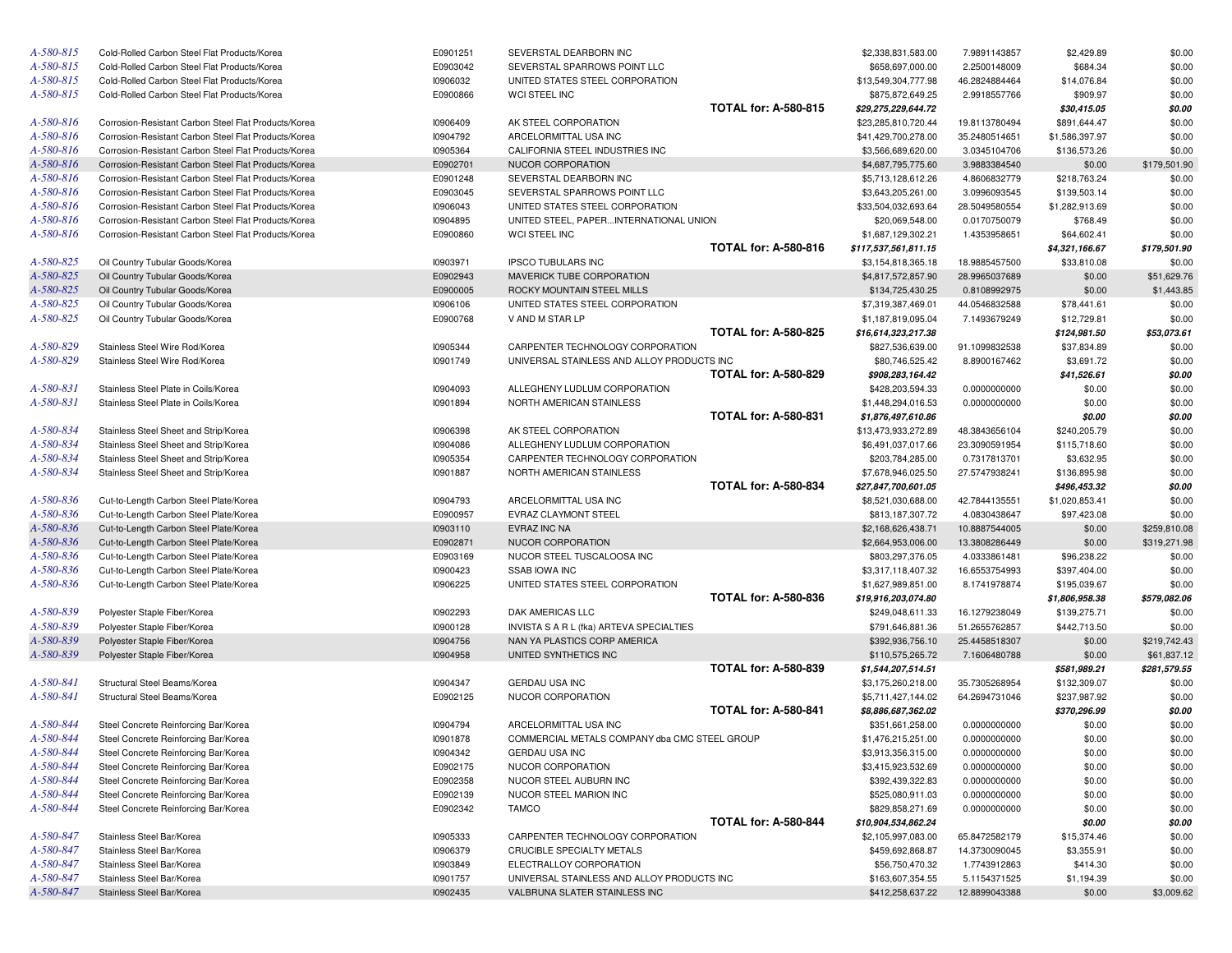|           |                                                  |          |                                            | <b>TOTAL for: A-580-847</b> | \$3,198,306,413.96  |                | \$20,339.06  | \$3,009.62  |
|-----------|--------------------------------------------------|----------|--------------------------------------------|-----------------------------|---------------------|----------------|--------------|-------------|
| A-580-850 | Polyvinyl Alcohol/Korea                          | 10906413 | E I DU PONT DE NEMOURS AND CO              |                             | \$351,256,966.61    | 0.0000000000   | \$0.00       | \$0.00      |
|           |                                                  |          |                                            | <b>TOTAL for: A-580-850</b> | \$351,256,966.61    |                | \$0.00       | \$0.00      |
| A-583-008 | Small-Diameter Carbon Steel Pipe and Tube/Taiwan | E0902264 | ALLIED TUBE AND CONDUIT                    |                             | \$2,707,682,646.63  | 19.9568464250  | \$861.11     | \$0.00      |
| A-583-008 | Small-Diameter Carbon Steel Pipe and Tube/Taiwan | 10904795 | ARCELORMITTAL USA INC                      |                             | \$5,265,003,750.00  | 38.8054602325  | \$1,674.40   | \$0.00      |
| A-583-008 | Small-Diameter Carbon Steel Pipe and Tube/Taiwan | E0902289 | HANNIBAL INDUSTRIES INC                    |                             | \$645,296,762.00    | 4.7561291549   | \$205.22     | \$0.00      |
| A-583-008 | Small-Diameter Carbon Steel Pipe and Tube/Taiwan | E0901130 | NORTHWEST PIPE COMPANY                     |                             | \$318,154,012.13    | 2.3449390450   | \$101.18     | \$0.00      |
| A-583-008 | Small-Diameter Carbon Steel Pipe and Tube/Taiwan | 10902637 | PTC ALLIANCE CORP                          |                             | \$4,381,605,759.12  | 32.2944172718  | \$1,393.46   | \$0.00      |
| A-583-008 | Small-Diameter Carbon Steel Pipe and Tube/Taiwan | E0902222 | WESTERN TUBE AND CONDUIT CORPORATION       |                             | \$249,945,015.22    | 1.8422078709   | \$79.49      | \$0.00      |
|           |                                                  |          |                                            | <b>TOTAL for: A-583-008</b> | \$13,567,687,945.10 |                | \$4,314.86   | \$0.00      |
| A-583-080 | Carbon Steel Plate/Taiwan                        | 10904807 | ARCELORMITTAL USA INC                      |                             | \$11,994,275,314.00 | 0.0000000000   | \$0.00       | \$0.00      |
| A-583-080 | Carbon Steel Plate/Taiwan                        | 10906003 | UNITED STATES STEEL CORPORATION            |                             | \$4,928,339,002.12  | 0.0000000000   | \$0.00       | \$0.00      |
|           |                                                  |          |                                            | <b>TOTAL for: A-583-080</b> | \$16,922,614,316.12 |                | \$0.00       | \$0.00      |
| A-583-505 | Oil Country Tubular Goods/Taiwan                 | 10906121 | UNITED STATES STEEL CORPORATION            |                             | \$6,117,354,472.01  | 0.0000000000   | \$0.00       | \$0.00      |
|           |                                                  |          |                                            | <b>TOTAL for: A-583-505</b> | \$6,117,354,472.01  |                | \$0.00       | \$0.00      |
| A-583-507 | Malleable Cast Iron Pipe Fittings/Taiwan         |          |                                            |                             |                     |                |              |             |
|           |                                                  | 10904891 | ANVIL INTERNATIONAL LP                     |                             | \$48,521,632.18     | 0.0000000000   | \$0.00       | \$0.00      |
| A-583-507 | Malleable Cast Iron Pipe Fittings/Taiwan         | E0900218 | WARD MANUFACTURING LLC                     |                             | \$579,682,477.00    | 0.0000000000   | \$0.00       | \$0.00      |
|           |                                                  |          |                                            | <b>TOTAL for: A-583-507</b> | \$628,204,109.18    |                | \$0.00       | \$0.00      |
| A-583-508 | Porcelain-on-Steel Cooking Ware/Taiwan           | 10904081 | COLUMBIAN HOME PRODUCTS LLC                |                             | \$173,469,109.55    | 100.0000000000 | \$797.90     | \$0.00      |
|           |                                                  |          |                                            | <b>TOTAL for: A-583-508</b> | \$173,469,109.55    |                | \$797.90     | \$0.00      |
| A-583-605 | Carbon Steel Butt-Weld Pipe Fittings/Taiwan      | 10901827 | HACKNEY LADISH INC                         |                             | \$442,584,120.00    | 33.7546855954  | \$24,188.02  | \$0.00      |
| A-583-605 | Carbon Steel Butt-Weld Pipe Fittings/Taiwan      | 10901387 | TUBE FORGINGS OF AMERICA INC               |                             | \$226,228,186.00    | 17.2538076857  | \$12,363.78  | \$0.00      |
| A-583-605 | Carbon Steel Butt-Weld Pipe Fittings/Taiwan      | 10902672 | <b>WELDBEND CORPORATION</b>                |                             | \$642,366,015.45    | 48.9915067189  | \$35,106.47  | \$0.00      |
|           |                                                  |          |                                            | <b>TOTAL for: A-583-605</b> | \$1,311,178,321.45  |                | \$71,658.27  | \$0.00      |
| A-583-803 | Light-Walled Rectangular Tube/Taiwan             | E0902279 | HANNIBAL INDUSTRIES INC                    |                             | \$257,531,816.00    | 0.0000000000   | \$0.00       | \$0.00      |
| A-583-803 | Light-Walled Rectangular Tube/Taiwan             | E0902221 | WESTERN TUBE AND CONDUIT CORPORATION       |                             | \$58,554,489.00     | 0.0000000000   | \$0.00       | \$0.00      |
|           |                                                  |          |                                            | <b>TOTAL for: A-583-803</b> | \$316,086,305.00    |                | \$0.00       | \$0.00      |
| A-583-814 | Circular Welded Nonalloy Steel Pipe/Taiwan       | E0902486 | ALLIED TUBE AND CONDUIT                    |                             | \$2,353,447,108.61  | 0.0000000000   | \$0.00       | \$0.00      |
| A-583-814 | Circular Welded Nonalloy Steel Pipe/Taiwan       | 10905360 | CALIFORNIA STEEL INDUSTRIES INC            |                             | \$999,039,798.00    | 0.0000000000   | \$0.00       | \$0.00      |
| A-583-814 | Circular Welded Nonalloy Steel Pipe/Taiwan       | E0900770 | MAVERICK TUBE CORPORATION                  |                             | \$7,122,067,138.12  | 0.0000000000   | \$0.00       | \$0.00      |
| A-583-814 | Circular Welded Nonalloy Steel Pipe/Taiwan       | 10906281 | UNITED STATES STEEL CORPORATION            |                             | \$663,752,283.17    | 0.0000000000   | \$0.00       | \$0.00      |
| A-583-814 | Circular Welded Nonalloy Steel Pipe/Taiwan       | E0902825 | WESTERN TUBE AND CONDUIT CORPORATION       |                             | \$234,714,978.00    | 0.0000000000   | \$0.00       | \$0.00      |
| A-583-814 | Circular Welded Nonalloy Steel Pipe/Taiwan       | E0901514 | WHEATLAND TUBE COMPANY                     |                             | \$5,667,802,274.62  | 0.0000000000   | \$0.00       | \$0.00      |
|           |                                                  |          |                                            | <b>TOTAL for: A-583-814</b> | \$17,040,823,580.52 |                | \$0.00       | \$0.00      |
| A-583-815 | Welded ASTM A-312 Stainless Steel Pipe/Taiwan    | E0902637 | <b>BRISTOL METALS LP</b>                   |                             | \$885,599,190.00    | 0.0000000000   | \$0.00       | \$0.00      |
| A-583-815 | Welded ASTM A-312 Stainless Steel Pipe/Taiwan    | E0900217 | MARCEGAGLIA USA INC                        |                             | \$545,148,593.41    | 0.0000000000   | \$0.00       | \$0.00      |
| A-583-815 | Welded ASTM A-312 Stainless Steel Pipe/Taiwan    | E0900771 | OUTOKUMPU STAINLESS PIPE INC               |                             | \$515,940,860.00    | 0.0000000000   | \$0.00       | \$0.00      |
|           |                                                  |          |                                            | <b>TOTAL for: A-583-815</b> | \$1,946,688,643.41  |                | \$0.00       | \$0.00      |
| A-583-816 | Stainless Steel Butt-Weld Pipe Fittings/Taiwan   | 10902574 | <b>GERLIN INC</b>                          |                             | \$58,601,748.00     | 27.5338577061  | \$25,928.44  | \$0.00      |
| A-583-816 | Stainless Steel Butt-Weld Pipe Fittings/Taiwan   | 10902569 | SHAW ALLOY PIPING PRODUCTS                 |                             | \$87,024,833.00     | 40.8883599977  | \$38,504.27  | \$0.00      |
| A-583-816 |                                                  |          | TAYLOR FORGE STAINLESS INC                 |                             |                     |                |              |             |
|           | Stainless Steel Butt-Weld Pipe Fittings/Taiwan   | 10902582 |                                            | <b>TOTAL for: A-583-816</b> | \$67,208,644.00     | 31.5777822961  | \$29,736.57  | \$0.00      |
|           |                                                  |          |                                            |                             | \$212,835,225.00    |                | \$94,169.28  | \$0.00      |
| A-583-820 | Helical Spring Lock Washers/Taiwan               | 10903061 | ILLINOIS TOOL WORKS SHAKEPROOF INDUSTRIAL  |                             | \$151,570,235.24    | 100.0000000000 | \$75,367.74  | \$0.00      |
|           |                                                  |          |                                            | <b>TOTAL for: A-583-820</b> | \$151,570,235.24    |                | \$75,367.74  | \$0.00      |
| A-583-821 | Forged Stainless Steel Flanges/Taiwan            | 10902577 | <b>GERLIN INC</b>                          |                             | \$45,251,381.00     | 23.0126862143  | \$158.40     | \$0.00      |
| A-583-821 | Forged Stainless Steel Flanges/Taiwan            | 10903486 | MAASS FLANGE CORPORATION                   |                             | \$151,385,294.00    | 76.9873137857  | \$529.92     | \$0.00      |
|           |                                                  |          |                                            | <b>TOTAL for: A-583-821</b> | \$196,636,675.00    |                | \$688.32     | \$0.00      |
| A-583-828 | Stainless Steel Wire Rod/Taiwan                  | 10905342 | CARPENTER TECHNOLOGY CORPORATION           |                             | \$829,764,216.00    | 91.1006065388  | \$13,225.72  | \$0.00      |
| A-583-828 | Stainless Steel Wire Rod/Taiwan                  | 10901752 | UNIVERSAL STAINLESS AND ALLOY PRODUCTS INC |                             | \$81,057,618.81     | 8.8993934612   | \$1,291.99   | \$0.00      |
|           |                                                  |          |                                            | <b>TOTAL for: A-583-828</b> | \$910,821,834.81    |                | \$14,517.71  | \$0.00      |
| A-583-830 | Stainless Steel Plate in Coils/Taiwan            | 10904096 | ALLEGHENY LUDLUM CORPORATION               |                             | \$428,231,675.86    | 0.0000000000   | \$0.00       | \$0.00      |
| A-583-830 | Stainless Steel Plate in Coils/Taiwan            | 10901895 | NORTH AMERICAN STAINLESS                   |                             | \$1,448,346,188.73  | 0.0000000000   | \$0.00       | \$0.00      |
|           |                                                  |          |                                            | <b>TOTAL for: A-583-830</b> | \$1,876,577,864.59  |                | \$0.00       | \$0.00      |
| A-583-831 | Stainless Steel Sheet and Strip/Taiwan           | 10906400 | AK STEEL CORPORATION                       |                             | \$13,475,028,230.80 | 48.3845655912  | \$276,645.88 | \$0.00      |
| A-583-831 | Stainless Steel Sheet and Strip/Taiwan           | 10904088 | ALLEGHENY LUDLUM CORPORATION               |                             | \$6,491,548,178.47  | 23.3090968902  | \$133,273.19 | \$0.00      |
| A-583-831 | Stainless Steel Sheet and Strip/Taiwan           | 10905353 | CARPENTER TECHNOLOGY CORPORATION           |                             | \$203,798,005.00    | 0.7317741953   | \$4,184.03   | \$0.00      |
| A-583-831 | Stainless Steel Sheet and Strip/Taiwan           | 10901889 | NORTH AMERICAN STAINLESS                   |                             | \$7,679,474,119.36  | 27.5745633233  | \$157,661.63 | \$0.00      |
|           |                                                  |          |                                            | <b>TOTAL for: A-583-831</b> | \$27,849,848,533.63 |                | \$571,764.73 | \$0.00      |
| A-583-833 | Polyester Staple Fiber/Taiwan                    | 10902292 | DAK AMERICAS LLC                           |                             | \$250,534,125.88    | 16.2122702966  | \$0.00       | \$39,178.69 |
| A-583-833 | Polyester Staple Fiber/Taiwan                    | 10900129 | INVISTA S A R L (fka) ARTEVA SPECIALTIES   |                             | \$791,178,139.95    | 51.1977911696  | \$123,724.97 | \$0.00      |
| A-583-833 |                                                  | 10904755 | NAN YA PLASTICS CORP AMERICA               |                             |                     |                | \$0.00       | \$61,461.73 |
|           | Polyester Staple Fiber/Taiwan                    |          |                                            |                             | \$393,026,379.02    | 25.4330617356  |              |             |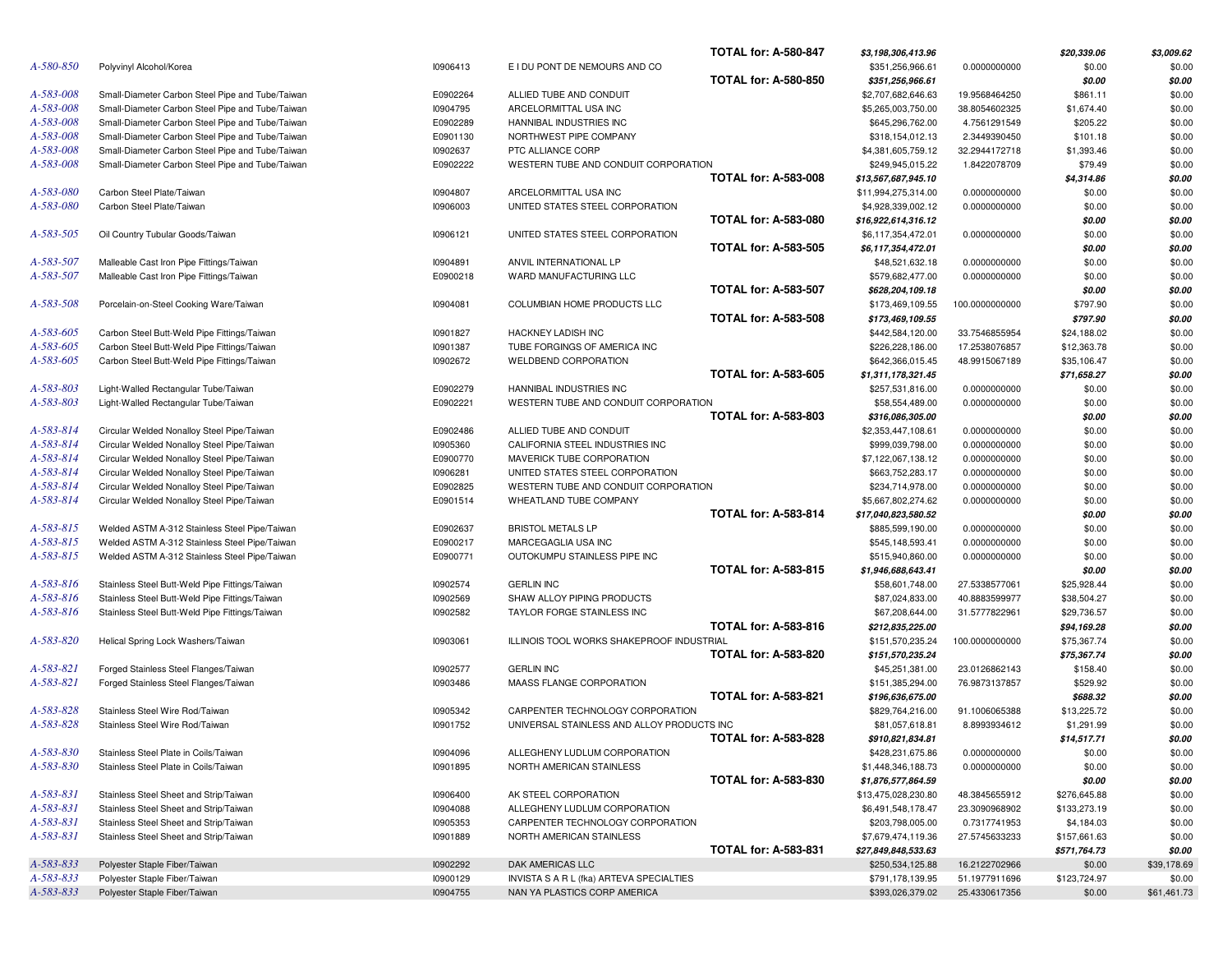| A-583-833 | Polyester Staple Fiber/Taiwan                                      | 10904959 | UNITED SYNTHETICS INC                  |                             | \$110,597,827.44    | 7.1568767982  | \$0.00         | \$17,295.36     |
|-----------|--------------------------------------------------------------------|----------|----------------------------------------|-----------------------------|---------------------|---------------|----------------|-----------------|
|           |                                                                    |          |                                        | <b>TOTAL for: A-583-833</b> | \$1,545,336,472.29  |               | \$123,724.97   | \$117,935.78    |
| A-583-835 | Hot-Rolled Steel Products/Taiwan                                   | 10904808 | ARCELORMITTAL USA INC                  |                             | \$26,114,135,448.00 | 31.8374630674 | \$216.30       | \$0.00          |
| A-583-835 | Hot-Rolled Steel Products/Taiwan                                   | 10903099 | <b>EVRAZ INC NA</b>                    |                             | \$602,266,526.08    | 0.7342628026  | \$0.00         | \$4.99          |
| A-583-835 | Hot-Rolled Steel Products/Taiwan                                   | E0900878 | <b>GALLATIN STEEL COMPANY</b>          |                             | \$3,135,247,600.93  | 3.8223869176  | \$25.97        | \$0.00          |
| A-583-835 | Hot-Rolled Steel Products/Taiwan                                   | E0902857 | NUCOR CORPORATION                      |                             | \$18,079,631,419.56 | 22.0420698491 | \$149.75       | \$0.00          |
| A-583-835 | Hot-Rolled Steel Products/Taiwan                                   | E0901257 | SEVERSTAL DEARBORN INC                 |                             | \$3,939,476,261.00  | 4.8028750641  | \$32.63        | \$0.00          |
| A-583-835 | Hot-Rolled Steel Products/Taiwan                                   | E0903032 | SEVERSTAL SPARROWS POINT LLC           |                             | \$4,661,041,000.00  | 5.6825821781  | \$38.61        | \$0.00          |
| A-583-835 | Hot-Rolled Steel Products/Taiwan                                   | 10900435 | <b>SSAB IOWA INC</b>                   |                             | \$1,404,013,339.83  | 1.7117251667  | \$11.63        | \$0.00          |
| A-583-835 | Hot-Rolled Steel Products/Taiwan                                   | E0903270 | STEEL DYNAMICS INC                     |                             | \$4,371,408,906.70  | 5.3294726106  | \$36.21        | \$0.00          |
| A-583-835 | Hot-Rolled Steel Products/Taiwan                                   | 10906145 | UNITED STATES STEEL CORPORATION        |                             | \$17,702,846,904.50 | 21.5827070221 | \$146.63       | \$0.00          |
| A-583-835 | Hot-Rolled Steel Products/Taiwan                                   | E0900851 | WCI STEEL INC                          |                             | \$2,013,225,067.16  | 2.4544553217  | \$16.68        | \$0.00          |
|           |                                                                    |          |                                        | <b>TOTAL for: A-583-835</b> | \$82,023,292,473.76 |               | \$674.41       | \$4.99          |
| A-583-837 | Polyethylene Terephthalate Film, Sheet and Strip (PET Film)/Taiwan | 10906285 | DUPONT TEIJIN FILMS                    |                             | \$3,331,684,288.01  | 67.4189105496 | \$43,898.62    | \$0.00          |
| A-583-837 | Polyethylene Terephthalate Film, Sheet and Strip (PET Film)/Taiwan |          |                                        |                             |                     |               |                |                 |
|           |                                                                    | 10901849 | MITSUBISHI POLYESTER FILM INC          |                             | \$642,772,558.66    | 13.0069424021 | \$8,469.24     | \$0.00          |
| A-583-837 | Polyethylene Terephthalate Film, Sheet and Strip (PET Film)/Taiwan | E0903221 | <b>SKC AMERICA INC</b>                 |                             | \$525,592,677.43    | 10.6357273505 | \$6,925.26     | \$0.00          |
| A-583-837 | Polyethylene Terephthalate Film, Sheet and Strip (PET Film)/Taiwan | E0900961 | TORAY PLASTICS AMERICA INC             |                             | \$441,715,717.80    | 8.9384196978  | \$5,820.09     | \$0.00          |
|           |                                                                    |          |                                        | <b>TOTAL for: A-583-837</b> | \$4,941,765,241.90  |               | \$65,113.21    | \$0.00          |
| A-588-046 | Polychloroprene Rubber/Japan                                       | 10904264 | DUPONT PERFORMANCE ELASTOMERS LLC      |                             | \$2,700,773,000.00  | 0.0000000000  | \$0.00         | \$0.00          |
|           |                                                                    |          |                                        | <b>TOTAL for: A-588-046</b> | \$2,700,773,000.00  |               | \$0.00         | \$0.00          |
| A-588-054 | Tapered Roller Bearings 4 Inches and Under/Japan                   | 10904319 | AMERICAN NTN BEARING MFG CORP          |                             | \$133,424,700.99    | 5.2552886276  | \$0.00         | \$7,082.78      |
| A-588-054 | Tapered Roller Bearings 4 Inches and Under/Japan                   | E0903257 | KOYO CORPORATION OF USA                |                             | \$297,777,057.35    | 11.7287456628 | \$0.00         | \$15,807.33     |
| A-588-054 | Tapered Roller Bearings 4 Inches and Under/Japan                   | 10905086 | NTN BOWER CORP                         |                             | \$746,057,931.12    | 29.3854865841 | \$0.00         | \$39,604.07     |
| A-588-054 | Tapered Roller Bearings 4 Inches and Under/Japan                   | 10904493 | <b>TIMKEN COMPANY</b>                  |                             | \$1,361,605,641.17  | 53.6304791256 | \$72,280.08    | \$0.00          |
|           |                                                                    |          |                                        | <b>TOTAL for: A-588-054</b> | \$2,538,865,330.63  |               | \$72,280.08    | \$62,494.18     |
| A-588-201 | Ball Bearings/Japan (See A-588-804)                                | 10904331 | AMERICAN NTN BEARING MFG CORP          |                             | \$1,130,809,132.11  | 5.3451048650  | \$0.00         | \$1,096,051.77  |
| A-588-201 | Ball Bearings/Japan (See A-588-804)                                | 10903818 | <b>BARDEN CORPORATION</b>              |                             | \$256,328,264.41    | 1.2116115923  | \$0.00         | \$248,449.57    |
| A-588-201 | Ball Bearings/Japan (See A-588-804)                                | E0901493 | EMERSON POWER TRANSMISSION CORPORATION |                             | \$1,039,688,638.41  | 4.9143968168  | \$1,007,732.02 | \$0.00          |
| A-588-201 | Ball Bearings/Japan (See A-588-804)                                | E0903255 | KOYO CORPORATION OF USA                |                             | \$732,921,021.41    | 3.4643686596  | \$0.00         | \$710,393.43    |
| A-588-201 | Ball Bearings/Japan (See A-588-804)                                | E0901479 | MCGILL MANUFACTURING COMPANY           |                             | \$84,358,303.31     | 0.3987445490  | \$81,765.41    | \$0.00          |
| A-588-201 | Ball Bearings/Japan (See A-588-804)                                | 10904475 | MPB CORPORATION                        |                             | \$1,080,009,450.37  | 5.1049850974  | \$1,046,813.50 | \$0.00          |
| A-588-201 | Ball Bearings/Japan (See A-588-804)                                | 10901312 | <b>NSK CORPORATION</b>                 |                             | \$3,770,141,244.83  | 17.8206911648 | \$0.00         | \$3,654,259.47  |
| A-588-201 | Ball Bearings/Japan (See A-588-804)                                | 10904332 | NTK PRECISION AXLE CORP                |                             | \$141,542,402.00    | 0.6690421576  | \$0.00         | \$137,191.85    |
| A-588-201 | Ball Bearings/Japan (See A-588-804)                                | 10904311 | NTN BCA CORP                           |                             | \$439,299,685.90    | 2.0764803021  | \$0.00         | \$425,797.05    |
| A-588-201 | Ball Bearings/Japan (See A-588-804)                                | 10905075 | NTN DRIVESHAFT INC                     |                             | \$89,082,310.35     | 0.4210739699  | \$0.00         | \$86,344.21     |
| A-588-201 | Ball Bearings/Japan (See A-588-804)                                | 10900396 | PACAMOR KUBAR BEARINGS                 |                             | \$55,656,949.00     | 0.2630790824  | \$53,946.24    | \$0.00          |
| A-588-201 | Ball Bearings/Japan (See A-588-804)                                | E0901442 | RBC AIRCRAFT PRODUCTS INC              |                             | \$111,081,312.24    | 0.5250587792  | \$107,667.04   | \$0.00          |
| A-588-201 | Ball Bearings/Japan (See A-588-804)                                | 10901817 | REXNORD INDUSTRIES LLC                 |                             | \$516,145,124.22    | 2.4397130658  | \$500,280.52   | \$0.00          |
| A-588-201 | Ball Bearings/Japan (See A-588-804)                                | 10903803 | SCHAEFFLER GROUP USA INC               |                             | \$112,477,050.68    | 0.5316561511  | \$0.00         | \$109,019.88    |
| A-588-201 | Ball Bearings/Japan (See A-588-804)                                | 10905323 | <b>SKF USA INC</b>                     |                             | \$9,696,491,943.45  | 45.8333460431 | \$0.00         | \$9,398,453.60  |
| A-588-201 |                                                                    |          |                                        |                             |                     |               |                |                 |
|           | Ball Bearings/Japan (See A-588-804)                                | 10903598 | <b>TIMKEN COMPANY</b>                  | <b>TOTAL for: A-588-201</b> | \$1,899,943,722.73  | 8.9806477037  | \$1,841,545.69 | \$0.00          |
|           |                                                                    |          |                                        |                             | \$21,155,976,555.42 |               | \$4,639,750.42 | \$15,865,960.83 |
| A-588-203 | Cylindrical Roller Bearings/Japan (See A-588-804)                  | E0901497 | EMERSON POWER TRANSMISSION CORPORATION |                             | \$138,866,299.96    | 5.6435293497  | \$21,693.30    | \$0.00          |
| A-588-203 | Cylindrical Roller Bearings/Japan (See A-588-804)                  | 10904479 | MPB CORPORATION                        |                             | \$185,496,647.69    | 7.5385876617  | \$28,977.75    | \$0.00          |
| A-588-203 | Cylindrical Roller Bearings/Japan (See A-588-804)                  | 10905076 | NTN BOWER CORP                         |                             | \$745,693,700.11    | 30.3050076488 | \$0.00         | \$116,490.13    |
| A-588-203 | Cylindrical Roller Bearings/Japan (See A-588-804)                  | 10903808 | SCHAEFFLER GROUP USA INC               |                             | \$279,251,223.24    | 11.3487755830 | \$0.00         | \$43,623.83     |
| A-588-203 | Cylindrical Roller Bearings/Japan (See A-588-804)                  | 10903592 | <b>TIMKEN COMPANY</b>                  |                             | \$1,111,320,777.41  | 45.1640997567 | \$173,607.34   | \$0.00          |
|           |                                                                    |          |                                        | <b>TOTAL for: A-588-203</b> | \$2,460,628,648.41  |               | \$224,278.39   | \$160,113.96    |
| A-588-205 | Spherical Plain Bearings/Japan (See A-588-804)                     | 10903809 | SCHAEFFLER GROUP USA INC               |                             | \$75,373,015.61     | 59.8715992707 | \$0.00         | \$12,541.50     |
| A-588-205 | Spherical Plain Bearings/Japan (See A-588-804)                     | 10903605 | <b>TIMKEN COMPANY</b>                  |                             | \$50,518,085.56     | 40.1284007293 | \$8,405.83     | \$0.00          |
|           |                                                                    |          |                                        | <b>TOTAL for: A-588-205</b> | \$125,891,101.17    |               | \$8,405.83     | \$12,541.50     |
| A-588-602 | Carbon Steel Butt-Weld Pipe Fittings/Japan                         | 10901828 | HACKNEY LADISH INC                     |                             | \$442,584,120.00    | 33.5947906793 | \$169.79       | \$0.00          |
| A-588-602 | Carbon Steel Butt-Weld Pipe Fittings/Japan                         | 10901388 | TUBE FORGINGS OF AMERICA INC           |                             | \$232,355,185.00    | 17.6371529175 | \$89.14        | \$0.00          |
| A-588-602 | Carbon Steel Butt-Weld Pipe Fittings/Japan                         | 10902673 | WELDBEND CORPORATION                   |                             | \$642,479,589.57    | 48.7680564032 | \$246.48       | \$0.00          |
|           |                                                                    |          |                                        | <b>TOTAL for: A-588-602</b> | \$1,317,418,894.57  |               | \$505.41       | \$0.00          |
| A-588-604 | Tapered Roller Bearings Over 4 Inches/Japan                        | 10904320 | AMERICAN NTN BEARING MFG CORP          |                             | \$133,460,846.28    | 1.5423737185  | \$0.00         | \$386.22        |
| A-588-604 | Tapered Roller Bearings Over 4 Inches/Japan                        | E0903258 | KOYO CORPORATION OF USA                |                             | \$298,116,956.41    | 3.4452633219  | \$0.00         | \$862.72        |
| A-588-604 | Tapered Roller Bearings Over 4 Inches/Japan                        | 10905077 | NTN BOWER CORP                         |                             | \$746,260,041.26    | 8.6243411973  | \$0.00         | \$2,159.59      |
| A-588-604 | Tapered Roller Bearings Over 4 Inches/Japan                        | 10904497 | <b>TIMKEN COMPANY</b>                  |                             | \$7,475,113,427.17  | 86.3880217622 | \$21,632.11    | \$0.00          |
|           |                                                                    |          |                                        | <b>TOTAL for: A-588-604</b> | \$8,652,951,271.12  |               | \$21,632.11    | \$3,408.53      |
| A-588-605 | Malleable Cast Iron Pipe Fittings/Japan                            | 10904888 | ANVIL INTERNATIONAL LP                 |                             | \$262,362,540.62    | 24.4301627957 | \$16.54        | \$0.00          |
|           |                                                                    |          |                                        |                             |                     |               |                |                 |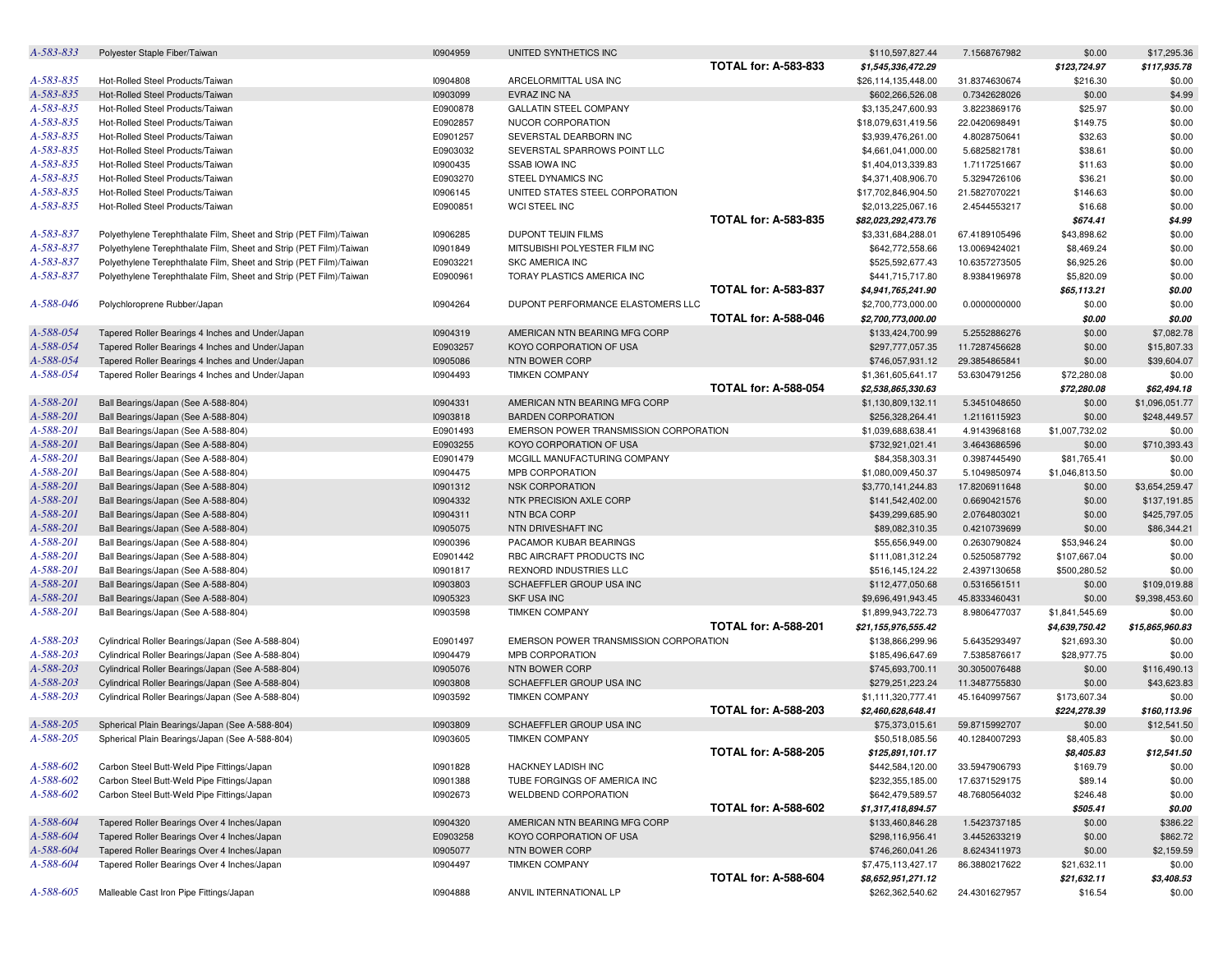| A-588-605 | Malleable Cast Iron Pipe Fittings/Japan              | E0900212        | WARD MANUFACTURING LLC                         |                             | \$811,566,204.00    | 75.5698372043  | \$51.18        | \$0.00     |
|-----------|------------------------------------------------------|-----------------|------------------------------------------------|-----------------------------|---------------------|----------------|----------------|------------|
|           |                                                      |                 |                                                | <b>TOTAL for: A-588-605</b> | \$1,073,928,744.62  |                | \$67.72        | \$0.00     |
| A-588-702 | Stainless Steel Butt-Weld Pipe Fittings/Japan        | 10902567        | SHAW ALLOY PIPING PRODUCTS                     |                             | \$111,866,586.00    | 0.0000000000   | \$0.00         | \$0.00     |
| A-588-702 | Stainless Steel Butt-Weld Pipe Fittings/Japan        | 10902580        | TAYLOR FORGE STAINLESS INC                     |                             | \$93,883,117.00     | 0.0000000000   | \$0.00         | \$0.00     |
|           |                                                      |                 |                                                | <b>TOTAL for: A-588-702</b> | \$205,749,703.00    |                | \$0.00         | \$0.00     |
| A-588-704 | Brass Sheet and Strip/Japan                          | 10904485        | GLOBAL BRASS AND COPPER INC dba OLIN BRASS     |                             | \$1,827,910,592.79  | 99.9134247184  | \$11,793.86    | \$0.00     |
| A-588-704 | Brass Sheet and Strip/Japan                          | 10904894        | UNITED STEEL, PAPERINTERNATIONAL UNION         |                             | \$1,583,890.00      | 0.0865752816   | \$10.22        | \$0.00     |
|           |                                                      |                 |                                                | <b>TOTAL for: A-588-704</b> | \$1,829,494,482.79  |                | \$11,804.08    | \$0.00     |
| A-588-707 | Granular Polytetrafluoroethylene/Japan               | 10906416        | E I DU PONT DE NEMOURS AND CO                  |                             | \$272,828,372.01    | 0.0000000000   | \$0.00         | \$0.00     |
|           |                                                      |                 |                                                | <b>TOTAL for: A-588-707</b> | \$272,828,372.01    |                | \$0.00         | \$0.00     |
| A-588-807 |                                                      |                 | GATES CORPORATION dba THE GATES RUBBER COMPANY |                             |                     |                |                |            |
|           | Industrial Belts/Japan                               | <b>I0905872</b> |                                                | <b>TOTAL for: A-588-807</b> | \$749,525,354.41    | 100.0000000000 | \$306,170.99   | \$0.00     |
|           |                                                      |                 |                                                |                             | \$749,525,354.41    |                | \$306,170.99   | \$0.00     |
| A-588-826 | Corrosion-Resistant Carbon Steel Flat Products/Japan | 10904809        | ARCELORMITTAL USA INC                          |                             | \$14,843,557,740.00 | 31.3821285811  | \$32,783.02    | \$0.00     |
| A-588-826 | Corrosion-Resistant Carbon Steel Flat Products/Japan | <b>I0905366</b> | CALIFORNIA STEEL INDUSTRIES INC                |                             | \$2,711,429,122.00  | 5.7324813118   | \$5,988.38     | \$0.00     |
| A-588-826 | Corrosion-Resistant Carbon Steel Flat Products/Japan | E0902884        | NUCOR CORPORATION                              |                             | \$3,759,868,674.24  | 7.9490836530   | \$0.00         | \$8,303.93 |
| A-588-826 | Corrosion-Resistant Carbon Steel Flat Products/Japan | E0901254        | SEVERSTAL DEARBORN INC                         |                             | \$4,510,548,893.00  | 9.5361656424   | \$9,961.86     | \$0.00     |
| A-588-826 | Corrosion-Resistant Carbon Steel Flat Products/Japan | E0903047        | SEVERSTAL SPARROWS POINT LLC                   |                             | \$2,835,995,000.00  | 5.9958374740   | \$6,263.49     | \$0.00     |
| A-588-826 | Corrosion-Resistant Carbon Steel Flat Products/Japan | 10906098        | UNITED STATES STEEL CORPORATION                |                             | \$17,238,834,153.64 | 36.4462024182  | \$38,073.15    | \$0.00     |
| A-588-826 | Corrosion-Resistant Carbon Steel Flat Products/Japan | E0900864        | WCI STEEL INC                                  |                             | \$1,399,163,912.24  | 2.9581009195   | \$3,090.15     | \$0.00     |
|           |                                                      |                 |                                                | <b>TOTAL for: A-588-826</b> | \$47,299,397,495.12 |                | \$96,160.05    | \$8,303.93 |
| A-588-831 | Grain-Oriented Silicon Electrical Steel/Japan        | 10906395        | AK STEEL CORPORATION                           |                             | \$4,271,455,056.48  | 71.4407599881  | \$147,264.61   | \$0.00     |
| A-588-831 | Grain-Oriented Silicon Electrical Steel/Japan        | 10904101        | ALLEGHENY LUDLUM CORPORATION                   |                             | \$1,707,255,243.16  | 28.5541133998  | \$58,860.10    | \$0.00     |
| A-588-831 | Grain-Oriented Silicon Electrical Steel/Japan        | 10904893        | UNITED STEEL, PAPERINTERNATIONAL UNION         |                             | \$306.521.00        | 0.0051266121   | \$10.57        | \$0.00     |
|           |                                                      |                 |                                                | <b>TOTAL for: A-588-831</b> | \$5,979,016,820.64  |                | \$206,135.28   | \$0.00     |
| A-588-833 | Stainless Steel Bar/Japan                            | 10905332        | CARPENTER TECHNOLOGY CORPORATION               |                             | \$5,801,804,892.00  | 0.0000000000   | \$0.00         | \$0.00     |
| A-588-833 | Stainless Steel Bar/Japan                            | 10906371        | CRUCIBLE SPECIALTY METALS                      |                             | \$1,109,033,129.00  | 0.0000000000   | \$0.00         | \$0.00     |
| A-588-833 | Stainless Steel Bar/Japan                            | 10903845        | ELECTRALLOY CORPORATION                        |                             | \$96,007,550.27     | 0.0000000000   | \$0.00         | \$0.00     |
| A-588-833 | Stainless Steel Bar/Japan                            | 10901741        | UNIVERSAL STAINLESS AND ALLOY PRODUCTS INC     |                             | \$468,599,271.92    | 0.0000000000   | \$0.00         | \$0.00     |
| A-588-833 | Stainless Steel Bar/Japan                            | 10902429        | VALBRUNA SLATER STAINLESS INC                  |                             | \$1,223,430,850.43  | 0.0000000000   | \$0.00         | \$0.00     |
|           |                                                      |                 |                                                | <b>TOTAL for: A-588-833</b> | \$8,698,875,693.62  |                | \$0.00         | \$0.00     |
| A-588-835 |                                                      | 10903970        | <b>IPSCO TUBULARS INC</b>                      |                             |                     |                |                |            |
|           | Oil Country Tubular Goods/Japan                      |                 |                                                |                             | \$3,153,920,204.47  | 0.0000000000   | \$0.00         | \$0.00     |
| A-588-835 | Oil Country Tubular Goods/Japan                      | E0902942        | MAVERICK TUBE CORPORATION                      |                             | \$4,814,797,912.26  | 0.0000000000   | \$0.00         | \$0.00     |
| A-588-835 | Oil Country Tubular Goods/Japan                      | E0900004        | ROCKY MOUNTAIN STEEL MILLS                     |                             | \$134,727,144.63    | 0.0000000000   | \$0.00         | \$0.00     |
| A-588-835 | Oil Country Tubular Goods/Japan                      | 10906117        | UNITED STATES STEEL CORPORATION                |                             | \$7,319,387,469.01  | 0.0000000000   | \$0.00         | \$0.00     |
| A-588-835 | Oil Country Tubular Goods/Japan                      | E0900767        | V AND M STAR LP                                |                             | \$1,186,562,322.75  | 0.0000000000   | \$0.00         | \$0.00     |
|           |                                                      |                 |                                                | <b>TOTAL for: A-588-835</b> | \$16,609,395,053.12 |                | \$0.00         | \$0.00     |
| A-588-838 | Clad Steel Plate/Japan                               | 10904810        | ARCELORMITTAL USA INC                          |                             | \$8,379,931,728.00  | 0.0000000000   | \$0.00         | \$0.00     |
|           |                                                      |                 |                                                | <b>TOTAL for: A-588-838</b> | \$8,379,931,728.00  |                | \$0.00         | \$0.00     |
| A-588-843 | Stainless Steel Wire Rod/Japan                       | 10905346        | CARPENTER TECHNOLOGY CORPORATION               |                             | \$829,670,061.00    | 0.0000000000   | \$0.00         | \$0.00     |
| A-588-843 | Stainless Steel Wire Rod/Japan                       | 10901748        | UNIVERSAL STAINLESS AND ALLOY PRODUCTS INC     |                             | \$81,011,963.60     | 0.0000000000   | \$0.00         | \$0.00     |
|           |                                                      |                 |                                                | <b>TOTAL for: A-588-843</b> | \$910,682,024.60    |                | \$0.00         | \$0.00     |
| A-588-845 | Stainless Steel Sheet and Strip/Japan                | 10906401        | AK STEEL CORPORATION                           |                             | \$13,458,070,659.72 | 48.3786531380  | \$2,266,208.81 | \$0.00     |
| A-588-845 | Stainless Steel Sheet and Strip/Japan                | 10904089        | ALLEGHENY LUDLUM CORPORATION                   |                             | \$6,483,345,578.74  | 23.3061287058  | \$1,091,732.63 | \$0.00     |
| A-588-845 | Stainless Steel Sheet and Strip/Japan                | 10905352        | CARPENTER TECHNOLOGY CORPORATION               |                             | \$203,595,945.00    | 0.7318803603   | \$34,283.59    | \$0.00     |
| A-588-845 | Stainless Steel Sheet and Strip/Japan                | 10901890        | NORTH AMERICAN STAINLESS                       |                             | \$7,672,256,461.08  | 27.5799885066  | \$1,291,933.71 | \$0.00     |
| A-588-845 | Stainless Steel Sheet and Strip/Japan                | 10904892        | UNITED STEEL, PAPERINTERNATIONAL UNION         |                             | \$931,712.00        | 0.0033492893   | \$156.89       | \$0.00     |
|           |                                                      |                 |                                                | <b>TOTAL for: A-588-845</b> | \$27,818,200,356.54 |                | \$4,684,315.63 | \$0.00     |
| A-588-846 | Hot-Rolled Carbon Steel Flat Products/Japan          | 10904811        | ARCELORMITTAL USA INC                          |                             | \$21,077,096,340.00 | 23.3197359460  | \$182,569.77   | \$0.00     |
| A-588-846 | Hot-Rolled Carbon Steel Flat Products/Japan          | 10905394        | CALIFORNIA STEEL INDUSTRIES INC                |                             | \$3,088,952,428.00  | 3.4176223237   | \$26,756.50    | \$0.00     |
| A-588-846 | Hot-Rolled Carbon Steel Flat Products/Japan          | 10903091        | EVRAZ INC NA                                   |                             | \$654,605,924.86    | 0.7242571306   | \$0.00         | \$5,670.20 |
| A-588-846 | Hot-Rolled Carbon Steel Flat Products/Japan          |                 | <b>GALLATIN STEEL COMPANY</b>                  |                             |                     |                |                |            |
| A-588-846 |                                                      | E0900818        |                                                |                             | \$3,859,773,347.55  | 4.2704599260   | \$33,433.35    | \$0.00     |
|           | Hot-Rolled Carbon Steel Flat Products/Japan          | E0902888        | NUCOR CORPORATION                              |                             | \$21,988,276,758.92 | 24.3278675419  | \$190,462.41   | \$0.00     |
| A-588-846 | Hot-Rolled Carbon Steel Flat Products/Japan          | E0901199        | SEVERSTAL DEARBORN INC                         |                             | \$5,065,081,247.00  | 5.6040146764   | \$43,873.72    | \$0.00     |
| A-588-846 | Hot-Rolled Carbon Steel Flat Products/Japan          | E0902219        | SEVERSTAL SPARROWS POINT LLC                   |                             | \$6,467,998,861.00  | 7.1562051577   | \$56,025.79    | \$0.00     |
| A-588-846 | Hot-Rolled Carbon Steel Flat Products/Japan          | 10900431        | <b>SSAB IOWA INC</b>                           |                             | \$1,403,884,108.45  | 1.5532598124   | \$12,160.44    | \$0.00     |
| A-588-846 | Hot-Rolled Carbon Steel Flat Products/Japan          | E0903276        | <b>STEEL DYNAMICS INC</b>                      |                             | \$5,235,781,242.67  | 5.7928774477   | \$45,352.33    | \$0.00     |
| A-588-846 | Hot-Rolled Carbon Steel Flat Products/Japan          | 10906128        | UNITED STATES STEEL CORPORATION                |                             | \$18,928,983,727.50 | 20.9430604260  | \$163,962.82   | \$0.00     |
| A-588-846 | Hot-Rolled Carbon Steel Flat Products/Japan          | E0900858        | WCI STEEL INC                                  |                             | \$2,612,649,204.90  | 2.8906396116   | \$22,630.76    | \$0.00     |
|           |                                                      |                 |                                                | <b>TOTAL for: A-588-846</b> | \$90,383,083,190.85 |                | \$777,227.89   | \$5,670.20 |
| A-588-847 | Cut-to-Length Carbon Steel Plate/Japan               | 10904796        | ARCELORMITTAL USA INC                          |                             | \$10,825,305,901.00 | 48.7154275950  | \$192.21       | \$0.00     |
| A-588-847 | Cut-to-Length Carbon Steel Plate/Japan               | E0900952        | EVRAZ CLAYMONT STEEL                           |                             | \$813,250,266.00    | 3.6597427188   | \$14.44        | \$0.00     |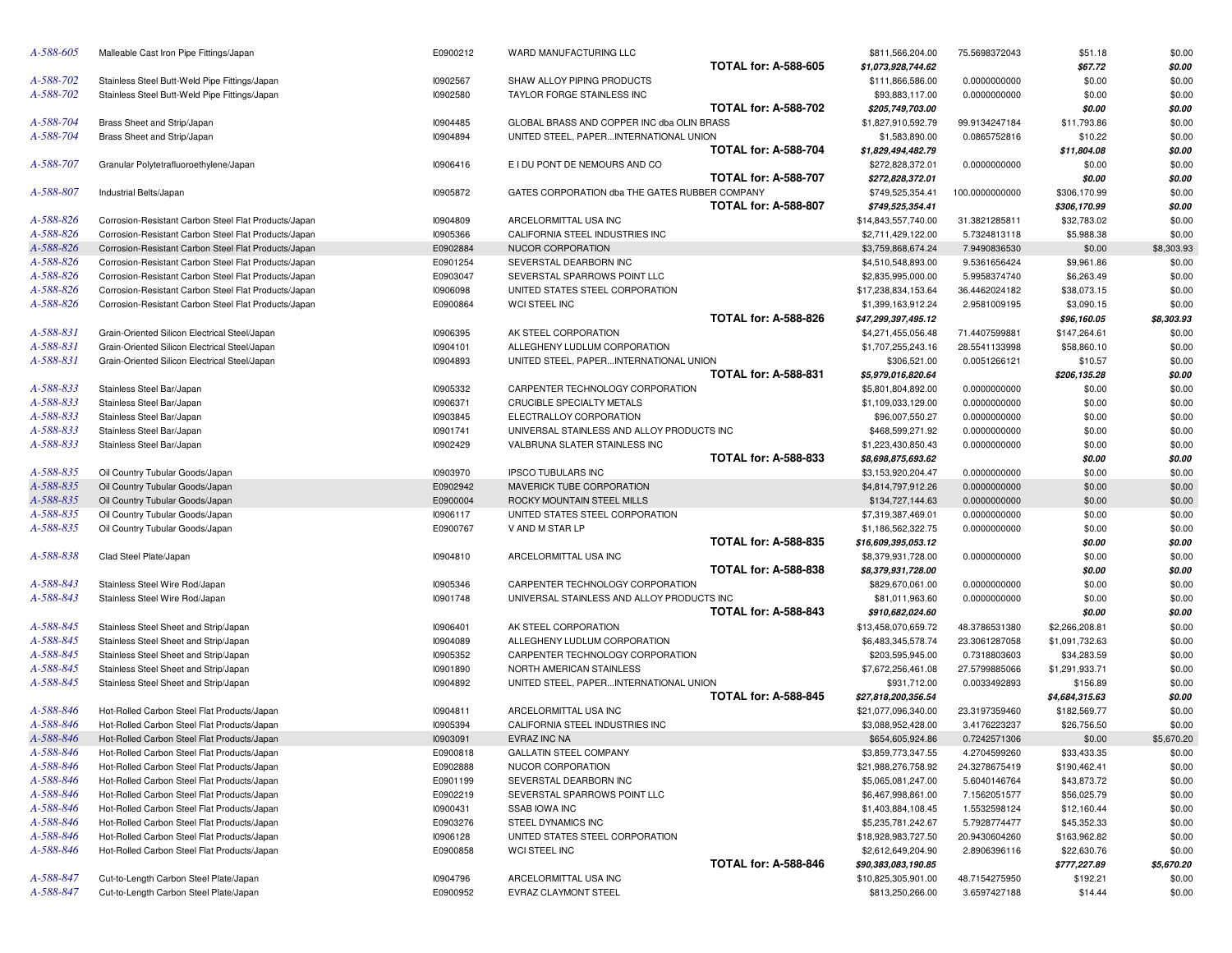| A-588-847              | Cut-to-Length Carbon Steel Plate/Japan                                           | 10903109 | EVRAZ INC NA                          |                             | \$2,168,817,335.71                        | 9.7599887570   | \$0.00       | \$38.51          |
|------------------------|----------------------------------------------------------------------------------|----------|---------------------------------------|-----------------------------|-------------------------------------------|----------------|--------------|------------------|
| A-588-847              | Cut-to-Length Carbon Steel Plate/Japan                                           | E0902870 | NUCOR CORPORATION                     |                             | \$2,665,185,309.48                        | 11.9937157581  | \$0.00       | \$47.32          |
| A-588-847              | Cut-to-Length Carbon Steel Plate/Japan                                           | E0903168 | NUCOR STEEL TUSCALOOSA INC            |                             | \$803,377,425.95                          | 3.6153135240   | \$14.26      | \$0.00           |
| A-588-847              | Cut-to-Length Carbon Steel Plate/Japan                                           | 10900422 | <b>SSAB IOWA INC</b>                  |                             | \$3,317,588,604.29                        | 14.9296240606  | \$58.90      | \$0.00           |
| A-588-847              | Cut-to-Length Carbon Steel Plate/Japan                                           | 10906219 | UNITED STATES STEEL CORPORATION       |                             | \$1,627,989,851.00                        | 7.3261875865   | \$28.91      | \$0.00           |
|                        |                                                                                  |          |                                       | <b>TOTAL for: A-588-847</b> | \$22,221,514,693.43                       |                | \$308.72     | \$85.83          |
| A-588-850              | Large-Diameter Carbon Steel Seamless Pipe/Japan                                  | 10906263 | UNITED STATES STEEL CORPORATION       |                             | \$727,329,558.33                          | 60.3127645409  | \$1,829.53   | \$0.00           |
| A-588-850              | Large-Diameter Carbon Steel Seamless Pipe/Japan                                  | E0900728 | V AND M STAR LP                       |                             | \$478,600,171.25                          | 39.6872354591  | \$1,203.88   | \$0.00           |
|                        |                                                                                  |          |                                       | <b>TOTAL for: A-588-850</b> | \$1,205,929,729.58                        |                | \$3,033.41   | \$0.00           |
| A-588-851              | Small-Diameter Carbon Steel Seamless Pipe/Japan                                  | 10903973 | IPSCO KOPPEL TUBULARS CORPORATION     |                             | \$198,648,014.02                          | 0.0000000000   | (\$539.14)   | \$0.00           |
| A-588-851              | Small-Diameter Carbon Steel Seamless Pipe/Japan                                  | 10906250 | UNITED STATES STEEL CORPORATION       |                             | \$322,659,294.50                          | 0.0000000000   | (\$919.82)   | \$0.00           |
| A-588-851              | Small-Diameter Carbon Steel Seamless Pipe/Japan                                  | E0901389 | WHEATLAND TUBE COMPANY                |                             | \$171,621,397.67                          | 0.0000000000   | (\$465.79)   | \$0.00           |
|                        |                                                                                  |          |                                       | <b>TOTAL for: A-588-851</b> | \$692,928,706.19                          |                | (\$1,924.75) | \$0.00           |
| A-588-852              | Structural Steel Beams/Japan                                                     | 10904348 | <b>GERDAU USA INC</b>                 |                             | \$3,175,817,235.00                        | 35.8777537994  | \$848.57     | \$0.00           |
| A-588-852              | Structural Steel Beams/Japan                                                     | E0902126 | NUCOR CORPORATION                     |                             | \$5,675,955,517.44                        | 64.1222462006  | \$1,516.60   | \$0.00           |
|                        |                                                                                  |          |                                       | <b>TOTAL for: A-588-852</b> | \$8,851,772,752.44                        |                | \$2,365.17   | \$0.00           |
| A-588-854              | Tin-Mill Products/Japan                                                          | 10904797 | ARCELORMITTAL USA INC                 |                             | \$2,029,819,458.00                        | 45.6953245921  | \$1,537.94   | \$0.00           |
| A-588-854              | Tin-Mill Products/Japan                                                          | E0902208 | SEVERSTAL SPARROWS POINT LLC          |                             | \$2,412,253,065.00                        | 54.3046754079  | \$0.00       | \$1,827.70       |
|                        |                                                                                  |          |                                       | <b>TOTAL for: A-588-854</b> | \$4,442,072,523.00                        |                | \$1,537.94   | \$1,827.70       |
| A-588-857              | Welded Large-Diameter Line Pipe/Japan                                            | E0900270 | AMERICAN CAST IRON PIPE COMPANY       |                             | \$405,861,946.00                          | 17.5356508082  | \$1,072.18   | \$0.00           |
| A-588-857              | Welded Large-Diameter Line Pipe/Japan                                            | E0900018 | BERG STEEL PIPE CORP                  |                             | \$796,980,524.00                          | 34.4343004007  | \$2,105.41   | \$0.00           |
| A-588-857              | Welded Large-Diameter Line Pipe/Japan                                            | 10903087 | EVRAZ INC NA                          |                             | \$347,529,172.00                          | 15.0153279111  | \$918.08     | \$0.00           |
| A-588-857              | Welded Large-Diameter Line Pipe/Japan                                            | E0900027 | <b>STUPP CORPORATION</b>              |                             | \$675,351,493.00                          | 29.1792026100  | \$1,784.10   | \$0.00           |
| A-588-857              | Welded Large-Diameter Line Pipe/Japan                                            | 10906271 | UNITED STATES STEEL CORPORATION       |                             | \$88,772,919.01                           | 3.8355182700   | \$234.51     | \$0.00           |
|                        |                                                                                  |          |                                       | <b>TOTAL for: A-588-857</b> | \$2,314,496,054.01                        |                | \$6,114.28   | \$0.00           |
| A-588-861              | Polyvinyl Alcohol/Japan                                                          | 10906414 | E I DU PONT DE NEMOURS AND CO         |                             | \$351,256,966.61                          | 100.0000000000 | \$117,164.60 | \$0.00           |
|                        |                                                                                  |          |                                       | <b>TOTAL for: A-588-861</b> | \$351,256,966.61                          |                | \$117,164.60 | \$0.00           |
| $A - 602 - 803$        | Corrosion-Resistant Carbon Steel Flat Products/Australia                         | 10906388 | AK STEEL CORPORATION                  |                             | \$19,583,978,927.63                       | 0.0000000000   | \$0.00       | \$0.00           |
| A-602-803              | Corrosion-Resistant Carbon Steel Flat Products/Australia                         | 10904798 | ARCELORMITTAL USA INC                 |                             | \$38,396,556,006.00                       | 0.0000000000   | \$0.00       | \$0.00           |
| A-602-803              | Corrosion-Resistant Carbon Steel Flat Products/Australia                         | 10905372 | CALIFORNIA STEEL INDUSTRIES INC       |                             | \$2,711,598,102.00                        | 0.0000000000   | \$0.00       | \$0.00           |
| A-602-803              | Corrosion-Resistant Carbon Steel Flat Products/Australia                         | E0902111 | NUCOR CORPORATION                     |                             | \$3,759,978,659.00                        | 0.0000000000   | \$0.00       | \$0.00           |
| A-602-803              | Corrosion-Resistant Carbon Steel Flat Products/Australia                         | E0901252 | SEVERSTAL DEARBORN INC                |                             | \$4,510,719,505.00                        | 0.0000000000   | \$0.00       | \$0.00           |
| A-602-803              | Corrosion-Resistant Carbon Steel Flat Products/Australia                         | E0902209 | SEVERSTAL SPARROWS POINT LLC          |                             | \$2,835,994,542.00                        | 0.0000000000   | \$0.00       | \$0.00           |
| A-602-803              | Corrosion-Resistant Carbon Steel Flat Products/Australia                         | 10906095 | UNITED STATES STEEL CORPORATION       |                             | \$28,157,350,669.64                       | 0.0000000000   | \$0.00       | \$0.00           |
| A-602-803              | Corrosion-Resistant Carbon Steel Flat Products/Australia                         | E0900796 | WCI STEEL INC                         |                             | \$1,399,674,947.48                        | 0.0000000000   | \$0.00       | \$0.00           |
|                        |                                                                                  |          |                                       | <b>TOTAL for: A-602-803</b> | \$101,355,851,358.75                      |                | \$0.00       | \$0.00           |
| A-791-805              | Stainless Steel Plate in Coils/South Africa                                      | 10904094 | ALLEGHENY LUDLUM CORPORATION          |                             | \$428,204,486.01                          | 22.8198678305  | \$54,660.63  | \$0.00           |
| A-791-805              | Stainless Steel Plate in Coils/South Africa                                      | 10901896 | NORTH AMERICAN STAINLESS              |                             | \$1,448,250,229.64                        | 77.1801321695  | \$184,870.26 | \$0.00           |
|                        |                                                                                  |          |                                       | <b>TOTAL for: A-791-805</b> | \$1,876,454,715.65                        |                | \$239,530.89 | \$0.00           |
| A-791-808              | Small-Diameter Carbon Steel Seamless Pipe/South Africa                           | 10903974 | IPSCO KOPPEL TUBULARS CORPORATION     |                             | \$77,086,461.71                           | 0.0000000000   | \$0.00       | \$0.00           |
| A-791-808              | Small-Diameter Carbon Steel Seamless Pipe/South Africa                           | 10906258 | UNITED STATES STEEL CORPORATION       |                             | \$191,741,454.46                          | 0.0000000000   | \$0.00       | \$0.00           |
|                        |                                                                                  |          |                                       | <b>TOTAL for: A-791-808</b> | \$268,827,916.17                          |                | \$0.00       | \$0.00           |
| A-791-809              | Hot-Rolled Steel Products/South Africa                                           | 10904814 | ARCELORMITTAL USA INC                 |                             | \$24,414,626,451.00                       | 0.0000000000   | \$0.00       | \$0.00           |
| A-791-809              | Hot-Rolled Steel Products/South Africa                                           | 10903097 | EVRAZ INC NA                          |                             | \$427,804,386.03                          | 0.0000000000   | \$0.00       | \$0.00           |
| A-791-809              | Hot-Rolled Steel Products/South Africa                                           | E0900871 | <b>GALLATIN STEEL COMPANY</b>         |                             |                                           | 0.0000000000   |              |                  |
| A-791-809              |                                                                                  | E0902895 | NUCOR CORPORATION                     |                             | \$2,430,040,443.63<br>\$13,364,746,027.87 | 0.0000000000   | \$0.00       | \$0.00<br>\$0.00 |
| A-791-809              | Hot-Rolled Steel Products/South Africa                                           |          |                                       |                             |                                           |                | \$0.00       |                  |
|                        | Hot-Rolled Steel Products/South Africa<br>Hot-Rolled Steel Products/South Africa | E0901265 | SEVERSTAL DEARBORN INC                |                             | \$3,018,037,545.00                        | 0.0000000000   | \$0.00       | \$0.00           |
| A-791-809<br>A-791-809 |                                                                                  | E0903025 | SEVERSTAL SPARROWS POINT LLC          |                             | \$4,203,701,995.00                        | 0.0000000000   | \$0.00       | \$0.00           |
|                        | Hot-Rolled Steel Products/South Africa                                           | 10900417 | <b>SSAB IOWA INC</b>                  |                             | \$1,151,055,591.19                        | 0.0000000000   | \$0.00       | \$0.00           |
| A-791-809              | Hot-Rolled Steel Products/South Africa                                           | E0902785 | STEEL DYNAMICS INC                    |                             | \$3,376,161,256.08                        | 0.0000000000   | \$0.00       | \$0.00           |
| A-791-809              | Hot-Rolled Steel Products/South Africa                                           | 10906207 | UNITED STATES STEEL CORPORATION       |                             | \$13,740,717,693.50                       | 0.0000000000   | \$0.00       | \$0.00           |
| A-791-809              | Hot-Rolled Steel Products/South Africa                                           | E0900856 | WCI STEEL INC                         |                             | \$1,644,357,738.05                        | 0.0000000000   | \$0.00       | \$0.00           |
|                        |                                                                                  |          |                                       | <b>TOTAL for: A-791-809</b> | \$67,771,249,127.35                       |                | \$0.00       | \$0.00           |
| A-791-815              | Ferrovanadium/South Africa                                                       | 10903483 | BEAR METALLURGICAL CO                 |                             | \$18,005,934.67                           | 31.1712765438  | \$132,625.91 | \$0.00           |
| A-791-815              | Ferrovanadium/South Africa                                                       | 10901290 | SHIELDALLOY METALLURGICAL CORPORATION |                             | \$39,758,573.77                           | 68.8287234562  | \$292,848.84 | \$0.00           |
|                        |                                                                                  |          |                                       | <b>TOTAL for: A-791-815</b> | \$57,764,508.44                           |                | \$425,474.75 | \$0.00           |
| A-821-809              | Hot-Rolled Carbon Steel Flat Products/Russia                                     | 10904815 | ARCELORMITTAL USA INC                 |                             | \$20,620,814,941.00                       | 0.0000000000   | \$0.00       | \$0.00           |
| A-821-809              | Hot-Rolled Carbon Steel Flat Products/Russia                                     | 10905396 | CALIFORNIA STEEL INDUSTRIES INC       |                             | \$3,089,239,836.00                        | 0.0000000000   | \$0.00       | \$0.00           |
| A-821-809              | Hot-Rolled Carbon Steel Flat Products/Russia                                     | E0902889 | NUCOR CORPORATION                     |                             | \$21,990,339,655.00                       | 0.0000000000   | \$0.00       | \$0.00           |
| A-821-809              | Hot-Rolled Carbon Steel Flat Products/Russia                                     | E0903277 | STEEL DYNAMICS INC                    |                             | \$5,236,273,579.97                        | 0.0000000000   | \$0.00       | \$0.00           |
| A-821-809              | Hot-Rolled Carbon Steel Flat Products/Russia                                     | E0900859 | WCI STEEL INC                         |                             | \$2,612,919,000.00                        | 0.0000000000   | \$0.00       | \$0.00           |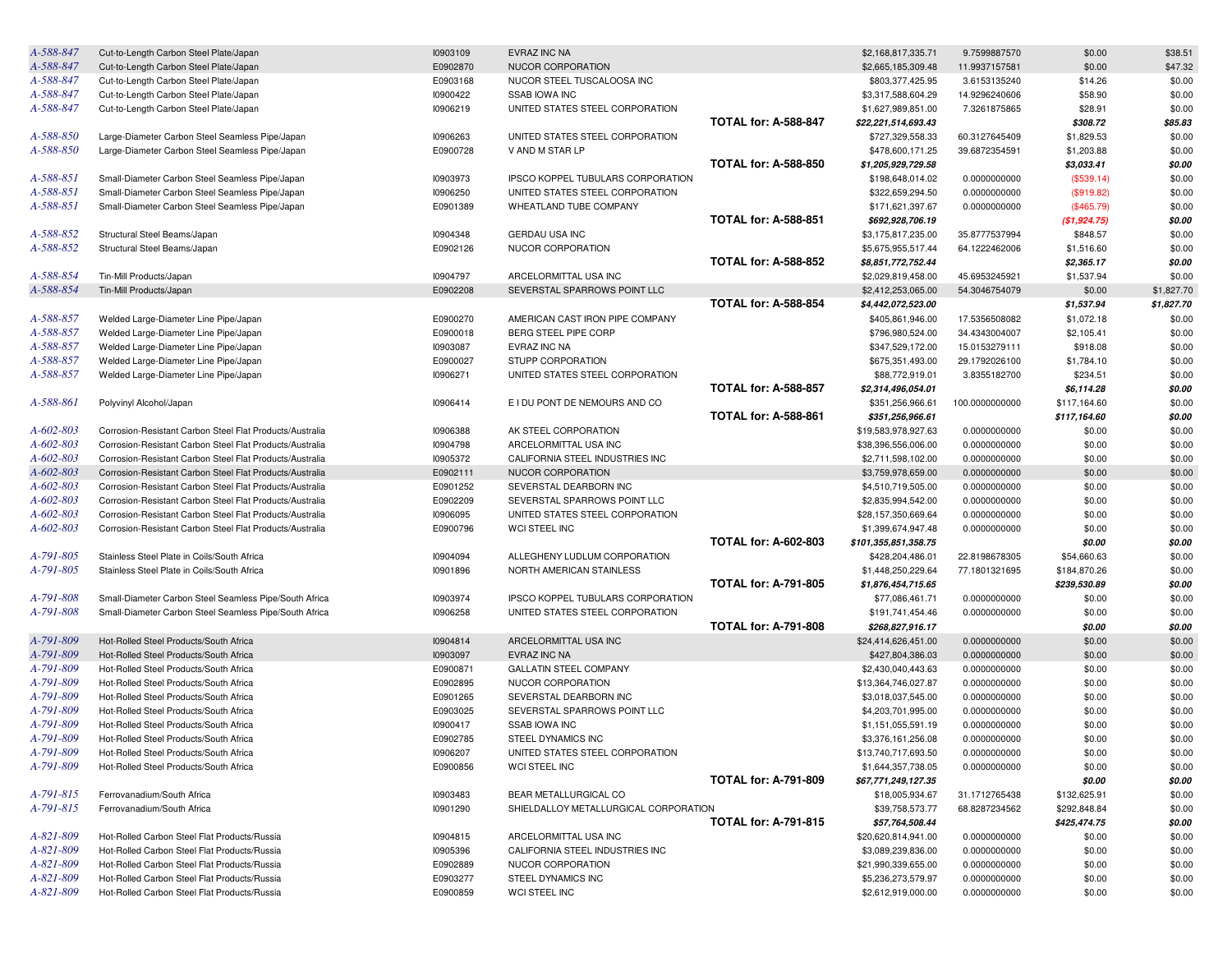|                 |                                                 |          |                                               | <b>TOTAL for: A-821-809</b> | \$53,549,587,011.97 |              | \$0.00 | \$0.00 |
|-----------------|-------------------------------------------------|----------|-----------------------------------------------|-----------------------------|---------------------|--------------|--------|--------|
| $A - 821 - 819$ | Pure and Alloy Magnesium/Russia                 | 10904079 | US MAGNESIUM LLC                              |                             | \$189,389,504.43    | 0.0000000000 | \$0.00 | \$0.00 |
|                 |                                                 |          |                                               | <b>TOTAL for: A-821-819</b> | \$189,389,504.43    |              | \$0.00 | \$0.00 |
| A-822-804       | Steel Concrete Reinforcing Bar/Belarus          | 10904816 | ARCELORMITTAL USA INC                         |                             | \$440,143,101.00    | 0.0000000000 | \$0.00 | \$0.00 |
| A-822-804       | Steel Concrete Reinforcing Bar/Belarus          | 10901875 | COMMERCIAL METALS COMPANY dba CMC STEEL GROUP |                             | \$1,540,682,365.00  | 0.0000000000 | \$0.00 | \$0.00 |
| A-822-804       | Steel Concrete Reinforcing Bar/Belarus          | 10904345 | <b>GERDAU USA INC</b>                         |                             | \$5,401,190,000.00  | 0.0000000000 | \$0.00 | \$0.00 |
| A-822-804       | Steel Concrete Reinforcing Bar/Belarus          | E0902119 | NUCOR CORPORATION                             |                             | \$5,135,104,563.00  | 0.0000000000 | \$0.00 | \$0.00 |
| A-822-804       |                                                 |          |                                               |                             |                     |              |        |        |
|                 | Steel Concrete Reinforcing Bar/Belarus          | E0902911 | NUCOR STEEL AUBURN INC                        |                             | \$488,732,382.00    | 0.0000000000 | \$0.00 | \$0.00 |
| A-822-804       | Steel Concrete Reinforcing Bar/Belarus          | E0902925 | NUCOR STEEL MARION INC                        |                             | \$687,710,224.00    | 0.0000000000 | \$0.00 | \$0.00 |
| A-822-804       | Steel Concrete Reinforcing Bar/Belarus          | E0902379 | <b>TAMCO</b>                                  |                             | \$1,069,987,754.00  | 0.0000000000 | \$0.00 | \$0.00 |
|                 |                                                 |          |                                               | <b>TOTAL for: A-822-804</b> | \$14,763,550,389.00 |              | \$0.00 | \$0.00 |
| A-823-809       | Steel Concrete Reinforcing Bar/Ukraine          | 10904804 | ARCELORMITTAL USA INC                         |                             | \$440,143,092.00    | 0.0000000000 | \$0.00 | \$0.00 |
| A-823-809       | Steel Concrete Reinforcing Bar/Ukraine          | 10901881 | COMMERCIAL METALS COMPANY dba CMC STEEL GROUP |                             | \$1,540,682,332.00  | 0.0000000000 | \$0.00 | \$0.00 |
| A-823-809       | Steel Concrete Reinforcing Bar/Ukraine          | 10904338 | <b>GERDAU USA INC</b>                         |                             | \$5,401,189,885.00  | 0.0000000000 | \$0.00 | \$0.00 |
| A-823-809       | Steel Concrete Reinforcing Bar/Ukraine          | E0902875 | NUCOR CORPORATION                             |                             | \$5,135,104,453.23  | 0.0000000000 | \$0.00 | \$0.00 |
| A-823-809       | Steel Concrete Reinforcing Bar/Ukraine          | E0902912 | NUCOR STEEL AUBURN INC                        |                             | \$488,732,371.55    | 0.0000000000 | \$0.00 | \$0.00 |
| A-823-809       | Steel Concrete Reinforcing Bar/Ukraine          | E0902924 | NUCOR STEEL MARION INC                        |                             | \$687,710,209.30    | 0.0000000000 | \$0.00 | \$0.00 |
| A-823-809       | Steel Concrete Reinforcing Bar/Ukraine          | E0902250 | <b>TAMCO</b>                                  |                             | \$1,069,987,731.13  | 0.0000000000 | \$0.00 | \$0.00 |
|                 |                                                 |          |                                               | <b>TOTAL for: A-823-809</b> | \$14,763,550,074.21 |              | \$0.00 | \$0.00 |
| $A - 823 - 811$ | Hot-Rolled Steel Products/Ukraine               | 10904812 | ARCELORMITTAL USA INC                         |                             | \$16,154,385,951.00 | 0.0000000000 | \$0.00 | \$0.00 |
| $A - 823 - 811$ | Hot-Rolled Steel Products/Ukraine               | 10903101 | EVRAZ INC NA                                  |                             | \$602,267,034.00    | 0.0000000000 | \$0.00 | \$0.00 |
| $A - 823 - 811$ | Hot-Rolled Steel Products/Ukraine               | E0900880 | GALLATIN STEEL COMPANY                        |                             |                     | 0.0000000000 | \$0.00 | \$0.00 |
|                 |                                                 |          |                                               |                             | \$3,135,251,241.00  |              |        |        |
| $A - 823 - 811$ | Hot-Rolled Steel Products/Ukraine               | E0902860 | NUCOR CORPORATION                             |                             | \$18,079,648,159.00 | 0.0000000000 | \$0.00 | \$0.00 |
| $A - 823 - 811$ | Hot-Rolled Steel Products/Ukraine               | E0901247 | SEVERSTAL DEARBORN INC                        |                             | \$3,939,480,000.00  | 0.0000000000 | \$0.00 | \$0.00 |
| $A - 823 - 811$ | Hot-Rolled Steel Products/Ukraine               | E0903034 | SEVERSTAL SPARROWS POINT LLC                  |                             | \$4,661,041,000.00  | 0.0000000000 | \$0.00 | \$0.00 |
| $A - 823 - 811$ | Hot-Rolled Steel Products/Ukraine               | 10900434 | <b>SSAB IOWA INC</b>                          |                             | \$1,404,014,747.00  | 0.0000000000 | \$0.00 | \$0.00 |
| $A - 823 - 811$ | Hot-Rolled Steel Products/Ukraine               | E0903271 | STEEL DYNAMICS INC                            |                             | \$4,371,413,809.97  | 0.0000000000 | \$0.00 | \$0.00 |
| $A - 823 - 811$ | Hot-Rolled Steel Products/Ukraine               | 10906166 | UNITED STATES STEEL CORPORATION               |                             | \$17,702,846,904.50 | 0.0000000000 | \$0.00 | \$0.00 |
| $A - 823 - 811$ | Hot-Rolled Steel Products/Ukraine               | E0900854 | WCI STEEL INC                                 |                             | \$2,013,227,000.00  | 0.0000000000 | \$0.00 | \$0.00 |
|                 |                                                 |          |                                               | <b>TOTAL for: A-823-811</b> | \$72,063,575,846.47 |              | \$0.00 | \$0.00 |
| A-823-812       | Carbon and Certain Alloy Steel Wire Rod/Ukraine | 10904813 | ARCELORMITTAL USA INC                         |                             | \$993,644,350.00    | 0.0000000000 | \$0.00 | \$0.00 |
| $A - 823 - 812$ | Carbon and Certain Alloy Steel Wire Rod/Ukraine | 10901789 | CHARTER MANUFACTURING COMPANY INC             |                             | \$1,480,427,542.13  | 0.0000000000 | \$0.00 | \$0.00 |
| $A - 823 - 812$ | Carbon and Certain Alloy Steel Wire Rod/Ukraine | 10904357 | <b>GERDAU USA INC</b>                         |                             | \$2,178,559,706.00  | 0.0000000000 | \$0.00 | \$0.00 |
| $A - 823 - 812$ | Carbon and Certain Alloy Steel Wire Rod/Ukraine | 10903058 | KEYSTONE CONSOLIDATED INDUSTRIES INC          |                             | \$1,239,161,404.69  | 0.0000000000 | \$0.00 | \$0.00 |
| $A - 823 - 812$ | Carbon and Certain Alloy Steel Wire Rod/Ukraine | E0902657 | NUCOR CORPORATION                             |                             | \$489,278,844.66    | 0.0000000000 | \$0.00 | \$0.00 |
| $A - 823 - 812$ | Carbon and Certain Alloy Steel Wire Rod/Ukraine | E0902917 | NUCOR STEEL CONNECTICUT                       |                             | \$410,092,706.53    | 0.0000000000 | \$0.00 | \$0.00 |
| $A - 823 - 812$ | Carbon and Certain Alloy Steel Wire Rod/Ukraine | E0900017 | ROCKY MOUNTAIN STEEL MILLS                    |                             | \$562,853,278.51    | 0.0000000000 | \$0.00 | \$0.00 |
|                 |                                                 |          |                                               | <b>TOTAL for: A-823-812</b> | \$7,354,017,832.52  |              | \$0.00 | \$0.00 |
| A-834-806       | Hot-Rolled Steel Products/Kazakhstan            | 10904805 | ARCELORMITTAL USA INC                         |                             | \$14,601,499,306.00 | 0.0000000000 | \$0.00 | \$0.00 |
| A-834-806       | Hot-Rolled Steel Products/Kazakhstan            | 10903098 | EVRAZ INC NA                                  |                             | \$446,859,930.00    | 0.0000000000 | \$0.00 | \$0.00 |
| A-834-806       |                                                 |          |                                               |                             |                     |              |        |        |
|                 | Hot-Rolled Steel Products/Kazakhstan            | E0900814 | GALLATIN STEEL COMPANY                        |                             | \$2,486,955,242.00  | 0.0000000000 | \$0.00 | \$0.00 |
| A-834-806       | Hot-Rolled Steel Products/Kazakhstan            | E0902697 | NUCOR CORPORATION                             |                             | \$14,181,692,454.33 | 0.0000000000 | \$0.00 | \$0.00 |
| A-834-806       | Hot-Rolled Steel Products/Kazakhstan            | E0901197 | SEVERSTAL DEARBORN INC                        |                             | \$3,084,088,000.00  | 0.0000000000 | \$0.00 | \$0.00 |
| A-834-806       | Hot-Rolled Steel Products/Kazakhstan            | E0902217 | SEVERSTAL SPARROWS POINT LLC                  |                             | \$4,213,684,000.00  | 0.0000000000 | \$0.00 | \$0.00 |
| A-834-806       | Hot-Rolled Steel Products/Kazakhstan            | 10900412 | <b>SSAB IOWA INC</b>                          |                             | \$1,224,639,393.00  | 0.0000000000 | \$0.00 | \$0.00 |
| A-834-806       | Hot-Rolled Steel Products/Kazakhstan            | E0902788 | STEEL DYNAMICS INC                            |                             | \$3,543,426,102.73  | 0.0000000000 | \$0.00 | \$0.00 |
| A-834-806       | Hot-Rolled Steel Products/Kazakhstan            | 10906204 | UNITED STATES STEEL CORPORATION               |                             | \$14,349,452,732.50 | 0.0000000000 | \$0.00 | \$0.00 |
| A-834-806       | Hot-Rolled Steel Products/Kazakhstan            | E0900790 | WCI STEEL INC                                 |                             | \$1,600,400,863.00  | 0.0000000000 | \$0.00 | \$0.00 |
|                 |                                                 |          |                                               | <b>TOTAL for: A-834-806</b> | \$59,732,698,023.56 |              | \$0.00 | \$0.00 |
| A-841-804       | Steel Concrete Reinforcing Bar/Moldova          | 10904806 | ARCELORMITTAL USA INC                         |                             | \$440,143,101.00    | 0.0000000000 | \$0.00 | \$0.00 |
| A-841-804       | Steel Concrete Reinforcing Bar/Moldova          | 10901879 | COMMERCIAL METALS COMPANY dba CMC STEEL GROUP |                             | \$1,540,682,365.00  | 0.0000000000 | \$0.00 | \$0.00 |
| A-841-804       | Steel Concrete Reinforcing Bar/Moldova          | 10904340 | <b>GERDAU USA INC</b>                         |                             | \$5,401,190,000.00  | 0.0000000000 | \$0.00 | \$0.00 |
| A-841-804       | Steel Concrete Reinforcing Bar/Moldova          | E0902877 | NUCOR CORPORATION                             |                             | \$5,135,104,563.00  | 0.0000000000 | \$0.00 | \$0.00 |
| A-841-804       | Steel Concrete Reinforcing Bar/Moldova          | E0902910 | NUCOR STEEL AUBURN INC                        |                             | \$488,732,382.00    | 0.0000000000 | \$0.00 | \$0.00 |
| A-841-804       | Steel Concrete Reinforcing Bar/Moldova          | E0902928 | NUCOR STEEL MARION INC                        |                             | \$687,710,224.00    | 0.0000000000 | \$0.00 | \$0.00 |
| A-841-804       | Steel Concrete Reinforcing Bar/Moldova          | E0902378 | <b>TAMCO</b>                                  |                             | \$1,069,987,754.00  | 0.0000000000 | \$0.00 | \$0.00 |
|                 |                                                 |          |                                               | <b>TOTAL for: A-841-804</b> | \$14,763,550,389.00 |              | \$0.00 | \$0.00 |
| A-841-805       | Carbon and Certain Alloy Steel Wire Rod/Moldova | 10904799 | ARCELORMITTAL USA INC                         |                             | \$993,645,356.00    | 0.0000000000 | \$0.00 | \$0.00 |
| A-841-805       | Carbon and Certain Alloy Steel Wire Rod/Moldova | 10901787 | CHARTER MANUFACTURING COMPANY INC             |                             | \$1,480,429,000.00  | 0.0000000000 | \$0.00 | \$0.00 |
| A-841-805       | Carbon and Certain Alloy Steel Wire Rod/Moldova |          | <b>GERDAU USA INC</b>                         |                             |                     |              |        |        |
|                 |                                                 | 10904351 |                                               |                             | \$2,178,562,000.00  | 0.0000000000 | \$0.00 | \$0.00 |
| A-841-805       | Carbon and Certain Alloy Steel Wire Rod/Moldova | 10903059 | KEYSTONE CONSOLIDATED INDUSTRIES INC          |                             | \$1,239,162,622.00  | 0.0000000000 | \$0.00 | \$0.00 |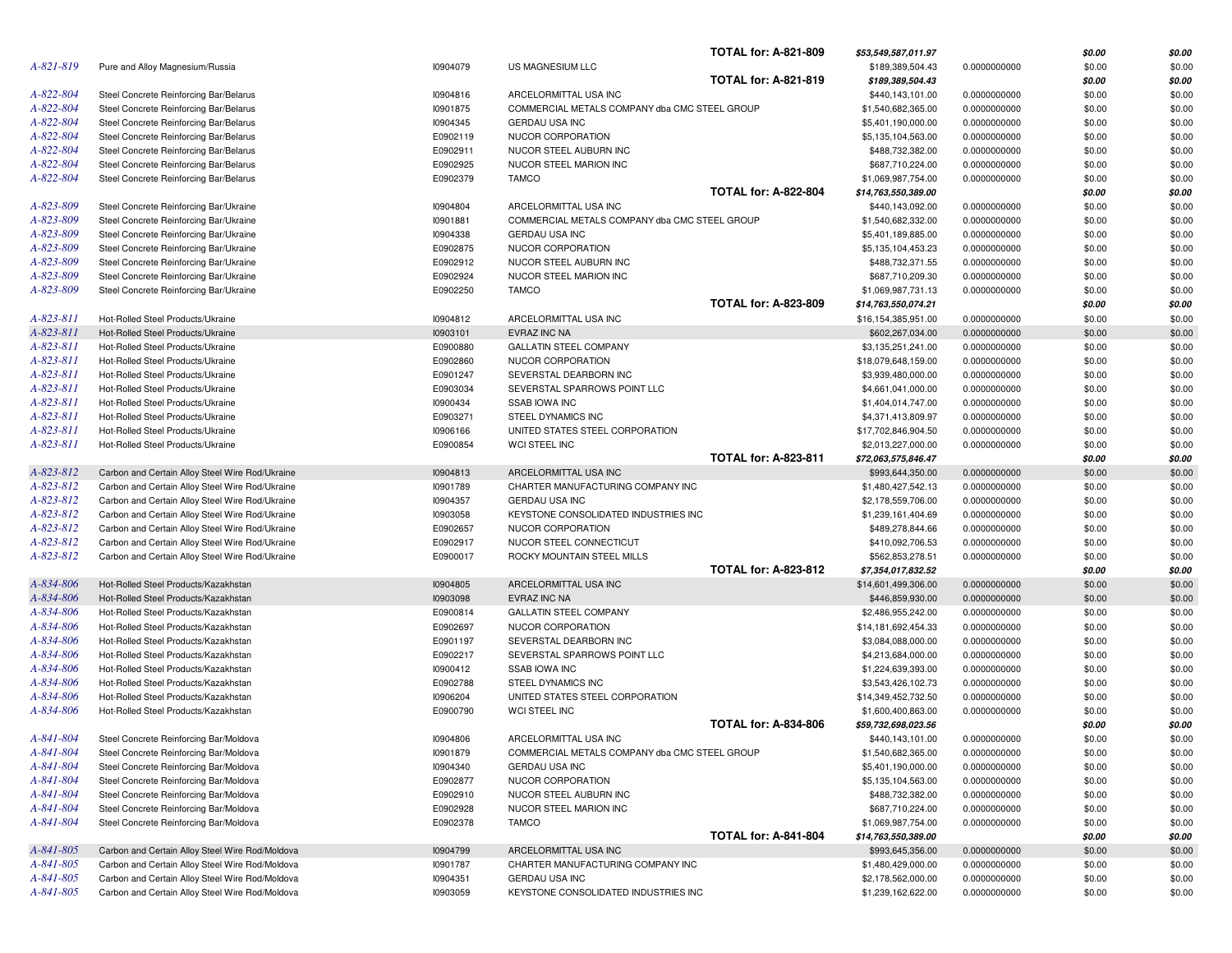| A-841-805                  | Carbon and Certain Alloy Steel Wire Rod/Moldova          | E0902655             | NUCOR CORPORATION                                                    |                             | \$489,279,208.00               | 0.0000000000                 | \$0.00           | \$0.00           |
|----------------------------|----------------------------------------------------------|----------------------|----------------------------------------------------------------------|-----------------------------|--------------------------------|------------------------------|------------------|------------------|
| A-841-805                  | Carbon and Certain Alloy Steel Wire Rod/Moldova          | E0902918             | NUCOR STEEL CONNECTICUT                                              |                             | \$410,093,119.00               | 0.0000000000                 | \$0.00           | \$0.00           |
| A-841-805                  | Carbon and Certain Alloy Steel Wire Rod/Moldova          | E0900015             | ROCKY MOUNTAIN STEEL MILLS                                           |                             | \$562,853,341.94               | 0.0000000000                 | \$0.00           | \$0.00           |
|                            |                                                          |                      |                                                                      | <b>TOTAL for: A-841-805</b> | \$7,354,024,646.94             |                              | \$0.00           | \$0.00           |
| A-851-802                  | Small-Diameter Carbon Steel Seamless Pipe/Czech Republic | 10903978             | IPSCO KOPPEL TUBULARS CORPORATION                                    |                             | \$79,537,791.00                | 0.0000000000                 | \$0.00           | \$0.00           |
| A-851-802                  | Small-Diameter Carbon Steel Seamless Pipe/Czech Republic | 10906255             | UNITED STATES STEEL CORPORATION                                      |                             | \$191,741,454.46               | 0.0000000000                 | \$0.00           | \$0.00           |
|                            |                                                          |                      |                                                                      | <b>TOTAL for: A-851-802</b> | \$271,279,245.46               |                              | \$0.00           | \$0.00           |
| $C-351-504$                | Heavy Iron Construction Castings/Brazil                  | 10903210             | ALHAMBRA FOUNDRY CO LTD                                              |                             | \$92,027,832.74                | 0.0000000000                 | \$0.00           | \$0.00           |
| $C-351-504$                | Heavy Iron Construction Castings/Brazil                  | 10903479             | EAST JORDAN IRON WORKS INC                                           |                             | \$1,518,036,670.67             | 0.0000000000                 | \$0.00           | \$0.00           |
| $C-351-504$                | Heavy Iron Construction Castings/Brazil                  | 10903476             | NEENAH FOUNDRY COMPANY                                               |                             | \$1,747,703,101.00             | 0.0000000000                 | \$0.00           | \$0.00           |
| $C-351-504$                | Heavy Iron Construction Castings/Brazil                  | 10903207             | U S FOUNDRY AND MANUFACTURING CORP                                   |                             | \$221,496,614.76               | 0.0000000000                 | \$0.00           | \$0.00           |
|                            |                                                          |                      |                                                                      | <b>TOTAL for: C-351-504</b> | \$3,579,264,219.17             |                              | \$0.00           | \$0.00           |
| C-351-604                  | Brass Sheet and Strip/Brazil                             | 10904491             | GLOBAL BRASS AND COPPER INC dba OLIN BRASS                           |                             | \$812,405,683.79               | 0.0000000000                 | \$0.00           | \$0.00           |
|                            |                                                          |                      |                                                                      | <b>TOTAL for: C-351-604</b> | \$812,405,683.79               |                              | \$0.00           | \$0.00           |
| $C-351-818$                | Cut-to-Length Carbon Steel Plate/Brazil                  | 10904800             | ARCELORMITTAL USA INC                                                |                             | \$11,426,466,130.00            | 0.0000000000                 | \$0.00           | \$0.00           |
| $C-351-818$                | Cut-to-Length Carbon Steel Plate/Brazil                  | 10905423             | CALIFORNIA STEEL INDUSTRIES INC                                      |                             | \$95,015,638.00                | 0.0000000000                 | \$0.00           | \$0.00           |
| $C-351-818$                | Cut-to-Length Carbon Steel Plate/Brazil                  | E0900936             | EVRAZ CLAYMONT STEEL                                                 |                             | \$417,915,806.00               | 0.0000000000                 | \$0.00           | \$0.00           |
| $C-351-818$                | Cut-to-Length Carbon Steel Plate/Brazil                  | 10903117             | EVRAZ INC NA                                                         |                             | \$1,589,466,656.00             | 0.0000000000                 | \$0.00           | \$0.00           |
| $C-351-818$                | Cut-to-Length Carbon Steel Plate/Brazil                  | E0902832             | NUCOR CORPORATION                                                    |                             | \$1,949,260,429.00             | 0.0000000000                 | \$0.00           | \$0.00           |
| $C-351-818$                | Cut-to-Length Carbon Steel Plate/Brazil                  | E0903152             | NUCOR STEEL TUSCALOOSA INC                                           |                             | \$347,588,557.00               | 0.0000000000                 | \$0.00           | \$0.00           |
| $C-351-818$                | Cut-to-Length Carbon Steel Plate/Brazil                  | 10905981             | UNITED STATES STEEL CORPORATION                                      |                             | \$5,100,338,317.12             | 0.0000000000                 | \$0.00           | \$0.00           |
|                            |                                                          |                      |                                                                      | <b>TOTAL for: C-351-818</b> | \$20,926,051,533.12            |                              | \$0.00           | \$0.00           |
| $C-351-829$                | Hot-Rolled Carbon Steel Flat Products/Brazil             | 10904801             | ARCELORMITTAL USA INC                                                |                             | \$26,782,813,161.00            | 26.4490337378                | \$68.98          | \$0.00           |
| $C-351-829$                | Hot-Rolled Carbon Steel Flat Products/Brazil             | 10905399             | CALIFORNIA STEEL INDUSTRIES INC                                      |                             | \$3,089,239,740.00             | 3.0507402496                 | \$7.96           | \$0.00           |
| $C-351-829$                | Hot-Rolled Carbon Steel Flat Products/Brazil             | 10903116             | EVRAZ INC NA                                                         |                             | \$654,636,576.72               | 0.6464782023                 | \$0.00           | \$1.69           |
| $C-351-829$                | Hot-Rolled Carbon Steel Flat Products/Brazil             | E0900868             | GALLATIN STEEL COMPANY                                               |                             | \$3,860,147,309.36             | 3.8120404233                 | \$9.94           | \$0.00           |
| $C-351-829$                | Hot-Rolled Carbon Steel Flat Products/Brazil             | E0902887             | NUCOR CORPORATION                                                    |                             | \$21,990,338,973.83            | 21.7162855122                | \$56.64          | \$0.00           |
| $C-351-829$                | Hot-Rolled Carbon Steel Flat Products/Brazil             | E0901267             | SEVERSTAL DEARBORN INC                                               |                             | \$5,065,467,843.00             | 5.0023397121                 | \$13.05          | \$0.00           |
| $C-351-829$                | Hot-Rolled Carbon Steel Flat Products/Brazil             | E0903044             | SEVERSTAL SPARROWS POINT LLC                                         |                             | \$6,468,146,805.00             | 6.3875378601                 | \$16.66          | \$0.00           |
| $C-351-829$                | Hot-Rolled Carbon Steel Flat Products/Brazil             | 10900432             | <b>SSAB IOWA INC</b>                                                 |                             | \$1,404,014,703.42             | 1.3865172428                 | \$3.62           | \$0.00           |
| $C-351-829$                | Hot-Rolled Carbon Steel Flat Products/Brazil             | E0903278             | STEEL DYNAMICS INC                                                   |                             | \$5,236,273,417.68             | 5.1710166312                 | \$13.49          | \$0.00           |
|                            |                                                          |                      |                                                                      |                             |                                |                              |                  |                  |
| $C-351-829$                | Hot-Rolled Carbon Steel Flat Products/Brazil             | 10906140             | UNITED STATES STEEL CORPORATION                                      |                             | \$24,097,974,638.50            | 23.7976548765                | \$62.07          | \$0.00           |
| $C-351-829$                | Hot-Rolled Carbon Steel Flat Products/Brazil             | E0900857             | WCI STEEL INC                                                        |                             | \$2,612,918,919.03             | 2.5803555522                 | \$6.73           | \$0.00           |
|                            |                                                          |                      |                                                                      | <b>TOTAL for: C-351-829</b> | \$101,261,972,087.54           |                              | \$259.14         | \$1.69           |
| $C-351-833$                | Carbon and Certain Alloy Steel Wire Rod/Brazil           | 10904802             | ARCELORMITTAL USA INC                                                |                             | \$993,645,356.00               | 0.0000000000                 | \$0.00           | \$0.00           |
| $C-351-833$                | Carbon and Certain Alloy Steel Wire Rod/Brazil           | 10901783             | CHARTER MANUFACTURING COMPANY INC                                    |                             | \$1,480,429,000.00             | 0.0000000000                 | \$0.00           | \$0.00           |
| $C-351-833$                | Carbon and Certain Alloy Steel Wire Rod/Brazil           | 10904356             | <b>GERDAU USA INC</b>                                                |                             | \$2,178,562,000.00             | 0.0000000000                 | \$0.00           | \$0.00           |
| $C-351-833$                | Carbon and Certain Alloy Steel Wire Rod/Brazil           | 10903056             | KEYSTONE CONSOLIDATED INDUSTRIES INC                                 |                             | \$1,239,162,622.00             | 0.0000000000                 | \$0.00           | \$0.00           |
| $C-351-833$                | Carbon and Certain Alloy Steel Wire Rod/Brazil           | E0902116             | NUCOR CORPORATION                                                    |                             | \$489,279,208.00               | 0.0000000000                 | \$0.00           | \$0.00           |
| $C-351-833$                | Carbon and Certain Alloy Steel Wire Rod/Brazil           | E0902919             | NUCOR STEEL CONNECTICUT                                              |                             | \$410,093,119.00               | 0.0000000000                 | \$0.00           | \$0.00           |
| $C-351-833$                | Carbon and Certain Alloy Steel Wire Rod/Brazil           | E0900002             | ROCKY MOUNTAIN STEEL MILLS                                           |                             | \$562,853,341.94               | 0.0000000000                 | \$0.00           | \$0.00           |
|                            |                                                          |                      |                                                                      | <b>TOTAL for: C-351-833</b> | \$7,354,024,646.94             |                              | \$0.00           | \$0.00           |
| $C-357-004$                | Carbon Steel Wire Rod/Argentina                          | 10904803             | ARCELORMITTAL USA INC                                                |                             | \$352,843,359.00               | 0.0000000000                 | \$0.00           | \$0.00           |
|                            |                                                          |                      |                                                                      | <b>TOTAL for: C-357-004</b> | \$352,843,359.00               |                              | \$0.00           | \$0.00           |
| $C-357-813$                | Honey/Argentina                                          | 10903864             | ADEE HONEY FARMS                                                     |                             | \$46,869,319.39                | 6.9478048519                 | \$14.16          | \$0.00           |
| $C-357-813$                | Honey/Argentina                                          | 10901305             | ALMETER, MARK dba WEE BEE HONEY                                      |                             | \$1,536,670.34                 | 0.2277926324                 | \$0.46           | \$0.00           |
| $C-357-813$                | Honey/Argentina                                          | E0901877             | <b>B WEAVER APIARIES INC</b>                                         |                             | \$3,608,258.14                 | 0.5348802530                 | \$1.09           | \$0.00           |
| $C-357-813$                | Honey/Argentina                                          | E0901775             | BAERWALD, JIM                                                        |                             | \$1,469,544.53                 | 0.2178420499                 | \$0.44           | \$0.00           |
| $C-357-813$                | Honey/Argentina                                          | 10900814             | <b>BAILEY ENTERPRISES INC</b>                                        |                             | \$9,491,214.82                 | 1.4069568160                 | \$2.87           | \$0.00           |
| $C-357-813$                | Honey/Argentina                                          | 10905929             | BALDWIN, ALAN dba BALDWIN APIARIES                                   |                             | \$691,703.35                   | 0.1025365837                 | \$0.21           | \$0.00           |
| $C-357-813$                | Honey/Argentina                                          | 10904499             | BEAVERHEAD HONEY CO INC                                              |                             | \$3,853,797.65                 | 0.5712784900                 | \$1.16           | \$0.00           |
| $C-357-813$                | Honey/Argentina                                          | 10900795             | <b>BEE BOX RANCH</b>                                                 |                             | \$1,124,579.12                 | 0.1667051361                 | \$0.34           | \$0.00           |
| $C-357-813$                | Honey/Argentina                                          | 10902666             | BEE HAVEN INC                                                        |                             | \$3,992,996.06                 | 0.5919129563                 | \$1.21           | \$0.00           |
| $C-357-813$                | Honey/Argentina                                          | I0904957             | BILL RHODES HONEY COMPANY LLC                                        |                             | \$5,067,074.00                 | 0.7511319085                 | \$1.53           | \$0.00           |
| $C-357-813$                | Honey/Argentina                                          | 10901797             | BRADY, MARK T dba BRADY BEES AND HONEY COMPANY                       |                             | \$4,096,217.71                 | 0.6072143067                 | \$1.24           | \$0.00           |
| $C-357-813$                | Honey/Argentina                                          | E0903199             | <b>BRONNENBERG, CURT</b>                                             |                             | \$1,278,173.30                 | 0.1894735996                 | \$0.39           | \$0.00           |
| $C-357-813$                | Honey/Argentina                                          | 10903913             | <b>BROWNS HONEY FARMS</b>                                            |                             | \$873,207.14                   | 0.1294423065                 | \$0.26           | \$0.00           |
| $C-357-813$                | Honey/Argentina                                          | E0901158             | CAPTAIN COOK HONEY LTD                                               |                             | \$2,474,891.43                 | 0.3668724639                 | \$0.75           | \$0.00           |
| $C-357-813$                | Honey/Argentina                                          | 10902867             | CARYS HONEY FARMS INC                                                |                             | \$9,259,095.63                 | 1.3725479776                 | \$2.80           | \$0.00           |
| $C-357-813$<br>$C-357-813$ | Honey/Argentina<br>Honey/Argentina                       | 10902022<br>10903515 | COLORADO SUNSHINE HONEY COMPANY<br>COX, DARREN dba COX HONEY OF UTAH |                             | \$445,302.56<br>\$2,061,527.99 | 0.0660106724<br>0.3055963764 | \$0.13<br>\$0.00 | \$0.00<br>\$0.62 |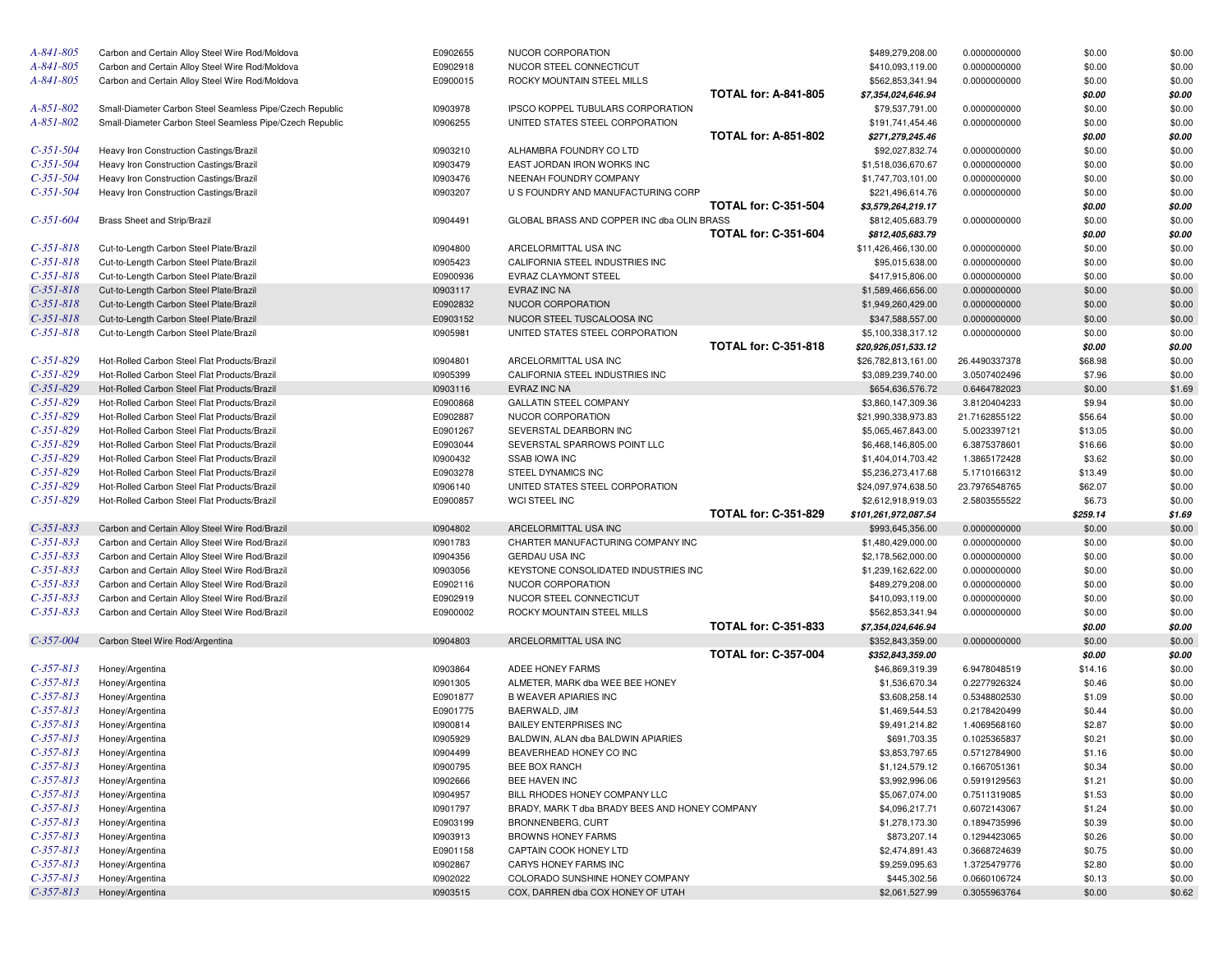| $C-357-813$ | Honey/Argentina                     | 10900472 | <b>CULPS HONEY FARM LLC</b>                     | \$376,611.66        | 0.0558280844  | \$0.11   | \$0.00 |
|-------------|-------------------------------------|----------|-------------------------------------------------|---------------------|---------------|----------|--------|
| $C-357-813$ | Honey/Argentina                     | 10902892 | DANZIG HONEY COMPANY                            | \$7,493,038.00      | 1.1107514777  | \$2.26   | \$0.00 |
| $C-357-813$ | Honey/Argentina                     | 10905751 | <b>DENCY'S INC</b>                              | \$4,987,480.90      | 0.7393332023  | \$0.00   | \$1.51 |
| $C-357-813$ | Honey/Argentina                     | E0901034 | <b>ELLINGSONS INC</b>                           | \$2,058,663.49      | 0.3051717492  | \$0.62   | \$0.00 |
| $C-357-813$ | Honey/Argentina                     | 10901690 | EMMONS, CHARLES L                               | \$1,548,574.80      | 0.2295573234  | \$0.47   | \$0.00 |
| $C-357-813$ | Honey/Argentina                     | 10904033 | EVERGREEN HONEY COMPANY INC                     | \$4,187,360.04      | 0.6207250453  | \$1.26   | \$0.00 |
| $C-357-813$ | Honey/Argentina                     | 10902833 | FISCHERS HONEY FARM INC                         | \$2,263,406.30      | 0.3355223732  | \$0.68   | \$0.00 |
| $C-357-813$ | Honey/Argentina                     | 10901326 | FULLERTON, ROBERT S dba CHIEF MOUNTAIN HONEY CO | \$665,248.00        | 0.0986149008  | \$0.20   | \$0.00 |
| $C-357-813$ | Honey/Argentina                     | 10903312 | GAUSE HONEY CO                                  | \$1,990,010.00      | 0.2949947068  | \$0.60   | \$0.00 |
| $C-357-813$ | Honey/Argentina                     | 10904574 | GILBERTS, MARK R dba MARK GILBERTS APIARIES     | \$716,268.00        | 0.1061779934  | \$0.22   | \$0.00 |
| $C-357-813$ | Honey/Argentina                     | 10902563 | <b>GODLIN BEES INC</b>                          | \$1,640,356.05      | 0.2431627741  | \$0.50   | \$0.00 |
| $C-357-813$ | Honey/Argentina                     | 10900674 | GRAND RIVER HONEY COMPANY INC                   | \$1,090,043.00      | 0.1615855776  | \$0.33   | \$0.00 |
| $C-357-813$ | Honey/Argentina                     | 10901800 | GRAY, CLYDE A                                   | \$1,191,917.00      | 0.1766871553  | \$0.36   | \$0.00 |
| $C-357-813$ | Honey/Argentina                     | 10902539 | HANNAR, BRIAN N                                 | \$630,331.78        | 0.0934389971  | \$0.19   | \$0.00 |
| $C-357-813$ | Honey/Argentina                     | 10904992 | HARVEST HONEY INC                               | \$10,521,517.73     | 1.5596866540  | \$3.18   | \$0.00 |
| $C-357-813$ | Honey/Argentina                     | 10901341 | HAUKE HONEY CORP                                | \$2,909,661.00      | 0.4313217490  | \$0.88   | \$0.00 |
| $C-357-813$ | Honey/Argentina                     | 10901161 | <b>HIATT HONEY</b>                              | \$5,588,619.03      | 0.8284445970  | \$1.69   | \$0.00 |
| $C-357-813$ | Honey/Argentina                     | 10904952 | HONEY HOUSE ENT                                 | \$1,216,124.74      | 0.1802756575  | \$0.37   | \$0.00 |
| $C-357-813$ | Honey/Argentina                     | 10903511 | HORACE BELL HONEY COMPANY                       | \$8,644,282.15      | 1.2814093792  | \$2.61   | \$0.00 |
| $C-357-813$ |                                     | 10901774 | HURD, BILL dba HURD APIARIES                    | \$2,925,145.96      | 0.4336172054  | \$0.88   | \$0.00 |
| $C-357-813$ | Honey/Argentina                     | 10903952 |                                                 |                     |               |          | \$0.00 |
| $C-357-813$ | Honey/Argentina                     |          | JOHNSON, RAY L JR dba JOHNSON APIARIES          | \$2,775,405.62      | 0.4114200267  | \$0.84   |        |
| $C-357-813$ | Honey/Argentina                     | 10901736 | JOHNSTON HONEY FARMS                            | \$1,896,579.00      | 0.2811447008  | \$0.57   | \$0.00 |
| $C-357-813$ | Honey/Argentina                     | 10905432 | KOHN, DONALD J                                  | \$358,489.79        | 0.0531417382  | \$0.11   | \$0.00 |
|             | Honey/Argentina                     | 10904036 | LAS FLORES APIARIES INC                         | \$3,177,732.00      | 0.4710600046  | \$0.96   | \$0.00 |
| $C-357-813$ | Honey/Argentina                     | 10902829 | <b>LONGS APIARIES</b>                           | \$1,148,449.81      | 0.1702436747  | \$0.35   | \$0.00 |
| $C-357-813$ | Honey/Argentina                     | 10906350 | LONGS HONEY FARMS INC                           | \$3,078,261.07      | 0.4563146527  | \$0.93   | \$0.00 |
| $C-357-813$ | Honey/Argentina                     | E0901549 | MACKRILL HONEY FARMS AND SALES INC              | \$2,144,820.63      | 0.3179434942  | \$0.65   | \$0.00 |
| $C-357-813$ | Honey/Argentina                     | 10901318 | MAXWELL, TOM dba T AND D HONEY                  | \$2,575,221.78      | 0.3817452144  | \$0.78   | \$0.00 |
| $C-357-813$ | Honey/Argentina                     | 10904578 | MCCOYS SUNNY SOUTH APIARIES INC                 | \$3,150,590.18      | 0.4670365609  | \$0.95   | \$0.00 |
| $C-357-813$ | Honey/Argentina                     | 10903959 | MERRIMACK VALLEY APIARIES INC                   | \$5,794,297.32      | 0.8589338944  | \$1.75   | \$0.00 |
| $C-357-813$ | Honey/Argentina                     | 10905695 | <b>OLD MILL APIARIES</b>                        | \$475,331.73        | 0.0704621305  | \$0.14   | \$0.00 |
| $C-357-813$ | Honey/Argentina                     | 10903309 | OLSEN, DIRK W dba OLSEN HONEY FARMS             | \$2,064,871.00      | 0.3060919369  | \$0.62   | \$0.00 |
| $C-357-813$ | Honey/Argentina                     | 10905520 | PERRY, WILLIAM H dba PERRY APIARIES             | \$1,208,693.40      | 0.1791740520  | \$0.37   | \$0.00 |
| $C-357-813$ | Honey/Argentina                     | 10901334 | POWELL AND SONS INC                             | \$769,822.09        | 0.1141167340  | \$0.23   | \$0.00 |
| $C-357-813$ | Honey/Argentina                     | 10903352 | ROBERTSON POLLINATION SERVICE                   | \$2,117,213.89      | 0.3138511318  | \$0.64   | \$0.00 |
| $C-357-813$ | Honey/Argentina                     | 10906422 | <b>RUBYS APIARIES INC</b>                       | \$5,230,684.24      | 0.7753851307  | \$1.58   | \$0.00 |
| $C-357-813$ | Honey/Argentina                     | 10900521 | SIOUX HONEY ASSOCIATION                         | \$437,100,993.04    | 64.7948901268 | \$132.03 | \$0.00 |
| $C-357-813$ | Honey/Argentina                     | 10905874 | SMITH, GILBERT A                                | \$106,400.00        | 0.0157725021  | \$0.03   | \$0.00 |
| $C-357-813$ | Honey/Argentina                     | 10901991 | SMOOT HONEY CO INC                              | \$4,578,579.40      | 0.6787185430  | \$1.38   | \$0.00 |
| $C-357-813$ | Honey/Argentina                     | E0901278 | STAHLECKER, RANDY                               | \$1,157,966.59      | 0.1716544212  | \$0.35   | \$0.00 |
| $C-357-813$ | Honey/Argentina                     | 10904754 | STEPHENSON HONEY COMPANY                        | \$924,126.78        | 0.1369905219  | \$0.28   | \$0.00 |
| $C-357-813$ | Honey/Argentina                     | 10905946 | STEVE E PARK APIARIES INC                       | \$15,255,819.55     | 2.2614891462  | \$4.61   | \$0.00 |
| $C-357-813$ | Honey/Argentina                     | 10904622 | STODDARD HONEY COMPANY                          | \$965,495.61        | 0.1431229463  | \$0.29   | \$0.00 |
| $C-357-813$ | Honey/Argentina                     | 10904746 | STROOPE, DAVID W                                | \$2,713,228.91      | 0.4022030879  | \$0.82   | \$0.00 |
| $C-357-813$ | Honey/Argentina                     | 10902020 | TALBOTTS HONEY LLC                              | \$4,128,295.48      | 0.6119694448  | \$1.25   | \$0.00 |
| $C-357-813$ | Honey/Argentina                     | 10901344 | VAZZA, VINCENT C                                | \$483,357.14        | 0.0716517996  | \$0.15   | \$0.00 |
| $C-357-813$ | Honey/Argentina                     | 10901683 | <b>WAKEFIELD APIARIES</b>                       | \$540,425.08        | 0.0801114256  | \$0.16   | \$0.00 |
| $C-357-813$ | Honey/Argentina                     | 10903385 | WIEBERSIEK, DON dba WIEBERSIEK HONEY FARMS      | \$1,843,160.00      | 0.2732259857  | \$0.56   | \$0.00 |
| $C-357-813$ | Honey/Argentina                     | 10905582 | <b>WILMER FARMS INC</b>                         | \$3,213,793.39      | 0.4764056658  | \$0.97   | \$0.00 |
| $C-357-813$ | Honey/Argentina                     | 10903957 | YADDOF, ELMER J JR dba YADDOF APIARIES          | \$2,775,427.85      | 0.4114233220  | \$0.84   | \$0.00 |
|             |                                     |          | <b>TOTAL for: C-357-813</b>                     | \$674,591,765.16    |               | \$201.64 | \$2.13 |
| $C-357-815$ | Hot-Rolled Steel Products/Argentina | 10904842 | ARCELORMITTAL USA INC                           | \$13,398,664,139.00 | 0.0000000000  | \$0.00   | \$0.00 |
| $C-357-815$ | Hot-Rolled Steel Products/Argentina | 10903095 | EVRAZ INC NA                                    | \$427,805,506.00    | 0.0000000000  | \$0.00   | \$0.00 |
| $C-357-815$ | Hot-Rolled Steel Products/Argentina | E0900817 | <b>GALLATIN STEEL COMPANY</b>                   | \$2,430,181,442.00  | 0.0000000000  | \$0.00   | \$0.00 |
| $C-357-815$ | Hot-Rolled Steel Products/Argentina | E0902894 | NUCOR CORPORATION                               | \$13,364,980,027.67 | 0.0000000000  | \$0.00   | \$0.00 |
| $C-357-815$ | Hot-Rolled Steel Products/Argentina | E0901198 | SEVERSTAL DEARBORN INC                          | \$3,018,096,000.00  | 0.0000000000  | \$0.00   | \$0.00 |
| $C-357-815$ | Hot-Rolled Steel Products/Argentina | E0902218 | SEVERSTAL SPARROWS POINT LLC                    | \$4,203,713,000.00  | 0.0000000000  | \$0.00   | \$0.00 |
| $C-357-815$ | Hot-Rolled Steel Products/Argentina | 10900415 | <b>SSAB IOWA INC</b>                            | \$1,151,114,003.00  | 0.0000000000  | \$0.00   | \$0.00 |
| $C-357-815$ | Hot-Rolled Steel Products/Argentina | E0902784 | STEEL DYNAMICS INC                              | \$3,355,149,607.96  | 0.0000000000  | \$0.00   | \$0.00 |
| $C-357-815$ | Hot-Rolled Steel Products/Argentina | 10906209 | UNITED STATES STEEL CORPORATION                 | \$13,436,350,173.50 | 0.0000000000  | \$0.00   | \$0.00 |
| $C-357-815$ | Hot-Rolled Steel Products/Argentina | E0900855 | WCI STEEL INC                                   | \$1,644,463,863.65  | 0.0000000000  | \$0.00   | \$0.00 |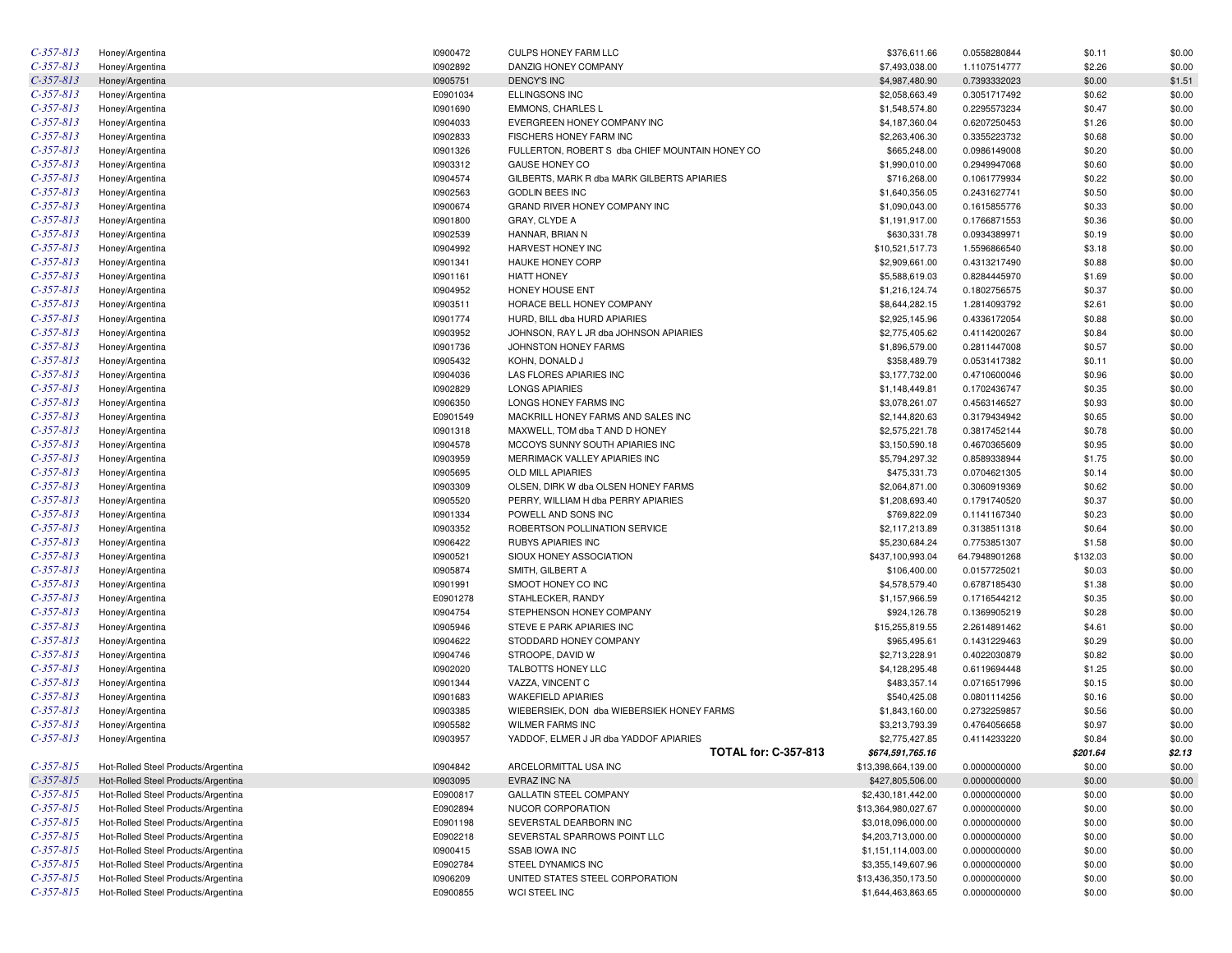|                 |                                                           |          |                                            | <b>TOTAL for: C-357-815</b> | \$56,430,517,762.78 |                | \$0.00      | \$0.00  |
|-----------------|-----------------------------------------------------------|----------|--------------------------------------------|-----------------------------|---------------------|----------------|-------------|---------|
| $C-401-401$     | Cold-Rolled Carbon Steel Flat Products/Sweden             | 10904841 | ARCELORMITTAL USA INC                      |                             | \$2,550,765,227.00  | 0.0000000000   | \$0.00      | \$0.00  |
| C-401-401       | Cold-Rolled Carbon Steel Flat Products/Sweden             | 10906131 | UNITED STATES STEEL CORPORATION            |                             | \$10,222,385,215.98 | 0.0000000000   | \$0.00      | \$0.00  |
|                 |                                                           |          |                                            | <b>TOTAL for: C-401-401</b> | \$12,773,150,442.98 |                | \$0.00      | \$0.00  |
| C-401-804       | Cut-to-Length Carbon Steel Plate/Sweden                   | 10904840 | ARCELORMITTAL USA INC                      |                             | \$12,670,939,982.00 | 0.0000000000   | \$0.00      | \$0.00  |
| C-401-804       | Cut-to-Length Carbon Steel Plate/Sweden                   | 10905424 | CALIFORNIA STEEL INDUSTRIES INC            |                             | \$95,015,250.00     | 0.0000000000   | \$0.00      | \$0.00  |
| C-401-804       | Cut-to-Length Carbon Steel Plate/Sweden                   | E0900938 | <b>EVRAZ CLAYMONT STEEL</b>                |                             | \$417,915,806.00    | 0.0000000000   | \$0.00      | \$0.00  |
| C-401-804       | Cut-to-Length Carbon Steel Plate/Sweden                   | 10903119 | EVRAZ INC NA                               |                             | \$1,589,461,444.36  | 0.0000000000   | \$0.00      | \$0.00  |
| $C-401-804$     | Cut-to-Length Carbon Steel Plate/Sweden                   | E0902842 | NUCOR CORPORATION                          |                             | \$1,949,254,935.61  | 0.0000000000   | \$0.00      | \$0.00  |
| $C-401-804$     | Cut-to-Length Carbon Steel Plate/Sweden                   | E0903162 | NUCOR STEEL TUSCALOOSA INC                 |                             | \$347,587,577.43    | 0.0000000000   | \$0.00      | \$0.00  |
| C-401-804       | Cut-to-Length Carbon Steel Plate/Sweden                   | 10905987 | UNITED STATES STEEL CORPORATION            |                             | \$5,100,338,317.12  | 0.0000000000   | \$0.00      | \$0.00  |
|                 |                                                           |          |                                            | <b>TOTAL for: C-401-804</b> | \$22,170,513,312.52 |                | \$0.00      | \$0.00  |
| $C - 403 - 802$ | Fresh and Chilled Atlantic Salmon/Norway                  | E0901438 | PHOENIX SALMON US INC                      |                             | \$59,675,136.00     | 100.0000000000 | \$28,286.95 | \$0.00  |
|                 |                                                           |          |                                            | <b>TOTAL for: C-403-802</b> | \$59,675,136.00     |                | \$28,286.95 | \$0.00  |
| $C - 412 - 815$ | Cut-to-Length Carbon Steel Plate/United Kingdom           | 10904839 | ARCELORMITTAL USA INC                      |                             | \$12,016,819,523.00 | 0.0000000000   | \$0.00      | \$0.00  |
| $C - 412 - 815$ | Cut-to-Length Carbon Steel Plate/United Kingdom           | 10905425 | CALIFORNIA STEEL INDUSTRIES INC            |                             | \$95,015,625.00     | 0.0000000000   | \$0.00      | \$0.00  |
| $C-412-815$     | Cut-to-Length Carbon Steel Plate/United Kingdom           | E0902844 | NUCOR CORPORATION                          |                             | \$1,949,260,429.00  | 0.0000000000   | \$0.00      | \$0.00  |
| $C - 412 - 815$ | Cut-to-Length Carbon Steel Plate/United Kingdom           | E0903164 | NUCOR STEEL TUSCALOOSA INC                 |                             | \$347,588,557.00    | 0.0000000000   | \$0.00      | \$0.00  |
| $C - 412 - 815$ | Cut-to-Length Carbon Steel Plate/United Kingdom           | 10906006 | UNITED STATES STEEL CORPORATION            |                             | \$5,100,338,317.12  | 0.0000000000   | \$0.00      | \$0.00  |
|                 |                                                           |          |                                            | <b>TOTAL for: C-412-815</b> | \$19,509,022,451.12 |                | \$0.00      | \$0.00  |
| $C-412-821$     |                                                           | 10903491 | UNITED STATES ENRICHMENT CORPORATION       |                             |                     |                |             |         |
|                 | Low Enriched Uranium/United Kingdom                       |          | <b>USEC INC</b>                            |                             | \$801,758,696.03    | 0.0000000000   | \$0.00      | \$0.00  |
| $C-412-821$     | Low Enriched Uranium/United Kingdom                       | 10903496 |                                            |                             | \$801,758,696.03    | 0.0000000000   | \$0.00      | \$0.00  |
|                 |                                                           |          |                                            | <b>TOTAL for: C-412-821</b> | \$1,603,517,392.06  |                | \$0.00      | \$0.00  |
| $C-421-809$     | Low Enriched Uranium/Netherlands                          | 10903492 | UNITED STATES ENRICHMENT CORPORATION       |                             | \$803,884,502.68    | 0.0000000000   | \$0.00      | \$0.00  |
| $C-421-809$     | Low Enriched Uranium/Netherlands                          | 10903497 | <b>USEC INC</b>                            |                             | \$803,884,502.68    | 0.0000000000   | \$0.00      | \$0.00  |
|                 |                                                           |          |                                            | <b>TOTAL for: C-421-809</b> | \$1,607,769,005.36  |                | \$0.00      | \$0.00  |
| $C-423-806$     | Cut-to-Length Carbon Steel Plate/Belgium                  | 10904838 | ARCELORMITTAL USA INC                      |                             | \$11,209,365,918.00 | 54.1282159542  | \$87.93     | \$0.00  |
| $C-423-806$     | Cut-to-Length Carbon Steel Plate/Belgium                  | 10905426 | CALIFORNIA STEEL INDUSTRIES INC            |                             | \$95,010,450.00     | 0.4587901040   | \$0.75      | \$0.00  |
| $C-423-806$     | Cut-to-Length Carbon Steel Plate/Belgium                  | E0900945 | EVRAZ CLAYMONT STEEL                       |                             | \$417,915,806.00    | 2.0180478685   | \$3.28      | \$0.00  |
| $C-423-806$     | Cut-to-Length Carbon Steel Plate/Belgium                  | 10903090 | EVRAZ INC NA                               |                             | \$1,589,452,510.26  | 7.6752092272   | \$0.00      | \$12.47 |
| $C-423-806$     | Cut-to-Length Carbon Steel Plate/Belgium                  | E0902830 | NUCOR CORPORATION                          |                             | \$1,949,245,518.52  | 9.4125915013   | \$0.00      | \$15.29 |
| $C-423-806$     | Cut-to-Length Carbon Steel Plate/Belgium                  | E0903150 | NUCOR STEEL TUSCALOOSA INC                 |                             | \$347,585,898.19    | 1.6784361129   | \$0.00      | \$2.73  |
| $C-423-806$     | Cut-to-Length Carbon Steel Plate/Belgium                  | 10905950 | UNITED STATES STEEL CORPORATION            |                             | \$5,100,338,317.12  | 24.6287092319  | \$40.01     | \$0.00  |
|                 |                                                           |          |                                            | <b>TOTAL for: C-423-806</b> | \$20,708,914,418.09 |                | \$131.97    | \$30.49 |
| $C-423-809$     | Stainless Steel Plate in Coils/Belgium                    | 10904091 | ALLEGHENY LUDLUM CORPORATION               |                             | \$427,990,293.53    | 0.0000000000   | \$0.00      | \$0.00  |
| $C-423-809$     | Stainless Steel Plate in Coils/Belgium                    | 10901891 | NORTH AMERICAN STAINLESS                   |                             | \$1,447,497,737.88  | 0.0000000000   | \$0.00      | \$0.00  |
|                 |                                                           |          |                                            | <b>TOTAL for: C-423-809</b> | \$1,875,488,031.41  |                | \$0.00      | \$0.00  |
| $C-427-603$     | Brass Sheet and Strip/France                              | 10904488 | GLOBAL BRASS AND COPPER INC dba OLIN BRASS |                             | \$812,405,683.79    | 0.0000000000   | \$0.00      | \$0.00  |
|                 |                                                           |          |                                            | <b>TOTAL for: C-427-603</b> | \$812,405,683.79    |                | \$0.00      | \$0.00  |
| $C-427-805$     | Hot-Rolled Lead and Bismuth Carbon Steel Products/France  | 10904837 | ARCELORMITTAL USA INC                      |                             | \$1,307,404,885.00  | 0.0000000000   | \$0.00      | \$0.00  |
|                 |                                                           |          |                                            | <b>TOTAL for: C-427-805</b> | \$1,307,404,885.00  |                | \$0.00      | \$0.00  |
| $C - 427 - 810$ | Corrosion-Resistant Carbon Steel Flat Products/France     | 10906408 | AK STEEL CORPORATION                       |                             | \$19,583,977,422.02 | 0.0000000000   | \$0.00      | \$0.00  |
| $C - 427 - 810$ | Corrosion-Resistant Carbon Steel Flat Products/France     | 10904836 | ARCELORMITTAL USA INC                      |                             | \$38,402,315,825.00 | 0.0000000000   | \$0.00      | \$0.00  |
| $C - 427 - 810$ | Corrosion-Resistant Carbon Steel Flat Products/France     | 10905370 | CALIFORNIA STEEL INDUSTRIES INC            |                             | \$2,711,597,817.00  | 0.0000000000   | \$0.00      | \$0.00  |
| $C-427-810$     | Corrosion-Resistant Carbon Steel Flat Products/France     | E0902885 | NUCOR CORPORATION                          |                             | \$3,759,979,898.00  | 0.0000000000   | \$0.00      | \$0.00  |
| $C - 427 - 810$ | Corrosion-Resistant Carbon Steel Flat Products/France     | E0901243 | SEVERSTAL DEARBORN INC                     |                             | \$4,510,719,782.00  | 0.0000000000   | \$0.00      | \$0.00  |
| $C - 427 - 810$ | Corrosion-Resistant Carbon Steel Flat Products/France     | 10906088 | UNITED STATES STEEL CORPORATION            |                             | \$28,157,350,669.64 | 0.0000000000   | \$0.00      | \$0.00  |
| $C - 427 - 810$ | Corrosion-Resistant Carbon Steel Flat Products/France     | E0900863 | WCI STEEL INC                              |                             | \$1,399,674,783.60  | 0.0000000000   |             | \$0.00  |
|                 |                                                           |          |                                            | <b>TOTAL for: C-427-810</b> |                     |                | \$0.00      | \$0.00  |
|                 |                                                           |          |                                            |                             | \$98,525,616,197.26 |                | \$0.00      |         |
| $C-427-815$     | Stainless Steel Sheet and Strip/France                    | 10905351 | CARPENTER TECHNOLOGY CORPORATION           |                             | \$87,370,620.00     | 100.0000000000 | \$391.50    | \$0.00  |
|                 |                                                           |          |                                            | <b>TOTAL for: C-427-815</b> | \$87,370,620.00     |                | \$391.50    | \$0.00  |
| $C-427-817$     | Cut-to-Length Carbon Steel Plate/France                   | 10904835 | ARCELORMITTAL USA INC                      |                             | \$3,580,036,806.00  | 0.0000000000   | \$0.00      | \$0.00  |
| $C-427-817$     | Cut-to-Length Carbon Steel Plate/France                   | E0902174 | NUCOR CORPORATION                          |                             | \$1,226,807,267.00  | 0.0000000000   | \$0.00      | \$0.00  |
| C-427-817       | Cut-to-Length Carbon Steel Plate/France                   | 10900413 | SSAB IOWA INC                              |                             | \$624,155.32        | 0.0000000000   | \$0.00      | \$0.00  |
| $C-427-817$     | Cut-to-Length Carbon Steel Plate/France                   | 10906231 | UNITED STATES STEEL CORPORATION            |                             | \$1,434,639,070.00  | 0.0000000000   | \$0.00      | \$0.00  |
|                 |                                                           |          |                                            | <b>TOTAL for: C-427-817</b> | \$6,242,107,298.32  |                | \$0.00      | \$0.00  |
| $C-427-819$     | Low Enriched Uranium/France                               | 10903490 | UNITED STATES ENRICHMENT CORPORATION       |                             | \$2,352,700,000.00  | 0.0000000000   | \$0.00      | \$0.00  |
| $C-427-819$     | Low Enriched Uranium/France                               | 10903495 | USEC INC                                   |                             | \$546,700,000.00    | 0.0000000000   | \$0.00      | \$0.00  |
|                 |                                                           |          |                                            | <b>TOTAL for: C-427-819</b> | \$2,899,400,000.00  |                | \$0.00      | \$0.00  |
| $C-428-207$     | Cold-Rolled Carbon Steel Products/Germany (See C-428-817) | 10906404 | AK STEEL CORPORATION                       |                             | \$2,349,600,292.30  | 14.9405184090  | \$127.65    | \$0.00  |
| $C-428-207$     | Cold-Rolled Carbon Steel Products/Germany (See C-428-817) | 10904834 | ARCELORMITTAL USA INC                      |                             | \$8,453,651,186.00  | 53.7546456652  | \$459.29    | \$0.00  |
|                 |                                                           |          |                                            |                             |                     |                |             |         |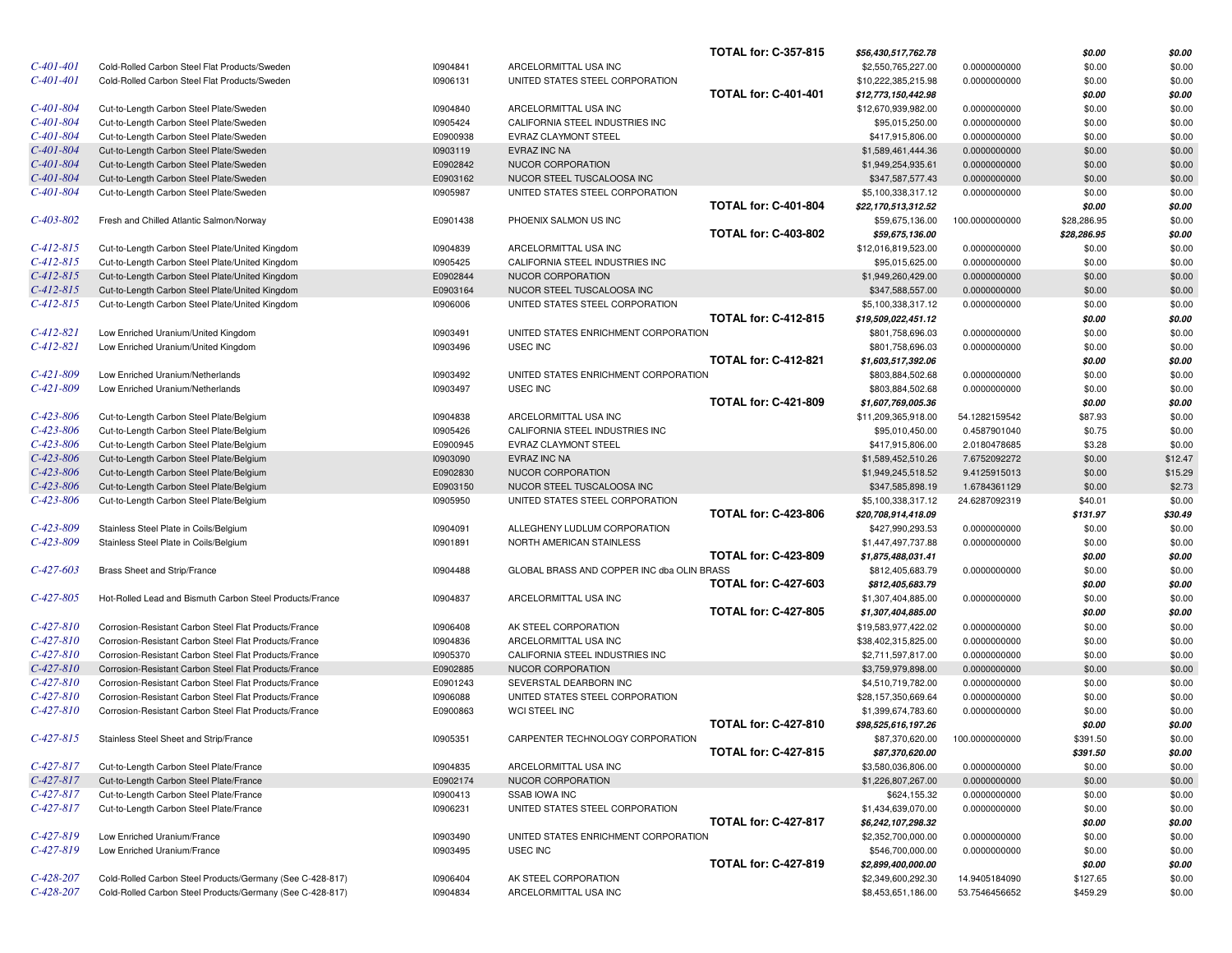| $C - 428 - 207$ | Cold-Rolled Carbon Steel Products/Germany (See C-428-817)                        | 10905429             | CALIFORNIA STEEL INDUSTRIES INC                          |                             | \$1,049,694,998.00                       | 6.6747469741                 | \$57.03          | \$0.00           |
|-----------------|----------------------------------------------------------------------------------|----------------------|----------------------------------------------------------|-----------------------------|------------------------------------------|------------------------------|------------------|------------------|
| $C-428-207$     | Cold-Rolled Carbon Steel Products/Germany (See C-428-817)                        | E0901242             | SEVERSTAL DEARBORN INC                                   |                             | \$2,338,827,124.04                       | 14.8720145365                | \$127.07         | \$0.00           |
| $C-428-207$     | Cold-Rolled Carbon Steel Products/Germany (See C-428-817)                        | E0902214             | SEVERSTAL SPARROWS POINT LLC                             |                             | \$658,697,000.00                         | 4.1884888620                 | \$35.79          | \$0.00           |
| $C-428-207$     | Cold-Rolled Carbon Steel Products/Germany (See C-428-817)                        | E0900865             | WCI STEEL INC                                            |                             | \$875,893,291.34                         | 5.5695855531                 | \$47.59          | \$0.00           |
|                 |                                                                                  |                      |                                                          | <b>TOTAL for: C-428-207</b> | \$15,726,363,891.68                      |                              | \$854.42         | \$0.00           |
| $C - 428 - 208$ | Corrosion-Resistant Carbon Steel Flat Products/Germany (See C-428-817)           | 10906393             | AK STEEL CORPORATION                                     |                             | \$14,359,818,412.09                      | 27.4622992786                | \$72.26          | \$0.00           |
| $C-428-208$     | Corrosion-Resistant Carbon Steel Flat Products/Germany (See C-428-817)           | 10904833             | ARCELORMITTAL USA INC                                    |                             | \$20,565,258,879.00                      | 39.3298353690                | \$103.48         | \$0.00           |
| $C-428-208$     | Corrosion-Resistant Carbon Steel Flat Products/Germany (See C-428-817)           | 10905368             | CALIFORNIA STEEL INDUSTRIES INC                          |                             | \$2,517,232,909.00                       | 4.8140583340                 | \$12.67          | \$0.00           |
| $C-428-208$     | Corrosion-Resistant Carbon Steel Flat Products/Germany (See C-428-817)           | E0902135             | NUCOR CORPORATION                                        |                             | \$3,239,117,785.14                       | 6.1946202564                 | \$0.00           | \$16.30          |
| $C-428-208$     | Corrosion-Resistant Carbon Steel Flat Products/Germany (See C-428-817)           | E0901245             | SEVERSTAL DEARBORN INC                                   |                             | \$3,577,300,387.27                       | 6.8413743841                 | \$18.00          | \$0.00           |
| $C - 428 - 208$ | Corrosion-Resistant Carbon Steel Flat Products/Germany (See C-428-817)           | E0902213             | SEVERSTAL SPARROWS POINT LLC                             |                             | \$1,908,096,722.81                       | 3.6491215801                 | \$9.60           | \$0.00           |
| $C-428-208$     | Corrosion-Resistant Carbon Steel Flat Products/Germany (See C-428-817)           | 10906085             | UNITED STATES STEEL CORPORATION                          |                             | \$4,914,115,400.00                       | 9.3979536462                 | \$24.73          | \$0.00           |
| $C-428-208$     | Corrosion-Resistant Carbon Steel Flat Products/Germany (See C-428-817)           | E0900789             | <b>WCI STEEL INC</b>                                     |                             | \$1,208,266,123.68                       | 2.3107371517                 | \$6.08           | \$0.00           |
|                 |                                                                                  |                      |                                                          | <b>TOTAL for: C-428-208</b> | \$52,289,206,618.99                      |                              | \$246.82         | \$16.30          |
| $C-428-209$     | Cut-to-Length Carbon Steel Plate/Germany (See C-428-817)                         | 10904832             | ARCELORMITTAL USA INC                                    |                             | \$9,069,885,953.00                       | 58.5746252330                | \$26,040.31      | \$0.00           |
| $C-428-209$     | Cut-to-Length Carbon Steel Plate/Germany (See C-428-817)                         | 10905403             | CALIFORNIA STEEL INDUSTRIES INC                          |                             | \$95,014,842.00                          | 0.6136194866                 | \$272.79         | \$0.00           |
| $C-428-209$     | Cut-to-Length Carbon Steel Plate/Germany (See C-428-817)                         | E0902127             | NUCOR CORPORATION                                        |                             | \$1,390,381,492.78                       | 8.9792832338                 | \$0.00           | \$3,991.89       |
| $C-428-209$     | Cut-to-Length Carbon Steel Plate/Germany (See C-428-817)                         | 10905957             | UNITED STATES STEEL CORPORATION                          |                             | \$4,929,043,761.12                       | 31.8324720466                | \$14,151.65      | \$0.00           |
|                 |                                                                                  |                      |                                                          | <b>TOTAL for: C-428-209</b> | \$15,484,326,048.90                      |                              | \$40,464.75      | \$3,991.89       |
| $C-428-829$     | Low Enriched Uranium/Germany                                                     | 10903493             | UNITED STATES ENRICHMENT CORPORATION                     |                             | \$803,055,372.69                         | 0.0000000000                 | \$0.00           | \$0.00           |
| $C-428-829$     | Low Enriched Uranium/Germany                                                     | 10903498             | <b>USEC INC</b>                                          |                             | \$803,055,372.69                         | 0.0000000000                 | \$0.00           | \$0.00           |
|                 |                                                                                  |                      |                                                          | <b>TOTAL for: C-428-829</b> | \$1,606,110,745.38                       |                              | \$0.00           | \$0.00           |
| $C-437-805$     | Sulfanilic acid/Hungary                                                          | 10900490             | NATION FORD CHEMICAL COMPANY                             | <b>TOTAL for: C-437-805</b> | \$101,082,140.53                         | 0.0000000000                 | \$0.00           | \$0.00           |
| $C-469-804$     |                                                                                  |                      |                                                          |                             | \$101,082,140.53                         |                              | \$0.00           | \$0.00           |
| $C-469-804$     | Cut-to-Length Carbon Steel Plate/Spain                                           | 10904831             | ARCELORMITTAL USA INC<br>CALIFORNIA STEEL INDUSTRIES INC |                             | \$12,016,831,510.00                      | 0.0000000000                 | \$0.00           | \$0.00           |
| $C-469-804$     | Cut-to-Length Carbon Steel Plate/Spain                                           | 10905427<br>E0900937 | <b>EVRAZ CLAYMONT STEEL</b>                              |                             | \$95,015,717.00                          | 0.0000000000                 | \$0.00           | \$0.00           |
| $C-469-804$     | Cut-to-Length Carbon Steel Plate/Spain<br>Cut-to-Length Carbon Steel Plate/Spain | 10903118             | EVRAZ INC NA                                             |                             | \$417,915,806.00                         | 0.0000000000<br>0.0000000000 | \$0.00<br>\$0.00 | \$0.00<br>\$0.00 |
| $C-469-804$     | Cut-to-Length Carbon Steel Plate/Spain                                           | E0902840             | NUCOR CORPORATION                                        |                             | \$1,589,466,656.00<br>\$1,949,260,429.00 | 0.0000000000                 | \$0.00           | \$0.00           |
| $C-469-804$     | Cut-to-Length Carbon Steel Plate/Spain                                           | E0903160             | NUCOR STEEL TUSCALOOSA INC                               |                             | \$347,588,557.00                         | 0.0000000000                 | \$0.00           | \$0.00           |
| $C-469-804$     | Cut-to-Length Carbon Steel Plate/Spain                                           | 10905964             | UNITED STATES STEEL CORPORATION                          |                             | \$5,100,338,317.12                       | 0.0000000000                 | \$0.00           | \$0.00           |
|                 |                                                                                  |                      |                                                          | <b>TOTAL for: C-469-804</b> | \$21,516,416,992.12                      |                              | \$0.00           | \$0.00           |
| $C - 475 - 812$ | Grain-Oriented Silicon Electrical Steel/Italy                                    | 10906392             | AK STEEL CORPORATION                                     |                             | \$4,272,849,992.36                       | 71.4437487032                | \$742.53         | \$0.00           |
| $C - 475 - 812$ | Grain-Oriented Silicon Electrical Steel/Italy                                    | 10904102             | ALLEGHENY LUDLUM CORPORATION                             |                             | \$1,707,869,202.70                       | 28.5562512968                | \$296.79         | \$0.00           |
|                 |                                                                                  |                      |                                                          | <b>TOTAL for: C-475-812</b> | \$5,980,719,195.06                       |                              | \$1,039.32       | \$0.00           |
| $C-475-815$     | Seamless Pipe/Italy                                                              | 10906241             | UNITED STATES STEEL CORPORATION                          |                             | \$248,531,295.05                         | 100.0000000000               | \$2.79           | \$0.00           |
|                 |                                                                                  |                      |                                                          | <b>TOTAL for: C-475-815</b> | \$248,531,295.05                         |                              | \$2.79           | \$0.00           |
| $C - 475 - 817$ | Oil Country Tubular Goods/Italy                                                  | 10903972             | <b>IPSCO TUBULARS INC</b>                                |                             | \$3,155,101,170.89                       | 0.0000000000                 | \$0.00           | \$0.00           |
| $C - 475 - 817$ | Oil Country Tubular Goods/Italy                                                  | E0902944             | MAVERICK TUBE CORPORATION                                |                             | \$4,818,040,902.65                       | 0.0000000000                 | \$0.00           | \$0.00           |
| $C - 475 - 817$ | Oil Country Tubular Goods/Italy                                                  | 10906100             | UNITED STATES STEEL CORPORATION                          |                             | \$7,319,387,469.01                       | 0.0000000000                 | \$0.00           | \$0.00           |
| $C-475-817$     | Oil Country Tubular Goods/Italy                                                  | E0900729             | V AND M STAR LP                                          |                             | \$1,187,990,000.00                       | 0.0000000000                 | \$0.00           | \$0.00           |
|                 |                                                                                  |                      |                                                          | <b>TOTAL for: C-475-817</b> | \$16,480,519,542.55                      |                              | \$0.00           | \$0.00           |
| $C-475-819$     | Pasta/Italy                                                                      | 10902053             | A ZEREGAS SONS INC                                       |                             | \$886,465,435.00                         | 11.1515801243                | \$241,725.88     | \$0.00           |
| $C-475-819$     | Pasta/Italy                                                                      | 10904290             | AMERICAN ITALIAN PASTA COMPANY                           |                             | \$2,529,562,563,00                       | 31.8214546071                | \$689,773.92     | \$0.00           |
| $C-475-819$     | Pasta/Italy                                                                      | 10902337             | DAKOTA GROWERS PASTA CO INC                              |                             | \$1,197,853,206.00                       | 15.0687838199                | \$326,636.68     | \$0.00           |
| $C-475-819$     | Pasta/Italy                                                                      | 10903472             | <b>FOULDS INC</b>                                        |                             | \$74,044,193.31                          | 0.9314630011                 | \$20,190.75      | \$0.00           |
| $C-475-819$     | Pasta/Italy                                                                      | 10903051             | NEW WORLD PASTA COMPANY                                  |                             | \$2,626,767,266.00                       | 33.0442727692                | \$716,280.19     | \$0.00           |
| $C-475-819$     | Pasta/Italy                                                                      | 10902283             | PHILADELPHIA MACARONI COMPANY                            |                             | \$475,024,312.00                         | 5.9757227604                 | \$129,532.03     | \$0.00           |
| $C-475-819$     | Pasta/Italy                                                                      | 10903199             | S T SPECIALTY FOODS INC                                  |                             | \$159,519,143.00                         | 2.0067229181                 | \$43,498.49      | \$0.00           |
|                 |                                                                                  |                      |                                                          | <b>TOTAL for: C-475-819</b> | \$7,949,236,118.31                       |                              | \$2,167,637.94   | \$0.00           |
| $C-475-821$     | Stainless Steel Wire Rod/Italy                                                   | 10905340             | CARPENTER TECHNOLOGY CORPORATION                         |                             | \$479,558,331.00                         | 0.0000000000                 | \$0.00           | \$0.00           |
| $C-475-821$     | Stainless Steel Wire Rod/Italy                                                   | 10901746             | UNIVERSAL STAINLESS AND ALLOY PRODUCTS INC               |                             | \$44,827,224.97                          | 0.0000000000                 | \$0.00           | \$0.00           |
|                 |                                                                                  |                      |                                                          | <b>TOTAL for: C-475-821</b> | \$524,385,555.97                         |                              | \$0.00           | \$0.00           |
| $C-475-827$     | Cut-to-Length Carbon Steel Plate/Italy                                           | 10904830             | ARCELORMITTAL USA INC                                    |                             | \$8,331,299,572.00                       | 0.0000000000                 | \$0.00           | \$0.00           |
| $C-475-827$     | Cut-to-Length Carbon Steel Plate/Italy                                           | E0900955             | EVRAZ CLAYMONT STEEL                                     |                             | \$813,250,266.00                         | 0.0000000000                 | \$0.00           | \$0.00           |
| $C-475-827$     | Cut-to-Length Carbon Steel Plate/Italy                                           | 10903113             | EVRAZ INC NA                                             |                             | \$2,168,816,532.23                       | 0.0000000000                 | \$0.00           | \$0.00           |
| $C-475-827$     | Cut-to-Length Carbon Steel Plate/Italy                                           | E0902869             | NUCOR CORPORATION                                        |                             | \$2,665,184,401.89                       | 0.0000000000                 | \$0.00           | \$0.00           |
| $C-475-827$     | Cut-to-Length Carbon Steel Plate/Italy                                           | E0903172             | NUCOR STEEL TUSCALOOSA INC                               |                             | \$803,377,320.14                         | 0.0000000000                 | \$0.00           | \$0.00           |
| $C-475-827$     | Cut-to-Length Carbon Steel Plate/Italy                                           | I0900425             | <b>SSAB IOWA INC</b>                                     |                             | \$3,317,655,065.79                       | 0.0000000000                 | \$0.00           | \$0.00           |
| $C-475-827$     | Cut-to-Length Carbon Steel Plate/Italy                                           | 10906227             | UNITED STATES STEEL CORPORATION                          |                             | \$1,627,989,851.00                       | 0.0000000000                 | \$0.00           | \$0.00           |
|                 |                                                                                  |                      |                                                          | <b>TOTAL for: C-475-827</b> | \$19,727,573,009.05                      |                              | \$0.00           | \$0.00           |
|                 |                                                                                  |                      |                                                          |                             |                                          |                              |                  |                  |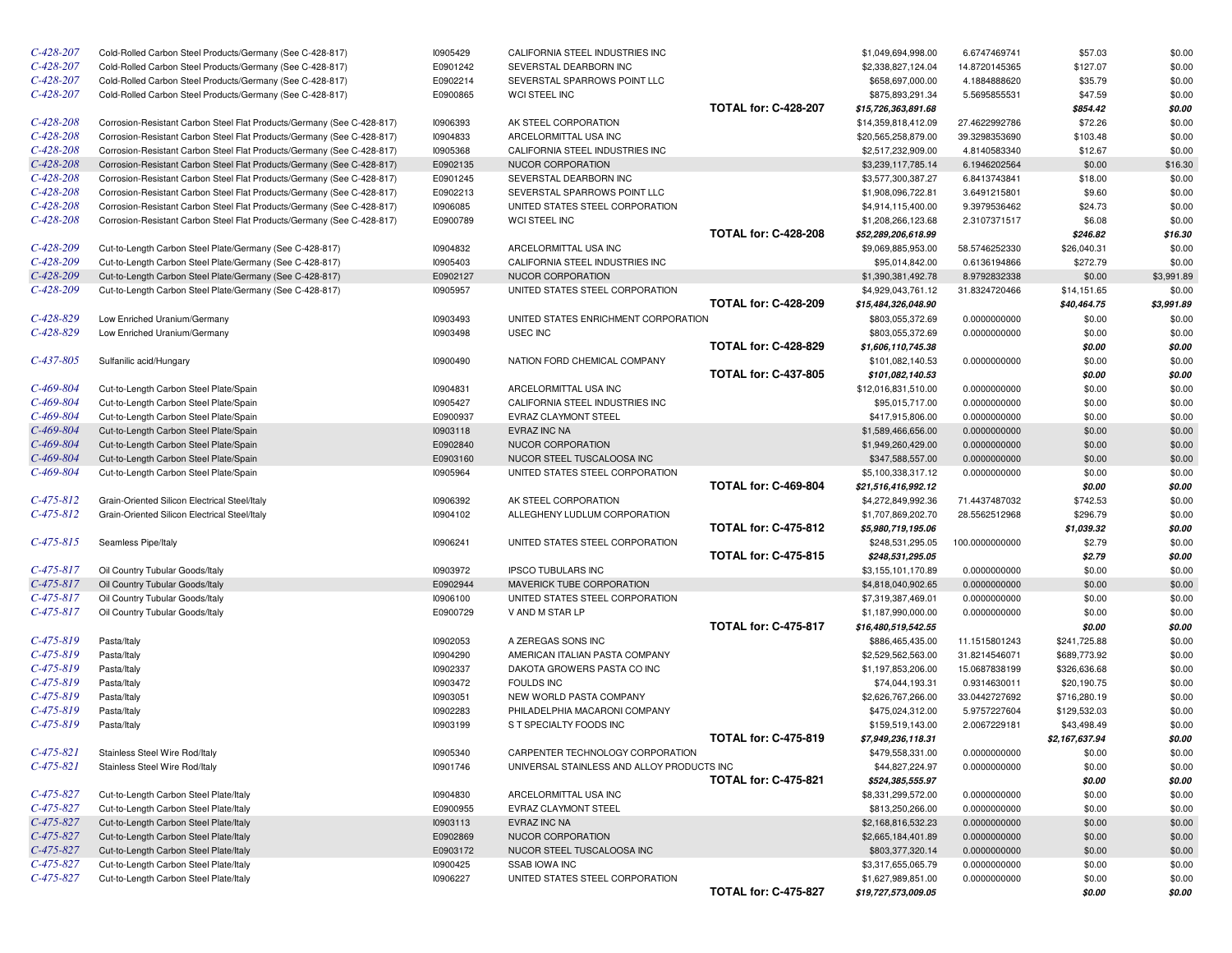| $C-475-830$     | Stainless Steel Bar/Italy                                         | 10905335        | CARPENTER TECHNOLOGY CORPORATION           |                             | \$2,106,221,501.00                        | 65.8468081633 | \$282.19        | \$0.00   |
|-----------------|-------------------------------------------------------------------|-----------------|--------------------------------------------|-----------------------------|-------------------------------------------|---------------|-----------------|----------|
| $C-475-830$     | Stainless Steel Bar/Italy                                         | 10906377        | CRUCIBLE SPECIALTY METALS                  |                             | \$459,787,092.44                          | 14.3743250449 | \$61.60         | \$0.00   |
| $C-475-830$     | Stainless Steel Bar/Italy                                         | 10903848        | ELECTRALLOY CORPORATION                    |                             | \$56,762,760.30                           | 1.7745743202  | \$7.61          | \$0.00   |
| $C-475-830$     | Stainless Steel Bar/Italy                                         | 10901753        | UNIVERSAL STAINLESS AND ALLOY PRODUCTS INC |                             | \$163,633,512.60                          | 5.1156749222  | \$21.92         | \$0.00   |
| $C-475-830$     | Stainless Steel Bar/Italy                                         | 10902431        | VALBRUNA SLATER STAINLESS INC              |                             | \$412,264,225.98                          | 12.8886175494 | \$0.00          | \$55.24  |
|                 |                                                                   |                 |                                            | <b>TOTAL for: C-475-830</b> | \$3,198,669,092.32                        |               | \$373.32        | \$55.24  |
| $C-489-502$     | Welded Carbon Steel Pipe and Tube/Turkey                          | E0902265        | ALLIED TUBE AND CONDUIT                    |                             | \$2,985,535,432.80                        | 0.0000000000  | (\$23,554.18)   | \$0.00   |
| $C-489-502$     | Welded Carbon Steel Pipe and Tube/Turkey                          | 10904829        | ARCELORMITTAL USA INC                      |                             | \$5,265,168,549.00                        | 0.0000000000  | (\$41,539.18)   | \$0.00   |
| $C-489-502$     | Welded Carbon Steel Pipe and Tube/Turkey                          | E0902267        | HANNIBAL INDUSTRIES INC                    |                             | \$879,200,919.00                          | 0.0000000000  | (\$6,936.40)    | \$0.00   |
| $C-489-502$     | Welded Carbon Steel Pipe and Tube/Turkey                          | 10900377        | LEAVITT TUBE COMPANY LLC                   |                             | \$530,706,592.00                          | 0.0000000000  | (\$4,186.97)    | \$0.00   |
| $C-489-502$     | Welded Carbon Steel Pipe and Tube/Turkey                          | E0902940        | MAVERICK TUBE CORPORATION                  |                             | \$1,964,494,667.38                        | 0.0000000000  | (\$15,498.75)   | \$0.00   |
| $C-489-502$     | Welded Carbon Steel Pipe and Tube/Turkey                          | E0901131        | NORTHWEST PIPE COMPANY                     |                             | \$318,317,949.85                          | 0.0000000000  | (\$2,511.35)    | \$0.00   |
| $C-489-502$     | Welded Carbon Steel Pipe and Tube/Turkey                          | 10902640        | PTC ALLIANCE CORP                          |                             | \$4,383,210,948.93                        | 0.0000000000  | (\$34,581.04)   | \$0.00   |
| $C-489-502$     | Welded Carbon Steel Pipe and Tube/Turkey                          | E0902121        | WESTERN TUBE AND CONDUIT CORPORATION       |                             | \$348,650,263.59                          | 0.0000000000  | (\$2,750.65)    | \$0.00   |
| $C-489-502$     | Welded Carbon Steel Pipe and Tube/Turkey                          | E0901391        | WHEATLAND TUBE COMPANY                     |                             | \$6,913,219,144.91                        | 0.0000000000  | $(\$54,541.37)$ | \$0.00   |
|                 |                                                                   |                 |                                            | <b>TOTAL for: C-489-502</b> | \$23,588,504,467.46                       |               | (\$186,099.89)  | \$0.00   |
| $C-489-806$     | Pasta/Turkey                                                      | <b>I0902055</b> | A ZEREGAS SONS INC                         |                             | \$888,647,455.00                          | 0.0000000000  | \$0.00          | \$0.00   |
| C-489-806       | Pasta/Turkey                                                      | 10902339        | DAKOTA GROWERS PASTA CO INC                |                             | \$1,200,459,109.00                        | 0.0000000000  | \$0.00          | \$0.00   |
| C-489-806       | Pasta/Turkey                                                      | 10903473        | <b>FOULDS INC</b>                          |                             | \$74,044,193.31                           | 0.0000000000  | \$0.00          | \$0.00   |
| C-489-806       | Pasta/Turkey                                                      | 10903053        | NEW WORLD PASTA COMPANY                    |                             | \$2,633,855,757.00                        | 0.0000000000  | \$0.00          | \$0.00   |
| C-489-806       | Pasta/Turkey                                                      | 10902284        | PHILADELPHIA MACARONI COMPANY              |                             | \$476,158,634.00                          | 0.0000000000  | \$0.00          | \$0.00   |
| C-489-806       | Pasta/Turkey                                                      | 10903200        | S T SPECIALTY FOODS INC                    |                             | \$159,794,816.00                          | 0.0000000000  | \$0.00          | \$0.00   |
|                 |                                                                   |                 |                                            | <b>TOTAL for: C-489-806</b> | \$5,432,959,964.31                        |               | \$0.00          | \$0.00   |
| C-507-501       | Raw In-Shell Pistachios/Iran                                      | E0901481        | <b>KEENAN FARMS INC</b>                    |                             | \$207,384,804.35                          | 0.0000000000  | \$0.00          | \$0.00   |
|                 |                                                                   |                 |                                            | <b>TOTAL for: C-507-501</b> | \$207,384,804.35                          |               | \$0.00          | \$0.00   |
| C-507-601       | Roasted In-Shell Pistachios/Iran                                  | E0901482        | <b>KEENAN FARMS INC</b>                    |                             | \$207,337,585.05                          | 0.0000000000  | \$0.00          | \$0.00   |
|                 |                                                                   |                 |                                            | <b>TOTAL for: C-507-601</b> | \$207,337,585.05                          |               | \$0.00          | \$0.00   |
| $C-533-063$     | Iron Metal Castings/India                                         | 10903478        | EAST JORDAN IRON WORKS INC                 |                             | \$670,564,497.36                          | 39.6894260577 | \$77.99         | \$0.00   |
| $C-533-063$     | Iron Metal Castings/India                                         | 10903477        | NEENAH FOUNDRY COMPANY                     |                             | \$905,625,570.69                          | 53.6022400013 | \$105.32        | \$0.00   |
| $C-533-063$     | Iron Metal Castings/India                                         | 10903208        | U S FOUNDRY AND MANUFACTURING CORP         |                             | \$113,339,270.03                          | 6.7083339410  | \$13.18         | \$0.00   |
|                 |                                                                   |                 |                                            | <b>TOTAL for: C-533-063</b> | \$1,689,529,338.08                        |               | \$196.49        | \$0.00   |
| C-533-807       | Sulfanilic Acid/India                                             | 10900488        | NATION FORD CHEMICAL COMPANY               |                             | \$101,082,140.53                          | 0.0000000000  | \$0.00          | \$0.00   |
|                 |                                                                   |                 |                                            | <b>TOTAL for: C-533-807</b> | \$101,082,140.53                          |               | \$0.00          | \$0.00   |
| C-533-818       | Cut-to-Length Carbon Steel Plate/India                            | 10904828        | ARCELORMITTAL USA INC                      |                             | \$8,331,303,509.00                        | 0.0000000000  | \$0.00          | \$0.00   |
| $C-533-818$     | Cut-to-Length Carbon Steel Plate/India                            | E0900953        | EVRAZ CLAYMONT STEEL                       |                             | \$813,250,266.00                          | 0.0000000000  | \$0.00          | \$0.00   |
| $C-533-818$     | Cut-to-Length Carbon Steel Plate/India                            | 10903111        | EVRAZ INC NA                               |                             | \$2,168,817,681.21                        | 0.0000000000  | \$0.00          | \$0.00   |
| $C-533-818$     | Cut-to-Length Carbon Steel Plate/India                            | E0902865        | NUCOR CORPORATION                          |                             | \$2,665,185,699.75                        | 0.0000000000  | \$0.00          | \$0.00   |
| $C-533-818$     | Cut-to-Length Carbon Steel Plate/India                            | E0903165        | NUCOR STEEL TUSCALOOSA INC                 |                             | \$803,377,703.21                          | 0.0000000000  | \$0.00          | \$0.00   |
| $C-533-818$     | Cut-to-Length Carbon Steel Plate/India                            | 10900424        | <b>SSAB IOWA INC</b>                       |                             | \$3,317,656,778.19                        | 0.0000000000  | \$0.00          | \$0.00   |
| $C-533-818$     | Cut-to-Length Carbon Steel Plate/India                            | 10906218        | UNITED STATES STEEL CORPORATION            |                             | \$1,627,989,851.00                        | 0.0000000000  | \$0.00          | \$0.00   |
|                 |                                                                   |                 |                                            | <b>TOTAL for: C-533-818</b> | \$19,727,581,488.36                       |               | \$0.00          | \$0.00   |
| C-533-821       | Hot-Rolled Steel Products/India                                   | 10904827        | ARCELORMITTAL USA INC                      |                             | \$16,139,375,586.00                       | 22.4076298468 | \$7,170.67      | \$0.00   |
| $C-533-821$     | Hot-Rolled Steel Products/India                                   | 10903104        | EVRAZ INC NA                               |                             | \$602,265,118.88                          | 0.8361744717  | \$0.00          | \$267.58 |
| C-533-821       | Hot-Rolled Steel Products/India                                   | E0900806        | <b>GALLATIN STEEL COMPANY</b>              |                             | \$3,113,069,347.53                        | 4.3221316249  | \$1,383.13      | \$0.00   |
| $C-533-821$     | Hot-Rolled Steel Products/India                                   | E0902854        | NUCOR CORPORATION                          |                             | \$18,079,575,515.21                       | 25.1013698624 | \$8,032.70      | \$0.00   |
| $C-533-821$     | Hot-Rolled Steel Products/India                                   | E0901263        | SEVERSTAL DEARBORN INC                     |                             | \$3,939,464,171.00                        | 5.4694839009  | \$1,750.29      | \$0.00   |
| $C-533-821$     | Hot-Rolled Steel Products/India                                   | E0903037        | SEVERSTAL SPARROWS POINT LLC               |                             | \$4,661,033,492.00                        | 6.4712982628  | \$2,070.88      | \$0.00   |
| $C - 533 - 821$ | Hot-Rolled Steel Products/India                                   | 10900427        | <b>SSAB IOWA INC</b>                       |                             | \$1,404,008,864.49                        | 1.9493016176  | \$623.80        | \$0.00   |
| $C-533-821$     | Hot-Rolled Steel Products/India                                   | E0903272        | STEEL DYNAMICS INC                         |                             | \$4,371,392,867.37                        | 6.0691662305  | \$1,942.20      | \$0.00   |
| $C-533-821$     | Hot-Rolled Steel Products/India                                   | 10906144        | UNITED STATES STEEL CORPORATION            |                             | \$17,702,846,904.50                       | 24.5783263768 | \$7,865.32      | \$0.00   |
| $C-533-821$     | Hot-Rolled Steel Products/India                                   | E0900848        | WCI STEEL INC                              |                             |                                           |               | \$894.47        | \$0.00   |
|                 |                                                                   |                 |                                            | <b>TOTAL for: C-533-821</b> | \$2,013,218,550.03<br>\$72,026,250,417.01 | 2.7951178055  | \$31,733.46     | \$267.58 |
| $C-533-825$     | Polyethylene Therephtalate Film, Sheet and Strip (PET Film)/India | 10906286        | DUPONT TEIJIN FILMS                        |                             | \$3,331,684,288.01                        | 67.4294440880 | \$1,099,328.34  | \$0.00   |
| $C-533-825$     | Polyethylene Therephtalate Film, Sheet and Strip (PET Film)/India | 10901848        | MITSUBISHI POLYESTER FILM INC              |                             | \$642,440,506.09                          | 13.0022542476 | \$211,980.79    | \$0.00   |
| $C-533-825$     | Polyethylene Therephtalate Film, Sheet and Strip (PET Film)/India | E0903222        | <b>SKC AMERICA INC</b>                     |                             | \$525,368,044.00                          | 10.6328427564 | \$173,351.35    | \$0.00   |
| $C-533-825$     | Polyethylene Therephtalate Film, Sheet and Strip (PET Film)/India | E0900960        | TORAY PLASTICS AMERICA INC                 |                             | \$441,500,422.44                          | 8.9354589079  | \$145,678.25    | \$0.00   |
|                 |                                                                   |                 |                                            | <b>TOTAL for: C-533-825</b> |                                           |               | \$1,630,338.73  |          |
| $C-533-839$     | Carbazole Violet Pigment 23/India                                 | 10900535        | NATION FORD CHEMICAL COMPANY               |                             | \$4,940,993,260.54<br>\$7,005,851.58      | 20.2896374672 | \$8,809.34      | \$0.00   |
| $C-533-839$     | Carbazole Violet Pigment 23/India                                 | 10904996        | SUN CHEMICAL CORPORATION                   |                             |                                           | 79.7103625328 |                 | \$0.00   |
|                 |                                                                   |                 |                                            | <b>TOTAL for: C-533-839</b> | \$27,523,358.67<br>\$34,529,210.25        |               | \$34,608.60     | \$0.00   |
| $C - 533 - 844$ | Certain Lined Paper School Supplies/India                         | E0902369        | MEADWESTVACO CORPORATION                   |                             | \$110,480,758.68                          | 43.9252899573 | \$43,417.94     | \$0.00   |
|                 |                                                                   |                 |                                            |                             |                                           |               | \$39,521.53     | \$0.00   |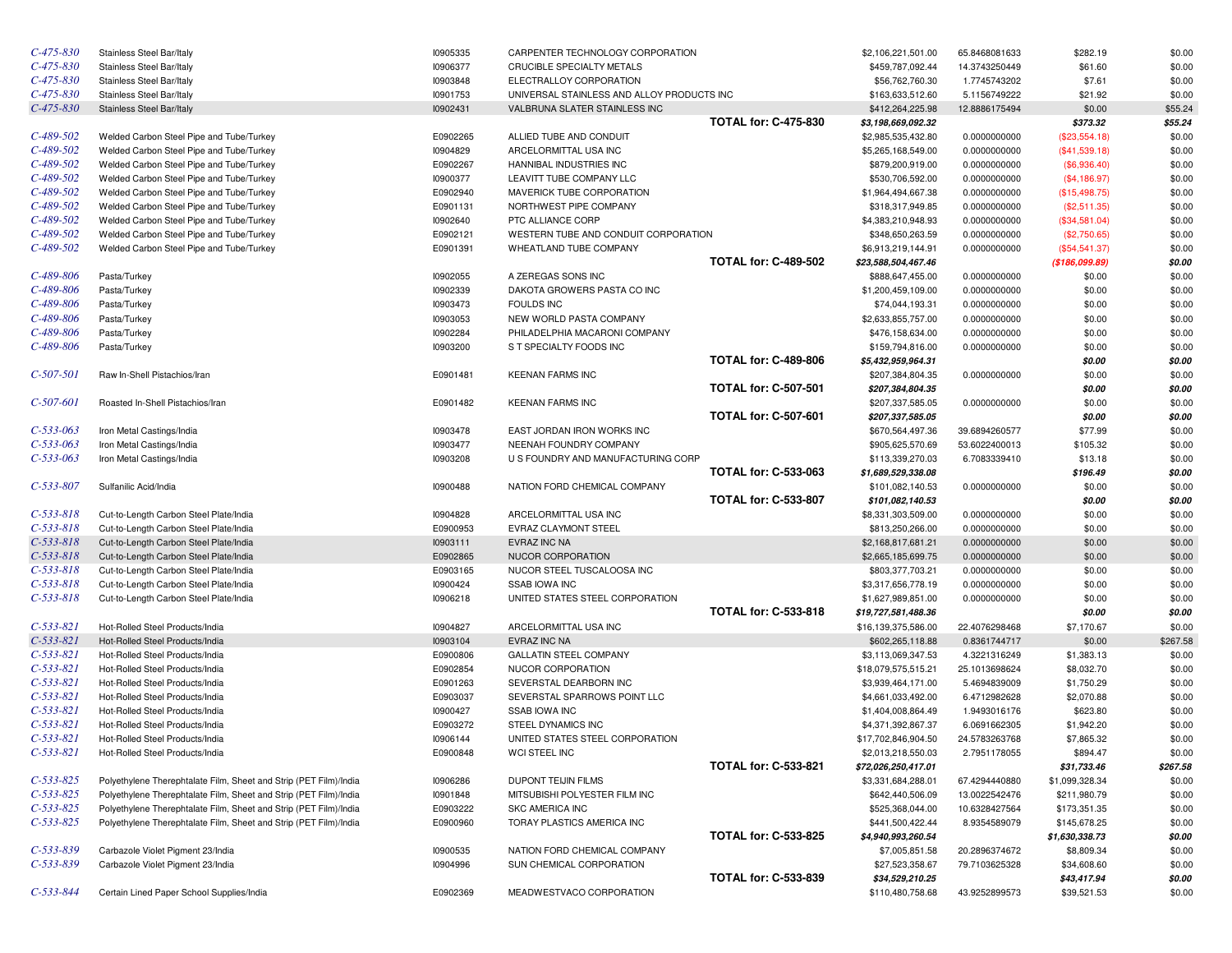| $C-533-844$     | Certain Lined Paper School Supplies/India                            | E0902373 | NORCOM INC                       |                             | \$103,990,937.43     | 41.3450462698 | \$37,199.97    | \$0.00      |
|-----------------|----------------------------------------------------------------------|----------|----------------------------------|-----------------------------|----------------------|---------------|----------------|-------------|
| $C-533-844$     | Certain Lined Paper School Supplies/India                            | E0900086 | ROARING SPRING BLANK BOOK CO     |                             | \$12,812,955.78      | 5.0942155410  | \$4,583.49     | \$0.00      |
| $C-533-844$     | Certain Lined Paper School Supplies/India                            | E0902932 | TOP FLIGHT INC                   |                             | \$24,235,050.74      | 9.6354482319  | \$8,669.44     | \$0.00      |
|                 |                                                                      |          |                                  | <b>TOTAL for: C-533-844</b> | \$251,519,702.63     |               | \$89,974.43    | \$0.00      |
| $C-549-818$     | Hot-Rolled Steel Products/Thailand                                   | 10904826 | ARCELORMITTAL USA INC            |                             | \$15,186,967,682.00  | 21.3678669578 | \$720,249.80   | \$0.00      |
| $C-549-818$     | Hot-Rolled Steel Products/Thailand                                   | 10903106 | EVRAZ INC NA                     |                             | \$602,267,034.00     | 0.8473819215  | \$0.00         | \$28,562.83 |
| $C-549-818$     | Hot-Rolled Steel Products/Thailand                                   | E0900877 | <b>GALLATIN STEEL COMPANY</b>    |                             | \$3,113,069,490.04   | 4.3800484788  | \$147,638.93   | \$0.00      |
| $C-549-818$     | Hot-Rolled Steel Products/Thailand                                   | E0902859 | NUCOR CORPORATION                |                             | \$18,079,570,954.40  | 25.4377223220 | \$857,433.00   | \$0.00      |
| $C-549-818$     | Hot-Rolled Steel Products/Thailand                                   | E0901264 | SEVERSTAL DEARBORN INC           |                             | \$3,939,476,850.00   | 5.5427929378  | \$186,831.73   | \$0.00      |
| $C-549-818$     | Hot-Rolled Steel Products/Thailand                                   | E0903039 | SEVERSTAL SPARROWS POINT LLC     |                             | \$4,661,041,000.00   | 6.5580243574  | \$221,052.28   | \$0.00      |
| $C-549-818$     | Hot-Rolled Steel Products/Thailand                                   | 10900438 | <b>SSAB IOWA INC</b>             |                             | \$1,404,008,846.42   | 1.9754222743  | \$66,585.85    | \$0.00      |
| $C-549-818$     | Hot-Rolled Steel Products/Thailand                                   | E0903273 | STEEL DYNAMICS INC               |                             | \$4,371,394,140.96   | 6.1504949757  | \$207,315.63   | \$0.00      |
| $C-549-818$     | Hot-Rolled Steel Products/Thailand                                   | 10906160 | UNITED STATES STEEL CORPORATION  |                             | \$17,702,846,904.50  | 24.9076764599 | \$839,566.67   | \$0.00      |
| $C-549-818$     | Hot-Rolled Steel Products/Thailand                                   | E0900853 | <b>WCI STEEL INC</b>             |                             | \$2,013,216,327.37   | 2.8325693148  | \$95,477.83    | \$0.00      |
|                 |                                                                      |          |                                  | <b>TOTAL for: C-549-818</b> | \$71,073,859,229.69  |               | \$3,342,151.72 | \$28,562.83 |
| $C-560-806$     | Cut-to-Length Carbon Steel Plate/Indonesia                           | 10904825 | ARCELORMITTAL USA INC            |                             | \$10,709,632,768.00  | 0.0000000000  | \$0.00         | \$0.00      |
| $C-560-806$     | Cut-to-Length Carbon Steel Plate/Indonesia                           | E0900954 | EVRAZ CLAYMONT STEEL             |                             | \$813,250,265.51     | 0.0000000000  | \$0.00         | \$0.00      |
| $C - 560 - 806$ | Cut-to-Length Carbon Steel Plate/Indonesia                           | 10903112 | EVRAZ INC NA                     |                             | \$2,168,817,841.57   | 0.0000000000  | \$0.00         | \$0.00      |
| $C - 560 - 806$ | Cut-to-Length Carbon Steel Plate/Indonesia                           | E0902867 | NUCOR CORPORATION                |                             | \$2,665,185,880.76   | 0.0000000000  | \$0.00         | \$0.00      |
| $C-560-806$     | Cut-to-Length Carbon Steel Plate/Indonesia                           | E0903167 | NUCOR STEEL TUSCALOOSA INC       |                             | \$803,377,760.39     | 0.0000000000  | \$0.00         | \$0.00      |
| $C-560-806$     | Cut-to-Length Carbon Steel Plate/Indonesia                           | 10900421 | <b>SSAB IOWA INC</b>             |                             | \$3,317,656,985.59   | 0.0000000000  | \$0.00         | \$0.00      |
| $C-560-806$     | Cut-to-Length Carbon Steel Plate/Indonesia                           | 10906222 | UNITED STATES STEEL CORPORATION  |                             | \$1,627,989,851.00   | 0.0000000000  | \$0.00         | \$0.00      |
|                 |                                                                      |          |                                  | <b>TOTAL for: C-560-806</b> | \$22,105,911,352.82  |               | \$0.00         | \$0.00      |
| $C-560-813$     | Hot-Rolled Steel Products/Indonesia                                  | 10904824 | ARCELORMITTAL USA INC            |                             | \$26,102,002,595.00  | 0.0000000000  | \$0.00         | \$0.00      |
| $C-560-813$     | Hot-Rolled Steel Products/Indonesia                                  | 10903105 | EVRAZ INC NA                     |                             | \$602,267,034.00     | 0.0000000000  | \$0.00         | \$0.00      |
| $C-560-813$     | Hot-Rolled Steel Products/Indonesia                                  | E0900874 | <b>GALLATIN STEEL COMPANY</b>    |                             | \$3,113,083,241.00   | 0.0000000000  | \$0.00         | \$0.00      |
| $C-560-813$     | Hot-Rolled Steel Products/Indonesia                                  | E0902856 | NUCOR CORPORATION                |                             | \$18,079,648,159.00  | 0.0000000000  | \$0.00         | \$0.00      |
| $C-560-813$     | Hot-Rolled Steel Products/Indonesia                                  | E0901260 | SEVERSTAL DEARBORN INC           |                             | \$3,939,480,000.00   | 0.0000000000  | \$0.00         | \$0.00      |
| $C-560-813$     | Hot-Rolled Steel Products/Indonesia                                  | E0903038 | SEVERSTAL SPARROWS POINT LLC     |                             | \$4,661,041,000.00   | 0.0000000000  | \$0.00         | \$0.00      |
| $C-560-813$     | Hot-Rolled Steel Products/Indonesia                                  | 10900430 | <b>SSAB IOWA INC</b>             |                             | \$1,404,014,747.00   | 0.0000000000  | \$0.00         | \$0.00      |
| $C-560-813$     | Hot-Rolled Steel Products/Indonesia                                  | E0903274 | STEEL DYNAMICS INC               |                             | \$4,371,413,809.97   | 0.0000000000  | \$0.00         | \$0.00      |
| $C-560-813$     | Hot-Rolled Steel Products/Indonesia                                  | 10906159 | UNITED STATES STEEL CORPORATION  |                             | \$17,702,846,904.50  | 0.0000000000  | \$0.00         | \$0.00      |
| $C-560-813$     | Hot-Rolled Steel Products/Indonesia                                  | E0900850 | WCI STEEL INC                    |                             | \$2,013,227,000.00   | 0.0000000000  | \$0.00         | \$0.00      |
|                 |                                                                      |          |                                  | <b>TOTAL for: C-560-813</b> | \$81,989,024,490.47  |               | \$0.00         | \$0.00      |
| $C-560-819$     | Certain Lined Paper School Supplies/Indonesia                        | E0902370 | MEADWESTVACO CORPORATION         |                             | \$110,487,097.76     | 43.9254214754 | \$555.30       | \$0.00      |
| $C-560-819$     | Certain Lined Paper School Supplies/Indonesia                        | E0902374 | NORCOM INC                       |                             | \$103,996,858.54     | 41.3451519327 | \$522.68       | \$0.00      |
| $C-560-819$     | Certain Lined Paper School Supplies/Indonesia                        | E0900088 | ROARING SPRING BLANK BOOK CO     |                             | \$12,812,989.00      | 5.0939517246  | \$64.40        | \$0.00      |
| $C-560-819$     | Certain Lined Paper School Supplies/Indonesia                        | E0902933 | TOP FLIGHT INC                   |                             | \$24,236,435.71      | 9.6354748673  | \$121.81       | \$0.00      |
|                 |                                                                      |          |                                  | <b>TOTAL for: C-560-819</b> | \$251,533,381.01     |               | \$1,264.19     | \$0.00      |
| $C-580-207$     | Cold-Rolled Carbon Steel Flat Products/Korea (See C-580-818)         | 10906406 | AK STEEL CORPORATION             |                             | \$2,349,468,846.01   | 8.0254777415  | \$6,683.93     | \$0.00      |
| $C-580-207$     | Cold-Rolled Carbon Steel Flat Products/Korea (See C-580-818)         | 10904823 | ARCELORMITTAL USA INC            |                             | \$8,453,237,392.00   | 28.8751513552 | \$24,048.35    | \$0.00      |
| $C-580-207$     | Cold-Rolled Carbon Steel Flat Products/Korea (See C-580-818)         | 10905430 | CALIFORNIA STEEL INDUSTRIES INC  |                             | \$1,049,700,613.00   | 3.5856397582  | \$2,986.26     | \$0.00      |
| $C-580-207$     | Cold-Rolled Carbon Steel Flat Products/Korea (See C-580-818)         | E0901249 | SEVERSTAL DEARBORN INC           |                             | \$2,338,841,137.24   | 7.9891748808  | \$6,653.70     | \$0.00      |
| $C-580-207$     | Cold-Rolled Carbon Steel Flat Products/Korea (See C-580-818)         | E0903040 | SEVERSTAL SPARROWS POINT LLC     |                             | \$658,697,000.00     | 2.2500226470  | \$1,873.91     | \$0.00      |
| $C-580-207$     | Cold-Rolled Carbon Steel Flat Products/Korea (See C-580-818)         | 10906036 | UNITED STATES STEEL CORPORATION  |                             | \$13,549,304,777.98  | 46.2826498392 | \$38,546.00    | \$0.00      |
| $C-580-207$     | Cold-Rolled Carbon Steel Flat Products/Korea (See C-580-818)         | E0900867 | WCI STEEL INC                    |                             | \$875,877,792.50     | 2.9918837783  | \$2,491.76     | \$0.00      |
|                 |                                                                      |          |                                  | <b>TOTAL for: C-580-207</b> | \$29,275,127,558.73  |               | \$83,283.91    | \$0.00      |
| $C-580-208$     | Corrosion-Resistant Carbon Steel Flat Products/Korea (See C-580-818) | 10906410 | AK STEEL CORPORATION             |                             | \$23,286,680,531.22  | 20.9163821876 | \$76,209.39    | \$0.00      |
| $C-580-208$     | Corrosion-Resistant Carbon Steel Flat Products/Korea (See C-580-818) | 10904822 | ARCELORMITTAL USA INC            |                             | \$42,820,410,474.00  | 38.4618181068 | \$140,136.65   | \$0.00      |
| $C-580-208$     | Corrosion-Resistant Carbon Steel Flat Products/Korea (See C-580-818) | 10905365 | CALIFORNIA STEEL INDUSTRIES INC  |                             | \$3,566,754,164.00   | 3.2037023552  | \$11,672.77    | \$0.00      |
| $C - 580 - 208$ | Corrosion-Resistant Carbon Steel Flat Products/Korea (See C-580-818) | E0902704 | NUCOR CORPORATION                |                             | \$4,687,851,368.24   | 4.2106856203  | \$0.00         | \$15,341.74 |
| $C-580-208$     | Corrosion-Resistant Carbon Steel Flat Products/Korea (See C-580-818) | E0901241 | SEVERSTAL DEARBORN INC           |                             | \$1,779,332,547.29   | 1.5982183269  | \$5,823.15     | \$0.00      |
| $C-580-208$     | Corrosion-Resistant Carbon Steel Flat Products/Korea (See C-580-818) | 10906048 | UNITED STATES STEEL CORPORATION  |                             | \$33,504,032,693.64  | 30.0937332698 | \$109,647.31   | \$0.00      |
| $C-580-208$     | Corrosion-Resistant Carbon Steel Flat Products/Korea (See C-580-818) | E0900861 | WCI STEEL INC                    |                             | \$1,687,195,982.09   | 1.5154601335  | \$5,521.62     | \$0.00      |
|                 |                                                                      |          |                                  | <b>TOTAL for: C-580-208</b> | \$111,332,257,760.48 |               | \$349,010.89   | \$15,341.74 |
| $C - 580 - 835$ | Stainless Steel Sheet and Strip/Korea                                | 10906399 | AK STEEL CORPORATION             |                             | \$13,473,928,011.83  | 48.3840952548 | \$56,792.83    | \$0.00      |
| $C - 580 - 835$ | Stainless Steel Sheet and Strip/Korea                                | 10904087 | ALLEGHENY LUDLUM CORPORATION     |                             | \$6,491,054,559.64   | 23.3090010457 | \$27,359.90    | \$0.00      |
| $C - 580 - 835$ | Stainless Steel Sheet and Strip/Korea                                | 10905350 | CARPENTER TECHNOLOGY CORPORATION |                             | \$203,788,251.00     | 0.7317918086  | \$858.97       | \$0.00      |
| $C - 580 - 835$ | Stainless Steel Sheet and Strip/Korea                                | 10901888 | NORTH AMERICAN STAINLESS         |                             | \$7,679,074,509.49   | 27.5751118909 | \$32,367.43    | \$0.00      |
|                 |                                                                      |          |                                  | <b>TOTAL for: C-580-835</b> | \$27,847,845,331.96  |               | \$117,379.13   | \$0.00      |
| $C - 580 - 837$ | Cut-to-Length Carbon Steel Plate/Korea                               | 10904821 | ARCELORMITTAL USA INC            |                             | \$9,748,380,720.00   | 46.1040129372 | \$93,086.87    | \$0.00      |